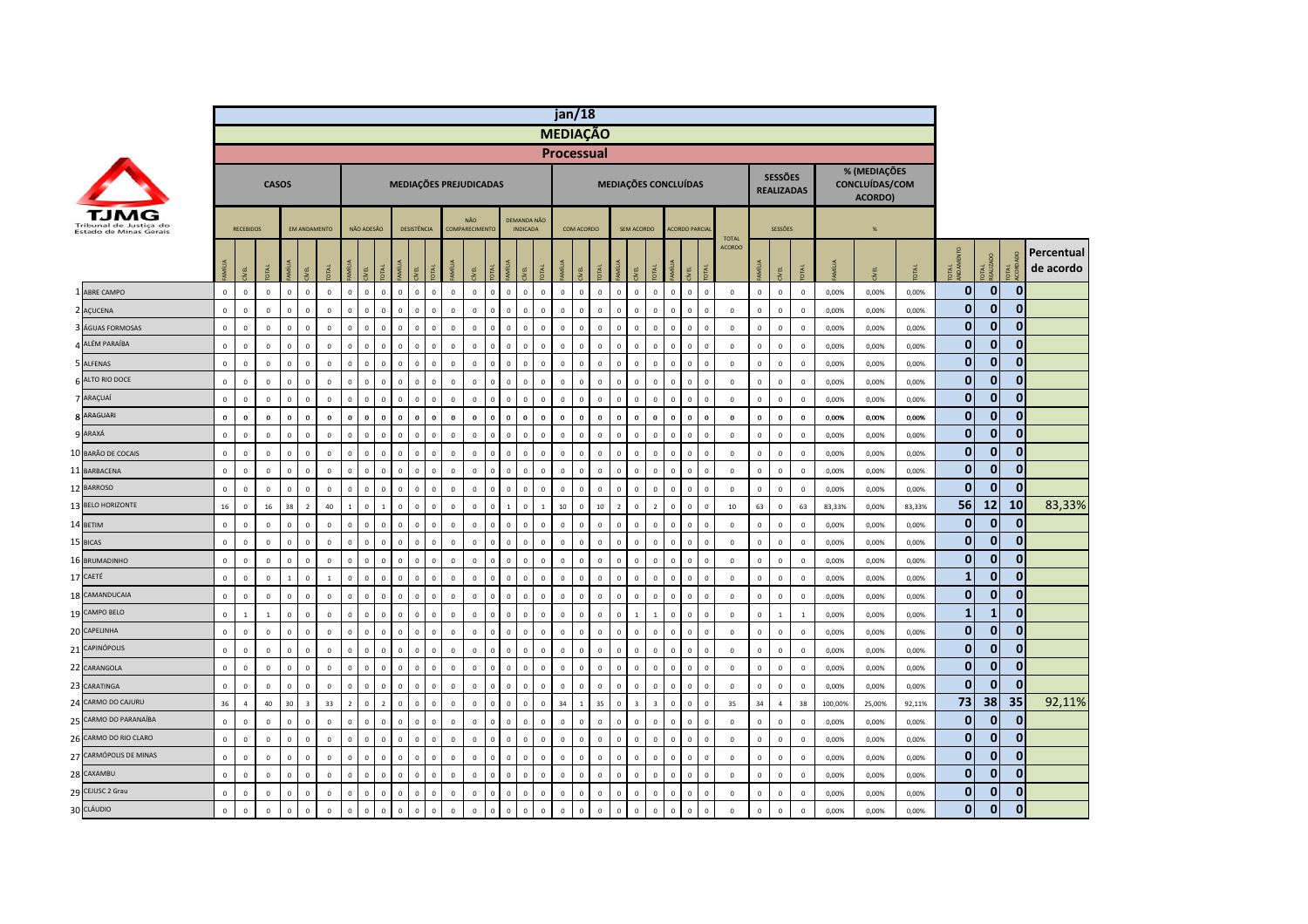| 31 CONCEIÇÃO DO MATO DENTRO | $\mathbf 0$              | $\mathbf 0$  | $\mathbf 0$    | $\mathbf 0$    | $\Omega$    | $\mathsf 0$    | $\mathbf 0$    | $\Omega$     | $\Omega$     | $\Omega$     | $\Omega$     | $\Omega$       | $\mathbf 0$    | $\mathbf 0$  | $\Omega$       | $\mathbf 0$<br>$\mathsf 0$ | $\Omega$                     | $\mathbf 0$    | $\Omega$     | $\mathbf{0}$   | $\Omega$                 | $\overline{0}$ | $\Omega$                | $\Omega$     | $\Omega$     | $\Omega$       | $\mathbf 0$    | $\mathbf 0$              | $\mathbf 0$    | $\mathbb O$    | 0,00%   | 0,00%  | 0,00%  | $\overline{0}$ | $\mathbf{0}$   | $\mathbf 0$    |        |
|-----------------------------|--------------------------|--------------|----------------|----------------|-------------|----------------|----------------|--------------|--------------|--------------|--------------|----------------|----------------|--------------|----------------|----------------------------|------------------------------|----------------|--------------|----------------|--------------------------|----------------|-------------------------|--------------|--------------|----------------|----------------|--------------------------|----------------|----------------|---------|--------|--------|----------------|----------------|----------------|--------|
| 32 CONSELHEIRO LAFAIETE     | $\mathbf 0$              | $\mathsf 0$  | $\mathbf 0$    | $\mathbf 0$    | $\mathbf 0$ | $\mathsf 0$    | $\mathbf 0$    | $\mathbf 0$  | $\mathbf 0$  | $\mathbf 0$  | $\mathbf 0$  | $\mathbf 0$    | $\mathbf 0$    | $\mathbf 0$  | $\mathbb O$    | $\mathbf 0$                | $\mathbf 0$<br>$\mathbf 0$   | $\mathbf 0$    | $\mathbf 0$  | $\mathbf 0$    | $\mathbf 0$              | $\mathbf 0$    | $\mathbf 0$             | $\mathbf 0$  | $\mathbf 0$  | $\mathbf 0$    | $\,$ 0         | $\mathbf 0$              | $\mathbf 0$    | $\mathbf{0}$   | 0,00%   | 0,00%  | 0,00%  | $\mathbf{0}$   | $\bf{0}$       | $\mathbf 0$    |        |
| 33 CONTAGEM                 | $\mathbf 0$              | $\pmb{0}$    | $\mathbf 0$    | $\mathbf 0$    | $\mathbf 0$ | $\Omega$       | $\Omega$       | $\Omega$     | $\Omega$     | $\Omega$     | $\mathbf 0$  | $\Omega$       | $\mathbf 0$    | $\mathbf 0$  | $\mathbf 0$    | $\mathbf 0$                | $\mathbf 0$<br>$\mathbf 0$   | $\mathbf 0$    | $\Omega$     | $\mathbf 0$    | $\Omega$                 | $\overline{0}$ | $\Omega$                | $\Omega$     | $\mathbf 0$  | $\Omega$       | $\mathbf 0$    | $\,0\,$                  | $\,$ 0         | $\mathbb O$    | 0,00%   | 0,00%  | 0,00%  | $\mathbf{0}$   | $\bf{0}$       | $\mathbf{0}$   |        |
| 34 CORINTO                  | $\mathbf{0}$             | $\mathbf{0}$ | $\mathbf 0$    | $\mathbf 0$    | $\Omega$    | $\mathbf 0$    | $\mathbf 0$    | $\mathbf{0}$ | $\mathbf{0}$ | $\Omega$     | $\mathbf 0$  | $\circ$        | $\mathbf{0}$   | $\mathbf{0}$ | $\mathbf 0$    | $\mathbf{0}$               | $\mathbf 0$<br>$\mathbf{0}$  | $\overline{0}$ | $\mathbf{0}$ | $\mathbf{0}$   | $\Omega$                 | $\,$ 0         | $\Omega$                | $\circ$      | $\circ$      | $\mathbf 0$    | $\mathbf 0$    | $\mathbf 0$              | $\mathbf 0$    | $\Omega$       | 0,00%   | 0,00%  | 0,00%  | $\mathbf{0}$   | $\bf{0}$       | $\mathbf{0}$   |        |
| 35 COROMANDEL               | $\mathbf 0$              | $\mathbf 0$  | $\mathbf 0$    | $\mathbf 0$    | $\mathbf 0$ | $\mathsf 0$    | $\mathbf 0$    | $\mathbf 0$  | $\mathbf{0}$ | $\Omega$     | $\mathbf 0$  | $\mathbf 0$    | $\mathbf 0$    | $\mathbf 0$  | $\mathbf 0$    | $\mathbf 0$                | $\mathbf 0$<br>$\mathbf 0$   | $\mathbf 0$    | $\mathbf{0}$ | $\mathbf 0$    |                          | $\mathbf 0$    | $\mathbf 0$             | $\Omega$     | $\mathbf 0$  | $\overline{0}$ | $\mathbf 0$    | $\mathbf 0$              | $\mathbf 0$    | $\mathbb O$    | 0,00%   | 0,00%  | 0,00%  | $\mathbf{0}$   | 0              | $\mathbf 0$    |        |
| 36 CORONEL FABRICIANO       | $\mathbf 0$              | $\mathsf 0$  | $\mathbf 0$    | $\mathbf 0$    | $\mathbf 0$ | $\mathsf 0$    | $\mathbf 0$    | $\mathbf 0$  | $\mathbf 0$  | $\Omega$     | $\mathbf 0$  | $\mathbf 0$    | $\mathbf 0$    | $\mathbf 0$  | $\mathbb O$    | $\,0\,$                    | $\mathbf 0$<br>$\mathbf 0$   | $\,0\,$        | $\mathbf{0}$ | $\mathbf 0$    | $\Omega$                 | $\,$ 0         | $\mathbf 0$             | $\Omega$     | $\mathbf 0$  | $\mathbf 0$    | $\,0\,$        | $\,$ 0                   | $\,$ 0         | $\mathbb O$    | 0,00%   | 0,00%  | 0,00%  | $\mathbf{0}$   | $\bf{0}$       | $\mathbf 0$    |        |
| 37 CURVELO                  | $\mathbf 0$              | $\mathbf 0$  | $\mathbf 0$    | $\mathbf 0$    | $\mathbf 0$ | $\mathsf 0$    | $\mathbf 0$    | $\mathbf{0}$ | $\mathsf 0$  | $\mathbf 0$  | $\mathbf 0$  | $\mathbf 0$    | $\mathbf 0$    | $\mathbf 0$  | $\mathbb O$    | $\mathbf{0}$               | $\mathbf 0$<br>$\mathbf 0$   | $\mathbb O$    | $\mathsf 0$  | $\mathsf 0$    | $\Omega$                 | $\mathbf 0$    | $\mathbf 0$             | $\circ$      | $\mathsf 0$  | $\mathbf 0$    | $\mathbf 0$    | $\mathbf 0$              | $\mathbf 0$    | $\mathbb O$    | 0,00%   | 0,00%  | 0,00%  | $\mathbf{0}$   | $\mathbf{0}$   | $\mathbf 0$    |        |
| 38 DIAMANTINA               | $\Omega$                 | $\Omega$     | $\Omega$       | $\mathbf 0$    | $\Omega$    | $\Omega$       | $\mathbf 0$    | $\Omega$     | $\Omega$     | $\Omega$     | $\mathbf{0}$ | $\Omega$       | $\mathbf{0}$   | $\Omega$     | $\mathbf{0}$   | $\mathbf{0}$               | $\mathbf 0$<br>$\Omega$      | $\mathbf{0}$   | $\Omega$     | $\mathbf{0}$   | $\Omega$                 | $\mathbf{0}$   | $\Omega$                | $\Omega$     | $\mathbf{0}$ | $\Omega$       | $\Omega$       | $\mathbf 0$              | $\mathbf 0$    | $\Omega$       | 0.00%   | 0.00%  | 0.00%  | $\mathbf{0}$   | $\bf{0}$       | $\mathbf{0}$   |        |
| 39 DIVINÓPOLIS              | $\,$ 0                   | $\mathbf 0$  | $\mathbf 0$    | $\mathbf 0$    | $\mathbf 0$ | $\mathsf 0$    | $\mathbf 0$    | $\mathbf 0$  | $\mathbf{0}$ | $\Omega$     | $\mathbf 0$  | $\mathbf 0$    | $\mathbf 0$    | $\mathbf 0$  | $\mathbf 0$    | $\mathbf 0$                | $\mathbf 0$<br>$\mathbf 0$   | $\mathbf 0$    | $\mathbf{0}$ | $\mathbf 0$    | $\Omega$                 | $\,$ 0         | $\mathbf 0$             | $\Omega$     | $\mathbf 0$  | $\mathbf 0$    | $\,0\,$        | $\mathbf 0$              | $\mathbf 0$    | $\,0\,$        | 0,00%   | 0,00%  | 0,00%  | $\mathbf{0}$   | 0              | $\mathbf 0$    |        |
| 40 ESPERA FELIZ             | $\mathbf 0$              | $\mathbf 0$  | $\mathbf 0$    | $\mathbf 0$    | $\mathbf 0$ | $\mathsf 0$    | $\mathbf 0$    | $\mathbf 0$  | $\mathbf 0$  | $\Omega$     | $\mathbf 0$  | $\mathbf 0$    | $\mathbf 0$    | $\mathbf 0$  | $\mathbf 0$    | $\,0\,$                    | $\mathbf 0$<br>$\mathbf 0$   | $\mathbf 0$    | $\mathbf 0$  | $\mathbf 0$    | $\Omega$                 | $\mathbf 0$    | $\mathbf 0$             | $\mathbf 0$  | $\mathbf 0$  | $\,0\,$        | $\,0\,$        | $\,$ 0                   | $\,$ 0         | $\mathbb O$    | 0,00%   | 0,00%  | 0,00%  | $\mathbf{0}$   | 0              | $\mathbf 0$    |        |
| 41 EXTREMA                  | $\mathbf 0$              | $\mathbf 0$  | $\mathbf 0$    | $\mathbf 0$    | $\mathbf 0$ | $\Omega$       | $\Omega$       | $\Omega$     | $\Omega$     | $\Omega$     | $\mathbf 0$  | $\overline{0}$ | $\overline{0}$ | $\mathbf 0$  | $\mathbf 0$    | $\mathbf 0$                | $\mathbf 0$<br>$\mathbf 0$   | $\mathbf 0$    | $\Omega$     | $\mathbf 0$    |                          | $\mathbf 0$    | $\mathbf 0$             | $\Omega$     | $\mathbf 0$  | $\Omega$       | $\mathbf 0$    | $\mathbf 0$              | $\mathbf 0$    | $\mathbf 0$    | 0,00%   | 0,00%  | 0,00%  | $\mathbf{0}$   | $\bf{0}$       | $\mathbf{0}$   |        |
| 42 FORMIGA                  | $\mathbf{0}$             | $12\,$       | $12\,$         | $\mathbf 0$    | 13          | 13             | $\mathbf 0$    | $\Omega$     | $\mathbf{0}$ | $\Omega$     | $\mathbf{0}$ | $\mathbf{0}$   | $\mathbf{0}$   | $\Omega$     | $\mathbf{0}$   | $\overline{0}$             | $\Omega$<br>$\mathbf{0}$     | $\mathbf{0}$   | $\mathbf{0}$ | $\mathbf{0}$   | $\Omega$                 | 12             | 12                      | $\Omega$     | $\mathbf{0}$ | $\Omega$       | $\Omega$       | $\mathbf 0$              | $\overline{7}$ | $\overline{7}$ | 0.00%   | 0,00%  | 0,00%  | 25             | 12             | $\mathbf 0$    |        |
| 43 FRANCISCO SÁ             | $\mathbf 0$              | $\mathsf 0$  | $\mathbf 0$    | $\mathbf 0$    | $\mathbf 0$ | $\mathbf 0$    | $\mathbf 0$    | $\mathbf{0}$ | $\mathbf 0$  | $\mathbf{0}$ | $\mathbf 0$  | $\mathbf 0$    | $\mathbf 0$    | $\mathbf 0$  | $\mathbf 0$    | $\mathbf{0}$               | $\mathbf 0$<br>$\mathbf{0}$  | $\mathbf{0}$   | $\mathsf 0$  | $\mathbf 0$    | $\mathbf 0$              | $\,0\,$        | $\mathbf 0$             | $\mathbf{0}$ | $\mathbf 0$  | $\mathbf 0$    | $\,0\,$        | $\,$ 0                   | $\,0\,$        | $\mathbf{0}$   | 0,00%   | 0,00%  | 0,00%  | $\mathbf{0}$   | 0              | $\mathbf 0$    |        |
| 44 FRUTAL                   | $\mathbf 0$              | $\,0\,$      | $\mathbf 0$    | $\mathbf 0$    | $\mathbf 0$ | $\mathsf 0$    | $\mathbf 0$    | $\mathbf 0$  | $\mathbf{0}$ | $\Omega$     | $\mathbf 0$  | $\mathbf 0$    | $\mathbf 0$    | $\mathbf 0$  | $\mathbf 0$    | $\mathbf{0}$               | $\mathbf 0$<br>$\mathbf 0$   | $\mathbf 0$    | $\mathbf 0$  | $\mathbf 0$    | $\Omega$                 | $\mathbf 0$    | $\mathbf 0$             | $\Omega$     | $\mathbf 0$  | $\mathbf 0$    | $\,$ 0         | $\mathbf 0$              | $\mathbf 0$    | $\mathbf 0$    | 0,00%   | 0,00%  | 0,00%  | $\mathbf{0}$   | $\Omega$       | $\mathbf 0$    |        |
| 45 GALILÉIA                 | $\mathbf 0$              | $\mathbf{0}$ | $\mathbf 0$    | $\mathbf 0$    | $\mathbf 0$ | $\mathbf{0}$   | $\mathbf 0$    | $\mathbb O$  | $\mathbf 0$  | $\Omega$     | $\mathbf 0$  | $\mathbb O$    | $\mathbf 0$    | $\mathbf 0$  | $\mathbf 0$    | $\mathbf 0$                | $\mathbf 0$<br>$\mathbf{0}$  | $\mathbb O$    | $\mathbf 0$  | $\mathbf{0}$   | $\Omega$                 | $\mathbf 0$    | $\mathbf 0$             | $\circ$      | $\mathbf 0$  | $\mathbf 0$    | $\mathbf 0$    | $\mathbf 0$              | $\mathbf 0$    | $\mathbf 0$    | 0,00%   | 0,00%  | 0,00%  | $\mathbf{0}$   | 0              | $\mathbf 0$    |        |
| 46 GOVERNADOR VALADARES     | $\mathbf 0$              | $\Omega$     | $\mathbb O$    | $\mathbf 0$    | $\Omega$    | $\Omega$       | $\mathbf 0$    | $\Omega$     | $\mathbf{0}$ | $\Omega$     | $\mathbf 0$  | $\Omega$       | $\mathbf 0$    | $\Omega$     | $\mathbf{0}$   | $\Omega$                   | $\mathbf 0$<br>$\Omega$      | $\mathbf{0}$   | $\Omega$     | $\mathbf{0}$   | $\Omega$                 | $\mathbf 0$    | $\Omega$                | $\mathbf{0}$ | $\mathbf 0$  | $\Omega$       | $\Omega$       | $\mathbf 0$              | $\mathbf 0$    | $\Omega$       | 0,00%   | 0.00%  | 0,00%  | $\mathbf{0}$   | 0              | $\mathbf 0$    |        |
| 47 GUANHÃES                 | $\mathbf 0$              | $\Omega$     | $\mathbf 0$    | $\mathbf 0$    | $\Omega$    | $\Omega$       | $\mathbf 0$    | $\Omega$     | $\mathbf 0$  | $\Omega$     | $\mathbf 0$  | $\mathbf 0$    | $\mathbf 0$    | $\mathbf 0$  | $\mathbb O$    | $\mathbf 0$                | $\mathbf 0$<br>$\mathbf 0$   | $\mathbf 0$    | $\mathsf 0$  | $\,0\,$        | $\Omega$                 | $\mathbf 0$    | $\Omega$                | $\Omega$     | $\Omega$     | $\Omega$       | $\,0\,$        | $\,$ 0                   | $\,$ 0         | $\Omega$       | 0,00%   | 0,00%  | 0,00%  | $\mathbf{0}$   | $\mathbf{0}$   | $\mathbf 0$    |        |
| 48 GUARANI                  | $\mathbf 0$              | $\mathsf 0$  | $\mathbf 0$    | $\mathbf 0$    | $\mathbf 0$ | $\mathsf 0$    | $\mathbf 0$    | $\mathbf 0$  | $\mathbf 0$  | $\mathsf 0$  | $\mathbf 0$  | $\mathbb O$    | $\mathbf 0$    | $\mathbf 0$  | $\mathbf 0$    | $\overline{0}$             | $\mathbf 0$<br>$\mathbf 0$   | $\mathbf 0$    | $\mathsf 0$  | $\mathbf 0$    | $\Omega$                 | $\mathbf 0$    | $\mathbf 0$             | $\circ$      | $\mathbf 0$  | $\mathbf 0$    | $\mathbf 0$    | $\mathbf 0$              | $\mathbf 0$    | $\mathbb O$    | 0,00%   | 0,00%  | 0,00%  | $\mathbf{0}$   | $\mathbf{0}$   | $\mathbf{0}$   |        |
| 49 GUAXUPÉ                  | $\mathbf 0$              | $\mathbf 0$  | $\mathbf 0$    | $\mathbf 0$    | $\mathbf 0$ | $\mathsf 0$    | $\Omega$       | $\Omega$     | $\mathbf{0}$ | $\Omega$     | $\mathbf 0$  | $\mathbf 0$    | $\mathbf 0$    | $\mathbf 0$  | $\mathbf{0}$   | $\mathbf{0}$               | $\mathbf{0}$<br>$\mathbf{0}$ | $\mathbb O$    | $\mathbf{0}$ | $\mathbf{0}$   | $\Omega$                 | $\overline{0}$ | $\mathbf 0$             | $\Omega$     | $\mathsf 0$  | $\mathbf{0}$   | $\mathbf 0$    | $\mathbf 0$              | $\mathbf 0$    | $\mathbb O$    | 0,00%   | 0,00%  | 0,00%  | $\mathbf{0}$   | $\mathbf{0}$   | $\mathbf 0$    |        |
| 50 IBIÁ                     | $\mathbf 0$              | $\mathbf 0$  | $\mathbf 0$    | $\mathbf 0$    | $\Omega$    | $\Omega$       | $\mathbf 0$    | $\Omega$     | $\mathbf{0}$ | $\Omega$     | $\mathbf 0$  | $\Omega$       | $\mathbf 0$    | $\Omega$     | $\mathbf{0}$   | $\mathbf 0$                | $\mathbf 0$<br>$\mathbf 0$   | $\mathbf 0$    | $\mathbf{0}$ | $\mathbf 0$    | $\Omega$                 | $\mathbf 0$    | $\Omega$                | $\Omega$     | $\mathbf{0}$ | $\Omega$       | $\mathbf 0$    | $\,$ 0                   | $\,$ 0         | $\overline{0}$ | 0,00%   | 0,00%  | 0,00%  | $\mathbf{0}$   | 0              | $\mathbf 0$    |        |
| 51 IGARAPÉ                  | $\overline{1}$           | $\mathbf 0$  | $\mathbf{1}$   | $\mathbf 0$    | $\Omega$    | $\mathsf 0$    | $\mathbf 0$    | $\Omega$     | $\mathbf{0}$ | $\Omega$     | $\mathbf 0$  | $\mathbf{0}$   | $\mathbf 0$    | $\mathbf{0}$ | $\mathbf{0}$   | $\mathbf 0$                | $\mathbf 0$<br>$\Omega$      | $\circ$        | $\mathbf 0$  | $\mathbf 0$    |                          | $\mathbf 0$    | $\mathbf{1}$            | $\Omega$     | $\mathbf 0$  | $\mathbf 0$    | $\mathbb O$    | $\,$ 1 $\,$              | $\,0\,$        | $\mathbf{1}$   | 0,00%   | 0,00%  | 0,00%  | $\mathbf{1}$   | 1              | $\mathbf 0$    |        |
| 52 INHAPIM                  | $\mathbf{1}$             | $\mathbf{1}$ | $\overline{2}$ | $\mathbf 0$    | $\mathbf 0$ | $\mathsf 0$    | $\overline{0}$ | $\Omega$     | $\mathbf{0}$ | $\Omega$     | $\mathbf 0$  | $\overline{0}$ | $\mathbf 0$    | $\mathbf 0$  | $\mathbf{0}$   | $\mathbf 0$                | $\mathbf 0$<br>$\mathsf 0$   | $\mathbf{1}$   | $\mathbf{0}$ | $\mathbf{1}$   |                          | $\overline{1}$ | $\overline{1}$          | $\Omega$     | $\mathbf 0$  | $\mathbf 0$    | $\overline{1}$ | $\overline{2}$           | $\overline{2}$ | $\overline{4}$ | 100,00% | 0,00%  | 50,00% | $\overline{2}$ | $\overline{2}$ | $\mathbf{1}$   | 50,00% |
| 53 IPANEMA                  | $\mathbf 0$              | $\mathbf 0$  | $\mathbf 0$    | $\mathbf 0$    | $\mathbf 0$ | $\mathbf{0}$   | $\mathbf 0$    | $\Omega$     | $\mathbf 0$  | $\Omega$     | $\mathbf 0$  | $\mathbf 0$    | $\mathbf 0$    | $\mathbf 0$  | $\mathbf 0$    | $\circ$                    | $\mathbf 0$<br>$\mathbf 0$   | $\mathbf 0$    | $\mathbf 0$  | $\mathbf{0}$   | $\Omega$                 | $\mathbf 0$    | $\mathbf 0$             | $\mathbf 0$  | $\mathbf 0$  | $\mathbf 0$    | $\mathbf 0$    | $\mathbf 0$              | $\mathbf 0$    | $\mathbf 0$    | 0,00%   | 0,00%  | 0,00%  | $\mathbf{0}$   | $\mathbf{0}$   | $\mathbf 0$    |        |
| 54 IPATINGA                 | $\mathbf 0$              | $\mathbf 0$  | $\mathbb O$    | $\mathbf 0$    | $\mathbf 0$ | $\mathsf 0$    | $\overline{0}$ | $\mathbf 0$  | $\mathbf 0$  | $\mathsf 0$  | $\mathbf 0$  | $\mathbf 0$    | $\mathbf 0$    | $\mathbf 0$  | $\mathbf 0$    | $\mathbf{0}$               | $\mathbf 0$<br>$\mathbf{0}$  | $\mathbf{0}$   | $\mathbf 0$  | $\mathbf 0$    | $\Omega$                 | $\mathbf 0$    | $\mathbf 0$             | $\mathbf{0}$ | $\mathbf 0$  | $\mathbf 0$    | $\mathbf 0$    | $\mathbf 0$              | $\mathbf 0$    | $\mathbf{0}$   | 0,00%   | 0,00%  | 0,00%  | $\mathbf{0}$   | $\overline{0}$ | $\mathbf 0$    |        |
| 55 ITABIRA                  | $\mathbf 0$              | $\mathbf 0$  | $\mathbf 0$    | $\mathbf 0$    | $\mathbf 0$ | $\mathsf 0$    | $\mathbf 0$    | $\mathbf{0}$ | $\mathbf{0}$ | $\Omega$     | $\mathbf 0$  | $\mathbf{0}$   | $\mathbf 0$    | $\circ$      | $\mathbb O$    | $\mathbf{0}$               | $\mathbf 0$<br>$\mathbf{0}$  | $\mathbf{0}$   | $\mathbf 0$  | $\mathbf 0$    | $\Omega$                 | $\mathbf 0$    | $\mathbf 0$             | $\Omega$     | $\mathbf 0$  | $\mathbb O$    | $\mathbb O$    | $\,0\,$                  | $\,$ 0         | $\mathbf 0$    | 0,00%   | 0,00%  | 0,00%  | $\mathbf{0}$   | $\bf{0}$       | $\mathbf 0$    |        |
| 56 ITABIRITO                | $\mathbf 0$              | $\mathbf{0}$ | $\mathbf 0$    | $\mathbf 0$    | $\mathbf 0$ | $\mathsf 0$    | $\mathbf 0$    | $\mathbf 0$  | $\mathbf{0}$ | $\mathsf 0$  | $\mathbf 0$  | $\mathbb O$    | $\mathbf 0$    | $\mathbf 0$  | $\mathbf 0$    | $\circ$                    | $\mathbf 0$<br>$\mathbf 0$   | $\mathbf 0$    | $\mathbf 0$  | $\mathbf{0}$   | $\mathbf 0$              | $\mathbf 0$    | $\mathbf 0$             | $\mathbf 0$  | $\mathsf 0$  | $\mathbf 0$    | $\mathbf 0$    | $\mathbf 0$              | $\mathbf 0$    | $\mathbb O$    | 0,00%   | 0,00%  | 0,00%  | $\mathbf{0}$   | 0              | $\mathbf 0$    |        |
| 57 ITAJUBÁ                  | $\mathbf 0$              | $\mathbf 0$  | $\mathbb O$    | $\mathbf 0$    | $\mathbf 0$ | $\mathsf 0$    | $\Omega$       | $\Omega$     | $\mathbf{0}$ | $\Omega$     | $\mathbf 0$  | $\mathbf 0$    | $\mathbb O$    | $\mathbf 0$  | $\overline{0}$ | $\mathbf 0$                | $\mathbf 0$<br>$\mathbf{0}$  | $\mathbf 0$    | $\mathbf{0}$ | $\mathbf{0}$   | $\Omega$                 | $\mathbf 0$    | $\mathbf 0$             | $\Omega$     | $\mathbf 0$  | $\mathbf 0$    | $\mathbf 0$    | $\mathbf 0$              | $\mathbf 0$    | $\mathbb O$    | 0,00%   | 0,00%  | 0,00%  | $\mathbf{0}$   | $\bf{0}$       | $\mathbf 0$    |        |
| 58 ITAMBACURI               | $\mathbf 0$              | $\Omega$     | $\mathbf 0$    | $\mathbf{0}$   | $\Omega$    | $\mathbf 0$    | $\mathbf 0$    | $\mathbf{0}$ | $\mathbf{0}$ | $\mathbf 0$  | $\mathbf 0$  | $\mathbf{0}$   | $\mathbf{0}$   | $\mathbf{0}$ | $\mathbf 0$    | $\mathbf{0}$               | $\mathbf{0}$<br>$\mathbf{0}$ | $\mathbf 0$    | $\mathbf{0}$ | $\Omega$       | $\Omega$                 | $\mathbf{0}$   | $\Omega$                | $\circ$      | $\mathbf{0}$ | $\Omega$       | $\mathbf 0$    | $\mathbf{0}$             | $\overline{0}$ | $\Omega$       | 0.00%   | 0.00%  | 0.00%  | $\mathbf{0}$   | $\mathbf{0}$   | $\mathbf{0}$   |        |
| 59 ITAPECERICA              | $\mathbf 0$              | $\mathsf 0$  | $\mathbb O$    | $\mathbf 0$    | $\mathbf 0$ | $\mathsf 0$    | $\mathbf 0$    | $\mathbf 0$  | $\mathbf 0$  | $\Omega$     | $\mathbf 0$  | $\mathbf 0$    | $\mathbf 0$    | $\mathbf 0$  | $\mathbb O$    | $\mathbf 0$                | $\mathbf 0$<br>$\mathbf{0}$  | $\mathbb O$    | $\mathbf 0$  | $\mathbf 0$    | $^{\circ}$               | $\,$ 0         | $\mathbf 0$             | $\circ$      | $\mathsf 0$  | $\mathbb O$    | $\mathbf 0$    | $\mathbf 0$              | $\mathbf 0$    | $\mathbf 0$    | 0,00%   | 0,00%  | 0,00%  | $\mathbf{0}$   | $\bf{0}$       | $\mathbf 0$    |        |
| 60 ITAÚNA                   | $\mathbf 0$              | $\mathbf 0$  | $\mathbf 0$    | $\mathbf 0$    | $\mathbf 0$ | $\mathsf 0$    | $\overline{0}$ | $\mathbf 0$  | $\mathbf{0}$ | $\mathbf 0$  | $\mathbf 0$  | $\overline{0}$ | $\mathbf 0$    | $\mathbf 0$  | $\mathbf{0}$   | $\mathbf 0$                | $\mathbf 0$<br>$\mathbf 0$   | $\mathbf{0}$   | $\mathbf{0}$ | $\mathbf{0}$   |                          | $\overline{0}$ | $\mathbf 0$             | $\Omega$     | $\mathsf 0$  | $\mathbf 0$    | $\overline{0}$ | $\mathbf 0$              | $\mathbf 0$    | $\mathbb O$    | 0,00%   | 0,00%  | 0,00%  | $\mathbf{0}$   | $\bf{0}$       | $\mathbf 0$    |        |
| 61 <b>ITUIUTABA</b>         | $\mathbf 0$              | $\mathbf 0$  | $\mathbf 0$    | $\mathbf 0$    | $\mathbf 0$ | $\mathsf 0$    | $\mathbf 0$    | $\mathbf 0$  | $\mathbf 0$  | $\mathsf 0$  | $\mathbf 0$  | $\mathbb O$    | $\mathbf 0$    | $\mathbf 0$  | $\mathbb O$    | $\mathbf 0$                | $\mathbf 0$<br>$\mathsf 0$   | $\mathbf 0$    | $\mathbf 0$  | $\mathbf{0}$   | $\mathbf 0$              | $\,$ 0 $\,$    | $\mathbf 0$             | $\mathbf 0$  | $\mathbf 0$  | $\overline{0}$ | $\mathbf 0$    | $\mathbf 0$              | $\mathbf 0$    | $\mathbf 0$    | 0,00%   | 0,00%  | 0,00%  | $\mathbf{0}$   | 0              | $\mathbf 0$    |        |
| 62 ITUMIRIM                 | $\Omega$                 | $\Omega$     | $\mathbf 0$    | $\mathbf{0}$   | $\Omega$    | $\Omega$       | $\Omega$       | $\Omega$     | $\Omega$     | $\Omega$     | $\mathbf 0$  | $\mathbf{0}$   | $\mathbf 0$    | $\mathbf{0}$ | $\Omega$       | $\Omega$<br>$\Omega$       | $\Omega$                     | $\Omega$       | $\Omega$     | $\Omega$       |                          | $\mathbf 0$    | $\Omega$                | $\Omega$     | $\Omega$     | $\Omega$       | $\mathbf 0$    | $\mathbf{0}$             | $\mathbf 0$    | $\Omega$       | 0.00%   | 0.00%  | 0.00%  | $\mathbf{0}$   | $\Omega$       | $\mathbf 0$    |        |
| 63 ITURAMA                  | $\mathbf 0$              | $\mathbf 0$  | $\mathbf 0$    | $\mathbf 0$    | $\mathbf 0$ | $\mathsf 0$    | $\mathbf 0$    | $\Omega$     | $\mathbf 0$  | $\Omega$     | $\mathbf 0$  | $\mathbf 0$    | $\mathbf 0$    | $\mathbf 0$  | $\mathbf 0$    | $\mathsf 0$                | $\mathbf 0$<br>$\mathsf 0$   | $\mathbf 0$    | $\mathbf 0$  | $\mathbf 0$    | $\Omega$                 | $\mathbf 0$    | $\mathbf 0$             | $\Omega$     | $\mathbf 0$  | $\mathbf 0$    | $\mathbf 0$    | $\mathbf 0$              | $\mathbf 0$    | $\mathbf 0$    | 0,00%   | 0,00%  | 0,00%  | $\mathbf{0}$   | $\mathbf{0}$   | $\mathbf 0$    |        |
| 64 JANAÚBA                  | $\mathbf 0$              | $\mathbf 0$  | $\mathbf 0$    | $\mathbf 0$    | $\mathbf 0$ | $\mathsf 0$    | $\mathbf 0$    | $\mathbf 0$  | $\mathbf 0$  | $\mathbf 0$  | $\mathbf 0$  | $\mathbf 0$    | $\mathbf 0$    | $\mathbf 0$  | $\mathbf 0$    | $\mathbf{0}$               | $\mathbf 0$<br>$\mathsf 0$   | $\mathbf 0$    | $\mathsf 0$  | $\mathsf 0$    | $\mathbf 0$              | $\,$ 0         | $\mathbf 0$             | $\mathbf 0$  | $\mathbf 0$  | $\mathbf 0$    | $\mathbf 0$    | $\,$ 0                   | $\,$ 0         | $\overline{0}$ | 0,00%   | 0,00%  | 0,00%  | $\mathbf{0}$   | $\bf{0}$       | $\mathbf 0$    |        |
| 65 JANUÁRIA                 | $\mathbf 0$              | $\mathbf 0$  | $\mathbf 0$    | $\mathbf 0$    | $\mathbf 0$ | $\Omega$       | $\Omega$       | $\Omega$     | $\Omega$     | $\Omega$     | $\mathbf 0$  | $\Omega$       | $\mathbf{0}$   | $\mathbf{0}$ | $\mathbf{0}$   | $\mathsf 0$                | $\mathbf 0$<br>$\mathbf{0}$  | $\mathbf 0$    | $\Omega$     | $\mathbf 0$    | $\Omega$                 | $\Omega$       | $\Omega$                | $\Omega$     | $\mathbf 0$  | $\Omega$       | $\mathbf 0$    | $\mathbf 0$              | $\mathbf 0$    | $\mathbf 0$    | 0,00%   | 0,00%  | 0,00%  | $\mathbf{0}$   | $\mathbf{0}$   | $\mathbf 0$    |        |
| 66 JOÃO PINHEIRO            | $\Omega$                 | $\Omega$     | $\mathbf 0$    | $\mathbf 0$    | $\Omega$    | $\mathbf 0$    | $\mathbf 0$    | $\Omega$     | $\mathbf{0}$ | $\Omega$     | $\mathbf 0$  | $\mathbf 0$    | $\mathbf 0$    | $\mathbf{0}$ | $\mathbf{0}$   | $\overline{0}$             | $\mathbf 0$<br>$\mathbf{0}$  | $\mathbf 0$    | $\Omega$     | $\mathbf 0$    | $\Omega$                 | $\mathbf{0}$   | $\Omega$                | $\Omega$     | $\mathbf{0}$ | $\Omega$       | $\Omega$       | $\mathbf 0$              | $\mathbf 0$    | $\Omega$       | 0,00%   | 0,00%  | 0,00%  | $\mathbf{0}$   | $\bf{0}$       | $\mathbf 0$    |        |
| 67 JUIZ DE FORA             | $\mathbf 0$              | 8            | $\bf8$         | $\mathbf 0$    | $\mathbf 0$ | $\mathsf 0$    | $\mathbf 0$    | $\mathbf 0$  | $\mathbf 0$  | $\mathsf 0$  | $\mathbf 0$  | $\mathbf 0$    | $\mathbf 0$    | $\mathbf 0$  | $\mathbb O$    | $\mathbf{0}$               | $\mathbf 0$<br>$\mathbf{0}$  | $\mathbf 0$    | $\mathbf 0$  | $\mathbf 0$    | $\mathbf 0$              | $\,$ 0         | $\mathbf 0$             | $\mathbf 0$  | $\mathbf 0$  | $\mathbf 0$    | $\mathbf 0$    | $\mathbf 0$              | $\mathbf 0$    | $\mathbb O$    | 0,00%   | 0,00%  | 0,00%  | 8              | 0              | $\mathbf 0$    |        |
| 68 LAGOA SANTA              | $\mathbf 0$              | $\mathbf 0$  | $\mathbf 0$    | $\mathbf 0$    | $\mathbf 0$ | $\mathbf 0$    | $\overline{0}$ | $\mathbf 0$  | $\mathbf 0$  | $\mathbf 0$  | $\pmb{0}$    | $\overline{0}$ | $\overline{0}$ | $\mathbf 0$  | $\mathbf 0$    | $\mathbf 0$                | $\mathbf 0$<br>$\mathsf 0$   | $\mathbf 0$    | $\mathbf 0$  | $\mathbf 0$    |                          | $\overline{0}$ | $\mathbf 0$             | $\Omega$     | $\mathbf 0$  | $\overline{0}$ | $\mathbf 0$    | $\mathbf 0$              | $\,$ 0         | $\mathbf 0$    | 0,00%   | 0,00%  | 0,00%  | $\mathbf{0}$   | $\mathbf{0}$   | $\mathbf 0$    |        |
| 69 LAMBARI                  | $\mathbf 0$              | $\mathbf 0$  | $\mathbf 0$    | $\mathbf 0$    | $\mathbf 0$ | $\mathsf 0$    | $\mathbf 0$    | $\mathbf{0}$ | $\mathsf 0$  | $\mathbf{0}$ | $\mathbf 0$  | $\mathbf 0$    | $\mathbf 0$    | $\mathbf 0$  | $\mathbb O$    | $\mathbf{0}$               | $\mathbf 0$<br>$\mathbf{0}$  | $\mathbb O$    | $\mathsf 0$  | $\mathsf 0$    | $\Omega$                 | $\mathbf 0$    | $\mathbf 0$             | $\circ$      | $\mathsf 0$  | $\mathbf 0$    | $\mathbf 0$    | $\mathbf 0$              | $\mathbf 0$    | $\Omega$       | 0,00%   | 0,00%  | 0,00%  | $\mathbf{0}$   | $\mathbf{0}$   | $\mathbf{0}$   |        |
| 70 LAVRAS                   | $\overline{\phantom{a}}$ | $\Omega$     | $\overline{5}$ | $\overline{3}$ | $\Omega$    | $\overline{3}$ | $\mathbf 0$    | $\Omega$     | $\mathbf 0$  | $\Omega$     | $\mathbf 0$  | $\mathbf 0$    | $\mathbf 0$    | $\mathbf 0$  | $\mathbf 0$    | $\mathbf 0$                | $\mathbf 0$<br>$\mathbf{0}$  | $\mathbf{1}$   | $\mathbf{1}$ | $\overline{2}$ | $\overline{\phantom{0}}$ | $\overline{1}$ | $\overline{\mathbf{3}}$ | $\Omega$     | $\mathbf 0$  | $\Omega$       | $\overline{2}$ | $\overline{\phantom{a}}$ | $\mathbf{1}$   | 6              | 33,33%  | 50.00% | 40,00% | 8              | 5              | $\overline{2}$ | 40,00% |
| 71 LEOPOLDINA               | $\mathbf 0$              | $\mathbf 0$  | $\mathbf 0$    | $\mathbf 0$    | $\mathbf 0$ | $\mathbf 0$    | $\overline{0}$ | $\mathbf 0$  | $\mathbf{0}$ | $\Omega$     | $\mathbf 0$  | $\mathbf 0$    | $\mathbf 0$    | $\mathbf 0$  | $\mathbf 0$    | $\mathbf 0$                | $\mathbf 0$<br>$\mathsf 0$   | $\mathbf 0$    | $\mathbf 0$  | $\mathbf 0$    |                          | $\,$ 0         | $\mathbf 0$             | $\Omega$     | $\mathbf 0$  | $\mathbf 0$    | $\overline{0}$ | $\overline{0}$           | $\,$ 0         | $\mathbf 0$    | 0,00%   | 0,00%  | 0,00%  | $\mathbf{0}$   | 0              | $\mathbf{0}$   |        |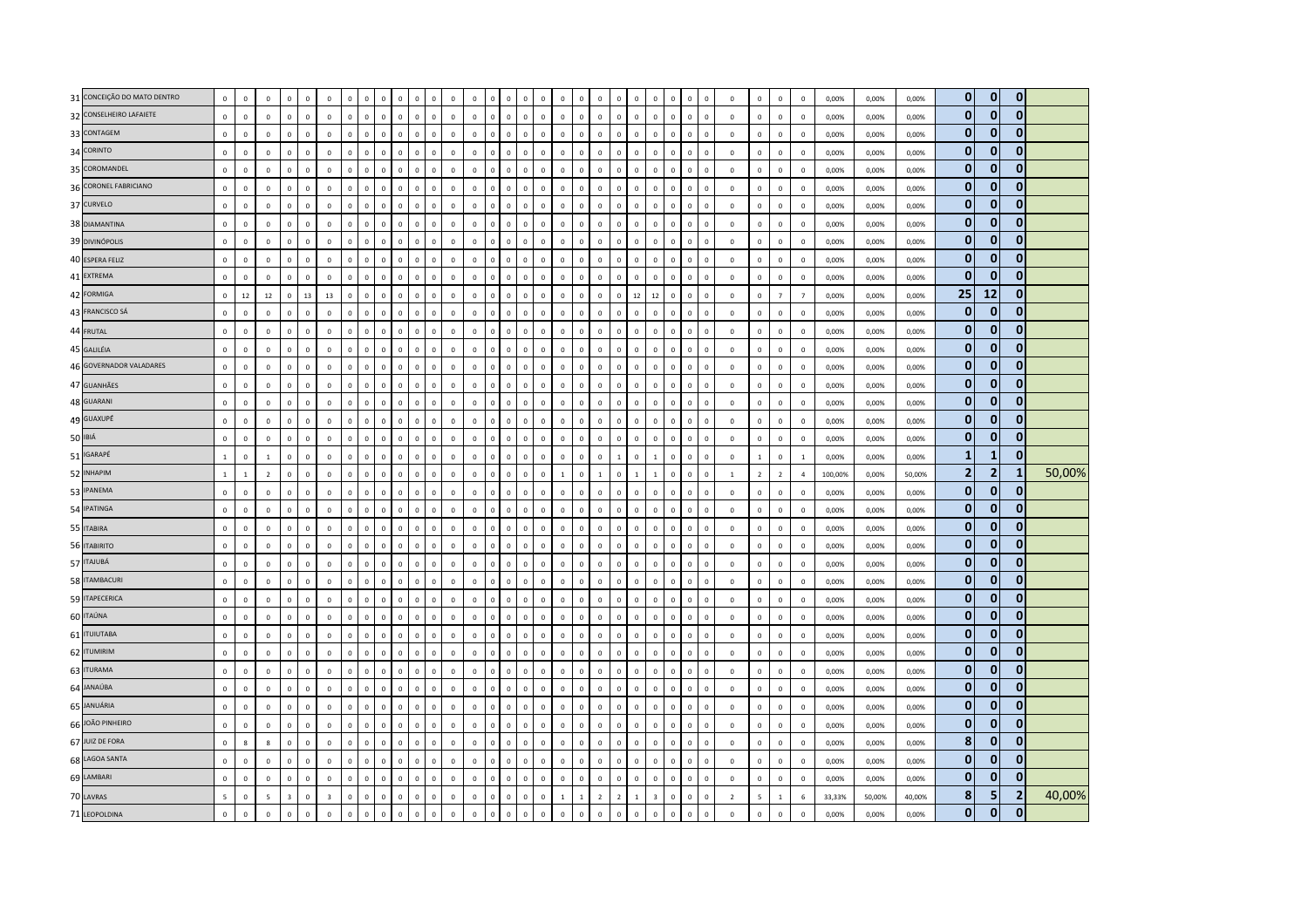| 72 LIMA DUARTE             | $\mathbf 0$  | $\mathsf 0$  | $\mathbf 0$  | $\mathbf{0}$   | $\,0\,$      | $\mathbf 0$  | $\mathbf 0$  | $\mathbf 0$    | $\mathsf 0$    | $\mathbf 0$  | $\mathbf 0$                 |                      |                | $\mathbf 0$  |                |              | $\mathbf 0$                  | $\mathbf 0$  | $\mathsf 0$             | $\mathbf 0$  | $\mathbf 0$    | $\mathbf 0$    |                            | $\mathbf 0$                 | $\mathbf 0$                | $\mathbf 0$    | $\mathbf 0$    | $\circ$        | $\,$ 0       | 0,00%   | 0,00%   | 0,00%   | $\mathbf{0}$ | $\Omega$       | $\mathbf 0$  |         |
|----------------------------|--------------|--------------|--------------|----------------|--------------|--------------|--------------|----------------|----------------|--------------|-----------------------------|----------------------|----------------|--------------|----------------|--------------|------------------------------|--------------|-------------------------|--------------|----------------|----------------|----------------------------|-----------------------------|----------------------------|----------------|----------------|----------------|--------------|---------|---------|---------|--------------|----------------|--------------|---------|
| 73 MALACACHETA             | $\mathbf 0$  | $\mathsf 0$  | $\mathbf 0$  | $\circ$        | $\mathbf 0$  | $\mathbf 0$  | $\mathbf 0$  | $\mathbf{0}$   | $\mathsf 0$    | $\mathbf{0}$ | $\mathbf 0$                 | $\mathbf 0$          | $\mathbf 0$    | $\mathbf 0$  | $\mathbf 0$    | $\mathsf 0$  | $\mathbf 0$<br>$\mathsf 0$   | $\mathbf 0$  | $\mathsf 0$             | $\mathbf 0$  | $\mathbf 0$    | $\mathbf 0$    | $\mathbf 0$                | $\mathbf 0$                 | $\mathbf 0$<br>$\mathbf 0$ | $\mathbf 0$    | $\circ$        | $\mathbf 0$    | $\mathbf 0$  | 0,00%   | 0,00%   | 0,00%   | $\mathbf{0}$ | $\mathbf{0}$   | $\mathbf{0}$ |         |
| 74 MANGA                   | $\mathbf 0$  | $\mathbf 0$  | $\mathbf 0$  | $\mathbf{0}$   | $\mathbf 0$  | $\mathbf 0$  | $\mathbf 0$  | $\circ$        | $\mathsf 0$    | $\mathbf{0}$ | $\mathbf 0$                 | $\mathbf 0$          | $\mathbf 0$    | $\mathbf 0$  | $\overline{0}$ | $\mathbf{0}$ | $\mathbf 0$<br>$\mathbf 0$   | $\mathbf 0$  | $\mathsf 0$             | $\mathbf 0$  | $\mathbf{0}$   | $\mathbf 0$    | $\mathbf 0$<br>$\mathbf 0$ | $\mathbf 0$                 | $\mathbf 0$                | $\mathbf 0$    | $\overline{0}$ | $\mathbf{0}$   | $\mathbf 0$  | 0,00%   | 0,00%   | 0,00%   | $\mathbf{0}$ | $\mathbf 0$    | $\mathbf 0$  |         |
| 75 MANHUAÇU                | $\mathbf 0$  | $\mathbf 0$  | $\mathbf 0$  | $\overline{0}$ | $\mathbf 0$  | $\,0\,$      | $\mathbf 0$  | $\overline{0}$ | $\mathbf 0$    | $\mathbf{0}$ | $\mathbf 0$                 | $\circ$              | $\overline{0}$ | $\mathbf 0$  | $\mathbf{0}$   | $\Omega$     | $\mathbf 0$<br>$\mathbf{0}$  | $\circ$      | $\mathsf 0$             | $\mathsf 0$  | $\circ$        | $\mathbf 0$    | $\Omega$                   | $\mathbf 0$<br>$\Omega$     | $\mathbf 0$                | $\,$ 0         | $\mathbf{0}$   | $\overline{0}$ | $\,$ 0       | 0,00%   | 0,00%   | 0,00%   | $\mathbf{0}$ | $\mathbf{0}$   | $\mathbf{0}$ |         |
| 76 MAR DE ESPANHA          | $\mathbf 0$  | $\mathsf 0$  | $\mathbf 0$  | $\mathbf{0}$   | $\mathbf 0$  | $\mathbf{0}$ | $\mathbf 0$  | $\circ$        | $\mathsf 0$    | $\mathbf{0}$ | $\mathbf 0$                 | $\mathbf{0}$         | $\mathbb O$    | $\mathbf 0$  | $\,$ 0 $\,$    | $\mathsf 0$  | $\mathbf 0$<br>$\mathbf 0$   | $\mathbf 0$  | $\mathsf 0$             | $\mathsf 0$  | $\mathbf 0$    | $\mathbf 0$    | $\mathbf 0$                | $\mathbf 0$                 | $\mathbf 0$<br>$\mathbf 0$ | $\mathbf 0$    | $\mathbf 0$    | $\mathbf 0$    | $\mathbf 0$  | 0,00%   | 0,00%   | 0,00%   | $\mathbf{0}$ | $\mathbf 0$    | $\mathbf 0$  |         |
| 77 MARIANA                 | $\mathbf 0$  | $\mathbf 0$  | $\mathbf 0$  | $\mathbf 0$    | $\mathbf 0$  | $\mathbf 0$  | $\mathbf 0$  | $\mathbf 0$    | $\mathsf 0$    | $\mathsf 0$  | $\mathbf 0$                 | $\mathbf 0$          | $\overline{0}$ | $\mathbf 0$  | $\overline{0}$ | $\mathbf 0$  | $\mathbf 0$<br>$\mathbf 0$   | $\mathbf 0$  | $\mathsf 0$             | $\mathbf 0$  | $\mathbf 0$    | $\mathbf 0$    | $\mathbf 0$                | $\mathbf{0}$                | $\overline{0}$             | $\mathbf 0$    | $\,0\,$        | $\mathbf 0$    | $\mathbf 0$  | 0,00%   | 0,00%   | 0,00%   | $\mathbf{0}$ | $\bf{0}$       | $\mathbf 0$  |         |
| 78 MATOZINHOS              | $\mathbf{0}$ | $\mathbf{0}$ | $\mathbf 0$  | $\overline{0}$ | $\mathbf 0$  | $\mathbf{0}$ | $\mathbf{0}$ | $\overline{0}$ | $\overline{0}$ | $\mathbf{0}$ | $\mathbf{0}$                | $\circ$              | $\mathbf{0}$   | $\mathbf{0}$ | $\mathbf 0$    | $\circ$      | $\mathbf 0$<br>$\mathbf{0}$  | $\mathbf{0}$ | $\mathbf 0$             | $\mathbf{0}$ | $\circ$        | $\mathbf{0}$   | $\mathbf 0$                | $\mathbf{0}$<br>$\Omega$    | $\mathbf 0$                | $\mathbf{0}$   | $\overline{0}$ | $\mathbf{0}$   | $\Omega$     | 0.00%   | 0.00%   | 0.00%   | $\mathbf{0}$ | $\mathbf{0}$   | $\mathbf{0}$ |         |
| 79 MEDINA                  | $\mathbf 0$  | $\mathsf 0$  | $\mathbf 0$  | $\overline{0}$ | $\,0\,$      | $\mathbf 0$  | $\mathbf 0$  | $\mathbf{0}$   | $\,0\,$        | $\mathbf{0}$ | $\mathbf 0$                 | $\circ$              | $\overline{0}$ | $\mathbf 0$  | $\,0\,$        | $\circ$      | $\,0\,$<br>$\mathbf 0$       | $\circ$      | $\mathsf 0$             | $\mathsf 0$  | $\circ$        | $\,0\,$        | $\mathbf{0}$<br>$^{\circ}$ | $\mathsf 0$                 | $\,0\,$                    | $\mathbf 0$    | $\mathbf 0$    | $\mathbf 0$    | $\circ$      | 0,00%   | 0,00%   | 0,00%   | $\mathbf{0}$ | $\mathbf{0}$   | $\mathbf 0$  |         |
| 80 MINAS NOVAS             | $\mathbf 0$  | $\mathbf 0$  | $\mathbf 0$  | $\mathbb O$    | $\mathbf 0$  | $\mathbf 0$  | $\mathbf 0$  | $\mathbf 0$    | $\mathsf 0$    | $\mathsf 0$  | $\mathbf{0}$                | $\mathbf 0$          | $\mathbf 0$    | $\mathbf 0$  | $\overline{0}$ | $\mathsf 0$  | $\mathbf 0$<br>$\mathbf 0$   | $\mathbf 0$  | $\mathsf 0$             | $\mathbf 0$  | $\mathbf 0$    | $\mathbf 0$    | $\mathbf 0$<br>$\mathbf 0$ | $\mathbf{0}$                | $\mathbf 0$                | $\mathbf 0$    | $\mathsf 0$    | $\mathbf 0$    | $\mathbf 0$  | 0,00%   | 0,00%   | 0,00%   | $\mathbf{0}$ | $\mathbf{0}$   | $\mathbf 0$  |         |
| 81 MONTE CARMELO           | $\mathbf 0$  | $\mathbf 0$  | $\mathbf 0$  | $\mathbf{0}$   | $\mathbf 0$  | $\mathbf 0$  | $\mathbf 0$  | $\mathbf{0}$   | $\mathsf 0$    | $\mathbf{0}$ | $\mathbf 0$                 | $\mathbf 0$          | $\mathbf 0$    | $\mathbf 0$  | $\mathbf 0$    | $\mathsf 0$  | $\mathbf 0$<br>$\mathbf 0$   | $\mathbf 0$  | $\mathbf 0$             | $\mathbf 0$  | $\mathbf{0}$   | $\mathbf 0$    | $\mathbf 0$                | $\mathbf 0$<br>$\mathbf{0}$ | $\mathbf 0$                | $\,$ 0         | $\mathbf 0$    | $\mathbf 0$    | $\mathbf 0$  | 0,00%   | 0,00%   | 0,00%   | 0            | $\mathbf{0}$   | $\mathbf 0$  |         |
| 82 MONTES CLAROS           | $\mathbf{0}$ | $\Omega$     | $\mathbf{0}$ | $\mathbf 0$    | $\mathbf 0$  | $\mathbf{0}$ | $\mathbf 0$  | $\circ$        | $\mathbf 0$    | $\Omega$     | $\Omega$<br>$\Omega$        |                      | $\mathbf{0}$   | $\mathbf{0}$ | $\Omega$       | $\Omega$     | $\Omega$<br>$\Omega$         | $\Omega$     | $\mathbf 0$             | $\Omega$     | $\Omega$       | $\overline{0}$ | $\Omega$<br>$\Omega$       | $\Omega$                    | $\Omega$                   | $\overline{0}$ | $\mathbf{0}$   | $\mathbf{0}$   | $\Omega$     | 0.00%   | 0.00%   | 0.00%   | $\mathbf{0}$ | 0              | $\mathbf 0$  |         |
| 83 MURIAÉ                  | $\mathbf 0$  | $\mathbf 0$  | $\mathbf 0$  | $\Omega$       | $\mathbf 0$  | $\mathbf 0$  | $\mathbf 0$  | $\mathbf 0$    | $\mathsf 0$    | $\Omega$     | $\mathbf{0}$                | $\mathbf 0$          | $\mathbf{0}$   | $\mathbf 0$  | $\Omega$       | $\Omega$     | $\mathbf 0$<br>$\Omega$      | $\mathbf 0$  | $\mathsf 0$             | $\mathsf 0$  | $\Omega$       | $\mathbf 0$    | $\mathbf 0$<br>$\Omega$    | $\mathsf 0$                 | $\mathbf 0$                | $\,$ 0         | $\,0\,$        | $\mathbf 0$    | $\mathbf 0$  | 0,00%   | 0,00%   | 0,00%   | $\mathbf{0}$ | $\mathbf{0}$   | $\mathbf{0}$ |         |
| 84 NANUQUE                 | $\mathbf 0$  | $\mathbf 0$  | $\,0\,$      | $\overline{0}$ | $\mathbf 0$  | $\mathbf 0$  | $\,$ 0       | $\mathbf{0}$   | $\,0\,$        | $\mathbf 0$  | $\mathbf 0$                 | $\mathbf 0$          | $\mathbb O$    | $\mathbf 0$  | $\,0\,$        | $\mathbf{0}$ | $\mathbf 0$<br>$\mathbf{0}$  | $\mathbf 0$  | $\mathbf 0$             | $\mathbf 0$  | $\circ$        | $\mathbf 0$    | $\mathbf 0$                | $\mathbf 0$<br>$\mathbf{0}$ | $\mathbf 0$                | $\,0\,$        | $\mathbf 0$    | $\mathbf 0$    | $\,0\,$      | 0,00%   | 0,00%   | 0,00%   | $\mathbf{0}$ | $\mathbf{0}$   | $\mathbf 0$  |         |
| 85 NEPOMUCENO              | $\mathbf 0$  | $\mathbf 0$  | $\mathbf 0$  | $\mathbf 0$    | $\mathbf 0$  | $\mathbf{0}$ | $\mathbf{0}$ | $\mathbf 0$    | $\mathbf 0$    | $\mathbf 0$  | $\Omega$                    | $\circ$              | $\overline{0}$ | $\mathbf 0$  | $\Omega$       | $\mathbf 0$  | $\mathbf 0$<br>$\Omega$      | $\mathbf{0}$ | $\mathbf{0}$            | $\mathbf 0$  | $\mathbf{0}$   | $\,0\,$        | $\Omega$<br>$\Omega$       | $\Omega$                    | $\Omega$                   | $\,0\,$        | $\,0\,$        | $\mathbf 0$    | $\mathbf 0$  | 0,00%   | 0,00%   | 0,00%   | $\mathbf{0}$ | $\bf{0}$       | $\mathbf 0$  |         |
| 86 NOVA SERRANA            | $\mathbf{0}$ | $\mathbf 0$  | $\mathbf 0$  | $\overline{0}$ | $\mathbf{0}$ | $\mathbf{0}$ | $\mathbf 0$  | $\overline{0}$ | $\overline{0}$ | $\Omega$     | $\mathbf{0}$                | $\circ$              | $\overline{0}$ | $\mathbf{0}$ | $\mathbf{0}$   | $\mathbf{0}$ | $\mathbf{0}$<br>$\mathbf{0}$ | $\mathbf{0}$ | $\overline{0}$          | $\mathsf 0$  | $\mathbf{0}$   | $\mathbf 0$    | $\Omega$                   | $\mathbf{0}$<br>$\Omega$    | $\Omega$                   | $\mathbf 0$    | $\mathbf 0$    | $\mathbf{0}$   | $\,$ 0       | 0,00%   | 0,00%   | 0,00%   | $\mathbf{0}$ | $\mathbf{0}$   | $\mathbf{0}$ |         |
| 87 OLIVEIRA                | $\mathbf 0$  | $\mathsf 0$  | $\mathbf 0$  | $\circ$        | $\mathbf 0$  | $\mathbf 0$  | $\mathbf 0$  | $\mathbf{0}$   | $\mathsf 0$    | $\mathbf{0}$ | $\mathbf 0$                 | $\mathbf 0$          | $\mathbb O$    | $\mathbf{0}$ | $\mathbf 0$    | $\mathsf 0$  | $\mathbf 0$<br>$\Omega$      | $\mathbf 0$  | $\mathsf 0$             | $\mathsf 0$  | $\mathbf 0$    | $\mathbf 0$    | $\mathbf 0$<br>$\Omega$    | $\mathsf 0$                 | $\mathbf 0$                | $\mathbf 0$    | $\mathbf 0$    | $\mathbf 0$    | $\mathbf 0$  | 0,00%   | 0,00%   | 0,00%   | $\mathbf{0}$ | 0              | $\mathbf 0$  |         |
| 88 PARÁ DE MINAS           | $\mathbf 0$  | $\mathbf 0$  | $\,0\,$      | $\mathbf 0$    | $\mathbf 0$  | $\,0\,$      | $\mathbf 0$  | $\mathbf 0$    | $\mathsf 0$    | $\mathbf{0}$ | $\mathbf 0$<br>$\mathbf{0}$ |                      | $\mathbf 0$    | $\mathbf 0$  | $\Omega$       | $^{\circ}$   | $\mathbf 0$<br>$\Omega$      | $\mathbf 0$  | $\mathbf 0$             | $\mathbf 0$  | $\mathbf 0$    | $\mathbf 0$    | $\mathbf 0$<br>$\mathbf 0$ | $\mathsf 0$                 | $\mathbf 0$                | $\,$ 0         | $\,0\,$        | $\mathbf 0$    | $\,0\,$      | 0,00%   | 0,00%   | 0,00%   | $\mathbf{0}$ | $\Omega$       | $\mathbf 0$  |         |
| 89 PARACATU                | $\mathbf 0$  | $\mathsf 0$  | $\mathbf 0$  | $\mathbf{0}$   | $\mathbf 0$  | $\mathbf 0$  | $\mathbf 0$  | $\circ$        | $\mathbf 0$    | $\mathbf{0}$ | $\mathbf 0$                 | $\mathbf{0}$         | $\mathbf 0$    | $\mathbf 0$  | $\mathbf 0$    | $\mathbf{0}$ | $\mathbf 0$<br>$\mathbf{0}$  | $\mathbf 0$  | $\mathsf 0$             | $\mathsf 0$  | $\mathbf{0}$   | $\mathbb O$    | $\mathbf 0$                | $\mathbf{0}$<br>$\mathbf 0$ | $\mathbf{0}$               | $\mathbf 0$    | $\mathbf 0$    | $\mathbf 0$    | $\mathbf 0$  | 0,00%   | 0,00%   | 0,00%   | $\mathbf{0}$ | $\mathbf{0}$   | $\mathbf 0$  |         |
| 90 PARAGUAÇU               | $\Omega$     | $\Omega$     | $\mathbf 0$  | $\Omega$       | $\Omega$     | $\Omega$     | $\Omega$     | $\circ$        | $\mathsf 0$    | $\Omega$     | $\Omega$<br>$\Omega$        |                      | $\Omega$       | $\mathbf 0$  | $\Omega$       | $\Omega$     | $\Omega$<br>$\Omega$         | $\Omega$     | $\Omega$                | $\mathsf 0$  | $\Omega$       | $\mathbf 0$    | $\Omega$<br>$\Omega$       | $\Omega$                    | $\Omega$                   | $\mathbf 0$    | $\circ$        | $\mathsf{O}$   | $\Omega$     | 0,00%   | 0,00%   | 0,00%   | $\mathbf{0}$ | $\bf{0}$       | $\mathbf 0$  |         |
| 91 PASSA QUATRO            | $\mathbf 0$  | $\mathbf 0$  | $\mathbf 0$  | $\overline{0}$ | $\mathbf 0$  | $\,0\,$      | $\mathbf 0$  | $\overline{0}$ | $\,0\,$        | $\mathbf{0}$ | $\mathbf{0}$                | $\mathbf 0$          | $\mathbf 0$    | $\mathbf 0$  | $\overline{0}$ | $\mathbf 0$  | $\mathbf 0$<br>$\mathbf 0$   | $\mathbf 0$  | $\mathbf 0$             | $\mathbf 0$  | $\mathbf 0$    | $\mathbf 0$    | $\mathbf 0$<br>$\mathbf 0$ | $\mathsf 0$                 | $\mathbf 0$                | $\mathbf 0$    | $\mathbf 0$    | $\mathbf 0$    | $\,0\,$      | 0,00%   | 0,00%   | 0,00%   | $\mathbf{0}$ | $\mathbf{0}$   | $\mathbf 0$  |         |
| 92 PASSA TEMPO             | $\mathbf 0$  | $\mathbf 0$  | $\mathbf 0$  | $\overline{0}$ | $\mathbf 0$  | $\mathbf{0}$ | $\mathbf 0$  | $\overline{0}$ | $\,0\,$        | $\mathbf{0}$ | $\mathbf 0$                 | $\circ$              | $\circ$        | $\mathbf{0}$ | $\,0\,$        | $\Omega$     | $\mathbf 0$<br>$\Omega$      | $\mathbf 0$  | $\,0\,$                 | $\mathbf 0$  | $\mathbf 0$    | $\,0\,$        | $\Omega$                   | $\,0\,$<br>$\Omega$         | $\Omega$                   | $\,0\,$        | $\mathsf 0$    | $\mathbf 0$    | $\,0\,$      | 0,00%   | 0,00%   | 0,00%   | $\mathbf{0}$ | 0              | $\mathbf{0}$ |         |
| 93 PASSOS                  | $\mathbf 0$  | $\mathsf 0$  | $\mathbf 0$  | $\mathbf 0$    | $\mathbf 0$  | $\,0\,$      | $\mathbf 0$  | $\mathbf 0$    | $\mathsf 0$    | $\Omega$     | $\Omega$                    | $\Omega$             | $\mathbf 0$    | $\mathsf 0$  | $\Omega$       | $\Omega$     | $\mathbf 0$<br>$\Omega$      | $\mathbf 0$  | $\mathbf 0$             | $\mathsf 0$  | $\Omega$       | $\mathbf 0$    | $\Omega$<br>$\Omega$       | $\Omega$                    | $\Omega$                   | $\mathbf 0$    | $\mathbf{0}$   | $\mathbf{0}$   | $\mathbf 0$  | 0,00%   | 0,00%   | 0,00%   | $\mathbf{0}$ | $\bf{0}$       | $\mathbf{0}$ |         |
| 94 PATOS DE MINAS          | $\mathbf 0$  | $\mathbf 0$  | $\mathbf 0$  | $\Omega$       | $\Omega$     | $\mathbf 0$  | $\mathbf 0$  | $\Omega$       | $\,0\,$        | $\Omega$     | $\Omega$                    | $\Omega$<br>$\Omega$ |                | $\Omega$     | $\Omega$       | $\Omega$     | $\Omega$<br>$\Omega$         | $\Omega$     | $\mathsf 0$             | $\mathsf 0$  | $\Omega$       | $\,0\,$        | $\Omega$                   | $\mathbf{0}$<br>$\Omega$    | $\Omega$                   | $\mathbf 0$    | $\mathsf 0$    | $\mathbb O$    | $\mathbf 0$  | 0,00%   | 0,00%   | 0.00%   | $\mathbf{0}$ | $\mathbf{0}$   | $\mathbf{0}$ |         |
| 95 PATROCÍNIO              | $\mathbf 0$  | $\mathbf 0$  | $\,0\,$      | $\mathbf{0}$   | $\mathbf 0$  | $\mathbf 0$  | $\mathbf 0$  | $\mathbf 0$    | $\,0\,$        | $\mathbf{0}$ | $\mathbf 0$                 | $\mathbf 0$          | $\mathbf 0$    | $\mathbf{0}$ | $\,0\,$        | $\mathbf{0}$ | $\mathbf 0$<br>$\mathbf{0}$  | $\circ$      | $\mathsf 0$             | $\mathbf 0$  | $\circ$        | $\,0\,$        | $\mathbf 0$                | $\mathsf 0$<br>$\mathbf{0}$ | $\mathbf 0$                | $\,0\,$        | $\mathbf 0$    | $\overline{0}$ | $\mathbf 0$  | 0,00%   | 0,00%   | 0,00%   | $\bf{0}$     | 0              | 0            |         |
| 96 PEÇANHA                 | $\mathbf 0$  | $\mathbf 0$  | $\mathbf 0$  | $\mathbf 0$    | $\mathbf 0$  | $\mathbf 0$  | $\mathbf 0$  | $\mathbf{0}$   | $\,0\,$        | $\mathbf{0}$ | $\mathbf{0}$                | $\circ$              | $\mathbf{0}$   | $\mathbf 0$  | $\Omega$       | $\Omega$     | $\mathbf 0$<br>$\Omega$      | $\circ$      | $\mathsf 0$             | $\mathsf 0$  | $\mathbf 0$    | $\mathbf 0$    | $\,0\,$<br>$\Omega$        | $\mathsf 0$                 | $\Omega$                   | $\,$ 0         | $\mathsf 0$    | $\mathbf 0$    | $\,$ 0       | 0,00%   | 0,00%   | 0,00%   | $\mathbf{0}$ | $\Omega$       | $\mathbf{0}$ |         |
| 97 PIRAPORA                | $\mathbf 0$  | $\mathbf 0$  | $\mathbf 0$  | $\circ$        | $\mathbf 0$  | $\mathbf{0}$ | $\mathbf 0$  | $\circ$        | $\,0\,$        | $\mathbf{0}$ | $\mathbf 0$                 | $\mathbf{0}$         | $\mathbf 0$    | $\mathbf{0}$ | $\mathbf{0}$   | $\mathbf 0$  | $\mathbf 0$<br>$\mathbf{0}$  | $\mathbf 0$  | $\mathsf 0$             | $\mathbf 0$  | $\mathbf{0}$   | $\mathbf 0$    | $\Omega$                   | $\mathbf 0$<br>$\Omega$     | $\mathbf 0$                | $\mathbf 0$    | $\mathsf 0$    | $\mathbf 0$    | $\mathbf 0$  | 0,00%   | 0,00%   | 0,00%   | $\mathbf{0}$ | $\overline{0}$ | $\mathbf 0$  |         |
| 98 POÇOS DE CALDAS         | $\mathbf 0$  | $\mathbf 0$  | $\mathbb O$  | $\mathbf 0$    | $\mathbf 0$  | $\mathbf 0$  | $\mathbf 0$  | $\mathbf{0}$   | $\mathbf 0$    | $\mathbf{0}$ | $\Omega$<br>$\Omega$        |                      | $\Omega$       | $\mathbf{0}$ | $\Omega$       | $\Omega$     | $\mathbf 0$<br>$\Omega$      | $\Omega$     | $\mathsf 0$             | $\mathbf 0$  | $\mathbf{0}$   | $\mathbf 0$    | $\Omega$<br>$\Omega$       | $\Omega$                    | $\Omega$                   | $\mathbf 0$    | $\circ$        | $\circ$        | $\mathbf 0$  | 0,00%   | 0,00%   | 0,00%   | $\bf{0}$     | $\bf{0}$       | $\mathbf 0$  |         |
| 99 POMPÉU                  | $\mathbf{0}$ | $\Omega$     | $\mathbf 0$  | $\Omega$       | $\mathbf{0}$ | $\Omega$     | $\mathbf 0$  | $\mathbf{0}$   | $\overline{0}$ | $\Omega$     | $\Omega$                    | $\Omega$             | $\sqrt{2}$     | $\mathbf{0}$ | $\Omega$       | $\Omega$     | $\Omega$<br>$\Omega$         | $\mathbf{0}$ | $\overline{0}$          | $\mathbf 0$  | $\Omega$       | $\,0\,$        | $\Omega$                   | $\mathbf{0}$<br>$\Omega$    | $\Omega$                   | $\,$ 0         | $\mathbf 0$    | $\mathbf 0$    | $\,0\,$      | 0,00%   | 0,00%   | 0,00%   | $\mathbf{0}$ | $\mathbf{0}$   | $\mathbf{0}$ |         |
| 100 PONTE NOVA             | $\mathbf 0$  | $\mathsf 0$  | $\mathbf 0$  | $\mathbf{0}$   | $\mathbf 0$  | $\mathbf 0$  | $\mathbf 0$  | $\circ$        | $\mathbf 0$    | $\mathbf{0}$ | $\mathbf 0$                 | $\mathbf{0}$         | $\mathbf 0$    | $\mathbf 0$  | $\mathbf 0$    | $\circ$      | $\mathbf 0$<br>$\Omega$      | $\circ$      | $\mathbf 0$             | $\mathsf 0$  | $\circ$        | $\mathbf 0$    | $\mathbf 0$                | $\mathsf 0$<br>$\mathbf 0$  | $\mathbf 0$                | $\mathbf 0$    | $\mathsf 0$    | $\mathbf 0$    | $\mathbf 0$  | 0,00%   | 0,00%   | 0,00%   | $\mathbf{0}$ | $\bf{0}$       | $\mathbf{0}$ |         |
| 101 POUSO ALEGRE           | $\mathbf 0$  | $\mathsf 0$  | $\mathbf 0$  | $\mathbf{1}$   | $\mathbf 0$  | <sup>1</sup> | $\mathbf 0$  | $\mathbf{0}$   | $\mathsf 0$    | $\mathbf{0}$ | $\mathbf{0}$                | $\mathbf 0$          | $\mathbb O$    | $\mathbf 0$  | $\Omega$       | $\mathsf 0$  | $\mathbf 0$<br>$\mathsf 0$   | $\mathbf 0$  | $\mathsf 0$             | $\mathsf 0$  | $\mathbf 0$    | $\mathbf 0$    | $\mathbf 0$<br>$\Omega$    | $\mathbf{0}$                | $\mathbf 0$                | $\mathbf 0$    | $\circ$        | $\mathbb O$    | $\mathbf 0$  | 0,00%   | 0,00%   | 0,00%   | $\mathbf{1}$ | $\mathbf{0}$   | $\mathbf 0$  |         |
| 102 PRATÁPOLIS             | $\mathbf 0$  | $\mathbf 0$  | $\,0\,$      | $\overline{0}$ | $\mathbf 0$  | $\mathbf 0$  | $\mathbf 0$  | $\mathbf{0}$   | $\mathbf 0$    | $\mathbf{0}$ | $\mathbf 0$<br>$\Omega$     |                      | $\Omega$       | $\mathbf 0$  | $\Omega$       | $\Omega$     | $\mathbf 0$<br>$\Omega$      | $\mathbf 0$  | $\mathbf 0$             | $\mathbf 0$  | $\mathbf{0}$   | $\,0\,$        | $\Omega$                   | $\mathsf 0$<br>$\Omega$     | $\Omega$                   | $\,$ 0         | $\,0\,$        | $\mathbf{0}$   | $\,0\,$      | 0,00%   | 0,00%   | 0,00%   | $\mathbf{0}$ | $\mathbf 0$    | $\mathbf 0$  |         |
| 103 PRESIDENTE OLEGÁRIO    | $\mathbf 0$  | $\mathsf 0$  | $\mathbb O$  | $\overline{0}$ | $\,0\,$      | $\mathbf{0}$ | $\mathbf 0$  | $\circ$        | $\mathbf 0$    | $\Omega$     | $\mathbf{0}$                | $\circ$              | $\mathbf{0}$   | $\mathbf{0}$ | $\Omega$       | $\Omega$     | $\,0\,$<br>$\Omega$          | $\mathbf{0}$ | $\mathsf 0$             | $\Omega$     | $\circ$        | $\mathbb O$    | $\Omega$                   | $\mathbf 0$<br>$\Omega$     | $\,0\,$                    | $\mathbf 0$    | $\circ$        | $\mathbf{0}$   | $\mathbf 0$  | 0,00%   | 0,00%   | 0,00%   | $\bf{0}$     | 0              | 0            |         |
| 104 RIBEIRÃO DAS NEVES     | $\mathbf 0$  | $\mathbf 0$  | $\mathbf 0$  | $\mathbf 0$    | $\mathbf 0$  | $\mathbf 0$  | $\mathbf 0$  | $\mathbf 0$    | $\mathsf 0$    | $\Omega$     | $\mathbf{0}$                | $\Omega$             | $\overline{0}$ | $\mathbf 0$  |                | $\Omega$     | $\mathbf 0$<br>$\Omega$      | $\mathbf 0$  | $\mathsf 0$             | $\mathsf 0$  | $\mathbf 0$    | $\mathbf 0$    | $\mathbf 0$                | $\mathbf{0}$                | $\overline{0}$             | $\mathbf 0$    | $\mathsf 0$    | $\mathbf 0$    | $\mathbf 0$  | 0,00%   | 0,00%   | 0,00%   | $\mathbf{0}$ | $\Omega$       | $\mathbf{0}$ |         |
| 105 RIO PARANAÍBA          | $\mathbf 0$  | $\mathbf 0$  | $\mathbf 0$  | $\circ$        | $\mathbf 0$  | $\mathbf 0$  | $\mathbf 0$  | $\mathbf 0$    | $\,0\,$        | $\Omega$     | $\mathbf 0$                 | $\mathbf 0$          | $\mathbf 0$    | $\mathbf 0$  | $\mathbf{0}$   | $\mathsf 0$  | $\mathbf 0$<br>$\Omega$      | $\mathbf 0$  | $\mathsf 0$             | $\mathsf 0$  | $\mathbf{0}$   | $\mathbf 0$    | $\mathbf 0$<br>$\Omega$    | $\mathsf 0$                 | $\mathbf 0$                | $\mathbf 0$    | $\mathsf 0$    | $\mathbf 0$    | $\mathbf 0$  | 0,00%   | 0,00%   | 0,00%   | $\mathbf{0}$ | $\mathbf{0}$   | $\mathbf 0$  |         |
| 106 RIO POMBA              | $\mathbf{0}$ | $\Omega$     | $\mathbf 0$  | $\mathbf{0}$   | $\mathbf 0$  | $\mathbf{0}$ | $\mathbf 0$  | $\mathbf{0}$   | $\mathbf{0}$   | $\Omega$     | $\mathbf{0}$                | $\circ$              | $\mathbf{0}$   | $\mathbf{0}$ | $\mathbf 0$    | $\mathbf{0}$ | $\mathbf 0$<br>$\mathbf{0}$  | $\mathbf{0}$ | $\mathbf 0$             | $\mathbf{0}$ | $\circ$        | $\mathbf{0}$   | $\Omega$                   | $\mathbf{0}$<br>$\Omega$    | $\Omega$                   | $\overline{0}$ | $\mathbf{0}$   | $\mathbf{0}$   | $\Omega$     | 0.00%   | 0.00%   | 0.00%   | $\mathbf{0}$ | $\mathbf{0}$   | $\mathbf 0$  |         |
| 107 SABARÁ                 | $\mathbf 0$  | $\mathbf 0$  | $\mathbf 0$  | $\mathbf 0$    | $\mathbf 0$  | $\mathbf 0$  | $\mathbf 0$  | $\overline{0}$ | $\mathbf 0$    | $\mathbf{0}$ | $\mathbf 0$                 | $\circ$              | $\overline{0}$ | $\mathbf 0$  | $\Omega$       | $\Omega$     | $\mathbf 0$<br>$\mathbf{0}$  | $\circ$      | $\,0\,$                 | $\mathsf 0$  | $\circ$        | $\mathbf 0$    | $\Omega$                   | $\mathbf{0}$<br>$\Omega$    | $\,0\,$                    | $\,$ 0         | $\circ$        | $\mathbf{0}$   | $\,$ 0       | 0,00%   | 0,00%   | 0,00%   | $\mathbf{0}$ | $\mathbf{0}$   | $\Omega$     |         |
| 108 SACRAMENTO             | $14\,$       | 9            | 23           | $\circ$        | $\mathbf 0$  | $\mathbf{0}$ | $\mathbf 0$  | $\circ$        | $\,0\,$        | $\mathbf{0}$ | $\mathbf 0$                 | $\mathbf{0}$         | $\mathbb O$    | $\mathbf 0$  | $\mathbf 0$    | $\mathsf 0$  | $\mathbf 0$<br>$\mathbf 0$   | 10           | $\overline{\mathbf{3}}$ | 13           | $\mathbf 0$    | $\mathbf 0$    | $\mathbf 0$                | $\mathsf 0$<br>$\mathbf 0$  | $\mathbf 0$                | 13             | $\mathbf 0$    | $\mathbf 0$    | $\mathbf 0$  | 100,00% | 100,00% | 100,00% | 23           | 13             | 13           | 100,00% |
| 109 SANTA BÁRBARA          | $\mathbf 0$  | $\mathsf 0$  | $\mathbb O$  | $\mathbf 0$    | $\mathbf 0$  | $\mathbf 0$  | $\mathbf 0$  | $\mathbf 0$    | $\mathsf 0$    | $\mathsf 0$  | $\mathbf 0$                 | $\mathbf 0$          | $\mathbf 0$    | $\mathbf 0$  | $\Omega$       | $\mathbf 0$  | $\mathbf 0$<br>$\mathsf 0$   | $\mathbf 0$  | $\mathsf 0$             | $\mathsf 0$  | $\mathbf 0$    | $\mathbf 0$    | $\mathbf 0$<br>$\Omega$    | $\mathbf{0}$                | $\mathbf 0$                | $\mathbf 0$    | $\circ$        | $\circ$        | $\mathbf 0$  | 0,00%   | 0,00%   | 0,00%   | $\bf{0}$     | $\mathbf 0$    | $\mathbf 0$  |         |
| 110 SANTA LUZIA            | $\mathbf{0}$ | $\mathbf{0}$ | $\mathbf 0$  | $\overline{0}$ | $\mathbf 0$  | $\mathbf{0}$ | $\mathbf{0}$ | $\mathbf{0}$   | $\overline{0}$ | $\mathbf{0}$ | $\mathbf{0}$                | $\circ$              | $\overline{0}$ | $\mathbf{0}$ | $\mathbf 0$    | $\mathbf{0}$ | $\mathbf 0$<br>$\mathbf{0}$  | $\mathbf{0}$ | $\overline{0}$          | $\mathbf{0}$ | $\circ$        | $\mathbf{0}$   | $\mathbf 0$                | $\mathbf{0}$<br>$\Omega$    | $\overline{0}$             | $\mathbf{0}$   | $\overline{0}$ | $\mathbf{0}$   | $\Omega$     | 0.00%   | 0.00%   | 0,00%   | $\mathbf{0}$ | $\mathbf{0}$   | $\mathbf{0}$ |         |
| 111 SANTA RITA DO SAPUCAÍ  | $\mathbf 0$  | $^{\circ}$   | $\mathbf 0$  | $\circ$        | $\mathbf 0$  | $\mathbf 0$  | $\mathbf 0$  | $\mathbf{0}$   | $\,0\,$        | $\mathbf{0}$ | $\mathbf 0$                 | $\mathbf 0$          | $\circ$        | $\mathbf 0$  | $\,0\,$        | $\mathbf 0$  | $\mathbf 0$<br>$\mathbf{0}$  | $\mathbf 0$  | $\,0\,$                 | $\mathbf 0$  | $\overline{0}$ | $\mathbb O$    | $\mathbf 0$                | $\mathsf 0$<br>$\mathbf{0}$ | $\mathbf 0$                | $\,$ 0         | $\mathbf 0$    | $\mathbb O$    | $\mathbf{0}$ | 0,00%   | 0,00%   | 0,00%   | $\mathbf{0}$ | $\bf{0}$       | $\mathbf 0$  |         |
| 112 SANTO ANTÔNIO DO MONTE | $\mathbf 0$  | $\mathbf 0$  | $\mathbf 0$  | $\mathbf 0$    | $\pmb{0}$    | $\mathbf 0$  | $\pmb{0}$    | $\mathbf 0$    | $\mathbf 0$    | $\mathbf 0$  | $\mathbf{0}$                | $\mathbf 0$          | $\mathbf 0$    | $\mathbf 0$  | $\mathbf 0$    | $\mathbf 0$  | $\mathbf 0$<br>$\mathsf 0$   | $\mathbf 0$  | $\mathbf 0$             | $\mathbf 0$  | $\mathbf 0$    | $\overline{0}$ | $\mathbf 0$<br>$\mathbf 0$ | $\mathbf{0}$                | $\mathbf 0$                | $\overline{0}$ | $\mathbf 0$    | $\mathbf 0$    | $\,0\,$      | 0,00%   | 0,00%   | 0,00%   | $\mathbf{0}$ | $\bf{0}$       | $\mathbf 0$  |         |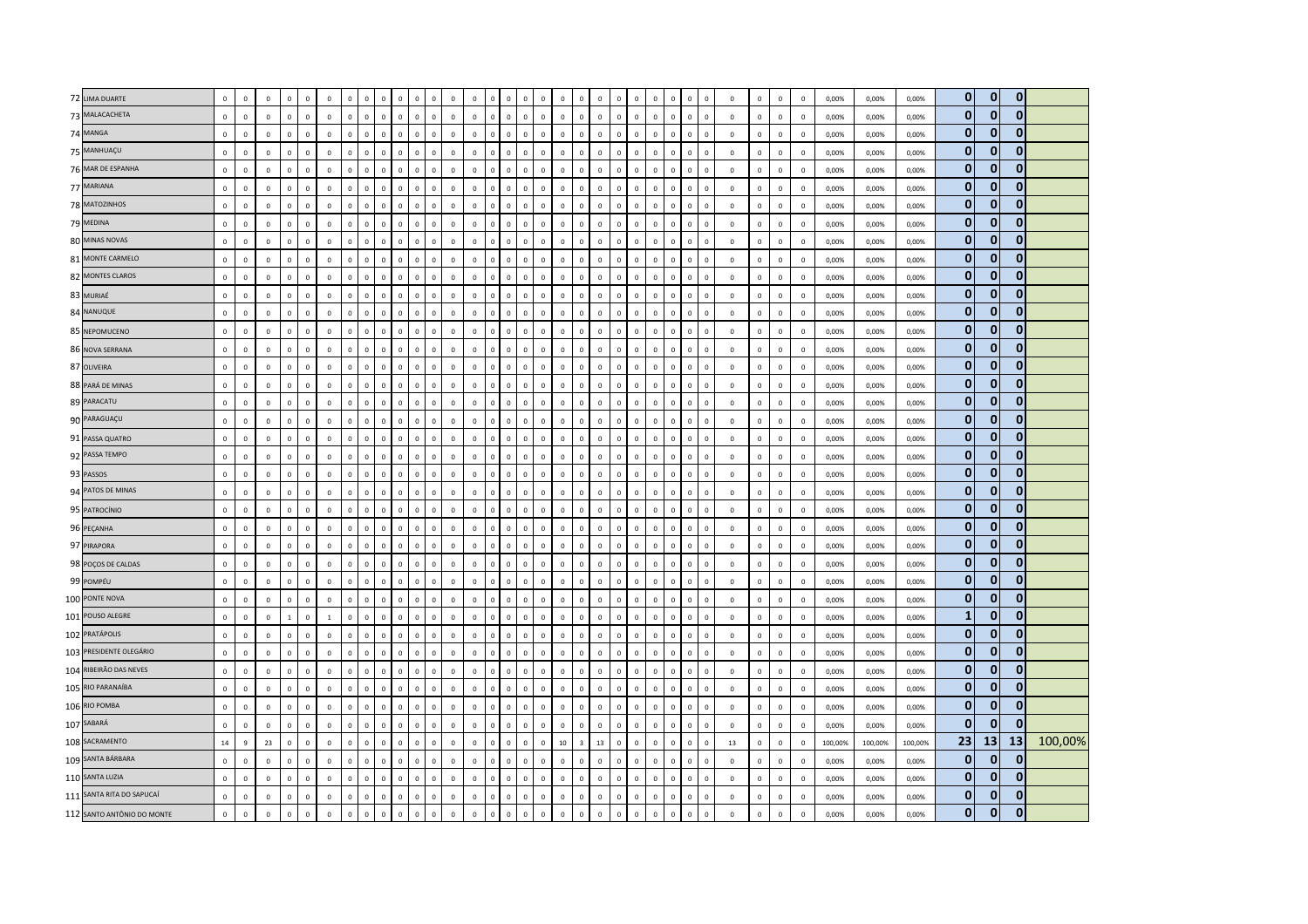|         | 113 SANTOS DUMONT            | $\overline{2}$          | <sup>1</sup>   | $\overline{\mathbf{3}}$ | $\overline{2}$ | $\overline{1}$ | $\overline{\mathbf{3}}$ | $\mathbf{0}$   | $\mathbf{0}$ | $\overline{0}$ | $\mathbf{0}$<br>$\overline{0}$         | $\mathbf{0}$                   | $\mathbf{0}$   | $\mathbf{0}$   | $\mathbf{0}$            | $\mathbf{0}$   | $\mathbf{0}$<br>$\mathbf{0}$ | $\mathbf{0}$   |              | $\mathbf{1}$   | $\mathbf{0}$            | $\mathbf{0}$   | $\mathbf{0}$            | $\Omega$     | $\mathbf{0}$ | $\mathbf{0}$   | -1             | $\overline{2}$ | <sup>1</sup> | $\overline{\mathbf{3}}$ | 0,00%   | 100,00% | 100,00% | 6 <sup>1</sup> | 1              | 1              | 100,00% |
|---------|------------------------------|-------------------------|----------------|-------------------------|----------------|----------------|-------------------------|----------------|--------------|----------------|----------------------------------------|--------------------------------|----------------|----------------|-------------------------|----------------|------------------------------|----------------|--------------|----------------|-------------------------|----------------|-------------------------|--------------|--------------|----------------|----------------|----------------|--------------|-------------------------|---------|---------|---------|----------------|----------------|----------------|---------|
|         | 114 SÃO GONÇALO DO SAPUCAÍ   | $\overline{\mathbf{0}}$ | $\mathbf 0$    | $\mathbf 0$             | $^{\circ}$     | $\mathbf{0}$   | $\mathbf 0$             | $\mathbf{0}$   | $\mathbf 0$  | $\circ$        | $\mathbf 0$<br>$\overline{\mathbf{0}}$ | $\mathbf{0}$                   | $\mathbf 0$    | $\mathbf 0$    | $\overline{0}$          | $\mathbf{0}$   | $\mathbf{0}$<br>$\mathbf 0$  | $\mathbf 0$    | $\,0\,$      | $\mathbf 0$    | $\mathbf{0}$            | $\circ$        | $\mathbf{0}$            | $^{\circ}$   | $\mathsf 0$  | $\mathbf{0}$   | $\mathbf{0}$   | $\mathbf{0}$   | $\mathbb O$  | $^{\circ}$              | 0,00%   | 0,00%   | 0,00%   | $\mathbf{0}$   | $\mathbf{0}$   | $\mathbf{0}$   |         |
|         | 115 SÃO GOTARDO              | $\mathbb O$             | $\mathbf 0$    | $\mathbf 0$             | $\Omega$       | $\mathbf 0$    | $\mathsf 0$             | $\mathbf{0}$   | $\mathbf 0$  | $\mathbf{0}$   | $\mathsf 0$<br>$\overline{0}$          | $\mathbf{0}$                   | $\circ$        | $\circ$        | $\overline{\mathbf{0}}$ | $\mathbf{0}$   | $\mathbf{0}$<br>$\mathbb O$  | $\mathbf 0$    | $\mathbf 0$  | $\circ$        | $\mathbf{0}$            | $\overline{0}$ | $\,0\,$                 |              | $\mathbf 0$  | $\mathbf 0$    | $\mathbf 0$    | $\mathbf 0$    | $\mathbf 0$  | $^{\circ}$              | 0,00%   | 0,00%   | 0,00%   | $\bf{0}$       | 0              | 0              |         |
|         | 116 SÃO JOÃO DEL REI         | $\mathbf{0}$            | $\,0\,$        | $\mathbf 0$             | $\mathbf{0}$   | $\circ$        | $\mathsf 0$             | $\mathbf{0}$   | $\circ$      | $\mathbf{0}$   | $\mathbf 0$<br>$\overline{0}$          | $\mathbf{0}$                   | $\circ$        | $\mathbf 0$    | $\Omega$                | $\mathbf{0}$   | $\mathbf{0}$<br>$\mathbb O$  | $\mathbf 0$    | $\mathbf 0$  | $\mathbf 0$    | $\mathbf{0}$            | $\overline{0}$ | $\,0\,$                 | $\Omega$     | $\mathbf 0$  | $\Omega$       | $\mathbb O$    | $\mathbf{0}$   | $\mathbf 0$  | $^{\circ}$              | 0,00%   | 0,00%   | 0,00%   | $\mathbf 0$    | $\mathbf 0$    | 0              |         |
|         | 117 SÃO LOURENÇO             | $\mathbf{0}$            | $\mathbf{0}$   | $\mathbf{0}$            | $\Omega$       | $\mathbf{0}$   | $\mathbf{0}$            | $\mathbf{0}$   | $\mathbf{0}$ | $\overline{0}$ | $\circ$<br>$\overline{0}$              | $\mathbf{0}$                   | $\circ$        | $\mathbf{0}$   | $\overline{0}$          | $\overline{0}$ | $\mathbf{0}$<br>$\mathbf{0}$ | $\mathbf{0}$   | $\mathbf{0}$ | $\mathbf{0}$   | $\mathbf{0}$            | $\mathbf{0}$   | $\mathbf{0}$            | $\mathbf{0}$ | $\mathbf{0}$ | $\mathbf{0}$   | $\mathbf{0}$   | $\mathbf{0}$   | $\mathbf 0$  | $\Omega$                | 0,00%   | 0,00%   | 0,00%   | $\bf{0}$       | $\mathbf 0$    | $\mathbf{0}$   |         |
|         | 118 SÃO SEBASTIÃO DO PARAÍSO | $\circ$                 | $\,$ 0         | $\mathbf 0$             | $\Omega$       | $\Omega$       | $\mathbf{0}$            | $^{\circ}$     | $\mathbf 0$  | $\mathbf{0}$   | $\mathbf 0$<br>$\overline{0}$          | $\mathbf{0}$                   | $\circ$        | $\mathbf 0$    | $\mathbf{0}$            | $\mathbf{0}$   | $\mathbf{0}$<br>$\Omega$     | $\mathbf 0$    | $\,0\,$      | $\mathbf{0}$   | $\mathbf{0}$            | $\mathbf{0}$   | $\mathbf{0}$            |              | $\mathbf{0}$ | $\mathbf{0}$   | $\mathbf{0}$   | $\mathbf{0}$   | $\mathbf 0$  | $^{\circ}$              | 0,00%   | 0,00%   | 0,00%   | $\mathbf{0}$   | $\mathbf 0$    | $\mathbf{0}$   |         |
|         | 119 SERRO                    | $\circ$                 | $\overline{0}$ | $\mathbf 0$             | $\mathbf{0}$   | $\Omega$       | $\mathbf 0$             | $\Omega$       | $\circ$      | $^{\circ}$     | $\circ$<br>$\overline{0}$              | $\mathbf 0$                    | $\mathbf 0$    | $\mathbf 0$    | $\overline{0}$          | $\mathbf{0}$   | $\mathbf{0}$<br>$\mathbf{0}$ | $\mathbf 0$    | $\,0\,$      | $\mathbf 0$    | $\mathbf 0$             | $\mathbf{0}$   | $\mathbf{0}$            | $\Omega$     | $\mathbf 0$  | $\Omega$       | $\mathbf{0}$   | $\mathbf{0}$   | $\mathbf 0$  | $^{\circ}$              | 0,00%   | 0,00%   | 0,00%   | $\mathbf{0}$   | $\mathbf 0$    | $\mathbf{0}$   |         |
|         | 120 SETE LAGOAS              | $\circ$                 | $^{\circ}$     | $\mathbf 0$             | $\mathbf{0}$   | $\mathbf{0}$   | $\mathsf 0$             | $\mathbf{0}$   | $\circ$      | $\circ$        | $\mathbf 0$<br>$\mathbf{0}$            | $\mathbf{0}$                   | $\circ$        | $\circ$        | $\mathbf{0}$            | $\mathbf{0}$   | $\mathbf{0}$<br>$\mathbf 0$  | $\mathbf 0$    | $\,0\,$      | $\mathbf 0$    | $\mathbf 0$             | $\mathbf{0}$   | $\mathbf 0$             | $\mathbf{0}$ | $\mathsf 0$  | $\mathbf{0}$   | $\mathbf 0$    | $\mathbf 0$    | $\mathbf 0$  | $\mathbf 0$             | 0,00%   | 0,00%   | 0,00%   | $\mathbf{0}$   | $\mathbf 0$    | $\mathbf{0}$   |         |
|         | 121 TARUMIRIM                | $\overline{0}$          | $\mathbf 0$    | $\circ$                 | $\mathbf{0}$   | $\mathbf{0}$   | $\mathbf 0$             | $\mathbf{0}$   | $\mathbf 0$  | $\overline{0}$ | $\mathbf 0$<br>$\overline{\mathbf{0}}$ | $\mathbf{0}$                   | $\circ$        | $\overline{0}$ | $\overline{0}$          | $\mathbf{0}$   | $\mathbf{0}$<br>$\mathbb O$  | $\mathbf 0$    | $\mathbf 0$  | $\mathbf 0$    | $\mathbf{0}$            | $\circ$        | $\,0\,$                 | $^{\circ}$   | $\mathsf 0$  | $\mathbf{0}$   | $\mathbf{0}$   | $\,0\,$        | $\mathbb O$  | $\mathbf 0$             | 0,00%   | 0,00%   | 0,00%   | $\mathbf{0}$   | $\mathbf 0$    | $\mathbf{0}$   |         |
|         | 122 TEÓFILO OTONI            | $\mathbf 0$             | $\,0\,$        | $\circ$                 | $\Omega$       | $\mathbf 0$    | $\mathbf 0$             | $\mathbf{0}$   | $\mathbf 0$  | $\overline{0}$ | $\mathbf{0}$                           | $\mathbf{0}$<br>$\mathbf{0}$   | $\circ$        | $\circ$        | $\overline{0}$          | $\mathbf{0}$   | $\mathbf{0}$<br>$\mathbf{0}$ | $\mathbf{0}$   | $\mathbf 0$  | $\mathbf 0$    | $\mathbf{0}$            | $\overline{0}$ | $\mathbf{0}$            |              | $\mathbf{0}$ | $\Omega$       | $\mathbf{0}$   | $\mathbf{0}$   | $\mathbf 0$  | $\Omega$                | 0,00%   | 0,00%   | 0,00%   | $\bf{0}$       | $\mathbf 0$    | 0              |         |
|         | 123 TIROS                    | $\Omega$                | $\,0\,$        | $\mathbf 0$             | $\mathbf{0}$   | $\mathbf 0$    | $\mathsf 0$             | $\mathbf{0}$   | $\mathbf 0$  | $\overline{0}$ | $\mathbf{0}$<br>$\overline{0}$         | $\mathbf 0$                    | $\mathbf 0$    | $\circ$        | $\Omega$                | $\mathbf{0}$   | $\mathbf{0}$<br>$\mathbb O$  | $\mathbf 0$    | $\mathbf 0$  | $\mathbf 0$    | $\mathbf{0}$            | $\mathbf{0}$   | $\mathbf{0}$            | $\Omega$     | $\mathbf 0$  | $\Omega$       | $\mathbf{0}$   | $\Omega$       | $\mathbf 0$  | $^{\circ}$              | 0,00%   | 0,00%   | 0,00%   | $\bf{0}$       | $\mathbf 0$    | $\mathbf{0}$   |         |
|         | 124 TOMBOS                   | $\mathbf{0}$            | $\mathbf{0}$   | $\mathbf{0}$            | $\Omega$       | $\mathbf{0}$   | $\mathbf{0}$            | $\mathbf{0}$   | $\mathbf 0$  | $\overline{0}$ | $\mathsf 0$<br>$\overline{0}$          | $\mathbf{0}$                   | $\circ$        | $\mathbf 0$    | $\Omega$                | $\mathbf{0}$   | $\mathbf{0}$<br>$\Omega$     | $\mathbf{0}$   | $\mathbf 0$  | $\mathbf{0}$   | $\mathbf{0}$            | $\mathbf{0}$   | $\mathbf{0}$            | $\Omega$     | $\mathbf 0$  | $\mathbf{0}$   | $\mathbf{0}$   | $\mathbf{0}$   | $\mathbf 0$  | $\Omega$                | 0,00%   | 0,00%   | 0,00%   | $\bf{0}$       | $\mathbf 0$    | $\bf{0}$       |         |
|         | 125 TRÊS CORAÇÕES            | $\circ$                 | $\,$ 0         | $\mathbf 0$             | $\mathbf 0$    | $\mathbf 0$    | $\mathbf{0}$            | $^{\circ}$     | $\circ$      | $\mathbf{0}$   | $\mathbf{0}$<br>$\overline{0}$         | $\mathbf{0}$                   | $\mathbf{0}$   | $\mathbf 0$    | $\mathbf{0}$            | $\mathbf{0}$   | $\mathbf{0}$<br>$\mathbf{0}$ | $\mathbf{0}$   | $\,0\,$      | $\mathbf{0}$   | $\mathbf{0}$            | $\overline{0}$ | $\mathbf{0}$            |              | $\mathbf{0}$ | $\mathbf{0}$   | $\mathbf{0}$   | $\mathbf{0}$   | $\mathbb O$  | $^{\circ}$              | 0,00%   | 0,00%   | 0,00%   | $\mathbf{0}$   | $\mathbf 0$    | $\mathbf{0}$   |         |
|         | 126 TUPACIGUARA              | $\mathbf 0$             | $\mathbf 0$    | $\mathbf 0$             | $\mathbf{0}$   | $\mathbf 0$    | $^{\circ}$              | $\mathbf{0}$   | $\circ$      | $^{\circ}$     | $\mathbf 0$<br>$\overline{0}$          | $\mathbf 0$                    | $\mathbf 0$    | $\mathbf 0$    | $\mathbf{0}$            | $\mathbf{0}$   | $\mathbf{0}$<br>$\mathbf{0}$ | $\mathbf 0$    | $\,0\,$      | $\mathbf 0$    | $\mathbf 0$             | $\mathbf 0$    | $\mathbf{0}$            | $^{\circ}$   | $\mathsf 0$  | $^{\circ}$     | $\mathbf{0}$   | $\mathbf{0}$   | $\mathbb O$  | $^{\circ}$              | 0,00%   | 0,00%   | 0,00%   | $\mathbf{0}$   | $\mathbf 0$    | $\mathbf{0}$   |         |
|         | 127 TURMALINA                | $\mathbf{0}$            | $\,0\,$        | $\mathbf 0$             | $\mathbf{0}$   | $\mathbf{0}$   | $\mathsf 0$             | $\mathbf{0}$   | $\circ$      | $\overline{0}$ | $\mathbf 0$<br>$\overline{0}$          | $\mathbf{0}$                   | $\mathbf{0}$   | $\mathbf 0$    | $\mathbf{0}$            | $\mathbf{0}$   | $\mathbf{0}$<br>$\mathbf{0}$ | $\mathbf 0$    | $\,0\,$      | $\mathbf 0$    | $\overline{0}$          | $\mathbf{0}$   | $\mathbf{0}$            | $\Omega$     | $\mathsf 0$  | $\mathbf{0}$   | $\mathbf{0}$   | $\mathbf{0}$   | $\mathbf 0$  | $^{\circ}$              | 0,00%   | 0,00%   | 0,00%   | $\mathbf{0}$   | $\mathbf 0$    | $\mathbf{0}$   |         |
| 128 UBÁ |                              | $\mathbf{0}$            | $\mathbf 0$    | $\mathbf 0$             | $\overline{0}$ | $\mathbf{0}$   | $\mathbf 0$             | $\mathbf{0}$   | $\mathbf 0$  | $\overline{0}$ | $\mathbf 0$<br>$\overline{\mathbf{0}}$ | $\mathbf{0}$                   | $\circ$        | $\mathbf 0$    | $\mathbf 0$             | $\mathbf{0}$   | $\mathbf{0}$<br>$\mathbf{0}$ | $\mathbf 0$    | $\mathsf 0$  | $\mathbf 0$    | $\mathbf{0}$            | $\overline{0}$ | $\mathbf 0$             | $\mathbf{0}$ | $\mathsf 0$  | $\mathbf{0}$   | $\mathbf{0}$   | $\mathbf{0}$   | $\mathbf 0$  | $^{\circ}$              | 0,00%   | 0,00%   | 0,00%   | $\bf{0}$       | $\mathbf 0$    | $\mathbf{0}$   |         |
|         | 129 UBERABA                  | 5                       | $\,$ 0         | 5                       | $\mathbf{0}$   | $\overline{0}$ | $\overline{0}$          | $\mathbf{0}$   | $\mathbf 0$  | $\overline{0}$ | $\mathbf{0}$                           | $\mathbf{0}$<br>$\overline{0}$ | $\mathbf{0}$   | $\circ$        | $\overline{0}$          | $\overline{0}$ | $\mathbf{0}$<br>$\mathbf{0}$ | $\overline{2}$ | $\,0\,$      | $\overline{2}$ | $\overline{\mathbf{3}}$ | $\overline{0}$ | $\overline{\mathbf{3}}$ |              | $\mathbf{0}$ | $^{\circ}$     | $\overline{2}$ | $\mathbf{0}$   | $\mathbb O$  | $\Omega$                | 40,00%  | 0,00%   | 40,00%  | 5              | 5              | $\overline{2}$ | 40,00%  |
|         | 130 UBERLÂNDIA               | $\overline{1}$          | $\,0\,$        | $\mathbf{1}$            | $\mathbf{0}$   | $\overline{1}$ | $\mathbf{1}$            | $\mathbf{0}$   | $\circ$      | $\overline{0}$ | $\mathbf{0}$                           | $\mathbf{0}$<br>$\overline{0}$ | $\overline{0}$ | $\mathbf 0$    | $\mathbf{0}$            | $\overline{0}$ | $\mathbf{0}$<br>$\mathbf{0}$ | $\mathbf 0$    | $\,0\,$      | $\mathbf 0$    | $\mathbf{0}$            | $\overline{0}$ | $\mathbf{0}$            | $\mathbf{0}$ | $\mathbf 0$  | $\mathbf{0}$   | $\mathbf{0}$   | $\overline{0}$ | $\mathbf 0$  | $^{\circ}$              | 0,00%   | 0,00%   | 0,00%   | 2              | $\mathbf 0$    | $\mathbf{0}$   |         |
|         | 131 VARGINHA                 | $\mathbf{0}$            | $\circ$        | $^{\circ}$              | $\mathbf{0}$   | $\mathbf{0}$   | $^{\circ}$              | $^{\circ}$     | $\circ$      | $\overline{0}$ | $\mathsf{O}\xspace$<br>$\overline{0}$  | $\mathbf{0}$                   | $\circ$        | $\mathbf{0}$   | $\mathbf{0}$            | $\mathbf{0}$   | $\mathsf 0$<br>$\mathbf{0}$  | $\mathbf{0}$   | $\mathbf 0$  | $\mathbf{0}$   | $\mathbf{0}$            | $\mathbf{0}$   | $\mathbf{0}$            | $\mathbf{0}$ | $\mathbf{0}$ | $^{\circ}$     | $\mathbf{0}$   | $\mathbf{0}$   | $\mathbf{0}$ | $^{\circ}$              | 0,00%   | 0,00%   | 0,00%   | $\mathbf{0}$   | $\mathbf 0$    | $\bf{0}$       |         |
|         | 132 VÁRZEA DA PALMA          | $\overline{0}$          | $\,$ 0         | $\circ$                 | $\Omega$       | $\overline{0}$ | $\mathsf 0$             | $\mathbf{0}$   | $\mathbf 0$  | $\overline{0}$ | $\mathbf{0}$<br>$\mathbf 0$            | $\mathbf 0$                    | $\overline{0}$ | $\mathbf 0$    | $\mathbf{0}$            | $\mathbf{0}$   | $\mathbf{0}$<br>$\mathbf{0}$ | $\mathbf 0$    | $\mathbf 0$  | $\Omega$       | $\circ$                 | $\mathbf 0$    | $\mathbf{0}$            | $\mathbf{0}$ | $\mathsf 0$  | $\mathbf{0}$   | $\mathbf{0}$   | $\mathbf{0}$   | $\mathbf 0$  | $^{\circ}$              | 0,00%   | 0,00%   | 0,00%   | $\mathbf{0}$   | $\mathbf{0}$   | $\mathbf{0}$   |         |
|         | 133 VAZANTE                  | $\mathbf{0}$            | $\overline{0}$ | $\mathbf 0$             | $\Omega$       | $\mathbf 0$    | $\mathbf{0}$            | $\mathbf{0}$   | $\circ$      | $^{\circ}$     | $\mathbf{0}$<br>$\overline{0}$         | $\mathbf{0}$                   | $\mathbf{0}$   | $\mathbf 0$    | $\mathbf{0}$            | $\overline{0}$ | $\mathbf{0}$<br>$\mathbf{0}$ | $\mathbf 0$    | $\mathbf{0}$ | $\mathbf 0$    | $\overline{0}$          | $\mathbf{0}$   | $\mathbf{0}$            | $^{\circ}$   | $\mathbf{0}$ | $^{\circ}$     | $\mathbf{0}$   | $\mathbf{0}$   | $\mathbb O$  | $^{\circ}$              | 0,00%   | 0,00%   | 0,00%   | $\mathbf{0}$   | $\mathbf 0$    | $\overline{0}$ |         |
|         | 134 VESPASIANO               | $\overline{2}$          | $\mathbf 0$    | $\overline{2}$          | $\overline{0}$ | $\mathbf{0}$   | $\mathbf{0}$            | $\mathbf{0}$   | $\circ$      | $\overline{0}$ | $\mathbf{0}$<br>$\overline{0}$         | $\mathbf{0}$                   | $\mathbf{0}$   | $\mathbf 0$    | $\mathbf{0}$            | $\mathbf{0}$   | $\mathbf{0}$<br>$\mathbf{0}$ | $\overline{2}$ | $\mathbf{0}$ | $\overline{2}$ | $\mathbf{0}$            | $\mathbf{0}$   | $\mathbf{0}$            | $\mathbf{0}$ | $\mathbf{0}$ | $\mathbf{0}$   | $\overline{2}$ | -5             | $\mathbb O$  | 5                       | 100,00% | 0,00%   | 100,00% | 2              | $\overline{2}$ | $\overline{2}$ | 100,00% |
|         | 135 VIÇOSA                   | $\mathbf{0}$            | $\mathbf 0$    | $\mathbf{0}$            | $\mathbf{0}$   | $\mathbf{0}$   | $\mathbf{0}$            | $\mathbf{0}$   | $\circ$      | $\circ$        | $\mathbf{0}$<br>$\overline{0}$         | $\mathbf{0}$                   | $\mathbf{0}$   | $\mathbf 0$    | $\mathbf{0}$            | $\mathbf{0}$   | $\mathbf{0}$<br>$\mathbf{0}$ | $\mathbf 0$    | $\mathbf 0$  | $^{\circ}$     | $\mathbf{0}$            | $\overline{0}$ | $\mathbf{0}$            | $^{\circ}$   | $\mathbf{0}$ | $\mathbf{0}$   | $\mathbf{0}$   | $\mathbf{0}$   | $\mathbb O$  | $^{\circ}$              | 0,00%   | 0,00%   | 0,00%   | $\bf{0}$       | $\mathbf 0$    | $\mathbf{0}$   |         |
|         | 136 VIRGINÓPOLIS             | $\mathbf{0}$            | $\,0\,$        | $\mathbf 0$             | $\Omega$       | $\mathbf 0$    | $\mathbf 0$             | $\mathbf{0}$   | $\mathbf 0$  | $\mathbf{0}$   | $\mathsf 0$<br>$\overline{\mathbf{0}}$ | $\mathbf{0}$                   | $\circ$        | $\mathbf 0$    | $\Omega$                | $\mathbf{0}$   | $\mathbf{0}$<br>$\mathbb O$  | $\mathbf 0$    | $\,0\,$      | $\mathbf 0$    | $\mathbf{0}$            | $\overline{0}$ | $\,0\,$                 |              | $\mathbf 0$  | $\overline{0}$ | $\mathbf{0}$   | $\Omega$       | $\mathbb O$  | $\Omega$                | 0,00%   | 0,00%   | 0,00%   | $\bf{0}$       | $\mathbf 0$    | $\mathbf{0}$   |         |
|         | 137 VISCONDE DO RIO BRANCO   | $\overline{\mathbf{3}}$ | $\mathbf{0}$   | $\overline{\mathbf{3}}$ | $\overline{7}$ | $\overline{2}$ | 9                       | $\mathbf{0}$   | $\circ$      | $\mathbf{0}$   | $\mathbf{0}$<br>$\Omega$               | $\mathbf{0}$                   | $\mathbf{0}$   | $\mathbb O$    | $\Omega$                | $\mathbf{0}$   | $\mathbf 0$<br>$\mathbf{0}$  | $\mathbf{0}$   | $\mathbf{0}$ | $\mathbf 0$    | $\overline{0}$          | $\mathbf{0}$   | $\mathbf{0}$            | $^{\circ}$   | $\mathsf 0$  | $\Omega$       | $\mathbf{0}$   | $\Omega$       | $\mathbf 0$  | $\Omega$                | 0,00%   | 0,00%   | 0,00%   | 12             | $\mathbf 0$    | 0              |         |
|         | <b>TOTAL</b>                 | 86                      | 36             | 122                     | 82             | 22             | 104                     | 3 <sup>°</sup> | $\bullet$    | -3-            | $\bullet$<br>$\Omega$                  | $\Omega$                       | $\bullet$      | $\bullet$      | $\bullet$               |                | $\mathbf{0}$<br>$\mathbf{1}$ | 60             |              | 66             |                         | 18             | 26                      |              | $\mathbf{0}$ | $\Omega$       | 66             | 112            | 16           | 128                     | 88,24%  | 25,00%  | 71,74%  | 226            | 92             | 66             | 71,74%  |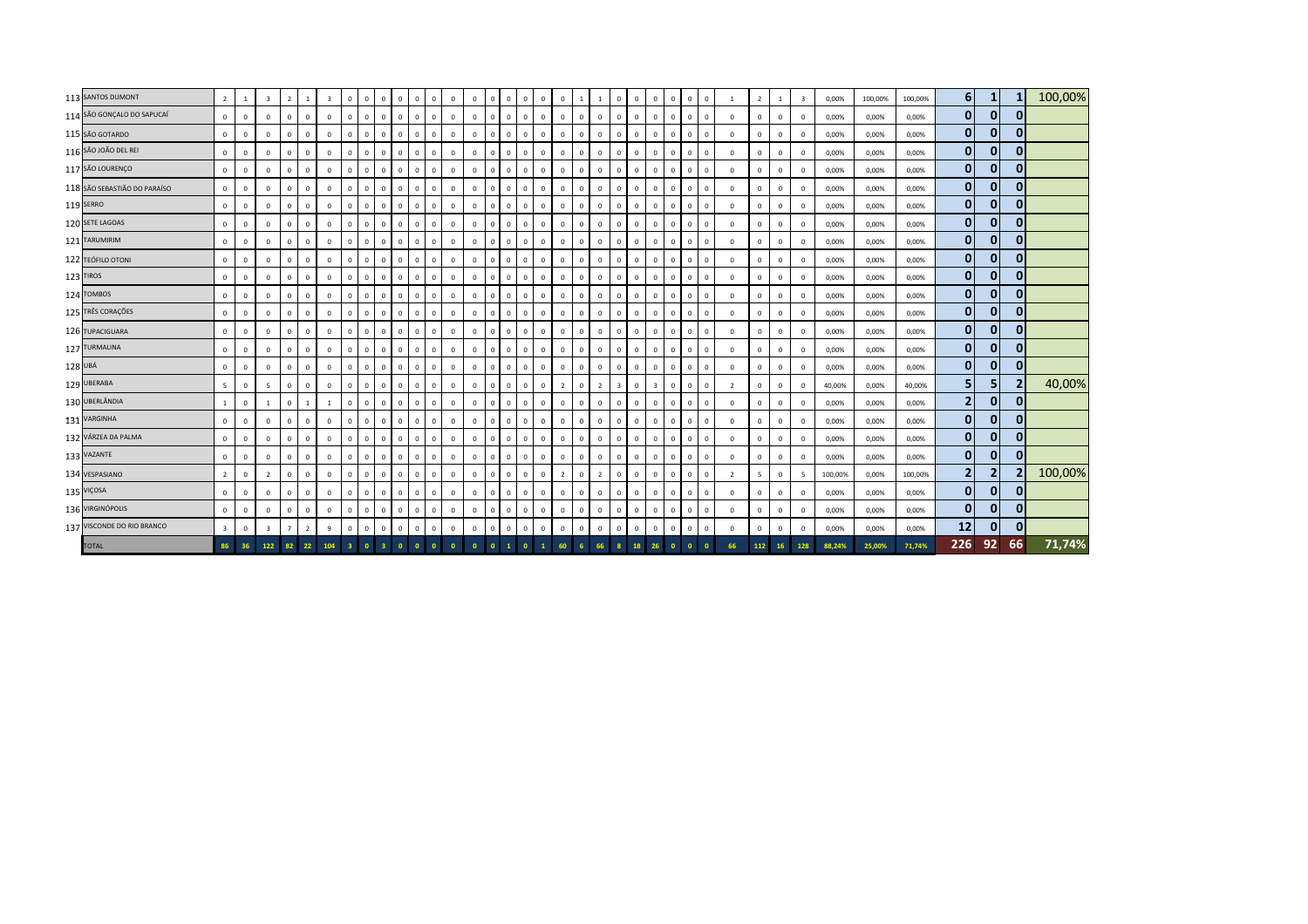|                 |                        |              |                         |                |                |                     |              |                |                |                |                                  |          |                |                                               |             |                                |                         | fev/18                        |    |                |                |                |                      |                |                      |              |                               |              |                                     |                  |        |                                           |        |              |              |              |                         |
|-----------------|------------------------|--------------|-------------------------|----------------|----------------|---------------------|--------------|----------------|----------------|----------------|----------------------------------|----------|----------------|-----------------------------------------------|-------------|--------------------------------|-------------------------|-------------------------------|----|----------------|----------------|----------------|----------------------|----------------|----------------------|--------------|-------------------------------|--------------|-------------------------------------|------------------|--------|-------------------------------------------|--------|--------------|--------------|--------------|-------------------------|
|                 |                        |              |                         |                |                |                     |              |                |                |                |                                  |          |                |                                               |             |                                |                         | <b>MEDIAÇÃO</b>               |    |                |                |                |                      |                |                      |              |                               |              |                                     |                  |        |                                           |        |              |              |              |                         |
|                 |                        |              |                         |                |                |                     |              |                |                |                |                                  |          |                |                                               |             |                                |                         | <b>Processual</b>             |    |                |                |                |                      |                |                      |              |                               |              |                                     |                  |        |                                           |        |              |              |              |                         |
|                 |                        |              |                         | <b>CASOS</b>   |                |                     |              |                |                |                | MEDIAÇÕES PREJUDICADAS           |          |                |                                               |             |                                |                         |                               |    |                |                |                | MEDIAÇÕES CONCLUÍDAS |                |                      |              |                               |              | <b>SESSÕES</b><br><b>REALIZADAS</b> |                  |        | % (MEDIAÇÕES<br>CONCLUÍDAS/COM<br>ACORDO) |        |              |              |              |                         |
|                 | Estado de Minas Gerais |              | <b>RECEBIDOS</b>        |                |                | <b>EM ANDAMENTO</b> |              |                | NÃO ADESÃO     |                | DESISTÊNCIA                      |          |                | <b>NÃO</b><br><b>COMPARECIM</b><br><b>NTO</b> |             | DEMANDA NÃO<br><b>INDICADA</b> |                         | COM ACORDO                    |    |                |                | SEM ACORDO     |                      |                | <b>ACORDO PARCIA</b> |              |                               |              | SESSÕES                             |                  |        | %                                         |        |              |              |              |                         |
|                 |                        |              | ÆL                      | DTAL           |                | E                   | <b>TAL</b>   | <b>MILIA</b>   | ξL.            | <b>TAL</b>     | ΨĖ                               |          |                | EL                                            |             |                                |                         | EL                            | ΣÃ |                |                | EL             | JК                   |                | ίvει                 |              | <b>TOTAL</b><br><b>ACORDO</b> |              | EL                                  |                  |        | <b>JBV</b>                                |        | <b>OTAL</b>  | <b>DTAL</b>  | <b>DTAL</b>  | Percentual<br>de acordo |
|                 | 1 ABRE CAMPO           | $\mathbf 0$  | $\mathbb O$             | $\,0\,$        | $\mathbf 0$    | $\mathbf 0$         | $\mathbf 0$  | $\mathbf 0$    | $\mathbf 0$    | $\mathbf 0$    | $\mathbf 0$<br>$\mathbf 0$       | $\Omega$ | $\,$ 0         | $\,$ 0<br>$\Omega$                            | $\Omega$    | $\mathbf 0$                    | $\mathbf 0$             | $\,$ 0<br>$\mathbb O$         |    | $\mathbb O$    | $\,$ 0         | $\,0\,$        | $\mathbf 0$          | $\mathbf 0$    | $\mathbf 0$          | $\mathbf 0$  | $\,$ 0                        | $\mathbf 0$  | $\,0\,$                             | $\mathbf 0$      | 0,00%  | 0,00%                                     | 0,00%  | $\bf{0}$     | $\mathbf 0$  | $\mathbf{0}$ |                         |
|                 | 2 AÇUCENA              | $\mathbf 0$  | $\mathbf 0$             | $\mathsf 0$    | $\Omega$       | $\mathbf 0$         | $\Omega$     | $\mathbf 0$    | $\Omega$       | $\Omega$       | $\Omega$<br>$\mathbf 0$          | $\Omega$ | $\mathbf 0$    | $\,$ 0<br>$\Omega$                            |             | $\Omega$                       | $\Omega$                | $\mathsf 0$<br>$\Omega$       |    | $\,$ 0         | $\,$ 0         | $\mathbb O$    | $\Omega$             | $\Omega$       | $\,$ 0               | $\Omega$     | $\,$ 0                        | $\mathbf 0$  | $\mathbf 0$                         | $\mathbf 0$      | 0,00%  | 0,00%                                     | 0,00%  | $\bf{0}$     | $\bf{0}$     | $\mathbf{0}$ |                         |
|                 | 3 ÁGUAS FORMOSAS       | $\mathbf{0}$ | 85                      | 85             | $\mathbf{0}$   | 85                  | 85           | $\mathbf{0}$   | $\Omega$       | $\Omega$       | $\Omega$<br>$\Omega$             |          | $\Omega$       | $\,0\,$<br>$\Omega$                           |             | $\Omega$                       | $\Omega$                | 21<br>$\Omega$                |    | 21             | $\mathbf{0}$   | 26             | 26                   | $\Omega$       | $\mathbf{0}$         | $\Omega$     | 21                            | $\mathbf{0}$ | 47                                  | 47               | 0.00%  | 44.68%                                    | 44.68% | 170          | 47           | 21           | 44,68%                  |
|                 | <b>4 ALÉM PARAÍBA</b>  | $\mathbf 0$  | $\mathbf 0$             | $\mathbf 0$    | $\mathbf 0$    | $\mathbf 0$         | $\mathbf 0$  | $\mathbf 0$    | $\overline{0}$ | $\mathbf{0}$   | $\mathbf 0$<br>$\overline{0}$    |          | $\Omega$       | $\,0\,$<br>$\sqrt{2}$                         |             | $\mathbf{0}$                   | $\overline{0}$          | $\mathsf 0$<br>$\mathbf 0$    |    | $\,$ 0 $\,$    | $\,$ 0 $\,$    | $\mathbf 0$    | $\mathbf{0}$         | $\Omega$       | $\,$ 0 $\,$          | $\Omega$     | $\,0\,$                       | $\mathbf 0$  | $\mathbf 0$                         | $\mathbb O$      | 0,00%  | 0,00%                                     | 0,00%  | $\bf{0}$     | $\mathbf 0$  | $\mathbf{0}$ |                         |
|                 | 5 ALFENAS              | 50           | $\overline{\mathbf{0}}$ | 50             | 50             | $\mathbf 0$         | 50           | $\mathbf{0}$   | $\mathbf 0$    | $\mathbf{0}$   | $\mathbf{0}$<br>$\mathbf{0}$     | $\Omega$ | $\mathbf{0}$   | $\overline{0}$<br>$\Omega$                    |             | $\mathbf{0}$                   | $\Omega$                | 23<br>$\overline{\mathbf{0}}$ |    | 23             | 17             | $\circ$        | 17                   | $\overline{0}$ | $\mathbf 0$          | $\mathbf{0}$ | 23                            | 15           | $\mathbf 0$                         | 15               | 57,50% | 0,00%                                     | 57,50% | 100          | 40           | 23           | 57,50%                  |
|                 | ALTO RIO DOCE          | $\mathbf 0$  | $\,0\,$                 | $\mathbf 0$    | $\mathbf 0$    | $\mathbb O$         | $\mathbf 0$  | $\mathbf 0$    | $\mathbf 0$    | $\mathbf{0}$   | $\mathbf 0$<br>$\mathbf 0$       |          | $\,$ 0         | $\,0\,$<br>$\overline{0}$                     |             | $\mathbf 0$                    | $\overline{0}$          | $\,0\,$<br>$\mathbf 0$        |    | $\mathbf 0$    | $\mathbf 0$    | $\circ$        | $\mathbf{0}$         | $\overline{0}$ | $\,$ 0               | $\mathbf 0$  | $\,0\,$                       | $\mathbf 0$  | $\mathbf 0$                         | $\mathbb O$      | 0,00%  | 0,00%                                     | 0,00%  | $\mathbf{0}$ | $\mathbf{0}$ | $\bf{0}$     |                         |
|                 | 7 ARAÇUAÍ              | $\mathbf 0$  | $\mathbf 0$             | $\mathbf{0}$   | $\mathbf 0$    | $\mathbb O$         | $\mathbf 0$  | $\mathbf 0$    | $\mathbb O$    | $\overline{0}$ | $\mathbf{0}$<br>$\mathbf{0}$     |          | $\overline{0}$ | $\,$ 0<br>$\overline{0}$                      | $\Omega$    | $\mathbf{0}$                   | $\overline{0}$          | $\mathsf 0$<br>$\mathbf{0}$   |    | $\mathbb O$    | $\mathbf 0$    | $\mathbf 0$    | $\mathbf 0$          | $\mathbf 0$    | $\mathbf 0$          | $\mathbf 0$  | $\,$ 0                        | $\mathbf 0$  | $\mathsf 0$                         | $\mathbb O$      | 0,00%  | 0,00%                                     | 0,00%  | $\mathbf 0$  | $\mathbf{0}$ | $\mathbf{0}$ |                         |
|                 | <b>8 ARAGUARI</b>      | $\mathbf 0$  | $\mathbf 0$             | $\mathbf 0$    | $\mathbf 0$    | $\mathbf 0$         | $\mathbf 0$  | $\mathbf 0$    | $\bf{0}$       | $\mathbf{o}$   | $\mathbf 0$<br>$\mathbf{0}$      |          | $\Omega$       | $\mathbf 0$<br>$\Omega$                       | $\Omega$    | $\mathbf 0$                    | $\mathbf{0}$            | $\mathbf 0$<br>$\bf{0}$       |    | $\mathbf 0$    | $\mathbf 0$    | $\mathbf 0$    | $\mathbf 0$          | $\bf{0}$       | $\mathbf 0$          | $\mathbf 0$  | $\mathbf 0$                   | $\mathbf 0$  | $\mathbf 0$                         | $\boldsymbol{0}$ | 0,00%  | 0,00%                                     | 0,00%  | $\mathbf{0}$ | $\mathbf{0}$ | $\mathbf{0}$ |                         |
|                 | <b>9 ARAXÁ</b>         | $\mathbf{0}$ | $\overline{0}$          | $\Omega$       | $\Omega$       | $\mathbf{0}$        | $\mathbf{0}$ | $\mathbf{0}$   | $\Omega$       | $\Omega$       | $\mathbf{0}$<br>$\mathbf{0}$     | $\Omega$ | $\mathbf{0}$   | $\overline{0}$<br>$\Omega$                    | $\Omega$    | $\mathbf{0}$                   | $\mathbf{0}$            | $\mathsf 0$<br>$\Omega$       |    | $\mathbf{0}$   | $\mathbf{0}$   | $\mathbf{0}$   | $\mathbf{0}$         | $\overline{0}$ | $\mathbf 0$          | $\mathbf{0}$ | $\mathbf{0}$                  | $\mathbf{0}$ | $\mathbf{0}$                        | $\mathbf{0}$     | 0.00%  | 0,00%                                     | 0.00%  | $\mathbf{0}$ | $\bf{0}$     | 0            |                         |
|                 | 10 BARÃO DE COCAIS     | $\mathbf 0$  | $\mathbf 0$             | $\mathbf 0$    | $\mathbf 0$    | $\mathbf 0$         | $\mathbf 0$  | $\mathbf 0$    | $\circ$        | $\mathbf 0$    | $\mathbf 0$<br>$\mathbf 0$       | $\Omega$ | $\mathbf 0$    | $\,$ 0<br>$\overline{0}$                      | $\Omega$    | $\mathbf 0$                    | $\mathbf 0$             | $\mathsf 0$<br>$\mathbf 0$    |    | $\mathbb O$    | $\mathbb O$    | $\mathbb O$    | $\mathbf 0$          | $\mathbf 0$    | $\,$ 0               | $\mathsf 0$  | $\,0\,$                       | $\mathbf 0$  | $\mathsf 0$                         | $\mathbb O$      | 0,00%  | 0,00%                                     | 0,00%  | $\mathbf{0}$ | $\mathbf 0$  | 0            |                         |
|                 | 11 BARBACENA           | $\mathbf 0$  | $\mathbf 0$             | $\mathbf 0$    | $\mathbf 0$    | $\mathbb O$         | $\mathbf 0$  | $\mathbf 0$    | $\mathbf 0$    | $\mathbf 0$    | $\mathbf 0$<br>$\overline{0}$    |          | $\Omega$       | $\,$ 0<br>$\Omega$                            |             | $\mathbf 0$                    | $\overline{0}$          | $\mathsf 0$<br>$\mathbf 0$    |    | $\mathbf 0$    | $\mathbf 0$    | $\mathbb O$    | $\mathbf 0$          | $\Omega$       | $\mathbf 0$          | $\mathbf 0$  | $\,0\,$                       | $\mathbf 0$  | $\mathsf 0$                         | $\mathbf 0$      | 0,00%  | 0,00%                                     | 0,00%  | $\mathbf{0}$ | $\mathbf 0$  | 0            |                         |
|                 | 12 BARROSO             | $\mathbf 0$  | $\,$ 0                  | $\,0\,$        | $\mathbf 0$    | $\mathbf 0$         | $\mathbf 0$  | $\mathbf 0$    | $\overline{0}$ | $\mathbf{0}$   | $\Omega$<br>$\mathbf 0$          | $\Omega$ | $\,$ 0         | $\,$ 0<br>$\Omega$                            |             | $\mathbf 0$                    | $\overline{0}$          | $\,0\,$<br>$\mathbf 0$        |    | $\mathbf 0$    | $\mathbf 0$    | $\,0\,$        | $\mathbf 0$          | $\mathbf 0$    | $\mathbf 0$          | $\mathbf 0$  | $\,0\,$                       | $\mathbf 0$  | $\mathbf 0$                         | $\mathbb O$      | 0,00%  | 0,00%                                     | 0,00%  | $\mathbf{0}$ | $\mathbf{0}$ | $\mathbf{0}$ |                         |
|                 | 13 BELO HORIZONTE      | $\mathbf{8}$ | $\,$ 0                  | 8              | 45             | $\mathbb O$         | 45           | $\overline{4}$ | $\mathbb O$    | $\overline{a}$ | $\mathbf{0}$<br>$\overline{0}$   | $\Omega$ | $\,$ 0         | $\,$ 0<br>$\Omega$                            |             | $\mathbf 0$                    | $\overline{\mathbf{3}}$ | $\,$ 1 $\,$<br>$\overline{a}$ |    | $\overline{5}$ | $6\phantom{1}$ | $\mathbf 0$    | 6                    | $\mathbf 0$    | $\mathbf 0$          | $\mathbf 0$  | $\overline{5}$                | 95           | $\mathbf 0$                         | 95               | 40,00% | 100,00%                                   | 45,45% | 53           | 11           | 5            | 45,45%                  |
|                 | 14 BETIM               | $\mathbf 0$  | $\,0\,$                 | $\mathsf 0$    | $\mathbf 0$    | $\mathbf 0$         | $\mathbf 0$  | $\mathbf 0$    | $\mathbb O$    | $\mathbf{0}$   | $\mathbf 0$<br>$\mathbf{0}$      | $\Omega$ | $\overline{0}$ | $\,$ 0<br>$\overline{0}$                      | $\Omega$    | $\mathbf 0$                    | $\mathbf 0$             | $\mathbf 0$<br>$\mathbf{0}$   |    | $\mathbf 0$    | $\mathbf 0$    | $\circ$        | $\mathbf 0$          | $\mathbf 0$    | $\mathbf 0$          | $\mathbf 0$  | $\,$ 0                        | $\mathbf 0$  | $\mathbf 0$                         | $\mathbb O$      | 0,00%  | 0,00%                                     | 0,00%  | $\mathbf{0}$ | $\mathbf{0}$ | 0            |                         |
|                 | 15 BICAS               | $\mathbf 0$  | $\mathbf 0$             | $\mathbf 0$    | $\mathbf 0$    | $\mathbf 0$         | $\mathbf 0$  | $\mathbf 0$    | $\mathbf 0$    | $\Omega$       | $\mathbf{0}$<br>$\Omega$         |          | $\Omega$       | $\,$ 0<br>$\Omega$                            |             | $\mathbf{0}$                   | $\overline{0}$          | $\mathsf 0$<br>$\mathbf 0$    |    | $\,$ 0         | $\mathbf 0$    | $\mathbf 0$    | $\mathbf 0$          | $\mathbf{0}$   | $\,$ 0               | $\mathbf{0}$ | $\,$ 0                        | $\mathbf 0$  | $\mathbf 0$                         | $\mathbf 0$      | 0,00%  | 0,00%                                     | 0,00%  | $\mathbf{0}$ | $\mathbf{0}$ | 0            |                         |
|                 | 16 BRUMADINHO          | $\mathbf 0$  | $\,$ 0                  | $\,0\,$        | $\mathbf 0$    | $\mathbf 0$         | $\mathbf 0$  | $\mathbf{0}$   | $\overline{0}$ | $\Omega$       | $\mathbf{0}$<br>$\Omega$         | $\Omega$ | $\mathbf{0}$   | $\,0\,$<br>$\Omega$                           | $\Omega$    | $\mathbf 0$                    | $\Omega$                | $\mathbf 0$<br>$\mathbf 0$    |    | $\mathbf 0$    | $\mathbf 0$    | $\mathbf 0$    | $\mathbf 0$          | $\overline{0}$ | $\,$ 0               | $\mathbf 0$  | $\,0\,$                       | $\mathbf 0$  | $\mathbf 0$                         | $\overline{0}$   | 0,00%  | 0,00%                                     | 0,00%  | $\mathbf{0}$ | $\bf{0}$     | 0            |                         |
|                 | 17 CAETÉ               | $\mathbf 0$  | $\mathbf 0$             | $\mathbf 0$    | $\overline{1}$ | $\mathbb O$         | $\mathbf{1}$ | $\mathbf 0$    | $\overline{0}$ | $\mathbf{0}$   | $\mathbf{0}$<br>$\mathbf 0$      | $\Omega$ | $\mathbf 0$    | $\mathbf 0$<br>$\Omega$                       | $\Omega$    | $\mathbf 0$                    | $\overline{0}$          | $\mathsf 0$<br>$\mathbf 0$    |    | $\mathbf 0$    | $\mathbf 0$    | $\mathbb O$    | $\mathbf 0$          | $\mathbf{0}$   | $\mathbf 0$          | $\Omega$     | $\,0\,$                       | $\mathbf 0$  | $\mathsf 0$                         | $\mathbb O$      | 0,00%  | 0,00%                                     | 0,00%  | $\mathbf{1}$ | $\bf{0}$     | 0            |                         |
|                 | 18 CAMANDUCAIA         | $\mathbf 0$  | $\mathbf 0$             | $\Omega$       | $\mathbf{0}$   | $\mathbf 0$         | $\mathbf{0}$ | $\mathbf{0}$   | $\Omega$       | $\Omega$       | $\Omega$<br>$\Omega$             |          | $\Omega$       | $\,0\,$<br>$\Omega$                           | $\Omega$    | $\Omega$                       | $\Omega$                | $\Omega$<br>$\mathsf 0$       |    | $\mathbf 0$    | $\mathbf{0}$   | $\mathbf 0$    | $\Omega$             | $\Omega$       | $\mathbf 0$          | $\mathbf{0}$ | $\overline{0}$                | $\mathbf{0}$ | $\mathsf 0$                         | $\mathbf 0$      | 0,00%  | 0,00%                                     | 0,00%  | $\mathbf{0}$ | $\mathbf 0$  | 0            |                         |
|                 | 19 CAMPO BELO          | $\mathbf 0$  | $\,0\,$                 | $\mathbf 0$    | $\mathbf 0$    | $\mathbf 0$         | $\mathbf 0$  | $\mathbf 0$    | $\mathbf 0$    | $\mathbf{0}$   | $\overline{0}$<br>$\overline{0}$ |          | $\Omega$       | $\,0\,$<br>$\Omega$                           |             | $\mathbf{0}$                   | $\overline{0}$          | $\mathsf 0$<br>$\mathbf 0$    |    | $\mathbf 0$    | $\mathbf 0$    | $\mathbf 0$    | $\mathbf{0}$         | $\mathbf{0}$   | $\mathbf 0$          | $\mathbf 0$  | $\,$ 0                        | $\mathbf 0$  | $\mathbf 0$                         | $\mathbb O$      | 0,00%  | 0,00%                                     | 0,00%  | $\mathbf 0$  | $\mathbf{0}$ | $\mathbf{0}$ |                         |
| 20              | CAPELINHA              | $\mathbf 0$  | $\,$ 0                  | $\mathsf 0$    | $\mathbf{0}$   | $\mathbf 0$         | $\Omega$     | $\mathbf{0}$   | $\Omega$       | $\Omega$       | $\Omega$<br>$\Omega$             |          | $\Omega$       | $\mathbf{0}$<br>$\Omega$                      |             | $\Omega$                       | $\Omega$                | $\mathbf 0$<br>$\Omega$       |    | $\mathbf 0$    | $\mathbf 0$    | $\mathbf 0$    | $\mathbf{0}$         | $\overline{0}$ | $\mathbf 0$          | $\Omega$     | $\,0\,$                       | $\mathbf 0$  | $\mathsf 0$                         | $\mathbb O$      | 0,00%  | 0,00%                                     | 0,00%  | $\mathbf{0}$ | $\mathbf{0}$ | $\mathbf{0}$ |                         |
|                 | 21 CAPINÓPOLIS         | $\mathbf 0$  | $\,0\,$                 | $\mathsf 0$    | $\mathbf 0$    | $\mathbb O$         | $\mathbf 0$  | $\mathbf 0$    | $\circ$        | $\mathbf{0}$   | $\mathbf 0$<br>$\mathbf 0$       |          | $\mathbf 0$    | $\,$ 0<br>$\overline{0}$                      |             | $\mathbf 0$                    | $\overline{0}$          | $\mathbf 0$<br>$\mathbf 0$    |    | $\mathbb O$    | $\mathbf 0$    | $\mathbf 0$    | $\mathbf 0$          | $\mathbf 0$    | $\mathbf 0$          | $\mathbf 0$  | $\,$ 0                        | $\mathbf 0$  | $\mathbf 0$                         | $\mathbf 0$      | 0,00%  | 0,00%                                     | 0,00%  | $\mathbf{0}$ | $\mathbf{0}$ | $\bf{0}$     |                         |
|                 | 22 CARANGOLA           | $\mathbf{0}$ | $\mathbf{0}$            | $\Omega$       | $\mathbf{0}$   | $\mathbf 0$         | $\mathbf{0}$ | $\mathbf{0}$   | $\Omega$       | $\Omega$       | $\Omega$<br>$\Omega$             |          | $\Omega$       | $\mathbf{0}$<br>$\Omega$                      | $\Omega$    | $\Omega$                       | $\Omega$                | $\mathbf{0}$<br>$\mathbf{0}$  |    | $\mathbf{0}$   | $\mathbf{0}$   | $\mathbf{0}$   | $\Omega$             | $\mathbf{0}$   | $\mathbf{0}$         | $\mathbf{0}$ | $\mathbf{0}$                  | $\mathbf{0}$ | $\mathbf{0}$                        | $\mathbf{0}$     | 0.00%  | 0.00%                                     | 0.00%  | $\mathbf{0}$ | $\mathbf{0}$ | $\mathbf{0}$ |                         |
|                 | 23 CARATINGA           | $\mathbf 0$  | $\overline{1}$          | $\overline{1}$ | $\mathbf 0$    | $\mathbf 0$         | $\mathbf 0$  | $\mathbf 0$    | $\overline{1}$ | $\overline{1}$ | $\mathbf 0$<br>$\Omega$          |          | $\Omega$       | $\,$ 0<br>$\Omega$                            |             | $\mathbf 0$                    | $\overline{0}$          | $\mathsf 0$<br>$\mathbf 0$    |    | $\mathbf 0$    | $\mathbf 0$    | $\mathbf{1}$   | $\mathbf{1}$         | $\mathsf 0$    | $\mathbf 0$          | $\mathsf 0$  | $\,0\,$                       | $\mathbf 0$  | $\mathbf{1}$                        | $\mathbf{1}$     | 0,00%  | 0,00%                                     | 0,00%  | $\mathbf{1}$ | $\mathbf{1}$ | $\mathbf{0}$ |                         |
| 24              | CARMO DO CAJURU        | 81           | $\,$ 0                  | 81             | 53             | $\mathbf 0$         | 53           | $\mathbf{1}$   | $\Omega$       | $\overline{1}$ | $\mathbf{0}$<br>$\mathbf{0}$     | $\Omega$ | $\mathbf{0}$   | $\overline{0}$<br>$\Omega$                    | $\Omega$    | $\mathbf{0}$                   | $\mathbf{0}$            | 66<br>$\mathsf 0$             |    | 66             | $\mathbf{1}$   | $\overline{0}$ | $\mathbf 1$          | $\overline{0}$ | $\mathbf 0$          | $\mathbf{0}$ | 66                            | 67           | $\mathbf 0$                         | 67               | 98,51% | 0,00%                                     | 98,51% | 134          | 67           | 66           | 98,51%                  |
| 25 <sub>1</sub> | CARMO DO PARANAÍBA     | $\mathbf 0$  | $\mathbf 0$             | $\mathsf 0$    | $\mathbf 0$    | $\mathbf 0$         | $\mathbf 0$  | $\mathbf 0$    | $\circ$        | $\mathbf{0}$   | $\mathbf 0$<br>$\mathbf 0$       | $\Omega$ | $\,$ 0         | $\,$ 0<br>$\overline{0}$                      | $^{\circ}$  | $\mathbf 0$                    | $\mathbf 0$             | $\,0\,$<br>$\mathbf 0$        |    | $\mathbb O$    | $\mathbb O$    | $\circ$        | $\mathbf 0$          | $\mathbf 0$    | $\,$ 0               | $\mathbf 0$  | $\,0\,$                       | $\mathbf 0$  | $\mathbf 0$                         | $\mathbb O$      | 0,00%  | 0,00%                                     | 0,00%  | $\bf{0}$     | 0            | 0            |                         |
| 26              | CARMO DO RIO CLARO     | $\mathbf 0$  | $\mathbf 0$             | $\mathbf 0$    | $\mathbf 0$    | $\mathbb O$         | $\mathbf 0$  | $\mathbf 0$    | $\mathbf 0$    | $\overline{0}$ | $\mathbf{0}$<br>$\overline{0}$   |          | $\Omega$       | $\,$ 0<br>$\Omega$                            |             | $\mathbf{0}$                   | $\overline{0}$          | $\mathsf 0$<br>$\mathbf 0$    |    | $\mathbf 0$    | $\mathbf 0$    | $\mathbf 0$    | $\mathbf 0$          | $\mathbf 0$    | $\mathbf 0$          | $\mathbf 0$  | $\,$ 0                        | $\mathbf 0$  | $\mathsf 0$                         | $\mathbf 0$      | 0,00%  | 0,00%                                     | 0,00%  | $\mathbf{0}$ | $\mathbf{0}$ | 0            |                         |
| 27              | CARMÓPOLIS DE MINAS    | $\mathbf 0$  | $\,0\,$                 | $\,0\,$        | $\pmb{0}$      | $\mathbb O$         | $\mathbf 0$  | $\mathbf 0$    | $\mathbf 0$    | $\mathbf{0}$   | $\overline{0}$<br>$\overline{0}$ |          | $\Omega$       | $\,$ 0<br>$\Omega$                            |             | $\mathbf{0}$                   | $\overline{0}$          | $\mathbf 0$<br>$\mathbf 0$    |    | $\,$ 0         | $\mathbf 0$    | $\,0\,$        | $\mathbf 0$          | $\mathbf 0$    | $\,$ 0               | $\mathbf 0$  | $\,$ 0                        | $\mathbf 0$  | $\mathbf 0$                         | $\mathbb O$      | 0,00%  | 0,00%                                     | 0,00%  | $\mathbf{0}$ | $\mathbf 0$  | $\mathbf{0}$ |                         |
|                 | 28 CAXAMBU             | $\mathbf 0$  | $\,$ 0 $\,$             | $\mathbf 0$    | $\mathbf 0$    | $\mathbb O$         | $\mathbf 0$  | $\mathbf 0$    | $\mathbb O$    | $\mathbf 0$    | $\mathbf 0$<br>$\mathbf 0$       | $\Omega$ | $\mathbf 0$    | $\overline{\mathbf{0}}$<br>$\Omega$           | $\Omega$    | $\mathbf 0$                    | $\mathbf 0$             | $\mathbf 0$<br>$\mathbf 0$    |    | $\mathbb O$    | $\mathbf 0$    | $\mathbf 0$    | $\mathbf 0$          | $\mathbf 0$    | $\mathbf 0$          | $\mathbf 0$  | $\,0\,$                       | $\mathbf 0$  | $\mathbf 0$                         | $\mathbb O$      | 0,00%  | 0,00%                                     | 0,00%  | $\mathbf{0}$ | $\mathbf{0}$ | 0            |                         |
|                 | 29 CEJUSC 2 Grau       | $\mathbf 0$  | $\mathbf 0$             | $\mathbf 0$    | $\mathbf 0$    | $\mathbb O$         | $\mathbf 0$  | $\mathbf 0$    | $\mathbf{0}$   | $\Omega$       | $\mathbf 0$<br>$\Omega$          | $\Omega$ | $\,$ 0         | $\,$ 0<br>$\overline{0}$                      | $\Omega$    | $\mathbf 0$                    | $\mathbf 0$             | $\mathsf 0$<br>$\mathbf{0}$   |    | $\mathbb O$    | $\mathbf 0$    | $\circ$        | $\mathbf{0}$         | $\mathbf{0}$   | $\mathbf 0$          | $\mathbf 0$  | $\,0\,$                       | $\mathbf 0$  | $\mathsf 0$                         | $\mathbf 0$      | 0,00%  | 0,00%                                     | 0,00%  | $\mathbf 0$  | $\mathbf{0}$ | 0            |                         |
|                 | 30 CLÁUDIO             | $\mathbf 0$  | $\mathbf 0$             | $\mathbf 0$    | $\mathbf 0$    | $\mathbb O$         | $\mathbf 0$  | $\mathbf 0$    | $\mathbf 0$    | $\mathbf{0}$   | $\mathbf 0$<br>$\mathbf{0}$      | $\Omega$ | $\mathbf 0$    | $\,$ 0<br>$\overline{0}$                      | $\mathbf 0$ | $\mathbf{0}$                   | $\overline{0}$          | $\mathsf 0$<br>$\mathbf 0$    |    | $\mathbf 0$    | $\mathbf 0$    | $\mathbf 0$    | $\mathbf 0$          | $\mathbf 0$    | $\mathbf 0$          | $\mathbf 0$  | $\mathbf{0}$                  | $\mathbf 0$  | $\mathbf 0$                         | $\Omega$         | 0,00%  | 0,00%                                     | 0,00%  | $\mathbf{0}$ | $\mathbf{0}$ | $\mathbf{0}$ |                         |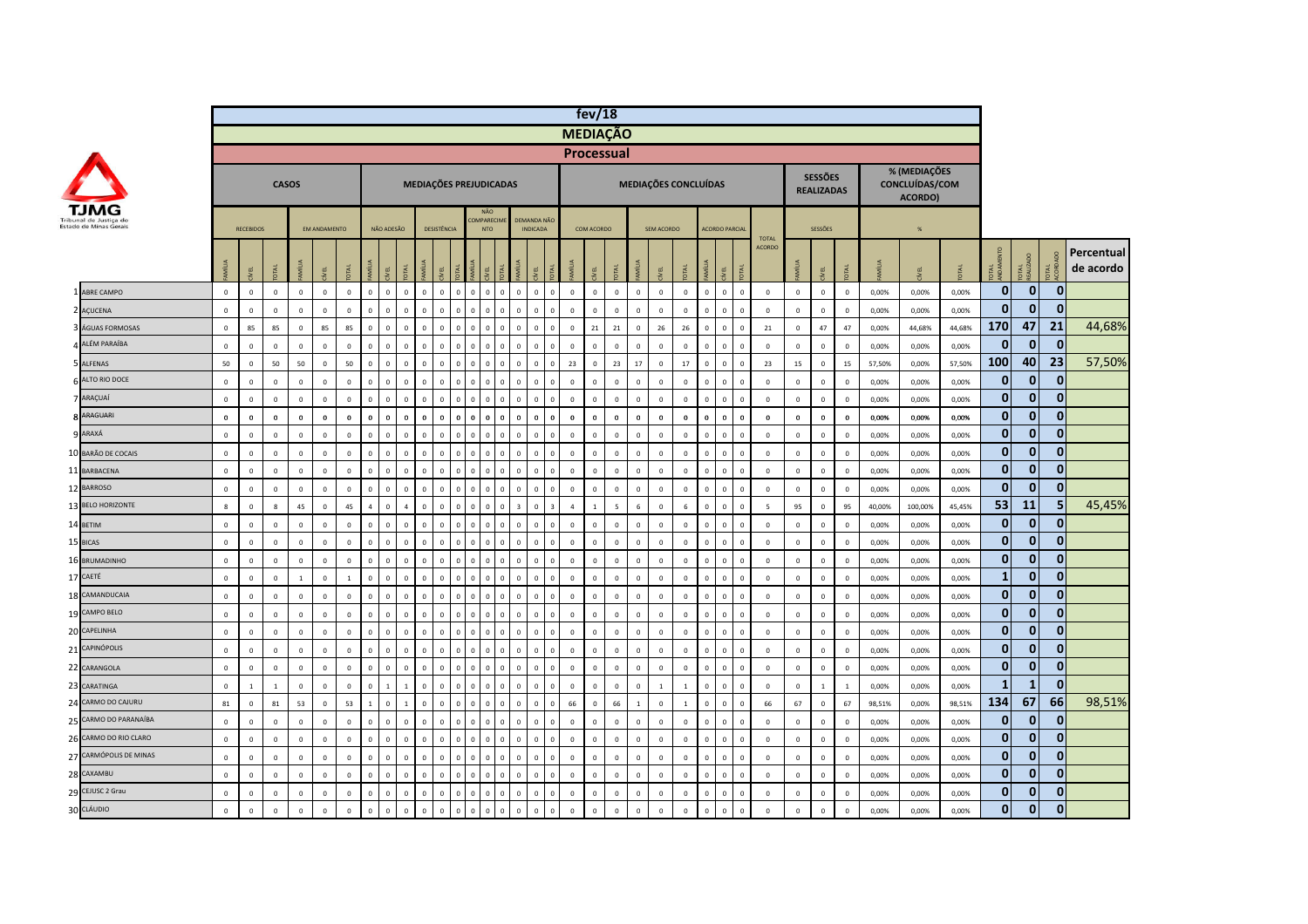| 31 CONCEIÇÃO DO MATO DENTRO | $\mathbf 0$              | $\mathbf 0$             | $\overline{0}$          | $\mathbf 0$             | $\mathbf 0$             | $\mathbf{0}$   | $\Omega$     | $\Omega$<br>$\Omega$       | $\Omega$                      | $\Omega$    |              |             |                                | $\Omega$     | $\Omega$     |                | $\mathbb O$  | $\mathsf 0$    | $\mathbf 0$    | $\overline{0}$ | $\mathbf 0$    | $\mathbf 0$             | $\mathbf 0$  | $\overline{0}$ | $\mathbf 0$   | $\mathbf 0$  | $\mathbf 0$    | $\mathbf{0}$   | $\mathbf 0$    | 0,00%   | 0,00%   | 0,00%   | $\overline{0}$ | $\mathbf{0}$   | $\mathbf{0}$ |         |
|-----------------------------|--------------------------|-------------------------|-------------------------|-------------------------|-------------------------|----------------|--------------|----------------------------|-------------------------------|-------------|--------------|-------------|--------------------------------|--------------|--------------|----------------|--------------|----------------|----------------|----------------|----------------|-------------------------|--------------|----------------|---------------|--------------|----------------|----------------|----------------|---------|---------|---------|----------------|----------------|--------------|---------|
| 32 CONSELHEIRO LAFAIETE     | $\mathbf 0$              | $\mathbf 0$             | $\,0\,$                 | $\mathbb O$             | $\mathbf 0$             | $\mathbf 0$    | $\Omega$     | $\mathbf 0$                | $\mathsf 0$<br>$\mathbf 0$    | $\mathbb O$ | $\mathbf 0$  | $\mathbb O$ | $\mathbf{0}$<br>$\overline{0}$ | $\mathsf 0$  | $\mathbf 0$  | $\mathbf 0$    | $\mathbb O$  | $\mathsf 0$    | $\mathbf 0$    | $\mathbf 0$    | $\mathbf 0$    | $\mathbf 0$             | $\mathbf 0$  | $\mathbb O$    | $\mathbf{0}$  | $\mathbf 0$  | $\overline{0}$ | $\mathbf 0$    | $\mathbf 0$    | 0,00%   | 0,00%   | 0,00%   | $\mathbf{0}$   | $\mathbf{0}$   | $\mathbf{0}$ |         |
| 33 CONTAGEM                 | $\mathbf{1}$             | $\mathbf 0$             | $\overline{1}$          | $\mathbf 0$             | $\Omega$                | $\mathbf 0$    | $\Omega$     | $\Omega$                   | $\mathbf 0$<br>$\Omega$       | $\Omega$    | $\Omega$     | $\Omega$    |                                | $\Omega$     | $\mathbf 0$  | $\Omega$       | $\mathbb O$  | $\mathbf{0}$   | $\,0\,$        | $\overline{1}$ | $\mathbf 0$    | $\mathbf{1}$            | $\mathbf 0$  | $\mathbf 0$    | $\mathbf 0$   | $\mathbf 0$  | $\mathbf 0$    | $\mathbf 0$    | $\mathbf 0$    | 0,00%   | 0,00%   | 0,00%   | $\mathbf{1}$   | $\mathbf{1}$   | $\Omega$     |         |
| 34 CORINTO                  | $\mathbf 0$              | $\circ$                 | $\overline{0}$          | $\mathbf{0}$            | $\mathbf{0}$            | $\Omega$       | $\Omega$     | $\mathbf{0}$               | $\circ$<br>$\mathbf{0}$       | $\Omega$    | $\mathbf{0}$ | $\Omega$    | $\Omega$<br>$\Omega$           | $\Omega$     | $\mathbf{0}$ | $\mathbf 0$    | $\mathbf 0$  | $\mathsf 0$    | $\mathbf 0$    | $\mathbf 0$    | $\overline{0}$ | $\mathbf 0$             | $\circ$      | $\mathbf{0}$   | $\Omega$      | $\mathbf{0}$ | $\mathbf{0}$   | $\mathbf{0}$   | $\mathbf 0$    | 0.00%   | 0,00%   | 0,00%   | $\mathbf{0}$   | $\mathbf{0}$   | $\bf{0}$     |         |
| 35 COROMANDEL               | $\mathbb O$              | $\mathbf 0$             | $\overline{0}$          | $\mathbf 0$             | $\mathbf{0}$            | $\mathbf 0$    | $\mathbf{0}$ | $\mathbf 0$                | $\mathbf 0$<br>$\Omega$       | $\Omega$    | $\mathbf 0$  | $\mathbf 0$ | $\Omega$<br>$\Omega$           | $\mathsf 0$  | $\mathbf 0$  | $\overline{0}$ | $\mathbb O$  | $\mathsf 0$    | $\mathbf 0$    | $\mathbb O$    | $\mathbf 0$    | $\mathbf 0$             | $\mathbf 0$  | $\mathbb O$    | $\mathbf{0}$  | $\mathbf 0$  | $\mathbf 0$    | $\mathbf 0$    | $\mathbf 0$    | 0,00%   | 0,00%   | 0,00%   | $\mathbf{0}$   | $\mathbf{0}$   | $\mathbf{0}$ |         |
| 36 CORONEL FABRICIANO       | $\mathbb O$              | $\mathbf 0$             | $\,$ 0                  | $\mathbf 0$             | $\,0\,$                 | $\mathbf 0$    | $\Omega$     | $\mathbb O$                | $\mathbf 0$<br>$\sqrt{2}$     | $\Omega$    | $\Omega$     | $\Omega$    | $\sqrt{2}$<br>$\Omega$         | $\Omega$     | $\mathbf 0$  | $\Omega$       | $\mathbb O$  | $\,0\,$        | $\,0\,$        | $\mathbf 0$    | $\,0\,$        | $\mathbf 0$             | $\mathbf 0$  | $\mathbf 0$    | $\mathbf 0$   | $\mathbf 0$  | $\,0\,$        | $\,0\,$        | $\mathbf 0$    | 0,00%   | 0,00%   | 0,00%   | $\mathbf{0}$   | $\mathbf{0}$   | $\mathbf{0}$ |         |
| 37 CURVELO                  | $\overline{1}$           | $\mathbf{1}$            | $\overline{2}$          | $\mathbf 0$             | $\mathbf 0$             | $\mathbf{0}$   | $\Omega$     | $\mathbf 0$                | $\mathsf 0$<br>$\mathbf{0}$   | $\Omega$    | $\Omega$     | $\Omega$    | $\mathbf{0}$<br>$\mathbf 0$    | $\mathsf 0$  | $\mathbf 0$  | $\mathbf 0$    | $\mathbb O$  | $\mathbf{1}$   | $\mathbf{1}$   | $\overline{1}$ | $\mathbf 0$    | $\mathbf{1}$            | $\mathbf{0}$ | $\mathbf{0}$   | $\mathsf 0$   | $\mathbf{1}$ | <sup>1</sup>   | $\mathbf{1}$   | $\overline{2}$ | 0,00%   | 100,00% | 50,00%  | $\overline{2}$ | $\overline{2}$ | -1           | 50,00%  |
| 38 DIAMANTINA               | $\mathbf{0}$             | $\Omega$                | $\mathbf 0$             | $\mathbf 0$             | $\mathbf{0}$            | $\mathbf 0$    | $\Omega$     | $\mathbb O$                | $\mathsf 0$<br>$\Omega$       | $\Omega$    | $\Omega$     | $\Omega$    | $\Omega$<br>$\Omega$           | $\Omega$     | $\Omega$     | $\Omega$       | $\Omega$     | $\mathbf{0}$   | $\mathbf 0$    | $\mathbb O$    | $\Omega$       | $\mathbf 0$             | $\mathbf 0$  | $\mathbb O$    | $\mathbf{0}$  | $\Omega$     | $\Omega$       | $\Omega$       | $\mathbf 0$    | 0,00%   | 0,00%   | 0,00%   | $\mathbf{0}$   | $\mathbf{0}$   | $\bf{0}$     |         |
| 39 DIVINÓPOLIS              | $\mathbb O$              | $\mathbb O$             | $\,$ 0                  | $\mathbf 0$             | $\,0\,$                 | $\mathbf 0$    | $\mathbf 0$  | $\mathbf 0$                | $\mathbf 0$<br>$\overline{0}$ | $\mathbf 0$ | $\Omega$     | $\Omega$    |                                | $\mathbf 0$  | $\mathbf 0$  | $\Omega$       | $\mathbb O$  | $\mathbf 0$    | $\,$ 0         | $\mathbf 0$    | $\,0\,$        | $\mathbf 0$             | $\mathbf 0$  | $\mathbf 0$    | $\mathsf 0$   | $\mathbf 0$  | $\,0\,$        | $\,0\,$        | $\mathbf 0$    | 0,00%   | 0,00%   | 0,00%   | $\mathbf{0}$   | $\mathbf{0}$   | $\mathbf{0}$ |         |
| 40 ESPERA FELIZ             | $\mathbb O$              | $\mathbf 0$             | $\,0\,$                 | $\mathbf 0$             | $\mathbf 0$             | $\mathbf 0$    | $\Omega$     | $\mathbf 0$                | $\mathsf 0$<br>$\mathbf{0}$   | $\Omega$    | $\Omega$     | $\mathbf 0$ | $\Omega$<br>$\Omega$           | $\mathsf 0$  | $\mathbf 0$  | $\mathbf 0$    | $\mathbb O$  | $\mathsf 0$    | $\mathbf 0$    | $\mathbb O$    | $\mathbf 0$    | $\mathbf 0$             | $\mathbf 0$  | $\mathbf{0}$   | $\mathbf 0$   | $\mathbf 0$  | $\mathbf 0$    | $\mathbf 0$    | $\mathbf 0$    | 0,00%   | 0,00%   | 0,00%   | $\mathbf{0}$   | $\mathbf{0}$   | $\mathbf{0}$ |         |
| 41 EXTREMA                  | $\mathbb O$              | $\mathbf 0$             | $\mathsf 0$             | $\mathbf 0$             | $\mathbf{0}$            | $\mathbf 0$    | $\Omega$     | $\mathbf{0}$               | $\mathbf 0$<br>$\Omega$       |             |              |             |                                | $\mathbf 0$  | $\mathbf 0$  | $\Omega$       | $\mathbb O$  | $\mathsf 0$    | $\mathbf 0$    | $\overline{0}$ | $\mathbf 0$    | $\mathbf 0$             | $\mathbf 0$  | $\mathbf 0$    | $\mathbf 0$   | $\mathbf 0$  | $\mathbf 0$    | $\mathbf 0$    | $\mathbf 0$    | 0,00%   | 0,00%   | 0,00%   | $\mathbf{0}$   | $\mathbf{0}$   | $\bf{0}$     |         |
| 42 FORMIGA                  | $\mathbb O$              | 20                      | 20                      | $\mathbf 0$             | 20                      | 20             | $\Omega$     | $\mathbf{0}$<br>$\Omega$   | $\Omega$                      |             | $\Omega$     | $\Omega$    | $\Omega$                       | $\Omega$     | $\Omega$     | $\Omega$       | $\mathbb O$  | $\overline{1}$ | $\overline{1}$ | $\,0\,$        | 13             | 13                      | $\mathbf 0$  | $\mathbf 0$    | $\mathbf 0$   | $1\,$        | $\mathbf 0$    | $10\,$         | 10             | 0.00%   | 7,14%   | 7,14%   | 40             | 14             | -1           | 7,14%   |
| 43 FRANCISCO SÁ             | $\mathbf 0$              | $\mathbf 0$             | $\mathbf 0$             | $\mathbf{0}$            | $\mathbf 0$             | $\mathbf 0$    | $\Omega$     | $\mathbf 0$                | $\circ$<br>$\Omega$           | $\Omega$    | $\Omega$     | $\Omega$    | $\Omega$<br>$\Omega$           | $\Omega$     | $\Omega$     | $\Omega$       | $\mathbf 0$  | $\mathsf 0$    | $\mathbf 0$    | $\mathbf 0$    | $\circ$        | $\mathbf 0$             | $\mathbf 0$  | $\mathbf{0}$   | $\mathbf 0$   | $\mathbf 0$  | $\,$ 0         | $\mathbf{0}$   | $\mathbf 0$    | 0.00%   | 0,00%   | 0,00%   | $\mathbf{0}$   | $\mathbf{0}$   | $\mathbf{0}$ |         |
| 44 FRUTAL                   | $\mathbb O$              | $\mathbf 0$             | $\,$ 0                  | $\mathbf 0$             | $\,$ 0 $\,$             | $\mathbf 0$    |              | $\mathbf 0$                | $\mathbf 0$<br>$\overline{0}$ | $\mathbf 0$ | $\Omega$     | $\Omega$    | $\sqrt{2}$                     | $\mathbf 0$  | $\mathbf 0$  | $\Omega$       | $\mathbb O$  | $\mathsf 0$    | $\mathbf 0$    | $\overline{0}$ | $\mathbf 0$    | $\mathbf 0$             | $\mathbf 0$  | $\mathbb O$    | $\mathbf 0$   | $\mathbf 0$  | $\,$ 0 $\,$    | $\mathbf{0}$   | $\mathbf 0$    | 0,00%   | 0,00%   | 0,00%   | $\overline{0}$ | $\mathbf{0}$   | $\mathbf{0}$ |         |
| 45 GALILÉIA                 | $\mathbb O$              | $\mathbf 0$             | $\,$ 0                  | $\mathbb O$             | $\,$ 0 $\,$             | $\mathbf 0$    | $\mathbf{0}$ | $\mathbf 0$                | $\mathbf 0$<br>$\mathsf 0$    | $\mathbf 0$ | $\mathbf 0$  | $\mathbb O$ | $\mathbf{0}$<br>$\Omega$       | $\mathsf 0$  | $\mathbf 0$  | $\mathbf 0$    | $\mathbb O$  | $\mathsf 0$    | $\,$ 0 $\,$    | $\mathbf 0$    | $\mathbf 0$    | $\mathbf 0$             | $\mathbf 0$  | $\circ$        | $\mathbf 0$   | $\mathbf 0$  | $\mathbf 0$    | $\mathbf 0$    | $\mathbf 0$    | 0,00%   | 0,00%   | 0,00%   | $\mathbf{0}$   | $\mathbf{0}$   | $\mathbf{0}$ |         |
| 46 GOVERNADOR VALADARES     | $\Omega$                 | $\Omega$                | $\overline{0}$          | $\Omega$                | $\Omega$                | $\mathbf 0$    | $\Omega$     | $\mathbb O$                | $\mathbf 0$<br>$\Omega$       | $\Omega$    | $\Omega$     | $\Omega$    | $\Omega$                       | $\Omega$     | $\mathbf 0$  | $\Omega$       | $\mathbb O$  | $\mathsf 0$    | $\mathbf 0$    | $\mathbf 0$    | $\Omega$       | $\mathbf 0$             | $\mathsf 0$  | $\mathbf 0$    | $\Omega$      | $\Omega$     | $\Omega$       | $\mathbf 0$    | $\mathbf 0$    | 0.00%   | 0,00%   | 0,00%   | $\mathbf{0}$   | 0              | ŋ            |         |
| 47 GUANHÃES                 | $\mathbf 0$              | $\mathbb O$             | $\mathbf 0$             | $\mathbf 0$             | $\mathbf 0$             | $\mathbf 0$    | $\Omega$     | $\mathbf{0}$               | $\mathbf 0$<br>$\mathbf{0}$   | $\Omega$    | $\Omega$     | $\Omega$    | $\Omega$<br>$\Omega$           | $\Omega$     | $\mathbf 0$  | $\Omega$       | $\mathbb O$  | $\mathsf 0$    | $\mathbf 0$    | $\mathbf 0$    | $\circ$        | $\mathbf 0$             | $\mathsf 0$  | $\mathbf 0$    | $\mathbf 0$   | $\mathbf 0$  | $\mathbf 0$    | $\,0\,$        | $\,0\,$        | 0,00%   | 0,00%   | 0,00%   | $\overline{0}$ | $\mathbf{0}$   | $\mathbf{0}$ |         |
| 48 GUARANI                  | $\mathbb O$              | $\mathbf 0$             | $\overline{0}$          | $\mathbf 0$             | $\mathbf 0$             | $\mathbf 0$    | $\mathbf 0$  | $\mathbf 0$                | $\mathbf 0$<br>$\mathsf 0$    | $\Omega$    | $\mathbf 0$  | $\mathbf 0$ | $\mathbf{0}$<br>$\mathbf 0$    | $\mathbf 0$  | $\mathbf 0$  | $\mathbf 0$    | $\mathbb O$  | $\mathsf 0$    | $\mathbf 0$    | $\mathbf 0$    | $\mathbf 0$    | $\mathbf 0$             | $\mathbf 0$  | $\mathbf 0$    | $\mathbf 0$   | $\mathbf 0$  | $\overline{0}$ | $\mathbf{0}$   | $\mathbf 0$    | 0,00%   | 0,00%   | 0,00%   | $\overline{0}$ | $\mathbf{0}$   | $\mathbf{0}$ |         |
| 49 GUAXUPÉ                  | $\mathbf 0$              | $\mathbf 0$             | $\mathbf 0$             | $\mathbf 0$             | $\mathbf{0}$            | $\mathbf 0$    | $\Omega$     | $\mathbb O$                | $\mathsf 0$<br>$\overline{0}$ | $\mathbf 0$ | $\Omega$     | $\Omega$    | $\Omega$                       | $\mathbf 0$  | $\mathbf 0$  | $\mathbf{0}$   | $\mathbb O$  | $\mathsf 0$    | $\mathbf 0$    | $\mathbb O$    | $\mathbf 0$    | $\mathbf 0$             | $\mathsf 0$  | $\mathbb O$    | $\mathbf{0}$  | $\mathbf 0$  | $\mathbf 0$    | $\mathbf 0$    | $\mathbf 0$    | 0,00%   | 0,00%   | 0,00%   | $\overline{0}$ | $\mathbf{0}$   | $\mathbf{0}$ |         |
| 50 IBIÁ                     | $\mathbb O$              | $\circ$                 | $\,0\,$                 | $\mathbf 0$             | $\mathbf 0$             | $\mathbf 0$    | $\Omega$     | $\mathbf 0$                | $\mathbf 0$<br>$\Omega$       | $\Omega$    | $\Omega$     | $\Omega$    | $\Omega$                       | $\Omega$     | $\Omega$     | $\Omega$       | $\mathbb O$  | $\mathsf 0$    | $\,$ 0 $\,$    | $\mathbf 0$    | $\circ$        | $\mathbf 0$             | $\mathbf 0$  | $\mathbf 0$    | $\mathsf 0$   | $\mathbf 0$  | $\mathbf 0$    | $\mathsf 0$    | $\mathbf 0$    | 0,00%   | 0,00%   | 0,00%   | $\mathbf{0}$   | $\mathbf{0}$   | $\mathbf{0}$ |         |
| 51 IGARAPÉ                  | $\mathbb O$              | $\mathbf 0$             | $\,$ 0                  | $\mathbf 0$             | $\,$ 0 $\,$             | $\mathbf 0$    | $\mathbf{0}$ | $\mathbf 0$                | $\mathbf 0$<br>$\mathsf 0$    | $\Omega$    | $\mathbf 0$  | $\mathbf 0$ | $\Omega$<br>$\Omega$           | $\mathbf 0$  | $\mathbf 0$  | $\mathbf 0$    | $\mathbb O$  | $\mathsf 0$    | $\mathbf 0$    | $\mathbf 0$    | $\mathbf 0$    | $\mathbf 0$             | $\mathbf 0$  | $\mathbb O$    | $\mathbf 0$   | $\mathbf 0$  | $\,$ 0 $\,$    | $\mathbf 0$    | $\mathbf 0$    | 0,00%   | 0,00%   | 0,00%   | $\mathbf{0}$   | $\mathbf{0}$   | $\mathbf{0}$ |         |
| 52 INHAPIM                  | $\mathbf{1}$             | $\,$ 1 $\,$             | $\overline{2}$          | $\mathbf 0$             | $\mathbf 0$             | $\mathbf 0$    |              | $\mathbf 0$<br>$\mathbf 0$ | $\mathbf 0$                   |             |              |             |                                | $\mathbf 0$  | $\mathbf 0$  |                | $\mathbb O$  | $\mathbf 0$    | $\,$ 0 $\,$    | $\mathbf{1}$   | $\mathbf{1}$   | $\overline{2}$          | $\mathbf 0$  | $\pmb{0}$      | $\mathbf{0}$  | $\mathbf 0$  | $\overline{2}$ | $\overline{2}$ | $\sqrt{4}$     | 0,00%   | 0,00%   | 0,00%   | $\overline{2}$ | $\overline{2}$ | $\mathbf{0}$ |         |
| 53 IPANEMA                  | $\mathbf 0$              | $\Omega$                | $\overline{0}$          | $\mathbf{0}$            | $\mathbf{0}$            | $\mathbf{0}$   | $\Omega$     | $\mathbf{0}$               | $\circ$<br>$\Omega$           |             | $\Omega$     | $\Omega$    | $\Omega$<br>$\Omega$           | $\Omega$     | $\mathbf{0}$ | $\mathbf 0$    | $\mathbf 0$  | $\mathbf{0}$   | $\mathbf{0}$   | $\mathbf{0}$   | $\overline{0}$ | $\mathbf{0}$            | $\mathbf{0}$ | $\mathbf{0}$   | $\Omega$      | $\mathbf{0}$ | $\mathbf{0}$   | $\mathbf{0}$   | $\Omega$       | 0.00%   | 0,00%   | 0.00%   | $\mathbf{0}$   | $\mathbf{0}$   | $\mathbf{0}$ |         |
| 54 IPATINGA                 | $\mathbf{0}$             | $\Omega$                | $\mathbf{0}$            | $\Omega$                | $\mathbf{0}$            | $\Omega$       | $\Omega$     | $\mathbf{0}$               | $\mathsf 0$<br>$\Omega$       | $\Omega$    | $\Omega$     | $\Omega$    | $\Omega$<br>$\Omega$           | $\Omega$     | $\mathbf{0}$ | $\Omega$       | $\Omega$     | $\mathbf{0}$   | $\mathbf{0}$   | $\mathbf 0$    | $\Omega$       | $\Omega$                | $\mathbf{0}$ | $\mathbf{0}$   | $\Omega$      | $\Omega$     | $\Omega$       | $\Omega$       | $\Omega$       | 0.00%   | 0,00%   | 0,00%   | $\mathbf{0}$   | $\mathbf{0}$   | $\mathbf{0}$ |         |
| 55 ITABIRA                  | $\mathbb O$              | $\mathbb O$             | $\,$ 0                  | $\mathbf 0$             | $\mathbf 0$             | $\mathbf 0$    | $\mathbf 0$  | $\mathbf 0$                | $\mathbf 0$<br>$\mathsf 0$    | $\Omega$    | $\Omega$     | $\mathbf 0$ | $\Omega$<br>$\Omega$           | $\mathbf 0$  | $\mathbf 0$  | $\Omega$       | $\mathbb O$  | $\mathbf 0$    | $\mathbf 0$    | $\,$ 0         | $\,0\,$        | $\mathbf 0$             | $\mathbf 0$  | $\,0\,$        | $\mathbf 0$   | $\mathbf 0$  | $\,0\,$        | $\,0\,$        | $\mathbf 0$    | 0,00%   | 0,00%   | 0,00%   | $\mathbf{0}$   | $\mathbf{0}$   | $\bf{0}$     |         |
| 56 ITABIRITO                | $\overline{0}$           | $\mathbf 0$             | $\,0\,$                 | $\mathbf 0$             | $\mathbf 0$             | $\mathbf{0}$   | $\Omega$     | $\mathbf 0$                | $\circ$<br>$\mathbf{0}$       | $\Omega$    | $\Omega$     | $\Omega$    | $\mathbf{0}$<br>$\mathbf 0$    | $\mathsf 0$  | $\mathbf 0$  | $\mathbf 0$    | $\mathbb O$  | $\mathsf 0$    | $\mathbf 0$    | $\mathbf 0$    | $\mathbf 0$    | $\mathbf 0$             | $\mathbf 0$  | $\mathbf{0}$   | $\mathbf 0$   | $\mathbf 0$  | $\mathbf 0$    | $\mathbf 0$    | $\mathbf 0$    | 0,00%   | 0,00%   | 0,00%   | $\mathbf{0}$   | $\mathbf{0}$   | $\mathbf{0}$ |         |
| 57 ITAJUBÁ                  | $\mathbf 0$              | $\Omega$                | $\mathbf{0}$            | $\Omega$                | $\mathbf{0}$            | $\mathbf{0}$   | $\Omega$     | $\mathbf 0$                | $\Omega$<br>$\Omega$          | $\Omega$    | $\Omega$     | $\Omega$    | $\Omega$<br>$\Omega$           | $\Omega$     | $\mathbf{0}$ | $\Omega$       | $\mathbf{0}$ | $\mathbf{0}$   | $\mathbf{0}$   | $\mathbb O$    | $\mathbf{0}$   | $\Omega$                | $\mathbf{0}$ | $\mathbf{0}$   | $\Omega$      | $\Omega$     | $\Omega$       | $\mathbf{0}$   | $\mathbf 0$    | 0.00%   | 0,00%   | 0.00%   | $\mathbf{0}$   | $\mathbf{0}$   | 0            |         |
| 58 ITAMBACURI               | $\mathbb O$              | $\mathbb O$             | $\,0\,$                 | $\mathbf 0$             | $\mathbf 0$             | $\mathbf{0}$   | $\Omega$     | $\mathbf 0$                | $\mathbf 0$<br>$\Omega$       | $\Omega$    | $\Omega$     | $\Omega$    | $\Omega$                       | $\Omega$     | $\Omega$     | $\Omega$       | $\mathbb O$  | $\mathsf 0$    | $\,$ 0         | $\overline{0}$ | $\mathbf 0$    | $\mathbf 0$             | $\mathbf 0$  | $\mathbf 0$    | $\mathbf{0}$  | $\mathbf 0$  | $\mathbf 0$    | $\mathsf 0$    | $\mathbf 0$    | 0,00%   | 0,00%   | 0,00%   | $\mathbf{0}$   | $\mathbf{0}$   | $\mathbf{0}$ |         |
| 59 ITAPECERICA              | $\mathbf 0$              | $\mathbf 0$             | $\,$ 0                  | $\mathbf 0$             | $\mathbf 0$             | $\mathbf 0$    | $\Omega$     | $\mathbf 0$                | $\mathbf 0$<br>$\mathsf 0$    | $\Omega$    | $\Omega$     | $\Omega$    | $\Omega$<br>$\Omega$           | $\mathsf 0$  | $\mathbf 0$  | $\mathbf 0$    | $\mathbb O$  | $\mathbf 0$    | $\mathbf 0$    | $\,0\,$        | $\mathbf 0$    | $\mathbf 0$             | $\mathbf 0$  | $\,0\,$        | $\mathbf 0$   | $\mathbf 0$  | $\mathbf 0$    | $\,0\,$        | $\mathbf 0$    | 0,00%   | 0,00%   | 0,00%   | $\mathbf{0}$   | $\mathbf{0}$   | $\mathbf{0}$ |         |
| 60 ITAÚNA                   | $\mathbf 0$              | $\mathbf 0$             | $\mathsf 0$             | $\mathbf 0$             | $\mathbf 0$             | $\mathbf 0$    | $\Omega$     | $\mathbf 0$                | $\mathbf 0$<br>$\Omega$       | $\Omega$    |              | $\Omega$    |                                | $\Omega$     | $\mathbf 0$  | $\Omega$       | $\mathbf 0$  | $\mathsf 0$    | $\mathbf 0$    | $\overline{0}$ | $\,0\,$        | $\mathbf 0$             | $\mathbf 0$  | $\mathbb O$    | $\mathbf 0$   | $\circ$      | $\mathbf 0$    | $\mathbf 0$    | $\mathbf 0$    | 0,00%   | 0,00%   | 0,00%   | $\mathbf{0}$   | $\mathbf{0}$   | $\mathbf{0}$ |         |
| 61 <b>ITUIUTABA</b>         | $\Omega$                 | $\mathbb O$             | $\,0\,$                 | $\mathbf 0$             | $\mathbf 0$             | $\Omega$       | $\Omega$     | $\mathbf{0}$               | $\Omega$<br>$\Omega$          | $\Omega$    | $\Omega$     | $\Omega$    | $\Omega$<br>$\Omega$           | $\Omega$     | $\mathbf{0}$ | $\Omega$       | $\mathbb O$  | $\mathsf 0$    | $\,$ 0 $\,$    | $\mathbf 0$    | $\Omega$       | $\mathbf 0$             | $\mathbf{0}$ | $\mathbb O$    | $\Omega$      | $\mathbf 0$  | $\mathbf 0$    | $\mathbf 0$    | $\mathbf 0$    | 0,00%   | 0,00%   | 0,00%   | $\mathbf{0}$   | $\mathbf{0}$   | $\mathbf{0}$ |         |
| 62 ITUMIRIM                 | $\mathbb O$              | $\mathbf{0}$            | $\,0\,$                 | $\mathbf{0}$            | $\mathbf 0$             | $\mathbf 0$    | $\Omega$     | $\mathbb O$                | $\mathbf 0$<br>$\Omega$       | $\Omega$    | $\mathbf 0$  | $\mathbf 0$ | $\Omega$<br>$\Omega$           | $\Omega$     | $\mathbf 0$  | $\Omega$       | $\mathbb O$  | $\mathsf 0$    | $\,0\,$        | $\mathbf 0$    | $\mathbf 0$    | $\mathbf 0$             | $\mathbf 0$  | $\mathbf 0$    | $\mathsf 0$   | $\mathbf 0$  | $\mathbf 0$    | $\mathsf 0$    | $\mathbf 0$    | 0,00%   | 0,00%   | 0,00%   | $\mathbf{0}$   | 0              | $\mathbf 0$  |         |
| 63 ITURAMA                  | $\mathbb O$              | $\mathbf 0$             | $\overline{0}$          | $\mathbf 0$             | $\mathbf 0$             | $\mathbf 0$    |              | $\mathbf 0$                | $\mathbf 0$<br>$\Omega$       |             |              |             |                                | $\Omega$     | $\mathbf 0$  | $\Omega$       | $\mathbb O$  | $\mathsf 0$    | $\mathbf 0$    | $\overline{0}$ | $\mathbf 0$    | $\mathbf 0$             | $\mathbf 0$  | $\mathbb O$    | $\mathbf{0}$  | $\mathbf 0$  | $\,$ 0         | $\mathbf 0$    | $\mathbf 0$    | 0,00%   | 0,00%   | 0,00%   | $\mathbf{0}$   | $\mathbf{0}$   | $\mathbf{0}$ |         |
| 64 JANAÚBA                  | $\mathbb O$              | $\mathbf{0}$            | $\,$ 0                  | $\mathbf 0$             | $\,$ 0 $\,$             | $\mathbf{0}$   | $\Omega$     | $\mathbf 0$                | $\mathbf{0}$<br>$\Omega$      |             |              |             |                                | $\Omega$     | $\mathbf 0$  | $\mathbf{0}$   | $\mathbb O$  | $\mathsf 0$    | $\mathbf 0$    | $\mathbf 0$    | $\mathbf 0$    | $\mathbf 0$             | $\mathbf 0$  | $\mathbb O$    | $\mathbf 0$   | $\mathbf 0$  | $\overline{0}$ | $\mathsf 0$    | $\overline{0}$ | 0,00%   | 0,00%   | 0,00%   | $\overline{0}$ | $\mathbf{0}$   | $\mathbf{0}$ |         |
| 65 JANUÁRIA                 | $\mathbb O$              | $\mathbf 0$             | $\mathsf 0$             | $\mathbf 0$             | $\mathbf 0$             | $\mathbf 0$    | $\Omega$     | $\mathbf{0}$               | $\mathsf 0$<br>$\Omega$       | $\Omega$    | $\Omega$     | $\mathbf 0$ | $\Omega$                       | $\mathbf 0$  | $\mathbf 0$  | $\overline{0}$ | $\mathbb O$  | $\mathsf 0$    | $\mathbf 0$    | $\mathbf 0$    | $\mathbf 0$    | $\mathbf{0}$            | $\mathbf 0$  | $\mathbb O$    | $\mathbf 0$   | $\mathbf 0$  | $\mathbf 0$    | $\mathbf 0$    | $\mathbf 0$    | 0,00%   | 0,00%   | 0,00%   | $\mathbf{0}$   | $\mathbf{0}$   | $\bf{0}$     |         |
| 66 JOÃO PINHEIRO            | $\mathbf 0$              | $\mathbf 0$             | $\,$ 0                  | $\mathbf 0$             | $\mathbf 0$             | $\mathbf 0$    | $\Omega$     | $\mathbf{0}$               | $\mathsf 0$<br>$\mathbf{0}$   | $\Omega$    | $\Omega$     | $\Omega$    | $\Omega$<br>$\Omega$           | $\Omega$     | $\mathbf 0$  | $\Omega$       | $\mathbb O$  | $\mathsf 0$    | $\mathbb O$    | $\mathbf 0$    | $\circ$        | $\mathbf 0$             | $\mathbf 0$  | $\mathbf{0}$   | $\mathbf 0$   | $\mathbf 0$  | $\,$ 0         | $\mathbf 0$    | $\mathbf 0$    | 0,00%   | 0,00%   | 0,00%   | $\mathbf{0}$   | $\mathbf{0}$   | $\mathbf{0}$ |         |
| 67 JUIZ DE FORA             | $\mathbb O$              | $\overline{\mathbf{3}}$ | $\overline{\mathbf{3}}$ | $\mathbf 0$             | $\overline{\mathbf{3}}$ | $\overline{3}$ | $\mathbf 0$  | $\mathbf 0$                | $\mathbf 0$<br>$\mathsf 0$    | $\mathbf 0$ | $\mathbf 0$  | $\mathbf 0$ | $\mathbf{0}$<br>$\mathbf 0$    | $\mathsf 0$  | $\mathbf 0$  | $\mathbf 0$    | $\mathbb O$  | $\mathsf 0$    | $\mathbf 0$    | $\mathbf 0$    | $\mathbf 0$    | $\mathsf 0$             | $\mathbf 0$  | $\circ$        | $\mathsf 0$   | $\mathbf 0$  | $\overline{0}$ | $\overline{4}$ | $\overline{4}$ | 0,00%   | 0,00%   | 0,00%   | $6\phantom{1}$ | $\mathbf{0}$   | $\mathbf{0}$ |         |
| 68 LAGOA SANTA              | $\mathbf 0$              | $\mathbf 0$             | $\mathsf 0$             | $\mathbf 0$             | $\mathbf 0$             | $\mathbf 0$    | $\Omega$     | $\mathbf{0}$               | $\mathsf 0$<br>$\Omega$       | $\Omega$    | $\Omega$     | $\Omega$    |                                | $\Omega$     | $\mathbf 0$  | $\Omega$       | $\mathbb O$  | $\mathsf 0$    | $\mathbf 0$    | $\mathbb O$    | $\mathbf 0$    | $\mathbf 0$             | $\mathbf 0$  | $\mathbf 0$    | $\mathbf 0$   | $\mathbf 0$  | $\mathbf 0$    | $\mathbf 0$    | $\mathbf 0$    | 0,00%   | 0,00%   | 0,00%   | $\mathbf{0}$   | $\mathbf{0}$   | 0            |         |
| 69 LAMBARI                  | $\overline{0}$           | $\Omega$                | $\overline{0}$          | $\mathbf{0}$            | $\mathbf{0}$            | $\mathbf{0}$   | $\Omega$     | $\mathbf{0}$               | $\circ$<br>$\mathbf{0}$       | $\Omega$    | $\Omega$     | $\mathbf 0$ | $\mathbf{0}$<br>$\mathbf 0$    | $\mathbf{0}$ | $\mathbf{0}$ | $\mathbf 0$    | $\mathbf 0$  | $\mathbf{0}$   | $\mathbf{0}$   | $\overline{0}$ | $\overline{0}$ | $\mathbf{0}$            | $\mathbf{0}$ | $\mathbf{0}$   | $\Omega$      | $\mathbf{0}$ | $\mathbf{0}$   | $\mathbf{0}$   | $\Omega$       | 0.00%   | 0,00%   | 0.00%   | $\overline{0}$ | $\mathbf{0}$   | 0            |         |
| 70 LAVRAS                   | $\overline{\phantom{a}}$ | $\mathbf 0$             | 5                       | $\overline{\mathbf{3}}$ | $\mathbf{0}$            | $\overline{3}$ | $\Omega$     | $\mathbf 0$                | $\mathbf 0$<br>$\mathsf 0$    | $\mathbf 0$ | $\mathbf 0$  | $\mathbf 0$ | $\mathbf{0}$<br>$\overline{0}$ | $\mathsf 0$  | $\mathbf 0$  | $\mathbf 0$    | $\mathbf{1}$ | $\mathsf 0$    | $\,$ 1 $\,$    | $\overline{2}$ | $\mathbf{1}$   | $\overline{\mathbf{3}}$ | $\mathsf 0$  | $\mathbf 0$    | $\mathsf 0$   | $\mathbf{1}$ | 5              | $\mathbf{1}$   | 6              | 33,33%  | 0,00%   | 25,00%  | 8              | 4              | -1           | 25,00%  |
| 71 LEOPOLDINA               | $\mathbf{1}$             | $\mathbf 0$             | $\mathbf{1}$            | $\mathbf 0$             | $\mathbf{0}$            | $\mathbf{0}$   |              | $\mathbf{0}$               | $\mathbf 0$<br>$\overline{0}$ | $\mathbf 0$ | $\mathbf 0$  |             |                                | $\mathbf 0$  | $\mathbf{0}$ | $\Omega$       |              | $\mathbf 0$    | $\overline{1}$ | $\mathbf 0$    | $\mathbf 0$    | $\mathbf{0}$            | $\mathbf 0$  | $\pmb{0}$      | $\mathfrak o$ |              |                | $\mathbf 0$    |                | 100,00% | 0,00%   | 100,00% | $\mathbf{1}$   | $\mathbf{1}$   |              | 100,00% |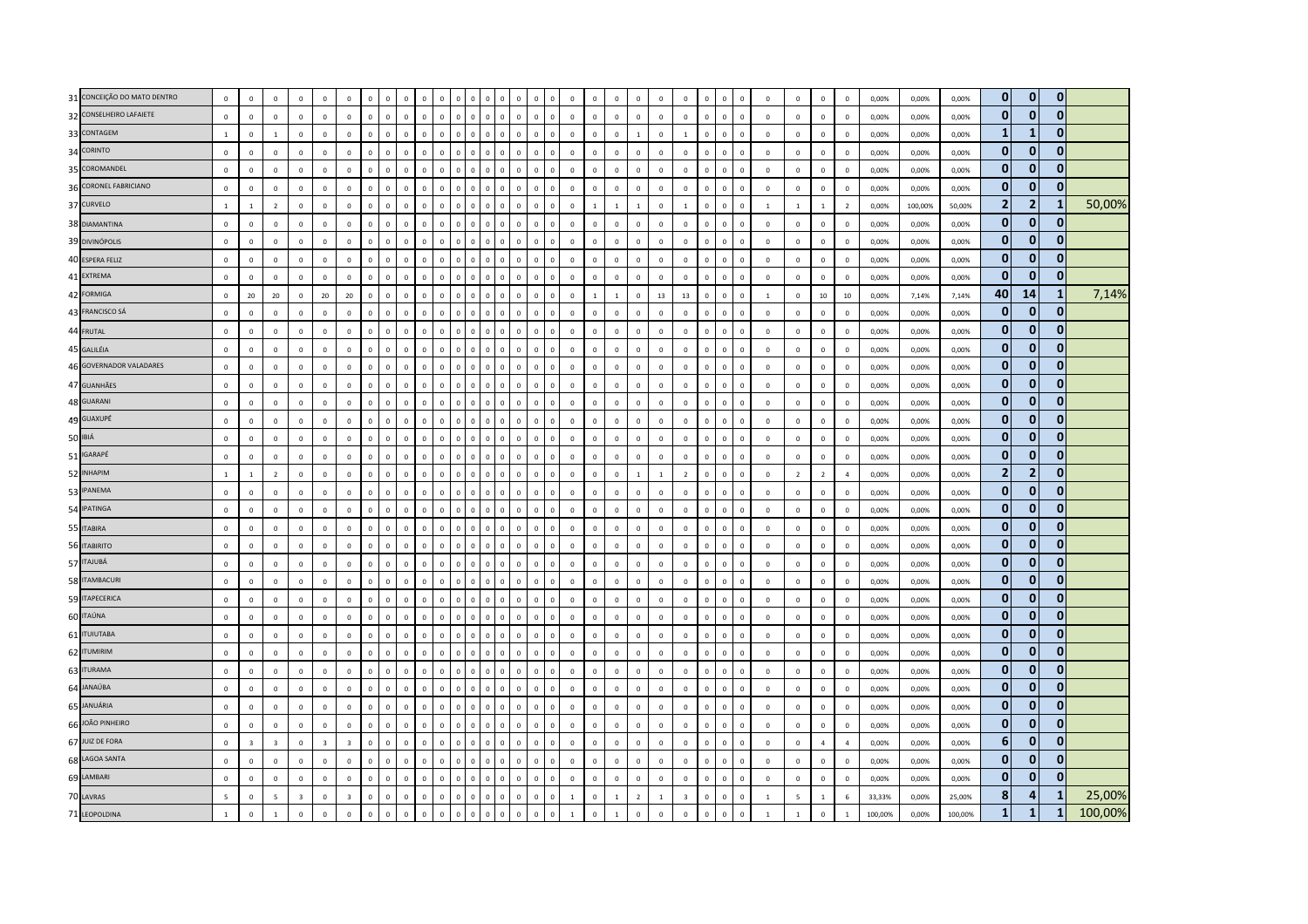| 72 LIMA DUARTE             | $\mathbb O$             | $\Omega$       | $\mathsf 0$             | $\overline{0}$ | $\mathbb O$    | $\mathbf 0$    | $\Omega$     | $\sqrt{2}$     | $\Omega$     | $\Omega$<br>$\Omega$         |                |                         |                |                |                               |                               | $\overline{0}$          | $\Omega$                | $\Omega$       | $\Omega$     | $\mathbf 0$  | $\mathsf 0$  | $\Omega$       | $\mathbf 0$  | $\Omega$       | $\mathbf 0$             | $\mathbf 0$             | $\mathbf 0$ | $\overline{0}$ | 0,00%   | 0,00%   | 0,00%   | $\mathbf{0}$            | $\mathbf{0}$ | $\overline{0}$ |         |
|----------------------------|-------------------------|----------------|-------------------------|----------------|----------------|----------------|--------------|----------------|--------------|------------------------------|----------------|-------------------------|----------------|----------------|-------------------------------|-------------------------------|-------------------------|-------------------------|----------------|--------------|--------------|--------------|----------------|--------------|----------------|-------------------------|-------------------------|-------------|----------------|---------|---------|---------|-------------------------|--------------|----------------|---------|
| 73 MALACACHETA             | $\mathbb O$             | $\mathbf 0$    | $\mathbf 0$             | $\mathbb O$    | $\circ$        | $\mathsf 0$    | $\mathbf 0$  | $\mathbf{0}$   | $\mathsf 0$  | $\mathbf{0}$<br>$\mathbf 0$  | $\mathbf 0$    | $\,$ 0                  | $\mathbf{0}$   | $\overline{0}$ | $\mathbf 0$                   | $\mathbf 0$<br>$\overline{0}$ | $\mathbf 0$             | $\mathsf 0$             | $\circ$        | $\mathbf 0$  | $\mathbf 0$  | $\mathsf 0$  | $\mathbf 0$    | $\mathbf 0$  | $\mathsf 0$    | $\overline{\mathbf{0}}$ | $\mathbf 0$             | $\mathsf 0$ | $\mathbf 0$    | 0,00%   | 0,00%   | 0,00%   | $\mathbf{0}$            | $\mathbf{0}$ | $\mathbf{0}$   |         |
| 74 MANGA                   | $\mathbf 0$             | $\Omega$       | $\mathbf 0$             | $\Omega$       | $\circ$        | $\mathbf 0$    | $\mathbf 0$  | $\mathbf 0$    | $\mathbf 0$  | $\mathbf 0$<br>$\Omega$      | $\Omega$       | $\overline{0}$          | $\Omega$       |                | $\Omega$<br>$\Omega$          |                               | $\overline{0}$          | $\mathbf 0$             | $\mathbf 0$    | $\mathbf 0$  | $\mathbf 0$  | $\mathbf 0$  | $\mathbf{0}$   | $\circ$      | $\Omega$       | $\mathbf 0$             | $\mathbf 0$             | $\circ$     | $\mathbf 0$    | 0,00%   | 0,00%   | 0,00%   | $\mathbf{0}$            | $\mathbf{0}$ | $\Omega$       |         |
| 75 MANHUAÇU                | $\Omega$                | $\Omega$       | $\Omega$                | $\Omega$       | $\Omega$       | $\Omega$       | $\mathbf{0}$ | $\overline{0}$ | $\Omega$     | $\mathbf{0}$<br>$\Omega$     | $\mathbf{0}$   | $\overline{0}$          | $\Omega$       | $\Omega$       | $\Omega$                      | $\mathbf{0}$<br>$\Omega$      | $\mathbf 0$             | $\Omega$                | $\mathbf{0}$   | $\mathbf{0}$ | $\mathbb O$  | $\mathsf 0$  | $\Omega$       | $\circ$      | $\Omega$       | $\mathbf 0$             | $\mathbf 0$             | $\Omega$    | $\overline{0}$ | 0,00%   | 0,00%   | 0,00%   | $\mathbf{0}$            | $\mathbf{0}$ | $\overline{0}$ |         |
| 76 MAR DE ESPANHA          | $\mathbb O$             | $\mathbf 0$    | $\mathbf 0$             | $\mathbb O$    | $\circ$        | $\Omega$       | $\mathbf 0$  | $\circ$        | $\mathbf 0$  | $\mathbf 0$<br>$\mathbf 0$   | $\mathbf 0$    | $\,$ 0                  | $\overline{0}$ | $\overline{0}$ | $\mathbf 0$                   | $\,$ 0<br>$\Omega$            | $\mathbf 0$             | $\mathbf 0$             | $\mathbf 0$    | $\mathbf 0$  | $\mathbb O$  | $\mathsf 0$  | $\mathsf 0$    | $\mathbf 0$  | $\,$ 0         | $\,$ 0                  | $\mathbf 0$             | $\mathbf 0$ | $\mathbb O$    | 0,00%   | 0,00%   | 0,00%   | $\bf{0}$                | $\mathbf 0$  | $\mathbf 0$    |         |
| 77 MARIANA                 | $\mathbf 0$             | $\,0\,$        | $\mathbf 0$             | $\mathbf 0$    | $\circ$        | $\mathbf 0$    | $\mathbf 0$  | $\mathbf{0}$   | $\mathbf 0$  | $\mathbf 0$<br>$\Omega$      | $\Omega$       | $\mathbf 0$             | $\Omega$       |                | $\Omega$                      | $\mathbf 0$                   | $\mathbf 0$             | $\mathbf 0$             | $\mathbb O$    | $\Omega$     | $\mathbf 0$  | $\mathsf 0$  | $\mathbf 0$    | $\mathbf 0$  | $\,0\,$        | $\overline{0}$          | $\mathbf 0$             | $\mathsf 0$ | $\mathbf 0$    | 0,00%   | 0,00%   | 0,00%   | $\mathbf{0}$            | $\mathbf{0}$ | $\mathbf{0}$   |         |
| 78 MATOZINHOS              | $\mathbb O$             | $\mathbf{0}$   | $\mathbf 0$             | $\mathbb O$    | $\mathbf 0$    | $\mathbf 0$    | $\mathbf 0$  | $\mathbf{0}$   | $\mathbf 0$  | $\mathbf 0$<br>$\mathbf 0$   | $\mathbf 0$    | $\overline{\mathbf{0}}$ | $\Omega$       | $\Omega$       | $\Omega$                      | $\mathbf 0$<br>$\Omega$       | $\mathbf 0$             | $\mathbf 0$             | $\mathbb O$    | $\mathbf 0$  | $\mathbb O$  | $\mathsf 0$  | $\mathsf 0$    | $\mathbb O$  | $\mathsf 0$    | $\mathbf 0$             | $\mathbf 0$             | $\mathsf 0$ | $\mathbb O$    | 0,00%   | 0,00%   | 0,00%   | $\bf{0}$                | $\mathbf{0}$ | $\overline{0}$ |         |
| 79 MEDINA                  | $\mathbf 0$             | $\mathbf 0$    | $\mathbf{0}$            | $\mathbf 0$    | $\circ$        | $\mathsf 0$    | $\mathbf 0$  | $\Omega$       | $\mathbf 0$  | $\Omega$<br>$\Omega$         | $\overline{0}$ | $\mathbf 0$             | $\Omega$       | $\epsilon$     | $\mathbf 0$                   | $\mathbf 0$<br>$\Omega$       | $\mathbf 0$             | $\Omega$                | $\circ$        | $\mathbf 0$  | $\mathbf 0$  | $\mathsf 0$  | $\mathbf 0$    | $\mathbf{0}$ | $\mathbf 0$    | $\mathbf 0$             | $\mathbf 0$             | $\mathsf 0$ | $\mathbf 0$    | 0,00%   | 0,00%   | 0,00%   | $\bf{0}$                | $\mathbf{0}$ | $\mathbf{0}$   |         |
| 80 MINAS NOVAS             | $\,0\,$                 | $\mathbf 0$    | $\mathbf 0$             | $\mathbb O$    | $\mathbf 0$    | $\mathbf 0$    | $\mathbf 0$  | $\overline{0}$ | $\mathbf 0$  | $\mathbf 0$<br>$\mathbf 0$   | $\mathbf 0$    | $\,$ 0                  | $\Omega$       |                | $\mathbf 0$                   | $\mathbf 0$                   | $\,$ 0                  | $\mathbf 0$             | $\mathbb O$    | $\mathbf 0$  | $\,0\,$      | $\,0\,$      | $\mathbf 0$    | $\mathbf 0$  | $\,0\,$        | $\,$ 0                  | $\mathbf 0$             | $\mathbf 0$ | $\mathbf 0$    | 0,00%   | 0,00%   | 0,00%   | $\pmb{0}$               | $\mathbf{0}$ | $\mathbf{0}$   |         |
| 81 MONTE CARMELO           | $\mathbb O$             | $\mathbf 0$    | $\mathbf 0$             | $\mathbb O$    | $\mathbf 0$    | $\mathsf 0$    | $\mathbf 0$  | $\mathbf{0}$   | $\mathbf 0$  | $\mathbf 0$<br>$\mathbf{0}$  | $\mathbf 0$    | $\mathbf 0$             | $\mathbf 0$    | $\overline{0}$ | $\mathbf 0$                   | $\mathbf 0$                   | $\mathbf 0$             | $\mathbf 0$             | $\mathbf 0$    | $\mathbf 0$  | $\mathbb O$  | $\mathsf 0$  | $\mathsf 0$    | $\mathbb O$  | $\mathsf 0$    | $\mathbf 0$             | $\mathbf 0$             | $\mathbf 0$ | $\mathbb O$    | 0,00%   | 0,00%   | 0,00%   | $\bf{0}$                | $\mathbf{0}$ | $\mathbf{0}$   |         |
| 82 MONTES CLAROS           | $\circ$                 | $\mathbf 0$    | $\mathbf 0$             | $\mathbf 0$    | $\circ$        | $\mathbf 0$    | $\mathbf 0$  | $\mathbf 0$    | $\mathbf 0$  | $\mathbf 0$<br>$\mathbf 0$   | $\Omega$       | $\overline{0}$          |                |                | 0                             | $\mathbf{0}$                  | $\mathbb O$             | $\mathbf 0$             | $\circ$        | $\mathbf 0$  | $\mathbf 0$  | $\mathsf 0$  | $\mathbf{0}$   | $\mathbf 0$  | $\mathbf{0}$   | $\mathbf 0$             | $\mathbf 0$             | $\mathsf 0$ | $\overline{0}$ | 0,00%   | 0,00%   | 0,00%   | $\bf{0}$                | $\mathbf 0$  | $\mathbf 0$    |         |
| 83 MURIAÉ                  | $\mathbf{0}$            | $\Omega$       | $\Omega$                | $\Omega$       | $\Omega$       | $\Omega$       | $\Omega$     | $\Omega$       | $\Omega$     | $\Omega$<br>$\Omega$         |                | $\Omega$                |                |                | $\Omega$                      |                               | $\overline{0}$          | $\Omega$                | $\Omega$       | $\Omega$     | $\,0\,$      | $\,0\,$      | $\Omega$       | $\mathbf{0}$ | $\Omega$       | $\,0\,$                 | $\Omega$                | $\Omega$    | $\Omega$       | 0,00%   | 0,00%   | 0,00%   | $\mathbf{0}$            | $\bf{0}$     | $\mathbf{0}$   |         |
| 84 NANUQUE                 | $\mathbf 0$             | $\mathbf 0$    | $\mathbf 0$             | $\mathbf 0$    | $\circ$        | $\mathbf 0$    | $\mathbf 0$  | $\mathbf{0}$   | $\mathbf 0$  | $\Omega$<br>$\Omega$         | $\overline{0}$ | $\overline{0}$          | $\Omega$       | $\Omega$       | $\Omega$                      | $\mathbf 0$<br>$\Omega$       | $\mathbf 0$             | $\mathbf 0$             | $\circ$        | $\mathbf 0$  | $\mathbb O$  | $\mathsf 0$  | $\,0\,$        | $\mathbf 0$  | $\,0\,$        | $\mathbf 0$             | $^{\circ}$              | $\mathsf 0$ | $\overline{0}$ | 0,00%   | 0,00%   | 0,00%   | $\mathbf{0}$            | $\mathbf{0}$ | $\mathbf{0}$   |         |
| 85 NEPOMUCENO              | $\mathbf 0$             | $\mathbf 0$    | $\mathbf 0$             | $\overline{0}$ | $\circ$        | $\mathbf 0$    | $\mathbf 0$  | $\mathbb O$    | $\mathbf 0$  | $\mathbf{0}$<br>$\mathbf 0$  | $\overline{0}$ | $\overline{0}$          |                |                | $\overline{0}$<br>0           |                               | $\overline{0}$          | $\mathbf 0$             | $\circ$        | $\mathbf 0$  | $\mathbb O$  | $\mathsf 0$  | $\mathbf 0$    | $\mathbf 0$  | $\mathbf{0}$   | $\mathbf 0$             | $\mathbf 0$             | $\mathsf 0$ | $\mathbb O$    | 0,00%   | 0,00%   | 0,00%   | $\bf{0}$                | $\mathbf{0}$ | $\mathbf{0}$   |         |
| 86 NOVA SERRANA            | $\mathbf{0}$            | $\mathbf{0}$   | $\mathbf{0}$            | $\overline{0}$ | $\mathbf{0}$   | $\circ$        | $\mathbf{0}$ | $\mathbf{0}$   | $\mathbf{0}$ | $\mathbf{0}$<br>$\mathbf{0}$ | $\mathbf{0}$   | $\overline{0}$          | $\Omega$       | $\Omega$       | $\mathbf{0}$                  | $\mathbf{0}$<br>$\Omega$      | $\mathbf{0}$            | $\mathbf{0}$            | $\mathbf{0}$   | $\mathbf{0}$ | $\mathbf{0}$ | $\mathbf{0}$ | $\overline{0}$ | $\mathbf{0}$ | $\overline{0}$ | $\overline{0}$          | $\mathbf{0}$            | $\circ$     | $\Omega$       | 0.00%   | 0.00%   | 0.00%   | $\mathbf{0}$            | $\mathbf{0}$ | $\mathbf{0}$   |         |
| 87 OLIVEIRA                | $\mathbb O$             | $\mathbf{0}$   | $\mathbf 0$             | $\mathbb O$    | $\Omega$       | $\Omega$       | $\mathbf 0$  | $\mathbf{0}$   | $\mathbf 0$  | $\Omega$<br>$\Omega$         | $\mathbf 0$    | $\mathbf 0$             | $\Omega$       | $\Omega$       | $\mathbf{0}$                  | $\mathbf 0$                   | $\mathbf 0$             | $\Omega$                | $\mathbf 0$    | $\circ$      | $\mathbf 0$  | $\mathsf 0$  | $\mathsf 0$    | $\mathbf 0$  | $\,$ 0         | $\mathbf 0$             | $\mathbf 0$             | $\mathbf 0$ | $\mathbf 0$    | 0,00%   | 0,00%   | 0.00%   | $\mathbf{0}$            | $\bf{0}$     | 0              |         |
| 88 PARÁ DE MINAS           | $\mathbb O$             | $\mathbf 0$    | $\mathbf 0$             | $\mathbb O$    | $\mathbf 0$    | $\mathbf 0$    | $\mathbf 0$  | $\mathbf{0}$   | $\mathbf 0$  | $\mathsf 0$<br>$\mathbf 0$   | $\Omega$       | $\mathbf 0$             | $\Omega$       |                | $\overline{0}$<br>$\mathbf 0$ |                               | $\mathbf 0$             | $\mathbf 0$             | $\mathbb O$    | $\mathbf 0$  | $\,0\,$      | $\mathbf 0$  | $\mathsf 0$    | $\mathbf 0$  | $\mathsf 0$    | $\,$ 0                  | $\mathbf 0$             | $\mathbf 0$ | $\,0\,$        | 0,00%   | 0,00%   | 0,00%   | $\bf{0}$                | $\mathbf{0}$ | $\mathbf{0}$   |         |
| 89 PARACATU                | $\mathbf{0}$            | $\mathbf{0}$   | $\mathbf{0}$            | $\mathbb O$    | $\mathbf 0$    | $\mathbf{0}$   | $\mathbf 0$  | $\overline{0}$ | $\mathbf 0$  | $\mathbf{0}$<br>$\mathbf 0$  | $\mathbf 0$    | $\overline{0}$          | $\Omega$       | $\Omega$       | $\Omega$                      | $\mathbf 0$                   | $\,$ 0                  | $\mathbf 0$             | $\mathbb O$    | $\mathbf{0}$ | $\,0\,$      | $\,0\,$      | $\,0\,$        | $\mathbf 0$  | $\,0\,$        | $\,0\,$                 | $\mathbf 0$             | $\mathbf 0$ | $\mathbb O$    | 0,00%   | 0,00%   | 0,00%   | $\mathbf{0}$            | $\mathbf{0}$ | $\mathbf{0}$   |         |
| 90 PARAGUAÇU               | $\Omega$                | $\Omega$       | $\Omega$                | $\Omega$       | $\mathbf{0}$   | $\Omega$       | $\Omega$     | $\mathbf{0}$   | $\Omega$     | $\Omega$<br>$\Omega$         | $\Omega$       | $\mathbf{0}$            | $\Omega$       | -C             | $\Omega$                      | $\mathbf{0}$<br>n             | $\mathbf 0$             | $\Omega$                | $\Omega$       | $\Omega$     | $\mathbf{0}$ | $\mathbf{0}$ | $\mathbf{0}$   | $\circ$      | $\mathbf{0}$   | $\Omega$                | $\Omega$                | $\Omega$    | $\Omega$       | 0,00%   | 0,00%   | 0,00%   | $\mathbf{0}$            | $\mathbf{0}$ | $\mathbf{0}$   |         |
| 91 PASSA QUATRO            | $\,0\,$                 | $\mathbf 0$    | $\mathbf 0$             | $\,0\,$        | $\circ$        | $\mathsf 0$    | $\mathbf 0$  | $\overline{0}$ | $\mathbf 0$  | $\mathbf 0$<br>$\mathbf 0$   | $\Omega$       | $\mathbf 0$             | $\Omega$       |                | $\mathbf 0$                   | $\mathbf 0$                   | $\mathbf 0$             | $\mathbf 0$             | $\mathbb O$    | $\mathbf 0$  | $\,0\,$      | $\mathbf 0$  | $\mathsf 0$    | $\mathbf 0$  | $\mathsf 0$    | $\,$ 0                  | $\mathbf 0$             | $\mathbf 0$ | $\,0\,$        | 0,00%   | 0,00%   | 0,00%   | $\mathbf{0}$            | $\mathbf{0}$ | $\overline{0}$ |         |
| 92 PASSA TEMPO             | $\,0\,$                 | $\mathbf{0}$   | $\mathbf 0$             | $\mathbb O$    | $\mathbf 0$    | $\circ$        | $\mathbf 0$  | $\mathbf{0}$   | $\mathbf 0$  | $\mathbf 0$<br>$\Omega$      | $\,0\,$        | $\,$ 0                  | $\Omega$       | $\Omega$       | $\Omega$                      | $\mathbf 0$<br>$\Omega$       | $\mathbf 0$             | $\mathbf 0$             | $\mathbf 0$    | $\mathbf 0$  | $\,0\,$      | $\mathbf 0$  | $\,0\,$        | $\mathbf 0$  | $\,0\,$        | $\,0\,$                 | $\mathbf 0$             | $\mathbf 0$ | $\mathbb O$    | 0,00%   | 0,00%   | 0,00%   | $\mathbf{0}$            | $\mathbf{0}$ | $\mathbf 0$    |         |
| 93 PASSOS                  | $\mathbf 0$             | $\,0\,$        | $\mathbf 0$             | $\mathbf 0$    | $\mathbf 0$    | $\circ$        | $\mathbf 0$  | $\,$ 0 $\,$    | $\mathbf{0}$ | $\mathbf{0}$<br>$\Omega$     | $\Omega$       | $\overline{0}$          |                |                | $\Omega$<br>$\Omega$          |                               | $\mathbb O$             | $\mathbf 0$             | $\mathbf 0$    | $\mathbf 0$  | $\mathbb O$  | $\mathsf 0$  | $\Omega$       | $\mathbf 0$  | $\mathbf{0}$   | $\mathbf 0$             | $\mathbf 0$             | $\circ$     | $\overline{0}$ | 0,00%   | 0,00%   | 0,00%   | $\mathbf{0}$            | $\bf{0}$     | $\mathbf{0}$   |         |
| 94 PATOS DE MINAS          | $\mathbf 0$             | $\Omega$       | $\Omega$                | $\mathbf 0$    | $\Omega$       | $\Omega$       | $\Omega$     | $\overline{0}$ | $\Omega$     | $\Omega$<br>$\Omega$         | $\Omega$       | $\Omega$                |                |                | $\Omega$<br>$\Omega$          |                               | $\mathbf 0$             | $\Omega$                | $\Omega$       | $\Omega$     | $\mathbb O$  | $\mathsf 0$  | $\Omega$       | $\Omega$     | $\mathbf 0$    | $\overline{\mathbf{0}}$ | $\mathbf 0$             | $\Omega$    | $\overline{0}$ | 0,00%   | 0,00%   | 0,00%   | $\bf{0}$                | $\mathbf{0}$ | $\overline{0}$ |         |
| 95 PATROCÍNIO              | $\,0\,$                 | $\Omega$       | $\mathbf 0$             | $\,0\,$        | $\mathbf{0}$   | $\mathbf{0}$   | $\mathbf 0$  | $\mathbf{0}$   | $\mathbf 0$  | $\Omega$<br>$\Omega$         | $\Omega$       | $\,$ 0                  | $\Omega$       | $\Omega$       | $\Omega$                      | $\,0\,$<br>$\sqrt{ }$         | $\,0\,$                 | $\Omega$                | $\mathbf{0}$   | $\mathbf 0$  | $\,0\,$      | $\,0\,$      | $\,0\,$        | $\mathbf 0$  | $\,0\,$        | $\,0\,$                 | $\mathbf 0$             | $\mathbf 0$ | $\mathbf{0}$   | 0,00%   | 0,00%   | 0,00%   | $\mathbf{0}$            | $\mathbf{0}$ | $\bf{0}$       |         |
| 96 PEÇANHA                 | $\mathbb O$             | $\,0\,$        | $\mathbf 0$             | $\mathbf 0$    | $\mathbf 0$    | $\circ$        | $\mathbf 0$  | $\mathbf{0}$   | $\mathbf 0$  | $\mathbf{0}$<br>$\mathbf 0$  | $\Omega$       | $\mathbf 0$             | $\Omega$       |                | $\mathbf 0$                   | $\mathbf 0$                   | $\mathbf 0$             | $\mathbf 0$             | $\circ$        | $\circ$      | $\mathbf 0$  | $\mathsf 0$  | $\mathbf 0$    | $\mathbf 0$  | $\mathbf 0$    | $\overline{\mathbf{0}}$ | $\mathbf 0$             | $\mathbf 0$ | $\mathbf 0$    | 0,00%   | 0,00%   | 0,00%   | $\mathbf{0}$            | $\mathbf{0}$ | $\mathbf{0}$   |         |
| 97 PIRAPORA                | $\mathbb O$             | $\mathbf 0$    | $\mathbf 0$             | $\mathbf 0$    | $\circ$        | $\mathsf 0$    | $\mathbf 0$  | $\mathbf{0}$   | $\mathsf 0$  | $\mathbf 0$<br>$\mathbf{0}$  | $\mathbf 0$    | $\mathbf 0$             | $\Omega$       | $\Omega$       | $\mathbf 0$                   | $\,$ 0 $\,$<br>$\Omega$       | $\mathbf 0$             | $\mathsf 0$             | $\mathbf 0$    | $\mathbf 0$  | $\mathbb O$  | $\mathsf 0$  | $\mathsf 0$    | $\mathbb O$  | $\mathsf 0$    | $\overline{\mathbf{0}}$ | $\mathbf 0$             | $\mathsf 0$ | $\mathbf 0$    | 0,00%   | 0,00%   | 0,00%   | $\bf{0}$                | $\mathbf{0}$ | $\mathbf{0}$   |         |
| 98 POÇOS DE CALDAS         | $\mathbf{0}$            | $\Omega$       | $\Omega$                | $\mathbb O$    | $\Omega$       | $\Omega$       | $\mathbf 0$  | $\mathbf{0}$   | $\Omega$     | $\Omega$<br>$\Omega$         | $\Omega$       | $\mathbf 0$             | $\Omega$       | $\Omega$       | $\Omega$                      | $\,$ 0 $\,$                   | $\mathbf 0$             | $\Omega$                | $\mathbb O$    | $\Omega$     | $\mathbf 0$  | $\mathsf 0$  | $\mathbf 0$    | $\mathbf{0}$ | $\,0\,$        | $\,0\,$                 | $\mathbf 0$             | $\Omega$    | $\Omega$       | 0,00%   | 0,00%   | 0,00%   | $\mathbf{0}$            | $\bf{0}$     | 0              |         |
| 99 POMPÉU                  | $\mathbf 0$             | $\mathbf 0$    | $\mathbf 0$             | $\mathbf 0$    | $\mathbf 0$    | $\mathbf 0$    | $\mathbf 0$  | $\mathbf{0}$   | $\mathbf 0$  | $\Omega$<br>$\Omega$         | $\sqrt{2}$     | $\overline{0}$          |                |                | $\Omega$<br>$\Omega$          |                               | $\mathbf 0$             | $\Omega$                | $\mathbb O$    | $\mathbf{0}$ | $\,0\,$      | $\mathsf 0$  | $\mathsf 0$    | $\mathbf 0$  | $\mathbf 0$    | $\overline{\mathbf{0}}$ | $\mathbf 0$             | $\circ$     | $\mathbf 0$    | 0,00%   | 0,00%   | 0,00%   | $\mathbf{0}$            | $\mathbf{0}$ | $\mathbf{0}$   |         |
| 100 PONTE NOVA             | $\mathbf 0$             | $\mathbf 0$    | $\mathbf 0$             | $\mathbb O$    | $\mathbf 0$    | $\mathbf 0$    | $\mathbf 0$  | $\mathbf{0}$   | $\mathbf 0$  | $\mathbf 0$<br>$\mathbf 0$   | $\mathbf 0$    | $\mathbf 0$             |                | $\Omega$       | $\mathbf{0}$                  | $\mathbf 0$                   | $\mathbf 0$             | $\mathbf 0$             | $\mathbb O$    | $\mathbf 0$  | $\mathbb O$  | $\mathsf 0$  | $\mathbf 0$    | $\mathbf 0$  | $\mathsf 0$    | $\mathbf 0$             | $\mathbf 0$             | $\mathbf 0$ | $\mathbf 0$    | 0,00%   | 0,00%   | 0,00%   | $\bf{0}$                | $\mathbf{0}$ | $\mathbf{0}$   |         |
| 101 POUSO ALEGRE           | $\mathbf 0$             | $\mathbf 0$    | $\mathbf 0$             | $\mathbf 0$    | $\circ$        | $\mathsf 0$    | $\mathbf 0$  | $\mathbf 0$    | $\mathbf 0$  | $\mathbf 0$<br>$\Omega$      | $\Omega$       | $\Omega$                | $\Omega$       | -C             | $\Omega$                      | $\mathbf 0$                   | $\mathbb O$             | $\mathbf 0$             | $\circ$        | $\mathbf 0$  | $\mathbf 0$  | $\mathsf 0$  | $\mathbf 0$    | $\mathbf{0}$ | $\,0\,$        | $\mathbf 0$             | $\mathbf 0$             | $\mathsf 0$ | $\Omega$       | 0,00%   | 0,00%   | 0,00%   | $\bf{0}$                | $\mathbf{0}$ | $\mathbf{0}$   |         |
| 102 PRATÁPOLIS             | $\mathbf 0$             | $\Omega$       | $\mathbf 0$             | $\mathbf 0$    | $\Omega$       | $\circ$        | $\mathbf 0$  | $\Omega$       | $\Omega$     | $\Omega$<br>$\Omega$         | $\Omega$       | $\Omega$                | $\Omega$       |                | $\Omega$                      | $\mathbf{0}$                  | $\mathbf 0$             | $\Omega$                | $\Omega$       | $\circ$      | $\mathbf 0$  | $\mathsf 0$  | $\overline{0}$ | $\mathbf{0}$ | $\,0\,$        | $\overline{\mathbf{0}}$ | $\mathbf 0$             | $\circ$     | $\mathbf 0$    | 0,00%   | 0,00%   | 0,00%   | $\mathbf{0}$            | $\mathbf{0}$ | $\mathbf{0}$   |         |
| 103 PRESIDENTE OLEGÁRIO    | $\mathbb O$             | $\mathbf 0$    | $\mathbf 0$             | $\mathbf 0$    | $\circ$        | $\mathbf{0}$   | $\mathbf 0$  | $\mathbf{0}$   | $\mathbf 0$  | $\mathbf{0}$<br>$\mathbf 0$  | $\mathbf 0$    | $\,$ 0                  | $\overline{0}$ | $\overline{0}$ | $\mathbf 0$                   | $\,$ 0<br>$\Omega$            | $\mathbf 0$             | $\mathbf 0$             | $\mathbf 0$    | $\mathbf 0$  | $\mathbb O$  | $\mathsf 0$  | $\,0\,$        | $\mathbf 0$  | $\,0\,$        | $\,$ 0                  | $\mathbf 0$             | $\mathbf 0$ | $\mathbb O$    | 0,00%   | 0,00%   | 0,00%   | $\bf{0}$                | $\mathbf 0$  | $\mathbf 0$    |         |
| 104 RIBEIRÃO DAS NEVES     | $\,0\,$                 | $\Omega$       | $\mathbf 0$             | $\mathbb O$    | $\mathbf 0$    | $\Omega$       | $\mathbf 0$  | $\mathbf 0$    | $\mathsf 0$  | $\Omega$<br>$\Omega$         |                | $\Omega$                |                |                | $\Omega$<br>$\Omega$          |                               | $\mathbf 0$             | $\Omega$                | $\mathbb O$    | $\Omega$     | $\,0\,$      | $\mathsf 0$  | $\mathbf 0$    | $\mathbf 0$  | $\Omega$       | $\,0\,$                 | $\mathbf 0$             | $\mathbf 0$ | $\pmb{0}$      | 0,00%   | 0,00%   | 0,00%   | $\bf{0}$                | $\bf{0}$     | $\Omega$       |         |
| 105 RIO PARANAÍBA          | $\mathbf{0}$            | $\Omega$       | $\Omega$                | $\overline{0}$ | $\mathbf{0}$   | $\Omega$       | $\mathbf{0}$ | $\mathbf{0}$   | $\mathbf{0}$ | $\mathbf{0}$<br>$\Omega$     | $\mathbf 0$    | $\overline{0}$          |                | $\Omega$       | $\Omega$                      | $\mathbf{0}$                  | $\mathbf 0$             | $\Omega$                | $\mathbf 0$    | $\mathbf{0}$ | $\mathbf 0$  | $\mathbf{0}$ | $\overline{0}$ | $\mathbf{0}$ | $\overline{0}$ | $\overline{0}$          | $\Omega$                | $\Omega$    | $\Omega$       | 0,00%   | 0,00%   | 0,00%   | $\mathbf{0}$            | $\mathbf{0}$ | $\mathbf{0}$   |         |
| 106 RIO POMBA              | $\overline{\mathbf{3}}$ | $\Omega$       | $\overline{3}$          | $\mathbf 0$    | $\Omega$       | $\Omega$       | $\mathbf 0$  | $\Omega$       | $\mathbf 0$  | $\Omega$<br>$\Omega$         | $\Omega$       | $\mathbf 0$             | $\Omega$       | $\epsilon$     | $\Omega$                      | $\mathbf 0$<br>$\Omega$       | $\overline{\mathbf{3}}$ | $\Omega$                | $\overline{3}$ | $\mathbf 0$  | $\mathbf 0$  | $\mathsf 0$  | $\mathbf 0$    | $\mathbb O$  | $\mathbf 0$    | $\overline{\mathbf{3}}$ | $\overline{\mathbf{3}}$ | $\mathsf 0$ | $\overline{3}$ | 100,00% | 0,00%   | 100,00% | $\overline{\mathbf{3}}$ | 3            | 3              | 100,00% |
| 107 SABARÁ                 | $\,0\,$                 | $\mathbf 0$    | $\mathbf 0$             | $\mathbb O$    | $\circ$        | $\mathbf 0$    | $\mathbf 0$  | $\overline{0}$ | $\mathbf 0$  | $\mathbf 0$<br>$\Omega$      | $\mathbf 0$    | $\mathbf 0$             | $\Omega$       |                | $\Omega$                      | $\mathbf 0$                   | $\,$ 0                  | $\mathbf 0$             | $\mathbf 0$    | $\mathbf 0$  | $\,0\,$      | $\,0\,$      | $\,0\,$        | $\mathbf 0$  | $\,$ 0         | $\,$ 0                  | $\mathbf 0$             | $\mathbf 0$ | $\mathbf 0$    | 0,00%   | 0,00%   | 0,00%   | $\pmb{0}$               | $\mathbf{0}$ | $\Omega$       |         |
| 108 SACRAMENTO             | 14                      | $\overline{9}$ | 23                      | $\mathbb O$    | $\circ$        | $\mathsf 0$    | $\mathbf{0}$ | $\mathbf{0}$   | $\mathbf 0$  | $\mathbf{0}$<br>$\mathbf 0$  | $\mathbf 0$    | $\overline{\mathbf{0}}$ | $\Omega$       | $\Omega$       | $\mathbf 0$                   | $\mathbf 0$<br>$\Omega$       | 10                      | $\overline{\mathbf{3}}$ | 13             | $\mathbf 0$  | $\mathbf 0$  | $\mathsf 0$  | $\mathbf 0$    | $\mathbf{0}$ | $\mathbf 0$    | 13                      | $\mathbf 0$             | $\mathsf 0$ | $\mathbf 0$    | 100,00% | 100,00% | 100,00% | 23                      | 13           | 13             | 100,00% |
| 109 SANTA BÁRBARA          | $\overline{2}$          | $\mathbf{1}$   | $\overline{\mathbf{3}}$ | $\overline{2}$ | $\overline{1}$ | $\overline{3}$ | $\Omega$     | $\mathbf{0}$   | $\Omega$     | $\Omega$<br>$\Omega$         | $\Omega$       | $\overline{0}$          | $\Omega$       | $\Omega$       | $\mathbf 0$                   | $\mathbf 0$                   | $\mathbf{1}$            | $\Omega$                | $\overline{1}$ | $\mathbf 0$  | $\mathbb O$  | $\mathbf 0$  | $\overline{0}$ | $\mathbb O$  | $\,0\,$        | $\mathbf{1}$            | $\mathbf{1}$            | $\mathsf 0$ | $\overline{1}$ | 100,00% | 0.00%   | 100,00% | 6                       | 1            | 1              | 100,00% |
| 110 SANTA LUZIA            | $\,0\,$                 | $\Omega$       | $\Omega$                | $\mathbf 0$    | $\Omega$       | $\mathbf 0$    | $\mathbf 0$  | $\overline{0}$ | $\Omega$     | $\Omega$<br>$\Omega$         | $\sqrt{2}$     | $\Omega$                |                |                | $\Omega$<br>$\Omega$          |                               | $\,$ 0                  | $\Omega$                | $\mathbb O$    | $\mathbf 0$  | $\,0\,$      | $\,0\,$      | $\mathbf 0$    | $\mathbf 0$  | $\mathbf 0$    | $\,$ 0                  | $\mathbf 0$             | $\Omega$    | $\overline{0}$ | 0,00%   | 0,00%   | 0,00%   | $\bf{0}$                | $\mathbf{0}$ | 0              |         |
| 111 SANTA RITA DO SAPUCAÍ  | $\mathbf 0$             | $\mathbf{0}$   | $\mathbf 0$             | $\mathbb O$    | $\mathbb O$    | $\mathsf 0$    | $\mathbf 0$  | $\mathbf{0}$   | $\mathbf 0$  | $\mathbf{0}$<br>$\mathbf 0$  | $\mathbf 0$    | $\mathbf 0$             | $\mathbf 0$    | $\overline{0}$ | $\mathbf 0$                   | $\mathbf 0$<br>$\Omega$       | $\mathbf 0$             | $\mathbf 0$             | $\circ$        | $\circ$      | $\mathbf 0$  | $\mathsf 0$  | $\mathbf 0$    | $\circ$      | $\mathbf 0$    | $\mathbf 0$             | $\mathbf 0$             | $\mathbf 0$ | $\mathbf 0$    | 0,00%   | 0,00%   | 0,00%   | $\mathbf{0}$            | $\mathbf{0}$ | $\bf{0}$       |         |
| 112 SANTO ANTÔNIO DO MONTE | $\mathbf 0$             | $\mathbf 0$    | $\mathbf 0$             | $\overline{0}$ | $\mathbf 0$    | $\mathbf 0$    | $\mathbf 0$  | $\mathbf{0}$   | $\mathbf 0$  | $\mathbf{0}$<br>$\mathbf 0$  | $\Omega$       | $\overline{0}$          |                |                | $\mathbf{0}$<br>$\Omega$      |                               | $\mathbf 0$             | $\Omega$                | $\mathbf 0$    | $\mathbf 0$  | $\mathbf 0$  | $\mathbf{0}$ | $\mathbf{0}$   | $\mathbf{0}$ | $\mathbf{0}$   | $\mathbf{0}$            | $\mathbf 0$             | $\mathbf 0$ | $\mathbf 0$    | 0,00%   | 0,00%   | 0,00%   | $\mathbf{0}$            | $\mathbf{0}$ | 0              |         |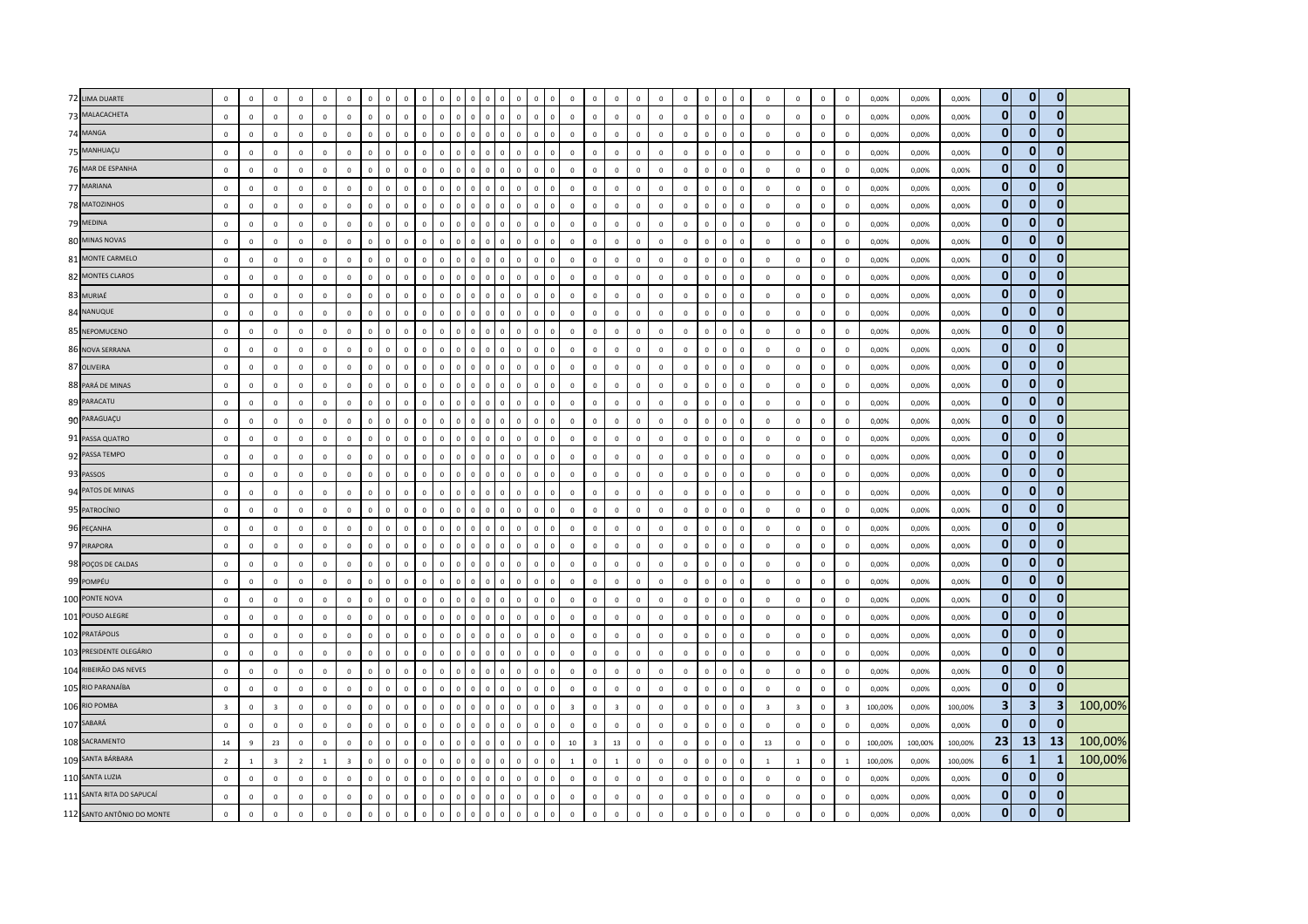|         | 113 SANTOS DUMONT            | $\circ$                 | $\mathbf 0$  | $\mathbf{0}$            | $\mathbf{0}$   | $\overline{0}$          | $\mathbf{0}$   | $\mathbf{0}$   | $\mathbf{0}$ | $\overline{0}$          | $\mathbf{0}$ | $\mathbf{0}$   | $\overline{0}$<br>l O               | $\circ$        | $\circ$        | $\mathbf{0}$ | $\overline{0}$<br>$^{\circ}$      | $\overline{0}$ | $^{\circ}$              | $\mathbf{0}$   | $\overline{0}$ | $\mathbf{0}$            | $\mathbf{0}$            | $^{\circ}$   | $\mathbf{0}$ | $\mathbf{0}$   | $\mathbf{0}$   | $\mathbf 0$             | $\mathbf{0}$ | $\mathbf{0}$            | 0,00%   | 0,00%  | 0,00%   | $\mathbf{0}$   | $\mathbf{0}$   | $\mathbf{0}$ |         |
|---------|------------------------------|-------------------------|--------------|-------------------------|----------------|-------------------------|----------------|----------------|--------------|-------------------------|--------------|----------------|-------------------------------------|----------------|----------------|--------------|-----------------------------------|----------------|-------------------------|----------------|----------------|-------------------------|-------------------------|--------------|--------------|----------------|----------------|-------------------------|--------------|-------------------------|---------|--------|---------|----------------|----------------|--------------|---------|
|         | 114 SÃO GONÇALO DO SAPUCAÍ   | $\mathbf{0}$            | $\mathbf 0$  | $\Omega$                | $\Omega$       | $^{\circ}$              | $\mathbf 0$    | $\mathbf{0}$   | $\mathbf{0}$ | $\mathsf 0$             | $\mathbf{0}$ | $\mathbf{0}$   | $\Omega$<br>$\overline{0}$          | $\Omega$       | $\mathbf 0$    | $\mathbf{0}$ | $\,$ 0<br>$\Omega$                | $\overline{0}$ | $\Omega$                | $\Omega$       | $\mathbf{0}$   | $\mathbf 0$             | $^{\circ}$              | $\Omega$     | $\Omega$     | $\mathbf{0}$   | $\mathbf 0$    | $\mathbf 0$             | $\mathbf 0$  | $\mathbf 0$             | 0,00%   | 0,00%  | 0,00%   | $\mathbf{0}$   | $\mathbf{0}$   |              |         |
|         | 115 SÃO GOTARDO              | $\mathbf{0}$            | $\mathbf{0}$ | $\mathbf{0}$            | $\mathbf 0$    | $\mathbf{0}$            | $\mathbf 0$    | $\mathbf{0}$   | $\mathbf{0}$ | $\overline{0}$          | $\mathbf{0}$ | $\mathbf 0$    | $\Omega$<br>$\overline{0}$          | $\overline{0}$ | $\overline{0}$ | $\mathbf{0}$ | $\overline{0}$<br>$\mathbf{0}$    | $\overline{0}$ | $\mathbf{0}$            | $\mathbf{0}$   | $\mathbf{0}$   | $\overline{0}$          | $\mathbf{0}$            | $\mathbf{0}$ | $\mathbf{0}$ | $\mathbf{0}$   | $\mathbf{0}$   | $\mathbf{0}$            | $\mathbf{0}$ | $\mathbf 0$             | 0,00%   | 0,00%  | 0,00%   | 0              | $\mathbf{0}$   |              |         |
|         | 116 SÃO JOÃO DEL REI         | 39                      | 11           | 50                      | 39             | 6                       | 45             | $\mathbf{0}$   | $5 -$        | 5                       | $\mathbf{0}$ | $\mathbf 0$    | $\Omega$<br>$\overline{0}$          | $\Omega$       | $\mathbf{0}$   | $\mathbf{0}$ | $\overline{0}$<br>$\mathbf{0}$    | 16             | $\overline{\mathbf{3}}$ | 19             | 23             | $\overline{\mathbf{3}}$ | 26                      | $\mathbf{0}$ | $\mathbf{0}$ | $\mathbf{0}$   | 19             | 39                      | 6            | 45                      | 41,03%  | 50,00% | 42,22%  | 95             | 45             | 19           | 42,22%  |
|         | 117 SÃO LOURENÇO             | $\mathbf 0$             | $\mathbf 0$  | $\mathbf{0}$            | $\mathbf 0$    | $\mathbf 0$             | $\mathbf 0$    | $\overline{0}$ | $\mathbf{0}$ | $\mathbf{0}$            | $\Omega$     | $\Omega$       | $\Omega$<br>$\overline{0}$          | $\overline{0}$ | $\mathbf{0}$   | $\mathbf 0$  | $\overline{0}$<br>$\mathbf{0}$    | $\overline{0}$ | $\mathbf{0}$            | $\mathbf{0}$   | $\mathbf{0}$   | $\mathbf 0$             | $\mathbf 0$             | $^{\circ}$   | $\Omega$     | $\mathbf{0}$   | $\,0\,$        | $\mathbf 0$             | $\mathbf 0$  | $\mathbf 0$             | 0,00%   | 0,00%  | 0,00%   | $\mathbf{0}$   | $\mathbf{0}$   | 0            |         |
|         | 118 SÃO SEBASTIÃO DO PARAÍSO | $\mathbf 0$             | 0            | $\mathbf 0$             | $\mathbf 0$    | $\overline{\mathbf{0}}$ | $\mathsf 0$    | $\mathbf 0$    | $\mathbf{0}$ | $\mathbf 0$             | $\mathbf{0}$ | $\Omega$       | $\Omega$<br>$\overline{0}$          | $\circ$        | $\mathbf{0}$   | $\mathbf{0}$ | $\overline{0}$<br>$\Omega$        | $\overline{0}$ | $\Omega$                | $\mathbf 0$    | $\mathbf 0$    | $\mathbf 0$             | $\mathbf 0$             | $\mathbf 0$  | $\mathbf 0$  | $\mathsf 0$    | $\,0\,$        | $\mathbf 0$             | $\mathbf 0$  | 0                       | 0,00%   | 0,00%  | 0,00%   | $\mathbf{0}$   | $\mathbf{0}$   | 0            |         |
|         | 119 SERRO                    | $\mathbf 0$             | $\mathbf{0}$ | $\mathbf{0}$            | $\mathbf 0$    | $\overline{0}$          | $\mathbf 0$    | $\mathbf{0}$   | $\mathbf{0}$ | $\overline{0}$          | $\mathbf{0}$ | $\Omega$       | $\Omega$<br>$\overline{0}$          |                | $\overline{0}$ | $\mathbf{0}$ | $\overline{0}$<br>$\Omega$        | $\overline{0}$ | $\Omega$                | $\mathbf{0}$   | $\mathbf{0}$   | $\mathbf 0$             | $\mathbf{0}$            | $\Omega$     | $\mathbf{0}$ | $\overline{0}$ | $\,0\,$        | $\mathbf{0}$            | $\mathbf{0}$ | $\mathbf 0$             | 0,00%   | 0,00%  | 0,00%   | $\mathbf{0}$   | $\mathbf{0}$   | 0            |         |
|         | 120 SETE LAGOAS              | $\mathbf 0$             | $\mathbf{0}$ | $\mathbf{0}$            | $\mathbf 0$    | $\overline{0}$          | $\mathbf 0$    | $\mathbf{0}$   | $\mathbf{0}$ | $\mathbf{0}$            | $\mathbf{0}$ | $\Omega$       | $\Omega$<br>$\overline{0}$          | $\overline{0}$ | $\circ$        | $\mathbf 0$  | $\overline{0}$<br>$\mathbf{0}$    | $\overline{0}$ | $\mathbf{0}$            | $\mathbf{0}$   | $\mathbf{0}$   | $\mathbf 0$             | $\mathbf{0}$            | $\mathbf{0}$ | $\mathbf{0}$ | $\mathbf{0}$   | $\mathbf{0}$   | $\mathbf{0}$            | $\mathbf 0$  | $\mathbf 0$             | 0,00%   | 0,00%  | 0,00%   | $\mathbf{0}$   | $\mathbf{0}$   | 0            |         |
|         | 121 TARUMIRIM                | $\mathbf{0}$            | $\mathbf{0}$ | $\mathbf{0}$            | $\mathbf 0$    | $\overline{0}$          | $\mathbf{0}$   | $\mathbf{0}$   | $\mathbf{0}$ | $\mathbf{0}$            | $\Omega$     | $\Omega$       | $\Omega$<br>$\overline{0}$          | $^{\circ}$     | $\mathbf{0}$   | $\mathbf 0$  | $\overline{0}$<br>$\mathbf 0$     | $\overline{0}$ | $\mathbf{0}$            | $\Omega$       | $\mathbf{0}$   | $\mathbf 0$             | $\mathbf{0}$            | $\Omega$     | $\Omega$     | $\mathbf{0}$   | $\mathbf{0}$   | $\mathbf{0}$            | $\mathbf 0$  | $\mathbf 0$             | 0,00%   | 0,00%  | 0,00%   | $\mathbf{0}$   | $\mathbf{0}$   |              |         |
|         | 122 TEÓFILO OTONI            | $\mathbf{0}$            | $\mathbf{0}$ | $\mathbf{0}$            | $\mathbf 0$    | $\mathbf{0}$            | $\mathbf 0$    | $\overline{0}$ | $\mathbf{0}$ | $\overline{0}$          | $\mathbf{0}$ | $\mathbf 0$    | $\Omega$<br>$\overline{0}$          | $\circ$        | $\overline{0}$ | $\circ$      | $\cdot$ 0 $\cdot$<br>$\mathbf{0}$ | $\overline{0}$ | $\mathbf{0}$            | $\mathbf{0}$   | $\mathbf{0}$   | $\overline{0}$          | $\mathbf{0}$            | $\mathbf{0}$ | $\mathbf{0}$ | $\mathbf{0}$   | $\mathbf 0$    | $\mathbf{0}$            | $\mathbf{0}$ | $\mathbf 0$             | 0,00%   | 0,00%  | 0,00%   | $\mathbf{0}$   | $\mathbf{0}$   |              |         |
|         | 123 TIROS                    | $\mathbf{0}$            | $\mathbf{0}$ | $\mathbf{0}$            | $\mathbf{0}$   | $\overline{0}$          | $\mathbf 0$    | $\mathbf{0}$   | $\mathbf{0}$ | $\mathbf{0}$            | $\mathbf{0}$ | $\mathbf 0$    | $\Omega$<br>$\overline{0}$          | $\overline{0}$ | $\mathbf{0}$   | $\mathbf 0$  | $\overline{0}$<br>$\mathbf{0}$    | $\overline{0}$ | $\mathbf{0}$            | $\mathbf{0}$   | $\mathbf{0}$   | $\mathbf{0}$            | $\mathbf{0}$            | $\mathbf{0}$ | $\mathbf{0}$ | $\overline{0}$ | $\mathbf{0}$   | $\mathbf{0}$            | $\mathbf{0}$ | $\mathbf 0$             | 0,00%   | 0,00%  | 0,00%   | $\mathbf{0}$   | $\mathbf{0}$   | $\Omega$     |         |
|         | 124 TOMBOS                   | $\mathbf 0$             | $\mathbf 0$  | $\mathbf{0}$            | $\mathbf 0$    | $\overline{0}$          | $\mathbf 0$    | $\overline{0}$ | $\mathbf{0}$ | $\mathsf 0$             | $\mathbf{0}$ | $\Omega$       | $\Omega$<br>$\overline{0}$          | $\overline{0}$ | $\mathbf{0}$   | $\mathbf 0$  | $\overline{0}$<br>$\mathbf{0}$    | $\overline{0}$ | $\mathbf{0}$            | $\mathbf{0}$   | $\mathbf 0$    | $\mathbf 0$             | $\mathbf 0$             | $^{\circ}$   | $\Omega$     | $\mathbf{0}$   | $\,0\,$        | $\mathbf 0$             | $\mathbf 0$  | $\mathbf 0$             | 0,00%   | 0,00%  | 0,00%   | $\mathbf{0}$   | $\mathbf{0}$   | 0            |         |
|         | 125 TRÊS CORAÇÕES            | $\mathbf 0$             | $\mathbf 0$  | $\mathbf 0$             | $\mathbf 0$    | $\overline{\mathbf{0}}$ | $\mathbf 0$    | $\mathbf{0}$   | $\mathbf{0}$ | $\mathbf{0}$            | $\Omega$     | $\Omega$       | $\Omega$<br>$\overline{0}$          | $\circ$        | $\mathbf{0}$   | $\mathbf{0}$ | $\overline{0}$<br>$\Omega$        | $\overline{0}$ | $\Omega$                | $\mathbf{0}$   | $\mathbf{0}$   | $^{\circ}$              | $\mathbf{0}$            | $\mathbf{0}$ | $\mathbf{0}$ | $\mathbf{0}$   | $\,0\,$        | $\mathbf 0$             | $\mathbf 0$  | $\mathbf 0$             | 0,00%   | 0,00%  | 0,00%   | $\mathbf{0}$   | $\mathbf{0}$   | 0            |         |
|         | 126 TUPACIGUARA              | $\mathbf 0$             | $\mathbf{0}$ | $\mathbf{0}$            | $\mathbf 0$    | $\overline{0}$          | $\mathbf 0$    | $\mathbf{0}$   | $\mathbf{0}$ | $\overline{0}$          | $\Omega$     | $\Omega$       | $\Omega$<br>$\overline{\mathbf{0}}$ |                | $\overline{0}$ | $\mathbf{0}$ | $\overline{0}$<br>$\Omega$        | $\overline{0}$ | $\Omega$                | $\mathbf{0}$   | $\mathbf{0}$   | $\mathbf 0$             | $\mathbf{0}$            | $\Omega$     | $\mathbf{0}$ | $\overline{0}$ | $\,0\,$        | $\mathbf 0$             | $\mathbf{0}$ | $\mathbf 0$             | 0,00%   | 0,00%  | 0,00%   | 0              | $\mathbf{0}$   | 0            |         |
|         | 127 TURMALINA                | $\mathbf 0$             | $\mathbf{0}$ | $\mathbf{0}$            | $\mathbf{0}$   | $\overline{0}$          | $\mathbf 0$    | $\mathbf 0$    | $\mathbf{0}$ | $\mathbf{0}$            | $\mathbf{0}$ | $\overline{0}$ | $\Omega$<br>$\overline{0}$          | $\overline{0}$ | $\circ$        | $\mathbf 0$  | $\mathbf{0}$<br>$\mathbf{0}$      | $\overline{0}$ | $\mathbf{0}$            | $\mathbf{0}$   | $\mathbf{0}$   | $\mathbf 0$             | $\mathbf{0}$            | $\mathbf{0}$ | $\mathbf{0}$ | $\mathbf{0}$   | $\mathbf{0}$   | $\mathbf{0}$            | $\mathbf{0}$ | $\mathbf 0$             | 0,00%   | 0,00%  | 0,00%   | $\mathbf{0}$   | $\mathbf{0}$   | $\Omega$     |         |
| 128 UBÁ |                              | $\overline{2}$          | $\mathbf 0$  | $\overline{2}$          | $\overline{2}$ | $\overline{0}$          | $\overline{2}$ | $\Omega$       | $\mathbf{0}$ | $\mathbf{0}$            | $\Omega$     | $\Omega$       | $\Omega$<br>$\overline{0}$          | $\Omega$       | $\mathbf 0$    | $\mathbf 0$  | $\overline{0}$<br>$\Omega$        | $\overline{0}$ | $\mathbf{0}$            | $\Omega$       | $\mathbf{0}$   | $\mathbf 0$             | $\mathbf{0}$            | $\Omega$     | $\Omega$     | $\mathbf{0}$   | $\,0\,$        | $\overline{2}$          | $\mathbf 0$  | $\overline{2}$          | 0,00%   | 0,00%  | 0,00%   | 4              | $\mathbf{0}$   | 0            |         |
|         | 129 UBERABA                  | $\overline{a}$          | $\mathbf{1}$ | 5                       | $\mathbf 0$    | $\mathbf{0}$            | $\mathbf 0$    | $\mathbf{0}$   | $\mathbf{0}$ | $\mathbf 0$             | $\mathbf{0}$ | $\mathbf{0}$   | $\Omega$<br>$\overline{0}$          | $\overline{0}$ | $\overline{0}$ | $\circ$      | $\cdot$ 0<br>$\mathbf{0}$         | $\overline{2}$ | $\mathbf{0}$            | $\overline{2}$ | $\overline{2}$ | 1                       | $\overline{\mathbf{3}}$ | $\mathbf{0}$ | $\mathbf{0}$ | $\mathbf{0}$   | $\overline{2}$ | $\mathbf{0}$            | $\mathbf{0}$ | $\mathbf 0$             | 50,00%  | 0,00%  | 40,00%  | 5 <sub>1</sub> | 5              |              | 40,00%  |
|         | 130 UBERLÂNDIA               | $\overline{\mathbf{3}}$ | $\mathbf{0}$ | $\overline{\mathbf{3}}$ | $\overline{1}$ | $\overline{0}$          | $\mathbf{1}$   | $\overline{0}$ | $\mathbf{0}$ | $\overline{0}$          | $\mathbf{0}$ | $\mathbf 0$    | $\Omega$<br>$\overline{0}$          | $\overline{0}$ | $\mathbf{0}$   | $\mathbf 0$  | $\overline{0}$<br>$\mathbf{0}$    | $\overline{0}$ | $\mathbf{0}$            | $\mathbf{0}$   | $\mathbf{1}$   | $\mathbf{0}$            | 1                       | $\mathbf{0}$ | $\mathbf{0}$ | $\overline{0}$ | $\mathbf{0}$   | $\overline{4}$          | $\mathbf{0}$ | $\overline{4}$          | 0,00%   | 0,00%  | 0,00%   | 4              | 1              | $\mathbf{0}$ |         |
|         | 131 VARGINHA                 | 8                       | $\mathbf 0$  | 8                       | $\Omega$       | $\mathbf 0$             | $\mathbf 0$    | $\Omega$       | $\mathbf{0}$ | $\mathsf 0$             | $\mathbf{1}$ | $\Omega$       |                                     | $\Omega$       | $\overline{2}$ | $\mathsf 0$  | $\overline{0}$<br>$\mathbf{0}$    | $\overline{0}$ | $\mathbf{0}$            | $\mathbf{0}$   | $\mathbf{0}$   | $\mathbf 0$             | $\mathbf{0}$            |              | $\Omega$     |                | $\overline{1}$ | $\overline{2}$          | $\mathbf 0$  | $\overline{2}$          | 0,00%   | 0,00%  | 0,00%   | 8 <sup>1</sup> |                |              | 100,00% |
|         | 132 VÁRZEA DA PALMA          | $\mathbf 0$             | $\mathbf 0$  | $\mathbf 0$             | $\mathbf 0$    | $\overline{0}$          | $\mathbf 0$    | $\mathbf{0}$   | $\mathbf{0}$ | $\mathbf 0$             | $\Omega$     | $\Omega$       | $\Omega$<br>$\overline{0}$          | $\Omega$       | $\mathbf{0}$   | $\mathsf 0$  | $\overline{0}$                    | $\overline{0}$ | $\Omega$                | $\Omega$       | $\mathbf{0}$   | $\mathbf 0$             | $\mathbf{0}$            | $\mathbf{0}$ | $\Omega$     | $\mathbf{0}$   | $\,0\,$        | $\mathbf 0$             | $\mathbf 0$  | $\mathbf 0$             | 0,00%   | 0,00%  | 0,00%   | $\mathbf{0}$   | $\mathbf{0}$   | 0            |         |
|         | 133 VAZANTE                  | $\mathbf 0$             | $\mathbf{0}$ | $\mathbf{0}$            | $\mathbf 0$    | $\overline{0}$          | $\mathbf 0$    | $\mathbf{0}$   | $\mathbf{0}$ | $\overline{0}$          | $\mathbf{0}$ | $\Omega$       | $\Omega$<br>$^{\circ}$              |                | $\overline{0}$ | $\mathbf{0}$ | $\overline{0}$<br>$\Omega$        | $\overline{0}$ | $\Omega$                | $\mathbf{0}$   | $\mathbf{0}$   | $\mathbf 0$             | $\mathbf{0}$            | $\Omega$     | $\mathbf{0}$ | $\overline{0}$ | $\,0\,$        | $\mathbf 0$             | $\mathbf{0}$ | $\mathbf 0$             | 0,00%   | 0,00%  | 0,00%   | $\mathbf{0}$   | $\mathbf{0}$   | $\mathbf{0}$ |         |
|         | 134 VESPASIANO               | $\mathbf{1}$            | $\mathbf{0}$ | $\mathbf{1}$            | $\mathbf{0}$   | $\overline{0}$          | $\mathbf{0}$   | $\mathbf 0$    | $\mathbf{0}$ | $\mathbf{0}$            | $\mathbf{0}$ | $\Omega$       | $\Omega$<br>$\overline{0}$          | $\Omega$       | $\circ$        | $\circ$      | $\overline{0}$<br>$\mathbf{0}$    | 1              | $\mathbf{0}$            | <sup>1</sup>   | $\mathbf{0}$   | $\Omega$                | $\mathbf{0}$            | $\mathbf{0}$ | $\mathbf{0}$ | $\mathbf{0}$   | <sup>1</sup>   | 1                       | $\mathbf 0$  | $\overline{1}$          | 100,00% | 0,00%  | 100,00% | $\mathbf{1}$   |                |              | 100,00% |
|         | 135 VIÇOSA                   | $\mathbf{0}$            | $\mathbf 0$  | $\mathbf{0}$            | $\mathbf 0$    | $\overline{0}$          | $\mathbf{0}$   | $\Omega$       | $\mathbf{0}$ | $\mathbf{0}$            | $\Omega$     | $\Omega$       | $\Omega$<br>$\overline{0}$          | $\Omega$       | $\mathbf 0$    | $\mathbf 0$  | $\overline{0}$<br>$\Omega$        | $\overline{0}$ | $\mathbf{0}$            | $\Omega$       | $\mathbf{0}$   | $\mathbf 0$             | $\mathbf 0$             | $\Omega$     | $\Omega$     | $\Omega$       | $\,0\,$        | $\mathbf{0}$            | $\mathbf 0$  | $\mathbf 0$             | 0,00%   | 0,00%  | 0,00%   | $\mathbf{0}$   | $\mathbf{0}$   |              |         |
|         | 136 VIRGINÓPOLIS             | $\mathbf{0}$            | 17           | 17                      | 27             | 64                      | 91             | $\overline{2}$ | 1            | $\overline{\mathbf{3}}$ | $\mathbf{0}$ | $\mathbf{0}$   | $\Omega$<br>$\overline{0}$          | $\overline{0}$ | $\overline{0}$ | $\circ$      | $\overline{0}$<br>$\mathbf{0}$    | 19             | $\overline{\mathbf{3}}$ | 22             | 6              | 60                      | 66                      | $\Omega$     | $\mathbf 0$  | $\mathbf{0}$   | 22             | 25                      | 63           | 88                      | 76,00%  | 4,76%  | 25,00%  | 108            | 88             | 22           | 25,00%  |
|         | 137 VISCONDE DO RIO BRANCO   | $\overline{4}$          | $\mathbf{0}$ | $\overline{a}$          | 8              | $\mathbf 0$             | 8              | $\mathbf 0$    | $2^{\circ}$  | $\overline{2}$          | $\mathbf{0}$ | $\Omega$       | $\Omega$<br>$^{\circ}$              | $^{\circ}$     | $^{\circ}$     | $\,1\,$      | $\mathbf 0$                       | <sup>1</sup>   | $\mathbf 0$             | $\mathbf{1}$   | $\mathbf{1}$   | $\mathbb O$             | 1                       | $\mathbf{0}$ | $\mathbf{0}$ | $\mathbf 0$    | <sup>1</sup>   | $\overline{\mathbf{3}}$ | $\mathbf{0}$ | $\overline{\mathbf{3}}$ | 50,00%  | 0,00%  | 50,00%  | 12             | $\overline{2}$ |              | 50,00%  |
|         | <b>TOTAL</b>                 | 228                     | 150          | 378                     | 231            | 179                     | 410            | $\overline{7}$ | -9           | 16                      |              | $\overline{0}$ |                                     |                |                | $\mathbf{A}$ |                                   | 148            | 33                      | 181            | 62             | 106                     | 168                     |              | $\bullet$    | -1             | 182            | 266                     | 135          | 401                     | 70.62%  | 23.74% | 52.00%  | 788 350 182    |                |              | 52,00%  |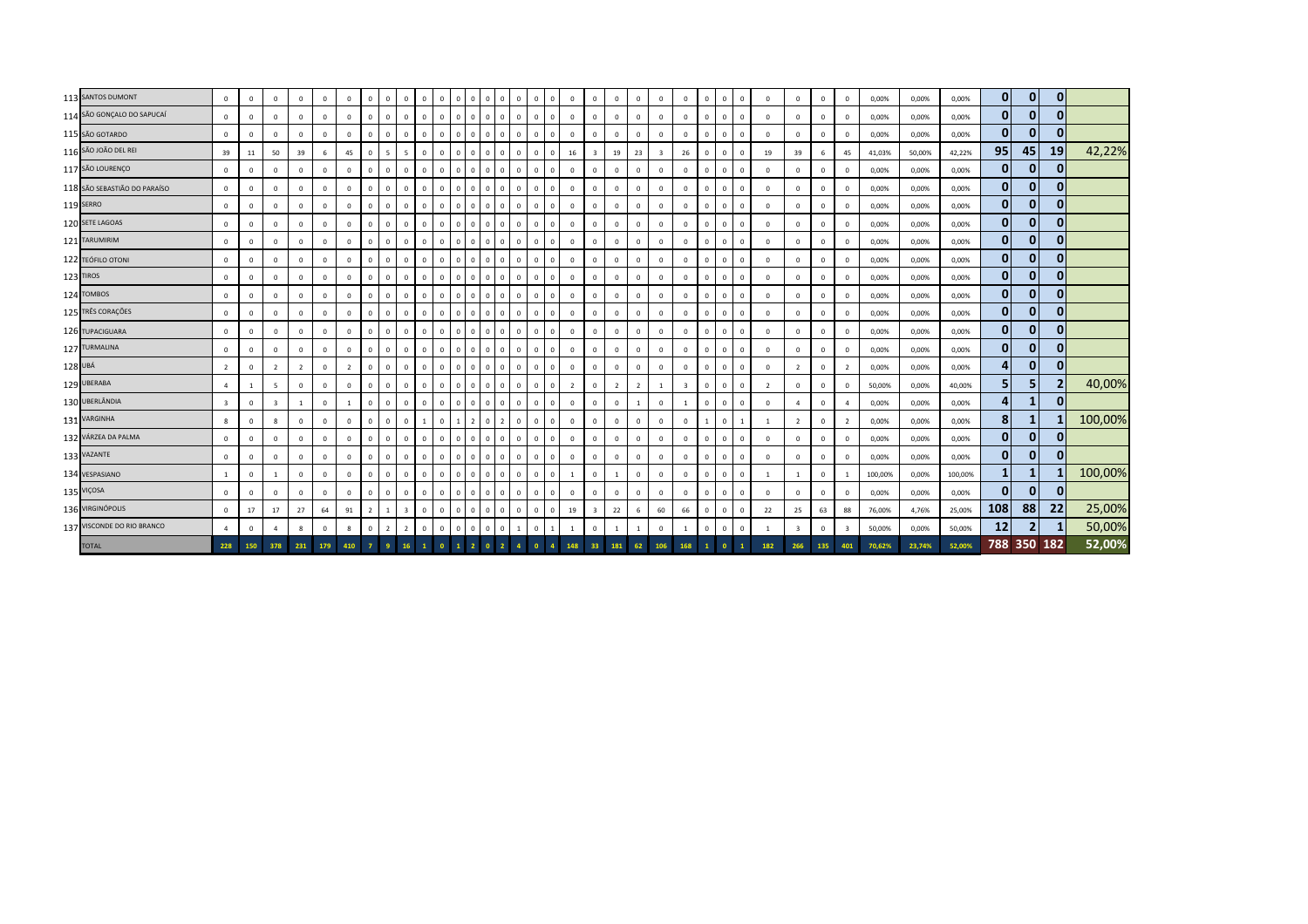|                                                  |              |                  |                |                |                     |                |                |              |                |                               |             |            |                                               |              |                                        |          |                         | mar/18         |                 |                          |                |                |              |                                  |                |                         |                               |         |                                           |          |              |                       |                |                         |
|--------------------------------------------------|--------------|------------------|----------------|----------------|---------------------|----------------|----------------|--------------|----------------|-------------------------------|-------------|------------|-----------------------------------------------|--------------|----------------------------------------|----------|-------------------------|----------------|-----------------|--------------------------|----------------|----------------|--------------|----------------------------------|----------------|-------------------------|-------------------------------|---------|-------------------------------------------|----------|--------------|-----------------------|----------------|-------------------------|
|                                                  |              |                  |                |                |                     |                |                |              |                |                               |             |            |                                               |              |                                        |          | <b>MEDIAÇÃO</b>         |                |                 |                          |                |                |              |                                  |                |                         |                               |         |                                           |          |              |                       |                |                         |
|                                                  |              |                  |                |                |                     |                |                |              |                |                               |             |            |                                               |              |                                        |          | <b>Processual</b>       |                |                 |                          |                |                |              |                                  |                |                         |                               |         |                                           |          |              |                       |                |                         |
|                                                  |              |                  | <b>CASOS</b>   |                |                     |                |                |              |                |                               |             |            | MEDIAÇÕES PREJUDICADAS                        |              |                                        |          |                         |                |                 | MEDIAÇÕES CONCLUÍDAS     |                |                |              |                                  |                | <b>SESSÕES</b>          | <b>REALIZADAS</b>             |         | % (MEDIAÇÕES<br>CONCLUÍDAS/COM<br>ACORDO) |          |              |                       |                |                         |
| Tribunal de Justiça do<br>Estado de Minas Gerais |              | <b>RECEBIDOS</b> |                |                | <b>EM ANDAMENTO</b> |                |                | NÃO ADESÃO   |                |                               | DESISTÊNCIA |            | <b>NÃO</b><br><b>COMPARECIN</b><br><b>NTO</b> |              | DEMANDA NÃO<br><b>INDICADA</b>         |          |                         | COM ACORDO     |                 |                          | SEM ACORDO     |                |              | <b>ACORDO PARCIA</b>             | <b>TOTAL</b>   |                         | SESSÕES                       |         | %                                         |          |              |                       |                |                         |
|                                                  |              | EL               |                |                | <b>LEL</b>          |                | vilius         |              |                |                               |             |            |                                               |              | /EL                                    |          | MÍLIA                   | EL             | DTAL            |                          | EL             | DTAL           | <b>MILIA</b> | ξĒ                               | <b>ACORDO</b>  |                         | ğ                             |         |                                           | <b>E</b> | <b>TAL</b>   | <b>DTAL</b><br>EALIZA | DTAL<br>CORD   | Percentual<br>de acordo |
| 1 ABRE CAMPO                                     | $\mathbf 0$  | $\mathbb O$      | $\mathbf 0$    | $\mathbf 0$    | $\mathsf 0$         | $\,$ 0         | $\mathbf{0}$   | $\mathbf{0}$ | $\mathsf 0$    | $\mathbf{0}$<br>$\mathbf{0}$  | $\Omega$    | $\Omega$   | $\mathbf{0}$                                  | $\Omega$     | $\mathbf 0$<br>$\overline{\mathbf{0}}$ | $\Omega$ | $\mathbf 0$             | $\mathbf 0$    | $\,0\,$         | $\Omega$                 | $\mathbf 0$    | $\mathbf{0}$   | $\mathsf 0$  | $\mathbf 0$<br>$\mathbb O$       | $\mathbf 0$    | $\mathbf 0$             | $\mathbf 0$<br>$\mathbf 0$    | 0,00%   | 0,00%                                     | 0,00%    | $\mathbf{0}$ | $\overline{0}$        | $\mathbf{0}$   |                         |
| 2 AÇUCENA                                        | $\Omega$     | $\mathbf 0$      | $\Omega$       | $\mathbf 0$    | $\mathbf 0$         | $\mathbf 0$    | $\mathbf 0$    | $\Omega$     | $\mathbf 0$    | $\Omega$<br>$\Omega$          |             |            |                                               |              | $\Omega$<br>$\Omega$                   |          | $\Omega$                | $\mathbf 0$    | $\mathbf 0$     | $\Omega$                 | $\Omega$       | $\Omega$       | $\mathbf 0$  | $\,$ 0<br>$\mathbb O$            | $\Omega$       | $\mathbf 0$             | $\mathbf 0$<br>$\Omega$       | 0,00%   | 0,00%                                     | 0,00%    | $\mathbf 0$  | $\mathbf{0}$          | $\mathbf{0}$   |                         |
| 3 ÁGUAS FORMOSAS                                 | $\circ$      | 33               | 33             | $\mathbf{0}$   | 33                  | 33             | $\Omega$       | $\Omega$     | $\mathbf{0}$   | $\Omega$<br>$\Omega$          | $\Omega$    |            |                                               |              | $\,0\,$<br>$\Omega$                    | $\Omega$ | $\Omega$                | 17             | 17              | $\Omega$                 | $\overline{4}$ | $\overline{A}$ | $\mathbf{0}$ | $\Omega$<br>$\Omega$             | 17             | $\mathbf{0}$            | 21<br>21                      | 0.00%   | 80,95%                                    | 80.95%   | 66           | 21                    | 17             | 80,95%                  |
| 4 ALÉM PARAÍBA                                   | $\mathbf 0$  | $\mathbf 0$      | $\mathbf 0$    | $\mathbf 0$    | $\mathbf 0$         | $\mathbf 0$    | $\Omega$       | $\Omega$     | $\mathbf{0}$   | $\Omega$                      |             |            |                                               |              | $\Omega$<br>$\Omega$                   |          | $\mathbf 0$             | $\mathbf 0$    | $\mathbf 0$     | $\Omega$                 | $\mathbf 0$    | $\Omega$       | $\mathbf 0$  | $\overline{0}$<br>$\Omega$       | $\mathbf 0$    | $\mathbf 0$             | $\,$ 0<br>$\mathbf 0$         | 0,00%   | 0,00%                                     | 0,00%    | $\mathbf{0}$ | 0                     | $\bf{0}$       |                         |
| 5 ALFENAS                                        | 6            | $\mathbf 0$      | 6              | $6\phantom{1}$ | $\mathsf 0$         | $\sqrt{6}$     | $\mathbf{0}$   | $\Omega$     | $\mathbf{0}$   | $\Omega$<br>$\Omega$          |             |            |                                               | <sub>n</sub> | $\Omega$<br>$\Omega$                   | $\Omega$ | $\overline{\mathbf{5}}$ | $\mathbf{0}$   | $5\overline{5}$ | $\mathbf{1}$             | $\mathbf{0}$   | $\overline{1}$ | $\mathbf 0$  | $\,$ 0<br>$\mathbf 0$            | $\overline{5}$ | $6\phantom{1}$          | $\,$ 0<br>6                   | 83,33%  | 0,00%                                     | 83,33%   | 12           | $6 \mid$              | 5 <sub>l</sub> | 83,33%                  |
| 6 ALTO RIO DOCE                                  | $\circ$      | $\mathbf 0$      | $\mathbf 0$    | $\mathbf 0$    | $\mathbf 0$         | $\mathbf 0$    | $\Omega$       | $\Omega$     | $\mathbf 0$    | $\mathbf 0$<br>$\Omega$       |             |            |                                               |              | $\mathbf 0$<br>$\overline{0}$          |          | $\mathbf 0$             | $\,0\,$        | $\mathbf 0$     | $\mathbf 0$              | $\mathbf 0$    | $\mathbf 0$    | $\mathbf 0$  | $\,$ 0<br>$\overline{0}$         | $\mathbf 0$    | $\mathbf 0$             | $\mathbb O$<br>$\overline{0}$ | 0,00%   | 0,00%                                     | 0,00%    | $\mathbf{0}$ | $\mathbf{0}$          | $\mathbf{0}$   |                         |
| 7 ARAÇUAÍ                                        | $\mathsf 0$  | $\mathbf 0$      | $\mathbf 0$    | $\mathbf 0$    | $\mathbf 0$         | $\mathbf 0$    | $\mathbf 0$    | $\Omega$     | $\mathbf 0$    | $\overline{0}$<br>$\Omega$    | $\Omega$    |            |                                               |              | $\mathbf 0$<br>$\overline{0}$          | $\Omega$ | $\mathbf 0$             | $\mathbf 0$    | $\mathbf 0$     | $\mathbf 0$              | $\mathbf 0$    | $\mathbf 0$    | $\mathbf 0$  | $\overline{0}$<br>$\mathbb O$    | $\mathbf 0$    | $\mathbf 0$             | $\,$ 0 $\,$<br>$\mathbf 0$    | 0,00%   | 0,00%                                     | 0,00%    | $\mathbf 0$  | $\mathbf{0}$          | $\mathbf{0}$   |                         |
| 8 ARAGUARI                                       | $\mathbf 0$  | $\mathbf 0$      | $\mathbf 0$    | $\mathbf 0$    | $\mathbf 0$         | $\mathbf 0$    | $\Omega$       | $\sqrt{2}$   | $\mathbf 0$    | $\Omega$<br>$\Omega$          |             |            |                                               |              | $\mathbf{0}$<br>$\mathbf{0}$           |          | $\mathbf 0$             | $\mathbf 0$    | $\mathbf 0$     | $\bf{0}$                 | $\mathbf 0$    | $\Omega$       | $\mathbf 0$  | $\mathbf 0$<br>$\boldsymbol{0}$  | $\bf{0}$       | $\mathbf 0$             | $\mathbf 0$<br>$\mathbf 0$    | 0,00%   | 0,00%                                     | 0,00%    | $\mathbf 0$  | $\mathbf{0}$          | $\mathbf{0}$   |                         |
| g ARAXÁ                                          | $\circ$      | $\mathbf 0$      | $\mathbf{0}$   | $\mathbf{0}$   | $\mathbf{0}$        | $\mathbf{0}$   | $\mathbf{0}$   | $\Omega$     | $\mathbf{0}$   | $\mathbf 0$<br>$\mathbf{0}$   | $\Omega$    | $\Omega$   | $\Omega$                                      | $\Omega$     | $\mathbf{0}$<br>$\Omega$               | $\Omega$ | $\mathbf{0}$            | $\mathbf{0}$   | $\mathbf{0}$    | $\Omega$                 | $\mathbf{0}$   | $\mathbf{0}$   | $\mathbf{0}$ | $\mathbf{0}$<br>$\mathbf 0$      | $\Omega$       | $\mathbf{0}$            | $\mathbf 0$<br>$\Omega$       | 0,00%   | 0.00%                                     | 0.00%    | $\mathbf{0}$ | $\mathbf{0}$          | $\mathbf{0}$   |                         |
| 10 BARÃO DE COCAIS                               | 25           | 10               | 35             | $\overline{2}$ | $\mathbf 0$         | $\overline{2}$ | $\Omega$       | $\Omega$     | $\mathbf 0$    | $\overline{0}$<br>$\,$ 0      | $\Omega$    | $\Omega$   | $\Omega$                                      | $\Omega$     | $\overline{0}$<br>$\mathbf 0$          |          | 16                      | $\mathbf{1}$   | 17              | $\mathbf{R}$             | $\overline{9}$ | 17             | $\mathsf 0$  | $\,0\,$<br>$\mathbf 0$           | 17             | 25                      | $10\,$<br>35                  | 66,67%  | 10,00%                                    | 50,00%   | 37           | 34                    | 17             | 50,00%                  |
| 11 BARBACENA                                     | $\circ$      | $\mathbf 0$      | $\mathbf 0$    | $\mathbf 0$    | $\mathbf 0$         | $\mathbf 0$    | $\Omega$       | $\Omega$     | $\mathbf{0}$   | $\Omega$                      |             |            |                                               |              | $\mathbf 0$<br>$\Omega$                |          | $\mathbf 0$             | $\mathbf 0$    | $\mathbf 0$     | $\Omega$                 | $\mathbf 0$    | $\overline{0}$ | $\mathbf 0$  | $\overline{0}$<br>$\mathbf 0$    | $\mathbf 0$    | $\mathbf 0$             | $\,0\,$<br>$\mathbf 0$        | 0,00%   | 0,00%                                     | 0,00%    | $\bf{0}$     | 0                     | $\bf{0}$       |                         |
| 12 BARROSO                                       | $\mathbf 0$  | $\mathbf 0$      | $\mathbf 0$    | $\mathbf 0$    | $\mathbf 0$         | $\,0\,$        | $\Omega$       | $\Omega$     | $\mathbf 0$    | $\Omega$<br>$\Omega$          |             |            |                                               |              | $\Omega$<br>$\Omega$                   |          | $\mathbf 0$             | $\,0\,$        | $\mathbf 0$     | $\Omega$                 | $\mathbf 0$    | $\Omega$       | $\mathbf 0$  | $\overline{0}$<br>$\mathbf 0$    | $\mathbf 0$    | $\mathbf 0$             | $\mathbf 0$<br>$\overline{0}$ | 0,00%   | 0,00%                                     | 0,00%    | $\mathbf{0}$ | $\mathbf{0}$          | $\mathbf{0}$   |                         |
| 13 BELO HORIZONTE                                | 23           | $\mathbf 0$      | 23             | 37             | $\mathbf 0$         | 37             | $\overline{5}$ | $\Omega$     | -5.            | $\Omega$<br>$\Omega$          |             |            |                                               |              | $\overline{0}$<br>$\mathbf{1}$         |          | 12                      | $\mathbf 0$    | 12              | $\overline{7}$           | $\mathbf 0$    | $\overline{7}$ | $\mathbf 0$  | $\,0\,$<br>$\mathbb O$           | $12$           | 111                     | $\,$ 0<br>111                 | 63,16%  | 0,00%                                     | 63,16%   | 60           | 19                    | 12             | 63,16%                  |
| 14 BETIM                                         | $\mathbf{0}$ | $\mathbf 0$      | $\mathbf 0$    | $\mathbf 0$    | $\mathbf 0$         | $\,0\,$        | $\mathbf 0$    | $\Omega$     | $^{\circ}$     | $\mathbf 0$<br>$\Omega$       | $\Omega$    |            | $\Omega$                                      | $\Omega$     | $\mathbf 0$<br>$\overline{0}$          | $\Omega$ | $\mathbf 0$             | $\mathbf 0$    | $\mathbf 0$     | $\Omega$                 | $\mathbf 0$    | $\mathbf 0$    | $\mathbf 0$  | $\,$ 0<br>$\,$ 0                 | $\mathbf 0$    | $\mathbf 0$             | $\mathbf 0$<br>$\mathbf 0$    | 0,00%   | 0,00%                                     | 0,00%    | $\mathbf{0}$ | $\mathbf{0}$          | $\mathbf 0$    |                         |
| 15 BICAS                                         | $\mathbf 0$  | $\mathbf 0$      | $\,0\,$        | $\mathbf 0$    | $\mathbf 0$         | $\,0\,$        | $\mathbf{0}$   | $\Omega$     | $\mathbf{0}$   | $\Omega$                      | $\Omega$    |            |                                               |              | $\Omega$<br>$\Omega$                   |          | $\mathbf 0$             | $\mathbf 0$    | $\mathbf 0$     | $\Omega$                 | $\mathbf 0$    | $\Omega$       | $\mathbf 0$  | $\overline{0}$<br>$\mathbb O$    | $\Omega$       | $\mathbf 0$             | $\mathbf 0$<br>$\overline{0}$ | 0,00%   | 0,00%                                     | 0,00%    | $\mathbf{0}$ | $\mathbf{0}$          | $\mathbf{0}$   |                         |
| 16 BRUMADINHO                                    | $\mathbf 0$  | $\mathbf 0$      | $\mathbf 0$    | $\mathbf 0$    | $\mathbf 0$         | $\mathbf 0$    | $\Omega$       | $\Omega$     | $\overline{0}$ | $\Omega$<br>$\Omega$          | $\Omega$    |            | $\Omega$                                      | $\Omega$     | $\mathbf{0}$<br>$\Omega$               | $\Omega$ | $\mathbb O$             | $\mathbf{0}$   | $\mathbf 0$     | $\Omega$                 | $\mathbf 0$    | $\mathbf 0$    | $\mathbf 0$  | $\,0\,$<br>$\mathbf 0$           | $\mathbf 0$    | $\mathbf 0$             | $\,$ 0<br>$\,$ 0              | 0,00%   | 0,00%                                     | 0,00%    | $\mathbf{0}$ | $\mathbf{0}$          | $\mathbf{0}$   |                         |
| 17 CAETÉ                                         | $\mathbf 0$  | $\mathbf 0$      | $\mathbf 0$    | $\overline{1}$ | $\mathbf 0$         | $\overline{1}$ | $\mathbf{0}$   | $\Omega$     | $\mathbf{0}$   | $\Omega$<br>$\Omega$          |             |            |                                               |              | $\Omega$<br>$\Omega$                   |          | $\overline{1}$          | $\mathbf 0$    | $\overline{1}$  | $\Omega$                 | $\mathbf 0$    | $\Omega$       | $\mathsf 0$  | $\,0\,$<br>$\overline{0}$        | $\overline{1}$ | $\overline{\mathbf{3}}$ | $\mathbf 0$<br>$\overline{3}$ | 100,00% | 0,00%                                     | 100,00%  | $\mathbf{1}$ | 1                     |                | 100,00%                 |
| 18 CAMANDUCAIA                                   | $\circ$      | $\mathbf 0$      | $\mathbf{0}$   | $\mathbf 0$    | $\mathbf{0}$        | $\mathbf 0$    | $\Omega$       | $\Omega$     | $\Omega$       | $\Omega$                      |             |            | $\Omega$                                      |              | $\Omega$<br>$\Omega$                   | $\Omega$ | $\Omega$                | $\Omega$       | $\mathbf 0$     | $\Omega$                 | $\mathbf 0$    | $\Omega$       | $\mathbf 0$  | $\overline{0}$<br>$\Omega$       | $\Omega$       | $\mathbf 0$             | $\mathbf 0$<br>$\mathbf 0$    | 0,00%   | 0,00%                                     | 0,00%    | $\mathbf{0}$ | 0                     | $\mathbf{0}$   |                         |
| 19 CAMPO BELO                                    | $\mathbf 0$  | $\mathbf 0$      | $\mathbf 0$    | $\mathbf 0$    | $\mathbf 0$         | $\mathbf 0$    | $\mathbf 0$    | $\Omega$     | $\mathbf 0$    |                               |             |            |                                               |              | $\mathbf 0$<br>$\Omega$                |          | $\mathbf 0$             | $\mathbf 0$    | $\mathsf 0$     | $\mathbf 0$              | $\mathbf 0$    | $\overline{0}$ | $\mathbf 0$  | $\overline{0}$<br>$\mathbf 0$    | $\mathbf 0$    | $\mathbf 0$             | $\mathbf 0$<br>$\overline{0}$ | 0,00%   | 0,00%                                     | 0,00%    | $\mathbf{0}$ | $\mathbf{0}$          | $\mathbf{0}$   |                         |
| 20 CAPELINHA                                     | $\mathsf 0$  | $\mathbf 0$      | $\Omega$       | $\mathbf 0$    | $\mathbf 0$         | $\mathbf 0$    | $\Omega$       | $\Omega$     | $\Omega$       | $\Omega$<br>$\Omega$          |             |            |                                               |              | $\Omega$<br>$\Omega$                   | $\Omega$ | $\mathbf 0$             | $\mathbf 0$    | $\mathbf 0$     | $\Omega$                 | $\mathbf 0$    | $\Omega$       | $\mathsf 0$  | $\overline{0}$<br>$\Omega$       | $\Omega$       | $\mathbf{0}$            | $\mathbf 0$<br>$\overline{0}$ | 0,00%   | 0,00%                                     | 0,00%    | $\mathbf{0}$ | $\mathbf{0}$          | $\mathbf{0}$   |                         |
| 21 CAPINÓPOLIS                                   | $\mathsf 0$  | $\mathbf 0$      | $\mathbf 0$    | $\mathbf 0$    | $\mathbf 0$         | $\,0\,$        | $\mathbf 0$    | $\mathbf 0$  | $\mathbf 0$    | $\mathbf 0$<br>$\overline{0}$ |             |            |                                               |              | $\mathbf 0$<br>$\overline{0}$          |          | $\pmb{0}$               | $\mathbf 0$    | $\mathbf 0$     | $\mathbf 0$              | $\pmb{0}$      | $\mathbf 0$    | $\mathbf 0$  | $\,0\,$<br>$\mathbb O$           | $\mathbf 0$    | $\mathbf 0$             | $\,0\,$<br>$\mathbf 0$        | 0,00%   | 0,00%                                     | 0,00%    | $\mathbf{0}$ | 0                     | $\mathbf 0$    |                         |
| 22 CARANGOLA                                     | $\circ$      | $\circ$          | $\Omega$       | $\mathbf{0}$   | $\mathbf{0}$        | $\mathbf 0$    | $\mathbf{0}$   | $\Omega$     | $\mathbf{0}$   | $\Omega$<br>$\Omega$          | $\Omega$    |            | $\Omega$                                      |              | $\Omega$<br>$\Omega$                   | $\Omega$ | $\mathbf{0}$            | $\mathbf{0}$   | $\Omega$        | $\Omega$                 | $\mathbf{0}$   | $\Omega$       | $\mathbf{0}$ | $\Omega$<br>$\Omega$             | $\Omega$       | $\mathbf{0}$            | $\mathbf 0$<br>$\mathbf 0$    | 0,00%   | 0.00%                                     | 0.00%    | $\mathbf{0}$ | $\bf{0}$              | $\mathbf{0}$   |                         |
| 23 CARATINGA                                     | $\mathbf 0$  | $\overline{7}$   | $\overline{7}$ | $\mathbf 0$    | $\overline{7}$      | $\overline{7}$ | $\mathbf{0}$   | $\Omega$     | $\mathbf 0$    | $\Omega$<br>$\Omega$          |             |            |                                               |              | $\mathbf{0}$<br>$\Omega$               |          | $\mathbf 0$             | $\mathbf 0$    | $\mathbf 0$     | $\Omega$                 | $\mathbf 0$    | $\Omega$       | $\mathbf 0$  | $\,0\,$<br>$\mathbb O$           | $\mathbf 0$    | $\mathbf 0$             | $6\phantom{1}6$<br>6          | 0,00%   | 0,00%                                     | 0,00%    | 14           | $\mathbf{0}$          | $\Omega$       |                         |
| 24 CARMO DO CAJURU                               | 71           | $\overline{2}$   | 73             | 51             | $\mathbf 0$         | 51             | $\overline{7}$ | $\Omega$     | $\overline{7}$ | $\mathbf 0$<br>$\mathbf{0}$   | $\Omega$    | $\Omega$   | $\Omega$                                      | $\Omega$     | $\mathbf{0}$<br>$\Omega$               | $\Omega$ | 60                      | $\overline{2}$ | 62              | $\overline{\phantom{a}}$ | $\mathbf 0$    | $\overline{5}$ | $\mathbf 0$  | $\,0\,$<br>$\overline{0}$        | 62             | 65                      | $\overline{2}$<br>67          | 92,31%  | 100,00%                                   | 92,54%   | 124          | 67                    | 62             | 92,54%                  |
| 25 CARMO DO PARANAÍBA                            | $\circ$      | $\mathbf 0$      | $\mathbf 0$    | $\mathbf 0$    | $\mathbf 0$         | $\,$ 0         | $\mathbf 0$    | $\Omega$     | $\mathbf 0$    | $\overline{0}$<br>$\,$ 0      | $\Omega$    | $\sqrt{ }$ | $\Omega$                                      | $\Omega$     | $\overline{0}$<br>$\mathbf 0$          | $\Omega$ | $\mathbf 0$             | $\mathbf 0$    | $\mathsf 0$     | $\Omega$                 | $\mathbf 0$    | $\mathbf 0$    | $\mathbf 0$  | $\,$ 0<br>$\mathbf 0$            | $\mathbf 0$    | $\mathbf 0$             | $\mathbf 0$<br>$\mathbf 0$    | 0,00%   | 0,00%                                     | 0,00%    | 0            | 0                     | $\bf{0}$       |                         |
| 26 CARMO DO RIO CLARO                            | $\circ$      | $\circ$          | $\mathbf 0$    | $\mathbf 0$    | $\mathbf 0$         | $\mathbf 0$    | $\mathbf 0$    | $\Omega$     | $\mathbf 0$    |                               | $\Omega$    |            |                                               |              | $\mathbf 0$<br>$\Omega$                |          | $\mathbf 0$             | $\,0\,$        | $\mathbf 0$     | $\Omega$                 | $\mathbf 0$    | $\mathbf 0$    | $\mathbf 0$  | $\overline{0}$<br>$\mathbf 0$    | $\mathbf 0$    | $\mathbf 0$             | $\mathbf 0$<br>$\mathbf 0$    | 0,00%   | 0,00%                                     | 0,00%    | 0            | $\mathbf{0}$          | $\mathbf{0}$   |                         |
| 27 CARMÓPOLIS DE MINAS                           | $\mathbf 0$  | $\mathbf 0$      | $\,0\,$        | $\mathbf 0$    | $\mathbf 0$         | $\,$ 0         | $\Omega$       | $\Omega$     | $\mathbf 0$    |                               |             |            |                                               |              | $\mathbf 0$<br>$\Omega$                |          | $\mathbf 0$             | $\mathbf 0$    | $\mathbf 0$     | $\mathbf 0$              | $\mathbf 0$    | $\Omega$       | $\mathsf 0$  | $\overline{0}$<br>$\overline{0}$ | $\mathbf 0$    | $\mathbf 0$             | $\,$ 0<br>$\mathbf 0$         | 0,00%   | 0,00%                                     | 0,00%    | $\mathbf{0}$ | $\mathbf{0}$          | $\mathbf{0}$   |                         |
| 28 CAXAMBU                                       | $\mathbf 0$  | $\mathbf 0$      | $\mathbf 0$    | $\mathbf 0$    | $\mathbf 0$         | $\mathbf 0$    | $\mathbf 0$    | $\Omega$     | $\mathbf 0$    | $\Omega$<br>$\Omega$          |             |            | $\Omega$                                      | <sup>n</sup> | $\mathbf 0$<br>$\Omega$                | $\Omega$ | $\mathbb O$             | $\mathbf 0$    | $\mathbf 0$     | $\Omega$                 | $\mathbf 0$    | $\Omega$       | $\mathbf 0$  | $\,0\,$<br>$\mathbf 0$           | $\Omega$       | $\mathbf 0$             | $\mathbf 0$<br>$\Omega$       | 0,00%   | 0,00%                                     | 0,00%    | $\mathbf 0$  | $\bf{0}$              | $\mathbf{0}$   |                         |
| 29 CEJUSC 2 Grau                                 | $^{\circ}$   | $\mathbf 0$      | $\mathbf 0$    | $\mathbf 0$    | $\mathbf 0$         | $\mathbf 0$    | $\mathbf 0$    | $\Omega$     | $\overline{0}$ | $\mathbf 0$<br>$\mathbf 0$    | $\Omega$    | $\Omega$   | $\Omega$                                      | $^{\circ}$   | $\mathbf 0$<br>$\overline{0}$          | $\Omega$ | $\mathbf 0$             | $\,0\,$        | $\mathsf 0$     | $\Omega$                 | $\mathbf 0$    | $\Omega$       | $\mathbf 0$  | $\,$ 0<br>$\mathbb O$            | $\mathbf 0$    | $\mathbf 0$             | $\mathbf 0$<br>$\mathbf 0$    | 0,00%   | 0,00%                                     | 0,00%    | $\bf{0}$     | 0                     | $\mathbf{0}$   |                         |
| 30 CLÁUDIO                                       | $\mathbf 0$  | $\mathbf 0$      | $\mathbf 0$    | $\mathbf 0$    | $\mathbf 0$         | $\mathbf 0$    | $\mathbf 0$    | $\Omega$     | $\mathbf 0$    | $\mathbf 0$<br>$\mathbf 0$    | $\Omega$    |            | $\Omega$                                      | $\Omega$     | $\mathbf 0$<br>$\Omega$                |          | $\mathbf 0$             | $\mathbf 0$    | $\mathbf 0$     | $\Omega$                 | $\mathbf{0}$   | $\overline{0}$ | $\mathbf 0$  | $\overline{0}$<br>$\mathbf 0$    | $\Omega$       | $\mathbf 0$             | $\mathbf 0$<br>$\Omega$       | 0,00%   | 0,00%                                     | 0,00%    | $\mathbf{0}$ | $\mathbf{0}$          | $\mathbf{0}$   |                         |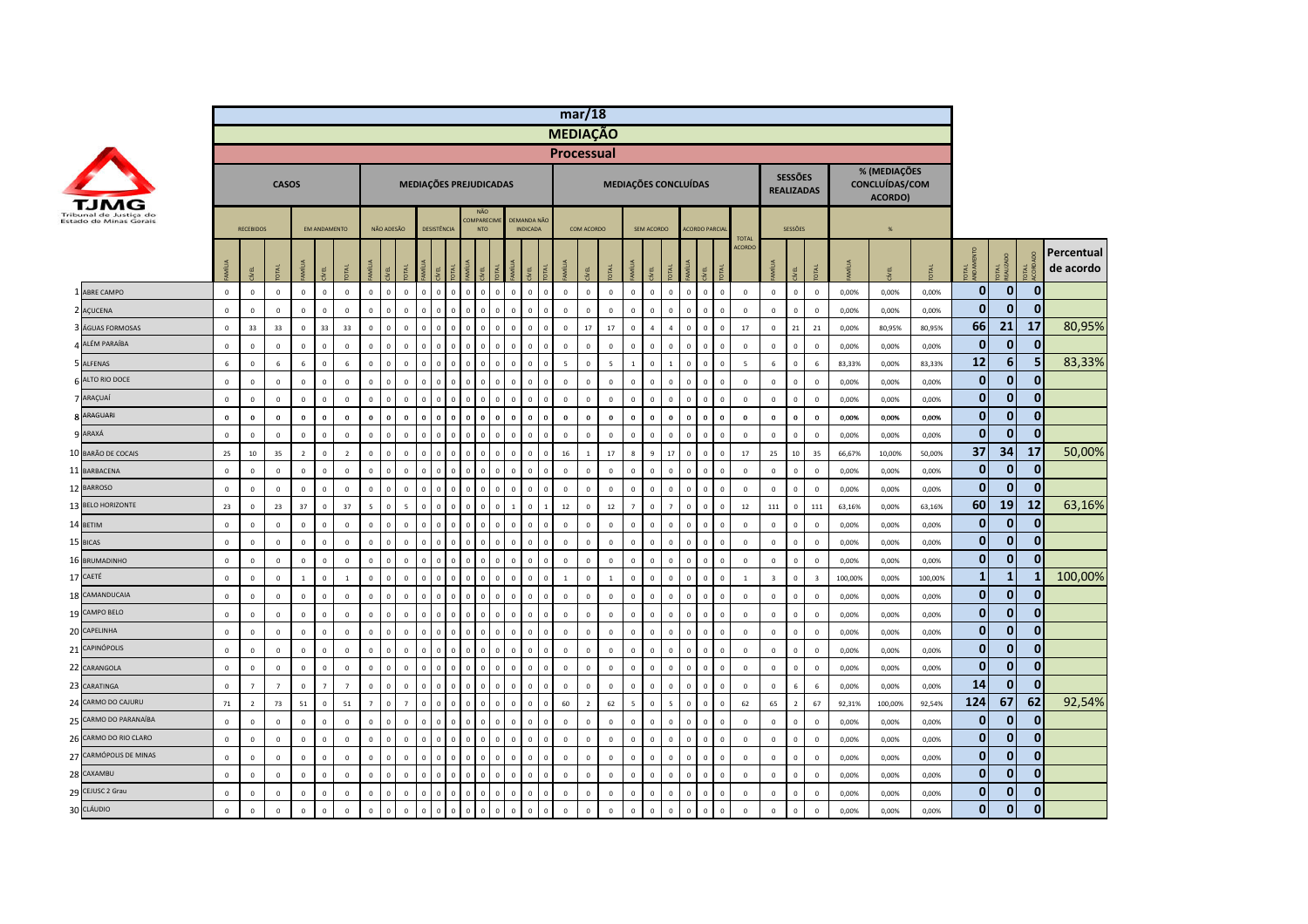|         | 31 CONCEIÇÃO DO MATO DENTRO | $\mathbf 0$    | $\mathbf 0$    | $\mathbf 0$             | $\mathbf 0$    | $\mathbf 0$    | $\mathbf 0$    | $\mathbf 0$  | $\Omega$     | $\mathsf 0$  | $\Omega$       | $\Omega$       | $\Omega$       | $\Omega$                     | $\Omega$     | $\mathbf 0$  | $\Omega$<br>$\Omega$          | $\mathbf 0$             | $\mathbf 0$    | $\mathbf 0$    | $\mathbf 0$    | $\mathbf{0}$ | $\mathbf 0$    | $\mathbf{0}$   | $\Omega$       | $\mathbf 0$  | $\mathbf 0$    | $\mathbf 0$             | $\mathbb O$    | $\,0\,$                 | 0,00%   | 0,00%   | 0,00%   | $\mathbf{0}$   | $\overline{0}$          | $\mathbf{0}$   |         |
|---------|-----------------------------|----------------|----------------|-------------------------|----------------|----------------|----------------|--------------|--------------|--------------|----------------|----------------|----------------|------------------------------|--------------|--------------|-------------------------------|-------------------------|----------------|----------------|----------------|--------------|----------------|----------------|----------------|--------------|----------------|-------------------------|----------------|-------------------------|---------|---------|---------|----------------|-------------------------|----------------|---------|
|         | 32 CONSELHEIRO LAFAIETE     | $\mathbf 0$    | $\mathbf 0$    | $\mathbf 0$             | $\mathbf 0$    | $\mathsf 0$    | $\mathbf 0$    | $\mathbf{0}$ | $\mathbf 0$  | $\mathsf 0$  | $\,$ 0         | $\mathbf 0$    | $\overline{0}$ | $\Omega$<br>$\mathbf 0$      | $\mathbf 0$  | $\mathbf 0$  | $\mathsf 0$<br>$\mathbf 0$    | $\mathbf 0$             | $\mathbf 0$    | $\mathbf 0$    | $\mathbf 0$    | $\mathbf 0$  | $\mathbf 0$    | $\,$ 0         | $\mathsf 0$    | $\mathbb O$  | $\mathbf 0$    | $\mathbf 0$             | $\mathbf 0$    | $\mathbf 0$             | 0,00%   | 0,00%   | 0,00%   | $\mathbf{0}$   | $\mathbf{0}$            | $\mathbf{0}$   |         |
|         | 33 CONTAGEM                 | $\mathbf 0$    | $\mathbf 0$    | $\mathbf 0$             | $\mathbf 0$    | $\mathbf 0$    | $\mathbf 0$    | $\mathbf 0$  |              | $\Omega$     | $\Omega$       | $\Omega$       | $\Omega$       | $\mathbf{0}$<br>$\Omega$     | $\mathbf 0$  | $\Omega$     | $\Omega$<br>$\Omega$          | $\mathbf 0$             | $\mathbf 0$    | $\mathbf 0$    | $\mathbb O$    | $\mathbf 0$  | $\Omega$       | $\Omega$       | $\mathbf{0}$   | $\Omega$     | $\mathbf 0$    | $\mathbf 0$             | $\mathbf 0$    | $\mathbf 0$             | 0,00%   | 0,00%   | 0,00%   | $\bf{0}$       | $\mathbf{0}$            | $\mathbf{0}$   |         |
|         | 34 CORINTO                  | $\mathsf 0$    | $\mathbf 0$    | $\Omega$                | $\mathbf 0$    | $\mathsf 0$    | $\mathbf 0$    | $\mathbf{0}$ | $\Omega$     | $\mathbf{0}$ | $\mathbf{0}$   | $\Omega$       | $\Omega$       | $\Omega$<br>$\Omega$         | $\Omega$     | $\Omega$     | $\circ$<br>$\Omega$           | $\Omega$                | $\mathbf 0$    | $\mathbf{0}$   | $\mathbf 0$    | $\mathbf 0$  | $\mathbf{0}$   | $\overline{0}$ | $\mathbf{0}$   | $\Omega$     | $\mathbf 0$    | $\mathbf 0$             | $\mathbf 0$    | $\mathbf 0$             | 0,00%   | 0,00%   | 0,00%   | $\bf{0}$       | $\mathbf{0}$            | $\mathbf{0}$   |         |
|         | 35 COROMANDEL               | $\mathbf 0$    | $\mathbf 0$    | $\mathbf 0$             | $\mathbf 0$    | $\mathbf 0$    | $\mathbf 0$    | $\mathbf{0}$ | $\Omega$     | $\mathsf 0$  | $\,$ 0 $\,$    | $\mathbf 0$    | $\overline{0}$ | $\Omega$<br>$\mathbf 0$      | $\mathbf 0$  | $\mathbf 0$  | $\mathsf 0$<br>$\mathbf 0$    | $\mathbf 0$             | $\mathbf 0$    | $\mathbf 0$    | $\mathbf 0$    | $\mathbf{0}$ | $\mathbf 0$    | $\,$ 0         | $\mathbf 0$    | $\mathbf 0$  | $\mathbf 0$    | $\mathbf 0$             | $\mathbf 0$    | $\mathbf 0$             | 0,00%   | 0,00%   | 0,00%   | $\bf{0}$       | $\bf{0}$                | $\mathbf 0$    |         |
|         | 36 CORONEL FABRICIANO       | $\mathbf 0$    | $\mathbf 0$    | $\mathbf 0$             | $\mathbf 0$    | $\mathbf 0$    | $\,0\,$        | $\mathbf 0$  | $\sqrt{2}$   | $\mathbf 0$  | $\Omega$       | $\Omega$       | $\Omega$       | $\Omega$                     | $\mathsf 0$  | $\Omega$     | $\Omega$<br>$\Omega$          | $\,0\,$                 | $\bf 0$        | $\mathbf 0$    | $\,$ 0         | $\mathbf 0$  | $\mathbf 0$    | $\,0\,$        | $\Omega$       | $\Omega$     | $\mathbf 0$    | $\mathbf 0$             | $\mathbb O$    | $\mathbf 0$             | 0,00%   | 0,00%   | 0,00%   | $\Omega$       | $\mathbf{0}$            | $\mathbf{0}$   |         |
|         | 37 CURVELO                  | $\mathbf 0$    | $\mathbf 0$    | $\mathbf 0$             | $\mathbf 0$    | $\mathsf 0$    | $\mathbf 0$    | $\mathbf{0}$ | $\mathbf{0}$ | $\mathsf 0$  | $\mathbf 0$    | $\mathbf 0$    | $\Omega$       | $\mathbf{0}$<br>$\Omega$     | $\mathbf 0$  | $\mathbf 0$  | $\mathsf 0$<br>$\mathbf 0$    | $\mathbf 0$             | $\mathbf 0$    | $\mathbf 0$    | $\mathbf 0$    | $\mathbf 1$  | $\mathbf{1}$   | $\,0\,$        | $\mathbf 0$    | $\mathbf 0$  | $\mathbf 0$    | $\mathbf 0$             | $\overline{2}$ | $\overline{z}$          | 0,00%   | 0,00%   | 0,00%   | 0              | $\mathbf{1}$            | $\mathbf{0}$   |         |
|         | 38 DIAMANTINA               | $\mathbf 0$    | $\overline{0}$ | $\mathbf 0$             | $\mathbf 0$    | $\mathsf 0$    | $\mathbf 0$    | $\mathbf 0$  | $\Omega$     | $\mathbf{0}$ | $\Omega$       | $\Omega$       | $\Omega$       | $\Omega$<br>$\Omega$         | $\Omega$     | $\Omega$     | $\Omega$<br>$\Omega$          | $\mathbf 0$             | $\mathbf 0$    | $\mathbf 0$    | $\overline{0}$ | $\Omega$     | $\mathbf 0$    | $\Omega$       | $\Omega$       | $\Omega$     | $\Omega$       | $\Omega$                | $\mathsf 0$    | $\overline{0}$          | 0,00%   | 0,00%   | 0,00%   | $\bf{0}$       | $\mathbf{0}$            | $\mathbf 0$    |         |
|         | 39 DIVINÓPOLIS              | $\mathbf 0$    | $\,0\,$        | $\mathbf 0$             | $\mathbf 0$    | $\mathbf 0$    | $\,0\,$        | $\mathbf 0$  | $\sqrt{2}$   | $\mathbf 0$  | $\Omega$       | $\overline{0}$ | $\Omega$       | $\Omega$<br>$\Omega$         | $\mathsf 0$  | $\mathbf 0$  | $\mathsf 0$<br>$\mathbf 0$    | $\,0\,$                 | $\mathbf 0$    | $\mathbf 0$    | $\mathbf 0$    | $\mathbf 0$  | $\mathbf 0$    | $\,$ 0         | $\mathbf 0$    | $\mathbf 0$  | $\mathbf 0$    | $\mathbf 0$             | $\mathbf 0$    | $\,0\,$                 | 0,00%   | 0,00%   | 0,00%   | $\mathbf{0}$   | $\mathbf{0}$            | $\mathbf{0}$   |         |
|         | 40 ESPERA FELIZ             | $\mathsf 0$    | $\mathbf 0$    | $\mathbf 0$             | $\mathbf 0$    | $\mathsf 0$    | $\mathbf 0$    | $\mathbf 0$  | $\Omega$     | $\mathsf 0$  | $\mathbf 0$    | $\mathbf 0$    | $\,$ 0         | $\Omega$<br>$\Omega$         | $\mathbf 0$  | $\Omega$     | $\mathbf 0$<br>$\circ$        | $\mathbf 0$             | $\mathbf 0$    | $\mathbf 0$    | $\mathbf 0$    | $\mathbf 0$  | $\mathbf 0$    | $\,$ 0         | $\mathbf 0$    | $\mathbf 0$  | $\mathbf 0$    | $\mathbf 0$             | $\mathbb O$    | $\mathbf 0$             | 0,00%   | 0,00%   | 0,00%   | $\mathbf{0}$   | $\mathbf{0}$            | $\mathbf{0}$   |         |
|         | 41 EXTREMA                  | $\mathbf 0$    | $\mathbf 0$    | $\mathbf 0$             | $\mathbf 0$    | $\mathsf 0$    | $\mathbf 0$    | $\mathbf 0$  |              | $\mathbf{0}$ | $\Omega$       | $\Omega$       | $\mathbf{C}$   |                              | $\mathbf 0$  | $\Omega$     | $\mathsf 0$<br>$\mathbf 0$    | $\mathbf 0$             | $\mathbf 0$    | $\mathbf 0$    | $\mathbb O$    | $\Omega$     | $\mathbf 0$    | $\overline{0}$ | $\Omega$       | $\Omega$     | $\mathbf 0$    | $\mathbf 0$             | $\mathbb O$    | $\mathbf 0$             | 0,00%   | 0,00%   | 0,00%   | $\mathbf{0}$   | $\mathbf{0}$            | $\mathbf{0}$   |         |
|         | 42 FORMIGA                  | $\mathbf 0$    | 26             | 26                      | $\mathbf 0$    | 26             | 26             | $\Omega$     | $\Omega$     | $\mathsf 0$  | $\Omega$       | $\Omega$       | $\Omega$       | $\Omega$                     | $\Omega$     | $\Omega$     | $\Omega$<br>$\Omega$          | $\mathbf 0$             | $\overline{3}$ | $\overline{3}$ | $\mathbf 0$    | 22           | 22             | $\,0\,$        | $\Omega$       | $\Omega$     | $\overline{3}$ | $\mathbf 0$             | $20\,$         | 20                      | 0,00%   | 12,00%  | 12,00%  | 52             | 25                      | 3              | 12,00%  |
|         | 43 FRANCISCO SÁ             | $\mathbf 0$    | $\mathbf 0$    | $\mathbf 0$             | $\circ$        | $\mathsf 0$    | $\mathbf 0$    | $\mathbf{0}$ | $\circ$      | $\mathsf 0$  | $\mathbf 0$    | $\mathbf 0$    | $\Omega$       | $\Omega$<br>$\Omega$         | $\mathbf 0$  | $\mathbf 0$  | $\circ$<br>$\Omega$           | $\circ$                 | $\,0\,$        | $\mathbf 0$    | $\mathbf 0$    | $\Omega$     | $\circ$        | $\,0\,$        | $\mathbf{0}$   | $\mathbf 0$  | $\circ$        | $\mathbf 0$             | $\mathbf 0$    | $\mathbf 0$             | 0,00%   | 0,00%   | 0,00%   | $\bf{0}$       | $\mathbf{0}$            | $\mathbf 0$    |         |
|         | 44 FRUTAL                   | $\mathbf{0}$   | $\mathbf 0$    | $\overline{0}$          | $\mathbf 0$    | $\mathbf 0$    | $\mathbf 0$    | $\mathbf 0$  | $\Omega$     | $\mathsf{o}$ | $\mathbf 0$    | $\overline{0}$ | $\overline{0}$ | $\mathbf{0}$<br>$\Omega$     | $\mathbf 0$  | $\mathbf{0}$ | $\mathsf 0$<br>$\mathbf{0}$   | $\mathbf 0$             | $\mathbf 0$    | $\mathbf 0$    | $\mathbf 0$    | $\mathbf 0$  | $\mathbf 0$    | $\mathbf 0$    | $\mathbf 0$    | $\mathbf 0$  | $\mathbf 0$    | $\mathbf 0$             | $\mathbf 0$    | $\mathbf 0$             | 0,00%   | 0,00%   | 0,00%   | $\mathbf{0}$   | $\mathbf{0}$            | $\mathbf{0}$   |         |
|         | 45 GALILÉIA                 | $\mathsf 0$    | $\mathbf 0$    | $\mathbf 0$             | $\mathbf 0$    | $\mathbf 0$    | $\mathbf 0$    | $\mathbf 0$  | $\Omega$     | $\mathsf 0$  | $\mathbf 0$    | $\mathbf 0$    | $\overline{0}$ | $\mathbf{0}$<br>$\Omega$     | $\mathsf 0$  | $\mathbf{0}$ | $\mathbf 0$<br>$\mathbf 0$    | $\mathbf 0$             | $\mathbf 0$    | $\mathbf 0$    | $\mathbb O$    | $\mathbf 0$  | $\mathbf 0$    | $\,$ 0         | $\mathsf 0$    | $\mathbf 0$  | $\mathbf 0$    | $\mathbf 0$             | $\mathbf 0$    | $\mathbf 0$             | 0,00%   | 0,00%   | 0,00%   | $\bf{0}$       | $\mathbf{0}$            | $\mathbf{0}$   |         |
|         | 46 GOVERNADOR VALADARES     | $\overline{2}$ | $\overline{1}$ | $\overline{3}$          | $\Omega$       | $\mathsf 0$    | $\mathbf 0$    | $\mathbf{0}$ | $\Omega$     | $\mathsf 0$  | $\mathbf 0$    | $\Omega$       | $\Omega$       | $\Omega$<br>$\Omega$         | $\mathbf 0$  | $\Omega$     | $\Omega$<br>$\Omega$          | $\Omega$                | $\Omega$       | $\mathbf 0$    | $\mathbf 0$    | $\Omega$     | $\mathbf 0$    | $\,0\,$        | $\mathbf 0$    | $\Omega$     | $\Omega$       | $\Omega$                | $\mathbf 0$    | $\Omega$                | 0,00%   | 0,00%   | 0,00%   | 3              | $\mathbf{0}$            | $\bf{0}$       |         |
|         | 47 GUANHÃES                 | $\mathbf 0$    | $\mathbf 0$    | $\mathbf 0$             | $\circ$        | $\mathsf 0$    | $\mathbf 0$    | $\mathbf 0$  | $\Omega$     | $\mathsf 0$  | $\mathbf{0}$   | $\mathbf 0$    | $\sqrt{ }$     | $\Omega$<br>$\Omega$         | $\mathbf 0$  | $\mathbf 0$  | $\mathbf{0}$<br>$\Omega$      | $\mathbb O$             | $\mathbf 0$    | $\,0\,$        | $\mathbf 0$    | $\mathbf 0$  | $\mathbf 0$    | $\overline{0}$ | $\mathbf{0}$   | $\mathbf 0$  | $\mathbf 0$    | $\mathbf 0$             | $\mathbf 0$    | $\mathbf 0$             | 0,00%   | 0,00%   | 0,00%   | $\mathbf{0}$   | $\mathbf{0}$            | $\mathbf{0}$   |         |
|         | 48 GUARANI                  | $\mathbf 0$    | $\mathbf 0$    | $\mathbf 0$             | $\mathbf 0$    | $\mathsf 0$    | $\mathbf 0$    | $\mathbf 0$  | $\mathbf 0$  | $\mathsf 0$  | $\mathbf 0$    | $\mathbf{0}$   | $\,0\,$        | $\mathbf{0}$<br>$\mathbf 0$  | $\mathbf 0$  | $\mathbf 0$  | $\mathsf 0$<br>$\mathbf 0$    | $\mathbf 0$             | $\mathbf 0$    | $\mathbf 0$    | $\mathbb O$    | $\mathbf 0$  | $\mathbf 0$    | $\,$ 0         | $\mathsf 0$    | $\mathbf 0$  | $\mathbf 0$    | $\mathbf 0$             | $\mathbb O$    | $\mathbf 0$             | 0,00%   | 0,00%   | 0,00%   | $\bf{0}$       | $\mathbf{0}$            | $\mathbf{0}$   |         |
|         | 49 GUAXUPÉ                  | $\mathbf 0$    | $\mathbf 0$    | $\mathbf 0$             | $\mathbf 0$    | $\mathsf 0$    | $\mathbf 0$    | $\mathbf 0$  | $\Omega$     | $\mathsf 0$  | $\mathbf 0$    | $\mathbf 0$    | $\circ$        | $\Omega$<br>$\Omega$         | $\mathbf{0}$ | $\Omega$     | $\mathsf 0$<br>$\mathbf 0$    | $\mathbf 0$             | $\mathbf 0$    | $\mathbf 0$    | $\mathbb O$    | $\mathbf 0$  | $\mathbf 0$    | $\mathbf 0$    | $\mathsf{O}^-$ | $\mathbf 0$  | $\mathbf 0$    | $\mathbf 0$             | $\mathbf 0$    | $\mathbf 0$             | 0,00%   | 0,00%   | 0,00%   | $\mathbf{0}$   | $\mathbf{0}$            | $\mathbf{0}$   |         |
| 50 IBIÁ |                             | $\mathsf 0$    | $\overline{1}$ | $\overline{1}$          | $\mathbf 0$    | $\mathsf 0$    | $\mathbf 0$    | $\mathbf{0}$ |              | $\mathbf{0}$ | $\Omega$       | $\Omega$       | $\Omega$       | $\Omega$                     | $\mathbf 0$  | $\Omega$     | $\Omega$<br>$\Omega$          | $\mathbb O$             | $\mathbf 0$    | $\mathbf 0$    | $\mathbf 0$    | $\mathbf{0}$ | $\mathbf 0$    | $\overline{0}$ | $\mathbf{0}$   | $\Omega$     | $\mathbf 0$    | $\mathbf 0$             | $\overline{2}$ | $\overline{2}$          | 0,00%   | 0,00%   | 0,00%   | $\mathbf{1}$   | $\mathbf{0}$            | $\mathbf{0}$   |         |
|         | 51 IGARAPÉ                  | $\mathbf 0$    | $\,0\,$        | $\mathbf 0$             | $\mathbf{0}$   | $\mathbf 0$    | $\mathbf 0$    | $\mathbf 0$  | $\Omega$     | $\mathsf 0$  | $\mathbf 0$    | $\mathbf 0$    | $\overline{0}$ | $\Omega$<br>$\mathbf 0$      | $\mathbf 0$  | $\mathbf 0$  | $\mathsf 0$<br>$\mathsf 0$    | $\mathbf 0$             | $\mathbf 0$    | $\mathbf 0$    | $\mathbb O$    | $\mathbf 0$  | $\mathbf 0$    | $\,$ 0         | $\mathsf 0$    | $\mathbf 0$  | $\mathbf 0$    | $\mathbf 0$             | $\mathbf 0$    | $\mathbf 0$             | 0,00%   | 0,00%   | 0,00%   | $\bf{0}$       | $\mathbf{0}$            | $\mathbf 0$    |         |
|         | 52 INHAPIM                  | $\mathbf{3}$   | $\mathbf 0$    | $\overline{\mathbf{3}}$ | $\overline{2}$ | $\mathbf 0$    | $\overline{2}$ | $\mathbf 0$  |              | $\mathbf{0}$ | $\Omega$       | $\mathbf 0$    |                |                              | $\pmb{0}$    | $\mathbf 0$  | $\mathbf 0$<br>$\mathbf 0$    | $\overline{2}$          | $\bf 0$        | $\overline{2}$ | $\mathbf{1}$   | $\mathbf 0$  | $\mathbf{1}$   | $\overline{0}$ | 0              | $\mathbf 0$  | $\overline{2}$ | $\overline{\mathbf{3}}$ | $\mathbf 0$    | $\overline{\mathbf{3}}$ | 66,67%  | 0,00%   | 66,67%  | 5              | $\overline{\mathbf{3}}$ | $\overline{2}$ | 66,67%  |
|         | 53 IPANEMA                  | $\mathbf 0$    | $\mathbf{0}$   | $\mathbf 0$             | $\mathbf{0}$   | $\mathbf{0}$   | $\mathbf{0}$   | $\mathbf{0}$ | $\Omega$     | $\mathbf{0}$ | $\mathbf{0}$   | $\Omega$       | $\overline{0}$ | $\Omega$<br>$\Omega$         | $\Omega$     | $\Omega$     | $\mathbf 0$<br>$\Omega$       | $\mathbf 0$             | $\Omega$       | $\mathbf{0}$   | $\mathbf{0}$   | $\mathbf 0$  | $\mathbf{0}$   | $\overline{0}$ | $\mathbf{0}$   | $\Omega$     | $\mathbf 0$    | $\mathbf{0}$            | $\mathbf{0}$   | $\Omega$                | 0.00%   | 0.00%   | 0,00%   | $\mathbf{0}$   | $\mathbf{0}$            | $\mathbf{0}$   |         |
|         | 54 IPATINGA                 | $\mathbf{1}$   | $\overline{0}$ | $\overline{1}$          | $\overline{1}$ | $\mathsf 0$    | $\mathbf 1$    | $\mathbf{0}$ | $\Omega$     | $\mathbf{0}$ | $\Omega$       | $\Omega$       | $\Omega$       | $\Omega$<br>$\Omega$         | $\mathbf 0$  | $\Omega$     | $\Omega$<br>$\Omega$          | $\mathbf{1}$            | $\mathbf 0$    | $\overline{1}$ | $\mathbf{0}$   | $\Omega$     | $\mathbf 0$    | $\Omega$       | $\Omega$       | $\Omega$     | $\overline{1}$ | $\overline{4}$          | $\mathbf 0$    | $\overline{a}$          | 100,00% | 0,00%   | 100,00% | $\overline{2}$ | $\mathbf{1}$            | -1             | 100,00% |
|         | 55 ITABIRA                  | $\mathbf 0$    | $\,0\,$        | $\mathbf 0$             | $\mathbf 0$    | $\mathbf 0$    | $\,$ 0         | $\mathbf 0$  | $\Omega$     | $\mathbf 0$  | $\mathbf 0$    | $\mathbf 0$    | $\Omega$       | $\Omega$<br>$\mathbf 0$      | $\mathbf 0$  | $\mathbf 0$  | $\mathbf 0$<br>$\mathsf 0$    | $\mathbf 0$             | $\mathbf 0$    | $\mathbf 0$    | $\,0\,$        | $\mathbf 0$  | $\,0\,$        | $\,$ 0         | $\mathsf 0$    | $\mathbf 0$  | $\mathbf 0$    | $\mathbf 0$             | $\mathbf 0$    | $\,0\,$                 | 0,00%   | 0,00%   | 0,00%   | $\bf{0}$       | $\mathbf{0}$            | $\mathbf{0}$   |         |
|         | 56 ITABIRITO                | $\mathsf 0$    | $\mathbf 0$    | $\mathbf 0$             | $\mathbf 0$    | $\mathsf 0$    | $\Omega$       | $\mathbf{0}$ | $\Omega$     | $\mathbf{0}$ | $\mathbf{0}$   | $\mathbf{0}$   | $\Omega$       | $\mathbf{0}$<br>$\mathbf{0}$ | $\mathbf 0$  | $\Omega$     | $\mathbf{0}$<br>$\mathsf 0$   | $\mathbf 0$             | $\mathbf 0$    | $\mathbf{0}$   | $\circ$        | $\mathbf{0}$ | $\mathbf{0}$   | $\,0\,$        | $\mathbf{0}$   | $\mathbf{0}$ | $\mathbf 0$    | $\mathbf 0$             | $\mathbf 0$    | $\mathbf 0$             | 0,00%   | 0,00%   | 0,00%   | 0              | $\mathbf{0}$            | $\mathbf{0}$   |         |
|         | 57 ITAJUBÁ                  | $\Omega$       | $\mathbf 0$    | $\Omega$                | $\Omega$       | $\mathbf{0}$   | $\mathbf{0}$   | $\Omega$     | $\Omega$     | $\mathbf{0}$ | $\Omega$       | $\Omega$       | $\Omega$       | $\Omega$<br>$\Omega$         | $\Omega$     | $\Omega$     | $\Omega$<br>$\Omega$          | $\Omega$                | $\Omega$       | $\Omega$       | $\mathbf{0}$   | $\mathbf{0}$ | $\Omega$       | $\mathbf{0}$   | $\Omega$       | $\Omega$     | $\Omega$       | $\Omega$                | $\mathbf 0$    | $\Omega$                | 0,00%   | 0.00%   | 0,00%   | $\bf{0}$       | $\bf{0}$                | $\mathbf{0}$   |         |
|         | 58 ITAMBACURI               | $\mathsf 0$    | $\overline{0}$ | $\mathbf 0$             | $\mathbf 0$    | $\mathsf 0$    | $\mathbf 0$    | $\Omega$     | $\Omega$     | $\mathsf 0$  | $\mathbf{0}$   | $\Omega$       | $\Omega$       | $\Omega$<br>$\Omega$         | $\Omega$     | $\Omega$     | $\Omega$<br>$\Omega$          | $\mathbf 0$             | $\mathbf 0$    | $\mathbf 0$    | $\mathbf 0$    | $\mathbf{0}$ | $\mathbf{0}$   | $\mathbf{0}$   | $\Omega$       | $\Omega$     | $\mathbf 0$    | $\mathbf 0$             | $\mathbf 0$    | $\overline{0}$          | 0,00%   | 0,00%   | 0,00%   | 0              | $\mathbf{0}$            | $\mathbf{0}$   |         |
|         | 59 ITAPECERICA              | $\mathsf 0$    | $\mathbf 0$    | $\mathbf 0$             | $\mathbf 0$    | $\mathbf 0$    | $\,$ 0         | $\mathbf 0$  | $\mathbf 0$  | $\mathsf 0$  | $\,0\,$        | $\mathbf 0$    | $\,0\,$        | $\Omega$<br>$\Omega$         | $\mathsf 0$  | $\mathbf 0$  | $\Omega$<br>$\mathbf 0$       | $\mathbf 0$             | $\mathbf 0$    | $\mathbf 0$    | $\mathbf 0$    | $\,0\,$      | $\mathbf 0$    | $\,$ 0         | $\mathbf 0$    | $\mathbf 0$  | $\mathbf 0$    | $\mathbf 0$             | $\mathbb O$    | $\Omega$                | 0,00%   | 0,00%   | 0,00%   | $\bf{0}$       | $\mathbf{0}$            | $\mathbf 0$    |         |
|         | 60 ITAÚNA                   | $\mathbf 0$    | $\mathbf 0$    | $\circ$                 | $\mathbf 0$    | $\mathsf 0$    | $\mathbf 0$    | $\mathbf 0$  | $\Omega$     | $\mathbf 0$  | $\Omega$       | $\mathbf 0$    | $\Omega$       |                              | $\mathbf 0$  | $\Omega$     | $\Omega$<br>$\mathsf 0$       | $\mathbf 0$             | $\mathbf 0$    | $\,0\,$        | $\mathbb O$    | $\Omega$     | $\mathbf 0$    | $\overline{0}$ | $\mathbf{0}$   | $\mathbf 0$  | $\mathbf 0$    | $\mathbf 0$             | $\mathbf 0$    | $\mathbf 0$             | 0,00%   | 0,00%   | 0,00%   | $\bf{0}$       | $\mathbf{0}$            | $\mathbf{0}$   |         |
|         | 61 ITUIUTABA                | $\mathsf 0$    | $\mathbf 0$    | $\Omega$                | $\mathbf 0$    | $\mathbf 0$    | $\mathbf 0$    | $\mathbf{0}$ | $\Omega$     | $\mathsf 0$  | $\mathbf{0}$   | $\Omega$       | $\Omega$       | $\Omega$<br>$\Omega$         | $\Omega$     | $\Omega$     | $\mathbf{0}$<br>$\mathbf{0}$  | $\mathbf 0$             | $\overline{0}$ | $\Omega$       | $\mathbb O$    | $\mathbf{0}$ | $\mathbf 0$    | $\mathbf{0}$   | $\mathbf{0}$   | $\Omega$     | $\mathbf 0$    | $\mathbf 0$             | $\mathbf 0$    | $\mathbf 0$             | 0,00%   | 0,00%   | 0,00%   | $\bf{0}$       | $\mathbf{0}$            | $\mathbf{0}$   |         |
|         | 62 ITUMIRIM                 | $\mathbf 0$    | $\mathbf 0$    | $\mathbf 0$             | $\mathbf 0$    | $\mathbf 0$    | $\mathbf 0$    | $\mathbf{0}$ | $\Omega$     | $\mathsf 0$  | $\mathbf 0$    | $\overline{0}$ | $\sqrt{ }$     | $\Omega$<br>$\mathbf 0$      | $\mathbf 0$  | $\mathbf 0$  | 0<br>$\mathbf{0}$             | $\mathbf 0$             | $\bf 0$        | $\,0\,$        | $\mathbf 0$    | $\mathbf 0$  | $\mathbf 0$    | $\,0\,$        | $\mathbf 0$    | $\mathbf 0$  | $\mathbf 0$    | $\mathbf 0$             | $\mathbf 0$    | $\mathbf 0$             | 0,00%   | 0,00%   | 0,00%   | $\bf{0}$       | $\bf{0}$                | $\bf{0}$       |         |
|         | 63 ITURAMA                  | $\mathsf 0$    | $\mathbf 0$    | $\mathbf 0$             | $\mathbf 0$    | $\mathsf 0$    | $\mathbf 0$    | $\mathbf 0$  | $\Omega$     | $\mathsf 0$  | $\Omega$       | $\overline{0}$ | $\Omega$       |                              | $\mathbf 0$  | $\mathbf 0$  | $\overline{0}$<br>$\mathbf 0$ | $\mathbf 0$             | $\mathbf 0$    | $\,0\,$        | $\mathbf 0$    | $\mathbf 0$  | $\overline{0}$ | $\mathbf{0}$   | $\Omega$       | $\mathbf 0$  | $\mathbf 0$    | $\mathbf 0$             | $\mathbb O$    | $\mathbf 0$             | 0,00%   | 0,00%   | 0,00%   | $\mathbf{0}$   | $\Omega$                | $\mathbf{0}$   |         |
|         | 64 JANAÚBA                  | $\mathbf 0$    | $\mathbf 0$    | $\mathbf 0$             | $\mathbf 0$    | $\mathbf 0$    | $\mathbf 0$    | $\mathbf{0}$ | $\Omega$     | $\mathbf{0}$ | $\Omega$       | $\Omega$       | $\Omega$       | $\Omega$<br>$\Omega$         | $\Omega$     | $\Omega$     | $\mathsf 0$<br>$\Omega$       | $\mathbf 0$             | $\mathbf 0$    | $\mathbf{0}$   | $\mathbf 0$    | $\mathbf 0$  | $\mathbf 0$    | $\Omega$       | $\mathbf{0}$   | $\Omega$     | $\mathbf 0$    | $\mathbf 0$             | $\mathbb O$    | $\Omega$                | 0,00%   | 0,00%   | 0,00%   | $\mathbf{0}$   | $\mathbf{0}$            | $\mathbf{0}$   |         |
|         | 65 JANUÁRIA                 | $\mathbf 0$    | $\mathbf 0$    | $\mathbf 0$             | $\mathbf 0$    | $\mathsf 0$    | $\mathbf 0$    | $\mathbf 0$  | $\Omega$     | $\mathsf 0$  | $\overline{0}$ | $\overline{0}$ | $\overline{0}$ | $\Omega$<br>$\Omega$         | $\mathbf 0$  | $\mathbf 0$  | $\mathsf 0$<br>$\mathbf 0$    | $\mathbf 0$             | $\mathbf 0$    | $\mathbf 0$    | $\mathbb O$    | $\mathbf 0$  | $\mathbf 0$    | $\,0\,$        | $\mathbf 0$    | $\mathbf 0$  | $\mathbf 0$    | $\mathbf 0$             | $\mathbb O$    | $\mathbf 0$             | 0,00%   | 0,00%   | 0,00%   | $\bf{0}$       | $\overline{0}$          | $\mathbf{0}$   |         |
|         | 66 JOÃO PINHEIRO            | $\mathsf 0$    | $\mathbf 0$    | $\mathbf 0$             | $\circ$        | $\mathsf 0$    | $\mathbf 0$    | $\mathbf 0$  | $\Omega$     | $\mathsf 0$  | $\mathbf{0}$   | $\mathbf 0$    | $\Omega$       | $\Omega$<br>$\mathbf{0}$     | $\mathbf 0$  | $\Omega$     | $\mathbf{0}$<br>$\mathsf 0$   | $\mathbb O$             | $\mathbf 0$    | $\mathbf 0$    | $\mathbb O$    | $\mathbf{0}$ | $\circ$        | $\overline{0}$ | $\mathbf{0}$   | $\mathbf 0$  | $\mathbf 0$    | $\mathbf 0$             | $\mathbf 0$    | $\mathbf 0$             | 0,00%   | 0,00%   | 0,00%   | $\mathbf{0}$   | $\overline{0}$          | $\mathbf{0}$   |         |
|         | 67 JUIZ DE FORA             | $\mathsf 0$    | $\,$ 6 $\,$    | $6\phantom{a}$          | $\mathbf 0$    | $\overline{2}$ | $\overline{2}$ | $\mathbf 0$  | $\mathbf 0$  | $\mathsf 0$  | $\mathbf 0$    | $\mathbf 0$    | $\overline{0}$ | $\Omega$<br>$\mathbf 0$      | $\mathbf 0$  | $\mathbf 0$  | $\mathbf 0$<br>$\mathbf{0}$   | $\mathbf 0$             | $\overline{4}$ | $\overline{4}$ | $\mathbf 0$    | $\,$ 1 $\,$  | $\mathbf{1}$   | $\mathbf 0$    | $\mathsf 0$    | $\mathbf 0$  | $\overline{4}$ | $\mathbf 0$             | $6\phantom{1}$ | 6                       | 0,00%   | 80,00%  | 80,00%  | 8              | 5                       | $\overline{a}$ | 80,00%  |
|         | 68 LAGOA SANTA              | $\mathsf 0$    | $\mathbf 0$    | $\mathbf 0$             | $\mathbf 0$    | $\mathsf 0$    | $\mathbf 0$    | $\mathbf 0$  |              | $\mathsf 0$  | $\Omega$       | $\mathbf 0$    | $\Omega$       | $\Omega$                     | $\mathbf 0$  | $\mathbf 0$  | $\mathsf 0$<br>$\mathbf 0$    | $\mathbf 0$             | $\mathbf 0$    | $\mathbf 0$    | $\mathbf 0$    | $\mathbf 0$  | $\mathbf 0$    | $\overline{0}$ | $\mathbf 0$    | $\Omega$     | $\mathbf 0$    | $\mathbf 0$             | $\mathbf 0$    | $\mathbf 0$             | 0,00%   | 0,00%   | 0,00%   | $\bf{0}$       | $\mathbf{0}$            | $\mathbf 0$    |         |
|         | 69 LAMBARI                  | $\mathbf 0$    | $\Omega$       | $\mathbf 0$             | $\mathbf{0}$   | $\mathbf{0}$   | $\mathbf 0$    | $\mathbf{0}$ | $\Omega$     | $\mathbf{0}$ | $\mathbf{0}$   | $\mathbf{0}$   | $\overline{0}$ | $\Omega$<br>$\mathbf{0}$     | $\Omega$     | $\Omega$     | $\circ$<br>$\Omega$           | $\mathbf 0$             | $\mathbf 0$    | $\mathbf 0$    | $\mathbf{0}$   | $\mathbf 0$  | $\mathbf 0$    | $\mathbf{0}$   | $\mathbf{0}$   | $\Omega$     | $\mathbf 0$    | $\mathbf{0}$            | $\mathbf{0}$   | $\mathbf 0$             | 0.00%   | 0.00%   | 0,00%   | $\mathbf{0}$   | $\mathbf{0}$            | $\mathbf{0}$   |         |
|         | 70 LAVRAS                   | $\overline{7}$ | $\mathbf 0$    | $\overline{7}$          | $\mathbf{1}$   | $\mathsf 0$    | $\mathbf{1}$   | $\mathbf{1}$ | $\mathbf 0$  | $\,$ 1 $\,$  | $\mathbf 0$    | $\mathbf 0$    | $\overline{0}$ | $\mathbf{0}$<br>$\mathbf 0$  | $\mathbf 0$  | $\mathbf{0}$ | $\circ$<br>$\mathbf 0$        | $\overline{\mathbf{3}}$ | $\mathbf{1}$   | $\overline{a}$ | $\overline{2}$ | $\mathbf 0$  | $\overline{2}$ | $\,$ 0         | $\mathsf 0$    | $\mathbf 0$  | $\overline{a}$ | 6                       | 1              | $\overline{7}$          | 60,00%  | 100,00% | 66,67%  | 8              | 6                       | 4              | 66,67%  |
|         | 71 LEOPOLDINA               | $\mathbf 0$    | $\mathbf 0$    | $\overline{0}$          | $\mathbf 0$    | $\mathbf 0$    | $\mathbf 0$    | $\mathbf 0$  | $\Omega$     | $\mathsf 0$  | $\overline{0}$ | $\mathbf 0$    |                |                              | $\mathsf 0$  | $\mathbf 0$  | $\mathbf 0$<br>$\mathbf 0$    | $\mathbf 0$             | $\mathbf 0$    | $\mathbf 0$    | $\overline{0}$ | $\mathbf 0$  | $\mathbf 0$    | $\overline{0}$ | $\mathbf 0$    | $\mathbf 0$  | $\mathbf 0$    | $\mathbf 0$             | $\mathbf 0$    | $\mathbf 0$             | 0,00%   | 0,00%   | 0,00%   | $\mathbf{0}$   | $\overline{0}$          | $\mathbf{0}$   |         |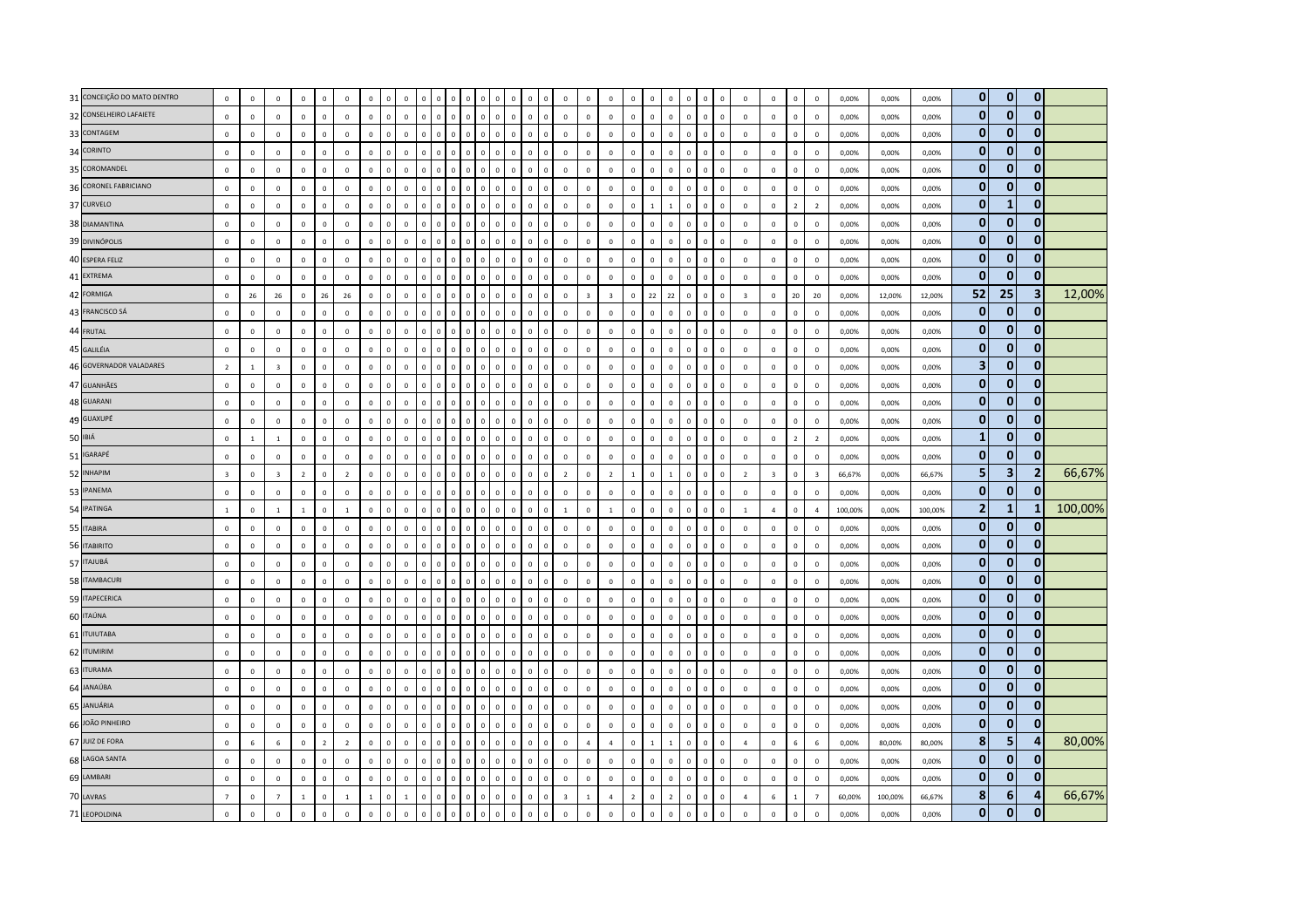| 72 LIMA DUARTE<br>$\mathbf{0}$<br>$\Omega$<br>$\mathbf{0}$<br>$\mathbf{0}$<br>$\Omega$<br>73 MALACACHETA<br>$\circ$<br>$\mathbf 0$<br>$\mathbf 0$<br>$\mathbf 0$<br>$\mathbf 0$<br>$\mathbf 0$<br>$\mathsf 0$<br>$\mathbf 0$<br>$\mathbb O$<br>$\mathbb O$<br>$\mathbf 0$<br>$\mathbf 0$<br>$\mathsf 0$<br>$\,$ 0<br>$\mathbf 0$<br>$\mathbf 0$<br>$\mathbf{0}$<br>$\mathbf 0$<br>$\mathbf 0$<br>$\mathbf 0$<br>$\mathbf 0$<br>$\mathsf 0$<br>$\mathbf 0$<br>$\mathbf 0$<br>$\mathbf 0$<br>$\mathsf 0$<br>$\mathbf 0$<br>$\mathbf 0$<br>$\mathbf 0$<br>$\overline{0}$<br>$\mathbf{0}$<br>0,00%<br>0,00%<br>0,00%<br>$\mathbf{0}$<br>$\Omega$<br>$\mathbf{0}$<br>74 MANGA<br>$\mathsf 0$<br>$\mathbf{0}$<br>$\mathbf{0}$<br>$\mathbf 0$<br>$\mathbf 0$<br>$\Omega$<br>$\mathbf 0$<br>$\mathbf 0$<br>$\mathbf 0$<br>$\mathbf 0$<br>$\Omega$<br>$\mathbf 0$<br>$\Omega$<br>$\mathbf 0$<br>0,00%<br>$\Omega$<br>$\overline{0}$<br>$\mathbf 0$<br>$\mathbf 0$<br>$\Omega$<br>$\Omega$<br>$\Omega$<br>$\mathbf 0$<br>$\Omega$<br>$\Omega$<br>$\Omega$<br>$\Omega$<br>$\mathbf 0$<br>$\mathbf 0$<br>0,00%<br>0,00%<br>$\mathbf{0}$<br>$\overline{0}$<br>$\bf{0}$<br>75 MANHUAÇU<br>$\mathbf 0$<br>$\mathbf 0$<br>$\mathbf{0}$<br>$\mathbf 0$<br>$\mathbf 0$<br>$\mathsf 0$<br>$\mathbf{0}$<br>$\mathbf 0$<br>$\,$ 0<br>$\mathbf 0$<br>$\mathbf{0}$<br>$\mathbf 0$<br>$\Omega$<br>$\mathbf 0$<br>0,00%<br>$\Omega$<br>$\circ$<br>$\Omega$<br>$\Omega$<br>$\Omega$<br>$\Omega$<br>$\Omega$<br>$\Omega$<br>$\Omega$<br>$\Omega$<br>$\Omega$<br>$\Omega$<br>$\Omega$<br>$\Omega$<br>$\Omega$<br>$\Omega$<br>$\Omega$<br>0,00%<br>0,00%<br>$\mathbf{0}$<br>$\bf{0}$<br>76 MAR DE ESPANHA<br>0<br>$\mathsf 0$<br>$\mathsf 0$<br>$\mathbf 0$<br>$\mathbf{0}$<br>$\mathbf{0}$<br>$\mathbf 0$<br>$\mathbf 0$<br>$\mathbf 0$<br>$\mathbf 0$<br>$\mathbb O$<br>$\mathbf 0$<br>$\,0\,$<br>$\mathbf 0$<br>$\,$ 0<br>$\mathbf 0$<br>$\mathbf 0$<br>$\mathbf 0$<br>$\mathbf 0$<br>$\Omega$<br>$\mathbf 0$<br>$\mathbf{0}$<br>$\mathsf 0$<br>$\mathbf 0$<br>$\mathbf 0$<br>$\mathbf 0$<br>$\mathbf 0$<br>0,00%<br>$\sqrt{2}$<br>$^{\circ}$<br>$\Omega$<br>$\mathbf 0$<br>$\mathbf{0}$<br>0,00%<br>0,00%<br>$\Omega$<br>$\Omega$<br>$\mathbf{0}$<br>77 MARIANA<br>$\mathbf 0$<br>$\mathsf 0$<br>$\mathbf 0$<br>$\Omega$<br>$\,$ 0<br>$\mathbf 0$<br>$\mathbf 0$<br>$\,0\,$<br>$\mathbf 0$<br>$\mathbf 0$<br>$\,0\,$<br>$\,0\,$<br>$\mathbb O$<br>$\mathbb O$<br>$\Omega$<br>$\Omega$<br>$\,0\,$<br>$\overline{0}$<br>$\mathbf 0$<br>$\Omega$<br>$\Omega$<br>$\Omega$<br>$\Omega$<br>$\mathbf 0$<br>$\Omega$<br>$\mathbf 0$<br>$\mathbf 0$<br>$\overline{\mathbf{0}}$<br>0,00%<br>0,00%<br>0,00%<br>$\overline{0}$<br>$\overline{0}$<br>$\mathbf{0}$<br>78 MATOZINHOS<br>$\mathsf 0$<br>$\mathbf 0$<br>$\circ$<br>$\mathbf 0$<br>$\mathbf 0$<br>$\mathbf 0$<br>$\mathbf 0$<br>$\mathbf 0$<br>$\mathbf 0$<br>$\mathbf 0$<br>$\mathbf 0$<br>$\mathbf 0$<br>$\mathbf 0$<br>$\mathbf 0$<br>$\mathbb O$<br>$\mathbf 0$<br>$\mathsf 0$<br>$\mathsf 0$<br>$\mathbf 0$<br>$\mathbf 0$<br>$\mathbf 0$<br>$\mathbf 0$<br>$\mathbf 0$<br>0,00%<br>$\Omega$<br>$\circ$<br>$\Omega$<br>$\Omega$<br>$\Omega$<br>$\Omega$<br>$\mathsf 0$<br>$\Omega$<br>0,00%<br>0,00%<br>$\mathbf{0}$<br>$\mathbf{0}$<br>$\mathbf{0}$<br>79 MEDINA<br>$\mathbf{0}$<br>$\mathbf 0$<br>$\mathbf 0$<br>$\mathbf 0$<br>$\mathbf 0$<br>$\mathbf 0$<br>$\Omega$<br>$\Omega$<br>$\mathbf 0$<br>$\mathbf 0$<br>$\mathbf 0$<br>$\mathbf 0$<br>$\Omega$<br>$\Omega$<br>$\Omega$<br>0,00%<br>0,00%<br>0,00%<br>$\Omega$<br>$\mathbf{0}$<br>$\Omega$<br>$\mathbf 0$<br>$\Omega$<br>$\Omega$<br>$\Omega$<br>$\Omega$<br>$\Omega$<br>$\Omega$<br>$\Omega$<br>$\Omega$<br>$\mathsf{C}$<br>$\Omega$<br>$\Omega$<br>$\overline{0}$<br>$\mathbf{0}$<br>$\mathbf{0}$<br>80 MINAS NOVAS<br>$\mathsf 0$<br>$\mathbf 0$<br>$\mathbf 0$<br>$\mathbf 0$<br>$\mathbf 0$<br>$\mathbf 0$<br>$\mathbf 0$<br>$\,$ 0<br>$\mathbf 0$<br>$\mathbf 0$<br>$\mathbf 0$<br>$\,0\,$<br>$\,0\,$<br>$\mathbf 0$<br>$\mathbf 0$<br>$\,0\,$<br>$\mathbf 0$<br>$\mathbb O$<br>$\overline{0}$<br>$\mathsf 0$<br>$\mathbf 0$<br>$\mathbf 0$<br>$\mathbf 0$<br>$\overline{0}$<br>$\mathbf 0$<br><b>C</b><br>$\Omega$<br>$\mathbf 0$<br>$\mathbf 0$<br>$\mathbf 0$<br>0,00%<br>0,00%<br>0,00%<br>$\mathbf{0}$<br>$\mathbf{0}$<br>$\Omega$<br>81 MONTE CARMELO<br>$\mathbf 0$<br>$\mathbf 0$<br>$\mathbf{0}$<br>$\overline{0}$<br>$\mathbf 0$<br>$\mathbf 0$<br>$\mathbb O$<br>$\mathbf 0$<br>$\overline{0}$<br>$\mathsf 0$<br>$\mathbf 0$<br>$\mathbf 0$<br>$\mathbf 0$<br>$\mathbf 0$<br>$\mathbf 0$<br>$\mathbf 0$<br>$\mathbf 0$<br>$\,$ 0<br>$\mathbf 0$<br>$\mathbf 0$<br>$\mathbf{0}$<br>$\mathbf 0$<br>$\mathbf 0$<br>$\mathbf 0$<br>$\mathbf 0$<br>$\mathbf 0$<br>$\Omega$<br>$\mathbf{0}$<br>$\Omega$<br>$\mathsf 0$<br>$\circ$<br>0,00%<br>0,00%<br>0,00%<br>100,00%<br>$\overline{2}$<br>$\mathbf{1}$<br>MONTES CLAROS<br>$\overline{0}$<br>-1<br>$\mathbf{0}$<br>$\mathbf 0$<br>$\mathbf 0$<br>$\mathbf{0}$<br>$\mathbf 0$<br>$\mathbf{0}$<br>$\mathbb O$<br>$\mathbf 0$<br>$\overline{2}$<br>$\mathbf 0$<br>$\overline{2}$<br>$\overline{2}$<br>$\mathbf 0$<br>$\overline{0}$<br>$\mathbf 0$<br>$\mathbf{1}$<br>$\mathbf{1}$<br>$\mathbf 0$<br>$\overline{0}$<br>$\mathbf 0$<br>$\overline{0}$<br>$\mathbf{1}$<br>$\mathbf 0$<br>$\overline{2}$<br>0,00%<br>100,00%<br>100,00%<br>$\Omega$<br>$\mathbf 0$<br>$\Omega$<br>$\mathbf{0}$<br>$\mathbf{0}$<br>$\mathbf{0}$<br>83 MURIAÉ<br>$\mathbf{0}$<br>$\mathbf 0$<br>$\mathbb O$<br>$\mathbf 0$<br>$\mathsf 0$<br>$\,$ 0<br>$\mathbf 0$<br>$\Omega$<br>$\Omega$<br>$\Omega$<br>$\mathbb O$<br>$\Omega$<br>$\mathsf 0$<br>$\Omega$<br>$\mathbf 0$<br>$\mathbf 0$<br>$\mathbf 0$<br>$\Omega$<br>$\Omega$<br>$\mathbf 0$<br>$\mathbf 0$<br>0,00%<br>$\Omega$<br>$\Omega$<br>$\Omega$<br>$\Omega$<br>$\Omega$<br>$\overline{0}$<br>0.00%<br>0,00%<br>$\Omega$<br>$\sqrt{2}$<br>$\mathbf{0}$<br>$\overline{0}$<br>84 NANUQUE<br>0<br>$\mathbf 0$<br>$\circ$<br>$\mathbf{0}$<br>$\mathbf 0$<br>$\mathbf 0$<br>$\mathbf 0$<br>$\mathbf 0$<br>$\mathbb O$<br>$\mathbf 0$<br>$\mathbf 0$<br>$\mathbf 0$<br>$\mathbf{0}$<br>$\circ$<br>$\mathbf 0$<br>$\circ$<br>$\Omega$<br>$\circ$<br>$\Omega$<br>$\mathbf 0$<br>$\mathbf 0$<br>$\mathbf{0}$<br>$\Omega$<br>$\Omega$<br>$\circ$<br>$\mathbf 0$<br>0,00%<br>0,00%<br>0,00%<br>$\Omega$<br>$\Omega$<br>$\Omega$<br>$^{\circ}$<br>$\Omega$<br>$\Omega$<br>$\overline{0}$<br>$\mathbf{0}$<br>$\Omega$<br>$\mathbf 0$<br>$\mathsf{o}\,$<br>$\mathbf 0$<br>$\mathbf 0$<br>$\mathbf 0$<br>$\mathbf 0$<br>$\mathbf 0$<br>$\mathbf 0$<br>$\mathbf 0$<br>$\mathbf 0$<br>85 NEPOMUCENO<br>$\mathbf 0$<br>$\mathbf 0$<br>$\mathbf 0$<br>$\mathsf 0$<br>$\mathbf 0$<br>$\mathbf 0$<br>$\mathbb O$<br>$\overline{0}$<br>$\mathbf 0$<br>$\mathbf 0$<br>$\mathbf 0$<br>$\mathsf 0$<br>$\mathbf 0$<br>$\mathbf 0$<br>$\mathsf 0$<br>$\mathsf 0$<br>$\mathbf 0$<br>$\overline{0}$<br>0,00%<br>0,00%<br>0,00%<br>$\mathbf{0}$<br>$\overline{0}$<br>$\bf{0}$<br>$\mathsf 0$<br>$\mathbf 0$<br>$\mathbf 0$<br>$\mathbf 0$<br>$\mathsf 0$<br>$\mathbf 0$<br>$\mathbf 0$<br>$\mathbf 0$<br>$\mathbf 0$<br>$\mathbf 0$<br>$\circ$<br>$\mathbb O$<br>$\mathbf 0$<br>$\,$ 0<br>$\mathbf 0$<br>86 NOVA SERRANA<br>$\mathbf 0$<br>$\mathbf 0$<br>$\mathbf 0$<br>$\mathbf 0$<br>$\Omega$<br>$\Omega$<br>$\mathbf{0}$<br>$\mathbf 0$<br>$\mathsf 0$<br>$\mathbf{0}$<br>$\mathbf 0$<br>$\mathbf 0$<br>$\mathbf 0$<br>$\mathbf 0$<br>$\mathbf 0$<br>$\mathbf 0$<br>0,00%<br>0,00%<br>0,00%<br>$\bf{0}$<br>$\bf{0}$<br>0<br>87 OLIVEIRA<br>$\mathbf 0$<br>$\mathbf 0$<br>$\mathbf 0$<br>$\mathbf 0$<br>$\mathbf 0$<br>$\mathbf 0$<br>$\Omega$<br>$\mathbf 0$<br>$\mathbf 0$<br>$\mathbf 0$<br>$\mathbf 0$<br>$\mathbb O$<br>$\Omega$<br>$\mathbf 0$<br>$\Omega$<br>$\Omega$<br>$\Omega$<br>$\Omega$<br>$\Omega$<br>$\mathbf 0$<br>$\Omega$<br>$\Omega$<br>$\Omega$<br>$\Omega$<br>$\Omega$<br>$\Omega$<br>$\Omega$<br>$\Omega$<br>0,00%<br>0,00%<br>0,00%<br>$\sqrt{2}$<br>$\Omega$<br>$\Omega$<br>$\mathbf{0}$<br>$\mathbf{0}$<br>$\mathbf{0}$<br>$\mathbf 0$<br>$\mathbf 0$<br>$\mathbf 0$<br>88 PARÁ DE MINAS<br>$\mathbf 0$<br>$\mathbf 0$<br>$\,0\,$<br>$\mathsf 0$<br>$\mathbf 0$<br>$\,0\,$<br>$\mathbf 0$<br>$\mathbb O$<br>$\mathbf 0$<br>$\mathbf{0}$<br>$\mathbf 0$<br>$\mathbf 0$<br>$\mathbf 0$<br>$\mathbf 0$<br>$\mathbf 0$<br>$\Omega$<br>$\mathsf 0$<br>$\Omega$<br>$\,0\,$<br>$\circ$<br>$\Omega$<br>$\mathbf 0$<br>$\circ$<br>$\mathbf 0$<br>$\Omega$<br>$\Omega$<br>0,00%<br>0,00%<br>0,00%<br>$\overline{0}$<br>$\mathbf{0}$<br>$\mathbf{0}$<br>89 PARACATU<br>$\overline{0}$<br>$\mathsf 0$<br>$\mathbf 0$<br>$\mathbf 0$<br>$\mathbf 0$<br>$\mathbf 0$<br>$\mathbf{0}$<br>$\mathbf 0$<br>$\mathbf 0$<br>$\mathbf 0$<br>$\mathbb O$<br>$\mathbf 0$<br>$\mathbf 0$<br>$\mathbf 0$<br>$\mathbf 0$<br>$\mathbf 0$<br>$\mathbf 0$<br>$\mathbf 0$<br>$\mathbf 0$<br>$\mathbf 0$<br>$\mathbf{0}$<br>$\mathbf 0$<br>$\mathsf 0$<br>$\mathsf 0$<br>$\mathbf 0$<br>$\mathbf 0$<br>$\mathbf 0$<br>$\mathbf 0$<br>$\mathbf 0$<br>$\mathbf 0$<br>$\mathbf 0$<br>0,00%<br>0,00%<br>0,00%<br>$\mathbf{0}$<br>$\overline{0}$<br>$\mathbf{0}$<br>90 PARAGUAÇU<br>$\mathbf 0$<br>$\mathbf 0$<br>$\mathbf{0}$<br>$\mathbf 0$<br>$\mathbf 0$<br>$\mathsf 0$<br>$\mathbf 0$<br>$\mathbf{0}$<br>$\mathbf 0$<br>$\mathbf{0}$<br>$\mathbf 0$<br>$\mathbf{0}$<br>$\mathbf 0$<br>$\mathbf 0$<br>$\mathbf 0$<br>$\mathbf 0$<br>$\mathbf 0$<br>$\mathbb O$<br>$\mathbf 0$<br>$\mathsf 0$<br>$\mathbf 0$<br>$\mathbf 0$<br>$\mathbf 0$<br>0,00%<br>0,00%<br>0,00%<br>$\Omega$<br>0<br>$\mathbf 0$<br>$^{\circ}$<br>$\mathbf{0}$<br>$\mathbf 0$<br>$\sqrt{ }$<br>$\Omega$<br>$\mathbf{0}$<br>$\mathbf{0}$<br>$\mathbf{0}$<br>$\mathbf 0$<br>$\mathbf 0$<br>91 PASSA QUATRO<br>$\,$ 0<br>$\mathbf{0}$<br>$\mathbf 0$<br>$\mathbf 0$<br>$\mathsf 0$<br>$\mathbf{0}$<br>$\mathbf 0$<br>$\mathbf 0$<br>$\mathbf 0$<br>$\Omega$<br>$\Omega$<br>$\mathbf 0$<br>$\Omega$<br>$\circ$<br>$\Omega$<br>$\Omega$<br>$\Omega$<br>$\Omega$<br>$\Omega$<br>$\Omega$<br>$\Omega$<br>$\overline{0}$<br>0,00%<br>0,00%<br>0,00%<br>$\Omega$<br>$\Omega$<br>$\Omega$<br>$\Omega$<br>$\Omega$<br>$\Omega$<br>$\mathbf{0}$<br>$\bf{0}$<br>$\bf{0}$<br>92 PASSA TEMPO<br>$\mathsf 0$<br>$\mathbf 0$<br>$\mathsf 0$<br>$\mathbf 0$<br>$\mathsf 0$<br>$\mathbf 0$<br>$\mathbf 0$<br>$\mathbf{0}$<br>$\mathbf{0}$<br>$\mathbf 0$<br>$\mathbf 0$<br>$\mathbb O$<br>$\mathbb O$<br>$\mathbf 0$<br>$\,0\,$<br>$\mathbf 0$<br>$\mathbf 0$<br>$\mathbf 0$<br>$\mathbf 0$<br>$\mathbf 0$<br>$\Omega$<br>$\mathbf 0$<br>$\mathbf 0$<br>$\mathbf 0$<br>$\mathbf 0$<br>$\mathbf 0$<br>0,00%<br>$\Omega$<br>$\mathbf{0}$<br>$\mathbf 0$<br>$\mathbf 0$<br>$\mathbf{0}$<br>0,00%<br>0,00%<br>$\bf{0}$<br>$\mathbf 0$<br>$\bf{0}$<br>$\mathbf 0$<br>93 PASSOS<br>$\mathbf{0}$<br>$\mathbf 0$<br>$\mathsf 0$<br>$\mathbb O$<br>$\mathbf 0$<br>$\mathbf 0$<br>$\mathbf{0}$<br>$\mathbf 0$<br>$\mathbf 0$<br>$\overline{0}$<br>$\mathbf 0$<br>$\overline{0}$<br>$\,0\,$<br>$\mathbf 0$<br>$\mathbf 0$<br>$\mathbf 0$<br>$\overline{0}$<br>$\mathbf 0$<br>$\overline{0}$<br>$\mathbf 0$<br>$\overline{0}$<br>$\mathbf 0$<br>$\mathbf 0$<br>$\mathbf 0$<br>0,00%<br>$\mathbf 0$<br>$\mathbf 0$<br>0,00%<br>0,00%<br>$\overline{0}$<br>$\mathbf{0}$<br>$\Omega$<br>94 PATOS DE MINAS<br>$\mathbf{0}$<br>$\mathbf{0}$<br>$\mathbf{0}$<br>$\mathbf{0}$<br>$\mathbf 0$<br>$\overline{0}$<br>$\mathbf 0$<br>$\mathbf{0}$<br>$\mathbf 0$<br>$\circ$<br>$\overline{0}$<br>$\mathbf{0}$<br>$\mathbf{0}$<br>$\mathbf 0$<br>$\mathbf 0$<br>$\mathbf{0}$<br>$\overline{0}$<br>$\mathbf{0}$<br>$\Omega$<br>$\Omega$<br>$\mathbf{0}$<br>$\mathbf 0$<br>$\mathbf 0$<br>$\mathbf{0}$<br>$\Omega$<br>0,00%<br>$\Omega$<br>$\Omega$<br>$\Omega$<br>$\Omega$<br>$\Omega$<br>$\mathbf 0$<br>0.00%<br>0,00%<br>100,00%<br>$\overline{2}$<br>1<br>95 PATROCÍNIO<br>$\mathbf 0$<br>$\mathbf 0$<br>$\mathbf 0$<br>$\mathbf 0$<br>$\mathbf 0$<br>$\mathbf{1}$<br>$\mathbf 0$<br>$\mathbf{1}$<br>$\circ$<br>$\mathbf 0$<br>$\mathbf 0$<br>$\Omega$<br>$\Omega$<br>$\Omega$<br>$\Omega$<br>100,00%<br>100,00%<br>$\mathbf{1}$<br>$\overline{1}$<br>$\Omega$<br>$\mathbf 0$<br>$\Omega$<br>1<br>$\Omega$<br>$\overline{1}$<br>$\Omega$<br>$\Omega$<br>$\overline{1}$<br>$\overline{1}$<br>0.00%<br>$\mathsf{C}$<br>$\Omega$<br>$\Omega$<br>$\overline{1}$<br>$\overline{0}$<br>$\mathbf{0}$<br>$\Omega$<br>$\overline{0}$<br>$\mathsf 0$<br>$\mathbf 0$<br>96 PEÇANHA<br>$\mathbf 0$<br>$\mathbf 0$<br>$\mathbf 0$<br>$\mathbf 0$<br>$\mathbf 0$<br>$\mathbf 0$<br>$\mathbf 0$<br>$\mathbb O$<br>$\mathbf 0$<br>$\,0\,$<br>$\,$ 0<br>$\mathbf 0$<br>$\mathbf 0$<br>$\mathsf 0$<br>$\mathsf 0$<br>$\mathbf 0$<br>$\mathbf 0$<br>$\mathbf 0$<br>$\mathbf 0$<br>$\mathbf 0$<br>$\mathbf 0$<br>$\mathbf 0$<br>0,00%<br>$\overline{0}$<br>$\Omega$<br>$\sqrt{2}$<br>$\Omega$<br>$\Omega$<br>$\mathbf 0$<br>0,00%<br>0,00%<br>$\mathbf{0}$<br>$\mathbf{0}$<br>0<br>$\mathsf 0$<br>$\mathbf{0}$<br>97 PIRAPORA<br>$\mathbf 0$<br>$\mathbf 0$<br>$\mathbf 0$<br>$\mathbf{0}$<br>$\mathbf 0$<br>$\mathbf 0$<br>$\circ$<br>$\mathbf 0$<br>$\mathsf 0$<br>$\Omega$<br>$\mathbf{0}$<br>$\mathbf{0}$<br>$\mathsf 0$<br>$\overline{0}$<br>$\mathsf 0$<br>$\mathbf 0$<br>$\mathbf 0$<br>$\mathbf 0$<br>$\mathbf{0}$<br>$\mathbf 0$<br>$\mathbf 0$<br>$\mathbf{0}$<br>$\mathbf 0$<br>$\mathbf 0$<br>$\mathbf 0$<br>$\mathbf{0}$<br>$\Omega$<br>0,00%<br>0,00%<br>0,00%<br>$\Omega$<br>$\Omega$<br>$\mathbf{0}$<br>$\mathbf{0}$<br>0<br>$\mathbf 0$<br>98 POÇOS DE CALDAS<br>$\mathbf{0}$<br>$\mathbf 0$<br>$\Omega$<br>$\mathbf{0}$<br>$\mathbf{0}$<br>$\mathbf{0}$<br>$\mathbf{0}$<br>$\mathbf 0$<br>$\Omega$<br>$\mathbf 0$<br>$\Omega$<br>$\overline{0}$<br>$\Omega$<br>$\Omega$<br>$\Omega$<br>$\Omega$<br>$\Omega$<br>$\Omega$<br>$\Omega$<br>$\Omega$<br>$\Omega$<br>$\Omega$<br>$\Omega$<br>$\Omega$<br>$\Omega$<br>0,00%<br>0,00%<br>0,00%<br>$\Omega$<br>$\Omega$<br>$\Omega$<br>- C<br>$\Omega$<br>$\mathbf{0}$<br>$\overline{0}$<br>$\mathbf{0}$<br>99 POMPÉU<br>$\mathbf{0}$<br>$\mathbf 0$<br>$\mathbf 0$<br>$\,$ 0<br>$\mathbb O$<br>$\mathbf 0$<br>$\mathsf 0$<br>$\,$ 0<br>$\mathbf 0$<br>$\Omega$<br>$\mathbf 0$<br>$\,0\,$<br>$\Omega$<br>$\mathbf 0$<br>$\mathbf 0$<br>$\mathbf 0$<br>$\Omega$<br>$\Omega$<br>$\Omega$<br>$\Omega$<br>$\Omega$<br>$\mathbf 0$<br>$\mathbf 0$<br>0,00%<br>$\Omega$<br>$\Omega$<br>$\Omega$<br>$\overline{0}$<br>0,00%<br>0,00%<br>$\Omega$<br>22<br>$\overline{2}$<br>50,00%<br>100 PONTE NOVA<br>-1<br>$\mathsf 0$<br>$\mathbf{0}$<br>$\mathbf 0$<br>11<br>$11\,$<br>$\mathbf 0$<br>$11\,$<br>$\overline{2}$<br>$\,$ 0<br>$\overline{2}$<br>$\,$ 0<br>$\overline{1}$<br>$\mathbb O$<br>$\mathbf 0$<br>$\,0\,$<br>14<br>14<br>$\mathbf 0$<br>11<br>$\Omega$<br>$\Omega$<br>$\Omega$<br>$\Omega$<br>$\mathbf 0$<br>$\mathbf 0$<br>$\overline{1}$<br>$\mathbf 0$<br>$\overline{1}$<br>$\mathbf{1}$<br>$\Omega$<br>$\overline{1}$<br>50,00%<br>0,00%<br>50,00%<br>100,00%<br>10<br>$\mathbf{1}$<br>101 POUSO ALEGRE<br>$\mathbf 0$<br>-1<br>$\mathbf{0}$<br>$\mathbf{0}$<br>$\overline{2}$<br>$\overline{2}$<br>$\overline{0}$<br>$\overline{2}$<br>$\mathbf 0$<br>$\Omega$<br>$\mathbf 0$<br>$\mathbf 0$<br>$\mathbf{g}$<br>$\mathbf 0$<br>8<br>$\overline{2}$<br>$\Omega$<br>$\mathsf 0$<br>$\Omega$<br>$\mathbf{1}$<br>$\,0\,$<br><sup>1</sup><br>$\mathbf 0$<br>$\Omega$<br>$\mathbf 0$<br>$\mathbb O$<br>$\mathbf{1}$<br>$\overline{4}$<br>$\overline{4}$<br>100,00%<br>0,00%<br>100,00%<br>0<br>$\Omega$<br>$\overline{0}$<br>102 PRATÁPOLIS<br>$\mathbf{0}$<br>$\bf{0}$<br>$\mathbf 0$<br>$\mathbf{0}$<br>$\mathbf 0$<br>$\mathbb O$<br>$\mathbf 0$<br>$\mathbf{0}$<br>$\mathbf 0$<br>$\mathbf 0$<br>$\,$ 0<br>$\mathbf 0$<br>$\mathbb O$<br>$\mathbf{0}$<br>$\mathbf 0$<br>0,00%<br>$\Omega$<br>$\mathbf 0$<br>$\Omega$<br>$\Omega$<br>$\Omega$<br>$\Omega$<br>$\mathbf 0$<br>$\Omega$<br>$\Omega$<br>$\Omega$<br>$\Omega$<br>$\mathbf 0$<br>$\mathbf 0$<br>$\Omega$<br>0,00%<br>0,00%<br>$\Omega$<br>$\Omega$<br>$\Omega$<br>$\overline{0}$<br>$\bf{0}$<br>$\bf{0}$<br>103 PRESIDENTE OLEGÁRIO<br>0<br>$\mathbf 0$<br>$\mathbf 0$<br>$\mathbf 0$<br>$\,0\,$<br>$\mathbf 0$<br>$\mathbf 0$<br>$\mathbf 0$<br>$\mathbf 0$<br>$\mathbf 0$<br>$\mathbf 0$<br>$\,0\,$<br>$\mathbf 0$<br>$\mathbf{0}$<br>$\mathbb O$<br>$\mathbf 0$<br>$\,0\,$<br>$\mathbf 0$<br>$\mathbf{0}$<br>$\mathbf{0}$<br>$\mathbf 0$<br>$\Omega$<br>$\mathbf 0$<br>$\mathbf{0}$<br>$\mathbf 0$<br>$\mathbf 0$<br>$\mathbf 0$<br>$\mathbf 0$<br>$\mathbf 0$<br>0,00%<br>0,00%<br>0,00%<br>$\sqrt{2}$<br>$\mathbf{0}$<br>$\Omega$<br>$\Omega$<br>$\mathbf{0}$<br>104 RIBEIRÃO DAS NEVES<br>$\mathbf{0}$<br>$\mathbf{0}$<br>$\mathbf 0$<br>$\mathbf 0$<br>$\mathbf 0$<br>$\mathbb O$<br>$\mathbf 0$<br>$\mathbf{0}$<br>$\mathbf 0$<br>$\mathbf 0$<br>$\Omega$<br>$\mathbf 0$<br>$\mathbf 0$<br>$\mathbf 0$<br>$\mathbb O$<br>$\overline{0}$<br>$\overline{0}$<br>$\mathbf 0$<br>$\mathbf 0$<br>$\mathbf 0$<br>$\mathbf 0$<br>$\mathbf 0$<br>$\mathbf 0$<br>$\Omega$<br>$\,0\,$<br>$\Omega$<br>$\mathbf 0$<br>$\overline{0}$<br>0,00%<br>0,00%<br>0,00%<br>$\overline{0}$<br>$\overline{0}$<br>105 RIO PARANAÍBA<br>$\mathbf{0}$<br>$\mathbf 0$<br>$\mathbf 0$<br>$\mathbf 0$<br>$\mathbf 0$<br>$\mathbf{0}$<br>$\mathbf 0$<br>$\mathbf 0$<br>$\mathbf 0$<br>$\mathbf 0$<br>$\,$ 0 $\,$<br>$\mathbb O$<br>$\mathbf 0$<br>$\mathsf 0$<br>$\mathbf{0}$<br>$\mathbf{0}$<br>$\mathbf 0$<br>$\mathsf 0$<br>$\mathbf 0$<br>$\mathbf 0$<br>$\Omega$<br>$\Omega$<br>$\Omega$<br>$\Omega$<br>$\Omega$<br>$\Omega$<br>$\mathbf 0$<br>$\mathbb O$<br>$\mathbf 0$<br>$\mathbf 0$<br>$\Omega$<br>0,00%<br>0,00%<br>0,00%<br>$\Omega$<br>$\overline{2}$<br>100,00%<br>$\overline{2}$<br>$\overline{2}$<br>106 RIO POMBA<br>$\mathbf 0$<br>$\mathbf 0$<br>$\mathbf 0$<br>$\mathbf 0$<br>$\mathbf 0$<br>$\overline{2}$<br>$\mathbf 0$<br>$\overline{2}$<br>$\mathbf 0$<br>$\mathbf 0$<br>$\mathbf 0$<br>$\mathbf 0$<br>$\mathbf 0$<br>$\overline{2}$<br>$\overline{2}$<br>$\mathbf 0$<br>$\mathbb O$<br>$\mathbf 0$<br>$\mathsf 0$<br>$\mathbf 0$<br>$\overline{2}$<br>$\overline{2}$<br>100,00%<br>0,00%<br>100,00%<br>$\Omega$<br>$\Omega$<br>$\mathbf 0$<br>$\mathbf{0}$<br>$\mathbf 0$<br>$\overline{0}$<br>$\overline{2}$<br>$\mathsf{C}$<br>$^{\circ}$<br>$\mathbf{0}$<br>$\mathbf{0}$<br>$\Omega$<br>107 SABARÁ<br>$\overline{0}$<br>$\mathsf 0$<br>$\mathbf{0}$<br>$\mathbf 0$<br>$\,0\,$<br>$\mathbf 0$<br>$\,$ 0<br>$\mathbf{0}$<br>$\mathbf 0$<br>$\mathbf 0$<br>$\,$ 0<br>$\mathbf 0$<br>$\mathbf 0$<br>$\mathbf{0}$<br>$\Omega$<br>$\mathbf 0$<br>$\circ$<br>$\Omega$<br>$\Omega$<br>$\Omega$<br>$\Omega$<br>$\mathsf 0$<br>$\Omega$<br>$\mathbf 0$<br>$\Omega$<br>$\Omega$<br>$\Omega$<br>$\mathbf 0$<br>$\circ$<br>$\overline{0}$<br>0,00%<br>0,00%<br>0,00%<br>$\Omega$<br>108 SACRAMENTO<br>$\mathbf{0}$<br>$\mathbf 0$<br>$\mathbf 0$<br>0<br>$\mathbf 0$<br>$\mathbf 0$<br>$\overline{0}$<br>$\mathbf 0$<br>$\mathbf 0$<br>$\mathbf 0$<br>$\mathsf 0$<br>$\mathbf 0$<br>$\mathbf 0$<br>$\mathbf 0$<br>$\mathbf{0}$<br>$\mathbf{0}$<br>$\mathbf 0$<br>$\mathbf 0$<br>$\mathbf 0$<br>$\circ$<br>$\mathbb O$<br>$\mathbf 0$<br>$\mathbf 0$<br>$\mathbf 0$<br>$\mathbf 0$<br>$\mathbf 0$<br>$\mathsf 0$<br>$\mathbf 0$<br>$\mathsf 0$<br>$\mathsf 0$<br>$\mathbf 0$<br>$\mathbf 0$<br>$\mathbf 0$<br>$\mathbf 0$<br>0,00%<br>0,00%<br>0,00%<br>$\overline{2}$<br>$\overline{0}$<br>109 SANTA BÁRBARA<br>$\bf{0}$<br>$\mathbf 0$<br>$\mathbf 0$<br>$\overline{2}$<br>$\mathbf 0$<br>$\mathbf 0$<br>$\mathbf 0$<br>$\mathbb O$<br>$\mathbf 0$<br>$\mathbf 0$<br>$\mathbf 0$<br>$\mathbf 0$<br>$\mathbf 0$<br>$\overline{2}$<br>$\mathbf{0}$<br>$\mathbf 0$<br>$\overline{0}$<br>$\mathbf 0$<br>$\Omega$<br>$\mathsf 0$<br>$\mathbf 0$<br>$\mathbf 0$<br>$\overline{0}$<br>$\mathbf 0$<br>$\mathbf 0$<br>$\mathbf 0$<br>$\mathbf 0$<br>$\overline{0}$<br>0,00%<br>0,00%<br>0,00%<br>$\Omega$<br>$\Omega$<br>$\overline{2}$<br>$\overline{2}$<br>100,00%<br>$\overline{2}$<br>110 SANTA LUZIA<br>$\mathbf{0}$<br>$\overline{0}$<br>$\mathbf{0}$<br>$\mathbf{0}$<br>$\overline{2}$<br>$\overline{0}$<br>$\overline{2}$<br>$\Omega$<br>$\mathbf{0}$<br>$\mathbf{0}$<br>$\circ$<br>$\overline{0}$<br>$\mathbf{0}$<br>$\Omega$<br>$\mathbf 0$<br>$\Omega$<br>$\mathbf{0}$<br>$\circ$<br>$\overline{2}$<br>$\mathbf 0$<br>$\overline{2}$<br>$\mathbf{0}$<br>$\mathbf 0$<br>$\Omega$<br>$\Omega$<br>$\mathbf{0}$<br>$\mathbf 0$<br>$\overline{2}$<br>$\Delta$<br>100,00%<br>100,00%<br>$\Omega$<br>$\Delta$<br>0.00%<br>$\mathbf{0}$<br>$\overline{0}$<br>$\bf{0}$<br>111 SANTA RITA DO SAPUCAÍ<br>$\circ$<br>$\mathsf 0$<br>$\mathbf 0$<br>$\mathbf 0$<br>$\mathbf 0$<br>$\mathbf 0$<br>$\mathbf 0$<br>$\mathbf 0$<br>$\mathbf 0$<br>$\,0\,$<br>$\circ$<br>$\mathbf{0}$<br>$\mathbf 0$<br>$\,$ 0<br>$\mathbf 0$<br>$\mathbf 0$<br>$\circ$<br>$\mathbf 0$<br>$\circ$<br>$\mathbf 0$<br>$\mathbf 0$<br>$\overline{0}$<br>$\mathbf 0$<br>$\mathbb O$<br>$\mathbf 0$<br>$\mathbf 0$<br>$\mathbf 0$<br>$\overline{0}$<br>$\mathbf{0}$<br>$^{\circ}$<br>$\overline{0}$<br>0,00%<br>0,00%<br>0,00%<br>$\mathbf{0}$<br>$\mathbf{0}$<br>$\mathbf 0$<br>$\overline{0}$<br>$\mathbf 0$<br>$\mathbf{0}$<br>$\overline{0}$<br>$\mathbf 0$<br>$\mathbf 0$<br>$\mathbf 0$<br>$\mathbf 0$<br>$\mathbf 0$<br>$\mathbf{0}$<br>$\overline{0}$<br>$\mathbf 0$<br>$\overline{0}$<br>$\mathbf 0$<br>$\mathbf 0$<br>$\mathbf 0$<br>$\overline{0}$<br>$\mathbf 0$<br>$\overline{0}$<br>$\mathbf 0$<br>$\mathbf 0$ |    |                            |             |             |             |          |             |             |             |          |              |  |  |          |             |          |             |             |             |             |          |          |          |          |          |          |             |             |             |       |       |       |                |                |              |  |
|--------------------------------------------------------------------------------------------------------------------------------------------------------------------------------------------------------------------------------------------------------------------------------------------------------------------------------------------------------------------------------------------------------------------------------------------------------------------------------------------------------------------------------------------------------------------------------------------------------------------------------------------------------------------------------------------------------------------------------------------------------------------------------------------------------------------------------------------------------------------------------------------------------------------------------------------------------------------------------------------------------------------------------------------------------------------------------------------------------------------------------------------------------------------------------------------------------------------------------------------------------------------------------------------------------------------------------------------------------------------------------------------------------------------------------------------------------------------------------------------------------------------------------------------------------------------------------------------------------------------------------------------------------------------------------------------------------------------------------------------------------------------------------------------------------------------------------------------------------------------------------------------------------------------------------------------------------------------------------------------------------------------------------------------------------------------------------------------------------------------------------------------------------------------------------------------------------------------------------------------------------------------------------------------------------------------------------------------------------------------------------------------------------------------------------------------------------------------------------------------------------------------------------------------------------------------------------------------------------------------------------------------------------------------------------------------------------------------------------------------------------------------------------------------------------------------------------------------------------------------------------------------------------------------------------------------------------------------------------------------------------------------------------------------------------------------------------------------------------------------------------------------------------------------------------------------------------------------------------------------------------------------------------------------------------------------------------------------------------------------------------------------------------------------------------------------------------------------------------------------------------------------------------------------------------------------------------------------------------------------------------------------------------------------------------------------------------------------------------------------------------------------------------------------------------------------------------------------------------------------------------------------------------------------------------------------------------------------------------------------------------------------------------------------------------------------------------------------------------------------------------------------------------------------------------------------------------------------------------------------------------------------------------------------------------------------------------------------------------------------------------------------------------------------------------------------------------------------------------------------------------------------------------------------------------------------------------------------------------------------------------------------------------------------------------------------------------------------------------------------------------------------------------------------------------------------------------------------------------------------------------------------------------------------------------------------------------------------------------------------------------------------------------------------------------------------------------------------------------------------------------------------------------------------------------------------------------------------------------------------------------------------------------------------------------------------------------------------------------------------------------------------------------------------------------------------------------------------------------------------------------------------------------------------------------------------------------------------------------------------------------------------------------------------------------------------------------------------------------------------------------------------------------------------------------------------------------------------------------------------------------------------------------------------------------------------------------------------------------------------------------------------------------------------------------------------------------------------------------------------------------------------------------------------------------------------------------------------------------------------------------------------------------------------------------------------------------------------------------------------------------------------------------------------------------------------------------------------------------------------------------------------------------------------------------------------------------------------------------------------------------------------------------------------------------------------------------------------------------------------------------------------------------------------------------------------------------------------------------------------------------------------------------------------------------------------------------------------------------------------------------------------------------------------------------------------------------------------------------------------------------------------------------------------------------------------------------------------------------------------------------------------------------------------------------------------------------------------------------------------------------------------------------------------------------------------------------------------------------------------------------------------------------------------------------------------------------------------------------------------------------------------------------------------------------------------------------------------------------------------------------------------------------------------------------------------------------------------------------------------------------------------------------------------------------------------------------------------------------------------------------------------------------------------------------------------------------------------------------------------------------------------------------------------------------------------------------------------------------------------------------------------------------------------------------------------------------------------------------------------------------------------------------------------------------------------------------------------------------------------------------------------------------------------------------------------------------------------------------------------------------------------------------------------------------------------------------------------------------------------------------------------------------------------------------------------------------------------------------------------------------------------------------------------------------------------------------------------------------------------------------------------------------------------------------------------------------------------------------------------------------------------------------------------------------------------------------------------------------------------------------------------------------------------------------------------------------------------------------------------------------------------------------------------------------------------------------------------------------------------------------------------------------------------------------------------------------------------------------------------------------------------------------------------------------------------------------------------------------------------------------------------------------------------------------------------------------------------------------------------------------------------------------------------------------------------------------------------------------------------------------------------------------------------------------------------------------------------------------------------------------------------------------------------------------------------------------------------------------------------------------------------------------------------------------------------------------------------------------------------------------------------------------------------------------------------------------------------------------------------------------------------------------------------------------------------------------------------------------------------------------------------------------------------------------------------------------------------------------------------------------------------------------------------------------------------------------------------------------------------------------------------------------------------------------------------------------------------------------------------------------------------------------------------------------------------------------------------------------------------------------------------------------------------------------------------------------------------------------------------------------------------------------------------------------------------------------------------------------------------------------------------------------------------------------------------------------------------------------------------------------------------------------------------------------------------------------------------------------------------------------------------------------------------------------------------------------------------------------------------------------------------------------------------------------------------------------------------------------------------------------------------------------------------------------------------------------------------------------------------------------------------------------------------------------------------------------------------------------------------------------------------------------------------------------------------------------------------------------------------------------------------------------------------------------------------------------------------------------------------------------------------------------------------------------------------------------------------------------------------------------------------------------------------------------------------------------------------------------------------------------------------------------------------------------------------------------------------------------------------------------------------------------------------------------------------------------------------------------------------------------------------------------------------------------------------------------------------------------------------------------------------------------------------------------------------------------------------------------------------------------------------------------------------------------------------------------------------------------------------------------------------------------------------------------------------------------------------------------------------------------------------------------------------------------------------------------------------------------------------------------------------------------------------------------------------------------------------------------------------------------------------------------------------------------------------------------------------------------------------------------------------------------------------------------------------------------------------------------------------------------------------------------------------------------------------------------------------------------------------------------------------------------------------------------------------------------------------------------------------------------------------------------------------------------------------------------------------------------------------------------------------------------------------------------------------------------------------------------------------------------------------------------------------------------------------------------------------------------------------------------------------------------------------------------------------------------------------------------------------------------------------------------------------------------------------------------------------------------------------------------------------------------------------------------------------------------------------------------------------------------------------------------------------------------------------------------------------------------------------------------------------------------------------------------------------------------------------------------------------------------------------------------------------------------------------------------------------------------------------------------------------------------------------------------------------------------------------------------------------------------------------------------------------------------------------------------------------------------------------------------------------------------------------------------------------------------------------------------------------------------------------------------------------------------------------------------------------------------------------------------------------------------------------------------------------------------------------------------------------------------------------------------------------------------------------------------------------------------------------------------------------------------------------------------------------------------------------------------------------------------------------------------------------------------------------------------------------------------------------------------------------------------------------------------------------------------------------------------------------------------------------------------------------------------------------------------------------------------------------------------------------------------------------------------------------------------------------------------------------------------------------------------------------------------------------------------------------------------------------------------------------------------------------------------------------------------------------------------------------------------------------------------------------------------------------------------------------------------------------------------------------------------------------------------------------------------------------------------------------------------------------------------------------------------------------------------------------------------------------------------------------------------------------------------------------------------------------------------------------------------------------------------------------------------------------------------------------------------------------------------------------------------------------------------------------------------------------------------------------------------------------------------------------------------------------------------------------------------------------------------------------------------------------------------------------------------------------------------------------------------------------------------------------------------------------------------------------------------------------------------------------------------------------------------------------------------------------------------------------------------------------------------------------------------------------------------------------------------------------------------------------------------------------------------------------------------------------------------------------------------------------------------------------------------------------------------------------------------------------------------------------------------------------------------------------------------------------------------------------------------------------------------------------------------------------------------------------------------------------------------------------------------------------------------------------------------------------------------------------------------------------------------------------------------------------------------------------------------------------------------------------------------------------------------------------------------------------------------------------------------------------------------------------------------------------------------------------------------------------------------------------------------------------------------------------------------------------------------------------------------------------------------------------------------------------------------------------------------------------------------------------------------------------------------------------------------------------------------------------------------------------------------------------------------------------------------------------------------------------------------------------------------------------------------------------------------------------------------------------------------------------------------------------------------------------------------------------------------------------------------------------------------------------------------------------------------------------------------------------------------------------------------------------------------------------------------------------------------------------------------------------------------------------------------------------------------------------------------------------------------------------------------------------------------------------------------------------------------------------------------------------------------------------------------------------------------------------------------------------------------------------------------------------------------------------------------------------------------------------------------------------------------------------------------------------------------------------------------------------------------------------------------------------------------------------------------------------------------------------------------------------------------------------------------------------------------------------------------------------------------------------------------------------------------------------------------------------------------------------------------------------------------------------------------------------------------------------------------------------------------------------------------------------------------------------------------------------------------------------------------------------------------------------------------------------------------------------------------------------------------------------------------------------------|----|----------------------------|-------------|-------------|-------------|----------|-------------|-------------|-------------|----------|--------------|--|--|----------|-------------|----------|-------------|-------------|-------------|-------------|----------|----------|----------|----------|----------|----------|-------------|-------------|-------------|-------|-------|-------|----------------|----------------|--------------|--|
|                                                                                                                                                                                                                                                                                                                                                                                                                                                                                                                                                                                                                                                                                                                                                                                                                                                                                                                                                                                                                                                                                                                                                                                                                                                                                                                                                                                                                                                                                                                                                                                                                                                                                                                                                                                                                                                                                                                                                                                                                                                                                                                                                                                                                                                                                                                                                                                                                                                                                                                                                                                                                                                                                                                                                                                                                                                                                                                                                                                                                                                                                                                                                                                                                                                                                                                                                                                                                                                                                                                                                                                                                                                                                                                                                                                                                                                                                                                                                                                                                                                                                                                                                                                                                                                                                                                                                                                                                                                                                                                                                                                                                                                                                                                                                                                                                                                                                                                                                                                                                                                                                                                                                                                                                                                                                                                                                                                                                                                                                                                                                                                                                                                                                                                                                                                                                                                                                                                                                                                                                                                                                                                                                                                                                                                                                                                                                                                                                                                                                                                                                                                                                                                                                                                                                                                                                                                                                                                                                                                                                                                                                                                                                                                                                                                                                                                                                                                                                                                                                                                                                                                                                                                                                                                                                                                                                                                                                                                                                                                                                                                                                                                                                                                                                                                                                                                                                                                                                                                                                                                                                                                                                                                                                                                                                                                                                                                                                                                                                                                                                                                                                                                                                                                                                                                                                                                                                                                                                                                                                                                                                                                                                                                                                                                                                                                                                                                                                                                                                                                                                                                                                                                                                                                                                                                                                                                                                                                                                                                                                                                                                                                                                                                                                                                                                                                                                                                                                                                                                                                                                                                                                                                                                                                                                                                                                                                                                                                                                                                                                                                                                                                                                                                                                                                                                                                                                                                                                                                                                                                                                                                                                                                                                                                                                                                                                                                                                                                                                                                                                                                                                                                                                                                                                                                                                                                                                                                                                                                                                                                                                                                                                                                                                                                                                                                                                                                                                                                                                                                                                                                                                                                                                                                                                                                                                                                                                                                                                                                                                                                                                                                                                                                                                                                                                                                                                                                                                                                                                                                                                                                                                                                                                                                                                                                                                                                                                                                                                                                                                                                                                                                                                                                                                                                                                                                                                                                                                                                                                                                                                                                                                                                                                                                                                                                                                                                                                                                                                                                                                                                                                                                                                                                                                                                                                                                                                                                                                                                                                                                                                                                                                                                                                                                                                                                                                                                                                                                                                                                                                                                                                                                                                                                                                                                                                                                                                                                                                                                                                                                                                                                                                                                                                                                                                                                                                                                                                                                                                                                                                                                                                                                                                                                                                                                                                                                                                                                                                                                                                                                                                                                                                                                                                                                                                                                                                                                                                                                                                                                                                                                                                                                                                                                                                                                                                                                                                                                                                                                                                                                                                                                                                                                                                                                                                                                                                                                                                                                                                                                                                                                                                                                                                                                                                                                                                                                                                                                                                                                                                                                                                                                                                                                                                                                                                                                                                                                                                                                                                                                                                                                                                                                                                                                                                                                                                                                                                                                                                                                                                                                                                                                                                                                                                                                                          |    |                            | $\mathsf 0$ | $\mathbf 0$ | $\mathbf 0$ | $\Omega$ | $\mathbf 0$ | $\mathbf 0$ | $\mathbb O$ | $\Omega$ | $\mathbf{0}$ |  |  | $\Omega$ | $\mathbf 0$ | $\Omega$ | $\mathbf 0$ | $\mathbf 0$ | $\mathbf 0$ | $\mathbf 0$ | $\Omega$ | $\Omega$ | $\Omega$ | $\Omega$ | $\Omega$ | $\Omega$ | $\mathbf 0$ | $\mathbf 0$ | $\mathbf 0$ | 0,00% | 0,00% | 0,00% | $\overline{0}$ | $\overline{0}$ | $\mathbf{0}$ |  |
|                                                                                                                                                                                                                                                                                                                                                                                                                                                                                                                                                                                                                                                                                                                                                                                                                                                                                                                                                                                                                                                                                                                                                                                                                                                                                                                                                                                                                                                                                                                                                                                                                                                                                                                                                                                                                                                                                                                                                                                                                                                                                                                                                                                                                                                                                                                                                                                                                                                                                                                                                                                                                                                                                                                                                                                                                                                                                                                                                                                                                                                                                                                                                                                                                                                                                                                                                                                                                                                                                                                                                                                                                                                                                                                                                                                                                                                                                                                                                                                                                                                                                                                                                                                                                                                                                                                                                                                                                                                                                                                                                                                                                                                                                                                                                                                                                                                                                                                                                                                                                                                                                                                                                                                                                                                                                                                                                                                                                                                                                                                                                                                                                                                                                                                                                                                                                                                                                                                                                                                                                                                                                                                                                                                                                                                                                                                                                                                                                                                                                                                                                                                                                                                                                                                                                                                                                                                                                                                                                                                                                                                                                                                                                                                                                                                                                                                                                                                                                                                                                                                                                                                                                                                                                                                                                                                                                                                                                                                                                                                                                                                                                                                                                                                                                                                                                                                                                                                                                                                                                                                                                                                                                                                                                                                                                                                                                                                                                                                                                                                                                                                                                                                                                                                                                                                                                                                                                                                                                                                                                                                                                                                                                                                                                                                                                                                                                                                                                                                                                                                                                                                                                                                                                                                                                                                                                                                                                                                                                                                                                                                                                                                                                                                                                                                                                                                                                                                                                                                                                                                                                                                                                                                                                                                                                                                                                                                                                                                                                                                                                                                                                                                                                                                                                                                                                                                                                                                                                                                                                                                                                                                                                                                                                                                                                                                                                                                                                                                                                                                                                                                                                                                                                                                                                                                                                                                                                                                                                                                                                                                                                                                                                                                                                                                                                                                                                                                                                                                                                                                                                                                                                                                                                                                                                                                                                                                                                                                                                                                                                                                                                                                                                                                                                                                                                                                                                                                                                                                                                                                                                                                                                                                                                                                                                                                                                                                                                                                                                                                                                                                                                                                                                                                                                                                                                                                                                                                                                                                                                                                                                                                                                                                                                                                                                                                                                                                                                                                                                                                                                                                                                                                                                                                                                                                                                                                                                                                                                                                                                                                                                                                                                                                                                                                                                                                                                                                                                                                                                                                                                                                                                                                                                                                                                                                                                                                                                                                                                                                                                                                                                                                                                                                                                                                                                                                                                                                                                                                                                                                                                                                                                                                                                                                                                                                                                                                                                                                                                                                                                                                                                                                                                                                                                                                                                                                                                                                                                                                                                                                                                                                                                                                                                                                                                                                                                                                                                                                                                                                                                                                                                                                                                                                                                                                                                                                                                                                                                                                                                                                                                                                                                                                                                                                                                                                                                                                                                                                                                                                                                                                                                                                                                                                                                                                                                                                                                                                                                                                                                                                                                                                                                                                                                                                                                                                                                                                                                                                                                                                                                                                                                                                                                                                                                                                                          |    |                            |             |             |             |          |             |             |             |          |              |  |  |          |             |          |             |             |             |             |          |          |          |          |          |          |             |             |             |       |       |       |                |                |              |  |
|                                                                                                                                                                                                                                                                                                                                                                                                                                                                                                                                                                                                                                                                                                                                                                                                                                                                                                                                                                                                                                                                                                                                                                                                                                                                                                                                                                                                                                                                                                                                                                                                                                                                                                                                                                                                                                                                                                                                                                                                                                                                                                                                                                                                                                                                                                                                                                                                                                                                                                                                                                                                                                                                                                                                                                                                                                                                                                                                                                                                                                                                                                                                                                                                                                                                                                                                                                                                                                                                                                                                                                                                                                                                                                                                                                                                                                                                                                                                                                                                                                                                                                                                                                                                                                                                                                                                                                                                                                                                                                                                                                                                                                                                                                                                                                                                                                                                                                                                                                                                                                                                                                                                                                                                                                                                                                                                                                                                                                                                                                                                                                                                                                                                                                                                                                                                                                                                                                                                                                                                                                                                                                                                                                                                                                                                                                                                                                                                                                                                                                                                                                                                                                                                                                                                                                                                                                                                                                                                                                                                                                                                                                                                                                                                                                                                                                                                                                                                                                                                                                                                                                                                                                                                                                                                                                                                                                                                                                                                                                                                                                                                                                                                                                                                                                                                                                                                                                                                                                                                                                                                                                                                                                                                                                                                                                                                                                                                                                                                                                                                                                                                                                                                                                                                                                                                                                                                                                                                                                                                                                                                                                                                                                                                                                                                                                                                                                                                                                                                                                                                                                                                                                                                                                                                                                                                                                                                                                                                                                                                                                                                                                                                                                                                                                                                                                                                                                                                                                                                                                                                                                                                                                                                                                                                                                                                                                                                                                                                                                                                                                                                                                                                                                                                                                                                                                                                                                                                                                                                                                                                                                                                                                                                                                                                                                                                                                                                                                                                                                                                                                                                                                                                                                                                                                                                                                                                                                                                                                                                                                                                                                                                                                                                                                                                                                                                                                                                                                                                                                                                                                                                                                                                                                                                                                                                                                                                                                                                                                                                                                                                                                                                                                                                                                                                                                                                                                                                                                                                                                                                                                                                                                                                                                                                                                                                                                                                                                                                                                                                                                                                                                                                                                                                                                                                                                                                                                                                                                                                                                                                                                                                                                                                                                                                                                                                                                                                                                                                                                                                                                                                                                                                                                                                                                                                                                                                                                                                                                                                                                                                                                                                                                                                                                                                                                                                                                                                                                                                                                                                                                                                                                                                                                                                                                                                                                                                                                                                                                                                                                                                                                                                                                                                                                                                                                                                                                                                                                                                                                                                                                                                                                                                                                                                                                                                                                                                                                                                                                                                                                                                                                                                                                                                                                                                                                                                                                                                                                                                                                                                                                                                                                                                                                                                                                                                                                                                                                                                                                                                                                                                                                                                                                                                                                                                                                                                                                                                                                                                                                                                                                                                                                                                                                                                                                                                                                                                                                                                                                                                                                                                                                                                                                                                                                                                                                                                                                                                                                                                                                                                                                                                                                                                                                                                                                                                                                                                                                                                                                                                                                                                                                                                                                                                                                                                          |    |                            |             |             |             |          |             |             |             |          |              |  |  |          |             |          |             |             |             |             |          |          |          |          |          |          |             |             |             |       |       |       |                |                |              |  |
|                                                                                                                                                                                                                                                                                                                                                                                                                                                                                                                                                                                                                                                                                                                                                                                                                                                                                                                                                                                                                                                                                                                                                                                                                                                                                                                                                                                                                                                                                                                                                                                                                                                                                                                                                                                                                                                                                                                                                                                                                                                                                                                                                                                                                                                                                                                                                                                                                                                                                                                                                                                                                                                                                                                                                                                                                                                                                                                                                                                                                                                                                                                                                                                                                                                                                                                                                                                                                                                                                                                                                                                                                                                                                                                                                                                                                                                                                                                                                                                                                                                                                                                                                                                                                                                                                                                                                                                                                                                                                                                                                                                                                                                                                                                                                                                                                                                                                                                                                                                                                                                                                                                                                                                                                                                                                                                                                                                                                                                                                                                                                                                                                                                                                                                                                                                                                                                                                                                                                                                                                                                                                                                                                                                                                                                                                                                                                                                                                                                                                                                                                                                                                                                                                                                                                                                                                                                                                                                                                                                                                                                                                                                                                                                                                                                                                                                                                                                                                                                                                                                                                                                                                                                                                                                                                                                                                                                                                                                                                                                                                                                                                                                                                                                                                                                                                                                                                                                                                                                                                                                                                                                                                                                                                                                                                                                                                                                                                                                                                                                                                                                                                                                                                                                                                                                                                                                                                                                                                                                                                                                                                                                                                                                                                                                                                                                                                                                                                                                                                                                                                                                                                                                                                                                                                                                                                                                                                                                                                                                                                                                                                                                                                                                                                                                                                                                                                                                                                                                                                                                                                                                                                                                                                                                                                                                                                                                                                                                                                                                                                                                                                                                                                                                                                                                                                                                                                                                                                                                                                                                                                                                                                                                                                                                                                                                                                                                                                                                                                                                                                                                                                                                                                                                                                                                                                                                                                                                                                                                                                                                                                                                                                                                                                                                                                                                                                                                                                                                                                                                                                                                                                                                                                                                                                                                                                                                                                                                                                                                                                                                                                                                                                                                                                                                                                                                                                                                                                                                                                                                                                                                                                                                                                                                                                                                                                                                                                                                                                                                                                                                                                                                                                                                                                                                                                                                                                                                                                                                                                                                                                                                                                                                                                                                                                                                                                                                                                                                                                                                                                                                                                                                                                                                                                                                                                                                                                                                                                                                                                                                                                                                                                                                                                                                                                                                                                                                                                                                                                                                                                                                                                                                                                                                                                                                                                                                                                                                                                                                                                                                                                                                                                                                                                                                                                                                                                                                                                                                                                                                                                                                                                                                                                                                                                                                                                                                                                                                                                                                                                                                                                                                                                                                                                                                                                                                                                                                                                                                                                                                                                                                                                                                                                                                                                                                                                                                                                                                                                                                                                                                                                                                                                                                                                                                                                                                                                                                                                                                                                                                                                                                                                                                                                                                                                                                                                                                                                                                                                                                                                                                                                                                                                                                                                                                                                                                                                                                                                                                                                                                                                                                                                                                                                                                                                                                                                                                                                                                                                                                                                                                                                                                                                                                                                                                                          |    |                            |             |             |             |          |             |             |             |          |              |  |  |          |             |          |             |             |             |             |          |          |          |          |          |          |             |             |             |       |       |       |                |                |              |  |
|                                                                                                                                                                                                                                                                                                                                                                                                                                                                                                                                                                                                                                                                                                                                                                                                                                                                                                                                                                                                                                                                                                                                                                                                                                                                                                                                                                                                                                                                                                                                                                                                                                                                                                                                                                                                                                                                                                                                                                                                                                                                                                                                                                                                                                                                                                                                                                                                                                                                                                                                                                                                                                                                                                                                                                                                                                                                                                                                                                                                                                                                                                                                                                                                                                                                                                                                                                                                                                                                                                                                                                                                                                                                                                                                                                                                                                                                                                                                                                                                                                                                                                                                                                                                                                                                                                                                                                                                                                                                                                                                                                                                                                                                                                                                                                                                                                                                                                                                                                                                                                                                                                                                                                                                                                                                                                                                                                                                                                                                                                                                                                                                                                                                                                                                                                                                                                                                                                                                                                                                                                                                                                                                                                                                                                                                                                                                                                                                                                                                                                                                                                                                                                                                                                                                                                                                                                                                                                                                                                                                                                                                                                                                                                                                                                                                                                                                                                                                                                                                                                                                                                                                                                                                                                                                                                                                                                                                                                                                                                                                                                                                                                                                                                                                                                                                                                                                                                                                                                                                                                                                                                                                                                                                                                                                                                                                                                                                                                                                                                                                                                                                                                                                                                                                                                                                                                                                                                                                                                                                                                                                                                                                                                                                                                                                                                                                                                                                                                                                                                                                                                                                                                                                                                                                                                                                                                                                                                                                                                                                                                                                                                                                                                                                                                                                                                                                                                                                                                                                                                                                                                                                                                                                                                                                                                                                                                                                                                                                                                                                                                                                                                                                                                                                                                                                                                                                                                                                                                                                                                                                                                                                                                                                                                                                                                                                                                                                                                                                                                                                                                                                                                                                                                                                                                                                                                                                                                                                                                                                                                                                                                                                                                                                                                                                                                                                                                                                                                                                                                                                                                                                                                                                                                                                                                                                                                                                                                                                                                                                                                                                                                                                                                                                                                                                                                                                                                                                                                                                                                                                                                                                                                                                                                                                                                                                                                                                                                                                                                                                                                                                                                                                                                                                                                                                                                                                                                                                                                                                                                                                                                                                                                                                                                                                                                                                                                                                                                                                                                                                                                                                                                                                                                                                                                                                                                                                                                                                                                                                                                                                                                                                                                                                                                                                                                                                                                                                                                                                                                                                                                                                                                                                                                                                                                                                                                                                                                                                                                                                                                                                                                                                                                                                                                                                                                                                                                                                                                                                                                                                                                                                                                                                                                                                                                                                                                                                                                                                                                                                                                                                                                                                                                                                                                                                                                                                                                                                                                                                                                                                                                                                                                                                                                                                                                                                                                                                                                                                                                                                                                                                                                                                                                                                                                                                                                                                                                                                                                                                                                                                                                                                                                                                                                                                                                                                                                                                                                                                                                                                                                                                                                                                                                                                                                                                                                                                                                                                                                                                                                                                                                                                                                                                                                                                                                                                                                                                                                                                                                                                                                                                                                                                                                                                                                                                          |    |                            |             |             |             |          |             |             |             |          |              |  |  |          |             |          |             |             |             |             |          |          |          |          |          |          |             |             |             |       |       |       |                |                |              |  |
|                                                                                                                                                                                                                                                                                                                                                                                                                                                                                                                                                                                                                                                                                                                                                                                                                                                                                                                                                                                                                                                                                                                                                                                                                                                                                                                                                                                                                                                                                                                                                                                                                                                                                                                                                                                                                                                                                                                                                                                                                                                                                                                                                                                                                                                                                                                                                                                                                                                                                                                                                                                                                                                                                                                                                                                                                                                                                                                                                                                                                                                                                                                                                                                                                                                                                                                                                                                                                                                                                                                                                                                                                                                                                                                                                                                                                                                                                                                                                                                                                                                                                                                                                                                                                                                                                                                                                                                                                                                                                                                                                                                                                                                                                                                                                                                                                                                                                                                                                                                                                                                                                                                                                                                                                                                                                                                                                                                                                                                                                                                                                                                                                                                                                                                                                                                                                                                                                                                                                                                                                                                                                                                                                                                                                                                                                                                                                                                                                                                                                                                                                                                                                                                                                                                                                                                                                                                                                                                                                                                                                                                                                                                                                                                                                                                                                                                                                                                                                                                                                                                                                                                                                                                                                                                                                                                                                                                                                                                                                                                                                                                                                                                                                                                                                                                                                                                                                                                                                                                                                                                                                                                                                                                                                                                                                                                                                                                                                                                                                                                                                                                                                                                                                                                                                                                                                                                                                                                                                                                                                                                                                                                                                                                                                                                                                                                                                                                                                                                                                                                                                                                                                                                                                                                                                                                                                                                                                                                                                                                                                                                                                                                                                                                                                                                                                                                                                                                                                                                                                                                                                                                                                                                                                                                                                                                                                                                                                                                                                                                                                                                                                                                                                                                                                                                                                                                                                                                                                                                                                                                                                                                                                                                                                                                                                                                                                                                                                                                                                                                                                                                                                                                                                                                                                                                                                                                                                                                                                                                                                                                                                                                                                                                                                                                                                                                                                                                                                                                                                                                                                                                                                                                                                                                                                                                                                                                                                                                                                                                                                                                                                                                                                                                                                                                                                                                                                                                                                                                                                                                                                                                                                                                                                                                                                                                                                                                                                                                                                                                                                                                                                                                                                                                                                                                                                                                                                                                                                                                                                                                                                                                                                                                                                                                                                                                                                                                                                                                                                                                                                                                                                                                                                                                                                                                                                                                                                                                                                                                                                                                                                                                                                                                                                                                                                                                                                                                                                                                                                                                                                                                                                                                                                                                                                                                                                                                                                                                                                                                                                                                                                                                                                                                                                                                                                                                                                                                                                                                                                                                                                                                                                                                                                                                                                                                                                                                                                                                                                                                                                                                                                                                                                                                                                                                                                                                                                                                                                                                                                                                                                                                                                                                                                                                                                                                                                                                                                                                                                                                                                                                                                                                                                                                                                                                                                                                                                                                                                                                                                                                                                                                                                                                                                                                                                                                                                                                                                                                                                                                                                                                                                                                                                                                                                                                                                                                                                                                                                                                                                                                                                                                                                                                                                                                                                                                                                                                                                                                                                                                                                                                                                                                                                                                                                                                                          |    |                            |             |             |             |          |             |             |             |          |              |  |  |          |             |          |             |             |             |             |          |          |          |          |          |          |             |             |             |       |       |       |                |                |              |  |
|                                                                                                                                                                                                                                                                                                                                                                                                                                                                                                                                                                                                                                                                                                                                                                                                                                                                                                                                                                                                                                                                                                                                                                                                                                                                                                                                                                                                                                                                                                                                                                                                                                                                                                                                                                                                                                                                                                                                                                                                                                                                                                                                                                                                                                                                                                                                                                                                                                                                                                                                                                                                                                                                                                                                                                                                                                                                                                                                                                                                                                                                                                                                                                                                                                                                                                                                                                                                                                                                                                                                                                                                                                                                                                                                                                                                                                                                                                                                                                                                                                                                                                                                                                                                                                                                                                                                                                                                                                                                                                                                                                                                                                                                                                                                                                                                                                                                                                                                                                                                                                                                                                                                                                                                                                                                                                                                                                                                                                                                                                                                                                                                                                                                                                                                                                                                                                                                                                                                                                                                                                                                                                                                                                                                                                                                                                                                                                                                                                                                                                                                                                                                                                                                                                                                                                                                                                                                                                                                                                                                                                                                                                                                                                                                                                                                                                                                                                                                                                                                                                                                                                                                                                                                                                                                                                                                                                                                                                                                                                                                                                                                                                                                                                                                                                                                                                                                                                                                                                                                                                                                                                                                                                                                                                                                                                                                                                                                                                                                                                                                                                                                                                                                                                                                                                                                                                                                                                                                                                                                                                                                                                                                                                                                                                                                                                                                                                                                                                                                                                                                                                                                                                                                                                                                                                                                                                                                                                                                                                                                                                                                                                                                                                                                                                                                                                                                                                                                                                                                                                                                                                                                                                                                                                                                                                                                                                                                                                                                                                                                                                                                                                                                                                                                                                                                                                                                                                                                                                                                                                                                                                                                                                                                                                                                                                                                                                                                                                                                                                                                                                                                                                                                                                                                                                                                                                                                                                                                                                                                                                                                                                                                                                                                                                                                                                                                                                                                                                                                                                                                                                                                                                                                                                                                                                                                                                                                                                                                                                                                                                                                                                                                                                                                                                                                                                                                                                                                                                                                                                                                                                                                                                                                                                                                                                                                                                                                                                                                                                                                                                                                                                                                                                                                                                                                                                                                                                                                                                                                                                                                                                                                                                                                                                                                                                                                                                                                                                                                                                                                                                                                                                                                                                                                                                                                                                                                                                                                                                                                                                                                                                                                                                                                                                                                                                                                                                                                                                                                                                                                                                                                                                                                                                                                                                                                                                                                                                                                                                                                                                                                                                                                                                                                                                                                                                                                                                                                                                                                                                                                                                                                                                                                                                                                                                                                                                                                                                                                                                                                                                                                                                                                                                                                                                                                                                                                                                                                                                                                                                                                                                                                                                                                                                                                                                                                                                                                                                                                                                                                                                                                                                                                                                                                                                                                                                                                                                                                                                                                                                                                                                                                                                                                                                                                                                                                                                                                                                                                                                                                                                                                                                                                                                                                                                                                                                                                                                                                                                                                                                                                                                                                                                                                                                                                                                                                                                                                                                                                                                                                                                                                                                                                                                                                                                                                          |    |                            |             |             |             |          |             |             |             |          |              |  |  |          |             |          |             |             |             |             |          |          |          |          |          |          |             |             |             |       |       |       |                |                |              |  |
|                                                                                                                                                                                                                                                                                                                                                                                                                                                                                                                                                                                                                                                                                                                                                                                                                                                                                                                                                                                                                                                                                                                                                                                                                                                                                                                                                                                                                                                                                                                                                                                                                                                                                                                                                                                                                                                                                                                                                                                                                                                                                                                                                                                                                                                                                                                                                                                                                                                                                                                                                                                                                                                                                                                                                                                                                                                                                                                                                                                                                                                                                                                                                                                                                                                                                                                                                                                                                                                                                                                                                                                                                                                                                                                                                                                                                                                                                                                                                                                                                                                                                                                                                                                                                                                                                                                                                                                                                                                                                                                                                                                                                                                                                                                                                                                                                                                                                                                                                                                                                                                                                                                                                                                                                                                                                                                                                                                                                                                                                                                                                                                                                                                                                                                                                                                                                                                                                                                                                                                                                                                                                                                                                                                                                                                                                                                                                                                                                                                                                                                                                                                                                                                                                                                                                                                                                                                                                                                                                                                                                                                                                                                                                                                                                                                                                                                                                                                                                                                                                                                                                                                                                                                                                                                                                                                                                                                                                                                                                                                                                                                                                                                                                                                                                                                                                                                                                                                                                                                                                                                                                                                                                                                                                                                                                                                                                                                                                                                                                                                                                                                                                                                                                                                                                                                                                                                                                                                                                                                                                                                                                                                                                                                                                                                                                                                                                                                                                                                                                                                                                                                                                                                                                                                                                                                                                                                                                                                                                                                                                                                                                                                                                                                                                                                                                                                                                                                                                                                                                                                                                                                                                                                                                                                                                                                                                                                                                                                                                                                                                                                                                                                                                                                                                                                                                                                                                                                                                                                                                                                                                                                                                                                                                                                                                                                                                                                                                                                                                                                                                                                                                                                                                                                                                                                                                                                                                                                                                                                                                                                                                                                                                                                                                                                                                                                                                                                                                                                                                                                                                                                                                                                                                                                                                                                                                                                                                                                                                                                                                                                                                                                                                                                                                                                                                                                                                                                                                                                                                                                                                                                                                                                                                                                                                                                                                                                                                                                                                                                                                                                                                                                                                                                                                                                                                                                                                                                                                                                                                                                                                                                                                                                                                                                                                                                                                                                                                                                                                                                                                                                                                                                                                                                                                                                                                                                                                                                                                                                                                                                                                                                                                                                                                                                                                                                                                                                                                                                                                                                                                                                                                                                                                                                                                                                                                                                                                                                                                                                                                                                                                                                                                                                                                                                                                                                                                                                                                                                                                                                                                                                                                                                                                                                                                                                                                                                                                                                                                                                                                                                                                                                                                                                                                                                                                                                                                                                                                                                                                                                                                                                                                                                                                                                                                                                                                                                                                                                                                                                                                                                                                                                                                                                                                                                                                                                                                                                                                                                                                                                                                                                                                                                                                                                                                                                                                                                                                                                                                                                                                                                                                                                                                                                                                                                                                                                                                                                                                                                                                                                                                                                                                                                                                                                                                                                                                                                                                                                                                                                                                                                                                                                                                                                                                                                                          |    |                            |             |             |             |          |             |             |             |          |              |  |  |          |             |          |             |             |             |             |          |          |          |          |          |          |             |             |             |       |       |       |                |                |              |  |
|                                                                                                                                                                                                                                                                                                                                                                                                                                                                                                                                                                                                                                                                                                                                                                                                                                                                                                                                                                                                                                                                                                                                                                                                                                                                                                                                                                                                                                                                                                                                                                                                                                                                                                                                                                                                                                                                                                                                                                                                                                                                                                                                                                                                                                                                                                                                                                                                                                                                                                                                                                                                                                                                                                                                                                                                                                                                                                                                                                                                                                                                                                                                                                                                                                                                                                                                                                                                                                                                                                                                                                                                                                                                                                                                                                                                                                                                                                                                                                                                                                                                                                                                                                                                                                                                                                                                                                                                                                                                                                                                                                                                                                                                                                                                                                                                                                                                                                                                                                                                                                                                                                                                                                                                                                                                                                                                                                                                                                                                                                                                                                                                                                                                                                                                                                                                                                                                                                                                                                                                                                                                                                                                                                                                                                                                                                                                                                                                                                                                                                                                                                                                                                                                                                                                                                                                                                                                                                                                                                                                                                                                                                                                                                                                                                                                                                                                                                                                                                                                                                                                                                                                                                                                                                                                                                                                                                                                                                                                                                                                                                                                                                                                                                                                                                                                                                                                                                                                                                                                                                                                                                                                                                                                                                                                                                                                                                                                                                                                                                                                                                                                                                                                                                                                                                                                                                                                                                                                                                                                                                                                                                                                                                                                                                                                                                                                                                                                                                                                                                                                                                                                                                                                                                                                                                                                                                                                                                                                                                                                                                                                                                                                                                                                                                                                                                                                                                                                                                                                                                                                                                                                                                                                                                                                                                                                                                                                                                                                                                                                                                                                                                                                                                                                                                                                                                                                                                                                                                                                                                                                                                                                                                                                                                                                                                                                                                                                                                                                                                                                                                                                                                                                                                                                                                                                                                                                                                                                                                                                                                                                                                                                                                                                                                                                                                                                                                                                                                                                                                                                                                                                                                                                                                                                                                                                                                                                                                                                                                                                                                                                                                                                                                                                                                                                                                                                                                                                                                                                                                                                                                                                                                                                                                                                                                                                                                                                                                                                                                                                                                                                                                                                                                                                                                                                                                                                                                                                                                                                                                                                                                                                                                                                                                                                                                                                                                                                                                                                                                                                                                                                                                                                                                                                                                                                                                                                                                                                                                                                                                                                                                                                                                                                                                                                                                                                                                                                                                                                                                                                                                                                                                                                                                                                                                                                                                                                                                                                                                                                                                                                                                                                                                                                                                                                                                                                                                                                                                                                                                                                                                                                                                                                                                                                                                                                                                                                                                                                                                                                                                                                                                                                                                                                                                                                                                                                                                                                                                                                                                                                                                                                                                                                                                                                                                                                                                                                                                                                                                                                                                                                                                                                                                                                                                                                                                                                                                                                                                                                                                                                                                                                                                                                                                                                                                                                                                                                                                                                                                                                                                                                                                                                                                                                                                                                                                                                                                                                                                                                                                                                                                                                                                                                                                                                                                                                                                                                                                                                                                                                                                                                                                                                                                                                                                                                          |    |                            |             |             |             |          |             |             |             |          |              |  |  |          |             |          |             |             |             |             |          |          |          |          |          |          |             |             |             |       |       |       |                |                |              |  |
|                                                                                                                                                                                                                                                                                                                                                                                                                                                                                                                                                                                                                                                                                                                                                                                                                                                                                                                                                                                                                                                                                                                                                                                                                                                                                                                                                                                                                                                                                                                                                                                                                                                                                                                                                                                                                                                                                                                                                                                                                                                                                                                                                                                                                                                                                                                                                                                                                                                                                                                                                                                                                                                                                                                                                                                                                                                                                                                                                                                                                                                                                                                                                                                                                                                                                                                                                                                                                                                                                                                                                                                                                                                                                                                                                                                                                                                                                                                                                                                                                                                                                                                                                                                                                                                                                                                                                                                                                                                                                                                                                                                                                                                                                                                                                                                                                                                                                                                                                                                                                                                                                                                                                                                                                                                                                                                                                                                                                                                                                                                                                                                                                                                                                                                                                                                                                                                                                                                                                                                                                                                                                                                                                                                                                                                                                                                                                                                                                                                                                                                                                                                                                                                                                                                                                                                                                                                                                                                                                                                                                                                                                                                                                                                                                                                                                                                                                                                                                                                                                                                                                                                                                                                                                                                                                                                                                                                                                                                                                                                                                                                                                                                                                                                                                                                                                                                                                                                                                                                                                                                                                                                                                                                                                                                                                                                                                                                                                                                                                                                                                                                                                                                                                                                                                                                                                                                                                                                                                                                                                                                                                                                                                                                                                                                                                                                                                                                                                                                                                                                                                                                                                                                                                                                                                                                                                                                                                                                                                                                                                                                                                                                                                                                                                                                                                                                                                                                                                                                                                                                                                                                                                                                                                                                                                                                                                                                                                                                                                                                                                                                                                                                                                                                                                                                                                                                                                                                                                                                                                                                                                                                                                                                                                                                                                                                                                                                                                                                                                                                                                                                                                                                                                                                                                                                                                                                                                                                                                                                                                                                                                                                                                                                                                                                                                                                                                                                                                                                                                                                                                                                                                                                                                                                                                                                                                                                                                                                                                                                                                                                                                                                                                                                                                                                                                                                                                                                                                                                                                                                                                                                                                                                                                                                                                                                                                                                                                                                                                                                                                                                                                                                                                                                                                                                                                                                                                                                                                                                                                                                                                                                                                                                                                                                                                                                                                                                                                                                                                                                                                                                                                                                                                                                                                                                                                                                                                                                                                                                                                                                                                                                                                                                                                                                                                                                                                                                                                                                                                                                                                                                                                                                                                                                                                                                                                                                                                                                                                                                                                                                                                                                                                                                                                                                                                                                                                                                                                                                                                                                                                                                                                                                                                                                                                                                                                                                                                                                                                                                                                                                                                                                                                                                                                                                                                                                                                                                                                                                                                                                                                                                                                                                                                                                                                                                                                                                                                                                                                                                                                                                                                                                                                                                                                                                                                                                                                                                                                                                                                                                                                                                                                                                                                                                                                                                                                                                                                                                                                                                                                                                                                                                                                                                                                                                                                                                                                                                                                                                                                                                                                                                                                                                                                                                                                                                                                                                                                                                                                                                                                                                                                                                                                                                                                                                                          |    |                            |             |             |             |          |             |             |             |          |              |  |  |          |             |          |             |             |             |             |          |          |          |          |          |          |             |             |             |       |       |       |                |                |              |  |
|                                                                                                                                                                                                                                                                                                                                                                                                                                                                                                                                                                                                                                                                                                                                                                                                                                                                                                                                                                                                                                                                                                                                                                                                                                                                                                                                                                                                                                                                                                                                                                                                                                                                                                                                                                                                                                                                                                                                                                                                                                                                                                                                                                                                                                                                                                                                                                                                                                                                                                                                                                                                                                                                                                                                                                                                                                                                                                                                                                                                                                                                                                                                                                                                                                                                                                                                                                                                                                                                                                                                                                                                                                                                                                                                                                                                                                                                                                                                                                                                                                                                                                                                                                                                                                                                                                                                                                                                                                                                                                                                                                                                                                                                                                                                                                                                                                                                                                                                                                                                                                                                                                                                                                                                                                                                                                                                                                                                                                                                                                                                                                                                                                                                                                                                                                                                                                                                                                                                                                                                                                                                                                                                                                                                                                                                                                                                                                                                                                                                                                                                                                                                                                                                                                                                                                                                                                                                                                                                                                                                                                                                                                                                                                                                                                                                                                                                                                                                                                                                                                                                                                                                                                                                                                                                                                                                                                                                                                                                                                                                                                                                                                                                                                                                                                                                                                                                                                                                                                                                                                                                                                                                                                                                                                                                                                                                                                                                                                                                                                                                                                                                                                                                                                                                                                                                                                                                                                                                                                                                                                                                                                                                                                                                                                                                                                                                                                                                                                                                                                                                                                                                                                                                                                                                                                                                                                                                                                                                                                                                                                                                                                                                                                                                                                                                                                                                                                                                                                                                                                                                                                                                                                                                                                                                                                                                                                                                                                                                                                                                                                                                                                                                                                                                                                                                                                                                                                                                                                                                                                                                                                                                                                                                                                                                                                                                                                                                                                                                                                                                                                                                                                                                                                                                                                                                                                                                                                                                                                                                                                                                                                                                                                                                                                                                                                                                                                                                                                                                                                                                                                                                                                                                                                                                                                                                                                                                                                                                                                                                                                                                                                                                                                                                                                                                                                                                                                                                                                                                                                                                                                                                                                                                                                                                                                                                                                                                                                                                                                                                                                                                                                                                                                                                                                                                                                                                                                                                                                                                                                                                                                                                                                                                                                                                                                                                                                                                                                                                                                                                                                                                                                                                                                                                                                                                                                                                                                                                                                                                                                                                                                                                                                                                                                                                                                                                                                                                                                                                                                                                                                                                                                                                                                                                                                                                                                                                                                                                                                                                                                                                                                                                                                                                                                                                                                                                                                                                                                                                                                                                                                                                                                                                                                                                                                                                                                                                                                                                                                                                                                                                                                                                                                                                                                                                                                                                                                                                                                                                                                                                                                                                                                                                                                                                                                                                                                                                                                                                                                                                                                                                                                                                                                                                                                                                                                                                                                                                                                                                                                                                                                                                                                                                                                                                                                                                                                                                                                                                                                                                                                                                                                                                                                                                                                                                                                                                                                                                                                                                                                                                                                                                                                                                                                                                                                                                                                                                                                                                                                                                                                                                                                                                                                                                                                                                          | 82 |                            |             |             |             |          |             |             |             |          |              |  |  |          |             |          |             |             |             |             |          |          |          |          |          |          |             |             |             |       |       |       |                |                |              |  |
|                                                                                                                                                                                                                                                                                                                                                                                                                                                                                                                                                                                                                                                                                                                                                                                                                                                                                                                                                                                                                                                                                                                                                                                                                                                                                                                                                                                                                                                                                                                                                                                                                                                                                                                                                                                                                                                                                                                                                                                                                                                                                                                                                                                                                                                                                                                                                                                                                                                                                                                                                                                                                                                                                                                                                                                                                                                                                                                                                                                                                                                                                                                                                                                                                                                                                                                                                                                                                                                                                                                                                                                                                                                                                                                                                                                                                                                                                                                                                                                                                                                                                                                                                                                                                                                                                                                                                                                                                                                                                                                                                                                                                                                                                                                                                                                                                                                                                                                                                                                                                                                                                                                                                                                                                                                                                                                                                                                                                                                                                                                                                                                                                                                                                                                                                                                                                                                                                                                                                                                                                                                                                                                                                                                                                                                                                                                                                                                                                                                                                                                                                                                                                                                                                                                                                                                                                                                                                                                                                                                                                                                                                                                                                                                                                                                                                                                                                                                                                                                                                                                                                                                                                                                                                                                                                                                                                                                                                                                                                                                                                                                                                                                                                                                                                                                                                                                                                                                                                                                                                                                                                                                                                                                                                                                                                                                                                                                                                                                                                                                                                                                                                                                                                                                                                                                                                                                                                                                                                                                                                                                                                                                                                                                                                                                                                                                                                                                                                                                                                                                                                                                                                                                                                                                                                                                                                                                                                                                                                                                                                                                                                                                                                                                                                                                                                                                                                                                                                                                                                                                                                                                                                                                                                                                                                                                                                                                                                                                                                                                                                                                                                                                                                                                                                                                                                                                                                                                                                                                                                                                                                                                                                                                                                                                                                                                                                                                                                                                                                                                                                                                                                                                                                                                                                                                                                                                                                                                                                                                                                                                                                                                                                                                                                                                                                                                                                                                                                                                                                                                                                                                                                                                                                                                                                                                                                                                                                                                                                                                                                                                                                                                                                                                                                                                                                                                                                                                                                                                                                                                                                                                                                                                                                                                                                                                                                                                                                                                                                                                                                                                                                                                                                                                                                                                                                                                                                                                                                                                                                                                                                                                                                                                                                                                                                                                                                                                                                                                                                                                                                                                                                                                                                                                                                                                                                                                                                                                                                                                                                                                                                                                                                                                                                                                                                                                                                                                                                                                                                                                                                                                                                                                                                                                                                                                                                                                                                                                                                                                                                                                                                                                                                                                                                                                                                                                                                                                                                                                                                                                                                                                                                                                                                                                                                                                                                                                                                                                                                                                                                                                                                                                                                                                                                                                                                                                                                                                                                                                                                                                                                                                                                                                                                                                                                                                                                                                                                                                                                                                                                                                                                                                                                                                                                                                                                                                                                                                                                                                                                                                                                                                                                                                                                                                                                                                                                                                                                                                                                                                                                                                                                                                                                                                                                                                                                                                                                                                                                                                                                                                                                                                                                                                                                                                                                                                                                                                                                                                                                                                                                                                                                                                                                                                                                                                                          |    |                            |             |             |             |          |             |             |             |          |              |  |  |          |             |          |             |             |             |             |          |          |          |          |          |          |             |             |             |       |       |       |                |                |              |  |
|                                                                                                                                                                                                                                                                                                                                                                                                                                                                                                                                                                                                                                                                                                                                                                                                                                                                                                                                                                                                                                                                                                                                                                                                                                                                                                                                                                                                                                                                                                                                                                                                                                                                                                                                                                                                                                                                                                                                                                                                                                                                                                                                                                                                                                                                                                                                                                                                                                                                                                                                                                                                                                                                                                                                                                                                                                                                                                                                                                                                                                                                                                                                                                                                                                                                                                                                                                                                                                                                                                                                                                                                                                                                                                                                                                                                                                                                                                                                                                                                                                                                                                                                                                                                                                                                                                                                                                                                                                                                                                                                                                                                                                                                                                                                                                                                                                                                                                                                                                                                                                                                                                                                                                                                                                                                                                                                                                                                                                                                                                                                                                                                                                                                                                                                                                                                                                                                                                                                                                                                                                                                                                                                                                                                                                                                                                                                                                                                                                                                                                                                                                                                                                                                                                                                                                                                                                                                                                                                                                                                                                                                                                                                                                                                                                                                                                                                                                                                                                                                                                                                                                                                                                                                                                                                                                                                                                                                                                                                                                                                                                                                                                                                                                                                                                                                                                                                                                                                                                                                                                                                                                                                                                                                                                                                                                                                                                                                                                                                                                                                                                                                                                                                                                                                                                                                                                                                                                                                                                                                                                                                                                                                                                                                                                                                                                                                                                                                                                                                                                                                                                                                                                                                                                                                                                                                                                                                                                                                                                                                                                                                                                                                                                                                                                                                                                                                                                                                                                                                                                                                                                                                                                                                                                                                                                                                                                                                                                                                                                                                                                                                                                                                                                                                                                                                                                                                                                                                                                                                                                                                                                                                                                                                                                                                                                                                                                                                                                                                                                                                                                                                                                                                                                                                                                                                                                                                                                                                                                                                                                                                                                                                                                                                                                                                                                                                                                                                                                                                                                                                                                                                                                                                                                                                                                                                                                                                                                                                                                                                                                                                                                                                                                                                                                                                                                                                                                                                                                                                                                                                                                                                                                                                                                                                                                                                                                                                                                                                                                                                                                                                                                                                                                                                                                                                                                                                                                                                                                                                                                                                                                                                                                                                                                                                                                                                                                                                                                                                                                                                                                                                                                                                                                                                                                                                                                                                                                                                                                                                                                                                                                                                                                                                                                                                                                                                                                                                                                                                                                                                                                                                                                                                                                                                                                                                                                                                                                                                                                                                                                                                                                                                                                                                                                                                                                                                                                                                                                                                                                                                                                                                                                                                                                                                                                                                                                                                                                                                                                                                                                                                                                                                                                                                                                                                                                                                                                                                                                                                                                                                                                                                                                                                                                                                                                                                                                                                                                                                                                                                                                                                                                                                                                                                                                                                                                                                                                                                                                                                                                                                                                                                                                                                                                                                                                                                                                                                                                                                                                                                                                                                                                                                                                                                                                                                                                                                                                                                                                                                                                                                                                                                                                                                                                                                                                                                                                                                                                                                                                                                                                                                                                                                                                                                                                                                          |    |                            |             |             |             |          |             |             |             |          |              |  |  |          |             |          |             |             |             |             |          |          |          |          |          |          |             |             |             |       |       |       |                |                |              |  |
|                                                                                                                                                                                                                                                                                                                                                                                                                                                                                                                                                                                                                                                                                                                                                                                                                                                                                                                                                                                                                                                                                                                                                                                                                                                                                                                                                                                                                                                                                                                                                                                                                                                                                                                                                                                                                                                                                                                                                                                                                                                                                                                                                                                                                                                                                                                                                                                                                                                                                                                                                                                                                                                                                                                                                                                                                                                                                                                                                                                                                                                                                                                                                                                                                                                                                                                                                                                                                                                                                                                                                                                                                                                                                                                                                                                                                                                                                                                                                                                                                                                                                                                                                                                                                                                                                                                                                                                                                                                                                                                                                                                                                                                                                                                                                                                                                                                                                                                                                                                                                                                                                                                                                                                                                                                                                                                                                                                                                                                                                                                                                                                                                                                                                                                                                                                                                                                                                                                                                                                                                                                                                                                                                                                                                                                                                                                                                                                                                                                                                                                                                                                                                                                                                                                                                                                                                                                                                                                                                                                                                                                                                                                                                                                                                                                                                                                                                                                                                                                                                                                                                                                                                                                                                                                                                                                                                                                                                                                                                                                                                                                                                                                                                                                                                                                                                                                                                                                                                                                                                                                                                                                                                                                                                                                                                                                                                                                                                                                                                                                                                                                                                                                                                                                                                                                                                                                                                                                                                                                                                                                                                                                                                                                                                                                                                                                                                                                                                                                                                                                                                                                                                                                                                                                                                                                                                                                                                                                                                                                                                                                                                                                                                                                                                                                                                                                                                                                                                                                                                                                                                                                                                                                                                                                                                                                                                                                                                                                                                                                                                                                                                                                                                                                                                                                                                                                                                                                                                                                                                                                                                                                                                                                                                                                                                                                                                                                                                                                                                                                                                                                                                                                                                                                                                                                                                                                                                                                                                                                                                                                                                                                                                                                                                                                                                                                                                                                                                                                                                                                                                                                                                                                                                                                                                                                                                                                                                                                                                                                                                                                                                                                                                                                                                                                                                                                                                                                                                                                                                                                                                                                                                                                                                                                                                                                                                                                                                                                                                                                                                                                                                                                                                                                                                                                                                                                                                                                                                                                                                                                                                                                                                                                                                                                                                                                                                                                                                                                                                                                                                                                                                                                                                                                                                                                                                                                                                                                                                                                                                                                                                                                                                                                                                                                                                                                                                                                                                                                                                                                                                                                                                                                                                                                                                                                                                                                                                                                                                                                                                                                                                                                                                                                                                                                                                                                                                                                                                                                                                                                                                                                                                                                                                                                                                                                                                                                                                                                                                                                                                                                                                                                                                                                                                                                                                                                                                                                                                                                                                                                                                                                                                                                                                                                                                                                                                                                                                                                                                                                                                                                                                                                                                                                                                                                                                                                                                                                                                                                                                                                                                                                                                                                                                                                                                                                                                                                                                                                                                                                                                                                                                                                                                                                                                                                                                                                                                                                                                                                                                                                                                                                                                                                                                                                                                                                                                                                                                                                                                                                                                                                                                                                                                                                                                                                                          |    |                            |             |             |             |          |             |             |             |          |              |  |  |          |             |          |             |             |             |             |          |          |          |          |          |          |             |             |             |       |       |       |                |                |              |  |
|                                                                                                                                                                                                                                                                                                                                                                                                                                                                                                                                                                                                                                                                                                                                                                                                                                                                                                                                                                                                                                                                                                                                                                                                                                                                                                                                                                                                                                                                                                                                                                                                                                                                                                                                                                                                                                                                                                                                                                                                                                                                                                                                                                                                                                                                                                                                                                                                                                                                                                                                                                                                                                                                                                                                                                                                                                                                                                                                                                                                                                                                                                                                                                                                                                                                                                                                                                                                                                                                                                                                                                                                                                                                                                                                                                                                                                                                                                                                                                                                                                                                                                                                                                                                                                                                                                                                                                                                                                                                                                                                                                                                                                                                                                                                                                                                                                                                                                                                                                                                                                                                                                                                                                                                                                                                                                                                                                                                                                                                                                                                                                                                                                                                                                                                                                                                                                                                                                                                                                                                                                                                                                                                                                                                                                                                                                                                                                                                                                                                                                                                                                                                                                                                                                                                                                                                                                                                                                                                                                                                                                                                                                                                                                                                                                                                                                                                                                                                                                                                                                                                                                                                                                                                                                                                                                                                                                                                                                                                                                                                                                                                                                                                                                                                                                                                                                                                                                                                                                                                                                                                                                                                                                                                                                                                                                                                                                                                                                                                                                                                                                                                                                                                                                                                                                                                                                                                                                                                                                                                                                                                                                                                                                                                                                                                                                                                                                                                                                                                                                                                                                                                                                                                                                                                                                                                                                                                                                                                                                                                                                                                                                                                                                                                                                                                                                                                                                                                                                                                                                                                                                                                                                                                                                                                                                                                                                                                                                                                                                                                                                                                                                                                                                                                                                                                                                                                                                                                                                                                                                                                                                                                                                                                                                                                                                                                                                                                                                                                                                                                                                                                                                                                                                                                                                                                                                                                                                                                                                                                                                                                                                                                                                                                                                                                                                                                                                                                                                                                                                                                                                                                                                                                                                                                                                                                                                                                                                                                                                                                                                                                                                                                                                                                                                                                                                                                                                                                                                                                                                                                                                                                                                                                                                                                                                                                                                                                                                                                                                                                                                                                                                                                                                                                                                                                                                                                                                                                                                                                                                                                                                                                                                                                                                                                                                                                                                                                                                                                                                                                                                                                                                                                                                                                                                                                                                                                                                                                                                                                                                                                                                                                                                                                                                                                                                                                                                                                                                                                                                                                                                                                                                                                                                                                                                                                                                                                                                                                                                                                                                                                                                                                                                                                                                                                                                                                                                                                                                                                                                                                                                                                                                                                                                                                                                                                                                                                                                                                                                                                                                                                                                                                                                                                                                                                                                                                                                                                                                                                                                                                                                                                                                                                                                                                                                                                                                                                                                                                                                                                                                                                                                                                                                                                                                                                                                                                                                                                                                                                                                                                                                                                                                                                                                                                                                                                                                                                                                                                                                                                                                                                                                                                                                                                                                                                                                                                                                                                                                                                                                                                                                                                                                                                                                                                                                                                                                                                                                                                                                                                                                                                                                                                                                                                                                                                          |    |                            |             |             |             |          |             |             |             |          |              |  |  |          |             |          |             |             |             |             |          |          |          |          |          |          |             |             |             |       |       |       |                |                |              |  |
|                                                                                                                                                                                                                                                                                                                                                                                                                                                                                                                                                                                                                                                                                                                                                                                                                                                                                                                                                                                                                                                                                                                                                                                                                                                                                                                                                                                                                                                                                                                                                                                                                                                                                                                                                                                                                                                                                                                                                                                                                                                                                                                                                                                                                                                                                                                                                                                                                                                                                                                                                                                                                                                                                                                                                                                                                                                                                                                                                                                                                                                                                                                                                                                                                                                                                                                                                                                                                                                                                                                                                                                                                                                                                                                                                                                                                                                                                                                                                                                                                                                                                                                                                                                                                                                                                                                                                                                                                                                                                                                                                                                                                                                                                                                                                                                                                                                                                                                                                                                                                                                                                                                                                                                                                                                                                                                                                                                                                                                                                                                                                                                                                                                                                                                                                                                                                                                                                                                                                                                                                                                                                                                                                                                                                                                                                                                                                                                                                                                                                                                                                                                                                                                                                                                                                                                                                                                                                                                                                                                                                                                                                                                                                                                                                                                                                                                                                                                                                                                                                                                                                                                                                                                                                                                                                                                                                                                                                                                                                                                                                                                                                                                                                                                                                                                                                                                                                                                                                                                                                                                                                                                                                                                                                                                                                                                                                                                                                                                                                                                                                                                                                                                                                                                                                                                                                                                                                                                                                                                                                                                                                                                                                                                                                                                                                                                                                                                                                                                                                                                                                                                                                                                                                                                                                                                                                                                                                                                                                                                                                                                                                                                                                                                                                                                                                                                                                                                                                                                                                                                                                                                                                                                                                                                                                                                                                                                                                                                                                                                                                                                                                                                                                                                                                                                                                                                                                                                                                                                                                                                                                                                                                                                                                                                                                                                                                                                                                                                                                                                                                                                                                                                                                                                                                                                                                                                                                                                                                                                                                                                                                                                                                                                                                                                                                                                                                                                                                                                                                                                                                                                                                                                                                                                                                                                                                                                                                                                                                                                                                                                                                                                                                                                                                                                                                                                                                                                                                                                                                                                                                                                                                                                                                                                                                                                                                                                                                                                                                                                                                                                                                                                                                                                                                                                                                                                                                                                                                                                                                                                                                                                                                                                                                                                                                                                                                                                                                                                                                                                                                                                                                                                                                                                                                                                                                                                                                                                                                                                                                                                                                                                                                                                                                                                                                                                                                                                                                                                                                                                                                                                                                                                                                                                                                                                                                                                                                                                                                                                                                                                                                                                                                                                                                                                                                                                                                                                                                                                                                                                                                                                                                                                                                                                                                                                                                                                                                                                                                                                                                                                                                                                                                                                                                                                                                                                                                                                                                                                                                                                                                                                                                                                                                                                                                                                                                                                                                                                                                                                                                                                                                                                                                                                                                                                                                                                                                                                                                                                                                                                                                                                                                                                                                                                                                                                                                                                                                                                                                                                                                                                                                                                                                                                                                                                                                                                                                                                                                                                                                                                                                                                                                                                                                                                                                                                                                                                                                                                                                                                                                                                                                                                                                                                                                                                                          |    |                            |             |             |             |          |             |             |             |          |              |  |  |          |             |          |             |             |             |             |          |          |          |          |          |          |             |             |             |       |       |       |                |                |              |  |
|                                                                                                                                                                                                                                                                                                                                                                                                                                                                                                                                                                                                                                                                                                                                                                                                                                                                                                                                                                                                                                                                                                                                                                                                                                                                                                                                                                                                                                                                                                                                                                                                                                                                                                                                                                                                                                                                                                                                                                                                                                                                                                                                                                                                                                                                                                                                                                                                                                                                                                                                                                                                                                                                                                                                                                                                                                                                                                                                                                                                                                                                                                                                                                                                                                                                                                                                                                                                                                                                                                                                                                                                                                                                                                                                                                                                                                                                                                                                                                                                                                                                                                                                                                                                                                                                                                                                                                                                                                                                                                                                                                                                                                                                                                                                                                                                                                                                                                                                                                                                                                                                                                                                                                                                                                                                                                                                                                                                                                                                                                                                                                                                                                                                                                                                                                                                                                                                                                                                                                                                                                                                                                                                                                                                                                                                                                                                                                                                                                                                                                                                                                                                                                                                                                                                                                                                                                                                                                                                                                                                                                                                                                                                                                                                                                                                                                                                                                                                                                                                                                                                                                                                                                                                                                                                                                                                                                                                                                                                                                                                                                                                                                                                                                                                                                                                                                                                                                                                                                                                                                                                                                                                                                                                                                                                                                                                                                                                                                                                                                                                                                                                                                                                                                                                                                                                                                                                                                                                                                                                                                                                                                                                                                                                                                                                                                                                                                                                                                                                                                                                                                                                                                                                                                                                                                                                                                                                                                                                                                                                                                                                                                                                                                                                                                                                                                                                                                                                                                                                                                                                                                                                                                                                                                                                                                                                                                                                                                                                                                                                                                                                                                                                                                                                                                                                                                                                                                                                                                                                                                                                                                                                                                                                                                                                                                                                                                                                                                                                                                                                                                                                                                                                                                                                                                                                                                                                                                                                                                                                                                                                                                                                                                                                                                                                                                                                                                                                                                                                                                                                                                                                                                                                                                                                                                                                                                                                                                                                                                                                                                                                                                                                                                                                                                                                                                                                                                                                                                                                                                                                                                                                                                                                                                                                                                                                                                                                                                                                                                                                                                                                                                                                                                                                                                                                                                                                                                                                                                                                                                                                                                                                                                                                                                                                                                                                                                                                                                                                                                                                                                                                                                                                                                                                                                                                                                                                                                                                                                                                                                                                                                                                                                                                                                                                                                                                                                                                                                                                                                                                                                                                                                                                                                                                                                                                                                                                                                                                                                                                                                                                                                                                                                                                                                                                                                                                                                                                                                                                                                                                                                                                                                                                                                                                                                                                                                                                                                                                                                                                                                                                                                                                                                                                                                                                                                                                                                                                                                                                                                                                                                                                                                                                                                                                                                                                                                                                                                                                                                                                                                                                                                                                                                                                                                                                                                                                                                                                                                                                                                                                                                                                                                                                                                                                                                                                                                                                                                                                                                                                                                                                                                                                                                                                                                                                                                                                                                                                                                                                                                                                                                                                                                                                                                                                                                                                                                                                                                                                                                                                                                                                                                                                                                                                                                                                          |    |                            |             |             |             |          |             |             |             |          |              |  |  |          |             |          |             |             |             |             |          |          |          |          |          |          |             |             |             |       |       |       |                |                |              |  |
|                                                                                                                                                                                                                                                                                                                                                                                                                                                                                                                                                                                                                                                                                                                                                                                                                                                                                                                                                                                                                                                                                                                                                                                                                                                                                                                                                                                                                                                                                                                                                                                                                                                                                                                                                                                                                                                                                                                                                                                                                                                                                                                                                                                                                                                                                                                                                                                                                                                                                                                                                                                                                                                                                                                                                                                                                                                                                                                                                                                                                                                                                                                                                                                                                                                                                                                                                                                                                                                                                                                                                                                                                                                                                                                                                                                                                                                                                                                                                                                                                                                                                                                                                                                                                                                                                                                                                                                                                                                                                                                                                                                                                                                                                                                                                                                                                                                                                                                                                                                                                                                                                                                                                                                                                                                                                                                                                                                                                                                                                                                                                                                                                                                                                                                                                                                                                                                                                                                                                                                                                                                                                                                                                                                                                                                                                                                                                                                                                                                                                                                                                                                                                                                                                                                                                                                                                                                                                                                                                                                                                                                                                                                                                                                                                                                                                                                                                                                                                                                                                                                                                                                                                                                                                                                                                                                                                                                                                                                                                                                                                                                                                                                                                                                                                                                                                                                                                                                                                                                                                                                                                                                                                                                                                                                                                                                                                                                                                                                                                                                                                                                                                                                                                                                                                                                                                                                                                                                                                                                                                                                                                                                                                                                                                                                                                                                                                                                                                                                                                                                                                                                                                                                                                                                                                                                                                                                                                                                                                                                                                                                                                                                                                                                                                                                                                                                                                                                                                                                                                                                                                                                                                                                                                                                                                                                                                                                                                                                                                                                                                                                                                                                                                                                                                                                                                                                                                                                                                                                                                                                                                                                                                                                                                                                                                                                                                                                                                                                                                                                                                                                                                                                                                                                                                                                                                                                                                                                                                                                                                                                                                                                                                                                                                                                                                                                                                                                                                                                                                                                                                                                                                                                                                                                                                                                                                                                                                                                                                                                                                                                                                                                                                                                                                                                                                                                                                                                                                                                                                                                                                                                                                                                                                                                                                                                                                                                                                                                                                                                                                                                                                                                                                                                                                                                                                                                                                                                                                                                                                                                                                                                                                                                                                                                                                                                                                                                                                                                                                                                                                                                                                                                                                                                                                                                                                                                                                                                                                                                                                                                                                                                                                                                                                                                                                                                                                                                                                                                                                                                                                                                                                                                                                                                                                                                                                                                                                                                                                                                                                                                                                                                                                                                                                                                                                                                                                                                                                                                                                                                                                                                                                                                                                                                                                                                                                                                                                                                                                                                                                                                                                                                                                                                                                                                                                                                                                                                                                                                                                                                                                                                                                                                                                                                                                                                                                                                                                                                                                                                                                                                                                                                                                                                                                                                                                                                                                                                                                                                                                                                                                                                                                                                                                                                                                                                                                                                                                                                                                                                                                                                                                                                                                                                                                                                                                                                                                                                                                                                                                                                                                                                                                                                                                                                                                                                                                                                                                                                                                                                                                                                                                                                                                                                                                                                                          |    |                            |             |             |             |          |             |             |             |          |              |  |  |          |             |          |             |             |             |             |          |          |          |          |          |          |             |             |             |       |       |       |                |                |              |  |
|                                                                                                                                                                                                                                                                                                                                                                                                                                                                                                                                                                                                                                                                                                                                                                                                                                                                                                                                                                                                                                                                                                                                                                                                                                                                                                                                                                                                                                                                                                                                                                                                                                                                                                                                                                                                                                                                                                                                                                                                                                                                                                                                                                                                                                                                                                                                                                                                                                                                                                                                                                                                                                                                                                                                                                                                                                                                                                                                                                                                                                                                                                                                                                                                                                                                                                                                                                                                                                                                                                                                                                                                                                                                                                                                                                                                                                                                                                                                                                                                                                                                                                                                                                                                                                                                                                                                                                                                                                                                                                                                                                                                                                                                                                                                                                                                                                                                                                                                                                                                                                                                                                                                                                                                                                                                                                                                                                                                                                                                                                                                                                                                                                                                                                                                                                                                                                                                                                                                                                                                                                                                                                                                                                                                                                                                                                                                                                                                                                                                                                                                                                                                                                                                                                                                                                                                                                                                                                                                                                                                                                                                                                                                                                                                                                                                                                                                                                                                                                                                                                                                                                                                                                                                                                                                                                                                                                                                                                                                                                                                                                                                                                                                                                                                                                                                                                                                                                                                                                                                                                                                                                                                                                                                                                                                                                                                                                                                                                                                                                                                                                                                                                                                                                                                                                                                                                                                                                                                                                                                                                                                                                                                                                                                                                                                                                                                                                                                                                                                                                                                                                                                                                                                                                                                                                                                                                                                                                                                                                                                                                                                                                                                                                                                                                                                                                                                                                                                                                                                                                                                                                                                                                                                                                                                                                                                                                                                                                                                                                                                                                                                                                                                                                                                                                                                                                                                                                                                                                                                                                                                                                                                                                                                                                                                                                                                                                                                                                                                                                                                                                                                                                                                                                                                                                                                                                                                                                                                                                                                                                                                                                                                                                                                                                                                                                                                                                                                                                                                                                                                                                                                                                                                                                                                                                                                                                                                                                                                                                                                                                                                                                                                                                                                                                                                                                                                                                                                                                                                                                                                                                                                                                                                                                                                                                                                                                                                                                                                                                                                                                                                                                                                                                                                                                                                                                                                                                                                                                                                                                                                                                                                                                                                                                                                                                                                                                                                                                                                                                                                                                                                                                                                                                                                                                                                                                                                                                                                                                                                                                                                                                                                                                                                                                                                                                                                                                                                                                                                                                                                                                                                                                                                                                                                                                                                                                                                                                                                                                                                                                                                                                                                                                                                                                                                                                                                                                                                                                                                                                                                                                                                                                                                                                                                                                                                                                                                                                                                                                                                                                                                                                                                                                                                                                                                                                                                                                                                                                                                                                                                                                                                                                                                                                                                                                                                                                                                                                                                                                                                                                                                                                                                                                                                                                                                                                                                                                                                                                                                                                                                                                                                                                                                                                                                                                                                                                                                                                                                                                                                                                                                                                                                                                                                                                                                                                                                                                                                                                                                                                                                                                                                                                                                                                                                                                                                                                                                                                                                                                                                                                                                                                                                                                                                                                                                          |    |                            |             |             |             |          |             |             |             |          |              |  |  |          |             |          |             |             |             |             |          |          |          |          |          |          |             |             |             |       |       |       |                |                |              |  |
|                                                                                                                                                                                                                                                                                                                                                                                                                                                                                                                                                                                                                                                                                                                                                                                                                                                                                                                                                                                                                                                                                                                                                                                                                                                                                                                                                                                                                                                                                                                                                                                                                                                                                                                                                                                                                                                                                                                                                                                                                                                                                                                                                                                                                                                                                                                                                                                                                                                                                                                                                                                                                                                                                                                                                                                                                                                                                                                                                                                                                                                                                                                                                                                                                                                                                                                                                                                                                                                                                                                                                                                                                                                                                                                                                                                                                                                                                                                                                                                                                                                                                                                                                                                                                                                                                                                                                                                                                                                                                                                                                                                                                                                                                                                                                                                                                                                                                                                                                                                                                                                                                                                                                                                                                                                                                                                                                                                                                                                                                                                                                                                                                                                                                                                                                                                                                                                                                                                                                                                                                                                                                                                                                                                                                                                                                                                                                                                                                                                                                                                                                                                                                                                                                                                                                                                                                                                                                                                                                                                                                                                                                                                                                                                                                                                                                                                                                                                                                                                                                                                                                                                                                                                                                                                                                                                                                                                                                                                                                                                                                                                                                                                                                                                                                                                                                                                                                                                                                                                                                                                                                                                                                                                                                                                                                                                                                                                                                                                                                                                                                                                                                                                                                                                                                                                                                                                                                                                                                                                                                                                                                                                                                                                                                                                                                                                                                                                                                                                                                                                                                                                                                                                                                                                                                                                                                                                                                                                                                                                                                                                                                                                                                                                                                                                                                                                                                                                                                                                                                                                                                                                                                                                                                                                                                                                                                                                                                                                                                                                                                                                                                                                                                                                                                                                                                                                                                                                                                                                                                                                                                                                                                                                                                                                                                                                                                                                                                                                                                                                                                                                                                                                                                                                                                                                                                                                                                                                                                                                                                                                                                                                                                                                                                                                                                                                                                                                                                                                                                                                                                                                                                                                                                                                                                                                                                                                                                                                                                                                                                                                                                                                                                                                                                                                                                                                                                                                                                                                                                                                                                                                                                                                                                                                                                                                                                                                                                                                                                                                                                                                                                                                                                                                                                                                                                                                                                                                                                                                                                                                                                                                                                                                                                                                                                                                                                                                                                                                                                                                                                                                                                                                                                                                                                                                                                                                                                                                                                                                                                                                                                                                                                                                                                                                                                                                                                                                                                                                                                                                                                                                                                                                                                                                                                                                                                                                                                                                                                                                                                                                                                                                                                                                                                                                                                                                                                                                                                                                                                                                                                                                                                                                                                                                                                                                                                                                                                                                                                                                                                                                                                                                                                                                                                                                                                                                                                                                                                                                                                                                                                                                                                                                                                                                                                                                                                                                                                                                                                                                                                                                                                                                                                                                                                                                                                                                                                                                                                                                                                                                                                                                                                                                                                                                                                                                                                                                                                                                                                                                                                                                                                                                                                                                                                                                                                                                                                                                                                                                                                                                                                                                                                                                                                                                                                                                                                                                                                                                                                                                                                                                                                                                                                                                                                                                                          |    |                            |             |             |             |          |             |             |             |          |              |  |  |          |             |          |             |             |             |             |          |          |          |          |          |          |             |             |             |       |       |       |                |                |              |  |
|                                                                                                                                                                                                                                                                                                                                                                                                                                                                                                                                                                                                                                                                                                                                                                                                                                                                                                                                                                                                                                                                                                                                                                                                                                                                                                                                                                                                                                                                                                                                                                                                                                                                                                                                                                                                                                                                                                                                                                                                                                                                                                                                                                                                                                                                                                                                                                                                                                                                                                                                                                                                                                                                                                                                                                                                                                                                                                                                                                                                                                                                                                                                                                                                                                                                                                                                                                                                                                                                                                                                                                                                                                                                                                                                                                                                                                                                                                                                                                                                                                                                                                                                                                                                                                                                                                                                                                                                                                                                                                                                                                                                                                                                                                                                                                                                                                                                                                                                                                                                                                                                                                                                                                                                                                                                                                                                                                                                                                                                                                                                                                                                                                                                                                                                                                                                                                                                                                                                                                                                                                                                                                                                                                                                                                                                                                                                                                                                                                                                                                                                                                                                                                                                                                                                                                                                                                                                                                                                                                                                                                                                                                                                                                                                                                                                                                                                                                                                                                                                                                                                                                                                                                                                                                                                                                                                                                                                                                                                                                                                                                                                                                                                                                                                                                                                                                                                                                                                                                                                                                                                                                                                                                                                                                                                                                                                                                                                                                                                                                                                                                                                                                                                                                                                                                                                                                                                                                                                                                                                                                                                                                                                                                                                                                                                                                                                                                                                                                                                                                                                                                                                                                                                                                                                                                                                                                                                                                                                                                                                                                                                                                                                                                                                                                                                                                                                                                                                                                                                                                                                                                                                                                                                                                                                                                                                                                                                                                                                                                                                                                                                                                                                                                                                                                                                                                                                                                                                                                                                                                                                                                                                                                                                                                                                                                                                                                                                                                                                                                                                                                                                                                                                                                                                                                                                                                                                                                                                                                                                                                                                                                                                                                                                                                                                                                                                                                                                                                                                                                                                                                                                                                                                                                                                                                                                                                                                                                                                                                                                                                                                                                                                                                                                                                                                                                                                                                                                                                                                                                                                                                                                                                                                                                                                                                                                                                                                                                                                                                                                                                                                                                                                                                                                                                                                                                                                                                                                                                                                                                                                                                                                                                                                                                                                                                                                                                                                                                                                                                                                                                                                                                                                                                                                                                                                                                                                                                                                                                                                                                                                                                                                                                                                                                                                                                                                                                                                                                                                                                                                                                                                                                                                                                                                                                                                                                                                                                                                                                                                                                                                                                                                                                                                                                                                                                                                                                                                                                                                                                                                                                                                                                                                                                                                                                                                                                                                                                                                                                                                                                                                                                                                                                                                                                                                                                                                                                                                                                                                                                                                                                                                                                                                                                                                                                                                                                                                                                                                                                                                                                                                                                                                                                                                                                                                                                                                                                                                                                                                                                                                                                                                                                                                                                                                                                                                                                                                                                                                                                                                                                                                                                                                                                                                                                                                                                                                                                                                                                                                                                                                                                                                                                                                                                                                                                                                                                                                                                                                                                                                                                                                                                                                                                                                                                                                          |    |                            |             |             |             |          |             |             |             |          |              |  |  |          |             |          |             |             |             |             |          |          |          |          |          |          |             |             |             |       |       |       |                |                |              |  |
|                                                                                                                                                                                                                                                                                                                                                                                                                                                                                                                                                                                                                                                                                                                                                                                                                                                                                                                                                                                                                                                                                                                                                                                                                                                                                                                                                                                                                                                                                                                                                                                                                                                                                                                                                                                                                                                                                                                                                                                                                                                                                                                                                                                                                                                                                                                                                                                                                                                                                                                                                                                                                                                                                                                                                                                                                                                                                                                                                                                                                                                                                                                                                                                                                                                                                                                                                                                                                                                                                                                                                                                                                                                                                                                                                                                                                                                                                                                                                                                                                                                                                                                                                                                                                                                                                                                                                                                                                                                                                                                                                                                                                                                                                                                                                                                                                                                                                                                                                                                                                                                                                                                                                                                                                                                                                                                                                                                                                                                                                                                                                                                                                                                                                                                                                                                                                                                                                                                                                                                                                                                                                                                                                                                                                                                                                                                                                                                                                                                                                                                                                                                                                                                                                                                                                                                                                                                                                                                                                                                                                                                                                                                                                                                                                                                                                                                                                                                                                                                                                                                                                                                                                                                                                                                                                                                                                                                                                                                                                                                                                                                                                                                                                                                                                                                                                                                                                                                                                                                                                                                                                                                                                                                                                                                                                                                                                                                                                                                                                                                                                                                                                                                                                                                                                                                                                                                                                                                                                                                                                                                                                                                                                                                                                                                                                                                                                                                                                                                                                                                                                                                                                                                                                                                                                                                                                                                                                                                                                                                                                                                                                                                                                                                                                                                                                                                                                                                                                                                                                                                                                                                                                                                                                                                                                                                                                                                                                                                                                                                                                                                                                                                                                                                                                                                                                                                                                                                                                                                                                                                                                                                                                                                                                                                                                                                                                                                                                                                                                                                                                                                                                                                                                                                                                                                                                                                                                                                                                                                                                                                                                                                                                                                                                                                                                                                                                                                                                                                                                                                                                                                                                                                                                                                                                                                                                                                                                                                                                                                                                                                                                                                                                                                                                                                                                                                                                                                                                                                                                                                                                                                                                                                                                                                                                                                                                                                                                                                                                                                                                                                                                                                                                                                                                                                                                                                                                                                                                                                                                                                                                                                                                                                                                                                                                                                                                                                                                                                                                                                                                                                                                                                                                                                                                                                                                                                                                                                                                                                                                                                                                                                                                                                                                                                                                                                                                                                                                                                                                                                                                                                                                                                                                                                                                                                                                                                                                                                                                                                                                                                                                                                                                                                                                                                                                                                                                                                                                                                                                                                                                                                                                                                                                                                                                                                                                                                                                                                                                                                                                                                                                                                                                                                                                                                                                                                                                                                                                                                                                                                                                                                                                                                                                                                                                                                                                                                                                                                                                                                                                                                                                                                                                                                                                                                                                                                                                                                                                                                                                                                                                                                                                                                                                                                                                                                                                                                                                                                                                                                                                                                                                                                                                                                                                                                                                                                                                                                                                                                                                                                                                                                                                                                                                                                                                                                                                                                                                                                                                                                                                                                                                                                                                                                                                                                                          |    |                            |             |             |             |          |             |             |             |          |              |  |  |          |             |          |             |             |             |             |          |          |          |          |          |          |             |             |             |       |       |       |                |                |              |  |
|                                                                                                                                                                                                                                                                                                                                                                                                                                                                                                                                                                                                                                                                                                                                                                                                                                                                                                                                                                                                                                                                                                                                                                                                                                                                                                                                                                                                                                                                                                                                                                                                                                                                                                                                                                                                                                                                                                                                                                                                                                                                                                                                                                                                                                                                                                                                                                                                                                                                                                                                                                                                                                                                                                                                                                                                                                                                                                                                                                                                                                                                                                                                                                                                                                                                                                                                                                                                                                                                                                                                                                                                                                                                                                                                                                                                                                                                                                                                                                                                                                                                                                                                                                                                                                                                                                                                                                                                                                                                                                                                                                                                                                                                                                                                                                                                                                                                                                                                                                                                                                                                                                                                                                                                                                                                                                                                                                                                                                                                                                                                                                                                                                                                                                                                                                                                                                                                                                                                                                                                                                                                                                                                                                                                                                                                                                                                                                                                                                                                                                                                                                                                                                                                                                                                                                                                                                                                                                                                                                                                                                                                                                                                                                                                                                                                                                                                                                                                                                                                                                                                                                                                                                                                                                                                                                                                                                                                                                                                                                                                                                                                                                                                                                                                                                                                                                                                                                                                                                                                                                                                                                                                                                                                                                                                                                                                                                                                                                                                                                                                                                                                                                                                                                                                                                                                                                                                                                                                                                                                                                                                                                                                                                                                                                                                                                                                                                                                                                                                                                                                                                                                                                                                                                                                                                                                                                                                                                                                                                                                                                                                                                                                                                                                                                                                                                                                                                                                                                                                                                                                                                                                                                                                                                                                                                                                                                                                                                                                                                                                                                                                                                                                                                                                                                                                                                                                                                                                                                                                                                                                                                                                                                                                                                                                                                                                                                                                                                                                                                                                                                                                                                                                                                                                                                                                                                                                                                                                                                                                                                                                                                                                                                                                                                                                                                                                                                                                                                                                                                                                                                                                                                                                                                                                                                                                                                                                                                                                                                                                                                                                                                                                                                                                                                                                                                                                                                                                                                                                                                                                                                                                                                                                                                                                                                                                                                                                                                                                                                                                                                                                                                                                                                                                                                                                                                                                                                                                                                                                                                                                                                                                                                                                                                                                                                                                                                                                                                                                                                                                                                                                                                                                                                                                                                                                                                                                                                                                                                                                                                                                                                                                                                                                                                                                                                                                                                                                                                                                                                                                                                                                                                                                                                                                                                                                                                                                                                                                                                                                                                                                                                                                                                                                                                                                                                                                                                                                                                                                                                                                                                                                                                                                                                                                                                                                                                                                                                                                                                                                                                                                                                                                                                                                                                                                                                                                                                                                                                                                                                                                                                                                                                                                                                                                                                                                                                                                                                                                                                                                                                                                                                                                                                                                                                                                                                                                                                                                                                                                                                                                                                                                                                                                                                                                                                                                                                                                                                                                                                                                                                                                                                                                                                                                                                                                                                                                                                                                                                                                                                                                                                                                                                                                                                                                                                                                                                                                                                                                                                                                                                                                                                                                                                                                                                                                          |    |                            |             |             |             |          |             |             |             |          |              |  |  |          |             |          |             |             |             |             |          |          |          |          |          |          |             |             |             |       |       |       |                |                |              |  |
|                                                                                                                                                                                                                                                                                                                                                                                                                                                                                                                                                                                                                                                                                                                                                                                                                                                                                                                                                                                                                                                                                                                                                                                                                                                                                                                                                                                                                                                                                                                                                                                                                                                                                                                                                                                                                                                                                                                                                                                                                                                                                                                                                                                                                                                                                                                                                                                                                                                                                                                                                                                                                                                                                                                                                                                                                                                                                                                                                                                                                                                                                                                                                                                                                                                                                                                                                                                                                                                                                                                                                                                                                                                                                                                                                                                                                                                                                                                                                                                                                                                                                                                                                                                                                                                                                                                                                                                                                                                                                                                                                                                                                                                                                                                                                                                                                                                                                                                                                                                                                                                                                                                                                                                                                                                                                                                                                                                                                                                                                                                                                                                                                                                                                                                                                                                                                                                                                                                                                                                                                                                                                                                                                                                                                                                                                                                                                                                                                                                                                                                                                                                                                                                                                                                                                                                                                                                                                                                                                                                                                                                                                                                                                                                                                                                                                                                                                                                                                                                                                                                                                                                                                                                                                                                                                                                                                                                                                                                                                                                                                                                                                                                                                                                                                                                                                                                                                                                                                                                                                                                                                                                                                                                                                                                                                                                                                                                                                                                                                                                                                                                                                                                                                                                                                                                                                                                                                                                                                                                                                                                                                                                                                                                                                                                                                                                                                                                                                                                                                                                                                                                                                                                                                                                                                                                                                                                                                                                                                                                                                                                                                                                                                                                                                                                                                                                                                                                                                                                                                                                                                                                                                                                                                                                                                                                                                                                                                                                                                                                                                                                                                                                                                                                                                                                                                                                                                                                                                                                                                                                                                                                                                                                                                                                                                                                                                                                                                                                                                                                                                                                                                                                                                                                                                                                                                                                                                                                                                                                                                                                                                                                                                                                                                                                                                                                                                                                                                                                                                                                                                                                                                                                                                                                                                                                                                                                                                                                                                                                                                                                                                                                                                                                                                                                                                                                                                                                                                                                                                                                                                                                                                                                                                                                                                                                                                                                                                                                                                                                                                                                                                                                                                                                                                                                                                                                                                                                                                                                                                                                                                                                                                                                                                                                                                                                                                                                                                                                                                                                                                                                                                                                                                                                                                                                                                                                                                                                                                                                                                                                                                                                                                                                                                                                                                                                                                                                                                                                                                                                                                                                                                                                                                                                                                                                                                                                                                                                                                                                                                                                                                                                                                                                                                                                                                                                                                                                                                                                                                                                                                                                                                                                                                                                                                                                                                                                                                                                                                                                                                                                                                                                                                                                                                                                                                                                                                                                                                                                                                                                                                                                                                                                                                                                                                                                                                                                                                                                                                                                                                                                                                                                                                                                                                                                                                                                                                                                                                                                                                                                                                                                                                                                                                                                                                                                                                                                                                                                                                                                                                                                                                                                                                                                                                                                                                                                                                                                                                                                                                                                                                                                                                                                                                                                                                                                                                                                                                                                                                                                                                                                                                                                                                                                                                                                                          |    |                            |             |             |             |          |             |             |             |          |              |  |  |          |             |          |             |             |             |             |          |          |          |          |          |          |             |             |             |       |       |       |                |                |              |  |
|                                                                                                                                                                                                                                                                                                                                                                                                                                                                                                                                                                                                                                                                                                                                                                                                                                                                                                                                                                                                                                                                                                                                                                                                                                                                                                                                                                                                                                                                                                                                                                                                                                                                                                                                                                                                                                                                                                                                                                                                                                                                                                                                                                                                                                                                                                                                                                                                                                                                                                                                                                                                                                                                                                                                                                                                                                                                                                                                                                                                                                                                                                                                                                                                                                                                                                                                                                                                                                                                                                                                                                                                                                                                                                                                                                                                                                                                                                                                                                                                                                                                                                                                                                                                                                                                                                                                                                                                                                                                                                                                                                                                                                                                                                                                                                                                                                                                                                                                                                                                                                                                                                                                                                                                                                                                                                                                                                                                                                                                                                                                                                                                                                                                                                                                                                                                                                                                                                                                                                                                                                                                                                                                                                                                                                                                                                                                                                                                                                                                                                                                                                                                                                                                                                                                                                                                                                                                                                                                                                                                                                                                                                                                                                                                                                                                                                                                                                                                                                                                                                                                                                                                                                                                                                                                                                                                                                                                                                                                                                                                                                                                                                                                                                                                                                                                                                                                                                                                                                                                                                                                                                                                                                                                                                                                                                                                                                                                                                                                                                                                                                                                                                                                                                                                                                                                                                                                                                                                                                                                                                                                                                                                                                                                                                                                                                                                                                                                                                                                                                                                                                                                                                                                                                                                                                                                                                                                                                                                                                                                                                                                                                                                                                                                                                                                                                                                                                                                                                                                                                                                                                                                                                                                                                                                                                                                                                                                                                                                                                                                                                                                                                                                                                                                                                                                                                                                                                                                                                                                                                                                                                                                                                                                                                                                                                                                                                                                                                                                                                                                                                                                                                                                                                                                                                                                                                                                                                                                                                                                                                                                                                                                                                                                                                                                                                                                                                                                                                                                                                                                                                                                                                                                                                                                                                                                                                                                                                                                                                                                                                                                                                                                                                                                                                                                                                                                                                                                                                                                                                                                                                                                                                                                                                                                                                                                                                                                                                                                                                                                                                                                                                                                                                                                                                                                                                                                                                                                                                                                                                                                                                                                                                                                                                                                                                                                                                                                                                                                                                                                                                                                                                                                                                                                                                                                                                                                                                                                                                                                                                                                                                                                                                                                                                                                                                                                                                                                                                                                                                                                                                                                                                                                                                                                                                                                                                                                                                                                                                                                                                                                                                                                                                                                                                                                                                                                                                                                                                                                                                                                                                                                                                                                                                                                                                                                                                                                                                                                                                                                                                                                                                                                                                                                                                                                                                                                                                                                                                                                                                                                                                                                                                                                                                                                                                                                                                                                                                                                                                                                                                                                                                                                                                                                                                                                                                                                                                                                                                                                                                                                                                                                                                                                                                                                                                                                                                                                                                                                                                                                                                                                                                                                                                                                                                                                                                                                                                                                                                                                                                                                                                                                                                                                                                                                                                                                                                                                                                                                                                                                                                                                                                                                                                                                                                                                          |    |                            |             |             |             |          |             |             |             |          |              |  |  |          |             |          |             |             |             |             |          |          |          |          |          |          |             |             |             |       |       |       |                |                |              |  |
|                                                                                                                                                                                                                                                                                                                                                                                                                                                                                                                                                                                                                                                                                                                                                                                                                                                                                                                                                                                                                                                                                                                                                                                                                                                                                                                                                                                                                                                                                                                                                                                                                                                                                                                                                                                                                                                                                                                                                                                                                                                                                                                                                                                                                                                                                                                                                                                                                                                                                                                                                                                                                                                                                                                                                                                                                                                                                                                                                                                                                                                                                                                                                                                                                                                                                                                                                                                                                                                                                                                                                                                                                                                                                                                                                                                                                                                                                                                                                                                                                                                                                                                                                                                                                                                                                                                                                                                                                                                                                                                                                                                                                                                                                                                                                                                                                                                                                                                                                                                                                                                                                                                                                                                                                                                                                                                                                                                                                                                                                                                                                                                                                                                                                                                                                                                                                                                                                                                                                                                                                                                                                                                                                                                                                                                                                                                                                                                                                                                                                                                                                                                                                                                                                                                                                                                                                                                                                                                                                                                                                                                                                                                                                                                                                                                                                                                                                                                                                                                                                                                                                                                                                                                                                                                                                                                                                                                                                                                                                                                                                                                                                                                                                                                                                                                                                                                                                                                                                                                                                                                                                                                                                                                                                                                                                                                                                                                                                                                                                                                                                                                                                                                                                                                                                                                                                                                                                                                                                                                                                                                                                                                                                                                                                                                                                                                                                                                                                                                                                                                                                                                                                                                                                                                                                                                                                                                                                                                                                                                                                                                                                                                                                                                                                                                                                                                                                                                                                                                                                                                                                                                                                                                                                                                                                                                                                                                                                                                                                                                                                                                                                                                                                                                                                                                                                                                                                                                                                                                                                                                                                                                                                                                                                                                                                                                                                                                                                                                                                                                                                                                                                                                                                                                                                                                                                                                                                                                                                                                                                                                                                                                                                                                                                                                                                                                                                                                                                                                                                                                                                                                                                                                                                                                                                                                                                                                                                                                                                                                                                                                                                                                                                                                                                                                                                                                                                                                                                                                                                                                                                                                                                                                                                                                                                                                                                                                                                                                                                                                                                                                                                                                                                                                                                                                                                                                                                                                                                                                                                                                                                                                                                                                                                                                                                                                                                                                                                                                                                                                                                                                                                                                                                                                                                                                                                                                                                                                                                                                                                                                                                                                                                                                                                                                                                                                                                                                                                                                                                                                                                                                                                                                                                                                                                                                                                                                                                                                                                                                                                                                                                                                                                                                                                                                                                                                                                                                                                                                                                                                                                                                                                                                                                                                                                                                                                                                                                                                                                                                                                                                                                                                                                                                                                                                                                                                                                                                                                                                                                                                                                                                                                                                                                                                                                                                                                                                                                                                                                                                                                                                                                                                                                                                                                                                                                                                                                                                                                                                                                                                                                                                                                                                                                                                                                                                                                                                                                                                                                                                                                                                                                                                                                                                                                                                                                                                                                                                                                                                                                                                                                                                                                                                                                                                                                                                                                                                                                                                                                                                                                                                                                                                                                                                                                                                                          |    |                            |             |             |             |          |             |             |             |          |              |  |  |          |             |          |             |             |             |             |          |          |          |          |          |          |             |             |             |       |       |       |                |                |              |  |
|                                                                                                                                                                                                                                                                                                                                                                                                                                                                                                                                                                                                                                                                                                                                                                                                                                                                                                                                                                                                                                                                                                                                                                                                                                                                                                                                                                                                                                                                                                                                                                                                                                                                                                                                                                                                                                                                                                                                                                                                                                                                                                                                                                                                                                                                                                                                                                                                                                                                                                                                                                                                                                                                                                                                                                                                                                                                                                                                                                                                                                                                                                                                                                                                                                                                                                                                                                                                                                                                                                                                                                                                                                                                                                                                                                                                                                                                                                                                                                                                                                                                                                                                                                                                                                                                                                                                                                                                                                                                                                                                                                                                                                                                                                                                                                                                                                                                                                                                                                                                                                                                                                                                                                                                                                                                                                                                                                                                                                                                                                                                                                                                                                                                                                                                                                                                                                                                                                                                                                                                                                                                                                                                                                                                                                                                                                                                                                                                                                                                                                                                                                                                                                                                                                                                                                                                                                                                                                                                                                                                                                                                                                                                                                                                                                                                                                                                                                                                                                                                                                                                                                                                                                                                                                                                                                                                                                                                                                                                                                                                                                                                                                                                                                                                                                                                                                                                                                                                                                                                                                                                                                                                                                                                                                                                                                                                                                                                                                                                                                                                                                                                                                                                                                                                                                                                                                                                                                                                                                                                                                                                                                                                                                                                                                                                                                                                                                                                                                                                                                                                                                                                                                                                                                                                                                                                                                                                                                                                                                                                                                                                                                                                                                                                                                                                                                                                                                                                                                                                                                                                                                                                                                                                                                                                                                                                                                                                                                                                                                                                                                                                                                                                                                                                                                                                                                                                                                                                                                                                                                                                                                                                                                                                                                                                                                                                                                                                                                                                                                                                                                                                                                                                                                                                                                                                                                                                                                                                                                                                                                                                                                                                                                                                                                                                                                                                                                                                                                                                                                                                                                                                                                                                                                                                                                                                                                                                                                                                                                                                                                                                                                                                                                                                                                                                                                                                                                                                                                                                                                                                                                                                                                                                                                                                                                                                                                                                                                                                                                                                                                                                                                                                                                                                                                                                                                                                                                                                                                                                                                                                                                                                                                                                                                                                                                                                                                                                                                                                                                                                                                                                                                                                                                                                                                                                                                                                                                                                                                                                                                                                                                                                                                                                                                                                                                                                                                                                                                                                                                                                                                                                                                                                                                                                                                                                                                                                                                                                                                                                                                                                                                                                                                                                                                                                                                                                                                                                                                                                                                                                                                                                                                                                                                                                                                                                                                                                                                                                                                                                                                                                                                                                                                                                                                                                                                                                                                                                                                                                                                                                                                                                                                                                                                                                                                                                                                                                                                                                                                                                                                                                                                                                                                                                                                                                                                                                                                                                                                                                                                                                                                                                                                                                                                                                                                                                                                                                                                                                                                                                                                                                                                                                                                                                                                                                                                                                                                                                                                                                                                                                                                                                                                                                                                                                                                                                                                                                                                                                                                                                                                                                                                                                                                                                                                                                          |    |                            |             |             |             |          |             |             |             |          |              |  |  |          |             |          |             |             |             |             |          |          |          |          |          |          |             |             |             |       |       |       |                |                |              |  |
|                                                                                                                                                                                                                                                                                                                                                                                                                                                                                                                                                                                                                                                                                                                                                                                                                                                                                                                                                                                                                                                                                                                                                                                                                                                                                                                                                                                                                                                                                                                                                                                                                                                                                                                                                                                                                                                                                                                                                                                                                                                                                                                                                                                                                                                                                                                                                                                                                                                                                                                                                                                                                                                                                                                                                                                                                                                                                                                                                                                                                                                                                                                                                                                                                                                                                                                                                                                                                                                                                                                                                                                                                                                                                                                                                                                                                                                                                                                                                                                                                                                                                                                                                                                                                                                                                                                                                                                                                                                                                                                                                                                                                                                                                                                                                                                                                                                                                                                                                                                                                                                                                                                                                                                                                                                                                                                                                                                                                                                                                                                                                                                                                                                                                                                                                                                                                                                                                                                                                                                                                                                                                                                                                                                                                                                                                                                                                                                                                                                                                                                                                                                                                                                                                                                                                                                                                                                                                                                                                                                                                                                                                                                                                                                                                                                                                                                                                                                                                                                                                                                                                                                                                                                                                                                                                                                                                                                                                                                                                                                                                                                                                                                                                                                                                                                                                                                                                                                                                                                                                                                                                                                                                                                                                                                                                                                                                                                                                                                                                                                                                                                                                                                                                                                                                                                                                                                                                                                                                                                                                                                                                                                                                                                                                                                                                                                                                                                                                                                                                                                                                                                                                                                                                                                                                                                                                                                                                                                                                                                                                                                                                                                                                                                                                                                                                                                                                                                                                                                                                                                                                                                                                                                                                                                                                                                                                                                                                                                                                                                                                                                                                                                                                                                                                                                                                                                                                                                                                                                                                                                                                                                                                                                                                                                                                                                                                                                                                                                                                                                                                                                                                                                                                                                                                                                                                                                                                                                                                                                                                                                                                                                                                                                                                                                                                                                                                                                                                                                                                                                                                                                                                                                                                                                                                                                                                                                                                                                                                                                                                                                                                                                                                                                                                                                                                                                                                                                                                                                                                                                                                                                                                                                                                                                                                                                                                                                                                                                                                                                                                                                                                                                                                                                                                                                                                                                                                                                                                                                                                                                                                                                                                                                                                                                                                                                                                                                                                                                                                                                                                                                                                                                                                                                                                                                                                                                                                                                                                                                                                                                                                                                                                                                                                                                                                                                                                                                                                                                                                                                                                                                                                                                                                                                                                                                                                                                                                                                                                                                                                                                                                                                                                                                                                                                                                                                                                                                                                                                                                                                                                                                                                                                                                                                                                                                                                                                                                                                                                                                                                                                                                                                                                                                                                                                                                                                                                                                                                                                                                                                                                                                                                                                                                                                                                                                                                                                                                                                                                                                                                                                                                                                                                                                                                                                                                                                                                                                                                                                                                                                                                                                                                                                                                                                                                                                                                                                                                                                                                                                                                                                                                                                                                                                                                                                                                                                                                                                                                                                                                                                                                                                                                                                                                                                                                                                                                                                                                                                                                                                                                                                                                                                                                                                                                                                                          |    |                            |             |             |             |          |             |             |             |          |              |  |  |          |             |          |             |             |             |             |          |          |          |          |          |          |             |             |             |       |       |       |                |                |              |  |
|                                                                                                                                                                                                                                                                                                                                                                                                                                                                                                                                                                                                                                                                                                                                                                                                                                                                                                                                                                                                                                                                                                                                                                                                                                                                                                                                                                                                                                                                                                                                                                                                                                                                                                                                                                                                                                                                                                                                                                                                                                                                                                                                                                                                                                                                                                                                                                                                                                                                                                                                                                                                                                                                                                                                                                                                                                                                                                                                                                                                                                                                                                                                                                                                                                                                                                                                                                                                                                                                                                                                                                                                                                                                                                                                                                                                                                                                                                                                                                                                                                                                                                                                                                                                                                                                                                                                                                                                                                                                                                                                                                                                                                                                                                                                                                                                                                                                                                                                                                                                                                                                                                                                                                                                                                                                                                                                                                                                                                                                                                                                                                                                                                                                                                                                                                                                                                                                                                                                                                                                                                                                                                                                                                                                                                                                                                                                                                                                                                                                                                                                                                                                                                                                                                                                                                                                                                                                                                                                                                                                                                                                                                                                                                                                                                                                                                                                                                                                                                                                                                                                                                                                                                                                                                                                                                                                                                                                                                                                                                                                                                                                                                                                                                                                                                                                                                                                                                                                                                                                                                                                                                                                                                                                                                                                                                                                                                                                                                                                                                                                                                                                                                                                                                                                                                                                                                                                                                                                                                                                                                                                                                                                                                                                                                                                                                                                                                                                                                                                                                                                                                                                                                                                                                                                                                                                                                                                                                                                                                                                                                                                                                                                                                                                                                                                                                                                                                                                                                                                                                                                                                                                                                                                                                                                                                                                                                                                                                                                                                                                                                                                                                                                                                                                                                                                                                                                                                                                                                                                                                                                                                                                                                                                                                                                                                                                                                                                                                                                                                                                                                                                                                                                                                                                                                                                                                                                                                                                                                                                                                                                                                                                                                                                                                                                                                                                                                                                                                                                                                                                                                                                                                                                                                                                                                                                                                                                                                                                                                                                                                                                                                                                                                                                                                                                                                                                                                                                                                                                                                                                                                                                                                                                                                                                                                                                                                                                                                                                                                                                                                                                                                                                                                                                                                                                                                                                                                                                                                                                                                                                                                                                                                                                                                                                                                                                                                                                                                                                                                                                                                                                                                                                                                                                                                                                                                                                                                                                                                                                                                                                                                                                                                                                                                                                                                                                                                                                                                                                                                                                                                                                                                                                                                                                                                                                                                                                                                                                                                                                                                                                                                                                                                                                                                                                                                                                                                                                                                                                                                                                                                                                                                                                                                                                                                                                                                                                                                                                                                                                                                                                                                                                                                                                                                                                                                                                                                                                                                                                                                                                                                                                                                                                                                                                                                                                                                                                                                                                                                                                                                                                                                                                                                                                                                                                                                                                                                                                                                                                                                                                                                                                                                                                                                                                                                                                                                                                                                                                                                                                                                                                                                                                                                                                                                                                                                                                                                                                                                                                                                                                                                                                                                                                                                                                                                                                                                                                                                                                                                                                                                                                                                                                                                                                                                                                          |    |                            |             |             |             |          |             |             |             |          |              |  |  |          |             |          |             |             |             |             |          |          |          |          |          |          |             |             |             |       |       |       |                |                |              |  |
|                                                                                                                                                                                                                                                                                                                                                                                                                                                                                                                                                                                                                                                                                                                                                                                                                                                                                                                                                                                                                                                                                                                                                                                                                                                                                                                                                                                                                                                                                                                                                                                                                                                                                                                                                                                                                                                                                                                                                                                                                                                                                                                                                                                                                                                                                                                                                                                                                                                                                                                                                                                                                                                                                                                                                                                                                                                                                                                                                                                                                                                                                                                                                                                                                                                                                                                                                                                                                                                                                                                                                                                                                                                                                                                                                                                                                                                                                                                                                                                                                                                                                                                                                                                                                                                                                                                                                                                                                                                                                                                                                                                                                                                                                                                                                                                                                                                                                                                                                                                                                                                                                                                                                                                                                                                                                                                                                                                                                                                                                                                                                                                                                                                                                                                                                                                                                                                                                                                                                                                                                                                                                                                                                                                                                                                                                                                                                                                                                                                                                                                                                                                                                                                                                                                                                                                                                                                                                                                                                                                                                                                                                                                                                                                                                                                                                                                                                                                                                                                                                                                                                                                                                                                                                                                                                                                                                                                                                                                                                                                                                                                                                                                                                                                                                                                                                                                                                                                                                                                                                                                                                                                                                                                                                                                                                                                                                                                                                                                                                                                                                                                                                                                                                                                                                                                                                                                                                                                                                                                                                                                                                                                                                                                                                                                                                                                                                                                                                                                                                                                                                                                                                                                                                                                                                                                                                                                                                                                                                                                                                                                                                                                                                                                                                                                                                                                                                                                                                                                                                                                                                                                                                                                                                                                                                                                                                                                                                                                                                                                                                                                                                                                                                                                                                                                                                                                                                                                                                                                                                                                                                                                                                                                                                                                                                                                                                                                                                                                                                                                                                                                                                                                                                                                                                                                                                                                                                                                                                                                                                                                                                                                                                                                                                                                                                                                                                                                                                                                                                                                                                                                                                                                                                                                                                                                                                                                                                                                                                                                                                                                                                                                                                                                                                                                                                                                                                                                                                                                                                                                                                                                                                                                                                                                                                                                                                                                                                                                                                                                                                                                                                                                                                                                                                                                                                                                                                                                                                                                                                                                                                                                                                                                                                                                                                                                                                                                                                                                                                                                                                                                                                                                                                                                                                                                                                                                                                                                                                                                                                                                                                                                                                                                                                                                                                                                                                                                                                                                                                                                                                                                                                                                                                                                                                                                                                                                                                                                                                                                                                                                                                                                                                                                                                                                                                                                                                                                                                                                                                                                                                                                                                                                                                                                                                                                                                                                                                                                                                                                                                                                                                                                                                                                                                                                                                                                                                                                                                                                                                                                                                                                                                                                                                                                                                                                                                                                                                                                                                                                                                                                                                                                                                                                                                                                                                                                                                                                                                                                                                                                                                                                                                                                                                                                                                                                                                                                                                                                                                                                                                                                                                                                                                                                                                                                                                                                                                                                                                                                                                                                                                                                                                                                                                                                                                                                                                                                                                                                                                                                                                                                                                                                                                                                                                                                                          |    |                            |             |             |             |          |             |             |             |          |              |  |  |          |             |          |             |             |             |             |          |          |          |          |          |          |             |             |             |       |       |       |                |                |              |  |
|                                                                                                                                                                                                                                                                                                                                                                                                                                                                                                                                                                                                                                                                                                                                                                                                                                                                                                                                                                                                                                                                                                                                                                                                                                                                                                                                                                                                                                                                                                                                                                                                                                                                                                                                                                                                                                                                                                                                                                                                                                                                                                                                                                                                                                                                                                                                                                                                                                                                                                                                                                                                                                                                                                                                                                                                                                                                                                                                                                                                                                                                                                                                                                                                                                                                                                                                                                                                                                                                                                                                                                                                                                                                                                                                                                                                                                                                                                                                                                                                                                                                                                                                                                                                                                                                                                                                                                                                                                                                                                                                                                                                                                                                                                                                                                                                                                                                                                                                                                                                                                                                                                                                                                                                                                                                                                                                                                                                                                                                                                                                                                                                                                                                                                                                                                                                                                                                                                                                                                                                                                                                                                                                                                                                                                                                                                                                                                                                                                                                                                                                                                                                                                                                                                                                                                                                                                                                                                                                                                                                                                                                                                                                                                                                                                                                                                                                                                                                                                                                                                                                                                                                                                                                                                                                                                                                                                                                                                                                                                                                                                                                                                                                                                                                                                                                                                                                                                                                                                                                                                                                                                                                                                                                                                                                                                                                                                                                                                                                                                                                                                                                                                                                                                                                                                                                                                                                                                                                                                                                                                                                                                                                                                                                                                                                                                                                                                                                                                                                                                                                                                                                                                                                                                                                                                                                                                                                                                                                                                                                                                                                                                                                                                                                                                                                                                                                                                                                                                                                                                                                                                                                                                                                                                                                                                                                                                                                                                                                                                                                                                                                                                                                                                                                                                                                                                                                                                                                                                                                                                                                                                                                                                                                                                                                                                                                                                                                                                                                                                                                                                                                                                                                                                                                                                                                                                                                                                                                                                                                                                                                                                                                                                                                                                                                                                                                                                                                                                                                                                                                                                                                                                                                                                                                                                                                                                                                                                                                                                                                                                                                                                                                                                                                                                                                                                                                                                                                                                                                                                                                                                                                                                                                                                                                                                                                                                                                                                                                                                                                                                                                                                                                                                                                                                                                                                                                                                                                                                                                                                                                                                                                                                                                                                                                                                                                                                                                                                                                                                                                                                                                                                                                                                                                                                                                                                                                                                                                                                                                                                                                                                                                                                                                                                                                                                                                                                                                                                                                                                                                                                                                                                                                                                                                                                                                                                                                                                                                                                                                                                                                                                                                                                                                                                                                                                                                                                                                                                                                                                                                                                                                                                                                                                                                                                                                                                                                                                                                                                                                                                                                                                                                                                                                                                                                                                                                                                                                                                                                                                                                                                                                                                                                                                                                                                                                                                                                                                                                                                                                                                                                                                                                                                                                                                                                                                                                                                                                                                                                                                                                                                                                                                                                                                                                                                                                                                                                                                                                                                                                                                                                                                                                                                                                                                                                                                                                                                                                                                                                                                                                                                                                                                                                                                                                                                                                                                                                                                                                                                                                                                                                                                                                                                                                                                                                          |    |                            |             |             |             |          |             |             |             |          |              |  |  |          |             |          |             |             |             |             |          |          |          |          |          |          |             |             |             |       |       |       |                |                |              |  |
|                                                                                                                                                                                                                                                                                                                                                                                                                                                                                                                                                                                                                                                                                                                                                                                                                                                                                                                                                                                                                                                                                                                                                                                                                                                                                                                                                                                                                                                                                                                                                                                                                                                                                                                                                                                                                                                                                                                                                                                                                                                                                                                                                                                                                                                                                                                                                                                                                                                                                                                                                                                                                                                                                                                                                                                                                                                                                                                                                                                                                                                                                                                                                                                                                                                                                                                                                                                                                                                                                                                                                                                                                                                                                                                                                                                                                                                                                                                                                                                                                                                                                                                                                                                                                                                                                                                                                                                                                                                                                                                                                                                                                                                                                                                                                                                                                                                                                                                                                                                                                                                                                                                                                                                                                                                                                                                                                                                                                                                                                                                                                                                                                                                                                                                                                                                                                                                                                                                                                                                                                                                                                                                                                                                                                                                                                                                                                                                                                                                                                                                                                                                                                                                                                                                                                                                                                                                                                                                                                                                                                                                                                                                                                                                                                                                                                                                                                                                                                                                                                                                                                                                                                                                                                                                                                                                                                                                                                                                                                                                                                                                                                                                                                                                                                                                                                                                                                                                                                                                                                                                                                                                                                                                                                                                                                                                                                                                                                                                                                                                                                                                                                                                                                                                                                                                                                                                                                                                                                                                                                                                                                                                                                                                                                                                                                                                                                                                                                                                                                                                                                                                                                                                                                                                                                                                                                                                                                                                                                                                                                                                                                                                                                                                                                                                                                                                                                                                                                                                                                                                                                                                                                                                                                                                                                                                                                                                                                                                                                                                                                                                                                                                                                                                                                                                                                                                                                                                                                                                                                                                                                                                                                                                                                                                                                                                                                                                                                                                                                                                                                                                                                                                                                                                                                                                                                                                                                                                                                                                                                                                                                                                                                                                                                                                                                                                                                                                                                                                                                                                                                                                                                                                                                                                                                                                                                                                                                                                                                                                                                                                                                                                                                                                                                                                                                                                                                                                                                                                                                                                                                                                                                                                                                                                                                                                                                                                                                                                                                                                                                                                                                                                                                                                                                                                                                                                                                                                                                                                                                                                                                                                                                                                                                                                                                                                                                                                                                                                                                                                                                                                                                                                                                                                                                                                                                                                                                                                                                                                                                                                                                                                                                                                                                                                                                                                                                                                                                                                                                                                                                                                                                                                                                                                                                                                                                                                                                                                                                                                                                                                                                                                                                                                                                                                                                                                                                                                                                                                                                                                                                                                                                                                                                                                                                                                                                                                                                                                                                                                                                                                                                                                                                                                                                                                                                                                                                                                                                                                                                                                                                                                                                                                                                                                                                                                                                                                                                                                                                                                                                                                                                                                                                                                                                                                                                                                                                                                                                                                                                                                                                                                                                                                                                                                                                                                                                                                                                                                                                                                                                                                                                                                                                                                                                                                                                                                                                                                                                                                                                                                                                                                                                                                                                                                                                                                                                                                                                                                                                                                                                                                                                                                                                                                                                                                                          |    |                            |             |             |             |          |             |             |             |          |              |  |  |          |             |          |             |             |             |             |          |          |          |          |          |          |             |             |             |       |       |       |                |                |              |  |
|                                                                                                                                                                                                                                                                                                                                                                                                                                                                                                                                                                                                                                                                                                                                                                                                                                                                                                                                                                                                                                                                                                                                                                                                                                                                                                                                                                                                                                                                                                                                                                                                                                                                                                                                                                                                                                                                                                                                                                                                                                                                                                                                                                                                                                                                                                                                                                                                                                                                                                                                                                                                                                                                                                                                                                                                                                                                                                                                                                                                                                                                                                                                                                                                                                                                                                                                                                                                                                                                                                                                                                                                                                                                                                                                                                                                                                                                                                                                                                                                                                                                                                                                                                                                                                                                                                                                                                                                                                                                                                                                                                                                                                                                                                                                                                                                                                                                                                                                                                                                                                                                                                                                                                                                                                                                                                                                                                                                                                                                                                                                                                                                                                                                                                                                                                                                                                                                                                                                                                                                                                                                                                                                                                                                                                                                                                                                                                                                                                                                                                                                                                                                                                                                                                                                                                                                                                                                                                                                                                                                                                                                                                                                                                                                                                                                                                                                                                                                                                                                                                                                                                                                                                                                                                                                                                                                                                                                                                                                                                                                                                                                                                                                                                                                                                                                                                                                                                                                                                                                                                                                                                                                                                                                                                                                                                                                                                                                                                                                                                                                                                                                                                                                                                                                                                                                                                                                                                                                                                                                                                                                                                                                                                                                                                                                                                                                                                                                                                                                                                                                                                                                                                                                                                                                                                                                                                                                                                                                                                                                                                                                                                                                                                                                                                                                                                                                                                                                                                                                                                                                                                                                                                                                                                                                                                                                                                                                                                                                                                                                                                                                                                                                                                                                                                                                                                                                                                                                                                                                                                                                                                                                                                                                                                                                                                                                                                                                                                                                                                                                                                                                                                                                                                                                                                                                                                                                                                                                                                                                                                                                                                                                                                                                                                                                                                                                                                                                                                                                                                                                                                                                                                                                                                                                                                                                                                                                                                                                                                                                                                                                                                                                                                                                                                                                                                                                                                                                                                                                                                                                                                                                                                                                                                                                                                                                                                                                                                                                                                                                                                                                                                                                                                                                                                                                                                                                                                                                                                                                                                                                                                                                                                                                                                                                                                                                                                                                                                                                                                                                                                                                                                                                                                                                                                                                                                                                                                                                                                                                                                                                                                                                                                                                                                                                                                                                                                                                                                                                                                                                                                                                                                                                                                                                                                                                                                                                                                                                                                                                                                                                                                                                                                                                                                                                                                                                                                                                                                                                                                                                                                                                                                                                                                                                                                                                                                                                                                                                                                                                                                                                                                                                                                                                                                                                                                                                                                                                                                                                                                                                                                                                                                                                                                                                                                                                                                                                                                                                                                                                                                                                                                                                                                                                                                                                                                                                                                                                                                                                                                                                                                                                                                                                                                                                                                                                                                                                                                                                                                                                                                                                                                                                                                                                                                                                                                                                                                                                                                                                                                                                                                                                                                                                                                                                                                                                                                                                                                                                                                                                                                                                                                                                                                                                                                                                          |    |                            |             |             |             |          |             |             |             |          |              |  |  |          |             |          |             |             |             |             |          |          |          |          |          |          |             |             |             |       |       |       |                |                |              |  |
|                                                                                                                                                                                                                                                                                                                                                                                                                                                                                                                                                                                                                                                                                                                                                                                                                                                                                                                                                                                                                                                                                                                                                                                                                                                                                                                                                                                                                                                                                                                                                                                                                                                                                                                                                                                                                                                                                                                                                                                                                                                                                                                                                                                                                                                                                                                                                                                                                                                                                                                                                                                                                                                                                                                                                                                                                                                                                                                                                                                                                                                                                                                                                                                                                                                                                                                                                                                                                                                                                                                                                                                                                                                                                                                                                                                                                                                                                                                                                                                                                                                                                                                                                                                                                                                                                                                                                                                                                                                                                                                                                                                                                                                                                                                                                                                                                                                                                                                                                                                                                                                                                                                                                                                                                                                                                                                                                                                                                                                                                                                                                                                                                                                                                                                                                                                                                                                                                                                                                                                                                                                                                                                                                                                                                                                                                                                                                                                                                                                                                                                                                                                                                                                                                                                                                                                                                                                                                                                                                                                                                                                                                                                                                                                                                                                                                                                                                                                                                                                                                                                                                                                                                                                                                                                                                                                                                                                                                                                                                                                                                                                                                                                                                                                                                                                                                                                                                                                                                                                                                                                                                                                                                                                                                                                                                                                                                                                                                                                                                                                                                                                                                                                                                                                                                                                                                                                                                                                                                                                                                                                                                                                                                                                                                                                                                                                                                                                                                                                                                                                                                                                                                                                                                                                                                                                                                                                                                                                                                                                                                                                                                                                                                                                                                                                                                                                                                                                                                                                                                                                                                                                                                                                                                                                                                                                                                                                                                                                                                                                                                                                                                                                                                                                                                                                                                                                                                                                                                                                                                                                                                                                                                                                                                                                                                                                                                                                                                                                                                                                                                                                                                                                                                                                                                                                                                                                                                                                                                                                                                                                                                                                                                                                                                                                                                                                                                                                                                                                                                                                                                                                                                                                                                                                                                                                                                                                                                                                                                                                                                                                                                                                                                                                                                                                                                                                                                                                                                                                                                                                                                                                                                                                                                                                                                                                                                                                                                                                                                                                                                                                                                                                                                                                                                                                                                                                                                                                                                                                                                                                                                                                                                                                                                                                                                                                                                                                                                                                                                                                                                                                                                                                                                                                                                                                                                                                                                                                                                                                                                                                                                                                                                                                                                                                                                                                                                                                                                                                                                                                                                                                                                                                                                                                                                                                                                                                                                                                                                                                                                                                                                                                                                                                                                                                                                                                                                                                                                                                                                                                                                                                                                                                                                                                                                                                                                                                                                                                                                                                                                                                                                                                                                                                                                                                                                                                                                                                                                                                                                                                                                                                                                                                                                                                                                                                                                                                                                                                                                                                                                                                                                                                                                                                                                                                                                                                                                                                                                                                                                                                                                                                                                                                                                                                                                                                                                                                                                                                                                                                                                                                                                                                                                                                                                                                                                                                                                                                                                                                                                                                                                                                                                                                                                                                                                                                                                                                                                                                                                                                                                                                                                                                                                                                                                                                                          |    |                            |             |             |             |          |             |             |             |          |              |  |  |          |             |          |             |             |             |             |          |          |          |          |          |          |             |             |             |       |       |       |                |                |              |  |
|                                                                                                                                                                                                                                                                                                                                                                                                                                                                                                                                                                                                                                                                                                                                                                                                                                                                                                                                                                                                                                                                                                                                                                                                                                                                                                                                                                                                                                                                                                                                                                                                                                                                                                                                                                                                                                                                                                                                                                                                                                                                                                                                                                                                                                                                                                                                                                                                                                                                                                                                                                                                                                                                                                                                                                                                                                                                                                                                                                                                                                                                                                                                                                                                                                                                                                                                                                                                                                                                                                                                                                                                                                                                                                                                                                                                                                                                                                                                                                                                                                                                                                                                                                                                                                                                                                                                                                                                                                                                                                                                                                                                                                                                                                                                                                                                                                                                                                                                                                                                                                                                                                                                                                                                                                                                                                                                                                                                                                                                                                                                                                                                                                                                                                                                                                                                                                                                                                                                                                                                                                                                                                                                                                                                                                                                                                                                                                                                                                                                                                                                                                                                                                                                                                                                                                                                                                                                                                                                                                                                                                                                                                                                                                                                                                                                                                                                                                                                                                                                                                                                                                                                                                                                                                                                                                                                                                                                                                                                                                                                                                                                                                                                                                                                                                                                                                                                                                                                                                                                                                                                                                                                                                                                                                                                                                                                                                                                                                                                                                                                                                                                                                                                                                                                                                                                                                                                                                                                                                                                                                                                                                                                                                                                                                                                                                                                                                                                                                                                                                                                                                                                                                                                                                                                                                                                                                                                                                                                                                                                                                                                                                                                                                                                                                                                                                                                                                                                                                                                                                                                                                                                                                                                                                                                                                                                                                                                                                                                                                                                                                                                                                                                                                                                                                                                                                                                                                                                                                                                                                                                                                                                                                                                                                                                                                                                                                                                                                                                                                                                                                                                                                                                                                                                                                                                                                                                                                                                                                                                                                                                                                                                                                                                                                                                                                                                                                                                                                                                                                                                                                                                                                                                                                                                                                                                                                                                                                                                                                                                                                                                                                                                                                                                                                                                                                                                                                                                                                                                                                                                                                                                                                                                                                                                                                                                                                                                                                                                                                                                                                                                                                                                                                                                                                                                                                                                                                                                                                                                                                                                                                                                                                                                                                                                                                                                                                                                                                                                                                                                                                                                                                                                                                                                                                                                                                                                                                                                                                                                                                                                                                                                                                                                                                                                                                                                                                                                                                                                                                                                                                                                                                                                                                                                                                                                                                                                                                                                                                                                                                                                                                                                                                                                                                                                                                                                                                                                                                                                                                                                                                                                                                                                                                                                                                                                                                                                                                                                                                                                                                                                                                                                                                                                                                                                                                                                                                                                                                                                                                                                                                                                                                                                                                                                                                                                                                                                                                                                                                                                                                                                                                                                                                                                                                                                                                                                                                                                                                                                                                                                                                                                                                                                                                                                                                                                                                                                                                                                                                                                                                                                                                                                                                                                                                                                                                                                                                                                                                                                                                                                                                                                                                                                                                                                                                                                                                                                                                                                                                                                                                                                                                                                                                                                                                                                          |    |                            |             |             |             |          |             |             |             |          |              |  |  |          |             |          |             |             |             |             |          |          |          |          |          |          |             |             |             |       |       |       |                |                |              |  |
|                                                                                                                                                                                                                                                                                                                                                                                                                                                                                                                                                                                                                                                                                                                                                                                                                                                                                                                                                                                                                                                                                                                                                                                                                                                                                                                                                                                                                                                                                                                                                                                                                                                                                                                                                                                                                                                                                                                                                                                                                                                                                                                                                                                                                                                                                                                                                                                                                                                                                                                                                                                                                                                                                                                                                                                                                                                                                                                                                                                                                                                                                                                                                                                                                                                                                                                                                                                                                                                                                                                                                                                                                                                                                                                                                                                                                                                                                                                                                                                                                                                                                                                                                                                                                                                                                                                                                                                                                                                                                                                                                                                                                                                                                                                                                                                                                                                                                                                                                                                                                                                                                                                                                                                                                                                                                                                                                                                                                                                                                                                                                                                                                                                                                                                                                                                                                                                                                                                                                                                                                                                                                                                                                                                                                                                                                                                                                                                                                                                                                                                                                                                                                                                                                                                                                                                                                                                                                                                                                                                                                                                                                                                                                                                                                                                                                                                                                                                                                                                                                                                                                                                                                                                                                                                                                                                                                                                                                                                                                                                                                                                                                                                                                                                                                                                                                                                                                                                                                                                                                                                                                                                                                                                                                                                                                                                                                                                                                                                                                                                                                                                                                                                                                                                                                                                                                                                                                                                                                                                                                                                                                                                                                                                                                                                                                                                                                                                                                                                                                                                                                                                                                                                                                                                                                                                                                                                                                                                                                                                                                                                                                                                                                                                                                                                                                                                                                                                                                                                                                                                                                                                                                                                                                                                                                                                                                                                                                                                                                                                                                                                                                                                                                                                                                                                                                                                                                                                                                                                                                                                                                                                                                                                                                                                                                                                                                                                                                                                                                                                                                                                                                                                                                                                                                                                                                                                                                                                                                                                                                                                                                                                                                                                                                                                                                                                                                                                                                                                                                                                                                                                                                                                                                                                                                                                                                                                                                                                                                                                                                                                                                                                                                                                                                                                                                                                                                                                                                                                                                                                                                                                                                                                                                                                                                                                                                                                                                                                                                                                                                                                                                                                                                                                                                                                                                                                                                                                                                                                                                                                                                                                                                                                                                                                                                                                                                                                                                                                                                                                                                                                                                                                                                                                                                                                                                                                                                                                                                                                                                                                                                                                                                                                                                                                                                                                                                                                                                                                                                                                                                                                                                                                                                                                                                                                                                                                                                                                                                                                                                                                                                                                                                                                                                                                                                                                                                                                                                                                                                                                                                                                                                                                                                                                                                                                                                                                                                                                                                                                                                                                                                                                                                                                                                                                                                                                                                                                                                                                                                                                                                                                                                                                                                                                                                                                                                                                                                                                                                                                                                                                                                                                                                                                                                                                                                                                                                                                                                                                                                                                                                                                                                                                                                                                                                                                                                                                                                                                                                                                                                                                                                                                                                                                                                                                                                                                                                                                                                                                                                                                                                                                                                                                                                                                                                                                                                                                                                                                                                                                                                                                                                                                                                                                                                                                                          |    |                            |             |             |             |          |             |             |             |          |              |  |  |          |             |          |             |             |             |             |          |          |          |          |          |          |             |             |             |       |       |       |                |                |              |  |
|                                                                                                                                                                                                                                                                                                                                                                                                                                                                                                                                                                                                                                                                                                                                                                                                                                                                                                                                                                                                                                                                                                                                                                                                                                                                                                                                                                                                                                                                                                                                                                                                                                                                                                                                                                                                                                                                                                                                                                                                                                                                                                                                                                                                                                                                                                                                                                                                                                                                                                                                                                                                                                                                                                                                                                                                                                                                                                                                                                                                                                                                                                                                                                                                                                                                                                                                                                                                                                                                                                                                                                                                                                                                                                                                                                                                                                                                                                                                                                                                                                                                                                                                                                                                                                                                                                                                                                                                                                                                                                                                                                                                                                                                                                                                                                                                                                                                                                                                                                                                                                                                                                                                                                                                                                                                                                                                                                                                                                                                                                                                                                                                                                                                                                                                                                                                                                                                                                                                                                                                                                                                                                                                                                                                                                                                                                                                                                                                                                                                                                                                                                                                                                                                                                                                                                                                                                                                                                                                                                                                                                                                                                                                                                                                                                                                                                                                                                                                                                                                                                                                                                                                                                                                                                                                                                                                                                                                                                                                                                                                                                                                                                                                                                                                                                                                                                                                                                                                                                                                                                                                                                                                                                                                                                                                                                                                                                                                                                                                                                                                                                                                                                                                                                                                                                                                                                                                                                                                                                                                                                                                                                                                                                                                                                                                                                                                                                                                                                                                                                                                                                                                                                                                                                                                                                                                                                                                                                                                                                                                                                                                                                                                                                                                                                                                                                                                                                                                                                                                                                                                                                                                                                                                                                                                                                                                                                                                                                                                                                                                                                                                                                                                                                                                                                                                                                                                                                                                                                                                                                                                                                                                                                                                                                                                                                                                                                                                                                                                                                                                                                                                                                                                                                                                                                                                                                                                                                                                                                                                                                                                                                                                                                                                                                                                                                                                                                                                                                                                                                                                                                                                                                                                                                                                                                                                                                                                                                                                                                                                                                                                                                                                                                                                                                                                                                                                                                                                                                                                                                                                                                                                                                                                                                                                                                                                                                                                                                                                                                                                                                                                                                                                                                                                                                                                                                                                                                                                                                                                                                                                                                                                                                                                                                                                                                                                                                                                                                                                                                                                                                                                                                                                                                                                                                                                                                                                                                                                                                                                                                                                                                                                                                                                                                                                                                                                                                                                                                                                                                                                                                                                                                                                                                                                                                                                                                                                                                                                                                                                                                                                                                                                                                                                                                                                                                                                                                                                                                                                                                                                                                                                                                                                                                                                                                                                                                                                                                                                                                                                                                                                                                                                                                                                                                                                                                                                                                                                                                                                                                                                                                                                                                                                                                                                                                                                                                                                                                                                                                                                                                                                                                                                                                                                                                                                                                                                                                                                                                                                                                                                                                                                                                                                                                                                                                                                                                                                                                                                                                                                                                                                                                                                                                                                                                                                                                                                                                                                                                                                                                                                                                                                                                                                                                                                                                                                                                                                                                                                                                                                                                                                                                                                                                                                                                                                          |    |                            |             |             |             |          |             |             |             |          |              |  |  |          |             |          |             |             |             |             |          |          |          |          |          |          |             |             |             |       |       |       |                |                |              |  |
|                                                                                                                                                                                                                                                                                                                                                                                                                                                                                                                                                                                                                                                                                                                                                                                                                                                                                                                                                                                                                                                                                                                                                                                                                                                                                                                                                                                                                                                                                                                                                                                                                                                                                                                                                                                                                                                                                                                                                                                                                                                                                                                                                                                                                                                                                                                                                                                                                                                                                                                                                                                                                                                                                                                                                                                                                                                                                                                                                                                                                                                                                                                                                                                                                                                                                                                                                                                                                                                                                                                                                                                                                                                                                                                                                                                                                                                                                                                                                                                                                                                                                                                                                                                                                                                                                                                                                                                                                                                                                                                                                                                                                                                                                                                                                                                                                                                                                                                                                                                                                                                                                                                                                                                                                                                                                                                                                                                                                                                                                                                                                                                                                                                                                                                                                                                                                                                                                                                                                                                                                                                                                                                                                                                                                                                                                                                                                                                                                                                                                                                                                                                                                                                                                                                                                                                                                                                                                                                                                                                                                                                                                                                                                                                                                                                                                                                                                                                                                                                                                                                                                                                                                                                                                                                                                                                                                                                                                                                                                                                                                                                                                                                                                                                                                                                                                                                                                                                                                                                                                                                                                                                                                                                                                                                                                                                                                                                                                                                                                                                                                                                                                                                                                                                                                                                                                                                                                                                                                                                                                                                                                                                                                                                                                                                                                                                                                                                                                                                                                                                                                                                                                                                                                                                                                                                                                                                                                                                                                                                                                                                                                                                                                                                                                                                                                                                                                                                                                                                                                                                                                                                                                                                                                                                                                                                                                                                                                                                                                                                                                                                                                                                                                                                                                                                                                                                                                                                                                                                                                                                                                                                                                                                                                                                                                                                                                                                                                                                                                                                                                                                                                                                                                                                                                                                                                                                                                                                                                                                                                                                                                                                                                                                                                                                                                                                                                                                                                                                                                                                                                                                                                                                                                                                                                                                                                                                                                                                                                                                                                                                                                                                                                                                                                                                                                                                                                                                                                                                                                                                                                                                                                                                                                                                                                                                                                                                                                                                                                                                                                                                                                                                                                                                                                                                                                                                                                                                                                                                                                                                                                                                                                                                                                                                                                                                                                                                                                                                                                                                                                                                                                                                                                                                                                                                                                                                                                                                                                                                                                                                                                                                                                                                                                                                                                                                                                                                                                                                                                                                                                                                                                                                                                                                                                                                                                                                                                                                                                                                                                                                                                                                                                                                                                                                                                                                                                                                                                                                                                                                                                                                                                                                                                                                                                                                                                                                                                                                                                                                                                                                                                                                                                                                                                                                                                                                                                                                                                                                                                                                                                                                                                                                                                                                                                                                                                                                                                                                                                                                                                                                                                                                                                                                                                                                                                                                                                                                                                                                                                                                                                                                                                                                                                                                                                                                                                                                                                                                                                                                                                                                                                                                                                                                                                                                                                                                                                                                                                                                                                                                                                                                                                                                                                                                                                                                                                                                                                                                                                                                                                                                                                                                                                                                                                                                                          |    |                            |             |             |             |          |             |             |             |          |              |  |  |          |             |          |             |             |             |             |          |          |          |          |          |          |             |             |             |       |       |       |                |                |              |  |
|                                                                                                                                                                                                                                                                                                                                                                                                                                                                                                                                                                                                                                                                                                                                                                                                                                                                                                                                                                                                                                                                                                                                                                                                                                                                                                                                                                                                                                                                                                                                                                                                                                                                                                                                                                                                                                                                                                                                                                                                                                                                                                                                                                                                                                                                                                                                                                                                                                                                                                                                                                                                                                                                                                                                                                                                                                                                                                                                                                                                                                                                                                                                                                                                                                                                                                                                                                                                                                                                                                                                                                                                                                                                                                                                                                                                                                                                                                                                                                                                                                                                                                                                                                                                                                                                                                                                                                                                                                                                                                                                                                                                                                                                                                                                                                                                                                                                                                                                                                                                                                                                                                                                                                                                                                                                                                                                                                                                                                                                                                                                                                                                                                                                                                                                                                                                                                                                                                                                                                                                                                                                                                                                                                                                                                                                                                                                                                                                                                                                                                                                                                                                                                                                                                                                                                                                                                                                                                                                                                                                                                                                                                                                                                                                                                                                                                                                                                                                                                                                                                                                                                                                                                                                                                                                                                                                                                                                                                                                                                                                                                                                                                                                                                                                                                                                                                                                                                                                                                                                                                                                                                                                                                                                                                                                                                                                                                                                                                                                                                                                                                                                                                                                                                                                                                                                                                                                                                                                                                                                                                                                                                                                                                                                                                                                                                                                                                                                                                                                                                                                                                                                                                                                                                                                                                                                                                                                                                                                                                                                                                                                                                                                                                                                                                                                                                                                                                                                                                                                                                                                                                                                                                                                                                                                                                                                                                                                                                                                                                                                                                                                                                                                                                                                                                                                                                                                                                                                                                                                                                                                                                                                                                                                                                                                                                                                                                                                                                                                                                                                                                                                                                                                                                                                                                                                                                                                                                                                                                                                                                                                                                                                                                                                                                                                                                                                                                                                                                                                                                                                                                                                                                                                                                                                                                                                                                                                                                                                                                                                                                                                                                                                                                                                                                                                                                                                                                                                                                                                                                                                                                                                                                                                                                                                                                                                                                                                                                                                                                                                                                                                                                                                                                                                                                                                                                                                                                                                                                                                                                                                                                                                                                                                                                                                                                                                                                                                                                                                                                                                                                                                                                                                                                                                                                                                                                                                                                                                                                                                                                                                                                                                                                                                                                                                                                                                                                                                                                                                                                                                                                                                                                                                                                                                                                                                                                                                                                                                                                                                                                                                                                                                                                                                                                                                                                                                                                                                                                                                                                                                                                                                                                                                                                                                                                                                                                                                                                                                                                                                                                                                                                                                                                                                                                                                                                                                                                                                                                                                                                                                                                                                                                                                                                                                                                                                                                                                                                                                                                                                                                                                                                                                                                                                                                                                                                                                                                                                                                                                                                                                                                                                                                                                                                                                                                                                                                                                                                                                                                                                                                                                                                                                                                                                                                                                                                                                                                                                                                                                                                                                                                                                                                                                                                                                                                                                                                                                                                                                                                                                                                                                                                                                                                                                                                                                          |    |                            |             |             |             |          |             |             |             |          |              |  |  |          |             |          |             |             |             |             |          |          |          |          |          |          |             |             |             |       |       |       |                |                |              |  |
|                                                                                                                                                                                                                                                                                                                                                                                                                                                                                                                                                                                                                                                                                                                                                                                                                                                                                                                                                                                                                                                                                                                                                                                                                                                                                                                                                                                                                                                                                                                                                                                                                                                                                                                                                                                                                                                                                                                                                                                                                                                                                                                                                                                                                                                                                                                                                                                                                                                                                                                                                                                                                                                                                                                                                                                                                                                                                                                                                                                                                                                                                                                                                                                                                                                                                                                                                                                                                                                                                                                                                                                                                                                                                                                                                                                                                                                                                                                                                                                                                                                                                                                                                                                                                                                                                                                                                                                                                                                                                                                                                                                                                                                                                                                                                                                                                                                                                                                                                                                                                                                                                                                                                                                                                                                                                                                                                                                                                                                                                                                                                                                                                                                                                                                                                                                                                                                                                                                                                                                                                                                                                                                                                                                                                                                                                                                                                                                                                                                                                                                                                                                                                                                                                                                                                                                                                                                                                                                                                                                                                                                                                                                                                                                                                                                                                                                                                                                                                                                                                                                                                                                                                                                                                                                                                                                                                                                                                                                                                                                                                                                                                                                                                                                                                                                                                                                                                                                                                                                                                                                                                                                                                                                                                                                                                                                                                                                                                                                                                                                                                                                                                                                                                                                                                                                                                                                                                                                                                                                                                                                                                                                                                                                                                                                                                                                                                                                                                                                                                                                                                                                                                                                                                                                                                                                                                                                                                                                                                                                                                                                                                                                                                                                                                                                                                                                                                                                                                                                                                                                                                                                                                                                                                                                                                                                                                                                                                                                                                                                                                                                                                                                                                                                                                                                                                                                                                                                                                                                                                                                                                                                                                                                                                                                                                                                                                                                                                                                                                                                                                                                                                                                                                                                                                                                                                                                                                                                                                                                                                                                                                                                                                                                                                                                                                                                                                                                                                                                                                                                                                                                                                                                                                                                                                                                                                                                                                                                                                                                                                                                                                                                                                                                                                                                                                                                                                                                                                                                                                                                                                                                                                                                                                                                                                                                                                                                                                                                                                                                                                                                                                                                                                                                                                                                                                                                                                                                                                                                                                                                                                                                                                                                                                                                                                                                                                                                                                                                                                                                                                                                                                                                                                                                                                                                                                                                                                                                                                                                                                                                                                                                                                                                                                                                                                                                                                                                                                                                                                                                                                                                                                                                                                                                                                                                                                                                                                                                                                                                                                                                                                                                                                                                                                                                                                                                                                                                                                                                                                                                                                                                                                                                                                                                                                                                                                                                                                                                                                                                                                                                                                                                                                                                                                                                                                                                                                                                                                                                                                                                                                                                                                                                                                                                                                                                                                                                                                                                                                                                                                                                                                                                                                                                                                                                                                                                                                                                                                                                                                                                                                                                                                                                                                                                                                                                                                                                                                                                                                                                                                                                                                                                                                                                                                                                                                                                                                                                                                                                                                                                                                                                                                                                                                                                                                                                                                                                                                                                                                                                                                                                                                                                                                                                                                                                                          |    |                            |             |             |             |          |             |             |             |          |              |  |  |          |             |          |             |             |             |             |          |          |          |          |          |          |             |             |             |       |       |       |                |                |              |  |
|                                                                                                                                                                                                                                                                                                                                                                                                                                                                                                                                                                                                                                                                                                                                                                                                                                                                                                                                                                                                                                                                                                                                                                                                                                                                                                                                                                                                                                                                                                                                                                                                                                                                                                                                                                                                                                                                                                                                                                                                                                                                                                                                                                                                                                                                                                                                                                                                                                                                                                                                                                                                                                                                                                                                                                                                                                                                                                                                                                                                                                                                                                                                                                                                                                                                                                                                                                                                                                                                                                                                                                                                                                                                                                                                                                                                                                                                                                                                                                                                                                                                                                                                                                                                                                                                                                                                                                                                                                                                                                                                                                                                                                                                                                                                                                                                                                                                                                                                                                                                                                                                                                                                                                                                                                                                                                                                                                                                                                                                                                                                                                                                                                                                                                                                                                                                                                                                                                                                                                                                                                                                                                                                                                                                                                                                                                                                                                                                                                                                                                                                                                                                                                                                                                                                                                                                                                                                                                                                                                                                                                                                                                                                                                                                                                                                                                                                                                                                                                                                                                                                                                                                                                                                                                                                                                                                                                                                                                                                                                                                                                                                                                                                                                                                                                                                                                                                                                                                                                                                                                                                                                                                                                                                                                                                                                                                                                                                                                                                                                                                                                                                                                                                                                                                                                                                                                                                                                                                                                                                                                                                                                                                                                                                                                                                                                                                                                                                                                                                                                                                                                                                                                                                                                                                                                                                                                                                                                                                                                                                                                                                                                                                                                                                                                                                                                                                                                                                                                                                                                                                                                                                                                                                                                                                                                                                                                                                                                                                                                                                                                                                                                                                                                                                                                                                                                                                                                                                                                                                                                                                                                                                                                                                                                                                                                                                                                                                                                                                                                                                                                                                                                                                                                                                                                                                                                                                                                                                                                                                                                                                                                                                                                                                                                                                                                                                                                                                                                                                                                                                                                                                                                                                                                                                                                                                                                                                                                                                                                                                                                                                                                                                                                                                                                                                                                                                                                                                                                                                                                                                                                                                                                                                                                                                                                                                                                                                                                                                                                                                                                                                                                                                                                                                                                                                                                                                                                                                                                                                                                                                                                                                                                                                                                                                                                                                                                                                                                                                                                                                                                                                                                                                                                                                                                                                                                                                                                                                                                                                                                                                                                                                                                                                                                                                                                                                                                                                                                                                                                                                                                                                                                                                                                                                                                                                                                                                                                                                                                                                                                                                                                                                                                                                                                                                                                                                                                                                                                                                                                                                                                                                                                                                                                                                                                                                                                                                                                                                                                                                                                                                                                                                                                                                                                                                                                                                                                                                                                                                                                                                                                                                                                                                                                                                                                                                                                                                                                                                                                                                                                                                                                                                                                                                                                                                                                                                                                                                                                                                                                                                                                                                                                                                                                                                                                                                                                                                                                                                                                                                                                                                                                                                                                                                                                                                                                                                                                                                                                                                                                                                                                                                                                                                                                                                                                                                                                                                                                                                                                                                                                                                                                                                                                                                                                                                          |    | 112 SANTO ANTÔNIO DO MONTE |             | $\mathbf 0$ |             |          |             |             | $\mathbf 0$ |          |              |  |  |          |             |          |             |             |             |             |          |          |          |          |          |          |             |             |             | 0,00% | 0,00% | 0,00% |                |                |              |  |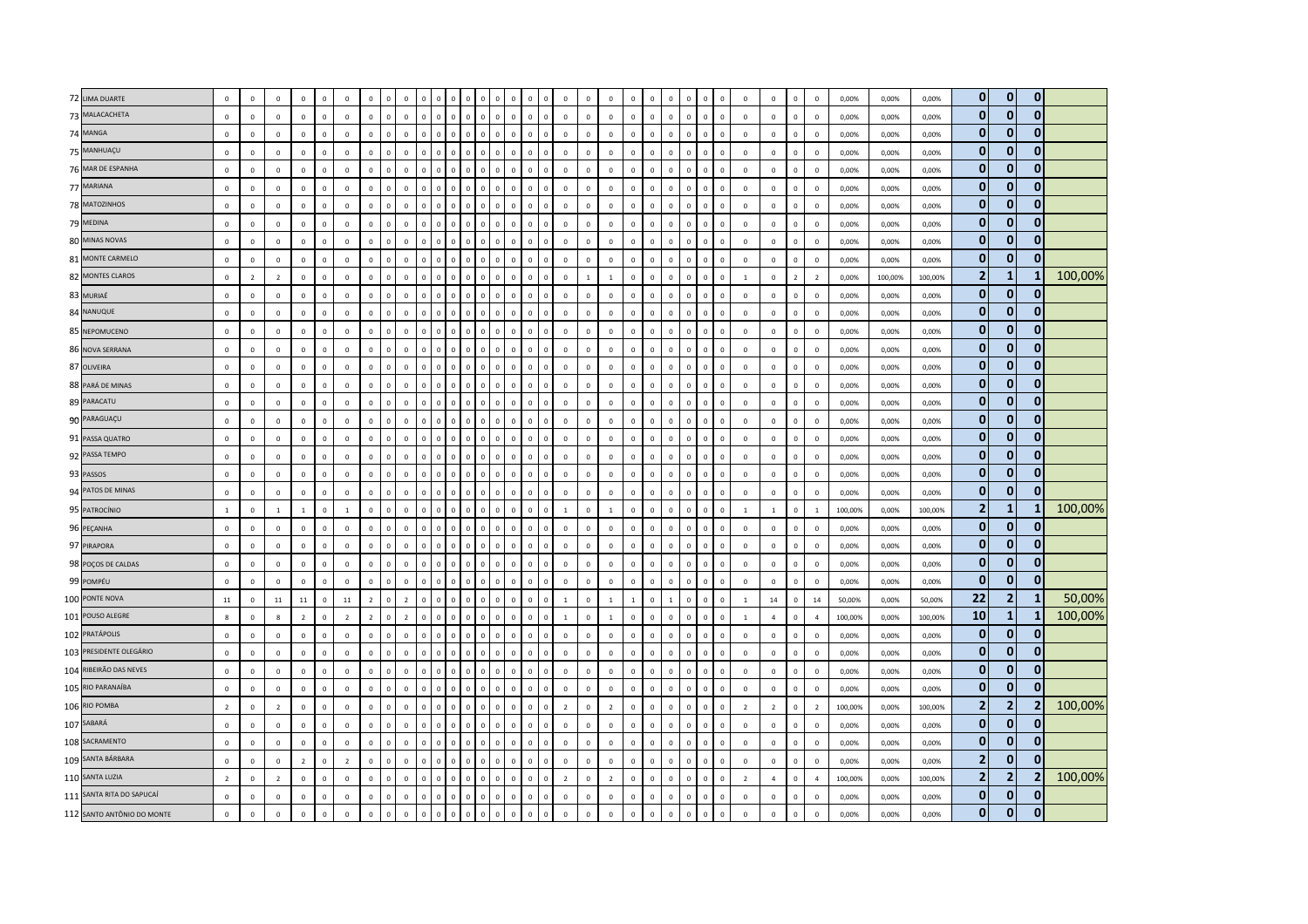| 113 SANTOS DUMONT            | $\overline{\mathbf{3}}$ | 1                | $\overline{4}$ | $\mathbf{0}$            | $\mathbf{0}$   | $\mathbf{0}$            | $\Omega$     | $\circ$      | $\overline{0}$ | $^{\circ}$   | $\mathbf{0}$<br>$\mathbf{0}$ | $^{\circ}$   | 0 <sub>0</sub>                           |                | $\mathbf 0$<br>$\overline{0}$  | $\mathbf{0}$                 | $\mathbf 0$    | $\mathbf{0}$   | $\mathbf{0}$   | 1              | $\mathbf{0}$   | $\overline{1}$ | $\mathbf{0}$ | $\circ$<br>$\overline{0}$          | $\Omega$       | $\overline{a}$ | 1            | 5                        | 0,00%   | 0,00%  | 0,00%   | 4            | 1            | $\mathbf 0$  |         |
|------------------------------|-------------------------|------------------|----------------|-------------------------|----------------|-------------------------|--------------|--------------|----------------|--------------|------------------------------|--------------|------------------------------------------|----------------|--------------------------------|------------------------------|----------------|----------------|----------------|----------------|----------------|----------------|--------------|------------------------------------|----------------|----------------|--------------|--------------------------|---------|--------|---------|--------------|--------------|--------------|---------|
| 114 SÃO GONÇALO DO SAPUCAÍ   | $\mathbf{0}$            | $\Omega$         | $\Omega$       | $\mathbf 0$             | $\mathbf{0}$   | $\circ$                 | $\Omega$     | $\Omega$     | $\mathbf{0}$   | $\Omega$     | $\mathbf{0}$<br>0            | $\mathbf 0$  | $\mathbf{0}$<br>$\overline{\phantom{0}}$ |                | 0<br>$\mathbf{0}$              | $\mathbf{0}$                 | $\mathsf 0$    | $\mathbf{0}$   | $\circ$        | $\Omega$       | $\mathbf 0$    | $\Omega$       | $\mathbf{0}$ | $\mathbf{0}$<br>$\overline{0}$     | $\Omega$       | $\Omega$       | $\circ$      | $\Omega$                 | 0,00%   | 0,00%  | 0,00%   | $\bf{0}$     | $\bf{0}$     | $\mathbf{0}$ |         |
| 115 SÃO GOTARDO              | $\mathbf{0}$            | $\mathbf 0$      | $\mathbf 0$    | $\mathbf{0}$            | $\mathbf{0}$   | $\mathbf 0$             | $\Omega$     | $\mathbf{0}$ | $\mathbf{0}$   | $\mathbf{0}$ | $\circ$<br>$\mathbf{0}$      | $\mathbf{0}$ | $0$ 0                                    |                | $\overline{0}$                 | $\mathbf{0}$<br>$\mathbf{0}$ | $\circ$        | $\mathbf{0}$   | $\mathbf{0}$   | $\mathbf{0}$   | $\mathbf{0}$   | $\mathbf{0}$   | $\mathbf{0}$ | $\mathbf{0}$<br>$\overline{0}$     | $\Omega$       | $\Omega$       | $\mathbf 0$  | $\Omega$                 | 0,00%   | 0,00%  | 0,00%   | 0            | 0            | $\bf{0}$     |         |
| 116 SÃO JOÃO DEL REI         | 24                      | 10 <sup>10</sup> | 34             | 24                      | 10             | 34                      | $\Omega$     | $\mathbf{0}$ | $\mathbf{0}$   | $\mathbf{0}$ | $\mathbf{0}$<br>$\mathbf{0}$ | $\mathbf{0}$ | $\overline{0}$                           | $\overline{0}$ | $\mathbf{0}$<br>$\overline{0}$ | $\mathbf{0}$                 | 8              | $\overline{2}$ | 10             | 16             | 8              | 24             | $\mathbf{0}$ | $\mathsf 0$<br>$\overline{0}$      | 10             | 24             | 10           | 34                       | 33,33%  | 20,00% | 29,41%  | 68           | 34           | 10           | 29,41%  |
| 117 SÃO LOURENÇO             | $\mathbf 0$             | $\mathbf 0$      | $\overline{0}$ | $\mathbf 0$             | $^{\circ}$     | $\mathbf 0$             | $\Omega$     | $\mathbf{0}$ | $\Omega$       |              | $\mathbf 0$<br>$\Omega$      | $\mathbf{0}$ | $\circ$<br>l o                           |                | $\overline{0}$<br>$\Omega$     | $\mathbf{0}$                 | $\mathsf 0$    | $\mathbf 0$    | $\mathbf 0$    | $\mathbf{0}$   | $\mathbf 0$    | $\Omega$       | $^{\circ}$   | $\mathbf{0}$<br>$\mathbf 0$        | $\Omega$       | $\Omega$       | $\mathbf 0$  | $\Omega$                 | 0,00%   | 0,00%  | 0,00%   | $\mathbf{0}$ | $\mathbf 0$  | $\bf{0}$     |         |
| 118 SÃO SEBASTIÃO DO PARAÍSO | $\mathbf{0}$            | $\mathbf{0}$     | $\mathbf 0$    | $\mathbf{0}$            | $\mathbf{0}$   | $\mathbf 0$             | $\Omega$     | $\Omega$     | $\Omega$       |              | $\mathbf{0}$<br>$\Omega$     | $\mathbf{0}$ | $\mathbf{0}$                             | $\overline{0}$ | $\mathbf{0}$<br>$\Omega$       | $\mathbf{0}$                 | $\mathbf 0$    | $\mathbf{0}$   | $\mathbf 0$    | $\Omega$       | $\overline{0}$ | $\mathbf 0$    | $\Omega$     | $\mathbf{0}$<br>$\overline{0}$     | $\Omega$       | $\Omega$       | $\mathbf{0}$ | 0                        | 0,00%   | 0,00%  | 0,00%   | $\mathbf{0}$ | $\mathbf{0}$ | $\mathbf 0$  |         |
| <b>119 SERRO</b>             | $\mathsf 0$             | $\mathbf 0$      | $\mathbf{0}$   | $\mathbf{0}$            | $\mathbf{0}$   | $\circ$                 | $\Omega$     | $\Omega$     | $\Omega$       | $\Omega$     | $\mathbf{0}$<br>$\mathbf{0}$ | $\mathbf 0$  | $\circ$                                  | $\overline{0}$ | $\mathbf{0}$<br>$\overline{0}$ | $\mathbf{0}$                 | $\mathbf 0$    | $\mathbf{0}$   | $\mathbf{0}$   | $\mathbf{0}$   | $\mathbf 0$    | $\Omega$       | $\mathbf{0}$ | $\mathsf 0$<br>$\overline{0}$      | $\Omega$       | $\Omega$       | $\mathbf 0$  | $\Omega$                 | 0,00%   | 0,00%  | 0,00%   | $\mathbf{0}$ | $\mathbf 0$  | $\mathbf 0$  |         |
| 120 SETE LAGOAS              | $\mathsf 0$             | $\mathbf 0$      | $\mathbf 0$    | $\circ$                 | $^{\circ}$     | $\mathbf 0$             | $\Omega$     | $\Omega$     | $\Omega$       | $\mathbf{0}$ | $\mathbf{0}$<br>$\mathbf 0$  | $\mathbf 0$  | $\mathbf{0}$                             | $\overline{0}$ | $\Omega$<br>$\overline{0}$     | $\mathbf{0}$                 | $\mathbf 0$    | $\mathbf{0}$   | $\mathbf{0}$   | $\mathbf{0}$   | $\mathbf 0$    | $\Omega$       | $^{\circ}$   | $\mathsf 0$<br>$\mathbf 0$         | $\Omega$       | $\mathbf{0}$   | $\mathbf 0$  | $\Omega$                 | 0,00%   | 0,00%  | 0,00%   | $\mathbf 0$  | $\mathbf{0}$ | $\bf{0}$     |         |
| 121 TARUMIRIM                | $\mathsf 0$             | $\mathbf 0$      | $\mathbf 0$    | $\mathbf 0$             | $\mathbf{0}$   | $\mathbf 0$             | $\Omega$     | $\mathbf{0}$ | $\Omega$       |              | $\mathbf{0}$<br>$\mathbf 0$  | $\mathbf 0$  | $\mathbf 0$                              | $\overline{0}$ | $\Omega$<br>$\mathbf{0}$       | $\Omega$                     | $\mathbf 0$    | $\mathbf{0}$   | $\circ$        | $\mathbf{0}$   | $\mathbf 0$    | $\Omega$       | $\circ$      | $\mathbf{0}$<br>$\mathbf 0$        | $\Omega$       | $\Omega$       | $\mathbf 0$  | $\Omega$                 | 0,00%   | 0,00%  | 0,00%   | $\mathbf 0$  | 0            | $\bf{0}$     |         |
| 122 TEÓFILO OTONI            | $\mathbf{0}$            | $\mathbf 0$      | $\mathbf 0$    | $\mathbf 0$             | $\mathbf{0}$   | $\mathbf 0$             | $\Omega$     | $\Omega$     | $\mathbf 0$    | $\Omega$     | $\circ$<br>0                 | $\mathbf 0$  | $0$ 0                                    |                | $\circ$<br>$\mathbf{0}$        | $\mathbf 0$                  | $\mathbf 0$    | $\mathbf 0$    | $\mathbf 0$    | $\mathbf{0}$   | $\mathbf 0$    | $\Omega$       | $\mathbf{0}$ | $\mathbf 0$<br>$\overline{0}$      | $\Omega$       | $\Omega$       | $\circ$      | $\Omega$                 | 0,00%   | 0,00%  | 0,00%   | $\mathbf{0}$ | 0            | $\mathbf 0$  |         |
| 123 TIROS                    | $\mathbf{0}$            | $\mathbf 0$      | $\mathbf 0$    | $\mathbf 0$             | $\mathbf{0}$   | $\mathbf 0$             | $\Omega$     | $\mathbf{0}$ | $\mathbf{0}$   | $\mathbf{0}$ | $\mathbf{0}$<br>0            | $\circ$      | $0$ 0                                    |                | $\overline{0}$<br>0            | $\mathbf 0$                  | $\mathbf{0}$   | $\mathbf{0}$   | $\mathbf{0}$   | $\mathbf{0}$   | $\mathbf{0}$   | $\Omega$       | $\mathbf{0}$ | $\mathsf 0$<br>$\mathbf 0$         | $\Omega$       | $\mathbf{0}$   | $\mathbf 0$  | $\Omega$                 | 0,00%   | 0,00%  | 0,00%   | $\mathbf{0}$ | $\mathbf 0$  | $\bf{0}$     |         |
| 124 TOMBOS                   | $\mathbf{0}$            | $\mathbf 0$      | $\overline{0}$ | $\mathbf 0$             | $\mathbf{0}$   | $\mathbb O$             | $\Omega$     | $\mathbf{0}$ | $\mathbf{0}$   | $\Omega$     | $\mathbf{0}$<br>$\mathbf{0}$ | $\mathbf{0}$ | 0 <sub>0</sub>                           |                | $\mathbf 0$<br>$\overline{0}$  | $\mathbf{0}$                 | $\mathbf 0$    | $\mathbf{0}$   | $\mathbf{0}$   | $\mathbf{0}$   | $\mathbf 0$    | $\mathbf 0$    | $\mathbf{0}$ | $\mathbf{0}$<br>$\overline{0}$     | $\Omega$       | $\Omega$       | $\mathbf 0$  | $\Omega$                 | 0,00%   | 0,00%  | 0,00%   | $\mathbf{0}$ | 0            | $\mathbf{0}$ |         |
| 125 TRÊS CORAÇÕES            | $\mathbf 0$             | $\mathbf 0$      | $^{\circ}$     | $\mathbf 0$             | $^{\circ}$     | $\mathbb O$             | $\Omega$     | $\Omega$     | $\Omega$       |              | $\Omega$<br>$\Omega$         | $\mathbf{0}$ | $\mathbf{0}$                             | $\overline{0}$ | $\Omega$<br>$\Omega$           | $\mathbf{0}$                 | $\mathbf 0$    | $\mathbf{0}$   | $\Omega$       | $\Omega$       | $\mathbf 0$    | $\Omega$       | $\Omega$     | $\mathbf{0}$<br>$\overline{0}$     | $\Omega$       | $\Omega$       | $\circ$      | $\Omega$                 | 0,00%   | 0,00%  | 0,00%   | $\mathbf{0}$ | $\mathbf{0}$ | $\mathbf 0$  |         |
| 126 TUPACIGUARA              | $\mathbf{0}$            | $\mathbf{0}$     | $\mathbf{0}$   | $\mathbf{0}$            | $\mathbf{0}$   | $\mathbb O$             |              | $\mathbf{0}$ | $\mathbf{0}$   | $\Omega$     | $\mathbf{0}$<br>$\mathbf{0}$ | $\circ$      | $\overline{0}$                           | $\overline{0}$ | $\mathbf{0}$<br>$\overline{0}$ | $\mathbf{0}$                 | $\mathbf 0$    | $\Omega$       | $\mathbf{0}$   | $\mathbf{0}$   | $\overline{0}$ | $\mathbf 0$    | $\mathbf{0}$ | $\mathbf{0}$<br>$\overline{0}$     | $\Omega$       | $\Omega$       | $\mathbf{0}$ | 0                        | 0,00%   | 0,00%  | 0,00%   | $\mathbf{0}$ | 0            | $\mathbf 0$  |         |
| 127 TURMALINA                | $\mathbf{0}$            | $\mathbf{0}$     | $\mathbf{0}$   | $\mathbf{0}$            | $\mathbf{0}$   | $\mathbf{0}$            | $\Omega$     | $\Omega$     | $\mathbf{0}$   | $\mathbf{0}$ | $\mathbf{0}$<br>$\mathbf{0}$ | $\mathbf{0}$ | $\mathbf{0}$                             | $\overline{0}$ | $\overline{0}$<br>$\mathbf{0}$ | $\mathbf{0}$                 | $\mathbf{0}$   | $\mathbf{0}$   | $\mathbf{0}$   | $\mathbf{0}$   | $\mathbf{0}$   | $\mathbf 0$    | $\mathbf{0}$ | $\circ$<br>$\overline{0}$          | $\Omega$       | $\mathbf{0}$   | $\mathbf{0}$ | $\overline{0}$           | 0,00%   | 0,00%  | 0,00%   | $\mathbf{0}$ | $\mathbf 0$  | $\mathbf 0$  |         |
| 128 UBÁ                      | $\mathbf{1}$            | $\mathbf 0$      | <sup>1</sup>   | $\overline{\mathbf{3}}$ | $\mathbf{0}$   | $\overline{\mathbf{3}}$ |              | $\mathbf{0}$ | $\mathbf{1}$   |              | $\mathbf{0}$<br>$\mathbf 0$  | $^{\circ}$   | $\mathbf 0$                              | $\overline{0}$ | $\mathbf 0$<br>$\mathbf{0}$    | $\mathbf{0}$                 |                | $\mathbf 0$    | $\mathbf{1}$   |                | $\mathbf 0$    | $\overline{1}$ | $^{\circ}$   | $\mathbf{0}$<br>$\overline{0}$     | $\mathbf{1}$   | 6              | $\mathbf 0$  | 6                        | 50,00%  | 0,00%  | 50,00%  | 4            | 2            |              | 50,00%  |
| 129 UBERABA                  | 8                       | $\mathbf 0$      | 8              | $\mathbf{0}$            | $\mathbf{0}$   | $\mathbb O$             | $\Omega$     | $\Omega$     | $\mathbf{0}$   | $\Omega$     | $\mathbf{0}$<br>$\mathbf{0}$ | $\mathbf{0}$ | $01$ 0                                   |                | $\mathbf{0}$<br>$\overline{0}$ | $\mathbf{0}$                 | $\mathbf{1}$   | $\mathbf{0}$   | $\mathbf{1}$   | $7^{\circ}$    | $\mathbf{0}$   | $\overline{7}$ | $\mathbf{0}$ | $\mathbf{0}$<br>$\overline{0}$     | $\overline{1}$ | $\Omega$       | $\mathbf 0$  | $\Omega$                 | 12,50%  | 0,00%  | 12,50%  | 8            | 8            |              | 12,50%  |
| 130 UBERLÂNDIA               | $\boldsymbol{\Lambda}$  | $\mathbf{0}$     | $\overline{a}$ | $\overline{4}$          | $\mathbf{0}$   | $\overline{4}$          | $\Omega$     | $\mathbf{0}$ | $\mathbf{0}$   | $\mathbf{0}$ | $\mathbf{0}$<br>$\mathbf{0}$ | $\mathbf{0}$ | 0 <sub>0</sub>                           |                | $\mathbf{0}$<br>$\overline{0}$ | $\mathbf{0}$                 | $\circ$        | $\mathbf{0}$   | $\mathbf{0}$   | $\mathbf{0}$   | $\mathbf{0}$   | $\mathbf 0$    | $\mathbf{0}$ | $\mathbf{0}$<br>$\overline{0}$     | $\Omega$       | 5              | $\mathbf{0}$ | 5                        | 0,00%   | 0,00%  | 0,00%   | 8            | $\mathbf 0$  | $\mathbf 0$  |         |
| 131 VARGINHA                 | 5                       | $\Omega$         | 5              | $6\phantom{.}$          | $\mathbf{0}$   | $6\phantom{1}$          | $\Omega$     | $\Omega$     | $\Omega$       | $\Omega$     | $\mathbf{0}$<br>$\mathbf{0}$ | $\circ$      | $0$ 0                                    |                | $\mathsf 0$<br>$\overline{0}$  | $\mathsf 0$                  | $\overline{1}$ | $\mathbf{0}$   | $\overline{1}$ | $\mathbf{0}$   | $\mathbf{0}$   | $\Omega$       | $^{\circ}$   | $\mathsf{O}\xspace$<br>$\mathbf 0$ | $\overline{1}$ | $\overline{2}$ | $\mathbf 0$  | $\overline{\phantom{0}}$ | 100,00% | 0,00%  | 100,00% | 11           | -1           |              | 100,00% |
| 132 VÁRZEA DA PALMA          | $\mathbf{0}$            | $\mathbf{0}$     | $\mathbf 0$    | $\mathbf 0$             | $\mathbf{0}$   | $\mathbf 0$             | $\Omega$     | $\Omega$     | $\Omega$       |              | $\Omega$<br>$\Omega$         | $\Omega$     | $\mathbf{0}$                             | $\overline{0}$ | $\mathbf{0}$<br>$\Omega$       | $\Omega$                     | $\mathbf 0$    | $\mathbf{0}$   | $\,0\,$        | $\Omega$       | $\mathbf 0$    | $\Omega$       | $\Omega$     | $\mathbf{0}$<br>$\overline{0}$     | $\Omega$       | $\Omega$       | $\mathbf 0$  | $\Omega$                 | 0,00%   | 0,00%  | 0,00%   | $\mathbf{0}$ | $\mathbf{0}$ | $\mathbf{0}$ |         |
| 133 VAZANTE                  | $\mathbf 0$             | $\mathbf 0$      | $^{\circ}$     | $\mathbf 0$             | $^{\circ}$     | $\mathbb O$             |              | $\Omega$     | $\Omega$       |              | $\mathbf{0}$<br>$\mathbf{0}$ | $\mathbf{0}$ | $\overline{0}$<br>$\overline{0}$         |                | $\mathbf{0}$<br>$\overline{0}$ | $\mathbf{0}$                 | 0              | $\Omega$       | $\Omega$       | $\Omega$       | $\mathbf 0$    | $\Omega$       | $\Omega$     | $\mathbf 0$<br>$\overline{0}$      | $\Omega$       | $\Omega$       | $\mathbf 0$  | $\Omega$                 | 0,00%   | 0,00%  | 0,00%   | $\mathbf{0}$ | $\mathbf 0$  | $\mathbf{0}$ |         |
| 134 VESPASIANO               | $\overline{a}$          | $\mathbf 0$      | $\overline{a}$ | $\mathbf{0}$            | $\mathbf{0}$   | $\mathbf 0$             | $\Omega$     | $\Omega$     | $\Omega$       | $\mathbf{0}$ | $\mathbf{0}$<br>$\mathbf 0$  | $\mathbf 0$  | $\mathbf{0}$                             | $\overline{0}$ | $\overline{0}$<br>$\mathbf{0}$ | $\Omega$                     | $\mathbf{1}$   | $\mathbf 0$    | $\overline{1}$ | $\overline{2}$ | $\mathbf 0$    | $\overline{z}$ | $\mathbf{0}$ | $\mathsf 0$<br>$\overline{0}$      | $\overline{1}$ | $5^{\circ}$    | $\mathbf 0$  | 5                        | 33,33%  | 0,00%  | 33,33%  | 4            | 3            |              | 33,33%  |
| 135 VIÇOSA                   | $\mathsf 0$             | 1                | <sup>1</sup>   | $\mathbf{1}$            | $\mathbf{1}$   | $\overline{2}$          |              | $\mathbf{0}$ |                |              | $\mathbf 0$                  | $\mathbf 0$  | $\mathbf 0$                              | $\overline{0}$ | $\mathbf{0}$<br>$\mathbf 0$    | $\mathbf{0}$                 | 1              | $\mathbf 0$    | -1             | $\mathbf{0}$   | $\mathbf 0$    | $\mathbf 0$    | $\mathbf{0}$ | $\mathsf 0$<br>$\mathbf 0$         |                | 1              | $\mathbf 0$  |                          | 100,00% | 0,00%  | 100,00% | 3            |              |              | 100,00% |
| 136 VIRGINÓPOLIS             | $^{\circ}$              | $\Omega$         | $\Omega$       | $\mathbf 0$             | $\Omega$       | $\mathbb O$             | $\Omega$     | $\Omega$     | $\Omega$       |              | $\mathbf{0}$<br>$\mathbf{0}$ | $\mathbf{0}$ | $\overline{0}$                           | $\overline{0}$ | $\mathbf{0}$<br>$\mathbf{0}$   | $\mathbf{0}$                 | $\mathbf 0$    | $\mathbf{0}$   | $\circ$        | $\Omega$       | $\mathbf 0$    | $\Omega$       | $^{\circ}$   | $\mathbf{0}$<br>$\overline{0}$     | $\Omega$       | $\Omega$       | $\mathbf 0$  | $\Omega$                 | 0,00%   | 0,00%  | 0,00%   | $\bf{0}$     | $\mathbf 0$  |              |         |
| 137 VISCONDE DO RIO BRANCO   | $\mathbf{0}$            | $\Omega$         | $\mathbf 0$    | $\overline{a}$          | $\overline{2}$ | $\sqrt{6}$              | $\mathbf{1}$ | $\mathbf{0}$ | $\overline{1}$ | $\Omega$     | 0<br>$\Omega$                | $\mathbf 0$  | $\mathbf 0$                              | $\overline{0}$ | $\mathbf 0$<br>$\mathbf{1}$    | $\overline{1}$               | $\overline{2}$ | $\Omega$       | $\overline{2}$ | $\mathbf{0}$   | $\mathbf 0$    | $\mathbf 0$    | $\circ$      | $\mathsf 0$<br>$\overline{0}$      | $\overline{2}$ | $\overline{3}$ | $\mathbf 0$  | $\overline{3}$           | 100,00% | 0,00%  | 100,00% | 6            | 2            |              | 100,00% |
| <b>TOTAL</b>                 | 211                     | 100              | 311            | 159                     | 81             | 240                     | 20           | $\bullet$    | 20             |              | $\bullet$                    | $\Omega$     |                                          | $\overline{2}$ | $\mathbf{0}$                   | $\overline{2}$               | 122            | 31             | 153            | 52             | 45             | 97             | $\bullet$    | $\mathbf{0}$<br>$\overline{0}$     | 153            | 298            | 83           | 381                      | 70,11%  | 40,79% | 61,20%  |              | 551 250 153  |              | 61,20%  |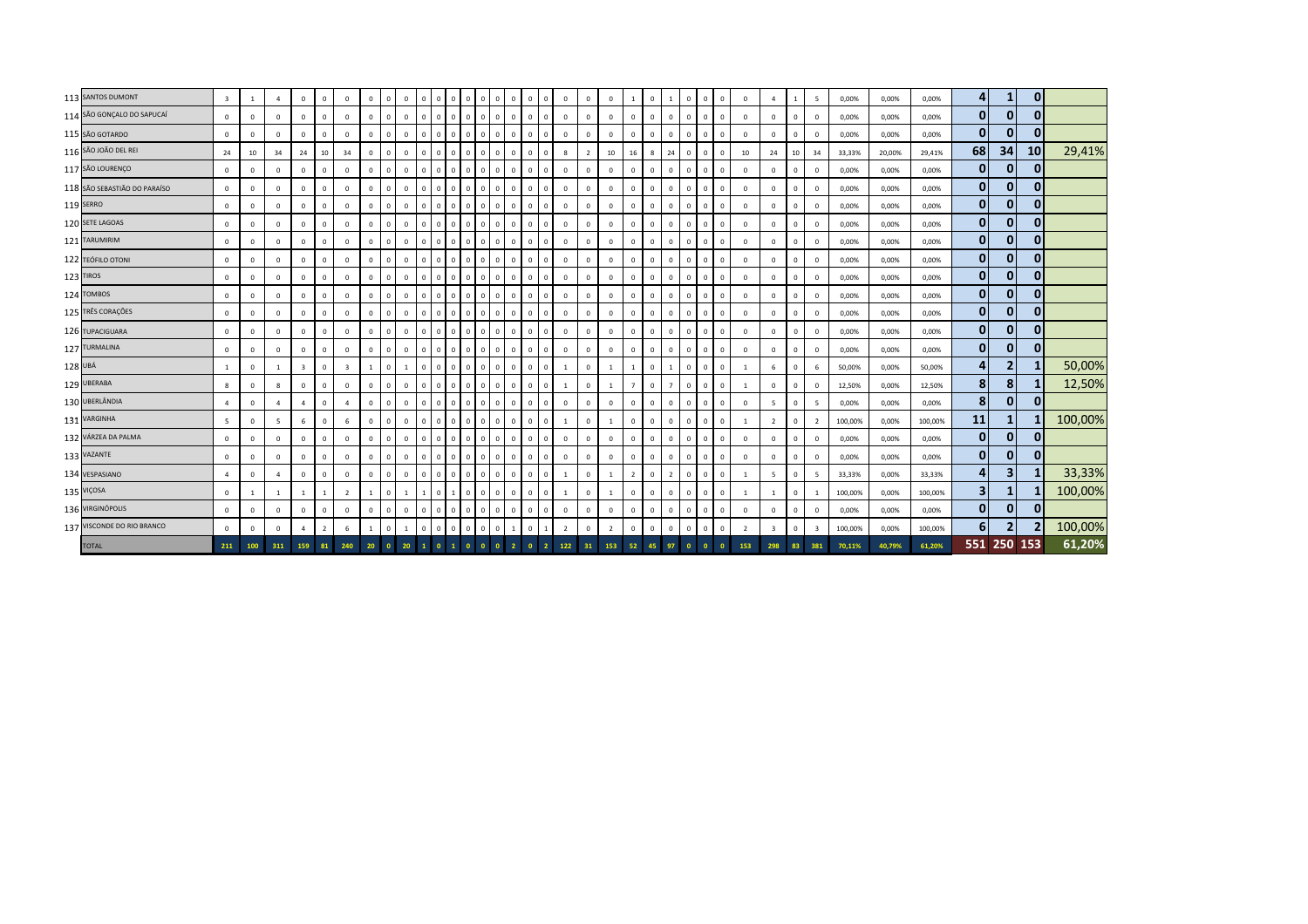|                                                  |              |                         |                         |                |                     |                         |                |                |                             |              |              |             |                         |                  |                |                                       |                             | abr/18                       |                |                  |                |                      |              |                                         |                               |                |                                     |                |        |                                           |         |                  |                 |              |                         |
|--------------------------------------------------|--------------|-------------------------|-------------------------|----------------|---------------------|-------------------------|----------------|----------------|-----------------------------|--------------|--------------|-------------|-------------------------|------------------|----------------|---------------------------------------|-----------------------------|------------------------------|----------------|------------------|----------------|----------------------|--------------|-----------------------------------------|-------------------------------|----------------|-------------------------------------|----------------|--------|-------------------------------------------|---------|------------------|-----------------|--------------|-------------------------|
|                                                  |              |                         |                         |                |                     |                         |                |                |                             |              |              |             |                         |                  |                |                                       |                             | <b>MEDIAÇÃO</b>              |                |                  |                |                      |              |                                         |                               |                |                                     |                |        |                                           |         |                  |                 |              |                         |
|                                                  |              |                         |                         |                |                     |                         |                |                |                             |              |              |             |                         |                  |                |                                       |                             | <b>Processual</b>            |                |                  |                |                      |              |                                         |                               |                |                                     |                |        |                                           |         |                  |                 |              |                         |
| Tribunal de Justica do<br>Estado de Minas Gerais |              |                         |                         | <b>CASOS</b>   |                     |                         |                |                |                             |              |              |             | MEDIAÇÕES PREJUDICADAS  |                  |                |                                       |                             |                              |                |                  |                | MEDIAÇÕES CONCLUÍDAS |              |                                         |                               |                | <b>SESSÕES</b><br><b>REALIZADAS</b> |                |        | % (MEDIAÇÕES<br>CONCLUÍDAS/COM<br>ACORDO) |         |                  |                 |              |                         |
|                                                  |              | <b>RECEBIDOS</b>        |                         |                | <b>FM ANDAMENTO</b> |                         |                | NÃO ADESÃO     |                             | DESISTÊNCIA  |              |             | NÃO COMPARECIMENTO      |                  |                | <b>DEMANDA NÃO</b><br><b>INDICADA</b> |                             | COM ACORDO                   |                |                  | SEM ACORDO     |                      |              | <b>ACORDO PARCIA</b>                    |                               |                | SESSÕES                             |                |        | %                                         |         |                  |                 |              |                         |
|                                                  |              | ğ                       | <b>E</b>                |                | 린                   | Ĕ                       | <b>MEV</b>     | EL             | ITAL                        |              |              |             |                         |                  | MÍN            | 린                                     | <b>E</b>                    | 린                            |                |                  | EL             |                      |              | Í                                       | <b>TOTAL</b><br><b>ACORDO</b> |                | E                                   | <b>R</b>       | MÍI IA |                                           |         | 菱                | <b>JTAL</b>     | JКI          | Percentual<br>de acordo |
| 1 ABRE CAMPO                                     | $\mathbf{0}$ | $\overline{0}$          | $\mathbf 0$             | $\mathbf{0}$   | $\mathbf{0}$        | $\overline{0}$          | $\mathbf{0}$   | $\mathbf{0}$   | $\mathbf{0}$<br>$\circ$     | $\mathbf{0}$ | $\mathbf{0}$ | $\Omega$    | $\mathbf{0}$            | $\mathbf{0}$     | $\mathbf{0}$   | $\mathbf{0}$                          | $\mathbf{0}$                | $\circ$<br>$\mathbf{0}$      | $\mathbb O$    | $\Omega$         | $\mathbf{0}$   | $\mathbf 0$          | $\mathbf{0}$ | $\overline{\mathbf{0}}$<br>$\mathbf{0}$ | $\mathbf 0$                   | $\mathbf{0}$   | $\mathbf 0$                         | $\mathbf{0}$   | 0,00%  | 0,00%                                     | 0,00%   | $\mathbf{0}$     | $\overline{0}$  | $\mathbf{0}$ |                         |
| 2 AÇUCENA                                        | $\mathsf 0$  | $\mathsf 0$             | $\mathsf 0$             | $\mathbb O$    | $\mathbb O$         | $\mathbf 0$             | $\Omega$       | $\mathbf 0$    | $\Omega$<br>$\Omega$        | $\mathbf{0}$ | $\mathbf 0$  | $\mathbf 0$ | $\mathbf 0$             | $\mathbb O$      | $\mathbf 0$    | $\mathbf 0$                           | $\Omega$                    | $\mathbf 0$<br>$\Omega$      | $\mathbb O$    | $\Omega$         | $\mathbb O$    | $\mathbf 0$          | $\mathbf 0$  | $\overline{\mathbf{0}}$<br>$\mathsf 0$  | $\mathbf 0$                   | $\mathbf 0$    | $\mathbb O$                         | $\mathbf 0$    | 0,00%  | 0,00%                                     | 0,00%   | $\mathbf{0}$     | $\mathbf{0}$    | $\mathbf{0}$ |                         |
| ÁGUAS FORMOSAS                                   | $\mathbf 0$  | 30                      | 30                      | $\mathbb O$    | 30                  | 30                      | $\mathbf 0$    | $\mathbb O$    | $\Omega$<br>$\Omega$        | $\Omega$     | $\mathbf 0$  | $\Omega$    | $\mathbf 0$             | $\mathbb O$      | $\overline{0}$ | $\mathbf 0$                           | $\Omega$                    | $\mathbf 0$<br>-5            | $\overline{5}$ |                  | 27             | 27                   | $\mathbf 0$  | $\overline{0}$<br>$\Omega$              | $\overline{5}$                | $\mathsf 0$    | 30                                  | 30             | 0,00%  | 15,63%                                    | 15,63%  | 60               | 32              | 5            | 15,63%                  |
| ALÉM PARAÍBA                                     | $\mathbf 0$  | 1                       | $\mathbf{1}$            | $\mathbb O$    | $\overline{1}$      | $\overline{1}$          | $\Omega$       | $\overline{0}$ | $\Omega$<br>$\Omega$        | $\Omega$     | $\mathbf 0$  | $\Omega$    | $\overline{0}$          | $\mathbb O$      | $\Omega$       | $\mathbf 0$                           | $\mathbf 0$<br>$\Omega$     | $\mathbf{1}$                 | $\mathbf{1}$   | $\Omega$         | $\mathbb O$    | $\mathbf 0$          | $\mathbf{0}$ | $\,$ 0<br>$\Omega$                      | 1                             | $\,$ 0         | $\mathbf{1}$                        | $\mathbf{1}$   | 0,00%  | 100,00%                                   | 100,00% | $\overline{2}$   | $\mathbf{1}$    | $\mathbf{1}$ | 100,00%                 |
| 5 ALFENAS                                        | 23           | $\mathsf 0$             | 23                      | $\mathbb O$    | $\mathbb O$         | $\mathbf 0$             | $11\,$         | $\mathbf 0$    | $11\,$<br>$\mathbf 0$       | $\mathbf{0}$ | $\mathbf 0$  | $\mathbf 0$ | $\mathbf 0$             | $\mathbb O$      | $6\phantom{1}$ | $\mathbf{0}$                          | 6                           | $\overline{5}$<br>$\circ$    | $\overline{5}$ |                  | $\mathbf 0$    | $\mathbf{1}$         | $\mathbf 0$  | $\,$ 0<br>$\mathsf 0$                   | $\overline{5}$                | 6              | $\mathbf 0$                         | 6              | 83,33% | 0,00%                                     | 83,33%  | 23               | $6\phantom{1}6$ | 5            | 83,33%                  |
| 6 ALTO RIO DOCE                                  | $\mathbf 0$  | $\,$ 0                  | $\,0\,$                 | $\mathbf 0$    | $\mathbb O$         | $\mathbf 0$             | $\Omega$       | $\mathbf 0$    | $\circ$<br>$\Omega$         | $\mathbf{0}$ | $\mathbf 0$  | $\mathbf 0$ | $\overline{0}$          | $\mathbb O$      | $\mathbf 0$    | $\mathbf 0$                           | $\mathbf 0$<br>$\mathbf{0}$ | $\Omega$                     | $\mathbf 0$    | $\Omega$         | $\mathbb O$    | $\mathbf 0$          | $\mathbf 0$  | $\,$ 0<br>$\Omega$                      | $\,0\,$                       | $\,$ 0         | $\,0\,$                             | $\Omega$       | 0,00%  | 0,00%                                     | 0,00%   | $\mathbf{0}$     | $\mathbf{0}$    | $\mathbf{0}$ |                         |
| 7 ARAÇUAÍ                                        | $\mathbf 0$  | $\mathbf{0}$            | $\mathsf 0$             | $\mathbb O$    | $\mathbb O$         | $\overline{0}$          | $\mathbf 0$    | $\mathbb O$    | $\Omega$<br>$\mathbf 0$     | $\Omega$     | $\mathbf 0$  | $\Omega$    | $\overline{0}$          | $\mathbb O$      | $\mathbf 0$    | $\mathbf 0$                           | $\Omega$                    | $\mathbf 0$<br>$\Omega$      | $\mathbb O$    |                  | $\Omega$       | $\mathbf 0$          | $\mathbf 0$  | $\overline{0}$<br>$\Omega$              | $\mathbf 0$                   | $\overline{0}$ | $\mathbf 0$                         | $\mathbf 0$    | 0,00%  | 0,00%                                     | 0,00%   | $\overline{0}$   | $\mathbf{0}$    | $\mathbf{0}$ |                         |
| <b>8 ARAGUARI</b>                                | $\bf{0}$     | $\mathbf 0$             | $\mathbf 0$             | $\mathbf 0$    | $\mathbf 0$         | $\bf{0}$                | $\Omega$       | $\mathbf 0$    | $\Omega$<br>$\Omega$        | $\Omega$     | $\bf{0}$     | $\Omega$    | $\overline{0}$          | $\boldsymbol{0}$ | $\Omega$       | $\bf{0}$                              | $\mathbf 0$<br>$\Omega$     | $\bf{0}$                     | $\mathbf 0$    | $\mathbf{0}$     | $\bf{0}$       | $\mathbf 0$          | $\mathbf 0$  | $\mathbf 0$<br>$\Omega$                 | $\mathbf 0$                   | $\mathbf 0$    | $\mathbf 0$                         | $\bf{0}$       | 0,00%  | 0,00%                                     | 0,00%   | $\overline{0}$   | $\mathbf{0}$    | $\mathbf{0}$ |                         |
| g ARAXÁ                                          | $\mathbf{0}$ | $\mathbf 0$             | $\mathbf 0$             | $\mathbb O$    | $\mathbb O$         | $\overline{0}$          | $\Omega$       | $\mathbf 0$    | $\Omega$<br>$\Omega$        | $\Omega$     | $\mathbf 0$  | $\Omega$    | $\overline{0}$          | $\mathbb O$      | $\mathbf 0$    | $\mathbf 0$                           | $\Omega$                    | $\Omega$<br>$\Omega$         | $\mathbf 0$    | $\Omega$         | $\overline{0}$ | $\mathbf 0$          | $\mathbf{0}$ | $\overline{\mathbf{0}}$<br>$\Omega$     | $\mathbf 0$                   | $\,$ 0         | $\mathbb O$                         | $\mathbf 0$    | 0,00%  | 0,00%                                     | 0,00%   | $\mathbf{0}$     | $\mathbf{0}$    | $\bf{0}$     |                         |
| 10 BARÃO DE COCAIS                               | 34           | $\overline{5}$          | 39                      | $\overline{2}$ | $\mathbf 0$         | $\overline{2}$          | $\Omega$       | $\mathbf 0$    | $\mathbf 0$<br>$\Omega$     | $\Omega$     | $\mathbf 0$  | $\mathbf 0$ | $\mathbf 0$             | $\mathbb O$      | $\mathbf 0$    | $\mathbf 0$                           | $\Omega$                    | $\overline{5}$<br>$^{\circ}$ | $\overline{5}$ | 10 <sub>10</sub> | $\overline{1}$ | $11\,$               | $\mathbf 0$  | $\,$ 0<br>$\overline{0}$                | $\overline{5}$                | ${\bf 16}$     | $\,$ 1 $\,$                         | $17\,$         | 33,33% | 0,00%                                     | 31,25%  | 41               | 16              | 5            | 31,25%                  |
| 11 BARBACENA                                     | $\mathbf 0$  | $\,$ 0                  | $\mathsf 0$             | $\mathbb O$    | $\mathbb O$         | $\mathbf 0$             | $\mathbf 0$    | $\mathbf 0$    | 0                           |              | $\mathbf 0$  | $\mathbf 0$ | $\mathbf 0$             | $\mathbb O$      | $\overline{0}$ | $\mathbf 0$                           |                             | $\mathbf 0$<br>$\mathbf 0$   | $\mathbf 0$    | $\Omega$         | $\overline{0}$ | $\mathbf 0$          | $\mathbf 0$  | $\mathbf 0$<br>$\mathbf 0$              | $\mathbf 0$                   | $\,$ 0         | $\mathbf 0$                         | $\mathbf 0$    | 0,00%  | 0,00%                                     | 0,00%   | $\mathbf{0}$     | $\mathbf{0}$    | $\mathbf{0}$ |                         |
| 12 BARROSO                                       | $\mathbf 0$  | $\mathsf 0$             | $\mathbf 0$             | $\mathbb O$    | $\mathbf 0$         | $\mathbf 0$             | $\Omega$       | $\mathbf 0$    | $\Omega$<br>$\Omega$        | $\Omega$     | $\Omega$     | $\Omega$    | $\overline{0}$          | $\mathbb O$      | $\Omega$       | $\mathbf{0}$                          | $\mathbf 0$<br>$\mathbf{0}$ | $\Omega$                     | $\mathbf 0$    | $\Omega$         | $\mathbf{0}$   | $\mathbf 0$          | $\mathbf 0$  | $\,$ 0<br>$\Omega$                      | $\mathbf 0$                   | $\,$ 0         | $\,0\,$                             | $\Omega$       | 0,00%  | 0,00%                                     | 0,00%   | $\mathbf{0}$     | $\mathbf{0}$    | $\mathbf{0}$ |                         |
| 13 BELO HORIZONTE                                | 34           | $\mathbf{0}$            | 34                      | 66             | $\mathbb O$         | 66                      |                | $\mathbb O$    | $\Omega$<br>$\overline{a}$  |              | $\mathbf 0$  | $\Omega$    | $\overline{0}$          | $\mathbf 0$      | $\overline{1}$ | $\mathbf 0$<br>$\overline{1}$         |                             | $10\,$<br>$\Omega$           | 10             |                  | $\mathbf 0$    | $\overline{7}$       | $\mathbf 0$  | $\overline{\mathbf{0}}$<br>$\Omega$     | 10                            | 138            | $\mathbf 0$                         | 138            | 58,82% | 0,00%                                     | 58,82%  | 100              | 17              | 10           | 58,82%                  |
| 14 BETIM                                         | $\mathbf 0$  | $\,0\,$                 | $\mathsf 0$             | $\mathbf 0$    | $\mathbf 0$         | $\overline{0}$          | $\Omega$       | $\overline{0}$ | $\Omega$<br>$\Omega$        | $\Omega$     | $\mathbf 0$  | $\Omega$    | $\mathbf{0}$            | $\mathbf 0$      | $\mathbf{0}$   | $\mathbf 0$                           | $\mathbf 0$<br>$\Omega$     | $\Omega$                     | $\mathbb O$    | $\Omega$         | $\Omega$       | $\mathbf 0$          | $\mathbf{0}$ | $\overline{\mathbf{0}}$<br>$\Omega$     | $\mathbf 0$                   | $\,0\,$        | $\mathbf 0$                         | $\Omega$       | 0,00%  | 0,00%                                     | 0,00%   | $\overline{0}$   | $\mathbf{0}$    | $\mathbf{0}$ |                         |
| 15 BICAS                                         | $\mathbf 0$  | $\,$ 0                  | $\mathbf 0$             | $\mathbb O$    | $\mathbb O$         | $\mathbf 0$             | $^{\circ}$     | $\mathbf 0$    | $\mathbf 0$<br>$\mathbf 0$  | $\mathbf{0}$ | $\mathbf 0$  | $\mathbf 0$ | $\overline{0}$          | $\mathbb O$      | $\mathbf 0$    | $\mathbf 0$                           | $\mathbf 0$<br>$\mathbf{0}$ | $\mathbf 0$                  | $\mathbb O$    |                  | $\overline{0}$ | $\mathbf 0$          | $\mathbf 0$  | $\overline{0}$<br>$\mathbf 0$           | $\mathbf 0$                   | $\,$ 0         | $\mathbf 0$                         | $\mathbf 0$    | 0,00%  | 0,00%                                     | 0,00%   | $\mathbf{0}$     | $\mathbf{0}$    | $\mathbf{0}$ |                         |
| 16 BRUMADINHO                                    | $\mathbf 0$  | $\mathsf 0$             | $\,0\,$                 | $\mathbb O$    | $\mathbf 0$         | $\mathbf 0$             | $\Omega$       | $\mathbf 0$    | $\Omega$<br>$\Omega$        | $\mathbf{0}$ | $\mathbf 0$  | $\Omega$    | $\mathbf 0$             | $\mathbf 0$      | $\mathbf{0}$   | $\mathbf{0}$                          | $\mathbf 0$<br>$\Omega$     | $\Omega$                     | $\mathbf 0$    | $\Omega$         | $\mathbf 0$    | $\mathbf 0$          | $\mathbf 0$  | $\,$ 0<br>$\Omega$                      | $\mathbf 0$                   | $\,$ 0         | $\,0\,$                             | $\Omega$       | 0,00%  | 0,00%                                     | 0,00%   | $\overline{0}$   | $\mathbf{0}$    | $\mathbf{0}$ |                         |
| 17 CAETÉ                                         | $\mathbf 0$  | $\mathbf 0$             | $\mathbf{0}$            | $\mathbf 0$    | $\mathbf 0$         | $\mathbf 0$             | $\mathbf 0$    | $\mathbf 0$    | $\mathbf 0$<br>$\mathbf 0$  | $\mathbf{0}$ | $\mathbf 0$  | $\mathbf 0$ | $\overline{0}$          | $\mathbb O$      | $\mathbf 0$    | $\mathbf 0$                           | $\mathbf{0}$                | $\mathbf 0$<br>$\mathbf 0$   | $\mathbb O$    | $\Omega$         | $\mathbb O$    | $\mathbf 0$          | $\mathbf 0$  | $\,$ 0<br>$\overline{0}$                | $\mathbf 0$                   | $\,$ 0         | $\,0\,$                             | $\mathbf 0$    | 0,00%  | 0,00%                                     | 0,00%   | $\bf{0}$         | $\mathbf{0}$    | $\mathbf{0}$ |                         |
| 18 CAMANDUCAIA                                   | $\mathbf{0}$ | $\,$ 0                  | $\mathbf 0$             | $\mathbf 0$    | $\mathbf 0$         | $\mathbf 0$             | $\Omega$       | $\overline{0}$ | $\Omega$<br>$\Omega$        | $\Omega$     | $\Omega$     | $\Omega$    | $\Omega$                | $\mathbf 0$      | $\Omega$       | $\Omega$                              | $\Omega$                    | $\Omega$<br>$\Omega$         | $\mathbf 0$    | $\Omega$         | $\Omega$       | $\mathbf 0$          | $\mathbf 0$  | $\overline{0}$<br>$\Omega$              | $\mathbf 0$                   | $\Omega$       | $\mathbf 0$                         | $\Omega$       | 0,00%  | 0,00%                                     | 0,00%   | $\mathbf{0}$     | $\bf{0}$        | $\mathbf{0}$ |                         |
| 19 CAMPO BELO                                    | $\mathbf 0$  | $\,0\,$                 | $\mathsf 0$             | $\mathbb O$    | $\mathbf 0$         | $\,$ 0                  | $\Omega$       | $\overline{0}$ | $\Omega$<br>n               | $\Omega$     | $\mathbf 0$  | $\Omega$    | $\overline{0}$          | $\mathbb O$      | $\mathbf 0$    | $\mathbf 0$                           | $\mathbf 0$<br>$\Omega$     | $\Omega$                     | $\mathbb O$    | $\Omega$         | $\mathbb O$    | $\mathbf 0$          | $\mathbb O$  | $\overline{0}$<br>$\Omega$              | $\mathbf 0$                   | $\,0\,$        | $\,0\,$                             | $\mathbf 0$    | 0,00%  | 0,00%                                     | 0,00%   | $\mathbf{0}$     | $\mathbf{0}$    | $\mathbf{0}$ |                         |
| 20 CAPELINHA                                     | $\mathbf{0}$ | $\overline{0}$          | $\mathbf 0$             | $\mathbf 0$    | $\overline{0}$      | $\overline{0}$          | $\Omega$       | $\overline{0}$ | $\Omega$<br>$\Omega$        | $\Omega$     | $\mathbf 0$  | $\Omega$    | $\mathbf 0$             | $\mathbb O$      | $\mathbf{0}$   | $\mathbf{0}$                          | $\mathbf 0$<br>$\Omega$     | $\Omega$                     | $\mathbb O$    | $\Omega$         | $\overline{0}$ | $\mathbf 0$          | $\mathbf{0}$ | $\overline{\mathbf{0}}$<br>$\Omega$     | $\mathbf 0$                   | $\,0\,$        | $\mathbf 0$                         | $\Omega$       | 0,00%  | 0,00%                                     | 0,00%   | $\overline{0}$   | $\mathbf{0}$    | $\mathbf{0}$ |                         |
| 21 CAPINÓPOLIS                                   | $\mathbf 0$  | $\mathsf 0$             | $\mathbf 0$             | $\mathbb O$    | $\mathbb O$         | $\mathbf 0$             | $^{\circ}$     | $\mathbf 0$    | $\mathbf{0}$<br>$\mathbf 0$ | $\mathbf{0}$ | $\mathbf{0}$ | $\mathbf 0$ | $\mathbf 0$             | $\mathbf 0$      | $\mathbf{0}$   | $\mathbf 0$                           | $\mathbf{0}$                | $\mathbb O$<br>$\mathbf 0$   | $\mathbf 0$    | $\Omega$         | $\mathbb O$    | $\mathbf 0$          | $\mathbf 0$  | $\,$ 0<br>$\mathbf 0$                   | $\mathbf 0$                   | $\,$ 0         | $\mathbb O$                         | $\mathbf 0$    | 0,00%  | 0,00%                                     | 0,00%   | $\mathbf{0}$     | $\overline{0}$  | $\mathbf{0}$ |                         |
| 22 CARANGOLA                                     | $\mathbf 0$  | $\mathsf 0$             | $\mathbf 0$             | $\mathbb O$    | $\mathbb O$         | $\mathbf 0$             | $\mathbf 0$    | $\mathbf 0$    | $\mathbf{0}$<br>$\mathbf 0$ | $\Omega$     | $\mathbf 0$  | $\mathbf 0$ | $\mathbf 0$             | $\mathbb O$      | $\mathbf 0$    | $\mathbf{0}$                          | $\overline{0}$              | $\mathbb O$<br>$\circ$       | $\mathbb O$    | $\Omega$         | $\overline{0}$ | $\mathbf 0$          | $\mathbf 0$  | $\overline{\mathbf{0}}$<br>$\mathbf 0$  | $\mathbf 0$                   | $\,0\,$        | $\mathbf 0$                         | $\mathbf 0$    | 0,00%  | 0,00%                                     | 0,00%   | $\mathbf{0}$     | $\mathbf{0}$    | $\mathbf{0}$ |                         |
| 23 CARATINGA                                     | $\mathbb O$  | $\overline{\mathbf{3}}$ | $\overline{\mathbf{3}}$ | $\mathbb O$    | $\overline{3}$      | $\overline{\mathbf{3}}$ | $\Omega$       | $\mathbf 0$    | $\Omega$<br>$\Omega$        | $\Omega$     | $\mathbf 0$  | $\Omega$    | $\mathbf 0$             | $\mathbb O$      | $\mathbf{0}$   | $\mathbf{0}$                          | $\Omega$                    | $\mathbf 0$<br>$\Omega$      | $\mathbb O$    | $\Omega$         | $\mathbf 0$    | $\mathbf 0$          | $\mathbf 0$  | $\overline{\mathbf{0}}$<br>$\mathbf{0}$ | $\mathbf 0$                   | $\,$ 0         | $\overline{4}$                      | $\overline{a}$ | 0,00%  | 0,00%                                     | 0,00%   | $6 \overline{6}$ | $\mathbf{0}$    | $\Omega$     |                         |
| CARMO DO CAJURU<br>-24                           | 68           | $\mathbf 0$             | 68                      | 50             | $\mathbf{0}$        | 50                      | $\overline{z}$ | $\overline{0}$ | $\overline{2}$<br>$\Omega$  | $\Omega$     | $\mathbf{0}$ | $\Omega$    | $\mathbf 0$             | $\mathbf 0$      | $\mathbf{0}$   | $\mathbf{0}$                          | $\Omega$                    | 62<br>$\mathbf{0}$           | 62             |                  | $\mathbf{0}$   | $\overline{1}$       | $\mathbf{0}$ | $\overline{0}$<br>$\Omega$              | 62                            | 67             | $\mathbf 0$                         | 67             | 98,41% | 0,00%                                     | 98,41%  | 118              | 63              | 62           | 98,41%                  |
| CARMO DO PARANAÍBA<br>25                         | $\mathbf 0$  | $\,0\,$                 | $\,0\,$                 | $\mathbb O$    | $\mathbf 0$         | $\overline{0}$          | $\mathbf 0$    | $\mathbf 0$    | $\mathbf 0$<br>$\mathbf 0$  | $\mathbf{0}$ | $\mathbf 0$  | $\mathbf 0$ | $\,0\,$                 | $\mathbb O$      | $\mathbf{0}$   | $\mathbf 0$                           | $\mathbf 0$<br>$\mathbf{0}$ | $\mathbf 0$                  | $\mathbb O$    | $\Omega$         | $\mathbf 0$    | $\mathbf 0$          | $\mathbf 0$  | $\,$ 0<br>$\Omega$                      | $\mathbf 0$                   | $\,$ 0         | $\,0\,$                             | $\mathbf 0$    | 0,00%  | 0,00%                                     | 0,00%   | $\mathbf{0}$     | $\mathbf{0}$    | $\bf{0}$     |                         |
| 26 CARMO DO RIO CLARO                            | $\mathbf 0$  | $\mathbf 0$             | $\mathsf 0$             | $\mathbb O$    | $\mathbb O$         | $\mathbb O$             | $\mathbf 0$    | $\mathbb O$    | $\Omega$<br>$\Omega$        | $\Omega$     | $\mathbf 0$  | $\Omega$    | $\mathbf 0$             | $\mathbf 0$      | $\overline{0}$ | $\mathbf 0$                           | $\Omega$                    | $\mathbf 0$<br>$\mathbf 0$   | $\mathbb O$    |                  | $\Omega$       | $\mathbf 0$          | $\mathbb O$  | $\overline{0}$<br>$\Omega$              | $\mathbf 0$                   | $\mathsf 0$    | $\mathbf 0$                         | $\mathbf 0$    | 0,00%  | 0,00%                                     | 0,00%   | $\mathbf{0}$     | $\mathbf{0}$    | $\mathbf{0}$ |                         |
| 27 CARMÓPOLIS DE MINAS                           | $\mathbf 0$  | $\,$ 0                  | $\mathbf 0$             | $\mathbf 0$    | $\mathbf 0$         | $\,$ 0                  | $\mathbf 0$    | $\mathbf 0$    | $\Omega$<br>$\Omega$        | $\Omega$     | $\mathbf 0$  | $\mathbf 0$ | $\overline{\mathbf{0}}$ | $\mathbf 0$      | $\mathbf 0$    | $\mathbf 0$                           | $\mathbf 0$<br>$\mathbf{0}$ | $\mathbf{0}$                 | $\mathbf 0$    | $\Omega$         | $\mathbf 0$    | $\mathbf 0$          | $\mathbf 0$  | $\,$ 0<br>$\mathsf 0$                   | $\,0\,$                       | $\,$ 0         | $\,0\,$                             | $\mathbf 0$    | 0,00%  | 0,00%                                     | 0,00%   | $\overline{0}$   | $\mathbf{0}$    | $\mathbf{0}$ |                         |
| 28 CAXAMBU                                       | $\mathbf 0$  | $\mathbf{0}$            | $\mathbf 0$             | $\mathbb O$    | $\mathbb O$         | $\mathbf 0$             | $\mathbf 0$    | $\mathbf 0$    | $\mathbf{0}$<br>$\mathbf 0$ | $\mathbf{0}$ | $\mathbf 0$  | $\mathbf 0$ | $\mathbf 0$             | $\mathbb O$      | $\mathbf 0$    | $\mathbf 0$                           | $\mathbf 0$<br>$\mathsf 0$  | $\circ$                      | $\mathbb O$    | $\Omega$         | $\mathbf 0$    | $\mathbf 0$          | $\mathbf 0$  | $\,$ 0<br>$\mathsf 0$                   | $\mathbf 0$                   | $\,$ 0         | $\mathbf 0$                         | $\mathbf 0$    | 0,00%  | 0,00%                                     | 0,00%   | $\mathbf{0}$     | $\mathbf{0}$    | $\mathbf{0}$ |                         |
| 29 CEJUSC 2 Grau                                 | $\mathbf 0$  | $\,0\,$                 | $\mathsf 0$             | $\mathbb O$    | $\mathbb O$         | $\overline{0}$          | $^{\circ}$     | $\mathbf 0$    | $\mathbf{0}$<br>$\mathbf 0$ | $\mathbf 0$  | $\circ$      | $\mathbf 0$ | $\mathbf 0$             | $\mathbb O$      | $\mathbf 0$    | $\mathbf 0$                           | $\,0\,$<br>$\mathbf 0$      | $^{\circ}$                   | $\mathbb O$    | $\Omega$         | $\mathbf 0$    | $\mathbf 0$          | $\mathbf 0$  | $\,$ 0<br>$\mathbf 0$                   | $\mathbf 0$                   | $\,$ 0         | $\mathbf 0$                         | $^{\circ}$     | 0,00%  | 0,00%                                     | 0,00%   | $\mathbf{0}$     | $\bf{0}$        | $\mathbf{0}$ |                         |
| 30 CLÁUDIO                                       | $\mathbf 0$  | $\,$ 0                  | $\mathbf 0$             | $\mathbb O$    | $\mathbb O$         | $\mathbf 0$             | $\mathsf 0$    | $\mathbf 0$    | $\mathbb O$<br>$\mathbf 0$  | $\mathbf{0}$ | $\mathbf 0$  | $\mathbf 0$ | $\mathbf 0$             | $\mathbb O$      | $\mathbf 0$    | $\mathbf{0}$                          | $\mathbf{0}$                | $\mathbf 0$<br>$\mathbf 0$   | $\mathbb O$    | $\mathbf{0}$     | $\overline{0}$ | $\mathbf 0$          | $\mathbf 0$  | $\overline{0}$<br>$\Omega$              | $\Omega$                      | $\overline{0}$ | $\mathbb O$                         | $\Omega$       | 0,00%  | 0,00%                                     | 0,00%   | $\overline{0}$   | $\mathbf{0}$    | $\mathbf{0}$ |                         |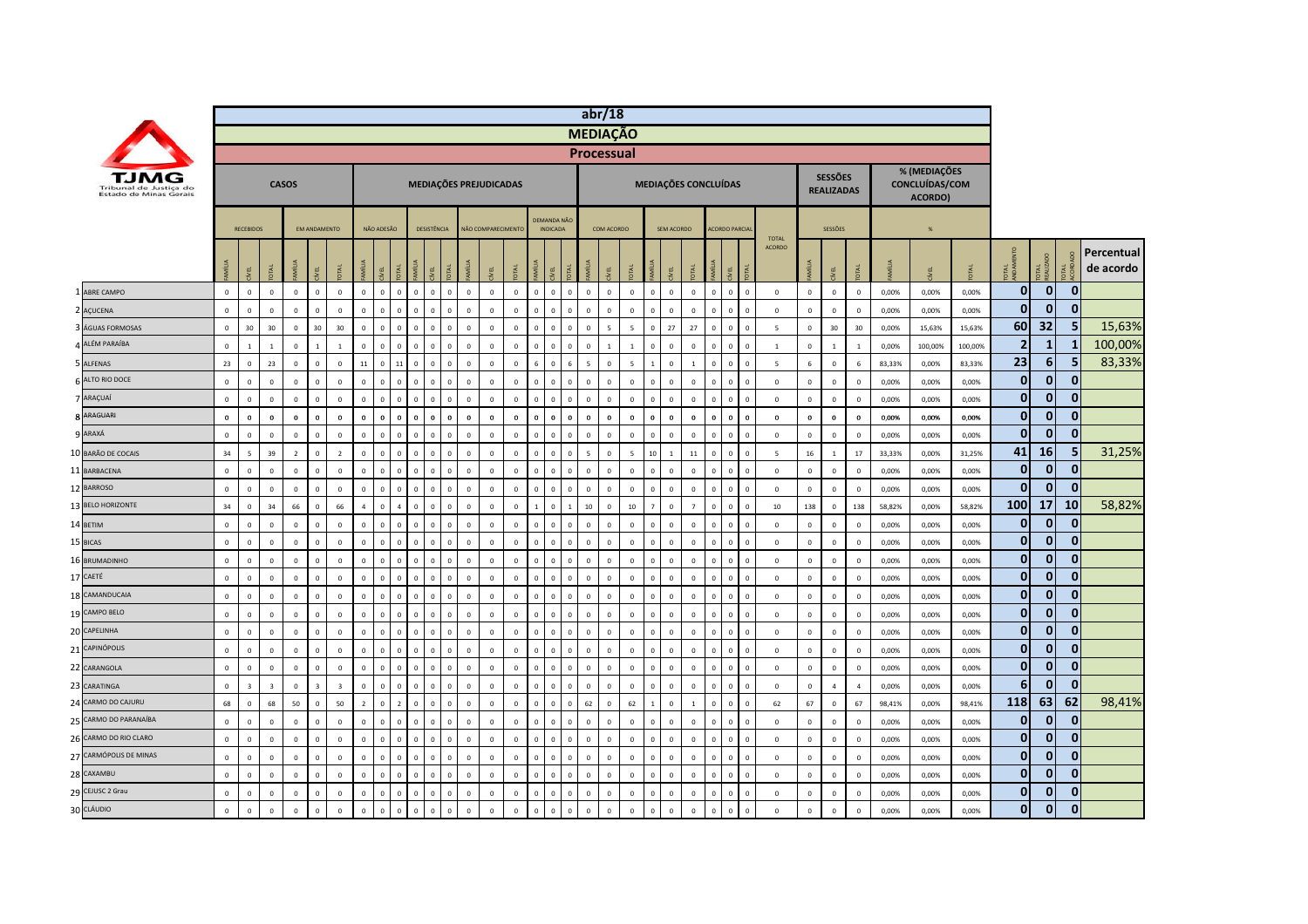| 31 CONCEIÇÃO DO MATO DENTRO | $\mathbf{0}$   | $\mathbf 0$    | $\mathbf 0$              | $\mathbf 0$    | $\Omega$       | $\mathbf 0$    | $\mathbf 0$    |              | $\mathbf 0$  | $\Omega$                   | $\mathbf 0$  | $\mathbf 0$  | $\overline{0}$ | $\mathbf 0$  | $\mathbf 0$  |                               | $\overline{0}$ | $\Omega$                | $\mathbf 0$              | $\Omega$       | $\overline{0}$ | $\mathbf 0$    |              | $\mathbf 0$<br>$\overline{0}$             | $\mathbf 0$             | $\mathbf 0$    | $\mathbf 0$    | $\mathbf 0$             | 0,00%   | 0,00%   | 0,00%   | $\mathbf{0}$   | $\mathbf 0$             | $\mathbf{0}$            |         |
|-----------------------------|----------------|----------------|--------------------------|----------------|----------------|----------------|----------------|--------------|--------------|----------------------------|--------------|--------------|----------------|--------------|--------------|-------------------------------|----------------|-------------------------|--------------------------|----------------|----------------|----------------|--------------|-------------------------------------------|-------------------------|----------------|----------------|-------------------------|---------|---------|---------|----------------|-------------------------|-------------------------|---------|
| 32 CONSELHEIRO LAFAIETE     | $\mathbf 0$    | $\mathbf 0$    | $\mathsf 0$              | $\mathbf 0$    | $\mathbf{0}$   | $\mathbb O$    | $\mathbf 0$    | $\circ$      | $\mathbf 0$  | $\mathbf 0$<br>$\mathbf 0$ | $\mathbf 0$  | $\mathbf 0$  | $\mathbf 0$    | $\mathbf 0$  | $\mathbf 0$  | $\overline{0}$<br>$\mathsf 0$ | $\mathbf 0$    | $\mathbf 0$             | $\mathbf 0$              | $\mathbb O$    | $\mathbf 0$    | $\mathbf 0$    | $\circ$      | $\mathbf 0$<br>$\overline{\mathbf{0}}$    | $\mathbf 0$             | $\mathbf 0$    | $\mathbf 0$    | $\mathbf 0$             | 0,00%   | 0,00%   | 0,00%   | $\mathbf{0}$   | $\mathbf{0}$            | $\mathbf{0}$            |         |
| 33 CONTAGEM                 | $\mathbf{1}$   | $\mathbf{0}$   | $\mathbf{1}$             | $\overline{1}$ | $\Omega$       | <sup>1</sup>   | $\mathbf 0$    | $\Omega$     | $\mathbf 0$  | $\,0\,$                    | $\mathbf 0$  | $\mathbf 0$  | $\mathbf 0$    | $\mathbb O$  | $\mathbf 0$  |                               | $\mathbf 0$    | $\Omega$                | $\mathbf 0$              |                | $\overline{0}$ | 1              |              | $\mathbf 0$<br>$\overline{0}$             | $\mathbf 0$             | $\overline{1}$ | $\mathbb O$    | 1                       | 0,00%   | 0,00%   | 0,00%   | 2              | 1                       | $\mathbf{0}$            |         |
| 34 CORINTO                  | $\mathbf 0$    | $\mathbf 0$    | $\mathsf 0$              | $\Omega$       | $\Omega$       | $\mathbf 0$    | $\mathbf{0}$   | $\Omega$     | $\mathbf{0}$ | $\overline{0}$<br>$\Omega$ | $\mathbf 0$  | $\mathbf 0$  | $\,0\,$        | $\mathbb O$  | $\mathbb O$  | $\Omega$<br>$\Omega$          | $\mathbf 0$    | $\Omega$                | $\mathbb O$              | $\Omega$       | $\overline{0}$ | $\mathbf 0$    | $\Omega$     | $\mathbf 0$<br>$\overline{\mathbf{0}}$    | $\circ$                 | $\Omega$       | $\circ$        | $\,0\,$                 | 0,00%   | 0,00%   | 0,00%   | $\mathbf{0}$   | $\mathbf 0$             | $\mathbf{0}$            |         |
| 35 COROMANDEL               | $\mathbf 0$    | $\mathsf 0$    | $\mathsf 0$              | $\mathbf 0$    | $\mathbf 0$    | $\mathbf 0$    | $\mathbf 0$    | $\mathbf{0}$ | $\mathbf 0$  | $\,$ 0<br>$\Omega$         | $\mathbf 0$  | $\mathbf 0$  | $\mathbf 0$    | $\mathbb O$  | $\mathbf 0$  | $\Omega$<br>$\Omega$          | $\mathbf 0$    | $\overline{0}$          | $\mathbf 0$              | $\mathbb O$    | $\mathbf 0$    | $\mathbf 0$    | $\Omega$     | $\mathbf 0$<br>$\overline{\mathbf{0}}$    | $\mathbb O$             | $\mathbf 0$    | $\mathbf 0$    | $\mathbf 0$             | 0,00%   | 0,00%   | 0,00%   | $\overline{0}$ | $\mathbf 0$             | $\mathbf 0$             |         |
| 36 CORONEL FABRICIANO       | $\mathbf 0$    | $\mathbf{0}$   | $\mathbf{0}$             | $\mathbf 0$    |                | $\mathbf 0$    | $\mathbf 0$    |              | $\mathbf 0$  | $\overline{0}$             | $\mathbf 0$  | $\mathbf 0$  | $\mathbf 0$    | $\mathbb O$  | $\mathbf 0$  | $\Omega$                      | $\mathbf 0$    | $\overline{0}$          | $\mathbf 0$              | $\overline{0}$ | $\mathbf 0$    | $\mathbf 0$    | $\Omega$     | $\mathbf 0$<br>$\mathbf 0$                | $\mathbf 0$             | $\mathbf 0$    | $\mathbb O$    | $\mathbf 0$             | 0,00%   | 0,00%   | 0,00%   | $\overline{0}$ | $\mathbf{0}$            | $\mathbf{0}$            |         |
| 37 CURVELO                  | $\mathbf{0}$   | $\overline{0}$ | $\mathbf{0}$             | $\mathbf{0}$   | $\mathbf{0}$   | $\mathbf 0$    | $\mathbf{0}$   | $\mathbf{0}$ | $\mathbf{0}$ | $\mathbf{0}$<br>$\Omega$   | $\mathbf{0}$ | $\mathbf{0}$ | $\mathbf{0}$   | $\mathbf 0$  | $\mathbf{0}$ | $\sqrt{2}$<br>$\Omega$        | $\overline{0}$ | $\Omega$                | $\mathbf 0$              | $\Omega$       | $\mathbf{0}$   | $\Omega$       | $\Omega$     | $\mathbf{0}$<br>$\overline{0}$            | $\mathbf 0$             | $\mathbf{0}$   | $\overline{0}$ | $\Omega$                | 0.00%   | 0.00%   | 0.00%   | $\mathbf{0}$   | $\mathbf{0}$            | $\mathbf{0}$            |         |
| 38 DIAMANTINA               | $\mathbf 0$    | $\mathbf 0$    | $\mathbf{0}$             | $\mathbf 0$    | $\Omega$       | $\mathbf 0$    | $\Omega$       | $\Omega$     | $\mathbf 0$  | $\overline{0}$<br>$\Omega$ | $\mathbf 0$  | $\mathbf 0$  | $\mathbf 0$    | $\mathbb O$  | $\mathbf 0$  | $\Omega$<br>$\Omega$          | $\,$ 0 $\,$    | $\Omega$                | $\mathbf 0$              | $\Omega$       | $\,$ 0         | $\Omega$       | $\Omega$     | $\mathbf 0$<br>$\overline{\mathbf{0}}$    | $\Omega$                | $\Omega$       | $\circ$        | $\mathbf 0$             | 0,00%   | 0,00%   | 0,00%   | $\mathbf{0}$   | $\mathbf 0$             | $\mathbf{0}$            |         |
| 39 DIVINÓPOLIS              | $\mathbf 0$    | $\mathbf 0$    | $\mathbf{0}$             | $\mathbf 0$    | $\mathbf 0$    | $\mathbf 0$    | $\mathbf 0$    |              | $\mathbf 0$  | $\overline{0}$             | $\mathbf 0$  | $\mathbf 0$  | $\mathbf 0$    | $\mathbb O$  | $\mathbf 0$  | $\mathbf 0$                   | $\mathbf 0$    | $\overline{0}$          | $\mathbf 0$              | $\overline{0}$ | $\mathbf 0$    | $\mathbf 0$    |              | $\mathsf{o}\,$<br>$\overline{0}$          | $\mathbf 0$             | $\mathbf 0$    | $\mathbb O$    | $\mathsf 0$             | 0,00%   | 0,00%   | 0,00%   | $\mathbf{0}$   | $\mathbf{0}$            | $\mathbf{0}$            |         |
| 40 ESPERA FELIZ             | $\mathbf 0$    | $\mathbf 0$    | $\mathbf{0}$             | $\mathbf 0$    | $\mathbf 0$    | $\mathbf 0$    | $\mathbf 0$    | $\mathbf{0}$ | $\mathbf 0$  | $\,0\,$<br>$\mathbf 0$     | $\mathbf 0$  | $\mathbf 0$  | $\mathbf 0$    | $\mathbb O$  | $\mathbf 0$  | $\overline{0}$<br>$\mathbf 0$ | $\,0\,$        | $\mathbb O$             | $\mathbf 0$              | $\mathbb O$    | $\mathbb O$    | $\mathbf 0$    | $\mathbf 0$  | $\mathbf 0$<br>$\,$ 0                     | $\mathbb O$             | $\mathbf 0$    | $\mathbb O$    | $\mathbf 0$             | 0,00%   | 0,00%   | 0,00%   | $\overline{0}$ | $\mathbf 0$             | $\mathbf{0}$            |         |
| 41 EXTREMA                  | $\Omega$       | $\Omega$       | $\mathbf{0}$             | $\Omega$       | $\Omega$       | $\mathbf 0$    | $\Omega$       | $\Omega$     | $\mathbf{0}$ | $\Omega$                   | $\mathbf{0}$ | $\Omega$     | $\Omega$       | $\mathbf 0$  | $\Omega$     | $\Omega$                      | $\overline{0}$ | $\Omega$                | $\Omega$                 | $\Omega$       | $\mathbf 0$    | $\Omega$       | $\Omega$     | $\mathbf{0}$<br>$\Omega$                  | $\circ$                 | $\Omega$       | $\mathbf 0$    | $\Omega$                | 0.00%   | 0.00%   | 0.00%   | $\mathbf{0}$   | $\mathbf{0}$            | $\mathbf{0}$            |         |
| 42 FORMIGA                  | $\mathbf 0$    | 12             | $12\,$                   | $\mathbf 0$    | $12\,$         | $12\,$         | $\Omega$       |              | $\mathbf{0}$ | $\sqrt{ }$                 | $\mathbf 0$  | $\mathbb O$  | $\mathbf 0$    | $\mathbb O$  | $\Omega$     | $\Omega$                      | $\,$ 0         |                         | $\overline{1}$           | $\Omega$       | $12\,$         | $12\,$         | $\Omega$     | $\mathsf 0$<br>$\Omega$                   | $\overline{1}$          | $\Omega$       | $\overline{7}$ | $\overline{7}$          | 0,00%   | 7,69%   | 7,69%   | 24             | 13                      | -1                      | 7,69%   |
| 43 FRANCISCO SÁ             | $\mathbf 0$    | $\mathbf 0$    | $\mathsf 0$              | $\mathbf 0$    | $\Omega$       | $\mathbf 0$    | $\mathbf 0$    | $\Omega$     | $\mathbf 0$  | $\,0\,$<br>$\Omega$        | $\mathbf 0$  | $\mathbf 0$  | $\,0\,$        | $\mathbb O$  | $\mathbf 0$  | $\sqrt{2}$<br>$\Omega$        | $\mathbf 0$    | $\overline{0}$          | $\mathbb O$              | $\overline{0}$ | $\mathbf 0$    | $\mathbf 0$    | $\Omega$     | $\mathbf 0$<br>$\,$ 0                     | $\mathbf 0$             | $\mathbf 0$    | $\mathbf 0$    | $\mathbf 0$             | 0,00%   | 0,00%   | 0,00%   | $\overline{0}$ | $\mathbf{0}$            | $\mathbf{0}$            |         |
| 44 FRUTAL                   | $\mathbf 0$    | $\mathbf{0}$   | $\Omega$                 | $\mathbf{0}$   | $\Omega$       | $\,0\,$        | $\Omega$       | $\Omega$     | $\mathbf 0$  | $\Omega$                   | $\mathbf 0$  | $\mathbf 0$  | $\mathbf 0$    | $\mathbf 0$  | $\Omega$     | $\Omega$                      | $\,$ 0         | $\Omega$                | $\Omega$                 | $\Omega$       | $\overline{0}$ | $\Omega$       |              | $\mathbf 0$<br>$\overline{0}$             | $\mathbf 0$             | $\mathbf 0$    | $\mathbb O$    | $\mathbf 0$             | 0,00%   | 0,00%   | 0,00%   | $\mathbf{0}$   | $\mathbf{0}$            | $\mathbf{0}$            |         |
| 45 GALILÉIA                 | $\Omega$       | $\overline{0}$ | $\mathbf{0}$             | $\mathbf{0}$   | $\Omega$       | $\mathbf 0$    | $\mathbf{0}$   | $\Omega$     | $\mathbf{0}$ | $\overline{0}$<br>$\Omega$ | $\mathbf{0}$ | $\mathbf{0}$ | $\mathbf 0$    | $\mathbf 0$  | $\mathbf{0}$ | $\Omega$<br>$\Omega$          | $\mathbf{0}$   | $\Omega$                | $\Omega$                 | $\mathbf 0$    | $\overline{0}$ | $\Omega$       | $\Omega$     | $\mathsf 0$<br>$\overline{0}$             | $\mathbf 0$             | $\Omega$       | $\overline{0}$ | $\mathbf 0$             | 0,00%   | 0,00%   | 0,00%   | $\mathbf{0}$   | $\mathbf 0$             | $\mathbf{0}$            |         |
| 46 GOVERNADOR VALADARES     | $\mathbf 0$    | $\mathbf 0$    | $\mathsf 0$              | $\mathbf 0$    | $\Omega$       | $\mathbf 0$    | $\mathbf 0$    | $\Omega$     | $\mathbf 0$  | $\Omega$                   | $\mathbf 0$  | $\mathbf 0$  | $\mathbf 0$    | $\mathbb O$  | $\mathbf 0$  | $\Omega$<br>$\Omega$          | $\mathbf 0$    | $\Omega$                | $\mathbf 0$              | $\overline{0}$ | $\mathbf 0$    | $\mathbf 0$    | $\Omega$     | $\mathbf 0$<br>$\overline{0}$             | $\mathbf 0$             | $\mathbf 0$    | $\mathbf 0$    | $\mathbf 0$             | 0,00%   | 0,00%   | 0,00%   | $\mathbf{0}$   | $\mathbf 0$             | $\mathbf{0}$            |         |
| 47 GUANHÃES                 | $\mathbf 0$    | $\,0\,$        | $\,0\,$                  | $\mathbf 0$    | $\mathbf{0}$   | $\,0\,$        | $\mathbf 0$    | $\Omega$     | $\mathbf 0$  | $\sqrt{2}$                 | $\mathbf 0$  | $\mathbf 0$  | $\,0\,$        | $\mathbf 0$  | $\mathbf 0$  | $\sqrt{2}$<br>$\Omega$        | $\,$ 0         | $\overline{0}$          | $\mathbf 0$              | $\overline{0}$ | $\,$ 0         | $\mathbf 0$    | $\Omega$     | $\mathbf 0$<br>$\overline{0}$             | $\mathbf 0$             | $\mathbf 0$    | $\,0\,$        | $\overline{0}$          | 0,00%   | 0,00%   | 0,00%   | $\overline{0}$ | $\mathbf 0$             | $\mathbf{0}$            |         |
| 48 GUARANI                  | $\mathbf 0$    | $\mathbf 0$    | $\Omega$                 | $\mathbf{0}$   | $\mathbf{0}$   | $\mathbf 0$    | $\mathbf 0$    | $\mathbf{0}$ | $\mathbf 0$  | $\overline{0}$<br>$\Omega$ | $\mathbf 0$  | $\mathbf{0}$ | $\mathbf 0$    | $\mathbb O$  | $\circ$      | $\Omega$<br>$\Omega$          | $\mathbf 0$    | $\mathbf 0$             | $\overline{0}$           | $\mathbf 0$    | $\mathbb O$    | $\mathbf 0$    | $\mathbf{0}$ | $\mathbf 0$<br>$\overline{\mathbf{0}}$    | $\mathbb O$             | $\mathbf 0$    | $\mathbf 0$    | $\mathbf 0$             | 0,00%   | 0,00%   | 0,00%   | $\mathbf{0}$   | $\mathbf 0$             | $\mathbf{0}$            |         |
| 49 GUAXUPÉ                  | $\Omega$       | $\mathbf{0}$   | $\mathbf{0}$             | $\Omega$       | $\Omega$       | $\Omega$       | $\Omega$       | $\Omega$     | $\mathbf{0}$ | $\mathbf{0}$<br>$\Omega$   | $\mathbf{0}$ | $\Omega$     | $\Omega$       | $\mathbf{0}$ | $\Omega$     | $\Omega$<br>$\Omega$          | $\overline{0}$ | $\Omega$                | $\Omega$                 | $\Omega$       | $\overline{0}$ | $\Omega$       | $\Omega$     | $\mathsf{O}\xspace$<br>$\Omega$           | $\mathbf{0}$            | $\Omega$       | $\mathbf{0}$   | $\Omega$                | 0.00%   | 0.00%   | 0,00%   | $\mathbf{0}$   | $\mathbf{0}$            | $\mathbf{0}$            |         |
| 50 IBIÁ                     | $\mathbf 0$    | $\,0\,$        | $\mathsf 0$              | $\mathbf 0$    | $\mathbf 0$    | $\mathbf 0$    | $\mathbf 0$    | $\Omega$     | $\mathbf 0$  | $\,0\,$<br>$\Omega$        | $\mathbf 0$  | $\,0\,$      | $\mathbf 0$    | $\mathbb O$  | $\mathbf 0$  | $\Omega$<br>$\Omega$          | $\,$ 0 $\,$    | $\overline{0}$          | $\overline{0}$           | $\overline{0}$ | $\,$ 0 $\,$    | $\mathbf 0$    | $\Omega$     | $\mathbf 0$<br>$\,$ 0                     | $\mathbf 0$             | $\mathbf 0$    | $\,0\,$        | $\,0\,$                 | 0,00%   | 0,00%   | 0,00%   | $\mathbf{0}$   | $\mathbf{0}$            | $\mathbf{0}$            |         |
| 51 IGARAPÉ                  | $\Omega$       | $\,0\,$        | $\,0\,$                  | $\Omega$       | $\Omega$       | $\,0\,$        | $\mathbf 0$    | $\circ$      | $\mathbf 0$  | $\overline{0}$<br>$\Omega$ | $\mathbf 0$  | $\mathbf 0$  | $\mathbf 0$    | $\mathbf 0$  | $\mathbf 0$  | $\sqrt{2}$<br>$\Omega$        | $\,$ 0 $\,$    | $\mathbb O$             | $\mathbb O$              | $\mathbb O$    | $\mathbf 0$    | $\mathbf 0$    | $\Omega$     | $\mathbf 0$<br>$\,$ 0                     | $\mathbf 0$             | $\mathbf 0$    | $\mathbf 0$    | $\mathbf 0$             | 0,00%   | 0,00%   | 0,00%   | $\mathbf{0}$   | $\mathbf 0$             | $\mathbf{0}$            |         |
| 52 INHAPIM                  | $\mathbf{1}$   | $\overline{1}$ | $\overline{2}$           | $\mathbf 0$    | $\Omega$       | $\mathbf 0$    | $\mathbf 0$    |              | $\mathbf 0$  | $\Omega$                   | $\mathbf 0$  | $\mathbf 0$  | $\mathbf 0$    | $\mathbb O$  | $\mathbf 0$  |                               | $\overline{1}$ |                         | $\overline{\phantom{a}}$ | $\Omega$       | $\overline{0}$ | $\mathbf 0$    |              | $\mathbf 0$<br>$\overline{0}$             | $\overline{2}$          | $\overline{2}$ | $\mathbb O$    | $\overline{2}$          | 100,00% | 100,00% | 100,00% | 2              | $\overline{2}$          |                         | 100,00% |
| 53 IPANEMA                  | $\Omega$       | $\overline{0}$ | $\mathbf{0}$             | $\Omega$       | $\Omega$       | $\mathbf 0$    | $\Omega$       | $\Omega$     | $\mathbf{0}$ | $\Omega$                   | $\mathbf{0}$ | $\Omega$     | $\mathbf 0$    | $\mathbf{0}$ | $\Omega$     | $\Omega$<br>$\Omega$          | $\mathbf 0$    | $\Omega$                | $\Omega$                 | $\Omega$       | $\overline{0}$ | $\Omega$       | $\Omega$     | $\mathbf{0}$<br>$\Omega$                  | $\Omega$                | $\Omega$       | $\mathbf 0$    | $\mathbf 0$             | 0,00%   | 0,00%   | 0,00%   | $\overline{0}$ | $\mathbf{0}$            | $\Omega$                |         |
| 54 IPATINGA                 | $\overline{2}$ | $\mathbf 0$    | $\overline{2}$           | $\mathbf{0}$   | $\Omega$       | $\mathbf 0$    | $\Omega$       | $\Omega$     | $\mathbf 0$  | $\,0\,$<br>$\Omega$        | $\mathbf 0$  | $\mathbf 0$  | $\mathbf 0$    | $\mathbf 0$  | $\mathbf 0$  | $\Omega$<br>$\Omega$          | $\overline{2}$ | $\Omega$                | $\overline{z}$           | $\Omega$       | $\overline{0}$ | $\mathbf 0$    | $\Omega$     | $\mathbf 0$<br>$\overline{0}$             | $\overline{2}$          | 6              | $\circ$        | 6                       | 100,00% | 0,00%   | 100,00% | 2              | $\overline{2}$          |                         | 100,00% |
| 55 ITABIRA                  | $\mathbf 0$    | $\mathsf 0$    | $\mathsf 0$              | $\mathbf 0$    | $\Omega$       | $\mathbf 0$    | $\mathbf 0$    | $\Omega$     | $\mathbf 0$  | $\overline{0}$<br>$\Omega$ | $\mathbf 0$  | $\mathbf 0$  | $\mathbf 0$    | $\mathbb O$  | $\mathbf 0$  | $\sqrt{2}$<br>$\Omega$        | $\mathbf 0$    | $\Omega$                | $\Omega$                 | $\Omega$       | $\mathbf 0$    | $\mathbf 0$    | $\Omega$     | $\mathsf{o}\,$<br>$\overline{0}$          | $\mathbb O$             | $\mathbf 0$    | $\mathbb O$    | $\overline{0}$          | 0,00%   | 0,00%   | 0,00%   | $\mathbf{0}$   | $\mathbf{0}$            | $\Omega$                |         |
| 56 ITABIRITO                | $\mathbf 0$    | $\mathsf 0$    | $\mathsf 0$              | $\mathbf 0$    | $\Omega$       | $\mathbf 0$    | $\mathbf 0$    | $\circ$      | $\mathbf 0$  | $\,$ 0<br>$\Omega$         | $\mathbf 0$  | $\mathbf 0$  | $\mathbf 0$    | $\mathbb O$  | $\mathbf 0$  | $\Omega$<br>$\mathbf{0}$      | $\mathbf 0$    | $\Omega$                | $\overline{0}$           | $\mathbb O$    | $\mathbb O$    | $\mathbf 0$    | $\Omega$     | $\mathsf 0$<br>$\overline{\mathbf{0}}$    | $\mathbf 0$             | $\mathbf 0$    | $\mathbf 0$    | $\mathsf 0$             | 0,00%   | 0,00%   | 0,00%   | $\overline{0}$ | $\mathbf 0$             | $\mathbf{0}$            |         |
| 57 ITAJUBÁ                  | $\Omega$       | $\mathbf 0$    | $\mathsf 0$              | $\Omega$       | $\mathbf{0}$   | $\mathbf 0$    | $\Omega$       | $\Omega$     | $\mathbf 0$  | $\Omega$                   | $\mathbf 0$  | $\mathbf 0$  | $\mathbf 0$    | $\mathbf 0$  | $\mathbf 0$  | $\Omega$<br>$\Omega$          | $\mathbf 0$    | $\Omega$                | $\Omega$                 | $\Omega$       | $\mathbb O$    | $\Omega$       | $\Omega$     | $\mathbf 0$<br>$\overline{0}$             | $\Omega$                | $\Omega$       | $\mathbb O$    | $\mathbf 0$             | 0,00%   | 0.00%   | 0.00%   | $\overline{0}$ | $\mathbf 0$             | 0                       |         |
| 58 ITAMBACURI               | $\mathbf 0$    | $\overline{0}$ | $\mathbf{0}$             | $\Omega$       | $\Omega$       | $\,0\,$        | $\Omega$       | $\Omega$     | $\Omega$     | $\Omega$                   | $\mathbf{0}$ | $\mathbf{0}$ | $\,0\,$        | $\mathbb O$  | $\Omega$     | $\Omega$<br>$\Omega$          | $\,$ 0         | $\Omega$                | $\Omega$                 | $\Omega$       | $\,0\,$        | $\Omega$       | $\Omega$     | $\mathbf{0}$<br>$\Omega$                  | $\mathbf 0$             | $\Omega$       | $\,0\,$        | $\,$ 0                  | 0,00%   | 0,00%   | 0,00%   | $\mathbf{0}$   | $\mathbf{0}$            | $\mathbf{0}$            |         |
| 59 ITAPECERICA              | $\mathbf 0$    | $\mathbf 0$    | $\mathsf 0$              | $\mathbf 0$    | $\Omega$       | $\mathbf 0$    | $\mathbf 0$    | $\Omega$     | $\mathbf 0$  | $\,0\,$<br>$\Omega$        | $\mathbf 0$  | $\mathbf 0$  | $\mathbf 0$    | $\mathbf 0$  | $\mathbb O$  | $\Omega$<br>$\Omega$          | $\mathbf 0$    | $\overline{0}$          | $\overline{0}$           | $\mathbb O$    | $\,$ 0         | $\mathbf 0$    | $\Omega$     | $\mathsf 0$<br>$\overline{\mathbf{0}}$    | $\circ$                 | $\mathbf 0$    | $\circ$        | $\mathbf 0$             | 0,00%   | 0,00%   | 0,00%   | $\mathbf{0}$   | $\mathbf 0$             | $\mathbf{0}$            |         |
| 60 ITAÚNA                   | $\mathbf 0$    | $\mathbf 0$    | $\mathsf 0$              | $\mathbf 0$    | $\mathbf 0$    | $\mathbf 0$    | $\mathbf 0$    | $\Omega$     | $\mathbf 0$  | $\,$ 0<br>$\Omega$         | $\mathbf 0$  | $\mathbf 0$  | $\mathbf 0$    | $\mathbb O$  | $\mathbf 0$  | $\Omega$<br>$\Omega$          | $\mathbf 0$    | $\Omega$                | $\mathbf 0$              | $\Omega$       | $\mathbb O$    | $\mathbf 0$    | $\Omega$     | $\mathsf{o}\,$<br>$\overline{0}$          | $\mathbf 0$             | $\mathbf 0$    | $\mathbf 0$    | $\mathbf 0$             | 0,00%   | 0,00%   | 0,00%   | $\overline{0}$ | $\mathbf 0$             | $\mathbf{0}$            |         |
| 61 <b>ITUIUTABA</b>         | $\mathbf{0}$   | $\mathsf 0$    | $\mathsf 0$              | $\Omega$       | $\Omega$       | $\,0\,$        | $\Omega$       | $\Omega$     | $\Omega$     | $\Omega$<br>$\Omega$       | $\mathbf 0$  | $\mathbf 0$  | $\mathbf 0$    | $\mathbb O$  | $\mathbb O$  | $\Omega$<br>$\Omega$          | $\mathbf 0$    | $\Omega$                | $\mathbb O$              | $\Omega$       | $\mathbf 0$    | $\mathbf 0$    | $\Omega$     | $\mathbf 0$<br>$\overline{\mathbf{0}}$    | $\mathbf 0$             | $\Omega$       | $\mathbf 0$    | $\,0\,$                 | 0,00%   | 0,00%   | 0,00%   | $\overline{0}$ | $\mathbf 0$             | $\mathbf{0}$            |         |
| 62 ITUMIRIM                 | $\Omega$       | $\mathbf 0$    | $\mathbf{0}$             | $\overline{a}$ | $\Omega$       | $\overline{4}$ | $\Omega$       | $\Omega$     | $\mathbf 0$  | $\overline{0}$<br>$\Omega$ | $\mathbf 0$  | $\mathbf 0$  | $\mathbf 0$    | $\mathbf 0$  | $\mathbf 0$  | $\Omega$<br>$\Omega$          | $\overline{1}$ | $\Omega$                | $\overline{1}$           | $\overline{2}$ | $\overline{0}$ | $\overline{z}$ | $\Omega$     | $\mathbf 0$<br>$\overline{\mathbf{0}}$    | $\overline{1}$          | $\overline{1}$ | $\circ$        | 1                       | 33,33%  | 0,00%   | 33,33%  | $\overline{a}$ | $\overline{\mathbf{3}}$ | 1                       | 33,33%  |
| 63 ITURAMA                  | $\mathbf 0$    | $\mathbf{0}$   | $\mathbf{0}$             | $\mathbf 0$    |                | $\mathbf 0$    | $\mathbf 0$    |              | $\mathbf 0$  | $\Omega$                   | $\mathbf 0$  | $\mathbf 0$  | $\overline{0}$ | $\mathbb O$  | $\mathbf 0$  |                               | $\mathbf 0$    | $\Omega$                | $\mathbf 0$              | $\Omega$       | $\overline{0}$ | $\overline{0}$ |              | $\mathbf 0$<br>$\overline{0}$             | $\mathbf 0$             | $\mathbf 0$    | $\mathbb O$    | $\mathbf 0$             | 0,00%   | 0,00%   | 0,00%   | $\mathbf{0}$   | $\mathbf{0}$            | $\bf{0}$                |         |
| 64 JANAÚBA                  | $\mathbf 0$    | $\mathbf 0$    | $\mathsf 0$              | $\Omega$       | $\Omega$       | $\mathbf 0$    | $\mathbf 0$    | $\Omega$     | $\mathbf 0$  | $\Omega$                   | $\mathbf 0$  | $\mathbf{0}$ | $\mathbf 0$    | $\mathbb O$  | $\mathbf 0$  | $\Omega$                      | $\mathbf 0$    | $\Omega$                | $\mathbf 0$              | $\Omega$       | $\mathbf 0$    | $\mathbf 0$    | $\Omega$     | $\mathbf 0$<br>$\overline{0}$             | $\mathbb O$             | $\mathbf 0$    | $\mathbf 0$    | $\mathbf 0$             | 0,00%   | 0,00%   | 0,00%   | $\overline{0}$ | $\mathbf{0}$            | $\mathbf{0}$            |         |
| 65 JANUÁRIA                 | $\mathbf{0}$   | $\mathbf{0}$   | $\mathbf{0}$             | $\mathbf{0}$   | $\Omega$       | $\mathbf 0$    | $\mathbf{0}$   | $\Omega$     | $\mathbf{0}$ | $\overline{0}$<br>$\Omega$ | $\mathbf{0}$ | $\mathbf{0}$ | $\Omega$       | $\mathbf 0$  | $\Omega$     | $\Omega$                      | $\overline{0}$ | $\Omega$                | $\mathbf 0$              | $\Omega$       | $\mathbf 0$    | $\Omega$       | $\Omega$     | $\mathbf{0}$<br>$\Omega$                  | $\circ$                 | $\Omega$       | $\mathbf{0}$   | $\Omega$                | 0.00%   | 0.00%   | 0.00%   | $\mathbf{0}$   | $\mathbf{0}$            | $\mathbf{0}$            |         |
| 66 JOÃO PINHEIRO            | $\mathbf 0$    | $\mathsf 0$    | $\mathsf 0$              | $\mathbf 0$    | $\mathbf{0}$   | $\mathbf 0$    | $\mathbf{0}$   | $\mathbf 0$  | $\mathbf{0}$ | $\overline{0}$<br>$\Omega$ | $\mathbf 0$  | $\mathbf 0$  | $\mathbf 0$    | $\mathbb O$  | $\mathbf 0$  | $\Omega$<br>$\Omega$          | $\mathbf 0$    | $\Omega$                | $\mathbb O$              | $\mathbf 0$    | $\mathbf 0$    | $\mathbf 0$    | $\Omega$     | $\mathsf{o}\,$<br>$\overline{\mathbf{0}}$ | $\circ$                 | $\Omega$       | $\mathbf 0$    | $\,$ 0                  | 0,00%   | 0,00%   | 0,00%   | $\overline{0}$ | $\mathbf{0}$            | $\mathbf{0}$            |         |
| 67 JUIZ DE FORA             | $\overline{2}$ | $\overline{4}$ | 6                        | $\mathbf 0$    | $\overline{7}$ | $\overline{7}$ | $\mathbf 0$    | $\mathbf{0}$ | $\mathbf 0$  | $\,$ 0<br>$\Omega$         | $\mathbf 0$  | $\mathbf 0$  | $\mathbf 0$    | $\mathbb O$  | $\mathbf 0$  | $\overline{0}$<br>$\mathsf 0$ | $\mathbf 0$    | $\overline{\mathbf{3}}$ | $\overline{3}$           | $\mathbb O$    | $\mathbf{1}$   | $\overline{1}$ | $\mathbf 0$  | $\mathbf 0$<br>$\overline{\mathbf{0}}$    | $\overline{\mathbf{3}}$ | $\overline{2}$ | $\,$ 9         | $11\,$                  | 0,00%   | 75,00%  | 75,00%  | 13             | $\overline{a}$          | 3                       | 75,00%  |
| 68 LAGOA SANTA              | $\mathbf{0}$   | $\mathbf 0$    | $\mathsf 0$              | $\mathbf 0$    | $\mathbf{0}$   | $\mathbf 0$    | $\mathbf 0$    | $\Omega$     | $\mathbf 0$  | $\Omega$                   | $\mathbf 0$  | $\mathbf 0$  | $\mathbf 0$    | $\mathbb O$  | $\mathbf 0$  | $\Omega$<br>$\Omega$          | $\mathbf 0$    | $\Omega$                | $\mathbf 0$              | $\Omega$       | $\mathbb O$    | $\mathbf 0$    | $\Omega$     | $\mathsf 0$<br>$\overline{0}$             | $\mathbf 0$             | $\mathbf 0$    | $\circ$        | $\mathbf 0$             | 0,00%   | 0,00%   | 0,00%   | $\overline{0}$ | $\mathbf 0$             | $\mathbf{0}$            |         |
| 69 LAMBARI                  | $\mathbf{0}$   | $\overline{0}$ | $\mathbf{0}$             | $\Omega$       | $\mathbf{0}$   | $\mathbf 0$    | $\mathbf{0}$   | $\circ$      | $\mathbf{0}$ | $\overline{0}$<br>$\Omega$ | $\mathbf{0}$ | $\mathbf{0}$ | $\mathbf{0}$   | $\mathbf 0$  | $\mathbf{0}$ | $\Omega$<br>$\Omega$          | $\overline{0}$ | $\Omega$                | $\mathbf 0$              | $\Omega$       | $\overline{0}$ | $\Omega$       | $\Omega$     | $\mathbf{0}$<br>$\Omega$                  | $\circ$                 | $\mathbf{0}$   | $\overline{0}$ | $\Omega$                | 0.00%   | 0.00%   | 0.00%   | $\mathbf{0}$   | $\mathbf{0}$            | $\mathbf{0}$            |         |
| 70 LAVRAS                   | $\overline{4}$ | $\mathbf{1}$   | $\overline{\phantom{a}}$ | $\overline{2}$ | $\Omega$       | $\overline{2}$ | $^{\circ}$     | $\Omega$     | $\mathbf 0$  | $\,0\,$<br>$^{\circ}$      | $\mathbf 0$  | $\,0\,$      | $\mathbf 0$    | $\mathbb O$  | $\mathbf 0$  | $\Omega$<br>$\Omega$          | $\overline{2}$ | $\mathbb O$             | $\overline{2}$           | $\overline{2}$ | $\mathbf 0$    | $\overline{2}$ | $\Omega$     | $\mathbf 0$<br>$\,$ 0                     | $\overline{2}$          | 8              | $\mathbb O$    | 8                       | 50,00%  | 0,00%   | 50,00%  | $\overline{7}$ | 4                       | $\overline{2}$          | 50,00%  |
| 71 LEOPOLDINA               | $\overline{2}$ | $\mathbf{1}$   | $\overline{\mathbf{3}}$  | $\mathbf 0$    |                | $\mathbf 0$    | $\overline{0}$ |              | $\mathbf{0}$ | $\Omega$                   | $\mathbf 0$  | $\mathbf 0$  | $\mathbf 0$    | $\mathbf{0}$ | $\mathbf 0$  |                               | $\overline{2}$ |                         | $\overline{\mathbf{3}}$  | $\Omega$       | $\mathbf 0$    | $\overline{0}$ |              | $\mathbf{0}$<br>$\overline{0}$            | $\overline{\mathbf{3}}$ | $\overline{2}$ |                | $\overline{\mathbf{3}}$ | 100,00% | 100,00% | 100,00% | 3 <sup>1</sup> | 3                       | $\overline{\mathbf{3}}$ | 100,00% |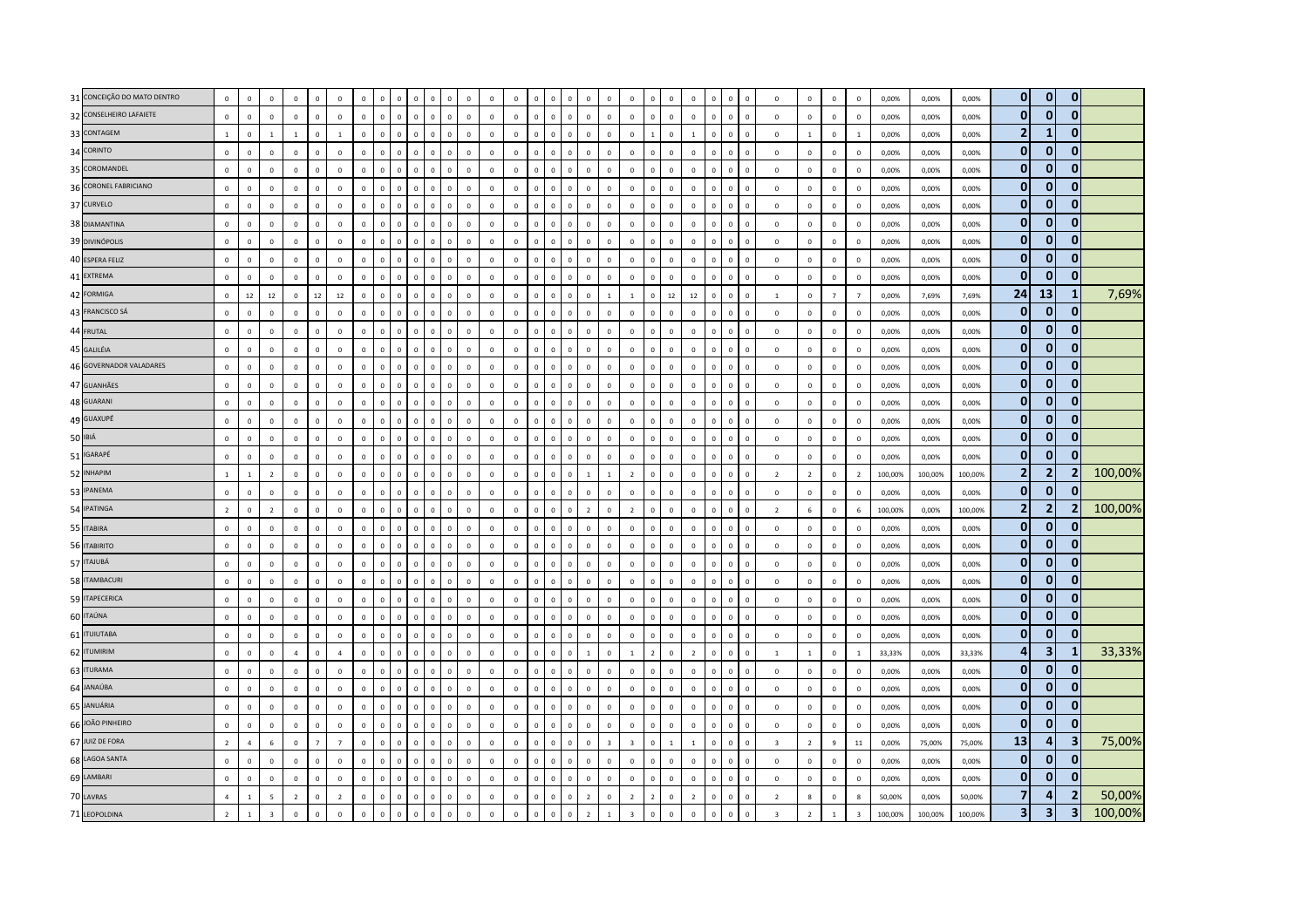| 72 LIMA DUARTE             | $\mathbf 0$    | $\mathsf 0$    | $\mathbf 0$             | $\mathbf 0$             | $\circ$        | $\mathbf 0$             | $\mathbf{0}$   | $\Omega$     | $\Omega$       | $\Omega$                       |              | $\mathbf 0$  | $\mathbf 0$  | $\mathbf 0$    |                |                | $\Omega$       | $\mathbf 0$                      | $\,$ 0                  | $\mathbf 0$    | $^{\circ}$     | $\mathbf 0$    | $\mathbf 0$  | $\mathbf 0$  | $\mathbf{0}$<br>$\mathbf{0}$     | $\mathbf 0$             | $\mathbf 0$    | $\mathbf{0}$   | $\mathbf 0$    | 0,00%   | 0,00%   | 0,00%   | $\mathbf{0}$     | $\mathbf{0}$            | $\mathbf 0$  |         |
|----------------------------|----------------|----------------|-------------------------|-------------------------|----------------|-------------------------|----------------|--------------|----------------|--------------------------------|--------------|--------------|--------------|----------------|----------------|----------------|----------------|----------------------------------|-------------------------|----------------|----------------|----------------|--------------|--------------|----------------------------------|-------------------------|----------------|----------------|----------------|---------|---------|---------|------------------|-------------------------|--------------|---------|
| 73 MALACACHETA             | $\mathbf 0$    | $\mathsf 0$    | $\mathsf 0$             | $\mathbb O$             | $\mathbf 0$    | $\mathbb O$             | $\mathbf 0$    | $\circ$      | $\mathbf 0$    | $\mathbf 0$<br>$\circ$         | $\mathbf{0}$ | $\mathbb O$  | $\mathbf 0$  | $\mathbf{0}$   | $\mathbb O$    | $\mathbf 0$    | $\mathbf 0$    | $\circ$                          | $\mathbf 0$             | $\mathbf 0$    | $\mathbf 0$    | $\mathbf 0$    | $\mathbf 0$  | $\mathbf{0}$ | $\mathbf 0$<br>$\,0\,$           | $\mathbf 0$             | $\mathbf 0$    | $\mathbb O$    | $\mathbf 0$    | 0,00%   | 0,00%   | 0,00%   | $\mathbf{0}$     | $\mathbf{0}$            | $\mathbf{0}$ |         |
| 74 MANGA                   | $\mathbf 0$    | $\mathsf 0$    | $\mathbf 0$             | $\mathbb O$             | $\mathbf 0$    | $\mathbf 0$             | $\mathbf{0}$   | $\mathbf 0$  | $\mathbf 0$    | $\mathbf 0$<br>$\Omega$        | $\mathbf 0$  | $\mathbf 0$  | $\mathbf 0$  | $\circ$        | $\Omega$       | $\overline{0}$ | $\mathsf 0$    | $\mathbf{0}$<br>$\overline{0}$   |                         | $\mathbf 0$    | $\overline{0}$ | $\mathbf 0$    | $\mathbf 0$  | $\mathbf 0$  | $\mathbf{0}$<br>$\mathsf 0$      | $\mathbf{0}$            | $\mathbf 0$    | $\circ$        | $\mathbf 0$    | 0,00%   | 0,00%   | 0,00%   | $\mathbf{0}$     | $\mathbf{0}$            | $\mathbf{0}$ |         |
| 75 MANHUAÇU                | $\Omega$       | $\mathbf 0$    | $\mathbf 0$             | $\mathbf 0$             | $\mathbf 0$    | $\mathbf 0$             | $\mathbf{0}$   | $\Omega$     | $\circ$        | $\overline{0}$<br>$\Omega$     | $\Omega$     | $\mathbf 0$  | $\mathbf 0$  | $\mathbf{0}$   | $\mathbf 0$    | $\Omega$       | $\circ$        | $\mathbf{0}$                     | $\mathbf 0$             | $\circ$        | $\overline{0}$ | $\mathbf 0$    | $\mathbf 0$  | $\mathbf{0}$ | $\mathsf 0$<br>$\mathbf 0$       | $\circ$                 | $\mathbf 0$    | $\mathbf 0$    | $^{\circ}$     | 0,00%   | 0,00%   | 0,00%   | $\overline{0}$   | $\mathbf{0}$            | $\mathbf{0}$ |         |
| 76 MAR DE ESPANHA          | $\mathsf 0$    | $\mathbf 0$    | $\,0\,$                 | $\mathbb O$             | $\mathbf 0$    | $\mathbf 0$             | $\mathbf 0$    | $\mathbf{0}$ | $\mathbb O$    | $\mathbf 0$<br>$\,0\,$         | $\mathbf 0$  | $\mathbf{0}$ | $\mathbf 0$  | $\mathbf 0$    | $\mathbb O$    | $\mathbf 0$    | $\mathbf 0$    | $\circ$                          | $\mathbf 0$             | $\mathbf 0$    | $\mathbf 0$    | $\mathbf 0$    | $\mathbf 0$  | $\mathbf 0$  | $\mathsf 0$<br>$\mathbf 0$       | $\mathbb O$             | $\mathbf 0$    | $\mathbf 0$    | $\mathsf 0$    | 0,00%   | 0,00%   | 0,00%   | $\mathbf{0}$     | $\mathbf{0}$            | $\mathbf{0}$ |         |
| 77 MARIANA                 | $\mathbf 0$    | $\mathbf 0$    | $\overline{0}$          | $\mathbb O$             | $\mathbf 0$    | $\mathbf 0$             | $\mathbf{0}$   | $\mathbf 0$  | $\mathbf 0$    | $\overline{0}$<br>$\Omega$     | $\mathbf 0$  | $\mathbf 0$  | $\mathbf 0$  | $\mathbf 0$    | $\overline{0}$ | $\overline{0}$ | $\mathbf{0}$   | $\mathbb O$                      | $\,$ 0 $\,$             | $\mathbf 0$    | $\overline{0}$ | $\mathbf 0$    | $\mathbf 0$  | $\mathbf 0$  | $\mathbf{0}$<br>$\overline{0}$   | $\mathbf 0$             | $\mathbf 0$    | $\mathbf 0$    | $\mathbf 0$    | 0,00%   | 0,00%   | 0,00%   | $\mathbf{0}$     | $\mathbf{0}$            | $\mathbf{0}$ |         |
| 78 MATOZINHOS              | $\Omega$       | $\mathbf{0}$   | $\overline{0}$          | $\mathbf 0$             | $\mathbf{0}$   | $\mathbf 0$             | $\mathbf{0}$   | $\Omega$     | $\circ$        | $\Omega$<br>$\mathbf{0}$       | $\Omega$     | $\mathbf{0}$ | $\mathbf{0}$ | $\mathbf{0}$   | $\Omega$       | $\mathbf{0}$   | $\mathbf{0}$   | $\overline{0}$                   | $\mathbf{0}$            | $\mathbf{0}$   | $\Omega$       | $\Omega$       | $\mathbf{0}$ | $\mathbf{0}$ | $\overline{0}$<br>$\mathbf{0}$   | $\circ$                 | $\mathbf{0}$   | $\mathbf{0}$   | $\Omega$       | 0.00%   | 0,00%   | 0.00%   | $\mathbf{0}$     | $\mathbf{0}$            | $\mathbf{0}$ |         |
| 79 MEDINA                  | $\mathbf 0$    | $\mathsf 0$    | $\mathbf{0}$            | $\mathbf 0$             | $\mathbf 0$    | $\mathbf 0$             | $\Omega$       | $\Omega$     | $\mathbf 0$    | $\Omega$<br>$\Omega$           | $\mathbf 0$  | $\mathbf 0$  | $\mathbf 0$  | $\Omega$       | $\mathbb O$    | $\mathbf{0}$   | $\mathbf{0}$   | $\mathbf{0}$                     | $\mathbf 0$             | $\mathbf{0}$   | $\mathbf 0$    | $\Omega$       | $^{\circ}$   | $\mathbf{0}$ | $\mathbf 0$<br>$\mathbf 0$       | $\circ$                 | $\mathbf 0$    | $\mathbf 0$    | $^{\circ}$     | 0,00%   | 0,00%   | 0,00%   | $\overline{0}$   | $\mathbf{0}$            | $\mathbf{0}$ |         |
| 80 MINAS NOVAS             | $\mathbf 0$    | $\mathsf{o}$   | $\overline{0}$          | $\mathbb O$             | $\mathbf 0$    | $\overline{0}$          | $\mathbf{0}$   | $\mathbf 0$  | $\mathbf{0}$   | $\mathbf 0$<br>$\overline{0}$  | $\mathbf 0$  | $\mathbf{0}$ | $\mathbf 0$  | $\mathbf 0$    | $\overline{0}$ | $\overline{0}$ | $\mathbf 0$    | $\overline{0}$                   | $\mathbf 0$             | $\mathbb O$    | $\overline{0}$ | $\mathbf 0$    | $\mathbf 0$  | $\mathbf{0}$ | $\mathbf{0}$<br>$\mathbf{0}$     | $\mathbb O$             | $\mathbf{0}$   | $\mathbf 0$    | $\mathbf 0$    | 0,00%   | 0,00%   | 0,00%   | $\mathbf{0}$     | $\mathbf{0}$            | $\mathbf{0}$ |         |
| 81 MONTE CARMELO           | $\mathbf 0$    | $\mathbf 0$    | $\mathsf 0$             | $\mathbb O$             | $\mathbf 0$    | $\mathbf 0$             | $\mathbf 0$    | $\mathbf 0$  | $\mathbf 0$    | $\,0\,$<br>$\mathbf 0$         | $\mathbf 0$  | $\mathbf 0$  | $\mathbf 0$  | $\mathbb O$    | $\mathbb O$    | $\mathbf 0$    | $\mathsf 0$    | $\mathbb O$                      | $\mathbf 0$             | $\mathbb O$    | $\mathbf 0$    | $\mathbf 0$    | $\mathbf 0$  | $\mathbf 0$  | $\,0\,$<br>$\mathbf 0$           | $\mathbf 0$             | $\mathbf 0$    | $\mathbf 0$    | $\mathbf 0$    | 0,00%   | 0,00%   | 0,00%   | $\mathbf{0}$     | $\mathbf{0}$            | $\mathbf{0}$ |         |
| 82 MONTES CLAROS           | $\mathbf{0}$   | $\blacksquare$ | $\overline{1}$          | $\mathbf 0$             | $\mathbf{0}$   | $\Omega$                | $\Omega$       | $\Omega$     | $\Omega$       | $\Omega$<br>$\Omega$           | $\Omega$     | $\Omega$     | $\mathbf{0}$ | $\mathbf{0}$   | $\Omega$       | $\Omega$       | $\circ$        | $\Omega$<br>$\overline{1}$       |                         | $\overline{1}$ | $\Omega$       | $\Omega$       | $\mathbf{0}$ | $\Omega$     | $\Omega$<br>$\mathbf{0}$         | $\overline{1}$          | $\mathbf{0}$   | $\overline{1}$ | $\mathbf{1}$   | 0.00%   | 100.00% | 100,00% | $\mathbf{1}$     | -1                      |              | 100,00% |
| 83 MURIAÉ                  | $\mathbf 0$    | $\mathsf 0$    | $\,0\,$                 | $\mathbb O$             | $\mathbf 0$    | $\mathbf 0$             | $\Omega$       | $\Omega$     | $\mathbf{0}$   | $\Omega$<br>$\Omega$           | $\Omega$     | $\,$ 0 $\,$  | $\mathbf 0$  | $\mathbb O$    | $\Omega$       | $\Omega$       | $\mathbf{0}$   | $\overline{0}$                   | $\,$ 0 $\,$             | $\circ$        | $\Omega$       | $\mathbf 0$    | $\mathbf 0$  | $\mathbf 0$  | $\mathsf 0$<br>$\mathsf 0$       | $\mathbb O$             | $\mathbf 0$    | $\mathbf 0$    | $\mathsf 0$    | 0,00%   | 0,00%   | 0,00%   | $\mathbf{0}$     | $\mathbf{0}$            | $\mathbf{0}$ |         |
| 84 NANUQUE                 | $\mathbf 0$    | $\mathbf 0$    | $\mathbf 0$             | $\mathbb O$             | $\mathbf 0$    | $\mathbf 0$             | $\mathbf{0}$   | $\mathbf 0$  | $\mathbf 0$    | $\,0\,$<br>$\mathbf{0}$        | $\mathbf 0$  | $\mathbf 0$  | $\mathbf 0$  | $\circ$        | $\mathbb O$    | $\mathbf 0$    | $\mathbf{0}$   | $\mathbf{0}$                     | $\,0\,$                 | $\circ$        | $\mathbb O$    | $\mathbf 0$    | $\mathbf 0$  | $\mathbf 0$  | $\,0\,$<br>$\mathbf 0$           | $\mathbf 0$             | $\mathbf 0$    | $\mathbb O$    | $\mathbf 0$    | 0,00%   | 0,00%   | 0,00%   | $\mathbf{0}$     | $\mathbf{0}$            | $\mathbf{0}$ |         |
| 85 NEPOMUCENO              | $\Omega$       | $\mathbf 0$    | $\mathbf{0}$            | $\mathbb O$             | $\mathbf 0$    | $\mathbf 0$             | $\Omega$       | $\mathbf{0}$ | $\Omega$       | $\Omega$<br>$\mathbf{0}$       | $\Omega$     | $\mathbf 0$  | $\mathbf 0$  | $\mathbf 0$    | $\Omega$       | $\mathbf 0$    | $\mathbf 0$    | $\mathbf 0$                      | $\mathbf{0}$            | $\Omega$       | $\Omega$       | $\mathbf 0$    | $\mathbf 0$  | $\mathbf 0$  | $\mathbf{0}$<br>$\mathbf{0}$     | $\circ$                 | $\mathbf 0$    | $\mathbf 0$    | $\mathbf 0$    | 0,00%   | 0,00%   | 0,00%   | $\overline{0}$   | $\mathbf{0}$            | $\mathbf{0}$ |         |
| 86 NOVA SERRANA            | $\Omega$       | $\mathbf 0$    | $\overline{0}$          | $\mathbf 0$             | $\mathbf{0}$   | $\overline{0}$          | $\mathbf{0}$   | $\mathbf{0}$ | $\mathbf{0}$   | $\mathbf{0}$<br>$\Omega$       | $\mathbf 0$  | $\mathbf 0$  | $\mathbf{0}$ | $\mathbf{0}$   | $\overline{0}$ | $\mathbf{0}$   | $\overline{0}$ | $\overline{0}$                   | $\mathbf{0}$            | $\mathbf 0$    | $\mathbf 0$    | $\mathbf 0$    | $\mathbf{0}$ | $\mathbf{0}$ | $\overline{0}$<br>$\overline{0}$ | $\circ$                 | $\mathbf{0}$   | $\mathbf{0}$   | $\Omega$       | 0,00%   | 0,00%   | 0,00%   | $\overline{0}$   | $\mathbf{0}$            | $\mathbf{0}$ |         |
| 87 OLIVEIRA                | $\mathbf 0$    | $\mathsf 0$    | $\mathbf 0$             | $\mathbb O$             | $\mathbb O$    | $\mathbf 0$             | $\Omega$       | $\Omega$     | $\mathbf 0$    | $\Omega$<br>$\mathbf{0}$       | $\mathbf 0$  | $\mathbf{0}$ | $\mathbf 0$  | $\mathbf 0$    | $\mathbb O$    | $\mathbf 0$    | $\mathbf 0$    | $\mathbf 0$                      | $\mathbf 0$             | $\mathbf 0$    | $\overline{0}$ | $\mathbf 0$    | $\mathbf 0$  | $\mathbf 0$  | $\mathsf 0$<br>$\mathsf 0$       | $\mathbb O$             | $\mathbf 0$    | $\mathbf 0$    | $\mathbf 0$    | 0,00%   | 0,00%   | 0,00%   | $\mathbf{0}$     | $\mathbf 0$             | $\mathbf{0}$ |         |
| 88 PARÁ DE MINAS           | $\mathbf 0$    | $\mathbf 0$    | $\mathbf 0$             | $\mathbf 0$             | $\mathbf 0$    | $\mathbf 0$             | $\mathsf 0$    | $\Omega$     | $\mathbf 0$    | $\Omega$<br>$\Omega$           | $\mathbf 0$  | $\,0\,$      | $\mathbf 0$  | $\mathbb O$    | $\overline{0}$ | $\mathbf 0$    | $\mathbf{0}$   | $\,0\,$                          | $\mathbf 0$             | $\circ$        | $\overline{0}$ | $\mathbf 0$    | $\mathbf 0$  | $\mathbf 0$  | $\,0\,$<br>$\,0\,$               | $\mathbf 0$             | $\mathbf 0$    | $\mathbf 0$    | $\mathbf{0}$   | 0,00%   | 0,00%   | 0,00%   | $\mathbf{0}$     | $\mathbf{0}$            | $\mathbf{0}$ |         |
| 89 PARACATU                | $\Omega$       | $\mathsf 0$    | $\mathsf 0$             | $\mathbb O$             | $\mathbf{0}$   | $\mathbf 0$             | $\mathbf{0}$   | $\mathbf{0}$ | $\mathbf 0$    | $\overline{0}$<br>$\mathbf{0}$ | $\mathbf 0$  | $\mathbf 0$  | $\mathbf 0$  | $\mathbb O$    | $\mathbb O$    | $\mathbf 0$    | $\circ$        | $\mathbf{0}$                     | $\mathbf 0$             | $\mathbb O$    | $\mathbb O$    | $\mathbf 0$    | $\mathbf 0$  | $\mathbf{0}$ | $\mathbf 0$<br>$\mathbf 0$       | $\mathbf 0$             | $\mathbf 0$    | $\circ$        | $\mathbf 0$    | 0,00%   | 0,00%   | 0,00%   | $\overline{0}$   | $\mathbf{0}$            | $\mathbf{0}$ |         |
| 90 PARAGUAÇU               | $\Omega$       | $\mathsf 0$    | $\mathbf{0}$            | $\mathbb O$             | $\Omega$       | $\Omega$                | $\Omega$       | $\Omega$     | $\Omega$       | $\Omega$<br>$\Omega$           | $\Omega$     | $\mathbf 0$  | $\mathbf 0$  | $\Omega$       | $\Omega$       | $\mathbf{0}$   | $\Omega$       | $\Omega$<br>$\Omega$             |                         | $\Omega$       | $\Omega$       | $\Omega$       | $\Omega$     | $\mathbf{0}$ | $\mathbf{0}$<br>$\mathbf{0}$     | $\Omega$                | $\Omega$       | $\circ$        | $^{\circ}$     | 0,00%   | 0,00%   | 0,00%   | $\mathbf 0$      | $\mathbf{0}$            | $\mathbf{0}$ |         |
| 91 PASSA QUATRO            | $\mathbf 0$    | $\mathsf 0$    | $\,0\,$                 | $\mathbb O$             | $\mathbf 0$    | $\,0\,$                 | $\mathsf 0$    | $\Omega$     | $\Omega$       | $\Omega$<br>$\Omega$           | $\Omega$     | $\mathbf 0$  | $\mathbf 0$  | $\mathbb O$    | $\overline{0}$ | $\overline{0}$ | $\mathbf{0}$   | $\overline{0}$                   | $\mathbf 0$             | $\mathbb O$    | $\overline{0}$ | $\mathbf 0$    | $\mathbf 0$  | $\mathbf 0$  | $\,$ 0<br>$\mathbf 0$            | $\mathbb O$             | $\mathbf 0$    | $\,0\,$        | $\mathbf{0}$   | 0,00%   | 0,00%   | 0,00%   | $\overline{0}$   | $\mathbf{0}$            | $\mathbf{0}$ |         |
| 92 PASSA TEMPO             | $\mathbf{0}$   | $\mathbf 0$    | $\mathbf{0}$            | $\mathbb O$             | $\mathbf 0$    | $\Omega$                | $\mathbf{0}$   | $\mathbf{0}$ | $\mathbf 0$    | $\overline{0}$<br>$\mathbf{0}$ | $\mathbf 0$  | $\mathbf{0}$ | $\mathbf 0$  | $\mathbf 0$    | $\mathbf 0$    | $\mathbf 0$    | $\mathbf 0$    | $\mathbf{0}$                     | $\mathbb O$             | $\mathbf 0$    | $\mathbf 0$    | $\mathbb O$    | $\mathbf 0$  | $\mathbf 0$  | $\,0\,$<br>$\mathbf 0$           | $\mathbf 0$             | $\mathbf 0$    | $\mathbf 0$    | $\mathbf 0$    | 0,00%   | 0,00%   | 0,00%   | $\mathbf{0}$     | $\mathbf{0}$            | $\mathbf{0}$ |         |
| 93 PASSOS                  | $\mathbf 0$    | $\mathsf 0$    | $\mathbf 0$             | $\mathbb O$             | $\mathbf 0$    | $\mathbf 0$             | $\Omega$       | $\Omega$     | $\Omega$       | $\Omega$<br>$\mathbf{C}$       | $\Omega$     | $\mathbf 0$  | $\mathbf 0$  | $\mathbf 0$    | $\Omega$       | $\overline{0}$ | $\Omega$       | $\mathbf 0$                      | $\mathbf 0$             | $\mathbf 0$    | $\overline{0}$ | $\mathbf 0$    | $\mathbf 0$  | $\mathbf 0$  | $\mathbf{0}$<br>$\mathbf 0$      | $\circ$                 | $\mathbf 0$    | $\circ$        | $\mathbf 0$    | 0,00%   | 0,00%   | 0,00%   | $\mathbf{0}$     | $\mathbf{0}$            | $\mathbf{0}$ |         |
| 94 PATOS DE MINAS          | $\Omega$       | $\mathsf 0$    | $\mathbf{0}$            | $\mathbb O$             | $\Omega$       | $\mathbf 0$             | $\Omega$       | $\Omega$     | $\circ$        | $\Omega$<br>$\Omega$           | $\Omega$     | $\,$ 0       | $\Omega$     | $\Omega$       | $\Omega$       | $\Omega$       | $\mathbf{0}$   | $\Omega$                         | $\,$ 0                  | $\mathbf{0}$   | $\Omega$       | $\Omega$       | $\Omega$     | $\mathbf{0}$ | $\overline{0}$<br>$\mathbf{0}$   | $\mathbf 0$             | $\Omega$       | $\mathbb O$    | $\mathbf 0$    | 0,00%   | 0,00%   | 0,00%   | $\mathbf{0}$     | $\mathbf{0}$            | $\mathbf{0}$ |         |
| 95 PATROCÍNIO              | $\mathbf 0$    | $\,$ 1 $\,$    | $\mathbf{1}$            | $\mathbb O$             | <sup>1</sup>   | 1                       | $\mathbf 0$    | $\mathbf{0}$ | $\mathbb O$    | $\overline{0}$<br>$\mathbf{0}$ | $\mathbf 0$  | $\,0\,$      | $\mathbf 0$  | $\overline{0}$ | $\mathbb O$    | $\mathbf 0$    | $\mathbf 0$    | $\overline{0}$                   | $\mathbf 0$             | $\circ$        | $\overline{0}$ | $\mathbf{1}$   | $\mathbf{1}$ | $\mathbf 0$  | $\,0\,$<br>$\mathbf 0$           | $\mathbf{0}$            | $\mathbf 0$    | $\mathbf{1}$   | $\mathbf{1}$   | 0,00%   | 0,00%   | 0,00%   | $\overline{2}$   | -1                      | $\mathbf{0}$ |         |
| 96 PEÇANHA                 | $\mathbf 0$    | $\mathsf 0$    | $\,0\,$                 | $\mathbf 0$             | $\mathbf 0$    | $\mathbf 0$             | $\mathbf{0}$   | $\mathbf{0}$ | $\mathbf{0}$   | $\mathbf{0}$<br>$\Omega$       | $\Omega$     | $\mathbf 0$  | $\mathbf 0$  | $\mathbb O$    | $\Omega$       | $\mathbf 0$    | $\mathbf{0}$   | $\overline{0}$                   | $\mathbf 0$             | $\circ$        | $\overline{0}$ | $\mathbf 0$    | $\mathbf 0$  | $\mathbf 0$  | $\mathsf 0$<br>$\mathbf 0$       | $\circ$                 | $\mathbf 0$    | $\circ$        | $\mathbf{0}$   | 0,00%   | 0,00%   | 0,00%   | $\overline{0}$   | $\mathbf{0}$            | $\mathbf{0}$ |         |
| 97 PIRAPORA                | $\mathbf{0}$   | $\mathbf 0$    | $\,0\,$                 | $\mathbb O$             | $\mathbf 0$    | $\mathbf 0$             | $\mathbf 0$    | $\mathbf{0}$ | $\mathbb O$    | $\,$ 0<br>$\circ$              | $\mathbb O$  | $\mathbf 0$  | $\mathbf 0$  | $\mathbf 0$    | $\mathbf 0$    | $\mathbf 0$    | $\mathbf{0}$   | $\mathbf 0$                      | $\mathbf 0$             | $\mathbb O$    | $\mathbf 0$    | $\mathbb O$    | $\mathbf 0$  | $\mathbf{0}$ | $\mathsf 0$<br>$\mathbf 0$       | $\mathbf 0$             | $\mathbf 0$    | $\mathbf 0$    | $\mathbf 0$    | 0,00%   | 0,00%   | 0,00%   | $\overline{0}$   | $\mathbf{0}$            | $\mathbf{0}$ |         |
| 98 POÇOS DE CALDAS         | $\Omega$       | $\mathbf 0$    | $\Omega$                | $\mathbf 0$             | $\mathbf 0$    | $\mathbf{0}$            | $\Omega$       | $\Omega$     | $\Omega$       | $\Omega$<br>$\Omega$           | $\Omega$     | $\mathbf 0$  | $\mathbf 0$  | $\Omega$       | $\Omega$       | $\Omega$       | $\mathbf{0}$   | $\mathbf{0}$                     | $\mathbf 0$             | $\Omega$       | $\Omega$       | $\Omega$       | $\Omega$     | $\mathbf 0$  | $\mathsf 0$<br>$\mathbf{0}$      | $\Omega$                | $\mathbf 0$    | $\circ$        | $\Omega$       | 0,00%   | 0,00%   | 0,00%   | $\mathbf{0}$     | $\mathbf 0$             | $\mathbf{0}$ |         |
| 99 POMPÉU                  | $\Omega$       | $\mathbf 0$    | $\overline{0}$          | $\mathbb O$             | $\mathbf{0}$   | $\mathbf 0$             | $\Omega$       | $\Omega$     | $\mathbf{0}$   | $\Omega$<br>$\Omega$           | $\Omega$     | $\,0\,$      | $\mathbf 0$  | $\Omega$       | $\Omega$       | $\Omega$       | $\mathbf{0}$   | $\overline{0}$                   | $\mathbf{0}$            | $\mathbf{0}$   | $\Omega$       | $\Omega$       | $\Omega$     | $\mathbf{0}$ | $\overline{0}$<br>$\mathbf{0}$   | $\Omega$                | $\mathbf 0$    | $\mathbf{0}$   | $\mathbf{0}$   | 0,00%   | 0,00%   | 0,00%   | $\mathbf{0}$     | $\mathbf{0}$            | $\mathbf{0}$ |         |
| 100 PONTE NOVA             | $\overline{2}$ | $\mathbf{1}$   | $\overline{\mathbf{3}}$ | 8                       | $\mathbf 0$    | 8                       | $\mathbf 0$    | $\mathbf{1}$ | $\mathbf{1}$   | $\,0\,$<br>$\mathbf{0}$        | $\mathbf 0$  | $\mathbf 0$  | $\mathbf 0$  | $\mathbb O$    | $\mathbb O$    | $\circ$        | $\mathsf 0$    | $\mathbf{0}$                     | $\mathbf 0$             | $\circ$        | $\mathbb O$    | $\mathbf 0$    | $\mathbf 0$  | $\mathbf 0$  | $\mathbf 0$<br>$\mathbf 0$       | $\mathbf 0$             | $\overline{4}$ | $\mathbf{1}$   | 5              | 0,00%   | 0,00%   | 0,00%   | 11               | $\mathbf{0}$            | $\mathbf{0}$ |         |
| 101 POUSO ALEGRE           | $11\,$         | $\mathsf 0$    | $11\,$                  | $\overline{\mathbf{3}}$ | $\mathbb O$    | $\overline{\mathbf{3}}$ | $\mathbf{1}$   | $\Omega$     |                | $\Omega$<br>$\mathbf 0$        | $\Omega$     | $\mathbf 0$  | $\mathbf 0$  | $\mathbb O$    | $\Omega$       | $\overline{0}$ | $\mathbf 0$    | $\overline{0}$<br>$\,$ 6 $\,$    |                         | 6              |                | $\mathbf 0$    | $\mathbf{1}$ | $\mathbf 0$  | $\Omega$<br>$\mathbf{0}$         | $6\phantom{1}$          | $\overline{7}$ | $\mathbf 0$    | $\overline{7}$ | 85,71%  | 0,00%   | 85,71%  | 14               | $\overline{7}$          | 6            | 85,71%  |
| 102 PRATÁPOLIS             | $\Omega$       | $\mathbf 0$    | $\mathbf 0$             | $\mathbb O$             | $\mathbf 0$    | $\mathbf 0$             | $\Omega$       | $\Omega$     | $\Omega$       | $\Omega$<br>$\Omega$           | $\Omega$     | $\mathbf 0$  | $\mathbf 0$  | $\mathbb O$    | $\Omega$       | $\Omega$       | $\Omega$       | $\overline{0}$                   | $\mathbf 0$             | $\mathbb O$    | $\overline{0}$ | $\mathbf 0$    | $\mathbf 0$  | $\mathbf{0}$ | $\mathbf 0$<br>$\mathbf 0$       | $\mathbf 0$             | $\mathbf 0$    | $\circ$        | $\mathbf 0$    | 0,00%   | 0,00%   | 0,00%   | $\mathbf{0}$     | $\mathbf{0}$            | $\mathbf{0}$ |         |
| 103 PRESIDENTE OLEGÁRIO    | $\mathbf{0}$   | $\mathbf 0$    | $\mathbf{0}$            | $\mathbb O$             | $\mathbf 0$    | $\mathbf 0$             | $\Omega$       | $\Omega$     | $\mathbf 0$    | $\Omega$<br>$\Omega$           | $\Omega$     | $\mathbf 0$  | $\mathbf 0$  | $\mathbf{0}$   | $\mathbb O$    | $\circ$        | $\mathbf{0}$   | $\mathbf{0}$                     | $\mathbf 0$             | $\mathbf{0}$   | $\mathbb O$    | $\mathbf 0$    | $\Omega$     | $\mathbf 0$  | $\mathsf 0$<br>$\mathsf 0$       | $\circ$                 | $\mathbf 0$    | $\mathbf{0}$   | $\mathbf 0$    | 0,00%   | 0,00%   | 0,00%   | $\mathbf{0}$     | $\mathbf{0}$            | $\bf{0}$     |         |
| 104 RIBEIRÃO DAS NEVES     | $\mathbf 0$    | $\mathsf 0$    | $\overline{0}$          | $\mathbb O$             | $\mathbb O$    | $\overline{0}$          | $\mathbf{0}$   | $\Omega$     | $\mathbf{0}$   | $\mathbf{c}$<br>$\Omega$       |              | $\mathbf{0}$ | $\mathbf 0$  | $\mathbf 0$    | $\Omega$       | $\overline{0}$ | $\mathbf{0}$   | $\mathbf 0$                      | $\mathbf 0$             | $\mathbb O$    | $\overline{0}$ | $\mathbf 0$    | $\mathbf 0$  | $\mathbf{0}$ | $\mathsf 0$<br>$\overline{0}$    | $\mathbb O$             | $\mathbf 0$    | $\mathbb O$    | $\mathbf 0$    | 0,00%   | 0,00%   | 0,00%   | $\mathbf{0}$     | $\mathbf{0}$            | $\bf{0}$     |         |
| 105 RIO PARANAÍBA          | $\Omega$       | $\mathsf 0$    | $\mathsf 0$             | $\mathbb O$             | $\Omega$       | $\overline{0}$          | $\Omega$       | $\Omega$     | $\Omega$       | $\Omega$<br>$\Omega$           | $\Omega$     | $\mathbf{0}$ | $\mathbf 0$  | $\mathbf 0$    | $\Omega$       | $\mathbf 0$    | $\mathbf{0}$   | $\mathbf 0$                      | $\mathbf 0$             | $\mathbb O$    | $\mathbb O$    | $\mathbf 0$    | $\mathbf 0$  | $\mathbf 0$  | $\mathsf 0$<br>$\mathsf 0$       | $\mathbf 0$             | $\mathbf 0$    | $\mathbb O$    | $\mathbf 0$    | 0,00%   | 0,00%   | 0,00%   | $\mathbf{0}$     | $\mathbf{0}$            | $\mathbf{0}$ |         |
| 106 RIO POMBA              | $\overline{2}$ | $\blacksquare$ | $\overline{\mathbf{3}}$ | $\overline{2}$          | $\overline{1}$ | $\overline{\mathbf{3}}$ | $\overline{1}$ | $\mathbf{0}$ | $\overline{1}$ | $\mathbf{0}$<br>$\Omega$       | $\Omega$     | $\mathbf{0}$ | $\mathbf{0}$ | $\mathbf{0}$   | $\Omega$       | $\Omega$       | $\circ$        | $\mathbf{0}$<br>$\overline{1}$   |                         | $\mathbf{1}$   | $\Omega$       | $\Omega$       | $\mathbf{0}$ | $\mathbf{0}$ | $\Omega$<br>$\mathbf{0}$         | $\mathbf{1}$            | $\overline{2}$ | $\mathbf{1}$   | $\overline{3}$ | 0.00%   | 100.00% | 100.00% | $6 \overline{6}$ | $\mathbf{1}$            | 1            | 100,00% |
| 107 SABARÁ                 | $\mathbf{1}$   | $\mathbf 0$    | $\mathbf{1}$            | $\mathbf{1}$            | $\mathbf 0$    | <sup>1</sup>            | $\mathbf{0}$   | $\Omega$     | $\circ$        | $\overline{0}$<br>$\Omega$     | $\mathbf 0$  | $\mathbf 0$  | $\mathbf 0$  | $\mathbf{0}$   | $\mathbb O$    | $\mathbf{0}$   | $\circ$        | $\mathbf{0}$                     | $\mathbf 0$             | $\circ$        | $\overline{1}$ | $\mathbb O$    | $\mathbf{1}$ | $\mathbf{0}$ | $\mathsf 0$<br>$\overline{0}$    | $\circ$                 | $\overline{1}$ | $\mathbf 0$    | $\mathbf{1}$   | 0,00%   | 0,00%   | 0,00%   | $\overline{2}$   | $\mathbf{1}$            | $\mathbf{0}$ |         |
| 108 SACRAMENTO             | 14             | $\mathsf g$    | 23                      | $\mathbb O$             | $\mathbf 0$    | $\mathbf 0$             | $\mathbf 0$    | $\mathbf{0}$ | $\mathbb O$    | $\,$ 0<br>$\circ$              | $\mathbf 0$  | $\mathbf{0}$ | $\mathbf 0$  | $\mathbf 0$    | $\mathbb O$    | $\mathbf 0$    | $\circ$        | 10                               | $\overline{\mathbf{3}}$ | 13             | $\mathbf 0$    | $\mathbb O$    | $\mathbf 0$  | $\mathbf 0$  | $\mathsf 0$<br>$\mathbf 0$       | 13                      | $\mathbf 0$    | $\mathbf 0$    | $\mathbf 0$    | 100,00% | 100,00% | 100,00% | 23               | 13 <sup>1</sup>         | 13           | 100,00% |
| 109 SANTA BÁRBARA          | $\mathbf 0$    | $\mathsf 0$    | $\mathbf 0$             | $\mathbb O$             | $\mathbf 0$    | $\mathbf 0$             | $\mathbf{0}$   | $\Omega$     | $\mathbf 0$    | $\Omega$<br>$\Omega$           | $\mathbf 0$  | $\mathbf 0$  | $\mathbf 0$  | $\mathbf{0}$   | $\Omega$       | $\mathbf 0$    | $\mathbf 0$    | $\mathbf 0$                      | $\mathbf 0$             | $\mathbf 0$    | $\overline{0}$ | $\mathbf 0$    | $\mathbf 0$  | $\mathbf 0$  | $\,$ 0<br>$\mathsf 0$            | $\mathbf 0$             | $\mathbf 0$    | $\circ$        | $\mathbf 0$    | 0,00%   | 0,00%   | 0,00%   | $\mathbf{0}$     | $\mathbf{0}$            | $\mathbf{0}$ |         |
| 110 SANTA LUZIA            | $\Delta$       | $\mathbf{0}$   | $\overline{4}$          | $\mathbf 0$             | $\mathbf{0}$   | $\mathbf 0$             | $\overline{1}$ | $\mathbf{0}$ | $\overline{1}$ | $\Omega$<br>$\mathbf{0}$       | $\Omega$     | $\mathbf{0}$ | $\mathbf{0}$ | $\mathbf{0}$   | $\Omega$       | $\mathbf{0}$   | $\circ$        | $\overline{3}$                   | $\mathbf{0}$            | $\overline{3}$ | $\Omega$       | $\Omega$       | $\mathbf{0}$ | $\mathbf{0}$ | $\overline{0}$<br>$\mathbf{0}$   | $\overline{\mathbf{3}}$ | 6              | $\mathbf{0}$   | 6              | 100,00% | 0,00%   | 100,00% | $\overline{4}$   | $\overline{\mathbf{3}}$ | 3            | 100,00% |
| 111 SANTA RITA DO SAPUCAÍ  | $\mathbf 0$    | $\mathbf 0$    | $\mathbf 0$             | $\mathbb O$             | $\mathbf 0$    | $\mathbf 0$             | $\mathsf 0$    | $\mathbf{0}$ | $\mathbf 0$    | $\,0\,$<br>$\mathbf{0}$        | $\mathbb O$  | $\,0\,$      | $\mathbf 0$  | $\circ$        | $\mathbf 0$    | $\mathbf 0$    | $\mathbf 0$    | $\circ$                          | $\mathbf 0$             | $\circ$        | $\mathbb O$    | $\mathbf 0$    | $^{\circ}$   | $\mathbf 0$  | $\,0\,$<br>$\mathbf 0$           | $\mathbf 0$             | $\mathbf 0$    | $\mathbb O$    | $^{\circ}$     | 0,00%   | 0,00%   | 0,00%   | $\overline{0}$   | $\mathbf{0}$            | $\mathbf{0}$ |         |
| 112 SANTO ANTÔNIO DO MONTE | $\mathbf 0$    | $\mathbf 0$    | $\overline{0}$          | $\mathbf 0$             | $\mathbf 0$    | $\mathbf 0$             | $\mathbf{0}$   | $\mathbf 0$  | $\mathbf{0}$   | $\mathbf{0}$<br>$\overline{0}$ |              | $\mathbf 0$  | $\mathbf 0$  | $\mathbf 0$    |                | $\overline{0}$ | $\mathbf{0}$   | $\overline{0}$<br>$\overline{0}$ |                         | $\overline{0}$ | $\overline{0}$ | $\overline{0}$ | $\mathbf 0$  | $\mathbf 0$  | $\mathbf{0}$<br>$\mathbf 0$      | $\mathbf 0$             | $\mathbf 0$    | $\mathbb O$    | $\mathbf 0$    | 0,00%   | 0,00%   | 0,00%   | $\mathbf{0}$     | $\mathbf{0}$            | $\mathbf{0}$ |         |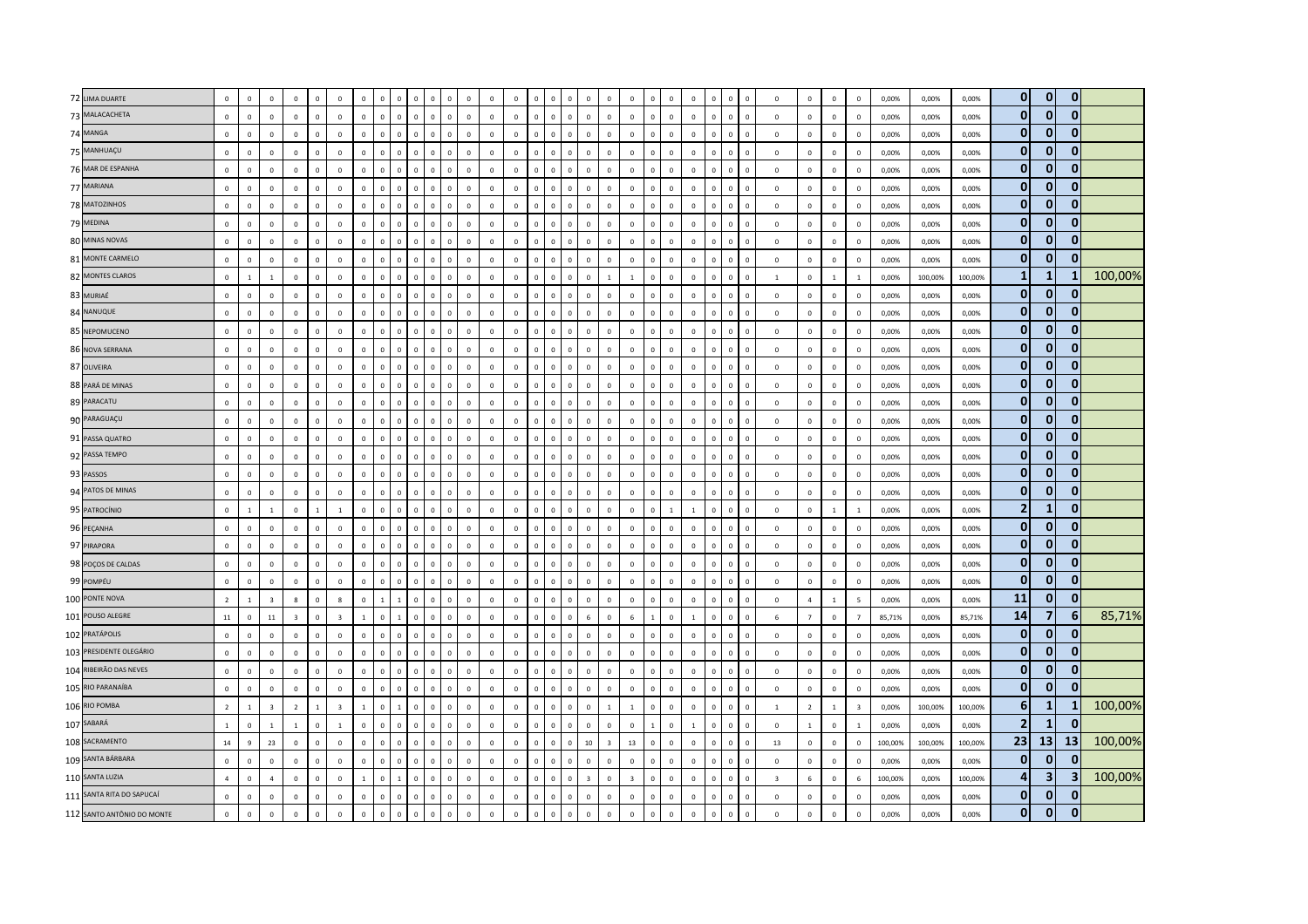|         | 113 SANTOS DUMONT            | $7^{\circ}$     | $\mathbf{1}$   | 8                       | $^{\circ}$     | $\Omega$       | $\Omega$       | $\overline{0}$          | $\mathbf{0}$   | $\Omega$ | $\Omega$     | $\mathbf{0}$<br>$\overline{0}$ | $\Omega$     | $\mathbf{0}$ | $\mathbf{0}$ | $\Omega$       |          | $\mathbf 0$    | $\overline{a}$ | $\Omega$       | $\overline{a}$          |                | $\mathbf{0}$ |                | $\Omega$ | $\mathbf{0}$                   | $\mathbf{0}$ |                         | $\overline{7}$          | $\circ$        | $\overline{7}$ | 80,00%  | 0,00%  | 80,00%  | 8 <sup>1</sup>          | 5 <sub>1</sub> | 4            | 80,00%  |
|---------|------------------------------|-----------------|----------------|-------------------------|----------------|----------------|----------------|-------------------------|----------------|----------|--------------|--------------------------------|--------------|--------------|--------------|----------------|----------|----------------|----------------|----------------|-------------------------|----------------|--------------|----------------|----------|--------------------------------|--------------|-------------------------|-------------------------|----------------|----------------|---------|--------|---------|-------------------------|----------------|--------------|---------|
|         | 114 SÃO GONÇALO DO SAPUCAÍ   | $\mathbf 0$     | $\Omega$       | $\mathbf{0}$            | $\mathbf{0}$   | $\Omega$       | $\mathbf{0}$   | $\mathbf{0}$            | $\mathbf{0}$   |          | $\mathbf{0}$ | $\overline{0}$                 | $\mathbf 0$  | $\Omega$     | $\mathbf{0}$ | $\overline{0}$ |          | $\mathbf{0}$   | $\mathbf{0}$   | $\Omega$       | $\mathbf{0}$            | $\overline{0}$ | $\mathbf{0}$ | $\mathbf{0}$   | $\Omega$ | $\mathbf{0}$<br>$\mathbf{0}$   |              | $\Omega$                | $\mathbf{0}$            | $\mathbf{0}$   | $\mathbf{0}$   | 0,00%   | 0,00%  | 0,00%   | $\mathbf{0}$            | $\overline{0}$ | 0            |         |
|         | 115 SÃO GOTARDO              | $\mathbf{0}$    | $\Omega$       | $\Omega$                | $\Omega$       | $\Omega$       | $\Omega$       | $\circ$                 | $\circ$        |          |              | $\mathbf{0}$<br>$\Omega$       | $\Omega$     | $\Omega$     | $\mathbf{0}$ | $\Omega$       |          | $\mathbf{0}$   | $\Omega$       | $\Omega$       | $\mathbf 0$             | $\Omega$       | $\Omega$     | $\Omega$       | $\Omega$ | $\Omega$<br>$\Omega$           |              | $\Omega$                | $\Omega$                | $\mathbf{0}$   | $\Omega$       | 0,00%   | 0,00%  | 0,00%   | $\mathbf{0}$            | $\mathbf{0}$   |              |         |
|         | 116 SÃO JOÃO DEL REI         | 28              | 29             | 57                      | 28             | 29             | 57             | $\mathbf{0}$            | $\mathbf{0}$   |          | $\Omega$     | $\mathbf{0}$<br>$\mathbf{0}$   | $\mathbf{0}$ | $\mathbf{0}$ | $\mathbf{0}$ | $\Omega$       | $\Omega$ | $\mathbf 0$    | 16             | 10             | 26                      | 12             | 19           | 31             | $\Omega$ | $\overline{0}$<br>$\mathbf{0}$ |              | 26                      | 28                      | 29             | 57             | 57,14%  | 34,48% | 45,61%  | 114                     | 57             | 26           | 45,61%  |
|         | 117 SÃO LOURENÇO             | $\mathbf{0}$    | $\mathbf{0}$   | $\mathbf{0}$            | $\Omega$       | $\Omega$       | $\mathbf{0}$   | $\mathbf{0}$            | $\mathbf 0$    |          | $\Omega$     | $\mathbf{0}$<br>$\,$ 0         | $\Omega$     | $\mathbf{0}$ | $\mathbf{0}$ | $\overline{0}$ |          | $\mathsf 0$    | $^{\circ}$     | $\Omega$       | $\mathbf 0$             | $\Omega$       | $\Omega$     | $\Omega$       |          | $\mathbf{0}$<br>$\mathbf 0$    |              | $\Omega$                | $\Omega$                | $\mathbf 0$    | $\Omega$       | 0,00%   | 0,00%  | 0,00%   | $\mathbf{0}$            | $\mathbf{0}$   | 0            |         |
|         | 118 SÃO SEBASTIÃO DO PARAÍSO | $\mathbf 0$     | $\mathbf{0}$   | $\mathbf{0}$            | $^{\circ}$     | $\Omega$       | $\mathbf{0}$   | $\mathbf{0}$            | $\mathbf 0$    |          | $\mathbf 0$  | $\overline{0}$                 | $\mathbf 0$  | $\mathbf{0}$ | $\mathbf{0}$ | $\overline{0}$ |          | $\mathbf{0}$   | $^{\circ}$     | $\overline{0}$ | $\mathbf{0}$            | $\overline{0}$ | $\mathbf{0}$ | $\mathbf{0}$   | $\Omega$ | $\mathbf{0}$<br>$\mathbf{0}$   |              | $\mathbf 0$             | $\mathbf{0}$            | $\mathbf 0$    | $^{\circ}$     | 0,00%   | 0,00%  | 0,00%   | $\mathbf{0}$            | $\mathbf{0}$   | $\Omega$     |         |
|         | 119 SERRO                    | $\mathbf{0}$    | $\Omega$       | $^{\circ}$              | $^{\circ}$     | $\Omega$       | $\Omega$       | $\Omega$                | $\mathbf 0$    |          | $\Omega$     | $\mathbf{0}$<br>$\overline{0}$ | $\mathbf 0$  | $\Omega$     | $\mathbf 0$  | $\Omega$       |          | $\mathbf{0}$   | $\mathbf{0}$   | $\Omega$       | $\mathbf 0$             | $\Omega$       | $\Omega$     | $\mathbf 0$    |          | $^{\circ}$<br>$\Omega$         |              | $\Omega$                | $\Omega$                | $\mathbf 0$    | $^{\circ}$     | 0,00%   | 0,00%  | 0,00%   | $\mathbf{0}$            | $\mathbf{0}$   | $\mathbf{0}$ |         |
|         | 120 SETE LAGOAS              | $\mathbf{1}$    | $\mathbf{0}$   | $\mathbf{1}$            | $\overline{1}$ | $\Omega$       | $\overline{1}$ | $\mathbf{0}$            | $\mathbf 0$    |          | $\Omega$     | $\mathbf{0}$<br>$\overline{0}$ | $\Omega$     | $\mathbf{0}$ | $\mathbf{0}$ | $\Omega$       | $\Omega$ | $\mathbf 0$    |                | $\Omega$       | -1                      | $\Omega$       | $\Omega$     | $\Omega$       | $\Omega$ | $\mathbf{0}$<br>$\mathbf{0}$   |              | 1                       |                         | $\mathbf 0$    | $\overline{1}$ | 100,00% | 0,00%  | 100,00% | $\overline{2}$          | 1              |              | 100,00% |
|         | 121 TARUMIRIM                | 8               | 74             | 82                      | $\mathbf 0$    | $\Omega$       | $\mathbf{0}$   | $\mathbf{0}$            | $\mathbf 0$    |          | $\mathbf 0$  | $\Omega$                       | $\Omega$     | $\mathbf{0}$ | $\circ$      | $\Omega$       |          | $\mathbf 0$    | 12             | -5             | 17                      | 8              | 22           | 30             |          | $\mathbf{0}$<br>$\mathbf 0$    |              | 17                      | 20                      | 27             | 47             | 60,00%  | 18,52% | 36,17%  | 82                      | 47             | 17           | 36,17%  |
|         | 122 TEÓFILO OTONI            | $\mathbf{0}$    | $\Omega$       | $\Omega$                | $\Omega$       | $\Omega$       | $\Omega$       | $\mathbf{0}$            | $\mathbf{0}$   |          | $\mathbf 0$  | $\Omega$                       | $\Omega$     | $\Omega$     | $\mathbf{0}$ | $\Omega$       |          | $\mathbf{0}$   | $\Omega$       | $\Omega$       | $\mathbf{0}$            | $\Omega$       | $\Omega$     | $\Omega$       |          | $\Omega$<br>$\Omega$           |              | $\Omega$                | $\Omega$                | $\mathbf 0$    | $\Omega$       | 0,00%   | 0,00%  | 0,00%   | $\mathbf{0}$            | $\mathbf{0}$   |              |         |
|         | 123 TIROS                    | $\mathbf{1}$    | $\mathbf{0}$   |                         |                | $\mathbf{0}$   | $\overline{1}$ | $\mathbf{0}$            | $\mathbf{0}$   |          | $\Omega$     | $\mathbf{0}$<br>$\overline{0}$ | $\mathbf 0$  | $\mathbf{0}$ | $\mathbf{0}$ | $\Omega$       |          | $\mathbf 0$    |                | $\Omega$       | $\overline{1}$          | $\Omega$       | $\mathbf{0}$ | $\Omega$       | $\Omega$ | $\overline{0}$<br>$\mathbf{0}$ |              | $\overline{1}$          |                         | $\mathbf 0$    |                | 100,00% | 0,00%  | 100,00% | $\overline{2}$          | $\mathbf{1}$   |              | 100,00% |
|         | 124 TOMBOS                   | $\mathbf{0}$    | $\mathbf{0}$   | $\mathbf{0}$            | $\Omega$       | $\Omega$       | $\Omega$       | $\mathbf{0}$            | $\mathbf 0$    |          | $\mathbf 0$  | $\,$ 0                         | $\Omega$     | $\Omega$     | $\circ$      | $\overline{0}$ |          | $\mathbf 0$    | $\mathbf{0}$   | $\Omega$       | $\mathbf 0$             | $\Omega$       | $\Omega$     | $\Omega$       |          | $\mathbf{0}$<br>$\mathbf 0$    |              | $\Omega$                | $\Omega$                | $\mathbf 0$    | $\Omega$       | 0,00%   | 0,00%  | 0,00%   | $\mathbf{0}$            | $\mathbf{0}$   |              |         |
|         | 125 TRÊS CORAÇÕES            | $\mathbf 0$     | $\Omega$       | $\mathbf{0}$            | $^{\circ}$     | $\Omega$       | $\Omega$       | $\Omega$                | $\mathbf{0}$   |          | $\mathbf 0$  | $\overline{0}$                 | $\Omega$     | $\Omega$     | $\mathbf{0}$ | $\Omega$       |          | $\mathbf{0}$   | $\mathbf{0}$   | $\Omega$       | $\mathbf{0}$            | $\Omega$       | $\mathbf{0}$ | $\Omega$       |          | $\mathbf{0}$<br>$\mathbf{0}$   |              | $\Omega$                | $\Omega$                | $\mathbf 0$    | $^{\circ}$     | 0,00%   | 0,00%  | 0,00%   | $\mathbf{0}$            | $\overline{0}$ | 0            |         |
|         | 126 TUPACIGUARA              | $\mathbf 0$     | $\Omega$       | $\Omega$                | $^{\circ}$     | $\Omega$       | $\Omega$       | $\Omega$                | $\mathbf 0$    |          | $\mathbf 0$  | $\Omega$                       | $\mathbf 0$  | $\Omega$     | $\mathbf{0}$ | $\Omega$       |          | $\mathbf 0$    | $\Omega$       | $\sqrt{2}$     | $\mathbf 0$             | $\Omega$       | $\Omega$     | $\Omega$       |          | $^{\circ}$<br>$\Omega$         |              | $\Omega$                | $\Omega$                | $\mathbf 0$    | $^{\circ}$     | 0,00%   | 0,00%  | 0,00%   | $\mathbf{0}$            | $\overline{0}$ | $\bf{0}$     |         |
|         | 127 TURMALINA                | $\mathsf 0$     | $\mathbf{0}$   | $\mathbf{0}$            | $\Omega$       | $\Omega$       | $\mathbf{0}$   | $\mathbf{0}$            | $\mathbf 0$    |          | $\Omega$     | $\mathbf{0}$<br>$\Omega$       | $\Omega$     | $\Omega$     | $\mathbf{0}$ | $\Omega$       | $\Omega$ | $\mathbf 0$    | $^{\circ}$     | $\Omega$       | $\circ$                 | $\Omega$       | $\Omega$     | $\Omega$       | $\Omega$ | $\mathbf{0}$<br>$\mathbf{0}$   |              | $\Omega$                | $\Omega$                | $\circ$        | $\mathbf 0$    | 0,00%   | 0,00%  | 0,00%   | $\mathbf{0}$            | $\mathbf{0}$   | $\mathbf{0}$ |         |
| 128 UBÁ |                              | $\mathbf{1}$    | $\mathbf{0}$   | $\mathbf{1}$            | $\overline{1}$ | $\Omega$       | $\overline{1}$ |                         | $\mathbf{0}$   |          | $\mathbf{0}$ | $\overline{0}$                 | $\mathbf 0$  | $\mathbf{0}$ | $\mathbf{0}$ | $\overline{0}$ |          | $\mathbf{0}$   | $^{\circ}$     | $\Omega$       | $\mathbf{0}$            | $\Omega$       | $\Omega$     | $\Omega$       |          | $\mathbf{0}$<br>$\mathbf{0}$   |              | $\Omega$                | $\mathbf{1}$            | $\mathbf 0$    | -1             | 0,00%   | 0,00%  | 0,00%   | 2                       | $\overline{0}$ | $\mathbf{0}$ |         |
|         | 129 UBERABA                  | $5\overline{5}$ | $\Omega$       | -5                      | $^{\circ}$     | $\Omega$       | $\Omega$       | $\mathbf{0}$            | $\mathbf{0}$   |          |              | $\mathbf{0}$<br>$\Omega$       | $\Omega$     | $\Omega$     | $\mathbf{0}$ | $\Omega$       |          | $\mathbf{0}$   | 2              | $\Omega$       | $\overline{2}$          | $\overline{3}$ | $\Omega$     | $\overline{3}$ | $\Omega$ | $\Omega$<br>$\Omega$           |              | $\overline{z}$          | -5                      | $\mathbf{0}$   | 5              | 40,00%  | 0,00%  | 40,00%  | 5 <sub>l</sub>          | 5              |              | 40,00%  |
|         | 130 UBERLÂNDIA               | $\mathbf{1}$    | $\mathbf{0}$   | $\overline{1}$          | -5             | $\Omega$       | 5              | $\mathbf{0}$            | $\mathbf{0}$   |          | $\Omega$     | $\mathbf{0}$<br>$\overline{0}$ | $\Omega$     | $\mathbf{0}$ | $\mathbf{0}$ | $\Omega$       |          | $\mathbf 0$    |                | $\Omega$       | $\overline{1}$          | $\Omega$       | $\mathbf{0}$ | $\Omega$       | $\Omega$ | $\overline{0}$<br>$\mathbf{0}$ |              | 1                       | $\Delta$                | $\mathbf 0$    | $\overline{4}$ | 100,00% | 0,00%  | 100,00% | 6 <sup>1</sup>          | $\mathbf{1}$   |              | 100,00% |
|         | 131 VARGINHA                 | $\mathbf{1}$    | $\mathbf{0}$   | $\overline{1}$          | $\overline{2}$ | $\Omega$       | $\overline{2}$ |                         | $\mathbf{0}$   |          | $\Omega$     | $\mathbf{0}$<br>$\mathbf{0}$   | $\Omega$     | $\mathbf{0}$ | $\mathbf{0}$ | $\Omega$       |          | $\mathbf{0}$   |                | $\Omega$       | $\overline{1}$          |                | $\Omega$     |                | n        | $\mathbf{0}$<br>$\mathbf{0}$   |              | $\overline{1}$          | $\overline{5}$          | $\mathbf{0}$   | 5              | 50,00%  | 0,00%  | 50,00%  | $\overline{\mathbf{3}}$ | $\overline{2}$ |              | 50,00%  |
|         | 132 VÁRZEA DA PALMA          | $\mathbf 0$     | $\mathbf{0}$   | $\mathbf{0}$            | $\mathbf 0$    | $\Omega$       | $\Omega$       | $\mathbf 0$             | $\mathbf 0$    |          | $\mathbf{0}$ | $\overline{0}$                 | $\Omega$     | $\Omega$     | $\mathbf{0}$ | $\overline{0}$ |          | $\mathbf{0}$   | $\mathbf{0}$   | $\Omega$       | $\mathbf{0}$            | $\Omega$       | $\Omega$     | $\Omega$       |          | $\mathbf{0}$<br>$\mathbf{0}$   |              | $\mathbf{0}$            | $\Omega$                | $\mathbf 0$    | $^{\circ}$     | 0,00%   | 0,00%  | 0,00%   | $\mathbf{0}$            | $\overline{0}$ | $\mathbf{0}$ |         |
|         | 133 VAZANTE                  | $\mathbf 0$     | $\Omega$       | $\mathbf 0$             | 6              | $\Omega$       | 6              | $\overline{\mathbf{3}}$ | $\mathbf 0$    |          | $\mathbf 0$  | $\Omega$                       | $\mathbf 0$  | $\mathbf{0}$ | $\mathbf 0$  | $\Omega$       |          | $\mathbf{0}$   | $\overline{3}$ | $\sqrt{2}$     | $\overline{\mathbf{3}}$ | $\Omega$       | $\mathbf 0$  | $\mathbf 0$    |          | $^{\circ}$<br>$\Omega$         |              | $\overline{\mathbf{3}}$ | $\overline{\mathbf{3}}$ | $\mathbf 0$    | 3              | 100,00% | 0,00%  | 100,00% | 6 <sup>1</sup>          | 3              |              | 100,00% |
|         | 134 VESPASIANO               | $\mathbf{0}$    | $\mathbf 0$    | $\mathbf 0$             | $\mathbf 0$    | $\Omega$       | $\mathbf{0}$   | $\mathbf{0}$            | $\mathbf 0$    |          | $\mathbf{0}$ | $\mathbf{0}$<br>$\overline{0}$ | $\mathbf 0$  | $\mathbf 0$  | $\circ$      | $\overline{0}$ | $\Omega$ | $\mathbf 0$    |                | $\Omega$       | $\overline{1}$          | $\Omega$       | $\mathbf 0$  | $\mathbf 0$    | $\Omega$ | $\mathbf 0$                    | $\circ$      | $\overline{1}$          | 5                       | $\circ$        | 5              | 100,00% | 0,00%  | 100,00% | $\mathbf{0}$            | 1              |              | 100,00% |
|         | 135 VIÇOSA                   | $\overline{4}$  | $\overline{2}$ | 6                       | 9              | $\overline{2}$ | 11             | $\mathbf{0}$            | $\mathbf 0$    |          | $\mathbf{0}$ | $\overline{0}$                 | $\mathbf 0$  | $\mathbf 0$  | $\mathbf{0}$ | $\overline{0}$ |          | $\mathbf{0}$   | $^{\circ}$     | $\Omega$       | $\circ$                 | $\Omega$       |              |                |          | $\mathbf{0}$<br>$\mathbf{0}$   |              | $\Omega$                | $\Omega$                | $\overline{2}$ | $\overline{2}$ | 0,00%   | 0,00%  | 0,00%   | 17                      | $\mathbf{1}$   | $\Omega$     |         |
|         | 136 VIRGINÓPOLIS             | $\mathbf 0$     | $\Omega$       | $^{\circ}$              | $^{\circ}$     | $\Omega$       | $\Omega$       | $\mathbf{0}$            | $\mathbf 0$    |          |              | $\mathbf{0}$<br>$\overline{0}$ | $\Omega$     | $\Omega$     | $\mathbf 0$  | $\Omega$       |          | $\mathbf 0$    | $\mathbf{0}$   | $\Omega$       | $\mathbf 0$             | $\Omega$       | $\Omega$     | $\Omega$       | $\Omega$ | $\mathbf{0}$<br>$\mathbf{0}$   |              | $\Omega$                | $\Omega$                | $\mathbf{0}$   | $\Omega$       | 0,00%   | 0,00%  | 0,00%   | $\mathbf{0}$            | $\mathbf{0}$   |              |         |
|         | 137 VISCONDE DO RIO BRANCO   | $\overline{3}$  | $\mathbf{0}$   | $\overline{\mathbf{3}}$ | $\overline{4}$ | $\overline{1}$ | 5              | $\overline{\mathbf{3}}$ |                |          |              | $\mathbf{0}$<br>$\overline{0}$ | $\Omega$     | $\Omega$     | $\mathbf 0$  | $\overline{0}$ |          | $\mathbf 0$    |                | $\Omega$       | <sup>1</sup>            | $\Omega$       | $\Omega$     | $\Omega$       | $\Omega$ | $\mathbf{0}$<br>$\mathbf{0}$   |              | $\mathbf{1}$            | $\overline{z}$          | $\mathbf 0$    | $\overline{2}$ | 100,00% | 0,00%  | 100,00% | 8 <sup>1</sup>          |                |              | 100,00% |
|         | <b>TOTAL</b>                 | 265 177         |                | 442                     | 196            | 87             | 283            | 28                      | $\overline{2}$ |          | $\mathbf{0}$ |                                |              |              | $\Omega$     |                |          | $\overline{7}$ | 152            | 32             | 184                     | 51             | 84           | 135            |          |                                |              | 184                     | 351                     | 115            | 466            | 74,88%  | 27,59% | 57,68%  |                         | 725 319 184    |              | 57,68%  |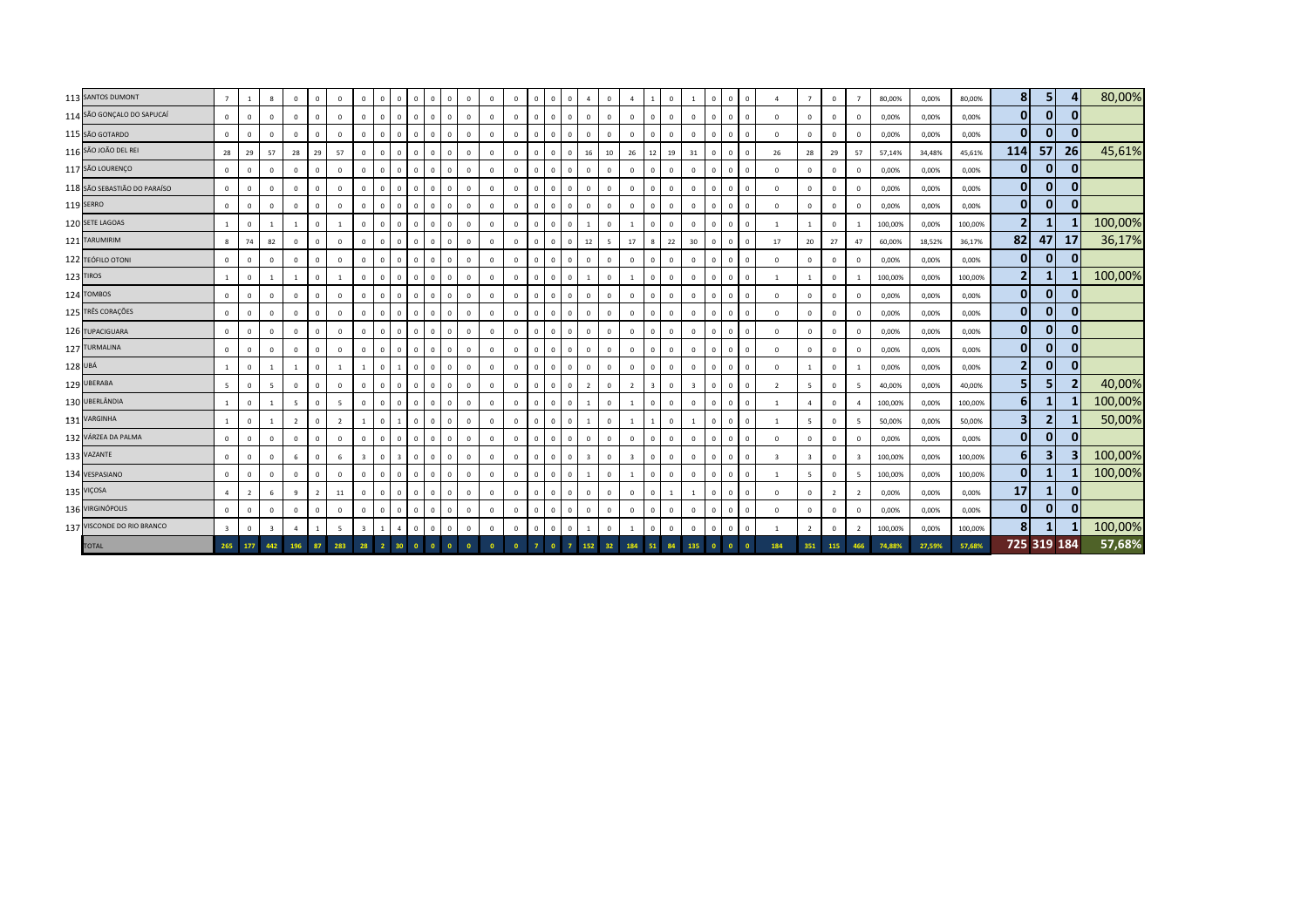|                                                  |                |                         |                |                |                         |                |                          |              |                               |                               |              |                        |              |              |              |                                |                | mi/18                   |                |                 |                         |                |                         |                               |                |                               |                |                                     |                  |         |                                           |         |                |                         |                |                         |
|--------------------------------------------------|----------------|-------------------------|----------------|----------------|-------------------------|----------------|--------------------------|--------------|-------------------------------|-------------------------------|--------------|------------------------|--------------|--------------|--------------|--------------------------------|----------------|-------------------------|----------------|-----------------|-------------------------|----------------|-------------------------|-------------------------------|----------------|-------------------------------|----------------|-------------------------------------|------------------|---------|-------------------------------------------|---------|----------------|-------------------------|----------------|-------------------------|
|                                                  |                |                         |                |                |                         |                |                          |              |                               |                               |              |                        |              |              |              |                                |                | <b>MEDIAÇÃO</b>         |                |                 |                         |                |                         |                               |                |                               |                |                                     |                  |         |                                           |         |                |                         |                |                         |
|                                                  |                |                         |                |                |                         |                |                          |              |                               |                               |              |                        |              |              |              |                                |                | <b>Processual</b>       |                |                 |                         |                |                         |                               |                |                               |                |                                     |                  |         |                                           |         |                |                         |                |                         |
| Tribunal de Justica do<br>Estado de Minas Gerais |                |                         |                | <b>CASOS</b>   |                         |                |                          |              |                               |                               |              | MEDIAÇÕES PREJUDICADAS |              |              |              |                                |                |                         |                |                 |                         |                | MEDIAÇÕES CONCLUÍDAS    |                               |                |                               |                | <b>SESSÕES</b><br><b>REALIZADAS</b> |                  |         | % (MEDIAÇÕES<br>CONCLUÍDAS/COM<br>ACORDO) |         |                |                         |                |                         |
|                                                  |                | <b>RECEBIDOS</b>        |                |                | <b>FM ANDAMENTO</b>     |                |                          | NÃO ADESÃO   |                               | DESISTÊNCIA                   |              | NÃO COMPARECIMENTO     |              |              |              | DEMANDA NÃO<br><b>INDICADA</b> |                |                         | COM ACORDO     |                 |                         | SEM ACORDO     |                         | <b>ACORDO PARCIA</b>          |                |                               |                | SESSÕES                             |                  |         | %                                         |         |                |                         |                |                         |
|                                                  |                | EL                      |                |                | ğ.                      |                | $\frac{1}{2}$            | EL           |                               | 린                             |              |                        |              |              |              | ΨĒ                             |                |                         |                |                 |                         | 핀              |                         |                               |                | <b>TOTAL</b><br><b>ACORDO</b> |                | ξĹ.                                 |                  |         | /EL                                       |         | ್ದ ಕ           |                         |                | Percentual<br>de acordo |
| 1 ABRE CAMPO                                     | $\overline{0}$ | $\mathbf{0}$            | $\mathbf{0}$   | $\mathbf{0}$   | $\mathbf{0}$            | $\mathbf{0}$   | $\mathbf{0}$             | $\mathbf{0}$ | $\overline{0}$                | $\mathbf{0}$<br>$\mathbf{0}$  | $\mathbf{0}$ | $\mathbf{0}$           | $\mathbf{0}$ | $\,0\,$      | $\mathbf{0}$ | $\mathbf{0}$                   | $\overline{0}$ | $\mathbf 0$             | $\mathbf{0}$   | $\mathbf{0}$    | $\circ$                 | $\mathbf{0}$   | $\overline{0}$          | $\mathbf{0}$<br>$\mathbf{0}$  | $\Omega$       | $\mathbf{0}$                  | $\circ$        | $\mathsf 0$                         | $\mathbf{0}$     | 0.00%   | 0.00%                                     | 0.00%   | $\overline{0}$ | $\overline{0}$          | $\mathbf{0}$   |                         |
| 2 AÇUCENA                                        | $\circ$        | $\overline{0}$          | $\mathsf 0$    | $\mathbf 0$    | $\mathbf 0$             | $\mathbf 0$    | $\mathbf{0}$             | $\Omega$     | $\overline{0}$                | $\mathbf 0$<br>$\mathbf 0$    | $\Omega$     | $\overline{0}$         | $\mathbf 0$  | $\,0\,$      | $\Omega$     | $\mathbf{0}$                   | $\,0\,$        | $\mathbf{0}$            | $\Omega$       | $\overline{0}$  | $\mathbf{0}$            | $\Omega$       | $\overline{0}$          | $\Omega$<br>$\Omega$          | $\mathbf 0$    | $\mathbf 0$                   | $\mathbf 0$    | $\,0\,$                             | $\mathbf 0$      | 0,00%   | 0,00%                                     | 0,00%   | $\mathbf{0}$   | $\mathbf{0}$            | $\mathbf{0}$   |                         |
| ÁGUAS FORMOSAS                                   | $\mathbf 0$    | 49                      | 49             | $\mathbf 0$    | 49                      | 49             | $\overline{0}$           | $\mathbf 0$  | $\mathbf 0$<br>$\mathbf 0$    | $\Omega$                      | $\Omega$     | $\mathbf 0$            | $\mathbb O$  | $\mathbf 0$  | $\Omega$     | $\mathbf 0$                    | $\mathbf{0}$   | $\mathbf 0$             | 31             | 31              | $\mathbf 0$             | 18             | 18                      | $\Omega$                      | $\mathbf 0$    | 31                            | $\mathbf 0$    | 49                                  | 49               | 0,00%   | 63,27%                                    | 63,27%  | 98             | 49                      | 31             | 63,27%                  |
| ALÉM PARAÍBA                                     | $\overline{4}$ | $\overline{\mathbf{3}}$ | $\overline{7}$ | $\overline{a}$ | $\overline{\mathbf{3}}$ | $\overline{7}$ | $\Omega$                 | $\mathbf 0$  | $\overline{0}$<br>$\mathbf 0$ | $\overline{0}$                | $\Omega$     | $\overline{0}$         | $\mathbb O$  | $\,0\,$      | $\Omega$     | $\mathbf 0$                    | $\mathbf 0$    | $\,0\,$                 | $\overline{z}$ | $\overline{2}$  | $\overline{4}$          |                | 5                       | $\Omega$<br>$\Omega$          | $\bf 0$        | $\overline{2}$                | $\overline{4}$ | $\overline{\mathbf{3}}$             | $\overline{7}$   | 0,00%   | 66,67%                                    | 28,57%  | 14             | $\overline{\mathbf{z}}$ | $\overline{2}$ | 28,57%                  |
| 5 ALFENAS                                        | 18             | $\overline{0}$          | $18\,$         | $\circ$        | $\mathbf 0$             | $\mathbf 0$    | $\overline{a}$           | $\mathbf{0}$ | $\overline{a}$                | $\mathbf 0$<br>$\mathbf 0$    | $\mathbf{0}$ | $\mathbf 0$            | $\mathbb O$  | $\,0\,$      | $\mathbf{0}$ | $\mathbf 0$                    | $\,0\,$        | 11                      | $\mathbf 0$    | $11\,$          | $\overline{\mathbf{3}}$ | $\mathbf 0$    | $\overline{\mathbf{3}}$ | $\mathbf 0$<br>$\Omega$       | $\mathbf 0$    | $11\,$                        | 14             | $\,0\,$                             | 14               | 78,57%  | 0,00%                                     | 78,57%  | 18             | 14                      | <b>11</b>      | 78,57%                  |
| 6 ALTO RIO DOCE                                  | $\mathbf 0$    | $\mathbf 0$             | $\,0\,$        | $\mathbf{0}$   | $\mathbf 0$             | $\mathbf 0$    | $\mathbf{0}$             | $\Omega$     | $\overline{0}$                | $\mathbf 0$<br>$\,0\,$        | $\Omega$     | $\mathbf 0$            | $\mathbb O$  | $\,0\,$      | $\Omega$     | $\mathbf 0$                    | $\,0\,$        | $\mathbf 0$             | $\mathbf 0$    | $\overline{0}$  | $\,0\,$                 | $\mathbf 0$    | $\overline{0}$          | $\,0\,$<br>$\Omega$           | $\mathbf 0$    | $\mathbf 0$                   | $\mathbf 0$    | $\,0\,$                             | $\mathbf 0$      | 0,00%   | 0,00%                                     | 0,00%   | $\mathbf{0}$   | $\mathbf{0}$            | $\mathbf{0}$   |                         |
| 7 ARAÇUAÍ                                        | $\mathbb O$    | $\overline{0}$          | $\mathbf 0$    | $\circ$        | $\,$ 0 $\,$             | $\mathbf 0$    | $\Omega$                 | $\Omega$     | $\overline{0}$<br>$\mathbf 0$ | $\mathbf{0}$                  | $\Omega$     | $\mathbb O$            | $\mathbb O$  | $\mathbf 0$  | $\Omega$     | $\mathbf 0$                    | $\,0\,$        | $\mathbf{0}$            | $\mathbf 0$    | $\overline{0}$  | $\mathbf 0$             | $\mathbf 0$    | $\overline{0}$          | $\Omega$<br>$\Omega$          | $\mathbf 0$    | $\overline{0}$                | $\mathbb O$    | $\mathbf 0$                         | $\mathbf 0$      | 0,00%   | 0,00%                                     | 0,00%   | $\mathbf{0}$   | $\mathbf{0}$            | $\mathbf{0}$   |                         |
| <b>8 ARAGUARI</b>                                | $\bf{0}$       | $\mathbf{0}$            | $\pmb{0}$      | $\mathbf 0$    | $\mathbf 0$             | $\bf{0}$       | $\Omega$                 | $\Omega$     | $\bf{0}$                      | $\bf{0}$<br>$\Omega$          | $\Omega$     | $\mathbf 0$            | $\mathbf 0$  | $\mathbf 0$  | $\Omega$     | $\mathbf 0$                    | $\mathbf 0$    | $\mathbf 0$             | $\bf{0}$       | $\mathbf 0$     | $\mathbf{0}$            | $\Omega$       | $\mathbf 0$             | $\mathbf{0}$<br>$\Omega$      | $\mathbf{0}$   | $\mathbf 0$                   | $\mathbf 0$    | $\mathbf 0$                         | $\mathbf 0$      | 0,00%   | 0,00%                                     | 0,00%   | $\mathbf{0}$   | $\overline{0}$          | $\mathbf{0}$   |                         |
| 9 ARAXÁ                                          | $\mathbb O$    | $\mathbf 0$             | $\mathsf 0$    | $\mathbf 0$    | $\mathbf 0$             | $\mathbf 0$    | $\mathbf{0}$             | $\Omega$     | $\overline{0}$                | $\mathbf 0$<br>$\overline{0}$ | $\Omega$     | $\overline{0}$         | $\Omega$     | $\mathbf 0$  | $\Omega$     | $\mathbf 0$                    | $\mathbf 0$    | $\mathbf 0$             | $\Omega$       | $\mathbf 0$     | $\Omega$                | $\mathbf 0$    | $\mathbf 0$             | $\Omega$<br>$\Omega$          | $\Omega$       | $\mathbf 0$                   | $\mathbf 0$    | $\mathbf 0$                         | $\mathbf 0$      | 0,00%   | 0,00%                                     | 0,00%   | $\mathbf{0}$   | $\overline{0}$          | $\mathbf{0}$   |                         |
| 10 BARÃO DE COCAIS                               | $\overline{5}$ | $\overline{2}$          | $\overline{7}$ | $\mathbf{1}$   | $\mathbf 0$             | 1              | $\mathbf 0$              | $\mathbf 0$  | $\overline{0}$<br>$\mathbf 0$ | $\mathbf 0$                   | $\Omega$     | $\overline{0}$         | $\mathbb O$  | $\,0\,$      | $\Omega$     | $\mathbf 0$                    | $\,0\,$        | $\overline{\mathbf{3}}$ | 1              | $\overline{4}$  | $\overline{2}$          | $\overline{1}$ | $\overline{\mathbf{3}}$ | $\overline{0}$<br>$\mathbf 0$ | $\mathbf 0$    | $\overline{4}$                | $\overline{5}$ | $\overline{2}$                      | $\overline{7}$   | 60,00%  | 50,00%                                    | 57,14%  | 8              | 7                       | Δ              | 57,14%                  |
| 11 BARBACENA                                     | $\mathbf 0$    | $\mathbf 0$             | $\,0\,$        | $\mathsf 0$    | $\mathbf 0$             | $\mathbf 0$    | $\mathbf 0$              | $\mathbf 0$  | $\mathbf 0$<br>$\mathbf 0$    | $\overline{0}$                | $\mathbf 0$  | $\overline{0}$         | $\mathbb O$  | $\,0\,$      | $\Omega$     | $\mathbf 0$                    | $\overline{0}$ | $\mathbf{0}$            | $\mathbf 0$    | $\mathbf 0$     | $\mathbf 0$             | $\mathbf 0$    | $\mathbf 0$             | $\mathbf 0$                   | $\mathbf 0$    | $\pmb{0}$                     | $\mathbf 0$    | $\,0\,$                             | $\mathbf 0$      | 0,00%   | 0,00%                                     | 0,00%   | $\mathbf 0$    | $\mathbf{0}$            | $\mathbf 0$    |                         |
| 12 BARROSO                                       | $\mathbf 0$    | $\overline{0}$          | $\mathsf 0$    | $\mathbf 0$    | $\,$ 0 $\,$             | $\circ$        | $\Omega$                 | $\Omega$     | $\Omega$<br>$\Omega$          | $\mathbf{0}$                  | $\circ$      | $\mathbf 0$            | $\mathbf 0$  | $\,0\,$      | $\Omega$     | $\mathbf 0$                    | $\mathbf{0}$   | $\mathbf 0$             | $\Omega$       | $\overline{0}$  | $\mathbf{0}$            | $\Omega$       | $\mathbf 0$             | $\mathbf 0$<br>$\Omega$       | $\overline{0}$ | $\overline{0}$                | $\mathbf 0$    | $\,0\,$                             | $\,$ 0 $\,$      | 0,00%   | 0,00%                                     | 0,00%   | $\mathbf{0}$   | $\mathbf{0}$            | $\mathbf{0}$   |                         |
| 13 BELO HORIZONTE                                | $\overline{7}$ | $\overline{2}$          | 9              | 35             | $\overline{2}$          | 37             | $\overline{\phantom{a}}$ | $\Omega$     | $\overline{z}$<br>$\Omega$    | $\overline{0}$                | $\Omega$     | $\overline{0}$         | $\Omega$     | $\mathbf 0$  | $\Omega$     | $\mathbf 0$                    | $\,0\,$        | 6                       | $\Omega$       | $6\overline{6}$ | $\overline{\mathbf{S}}$ | $\Omega$       | 5                       | $\Omega$<br>$\Omega$          | $\Omega$       | 6                             | 55             | $\mathbf 0$                         | 55               | 54,55%  | 0,00%                                     | 54,55%  | 46             | 11                      | 6              | 54,55%                  |
| 14 BETIM                                         | $\circ$        | $\Omega$                | $\mathbf{0}$   | $\Omega$       | $\mathbf{0}$            | $\circ$        | $\Omega$                 | $\Omega$     | $\Omega$<br>$\Omega$          | $\overline{0}$                | $\Omega$     | $\mathbf 0$            | $\Omega$     | $\mathbf 0$  | $\Omega$     | $\mathbf 0$                    | $\overline{0}$ | $\mathbf 0$             | $\Omega$       | $\overline{0}$  | $\overline{0}$          | $\Omega$       | $\Omega$                | $\Omega$<br>$\Omega$          | $\Omega$       | $\mathbf{0}$                  | $\mathbf{0}$   | $\mathbf 0$                         | $\mathbf 0$      | 0,00%   | 0,00%                                     | 0,00%   | $\mathbf{0}$   | $\overline{0}$          | $\mathbf{0}$   |                         |
| 15 BICAS                                         | $\mathbb O$    | $\overline{0}$          | $\mathsf 0$    | $\mathbf 0$    | $\mathbf 0$             | $\mathbf 0$    | $\mathbf 0$              | $\mathbf 0$  | $\overline{0}$                | $\mathbf 0$<br>$\mathbf 0$    | $\mathbf{0}$ | $\overline{0}$         | $\mathbb O$  | $\,0\,$      | $\Omega$     | $\mathbf{0}$                   | $\mathbf 0$    | $\mathbf 0$             | $\mathbf 0$    | $\overline{0}$  | $\mathbb O$             | $\mathbf 0$    | $\overline{0}$          | $\overline{0}$<br>$\Omega$    | $\mathbf 0$    | $\mathbf 0$                   | $\mathbb O$    | $\,0\,$                             | $\mathbf 0$      | 0,00%   | 0,00%                                     | 0,00%   | $\mathbf 0$    | $\mathbf{0}$            | $\mathbf{0}$   |                         |
| 16 BRUMADINHO                                    | $\mathbf 0$    | $\overline{0}$          | $\mathsf 0$    | $\mathbf 0$    | $\,$ 0                  | $\mathbf 0$    | $\Omega$                 | $\mathbf 0$  | $\mathbf 0$                   | $\mathbf 0$<br>$\mathbf{0}$   | $\Omega$     | $\mathbf 0$            | $\mathbb O$  | $\,0\,$      | $\Omega$     | $\mathbf 0$                    | $\,0\,$        | $\mathbf 0$             | $\mathbb O$    | $\mathbf 0$     | $\mathbb O$             | $\mathbf 0$    | $\overline{0}$          | $\Omega$<br>$\Omega$          | $\mathbf 0$    | $\,0\,$                       | $\mathbb O$    | $\,$ 0                              | $\mathbf 0$      | 0,00%   | 0,00%                                     | 0,00%   | $\mathbf{0}$   | $\overline{0}$          | $\mathbf{0}$   |                         |
| 17 CAETÉ                                         | $\mathbf 0$    | $\mathbf 0$             | $\mathsf 0$    | $\mathbf 0$    | $\,$ 0                  | $\mathbf 0$    | $\mathbf 0$              | $\mathbf 0$  | $\overline{0}$                | $\mathbf 0$<br>$\mathbf 0$    | $\mathbf 0$  | $\overline{0}$         | $\mathbf 0$  | $\mathbf{0}$ | $\Omega$     | $\mathbf 0$                    | $\,0\,$        | $\mathbf 0$             | $\mathbf 0$    | $\mathbf 0$     | $\mathbf{0}$            | $\mathbf 0$    | $\mathbf 0$             | $\mathbf 0$                   | $\mathbf 0$    | $\mathbf 0$                   | $\mathbf 0$    | $\,0\,$                             | $\mathbf{0}$     | 0,00%   | 0,00%                                     | 0,00%   | $\bf{0}$       | $\overline{0}$          | $\mathbf{0}$   |                         |
| 18 CAMANDUCAIA                                   | $\mathbf{0}$   | $\Omega$                | $\mathbf{0}$   | $\mathbf{0}$   | $\mathbf{0}$            | $\circ$        | $\Omega$                 | $\Omega$     | $\Omega$<br>$\Omega$          | $\mathbf{0}$                  | $\Omega$     | $\Omega$               | $\mathbf 0$  | $\,0\,$      | $\Omega$     | $\Omega$                       | $\Omega$       | $\Omega$                | $\Omega$       | $\Omega$        | $\Omega$                | $\Omega$       | $\Omega$                | $\Omega$                      | $\Omega$       | $\mathbf{0}$                  | $\mathbf{0}$   | $\,0\,$                             | $\mathbf{0}$     | 0,00%   | 0,00%                                     | 0.00%   | $\mathbf{0}$   | $\mathbf{0}$            | $\mathbf{0}$   |                         |
| 19 CAMPO BELO                                    | $\overline{1}$ | $\overline{0}$          | $\mathbf{1}$   | $\mathbf 0$    | $\mathbf 0$             | $\mathbf 0$    | $\Omega$                 | $\Omega$     | $\overline{0}$<br>$\mathbf 0$ | $\overline{0}$                | $\Omega$     | $\overline{0}$         | $\mathbb O$  | $\,0\,$      | $\Omega$     | $\mathbf 0$                    | $\mathbf 0$    | $\mathbf 0$             | $\Omega$       | $\overline{0}$  | $\mathbf 0$             | $\Omega$       | $\overline{0}$          | $\Omega$<br>$\Omega$          | $\mathbf 0$    | $\mathbf 0$                   | $\mathbf 0$    | $\,0\,$                             | $\mathbf 0$      | 0,00%   | 0,00%                                     | 0,00%   | $\mathbf{1}$   | $\mathbf{0}$            | $\mathbf{0}$   |                         |
| 20 CAPELINHA                                     | $\mathbf 0$    | $\overline{0}$          | $\mathbf{0}$   | $\Omega$       | $\mathbf 0$             | $\mathbf{0}$   | $\Omega$                 | $\Omega$     | $\Omega$<br>$\Omega$          | $\overline{0}$                | $\Omega$     | $\mathbf{0}$           | $\mathbf 0$  | $\mathbf 0$  | $\mathbf{0}$ | $\mathbf 0$                    | $\overline{0}$ | $\mathbf 0$             | $\Omega$       | $\overline{0}$  | $\mathbf{0}$            | $\Omega$       | $\Omega$                | $\Omega$<br>$\Omega$          | $\Omega$       | $\mathbf{0}$                  | $\mathbf 0$    | $\,0\,$                             | $\mathbf 0$      | 0,00%   | 0,00%                                     | 0,00%   | $\bf{0}$       | $\overline{0}$          | $\mathbf{0}$   |                         |
| 21 CAPINÓPOLIS                                   | $\mathbf 0$    | $\mathbf 0$             | $\mathbf 0$    | $\mathbf 0$    | $\mathbf 0$             | $\circ$        | $\mathbf 0$              | $\mathbf 0$  | $\overline{0}$                | $\mathbf 0$<br>$\mathbf 0$    | $\mathbf 0$  | $\mathbb O$            | $\mathbf 0$  | $\,0\,$      | $\mathbf 0$  | $\mathbf{0}$                   | $\,0\,$        | $\mathbf{0}$            | $\mathbf 0$    | $\overline{0}$  | $\mathbf 0$             | $\circ$        | $\overline{0}$          | $\overline{0}$<br>$\Omega$    | $\mathbf 0$    | $\circ$                       | $\mathbf 0$    | $\,0\,$                             | $\mathbf{0}$     | 0,00%   | 0,00%                                     | 0,00%   | $\bf{0}$       | $\mathbf{0}$            | $\mathbf{0}$   |                         |
| 22 CARANGOLA                                     | $\mathbf{1}$   | $\mathbf 0$             | $1$            | $\mathbf{1}$   | $\mathbf 0$             | $\mathbf{1}$   | $\mathbf 0$              | $\mathbf 0$  | $\mathbf 0$<br>$\mathbf 0$    | $\mathbf 0$                   | $\mathbf{0}$ | $\mathbb O$            | $\mathbb O$  | $\,0\,$      | $\mathbf{0}$ | $\mathbf 0$                    | $\,0\,$        | $\mathbf{1}$            | $\mathbf 0$    | $\overline{1}$  | $\mathbb O$             | $\mathbf 0$    | $\mathbf 0$             | $\mathbf 0$<br>$\Omega$       | $\mathbf 0$    | <sup>1</sup>                  | $1\,$          | $\,0\,$                             | $\mathbf{1}$     | 100,00% | 0,00%                                     | 100,00% | $\mathbf{2}$   | $\mathbf{1}$            |                | 100,00%                 |
| 23 CARATINGA                                     | $\circ$        | $\overline{0}$          | $\mathsf 0$    | $\mathbf 0$    | $6\phantom{a}$          | $6\phantom{a}$ | $\Omega$                 | $\Delta$     | $\overline{A}$                | $\mathbf 0$<br>$\mathbf{0}$   | $\Omega$     | $\mathbf 0$            | $\mathbb O$  | $\mathbf 0$  | $\mathbf{0}$ | $\mathbf 0$                    | $\,0\,$        | $\mathbf 0$             | $\Omega$       | $\overline{0}$  | $\mathbf{0}$            | 6              | $\overline{6}$          | $\mathbf{0}$<br>$\mathbf{0}$  | $\overline{0}$ | $\mathbf 0$                   | $\mathbb O$    | $\bf{8}$                            | $\boldsymbol{8}$ | 0,00%   | 0,00%                                     | 0,00%   | $6\phantom{1}$ | 6 <sup>1</sup>          | $\mathbf{0}$   |                         |
| 24 CARMO DO CAJURU                               | 64             | $\Omega$                | 64             | 55             | $\mathbf 0$             | 55             | $\overline{4}$           | $\mathbf{0}$ | $\overline{a}$                | $\mathbf{0}$<br>$\mathbf{0}$  | $\circ$      | $\mathbf{0}$           | $\mathbf 0$  | $\,0\,$      | $\mathbf{0}$ | $\mathbf{0}$                   | $\mathbf{0}$   | 58                      | $\mathbf 0$    | 58              | $6\overline{6}$         | $\mathbf{0}$   | 6                       | $\mathbf{0}$<br>$\Omega$      | $\Omega$       | 58                            | 64             | $\,0\,$                             | 64               | 90,63%  | 0,00%                                     | 90,63%  | 119            | 64                      | 58             | 90,63%                  |
| CARMO DO PARANAÍBA<br>25                         | $\mathbf 0$    | $\mathbf 0$             | $\mathbf 0$    | $\mathbf 0$    | $\mathbf 0$             | $\mathbf 0$    | $\mathbf{0}$             | $\mathbf 0$  | $\,$ 0                        | $\mathbf 0$<br>$\mathbf 0$    | $\Omega$     | $\mathbb O$            | $\mathbf 0$  | $\,0\,$      | $\Omega$     | $\mathbf 0$                    | $\,0\,$        | $\mathbf 0$             | $\mathbf 0$    | $\mathbf 0$     | $\mathbb O$             | $\mathbf 0$    | $\mathbf 0$             | $\mathbf 0$<br>$\Omega$       | $\mathbf 0$    | $\mathbf 0$                   | $\mathbf 0$    | $\,0\,$                             | $\mathbf 0$      | 0,00%   | 0,00%                                     | 0,00%   | $\bf{0}$       | $\overline{0}$          | $\bf{0}$       |                         |
| CARMO DO RIO CLARO<br>-26                        | $\circ$        | $\mathbf 0$             | $\mathbf 0$    | $\mathbf 0$    | $\mathbf 0$             | $\mathbf 0$    | $\overline{0}$           | $\mathbf 0$  | $\mathbf 0$<br>$\mathbf 0$    | $\overline{0}$                | $\Omega$     | $\overline{0}$         | $\mathbb O$  | $\mathbf 0$  | $\Omega$     | $\mathbf 0$                    | $\mathbf{0}$   | $\mathbf 0$             | $\Omega$       | $\mathbf 0$     | $\mathbf 0$             | $\mathbf 0$    | $\mathbf 0$             | $\Omega$                      | $\mathbf 0$    | $\mathbf 0$                   | $\mathbf 0$    | $\mathbf 0$                         | $\mathbf 0$      | 0,00%   | 0,00%                                     | 0,00%   | $\mathbf{0}$   | $\overline{0}$          | $\mathbf{0}$   |                         |
| 27 CARMÓPOLIS DE MINAS                           | $\mathbf 0$    | $\overline{0}$          | $\,0\,$        | $\mathbb O$    | $\mathbf 0$             | $\mathbf 0$    | $\Omega$                 | $\mathbf 0$  | $\overline{0}$<br>$\mathbf 0$ | $\mathbf{0}$                  | $\Omega$     | $\mathbf 0$            | $\mathbb O$  | $\,0\,$      | $\Omega$     | $\mathbf 0$                    | $\,0\,$        | $\mathbf 0$             | $\Omega$       | $\mathbf 0$     | $\mathbf 0$             | $\mathbf 0$    | $\mathbf 0$             | $\Omega$<br>$\Omega$          | $\mathbf 0$    | $\mathbf 0$                   | $\mathbf 0$    | $\,0\,$                             | $\mathbf 0$      | 0,00%   | 0,00%                                     | 0,00%   | $\bf{0}$       | $\mathbf{0}$            | $\mathbf{0}$   |                         |
| 28 CAXAMBU                                       | $\mathbf 0$    | $\overline{0}$          | $\mathsf 0$    | $\mathbf 0$    | $\mathbf 0$             | $\mathbf 0$    | $\mathbf 0$              | $\mathbf 0$  | $\overline{0}$                | $\mathbf 0$<br>$\mathbf 0$    | $\mathbf{0}$ | $\mathbf 0$            | $\mathbb O$  | $\,0\,$      | $\Omega$     | $\mathbf{0}$                   | $\,0\,$        | $\mathbf 0$             | $\mathbf 0$    | $\overline{0}$  | $\mathbf 0$             | $\mathbf 0$    | $\overline{0}$          | $\mathbf 0$<br>$\Omega$       | $\mathbf 0$    | $\overline{0}$                | $\mathbf 0$    | $\,0\,$                             | $\mathbf 0$      | 0,00%   | 0,00%                                     | 0,00%   | $\bf{0}$       | $\overline{0}$          | $\mathbf{0}$   |                         |
| 29 CEJUSC 2 Grau                                 | $\mathbf 0$    | $\overline{0}$          | $\mathbf 0$    | $\mathbf 0$    | $\mathbf 0$             | $\circ$        | $\Omega$                 | $\mathbf 0$  | $\mathbf 0$<br>$\mathbf 0$    | $\mathbf{0}$                  | $\Omega$     | $\mathbb O$            | $\mathbf 0$  | $\mathbf 0$  | $\Omega$     | $\mathbf 0$                    | $\,0\,$        | $\mathbf 0$             | $\mathbb O$    | $\overline{0}$  | $\mathbf 0$             | $\Omega$       | $\overline{0}$          | $\overline{0}$<br>$\Omega$    | $\mathbf 0$    | $\mathbf 0$                   | $\mathbf 0$    | $\,0\,$                             | $\mathbf 0$      | 0,00%   | 0,00%                                     | 0,00%   | $\mathbf{0}$   | $\mathbf{0}$            | $\mathbf{0}$   |                         |
| 30 CLÁUDIO                                       | $\mathbf 0$    | $\overline{0}$          | $\mathbf 0$    | $\mathbf 0$    | $\mathbf 0$             | $\mathbf 0$    | $\mathbf 0$              | $\mathbf{0}$ | $\overline{0}$                | $\mathbf 0$<br>$\mathbf 0$    | $\mathbf 0$  | $\overline{0}$         | $\mathbb O$  | $\,0\,$      | $\mathbf{0}$ | $\mathbf 0$                    | $\overline{0}$ | $\mathbf{0}$            | $\mathbf 0$    | $\mathbf 0$     | $\mathbb O$             | $\mathbf 0$    | $\mathbf 0$             | $\mathbf 0$<br>$\mathbf{0}$   | $\mathbf 0$    | $\mathbf 0$                   | $\mathbf 0$    | $\mathbf{0}$                        | $\mathbf 0$      | 0,00%   | 0,00%                                     | 0,00%   | $\mathbf{0}$   | $\mathbf{0}$            | $\mathbf{0}$   |                         |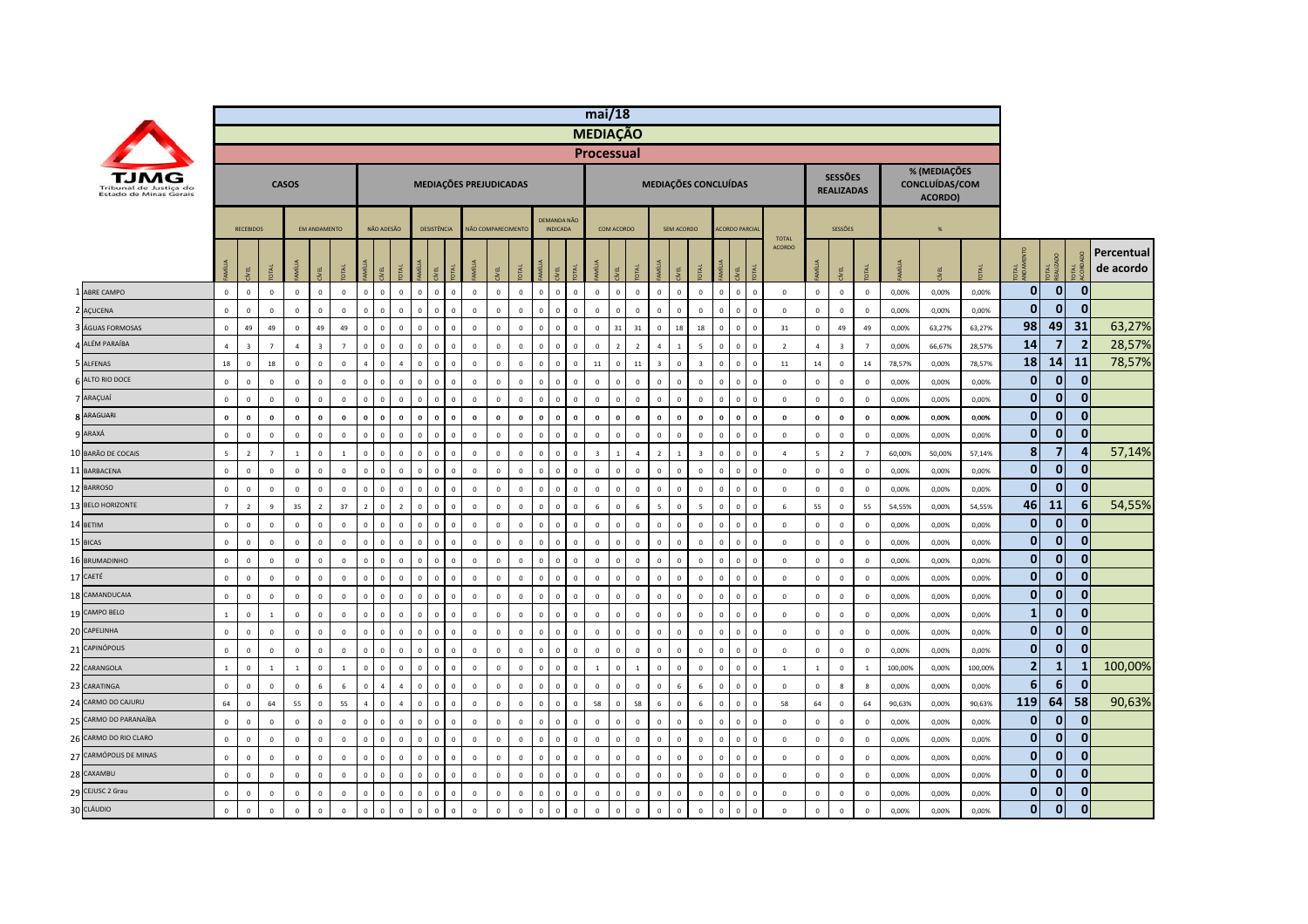| 31 CONCEIÇÃO DO MATO DENTRO | $\mathbb O$             | $\mathbf 0$    | $\mathbf 0$             | $\mathbf 0$    | $\mathbf 0$    | $\mathbf 0$    | $\mathbf 0$  | $\Omega$       | $\mathbf 0$  | $\Omega$<br>$\Omega$           | $^{\circ}$  | $\mathbf 0$  | $\mathbf 0$  | $\overline{0}$          | $\Omega$     | $^{\circ}$     | $\mathbf 0$  | $\overline{0}$ | $\Omega$       | $\mathbf 0$             | $\mathbf 0$             | $\mathbf 0$    | $\mathbf{0}$            | $\mathbf 0$  | $\overline{\mathbf{0}}$ |              | $\mathbf 0$             | $\mathbf 0$             | $\mathbf{0}$             | $\mathbf 0$             | 0,00%   | 0,00%  | 0,00%   | $\mathbf{0}$            | $\mathbf{0}$   | $\mathbf 0$    |         |
|-----------------------------|-------------------------|----------------|-------------------------|----------------|----------------|----------------|--------------|----------------|--------------|--------------------------------|-------------|--------------|--------------|-------------------------|--------------|----------------|--------------|----------------|----------------|-------------------------|-------------------------|----------------|-------------------------|--------------|-------------------------|--------------|-------------------------|-------------------------|--------------------------|-------------------------|---------|--------|---------|-------------------------|----------------|----------------|---------|
| 32 CONSELHEIRO LAFAIETE     | $\mathbb O$             | $\mathbf 0$    | $\mathbf 0$             | $\mathbf 0$    | $\mathbf{0}$   | $\mathbf 0$    | $\mathbf 0$  | $\mathbf 0$    | $\mathbf 0$  | $\mathbf 0$<br>$\circ$         | $\mathbb O$ | $\mathbf 0$  | $\mathbf 0$  | $\mathbf 0$             | $\mathbf 0$  | $\circ$        | $\mathbf 0$  | $\mathbb O$    | $\circ$        | $\mathbf 0$             | $\mathbf 0$             | $\mathbf 0$    | $\mathbf 0$             | $\mathbf 0$  | $\mathbf 0$             | $\mathbf{0}$ | $\mathbf 0$             | $\mathbf 0$             | $\mathbf 0$              | $\mathbf 0$             | 0,00%   | 0,00%  | 0,00%   | $\mathbf{0}$            | $\overline{0}$ | $\mathbf{0}$   |         |
| 33 CONTAGEM                 | $\mathbf 0$             | $\overline{0}$ | $\mathbf 0$             | $\mathbf 0$    | $\mathbb O$    | $\mathbf 0$    | $\mathbf 0$  | $\mathbf 0$    | $\Omega$     | $\Omega$<br>$\mathbf 0$        | $\Omega$    | $\mathbf 0$  | $\mathbf 0$  | $\mathbf 0$             | $\Omega$     | $\Omega$       | $\Omega$     | $\Omega$       | $\Omega$       | $\mathbf 0$             | $\Omega$                | $\Omega$       | $\Omega$                | $\mathbf 0$  | $\,$ 0                  | $\Omega$     | $\mathbb O$             | $\mathbf 0$             | $\mathbf 0$              | $\Omega$                | 0,00%   | 0,00%  | 0,00%   | $\bf{0}$                | $\mathbf{0}$   | $\mathbf{0}$   |         |
| 34 CORINTO                  | $\mathbf 0$             | $\,0\,$        | $\mathbf 0$             | $\mathbf 0$    | $\mathbf 0$    | $\mathbf 0$    | $\mathbf 0$  | $\mathbf 0$    | $\mathbf 0$  | $\mathbf{0}$<br>$\Omega$       | $\mathbb O$ | $\mathbf 0$  | $\mathbf 0$  | $\overline{0}$          | $\Omega$     | $\mathbf 0$    | $\mathbf 0$  | $\,$ 0         | $\mathbf{0}$   | $\mathbf 0$             | $\mathbf 0$             | $\mathbf 0$    | $\mathbf{0}$            | $\mathbf 0$  | $\,$ 0                  | $\Omega$     | $\circ$                 | $\,0\,$                 | $\mathbf 0$              | $\mathbf{0}$            | 0,00%   | 0,00%  | 0,00%   | $\mathbf{0}$            | $\mathbf{0}$   | $\mathbf{0}$   |         |
| 35 COROMANDEL               | $\mathbf 0$             | $\mathbb O$    | $\mathbf 0$             | $\mathbf 0$    | $\mathbb O$    | $\mathbf 0$    | $\mathbf 0$  | $\mathbf 0$    | $\mathbf 0$  | $\mathbf 0$<br>$\overline{0}$  | $\mathbf 0$ | $\mathbf 0$  | $\mathbf 0$  | $\mathsf 0$             | $\mathbf{0}$ | $\mathbf{0}$   | $\mathbf 0$  | $\mathbf 0$    | $\mathbf{0}$   | $\mathbf 0$             | $\mathbf 0$             | $\mathbf 0$    | $\mathbf{0}$            | $\mathbf 0$  | $\mathbf 0$             |              | $\mathbb O$             | $\mathbf 0$             | $\mathbf 0$              | $\mathbf 0$             | 0,00%   | 0,00%  | 0,00%   | $\mathbf{0}$            | $\mathbf{0}$   | $\mathbf{0}$   |         |
| 36 CORONEL FABRICIANO       | $\mathbf{1}$            | $\mathbf 0$    | $\mathbf{1}$            | $\overline{2}$ | $\mathbb O$    | $\overline{2}$ | $\mathbf 0$  | $\overline{0}$ | $\mathbf 0$  | $\mathbf 0$<br>$\mathbf{0}$    | $\mathbf 0$ | $\mathbf 0$  | $\mathbf 0$  | $\mathbf 0$             | $\mathbf{0}$ | $\overline{0}$ | $\mathbf 0$  | $\mathbf 0$    | $\mathbf 0$    | $\mathbf 0$             |                         | $\mathbf 0$    | $\mathbf{1}$            | $\mathbf 0$  | $\,$ 0                  |              | $\mathbb O$             | $\mathbf{1}$            | $\mathbf 0$              | $\mathbf{1}$            | 0,00%   | 0,00%  | 0,00%   | $\overline{\mathbf{3}}$ | $\mathbf{1}$   | $\mathbf{0}$   |         |
| 37 CURVELO                  | $\mathbf 0$             | $\overline{0}$ | $\mathbf{0}$            | $\mathbf{0}$   | $\overline{0}$ | $\mathbf{0}$   | $\mathbf{0}$ | $\mathbf{0}$   | $\mathbf{0}$ | $\Omega$<br>$\mathbf{0}$       | $\mathbf 0$ | $\mathbf{0}$ | $\mathbf{0}$ | $\overline{0}$          | $\Omega$     | $\Omega$       | $\Omega$     | $\mathbf 0$    | $\mathbf{0}$   | $\mathbf{0}$            | $\Omega$                | $\mathbf{0}$   | $\overline{0}$          | $\mathbf{0}$ | $\overline{0}$          | $\Omega$     | $\Omega$                | $\mathbf 0$             | $\mathbf{0}$             | $\Omega$                | 0.00%   | 0.00%  | 0.00%   | $\mathbf{0}$            | $\overline{0}$ | $\mathbf{0}$   |         |
| 38 DIAMANTINA               | $\mathbf 0$             | $\mathbf 0$    | $\mathbf 0$             | $\mathbf 0$    | $\mathbf{0}$   | $\mathbf 0$    | $\mathbf 0$  | $\mathbf 0$    | $\mathbf{0}$ | $\mathbb O$<br>$\mathbf 0$     | $\mathbb O$ | $\mathbf 0$  | $\mathbf 0$  | $\mathbf 0$             | $\mathbf{0}$ | $\mathbb O$    | $\mathbf 0$  | $\mathbf 0$    | $\mathbf{0}$   | $\mathbf 0$             | $\mathbf 0$             | $\mathbf 0$    | $\mathbf{0}$            | $\mathbf 0$  | $\mathbf 0$             | $\Omega$     | $\mathbf 0$             | $\mathbf 0$             | $\mathbf 0$              | $\mathbf{0}$            | 0,00%   | 0,00%  | 0,00%   | 0                       | $\mathbf{0}$   | $\mathbf{0}$   |         |
| 39 DIVINÓPOLIS              | $\mathbf 0$             | $\mathbf 0$    | $\mathbf 0$             | $\mathbf 0$    | $\mathbb O$    | $\mathbf 0$    | $\mathbf 0$  | $\overline{0}$ | $\mathbf 0$  | $\mathbf 0$<br>$\mathbf 0$     | $\mathbf 0$ | $\mathbf 0$  | $\mathbf 0$  | $\mathbf 0$             | $\mathbf{0}$ | $\overline{0}$ | $\mathbf 0$  | $\mathbf 0$    | $\mathbf 0$    | $\mathbf 0$             | $\mathbf 0$             | $\mathbf{0}$   | $\mathbf{0}$            | $\mathbf 0$  | $\mathbf 0$             |              | $\mathbb O$             | $\,0\,$                 | $\mathbf 0$              | $\mathbf 0$             | 0,00%   | 0,00%  | 0,00%   | $\bf{0}$                | $\overline{0}$ | $\mathbf{0}$   |         |
| 40 ESPERA FELIZ             | $\Omega$                | $\mathbb O$    | $\mathbf 0$             | $\mathbf 0$    | $\mathbb O$    | $\Omega$       | $\mathbf{0}$ | $\mathbf{0}$   | $\Omega$     | $\overline{0}$<br>$\mathbf{0}$ | $\mathbb O$ | $\mathbf 0$  | $\mathbf 0$  | $\mathsf 0$             | $\Omega$     | $\mathbf{0}$   | $\mathbf{0}$ | $\overline{0}$ | $\mathbf{0}$   | $\mathbf 0$             | $\mathbf 0$             | $\mathbf{0}$   | $\Omega$                | $\mathbf 0$  | $\overline{0}$          | $\Omega$     | $\mathbf 0$             | $\mathbf 0$             | $\mathbf 0$              | $\mathbf 0$             | 0,00%   | 0,00%  | 0,00%   | $\mathbf{0}$            | $\Omega$       | $\mathbf{0}$   |         |
| 41 EXTREMA                  | $\mathbf 0$             | $\mathbb O$    | $\Omega$                | $\Omega$       | $\mathbb O$    | $\mathbf{0}$   | $\mathbf{0}$ | $\mathbf{0}$   | $\Omega$     | $\Omega$<br>$\Omega$           | $\Omega$    | $\Omega$     | $\mathbf{0}$ | $\Omega$                | $\Omega$     | $\Omega$       | $\Omega$     | $\Omega$       | $\Omega$       | $\mathbf{0}$            | $\Omega$                | $\Omega$       | $\Omega$                | $\mathbf{0}$ | $\mathbf 0$             | $\Omega$     | $\Omega$                | $\mathbf{0}$            | $\mathbf 0$              | $\Omega$                | 0,00%   | 0,00%  | 0,00%   | $\mathbf{0}$            | $\mathbf{0}$   | $\bf{0}$       |         |
| 42 FORMIGA                  | $\mathbf 0$             | $\overline{7}$ | $\overline{7}$          | $\mathbf 0$    | $\overline{7}$ | $\overline{7}$ | $\mathbf 0$  | $\Omega$       | $\mathbf 0$  | $\Omega$<br>$\Omega$           | $\Omega$    | $\mathbf 0$  | $\mathbf 0$  | $\overline{0}$          | $\Omega$     | $\overline{0}$ | $\Omega$     | $\mathbf 0$    |                | $\overline{1}$          | $\overline{0}$          | 6              | 6                       | $\mathbf 0$  | $\mathbf 0$             |              | $\overline{1}$          | $\mathbf 0$             | $\overline{\phantom{a}}$ | $\overline{5}$          | 0,00%   | 14,29% | 14,29%  | 14                      | $\overline{7}$ | 1              | 14,29%  |
| 43 FRANCISCO SÁ             | $\mathbf 0$             | $\mathbf 0$    | $\mathbf{0}$            | $\mathbf 0$    | $\mathbb O$    | $\mathbf 0$    | $\mathbf 0$  | $\mathbf{0}$   | $\Omega$     | $\mathbf 0$<br>$\mathbf{0}$    | $\Omega$    | $\mathbf 0$  | $\mathbf 0$  | $\mathsf 0$             | $\Omega$     | $\mathbf{0}$   | $\mathbf 0$  | $\mathbf 0$    | $\Omega$       | $\mathbf 0$             | $\overline{0}$          | $\mathbf 0$    | $\Omega$                | $\mathbf 0$  | $\mathbf 0$             | $\Omega$     | $\mathbf 0$             | $\mathbf 0$             | $\mathbf 0$              | $\mathbf 0$             | 0,00%   | 0,00%  | 0,00%   | $\mathbf{0}$            | $\mathbf{0}$   | $\mathbf{0}$   |         |
| 44 FRUTAL                   | $\circ$                 | $\mathbf 0$    | $\mathbf 0$             | $\mathbf 0$    | $\mathbb O$    | $\mathbf 0$    | $\mathbf 0$  | $\Omega$       | $\mathbf 0$  | $\mathbf 0$<br>$\mathbf{0}$    | $\mathbf 0$ | $\mathbf 0$  | $\mathbf 0$  | $\mathbf 0$             | $\Omega$     | $\overline{0}$ | $\mathbf 0$  | $\mathbf 0$    | $\mathbf 0$    | $\mathbf 0$             | $\mathbf 0$             | $\mathbf 0$    | $\Omega$                | $\mathbf 0$  | $\mathbf 0$             |              | $\mathbf 0$             | $\mathbf 0$             | $\mathbf 0$              | $\mathbf 0$             | 0,00%   | 0,00%  | 0,00%   | $\mathbf{0}$            | $\overline{0}$ | $\mathbf{0}$   |         |
| 45 GALILÉIA                 | $\mathbf 0$             | $\mathbf 0$    | $\mathbf 0$             | $\mathbf 0$    | $\mathbb O$    | $\mathbf 0$    | $\mathbf 0$  | $\mathbf{0}$   | $\mathbf 0$  | $\circ$<br>$\Omega$            | $\mathbb O$ | $\mathbf 0$  | $\mathbf 0$  | $\,$ 0                  | $\Omega$     | $\Omega$       | $\mathbf 0$  | $\mathbf 0$    | $\Omega$       | $\Omega$                | $\Omega$                | $\mathbf{0}$   | $\Omega$                | $\mathbf 0$  | $\mathbf 0$             | $\Omega$     | $\mathbf 0$             | $\mathbf 0$             | $\mathbf 0$              | $\mathbf{0}$            | 0,00%   | 0,00%  | 0,00%   | $\mathbf{0}$            | $\mathbf{0}$   | $\mathbf{0}$   |         |
| 46 GOVERNADOR VALADARES     | $\overline{\mathbf{3}}$ | $\mathbf 0$    | $\overline{\mathbf{3}}$ | $\overline{2}$ | $\mathbb O$    | $\overline{2}$ | $\mathbf 0$  | $\mathbf 0$    | $\mathbf 0$  | $\overline{0}$<br>$\mathbf 0$  | $\mathbf 0$ | $\mathbf 0$  | $\mathbf 0$  | $\mathbf 0$             | $\mathbf{0}$ | $\mathbf{0}$   | $\mathbf 0$  | $\overline{1}$ | $\mathbf{0}$   | $\mathbf{1}$            | $\mathbf 0$             | $\,0\,$        | $\mathbf 0$             | $\mathbf 0$  | $\mathbf 0$             | $\Omega$     | $\mathbf{1}$            | $\overline{\mathbf{3}}$ | $\mathbf 0$              | $\overline{\mathbf{3}}$ | 100,00% | 0,00%  | 100,00% | 5                       | $\mathbf{1}$   |                | 100,00% |
| 47 GUANHÃES                 | $\mathbf 0$             | $\,$ 0         | $\mathbf 0$             | $\mathbf 0$    | $\mathbb O$    | $\mathbf 0$    | $\mathbf 0$  | $\mathbf 0$    | $\mathbf 0$  | $\Omega$<br>$\Omega$           | $\mathbf 0$ | $\mathbf 0$  | $\mathbf 0$  | $\overline{0}$          | $\Omega$     | $\mathbf 0$    | $\Omega$     | $\overline{0}$ | $\Omega$       | $\mathbf 0$             | $\overline{0}$          | $\Omega$       | $\mathbf{0}$            | $\mathbf 0$  | $\mathbf 0$             |              | $\mathbf 0$             | $\mathbf 0$             | $\mathbf 0$              | $\mathbf 0$             | 0,00%   | 0,00%  | 0,00%   | $\mathbf{0}$            | $\Omega$       | $\mathbf{0}$   |         |
| 48 GUARANI                  | $\mathbf 0$             | $\mathbf 0$    | $\mathbf 0$             | $\mathbf 0$    | $\mathbb O$    | $\mathbf 0$    | $\mathbf 0$  | $\mathbf 0$    | $\mathbf 0$  | $\overline{0}$<br>$\mathbf{0}$ | $\mathbb O$ | $\mathbf 0$  | $\mathbf 0$  | $\,$ 0                  | $\Omega$     | $\mathbb O$    | $\mathbf 0$  | $\mathbf 0$    | $\mathbf{0}$   | $\mathbf 0$             | $\overline{0}$          | $\mathbb O$    | $\mathbf{0}$            | $\mathbf 0$  | $\mathbf 0$             | $\Omega$     | $\mathbf 0$             | $\mathbf 0$             | $\mathbf 0$              | $\mathbb O$             | 0,00%   | 0,00%  | 0,00%   | $\mathbf{0}$            | $\overline{0}$ | $\mathbf{0}$   |         |
| 49 GUAXUPÉ                  | $\mathbf 0$             | $\mathbf 0$    | $\mathbf{0}$            | $^{\circ}$     | $\mathbb O$    | $\mathbf 0$    | $\mathbf 0$  | $\Omega$       | $\mathbf{0}$ | $\mathbf{0}$<br>$\Omega$       | $\mathbf 0$ | $\mathbf{0}$ | $\mathbf 0$  | $\mathsf 0$             | $\Omega$     | $\mathbf{0}$   | $\mathbf 0$  | $\mathbf 0$    | $\mathbf{0}$   | $\mathbf 0$             | $\mathbf{0}$            | $\mathbf{0}$   | $\mathbf{0}$            | $\mathbf 0$  | $\,$ 0                  | $\Omega$     | $\mathbf{0}$            | $\mathbf 0$             | $\mathbf 0$              | $^{\circ}$              | 0,00%   | 0,00%  | 0,00%   | $\mathbf{0}$            | $\overline{0}$ | $\mathbf{0}$   |         |
| 50 IBIÁ                     | $\mathbf 0$             | $\mathbf 0$    | $\mathbf 0$             | $\mathbf 0$    | $\mathbf 0$    | $\mathbf 0$    | $\mathbf 0$  | $\mathbf 0$    | $\mathbf 0$  | $\mathbf{0}$<br>$\overline{0}$ | $\Omega$    | $\mathbf 0$  | $\mathbf 0$  | $\mathsf 0$             | $\Omega$     | $\overline{0}$ | $\mathbf 0$  | $\mathbf 0$    | $\mathbf{0}$   | $\circ$                 | $\overline{0}$          | $\mathbf{0}$   | $\mathbf{0}$            | $\mathbf 0$  | $\mathbf 0$             |              | $\circ$                 | $\mathbf 0$             | $\mathbf 0$              | $\mathbf 0$             | 0,00%   | 0,00%  | 0,00%   | $\mathbf{0}$            | $\mathbf{0}$   | $\mathbf{0}$   |         |
| 51 IGARAPÉ                  | $\overline{2}$          | $\mathbf{1}$   | $\overline{\mathbf{3}}$ | $\overline{2}$ | $\mathbb O$    | $\overline{2}$ | $\mathbf 0$  | $\overline{1}$ | $\mathbf{1}$ | $\overline{0}$<br>$\mathbf 0$  | $\mathbf 0$ | $\mathbf 0$  | $\mathbf 0$  | $\mathsf 0$             | $\mathbf{0}$ | $\mathbf{0}$   | $\mathbf 0$  | $\mathbf 0$    | $\mathbb O$    | $\mathbf 0$             | $\mathbf 0$             | $\mathbf 0$    | $\mathbf{0}$            | $\mathbf 0$  | $\mathbf 0$             | $\Omega$     | $\mathbf 0$             | $\overline{2}$          | $\mathbf 0$              | $\overline{2}$          | 0,00%   | 0,00%  | 0,00%   | 5                       | $\mathbf{0}$   | $\mathbf{0}$   |         |
| 52 INHAPIM                  | $\mathbf 0$             | $\mathbb O$    | $\mathbf 0$             | $\mathbf 0$    | $\mathbb O$    | $\mathbf 0$    | $\mathbf 0$  | $\overline{0}$ | $\mathbf 0$  | $\mathbf 0$<br>$\Omega$        | $\mathbf 0$ | $\mathbf 0$  | $\mathbf 0$  | $\mathsf 0$             |              | $\overline{0}$ | $\mathbf 0$  | $\mathbf 0$    | $\mathbf 0$    | $\mathbf 0$             | $\mathbf 0$             | $\mathbf 0$    | $\mathbf{0}$            | $\mathbf 0$  | $\mathbf 0$             |              | $\mathbb O$             | $\mathbf 0$             | $\mathbf 0$              | $\mathbf{0}$            | 0,00%   | 0,00%  | 0,00%   | $\bf{0}$                | $\mathbf{0}$   | $\mathbf{0}$   |         |
| 53 IPANEMA                  | $\mathbf 0$             | $\Omega$       | $\Omega$                | $\Omega$       | $\mathbf 0$    | $\Omega$       | $\mathbf{0}$ | $\Omega$       | $\Omega$     | $\Omega$<br>$\Omega$           | $\Omega$    | $\Omega$     | $\mathbf 0$  | $\overline{0}$          | $\Omega$     | $\Omega$       | $\Omega$     | $\overline{0}$ | $\Omega$       | $\Omega$                | $\Omega$                | $\Omega$       | $\Omega$                | $\mathbf{0}$ | $\overline{0}$          |              | $\Omega$                | $\mathbf 0$             | $\Omega$                 | $\Omega$                | 0,00%   | 0,00%  | 0,00%   | $\mathbf{0}$            | $\overline{0}$ | $\mathbf{0}$   |         |
| 54 IPATINGA                 | 1                       | $\mathbf 0$    | $1\,$                   | $\overline{2}$ | $\mathbf{0}$   | $\overline{2}$ | $\mathbf 0$  | $\mathbf{0}$   | $\mathbf 0$  | $\mathbf 0$<br>$\mathbf 0$     | $\mathbb O$ | $\mathbf{0}$ | $\mathbf 0$  | $\mathbf 0$             | $\mathbf{0}$ | $\circ$        | $\mathbf 0$  | $\overline{1}$ | $\mathbf{0}$   | $\mathbf{1}$            | $\mathbf 0$             | $\mathbb O$    | $\mathbf{0}$            | $\mathbf 0$  | $\mathbf 0$             | $\Omega$     | $\mathbf{1}$            | $\overline{\mathbf{3}}$ | $\mathbf 0$              | $\overline{\mathbf{3}}$ | 100,00% | 0,00%  | 100,00% | 3                       | $\mathbf{1}$   | 1              | 100,00% |
| 55 ITABIRA                  | $\mathbf 0$             | $\mathbf 0$    | $\mathbf 0$             | $\mathbf 0$    | $\mathbb O$    | $\mathbf 0$    | $\mathbf 0$  | $\overline{0}$ | $\mathbf 0$  | $\mathbf 0$<br>$\mathbf 0$     | $\mathbf 0$ | $\mathbf 0$  | $\mathbf 0$  | $\mathsf 0$             | $\mathbf{0}$ | $\mathbf 0$    | $\mathbf 0$  | $\overline{0}$ | $\mathbf{0}$   | $\mathbf 0$             | $\mathbf 0$             | $\mathbf{0}$   | $\mathbf{0}$            | $\mathbf 0$  | $\,$ 0                  |              | $\mathbb O$             | $\mathbf 0$             | $\mathbf 0$              | $\mathbf 0$             | 0,00%   | 0,00%  | 0,00%   | $\mathbf{0}$            | $\overline{0}$ | $\mathbf{0}$   |         |
| 56 ITABIRITO                | $\mathbf 0$             | $\overline{0}$ | $\mathbf{0}$            | $\mathbf{0}$   | $\mathbf 0$    | $\mathbf{0}$   | $\mathbf{0}$ | $\mathbf{0}$   | $\mathbf{0}$ | $\Omega$<br>$\mathbf{0}$       | $\mathbf 0$ | $\mathbf{0}$ | $\mathbf{0}$ | $\overline{0}$          | $\Omega$     | $\mathbf{0}$   | $\mathbf{0}$ | $\mathbf 0$    | $\mathbf{0}$   | $\mathbf{0}$            | $\mathbf{0}$            | $\mathbf{0}$   | $\Omega$                | $\mathbf{0}$ | $\overline{0}$          | $\Omega$     | $\overline{0}$          | $\mathbf 0$             | $\mathbf{0}$             | $\Omega$                | 0.00%   | 0.00%  | 0.00%   | $\mathbf{0}$            | $\mathbf{0}$   | $\bf{0}$       |         |
| 57 ITAJUBÁ                  | $\overline{0}$          | $\overline{0}$ | $\Omega$                | $\Omega$       | $\mathbf 0$    | $\Omega$       | $\mathbf 0$  | $\mathbf 0$    | $\mathbf 0$  | $\Omega$<br>$\Omega$           | $^{\circ}$  | $\Omega$     | $\mathbf{0}$ | $\mathsf 0$             | $\Omega$     | $\overline{0}$ | $\Omega$     | $\Omega$       | $\Omega$       | $\mathbf 0$             | $\mathbf 0$             | $\mathbf{0}$   | $\Omega$                | $\mathbf 0$  | $\,$ 0                  | $\Omega$     | $\mathbf 0$             | $\mathbf 0$             | $\mathbf 0$              | $\mathbf{0}$            | 0.00%   | 0,00%  | 0,00%   | $\mathbf{0}$            | $\bf{0}$       | $\bf{0}$       |         |
| 58 ITAMBACURI               | $\mathbf 0$             | $\,$ 0         | $\mathbf 0$             | $\,0\,$        | $\mathbb O$    | $\mathbf 0$    | $\mathbf 0$  | $\mathbf{0}$   | $\pmb{0}$    | $\overline{0}$<br>$\Omega$     | $\mathbf 0$ | $\mathbf 0$  | $\mathbf 0$  | $\overline{\mathbf{0}}$ | $\Omega$     | $\overline{0}$ | $\mathbf 0$  | $\mathbf 0$    | $\mathbf 0$    | $\circ$                 | $\overline{0}$          | $\mathbb O$    | $\mathbf{0}$            | $\mathbf 0$  | $\,$ 0                  |              | $\,0\,$                 | $\mathbf 0$             | $\mathbf 0$              | $\mathbb O$             | 0,00%   | 0,00%  | 0,00%   | $\mathbf{0}$            | $\mathbf{0}$   | $\mathbf{0}$   |         |
| 59 ITAPECERICA              | $\overline{0}$          | $\overline{0}$ | $\mathbf 0$             | $\mathbf 0$    | $\mathbb O$    | $\mathbf 0$    | $\mathbf 0$  | $\mathbf 0$    | $\mathbf 0$  | $\mathbb O$<br>$\mathbf 0$     | $\mathbf 0$ | $\mathbf 0$  | $\mathbf 0$  | $\mathsf 0$             | $\mathbf{0}$ | $\mathbb O$    | $\mathbf 0$  | $\mathbf 0$    | $\mathbf{0}$   | $\mathbf 0$             | $\mathbf 0$             | $\mathbf 0$    | $\mathbf{0}$            | $\mathbf 0$  | $\mathbf 0$             |              | $\mathbb O$             | $\mathbf 0$             | $\mathbf 0$              | $\mathbf 0$             | 0,00%   | 0,00%  | 0,00%   | $\bf{0}$                | $\overline{0}$ | $\mathbf{0}$   |         |
| 60 ITAÚNA                   | $\overline{0}$          | $\overline{0}$ | $\Omega$                | $\Omega$       | $\mathbf 0$    | $\Omega$       | $\mathbf{0}$ | $\mathbf 0$    | $\Omega$     | $\Omega$<br>$\Omega$           | $\Omega$    | $\Omega$     | $\mathbf 0$  | $\mathbf{0}$            | $\Omega$     | $\Omega$       | $\Omega$     | $\Omega$       | $\Omega$       | $\mathbf{0}$            | $\Omega$                | $\Omega$       | $\Omega$                | $\mathbf 0$  | $\,$ 0                  | $\Omega$     | $\Omega$                | $\Omega$                | $\mathbf{0}$             | $\Omega$                | 0.00%   | 0,00%  | 0.00%   | 0                       | $\Omega$       | $\mathbf{0}$   |         |
| 61 <b>ITUIUTABA</b>         | $\mathbf 0$             | $\mathbf 0$    | $\mathbf 0$             | $\mathbf 0$    | $\mathbb O$    | $\mathbf 0$    | $\mathbf 0$  | $\Omega$       | $\mathbf 0$  | $\Omega$<br>$\Omega$           | $\mathbf 0$ | $\mathbf 0$  | $\mathbf 0$  | $\mathsf 0$             | $\Omega$     | $\overline{0}$ | $\mathbf 0$  | $\mathbf 0$    | $\Omega$       | $\mathbb O$             | $\overline{0}$          | $\mathbf{0}$   | $\mathbf{0}$            | $\mathbf 0$  | $\mathbf 0$             | $\Omega$     | $\mathbf 0$             | $\mathbf 0$             | $\mathbf 0$              | $\mathbf 0$             | 0,00%   | 0,00%  | 0,00%   | 0                       | $\Omega$       | $\bf{0}$       |         |
| 62 ITUMIRIM                 | $\mathbf{1}$            | $\mathbf 0$    | $\mathbf{1}$            | $\,$ 1         | $\mathbb O$    | $1\,$          | $\mathbf 0$  | $\mathbf 0$    | $\mathbf 0$  | $\,0\,$<br>$\mathbf 0$         | $\mathbb O$ | $\mathbf 0$  | $\mathbf 0$  | $\mathbf 0$             | $\mathbf{0}$ | $\mathbf 0$    | $\mathbf 0$  | $\mathbf 0$    | $\mathbf{0}$   | $\mathbf 0$             | $\mathbf 0$             | $\mathbf 0$    | $\mathbf{0}$            | $\mathbf 0$  | $\mathbf 0$             | $\Omega$     | $\mathbb O$             | $\mathbf 0$             | $\mathbf 0$              | $\mathbb O$             | 0,00%   | 0,00%  | 0,00%   | $\mathbf{2}$            | $\mathbf{0}$   | $\mathbf{0}$   |         |
| 63 ITURAMA                  | $\overline{2}$          | 6              | 8                       | $\mathbf 0$    | $\mathbb O$    | $\mathbf 0$    | $\mathbf{1}$ | $\overline{z}$ | 3            | $\Omega$<br>$\mathbf{0}$       | $\Omega$    | $\mathbf 0$  | $\mathbf 0$  | $\Omega$                | $\Omega$     | $\overline{0}$ | $\Omega$     | $\overline{1}$ |                | $\overline{z}$          | $\mathbf 0$             | $\overline{3}$ | $\overline{3}$          | $\mathbf 0$  | $\,$ 0                  |              | $\overline{z}$          | $\overline{2}$          | $\overline{4}$           | 6                       | 100,00% | 25,00% | 40,00%  | 8                       | 5              | $\overline{2}$ | 40,00%  |
| 64 JANAÚBA                  | $\mathbf 0$             | $\Omega$       | $\Omega$                | $\Omega$       | $\mathbf{0}$   | $\mathbf{0}$   | $\mathbf{0}$ | $\mathbf{0}$   | $\Omega$     | $\mathbf{0}$<br>$\Omega$       | $\Omega$    | $\Omega$     | $\mathbf{0}$ | $\overline{0}$          | $\Omega$     | $\mathbf{0}$   | $\Omega$     | $\Omega$       | $\Omega$       | $\Omega$                | $\Omega$                | $\mathbf{0}$   | $\Omega$                | $\mathbf{0}$ | $\overline{0}$          |              | $\Omega$                | $\mathbf{0}$            | $\Omega$                 | $\Omega$                | 0,00%   | 0.00%  | 0,00%   | $\mathbf{0}$            | $\overline{0}$ | $\mathbf{0}$   |         |
| 65 JANUÁRIA                 | $\overline{0}$          | $\,0\,$        | $\mathbf 0$             | $\mathbf 0$    | $\circ$        | $\mathbf 0$    | $\mathbf 0$  | $\Omega$       | $\mathbf 0$  | $\Omega$<br>$\Omega$           | $\mathbf 0$ | $\mathbf 0$  | $\mathbf 0$  | $\mathbf 0$             | $\Omega$     | $\mathbb O$    | $\mathbf 0$  | $\mathbf 0$    | $\mathbf{0}$   | $\circ$                 | $\Omega$                | $\mathbf 0$    | $\mathbf{0}$            | $\mathbf 0$  | $\,$ 0                  | $\Omega$     | $\overline{0}$          | $\mathbf 0$             | $\mathbf{0}$             | $^{\circ}$              | 0,00%   | 0,00%  | 0,00%   | $\mathbf{0}$            | $\overline{0}$ | 0              |         |
| 66 JOÃO PINHEIRO            | $\mathbf 0$             | $\mathbf 0$    | $\mathbf 0$             | $\mathbf 0$    | $\mathbb O$    | $\mathbf 0$    | $\mathbf 0$  | $\mathbf 0$    | $\mathbf 0$  | $\mathbf{0}$<br>$\Omega$       | $\Omega$    | $\mathbf 0$  | $\mathbf 0$  | $\overline{0}$          | $\Omega$     | $\overline{0}$ | $\mathbf 0$  | $\mathbf 0$    | $\mathbf{0}$   | $\mathbf 0$             | $\overline{0}$          | $\mathbf{0}$   | $\Omega$                | $\mathbf 0$  | $\mathbf 0$             |              | $\mathbf 0$             | $\mathbf 0$             | $\mathbf 0$              | $\mathbf 0$             | 0,00%   | 0,00%  | 0,00%   | $\mathbf{0}$            | $\Omega$       | $\Omega$       |         |
| 67 JUIZ DE FORA             | $\overline{2}$          | $\overline{4}$ | 6                       | $\mathbb O$    | $\overline{7}$ | $\overline{7}$ | $\mathbf 0$  | $\mathbf 0$    | $\mathbf 0$  | $\overline{0}$<br>$\mathbf 0$  | $\mathbf 0$ | $\mathbf 0$  | $\mathbf 0$  | $\mathsf 0$             | $\mathbf{0}$ | $\mathbf{0}$   | $\mathbf 0$  | $\mathbf 0$    | $\overline{3}$ | $\overline{\mathbf{3}}$ | $\mathbf 0$             | $\,$ 1 $\,$    | $\overline{1}$          | $\mathbf 0$  | $\mathbf 0$             | $\Omega$     | $\overline{\mathbf{3}}$ | $\overline{2}$          | 9                        | 11                      | 0,00%   | 75,00% | 75,00%  | 13                      | 4              | 3              | 75,00%  |
| 68 LAGOA SANTA              | $\overline{1}$          | $\mathbb O$    | $\mathbf{1}$            | $1\,$          | $\mathbb O$    | $\overline{1}$ | $\mathbf 0$  | $\Omega$       | $\Omega$     | $\Omega$<br>$\Omega$           | $\mathbf 0$ | $\Omega$     | $\mathbf{0}$ | $\mathbf{0}$            |              | $\mathbb O$    | $\mathbf{1}$ | $\Omega$       | $\Omega$       | $\Omega$                | $\mathbf{1}$            | $\Omega$       | $\overline{1}$          | $\mathbf 0$  | $\mathbf 0$             | $\Omega$     | $\Omega$                | $\overline{1}$          | $\mathbf{0}$             | $\mathbf{1}$            | 0.00%   | 0.00%  | 0,00%   | $\overline{2}$          | 1              | 0              |         |
| 69 LAMBARI                  | $\mathbf 0$             | $\,0\,$        | $\Omega$                | $\Omega$       | $\mathbf 0$    | $\mathbf 0$    | $\mathbf{0}$ | $\Omega$       | $\mathbf 0$  | $\Omega$<br>$\Omega$           | $\Omega$    | $\Omega$     | $\mathbf{0}$ | $\overline{0}$          | $\Omega$     | $\Omega$       | $\Omega$     | $\overline{0}$ | $\Omega$       | $\mathbf 0$             | $\Omega$                | $\mathbf{0}$   | $\Omega$                | $\mathbf{0}$ | $\,$ 0                  | $\Omega$     | $\mathbf 0$             | $\,0\,$                 | $\Omega$                 | $\Omega$                | 0,00%   | 0,00%  | 0,00%   | $\mathbf{0}$            | $\Omega$       | $\mathbf{0}$   |         |
| 70 LAVRAS                   | $\overline{4}$          | $\mathbf{1}$   | 5                       | $\overline{2}$ | $\mathbf 0$    | $\overline{2}$ | $\mathbf 0$  | $\mathbf 0$    | $\mathbf 0$  | $\mathbb O$<br>$\mathbf 0$     | $\mathbf 0$ | $\mathbf 0$  | $\mathbf 0$  | $\mathsf 0$             | $\Omega$     | $\mathbf 0$    | $\mathbf 0$  | $\overline{2}$ | $\mathbf{0}$   | $\overline{2}$          | $\overline{\mathbf{3}}$ | $\mathbf 0$    | $\overline{\mathbf{3}}$ | $\mathbf 0$  | $\overline{0}$          | $\Omega$     | $\overline{2}$          | $\overline{5}$          | $\mathbf 0$              | 5                       | 40,00%  | 0,00%  | 40,00%  | $\overline{z}$          | 5              | $\overline{2}$ | 40,00%  |
| 71 LEOPOLDINA               | $\mathbf{1}$            | $\mathbb O$    | $\mathbf{1}$            | $\mathbf 0$    | $\mathbf 0$    | $\mathbf 0$    | $\mathbf 0$  |                | $\mathbf 0$  |                                |             | $\mathbf 0$  | $\mathbf 0$  | $\mathbf 0$             |              | $\Omega$       | $\mathbf 0$  | $\mathbf 0$    | $\Omega$       | $\Omega$                |                         |                | $\Omega$                | $\mathbf 0$  | $\overline{0}$          |              | $\Omega$                |                         | $\Omega$                 |                         | 0,00%   | 0,00%  | 0,00%   | $\mathbf{1}$            | $\overline{0}$ | $\mathbf{0}$   |         |
|                             |                         |                |                         |                |                |                |              |                |              |                                |             |              |              |                         |              |                |              |                |                |                         |                         |                |                         |              |                         |              |                         |                         |                          |                         |         |        |         |                         |                |                |         |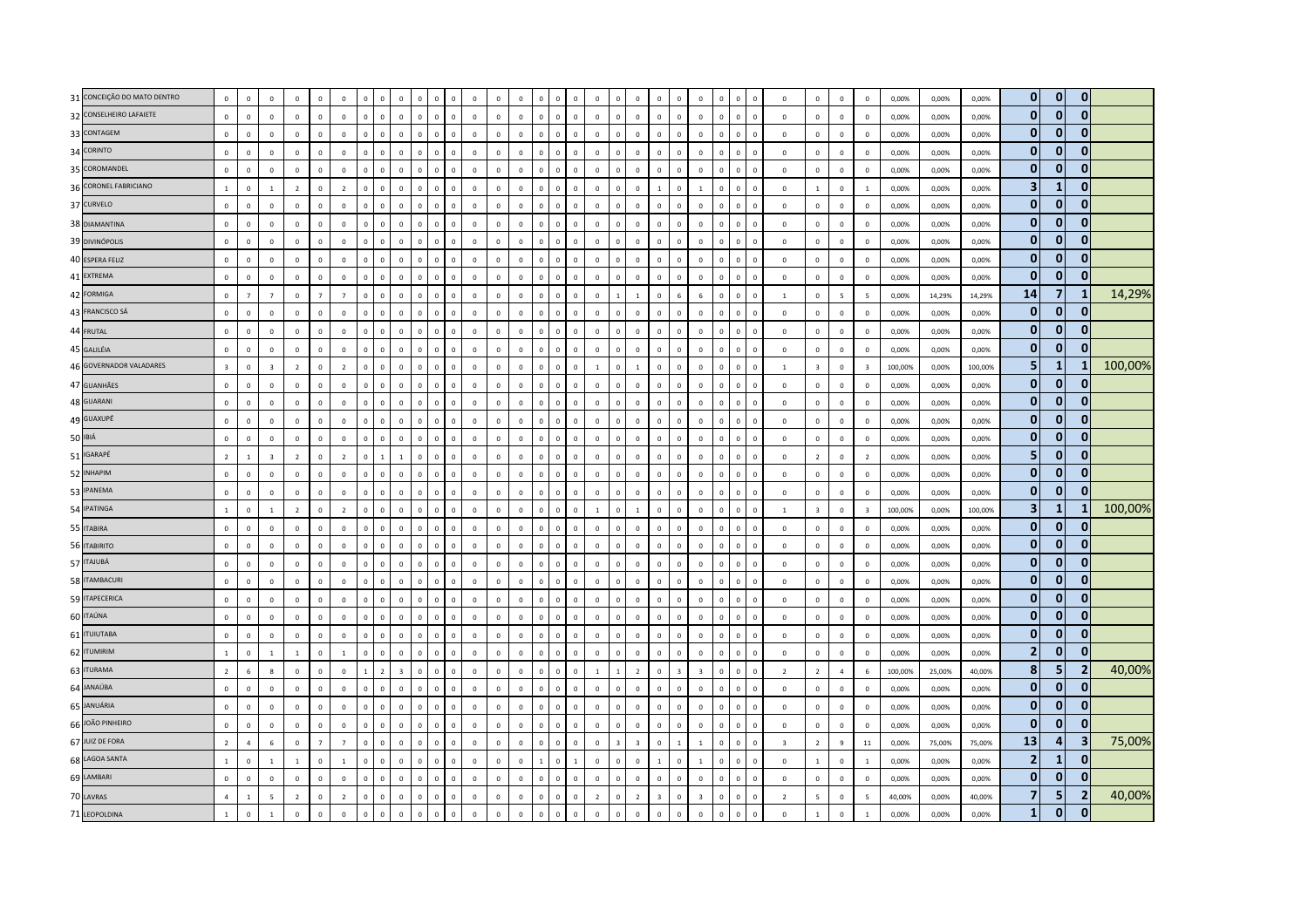| 72 LIMA DUARTE             | $\mathbf 0$             | $\overline{0}$ | $\mathbf 0$             | $\mathbf 0$             | $\mathbf 0$    | $\mathbf 0$             | $\mathbf 0$    | $\overline{0}$          | $\mathbf 0$    | $\circ$      | $\mathbf 0$                   | $\mathbf 0$  | $\mathbf 0$    | $\circ$        | $\,$ 0         | $\Omega$       | $\mathbf 0$  | $\mathbf 0$    | $\Omega$       | $\circ$        | $\mathbf 0$  | $\mathbf 0$    | $\mathbf 0$    | $\mathbf 0$  |                                | $\,$ 0         | $\mathbf 0$             | $\overline{0}$ | $\mathbf 0$    | 0,00%   | 0,00%   | 0,00%   | $\overline{0}$ | $\mathbf{0}$   | $\mathbf{0}$   |         |
|----------------------------|-------------------------|----------------|-------------------------|-------------------------|----------------|-------------------------|----------------|-------------------------|----------------|--------------|-------------------------------|--------------|----------------|----------------|----------------|----------------|--------------|----------------|----------------|----------------|--------------|----------------|----------------|--------------|--------------------------------|----------------|-------------------------|----------------|----------------|---------|---------|---------|----------------|----------------|----------------|---------|
| 73 MALACACHETA             | $\mathbf 0$             | $\mathbb O$    | $\mathbf 0$             | $\circ$                 | $\mathbf 0$    | $\mathbf 0$             | $\mathbf 0$    | $\mathbf 0$             | $\mathbf 0$    | $\mathbf{0}$ | $\mathbf 0$<br>$\mathbf 0$    | $\mathbf 0$  | $\mathbf 0$    | $\circ$        | $\mathbf 0$    | $\mathbf{0}$   | $\mathbf 0$  | $\mathbf 0$    | $\mathbf{0}$   | $\mathbf 0$    | $\mathbf{0}$ | $\mathbf 0$    | $\mathsf 0$    | $\mathbf 0$  | $\mathbf 0$<br>$\mathsf 0$     | $\mathbf 0$    | $\mathbf 0$             | $\mathbf 0$    | $\mathbf 0$    | 0,00%   | 0,00%   | 0,00%   | $\mathbf{0}$   | $\overline{0}$ | $\mathbf{0}$   |         |
| 74 MANGA                   | $\Omega$                | $\Omega$       | $\mathbf 0$             | $\Omega$                | $\circ$        | $\mathbf{0}$            | $\Omega$       | $\Omega$                | $\Omega$       | $\mathbf 0$  | $\Omega$<br>$\Omega$          | $\circ$      | $\overline{0}$ | $\overline{0}$ | $\mathsf 0$    | $\mathbf{0}$   | $\Omega$     | $\mathbf 0$    | $\Omega$       | $\circ$        | $\mathbf{0}$ | $\mathbb O$    | $\mathsf 0$    | $\Omega$     | $\Omega$<br>$\Omega$           | $\mathbf 0$    | $\overline{0}$          | $\Omega$       | $\Omega$       | 0,00%   | 0,00%   | 0,00%   | $\mathbf{0}$   | $\mathbf{0}$   | $\mathbf{0}$   |         |
| 75 MANHUAÇU                | $\mathbf 0$             | $\,0\,$        | $\mathbf 0$             | $\circ$                 | $\mathbf 0$    | $\mathbf{0}$            | $\mathbf 0$    | $\mathbf 0$             | $\mathbf{0}$   | $\Omega$     | $\mathbf 0$<br>$\mathbf 0$    | $\circ$      | $\mathbf 0$    | $\overline{0}$ | $\overline{0}$ | $\mathbf{0}$   | $\mathbf 0$  | $\mathbf 0$    | $\mathbf 0$    | $\Omega$       | $\Omega$     | $\mathbb O$    | $\mathsf 0$    | $\mathbf 0$  | $\mathbf 0$<br>$\overline{0}$  | $\mathbf 0$    | $\,0\,$                 | $\overline{0}$ | $\mathbf 0$    | 0,00%   | 0,00%   | 0,00%   | $\mathbf{0}$   | $\mathbf{0}$   | $\mathbf{0}$   |         |
| 76 MAR DE ESPANHA          | $\mathbf 0$             | $\mathbf 0$    | $\mathbf 0$             | $\circ$                 | $\mathbf 0$    | $\mathbf{0}$            | $\mathbf 0$    | $\mathbf 0$             | $\mathbf 0$    | $\mathbf 0$  | $\mathbf 0$<br>$\mathbf{0}$   | $\circ$      | $\mathbf 0$    | $\circ$        | $\mathbf 0$    | $\mathbf{0}$   | $\mathbf 0$  | $\mathbf 0$    | $\mathbf 0$    | $\mathbf 0$    | $\mathbf{0}$ | $\mathbb O$    | $\mathsf 0$    | $\mathbf 0$  | $\mathbf 0$<br>$\mathbf 0$     | $\mathbf 0$    | $\mathbf 0$             | $\mathbf 0$    | $\mathbf 0$    | 0,00%   | 0,00%   | 0,00%   | $\mathbf{0}$   | $\mathbf{0}$   | $\mathbf{0}$   |         |
| 77 MARIANA                 | $\mathbf 0$             | $\pmb{0}$      | $\mathbf 0$             | $\mathbf 0$             | $\mathbf 0$    | $\mathbb O$             | $\mathbf 0$    | $\overline{0}$          | $\mathbf 0$    | $\mathbf 0$  | $\mathbf 0$<br>$\overline{0}$ | $\mathbf 0$  | $\,0\,$        | $\mathsf 0$    | $\,$ 0         | $\circ$        | $\mathsf 0$  | $\mathbf 0$    | $\mathbf 0$    | $\mathbf 0$    | $\mathbf{0}$ | $\mathbf 0$    | $\mathsf 0$    | $\pmb{0}$    | $\mathbf 0$<br>$\mathbf 0$     | $\mathbf 0$    | $\mathbb O$             | $\,0\,$        | $\mathbf 0$    | 0,00%   | 0,00%   | 0,00%   | $\bf{0}$       | $\Omega$       | $\mathbf{0}$   |         |
| 78 MATOZINHOS              | $\Omega$                | $\Omega$       | $\Omega$                | $\Omega$                | $\mathbf{0}$   | $\circ$                 | $\mathbf{0}$   | $\overline{0}$          | $\circ$        | $\mathbf{0}$ | $\Omega$<br>$\overline{0}$    | $\mathbf{0}$ | $\overline{0}$ | $\mathbf{0}$   | $\overline{0}$ | $\mathbf{0}$   | $\mathbf{0}$ | $\mathbf{0}$   | $\mathbf{0}$   | $\mathbf{0}$   | $\mathbf{0}$ | $\mathbf 0$    | $\mathbf{0}$   | $\mathbf{0}$ | $\Omega$<br>$\Omega$           | $\mathbf{0}$   | $\overline{0}$          | $\Omega$       | $\Omega$       | 0.00%   | 0.00%   | 0,00%   | $\overline{0}$ | $\mathbf{0}$   | $\mathbf{0}$   |         |
| 79 MEDINA                  | $\mathbf 0$             | $\mathbb O$    | $\mathbf 0$             | $\circ$                 | $\,0\,$        | $\mathbf{0}$            | $\mathbf 0$    | $\mathbf 0$             | $\mathbb O$    | $\mathbf 0$  | $\mathbf 0$<br>$\mathbf{0}$   | $\circ$      | $\mathbf 0$    | $\circ$        | $\mathsf 0$    | $\mathbf{0}$   | $\mathbf 0$  | $\mathbf 0$    | $\mathbf 0$    | $\Omega$       | $\Omega$     | $\mathbb O$    | $\mathsf 0$    | $\mathbf 0$  | $\mathbf 0$<br>$\mathbf 0$     | $\mathbb O$    | $\,0\,$                 | $\,0\,$        | $\mathbf 0$    | 0,00%   | 0,00%   | 0,00%   | $\mathbf{0}$   | $\mathbf{0}$   | $\mathbf{0}$   |         |
| 80 MINAS NOVAS             | $\overline{0}$          | $\pmb{0}$      | $\mathbf 0$             | $\mathbf 0$             | $\mathbf 0$    | $\mathbb O$             | $\mathbf{0}$   | $\overline{0}$          | $\mathbf 0$    | $\mathbf 0$  | $\mathbf 0$<br>$\mathsf 0$    | $\mathbf 0$  | $\,$ 0         | $\mathbf{0}$   | $\mathbf 0$    | $\mathbf{0}$   | $\mathsf 0$  | $\mathbf 0$    | $\mathbf 0$    | $\mathbf 0$    | $\mathbf{0}$ | $\mathbf 0$    | $\mathsf 0$    | $\mathbf 0$  | $\mathbf 0$<br>$\mathbf 0$     | $\mathbf 0$    | $\,$ 0                  | $\mathbf 0$    | $\mathbf 0$    | 0,00%   | 0,00%   | 0,00%   | $\mathbf{0}$   | $\mathbf{0}$   | $\mathbf{0}$   |         |
| 81 MONTE CARMELO           | $\overline{3}$          | $\overline{0}$ | $\overline{\mathbf{3}}$ | $\overline{\mathbf{3}}$ | $\circ$        | $\overline{\mathbf{3}}$ | $\mathbf 0$    | $\mathbf 0$             | $\mathbb O$    | $\mathbf{0}$ | $\mathbf{0}$<br>$\mathbf 0$   | $\mathbf{0}$ | $\mathbf 0$    | $\overline{0}$ | $\,$ 0         | $\mathbf{0}$   | $\mathbf 0$  | $\overline{2}$ | $\Omega$       | $\overline{2}$ | $\mathbf{1}$ | $\mathbf 0$    | $\overline{1}$ | $\mathbf 0$  | $\mathbf 0$<br>$\mathbf{0}$    | $\overline{2}$ | $\overline{1}$          | $\mathbf 0$    | $\overline{1}$ | 66,67%  | 0,00%   | 66,67%  | $6\phantom{1}$ | 3 <sup>1</sup> | $\overline{2}$ | 66,67%  |
| 82 MONTES CLAROS           | $\Omega$                | $\overline{a}$ | $\overline{a}$          | $\Omega$                | $\overline{4}$ | $\overline{4}$          | $\Omega$       | $\overline{0}$          | $\Omega$       | $\Omega$     | $\Omega$<br>$\Omega$          | $\Omega$     | $\mathbf 0$    | $\mathbf{0}$   | $\overline{0}$ | $\mathbf{0}$   | $\Omega$     | $\Omega$       | $\Omega$       | $\mathbf{0}$   | $\Omega$     | $\mathbf{0}$   | $\mathbf{0}$   | $\Omega$     | $\Omega$<br>$\Omega$           | $\mathbf{0}$   | $\mathbf 0$             | $\mathbf 0$    | $\Omega$       | 0,00%   | 0,00%   | 0,00%   | 8              | $\bf{0}$       | $\mathbf{0}$   |         |
| 83 MURIAÉ                  | $\mathbf 0$             | $\overline{0}$ | $\mathbf{0}$            | $\blacksquare$          | $\,0\,$        | $\overline{1}$          | $\mathbf 0$    | $\mathbf 0$             | $\mathbb O$    | $\Omega$     | $\mathbf 0$<br>$\mathbf 0$    | $\mathbb O$  | $\,0\,$        | $\mathbf 0$    | $\,$ 0         | $\circ$        | $\mathsf 0$  | $\mathbf 0$    | $\Omega$       | $\mathbf 0$    | $\mathbf 0$  | $\mathbb O$    | $\mathsf 0$    | $\mathbf 0$  | $\Omega$<br>$\Omega$           | $\,0\,$        | $\mathbf{1}$            | $\,0\,$        |                | 0,00%   | 0,00%   | 0,00%   | $\mathbf{1}$   | $\mathbf{0}$   | $\mathbf{0}$   |         |
| 84 NANUQUE                 | $\mathbf{0}$            | $\mathbf 0$    | $\mathbf{0}$            | $\Omega$                | $\circ$        | $\circ$                 | $\mathbf 0$    | $\mathbf 0$             | $\mathbf{0}$   | $\mathbf{0}$ | $\mathbf 0$<br>$\mathbf{0}$   | $\circ$      | $\mathbf 0$    | $\overline{0}$ | $\,$ 0         | $\mathbf{0}$   | $\mathbf 0$  | $\mathbf 0$    | $\mathbf{0}$   | $\mathbf{0}$   | $\mathbf{0}$ | $\mathbb O$    | $\mathsf 0$    | $\mathbf 0$  | $\mathbf 0$<br>$\mathbf{0}$    | $\mathbf 0$    | $\,$ 0                  | $\mathbf 0$    | $\mathbf 0$    | 0,00%   | 0,00%   | 0,00%   | $\mathbf{0}$   | $\mathbf{0}$   | $\mathbf{0}$   |         |
| 85 NEPOMUCENO              | $\mathbf 0$             | $\mathbf 0$    | $\mathbf{0}$            | $\mathbf{0}$            | $\mathbf 0$    | $\mathbf{0}$            | $\mathbf{0}$   | $\overline{0}$          | $\mathbb O$    | $\mathbf{0}$ | $\mathbf 0$<br>$\mathbb O$    | $\mathbf 0$  | $\mathbf 0$    | $\mathbf 0$    | $\mathsf 0$    | $\circ$        | $\mathbf{0}$ | $\mathbf 0$    | $\mathbf{0}$   | $\mathbf 0$    | $\mathbf{0}$ | $\mathbb O$    | $\mathsf 0$    | $\mathbf 0$  | $\mathbf 0$<br>$\Omega$        | $\mathbf 0$    | $\mathbf 0$             | $\overline{0}$ | $\mathbf 0$    | 0,00%   | 0,00%   | 0,00%   | $\mathbf{0}$   | $\mathbf{0}$   | $\mathbf{0}$   |         |
| 86 NOVA SERRANA            | $\mathbf 0$             | $\overline{0}$ | $\Omega$                | $\mathbf{0}$            | $\mathbf 0$    | $\mathbf{0}$            | $\mathbf 0$    | $\mathbf 0$             | $\mathbb O$    | $\Omega$     | $\mathbb O$<br>$\mathbf{0}$   | $\circ$      | $\mathbf 0$    | $\Omega$       | $\,$ 0         | $\mathbf{0}$   | $\mathbf 0$  | $\mathbf 0$    | $\Omega$       | $\Omega$       | $\Omega$     | $\mathbb O$    | $\mathsf 0$    | $\mathbf 0$  | $\Omega$<br>$\Omega$           | $\mathbf 0$    | $\overline{0}$          | $\mathbf 0$    | $\mathbf 0$    | 0,00%   | 0,00%   | 0,00%   | $\mathbf{0}$   | $\mathbf{0}$   | $\mathbf 0$    |         |
| 87 OLIVEIRA                | $\mathbf 0$             | $\pmb{0}$      | $\mathbf{0}$            | $\circ$                 | $\mathbf 0$    | $\mathbf{0}$            | $\mathbf 0$    | $\mathbf 0$             | $\mathbf 0$    | $\mathbf 0$  | $\mathbf 0$<br>$\mathbf 0$    | $\circ$      | $\mathbf 0$    | $\overline{0}$ | $\,$ 0         | $\mathbf{0}$   | $\mathsf 0$  | $\mathbf 0$    | $\mathbf 0$    | $\mathbf 0$    | $\mathbf{0}$ | $\mathbb O$    | $\mathsf 0$    | $\mathbf 0$  | $\,$ 0<br>$\mathbf{0}$         | $\mathbf 0$    | $\mathbf 0$             | $\,0\,$        | $\mathbf 0$    | 0,00%   | 0,00%   | 0,00%   | $\bf{0}$       | $\Omega$       | $\bf{0}$       |         |
| 88 PARÁ DE MINAS           | $\mathbf 0$             | $\overline{0}$ | $\mathbf 0$             | $\mathbf{0}$            | $\circ$        | $\mathbf 0$             | $\mathbf 0$    | $\overline{\mathbf{0}}$ | $\mathbb O$    | $\Omega$     | $\mathbf 0$<br>$\Omega$       | $\mathbf 0$  | $\mathbf 0$    | $\mathbf 0$    | $\,$ 0         | $\Omega$       | $\mathbf 0$  | $\mathbf 0$    | $\Omega$       | $\mathbf 0$    | $\mathbf 0$  | $\mathbb O$    | $\mathsf 0$    | $\mathbf 0$  | $\overline{0}$<br>$\Omega$     | $\,$ 0         | $\overline{0}$          | $\overline{0}$ | $\mathbf 0$    | 0,00%   | 0,00%   | 0,00%   | $\mathbf{0}$   | $\Omega$       | $\mathbf{0}$   |         |
| 89 PARACATU                | $\mathbf 0$             | $\mathbf 0$    | $\mathsf 0$             | $\circ$                 | $\mathbf 0$    | $\mathbf{0}$            | $\mathbf 0$    | $\mathbf 0$             | $\mathbb O$    | $\mathbf{0}$ | $\mathbf{0}$<br>$\mathbf 0$   | $\mathbf 0$  | $\mathbf 0$    | $\mathbf 0$    | $\,$ 0         | $\circ$        | $\mathbf 0$  | $\mathbf 0$    | $\mathbf{0}$   | $\mathbf 0$    | $\mathbf{0}$ | $\mathbb O$    | $\mathsf 0$    | $\mathbf 0$  | $\mathbf 0$<br>$\Omega$        | $\mathbf 0$    | $\mathbf 0$             | $\mathbf 0$    | $\Omega$       | 0,00%   | 0,00%   | 0,00%   | $\bf{0}$       | $\mathbf{0}$   | $\mathbf{0}$   |         |
| 90 PARAGUAÇU               | $\mathbf 0$             | $\mathbf 0$    | $\mathbf{0}$            | $\mathbf{0}$            | $\circ$        | $\mathbf{0}$            | $\mathsf 0$    | $\mathbf 0$             | $\mathbf{0}$   | $\mathbf 0$  | $\mathbf 0$<br>$\mathbf 0$    | $\mathbf{0}$ | $\mathbf 0$    | $\overline{0}$ | $\mathsf 0$    | $\circ$        | $\mathbf 0$  | $\mathbf 0$    | $\mathbf 0$    | $\mathbf 0$    | $\mathbf{0}$ | $\mathbb O$    | $\mathsf 0$    | $\mathbf 0$  | $\overline{0}$<br>$\mathbf{0}$ | $\mathbf{0}$   | $\mathbf 0$             | $\mathbf{0}$   | $\mathbf 0$    | 0,00%   | 0,00%   | 0,00%   | $\mathbf{0}$   | $\mathbf{0}$   | $\mathbf{0}$   |         |
| 91 PASSA QUATRO            | $\mathbf 0$             | $\overline{0}$ | $\mathbf 0$             | $\mathbf{0}$            | $\circ$        | $\mathbf{0}$            | $\mathbf 0$    | $\mathbf 0$             | $\mathbb O$    | $\circ$      | $\mathbf 0$<br>$\overline{0}$ | $\mathbf 0$  | $\mathbf 0$    | $\mathbf 0$    | $\,$ 0         | $\mathbf{0}$   | $\mathsf 0$  | $\mathbf 0$    | $\mathbf 0$    | $\mathbf 0$    | $\mathbf{0}$ | $\mathbf 0$    | $\mathsf 0$    | $\mathbf 0$  | $\mathbf 0$<br>$\overline{0}$  | $\,$ 0         | $\overline{0}$          | $\mathbf 0$    | $\mathbf 0$    | 0,00%   | 0,00%   | 0,00%   | $\mathbf{0}$   | $\mathbf{0}$   | $\mathbf{0}$   |         |
| 92 PASSA TEMPO             | $\mathbf 0$             | $\mathbf 0$    | $\mathbf 0$             | $\circ$                 | $\mathbf 0$    | $\mathbf{0}$            | $\mathbf 0$    | $\mathbf 0$             | $\mathbf 0$    | $\mathbf 0$  | $\mathbf 0$<br>$\mathbf 0$    | $\circ$      | $\mathbf 0$    | $\circ$        | $\mathbf 0$    | $\mathbf{0}$   | $\mathbf 0$  | $\mathbf 0$    | $\Omega$       | $\mathbf 0$    | $\mathbf{0}$ | $\mathbb O$    | $\mathsf 0$    | $\mathbf 0$  | $\mathbf 0$<br>$\mathbf 0$     | $\mathbf 0$    | $\mathbf 0$             | $\mathbf 0$    | $\mathbf 0$    | 0,00%   | 0,00%   | 0,00%   | $\mathbf{0}$   | $\mathbf{0}$   | $\overline{0}$ |         |
| 93 PASSOS                  | $\mathbf 0$             | $\mathbf 0$    | $\mathbf 0$             | $\circ$                 | $\mathbf 0$    | $\mathbf{0}$            | $\mathbf 0$    | $\overline{0}$          | $\mathbb O$    | $\mathbf 0$  | $\mathbf 0$<br>$\overline{0}$ | $\circ$      | $\mathbf 0$    | $\mathbf{0}$   | $\mathsf 0$    | $\circ$        | $\mathbf 0$  | $\mathbf 0$    | $\mathbf 0$    | $\mathbf 0$    | $\mathbf{0}$ | $\mathbf 0$    | $\mathsf 0$    | $\mathbf 0$  | $\mathbf 0$<br>$\Omega$        | $\mathbf 0$    | $\overline{0}$          | $\mathbf 0$    | $\mathbf 0$    | 0,00%   | 0,00%   | 0,00%   | $\mathbf{0}$   | $\mathbf{0}$   | $\mathbf{0}$   |         |
| 94 PATOS DE MINAS          | 65                      | $\Omega$       | 65                      | 65                      | $\circ$        | 65                      | $\Omega$       | $\overline{0}$          | $\Omega$       | $\Omega$     | $\Omega$<br>$\Omega$          | $\Omega$     | $\overline{0}$ | $\Omega$       | $\mathbf{0}$   | $\mathbf{0}$   | $\Omega$     | 22             | $\Omega$       | 22             | 23           | $\Omega$       | 23             | $\Omega$     | $\Omega$<br>$\Omega$           | 22             | 45                      | $\overline{0}$ | 45             | 48,89%  | 0,00%   | 48,89%  | 130            | 45             | 22             | 48,89%  |
| 95 PATROCÍNIO              | $\overline{1}$          | $\mathbb O$    | $\overline{1}$          | $\mathbf{1}$            | $\mathbf 0$    | $\mathbf{1}$            | $\mathbf 0$    | $\mathbf 0$             | $\mathbf{0}$   | $\mathbf{0}$ | $\mathbf 0$<br>$\mathbf 0$    | $\circ$      | $\mathbf 0$    | $\circ$        | $\,$ 0         | $\mathbf{0}$   | $\mathbf 0$  | $\mathbf 0$    | $\mathbf 0$    | $\mathbf{0}$   | 1            | $\mathbf 0$    | $\mathbf{1}$   | $\mathbf 0$  | $\mathbf 0$<br>$\mathbf 0$     | $\mathbf 0$    | $\overline{1}$          | $\,0\,$        | 1              | 0,00%   | 0,00%   | 0,00%   | $\overline{2}$ | $\mathbf{1}$   | $\mathbf{0}$   |         |
| 96 PEÇANHA                 | $\mathbf 0$             | $\pmb{0}$      | $\mathbf 0$             | $\mathbf 0$             | $\mathbf 0$    | $\mathbf{0}$            | $\mathbf{0}$   | $\overline{0}$          | $\mathbb O$    | $\mathbf 0$  | $\mathbf 0$<br>$\mathbf 0$    | $\mathbb O$  | $\mathbf 0$    | $\mathbf 0$    | $\mathsf 0$    | $\circ$        | $\mathbf 0$  | $\mathbf 0$    | $\mathbf{0}$   | $\mathbf 0$    | $\mathbf{0}$ | $\overline{0}$ | $\mathsf 0$    | $\mathbf 0$  | $\mathbf 0$<br>$\mathbf 0$     | $\mathbf 0$    | $\,$ 0                  | $\mathbf 0$    | $\mathbf 0$    | 0,00%   | 0,00%   | 0,00%   | $\bf{0}$       | $\mathbf{0}$   | $\mathbf{0}$   |         |
| 97 PIRAPORA                | $\Omega$                | $\mathbf 0$    | $\mathbf{0}$            | $\mathbf{0}$            | $\mathbf{0}$   | $\circ$                 | $\mathbf 0$    | $\overline{0}$          | $\mathbf{0}$   | $\mathbf{0}$ | $\mathbf{0}$<br>$\mathbf{0}$  | $\mathbf{0}$ | $\overline{0}$ | $\overline{0}$ | $\overline{0}$ | $\mathbf{0}$   | $\mathbf{0}$ | $\mathbf{0}$   | $\mathbf{0}$   | $\mathbf{0}$   | $\mathbf{0}$ | $\mathbf 0$    | $\mathbf{0}$   | $\mathbf{0}$ | $\Omega$<br>$\mathbf{0}$       | $\mathbf{0}$   | $\overline{0}$          | $\overline{0}$ | $\Omega$       | 0,00%   | 0,00%   | 0,00%   | $\mathbf{0}$   | $\mathbf{0}$   | $\mathbf{0}$   |         |
| 98 POÇOS DE CALDAS         | $\mathbf 0$             | $\mathbf 0$    | $\Omega$                | $\mathbf 0$             | $\mathbf 0$    | $\Omega$                | $\mathbf 0$    | $\mathbf 0$             | $\mathbf 0$    | $\Omega$     | $\mathbf 0$<br>$\mathbf 0$    | $\Omega$     | $\mathbf 0$    | $\mathbf{0}$   | $\mathsf 0$    | $\Omega$       | $\mathbf 0$  | $\mathbf 0$    | $\Omega$       | $\Omega$       | $\Omega$     | $\mathbf 0$    | $\mathbf{0}$   | $\mathbf 0$  | $\overline{0}$<br>$\Omega$     | $\,$ 0         | $\mathbb O$             | $\overline{0}$ | $\mathbf 0$    | 0,00%   | 0,00%   | 0,00%   | $\mathbf{0}$   | $\mathbf{0}$   | $\mathbf{0}$   |         |
| 99 POMPÉU                  | $\mathbf 0$             | $\mathbf 0$    | $\mathbf{0}$            | $\mathbf 0$             | $\mathbf 0$    | $\mathbb O$             | $\mathsf{o}\,$ | $\mathbf 0$             | $\mathbf 0$    | $\Omega$     | $\mathbf{0}$<br>$\mathbf 0$   | $\mathbb O$  | $\mathbf 0$    | $\mathbf 0$    | $\,$ 0         | $\circ$        | $\mathbf 0$  | $\mathbf 0$    | $\mathbf 0$    | $\mathbf 0$    | $\mathbf{0}$ | $\mathbb O$    | $\mathbf 0$    | $\mathbb O$  | $\overline{0}$<br>$\mathbf 0$  | $\,0\,$        | $\mathbf 0$             | $\,0\,$        | $\mathbf 0$    | 0,00%   | 0,00%   | 0,00%   | $\mathbf{0}$   | $\mathbf{0}$   | $\mathbf{0}$   |         |
| 100 PONTE NOVA             | $\mathbf 0$             | $\mathbf 0$    | $\mathbf 0$             | $11\,$                  | $\mathbf 0$    | $11\,$                  | $\overline{2}$ | $\mathbf 0$             | $\overline{2}$ | $\mathbf{0}$ | $\mathbf 0$<br>$\mathbf 0$    | $\mathbb O$  | $\,0\,$        | $\mathbf 0$    | $\,$ 0         | $\mathbf{0}$   | $\mathbf 0$  | $\mathbf 0$    | $\mathbf 0$    | $\mathbf 0$    | $\mathbf{0}$ | $\mathbb O$    | $\mathsf 0$    | $\mathbf 0$  | $\overline{0}$<br>$\mathbf 0$  | $\mathbf 0$    | 6                       | $\mathbf 0$    | 6              | 0,00%   | 0,00%   | 0,00%   | 11             | $\mathbf{0}$   | $\mathbf{0}$   |         |
| 101 POUSO ALEGRE           | $11\,$                  | $\Omega$       | 11                      | $\overline{3}$          | $\mathbf{0}$   | $\overline{3}$          | $\mathbf{1}$   | $\Omega$                | $\mathbf{1}$   | $\mathbf{0}$ | $\Omega$<br>$\Omega$          | $\Omega$     | $\overline{0}$ | $\circ$        | $\mathbf{0}$   | $\mathbf{0}$   | $\Omega$     | $\overline{z}$ | $\Omega$       | $\overline{2}$ | $\Omega$     | $\mathbf 0$    | $\mathbf{0}$   | $\Omega$     | $\Omega$<br>$\Omega$           | $\overline{z}$ | $\overline{7}$          | $\Omega$       | $\overline{7}$ | 100,00% | 0,00%   | 100,00% | 14             | 2              | $\overline{2}$ | 100,00% |
| 102 PRATÁPOLIS             | $\mathbf 0$             | $\mathbf 0$    | $\mathbf{0}$            | $\mathbf 0$             | $\,0\,$        | $\mathbf{0}$            | $\mathbf 0$    | $\mathbf 0$             | $\mathbb O$    | $\mathbf 0$  | $\mathbf 0$<br>$\mathbf 0$    | $\mathbb O$  | $\mathbf 0$    | $\mathbf 0$    | $\mathsf 0$    | $\circ$        | $\mathbf 0$  | $\mathbf 0$    | $\Omega$       | $\mathbf 0$    | $\mathbf{0}$ | $\mathbb O$    | $\mathsf 0$    | $\mathbf 0$  | $\Omega$<br>$\Omega$           | $\,0\,$        | $\mathbf 0$             | $\,0\,$        | $\mathbf 0$    | 0,00%   | 0,00%   | 0,00%   | $\mathbf{0}$   | $\mathbf{0}$   | $\mathbf{0}$   |         |
| 103 PRESIDENTE OLEGÁRIO    | $\mathbf 0$             | $\pmb{0}$      | $\mathbf{0}$            | $\circ$                 | $\mathbf 0$    | $\mathbf{0}$            | $\mathbf 0$    | $\mathbf 0$             | $\mathbf 0$    | $\mathbf 0$  | $\mathbf 0$<br>$\mathbf 0$    | $\circ$      | $\mathbf 0$    | $\overline{0}$ | $\,$ 0         | $\overline{0}$ | $\mathbf 0$  | $\mathbf 0$    | $\mathbf 0$    | $\mathbf 0$    | $\mathbf{0}$ | $\mathbb O$    | $\mathsf 0$    | $\mathbf 0$  | $\mathbf 0$<br>$\mathbf 0$     | $\,0\,$        | $\mathbf 0$             | $\,0\,$        | $\mathbf 0$    | 0,00%   | 0,00%   | 0,00%   | $\bf{0}$       | $\mathbf{0}$   | $\mathbf 0$    |         |
| 104 RIBEIRÃO DAS NEVES     | $\mathbf 0$             | $\mathbf 0$    | $\Omega$                | $\mathbf 0$             | $\circ$        | $\mathbf 0$             | $\mathbf 0$    | $\Omega$                | $\mathbf 0$    | $\Omega$     | $\Omega$<br>$\Omega$          | $\mathbb O$  | $\overline{0}$ | $\mathbf{0}$   | $\mathsf 0$    | $\circ$        | $\mathbf 0$  | $\mathbf 0$    | $\Omega$       | $\mathbf{0}$   | $\mathbf{0}$ | $\Omega$       | $\mathbf{0}$   | $\Omega$     | $\Omega$                       | $\,$ 0         | $\mathbb O$             | $\overline{0}$ | $\Omega$       | 0,00%   | 0,00%   | 0,00%   | $\mathbf{0}$   | $\mathbf{0}$   | $\mathbf{0}$   |         |
| 105 RIO PARANAÍBA          | $\Omega$                | $\Omega$       | $\Omega$                | $\Omega$                | $\circ$        | $\Omega$                | $\mathbf{0}$   | $\overline{0}$          | $\Omega$       | $\mathbf{0}$ | $\Omega$<br>$\mathbf{0}$      | $\mathbf{0}$ | $\mathbf 0$    | $\Omega$       | $\overline{0}$ | $\mathbf{0}$   | $\Omega$     | $\mathbf{0}$   | $\Omega$       | $\Omega$       | $\Omega$     | $\mathbf{0}$   | $\mathbf{0}$   | $\mathbf{0}$ | $\Omega$<br>$\Omega$           | $\Omega$       | $\mathbf 0$             | $\Omega$       | $\Omega$       | 0,00%   | 0,00%   | 0,00%   | $\mathbf{0}$   | $\mathbf{0}$   | $\mathbf{0}$   |         |
| 106 RIO POMBA              | $\overline{\mathbf{3}}$ | $\pmb{0}$      | $\overline{3}$          | $\overline{\mathbf{3}}$ | $\circ$        | $\overline{3}$          | $\overline{2}$ | $\mathbf 0$             | $\overline{2}$ | $\Omega$     | $\mathbf 0$<br>$\mathbf 0$    | $\circ$      | $\mathbf 0$    | $\overline{0}$ | $\mathsf 0$    | $\mathbf{0}$   | $\mathsf 0$  | $\mathbf{1}$   | $\mathbf 0$    | $\overline{1}$ | $\Omega$     | $\mathbb O$    | $\mathsf 0$    | $\mathbf 0$  | $\overline{0}$<br>$\mathbf{0}$ | <sup>1</sup>   | $\overline{\mathbf{3}}$ | $\overline{0}$ | $\overline{3}$ | 100,00% | 0,00%   | 100,00% | 6              | $\mathbf{1}$   | -1             | 100,00% |
| 107 SABARÁ                 | $\mathbf 0$             | $\overline{0}$ | $\mathbf 0$             | $\mathbf 0$             | $\circ$        | $\mathbf{0}$            | $\mathbf 0$    | $\,$ 0                  | $\mathbb O$    | $\Omega$     | $\mathbf 0$<br>$\mathbf 0$    | $\mathbf 0$  | $\mathbf 0$    | $\mathbf{0}$   | $\,$ 0         | $\mathbf{0}$   | $\mathsf 0$  | $\mathbf 0$    | $\mathbf{0}$   | $\mathbf{0}$   | $\mathbf{0}$ | $\mathbb O$    | $\mathsf 0$    | $\Omega$     | $\mathbf{0}$<br>$\sqrt{2}$     | $\,$ 0         | $\,$ 0                  | $\overline{0}$ | $\mathbf 0$    | 0,00%   | 0,00%   | 0,00%   | $\mathbf{0}$   | $\Omega$       | $\mathbf{0}$   |         |
| 108 SACRAMENTO             | $14\,$                  | $\overline{9}$ | 23                      | $\mathbf 0$             | $\mathbf 0$    | $\mathbf{0}$            | $\mathbf 0$    | $\mathbf 0$             | $\mathbb O$    | $\mathbf{0}$ | $\mathbf 0$<br>$\mathbf 0$    | $\mathbf 0$  | $\mathbf 0$    | $\mathbf 0$    | $\mathbf 0$    | $\mathbf{0}$   | $\mathbf 0$  | $10\,$         | $\overline{3}$ | 13             | $\mathbf 0$  | $\mathbb O$    | $\mathsf 0$    | $\mathbf 0$  | $\mathbf 0$<br>$\overline{0}$  | 13             | $\mathbf 0$             | $\mathsf 0$    | $\Omega$       | 100,00% | 100,00% | 100,00% | 23             | 13             | 13             | 100,00% |
| 109 SANTA BÁRBARA          | $\overline{1}$          | $\mathbf 0$    | $\mathbf{1}$            | $\mathbf{0}$            | $\circ$        | $\Omega$                | $\mathbf 0$    | $\overline{0}$          | $\mathbb O$    | $\Omega$     | $\mathbf 0$<br>$\mathbf 0$    | $\circ$      | $\circ$        | $\Omega$       | $\,$ 0         | $\mathbf{0}$   | $\mathbf 0$  | $\mathbf 0$    | $\Omega$       | $\Omega$       | $\Omega$     | $\mathbf{0}$   | $\mathbf 0$    | $\mathbb O$  | $\Omega$<br>$\Omega$           | $\mathbf 0$    | $\mathbf{0}$            | $\overline{0}$ | $\Omega$       | 0,00%   | 0.00%   | 0,00%   | $\mathbf{1}$   | $\mathbf{0}$   | 0              |         |
| 110 SANTA LUZIA            | $\overline{1}$          | $\Omega$       | $\overline{1}$          | $\overline{z}$          | $\mathbf 0$    | $\overline{2}$          | $\mathbf 0$    | $\overline{0}$          | $\Omega$       | $\Omega$     | $\mathbf{0}$<br>$\mathbf 0$   | $\Omega$     | $\,0\,$        | $\Omega$       | $\mathbf{0}$   | $\Omega$       | $\Omega$     | $\mathbf 0$    | $\Omega$       | $\Omega$       | $\Omega$     | $\Omega$       | $\,0\,$        | $\Omega$     | $\Omega$<br>$\Omega$           | $\,0\,$        | $\overline{2}$          | $\overline{0}$ | $\overline{z}$ | 0,00%   | 0,00%   | 0,00%   | 3              | $\mathbf{0}$   | $\bf{0}$       |         |
| 111 SANTA RITA DO SAPUCAÍ  | $\mathbf 0$             | $\mathbf 0$    | $\mathbf 0$             | $\mathbf 0$             | $\mathbf 0$    | $\mathbf 0$             | $\circ$        | $\mathbf 0$             | $\mathbf{0}$   | $\mathbf{0}$ | $\mathbf 0$<br>$\mathbf 0$    | $\mathbf 0$  | $\overline{0}$ | $\mathbf 0$    | $\mathbf 0$    | $\mathbf{0}$   | $\mathbf 0$  | $\mathbf 0$    | $\mathbf 0$    | $\mathbf 0$    | $\mathbf{0}$ | $\mathbb O$    | $\mathsf 0$    | $\mathbf 0$  | $\overline{0}$<br>$\mathbf 0$  | $\mathbf 0$    | $\,$ 0                  | $\mathbf{0}$   | $\mathbf 0$    | 0,00%   | 0,00%   | 0,00%   | $\mathbf{0}$   | $\mathbf{0}$   | $\mathbf{0}$   |         |
| 112 SANTO ANTÔNIO DO MONTE | $\mathbf 0$             | $\mathbf 0$    | $\Omega$                | $\mathbf{0}$            | $\mathbf 0$    | $\Omega$                | $\mathbf 0$    | $\Omega$                | $\mathbf 0$    |              | $\mathbf 0$                   |              | $\mathbf 0$    | $\mathbf 0$    | $\Omega$       |                | $\mathbf 0$  | $\mathbf 0$    |                |                | $\Omega$     |                | $\Omega$       |              |                                | $\mathbf 0$    | $\mathbb O$             | $\mathbf 0$    | $\Omega$       | 0,00%   | 0,00%   | 0,00%   | $\mathbf{0}$   | $\mathbf{0}$   | $\mathbf{0}$   |         |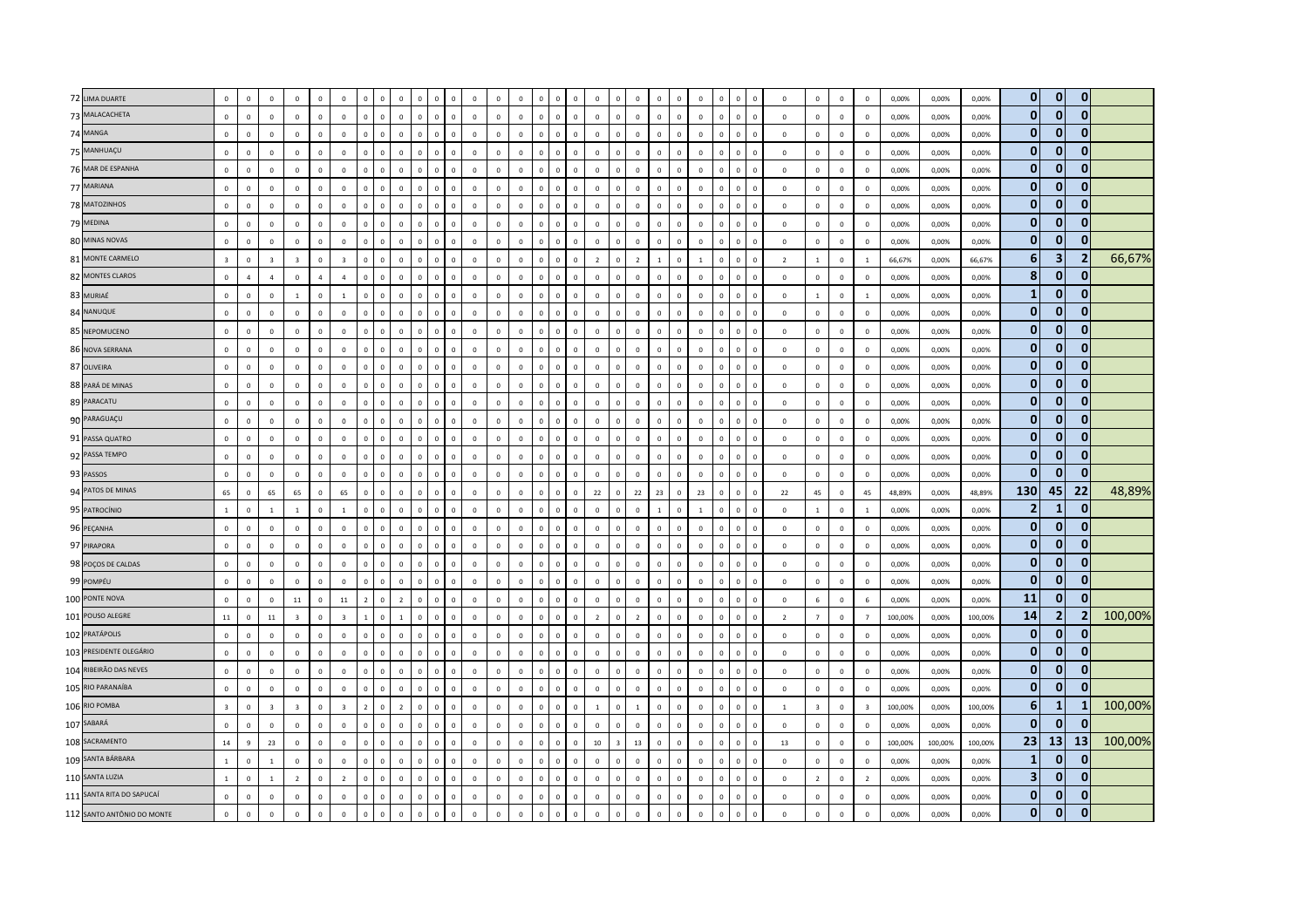| 113 SANTOS DUMONT            | $2^{\circ}$             | $\overline{2}$          | $\overline{a}$          |                         | $\Omega$     |                         | $\overline{0}$ | $\Omega$     | $\Omega$       | $\mathbf 0$<br>$\mathbf{0}$  | $\overline{0}$ | $\mathbf{0}$            | $^{\circ}$   | $\mathbf{0}$ | $\overline{0}$ | $\mathbf{0}$   | $\Omega$     | $\Omega$       |              |                |                 |                         | $\overline{z}$ | $\Omega$ | $\overline{0}$          | $^{\circ}$   |                         | $\overline{a}$          | $\overline{2}$ | 6              | 0,00%   | 50,00% | 33,33%  | 5 <sub>l</sub>   | $\vert$ 3      |              | 33,33%  |
|------------------------------|-------------------------|-------------------------|-------------------------|-------------------------|--------------|-------------------------|----------------|--------------|----------------|------------------------------|----------------|-------------------------|--------------|--------------|----------------|----------------|--------------|----------------|--------------|----------------|-----------------|-------------------------|----------------|----------|-------------------------|--------------|-------------------------|-------------------------|----------------|----------------|---------|--------|---------|------------------|----------------|--------------|---------|
| 114 SÃO GONÇALO DO SAPUCAÍ   | $\mathbf{0}$            | $\mathbf 0$             | $\mathbf{0}$            | $\mathbf 0$             | $\Omega$     | $\mathbf{0}$            | $\Omega$       |              | $\overline{0}$ | $\mathbf{0}$<br>$\mathbf{0}$ | $\overline{0}$ | $\mathbf{0}$            | $\Omega$     | $\mathbf 0$  | $\overline{0}$ | $\Omega$       | $\Omega$     | $\mathbf 0$    | $\mathbf{0}$ | $\Omega$       | $\Omega$        | $\overline{0}$          | $\overline{0}$ | $\Omega$ | $\overline{0}$          | $\mathbf{0}$ | $\overline{0}$          | $\overline{0}$          | $\mathbf{0}$   | $\mathbf 0$    | 0,00%   | 0,00%  | 0,00%   | $\mathbf{0}$     | $\mathbf{0}$   | 0            |         |
| 115 SÃO GOTARDO              | $\Omega$                | $\mathbf{0}$            | $\Omega$                | $\Omega$                | $\Omega$     | $\Omega$                | $\Omega$       |              | $\Omega$       | $\mathbf{0}$<br>$\Omega$     | $\Omega$       | $\Omega$                | $\Omega$     | $\Omega$     | $\Omega$       | $\Omega$       | $\Omega$     | $\Omega$       | $\Omega$     |                |                 | $\Omega$                | $\Omega$       | $\Omega$ | $\Omega$                | $\Omega$     | $\overline{0}$          | $\Omega$                | $\Omega$       | $\Omega$       | 0,00%   | 0,00%  | 0,00%   | $\mathbf{0}$     | $\mathbf{0}$   |              |         |
| 116 SÃO JOÃO DEL REI         | 50                      | 16                      | 66                      | 43                      | 16           | 59                      | $\Omega$       | $\Omega$     | $\mathbf 0$    | $\mathbf{0}$<br>$\mathbf{0}$ | $\overline{0}$ | $\mathbf{0}$            | $\mathbf{0}$ | $\mathbf{0}$ | $\Omega$       | $\Omega$       | $\Omega$     | 25             | 6            | 31             | 18              | 10                      | 28             | $\Omega$ | $\overline{0}$          | $^{\circ}$   | 31                      | 43                      | 16             | 59             | 58,14%  | 37,50% | 52,54%  | 125              | 59             | 31           | 52,54%  |
| 117 SÃO LOURENÇO             | $\mathbf{0}$            | $\mathbf 0$             | $\mathbf{0}$            | $\mathbf{0}$            | $\Omega$     | $\mathbf{0}$            | $\Omega$       |              | $\Omega$       | $\mathbb O$<br>$\mathbf{0}$  | $\overline{0}$ | $\mathbf{0}$            | $\mathbf{0}$ | $\mathbf{0}$ | $\Omega$       | $\Omega$       | $\Omega$     | $\Omega$       | $\Omega$     | $\mathbf{0}$   | $\Omega$        | $\overline{0}$          | $\mathbf{0}$   | $\Omega$ | $\overline{0}$          | $^{\circ}$   | $\overline{0}$          | $\mathbf{0}$            | $\Omega$       | $\Omega$       | 0,00%   | 0,00%  | 0,00%   | $\mathbf{0}$     | $\mathbf{0}$   | $\Omega$     |         |
| 118 SÃO SEBASTIÃO DO PARAÍSO | $\mathbf{1}$            | $\mathbf 0$             |                         | $\mathbf{0}$            | $^{\circ}$   | $\mathbf{0}$            | $\Omega$       |              | $\mathbf{0}$   | $\mathbf 0$<br>$\mathbf{0}$  | $\overline{0}$ | $\mathbf 0$             | $\mathbf 0$  | $^{\circ}$   | $\overline{0}$ | $\Omega$       | $\mathbf{0}$ | 1              | $\mathbf{0}$ |                |                 | $\overline{0}$          | $\mathbf{0}$   | $\Omega$ | $\overline{\mathbf{0}}$ | $\mathbf{0}$ | -1                      | 1                       | $^{\circ}$     |                | 100,00% | 0,00%  | 100,00% | $\mathbf{1}$     | 1              |              | 100,00% |
| 119 SERRO                    | $\mathbf{1}$            | $\mathbf 0$             |                         | $\mathbf{0}$            | $\Omega$     | $\mathbf{0}$            | $\Omega$       |              | $\mathbf 0$    | $\mathbf 0$<br>$\mathbf{0}$  | $\Omega$       | $\mathbf 0$             | $\Omega$     | $\Omega$     | $\Omega$       | $\Omega$       | $^{\circ}$   | $\mathbf 0$    | $\mathbf{0}$ |                | $\Omega$        | $\Omega$                | $\Omega$       | $\Omega$ | $\Omega$                | $\Omega$     | $\mathbf 0$             | $\overline{0}$          | $\Omega$       | $\Omega$       | 0,00%   | 0,00%  | 0,00%   | $\mathbf{1}$     | 0              | $\Omega$     |         |
| 120 SETE LAGOAS              | $\overline{\mathbf{3}}$ | $\mathbb O$             | $\overline{\mathbf{3}}$ | $\overline{\mathbf{3}}$ | $\Omega$     | $\overline{\mathbf{3}}$ | $\Omega$       | $\Omega$     | $\Omega$       | $\mathbf 0$<br>$\mathbf{0}$  | $\overline{0}$ | $\mathbf{0}$            | $\mathbf{0}$ | $\mathbf{0}$ | $\Omega$       | $\mathbf{0}$   | $\Omega$     | $\overline{2}$ | $\mathbf{0}$ | $\overline{2}$ | $\overline{1}$  | $\Omega$                | $\overline{1}$ | $\Omega$ | $\Omega$                | $^{\circ}$   | $\overline{2}$          | $\overline{\mathbf{3}}$ | $\mathbf{0}$   | $\overline{3}$ | 66,67%  | 0,00%  | 66,67%  | $6 \overline{6}$ | 31             |              | 66,67%  |
| 121 TARUMIRIM                | 24                      | 5                       | 29                      | $\mathbf 0$             | $\Omega$     | $\mathbb O$             | $\Omega$       | $\mathbf{0}$ | $\overline{0}$ | $\mathbf 0$<br>$\mathbf{0}$  | $\overline{0}$ | $\mathbf 0$             | $\mathbf{0}$ | $\mathbf 0$  | 10             | 5 <sup>7</sup> | 15           | 9              | $\mathbf 0$  | 9              | $5\overline{5}$ | $\overline{\mathbf{0}}$ | $\overline{5}$ | $\Omega$ | $\overline{0}$          | $\Omega$     | 9                       | 14                      | 5              | 19             | 64,29%  | 0,00%  | 64,29%  | 29               | 14             |              | 64,29%  |
| 122 TEÓFILO OTONI            | $\circ$                 | $\mathbf 0$             | $\mathbf{0}$            | $\Omega$                | $\Omega$     | $\mathbf{0}$            | $\Omega$       |              | $\mathbf 0$    | $\mathbf{0}$<br>$\Omega$     | $\Omega$       | $\Omega$                | $\Omega$     | $\Omega$     | $\Omega$       | $\Omega$       | $\Omega$     | $\Omega$       | $\Omega$     |                | $\Omega$        | $\Omega$                | $\Omega$       | $\Omega$ | $\Omega$                | $\Omega$     | $\,$ 0                  | $\Omega$                | $\Omega$       | $\Omega$       | 0,00%   | 0,00%  | 0,00%   | $\mathbf{0}$     | $\mathbf{0}$   |              |         |
| 123 TIROS                    | $\mathbf 0$             | $\mathbf 0$             | $\mathbf{0}$            | $\mathbf{0}$            | $\Omega$     | $\mathbf{0}$            | $\Omega$       | $\Omega$     | $\mathbf 0$    | $\circ$<br>$\mathbf{0}$      | $\overline{0}$ | $\mathbf 0$             | $\mathbf{0}$ | $\mathbf{0}$ | $\Omega$       | $\mathbf{0}$   | $\Omega$     | $\Omega$       | $\mathbf{0}$ | $\Omega$       | $\Omega$        | $\overline{0}$          | $\Omega$       | $\Omega$ | $\overline{0}$          | $^{\circ}$   | $\,$ 0                  | $\overline{0}$          | $\Omega$       | $\Omega$       | 0,00%   | 0,00%  | 0,00%   | $\mathbf{0}$     | $\mathbf{0}$   | 0            |         |
| 124 TOMBOS                   | $\circ$                 | $\Omega$                | $\mathbf 0$             | $\mathbf{0}$            | $\Omega$     | $\mathbf{0}$            | $\Omega$       |              | $\Omega$       | $\mathbb O$<br>$\mathbf{0}$  | $\Omega$       | $\mathbf 0$             | $\mathbf{0}$ | $\Omega$     | $\Omega$       | $\Omega$       | $\Omega$     | $\Omega$       | $\Omega$     | $\Omega$       | $\Omega$        | $\Omega$                | $\mathbf 0$    | $\Omega$ | $\overline{0}$          | $\Omega$     | $\overline{0}$          | $\mathbf{0}$            | $\Omega$       | $\Omega$       | 0,00%   | 0,00%  | 0,00%   | $\overline{0}$   | $\mathbf{0}$   | 0            |         |
| 125 TRÊS CORAÇÕES            | $\mathbf{0}$            | $\mathbf 0$             | $\Omega$                | $\mathbf 0$             | $\Omega$     | $\mathbf 0$             | $\Omega$       |              | $\Omega$       | $\mathbf 0$<br>$\Omega$      | $\overline{0}$ | $\mathbf 0$             | $\Omega$     | $\Omega$     | $\Omega$       | $\Omega$       | $\mathbf{0}$ | $\mathbf{0}$   | $\mathbf{0}$ | $\Omega$       |                 | $\overline{0}$          | $\mathbf{0}$   | $\Omega$ | $\overline{\mathbf{0}}$ | $\Omega$     | $\,$ 0                  | $\overline{0}$          | $^{\circ}$     | $\Omega$       | 0,00%   | 0,00%  | 0,00%   | $\mathbf{0}$     | $\mathbf{0}$   | $\mathbf{0}$ |         |
| 126 TUPACIGUARA              | $\mathbf{0}$            | $\Omega$                | $\Omega$                | $\mathbf 0$             | $\Omega$     | $\mathbf 0$             | $\Omega$       |              | $\Omega$       | $\mathbf 0$<br>$\Omega$      | $\Omega$       | $\mathbf 0$             | $\Omega$     | $\Omega$     | $\Omega$       | $\Omega$       | $\Omega$     | $\mathbf 0$    | $\mathbf{0}$ |                |                 | $\Omega$                | $\mathbf{0}$   | $\Omega$ | $\Omega$                | $\Omega$     | $\mathbf 0$             | $\overline{0}$          | $\Omega$       | $\Omega$       | 0,00%   | 0,00%  | 0,00%   | 0                | 0              | $\mathbf{0}$ |         |
| 127 TURMALINA                | $\mathbf{0}$            | $\mathbb O$             | $\mathbf{0}$            | $\mathbf{0}$            | $\Omega$     | $\mathbf 0$             | $\Omega$       | $\Omega$     | $\overline{0}$ | $\mathbf 0$<br>$\mathbf{0}$  | $\overline{0}$ | $\mathbf 0$             | $\mathbf{0}$ | $\mathbf{0}$ | $\Omega$       | $\mathbf{0}$   | $\Omega$     | $\mathbf 0$    | $\mathbf 0$  | $\Omega$       | $\mathbf{0}$    | $\overline{0}$          | $\mathbf 0$    | $\Omega$ | $\Omega$                | $^{\circ}$   | $\,$ 0                  | $\overline{0}$          | $\mathbf 0$    | $\Omega$       | 0,00%   | 0,00%  | 0,00%   | $\mathbf{0}$     | 0              | $\Omega$     |         |
| 128 UBÁ                      |                         | $\mathbf 0$             |                         |                         | $\Omega$     |                         | $\Omega$       |              | $\Omega$       | $\mathbf 0$<br>$^{\circ}$    | $\overline{0}$ | $\mathbf 0$             | $\mathbf{0}$ | $\mathbf{0}$ | $\Omega$       |                | $\Omega$     |                | $\Omega$     |                | $\Omega$        | $\Omega$                | $\mathbf{0}$   | $\Omega$ | $\overline{\mathbf{0}}$ | $^{\circ}$   |                         | $\overline{2}$          | $^{\circ}$     | $\overline{2}$ | 100,00% | 0,00%  | 100,00% | $\overline{2}$   | $\mathbf{1}$   |              | 100,00% |
| 129 UBERABA                  | 6                       | $\mathbf 0$             | 6                       | $\Omega$                | $\Omega$     | $\mathbf 0$             | $\Omega$       |              | $\mathbf 0$    | $\circ$<br>$\Omega$          | $\Omega$       | $\Omega$                | $\Omega$     | $\Omega$     | $\Omega$       | $\Omega$       | $\mathbf{0}$ | $\overline{3}$ | $\mathbf{0}$ |                |                 | $\overline{0}$          | $\overline{3}$ | $\Omega$ | $\Omega$                | $\Omega$     | $\overline{\mathbf{3}}$ | 6                       | $\Omega$       |                | 50,00%  | 0,00%  | 50,00%  | $6 \overline{6}$ | $6 \mid$       |              | 50,00%  |
| 130 UBERLÂNDIA               |                         | $\mathbf 0$             | $\mathbf{1}$            | $\overline{4}$          | $\Omega$     | $\overline{a}$          | $\mathbf{0}$   | $\Omega$     | $\mathbf 0$    | $\mathbf 0$<br>$\mathbf{0}$  | $\overline{0}$ | $\mathbf 0$             | $\mathbf{0}$ | $\mathbf{0}$ | $\Omega$       | $\mathbf{0}$   | $\Omega$     |                | $\mathbf{0}$ |                |                 | $\overline{0}$          |                | $\Omega$ | $\Omega$                | $^{\circ}$   | $\overline{1}$          | 14                      | $\Omega$       | 14             | 50,00%  | 0,00%  | 50,00%  | 5 <sub>l</sub>   | 2              |              | 50,00%  |
| 131 VARGINHA                 | $\overline{2}$          | $\Omega$                | $\overline{2}$          | $5 -$                   | $\Omega$     | 5                       | $\Omega$       |              | $\Omega$       | $\mathbf{0}$<br>$\mathbf{0}$ | $\Omega$       | $\mathbf{0}$            | $\Omega$     | $\Omega$     | $\Omega$       | $\Omega$       | $\Omega$     | $\overline{2}$ | $\mathbf{0}$ | $\overline{2}$ |                 | $\Omega$                |                | $\Omega$ | $\Omega$                | $\Omega$     | $\overline{2}$          | $\overline{\mathbf{3}}$ | $\Omega$       |                | 66,67%  | 0,00%  | 66,67%  | $\overline{7}$   | 3              |              | 66,67%  |
| 132 VÁRZEA DA PALMA          | $\mathbf{0}$            | $\mathbf 0$             | $\mathbf{0}$            | $\mathbf 0$             | $\Omega$     | $\mathbf{0}$            | $\Omega$       |              | $\overline{0}$ | $\mathbf{0}$<br>$\mathbf{0}$ | $\overline{0}$ | $\overline{0}$          | $\mathbf{0}$ | $\Omega$     | $\overline{0}$ | $\Omega$       | $\Omega$     | $\overline{0}$ | $\Omega$     | $\Omega$       | $\Omega$        | $\overline{0}$          | $\overline{0}$ | $\Omega$ | $\overline{0}$          | $\Omega$     | $\overline{0}$          | $\overline{0}$          | $\Omega$       | $\Omega$       | 0,00%   | 0,00%  | 0,00%   | $\overline{0}$   | $\mathbf{0}$   | 0            |         |
| 133 VAZANTE                  | $\mathbf{0}$            | $\mathbf 0$             | $\Omega$                | 0                       | $\mathbf 0$  | $\mathbf 0$             | $\Omega$       |              | $\mathbf{0}$   | $\mathbf 0$<br>$\mathbf{0}$  | $\Omega$       | $\mathbf 0$             | $\Omega$     | $\Omega$     | $\Omega$       | $\mathbf{0}$   | $\mathbf{0}$ | $\mathbf 0$    | $\mathbf 0$  |                |                 | $\Omega$                | $\mathbf{0}$   | $\Omega$ | $\Omega$                | $\Omega$     | $\mathbf 0$             | $\overline{0}$          | $\Omega$       | $\Omega$       | 0,00%   | 0,00%  | 0,00%   | 0                | 0              | $\Omega$     |         |
| 134 VESPASIANO               | $\overline{2}$          | $\mathbb O$             | $\overline{2}$          | $\mathbf 0$             | $\Omega$     | $\mathbf{0}$            | $\Omega$       | $\Omega$     | $\overline{0}$ | $\mathbf 0$<br>$\mathbf{0}$  | $\overline{0}$ | $\mathbf 0$             | $\mathbf{0}$ | $\mathbf{0}$ | $\Omega$       | $\mathbf{0}$   | $\Omega$     | $\overline{2}$ | $\mathbf 0$  | $\overline{2}$ | $\Omega$        | $\overline{0}$          | $\mathbf 0$    | $\Omega$ | $\Omega$                | $^{\circ}$   | $\overline{2}$          | $\overline{\mathbf{3}}$ | $\mathbf 0$    | $\mathbf{R}$   | 100,00% | 0,00%  | 100,00% | $\overline{2}$   | $\overline{2}$ |              | 100,00% |
| 135 VIÇOSA                   | 10                      | $\overline{\mathbf{3}}$ | 13                      | 10                      | $\mathbf{3}$ | 13                      | $\overline{z}$ | $\mathbf{0}$ | $\overline{2}$ | $\mathbf{0}$<br>$^{\circ}$   | $\overline{0}$ | $\mathbf 0$             | $\mathbf{0}$ | $\mathbf{0}$ | $\overline{0}$ | $^{\circ}$     | $\Omega$     | 1              | $\mathbf{0}$ | $\overline{1}$ | $\Omega$        |                         | $\overline{1}$ | $\Omega$ | $\overline{0}$          | $^{\circ}$   | $\overline{1}$          | $\overline{4}$          | $^{\circ}$     | $\overline{a}$ | 100,00% | 0,00%  | 50,00%  | 26               | $\mathbf{2}$   |              | 50,00%  |
| 136 VIRGINÓPOLIS             | $\mathbf{0}$            | $\mathbf{0}$            | $\Omega$                | $\Omega$                | $\Omega$     | $\mathbf{0}$            | $\Omega$       |              | $\Omega$       | $\mathbf 0$<br>$\Omega$      | $\Omega$       | $\Omega$                | $\Omega$     | $\Omega$     | $\Omega$       | $\Omega$       | $\Omega$     | $\Omega$       | $\Omega$     |                |                 | $\overline{0}$          | $\Omega$       | $\Omega$ | $\Omega$                | $\Omega$     | $\,$ 0                  | $\Omega$                |                | $\Omega$       | 0,00%   | 0,00%  | 0,00%   | $\mathbf{0}$     | $\mathbf{0}$   |              |         |
| 137 VISCONDE DO RIO BRANCO   | $\overline{a}$          | $\mathbf 0$             | $\overline{a}$          | 6                       |              | $\overline{7}$          | $\Omega$       |              |                | $\mathbf 0$<br>$\mathbf{0}$  | $\Omega$       | $\mathbf 0$             | $\mathbf{0}$ | $\Omega$     | $\Omega$       | $\Omega$       | $\Omega$     |                | $\mathbf 0$  |                | $\Omega$        | $\Omega$                | $\Omega$       | $\Omega$ | $\Omega$                | $\mathbf{0}$ | -1                      | $\overline{2}$          | $\Omega$       | $\overline{z}$ | 100,00% | 0,00%  | 100,00% | 11               |                |              | 100,00% |
| <b>TOTAL</b>                 |                         | 324 114                 | 438                     | 270                     | 98           | 368                     | 18             |              | 26             | $\Omega$                     |                | $\overline{\mathbf{0}}$ | $\Omega$     |              | 11             |                |              |                | 49           | 218            |                 |                         | 128            |          |                         |              | 218                     | 328                     | 103            | 431            | 67,87%  | 50,52% | 63,01%  |                  | 806 346 218    |              | 63,01%  |
|                              |                         |                         |                         |                         |              |                         |                |              |                |                              |                |                         |              |              |                |                |              |                |              |                |                 |                         |                |          |                         |              |                         |                         |                |                |         |        |         |                  |                |              |         |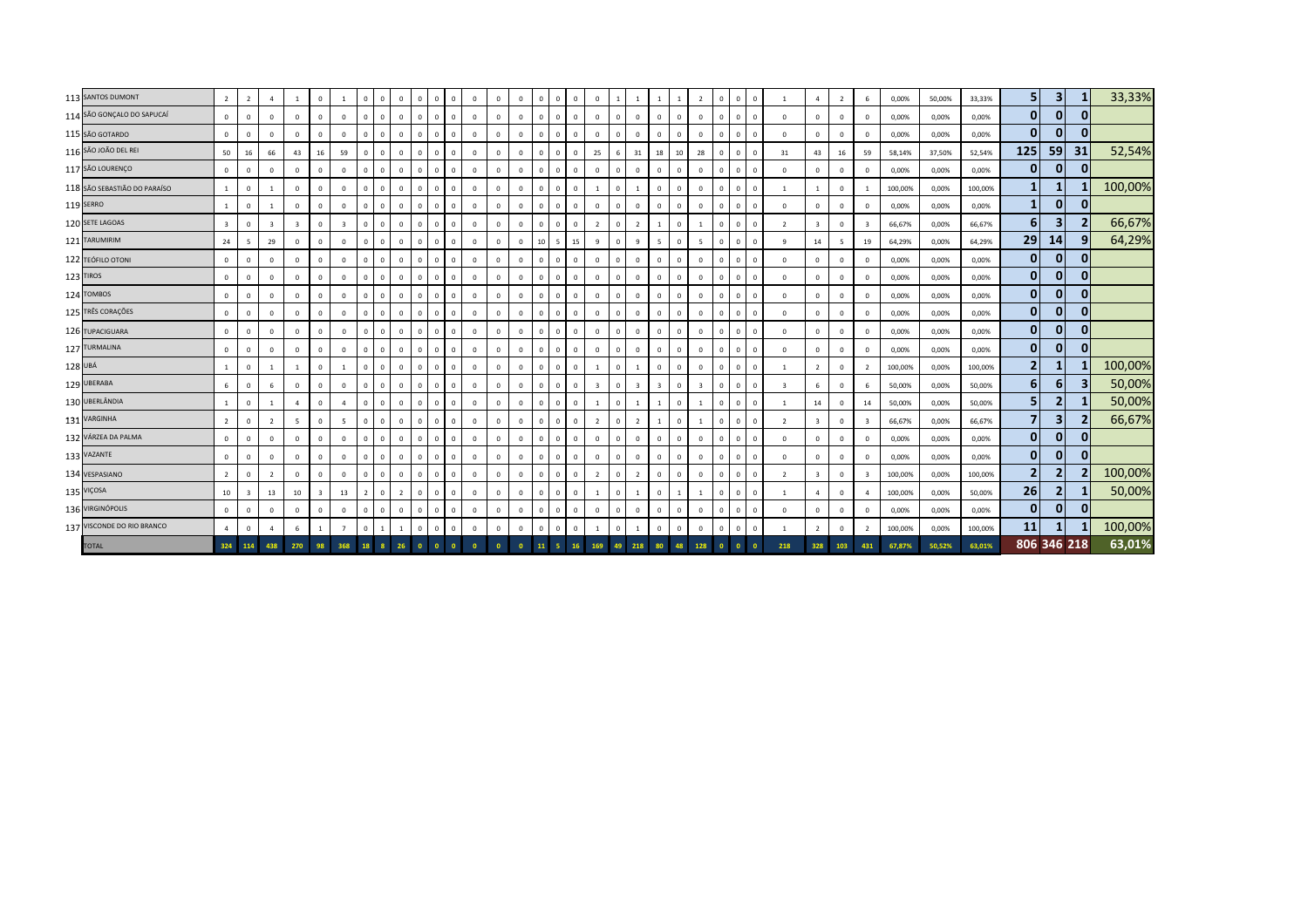|                                                  |                |                         |                |                |                |                |                |              |                               |             |                         |                         |              |                |                |                                |                | jun/18            |                |                         |                |                |                         |                      |                |              |                               |                |                                     |                         |         |                                           |         |                         |                |                |                         |
|--------------------------------------------------|----------------|-------------------------|----------------|----------------|----------------|----------------|----------------|--------------|-------------------------------|-------------|-------------------------|-------------------------|--------------|----------------|----------------|--------------------------------|----------------|-------------------|----------------|-------------------------|----------------|----------------|-------------------------|----------------------|----------------|--------------|-------------------------------|----------------|-------------------------------------|-------------------------|---------|-------------------------------------------|---------|-------------------------|----------------|----------------|-------------------------|
|                                                  |                |                         |                |                |                |                |                |              |                               |             |                         |                         |              |                |                |                                |                | <b>MEDIAÇÃO</b>   |                |                         |                |                |                         |                      |                |              |                               |                |                                     |                         |         |                                           |         |                         |                |                |                         |
|                                                  |                |                         |                |                |                |                |                |              |                               |             |                         |                         |              |                |                |                                |                | <b>Processual</b> |                |                         |                |                |                         |                      |                |              |                               |                |                                     |                         |         |                                           |         |                         |                |                |                         |
| Tribunal de Justica do<br>Estado de Minas Gerais |                |                         | <b>CASOS</b>   |                |                |                |                |              |                               |             |                         | MEDIAÇÕES PREJUDICADAS  |              |                |                |                                |                |                   |                |                         |                |                | MEDIAÇÕES CONCLUÍDAS    |                      |                |              |                               |                | <b>SESSÕES</b><br><b>REALIZADAS</b> |                         |         | % (MEDIAÇÕES<br>CONCLUÍDAS/COM<br>ACORDO) |         |                         |                |                |                         |
|                                                  |                | <b>RECEBIDOS</b>        |                |                | EM ANDAMENTO   |                |                | NÃO ADESÃO   |                               | DESISTÊNCIA |                         | NÃO COMPARECIMENTO      |              |                |                | <b>DEMANDA NÃO</b><br>INDICADA |                |                   | COM ACORDO     |                         |                | SEM ACORDO     |                         | <b>ACORDO PARCIA</b> |                |              |                               |                | SESSÕES                             |                         |         | %                                         |         |                         |                |                |                         |
|                                                  |                | ΨĖ                      |                | MÍLIA          | EL             |                |                | EL           |                               |             |                         |                         |              |                |                |                                | <b>JTAL</b>    | AMÍLIA            | EL             | <b>DTAL</b>             |                |                |                         | <b>MILIA</b>         | ξĹ.            | OTAL         | <b>TOTAL</b><br><b>ACORDO</b> |                | E                                   |                         |         |                                           |         | <b>TAL</b>              | TAL<br>AUZ     |                | Percentual<br>de acordo |
| ABRE CAMPO                                       | $\mathbb O$    | $\,0\,$                 | $\mathbb O$    | $\overline{0}$ | $\mathbf{0}$   | $\mathbf 0$    | $\Omega$       | $\circ$      | $\mathbf 0$<br>$\mathbf 0$    | $\mathbf 0$ | $\overline{\mathbf{0}}$ | $\mathbf 0$             | $\mathsf 0$  | $\mathsf 0$    | $\mathbf 0$    | $\mathbf{0}$                   | $\mathsf 0$    | $\mathbf 0$       | $\mathbf 0$    | $\mathbf 0$             | $\mathbf 0$    | $\mathbf 0$    | $\,0\,$                 | $\mathsf 0$          | $\circ$        | $\mathbf 0$  | $\mathbb O$                   | $\mathbf 0$    | $\mathbf 0$                         | $\mathbb O$             | 0,00%   | 0,00%                                     | 0,00%   | $\mathbf{0}$            | 0              | $\mathbf{0}$   |                         |
| AÇUCENA                                          | $\mathbf 0$    | $\mathbf 0$             | $\Omega$       | $\mathbf 0$    | $\Omega$       | $\Omega$       | $\Omega$       | $\Omega$     | $\Omega$<br>$\Omega$          | $\Omega$    | $\Omega$                | $\mathbf 0$             | $\mathbf 0$  | $\mathbf 0$    | $\Omega$       |                                | $\mathsf{o}$   | $\mathbf 0$       | $\Omega$       | $\Omega$                | $\Omega$       | $\,0\,$        | $\Omega$                | $\mathsf 0$          | $\mathbf 0$    | $\mathbf 0$  | $\mathbb O$                   | $\mathbf 0$    | $\mathbf 0$                         | $\mathbb O$             | 0,00%   | 0,00%                                     | 0,00%   | $\bf{0}$                | $\mathbf{0}$   | $\mathbf{0}$   |                         |
| ÁGUAS FORMOSAS                                   | $\mathbb O$    | $\overline{2}$          | $\overline{2}$ | $\circ$        | $\overline{z}$ | $\overline{2}$ | $\sqrt{ }$     | $\Omega$     | $\Omega$<br>$\Omega$          | $\Omega$    | $\Omega$                | $\Omega$                | $\mathbf{0}$ | $\mathbf{0}$   | $\Omega$       |                                | $\Omega$       | $\Omega$          | $\overline{z}$ | $\overline{2}$          | $\Omega$       | $\Omega$       | $\mathbf{0}$            | $\mathbf{0}$         | $\mathbf{0}$   | $\mathbf{0}$ | $\overline{2}$                | $\mathbf 0$    | $\overline{2}$                      | $\overline{2}$          | 0,00%   | 100,00%                                   | 100,00% | $\overline{\mathbf{4}}$ | 2 <sub>l</sub> | $\overline{2}$ | 100,00%                 |
| ALÉM PARAÍBA                                     | $\mathbf{1}$   | $\mathbf{0}$            | $\mathbf{1}$   | $\mathbf{1}$   | $\Omega$       | $\mathbf{1}$   | $\sqrt{ }$     | $\Omega$     | $\overline{0}$<br>$\Omega$    | $\Omega$    | $\Omega$                | $\overline{0}$          | $\mathbf 0$  | $\mathbf 0$    | $\Omega$       |                                | $\mathbf{0}$   | $\mathbf 0$       | $\mathbf 0$    | $\mathbf 0$             | $\mathbf{1}$   | $\mathbf 0$    | $\blacksquare$          | $\mathsf 0$          | $\mathbf{0}$   | $\mathbf 0$  | $\mathbf 0$                   | $\mathbf{1}$   | $\mathsf 0$                         | $\overline{1}$          | 0,00%   | 0,00%                                     | 0,00%   | $\overline{2}$          | $\mathbf{1}$   | $\mathbf{0}$   |                         |
| 5 ALFENAS                                        | 17             | $\mathbf 0$             | $17\,$         | $\mathbf{0}$   | $\Omega$       | $\mathbb O$    | $\Omega$       | $\mathbf{0}$ | $\overline{0}$<br>$\Omega$    | $\mathbf 0$ | $\Omega$                | $\overline{0}$          | $\mathbf{0}$ | $\overline{0}$ | $\mathbf{0}$   | $\Omega$                       | $\mathbf 0$    | $11\,$            | $\mathsf 0$    | $11\,$                  | $\overline{z}$ | $\overline{0}$ | $\overline{2}$          | $\mathsf 0$          | $\mathbf{0}$   | $\mathbf 0$  | 11                            | $17\,$         | $\mathsf 0$                         | 17                      | 84,62%  | 0,00%                                     | 84,62%  | 17                      | 13             | 11             | 84,62%                  |
| ALTO RIO DOCE                                    | $\mathbb O$    | $\mathbf 0$             | $\mathbf 0$    | $\mathbf 0$    | $\Omega$       | $\mathbb O$    | $\mathbf 0$    | $\mathbf 0$  | $\overline{0}$<br>$\mathbf 0$ | $\mathbf 0$ | $\overline{0}$          | $\mathbf 0$             | $\mathbf 0$  | $\mathbf 0$    | $\,0\,$        | $\Omega$                       | $\mathbf 0$    | $\mathbf 0$       | $\mathbf 0$    | $\mathbf 0$             | $\mathbf 0$    | $\mathbf 0$    | $\overline{0}$          | $\mathsf 0$          | $\mathbf{0}$   | $\mathbf 0$  | $\mathbf 0$                   | $\mathbf 0$    | $\,0\,$                             | $\mathbf 0$             | 0,00%   | 0,00%                                     | 0,00%   | $\mathbf{0}$            | $\overline{0}$ | $\mathbf 0$    |                         |
| ARAÇUAÍ                                          | $\mathbf 0$    | $\mathbf 0$             | $\mathbf 0$    | $\mathbf 0$    | $\mathbf{0}$   | $\mathbb O$    | $\Omega$       | $\mathbf{0}$ | $\overline{0}$<br>$\mathbf 0$ | $\mathbf 0$ | $\Omega$                | $\mathbf 0$             | $\mathbf 0$  | $\mathsf 0$    | $\overline{0}$ | $\Omega$                       | $\mathbf{0}$   | $\mathbf 0$       | $\mathbf 0$    | $\mathbf 0$             | $\mathbf 0$    | $\overline{0}$ | $\overline{0}$          | $\mathsf 0$          | $\mathbf{0}$   | $\mathbf 0$  | $\mathbb O$                   | $\mathbb O$    | $\mathsf 0$                         | $\mathbb O$             | 0,00%   | 0,00%                                     | 0,00%   | $\mathbf{0}$            | $\mathbf{0}$   | $\mathbf{0}$   |                         |
| ARAGUARI                                         | $\mathbf 0$    | $\mathbf 0$             | $\bf{0}$       | $\mathbf 0$    | $\Omega$       | $\mathbf 0$    | $\Omega$       | $\mathbf 0$  | $\mathbf 0$<br>$\bf{0}$       | $\theta$    | $\Omega$                | $\mathbf 0$             | $\mathbf 0$  | $\mathbf 0$    | $\mathbf{0}$   | $\Omega$                       | $\pmb{0}$      | $\mathbf 0$       | $\mathbf 0$    | $\mathbf 0$             | $\bf{0}$       | $\overline{0}$ | $\mathbf{0}$            | $\mathbf 0$          | $\mathbf{0}$   | $\mathbf 0$  | $\boldsymbol{0}$              | $\mathbf 0$    | $\mathbf 0$                         | $\mathbf 0$             | 0,00%   | 0,00%                                     | 0,00%   | $\bf{0}$                | $\overline{0}$ | $\mathbf{0}$   |                         |
| ARAXÁ                                            | $\mathbf{0}$   | $\mathbf 0$             | $\Omega$       | $\mathbf{0}$   | $\Omega$       | $\mathbf{0}$   | $\Omega$       | $\mathbf{0}$ | $\Omega$<br>$\Omega$          | $\circ$     | $\Omega$                | $\mathbf{0}$            | $\mathbf{0}$ | $\overline{0}$ | $\mathbf{0}$   | $\Omega$                       | $\Omega$       | $\Omega$          | $\mathbf{0}$   | $\mathbf{0}$            | $\mathbf{0}$   | $\mathbf{0}$   | $\Omega$                | $\mathbf{0}$         | $\mathbf{0}$   | $\mathbf{0}$ | $\mathbf 0$                   | $\mathbf{0}$   | $\mathbf{0}$                        | $\mathbf 0$             | 0,00%   | 0,00%                                     | 0,00%   | $\mathbf 0$             | $\mathbf{0}$   | $\mathbf{0}$   |                         |
| <b>BARÃO DE COCAIS</b><br>10                     | $\overline{4}$ | $\overline{\mathbf{3}}$ | $\overline{7}$ | $\mathbf{1}$   | $\Omega$       | $\mathbf{1}$   | $\Omega$       | $\Omega$     | $\mathbf 0$<br>$\mathbf 0$    | $\mathbb O$ | $\overline{0}$          | $\mathbf 0$             | $\mathbf 0$  | $\mathbf 0$    | $\overline{0}$ | $\Omega$                       | $\mathsf 0$    | $\overline{2}$    | $\mathbf{1}$   | $\overline{\mathbf{3}}$ | $\mathbf{1}$   | $\overline{1}$ | $\overline{2}$          | $\mathsf 0$          | $\mathbf 0$    | $\mathbf 0$  | $\overline{\mathbf{3}}$       | $\overline{5}$ | $\overline{\mathbf{3}}$             | $\mathbf{g}$            | 66,67%  | 50,00%                                    | 60,00%  | 8                       | 5 <sub>l</sub> | 3              | 60,00%                  |
| 11 BARBACENA                                     | $\mathbb O$    | $\mathbf 0$             | $\mathbf 0$    | $\mathsf 0$    | $\Omega$       | $\mathsf 0$    | $\Omega$       | $\Omega$     | $\mathbf 0$<br>$\Omega$       | $\Omega$    | $\Omega$                | $\mathbf 0$             | $\mathbf 0$  | $\mathbf 0$    | $\mathbf 0$    |                                | $\mathbf{0}$   | $\mathbf 0$       | $\mathbf 0$    | $\mathbf 0$             | $\mathbf 0$    | $\mathbf 0$    | $\mathbf 0$             | $\mathsf 0$          | $\mathbf 0$    | $\mathbf 0$  | $\mathbb O$                   | $\mathbb O$    | $\mathsf 0$                         | $\mathbb O$             | 0,00%   | 0,00%                                     | 0,00%   | $\mathbf{0}$            | $\mathbf{0}$   | $\mathbf{0}$   |                         |
| <b>BARROSO</b><br>12                             | $\mathbb O$    | $\mathbf 0$             | $\Omega$       | $\mathbf 0$    | $\Omega$       | $\mathbb O$    | $\sqrt{ }$     | $\Omega$     | $\overline{0}$<br>$\Omega$    | $\Omega$    | $\Omega$                | $\overline{\mathbf{0}}$ | $\mathbf 0$  | $\mathbf 0$    | $\Omega$       |                                | $\mathbf{0}$   | $\mathbf 0$       | $\mathbf 0$    | $\mathbf 0$             | $\mathbf 0$    | $\mathbf 0$    | $\mathbf 0$             | $\mathbf 0$          | $\mathbf{0}$   | $\mathbf 0$  | $\mathbf 0$                   | $\mathbb O$    | $\,0\,$                             | $\mathbf 0$             | 0,00%   | 0,00%                                     | 0,00%   | $\mathbf{0}$            | $\mathbf{0}$   | $\mathbf{0}$   |                         |
| 13 BELO HORIZONTE                                | $22\,$         | $\mathbf{0}$            | 22             | 51             | $\Omega$       | $51\,$         | $\overline{z}$ | $\mathbf 0$  | $\overline{2}$<br>$\mathbf 0$ | $\mathbf 0$ | $\Omega$                | $\overline{0}$          | $\Omega$     | $\mathsf 0$    | $\,$ 0         | $\Omega$                       | $\mathbf 0$    | $12\,$            | $\mathbf 0$    | $12\,$                  | $\overline{5}$ | $\,0\,$        | $\overline{5}$          | $\mathsf 0$          | $\circ$        | $\mathbf 0$  | 12                            | 75             | $\mathsf 0$                         | 75                      | 70,59%  | 0,00%                                     | 70,59%  | 73                      | 17             | 12             | 70,59%                  |
| 14 BETIM                                         | $\mathbf 0$    | $\mathbf 0$             | $\Omega$       | $\mathbf 0$    | $\mathbf{0}$   | $\mathbb O$    | $\Omega$       | $\mathbf{0}$ | $\mathbf 0$<br>$\Omega$       | $\mathbf 0$ | $\Omega$                | $\mathbf 0$             | $\mathbf{0}$ | $\mathbf 0$    | $\overline{0}$ | $\Omega$                       | $\mathbf 0$    | $\mathbf 0$       | $\mathbf 0$    | $^{\circ}$              | $\mathbf 0$    | $\mathbf 0$    | $\mathbf 0$             | $\mathsf 0$          | $\mathbf{0}$   | $\mathbf 0$  | $\mathbb O$                   | $\mathbb O$    | $\mathbf 0$                         | $\mathbb O$             | 0,00%   | 0,00%                                     | 0,00%   | $\mathbf{0}$            | $\overline{0}$ | $\mathbf 0$    |                         |
| 15 BICAS                                         | $\mathbf 0$    | $\mathbf 0$             | $\Omega$       | $\mathbf 0$    | $\Omega$       | $\mathbf 0$    | $\Omega$       | $\mathbf{0}$ | $\overline{0}$<br>$\Omega$    | $\Omega$    | $\Omega$                | $\mathbf 0$             | $\mathbf{0}$ | $\mathbf 0$    | $\Omega$       |                                | $\mathbf{0}$   | $\mathbf{0}$      | $\mathbf 0$    | $\mathbf 0$             | $\Omega$       | $\Omega$       | $\Omega$                | $\mathbf 0$          | $\mathbf 0$    | $\mathbf 0$  | $\mathbb O$                   | $\mathbb O$    | $\mathbf 0$                         | $\mathbb O$             | 0,00%   | 0,00%                                     | 0,00%   | $\bf{0}$                | $\mathbf{0}$   | $\mathbf{0}$   |                         |
| 16 BRUMADINHO                                    | $\,$ 0 $\,$    | $\,0\,$                 | $\mathbf 0$    | $\mathbf 0$    | $\Omega$       | $\mathsf 0$    | $\Omega$       | $\mathbf{0}$ | $\mathbf 0$<br>$\mathbf{0}$   | $\circ$     | $\Omega$                | $\mathbf 0$             | $\mathbf{0}$ | $\overline{0}$ | $\mathbf{0}$   | $\Omega$                       | $\mathbf{0}$   | $\mathbf 0$       | $\mathbf 0$    | $\mathbf 0$             | $\mathbf 0$    | $\overline{0}$ | $\mathbf 0$             | $\mathsf 0$          | $\mathbf{0}$   | $\mathbf 0$  | $\mathbb O$                   | $\mathbb O$    | $\mathbf 0$                         | $\mathbb O$             | 0,00%   | 0,00%                                     | 0,00%   | $\mathbf{0}$            | $\mathbf{0}$   | $\mathbf{0}$   |                         |
| 17 CAETÉ                                         | $\mathbb O$    | $\mathbf 0$             | $\Omega$       | $\mathbf{1}$   | $\Omega$       | $\overline{1}$ | $\Omega$       | $\Omega$     | $\overline{0}$<br>$\Omega$    | $\Omega$    | $\Omega$                | $\mathbf 0$             | $\mathbf{0}$ | $\mathbf{0}$   | $\overline{0}$ |                                | $\mathbf 0$    | $\mathbf{0}$      | $\mathbf 0$    | $\mathbf 0$             | $\Omega$       | $\mathbf 0$    | $\Omega$                | $\mathsf 0$          | $\mathbf{0}$   | $\mathbf 0$  | $\mathbb O$                   | $\overline{2}$ | $\mathsf 0$                         | $\overline{2}$          | 0,00%   | 0,00%                                     | 0,00%   | $\mathbf{1}$            | $\mathbf{0}$   | $\mathbf{0}$   |                         |
| CAMANDUCAIA<br>18                                | $\mathbb O$    | $\mathbf 0$             | $\Omega$       | $\mathsf 0$    | $\Omega$       | $\mathbb O$    | $\Omega$       | $\Omega$     | $\mathbf{0}$<br>$\Omega$      | $\Omega$    | $\Omega$                | $\mathbf 0$             | $\mathbf{0}$ | $\overline{0}$ | $\Omega$       | $\Omega$                       | $\overline{0}$ | $\mathbf 0$       | $\Omega$       | $\mathbf{0}$            | $\Omega$       | $\overline{0}$ | $\mathbf{0}$            | $\mathbf{0}$         | $\mathbf{0}$   | $\mathbf 0$  | $\Omega$                      | $\mathbb O$    | $\mathsf 0$                         | $\mathbf 0$             | 0,00%   | 0,00%                                     | 0,00%   | $\mathbf{0}$            | $\overline{0}$ | $\mathbf{0}$   |                         |
| 19 CAMPO BELO                                    | $\mathbf 0$    | $\mathbf{0}$            | $\mathbf 0$    | $\mathbf 0$    |                | $\mathbb O$    |                | $\mathbf 0$  | $\overline{0}$<br>$\mathbf 0$ |             | $\Omega$                | $\overline{0}$          | $\mathbf 0$  | $\mathbf 0$    | $\overline{0}$ |                                | $\mathbf{0}$   | $\mathbf 0$       | $\mathsf 0$    | $\mathbf 0$             | $\mathbf 0$    | $\overline{0}$ | $\mathbf 0$             | $\mathsf 0$          | $\circ$        | $\mathbf 0$  | $\mathbf 0$                   | $\mathbb O$    | $\,0\,$                             | $\mathbf 0$             | 0,00%   | 0,00%                                     | 0,00%   | $\mathbf{0}$            | $\mathbf{0}$   | $\mathbf{0}$   |                         |
| 20 CAPELINHA                                     | $\mathbb O$    | $\mathbf{0}$            | $\Omega$       | $\mathbf{0}$   |                | $\mathbb O$    | $\Omega$       | $\mathbf{0}$ | $\overline{0}$<br>$\Omega$    | $\Omega$    | $\Omega$                | $\overline{0}$          | $\Omega$     | $\overline{0}$ | $\mathbf{0}$   | $\Omega$                       | $\Omega$       | $\mathbf{0}$      | $\mathbf 0$    | $\mathbf 0$             | $\Omega$       | $\overline{0}$ | $\overline{0}$          | $\mathsf 0$          | $\circ$        | $\mathbf 0$  | $\Omega$                      | $\mathbb O$    | $\mathsf 0$                         | $\mathbb O$             | 0,00%   | 0,00%                                     | 0,00%   | $\mathbf 0$             | $\overline{0}$ | $\mathbf{0}$   |                         |
| 21 CAPINÓPOLIS                                   | $\mathbf 0$    | $\mathbf 0$             | $\mathbf 0$    | $\mathbf 0$    | $\Omega$       | $\mathbb O$    | $\mathbf 0$    | $\mathbf 0$  | $\overline{0}$<br>$\mathbf 0$ | $\mathbf 0$ | $\overline{0}$          | $\pmb{0}$               | $\mathbf 0$  | $\mathbf 0$    | $\overline{0}$ |                                | $\mathbf 0$    | $\mathbf 0$       | $\mathbf 0$    | $\mathbf 0$             | $\mathbf 0$    | $\,0\,$        | $\overline{0}$          | $\mathsf 0$          | $\mathbf{0}$   | $\mathsf 0$  | $\mathbb O$                   | $\mathbf 0$    | $\mathbf 0$                         | $\mathbf 0$             | 0,00%   | 0,00%                                     | 0,00%   | $\mathbf{0}$            | $\overline{0}$ | $\mathbf 0$    |                         |
| 22 CARANGOLA                                     | $\mathbf{1}$   | $\mathbf{0}$            | $\overline{1}$ | $\mathbf{0}$   | $\Omega$       | $\mathsf 0$    | $\Omega$       | $\circ$      | $\Omega$<br>$\Omega$          | $\Omega$    | $\Omega$                | $\circ$                 | $\mathbf{0}$ | $\overline{0}$ | $\Omega$       | $\Omega$                       | $\Omega$       | $\mathbf{1}$      | $\mathbf{0}$   | $\overline{1}$          | $\Omega$       | $\Omega$       | $\Omega$                | $\mathbf{0}$         | $\mathbf{0}$   | $\mathbf{0}$ | $\mathbf{1}$                  | $\mathbf 0$    | $\mathbf{0}$                        | $\mathbf 0$             | 100,00% | 0.00%                                     | 100.00% | $\mathbf{1}$            | $\mathbf{1}$   |                | 100,00%                 |
| 23 CARATINGA                                     | $\mathbf 0$    | $\mathbf 0$             | $\mathbf 0$    | $\mathbf 0$    |                | $\mathsf 0$    | $\Omega$       | $\mathbf{0}$ | $\overline{0}$<br>$\Omega$    | $\Omega$    | $\sqrt{ }$              | $\mathbf 0$             | $\mathbf{0}$ | $\mathsf 0$    | $\Omega$       |                                | $\mathbf{0}$   | $\mathbf 0$       | $\mathbf 0$    | $\mathbf 0$             | $\mathbf{0}$   | $\Omega$       | $\overline{0}$          | $\mathsf{o}$         | $\mathbf{0}$   | $\mathbf 0$  | $\mathbb O$                   | $\mathbb O$    | $\mathsf 0$                         | $\mathbb O$             | 0,00%   | 0,00%                                     | 0,00%   | $\mathbf 0$             | $\Omega$       | $\mathbf{0}$   |                         |
| 24 CARMO DO CAJURU                               | 123            | $\,0\,$                 | 123            | 28             | $\Omega$       | 28             | $\Delta$       | $\circ$      | $\overline{4}$<br>$\Omega$    | $\circ$     | $\Omega$                | $\mathbf 0$             | $\mathbf{0}$ | $\overline{0}$ | $\mathbf{0}$   | $\Omega$                       | $\mathbf{0}$   | 104               | $\mathbf{0}$   | 104                     | $\overline{7}$ | $\overline{0}$ | $\overline{7}$          | $\mathsf 0$          | $\overline{0}$ | $\mathbf{0}$ | 104                           | 116            | $\mathsf 0$                         | 116                     | 93,69%  | 0,00%                                     | 93,69%  | 151                     | 111 104        |                | 93,69%                  |
| 25 CARMO DO PARANAÍBA                            | $\mathbb O$    | $\mathbf 0$             | $\mathbf 0$    | $\mathbf 0$    | $\mathbf 0$    | $\mathbb O$    | $\Omega$       | $\mathbf{0}$ | $\mathbf 0$<br>$\mathbf 0$    | $\mathbf 0$ | $\overline{0}$          | $\,0\,$                 | $\mathbf 0$  | $\mathbf 0$    | $\,0\,$        | $\Omega$                       | $\mathbf 0$    | $\mathbf 0$       | $\mathbf 0$    | $\mathbf 0$             | $\overline{2}$ | $\mathbf{1}$   | $\overline{\mathbf{3}}$ | $\mathbf 0$          | $\mathbf 0$    | $\mathbf 0$  | $\mathbb O$                   | $\overline{2}$ | $\mathbf{1}$                        | $\overline{\mathbf{3}}$ | 0,00%   | 0,00%                                     | 0,00%   | $\mathbf{0}$            | 3 <sup>1</sup> | 0              |                         |
| 26 CARMO DO RIO CLARO                            | $\mathbb O$    | $\mathbf 0$             | $\mathbf 0$    | $\mathbf 0$    | $\mathbf{0}$   | $\mathbb O$    | $\Omega$       | $\Omega$     | $\mathbf{0}$<br>$\Omega$      | $\Omega$    |                         | $\mathbf 0$             | $\mathbf 0$  | $\mathbf 0$    | $\mathbf{0}$   |                                | $\mathbf{0}$   | $\mathbf{0}$      | $\mathbf 0$    | $\mathbf 0$             | $\mathbf 0$    | $\mathbf{0}$   | $\mathbf 0$             | $\mathsf 0$          | $\mathbf 0$    | $\mathsf 0$  | $\mathbf 0$                   | $\mathbb O$    | $\mathsf 0$                         | $\mathbf 0$             | 0,00%   | 0,00%                                     | 0,00%   | $\mathbf{0}$            | $\mathbf{0}$   | $\mathbf{0}$   |                         |
| 27 CARMÓPOLIS DE MINAS                           | $\mathbb O$    | $\mathbf 0$             | $\mathbf 0$    | $\mathbf 0$    | $\Omega$       | $\mathbf 0$    | $\sqrt{2}$     | $\Omega$     | $\overline{0}$<br>$\mathbf 0$ | $\Omega$    | $\Omega$                | $\overline{\mathbf{0}}$ | $\mathbf 0$  | $\mathsf 0$    | $\Omega$       |                                | $\mathbf 0$    | $\mathbf 0$       | $\mathbf 0$    | $\mathbf 0$             | $\mathbf 0$    | $\,0\,$        | $\mathbf 0$             | $\mathsf 0$          | $\mathbf{0}$   | $\mathbf 0$  | $\mathbb O$                   | $\mathbf 0$    | $\,0\,$                             | $\mathbb O$             | 0,00%   | 0,00%                                     | 0,00%   | $\mathbf{0}$            | $\mathbf{0}$   | $\mathbf{0}$   |                         |
| 28 CAXAMBU                                       | $\mathbf 0$    | $\Omega$                | $\mathbf 0$    | $\mathbf 0$    | $\Omega$       | $\mathbb O$    | $\mathbf{0}$   | $\mathbf{0}$ | $\Omega$<br>$\Omega$          | $\mathbb O$ | $\Omega$                | $\mathbf 0$             | $\mathbf 0$  | $\mathsf 0$    | $\,$ 0         | $\Omega$                       | $\mathbf 0$    | $\Omega$          | $\mathbf 0$    | $\mathbf 0$             | $\Omega$       | $\,0\,$        | $\mathbf 0$             | $\mathsf 0$          | $\circ$        | $\mathbf 0$  | $\mathbb O$                   | $\mathbb O$    | $\mathsf 0$                         | $\mathbb O$             | 0,00%   | 0,00%                                     | 0,00%   | $\mathbf{0}$            | $\mathbf{0}$   | $\mathbf{0}$   |                         |
| 29 CEJUSC 2 Grau                                 | $\mathbf 0$    | $\mathbf{0}$            | $\Omega$       | $\mathsf 0$    | $\Omega$       | $\mathbb O$    | $\Omega$       | $\Omega$     | $\mathbf 0$<br>$\mathbf 0$    | $\mathbf 0$ | $\Omega$                | $\mathbf 0$             | $\mathbf 0$  | $\mathbf 0$    | $\,0\,$        | $\Omega$                       | $\mathbf{0}$   | $\mathbf 0$       | $\mathbf 0$    | $\mathbf 0$             | $\mathbf 0$    | $\overline{0}$ | $\mathbf 0$             | $\mathsf 0$          | $\mathbf{0}$   | $\mathbf 0$  | $\mathbf 0$                   | $\mathbf 0$    | $\mathsf 0$                         | $\mathbf 0$             | 0,00%   | 0,00%                                     | 0,00%   | $\mathbf{0}$            | $\mathbf{0}$   | $\mathbf 0$    |                         |
| 30 CLÁUDIO                                       | $\mathbf{0}$   | $\mathbf 0$             | $\mathbf 0$    | $\mathsf 0$    | $\mathbf 0$    | $\mathbb O$    | $\Omega$       | $\mathbf 0$  | $\overline{0}$<br>$\mathbf 0$ | $\Omega$    | $\Omega$                | $\mathbf 0$             | $\mathbf 0$  | $\mathbf 0$    | $\overline{0}$ |                                | $\mathbf{0}$   | $\mathbf{0}$      | $\mathbf 0$    | $\mathbf 0$             | $\mathbf 0$    | $\Omega$       | $\overline{0}$          | $\mathsf 0$          | $\mathbf 0$    | $\mathbf 0$  | $\mathbf 0$                   | $\mathbf 0$    | $\mathbf 0$                         | $\Omega$                | 0,00%   | 0,00%                                     | 0,00%   | $\mathbf{0}$            | $\Omega$       | $\mathbf{0}$   |                         |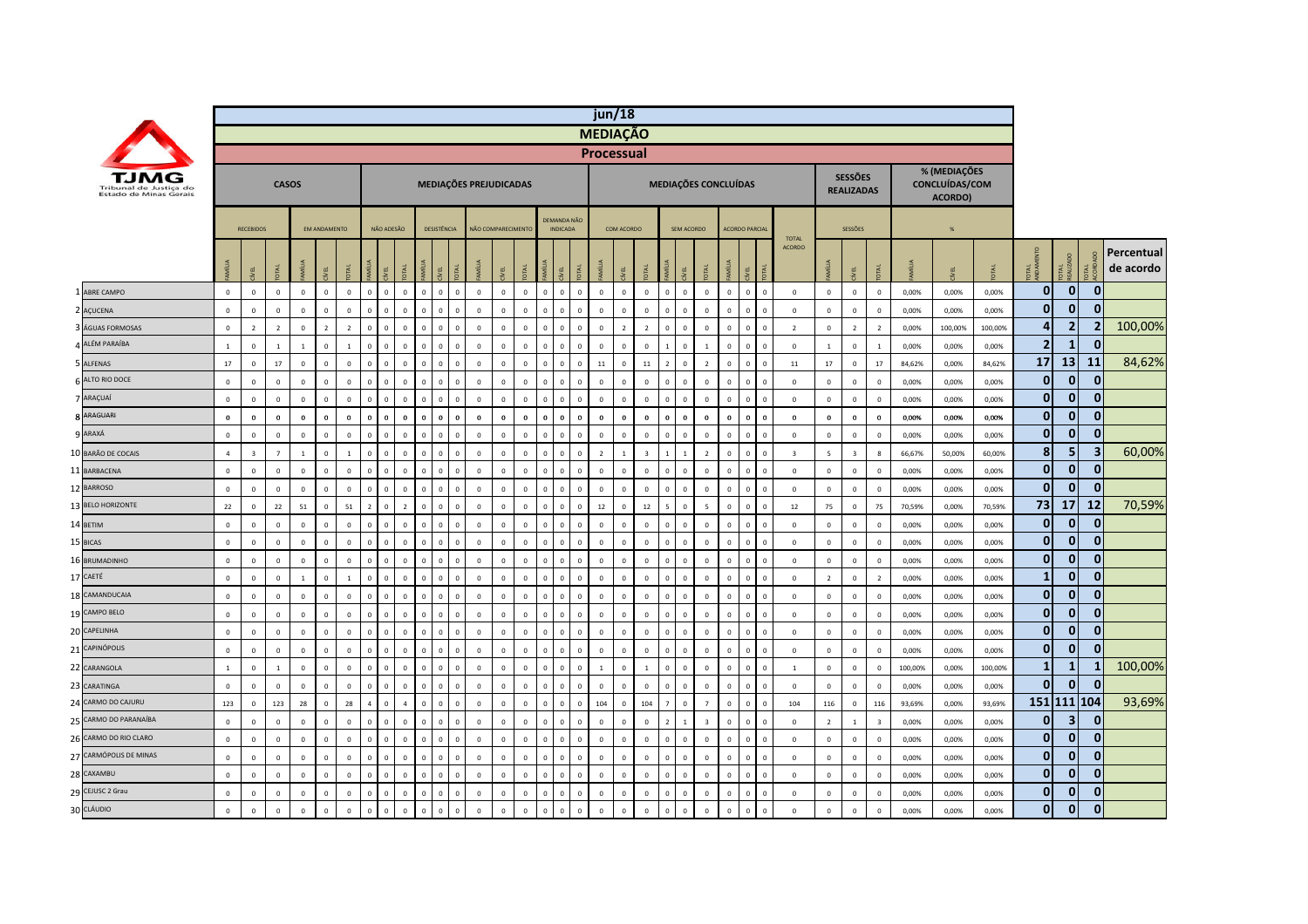| 31 CONCEIÇÃO DO MATO DENTRO | $\mathbf 0$             | $\mathsf 0$             | $\mathbf 0$             | $\circ$                 | $\Omega$       | $\mathbb O$             | $\mathbf 0$             | $\,0\,$                  | $\mathbf 0$    | $\overline{0}$             | $\mathbf 0$  | $\mathbf 0$  | $\mathsf 0$  | $\mathsf 0$  | $\mathbf 0$    | $\,$ 0<br>$\circ$              | $\mathbf 0$    | $\Omega$       | $\,0\,$        | $\Omega$                | $\mathbf 0$    | $\overline{0}$ | $\mathbf 0$  | $\mathbf 0$<br>$\mathbf{0}$    | $\,$ 0         | $\mathbf 0$             | $\circ$        | $\mathbf 0$             | 0,00%   | 0,00%   | 0,00%   | $\mathbf{0}$   | $\mathbf{0}$   | $\mathbf 0$             |         |
|-----------------------------|-------------------------|-------------------------|-------------------------|-------------------------|----------------|-------------------------|-------------------------|--------------------------|----------------|----------------------------|--------------|--------------|--------------|--------------|----------------|--------------------------------|----------------|----------------|----------------|-------------------------|----------------|----------------|--------------|--------------------------------|----------------|-------------------------|----------------|-------------------------|---------|---------|---------|----------------|----------------|-------------------------|---------|
| 32 CONSELHEIRO LAFAIETE     | $\mathbb O$             | $\mathsf 0$             | $\mathbf 0$             | $\mathsf 0$             | $\mathbf{0}$   | $\mathbf 0$             | $\mathbf 0$             | $\mathsf 0$              | $\mathbf 0$    | $\mathbf 0$<br>$\Omega$    | $\mathbf 0$  | $\mathbf 0$  | $\mathsf 0$  | $\mathbf 0$  | $\mathbf 0$    | $\mathbf 0$<br>$\mathsf 0$     | $\mathbf 0$    | $\mathsf 0$    | $\mathbf 0$    | $\mathbf{0}$            | $\mathbf 0$    | $\mathsf 0$    | $\mathbf 0$  | $\mathbf 0$<br>$\mathsf 0$     | $\mathbf 0$    | $\circ$                 | $\mathsf 0$    | $\mathbf 0$             | 0,00%   | 0,00%   | 0,00%   | $\mathbf{0}$   | $\mathbf{0}$   | $\mathbf{0}$            |         |
| 33 CONTAGEM                 | $\mathbf 0$             | $\mathsf 0$             | $\mathbf{0}$            | $\mathbf{0}$            | $\Omega$       | $\circ$                 | $\mathbf 0$             | $\,0\,$                  | $\mathbf 0$    | $\overline{0}$             | $\mathbf 0$  | $\mathbf 0$  | $\mathsf 0$  | $\mathsf 0$  | $\mathbf 0$    | $\mathbb O$<br>$\mathsf 0$     | $\mathbf{0}$   | $\Omega$       | $\mathsf 0$    | $\Omega$                | $\mathbf 0$    | $\mathbf 0$    | $\mathbf 0$  | $\mathbf 0$<br>$\mathbf 0$     | $\mathbf 0$    | $\mathbf{0}$            | $\mathbf{0}$   | $\mathbf 0$             | 0,00%   | 0,00%   | 0,00%   | $\mathbf{0}$   | $\overline{0}$ | $\mathbf 0$             |         |
| 34 CORINTO                  | $\,0\,$                 | $\,0\,$                 | $\mathbf{0}$            | $\circ$                 | $\Omega$       | $\mathbb O$             | $\Omega$                | $\,$ 0                   | $\mathbf 0$    | $\Omega$<br>$\Omega$       | $\mathbf 0$  | $\mathbb O$  | $\mathsf 0$  | $\mathsf 0$  | $\mathbf 0$    | $\mathbf 0$<br>$\mathbf{0}$    | $\mathbb O$    | $\Omega$       | $\,0\,$        | $\Omega$                | $\mathbf{0}$   | $\overline{0}$ | $\mathbf 0$  | $\mathbf{0}$<br>$\overline{0}$ | $\mathbf 0$    | $\mathbf 0$             | $\mathsf 0$    | $\overline{0}$          | 0,00%   | 0,00%   | 0,00%   | $\mathbf{0}$   | $\mathbf{0}$   | $\mathbf{0}$            |         |
| 35 COROMANDEL               | $\mathbf 0$             | $\mathsf 0$             | $\mathbf 0$             | $\mathsf 0$             | $\mathbf{0}$   | $\mathbb O$             | $\mathbf 0$             | $\mathsf 0$              | $\mathbf 0$    | $\overline{0}$<br>$\Omega$ | $\mathbf 0$  | $\mathbf 0$  | $\mathsf 0$  | $\mathsf 0$  | $\mathbf 0$    | $\mathbf 0$<br>$\mathbf 0$     | $\mathbf 0$    | $\Omega$       | $\mathsf 0$    | $\mathbf 0$             | $\mathbf 0$    | $\overline{0}$ | $\mathbf 0$  | $\mathbb O$<br>$\mathbf{0}$    | $\overline{0}$ | $\mathbf 0$             | $\mathsf 0$    | $\mathbf 0$             | 0,00%   | 0,00%   | 0,00%   | $\mathbf{0}$   | $\mathbf{0}$   | $\bf{0}$                |         |
| 36 CORONEL FABRICIANO       | $\,0\,$                 | $\mathbf{0}$            | $\mathbf 0$             | $\mathbf{1}$            | $\mathbf 0$    | $\mathbf{1}$            | $\mathbf 0$             | $\overline{0}$           | $\mathbf 0$    | $\mathbf 0$                | $\mathsf 0$  | $\mathbf 0$  | $\mathsf 0$  | $\mathsf 0$  | $\mathbf 0$    | $\overline{0}$<br>$\mathsf 0$  | $\mathbb O$    | $\mathbf{0}$   | $\mathbf 0$    | $\mathbf 0$             | $\mathbf{0}$   | $\mathbf 0$    | $\mathbf 0$  | $\overline{0}$<br>$\mathbf 0$  | $\overline{0}$ | $\mathbf 0$             | $\mathbf 0$    | $\mathbf 0$             | 0,00%   | 0,00%   | 0,00%   | $\mathbf{1}$   | $\mathbf{0}$   | $\Omega$                |         |
| 37 CURVELO                  | 9                       | $\overline{\mathbf{3}}$ | 12                      | $\circ$                 | $\Omega$       | $\mathbf 0$             | $\Omega$                | $\overline{0}$           | $\Omega$       | $\Omega$                   | $\Omega$     | $\Omega$     | $\mathbf{0}$ | $\mathbf{0}$ | $\Omega$       | $\overline{0}$<br>$\circ$      | $\overline{2}$ | $\Omega$       | $\overline{2}$ | $\sim$                  | $\overline{z}$ | $\overline{7}$ | $\Omega$     | $\mathbf{0}$<br>$\overline{0}$ | $\overline{2}$ | $\overline{7}$          | $\overline{2}$ | $\mathbf{q}$            | 28.57%  | 0.00%   | 22,22%  | 12             | $\overline{9}$ | 2                       | 22,22%  |
| 38 DIAMANTINA               | $\mathbf 0$             | $\mathsf 0$             | $\mathbf{0}$            | $\circ$                 | $\Omega$       | $\mathbf 0$             | $\mathbf 0$             | $\overline{0}$           | $\mathbf 0$    | $\overline{0}$<br>$\Omega$ | $\mathbf 0$  | $\mathbf 0$  | $\mathbf{0}$ | $\mathsf 0$  | $\,$ 0 $\,$    | $\mathbb O$<br>$\Omega$        | $\mathbf{0}$   | $\Omega$       | $\mathsf 0$    | $\Omega$                | $\mathbf 0$    | $\mathbf 0$    | $\mathbf 0$  | $\mathbf 0$<br>$\Omega$        | $\mathbf 0$    | $\circ$                 | $\circ$        | $\mathbf 0$             | 0,00%   | 0,00%   | 0,00%   | $\mathbf{0}$   | $\mathbf{0}$   | $\mathbf{0}$            |         |
| 39 DIVINÓPOLIS              | $\overline{2}$          | $\mathbf{0}$            | $\overline{2}$          | $\overline{\mathbf{3}}$ | $\mathbf 0$    | $\overline{\mathbf{3}}$ | $\mathbf 0$             | $\overline{0}$           | $\mathbf 0$    | $\mathbf 0$                | $\mathbf{0}$ | $\mathbf 0$  | $\mathsf 0$  | $\mathsf 0$  | $\mathbf{0}$   | $\overline{0}$<br>$\mathsf 0$  | $\mathbb O$    | $\mathbf{0}$   | $\mathbf 0$    | $\mathbf 0$             | $\mathbf{0}$   | $\overline{0}$ | $\mathbf 0$  | $\mathbf{0}$<br>$\overline{0}$ | $\overline{0}$ | 8                       | $\mathbf{0}$   | 8                       | 0,00%   | 0,00%   | 0,00%   | 5 <sub>5</sub> | $\mathbf{0}$   | $\mathbf{0}$            |         |
| 40 ESPERA FELIZ             | $\mathbf 0$             | $\mathbf 0$             | $\mathbf 0$             | $\mathbf 0$             | $\mathbf 0$    | $\mathbb O$             | $\mathbb O$             | $\,$ 0                   | $\mathsf 0$    | $\,0\,$<br>$\mathbf 0$     | $\mathbf 0$  | $\mathbf 0$  | $\mathsf 0$  | $\mathbf 0$  | $\mathbf 0$    | $\mathbf 0$<br>$\mathbf 0$     | $\mathbf{0}$   | $\mathsf 0$    | $\mathbf 0$    | $\mathbf{0}$            | $\mathbf 0$    | $\mathbf 0$    | $\mathbf 0$  | $\mathbf 0$<br>$\mathbf{0}$    | $\,0\,$        | $\mathbb O$             | $\mathbf 0$    | $\overline{\mathbf{0}}$ | 0,00%   | 0,00%   | 0,00%   | $\mathbf{0}$   | $\mathbf{0}$   | $\mathbf 0$             |         |
| 41 EXTREMA                  | $\overline{3}$          | $\overline{2}$          | $\overline{5}$          | $\Omega$                | $\Omega$       | $\mathbf 0$             | $\overline{\mathbf{z}}$ | $\overline{\phantom{a}}$ | 5              | $\mathbf{0}$               | $\Omega$     | $\Omega$     | $\mathbf{0}$ | $\mathbf{0}$ | $\Omega$       | $\mathbf 0$<br>$\circ$         | $\mathbf 0$    | $\Omega$       | $\mathbf{0}$   | $\Omega$                | $\Omega$       | $\Omega$       | $\Omega$     | $\Omega$<br>$\Omega$           | $\Omega$       | $\Omega$                | $\Omega$       | $\Omega$                | 0.00%   | 0.00%   | 0.00%   | 5              | $\mathbf{0}$   | 0                       |         |
| 42 FORMIGA                  | $\,0\,$                 | 19                      | 19                      | $\mathsf 0$             | 19             | 19                      | $\Omega$                | $\Omega$                 | $\mathbf 0$    | $\Omega$                   | $\mathbf{0}$ | $\mathbf{0}$ | $\mathsf 0$  | $\mathsf 0$  | $\Omega$       | $\mathbf{0}$<br>$\Omega$       | $\mathbf{0}$   | $\overline{z}$ | $\overline{2}$ | $\Omega$                | $17\,$         | $17\,$         | $\mathbf 0$  | $\Omega$<br>$\Omega$           | $\overline{2}$ | $\mathbb O$             | 12             | $12\,$                  | 0,00%   | 10,53%  | 10,53%  | 38             | 19             | $\mathbf{2}$            | 10,53%  |
| 43 FRANCISCO SÁ             | $\overline{\mathbf{3}}$ | $\mathbf 0$             | $\overline{\mathbf{3}}$ | $\overline{\mathbf{3}}$ | $\mathbf 0$    | $\overline{\mathbf{3}}$ | $\mathbf 0$             | $\mathsf 0$              | $\mathbf 0$    | $\mathbf 0$<br>$\Omega$    | $\mathbf 0$  | $\mathbf 0$  | $\mathsf 0$  | $\mathsf 0$  | $\mathbf 0$    | $\mathbb O$<br>$\mathbf 0$     | $\mathbb O$    | $\Omega$       | $\mathbf 0$    | $\mathbf{0}$            | $\mathbf 0$    | $\mathbf 0$    | $\mathbf 0$  | $\mathbf 0$<br>$\mathbf 0$     | $\mathbf 0$    | $\mathbf 0$             | $\mathbf 0$    | $\,0\,$                 | 0,00%   | 0,00%   | 0,00%   | $6\phantom{1}$ | $\overline{0}$ | $\mathbf{0}$            |         |
| 44 FRUTAL                   | $\mathbf{1}$            | $\Omega$                | $\overline{1}$          | $\mathbf 0$             | $\Omega$       | $\mathbf 0$             | $\Omega$                | $\overline{0}$           | $\mathbf 0$    | $\Omega$                   | $\mathbf 0$  | $\mathbf 0$  | $\mathbf{0}$ | $\mathbf{0}$ | $\mathbf{0}$   | $\overline{0}$<br>$\circ$      | $\mathbf{1}$   | $\Omega$       | $\,$ 1 $\,$    | $\mathbf{0}$            | $\mathbf 0$    | $\mathbf 0$    | $\mathbf 0$  | $\mathbf 0$<br>$\Omega$        | $\overline{1}$ | $\overline{1}$          | $\mathbf{0}$   | $\overline{1}$          | 100,00% | 0,00%   | 100,00% | $\mathbf{1}$   | $\mathbf{1}$   | -1                      | 100,00% |
| 45 GALILÉIA                 | $\overline{0}$          | $\mathsf 0$             | $\mathbf{0}$            | $\mathsf 0$             | $\Omega$       | $\mathbf 0$             | $\mathbf 0$             | $\mathbf{0}$             | $\mathbf{0}$   | $\Omega$<br>$\Omega$       | $\mathbf{0}$ | $\mathbf{0}$ | $\mathbf{0}$ | $\mathbf{0}$ | $\mathbf{0}$   | $\mathbf{0}$<br>$\mathbf{0}$   | $\circ$        | $\Omega$       | $\mathbf 0$    | $\mathbf{0}$            | $\Omega$       | $\mathbf{0}$   | $\mathbf{0}$ | $\mathbf{0}$<br>$\overline{0}$ | $\mathbf{0}$   | $\Omega$                | $\circ$        | $\Omega$                | 0.00%   | 0,00%   | 0,00%   | $\mathbf{0}$   | $\mathbf{0}$   | $\mathbf{0}$            |         |
| 46 GOVERNADOR VALADARES     | $\overline{2}$          | $\overline{7}$          | $\mathbf{q}$            | $\overline{2}$          | $\overline{7}$ | $\overline{9}$          | $\mathbf 0$             | $\overline{2}$           | $\overline{2}$ | $\overline{0}$             | $\mathbf 0$  | $\mathbf 0$  | $\mathsf 0$  | $\mathsf 0$  | $\mathbf 0$    | $\mathbf 0$<br>$\mathbf{0}$    | $\mathbf{1}$   | $\Omega$       | $\mathbf{1}$   | $\Omega$                | $\mathbf{0}$   | $\overline{0}$ | $\mathbf 0$  | $\mathbf{0}$<br>$\mathbf{0}$   | $\overline{1}$ | $\mathbf 0$             | $\overline{2}$ | $\overline{2}$          | 100,00% | 0,00%   | 100,00% | 18             | $\mathbf{1}$   |                         | 100,00% |
| 47 GUANHÃES                 | $\,0\,$                 | $\,0\,$                 | $\overline{0}$          | $\mathbf 0$             | $\mathbf 0$    | $\,0\,$                 | $\Omega$                | $\Omega$                 | $\mathbf 0$    | $\mathbf 0$                | $\mathbf 0$  | $\mathbf 0$  | $\mathsf 0$  | $\mathbf 0$  | $\mathbf 0$    | $\mathbb O$<br>$\mathbf{0}$    | $\mathbb O$    | $\mathbf{0}$   | $\,0\,$        | $\Omega$                | $\mathsf 0$    | $\,0\,$        | $\mathbf 0$  | $\overline{0}$<br>$\mathbf{0}$ | $\,0\,$        | $\mathbf{0}$            | $\mathbf 0$    | $\mathbf 0$             | 0,00%   | 0,00%   | 0,00%   | $\mathbf 0$    | $\overline{0}$ | $\mathbf 0$             |         |
| 48 GUARANI                  | $\mathbf 0$             | $\mathsf 0$             | $\mathbf{0}$            | $\mathsf 0$             | $\mathbf{0}$   | $\mathbb O$             | $\Omega$                | $\mathsf 0$              | $\mathbf 0$    | $\mathbf 0$<br>$\Omega$    | $\mathbf 0$  | $\mathbf 0$  | $\mathsf 0$  | $\mathsf 0$  | $\mathbf 0$    | $\mathbb O$<br>$\mathbf{0}$    | $\mathbf 0$    | $\Omega$       | $\mathsf 0$    | $\mathbf{0}$            | $\mathbf 0$    | $\mathbf{0}$   | $\mathbf 0$  | $\mathbf{0}$<br>$\mathbf{0}$   | $\overline{0}$ | $\mathbf 0$             | $\mathsf 0$    | $\mathbf 0$             | 0,00%   | 0,00%   | 0,00%   | $\mathbf{0}$   | $\mathbf{0}$   | $\mathbf{0}$            |         |
| 49 GUAXUPÉ                  | $\mathbf 0$             | $\mathbf{0}$            | $\Omega$                | $\Omega$                | $\Omega$       | $\mathbf{0}$            | $\Omega$                | $\mathbf{0}$             | $\Omega$       | $\Omega$                   | $\Omega$     | $\Omega$     | $\mathbf{0}$ | $\mathbf{0}$ | $\Omega$       | $\mathbf{0}$<br>$\Omega$       | $\mathbf{0}$   | $\Omega$       | $\mathsf 0$    | $\Omega$                | $\Omega$       | $\Omega$       | $\Omega$     | $\Omega$<br>$\mathbf{0}$       | $\mathbf{0}$   | $\Omega$                | $\Omega$       | $\mathbf 0$             | 0,00%   | 0,00%   | 0,00%   | $\mathbf{0}$   | $\mathbf{0}$   | $\bf{0}$                |         |
| 50 IBIÁ                     | $\,0\,$                 | $\mathbf 0$             | $\mathbf{0}$            | $\mathbf 0$             | $\mathbf 0$    | $\mathbb O$             | $\mathbf 0$             | $\,0\,$                  | $\mathbf 0$    | $\overline{0}$             | $\mathbf 0$  | $\mathbb O$  | $\mathsf 0$  | $\mathbf 0$  | $\mathbf 0$    | $\mathbf 0$<br>$\mathsf 0$     | $\mathbb O$    | $\Omega$       | $\,0\,$        | $\Omega$                | $\mathsf 0$    | $\overline{0}$ | $\mathbf 0$  | $\mathbf 0$<br>$\mathbf 0$     | $\,0\,$        | $\mathbb O$             | $\mathbf 0$    | $\,0\,$                 | 0,00%   | 0,00%   | 0,00%   | $\mathbf{0}$   | $\mathbf{0}$   | $\mathbf 0$             |         |
| 51 IGARAPÉ                  | $\,0\,$                 | $\mathbf 0$             | $\mathbf{0}$            | $\overline{2}$          | $\Omega$       | $\overline{2}$          | $\mathbb O$             | $\,0\,$                  | $\mathbf 0$    | $\overline{0}$<br>$\Omega$ | $\mathbf 0$  | $\mathbf 0$  | $\mathbf 0$  | $\mathbf 0$  | $\mathbf 0$    | $\mathbf 0$<br>$\mathbf{0}$    | $\mathbb O$    | $\Omega$       | $\mathbf 0$    | $\overline{2}$          | $\mathbf 0$    | $\overline{2}$ | $\mathbf 0$  | $\mathbf 0$<br>$\overline{0}$  | $\,0\,$        | $\overline{2}$          | $\mathbf 0$    | $\overline{2}$          | 0,00%   | 0,00%   | 0,00%   | $\mathbf 2$    | $\overline{2}$ | 0                       |         |
| 52 INHAPIM                  | $\mathbf 0$             | $\mathbf{0}$            | $\Omega$                | $\circ$                 | $\Omega$       | $\mathbf 0$             | $\Omega$                | $\Omega$                 | $\mathbf 0$    | $\Omega$                   | $\mathbf 0$  | $\mathbf 0$  | $\mathbf{0}$ | $\mathsf 0$  | $\mathbf 0$    | $\overline{0}$<br>$\Omega$     | $\mathbf{0}$   | $\Omega$       | $\mathsf 0$    | $\Omega$                | $\mathbf 0$    | $\mathbf 0$    | $\mathbf 0$  | $\mathbf 0$<br>$\Omega$        | $\overline{0}$ | $\mathbf 0$             | $\circ$        | $\mathbf 0$             | 0,00%   | 0,00%   | 0,00%   | $\mathbf{0}$   | $\overline{0}$ | $\mathbf{0}$            |         |
| 53 IPANEMA                  | $\mathbf 0$             | $\mathsf 0$             | $\Omega$                | $\Omega$                | $\Omega$       | $\mathbf{0}$            | $\Omega$                | $\mathbf{0}$             | $\mathbf 0$    | $\Omega$                   | $\Omega$     | $\Omega$     | $\mathsf 0$  | $\mathsf 0$  | $\Omega$       | $\overline{0}$<br>$\Omega$     | $\overline{1}$ | $\Omega$       | $\mathbf{1}$   | $\overline{\mathbf{z}}$ | $\Omega$       | $\overline{3}$ | $\Omega$     | $\Omega$<br>$\Omega$           | $\overline{1}$ | $\overline{4}$          | $\Omega$       | $\overline{a}$          | 25,00%  | 0,00%   | 25,00%  | $\mathbf{0}$   | 4              | -1                      | 25,00%  |
| 54 IPATINGA                 | $\overline{4}$          | $\mathbf 0$             | $\overline{a}$          | $\overline{a}$          | $\Omega$       | $\overline{4}$          | $\mathbf 0$             | $\mathsf 0$              | $\mathbf 0$    | $\overline{0}$             | $\mathbf 0$  | $\mathbf 0$  | $\mathsf 0$  | $\mathsf 0$  | $\mathbf 0$    | $\mathbf 0$<br>$\mathbf{0}$    | $1\,$          | $\Omega$       | $\mathbf{1}$   | $\Omega$                | $\mathbf 0$    | $\mathbf 0$    | $\mathbf 0$  | $\mathbf 0$<br>$\mathbf{0}$    | $\mathbf{1}$   | 5                       | $\mathbf 0$    | 5                       | 100,00% | 0,00%   | 100,00% | 8              | $\mathbf{1}$   |                         | 100,00% |
| 55 ITABIRA                  | $\mathbf 0$             | $\mathsf 0$             | $\mathbf 0$             | $\mathsf 0$             | $\Omega$       | $\mathbb O$             | $\mathbf 0$             | $\overline{0}$           | $\mathbf 0$    | $\Omega$<br>$\sqrt{2}$     | $\mathbf 0$  | $\mathbb O$  | $\mathsf 0$  | $\mathsf 0$  | $\mathbf 0$    | $\mathbf 0$<br>$\mathbf{0}$    | $\mathbf{0}$   | $\Omega$       | $\,0\,$        | $\Omega$                | $\mathbf{0}$   | $\overline{0}$ | $\mathbf 0$  | $\mathbf 0$<br>$\mathbf 0$     | $\,$ 0         | $\mathbf 0$             | $\circ$        | $\overline{0}$          | 0,00%   | 0,00%   | 0,00%   | $\mathbf{0}$   | $\mathbf{0}$   | $\mathbf{0}$            |         |
| 56 ITABIRITO                | $\mathbf 0$             | $\mathsf 0$             | $\mathbb O$             | $\mathbf 0$             | $\mathbf{0}$   | $\mathbb O$             | $\mathbf 0$             | $\mathsf 0$              | $\mathbf 0$    | $\mathbf 0$<br>$\Omega$    | $\mathbf 0$  | $\mathbf 0$  | $\mathsf 0$  | $\mathsf 0$  | $\mathbf 0$    | $\mathbf 0$<br>$\mathbf{0}$    | $\mathbf 0$    | $\Omega$       | $\mathsf 0$    | $\mathbf{0}$            | $\mathbf 0$    | $\mathbf{0}$   | $\mathbf 0$  | $\mathbf 0$<br>$\mathsf 0$     | $\mathbf 0$    | $\mathbb O$             | $\mathbf 0$    | $\mathbf 0$             | 0,00%   | 0,00%   | 0,00%   | $\mathbf{0}$   | $\mathbf{0}$   | $\bf{0}$                |         |
| 57 ITAJUBÁ                  | $\mathbf 0$             | $\mathsf 0$             | $\Omega$                | $\Omega$                | $\Omega$       | $\mathbf 0$             | $\Omega$                | $\mathbf{0}$             | $\mathbf 0$    | $\Omega$                   | $\mathbf 0$  | $\mathbf 0$  | $\mathbf{0}$ | $\mathsf 0$  | $\mathbf 0$    | $\mathbf 0$<br>$\Omega$        | $\Omega$       | $\Omega$       | $\mathsf 0$    | $\Omega$                | $\mathbf 0$    | $\Omega$       | $\Omega$     | $\Omega$<br>$\Omega$           | $\Omega$       | $\Omega$                | $\mathsf 0$    | $\mathbf 0$             | 0,00%   | 0,00%   | 0,00%   | $\mathbf{0}$   | $\mathbf{0}$   | 0                       |         |
| 58 ITAMBACURI               | $\,0\,$                 | $\,0\,$                 | $\Omega$                | $\Omega$                | $\Omega$       | $\mathbb O$             | $\Omega$                | $\Omega$                 | $\mathbf 0$    | $\Omega$                   | $\Omega$     | $\mathbf 0$  | $\mathbf{0}$ | $\mathbf 0$  | $\Omega$       | $\mathbf 0$<br>$\Omega$        | $\mathbf 0$    | $\Omega$       | $\,$ 0         | $\Omega$                | $\Omega$       | $\,0\,$        | $\Omega$     | $\Omega$<br>$\Omega$           | $\Omega$       | $\Omega$                | $\mathbf 0$    | $\overline{0}$          | 0,00%   | 0,00%   | 0,00%   | $\mathbf{0}$   | $\mathbf{0}$   | $\mathbf{0}$            |         |
| 59 ITAPECERICA              | $\mathbf 0$             | $\mathsf 0$             | $\mathbf{0}$            | $\circ$                 | $\mathbf 0$    | $\mathbf 0$             | $\mathbf 0$             | $\,0\,$                  | $\mathbf 0$    | $\mathbf 0$<br>$\Omega$    | $\mathbf 0$  | $\mathbf 0$  | $\mathsf 0$  | $\mathsf 0$  | $\mathbf 0$    | $\mathbf 0$<br>$\Omega$        | $\mathbb O$    | $\Omega$       | $\mathsf 0$    | $\mathbf 0$             | $\mathbf 0$    | $\mathbf{0}$   | $\mathbf 0$  | $\mathbf{0}$<br>$\mathbf 0$    | $\,$ 0         | $\mathbf 0$             | $\circ$        | $\mathbf 0$             | 0,00%   | 0,00%   | 0,00%   | $\mathbf{0}$   | $\mathbf{0}$   | $\mathbf{0}$            |         |
| 60 ITAÚNA                   | $\mathbf 0$             | $\mathbf{0}$            | $\mathbf 0$             | $\mathsf 0$             | $\Omega$       | $\mathbb O$             | $\mathbf 0$             | $\,$ 0                   | $\mathbf 0$    | $\mathbf 0$                | $\mathbf{0}$ | $\mathbf{0}$ | $\mathsf 0$  | $\mathsf 0$  | $\mathbf{0}$   | $\mathbb O$<br>$\mathsf 0$     | $\mathbf 0$    | $\Omega$       | $\mathsf 0$    | $\Omega$                | $\mathbf{0}$   | $\overline{0}$ | $\mathbf 0$  | $\overline{0}$<br>$\mathbf{0}$ | $\overline{0}$ | $\mathbf 0$             | $\mathsf 0$    | $\mathbf 0$             | 0,00%   | 0,00%   | 0,00%   | $\mathbf{0}$   | $\mathbf{0}$   | $\mathbf{0}$            |         |
| 61 <b>ITUIUTABA</b>         | $\,0\,$                 | $\,0\,$                 | $\Omega$                | $\mathbf{0}$            | $\Omega$       | $\mathbb O$             | $\Omega$                | $\,0\,$                  | $\mathbf 0$    | $\Omega$<br>$\Omega$       | $\mathbf 0$  | $\mathbf 0$  | $\mathbf 0$  | $\mathbf 0$  | $\mathbf 0$    | $\mathbf 0$<br>$\Omega$        | $\mathbb O$    | $\Omega$       | $\mathbf 0$    | $\Omega$                | $\mathbf 0$    | $\mathbf 0$    | $\mathbf 0$  | $\Omega$<br>$\Omega$           | $\mathbf 0$    | $\mathbf 0$             | $\mathsf 0$    | $\mathbf 0$             | 0,00%   | 0,00%   | 0,00%   | $\mathbf{0}$   | $\mathbf{0}$   | $\mathbf 0$             |         |
| 62 ITUMIRIM                 | $\mathbf{1}$            | $\mathsf 0$             | $\overline{1}$          | $\mathbf{1}$            | $\Omega$       | $\mathbf{1}$            | $\mathbf 0$             | $\mathbf 0$              | $\mathbf 0$    | $\overline{0}$<br>$\Omega$ | $\mathbf 0$  | $\mathbf 0$  | $\mathsf 0$  | $\mathsf 0$  | $\mathbf 0$    | $\mathbf 0$<br>$\mathbf{0}$    | $\mathbf{0}$   | $\Omega$       | $\,0\,$        | $\Omega$                | $\mathbf 0$    | $\mathsf 0$    | $\mathbf 0$  | $\mathbf 0$<br>$\mathbf 0$     | $\,$ 0         | $\mathbf{1}$            | $\circ$        | 1                       | 0,00%   | 0,00%   | 0,00%   | $\overline{2}$ | $\mathbf{0}$   | 0                       |         |
| 63 ITURAMA                  | $\mathbf 0$             | $\mathsf 0$             | $\mathbf 0$             | $\mathsf 0$             | $\Omega$       | $\mathbf 0$             | $\Omega$                | $\Omega$                 | $\mathbf 0$    | $\theta$                   | $\mathbf{0}$ | $\mathbf 0$  | $\mathsf 0$  | $\mathsf 0$  | $\mathbf{0}$   | $\overline{0}$<br>$\Omega$     | $\mathbb O$    | $\Omega$       | $\mathsf 0$    | $\Omega$                | $\mathbf{0}$   | $\overline{0}$ | $\mathbf{0}$ | $\overline{0}$<br>$\Omega$     | $\overline{0}$ | $\mathbf 0$             | $\mathsf 0$    | $\mathbf 0$             | 0,00%   | 0,00%   | 0,00%   | $\mathbf{0}$   | $\Omega$       | $\mathbf{0}$            |         |
| 64 JANAÚBA                  | $\mathbf 0$             | $\mathsf 0$             | $\mathbf{0}$            | $\mathbf{0}$            | $\Omega$       | $\mathbb O$             | $\mathbf 0$             | $\mathsf 0$              | $\mathbf 0$    | $\overline{0}$             | $\mathbf 0$  | $\mathbf{0}$ | $\mathsf 0$  | $\mathsf 0$  | $\mathbf 0$    | $\mathbb O$<br>$\Omega$        | $\mathbb O$    | $\Omega$       | $\mathsf 0$    | $\Omega$                | $\mathbf 0$    | $\mathbf{0}$   | $\mathbf{0}$ | $\mathbf 0$<br>$\mathsf 0$     | $\overline{0}$ | $\mathbb O$             | $\mathsf 0$    | $\mathbf 0$             | 0,00%   | 0,00%   | 0,00%   | $\mathbf{0}$   | $\overline{0}$ | $\mathbf 0$             |         |
| 65 JANUÁRIA                 | $\overline{0}$          | $\mathbf{0}$            | $\mathbf{0}$            | $\circ$                 | $\Omega$       | $\mathbf 0$             | $\Omega$                | $\overline{0}$           | $\Omega$       | $\Omega$                   | $\Omega$     | $\Omega$     | $\mathbf{0}$ | $\mathbf{0}$ | $\Omega$       | $\mathbf 0$<br>$\circ$         | $\circ$        | $\Omega$       | $\mathbf{0}$   | $\Omega$                | $\Omega$       | $\Omega$       | $\Omega$     | $\Omega$<br>$\overline{0}$     | $\Omega$       | $\Omega$                | $\Omega$       | $\overline{0}$          | 0.00%   | 0.00%   | 0.00%   | $\mathbf{0}$   | $\mathbf{0}$   | $\mathbf{0}$            |         |
| 66 JOÃO PINHEIRO            | $\circ$                 | $\mathsf 0$             | $\mathbf 0$             | $\circ$                 | $\Omega$       | $\mathbb O$             | $\mathbb O$             | $\overline{0}$           | $\mathbf 0$    | $\Omega$<br>$\Omega$       | $\mathbf 0$  | $\mathbb O$  | $\mathsf 0$  | $\mathsf 0$  | $\mathbf 0$    | $\mathbf 0$<br>$\mathbf{0}$    | $\circ$        | $\Omega$       | $\,0\,$        | $\Omega$                | $\mathbf 0$    | $\,0\,$        | $\mathbf 0$  | $\mathbf 0$<br>$\overline{0}$  | $\,$ 0         | $\mathbf 0$             | $\circ$        | $\mathbf 0$             | 0,00%   | 0,00%   | 0,00%   | $\mathbf{0}$   | $\mathbf{0}$   | $\mathbf{0}$            |         |
| 67 JUIZ DE FORA             | $\mathbf 1$             | $10\,$                  | $11\,$                  | $\mathbf 0$             | $\overline{4}$ | $\overline{4}$          | $\mathbb O$             | $\mathbf 0$              | $\mathbf 0$    | $\mathbf 0$<br>$\Omega$    | $\mathbf 0$  | $\mathbf 0$  | $\mathsf 0$  | $\mathsf{o}$ | $\mathbf 0$    | $\mathbf 0$<br>$\mathsf 0$     | $\mathbb O$    | 6              | $\,$ 6 $\,$    | 1                       | $\mathbf 0$    | $\overline{1}$ | $\mathbf 0$  | $\mathbb O$<br>$\,0\,$         | 6              | $\overline{1}$          | 12             | 13                      | 0,00%   | 100,00% | 85,71%  | 15             | $\overline{7}$ | 6                       | 85,71%  |
| 68 LAGOA SANTA              | $\mathbf 0$             | $\mathbf{0}$            | $\mathbf 0$             | $\mathbf{1}$            | $\Omega$       | $\overline{1}$          | $\mathbf 0$             | $\Omega$                 | $\mathbf 0$    | $\theta$                   | $\mathbf{0}$ | $\mathbf 0$  | $\mathsf 0$  | $\mathsf 0$  | $\mathbf 0$    | $\overline{0}$<br>$\Omega$     | $\mathbf 0$    | $\Omega$       | $\mathsf 0$    | $\Omega$                | $\mathbf{0}$   | $\mathbf 0$    | $\mathbf 0$  | $\overline{0}$<br>$\mathbf{0}$ | $\overline{0}$ | $\mathbf 0$             | $\mathsf 0$    | $\mathbf 0$             | 0,00%   | 0,00%   | 0,00%   | $\mathbf{1}$   | $\overline{0}$ | $\mathbf 0$             |         |
| 69 LAMBARI                  | $\overline{0}$          | $\mathbf{0}$            | $\mathbf{0}$            | $\circ$                 | $\Omega$       | $\mathbf 0$             | $\mathbf 0$             | $\mathbf{0}$             | $\mathbf{0}$   | $\Omega$                   | $\mathbf{0}$ | $\mathbf{0}$ | $\mathbf{0}$ | $\mathbf{0}$ | $\Omega$       | $\overline{0}$<br>$\mathbf{0}$ | $\circ$        | $\Omega$       | $\mathbf{0}$   | $\mathbf{0}$            | $\Omega$       | $\Omega$       | $\mathbf{0}$ | $\mathbf{0}$<br>$\Omega$       | $\mathbf{0}$   | $\mathbf{0}$            | $\circ$        | $\mathbf{0}$            | 0.00%   | 0.00%   | 0.00%   | $\mathbf{0}$   | $\mathbf{0}$   | $\mathbf{0}$            |         |
| 70 LAVRAS                   | $\overline{\mathbf{3}}$ | $\mathbf{1}$            | $\overline{a}$          | $\mathbf{1}$            | $\mathbf{0}$   | $\,$ 1 $\,$             | $1\,$                   | $\,0\,$                  | $\,$ 1 $\,$    | $\mathbf 0$<br>$\Omega$    | $\mathbf 0$  | $\mathbf 0$  | $\mathsf 0$  | $\mathsf 0$  | $\overline{2}$ | $\mathbb O$<br>$\overline{2}$  | $\overline{2}$ | $\mathbf 0$    | $\overline{2}$ | $\mathbf{0}$            | $\mathbf 0$    | $\mathsf 0$    | $\mathbf 0$  | $\mathbf 0$<br>$\mathbf 0$     | $\overline{2}$ | $\overline{\mathbf{3}}$ | -1             | $\overline{a}$          | 100,00% | 0,00%   | 100,00% | 5 <sub>l</sub> | $\overline{2}$ | $\overline{\mathbf{z}}$ | 100,00% |
| 71 LEOPOLDINA               | $\,0\,$                 | $\mathbf{0}$            | $\mathbf 0$             | $\mathsf 0$             | $\mathbf 0$    | $\mathbb O$             | $\mathbf 0$             | $\overline{0}$           | $\pmb{0}$      | $\mathbf 0$                | $\mathbf{0}$ | $\mathbf 0$  | $\mathsf 0$  | $\mathsf 0$  | $\mathbf 0$    | $\overline{0}$<br>$\mathbf{0}$ | $\mathbf 0$    | $\mathbf{0}$   | $\mathsf 0$    | $\Omega$                | $\mathbf{0}$   | $\mathbf 0$    | $\mathbf 0$  | $\mathbf{0}$<br>$\Omega$       | $\overline{0}$ | $\mathbf 0$             | $\mathbf{0}$   | $\mathbf 0$             | 0,00%   | 0,00%   | 0,00%   | $\overline{0}$ | $\mathbf{0}$   | $\mathbf{0}$            |         |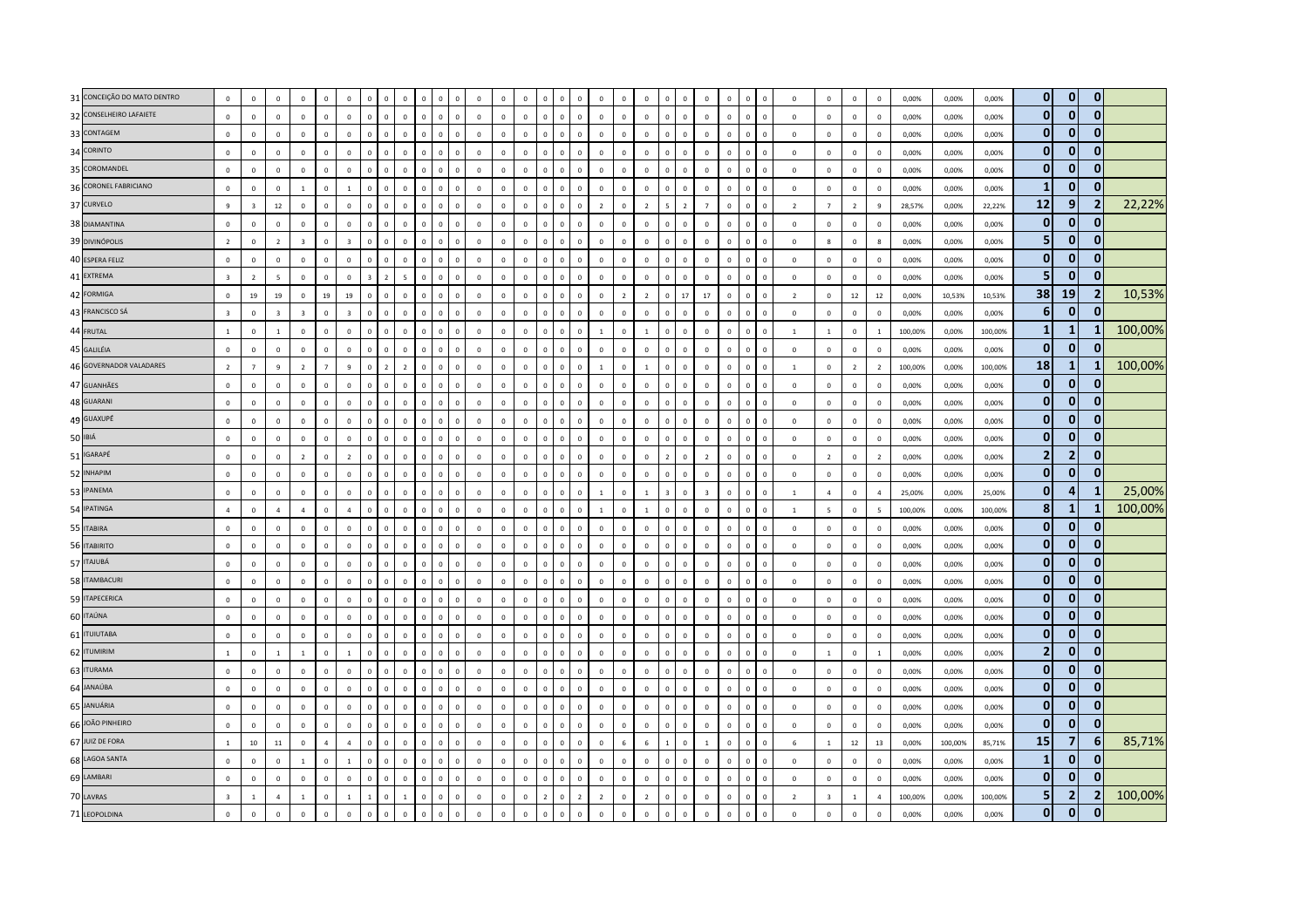| 72 LIMA DUARTE             | $\mathbb O$             | $\mathbf{0}$            | $\circ$        | $\mathbf 0$    | $\mathbf 0$  | $\mathbf 0$    | $\mathbb O$    | $\overline{0}$          | $\mathbf 0$    | $^{\circ}$<br>$\Omega$           | $\circ$      | $\circ$      | $\mathsf 0$  | $\mathsf 0$    | $\mathbf 0$  | $\overline{0}$<br>$\circ$      | $\mathbf{0}$            | $\mathbf{0}$   | $\,0\,$                 | $\Omega$       | $\mathbf 0$    | $\overline{0}$          | $\mathbf 0$  | $\overline{0}$<br>$\mathbf{0}$      | $\,$ 0                  | $\mathbf 0$    | $\mathbf{0}$   | $\mathbf 0$    | 0,00%   | 0,00%   | 0,00%   | $\mathbf{0}$            | $\mathbf{0}$   | $\mathbf{0}$   |         |
|----------------------------|-------------------------|-------------------------|----------------|----------------|--------------|----------------|----------------|-------------------------|----------------|----------------------------------|--------------|--------------|--------------|----------------|--------------|--------------------------------|-------------------------|----------------|-------------------------|----------------|----------------|-------------------------|--------------|-------------------------------------|-------------------------|----------------|----------------|----------------|---------|---------|---------|-------------------------|----------------|----------------|---------|
| 73 MALACACHETA             | $\mathbf 0$             | $\,$ 0                  | $\mathbf 0$    | $\mathbf 0$    | $\mathbf 0$  | $\mathbf 0$    | $\mathbf 0$    | $\mathbf 0$             | $\mathbf 0$    | $\mathbf 0$<br>$\circ$           | $\mathbf 0$  | $\mathbf{0}$ | $\mathbf 0$  | $\mathbf 0$    | $\mathbf 0$  | $\mathbf 0$<br>$\mathbf{0}$    | $\mathbf 0$             | $\mathbf 0$    | $\mathsf 0$             | $\overline{0}$ | $\mathbf 0$    | $\mathsf 0$             | $\mathbf 0$  | $\circ$<br>$\mathsf 0$              | $\mathbf 0$             | $\circ$        | $\mathbf 0$    | $\mathbf 0$    | 0,00%   | 0,00%   | 0,00%   | $\mathbf{0}$            | $\mathbf{0}$   | $\mathbf{0}$   |         |
| 74 MANGA                   | $\mathbf 0$             | $\mathbf 0$             | $\Omega$       | $\Omega$       | $\Omega$     | $\mathbf{0}$   | $\mathbb O$    | $\mathsf 0$             | $\Omega$       | $\Omega$<br>$\Omega$             | $\mathsf 0$  | $\mathbf 0$  | $\mathsf 0$  | $\mathbf 0$    | $\Omega$     | $\mathbb O$<br>$\mathbf{0}$    | $\mathbf{0}$            | $\Omega$       | $\mathbf 0$             | $\Omega$       | $\Omega$       | $\mathsf 0$             | $\Omega$     | $\mathbf 0$<br>$\Omega$             | $\mathbf 0$             | $\Omega$       | $\Omega$       | $\mathbb O$    | 0,00%   | 0.00%   | 0,00%   | $\mathbf{0}$            | $\mathbf{0}$   | $\mathbf{0}$   |         |
| 75 MANHUAÇU                | $\mathbf 0$             | $\,$ 0                  | $\mathbf{0}$   | $\mathbf 0$    | $\mathbf 0$  | $\mathbf 0$    | $\mathbf 0$    | $\,$ 0                  | $\mathbf 0$    | $\mathbf 0$<br>$\mathbf{0}$      | $\mathbf 0$  | $\mathbf 0$  | $\mathsf 0$  | $\mathsf 0$    | $\mathbf 0$  | $\mathbf 0$<br>$\mathbf{0}$    | $\mathbf{0}$            | $\Omega$       | $\,0\,$                 | $\Omega$       | $\mathbf 0$    | $\,$ 0                  | $\mathbf 0$  | $\mathbf 0$<br>$\overline{0}$       | $\,0\,$                 | $\mathbf 0$    | $\mathbf{0}$   | $\mathbf 0$    | 0,00%   | 0,00%   | 0,00%   | $\mathbf{0}$            | $\mathbf{0}$   | $\mathbf{0}$   |         |
| 76 MAR DE ESPANHA          | $\overline{0}$          | $\mathbf{0}$            | $\mathbf 0$    | $\mathbf{0}$   | $\mathbf 0$  | $\mathbb O$    | $\mathbf 0$    | $\overline{0}$          | $\mathbf 0$    | $\mathbf 0$<br>$\mathbf 0$       | $\mathbf 0$  | $\mathbf{0}$ | $\mathbf 0$  | $\mathbf 0$    | $\mathbf{0}$ | $\mathbf 0$<br>$\mathbf{0}$    | $\mathbf 0$             | $\mathsf 0$    | $\mathsf 0$             | $\mathbf{0}$   | $\mathbf 0$    | $\mathsf 0$             | $\mathsf 0$  | $\overline{0}$<br>$\mathbf{0}$      | $\mathbf 0$             | $\mathbf 0$    | $\mathbf 0$    | $\mathbf 0$    | 0,00%   | 0,00%   | 0,00%   | $\bf{0}$                | $\mathbf{0}$   | $\bf{0}$       |         |
| 77 MARIANA                 | $\mathbf 0$             | $\mathbf 0$             | $\mathbf{0}$   | $\mathbf 0$    | $\mathbf 0$  | $\mathbf 0$    | $\mathbf 0$    | $\overline{0}$          | $\mathbf 0$    | $\overline{0}$                   | $\mathbf 0$  | $\mathbf 0$  | $\mathsf 0$  | $\mathsf 0$    | $\mathbf 0$  | $\mathbb O$<br>$\mathsf 0$     | $\mathbf{0}$            | $\mathbf{0}$   | $\mathbf 0$             | $\mathbf 0$    | $\mathbf 0$    | $\mathbf 0$             | $\mathbf 0$  | $\overline{0}$<br>$\mathbf 0$       | $\mathbf 0$             | $\mathbf 0$    | $\mathbf 0$    | $\overline{0}$ | 0,00%   | 0,00%   | 0,00%   | $\mathbf{0}$            | $\bf{0}$       | $\mathbf{0}$   |         |
| 78 MATOZINHOS              | $\Omega$                | $\overline{0}$          | $\Omega$       | $\mathbf{0}$   | $\Omega$     | $\overline{0}$ | $\mathbf 0$    | $\overline{0}$          | $\Omega$       | $\Omega$<br>$\Omega$             | $\circ$      | $\mathbf{0}$ | $\mathbf{0}$ | $\mathbf{0}$   | $\mathbf{0}$ | $\overline{0}$<br>$\mathbf{0}$ | $\mathbf 0$             | $\Omega$       | $\overline{0}$          | $\mathbf{0}$   | $\Omega$       | $\mathbf{0}$            | $\Omega$     | $\circ$<br>$\Omega$                 | $\mathbf{0}$            | $\Omega$       | $\mathbf{0}$   | $\overline{0}$ | 0.00%   | 0,00%   | 0,00%   | $\mathbf{0}$            | $\mathbf{0}$   | $\bf{0}$       |         |
| 79 MEDINA                  | $\mathbf 0$             | $\,0\,$                 | $\mathbf{0}$   | $\mathbf 0$    | $\mathbf 0$  | $\mathbf 0$    | $\mathbb O$    | $\,$ 0                  | $\mathbf 0$    | $\mathbf 0$<br>$\Omega$          | $\mathbf 0$  | $\mathbf 0$  | $\mathsf 0$  | $\mathbf 0$    | $\mathsf 0$  | $\mathbb O$<br>$\mathbf{0}$    | $\mathbf{0}$            | $\Omega$       | $\mathbf 0$             | $\mathbf{0}$   | $\mathbf 0$    | $\mathsf 0$             | $\mathbf 0$  | $\overline{0}$<br>$\Omega$          | $\mathbf 0$             | $\circ$        | $\mathbf 0$    | $\mathbf 0$    | 0,00%   | 0,00%   | 0,00%   | $\mathbf{0}$            | $\mathbf{0}$   | $\mathbf{0}$   |         |
| 80 MINAS NOVAS             | $\mathbf 0$             | $\mathbf{0}$            | $\mathbf 0$    | $\mathbf 0$    | $\mathbf 0$  | $\mathbf 0$    | $\mathbf{0}$   | $\mathbf 0$             | $\mathbf 0$    | $\overline{0}$<br>$\mathbf 0$    | $\mathbf 0$  | $\mathbf 0$  | $\mathsf 0$  | $\mathsf 0$    | $\mathsf 0$  | $\overline{0}$<br>$\mathsf 0$  | $\mathbf{0}$            | $\mathbf{0}$   | $\mathbf 0$             | $\mathbf 0$    | $\mathbf 0$    | $\overline{0}$          | $\mathbf 0$  | $\overline{0}$<br>$\mathbf{0}$      | $\mathbf 0$             | $\mathbf 0$    | $\mathsf 0$    | $\overline{0}$ | 0,00%   | 0,00%   | 0,00%   | $\mathbf{0}$            | $\mathbf{0}$   | $\mathbf{0}$   |         |
| 81 MONTE CARMELO           | $\overline{0}$          | $\mathbf 0$             | $\mathbf{0}$   | $\mathbf{0}$   | $\mathbf 0$  | $\mathbf 0$    | $\mathbf{0}$   | $\overline{0}$          | $\mathbf 0$    | $\mathbf 0$<br>$\mathbf{0}$      | $\mathsf 0$  | $\mathbf 0$  | $\mathbf 0$  | $\mathbf 0$    | $\mathbf{0}$ | $\mathbf 0$<br>$\mathbf{0}$    | $\mathbf{0}$            | $\circ$        | $\mathbf 0$             | $\mathbf{0}$   | $\mathsf 0$    | $\mathsf 0$             | $\mathsf 0$  | $\overline{0}$<br>$\overline{0}$    | $\mathbf 0$             | $\mathbb O$    | $\mathbf 0$    | $\mathbf 0$    | 0,00%   | 0,00%   | 0,00%   | $\mathbf{0}$            | 0              | $\mathbf{0}$   |         |
| 82 MONTES CLAROS           | $\mathbf{0}$            | $\mathbf{0}$            | $\Omega$       | $\mathbf{0}$   | $\Omega$     | $\mathbf{0}$   | $\Omega$       | $\Omega$                | $\Omega$       | $\Omega$                         | $\mathbf{0}$ | $\Omega$     | $\mathbf{0}$ | $\mathbf{0}$   | $\Omega$     | $\mathbf{0}$<br>$\Omega$       | $\Omega$                | $\Omega$       | $\mathsf 0$             | $\Omega$       | $\Omega$       | $\Omega$                | $\Omega$     | $\Omega$<br>$\Omega$                | $\Omega$                | $\Omega$       | $\mathbf 0$    | $\Omega$       | 0,00%   | 0,00%   | 0,00%   | $\mathbf{0}$            | $\Omega$       | 0              |         |
| 83 MURIAÉ                  | $\,0\,$                 | $\mathbf{0}$            | $\overline{0}$ | $\mathbf{1}$   | $\mathbf 0$  | $\overline{1}$ | $\Omega$       | $\overline{0}$          | $\mathbf 0$    | $\overline{0}$<br>$\Omega$       | $\mathbf 0$  | $\mathbf 0$  | $\mathbf 0$  | $\mathsf 0$    | $\mathbf 0$  | $\mathbb O$<br>$\mathbf{0}$    | $\mathbb O$             | $\Omega$       | $\,0\,$                 | $\Omega$       | $\mathbf 0$    | $\mathbf 0$             | $\mathbf 0$  | $\mathbf 0$<br>$\Omega$             | $\,0\,$                 | $\mathbf 0$    | $\mathbf 0$    | $\mathbf 0$    | 0,00%   | 0,00%   | 0,00%   | $\mathbf{1}$            | $\bf{0}$       | $\bf{0}$       |         |
| 84 NANUQUE                 | $\mathbf 0$             | $\,0\,$                 | $\circ$        | $\mathbf 0$    | $\circ$      | $\mathbb O$    | $\mathbf{0}$   | $\overline{0}$          | $\mathbf 0$    | $\mathbf{0}$<br>$\mathbf{0}$     | $\mathsf 0$  | $\mathbf 0$  | $\mathsf 0$  | $\mathbf 0$    | $\mathbf 0$  | $\mathbf 0$<br>$\Omega$        | $\mathbf{0}$            | $\Omega$       | $\mathbf 0$             | $\Omega$       | $\mathbf 0$    | $\mathsf 0$             | $\mathbf 0$  | $\overline{0}$<br>$\Omega$          | $\mathbf 0$             | $\mathbf 0$    | $\mathbf{0}$   | $\mathbf 0$    | 0,00%   | 0,00%   | 0,00%   | $\mathbf{0}$            | $\mathbf{0}$   | $\mathbf{0}$   |         |
| 85 NEPOMUCENO              | $\mathbf 0$             | $\mathbf{0}$            | $\circ$        | $\mathbf 0$    | $\Omega$     | $\mathbb O$    | $\Omega$       | $\overline{0}$          | $\mathbf 0$    | $\overline{0}$<br>$\Omega$       | $\mathsf 0$  | $\mathbf 0$  | $\mathsf 0$  | $\mathsf 0$    | $\mathbf 0$  | $\mathbf 0$<br>$\mathbf{0}$    | $\mathbf 0$             | $\Omega$       | $\mathsf 0$             | $\Omega$       | $\mathbf 0$    | $\mathbf{0}$            | $\mathbf 0$  | $\mathbf 0$<br>$\overline{0}$       | $\mathbf 0$             | $\mathbf 0$    | $\mathbf 0$    | $\mathbf 0$    | 0,00%   | 0,00%   | 0,00%   | $\mathbf{0}$            | $\mathbf{0}$   | $\mathbf{0}$   |         |
| 86 NOVA SERRANA            | $\mathbf 0$             | $\,$ 0                  | $\mathbf 0$    | $\mathbf{0}$   | $\mathbf 0$  | $\mathsf 0$    | $\mathbf 0$    | $\mathbf 0$             | $\mathbf 0$    | $\mathbf{0}$<br>$\Omega$         | $\mathbf{0}$ | $\mathbf 0$  | $\mathsf 0$  | $\mathsf 0$    | $\mathbf 0$  | $\mathbf 0$<br>$\Omega$        | $\mathbf{0}$            | $\Omega$       | $\,0\,$                 | $\Omega$       | $\mathbf 0$    | $\,$ 0                  | $\mathbf 0$  | $\mathbf{0}$<br>$\Omega$            | $\,0\,$                 | $\mathbf{0}$   | $\mathbf 0$    | $\mathbf 0$    | 0,00%   | 0,00%   | 0,00%   | $\mathbf{0}$            | $\mathbf{0}$   | $\mathbf{0}$   |         |
| 87 OLIVEIRA                | $\,0\,$                 | $\,0\,$                 | $\mathbf{0}$   | $\mathbf 0$    | $\mathbf 0$  | $\mathbb O$    | $\mathbf 0$    | $\,$ 0 $\,$             | $\mathbf 0$    | $\,$ 0<br>$\overline{0}$         | $\mathbf 0$  | $\mathbf 0$  | $\mathbf 0$  | $\,$ 0 $\,$    | $\mathbf 0$  | $\mathbb O$<br>$\mathbf{0}$    | $\mathbf 0$             | $\mathbf 0$    | $\,0\,$                 | $\mathbf{0}$   | $\mathbf 0$    | $\,0\,$                 | $\mathbf 0$  | $\overline{0}$<br>$\overline{0}$    | $\,0\,$                 | $\mathbf 0$    | $\mathbf{0}$   | $\mathbf 0$    | 0,00%   | 0,00%   | 0,00%   | $\mathbf{0}$            | 0              |                |         |
| 88 PARÁ DE MINAS           | $\overline{\mathbf{3}}$ | $\mathbf{0}$            | $\overline{3}$ | $\mathbf 0$    | $\mathbf 0$  | $\mathbf 0$    | $\Omega$       | $\overline{0}$          | $\mathbf 0$    | $\Omega$<br>$\sqrt{2}$           | $\mathsf 0$  | $\circ$      | $\mathsf 0$  | $\mathsf 0$    | $\mathbf 0$  | $\mathbb O$<br>$\Omega$        | $\overline{2}$          | $\Omega$       | $\overline{2}$          | $\Omega$       | $\mathbf 0$    | $\overline{0}$          | $\mathbf 0$  | $\mathbf 0$<br>$\Omega$             | $\overline{2}$          | $\overline{2}$ | $\overline{0}$ | $\overline{2}$ | 100,00% | 0,00%   | 100,00% | $\overline{\mathbf{3}}$ | $\overline{2}$ | $\overline{2}$ | 100,00% |
| 89 PARACATU                | $\overline{0}$          | $\mathsf 0$             | $\mathbf 0$    | $\mathbf 0$    | $\mathbf 0$  | $\mathbf 0$    | $\mathbf 0$    | $\,$ 0                  | $\mathbf 0$    | $\mathbf{0}$<br>$\circ$          | $\mathbf 0$  | $\mathbf 0$  | $\mathsf 0$  | $\mathbf 0$    | $\mathbf 0$  | $\mathbf 0$<br>$\mathbf{0}$    | $\mathbf 0$             | $\Omega$       | $\mathsf 0$             | $\mathbf{0}$   | $\mathbf 0$    | $\mathsf 0$             | $\mathbf{0}$ | $\mathbf{0}$<br>$\Omega$            | $\mathbf 0$             | $\mathbb O$    | $\mathbf 0$    | $\mathbf 0$    | 0,00%   | 0,00%   | 0,00%   | $\mathbf{0}$            | $\mathbf{0}$   | $\mathbf{0}$   |         |
| 90 PARAGUAÇU               | $\mathbf 0$             | $\mathbf 0$             | $\mathbf{0}$   | $\mathbf{0}$   | $\mathbf{0}$ | $\mathbb O$    | $\mathbf 0$    | $\overline{\mathbf{0}}$ | $\mathbf 0$    | $\mathbf 0$<br>$\Omega$          | $\mathsf 0$  | $\mathbf 0$  | $\mathsf 0$  | $\mathsf 0$    | $\mathbf 0$  | $\mathbf{0}$<br>$\mathbf{0}$   | $\mathbf{0}$            | $\Omega$       | $\mathbb O$             | $\Omega$       | $\mathsf 0$    | $\mathbf{0}$            | $\mathbf 0$  | $\mathbf 0$<br>$\Omega$             | $\mathbf 0$             | $\mathbf{0}$   | $\mathbf{0}$   | $\mathbf 0$    | 0,00%   | 0,00%   | 0,00%   | $\mathbf{0}$            | $\mathbf{0}$   | 0              |         |
| 91 PASSA QUATRO            | $\overline{0}$          | $\,0\,$                 | $\mathbf{0}$   | $\mathbf 0$    | $\mathbf 0$  | $\mathbf 0$    | $\mathbb O$    | $\overline{0}$          | $\mathbf 0$    | $\,$ 0<br>$\mathbf{0}$           | $\mathbf 0$  | $\mathbf 0$  | $\mathsf 0$  | $\mathsf 0$    | $\mathbf 0$  | $\mathbf 0$<br>$\mathbf{0}$    | $\mathbf{0}$            | $\Omega$       | $\mathbf 0$             | $\Omega$       | $\mathbf{0}$   | $\overline{\mathbf{0}}$ | $\mathbf 0$  | $\mathbf 0$<br>$\overline{0}$       | $\mathbf 0$             | $\mathbf 0$    | $\mathbf{0}$   | $\mathbf 0$    | 0,00%   | 0,00%   | 0,00%   | $\mathbf{0}$            | $\mathbf{0}$   | $\mathbf{0}$   |         |
| 92 PASSA TEMPO             | $\overline{0}$          | $\mathsf 0$             | $\mathbf 0$    | $\mathbf{0}$   | $\mathbf 0$  | $\mathbb O$    | $\mathbf 0$    | $\overline{0}$          | $\mathbf 0$    | $\mathbf{0}$<br>$\mathbf 0$      | $\mathbf 0$  | $\mathbf 0$  | $\mathsf 0$  | $\mathbf 0$    | $\mathbf 0$  | $\mathbf 0$<br>$\mathbf{0}$    | $\mathbf 0$             | $\mathbf 0$    | $\mathsf 0$             | $\mathbf{0}$   | $\mathbf 0$    | $\mathsf 0$             | $\mathbf 0$  | $\overline{0}$<br>$\mathbf 0$       | $\mathbf 0$             | $\mathbf 0$    | $\mathbf 0$    | $\mathbf 0$    | 0,00%   | 0,00%   | 0,00%   | $\mathbf{0}$            | $\mathbf{0}$   | $\mathbf 0$    |         |
| 93 PASSOS                  | $\mathbf 0$             | $\mathbf 0$             | $\mathbf{0}$   | $\mathbf{0}$   | $\mathbf 0$  | $\mathbb O$    | $\Omega$       | $\overline{0}$          | $\mathbf 0$    | $\overline{0}$                   | $\mathbf 0$  | $\mathbf 0$  | $\mathsf 0$  | $\mathbf 0$    | $\mathbf 0$  | $\mathbb O$<br>$\mathbf{0}$    | $\mathbf{0}$            | $\mathsf 0$    | $\mathbf 0$             | $\mathbf 0$    | $\mathbf{0}$   | $\mathbf{0}$            | $\mathbf 0$  | $\overline{0}$<br>$\mathbf{0}$      | $\mathbf 0$             | $\circ$        | $\mathbf 0$    | $\mathbb O$    | 0,00%   | 0,00%   | 0,00%   | $\mathbf{0}$            | $\mathbf{0}$   | $\mathbf{0}$   |         |
| 94 PATOS DE MINAS          | 39                      | 20                      | 59             | 39             | $20\,$       | 59             | $\overline{7}$ | $\overline{1}$          | $\mathbf{R}$   | $\Omega$                         | $\circ$      | $\Omega$     | $\mathsf 0$  | $\mathbf{0}$   | $\Omega$     | $\mathbf 0$<br>$\Omega$        | 25                      | 15             | $40\,$                  | $\overline{7}$ | $\overline{4}$ | ${\bf 11}$              | $\Omega$     | $\Omega$<br>$\Omega$                | 40                      | 32             | $\mathbf 0$    | 32             | 78,13%  | 78,95%  | 78,43%  | 118                     | 51             | 40             | 78,43%  |
| 95 PATROCÍNIO              | <sup>1</sup>            | $\mathsf 0$             | $\mathbf{1}$   | $1\,$          | $\mathbf 0$  | $1\,$          | $\mathbf 0$    | $\overline{0}$          | $\mathbf 0$    | $\circ$<br>$\Omega$              | $\mathbf 0$  | $\circ$      | $\mathbf 0$  | $\mathbf 0$    | $\mathbf 0$  | $\mathbb O$<br>$\mathbf{0}$    | $\mathbf{1}$            | $\Omega$       | $\mathbf{1}$            | $\overline{0}$ | $\mathbf 0$    | $\overline{0}$          | $\mathbf 0$  | $\overline{0}$<br>$\Omega$          | $\mathbf{1}$            | $1\,$          | $\mathbf 0$    | $\overline{1}$ | 100,00% | 0,00%   | 100,00% | $\mathbf{2}$            | $\mathbf{1}$   | 1              | 100,00% |
| 96 PEÇANHA                 | $\mathbf 0$             | $\mathbf{0}$            | $\mathbf 0$    | $\mathbf 0$    | $\mathbf 0$  | $\mathsf 0$    | $\mathbf 0$    | $\overline{0}$          | $\mathbf 0$    | $\overline{0}$<br>$\mathbf 0$    | $\mathbf 0$  | $\mathbf 0$  | $\mathsf 0$  | $\mathsf 0$    | $\mathbf 0$  | $\mathbf 0$<br>$\mathsf 0$     | $\mathbf 0$             | $\mathbf{0}$   | $\mathbf 0$             | $\mathbf 0$    | $\mathsf 0$    | $\overline{0}$          | $\mathbf 0$  | $\mathbf 0$<br>$\,0\,$              | $\mathbf 0$             | $\mathbb O$    | $\mathbf 0$    | $\overline{0}$ | 0,00%   | 0,00%   | 0,00%   | $\mathbf{0}$            | $\mathbf{0}$   | $\mathbf{0}$   |         |
| 97 PIRAPORA                | $\Omega$                | $\overline{0}$          | $\mathbf{0}$   | $\mathbf{0}$   | $\mathbf{0}$ | $\overline{0}$ | $\mathbf 0$    | $\overline{0}$          | $\circ$        | $\mathbf{0}$<br>$\mathbf{0}$     | $\mathbf{0}$ | $\circ$      | $\mathbf 0$  | $\overline{0}$ | $\mathbf{0}$ | $\overline{0}$<br>$\mathbf{0}$ | $\mathbf{0}$            | $\Omega$       | $\overline{0}$          | $\mathbf{0}$   | $\mathbf{0}$   | $\overline{0}$          | $\mathbf{0}$ | $\overline{0}$<br>$\overline{0}$    | $\mathbf{0}$            | $\mathbf 0$    | $\mathbf 0$    | $\overline{0}$ | 0.00%   | 0,00%   | 0,00%   | $\mathbf{0}$            | $\mathbf{0}$   | 0              |         |
| 98 POÇOS DE CALDAS         | $\overline{0}$          | $\mathbf 0$             | $\mathbf{0}$   | $\mathbf{0}$   | $\circ$      | $\mathbf 0$    | $\mathbb O$    | $\overline{0}$          | $\Omega$       | $\overline{0}$<br>$\Omega$       | $\circ$      | $\mathbf{0}$ | $\mathsf 0$  | $\mathbf 0$    | $\mathbf 0$  | $\mathbf 0$<br>$\Omega$        | $\Omega$                | $\Omega$       | $\mathbf 0$             | $\Omega$       | $\mathbf 0$    | $\mathbf 0$             | $\Omega$     | $\overline{\mathbf{0}}$<br>$\Omega$ | $\,$ 0                  | $\mathbf 0$    | $\mathbf{0}$   | $\overline{0}$ | 0,00%   | 0,00%   | 0,00%   | $\mathbf{0}$            | $\bf{0}$       | 0              |         |
| 99 POMPÉU                  | $\,0\,$                 | $\mathbf 0$             | $\mathbf{0}$   | $\mathbf 0$    | $\mathbf 0$  | $\mathbf 0$    | $\mathbb O$    | $\overline{0}$          | $\mathbf 0$    | $\overline{0}$<br>$\Omega$       | $\mathbf 0$  | $\mathbf 0$  | $\mathbf 0$  | $\mathsf 0$    | $\mathbf 0$  | $\mathbf 0$<br>$\mathbf{0}$    | $\mathbf{0}$            | $\mathbf 0$    | $\,0\,$                 | $\Omega$       | $\mathbf 0$    | $\,$ 0                  | $\mathbf 0$  | $\mathbf 0$<br>$\Omega$             | $\,0\,$                 | $\mathbf 0$    | $\mathbf 0$    | $\mathbf 0$    | 0,00%   | 0,00%   | 0,00%   | $\mathbf{0}$            | $\mathbf{0}$   | $\Omega$       |         |
| 100 PONTE NOVA             | 15                      | $\,0\,$                 | 15             | $10\,$         | $\mathbf 0$  | $10\,$         | $\overline{2}$ | $\mathbf 0$             | $\overline{2}$ | $\mathbf{0}$<br>$\mathbf 0$      | $\mathbf 0$  | $\mathbf 0$  | $\mathsf 0$  | $\mathbf 0$    | $\mathbf 0$  | $\mathbb O$<br>$\mathbf{0}$    | $\overline{\mathbf{3}}$ | $\mathsf 0$    | $\overline{\mathbf{3}}$ | $\mathbf{0}$   | $\mathbf 0$    | $\mathsf 0$             | $\mathbf 0$  | $\overline{0}$<br>$\mathbf 0$       | $\overline{\mathbf{3}}$ | $11\,$         | $\mathbf 0$    | $11\,$         | 100,00% | 0,00%   | 100,00% | 25                      | 3              | 3              | 100,00% |
| 101 POUSO ALEGRE           | $\overline{4}$          | $\mathbf{0}$            | $\overline{a}$ | $11\,$         | $\Omega$     | 11             | $\mathbf 0$    | $\Omega$                | $\Omega$       | $\Omega$<br>$\Omega$             | $\circ$      | $\Omega$     | $\mathbf{0}$ | $\mathbf{0}$   | $\Omega$     | $\mathbf 0$<br>$\Omega$        | $\circ$                 | $\Omega$       | $\mathbf 0$             | $\Omega$       | $\Omega$       | $\mathbf{0}$            | $\Omega$     | $\mathbf 0$<br>$\Omega$             | $\mathbf{0}$            | $\mathbf{1}$   | $\mathbf 0$    | $\overline{1}$ | 0.00%   | 0,00%   | 0,00%   | 15                      | $\mathbf{0}$   | $\Omega$       |         |
| 102 PRATÁPOLIS             | $\mathbf 0$             | $\mathbf 0$             | $\mathbf{0}$   | $\mathbf 0$    | $\mathbf 0$  | $\mathbf 0$    | $\mathbb O$    | $\mathbf 0$             | $\mathbf 0$    | $\overline{0}$<br>$\Omega$       | $\mathbf 0$  | $\mathbf 0$  | $\mathsf 0$  | $\mathsf 0$    | $\mathbf 0$  | $\mathbf 0$<br>$\mathbf{0}$    | $\mathbf 0$             | $\Omega$       | $\,0\,$                 | $\Omega$       | $\mathbf 0$    | $\mathbf 0$             | $\mathbf 0$  | $\mathbf 0$<br>$\Omega$             | $\,0\,$                 | $\mathbb O$    | $\mathbf 0$    | $\mathbf 0$    | 0,00%   | 0,00%   | 0,00%   | $\mathbf{0}$            | $\mathbf{0}$   | $\bf{0}$       |         |
| 103 PRESIDENTE OLEGÁRIO    | $\mathbf 0$             | $\,0\,$                 | $\mathbf{0}$   | $\mathbf 0$    | $\mathbf 0$  | $\mathbb O$    | $\mathbf 0$    | $\overline{0}$          | $\mathbf 0$    | $\overline{0}$<br>$\overline{0}$ | $\mathbf 0$  | $\mathbf 0$  | $\mathbf 0$  | $\,$ 0 $\,$    | $\mathbf 0$  | $\,$ 0<br>$\mathsf 0$          | $\mathbf 0$             | $\mathbf 0$    | $\,0\,$                 | $\mathbf{0}$   | $\mathbf 0$    | $\,0\,$                 | $\mathbf 0$  | $\overline{0}$<br>$\overline{0}$    | $\,0\,$                 | $\mathbf 0$    | $\mathbf 0$    | $\mathbf 0$    | 0,00%   | 0,00%   | 0,00%   | $\bf{0}$                | $\mathbf{0}$   | 0              |         |
| 104 RIBEIRÃO DAS NEVES     | $\mathbf 0$             | $\mathbf{0}$            | $\Omega$       | $\mathbf 0$    | $\Omega$     | $\overline{0}$ | $\Omega$       | $\Omega$                | $\Omega$       | $\Omega$                         | $\mathbf 0$  | $\mathbf 0$  | $\mathbf{0}$ | $\mathsf 0$    | $\mathbf 0$  | $\mathbb O$<br>$\circ$         | $\circ$                 | $\Omega$       | $\mathbf 0$             | $\Omega$       | $\mathbf{0}$   | $\overline{0}$          | $\mathbf 0$  | $\Omega$<br>$\Omega$                | $\mathbf 0$             | $\mathbf 0$    | $\mathbf 0$    | $\overline{0}$ | 0,00%   | 0,00%   | 0,00%   | $\mathbf{0}$            | $\bf{0}$       | $\Omega$       |         |
| 105 RIO PARANAÍBA          | $\overline{0}$          | $\Omega$                | $\Omega$       | $\Omega$       | $\Omega$     | $\mathbf{0}$   | $\mathbf{0}$   | $\overline{0}$          | $\Omega$       | $\overline{0}$<br>$\Omega$       | $\mathbf{0}$ | $\mathbf{0}$ | $\mathsf 0$  | $\overline{0}$ | $\mathbf{0}$ | $\overline{0}$<br>$\Omega$     | $\mathbf{0}$            | $\Omega$       | $\mathsf 0$             | $\mathbf{0}$   | $\Omega$       | $\mathsf 0$             | $\Omega$     | $\mathbf{0}$<br>$\Omega$            | $\Omega$                | $\Omega$       | $\mathbf 0$    | $\mathbf 0$    | 0,00%   | 0,00%   | 0,00%   | $\mathbf{0}$            | $\mathbf{0}$   | $\mathbf{0}$   |         |
| 106 RIO POMBA              | $\overline{2}$          | $\,0\,$                 | $\overline{2}$ | $\overline{2}$ | $\mathbf 0$  | $\overline{2}$ | $\mathbf 0$    | $\overline{0}$          | $\mathbf 0$    | $\mathbf 0$<br>$\Omega$          | $\mathsf 0$  | $\mathbf 0$  | $\mathsf 0$  | $\mathbf 0$    | $\mathbf 0$  | $\mathbf 0$<br>$\mathbf{0}$    | $\mathbf{0}$            | $\Omega$       | $\,0\,$                 | $\overline{2}$ | $\mathbf 0$    | $\overline{2}$          | $\mathbf 0$  | $\overline{0}$<br>$\mathbf{0}$      | $\mathbf 0$             | $\overline{2}$ | $\mathbf 0$    | $\overline{2}$ | 0,00%   | 0,00%   | 0,00%   | 4                       | $\overline{2}$ | $\mathbf{0}$   |         |
| 107 SABARÁ                 | $\overline{0}$          | $\mathbf{0}$            | $\mathbf 0$    | $\mathbf 0$    | $\mathbf 0$  | $\mathbf 0$    | $\mathbf 0$    | $\,$ 0                  | $\mathbf 0$    | $\mathbf{0}$<br>$\mathbf{0}$     | $\mathsf 0$  | $\mathbf{0}$ | $\mathsf 0$  | $\mathsf 0$    | $\mathbf 0$  | $\mathbf 0$<br>$\mathbf{0}$    | $\mathbf 0$             | $\Omega$       | $\mathsf 0$             | $\Omega$       | $\mathbf 0$    | $\overline{\mathbf{0}}$ | $\mathbf 0$  | $\mathbb O$<br>$\overline{0}$       | $\mathbf 0$             | $\mathbb O$    | $\mathbf 0$    | $\mathbf 0$    | 0,00%   | 0,00%   | 0,00%   | $\mathbf{0}$            | $\mathbf{0}$   | $\mathbf{0}$   |         |
| 108 SACRAMENTO             | 6                       | $\overline{\mathbf{5}}$ | $11\,$         | $\mathsf 0$    | $\mathbf 0$  | $\mathbf 0$    | $\mathbf 0$    | $\overline{\mathbf{0}}$ | $\mathbf 0$    | $\circ$<br>$\mathbf{0}$          | $\mathbf 0$  | $\mathbf 0$  | $\mathsf 0$  | $\mathbf 0$    | $\mathbf 0$  | $\mathbf 0$<br>$\mathbf{0}$    | $\overline{\mathbf{3}}$ | $\overline{1}$ | $\overline{4}$          | $\mathbf{0}$   | $\mathbf 0$    | $\mathsf 0$             | $\mathbf 0$  | $\overline{0}$<br>$\mathsf 0$       | $\overline{4}$          | $\mathbb O$    | $\mathbf 0$    | $\mathbf 0$    | 100,00% | 100,00% | 100,00% | 11                      | 4              | 4              | 100,00% |
| 109 SANTA BÁRBARA          | $\mathbf{1}$            | $\mathbf 0$             | $\overline{1}$ | $\mathbf{0}$   | $\mathbf 0$  | $\circ$        | $\mathbf 0$    | $\,$ 0                  | $\Omega$       | $\Omega$<br>$\Omega$             | $\mathsf 0$  | $\mathbf 0$  | $\mathsf 0$  | $\mathbf 0$    | $\mathbf{0}$ | $\mathbf 0$<br>$\mathbf{0}$    | $\overline{1}$          | $\Omega$       | $\mathbf{1}$            | $\Omega$       | $\mathbf 0$    | $\Omega$                | $\Omega$     | $\mathbf 0$<br>$\Omega$             | 1                       | $\circ$        | $\mathbf{0}$   | $\overline{0}$ | 100,00% | 0.00%   | 100,00% | $\mathbf{1}$            | 1              |                | 100,00% |
| 110 SANTA LUZIA            | $\overline{2}$          | $\,$ 0                  | $\overline{z}$ | $\overline{2}$ | $\,0\,$      | $\overline{2}$ | $\mathbf 0$    | $\Omega$                | $\Omega$       | $\Omega$<br>$\Omega$             | $\Omega$     | $\mathbf 0$  | $\mathbf{0}$ | $\mathbf{0}$   | $\mathbf{0}$ | $\mathbf 0$<br>$\Omega$        | $\overline{1}$          | $\Omega$       | $\overline{1}$          | $\Omega$       | $\mathbf{0}$   | $\,$ 0                  | $\Omega$     | $\Omega$<br>$\Omega$                | $\overline{1}$          | $\overline{z}$ | $\mathbf{0}$   | $\overline{z}$ | 100,00% | 0,00%   | 100,00% | 4                       | $\mathbf{1}$   | -1             | 100,00% |
| 111 SANTA RITA DO SAPUCAÍ  | $\mathbf 0$             | $\mathbf 0$             | $\circ$        | $\mathbf 0$    | $\mathbf 0$  | $\mathbb O$    | $\mathbf 0$    | $\mathbf 0$             | $\mathbf 0$    | $\mathbf 0$<br>$\mathbf{0}$      | $\mathsf 0$  | $\mathbf 0$  | $\mathsf 0$  | $\mathsf{o}$   | $\mathbf 0$  | $\mathbf 0$<br>$\mathbf{0}$    | $\mathbf 0$             | $\Omega$       | $\mathfrak o$           | $\mathbf{0}$   | $\mathbf 0$    | $\mathsf 0$             | $\mathbf 0$  | $\mathbf 0$<br>$\mathbf 0$          | $\mathbf 0$             | $\mathbf 0$    | $\mathbf 0$    | $\mathbf 0$    | 0,00%   | 0,00%   | 0,00%   | $\mathbf{0}$            | $\overline{0}$ | $\mathbf{0}$   |         |
| 112 SANTO ANTÔNIO DO MONTE | $\mathbf 0$             | $\mathbf{0}$            | $\Omega$       | $\mathbf 0$    | $\Omega$     | $\mathbf{0}$   |                |                         | $\mathbf 0$    |                                  | $\mathbf 0$  | $\mathbf 0$  | $\mathbf{0}$ | $\mathbf{0}$   | $\mathbf{0}$ |                                |                         |                | $\mathbf{0}$            |                | $\mathbf 0$    | $\mathbf 0$             | $\mathbf 0$  |                                     | $\mathbf 0$             | $\mathbf 0$    | $\mathbf{0}$   | $\mathbf 0$    | 0,00%   | 0,00%   | 0,00%   | $\mathbf{0}$            | $\bf{0}$       | $\mathbf{0}$   |         |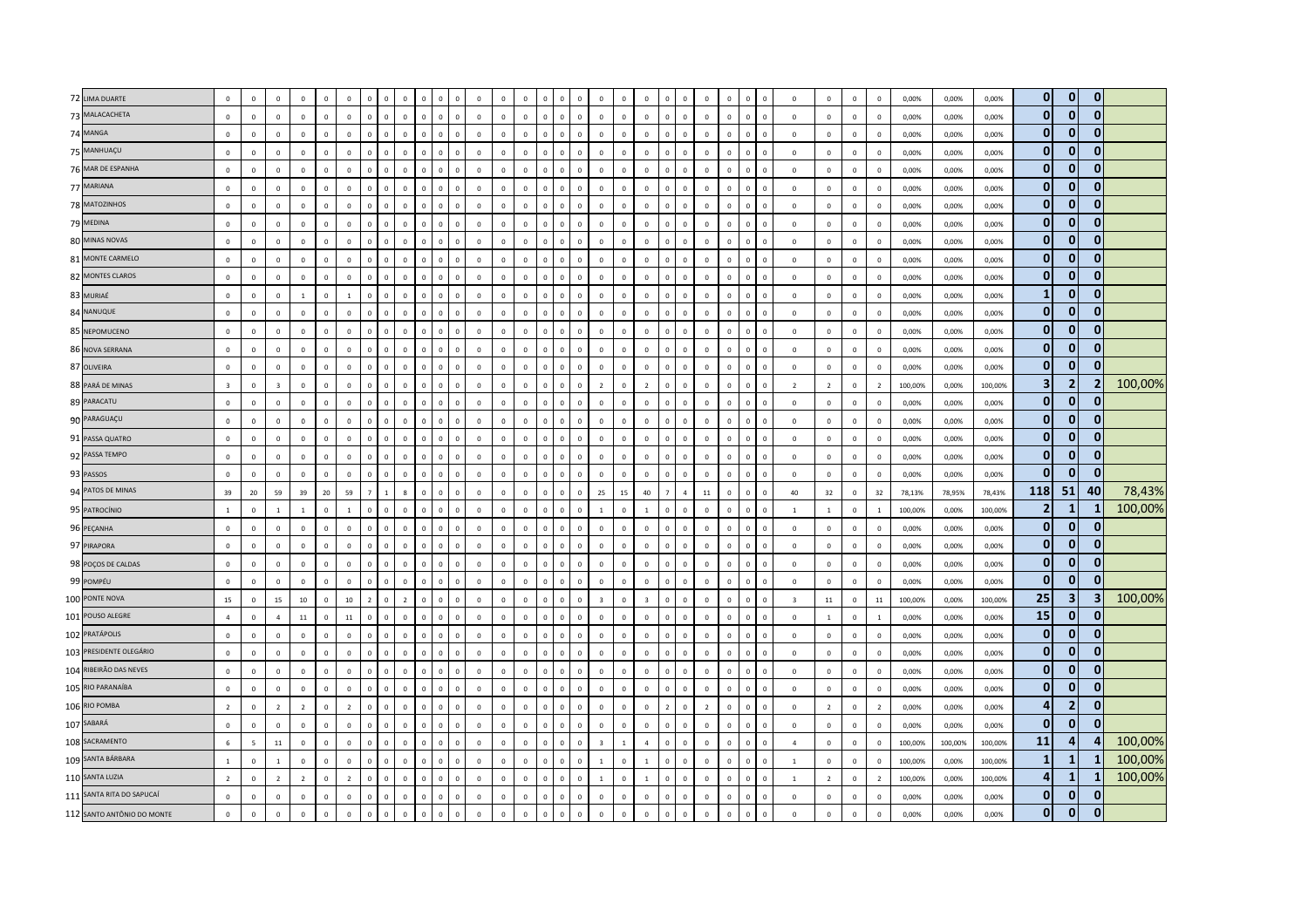|         | 113 SANTOS DUMONT            | $\overline{2}$ | -1             | $\overline{\mathbf{3}}$ | $\mathbf{0}$   | $\Omega$               | $\mathbf{0}$   | $\Omega$       | $\Omega$<br>$\Omega$    | $\mathbf{0}$<br>$\mathbf{0}$ | $\Omega$     | $\mathbf{0}$ | $\mathbf{0}$   | $^{\circ}$     | $\Omega$ | $\overline{0}$                 | $\mathbf{0}$<br>$\overline{2}$ | $\mathbf{0}$                  | $\overline{2}$ | $\mathbf{0}$   | $\Omega$<br>$^{\circ}$      | $\Omega$ | $\Omega$ | $\mathbf{0}$   | $\overline{2}$ | $\overline{a}$ | $\overline{2}$ | 6                        | 100,00% | 0,00%  | 100,00% | 3 <sup>1</sup>  | $\overline{2}$          |              | 100,00% |
|---------|------------------------------|----------------|----------------|-------------------------|----------------|------------------------|----------------|----------------|-------------------------|------------------------------|--------------|--------------|----------------|----------------|----------|--------------------------------|--------------------------------|-------------------------------|----------------|----------------|-----------------------------|----------|----------|----------------|----------------|----------------|----------------|--------------------------|---------|--------|---------|-----------------|-------------------------|--------------|---------|
|         | 114 SÃO GONÇALO DO SAPUCAÍ   | $\mathbf{0}$   | $\mathbf{0}$   | $\overline{0}$          | $\mathbf 0$    | $\Omega$               | $\mathbf{0}$   | $\Omega$       | $\Omega$                | $\mathbf{0}$<br>$\Omega$     | $\Omega$     | $\mathbf{0}$ | $\mathbf{0}$   | $\mathbf{0}$   | $\Omega$ | $\mathbf{0}$<br>$\overline{0}$ | $\mathbf{0}$                   | $\mathbf{0}$                  | $\overline{0}$ | $\mathbf{0}$   | $\Omega$<br>$\mathbf{0}$    | $\Omega$ |          | $\Omega$       | $\overline{0}$ | $^{\circ}$     | $\mathbf{0}$   | $\overline{0}$           | 0,00%   | 0,00%  | 0,00%   | $\mathbf{0}$    | $\mathbf{0}$            | $\mathbf 0$  |         |
|         | 115 SÃO GOTARDO              | $\mathbf{0}$   | $\Omega$       | $\Omega$                |                | $\Omega$               |                | $\Omega$       | $\Omega$                | $\mathbf{0}$<br>$\Omega$     | $\Omega$     | $\mathbf{0}$ | $\mathbf{0}$   | $\mathbf{0}$   | $\Omega$ | $\mathbf 0$<br>$\Omega$        | $\overline{1}$                 | $\Omega$                      | $\overline{1}$ | $\Omega$       | $\Omega$<br>$^{\circ}$      | $\Omega$ |          | $\Omega$       | $\overline{1}$ | $\overline{1}$ | $\Omega$       |                          | 100,00% | 0,00%  | 100,00% | $\mathbf{1}$    |                         |              | 100,00% |
|         | 116 SÃO JOÃO DEL REI         | 29             | 19             | 48                      | 29             | 19                     | 48             | $\Omega$       | $\Omega$                | $\mathbf{0}$<br>$\Omega$     | $\mathbf{0}$ | $\mathbf{0}$ | $\mathbf{0}$   | $\mathbf{0}$   | $\Omega$ | $\Omega$                       | $\mathbf{0}$                   | 15<br>11                      | 26             |                | 8<br>$\overline{1}$         | $\Omega$ | $\Omega$ | $\Omega$       | 26             | 22             | 18             | 40                       | 68,18%  | 91,67% | 76,47%  | 96              | 34                      | 26           | 76,47%  |
|         | 117 SÃO LOURENÇO             | $\mathbf{0}$   | $\circ$        | $\mathbf 0$             | $\mathbf 0$    | $\mathbf{0}$           | $\mathbf{0}$   | $\Omega$       | $\Omega$                | $\mathbf 0$<br>$\mathbf{0}$  | $\mathbf{0}$ | $\mathbf{0}$ | $^{\circ}$     | $\mathbf{0}$   | $\Omega$ | $\mathbf 0$<br>$\Omega$        | $\mathbf 0$                    | $\mathbf 0$                   | $\mathbf{0}$   | $\mathbf{0}$   | $\Omega$<br>$\mathbf 0$     | $\Omega$ |          | $\Omega$       | $\Omega$       | $\mathbf 0$    | $^{\circ}$     | $\Omega$                 | 0,00%   | 0,00%  | 0,00%   | $\overline{0}$  | $\mathbf{0}$            | $\mathbf{0}$ |         |
|         | 118 SÃO SEBASTIÃO DO PARAÍSO | 1              | $\mathbf{0}$   | $\mathbf{1}$            | $\mathbf 0$    | $\Omega$               | $\mathbf{0}$   | $\Omega$       | $\Omega$                | $\mathbf{0}$<br>$\Omega$     | $\Omega$     | $\mathbf{0}$ | $^{\circ}$     | $^{\circ}$     | $\Omega$ | $\mathbf 0$<br>$\mathbf{0}$    | $\mathbf 0$                    | $\mathbf 0$                   | $\overline{0}$ |                | $^{\circ}$<br>$\mathbf{1}$  | $\Omega$ |          | $\overline{0}$ | $\overline{0}$ | -1             | $\mathbf{0}$   |                          | 0,00%   | 0,00%  | 0,00%   | $\mathbf{1}$    | $\mathbf{1}$            | $\mathbf 0$  |         |
|         | 119 SERRO                    | $\mathbf 0$    | $\Omega$       | $\mathbf 0$             | $\Omega$       | $\Omega$               | $\mathbf 0$    | $\Omega$       | $\Omega$                | $\mathbf{0}$<br>$\Omega$     | $^{\circ}$   | $\mathbf 0$  | $\Omega$       | $\mathbf{0}$   | $\Omega$ | $\mathbf{0}$<br>$\Omega$       | $\mathbf 0$                    | $^{\circ}$                    | $\mathbf{0}$   | $\Omega$       | $^{\circ}$<br>$\mathbf 0$   | $\Omega$ |          | $\Omega$       | $\overline{0}$ | $\mathbf 0$    | $\mathbf 0$    | $\Omega$                 | 0,00%   | 0,00%  | 0,00%   | $\overline{0}$  | $\mathbf{0}$            | $\mathbf{0}$ |         |
|         | 120 SETE LAGOAS              | $\mathbf{0}$   | $\Omega$       | $\mathbf 0$             | $\Omega$       | $\Omega$               | $\mathbf{0}$   | $\Omega$       | $\Omega$                | $\mathbf{0}$<br>$\mathbf{0}$ | $\Omega$     | $\mathbf{0}$ | $\mathbf{0}$   | $\mathbf{0}$   | $\Omega$ | $\mathbf 0$<br>$\Omega$        | $\mathbf 0$                    | $\mathbf 0$                   | $\overline{0}$ | $\mathbf{0}$   | $\Omega$<br>$\mathbf 0$     | $\Omega$ | 0        | $\Omega$       | $\Omega$       | $^{\circ}$     | $\mathbf 0$    | $\overline{0}$           | 0,00%   | 0,00%  | 0,00%   | $\overline{0}$  | 0                       | 0            |         |
|         | 121 TARUMIRIM                | 33             | 19             | 52                      | $\mathbf 0$    | $\mathbf{0}$           | $\circ$        | $\Omega$       | $\Omega$                | $\mathbf 0$<br>$\Omega$      | $\Omega$     | $\mathbf{0}$ | $\overline{0}$ | $\mathbf{0}$   | 11       | $\overline{0}$                 | 11                             | 18<br>$\overline{\mathbf{3}}$ | 21             | $\overline{4}$ | 16<br>20                    | $\Omega$ | $\Omega$ | $\Omega$       | 21             | 22             | 19             | 41                       | 81,82%  | 15,79% | 51,22%  | 52              | 41                      | 21           | 51,22%  |
|         | 122 TEÓFILO OTONI            | $\Omega$       | $\Omega$       | $\Omega$                | $\Omega$       | $\Omega$               | $\mathbf{0}$   | $\Omega$       | $\Omega$                | $\mathbf{0}$<br>$\Omega$     | $\Omega$     | $\mathbf{0}$ | $\Omega$       | $\mathbf{0}$   | $\Omega$ | $\mathbf{0}$<br>$\Omega$       | $\mathbf 0$                    | $\mathbf{0}$                  | $\Omega$       | $\Omega$       | $\Omega$<br>$^{\circ}$      | $\Omega$ |          | $\Omega$       | $\Omega$       | $^{\circ}$     | $\Omega$       | $\Omega$                 | 0,00%   | 0,00%  | 0,00%   | $\mathbf{0}$    | $\mathbf{0}$            | 0            |         |
|         | 123 TIROS                    | $\mathbf{0}$   | $\Omega$       | $\mathbf 0$             | $\Omega$       | $\Omega$               | $\mathbf{0}$   | $\Omega$       | $\Omega$                | $\mathbf{0}$<br>$\Omega$     | $\mathbf{0}$ | $\mathbf{0}$ | $\mathbf{0}$   | $\mathbf{0}$   | $\Omega$ | $\mathbf 0$<br>$\Omega$        | $\mathbf 0$                    | $\mathbf 0$                   | $\overline{0}$ | $\mathbf{0}$   | $\mathbf{0}$<br>$\mathbf 0$ | $\Omega$ | $\Omega$ | $\Omega$       | $\Omega$       | $^{\circ}$     | $\Omega$       | $\Omega$                 | 0,00%   | 0,00%  | 0,00%   | $\overline{0}$  | $\mathbf{0}$            | 0            |         |
|         | 124 TOMBOS                   | $\mathbf{0}$   | $\Omega$       | $\mathbf 0$             | $\mathbf 0$    | $\Omega$               | $\mathbf{0}$   | $\Omega$       | $\Omega$                | $\mathbf 0$<br>$\Omega$      | $\Omega$     | $\mathbf 0$  | $\mathbf{0}$   | $\mathbf{0}$   | $\Omega$ | $\mathbf 0$<br>$\Omega$        | $\mathbf 0$                    | $\mathbf 0$                   | $\mathbf{0}$   | $\Omega$       | $\Omega$<br>$\mathbf 0$     | $\Omega$ |          | $\Omega$       | $\Omega$       | $\mathbf 0$    | $\Omega$       | $\Omega$                 | 0,00%   | 0,00%  | 0,00%   | $\overline{0}$  | $\mathbf{0}$            | 0            |         |
|         | 125 TRÊS CORAÇÕES            | $\mathbf{0}$   | $\Omega$       | $\mathbf 0$             | $\Omega$       | $\Omega$               | $\mathbf{0}$   | $\Omega$       | $\Omega$                | $\mathbf{0}$<br>$\Omega$     | $\Omega$     | $\mathbf 0$  | $\Omega$       | $^{\circ}$     | $\Omega$ | $\mathbf{0}$<br>$\Omega$       | $\mathbf 0$                    | $\Omega$                      | $\Omega$       | $\Omega$       | $\Omega$<br>$^{\circ}$      | $\Omega$ |          | $\Omega$       | $\Omega$       | $^{\circ}$     | $\mathbf{0}$   | $\Omega$                 | 0,00%   | 0,00%  | 0,00%   | $\overline{0}$  | $\mathbf{0}$            | $\mathbf{0}$ |         |
|         | 126 TUPACIGUARA              | $\mathbf 0$    | $\Omega$       | $\mathbf 0$             | $\Omega$       | $\Omega$               | $^{\circ}$     | $\Omega$       | $\Omega$                | $\mathbf{0}$<br>$\Omega$     | $^{\circ}$   | $\mathbf 0$  | $\Omega$       | $\mathbf 0$    | $\Omega$ | $\mathbf{0}$<br>$\Omega$       | $\mathbf 0$                    | $^{\circ}$                    | $\mathbf{0}$   | $\Omega$       | $\Omega$<br>$\mathbf 0$     | $\Omega$ | - 0      | $\Omega$       | $\overline{0}$ | $\mathbf 0$    | $\mathbf 0$    | $\Omega$                 | 0,00%   | 0,00%  | 0,00%   | $\overline{0}$  | $\mathbf{0}$            | 0            |         |
|         | 127 TURMALINA                | $\mathbf 0$    | $\mathbf{0}$   | $\mathbf 0$             | $\Omega$       | $\Omega$               | $\mathbf{0}$   | $\Omega$       | $\Omega$                | $\mathbf{0}$<br>$\mathbf{0}$ | $\Omega$     | $\mathbf 0$  | $\mathbf{0}$   | $\circ$        | $\Omega$ | $\mathbf 0$<br>$\Omega$        | $\mathbf 0$                    | $\mathbf 0$                   | $\mathbf 0$    | $\mathbf{0}$   | $\Omega$<br>$\mathbf 0$     | $\Omega$ |          | $\Omega$       | $\Omega$       | $\mathbf 0$    | $\mathbf 0$    | $\Omega$                 | 0,00%   | 0,00%  | 0,00%   | $\overline{0}$  | 0                       | $\mathbf{0}$ |         |
| 128 UBÁ |                              | $\mathbf{0}$   | $\mathbf{0}$   | $\mathbf 0$             | $\mathbf 0$    | $\mathbf{0}$           | $\mathbf{0}$   | $\Omega$       | $\Omega$                | $\mathbf{0}$<br>$\Omega$     | $^{\circ}$   | $\mathbf{0}$ | $\mathbf{0}$   | $\mathbf{0}$   | $\Omega$ | $\mathbf{0}$<br>$\overline{0}$ | $\mathbf 0$                    | $\mathbf{0}$                  | $\mathbf{0}$   | $\mathbf{0}$   | $\mathbf 0$<br>$^{\circ}$   | $\Omega$ |          | $\Omega$       | $\Omega$       | $^{\circ}$     | $^{\circ}$     | $\Omega$                 | 0,00%   | 0,00%  | 0,00%   | $\mathbf{0}$    | $\mathbf{0}$            | $\mathbf 0$  |         |
|         | 129 UBERABA                  | $\overline{2}$ | $\Omega$       | $\overline{2}$          | $\Omega$       | $\Omega$               | $\mathbf{0}$   | $\Omega$       | $\Omega$                | $\mathbf{0}$<br>$\Omega$     | $\Omega$     | $\mathbf{0}$ | $\mathbf{0}$   | $^{\circ}$     | $\Omega$ | $\mathbf 0$<br>$\Omega$        | -1                             | $\mathbf 0$                   | $\overline{1}$ |                | $\Omega$                    | $\Omega$ |          | $\Omega$       | $\overline{1}$ | $\overline{2}$ | $\Omega$       | $\overline{\phantom{a}}$ | 50,00%  | 0,00%  | 50,00%  | $\overline{2}$  | 2                       |              | 50,00%  |
|         | 130 UBERLÂNDIA               | $\overline{2}$ | $\mathbf{0}$   | $\overline{2}$          | $\overline{a}$ | $\mathbf{0}$           | $\overline{a}$ | $\Omega$       | $\Omega$                | $\mathbf{0}$<br>$\Omega$     | $\mathbf{0}$ | $\mathbf{0}$ | $\mathbf{0}$   | $\circ$        | $\Omega$ | $\mathbf 0$<br>$\Omega$        | <sup>1</sup>                   | $\mathbf 0$                   | <sup>1</sup>   | $\mathbf{0}$   | $\mathbf{0}$<br>$\mathbf 0$ | $\Omega$ |          | $\Omega$       | -1             | $\overline{7}$ | $^{\circ}$     |                          | 100,00% | 0,00%  | 100,00% | $6 \mid$        |                         |              | 100,00% |
|         | 131 VARGINHA                 | $5 -$          | $\Omega$       | 5                       | $\overline{5}$ | $\Omega$               | 5 <sup>1</sup> | $\Omega$       | $\Omega$                | $\mathbf{0}$<br>$\Omega$     | $\Omega$     | $\mathbf{0}$ | $\mathbf{0}$   | $\mathbf{0}$   | $\Omega$ | $\Omega$                       | $\mathbf{0}$<br>$\mathbf{0}$   | $\mathbf 0$                   | $\mathbf{0}$   |                | $\Omega$                    | $\Omega$ |          | $\Omega$       | $\Omega$       | $\mathbf{1}$   | $\mathbf 0$    |                          | 0,00%   | 0,00%  | 0,00%   | 10 <sup>1</sup> |                         | $\Omega$     |         |
|         | 132 VÁRZEA DA PALMA          | $\mathbf{0}$   | $\mathbf{0}$   | $\mathbf 0$             | $\mathbf 0$    | $\Omega$               | $\mathbf{0}$   | $\Omega$       | $\Omega$                | $\mathbf{0}$                 | $\Omega$     | $\mathbf{0}$ | $\mathbf{0}$   | $\circ$        | $\Omega$ | $\mathbf{0}$<br>$\mathbf 0$    | $\mathbf 0$                    | $\mathbf 0$                   | $\mathbf{0}$   |                | $\Omega$<br>$\mathbf{0}$    | $\Omega$ |          | $\Omega$       | $\overline{0}$ | $\mathbf{0}$   | $\mathbf{0}$   | $\Omega$                 | 0,00%   | 0,00%  | 0,00%   | $\overline{0}$  | $\mathbf{0}$            | $\mathbf 0$  |         |
|         | 133 VAZANTE                  | $\mathbf 0$    | $\mathbf{0}$   | $\mathbf 0$             | 17             | $\Omega$               | 17             | 5              | $\overline{5}$          | $\mathbf{0}$<br>$\Omega$     | $^{\circ}$   | $\mathbf 0$  | $\Omega$       | $\mathbf 0$    | $\Omega$ | $\Omega$                       | $\mathbf{0}$<br>11             | $^{\circ}$                    | 11             |                | $\Omega$<br>$\overline{1}$  | $\Omega$ |          | $\Omega$       | 11             | 12             | $\mathbf 0$    | 12                       | 91,67%  | 0,00%  | 91,67%  | 17              | 12                      | 11           | 91,67%  |
|         | 134 VESPASIANO               | 1              | $\circ$        | $\overline{1}$          | $\Omega$       | $\Omega$               | $\mathbf 0$    | $\Omega$       | $\Omega$                | $\mathbf{0}$<br>$\mathbf{0}$ | $\mathbf{0}$ | $\mathbf 0$  | $\mathbf{0}$   | $\circ$        | $\Omega$ | $\mathbf 0$<br>$\Omega$        | 1                              | $\mathbf 0$                   | $\overline{1}$ |                | $\Omega$                    | $\Omega$ | $\Omega$ | $\Omega$       | $\overline{1}$ | $\overline{2}$ | $\mathbf 0$    | $\overline{2}$           | 50,00%  | 0,00%  | 50,00%  | $\mathbf{1}$    | $\mathbf{2}$            |              | 50,00%  |
|         | 135 VIÇOSA                   | 10             | $\overline{a}$ | 14                      | 10             | $\boldsymbol{\Lambda}$ | 14             | $\overline{z}$ | $\overline{\mathbf{3}}$ | $\mathbf{0}$<br>$^{\circ}$   | $^{\circ}$   | $\mathbf{0}$ | $\mathbf{0}$   | $\mathbf{0}$   | $\Omega$ | $\mathbf{0}$<br>$\overline{0}$ | $\mathbf 0$                    | $\mathbf{0}$                  | $\overline{0}$ |                | $\Omega$<br>$\overline{1}$  | $\Omega$ | $\Omega$ | $\Omega$       | $\Omega$       | -5             | $\mathbf{0}$   | - 5                      | 0,00%   | 0,00%  | 0,00%   | 28              | 1                       | $\mathbf 0$  |         |
|         | 136 VIRGINÓPOLIS             | 25             | 12             | 37                      | 21             | 26                     | 47             | $\Omega$       | $\Omega$                | $\mathbf{0}$<br>$\Omega$     | $\mathbf{0}$ | $\mathbf{0}$ | $\mathbf{0}$   | $\circ$        | $\Omega$ | $\mathbf 0$<br>$\Omega$        | 6                              | -5                            | 11             | 15             | 21<br>36                    | $\Omega$ |          | $\overline{0}$ | 11             | 21             | 26             | 47                       | 28,57%  | 19,23% | 23,40%  | 84              | 47                      | <b>11</b>    | 23,40%  |
|         | 137 VISCONDE DO RIO BRANCO   | $\mathbf{0}$   | $\mathbf{0}$   | $\mathbf 0$             | $\overline{3}$ | $\Omega$               | $\overline{3}$ |                |                         | $\mathbf{0}$<br>$\Omega$     | $\Omega$     | $\mathbf 0$  | $\mathbf{0}$   | $\circ$        | $\Omega$ | $\mathbf 0$<br>$\Omega$        | 1                              | $\,0\,$                       | $\mathbf{1}$   |                | $\Omega$                    | $\Omega$ |          | $\Omega$       |                | 5              | $\Omega$       | -5                       | 50,00%  | 0,00%  | 50,00%  | 3 <sup>1</sup>  | $\overline{\mathbf{2}}$ |              | 50,00%  |
|         | <b>TOTAL</b>                 | 380            | 127            | 507                     | 256            | 101                    | 357            | 27             | 33                      | $\mathbf{0}$                 |              |              | $\Omega$       | $\overline{0}$ | 13       | $\mathbf{0}$                   | 13<br>231                      | 46                            | 277            | 71             | 63<br>134                   | $\Omega$ |          |                | 277            | 406            | 100            | 506                      | 76,49%  | 42,20% | 67,40%  |                 | 864 411 277             |              | 67,40%  |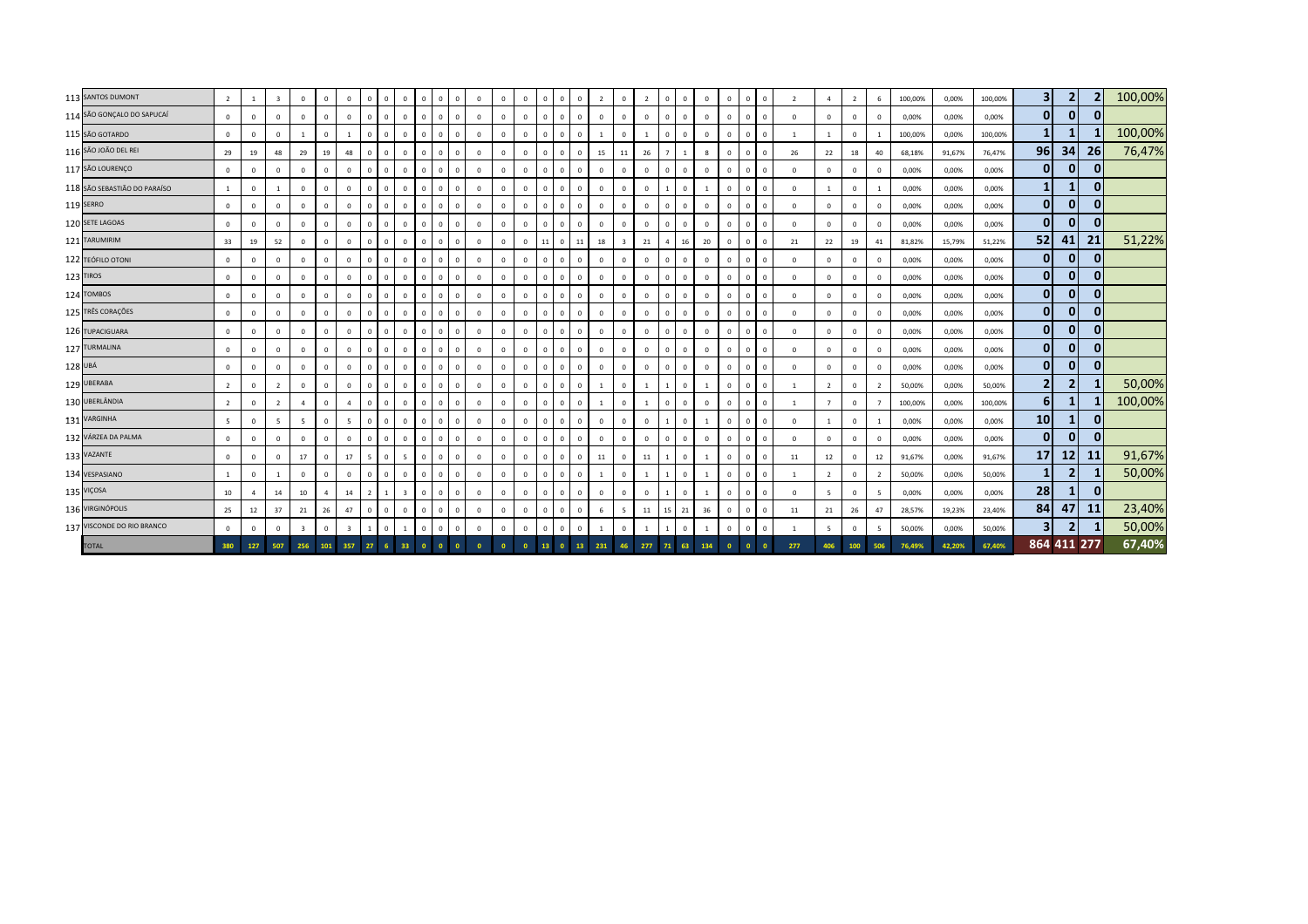|    |                                                  |                |                  |                |              |                     |                  |                |                |                                        |                    |                           |              |                   |                |                                |                              | jul/18      |                             |                          |              |                         |              |                       |                |                               |                   |                |                |         |                                           |         |                |                |              |                         |
|----|--------------------------------------------------|----------------|------------------|----------------|--------------|---------------------|------------------|----------------|----------------|----------------------------------------|--------------------|---------------------------|--------------|-------------------|----------------|--------------------------------|------------------------------|-------------|-----------------------------|--------------------------|--------------|-------------------------|--------------|-----------------------|----------------|-------------------------------|-------------------|----------------|----------------|---------|-------------------------------------------|---------|----------------|----------------|--------------|-------------------------|
|    |                                                  |                |                  |                |              |                     |                  |                |                |                                        |                    |                           |              |                   |                |                                | <b>MEDIAÇÃO</b>              |             |                             |                          |              |                         |              |                       |                |                               |                   |                |                |         |                                           |         |                |                |              |                         |
|    |                                                  |                |                  |                |              |                     |                  |                |                |                                        |                    |                           |              |                   |                |                                | <b>Processual</b>            |             |                             |                          |              |                         |              |                       |                |                               |                   |                |                |         |                                           |         |                |                |              |                         |
|    | Tribunal de Justica do<br>Estado de Minas Gerais |                |                  |                | <b>CASOS</b> |                     |                  |                |                |                                        |                    | MEDIAÇÕES PREJUDICADAS    |              |                   |                |                                |                              |             |                             | MEDIAÇÕES CONCLUÍDAS     |              |                         |              |                       |                |                               | <b>REALIZADAS</b> | <b>SESSÕES</b> |                |         | % (MEDIAÇÕES<br>CONCLUÍDAS/COM<br>ACORDO) |         |                |                |              |                         |
|    |                                                  |                | <b>RECEBIDOS</b> |                |              | <b>EM ANDAMENTO</b> |                  |                | NÃO ADESÃO     |                                        | <b>DESISTÊNCIA</b> |                           |              | NÃO COMPARECIMENT |                | DEMANDA NÃO<br><b>INDICADA</b> |                              | COM ACORDO  |                             |                          | SEM ACORDO   |                         |              | <b>ACORDO PARCIAI</b> |                |                               |                   | SESSÕES        |                |         | %                                         |         |                |                |              |                         |
|    |                                                  |                | EL               |                | ź            |                     |                  |                |                |                                        | 핀                  |                           |              |                   |                | 필                              | мí                           |             |                             |                          |              |                         | <b>MÍLU</b>  |                       | χ              | <b>TOTAL</b><br><b>ACORDO</b> |                   | 屯              |                |         | EL                                        |         | 룉              | 로              |              | Percentual<br>de acordo |
|    | <b>ABRE CAMPO</b>                                | $\mathbf{0}$   | $\circ$          | $\mathbf{0}$   | $\mathbf{0}$ | $\Omega$            | $\mathbf{0}$     | $\mathbf{0}$   | $\circ$        | $\overline{0}$<br>$\mathbf{0}$         | $\mathbf 0$        | $\mathbf 0$<br>$\Omega$   | $\mathbf 0$  | $\overline{0}$    | $\mathbf{0}$   | $\mathbf{0}$                   | $\mathbf{0}$<br>$\mathbf{0}$ |             | $\mathbf{0}$                | $\mathbf{0}$<br>$\Omega$ | $\mathbf{0}$ | $\overline{0}$          | $\mathbf{0}$ | $\mathbf{0}$          | $\overline{0}$ | $\mathbf 0$                   | $\mathbf{0}$      | $\mathbf 0$    | $\mathbf 0$    | 0,00%   | 0,00%                                     | 0.00%   | $\mathbf 0$    | $\overline{0}$ | $\mathbf 0$  |                         |
|    | 2 AÇUCENA                                        | $\mathbf 0$    | $\mathbf 0$      | $\mathbf 0$    | $\mathbf 0$  | $\mathbf 0$         | $\mathbb O$      | $\mathsf 0$    | $\mathbf 0$    | $\mathbb O$<br>$\mathbf 0$             | $\mathbf 0$        | $\mathbf 0$               | $\mathbf 0$  | $\mathbf 0$       | $\mathbf 0$    | $\mathbf 0$                    | $\Omega$                     | $\mathbb O$ | $\mathbf 0$                 | $\mathbf 0$<br>$\Omega$  | $\mathbf 0$  | $\mathbf 0$             | $\mathbf 0$  | $\mathbf 0$           | $\mathbf 0$    | $\mathbf 0$                   | $\mathbf 0$       | $\mathbf 0$    | $\mathbb O$    | 0,00%   | 0,00%                                     | 0,00%   | $\mathbf 0$    | $\overline{0}$ | $\mathbf{0}$ |                         |
|    | ÁGUAS FORMOSAS                                   | $\mathbf 0$    | $\mathbf 0$      | $\mathbf 0$    | $\mathbf{0}$ | $\mathbf 0$         | $\mathbb O$      | $\mathsf 0$    | $\mathbf 0$    | $\overline{0}$<br>$\mathbf 0$          | $\,$ 0             | $\mathbf 0$               | $\mathbf 0$  | $\overline{0}$    | $\Omega$       | $\overline{0}$                 |                              | $\mathbf 0$ | $\mathbf 0$                 | $\mathbf 0$              | $\mathbf 0$  | $\overline{0}$          | $\mathbf 0$  | 0                     | $\,$ 0 $\,$    | $\mathbf 0$                   | $\mathbf 0$       | $\mathsf 0$    | $\mathbf 0$    | 0,00%   | 0,00%                                     | 0,00%   | $\bf{0}$       | $\mathbf{0}$   | $\mathbf{0}$ |                         |
|    | ALÉM PARAÍBA                                     | $\overline{1}$ | $\mathbf 0$      | $\overline{1}$ | $\mathbf{1}$ | $\mathbf 0$         | $\mathbf{1}$     | $\mathsf 0$    | $\mathbf 0$    | $\mathbf 0$<br>$\overline{0}$          | $\,$ 0             | $\mathbf 0$               | $\,0\,$      | $\overline{0}$    | $\Omega$       | $\mathbf 0$                    | $\Omega$                     | $\mathbb O$ | $\overline{0}$<br>$\Omega$  |                          | $\mathbf 0$  | $\overline{1}$          | $\mathbf 0$  | $\Omega$              | $\,$ 0         | $\mathbf{0}$                  | $\overline{1}$    | $\,0\,$        |                | 0,00%   | 0,00%                                     | 0,00%   | $\overline{2}$ | $\mathbf{1}$   | $\mathbf{0}$ |                         |
|    | 5 ALFENAS                                        | 24             | $\mathbb O$      | 24             | $\mathbf 0$  | $\mathbf 0$         | $\mathbb O$      | $\mathsf 0$    | $\mathbf 0$    | $\mathbf 0$<br>$\mathbf 0$             | $\mathbf 0$        | $\mathbf 0$<br>$\Omega$   | $\mathbf 0$  | $\mathsf 0$       | $\mathsf 0$    | $\mathbf 0$                    | $\Omega$<br>$\mathbf 0$      |             | $\mathbf 0$                 | $\mathsf 0$<br>$\Omega$  | $\mathbf 0$  | $\overline{0}$          | $\mathbb O$  | $\mathbf{0}$          | $\mathbf 0$    | $\mathbb O$                   | $\mathbf 0$       | $\mathbf 0$    | $\mathbb O$    | 0,00%   | 0,00%                                     | 0,00%   | 24             | $\overline{0}$ | $\mathbf 0$  |                         |
|    | ALTO RIO DOCE                                    | $\mathbf 0$    | $\mathbf 0$      | $\Omega$       | $\mathbf 0$  | $\mathbf 0$         | $\mathbb O$      | $\mathbf 0$    | $\mathbf 0$    | $\mathbb O$<br>$\mathbf 0$             | $\,$ 0             | $\mathbf 0$<br>$\Omega$   | $\mathbf 0$  | $\mathbf 0$       | $\mathbf 0$    | $\mathbf{0}$                   | $\Omega$                     | $\mathbb O$ | $\mathbf 0$                 | $\,0\,$<br>$\Omega$      | $\mathbf 0$  | $\,0\,$                 | $\mathbf 0$  | $\mathbf{0}$          | $\mathbf 0$    | $\mathbb O$                   | $\mathbf 0$       | $\,0\,$        | $\mathbb O$    | 0,00%   | 0,00%                                     | 0,00%   | $\mathbf{0}$   | $\mathbf{0}$   | $\mathbf{0}$ |                         |
|    | 7 ARAÇUAÍ                                        | $\mathbf 0$    | $\mathbf 0$      | $\Omega$       | $\mathbf 0$  | $\mathbf 0$         | $\mathbb O$      | $\mathsf 0$    | $\mathbf{0}$   | $\mathbf 0$<br>$\overline{0}$          | $\mathbf 0$        | $\mathbf 0$               | $\mathbf 0$  | $\mathbf{0}$      | $\Omega$       | $\mathbf 0$                    | $\Omega$                     | $\mathbb O$ | $\mathbf{0}$                | $\mathsf 0$              | $\mathbf 0$  | $\overline{0}$          | $\mathbf 0$  | $\Omega$              | $\,$ 0 $\,$    | $\circ$                       | $\mathbf 0$       | $\mathbf 0$    | $\mathbf 0$    | 0,00%   | 0,00%                                     | 0,00%   | $\bf{0}$       | $\mathbf{0}$   | $\mathbf{0}$ |                         |
|    | <b>8 ARAGUARI</b>                                | $\bf{0}$       | $\mathbf 0$      | $\bf{0}$       | $\bf{0}$     | $\mathbf 0$         | $\boldsymbol{0}$ | $\mathbf 0$    | $\mathbf 0$    | $\mathbf 0$<br>$\overline{\mathbf{0}}$ | $\bf{0}$           | $\mathbf 0$<br>$\Omega$   | $\mathbf 0$  | $\mathbf{0}$      | $\mathbf{0}$   | $\bf{0}$                       | $\mathbf{0}$<br>$\bf{0}$     |             | $\bf{0}$<br>$\mathbf 0$     |                          | $\bf{0}$     | $\overline{\mathbf{0}}$ | $\bf{0}$     | $\mathbf{0}$          | $\mathbf 0$    | $\bf{0}$                      | $\bf{0}$          | $\mathbf 0$    | $\bf{0}$       | 0,00%   | 0,00%                                     | 0,00%   | $\bf{0}$       | $\mathbf{0}$   | $\mathbf{0}$ |                         |
|    | ARAXÁ                                            | $\mathbf 0$    | $\mathbb O$      | $\mathbf 0$    | $\mathbf 0$  | $\mathbf 0$         | $\mathbb O$      | $\mathsf 0$    | $\mathbf 0$    | $\overline{0}$<br>$\mathbf 0$          | $\,$ 0             | $\mathbf 0$               | $\mathbf 0$  | $\mathsf 0$       | $\Omega$       | $\mathbf 0$                    | $\Omega$                     | $\mathbb O$ | $\Omega$                    | $\mathsf 0$<br>$\Omega$  | $\mathbf 0$  | $\overline{0}$          | $\mathbf 0$  | $\Omega$              | $\,$ 0 $\,$    | $\mathbf 0$                   | $\mathbf 0$       | $\mathbf 0$    | $\overline{0}$ | 0,00%   | 0,00%                                     | 0,00%   | $\bf{0}$       | $\mathbf{0}$   | $\mathbf{0}$ |                         |
|    | 10 BARÃO DE COCAIS                               | $10\,$         | $\overline{7}$   | 17             | $\mathbf{1}$ | $\mathbf 0$         | $\overline{1}$   | $\mathsf 0$    | $\mathbf{0}$   | $\mathbf 0$<br>$\mathbf 0$             | $\,$ 0             | $\mathbf 0$<br>$\Omega$   | $\mathbf 0$  | $\mathbf 0$       | $\overline{0}$ | $\mathbf 0$                    | $\overline{7}$               |             | 8                           |                          | 5            | 8                       | $\mathbf 0$  | $^{\circ}$            | $\,$ 0         | 8                             | $10\,$            | $\,$ 6 $\,$    | 16             | 70,00%  | 16,67%                                    | 50,00%  | 18             | 16             | 8            | 50,00%                  |
|    | 11 BARBACENA                                     | $\,0\,$        | $\mathbf 0$      | $\mathbf 0$    | $\mathbf 0$  | $\mathbf 0$         | $\mathbb O$      | $\mathbf 0$    | $\mathbf{0}$   | $\mathbf 0$<br>$\overline{0}$          | $\mathbf 0$        | $\mathbf 0$               | $\mathbf 0$  | $\mathbf 0$       | $\overline{0}$ | $\overline{0}$                 |                              | $\mathbb O$ | $\mathbf 0$                 | $\mathsf 0$              | $\mathbf 0$  | $\overline{0}$          | $\mathbf 0$  | 0                     | $\,$ 0         | $\mathbf 0$                   | $\mathbf 0$       | $\mathbf 0$    | $\mathbb O$    | 0,00%   | 0,00%                                     | 0,00%   | $\bf{0}$       | $\overline{0}$ | $\mathbf 0$  |                         |
|    | 12 BARROSO                                       | $\mathbf 0$    | $\mathbb O$      | $\mathbf{0}$   | $\mathbf 0$  | $\mathbf 0$         | $\mathbb O$      | $\mathsf 0$    | $\mathbf{0}$   | $\mathbf{0}$<br>$\overline{0}$         | $\mathbf 0$        | $\mathbf 0$<br>$\sqrt{2}$ | $\mathbf 0$  | $\overline{0}$    | $\mathbf{0}$   | $\mathbf{0}$                   | $\Omega$<br>$\mathbf 0$      |             | $\mathbf{0}$                | $\mathsf 0$<br>$\Omega$  | $\Omega$     | $\Omega$                | $\Omega$     | $\Omega$              | $\mathbf 0$    | $\Omega$                      | $\circ$           | $\mathbf 0$    | $\mathbb O$    | 0,00%   | 0,00%                                     | 0,00%   | $\mathbf{0}$   | $\overline{0}$ | $\mathbf{0}$ |                         |
|    | 13 BELO HORIZONTE                                | $11\,$         | $\mathbf{1}$     | 12             | 36           | $\overline{1}$      | 37               | $\overline{4}$ | $\Omega$       | $\overline{a}$<br>$\mathbf 0$          | $\mathbf 0$        | $\mathbf 0$               | $\mathbf 0$  | $\mathsf 0$       | $\Omega$       | $\mathbf 0$                    | 6<br>$\Omega$                |             | 6<br>$\Omega$               |                          | $\Omega$     | $\overline{a}$          | $\Omega$     | $\Omega$              | $\mathbf 0$    | 6                             | 52                | $\overline{2}$ | 54             | 60,00%  | 0,00%                                     | 60,00%  | 49             | 10             | 6            | 60,00%                  |
|    | 14 BETIM                                         | $\mathbf{0}$   | $\mathbf 0$      | $\Omega$       | $\mathbf{0}$ | $\Omega$            | $\mathbf 0$      | $\mathbf{0}$   | $\Omega$       | $\mathbf{0}$<br>$\Omega$               | $\mathbf 0$        | $\mathbf 0$<br>$\Omega$   | $\mathbf 0$  | $\Omega$          | $\Omega$       | $\mathbf{0}$                   | $\Omega$                     | $\mathbf 0$ | $\mathbf{0}$                | $\Omega$                 | $\Omega$     | $\Omega$                | $\Omega$     | $\Omega$              | $\mathbf{0}$   | $\Omega$                      | $\circ$           | $\mathsf 0$    | $\mathbf 0$    | 0,00%   | 0,00%                                     | 0,00%   | $\bf{0}$       | $\overline{0}$ | $\mathbf{0}$ |                         |
|    | 15 BICAS                                         | $\mathsf 0$    | $\mathbb O$      | $\mathbf 0$    | $\mathbf 0$  | $\mathbf 0$         | $\mathbb O$      | $\mathsf 0$    | $\mathbf 0$    | $\mathbf 0$<br>$\overline{0}$          | $\overline{0}$     | $\mathbf 0$               | $\mathbf 0$  | $\overline{0}$    | $\overline{0}$ | $\mathbf 0$                    |                              | $\mathbb O$ | $\mathbf 0$                 | $\mathsf 0$              | $\mathbf{0}$ | $\overline{0}$          | $\mathbf 0$  | $\mathbf 0$           | $\mathbf 0$    | $\mathbf 0$                   | $\mathbf 0$       | $\mathbf 0$    | $\mathbf 0$    | 0,00%   | 0,00%                                     | 0,00%   | $\bf{0}$       | $\overline{0}$ | $\mathbf{0}$ |                         |
|    | 16 BRUMADINHO                                    | $\,$ 0         | $\mathbf 0$      | $\mathbf 0$    | $\mathbf 0$  | $\mathbf{0}$        | $\mathbf 0$      | $\mathsf 0$    | $\mathbf 0$    | $\mathbf 0$<br>$\mathbf 0$             | $\,$ 0             | $\mathbf 0$<br>$\Omega$   | $\mathbf 0$  | $\mathsf 0$       | $\mathbf{0}$   | $\mathbf{0}$                   | $\mathbf 0$<br>$\Omega$      |             | $\Omega$                    | $\mathsf 0$<br>$\Omega$  | $\mathbf 0$  | $\,$ 0                  | $\mathbb O$  | $\Omega$              | $\mathbf 0$    | $\mathbb O$                   | $\mathbf 0$       | $\mathbf 0$    | $\mathbb O$    | 0,00%   | 0,00%                                     | 0,00%   | $\bf{0}$       | $\overline{0}$ | $\mathbf{0}$ |                         |
|    | 17 CAETÉ                                         | $\mathsf 0$    | $\pmb{0}$        | $\mathbf 0$    | $\,$ 1 $\,$  | $\mathbf 0$         | $\mathbf{1}$     | $\mathbf 0$    | $\mathbf{0}$   | $\mathbf 0$<br>$\mathbf 0$             | $\,$ 0             | $\mathbf 0$               | $\mathbf 0$  | $\mathbf 0$       | $\overline{0}$ | $\mathbf 0$                    | $\overline{1}$               |             | $\mathbf 0$<br>$\mathbf{1}$ | $\Omega$                 | $\mathbf 0$  | $\overline{\mathbf{0}}$ | $\mathbf 0$  | $\mathbf 0$           | $\mathbf 0$    | $\overline{1}$                | $\mathbf{1}$      | $\mathbf 0$    | $\overline{1}$ | 100,00% | 0,00%                                     | 100,00% | $\mathbf{1}$   | 1              |              | 100,00%                 |
|    | 18 CAMANDUCAIA                                   | $\mathbf{0}$   | $\Omega$         | $\Omega$       | $\mathbf{0}$ | $\Omega$            | $\mathbf 0$      | $\mathbf{0}$   | $\Omega$       | $\mathbf{0}$<br>$\Omega$               | $\overline{0}$     | $\overline{0}$            | $\mathbf{0}$ | $\Omega$          | $\Omega$       | $\Omega$                       |                              | $\mathbf 0$ | $\Omega$                    | $\Omega$                 | $\theta$     | $\Omega$                | $\Omega$     | $\Omega$              | $\mathbf{0}$   | $\mathbf 0$                   | $\circ$           | $\mathbf{0}$   | $\mathbf 0$    | 0.00%   | 0.00%                                     | 0.00%   | $\mathbf{0}$   | $\mathbf{0}$   | $\mathbf{0}$ |                         |
|    | 19 CAMPO BELO                                    | $\mathbf 0$    | $\mathbb O$      | $\mathbf 0$    | $\mathbf 0$  | $\mathbf 0$         | $\mathbb O$      | $\mathsf 0$    | $\mathbf{0}$   | $\mathbf 0$<br>$\overline{0}$          | $\mathbf 0$        | $\mathbf 0$               | $\mathbf 0$  | $\overline{0}$    | $\Omega$       | $\mathbf 0$                    |                              | $\mathbb O$ | $\Omega$                    | $\mathsf 0$              | $\mathbf{0}$ | $\overline{0}$          | $\mathbf 0$  | $\Omega$              | $\mathbf 0$    | $\mathbf 0$                   | $\mathbf 0$       | $\mathsf 0$    | $\mathbf 0$    | 0,00%   | 0,00%                                     | 0,00%   | $\bf{0}$       | $\mathbf{0}$   | $\mathbf{0}$ |                         |
|    | 20 CAPELINHA                                     | $\mathbf 0$    | $\mathbb O$      | $\mathbf{0}$   | $\mathbf{0}$ | $\Omega$            | $\mathbf 0$      | $\mathbf{0}$   | $\mathbf{0}$   | $\mathbf{0}$<br>$\overline{0}$         | $\mathbf 0$        | $\mathbf 0$<br>$\Omega$   | $\mathbf 0$  | $\Omega$          | $\mathbf{0}$   | $\mathbf{0}$                   | $\mathbf 0$<br>$\Omega$      |             | $\Omega$                    | $\mathbf{0}$             | $\Omega$     | $\Omega$                | $\mathbf 0$  | $\Omega$              | $\mathbf 0$    | $\Omega$                      | $\circ$           | $\mathbf{0}$   | $\mathbf 0$    | 0,00%   | 0,00%                                     | 0,00%   | $\bf{0}$       | $\overline{0}$ | $\mathbf{0}$ |                         |
|    | 21 CAPINÓPOLIS                                   | $\mathbf 0$    | $\mathbf 0$      | $\mathbf 0$    | $\mathbf 0$  | $\mathbf 0$         | $\mathbf 0$      | $\mathsf 0$    | $\mathbf 0$    | $\mathbf 0$<br>$\mathbf 0$             | $\,$ 0             | $\mathbf 0$               | $\mathbf 0$  | $\mathbf{0}$      | $\mathbf 0$    | $\mathbf 0$                    | 0                            | $\mathbf 0$ | $\mathbf 0$                 | $\mathbf 0$              | $\mathbf 0$  | $\mathbf 0$             | $\mathbf 0$  | $\mathbf 0$           | $\mathbf 0$    | $\mathbf 0$                   | $\circ$           | $\,0\,$        | $\mathbf 0$    | 0,00%   | 0,00%                                     | 0,00%   | $\bf{0}$       | $\overline{0}$ | $\mathbf 0$  |                         |
|    | 22 CARANGOLA                                     | $\mathbf 0$    | $\mathbb O$      | $\mathbf 0$    | $\mathbf 0$  | $\mathbf 0$         | $\mathbb O$      | $\mathsf 0$    | $\mathbf{0}$   | $\mathbf 0$<br>$\mathbf 0$             | $\mathbf 0$        | $\mathbf 0$               | $\mathbf 0$  | $\mathsf 0$       | $\overline{0}$ | $\mathbf 0$                    | $\Omega$                     | $\mathbb O$ | $\mathbf 0$                 | $\mathbf{0}$             | $\mathbf{0}$ | $\overline{0}$          | $\mathbb O$  | $\Omega$              | $\mathbf 0$    | $\mathbb O$                   | $\mathbf 0$       | $\mathsf 0$    | $\mathbb O$    | 0,00%   | 0,00%                                     | 0,00%   | $\bf{0}$       | $\overline{0}$ | $\mathbf 0$  |                         |
|    | 23 CARATINGA                                     | $\circ$        | $\mathbf{1}$     | $\,$ 1 $\,$    | $\mathbf 0$  | $\overline{1}$      | $1\,$            | $\mathsf 0$    | 0 <sup>1</sup> | $\mathbf 0$<br>$\overline{0}$          | $\mathbf 0$        | $\mathbf 0$               | $\mathbf 0$  | $\mathsf 0$       | $\Omega$       | $\mathbf 0$                    | $\Omega$                     | $\mathbb O$ | $\Omega$                    | $\mathsf 0$              | $\mathbf 0$  | $\Omega$                | $\mathbf 0$  | $\mathbf 0$           | $\mathbf 0$    | $\mathbf 0$                   | $\mathbf 0$       | $\,$ 1 $\,$    | $\overline{1}$ | 0,00%   | 0,00%                                     | 0,00%   | $\overline{2}$ | $\Omega$       | $\mathbf{0}$ |                         |
| 24 | CARMO DO CAJURU                                  | 167            | $\circ$          | 167            | 117          | $\mathbf{0}$        | 117              | $\mathbf{0}$   | $\mathbf{0}$   | $\Omega$<br>$\mathbf{0}$               | $\overline{0}$     | $\mathbf 0$<br>$\Omega$   | $\mathbf 0$  | $\mathbf{0}$      | $\mathbf{0}$   | $\mathbf{0}$                   | 122<br>$\mathbf{0}$          |             | $\mathbf{0}$                | 122                      | $\Omega$     | $\mathbf{g}$            | $\mathbf 0$  | $\Omega$              | $\overline{0}$ | 122                           | 167               | $\mathbf{0}$   | 167            | 93,85%  | 0,00%                                     | 93,85%  | 284            |                | 130 122      | 93,85%                  |
| 25 | CARMO DO PARANAÍBA                               | $\mathbf 0$    | $\circ$          | $\mathbf 0$    | $\mathbf{0}$ | $\mathbf 0$         | $\mathbb O$      | $\mathsf 0$    | $\mathbf 0$    | $\circ$<br>$\mathbf 0$                 | $\,$ 0             | $\mathbf 0$<br>$\Omega$   | $\mathbf 0$  | $\mathbf 0$       | $\mathbf 0$    | $\mathbf 0$                    | $\Omega$                     | $\mathbf 0$ | $\Omega$                    | $\mathbf 0$<br>$\Omega$  | $\mathbf 0$  | $\mathbf 0$             | $\mathbb O$  | $\mathbf{0}$          | $\mathbf 0$    | $\mathbf{0}$                  | $\mathbf 0$       | $\mathbf{0}$   | $\mathbb O$    | 0,00%   | 0,00%                                     | 0,00%   | $\bf{0}$       | $\mathbf{0}$   | $\mathbf 0$  |                         |
|    | 26 CARMO DO RIO CLARO                            | $\mathbf 0$    | $\mathbf 0$      | $\mathbf 0$    | $\mathbf{0}$ | $\mathbf 0$         | $\mathbb O$      | $\mathsf 0$    | $\mathbf 0$    | $\overline{0}$<br>$\mathbf 0$          | $\overline{0}$     | $\overline{0}$            | $\mathbf 0$  | $\mathbf{0}$      | $\Omega$       | $\overline{0}$                 |                              | $\mathbf 0$ | $\mathbf 0$                 | $\mathbf 0$              | $\mathbf 0$  | $\overline{0}$          | $\mathbf 0$  |                       | $\mathbf 0$    | $\mathbf 0$                   | $\circ$           | $\mathsf 0$    | $\mathbf 0$    | 0,00%   | 0,00%                                     | 0,00%   | $\bf{0}$       | $\mathbf{0}$   | $\mathbf 0$  |                         |
|    | 27 CARMÓPOLIS DE MINAS                           | $\,0\,$        | $\mathbf 0$      | $\mathbf 0$    | $\mathbf 0$  | $\mathbf 0$         | $\mathbb O$      | $\mathsf 0$    | $\mathbf 0$    | $\overline{0}$<br>$\mathbf 0$          | $\mathbf 0$        | $\mathbf 0$               | $\mathbf 0$  | $\overline{0}$    | $\Omega$       | $\mathbf 0$                    | $\Omega$                     | $\mathbb O$ | $\Omega$                    | $\mathsf 0$              | $\mathbf{0}$ | $\overline{0}$          | $\mathbf 0$  | $\Omega$              | $\mathbf 0$    | $\mathbf 0$                   | $\mathbf 0$       | $\mathbf 0$    | $\mathbb O$    | 0,00%   | 0,00%                                     | 0,00%   | $\bf{0}$       | $\mathbf{0}$   | $\Omega$     |                         |
|    | 28 CAXAMBU                                       | $\mathsf 0$    | $\mathbf 0$      | $\mathbf{0}$   | $\mathbf 0$  | $\mathbf 0$         | $\mathbb O$      | $\mathsf 0$    | $\mathbf 0$    | $\overline{0}$<br>$\mathbf 0$          | $\mathbf 0$        | $\mathbf 0$<br>$\Omega$   | $\mathbf 0$  | $\mathsf 0$       | $\mathbf 0$    | $\mathbf 0$                    | $\mathbf 0$<br>$\Omega$      |             | $\mathbf 0$                 | $\mathsf 0$<br>$\Omega$  | $\mathbf 0$  | $\overline{0}$          | $\mathbb O$  | $\circ$               | $\,$ 0 $\,$    | $\mathbb O$                   | $\mathbf 0$       | $\mathbf 0$    | $\mathbb O$    | 0,00%   | 0,00%                                     | 0,00%   | $\bf{0}$       | $\overline{0}$ | $\mathbf 0$  |                         |
|    | 29 CEJUSC 2 Grau                                 | $\overline{0}$ | $\mathbf 0$      | $\Omega$       | $\mathbf{0}$ | $\mathbf 0$         | $\mathbf 0$      | $\mathsf 0$    | $\mathbf 0$    | $\mathbb O$<br>$\mathbf 0$             | $\,$ 0             | $\mathbf 0$<br>$\Omega$   | $\mathbf 0$  | $\mathbf 0$       | $\,0\,$        | $\mathbf{0}$                   | $\Omega$                     | $\mathbf 0$ | $\circ$                     | $\mathsf 0$<br>$\Omega$  | $\mathbf 0$  | $\overline{0}$          | $\mathbf 0$  | $\mathbf{0}$          | $\mathbf 0$    | $\Omega$                      | $\Omega$          | $\mathbf 0$    | $\mathbb O$    | 0,00%   | 0,00%                                     | 0,00%   | $\mathbf 0$    | $\Omega$       | $\mathbf 0$  |                         |
|    | 30 CLÁUDIO                                       | $\mathbf{0}$   | $\mathbf 0$      | $\mathbf 0$    | $\mathsf 0$  | $\mathbf 0$         | $\mathbf 0$      | $\mathsf 0$    | $\mathbf{0}$   | $\mathbf 0$<br>$\mathbf 0$             | $\mathbf 0$        | $\mathbf 0$               | $\mathbf 0$  | $\mathbf{0}$      | $\overline{0}$ | $\mathbf 0$                    | $\Omega$                     | $\mathbb O$ | $\Omega$                    | $\mathbf 0$<br>$\Omega$  | $\mathbf{0}$ | $\overline{0}$          | $\Omega$     | $\Omega$              | $\mathbf 0$    | $\Omega$                      | $\overline{0}$    | $\mathbf{0}$   | $\Omega$       | 0,00%   | 0,00%                                     | 0,00%   | $\mathbf{0}$   | $\bf{0}$       | $\Omega$     |                         |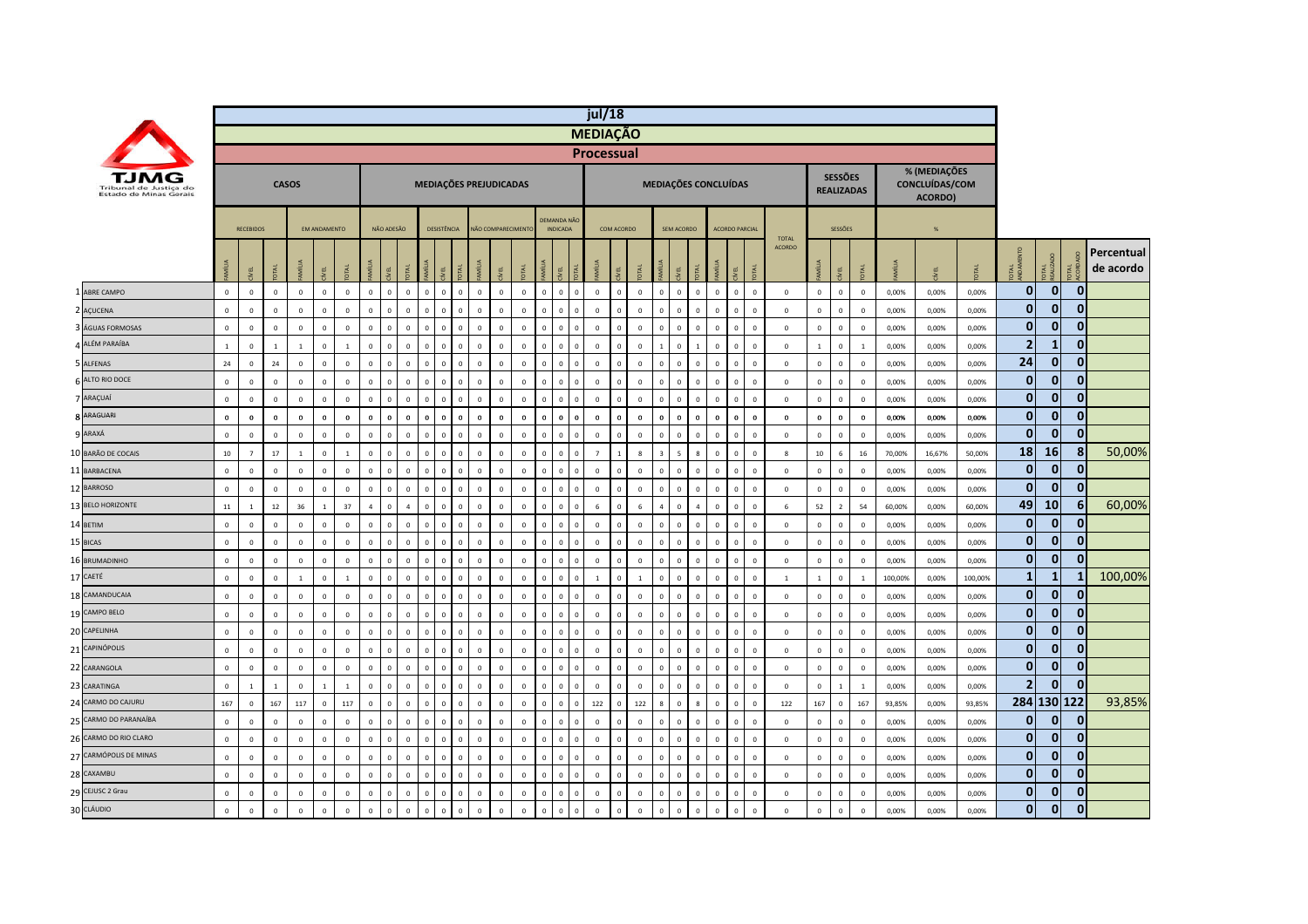| 31 CONCEIÇÃO DO MATO DENTRO | $\mathbf{0}$            | $\mathbf 0$    | $\mathbf 0$    | $\mathbf 0$    | $\circ$        | $\overline{0}$          | $\mathbf 0$    | $\Omega$       | $\mathbf 0$ | $\mathbf 0$                  | $\overline{0}$          | $\mathbf 0$  | $\mathbf 0$  | $\mathbf 0$  | $\mathbf 0$  | $\mathbb O$    | $\Omega$       | $\mathbf 0$    | $\,$ 0                  | $\mathbf{0}$   | $\Omega$       | $\Omega$       | $\mathbf 0$    | $\mathbf 0$  | $\mathbf 0$    | $\mathbf 0$  | $\overline{0}$          | $\mathbf 0$             | $\mathbf 0$     | $\mathbf 0$             | 0,00%   | 0,00%   | 0,00%   | $\mathbf{0}$            | $\mathbf{0}$            | $\mathbf{0}$            |         |
|-----------------------------|-------------------------|----------------|----------------|----------------|----------------|-------------------------|----------------|----------------|-------------|------------------------------|-------------------------|--------------|--------------|--------------|--------------|----------------|----------------|----------------|-------------------------|----------------|----------------|----------------|----------------|--------------|----------------|--------------|-------------------------|-------------------------|-----------------|-------------------------|---------|---------|---------|-------------------------|-------------------------|-------------------------|---------|
| 32 CONSELHEIRO LAFAIETE     | $\mathbf 0$             | $\mathbf 0$    | $\mathbb O$    | $\mathsf 0$    | $\mathbf{0}$   | $\mathbb O$             | $\mathbf 0$    | $\mathbf 0$    | $\mathbb O$ | $\mathbf 0$<br>$\circ$       | $\mathbf 0$             | $\mathbf 0$  | $\mathbf 0$  | $\mathbf 0$  | $\mathbf 0$  | $\mathbf 0$    | $\overline{0}$ | $\mathbf 0$    | $\mathbf 0$             | $\mathsf 0$    | $\mathbf 0$    | $\mathbb O$    | $\mathbb O$    | $\mathbf 0$  | $\circ$        | $\mathbf 0$  | $\mathbf 0$             | $\mathbf 0$             | $\mathbf 0$     | $\mathbf 0$             | 0,00%   | 0,00%   | 0,00%   | $\mathbf{0}$            | $\mathbf{0}$            | $\mathbf{0}$            |         |
| 33 CONTAGEM                 | $\mathsf 0$             | $\overline{0}$ | $\mathbb O$    | $\mathsf 0$    | $\mathbf{0}$   | $\mathbb O$             | $\mathbf 0$    | $\overline{0}$ | $\mathbb O$ | $\mathbf 0$<br>$\Omega$      | $\,$ 0                  | $\mathbf 0$  | $\mathbf 0$  | $\mathbf 0$  | $\mathbf 0$  | $\mathbf 0$    | $\Omega$       | $\mathbf 0$    | $\mathbf 0$             | $\mathbf 0$    | $\mathbf 0$    | $\mathbf 0$    | $\mathbf 0$    | $\mathbf 0$  | $\mathbf 0$    | $\mathbf 0$  | $\mathbf 0$             | $\mathbf{0}$            | $\mathbf 0$     | $\mathbf 0$             | 0,00%   | 0,00%   | 0,00%   | $\mathbf{0}$            | $\overline{0}$          | $\mathbf{0}$            |         |
| 34 CORINTO                  | $\circ$                 | $\overline{0}$ | $\mathbf 0$    | $\mathsf 0$    | $\mathbf{0}$   | $\overline{0}$          | $\mathbf 0$    | $\Omega$       | $\mathbf 0$ | $\mathbf 0$<br>$\Omega$      | $\,$ 0                  | $\mathbf 0$  | $\mathbf 0$  | $\mathbf{0}$ | $\mathbf 0$  | $\mathbf 0$    | $\Omega$       | $\mathbf 0$    | $\mathbf{0}$            | $\mathbf 0$    | $\mathbf{0}$   | $\mathbf 0$    | $\mathbf{0}$   | $\mathbf 0$  | $\mathbb O$    | $\Omega$     | $\overline{0}$          | $\mathbf 0$             | $\mathsf 0$     | $\mathbf 0$             | 0,00%   | 0,00%   | 0,00%   | $\mathbf{0}$            | $\mathbf{0}$            | $\mathbf{0}$            |         |
| 35 COROMANDEL               | $\mathbf 0$             | $\mathbf 0$    | $\mathbf 0$    | $\mathsf 0$    | $\mathbf 0$    | $\mathbb O$             | $\mathbf{0}$   | $\mathbf 0$    | $\mathbb O$ | $\mathbf 0$<br>$\mathbb O$   | $\mathbf 0$             | $\mathbf 0$  | $\mathbf 0$  | $\mathbf{0}$ | $\mathbf 0$  | $\mathbf 0$    | $\overline{0}$ | $\mathbf 0$    | $\mathbf 0$             | $\mathbf 0$    | $\mathbf 0$    | $\mathbb O$    | $\mathbf 0$    | $\mathbf 0$  | $\mathbf 0$    | $\mathbf 0$  | $\mathbf 0$             | $\mathbf 0$             | $\mathbf 0$     | $\mathbf 0$             | 0,00%   | 0,00%   | 0,00%   | $\mathbf{0}$            | $\bf{0}$                | $\mathbf{0}$            |         |
| 36 CORONEL FABRICIANO       | $\overline{2}$          | $\overline{0}$ | $\overline{2}$ |                | $\mathbf 0$    | $\overline{\mathbf{3}}$ | $\mathbf 0$    | $\overline{0}$ | $\mathbf 0$ | $\mathbf 0$                  | $\overline{0}$          | $\mathbf 0$  | $\mathbf 0$  | $\mathbf 0$  | $\mathbf 0$  | $\mathbb O$    | $\overline{0}$ | $\mathbf 0$    | $\,$ 0 $\,$             | $\mathbf 0$    | $\mathbf 0$    | $\mathbf 0$    | $\mathbf 0$    | $\mathbf 0$  | $\overline{0}$ | $\mathbf 0$  | $\overline{0}$          | $\mathbf 0$             | $\mathbf 0$     | $\mathbf 0$             | 0,00%   | 0,00%   | 0,00%   | 5 <sub>5</sub>          | $\bf{0}$                | $\mathbf{0}$            |         |
| 37 CURVELO                  | $\circ$                 | $\Omega$       | $\mathbf 0$    | $\mathbf{0}$   | $\mathbf{0}$   | $\mathbf 0$             | $\Omega$       | $\Omega$       | $\mathbf 0$ | $\mathbf{0}$<br>$\Omega$     | $\overline{0}$          | $\mathbf{0}$ | $\Omega$     | $\mathbf{0}$ | $\Omega$     | $\mathbf{0}$   | $\Omega$       | $\mathbf 0$    | $\mathbf{0}$            | $\Omega$       | $\Omega$       | $\mathbf 0$    | $\Omega$       | $\Omega$     | $\Omega$       | $\mathbf{0}$ | $\Omega$                | $\mathbf{0}$            | $\mathbf{0}$    | $\mathbf{0}$            | 0.00%   | 0.00%   | 0.00%   | $\mathbf{0}$            | $\mathbf{0}$            | $\mathbf{0}$            |         |
| 38 DIAMANTINA               | $\circ$                 | $\mathbf 0$    | $\mathbb O$    | $\mathsf 0$    | $\Omega$       | $\mathbb O$             | $\mathbf 0$    | $\Omega$       | $\Omega$    | $\mathbf 0$<br>$\Omega$      | $\overline{\mathbf{0}}$ | $\Omega$     | $\Omega$     | $\Omega$     | $\mathbf 0$  | $\mathbf 0$    | $\Omega$       | $\mathbf 0$    | $\mathbf{0}$            | $\mathbf 0$    | $\Omega$       | $\Omega$       | $\mathbf 0$    | $\mathbf 0$  | $\mathbf{0}$   | $\mathbf 0$  | $\,$ 0                  | $\mathbf 0$             | $\mathbf{0}$    | $\mathbf 0$             | 0,00%   | 0,00%   | 0,00%   | $\mathbf{0}$            | $\mathbf{0}$            | $\mathbf{0}$            |         |
| 39 DIVINÓPOLIS              | $\mathsf 0$             | $\mathbf 0$    | $\mathbf 0$    | $\mathbf{1}$   | $\mathbf 0$    | $1\,$                   | $\mathbf 0$    | $\overline{0}$ | $\mathbf 0$ | $\mathbf 0$                  | $\overline{0}$          | $\mathbf 0$  | $\mathbf 0$  | $\mathbf 0$  | $\mathbf 0$  | $\mathbf 0$    | $\overline{0}$ | $\mathbf 0$    | $\mathbf 0$             | $\mathbf 0$    | $\overline{2}$ | $\mathbf 0$    | $\overline{2}$ | $\mathbf 0$  | $\mathbf 0$    | $\mathbf 0$  | $\overline{0}$          | $\mathbf{1}$            | $\mathbf 0$     | $\mathbf{1}$            | 0,00%   | 0,00%   | 0,00%   | $\mathbf{1}$            | $\overline{2}$          | $\mathbf{0}$            |         |
| 40 ESPERA FELIZ             | $\mathsf 0$             | $\mathbf 0$    | $\mathbb O$    | $\mathbf 0$    | $\mathbf{0}$   | $\mathbb O$             | $\mathbf 0$    | $\mathbf 0$    | $\mathbf 0$ | $\mathbf 0$<br>$\mathbf 0$   | $\,$ 0                  | $\mathbf 0$  | $\mathbf 0$  | $\mathbf 0$  | $\mathbf 0$  | $\,0\,$        | $\mathbf 0$    | $\mathbf 0$    | $\mathbf 0$             | $\mathbf 0$    | $\mathbf 0$    | $\mathbb O$    | $\mathbf 0$    | $\mathbf 0$  | $\mathbf 0$    | $\mathbf 0$  | $\overline{0}$          | $\mathbf 0$             | $\mathbf 0$     | $\mathbf 0$             | 0,00%   | 0,00%   | 0,00%   | $\mathbf{0}$            | $\overline{0}$          | $\mathbf{0}$            |         |
| 41 EXTREMA                  | $\overline{z}$          | $\overline{1}$ | $\overline{3}$ | $\mathbf{0}$   | $\mathbf{0}$   | $\mathbf 0$             | $\overline{z}$ |                | -3          | $\mathbf{0}$                 | $\Omega$                | $\Omega$     | $\Omega$     | $\Omega$     | $\Omega$     | $\mathbf 0$    | $\Omega$       | $\mathbf 0$    | $\mathbf{0}$            | $\mathbf{0}$   | $\Omega$       | $\Omega$       | $\Omega$       | $\Omega$     | $\Omega$       | $\Omega$     | $\Omega$                | $\Omega$                | $\Omega$        | $\Omega$                | 0.00%   | 0.00%   | 0.00%   | $\overline{\mathbf{3}}$ | $\mathbf{0}$            | $\mathbf{0}$            |         |
| 42 FORMIGA                  | $\mathsf 0$             | 25             | 25             | $\mathsf 0$    | 25             | 25                      | $\mathbf{0}$   | $\Omega$       | $\Omega$    | $\mathbf 0$                  | $\Omega$                | $\mathbf 0$  | $\Omega$     | $\Omega$     | $\Omega$     | $\mathbf 0$    | $\Omega$       | $\mathbf 0$    | $\overline{z}$          | $\overline{z}$ | $\Omega$       | 20             | 20             | $\mathbf 0$  | $\mathbf 0$    | $\Omega$     | $\overline{3}$          | $\mathbf 0$             | 21              | 21                      | 0,00%   | 13,04%  | 13,04%  | 50                      | 23                      | 3                       | 13,04%  |
| 43 FRANCISCO SÁ             | $\mathsf 0$             | $\mathbf 0$    | $\mathbf 0$    | $\mathsf 0$    | $\mathbf{0}$   | $\mathbb O$             | $\mathbf 0$    | $\mathbb O$    | $\mathbb O$ | $\mathbf 0$<br>$\mathbf{0}$  | $\,0\,$                 | $\mathbf 0$  | $\mathbf 0$  | $\mathbf 0$  | $\mathbf 0$  | $\mathbf 0$    | $\overline{0}$ | $\mathbf 0$    | $\mathbb O$             | $\mathbf 0$    | $\mathbf 0$    | $\Omega$       | $\mathbf 0$    | $\mathbf 0$  | $\mathbb O$    | $\mathbf 0$  | $\mathbf 0$             | $\mathbf 0$             | $\mathbf 0$     | $\mathbf 0$             | 0,00%   | 0,00%   | 0,00%   | $\mathbf{0}$            | $\overline{0}$          | $\mathbf{0}$            |         |
| 44 FRUTAL                   | $\mathbf 0$             | $\overline{0}$ | $\mathbb O$    | $\mathbf{0}$   | $\mathbf{0}$   | $\mathbb O$             | $\Omega$       | $\Omega$       | $\Omega$    | $\mathbf 0$                  | $\overline{0}$          | $\mathbf 0$  | $\mathbf 0$  | $\Omega$     | $\mathbf 0$  | $\mathbf 0$    | $\Omega$       | $\mathbf 0$    | $\mathbf{0}$            | $\Omega$       | $\Omega$       | $\Omega$       | $\Omega$       | $\mathbf 0$  | $\mathbf 0$    | $\Omega$     | $\mathbf 0$             | $\mathbf 0$             | $\mathbf 0$     | $\mathbf 0$             | 0,00%   | 0,00%   | 0,00%   | $\mathbf{0}$            | $\mathbf{0}$            | $\mathbf{0}$            |         |
| 45 GALILÉIA                 | $\circ$                 | $\overline{0}$ | $\mathbf 0$    | $\mathbf{0}$   | $\mathbf{0}$   | $\overline{0}$          | $\mathbf{0}$   | $\Omega$       | $\mathbf 0$ | $\mathbf{0}$<br>$\Omega$     | $\overline{0}$          | $\mathbf{0}$ | $\mathbf{0}$ | $\mathbf{0}$ | $\mathbf{0}$ | $\mathbf{0}$   | $\Omega$       | $\mathbf{0}$   | $\mathbf{0}$            | $\mathbf{0}$   | $\Omega$       | $\mathbf 0$    | $\mathbf{0}$   | $\mathbf{0}$ | $\mathbf 0$    | $\mathbf{0}$ | $\Omega$                | $\mathbf{0}$            | $\mathbf{0}$    | $\mathbf{0}$            | 0,00%   | 0,00%   | 0,00%   | $\mathbf{0}$            | $\mathbf{0}$            | $\mathbf{0}$            |         |
| 46 GOVERNADOR VALADARES     | $\mathbf{1}$            | 6              | $\overline{7}$ | $\mathbf{1}$   | $\mathbf 0$    | $\overline{1}$          | $\mathbf 0$    | $\overline{a}$ | $\Delta$    | $\mathbf 0$<br>$\Omega$      | $\mathbf 0$             | $\mathbf 0$  | $\Omega$     | $\Omega$     | $\mathbf 0$  | $\mathbf 0$    | $\Omega$       | $\mathbf{1}$   | $\overline{1}$          | $\overline{z}$ | $\Omega$       | $\Omega$       | $\mathbf{0}$   | $\mathbf 0$  | $\mathbf 0$    | $\mathbf 0$  | $\overline{2}$          | $\mathbf{1}$            | $6\phantom{a}$  | $\overline{7}$          | 100,00% | 100,00% | 100,00% | 8                       | $\overline{2}$          | 2                       | 100,00% |
| 47 GUANHÃES                 | $\mathbf 0$             | $\,0\,$        | $\mathbf 0$    | $\mathsf 0$    | $\overline{0}$ | $\mathbf 0$             | $\mathbf 0$    | $\overline{0}$ | $\mathbf 0$ | $\mathbf 0$<br>$\Omega$      | $\,$ 0                  | $\mathbf 0$  | $\mathbf 0$  | $\mathbf 0$  | $\mathbf 0$  | $\,0\,$        | $\Omega$       | $\mathbf 0$    | $\mathbf{0}$            | $\mathbf 0$    | $\sqrt{2}$     | $\Omega$       | $\mathbf 0$    | $\mathbf 0$  | $\mathbf 0$    | $\mathbf 0$  | $\,0\,$                 | $\mathbf 0$             | $\mathbf 0$     | $\mathbf 0$             | 0,00%   | 0,00%   | 0,00%   | $\mathbf{0}$            | $\Omega$                | $\Omega$                |         |
| 48 GUARANI                  | $\mathsf 0$             | $\mathbf 0$    | $\mathbb O$    | $\mathbf{0}$   | $\mathbf{0}$   | $\mathbb O$             | $\mathbf 0$    | $\mathbf{0}$   | $\mathbb O$ | $\mathbf 0$<br>$\mathbf{0}$  | $\,$ 0                  | $\mathbf 0$  | $\mathbf 0$  | $\mathbf 0$  | $\mathbf 0$  | $\mathbf 0$    | $\Omega$       | $\mathbf 0$    | $\mathbb O$             | $\mathbf{0}$   | $\mathbf{0}$   | $\mathbf 0$    | $\Omega$       | $\mathbf 0$  | $\mathbf{0}$   | $\mathbf 0$  | $\overline{0}$          | $\mathbf 0$             | $\mathbf{0}$    | $\mathbf 0$             | 0,00%   | 0,00%   | 0,00%   | $\mathbf{0}$            | $\mathbf{0}$            | $\mathbf{0}$            |         |
| 49 GUAXUPÉ                  | $\Omega$                | $\Omega$       | $\mathbf{0}$   | $\Omega$       | $\Omega$       | $\mathbf{0}$            | $\Omega$       | $\Omega$       | $\Omega$    | $\mathbf 0$<br>$\Omega$      | $\overline{0}$          | $\Omega$     | $\Omega$     | $\Omega$     | $\Omega$     | $\mathbf{0}$   | $\Omega$       | $\mathbf{0}$   | $\mathbf{0}$            | $\Omega$       | $\Omega$       | $\Omega$       | $\Omega$       | $\mathbf 0$  | $\Omega$       | $\Omega$     | $\Omega$                | $\Omega$                | $\Omega$        | $\Omega$                | 0,00%   | 0.00%   | 0,00%   | $\mathbf{0}$            | $\mathbf{0}$            | $\bf{0}$                |         |
| 50 IBIÁ                     | $\mathbf 0$             | $\mathbf 0$    | $\mathbb O$    | $\mathsf 0$    | $\mathbf 0$    | $\mathbf 0$             | $\mathbf{0}$   | $\overline{0}$ | $\mathbb O$ | $\mathbf 0$<br>$\Omega$      | $\,$ 0                  | $\mathbf 0$  | $\mathbf 0$  | $\mathbf 0$  | $\mathbf 0$  | $\mathbf 0$    | $\Omega$       | $\mathbf 0$    | $\mathbf 0$             | $\mathbf 0$    | $\Omega$       | $\Omega$       | $\mathbf{0}$   | $\mathbf 0$  | $\mathbb O$    | $\mathbf 0$  | $\,0\,$                 | $\mathbf 0$             | $\mathbf 0$     | $\,0\,$                 | 0,00%   | 0,00%   | 0,00%   | $\mathbf{0}$            | $\mathbf{0}$            | $\mathbf{0}$            |         |
| 51 IGARAPÉ                  | $\overline{1}$          | $\mathbf 0$    | $\mathbf{1}$   | $\mathbf{1}$   | $\mathbf 0$    | $\overline{1}$          | $\Omega$       | $\mathbf 0$    | $\mathbb O$ | $\mathbf 0$<br>$\Omega$      | $\,$ 0                  | $\mathbf 0$  | $\mathbf{0}$ | $\mathbf{0}$ | $\mathbf 0$  | $\mathbf 0$    | $\Omega$       | $\mathbf 0$    | $\mathbf 0$             | $\mathbf 0$    | $\Omega$       | $\Omega$       | $\,0\,$        | $\mathbf 0$  | $\mathbf 0$    | $\mathbf 0$  | $\,0\,$                 | $\mathbf{1}$            | $\mathbf 0$     | $\mathbf{1}$            | 0,00%   | 0,00%   | 0,00%   | $\mathbf 2$             | $\bf{0}$                | $\mathbf{0}$            |         |
| 52 INHAPIM                  | $\circ$                 | $\overline{1}$ | $\mathbf{1}$   | $\mathbf 0$    | $\mathbf{1}$   | $\mathbf{1}$            | $\mathbf 0$    | $\Omega$       | $\Omega$    | $\mathbf 0$                  | $\overline{0}$          | $\mathbf 0$  | $\mathbf 0$  | $\Omega$     | $\mathbf 0$  | $\mathbb O$    | $\Omega$       | $\mathbf 0$    | $\Omega$                | $\mathbf 0$    | $\Omega$       | $\Omega$       | $\mathbf 0$    | $\mathbf 0$  | $\theta$       | $\mathbf 0$  | $\overline{0}$          | $\mathbf 0$             | $\mathbf{1}$    | $\mathbf{1}$            | 0,00%   | 0,00%   | 0,00%   | $\overline{2}$          | $\mathbf{0}$            | $\mathbf{0}$            |         |
| 53 IPANEMA                  | $\Omega$                | $\Omega$       | $\mathbb O$    | $\Omega$       | $\Omega$       | $\mathbb O$             | $\Omega$       | $\Omega$       | $\Omega$    | $\mathbf{0}$<br>$\Omega$     | $\overline{0}$          | $\Omega$     | $\Omega$     | $\Omega$     | $\Omega$     | $\mathbf{0}$   | $\Omega$       | $\overline{3}$ | $\mathbf{0}$            |                |                | $\Omega$       | $\overline{1}$ | $\mathbf 0$  | $\Omega$       | $\Omega$     | $\overline{3}$          | $\overline{a}$          | $\Omega$        | $\overline{a}$          | 75,00%  | 0.00%   | 75,00%  | $\mathbf{0}$            | 4                       | $\overline{\mathbf{3}}$ | 75,00%  |
| 54 IPATINGA                 | $\mathbf{1}$            | $\,0\,$        | 1              | $\mathbf{1}$   | $\mathbf{0}$   | $\overline{1}$          | $\mathbf 0$    | $\mathbf 0$    | $\mathbf 0$ | $\mathbf 0$<br>$\Omega$      | $\,$ 0                  | $\mathbf 0$  | $\mathbf 0$  | $\mathbf 0$  | $\mathbf 0$  | $\,0\,$        | $\Omega$       | $\mathbf 0$    | $\Omega$                | $\mathbf 0$    | $\overline{1}$ | $\Omega$       | $\mathbf{1}$   | $\mathbf 0$  | $\mathbf 0$    | $\mathbf 0$  | $\overline{0}$          | $\overline{\mathbf{3}}$ | $\mathbf 0$     | $\overline{\mathbf{3}}$ | 0,00%   | 0,00%   | 0,00%   | $\overline{\mathbf{2}}$ | $\mathbf{1}$            | $\mathbf 0$             |         |
| 55 ITABIRA                  | $\circ$                 | $\mathbf 0$    | $\mathbf 0$    | $\mathsf 0$    | $\mathbf{0}$   | $\mathbf 0$             | $\mathbf 0$    | $\overline{0}$ | $\mathbf 0$ | $\mathbf 0$<br>$\Omega$      | $\,$ 0                  | $\mathbf 0$  | $\mathbf 0$  | $\mathbf 0$  | $\mathbf 0$  | $\mathbf 0$    | $\Omega$       | $\mathbf 0$    | $\mathbf{0}$            | $\mathbf{0}$   | $\Omega$       | $\Omega$       | $\Omega$       | $\mathbf 0$  | $\overline{0}$ | $\mathbf 0$  | $\,$ 0                  | $\mathbf 0$             | $\mathbf{0}$    | $\mathbf 0$             | 0,00%   | 0,00%   | 0,00%   | $\mathbf{0}$            | $\Omega$                | $\mathbf{0}$            |         |
| 56 ITABIRITO                | $\mathsf 0$             | $\mathbf 0$    | $\mathbb O$    | $\mathbf{0}$   | $\mathbb O$    | $\mathbb O$             | $\mathbf 0$    | $\mathbf 0$    | $\mathbb O$ | $\mathbf 0$<br>$\Omega$      | $\mathbf 0$             | $\mathbf 0$  | $\mathbf 0$  | $\mathsf 0$  | $\mathbf 0$  | $\mathbf 0$    | $\Omega$       | $\mathbf 0$    | $\,$ 0 $\,$             | $\mathbf{0}$   | $\mathbf{0}$   | $\mathbf{0}$   | $\,$ 0 $\,$    | $\mathbf 0$  | $\mathbb O$    | $\mathbf 0$  | $\overline{0}$          | $\mathbf 0$             | $\mathsf 0$     | $\mathbf 0$             | 0,00%   | 0,00%   | 0,00%   | $\mathbf{0}$            | $\bf{0}$                | $\mathbf{0}$            |         |
| 57 ITAJUBÁ                  | $\mathsf 0$             | $\Omega$       | $\mathbb O$    | $\Omega$       | $\Omega$       | $\mathbb O$             | $\Omega$       | $\Omega$       | $\Omega$    | $\mathbf 0$<br>$\Omega$      | $\Omega$                | $\mathbf 0$  | $\Omega$     | $\Omega$     | $\mathbf 0$  | $\mathbf 0$    | $\Omega$       | $\mathbf 0$    | $\Omega$                | $\Omega$       | $\Omega$       | $\Omega$       | $\Omega$       | $\mathbf 0$  | $\mathbf 0$    | $\Omega$     | $\Omega$                | $\mathbf 0$             | $\Omega$        | $\Omega$                | 0,00%   | 0.00%   | 0,00%   | $\mathbf{0}$            | $\bf{0}$                | $\mathbf{0}$            |         |
| 58 ITAMBACURI               | $\circ$                 | $\Omega$       | $\mathbb O$    | $\mathbf{0}$   | $\Omega$       | $\,0\,$                 | $\Omega$       | $\Omega$       | $\Omega$    | $\mathbf{0}$<br>$\Omega$     | $\overline{0}$          | $\Omega$     | $\Omega$     | $\mathbf{0}$ | $\mathbf{0}$ | $\mathbf{0}$   | $\Omega$       | $\mathbf{0}$   | $\Omega$                | $\mathbf{0}$   | $\sqrt{2}$     | $\Omega$       | $\Omega$       | $\mathbf 0$  | $\Omega$       | $\Omega$     | $\Omega$                | $\mathbf 0$             | $\mathbf{0}$    | $\mathbf 0$             | 0,00%   | 0,00%   | 0,00%   | $\mathbf{0}$            | $\Omega$                | $\mathbf{0}$            |         |
| 59 ITAPECERICA              | $\mathsf 0$             | $\mathbf 0$    | $\mathbf 0$    | $\mathsf 0$    | $\mathbf{0}$   | $\mathbb O$             | $\mathbf 0$    | $\mathbf 0$    | $\mathbb O$ | $\mathbf 0$<br>$\mathbf 0$   | $\,$ 0                  | $\mathbf 0$  | $\mathbf 0$  | $\mathbf 0$  | $\mathbf 0$  | $\mathbf 0$    | $\Omega$       | $\mathbf 0$    | $\mathbf 0$             | $\mathbf 0$    | $\Omega$       | $\Omega$       | $\mathbf 0$    | $\mathbf 0$  | $\circ$        | $\mathbf 0$  | $\overline{0}$          | $\mathbf 0$             | $\mathbf 0$     | $\mathbf 0$             | 0,00%   | 0,00%   | 0,00%   | $\mathbf{0}$            | $\mathbf{0}$            | $\mathbf{0}$            |         |
| 60 ITAÚNA                   | $\mathsf 0$             | $\overline{2}$ | $\overline{2}$ | $\mathsf 0$    | $\overline{2}$ | $\overline{2}$          | $\mathbf 0$    | $\overline{0}$ | $\mathbb O$ | $\mathbf 0$<br>$\Omega$      | $\overline{0}$          | $\mathbf 0$  | $\mathbf 0$  | $\mathbf{0}$ | $\mathbf 0$  | $\mathbf 0$    | $\Omega$       | $\mathbf 0$    | $\overline{2}$          | $\overline{2}$ | $\Omega$       | $\mathbf{1}$   | $\mathbf{1}$   | $\mathbf 0$  | $\mathbf 0$    | $\mathbf 0$  | $\overline{2}$          | $\mathbf 0$             | $\overline{2}$  | $\overline{2}$          | 0,00%   | 66,67%  | 66,67%  | 4                       | $\overline{\mathbf{3}}$ | $\overline{2}$          | 66,67%  |
| 61 <b>ITUIUTABA</b>         | $\mathsf 0$             | $\mathbf 0$    | $\mathbf 0$    | $\mathsf 0$    | $\Omega$       | $\,0\,$                 | $\mathbf{0}$   | $\Omega$       | $\Omega$    | $\mathbf 0$<br>$\Omega$      | $\,$ 0                  | $\mathbf 0$  | $\mathbf 0$  | $\mathbf 0$  | $\mathbf 0$  | $\mathbf 0$    | $\Omega$       | $\mathbf 0$    | $\Omega$                | $\mathbf 0$    | $\Omega$       | $\Omega$       | $\mathbf 0$    | $\mathbf 0$  | $\overline{0}$ | $\Omega$     | $\overline{0}$          | $\mathbf 0$             | $\mathsf 0$     | $\mathbf 0$             | 0,00%   | 0,00%   | 0,00%   | $\mathbf{0}$            | $\overline{0}$          | $\mathbf 0$             |         |
| 62 ITUMIRIM                 | $\circ$                 | $\mathbf 0$    | $\mathbb O$    | $\mathbf{0}$   | $\Omega$       | $\mathbb O$             | $\mathbf{0}$   | $\Omega$       | $\Omega$    | $\mathbf 0$<br>$\Omega$      | $\,$ 0                  | $\mathbf 0$  | $\mathbf{0}$ | $\Omega$     | $\mathbf 0$  | $\,0\,$        | $\Omega$       | $\mathbf 0$    | $\mathbf{0}$            | $\mathbf 0$    | $\Omega$       | $\Omega$       | $\mathbf 0$    | $\mathbf 0$  | $\circ$        | $\Omega$     | $\,$ 0                  | $\mathbf 0$             | $\mathbf{0}$    | $\mathbf 0$             | 0,00%   | 0,00%   | 0,00%   | $\mathbf{0}$            | $\mathbf{0}$            | 0                       |         |
| 63 ITURAMA                  | $\mathsf 0$             | $\overline{0}$ | $\mathbb O$    | $\mathsf 0$    | $\mathbf 0$    | $\mathbb O$             | $\mathbf 0$    | $\overline{0}$ | $\mathbf 0$ | $\mathbf 0$                  | $\mathbf 0$             | $\mathbf 0$  | $\mathbf 0$  | $\mathbf 0$  | $\mathbf 0$  | $\mathbf 0$    | $\Omega$       | $\mathbf 0$    | $\Omega$                | $\mathbf{0}$   | $\Omega$       | $\Omega$       | $\mathbf{0}$   | $\mathbf 0$  | $\overline{0}$ | $\mathbf 0$  | $\overline{0}$          | $\mathbf 0$             | $\mathbf 0$     | $\mathbf 0$             | 0,00%   | 0,00%   | 0,00%   | $\mathbf{0}$            | $\Omega$                | $\mathbf{0}$            |         |
| 64 JANAÚBA                  | $\mathsf 0$             | $\overline{0}$ | $\mathbb O$    | $\mathbf{0}$   | $\mathbf 0$    | $\mathbb O$             | $\Omega$       | $\Omega$       | $\mathbb O$ | $\mathbf 0$<br>$\Omega$      | $\mathbf 0$             | $\mathbf 0$  | $\Omega$     | $\mathbf 0$  | $\mathbf 0$  | $\mathbf 0$    | $\Omega$       | $\mathbf 0$    | $\mathbf{0}$            | $\Omega$       | $\Omega$       | $\Omega$       | $\Omega$       | $\mathbf 0$  | $\mathbf 0$    | $\mathbf 0$  | $\overline{0}$          | $\mathbf 0$             | $\mathbf 0$     | $\mathbf 0$             | 0,00%   | 0,00%   | 0,00%   | $\mathbf{0}$            | $\overline{0}$          | $\mathbf{0}$            |         |
| 65 JANUÁRIA                 | $\Omega$                | $\Omega$       | $\mathbf 0$    | $\mathbf{0}$   | $\mathbf{0}$   | $\mathbf 0$             | $\Omega$       | $\Omega$       | $\Omega$    | $\mathbf{0}$<br>$\Omega$     | $\overline{0}$          | $\Omega$     | $\Omega$     | $\Omega$     | $\Omega$     | $\mathbf{0}$   | $\Omega$       | $\mathbf 0$    | $\mathbf{0}$            | $\Omega$       | $\Omega$       | $\Omega$       | $\Omega$       | $\Omega$     | $\Omega$       | $\Omega$     | $\Omega$                | $\Omega$                | $\Omega$        | $\Omega$                | 0.00%   | 0.00%   | 0.00%   | $\mathbf{0}$            | $\mathbf{0}$            | $\mathbf{0}$            |         |
| 66 JOÃO PINHEIRO            | $\circ$                 | $\,0\,$        | $\mathbf 0$    | $\mathsf 0$    | $\mathbf{0}$   | $\,0\,$                 | $\mathbf{0}$   | $\Omega$       | $\mathbb O$ | $\mathbf 0$<br>$\Omega$      | $\,$ 0                  | $\mathbf 0$  | $\mathbf 0$  | $\mathbf{0}$ | $\mathbf{0}$ | $\mathbf 0$    | $\Omega$       | $\mathbf 0$    | $\mathbf{0}$            | $\mathbf 0$    | $\Omega$       | $\Omega$       | $\mathbf{0}$   | $\mathbf 0$  | $\mathbb O$    | $\mathbf 0$  | $\overline{\mathbf{0}}$ | $\mathbf 0$             | $\mathbf{0}$    | $\mathbf 0$             | 0,00%   | 0,00%   | 0,00%   | $\mathbf{0}$            | $\mathbf{0}$            | $\mathbf{0}$            |         |
| 67 JUIZ DE FORA             | $\mathbf{1}$            | 6              | $\overline{7}$ | $\mathbf{1}$   | $\overline{2}$ | $\overline{\mathbf{3}}$ | $\mathbf 0$    | $\mathbf 0$    | $\mathbb O$ | $\mathbf 0$<br>$\Omega$      | $\mathbf 0$             | $\mathbf 0$  | $\mathbf 0$  | $\mathbf 0$  | $\mathbf 0$  | $\mathbf 0$    | $\mathbf 0$    | $\mathbf 0$    | $\overline{\mathbf{3}}$ | $\overline{3}$ | $\mathbf 0$    | $\overline{2}$ | $\overline{2}$ | $\mathbf 0$  | $\mathbf 0$    | $\mathbf 0$  | $\overline{\mathbf{3}}$ | $1\,$                   | $6\overline{6}$ | $\overline{7}$          | 0,00%   | 60,00%  | 60,00%  | 10                      | 5 <sub>1</sub>          | $\overline{\mathbf{3}}$ | 60,00%  |
| 68 LAGOA SANTA              | $\mathsf 0$             | $\overline{0}$ | $\mathbb O$    | $\mathbf{1}$   | $\mathbf{0}$   | $\mathbf{1}$            | $\mathbf 0$    | $\Omega$       | $\Omega$    | $\mathbf 0$                  | $\overline{0}$          | $\mathbf 0$  | $\mathbf 0$  | $\Omega$     | $\mathbf 0$  | $\mathbb O$    | $\Omega$       | $\mathbf 0$    | $\Omega$                | $\mathbf 0$    | $\Omega$       | $\Omega$       | $\mathbf 0$    | $\mathbf 0$  | $\overline{0}$ | $\mathbf 0$  | $\mathbf 0$             | $\mathbf 0$             | $\mathbf 0$     | $\mathbf 0$             | 0,00%   | 0,00%   | 0,00%   | $\mathbf{1}$            | $\overline{0}$          | $\mathbf{0}$            |         |
| 69 LAMBARI                  | $\circ$                 | $\Omega$       | $\mathbf 0$    | $\mathbf{0}$   | $\mathbf{0}$   | $\mathbf 0$             | $\Omega$       | $\Omega$       | $\mathbf 0$ | $\mathbf{0}$<br>$\mathbf{0}$ | $\overline{0}$          | $\mathbf{0}$ | $\mathbf{0}$ | $\mathbf{0}$ | $\Omega$     | $\mathbf{0}$   | $\Omega$       | $\mathbf 0$    | $\mathbf{0}$            | $\mathbf{0}$   | $\Omega$       | $\mathbf 0$    | $\mathbf{0}$   | $\mathbf{0}$ | $\mathbf 0$    | $\mathbf{0}$ | $\Omega$                | $\mathbf{0}$            | $\mathbf{0}$    | $\mathbf{0}$            | 0.00%   | 0.00%   | 0.00%   | $\mathbf{0}$            | $\mathbf{0}$            | $\mathbf{0}$            |         |
| 70 LAVRAS                   | $\overline{\mathbf{3}}$ | $\overline{1}$ | $\overline{4}$ | $\overline{2}$ | $\mathbf{0}$   | $\overline{2}$          | $\mathbf 0$    | $\mathbb O$    | $\mathbb O$ | $\mathbf 0$<br>$\circ$       | $\mathbf 0$             | $\mathbf 0$  | $\mathbf 0$  | $\mathbf 0$  | $\mathbf 0$  | $\mathbf 0$    | $\overline{0}$ | $\overline{2}$ | $\mathbb O$             | $\overline{2}$ | $\mathbf{1}$   | $\overline{1}$ | $\overline{2}$ | $\mathbf 0$  | $\,0\,$        | $\mathbf 0$  | $\overline{2}$          | $\overline{4}$          | $\mathbf{1}$    | 5                       | 66,67%  | 0,00%   | 50,00%  | $6\phantom{1}$          | 4                       | $\overline{2}$          | 50,00%  |
| 71 LEOPOLDINA               | $\mathsf 0$             | $\mathbf 0$    | $\mathbb O$    | $\mathbf 0$    | $\mathbf 0$    | $\mathbf 0$             | $\mathbf 0$    | $\Omega$       | $\mathbf 0$ | $\mathbf 0$                  | $\overline{0}$          | $\mathbf 0$  | $\mathbf 0$  | $\mathbf 0$  | $\mathbf 0$  | $\overline{0}$ |                | $\mathbf 0$    | $\Omega$                | $\mathbf 0$    | $\Omega$       | $\Omega$       | $\Omega$       | $\mathbf 0$  |                | $\mathbf 0$  | $\overline{0}$          | $\mathbf 0$             | $\mathbf 0$     | $\mathbf 0$             | 0,00%   | 0,00%   | 0,00%   | $\mathbf{0}$            | $\mathbf{0}$            | $\mathbf{0}$            |         |
|                             |                         |                |                |                |                |                         |                |                |             |                              |                         |              |              |              |              |                |                |                |                         |                |                |                |                |              |                |              |                         |                         |                 |                         |         |         |         |                         |                         |                         |         |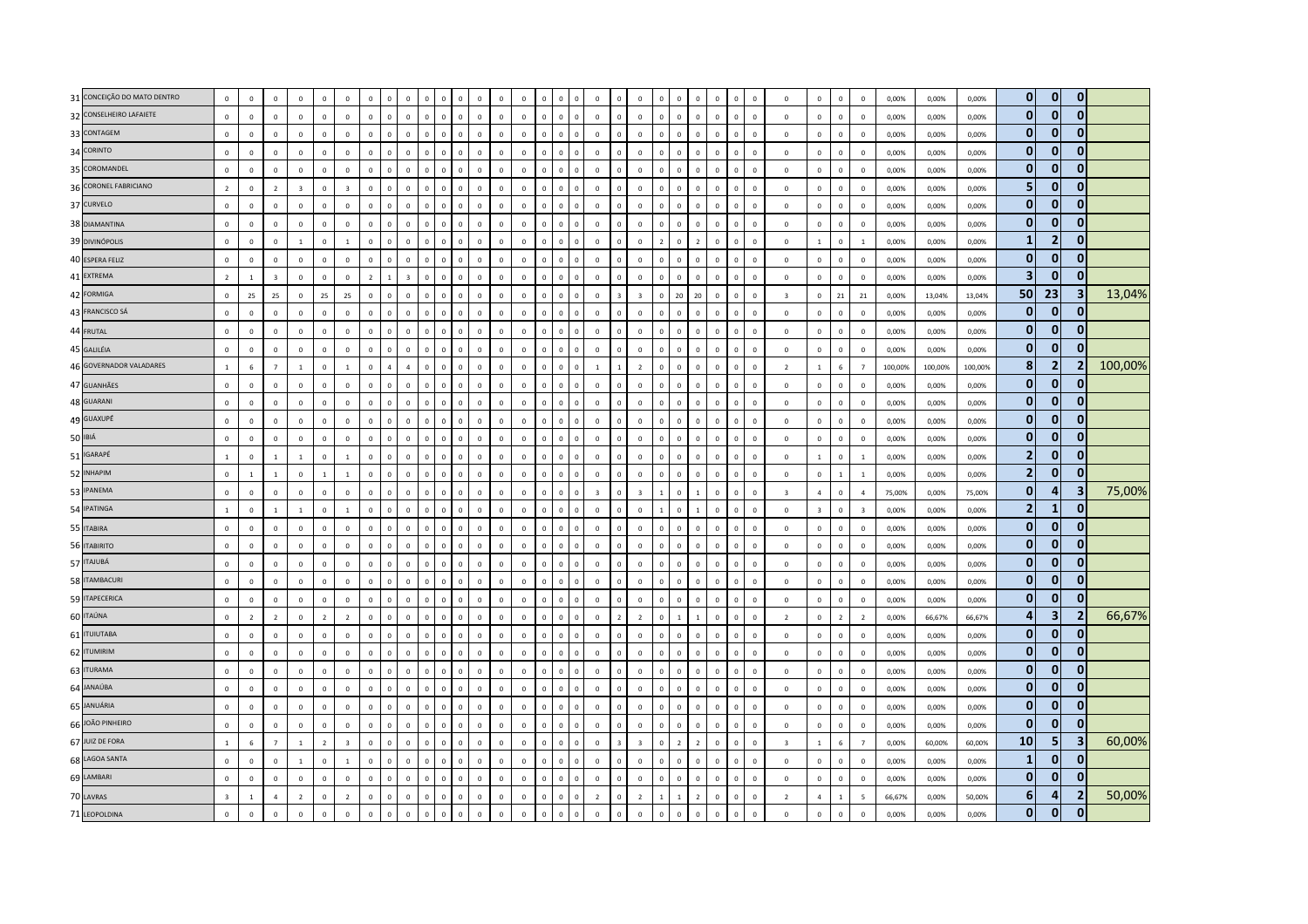| 72 LIMA DUARTE             | $\mathbf 0$     | $\mathbf 0$             | $\overline{0}$ | $\mathbf 0$    | $\overline{0}$ | $\overline{0}$ | $\mathbf 0$  | $\Omega$                | $^{\circ}$     |              | $\mathbf 0$<br>$\overline{0}$           | $\mathbf 0$  | $\mathbf 0$  | $\mathbf 0$  | $\mathbf 0$  | $\overline{0}$ |                | $\mathbf 0$             | $\,$ 0         | $\mathbf{0}$   |                | $\mathbf 0$<br>$\Omega$          |              | $\mathbf 0$<br>$\mathbf 0$    | $\mathbf 0$  | $\overline{0}$          | $\mathbf 0$             | $\mathbf 0$    | $\mathbf 0$             | 0,00%   | 0,00%  | 0,00%   | $\mathbf{0}$            | $\mathbf{0}$   | $\mathbf{0}$            |         |
|----------------------------|-----------------|-------------------------|----------------|----------------|----------------|----------------|--------------|-------------------------|----------------|--------------|-----------------------------------------|--------------|--------------|--------------|--------------|----------------|----------------|-------------------------|----------------|----------------|----------------|----------------------------------|--------------|-------------------------------|--------------|-------------------------|-------------------------|----------------|-------------------------|---------|--------|---------|-------------------------|----------------|-------------------------|---------|
| 73 MALACACHETA             | $\mathsf 0$     | $\mathbf 0$             | $\mathbb O$    | $\mathsf 0$    | $\mathbf{0}$   | $\mathbb O$    | $\mathsf 0$  | $\mathbf 0$             | $\mathbb O$    | $\mathbf{0}$ | $\mathbf 0$<br>$\mathbf 0$              | $\mathbf 0$  | $\mathbf 0$  | $\mathbf 0$  | $\mathsf 0$  | $\mathbf 0$    | $\overline{0}$ | $\mathbf 0$             | $\circ$        | $\mathsf 0$    | $\mathbf 0$    | $\mathbb O$                      | $\mathbf 0$  | $\mathbf 0$<br>$\circ$        | $\mathbf 0$  | $\mathbf 0$             | $\mathbf 0$             | $\mathsf 0$    | $\mathbf 0$             | 0,00%   | 0,00%  | 0,00%   | $\mathbf{0}$            | $\overline{0}$ | $\mathbf{0}$            |         |
| 74 MANGA                   | $\mathsf 0$     | $\mathbf 0$             | $\mathbb O$    | $\mathsf 0$    | $\mathbf{0}$   | $\overline{0}$ | $\Omega$     | $\Omega$                | $\Omega$       | $\Omega$     | $\mathbf 0$<br>$\,$ 0                   | $\Omega$     | $\mathbf 0$  | $\Omega$     | $\Omega$     | $\mathbf 0$    | $\Omega$       | $\mathbf 0$             | $\mathbf 0$    | $\Omega$       | $\Omega$       | $\Omega$<br>$\Omega$             |              | $\mathbf 0$<br>$\mathbb O$    | $\Omega$     | $\mathbf 0$             | $\Omega$                | $\mathbf 0$    | $\Omega$                | 0,00%   | 0,00%  | 0,00%   | $\mathbf{0}$            | $\mathbf{0}$   | $\mathbf{0}$            |         |
| 75 MANHUAÇU                | $\circ$         | $\overline{0}$          | $\mathbf 0$    | $\mathsf 0$    | $\Omega$       | $\overline{0}$ | $\mathbf 0$  | $\Omega$                | $\mathbb O$    | $\Omega$     | $\mathbf 0$<br>$\,$ 0                   | $\mathbf 0$  | $\mathbf 0$  | $\mathbf 0$  | $\mathsf 0$  | $\mathbf 0$    | $\Omega$       | $\mathbf 0$             | $\mathbf{0}$   | $\mathbf 0$    | $\mathbf{0}$   | $\mathbf{0}$<br>$\Omega$         |              | $\mathbf 0$<br>$\circ$        | $\mathbf 0$  | $\overline{\mathbf{0}}$ | $\mathbf 0$             | $\mathsf 0$    | $\mathbf 0$             | 0,00%   | 0,00%  | 0,00%   | $\mathbf{0}$            | $\mathbf{0}$   | $\mathbf{0}$            |         |
| 76 MAR DE ESPANHA          | $\mathsf 0$     | $\mathbf 0$             | $\mathbb O$    | $\mathbf 0$    | $\mathbb O$    | $\mathbb O$    | $\mathbf 0$  | $\mathbb O$             | $\mathbb O$    | $\circ$      | $\mathbf 0$<br>$\,$ 0                   | $\mathbf 0$  | $\mathbf 0$  | $\mathbf 0$  | $\mathbf 0$  | $\mathbf 0$    | $\overline{0}$ | $\mathbf 0$             | $\mathbb O$    | $\mathbf 0$    | $\mathbf 0$    | $\mathbb O$                      | $\mathbf 0$  | $\mathbf 0$<br>$\circ$        | $\mathbf 0$  | $\mathbf 0$             | $\mathbf 0$             | $\mathbf 0$    | $\mathbf 0$             | 0,00%   | 0,00%  | 0,00%   | $\mathbf{0}$            | $\mathbf{0}$   | $\mathbf{0}$            |         |
| 77 MARIANA                 | $\mathbf 0$     | $\mathbf 0$             | $\mathbb O$    | $\mathbf 0$    | $\mathbf{0}$   | $\mathbb O$    | $\mathbf 0$  | $\overline{0}$          | $\mathbf 0$    |              | $\mathbf 0$<br>$\overline{0}$           | $\mathbf 0$  | $\mathbf 0$  | $\mathbf 0$  | $\mathsf 0$  | $\mathbf 0$    | $\overline{0}$ | $\mathbf 0$             | $\mathbf 0$    | $\mathbf 0$    | $\mathbf 0$    | $\mathbf 0$<br>$\mathbf 0$       |              | $\mathbf 0$<br>$\overline{0}$ | $\mathbf 0$  | $\mathbf 0$             | $\mathbf 0$             | $\mathsf 0$    | $\mathbf 0$             | 0,00%   | 0,00%  | 0,00%   | $\mathbf{0}$            | $\Omega$       | $\mathbf{0}$            |         |
| 78 MATOZINHOS              | $\circ$         | $\Omega$                | $\overline{0}$ | $\mathbf{0}$   | $\Omega$       | $\mathbf 0$    | $\Omega$     | $\Omega$                | $\mathbf 0$    | $\Omega$     | $\mathbf{0}$<br>$\overline{0}$          | $\mathbf{0}$ | $\Omega$     | $\mathbf{0}$ | $\Omega$     | $\overline{0}$ | $\Omega$       | $\mathbf 0$             | $\mathbf{0}$   | $\Omega$       | $\Omega$       | $\Omega$<br>$\Omega$             |              | $\mathbf{0}$<br>$\mathbf 0$   | $\mathbf{0}$ | $\Omega$                | $\mathbf{0}$            | $\mathbf{0}$   | $\mathbf{0}$            | 0,00%   | 0,00%  | 0,00%   | $\mathbf{0}$            | $\overline{0}$ | $\mathbf{0}$            |         |
| 79 MEDINA                  | $\mathsf 0$     | $\mathbf 0$             | $\mathbb O$    | $\mathsf 0$    | $\Omega$       | $\mathbb O$    | $\mathbf 0$  | $\Omega$                | $\mathbf 0$    | $\mathbf{0}$ | $\mathbf 0$<br>$\,0\,$                  | $\mathbf 0$  | $\Omega$     | $\mathbf 0$  | $\mathbf{0}$ | $\,0\,$        | $\overline{0}$ | $\mathbf 0$             | $\mathbf 0$    | $\mathbf 0$    | $\Omega$       | $\Omega$<br>$\mathbf 0$          |              | $\mathbf 0$<br>$\mathbf{0}$   | $\mathbf 0$  | $\mathbf 0$             | $\mathbf{0}$            | $\mathbf 0$    | $\mathbf 0$             | 0,00%   | 0,00%  | 0,00%   | $\mathbf{0}$            | $\overline{0}$ | $\mathbf{0}$            |         |
| 80 MINAS NOVAS             | $\mathsf 0$     | $\mathbf 0$             | $\mathbb O$    | $\mathbf 0$    | $\mathbf{0}$   | $\mathbb O$    | $\mathbf 0$  | $\overline{0}$          | $\mathbf 0$    |              | $\mathbf 0$<br>$\overline{0}$           | $\mathbf 0$  | $\mathbf 0$  | $\mathbf 0$  | $\mathsf 0$  | $\mathbf 0$    | $\overline{0}$ | $\mathbf 0$             | $\mathbf 0$    | $\mathbf 0$    | $\mathbf 0$    | $\mathbf 0$<br>$\mathbf 0$       |              | $\pmb{0}$<br>$\mathbf 0$      | $\mathbf 0$  | $\mathbf 0$             | $\mathbf 0$             | $\mathbf 0$    | $\mathbf 0$             | 0,00%   | 0,00%  | 0,00%   | $\mathbf{0}$            | $\mathbf{0}$   | $\mathbf{0}$            |         |
| 81 MONTE CARMELO           | $\mathsf 0$     | $\overline{0}$          | $\mathbb O$    | $\mathbf{0}$   | $\mathbf{0}$   | $\mathbb O$    | $\mathbf{0}$ | $\Omega$                | $\mathbf 0$    | $\Omega$     | $\mathbf{0}$<br>$\overline{0}$          | $\mathbf 0$  | $\mathbf 0$  | $\Omega$     | $\mathbf{0}$ | $\mathbf 0$    | $\Omega$       | $\mathbf 0$             | $\mathbf{0}$   | $\mathbf{0}$   | $\mathbf{0}$   | $\mathbf 0$                      | $\mathbf{0}$ | $\mathbf 0$<br>$\circ$        | $\mathbf 0$  | $\,$ 0                  | $\mathbf 0$             | $\mathbf{0}$   | $\mathbf 0$             | 0,00%   | 0,00%  | 0,00%   | $\mathbf{0}$            | $\mathbf{0}$   | $\mathbf{0}$            |         |
| 82 MONTES CLAROS           | $\mathsf 0$     | $\overline{2}$          | $\overline{2}$ | $\Omega$       | $\Omega$       | $\Omega$       | $\Omega$     | $\Omega$                | $\Omega$       | $\Omega$     | $\mathbf 0$<br>$\Omega$                 | $\Omega$     | $\Omega$     | $\Omega$     | $\Omega$     | $\mathbf 0$    | $\Omega$       | $\mathbf 0$             | $\Omega$       | $\Omega$       | $\Omega$       | $\overline{z}$<br>$\overline{2}$ |              | $\mathbf 0$<br>$\Omega$       | $\Omega$     | $\Omega$                | $\mathbf 0$             | $\overline{z}$ | $\overline{2}$          | 0,00%   | 0,00%  | 0,00%   | $\overline{\mathbf{2}}$ | $\overline{2}$ | $\bf{0}$                |         |
| 83 MURIAÉ                  | $\mathbf{1}$    | $\,0\,$                 | $\mathbf{1}$   | $\mathsf 0$    | $\mathbf 0$    | $\,0\,$        | $\mathbf{0}$ | $\Omega$                | $\mathbf 0$    | $\Omega$     | $\mathbf 0$<br>$\overline{0}$           | $\mathbf 0$  | $\mathbf 0$  | $\mathbf 0$  | $\mathbf 0$  | $\mathbf 0$    | $\Omega$       | $\,0\,$                 | $\Omega$       | $\mathbf{0}$   | $\Omega$       | $\mathbf 0$<br>$\Omega$          |              | $\mathbf 0$<br>$\mathbf 0$    | $\mathbf 0$  | $\overline{0}$          | $\overline{2}$          | $\mathbf 0$    | $\overline{2}$          | 0,00%   | 0,00%  | 0,00%   | $\mathbf{1}$            | $\Omega$       | $\mathbf{0}$            |         |
| 84 NANUQUE                 | $\mathsf 0$     | $\mathbf 0$             | $\mathbb O$    | $\mathbf{0}$   | $\Omega$       | $\mathbb O$    | $\Omega$     | $\mathbf 0$             | $\mathbf 0$    | $\Omega$     | $\mathbf 0$<br>$\mathbf 0$              | $\mathbf 0$  | $\mathbf{0}$ | $\mathbf 0$  | $\mathbf{0}$ | $\mathbf 0$    | $\Omega$       | $\mathbf 0$             | $\circ$        | $\Omega$       | $\Omega$       | $\Omega$<br>$\mathbf 0$          |              | $\mathbf 0$<br>$\mathbf{0}$   | $\mathbf 0$  | $\mathbf 0$             | $\mathbf 0$             | $\mathbf{0}$   | $\mathbf 0$             | 0,00%   | 0,00%  | 0,00%   | $\mathbf{0}$            | $\mathbf{0}$   | $\mathbf{0}$            |         |
| 85 NEPOMUCENO              | $\circ$         | $\mathbf 0$             | $\mathbb O$    | $\mathbf 0$    | $\mathbf{0}$   | $\mathbf 0$    | $\mathbf 0$  | $\mathbf 0$             | $\mathbf 0$    | $\Omega$     | $\mathbf 0$<br>$\mathbf 0$              | $\mathbf 0$  | $\mathbf 0$  | $\mathbf 0$  | $\mathbf 0$  | $\mathbf 0$    | $\Omega$       | $\mathbf 0$             | $\mathbf{0}$   | $\Omega$       | $\Omega$       | $\Omega$<br>$\mathbf 0$          |              | $\mathbf 0$<br>$\mathbf 0$    | $\mathbf 0$  | $\mathbb O$             | $\mathbf 0$             | $\mathbf 0$    | $\mathbf 0$             | 0,00%   | 0,00%  | 0,00%   | $\mathbf{0}$            | $\overline{0}$ | $\mathbf{0}$            |         |
| 86 NOVA SERRANA            | $\mathsf 0$     | $\overline{\mathbf{0}}$ | $\mathbf 0$    | $\Omega$       | $\Omega$       | $\mathbf 0$    | $\Omega$     | $\Omega$                | $\Omega$       | $\Omega$     | $\mathbf 0$<br>$\mathbf 0$              | $\mathbf 0$  | $\mathbf 0$  | $\Omega$     | $\mathbf{0}$ | $\mathbf 0$    | $\Omega$       | $\mathbf 0$             | $\mathbf{0}$   | $\Omega$       | $\Omega$       | $\Omega$<br>$\Omega$             |              | $\mathbf 0$<br>$\mathbb O$    | $\Omega$     | $\,$ 0                  | $\mathbf 0$             | $\mathbf{0}$   | $\mathbf 0$             | 0,00%   | 0,00%  | 0,00%   | $\mathbf{0}$            | $\overline{0}$ | $\mathbf{0}$            |         |
| 87 OLIVEIRA                | $\mathbf 0$     | $\mathbf 0$             | $\mathbb O$    | $\mathsf 0$    | $\mathbf{0}$   | $\mathbb O$    | $\mathbf 0$  | $\mathbf 0$             | $\mathbb O$    | $\mathbf{0}$ | $\mathbf 0$<br>$\,$ 0                   | $\mathbf 0$  | $\mathbf 0$  | $\mathbf 0$  | $\mathbf 0$  | $\mathbf 0$    | $\overline{0}$ | $\mathbf 0$             | $\mathbb O$    | $\mathbf 0$    | $\mathbf 0$    | $\,0\,$<br>$\mathbf{0}$          |              | $\mathbf 0$<br>$\mathbf 0$    | $\mathbf 0$  | $\,0\,$                 | $\mathbf 0$             | $\mathbf 0$    | $\mathbf 0$             | 0,00%   | 0,00%  | 0,00%   | $\mathbf{0}$            | $\mathbf{0}$   | $\mathbf{0}$            |         |
| 88 PARÁ DE MINAS           | $6\overline{6}$ | $\mathbf 0$             | $\,$ 6 $\,$    | $\mathbf 0$    | $\mathbf 0$    | $\overline{0}$ | $\mathbf{0}$ | $\mathbf 0$             | $\mathbf 0$    | $\Omega$     | $\mathbf 0$<br>$\,$ 0                   | $\mathbf 0$  | $\mathbf 0$  | $\mathbf 0$  | $\mathbf 0$  | $\mathbf 0$    | $\Omega$       | $\overline{\mathbf{3}}$ | $\mathbf{0}$   | $\overline{3}$ | $\overline{z}$ | $\overline{2}$<br>$\Omega$       |              | $\mathbf 0$<br>$\mathbf 0$    | $\mathbf 0$  | $\overline{\mathbf{3}}$ | $\mathbf{1}$            | $\mathbf 0$    | $\mathbf{1}$            | 60,00%  | 0,00%  | 60,00%  | $6\phantom{1}$          | 5              | $\overline{\mathbf{3}}$ | 60,00%  |
| 89 PARACATU                | $\mathbf 0$     | $\mathbf 0$             | $\mathbb O$    | $\mathbf{0}$   | $\mathbf{0}$   | $\mathbb O$    | $\mathbf 0$  | $\mathbf 0$             | $\mathbb O$    | $\Omega$     | $\mathbf 0$<br>$\mathbf 0$              | $\mathbf 0$  | $\mathbf 0$  | $\mathbf 0$  | $\mathbf 0$  | $\mathbf 0$    | $\Omega$       | $\mathbf 0$             | $\mathbb O$    | $\mathbf 0$    | $\mathbf 0$    | $\mathbf 0$<br>$\mathbb O$       |              | $\mathbf 0$<br>$\circ$        | $\mathbf 0$  | $\mathbf 0$             | $\mathbf 0$             | $\mathsf 0$    | $\mathbf 0$             | 0,00%   | 0,00%  | 0,00%   | $\mathbf{0}$            | 0              | $\mathbf{0}$            |         |
| 90 PARAGUAÇU               | $\mathsf 0$     | $\mathbf 0$             | $\mathbb O$    | $\mathsf 0$    | $\Omega$       | $\overline{0}$ | $\mathbf 0$  | $\Omega$                | $\Omega$       | $\Omega$     | $\mathbf 0$<br>$\overline{0}$           | $\mathbf 0$  | $\Omega$     | $\Omega$     | $^{\circ}$   | $\mathbf 0$    | $\Omega$       | $\mathbf 0$             | $\Omega$       | $\mathbf 0$    | $\Omega$       | $\Omega$<br>$\Omega$             |              | $\mathbf 0$<br>$\circ$        | $^{\circ}$   | $\mathbf 0$             | $\mathbf{0}$            | $\mathbf 0$    | $^{\circ}$              | 0,00%   | 0,00%  | 0,00%   | $\mathbf{0}$            | $\overline{0}$ | $\mathbf 0$             |         |
| 91 PASSA QUATRO            | $\circ$         | $\mathbf 0$             | $\mathbf 0$    | $\mathsf 0$    | $\mathbf{0}$   | $\overline{0}$ | $\mathbf{0}$ | $\mathbf 0$             | $\mathbf 0$    | $\Omega$     | $\mathbf 0$<br>$\,$ 0                   | $\mathbf 0$  | $\mathbf 0$  | $\mathbf 0$  | $\mathbf 0$  | $\mathbf 0$    | $\Omega$       | $\mathbf 0$             | $\mathbf{0}$   | $\mathbf{0}$   | $\Omega$       | $\mathbf 0$<br>$\Omega$          |              | $\mathbf 0$<br>$\mathbb O$    | $\mathbf 0$  | $\mathbf 0$             | $\mathbf 0$             | $\mathsf 0$    | $\mathbf 0$             | 0,00%   | 0,00%  | 0,00%   | $\mathbf{0}$            | $\Omega$       | $\mathbf{0}$            |         |
| 92 PASSA TEMPO             | $\mathsf 0$     | $\mathbf 0$             | $\mathbb O$    | $\mathbf 0$    | $\circ$        | $\mathbb O$    | $\mathbf 0$  | $\mathbb O$             | $\mathbb O$    | $\circ$      | $\mathbf 0$<br>$\mathbf 0$              | $\mathbf 0$  | $\mathbf 0$  | $\mathbf 0$  | $\mathbf 0$  | $\mathbf 0$    | $\overline{0}$ | $\mathbf 0$             | $\mathbf 0$    | $\mathbf 0$    | $\mathbf 0$    | $\mathbb O$                      | $\mathbf 0$  | $\mathbf 0$<br>$\circ$        | $\mathbf 0$  | $\mathbf 0$             | $\mathbf 0$             | $\mathbf 0$    | $\mathbf 0$             | 0,00%   | 0,00%  | 0,00%   | $\mathbf{0}$            | $\overline{0}$ | $\mathbf{0}$            |         |
| 93 PASSOS                  | $\mathsf 0$     | $\overline{0}$          | $\mathbb O$    | $\mathsf 0$    | $\mathbf{0}$   | $\mathbb O$    | $\mathbf 0$  | $\overline{0}$          | $\mathbb O$    |              | $\mathbf 0$<br>$\overline{0}$           | $\mathbf 0$  | $\mathbf 0$  | $\mathbf 0$  | $\mathbf 0$  | $\mathbf 0$    | $\Omega$       | $\mathbf 0$             | $\mathbf 0$    | $\mathbf 0$    | $\Omega$       | $\Omega$<br>$\mathbf 0$          |              | $\mathbf 0$<br>$\mathbf 0$    | $\mathbf 0$  | $\mathbf 0$             | $\mathbf 0$             | $\mathbf 0$    | $\mathbf 0$             | 0,00%   | 0,00%  | 0,00%   | $\mathbf{0}$            | $\overline{0}$ | $\mathbf{0}$            |         |
| 94 PATOS DE MINAS          | 48              | $\overline{7}$          | 55             | 48             | $\overline{7}$ | 55             | $\mathbf{g}$ | $\overline{\mathbf{z}}$ | 11             | $\Omega$     | $\mathbf{0}$<br>$\Omega$                | $\Omega$     | $\Omega$     | $\mathbf{0}$ | $\Omega$     | $\overline{0}$ | $\Omega$       | 31                      | $\overline{z}$ | 34             | $\Omega$       | $\overline{\phantom{a}}$         | $11\,$       | $\mathbf 0$<br>$\Omega$       | $\Omega$     | 34                      | $\Omega$                | $\mathbf{0}$   | $\Omega$                | 77,50%  | 60,00% | 75,56%  | 110                     | 45             | 34                      | 75,56%  |
| 95 PATROCÍNIO              | $\overline{2}$  | $\mathbf 0$             | $\overline{2}$ | $\overline{2}$ | $\Omega$       | $\overline{2}$ | $\mathbf 0$  | $\mathbb O$             | $\mathbf{0}$   | $^{\circ}$   | $\mathbf 0$<br>$\,0\,$                  | $\mathbf 0$  | $\Omega$     | $^{\circ}$   | $\mathbf{0}$ | $\,0\,$        | $\mathbf 0$    | $\overline{2}$          | $\mathbb O$    | $\overline{2}$ | $\mathbf 0$    | $\mathbf 0$<br>$\Omega$          |              | $\circ$<br>$\mathbf 0$        | $^{\circ}$   | $\overline{2}$          | $\overline{2}$          | $\mathsf 0$    | $\overline{2}$          | 100,00% | 0,00%  | 100,00% | 4                       | 2 <sup>1</sup> | $\overline{2}$          | 100,00% |
| 96 PEÇANHA                 | $\mathsf 0$     | $\mathbf 0$             | $\mathbb O$    | $\mathsf 0$    | $\mathbf{0}$   | $\mathbf 0$    | $\mathbf 0$  | $\mathbf 0$             | $\mathbf 0$    |              | $\mathbf 0$<br>$\,$ 0                   | $\mathbf 0$  | $\mathbf 0$  | $\mathbf 0$  | $\mathsf 0$  | $\mathbf 0$    | $\overline{0}$ | $\mathbf 0$             | $\,$ 0 $\,$    | $\mathbf{0}$   | $\mathbf{0}$   | $\mathbf 0$<br>$\mathbf 0$       |              | $\mathbf 0$<br>$\mathbf 0$    | $\mathbf 0$  | $\mathbf 0$             | $\mathbf 0$             | $\mathbf 0$    | $\mathbf 0$             | 0,00%   | 0,00%  | 0,00%   | $\mathbf{0}$            | $\overline{0}$ | $\bf{0}$                |         |
| 97 PIRAPORA                | $\circ$         | $\overline{0}$          | $\overline{0}$ | $\mathbf{0}$   | $\overline{0}$ | $\overline{0}$ | $\mathbf{0}$ | $\mathbf{0}$            | $\mathbf 0$    | $\Omega$     | $\mathbf{0}$<br>$\overline{0}$          | $\mathbf{0}$ | $\mathbf{0}$ | $\mathbf{0}$ | $\mathbf{0}$ | $\mathbf{0}$   | $\Omega$       | $\mathbf{0}$            | $\mathbf{0}$   | $\mathbf{0}$   | $\mathbf{0}$   | $\mathbf{0}$<br>$\mathbf{0}$     |              | $\mathbf{0}$<br>$\mathbf{0}$  | $\mathbf{0}$ | $\overline{0}$          | $\mathbf{0}$            | $\mathbf{0}$   | $\mathbf{0}$            | 0.00%   | 0,00%  | 0.00%   | $\mathbf{0}$            | $\mathbf{0}$   | $\mathbf{0}$            |         |
| 98 POÇOS DE CALDAS         | $\Omega$        | $\overline{0}$          | $\mathbb O$    | $\mathbf{0}$   | $\Omega$       | $\mathbf 0$    | $\Omega$     | $\Omega$                | $\Omega$       | $\Omega$     | $\mathbf{0}$<br>$\overline{\mathbf{0}}$ | $\mathbf 0$  | $\Omega$     | $\Omega$     | $\mathbf 0$  | $\mathbf 0$    | $\Omega$       | $\mathbf 0$             | $\Omega$       | $\Omega$       | $\Omega$       | $\Omega$<br>$\Omega$             |              | $\mathbf 0$<br>$\overline{0}$ | $\Omega$     | $\,$ 0                  | $\mathbf 0$             | $\mathbf 0$    | $\mathbf 0$             | 0,00%   | 0,00%  | 0,00%   | $\mathbf{0}$            | $\bf{0}$       | 0                       |         |
| 99 POMPÉU                  | $\mathbf 0$     | $\,0\,$                 | $\mathbf 0$    | $\mathsf 0$    | $\mathbf{0}$   | $\,0\,$        | $\mathbf 0$  | $\mathbf 0$             | $\mathbb O$    | $\Omega$     | $\mathbf 0$<br>$\mathbf 0$              | $\mathbf 0$  | $\mathbf 0$  | $\mathbf 0$  | $\mathbf 0$  | $\mathbf 0$    | $\Omega$       | $\mathbf 0$             | $\,$ 0 $\,$    | $\mathbf 0$    | $\Omega$       | $\mathbf{0}$<br>$\Omega$         |              | $\mathbf 0$<br>$\mathbb O$    | $\mathbf 0$  | $\,0\,$                 | $\mathbf 0$             | $\mathbf 0$    | $\mathbf 0$             | 0,00%   | 0,00%  | 0,00%   | $\mathbf{0}$            | $\mathbf{0}$   | $\mathbf{0}$            |         |
| 100 PONTE NOVA             | 15              | $\,$ 0                  | 15             | 15             | $\mathbf{0}$   | 15             | $\mathbf 0$  | $\mathbf 0$             | $\mathbb O$    | $\mathbf{0}$ | $\mathbf 0$<br>$\,$ 0                   | $\mathbf 0$  | $\mathbf 0$  | $\mathbf 0$  | $\mathbf 0$  | $\mathbf 0$    | $\overline{0}$ | $\overline{2}$          | $\circ$        | $\overline{2}$ | $\mathbf 0$    | $\mathbb O$<br>$\mathbf 0$       |              | $\mathbf 0$<br>$\overline{0}$ | $\mathbf 0$  | $\overline{2}$          | $\overline{\mathbf{3}}$ | $\mathbf 0$    | $\overline{\mathbf{3}}$ | 100,00% | 0,00%  | 100,00% | 30                      | 2 <sub>1</sub> | $\overline{2}$          | 100,00% |
| 101 POUSO ALEGRE           | $\overline{a}$  | $\mathbf 0$             | $\overline{4}$ | 12             | $\Omega$       | 12             | $\mathbf{1}$ | $\Omega$                | $\overline{1}$ | $\Omega$     | $\mathbf{0}$<br>$\overline{0}$          | $\Omega$     | $\Omega$     | $\Omega$     | $\Omega$     | $\overline{0}$ | $\Omega$       | $\overline{5}$          | $\Omega$       | -5.            | $\overline{1}$ | $\Omega$<br>$\overline{1}$       |              | $\mathbf{0}$<br>$\mathbf 0$   | $\Omega$     | $\overline{5}$          | $\overline{7}$          | $\Omega$       | $\overline{7}$          | 83,33%  | 0.00%  | 83,33%  | 16                      | 6 <sup>1</sup> | 5                       | 83,33%  |
| 102 PRATÁPOLIS             | $\mathsf 0$     | $\mathbf 0$             | $\mathbb O$    | $\mathsf 0$    | $\Omega$       | $\mathbf 0$    | $\mathbf{0}$ | $\Omega$                | $\Omega$       | $\Omega$     | $\mathbf 0$<br>$\,$ 0                   | $\mathbf 0$  | $\mathbf 0$  | $\mathbf 0$  | $\mathbf 0$  | $\mathbf 0$    | $\Omega$       | $\mathbf 0$             | $\Omega$       | $\mathbf 0$    | $\Omega$       | $\Omega$<br>$\mathbf 0$          |              | $\mathbf 0$<br>$\mathbb O$    | $\mathbf 0$  | $\,$ 0                  | $\mathbf 0$             | $\mathsf 0$    | $\mathbf 0$             | 0,00%   | 0,00%  | 0,00%   | $\mathbf{0}$            | $\Omega$       | $\mathbf{0}$            |         |
| 103 PRESIDENTE OLEGÁRIO    | $\mathsf 0$     | $\mathbf 0$             | $\mathbb O$    | $\mathbf 0$    | $\mathbf{0}$   | $\mathbf 0$    | $\mathbf 0$  | $\mathbb O$             | $\mathbb O$    | $\circ$      | $\mathbf 0$<br>$\,0\,$                  | $\mathbf 0$  | $\mathbf 0$  | $\mathbf 0$  | $\mathbf 0$  | $\mathbf 0$    | $\overline{0}$ | $\mathbf 0$             | $\mathbb O$    | $\mathbf 0$    | $\mathbf 0$    | $\mathbb O$                      | $\mathbb O$  | $\mathbf 0$<br>$\mathbb O$    | $\mathbf 0$  | $\,0\,$                 | $\mathbf 0$             | $\mathbf 0$    | $\mathbf 0$             | 0,00%   | 0,00%  | 0,00%   | $\mathbf{0}$            | $\overline{0}$ | $\mathbf{0}$            |         |
| 104 RIBEIRÃO DAS NEVES     | $\mathsf 0$     | $\overline{0}$          | $\mathbb O$    | $\Omega$       | $\mathbf{0}$   | $\mathbb O$    | $\Omega$     | $\Omega$                | $\Omega$       |              | $\mathbf 0$<br>$\overline{0}$           | $\mathbf 0$  | $\mathbf 0$  | $\Omega$     | $\mathbf 0$  | $\mathbb O$    | $\Omega$       | $\mathbf 0$             | $\Omega$       | $\Omega$       | $\Omega$       | $\Omega$<br>$\Omega$             |              | $\mathbf 0$<br>$\Omega$       | $\Omega$     | $\Omega$                | $\mathbf 0$             | $\mathbf 0$    | $\mathbf 0$             | 0,00%   | 0,00%  | 0,00%   | $\mathbf{0}$            | $\mathbf{0}$   | $\mathbf{0}$            |         |
| 105 RIO PARANAÍBA          | $\mathbf{0}$    | $\overline{0}$          | $\overline{0}$ | $\mathbf{0}$   | $\Omega$       | $\mathbf 0$    | $\Omega$     | $\Omega$                | $\Omega$       | $\Omega$     | $\mathbf{0}$<br>$\overline{0}$          | $\mathbf{0}$ | $\Omega$     | $\Omega$     | $\mathbf{0}$ | $\mathbf{0}$   | $\Omega$       | $\mathbf 0$             | $\mathbf{0}$   | $\Omega$       | $\Omega$       | $\Omega$<br>$\Omega$             |              | $\mathbf 0$<br>$\mathbf{0}$   | $\Omega$     | $\Omega$                | $\Omega$                | $\mathbf{0}$   | $\mathbf{0}$            | 0,00%   | 0,00%  | 0,00%   | $\mathbf{0}$            | $\Omega$       | $\mathbf{0}$            |         |
| 106 RIO POMBA              | $\mathbf{1}$    | $\overline{0}$          | <sup>1</sup>   | $\overline{1}$ | $\Omega$       | 1              | $\mathbf 0$  | $\Omega$                | $\mathbf 0$    | $\Omega$     | $\mathbf 0$<br>$\overline{0}$           | $\mathbf 0$  | $\Omega$     | $\Omega$     | $\mathbf{0}$ | $\,0\,$        | $\Omega$       | <sup>1</sup>            | $\mathbf 0$    | $\overline{1}$ | $\mathbf 0$    | $\Omega$<br>$\overline{0}$       |              | $\mathbf{0}$<br>$\mathbf{0}$  | $\mathbf 0$  | $\overline{1}$          | $\overline{1}$          | $\mathbf{0}$   | <sup>1</sup>            | 100,00% | 0,00%  | 100,00% | $\overline{2}$          | $\mathbf{1}$   |                         | 100,00% |
| 107 SABARÁ                 | $\mathsf 0$     | $\overline{0}$          | $\mathbf 0$    | $\mathsf 0$    | $\mathbf{0}$   | $\mathbf 0$    | $\mathbf 0$  | $\mathbf 0$             | $\mathbb O$    | $\Omega$     | $\mathbf 0$<br>$\,$ 0                   | $\mathbf 0$  | $\mathbf 0$  | $\mathbf 0$  | $\mathbf 0$  | $\mathbf 0$    | $\Omega$       | $\mathbf 0$             | $\mathbf{0}$   | $\Omega$       | $\Omega$       | $\Omega$<br>$\Omega$             |              | $\mathbf 0$<br>$\mathbb O$    | $\mathbf 0$  | $\mathbf 0$             | $\mathbf 0$             | $\mathsf 0$    | $\mathbf 0$             | 0,00%   | 0,00%  | 0,00%   | $\mathbf{0}$            | $\Omega$       | $\Omega$                |         |
| 108 SACRAMENTO             | $\mathbf 0$     | $\,$ 0                  | $\mathbf 0$    | $\mathbf{0}$   | $\mathbb O$    | $\mathbb O$    | $\mathbf 0$  | $\mathbf 0$             | $\mathbb O$    | $\mathbf{0}$ | $\mathbf 0$<br>$\mathbf 0$              | $\mathbf 0$  | $\mathbf 0$  | $\mathsf 0$  | $\mathbf 0$  | $\mathbf 0$    | $\Omega$       | $\mathbf 0$             | $\mathbb O$    | $\mathbf 0$    | $\mathbf 0$    | $\mathbf 0$                      | $\mathbb O$  | $\mathbb O$<br>$\circ$        | $\mathbf 0$  | $\mathbf 0$             | $\mathbf 0$             | $\mathsf 0$    | $\mathbf 0$             | 0,00%   | 0,00%  | 0,00%   | $\mathbf{0}$            | $\overline{0}$ | $\mathbf{0}$            |         |
| 109 SANTA BÁRBARA          | $\mathbf{1}$    | $\Omega$                | 1              | $\Omega$       | $\Omega$       | $\mathbb O$    | $\Omega$     | $\Omega$                | $\Omega$       | $\Omega$     | $\mathbf 0$<br>$\mathbf 0$              | $\mathbf 0$  | $\Omega$     | $\Omega$     | $\mathbf 0$  | $\mathbf 0$    | $\Omega$       | $\mathbf{1}$            | $\Omega$       | $\overline{1}$ | $\Omega$       | $\Omega$<br>$\Omega$             |              | $\mathbf 0$<br>$\mathbb O$    | $\Omega$     | $\overline{1}$          | $\mathbf{1}$            | $\mathbf 0$    | $\overline{1}$          | 100,00% | 0,00%  | 100,00% | $\mathbf{1}$            | $\mathbf{1}$   |                         | 100,00% |
| 110 SANTA LUZIA            | $\mathbf 0$     | $\Omega$                | $\mathbf 0$    | $\overline{z}$ | $\Omega$       | $\overline{2}$ | $\Omega$     | $\Omega$                | $\Omega$       | $\Omega$     | $\mathbf{0}$<br>$\overline{0}$          | $\Omega$     | $\Omega$     | $\Omega$     | $\mathbf{0}$ | $\mathbf{0}$   | $\Omega$       | $\,0\,$                 | $\Omega$       | $\Omega$       | $\Omega$       | $\Omega$<br>$\Omega$             |              | $\mathbf 0$<br>$\Omega$       | $\Omega$     | $\,0\,$                 | $\overline{2}$          | $\mathbf{0}$   | $\overline{2}$          | 0,00%   | 0,00%  | 0,00%   | $\overline{2}$          | $\Omega$       | $\bf{0}$                |         |
| 111 SANTA RITA DO SAPUCAÍ  | $\circ$         | $\overline{0}$          | $\mathbf 0$    | $\mathbf 0$    | $\circ$        | $\mathbf 0$    | $\mathbf 0$  | $\mathbf 0$             | $\mathbf 0$    | $\mathbf 0$  | $\mathbf 0$<br>$\overline{0}$           | $\mathbf 0$  | $\mathbf 0$  | $\mathbf 0$  | $\mathbf{0}$ | $\mathbf 0$    | $\overline{0}$ | $\mathbf 0$             | $\mathbf{0}$   | $\mathbf 0$    | $\Omega$       | $\Omega$<br>$\mathbf 0$          |              | $\mathbf{0}$<br>$\mathbf 0$   | $\mathbf 0$  | $\,$ 0                  | $\mathbf 0$             | $\mathbf{0}$   | $\mathbf 0$             | 0,00%   | 0,00%  | 0,00%   | $\mathbf{0}$            | $\overline{0}$ | $\mathbf{0}$            |         |
| 112 SANTO ANTÔNIO DO MONTE | $\mathbf 0$     | $\mathbf 0$             | $\mathbf{0}$   | $\mathbf 0$    | $\mathbf{0}$   | $\mathbb O$    | $\mathbf 0$  |                         |                |              | $\mathbf 0$<br>$\mathbf 0$              | $\mathbf 0$  | $\Omega$     |              | $\mathbf 0$  | $\overline{0}$ |                | $\mathbf 0$             |                | $\Omega$       |                |                                  |              | $\mathbf 0$                   |              | $\mathbf 0$             | $\mathbf 0$             | $\mathbf 0$    | $\mathbf 0$             | 0,00%   | 0,00%  | 0,00%   | $\mathbf 0$             | $\overline{0}$ | $\mathbf{0}$            |         |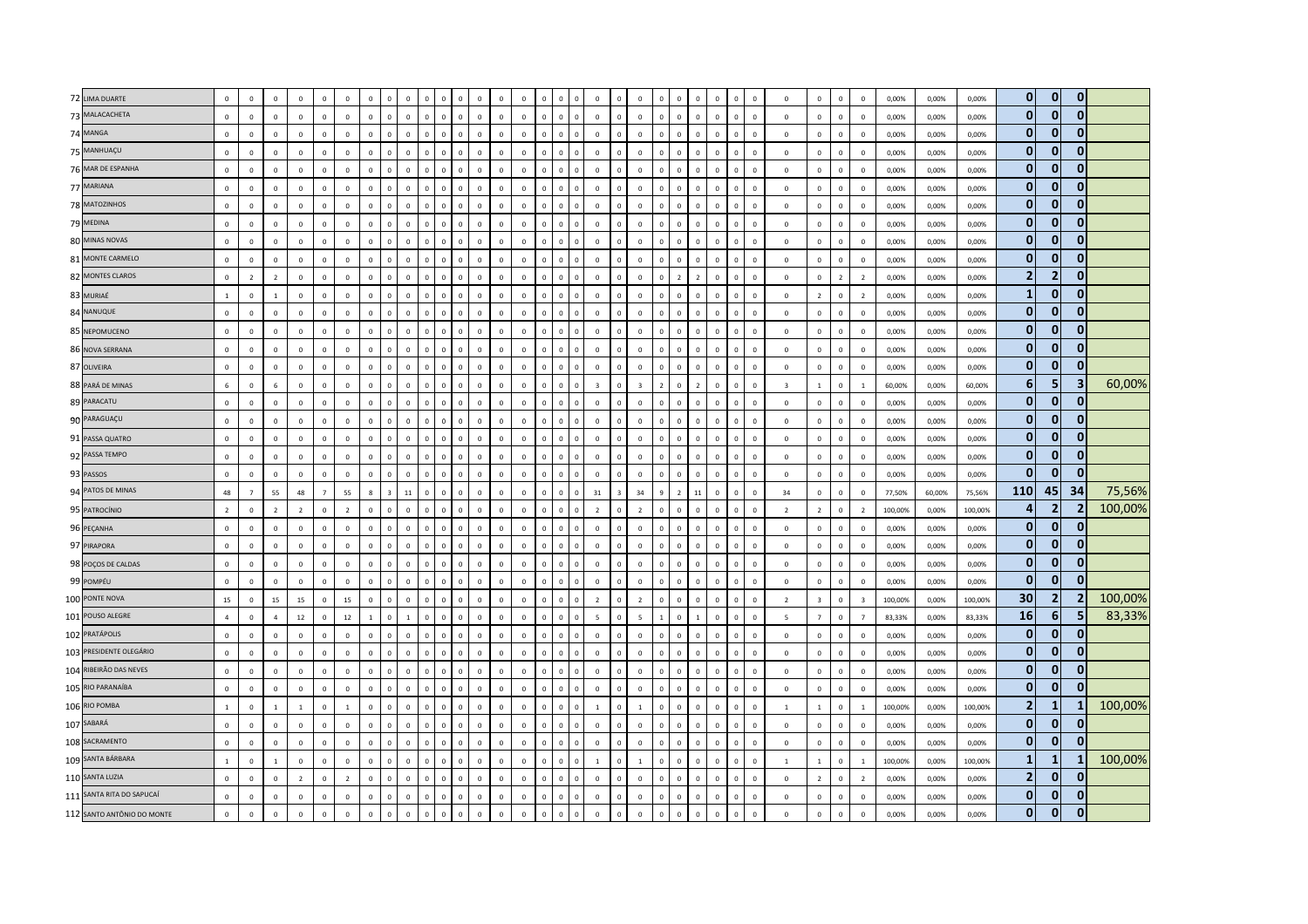|         | 113 SANTOS DUMONT            | $\mathbf{1}$   | $\overline{0}$ |                         | $^{\circ}$              | $\Omega$     | $\mathbf 0$             | $\mathbf{0}$            | $\mathbf{0}$   | $\Omega$                | $\mathbf{0}$ | $\Omega$       | $\mathbf 0$                    | $\Omega$       | $\,0\,$        | $\Omega$     | $\Omega$<br>$\Omega$       | $\Omega$       | $\Omega$       | $\Omega$                | $\Omega$       | $\mathbf{0}$            | $\overline{0}$ | $\mathbf{0}$ | $\Omega$     | $\Omega$       | $\Omega$       | $\mathbf{1}$   | $\overline{0}$ | $\mathbf{1}$   | 0,00%   | 0,00%  | 0,00%   | $\mathbf{1}$   | 0              | 0              |         |
|---------|------------------------------|----------------|----------------|-------------------------|-------------------------|--------------|-------------------------|-------------------------|----------------|-------------------------|--------------|----------------|--------------------------------|----------------|----------------|--------------|----------------------------|----------------|----------------|-------------------------|----------------|-------------------------|----------------|--------------|--------------|----------------|----------------|----------------|----------------|----------------|---------|--------|---------|----------------|----------------|----------------|---------|
|         | 114 SÃO GONÇALO DO SAPUCAÍ   | $\circ$        | $\overline{0}$ | $\Omega$                | $\mathbf{0}$            | $\Omega$     | $\mathbf{0}$            | $\mathbf{0}$            | $\mathbf 0$    | $\Omega$                | $\mathbf 0$  | $\mathbf{0}$   | $\mathbf 0$                    | $\mathbf{0}$   | $\overline{0}$ | $\Omega$     | $\Omega$                   | $\Omega$       | $\Omega$       | $\Omega$                | $\mathbf{0}$   | $\mathbf{0}$            | $\Omega$       | $\Omega$     | $\Omega$     | $\Omega$       | $\Omega$       | $\mathbf{0}$   | $\Omega$       | $^{\circ}$     | 0,00%   | 0,00%  | 0,00%   | $\mathbf{0}$   | 0              | $\mathbf{0}$   |         |
|         | 115 SÃO GOTARDO              | $\mathbf{0}$   | $\mathbf 0$    | $\Omega$                | $\mathbf{0}$            | $\mathbf 0$  | $\mathbf 0$             | $\mathsf 0$             | $\mathbf 0$    | $\,$ 0                  | $\mathbf 0$  | $\mathbf{0}$   | $\mathbf 0$<br>$\mathbf{0}$    | $\mathbb O$    | $\,0\,$        | $\mathbf{0}$ | $\overline{0}$<br>$\Omega$ | $\mathbf 0$    | $\mathbf 0$    | $\mathbf 0$             | $\mathbf 0$    | $\mathbf{0}$            | $\mathbf 0$    | $\mathbf 0$  | $^{\circ}$   | $\Omega$       | $\Omega$       | $\mathbf 0$    | $\mathbf 0$    | $^{\circ}$     | 0,00%   | 0,00%  | 0,00%   | $\mathbf{0}$   | $\overline{0}$ | $\overline{0}$ |         |
|         | 116 SÃO JOÃO DEL REI         | 30             | 8              | 38                      | 30                      | $\mathbf{g}$ | 38                      | $\mathbf 0$             | $\mathbf{0}$   | $\overline{\mathbf{0}}$ | $\mathbf 0$  | $\overline{0}$ | $\mathbf 0$                    | $\mathbb O$    | $\,0\,$        | $\Omega$     | $\Omega$<br>$\Omega$       | 13             | 5              | 18                      | 15             | $\overline{\mathbf{3}}$ | 18             | $\mathbf 0$  | $\Omega$     | $\Omega$       | 18             | $\overline{2}$ | 8              | 10             | 46,43%  | 62,50% | 50,00%  | 76             | 36             | 18             | 50,00%  |
|         | 117 SÃO LOURENÇO             | $\overline{0}$ | $\mathbf 0$    | $\Omega$                | $\mathbf{0}$            | $\circ$      | $\mathbf 0$             | $\mathbf 0$             | $\overline{0}$ | $\overline{0}$          | $\mathbf 0$  | $\overline{0}$ | $\mathbf 0$<br>$\Omega$        | $\mathbf 0$    | $\overline{0}$ | $\Omega$     | $\Omega$<br>$\Omega$       | $\mathbf{0}$   | $\mathbf{0}$   | $\mathbf{0}$            | $\overline{0}$ | $\mathbf{0}$            | $\mathbf{0}$   | $\mathbf 0$  | $\Omega$     | $\Omega$       | $\mathbf{0}$   | $\mathbf 0$    | $\mathbf 0$    | $\mathbf 0$    | 0,00%   | 0,00%  | 0,00%   | $\mathbf{0}$   | $\overline{0}$ | $\overline{0}$ |         |
|         | 118 SÃO SEBASTIÃO DO PARAÍSO | $\overline{0}$ | $\overline{0}$ | $\Omega$                | $\mathbf{0}$            | $\mathbf 0$  | $\mathbf{0}$            | $\mathbf 0$             | $\mathbf 0$    | $\overline{0}$          | $\mathbf{0}$ | $\overline{0}$ | $\mathbf 0$<br>$\mathbf{0}$    | $\mathbf 0$    | $\,0\,$        | $\mathbf{0}$ | $\overline{0}$<br>$\Omega$ | $\mathbf 0$    | $\mathbf 0$    | $\mathbf{0}$            | $\overline{0}$ | $\mathbf{0}$            | $\mathbf{0}$   | $\mathbf{0}$ | $\mathbf{0}$ | $\Omega$       | $\mathbf 0$    | $\mathbf{0}$   | $\overline{0}$ | $^{\circ}$     | 0,00%   | 0,00%  | 0,00%   | $\mathbf{0}$   | $\overline{0}$ | 0              |         |
|         | 119 SERRO                    | $\overline{0}$ | $\overline{0}$ | $\Omega$                | $^{\circ}$              | $\mathbf 0$  | $\mathbf{0}$            | $\mathbf{0}$            | $\mathbf 0$    | $\overline{0}$          | $\mathbf{0}$ | $\overline{0}$ | $\mathbf 0$                    | $\mathbf 0$    | $\overline{0}$ | $\mathbf{0}$ | $\overline{0}$<br>$\Omega$ | $\mathbf{0}$   | $\mathbf 0$    | $\overline{0}$          | $\overline{0}$ | $\mathbf{0}$            | $\mathbf{0}$   | $\mathbf{0}$ | $\mathbf{0}$ | $\Omega$       | $\mathbf 0$    | $\mathbf{0}$   | $\mathbf{0}$   | $^{\circ}$     | 0,00%   | 0,00%  | 0,00%   | $\mathbf{0}$   | 0              | 0              |         |
|         | 120 SETE LAGOAS              | $\mathbf{1}$   | $\mathbf 0$    |                         | 1                       | $\mathbf 0$  | 1                       | $\mathsf 0$             | $\circ$        | $\overline{0}$          | $\mathbf{0}$ | $\overline{0}$ | $\mathbf 0$<br>$\mathbf{0}$    | $\mathbf{0}$   | $\,0\,$        | $\mathbf{0}$ | $\overline{0}$<br>$\Omega$ | $\mathbf 0$    | $\Omega$       | $\overline{0}$          | $\overline{0}$ | $\mathbf{0}$            | $\overline{0}$ | $\mathbf 0$  | $\mathbf{0}$ | $\mathbf 0$    | $\mathbf 0$    |                | $\mathsf 0$    |                | 0,00%   | 0,00%  | 0,00%   | $\overline{2}$ | 0              | $\overline{0}$ |         |
|         | 121 TARUMIRIM                | 30             | 10             | 40                      | $\mathbf{0}$            | $\mathbf 0$  | $\mathbf 0$             | $\mathbf{0}$            | $\circ$        | $\overline{0}$          | $\mathbf 0$  | $\overline{0}$ | $\mathbf 0$                    | $\mathbf 0$    | $\overline{0}$ | $\Omega$     | $\overline{0}$<br>$\Omega$ | 14             |                | 15                      | $\overline{a}$ | $\overline{3}$          |                | $\mathbf{0}$ | $\mathbf{0}$ | $\Omega$       | 15             | 18             | $\overline{4}$ | 22             | 77,78%  | 25,00% | 68,18%  | 40             | 22             | 15             | 68,18%  |
|         | 122 TEÓFILO OTONI            | $\mathbf{0}$   | $\mathbf 0$    | $\Omega$                | $\mathbf{0}$            | $\mathbf 0$  | $\mathbf 0$             | $\mathsf 0$             | $\overline{0}$ | $\,$ 0                  | $\mathbb O$  | $\overline{0}$ | $\mathbf 0$                    | $\mathbb O$    | $\,0\,$        | $\Omega$     | $\Omega$<br>$\Omega$       | $\mathbf 0$    | $\mathbf 0$    | $\mathbf 0$             | $\overline{0}$ | $\circ$                 | $\mathbf 0$    | $\mathbf 0$  |              | $\Omega$       | $\Omega$       | $\mathbf 0$    | $\mathbf 0$    | $\mathbf 0$    | 0,00%   | 0,00%  | 0,00%   | $\mathbf{0}$   | 0              | $\mathbf{0}$   |         |
|         | 123 TIROS                    | $\overline{0}$ | $\mathbf 0$    | $\Omega$                | $\mathbf 0$             | $\mathbf 0$  | $\mathbf 0$             | $\mathsf 0$             | $\overline{0}$ | $\,$ 0                  | $\mathbf{0}$ | $\overline{0}$ | $\mathbf 0$<br>$\mathbf{0}$    | $\mathbb O$    | $\,0\,$        | $\Omega$     | $\Omega$<br>$^{\circ}$     | $\mathbf 0$    | $\Omega$       | $\mathbf{0}$            | $\mathbf 0$    | $\circ$                 | $\mathbf 0$    | $\mathbf 0$  | $\Omega$     | $\Omega$       | $\mathbf 0$    | $\mathbf{0}$   | $\mathbf 0$    | 0              | 0,00%   | 0,00%  | 0,00%   | $\mathbf{0}$   | 0              | $\overline{0}$ |         |
|         | 124 TOMBOS                   | $\mathbf{0}$   | $\overline{0}$ | $\Omega$                | $\mathbf{0}$            | $\mathbf 0$  | $\mathbf 0$             | $\mathsf 0$             | $\overline{0}$ | $\overline{0}$          | $\mathbf 0$  | $\overline{0}$ | $\mathbf 0$<br>$\Omega$        | $\mathbf 0$    | $\mathbf 0$    | $\Omega$     | $\Omega$<br>$\Omega$       | $\mathbf 0$    | $\mathbf{0}$   | $\mathbf{0}$            | $\overline{0}$ | $\mathbf{0}$            | $\mathbf 0$    | $\mathbf 0$  | $^{\circ}$   | $\Omega$       | $\mathbf{0}$   | $\mathbf 0$    | $\mathbf 0$    | $\mathbf 0$    | 0,00%   | 0,00%  | 0,00%   | $\mathbf{0}$   | 0              | $\mathbf{0}$   |         |
|         | 125 TRÊS CORAÇÕES            | $\mathbf{0}$   | $\overline{0}$ | $\Omega$                | $\mathbf{0}$            | $\mathbf{0}$ | $\mathbf{0}$            | $\mathbf{0}$            | $\mathbf{0}$   | $\overline{0}$          | $\mathbf{0}$ | $\overline{0}$ | $\mathbf 0$<br>$\mathbf{0}$    | $\mathbb O$    | $\,0\,$        | $\Omega$     | $\overline{0}$<br>$\Omega$ | $\mathbf{0}$   | $\overline{0}$ | $\mathbf{0}$            | $\overline{0}$ | $\mathbf 0$             | $\mathbf{0}$   | $\mathbf{0}$ | $\mathbf{0}$ | $\Omega$       | $\mathbf{0}$   | $\mathbf 0$    | $\mathbf{0}$   | $\mathbf 0$    | 0,00%   | 0,00%  | 0,00%   | $\mathbf{0}$   | 0              | 0              |         |
|         | 126 TUPACIGUARA              | $\mathbf{0}$   | $\overline{0}$ | $\mathbf 0$             | $\mathbf{0}$            | $\mathbf{0}$ | $\mathbf 0$             | $\mathbf{0}$            | $\mathbf 0$    | $\overline{0}$          | $\mathbf{0}$ | $\overline{0}$ | $\mathbf 0$                    | $\overline{0}$ | $\overline{0}$ | $\mathbf{0}$ | $\Omega$<br>$\Omega$       | $\mathbf 0$    | $\Omega$       | $\overline{0}$          | $\overline{0}$ | $\mathbf{0}$            | $\mathbf{0}$   | $\mathbf{0}$ | $^{\circ}$   | $\Omega$       | $^{\circ}$     | $\mathbf{0}$   | $\mathbf 0$    | $^{\circ}$     | 0,00%   | 0,00%  | 0,00%   | $\mathbf{0}$   | 0              | 0              |         |
|         | 127 TURMALINA                | $\mathbf{0}$   | $\mathbf 0$    | $\mathbf 0$             | $\mathbf{0}$            | $\mathbf{0}$ | $\mathbf 0$             | $\mathbf{0}$            | $\mathbf{0}$   | $\overline{0}$          | $\mathbf{0}$ | $\overline{0}$ | $\mathbf 0$<br>$\mathbf{0}$    | $\mathbf 0$    | $\,0\,$        | $\mathbf{0}$ | $\mathbf{0}$<br>$^{\circ}$ | $\circ$        | $\mathbf{0}$   | $\mathbf{0}$            | $\overline{0}$ | $\mathbf{0}$            | $\mathbf{0}$   | $\mathbf 0$  | $^{\circ}$   | $\Omega$       | $\mathbf 0$    | $\mathbf{0}$   | $\mathbf 0$    | $^{\circ}$     | 0,00%   | 0,00%  | 0,00%   | $\mathbf{0}$   | 0              | 0              |         |
| 128 UBÁ |                              | $\overline{2}$ | $\overline{0}$ | $\overline{2}$          | $\overline{2}$          | $\mathbf 0$  | $\overline{2}$          | $\overline{2}$          | $\mathbf{0}$   | $\overline{2}$          | $\mathbf 0$  | $\overline{0}$ | $\overline{2}$<br>$\mathbf{0}$ | $\mathbf{0}$   | $\overline{2}$ | $\mathbf{0}$ | $\overline{0}$<br>$\Omega$ | $\mathbf 0$    | $\mathbf{0}$   | $\mathbf{0}$            | $\overline{0}$ | $\mathbf{0}$            | $\overline{0}$ | $\mathbf{0}$ | $^{\circ}$   | $\Omega$       | $\Omega$       | $\overline{2}$ | $\overline{0}$ | $\overline{2}$ | 0,00%   | 0,00%  | 0,00%   | 4              | 0              | 0              |         |
|         | 129 UBERABA                  | $\overline{2}$ | $\overline{0}$ | $\overline{2}$          | $\mathbf{0}$            | $\mathbf{0}$ | $\mathbf 0$             | $\mathsf 0$             | $\overline{0}$ | $\,$ 0                  | $\mathbb O$  | $\Omega$       | $\mathbf{0}$                   | $\mathbf 0$    | $\overline{0}$ | $\Omega$     | $\Omega$<br>$\Omega$       | $\Omega$       | $\Omega$       | $\Omega$                | 2              | $\mathbf{0}$            | $\overline{2}$ | $\mathbf 0$  | $\Omega$     | $\Omega$       | $\Omega$       | $\overline{2}$ | $\overline{0}$ | $\overline{2}$ | 0,00%   | 0,00%  | 0,00%   | 2              | $\overline{2}$ | $\overline{0}$ |         |
|         | 130 UBERLÂNDIA               | $\mathbf{1}$   | $\mathbf 0$    |                         | $\overline{\mathbf{3}}$ | $\circ$      | $\overline{\mathbf{3}}$ | 11                      | $\overline{0}$ | 11                      | $\mathbf{0}$ | $\overline{0}$ | $\mathbf 0$<br>$\mathbf{0}$    | $\mathbb O$    | $\,0\,$        | $\Omega$     | $\Omega$<br>$\Omega$       | $\mathbf 0$    | $\mathbf{0}$   | $\mathbf{0}$            |                | $\mathbf{0}$            |                | $\mathbf{0}$ | $\mathbf{0}$ | $\Omega$       | $\mathbf{0}$   | $\overline{a}$ | $\mathbf 0$    | $\overline{a}$ | 0,00%   | 0,00%  | 0,00%   | $\overline{4}$ | $\mathbf{1}$   | 0              |         |
|         | 131 VARGINHA                 | 8              | $\mathbf{0}$   |                         | 14                      | $\Omega$     | 14                      | $\mathbf{0}$            | $\mathbf{0}$   | $\Omega$                | $\circ$      | $\mathbf{0}$   | $\mathbf{0}$<br>$\mathbf{0}$   | $\mathbf{0}$   | $\mathbf 0$    | $\Omega$     | $\Omega$<br>$\Omega$       | $\overline{3}$ | $\Omega$       | $\overline{\mathbf{3}}$ |                | 1                       | $\overline{2}$ | $\mathbf{0}$ | $\Omega$     | $\Omega$       | $\overline{3}$ | $\overline{a}$ | $\overline{1}$ | -5             | 75,00%  | 0,00%  | 60,00%  | 22             | 5 <sub>1</sub> | 3 <sup>1</sup> | 60,00%  |
|         | 132 VÁRZEA DA PALMA          | $\mathbf{0}$   | $\mathbf 0$    | $\Omega$                | $\mathbf{0}$            | $\Omega$     | $\mathbf 0$             | $\mathbf{0}$            | $\circ$        | $\overline{0}$          | $\mathbf{0}$ | $\overline{0}$ | $\mathbf 0$<br>$\Omega$        | $\mathbf{0}$   | $\,0\,$        | $\Omega$     | $\Omega$<br>$\Omega$       | $\mathbf{0}$   | $\Omega$       | $\Omega$                | $\overline{0}$ | $\mathbf{0}$            | $\overline{0}$ | $\mathbf{0}$ | $\Omega$     | $\Omega$       | $\Omega$       | $\mathbf{0}$   | $\Omega$       | $\Omega$       | 0,00%   | 0,00%  | 0,00%   | $\mathbf{0}$   | 0              | 0              |         |
|         | 133 VAZANTE                  | $\mathbf{0}$   | $\overline{0}$ | $\mathbf 0$             | 9                       | $\mathbf 0$  | 9                       | $\overline{2}$          | $\mathbf{0}$   | $\overline{2}$          | $\mathbf{0}$ | $\mathbf{0}$   | $\mathbf 0$                    | $\mathbf{0}$   | $\overline{0}$ | $^{\circ}$   | $\overline{0}$<br>$\Omega$ |                | $\Omega$       |                         | $\overline{0}$ | $\mathbf{0}$            | $\overline{0}$ | $\mathbf 0$  | $^{\circ}$   | $\Omega$       |                | $\overline{2}$ | $\mathbf 0$    | 2              | 100,00% | 0,00%  | 100,00% | 9 <sub>l</sub> | 1              |                | 100,00% |
|         | 134 VESPASIANO               | $\mathbf{1}$   | $\mathbf 0$    | $\overline{1}$          | $\mathbf{0}$            | $\mathbf 0$  | $\mathbf{0}$            | $\mathbf{0}$            | $\mathbf{0}$   | $\overline{0}$          | $\mathbf 0$  | $\overline{0}$ | $\mathbf 0$<br>$\mathbf{0}$    | $\mathbf{0}$   | $\overline{0}$ | $\Omega$     | $\overline{0}$<br>$\Omega$ |                | $\mathbf{0}$   | $\mathbf{1}$            | $\overline{0}$ | $\mathbf{0}$            | $\overline{0}$ | $\mathbf{0}$ | $^{\circ}$   | $\Omega$       |                |                | $\mathbf{0}$   |                | 100,00% | 0,00%  | 100,00% | $\mathbf{1}$   | 1              |                | 100,00% |
|         | 135 VIÇOSA                   | $\mathbf{1}$   | 1              | $\overline{2}$          | -5                      |              | 6                       |                         | $\circ$        | $\overline{1}$          | $\mathbf{0}$ | $\overline{0}$ | $\overline{0}$<br>$\mathbf{0}$ | $\mathbf{0}$   | $\overline{0}$ | $\mathbf{0}$ | $\Omega$<br>$\Omega$       | $\mathbf 0$    | $^{\circ}$     | $\mathbf{0}$            | 2              | $\mathbf{0}$            | $\overline{2}$ | $\mathbf{0}$ | $^{\circ}$   | $\Omega$       | $\mathbf 0$    | $\overline{7}$ | $\mathbf 0$    | 7              | 0,00%   | 0,00%  | 0,00%   | 8              | $\overline{2}$ | $\overline{0}$ |         |
|         | 136 VIRGINÓPOLIS             | $\overline{0}$ | 24             | 24                      | 8                       | 24           | 32                      | $\overline{\mathbf{3}}$ | $7^{\circ}$    | 10                      | $\mathbf{0}$ | $\overline{0}$ | $\mathbf 0$<br>$\mathbf{0}$    | $\mathbf 0$    | $\,0\,$        | $\mathbf{0}$ | $\Omega$<br>$^{\circ}$     | $\overline{2}$ | 6              | 8                       | $\mathbf{3}$   | 10 <sub>1</sub>         | 13             | $\mathbf 0$  | $\mathbf{0}$ | $\Omega$       | 8              | 5              | 16             | 21             | 40,00%  | 37,50% | 38,10%  | 56             | 21             | 8 <sup>1</sup> | 38,10%  |
|         | 137 VISCONDE DO RIO BRANCO   | 2              | $\overline{1}$ | $\overline{\mathbf{3}}$ | $\overline{\mathbf{3}}$ |              | $\overline{4}$          | $\mathsf 0$             | $\overline{0}$ | $\,$ 0                  | $\mathbf{0}$ | $\overline{0}$ | $\mathbf 0$<br>$\mathbf{0}$    | $\mathbb O$    | $\mathbf 0$    | $\Omega$     | $\Omega$<br>$\Omega$       |                | $\Omega$       | $\mathbf{1}$            | $\mathbf 0$    | $\circ$                 | $\mathbf 0$    | $\mathbf 0$  | $\mathbf{0}$ | $\Omega$       | $\overline{1}$ | $\overline{1}$ | $\mathsf 0$    |                | 100,00% | 0,00%  | 100,00% | $\overline{7}$ | $\mathbf{1}$   |                | 100,00% |
|         | <b>TOTAL</b>                 | 381            | 104            | 485                     | 322                     | 73           | 395                     | 34                      | 15             | 49                      | $\bullet$    | $\overline{0}$ | $\overline{2}$                 |                |                | $\bullet$    | $\overline{0}$             | 222            | 25             | 247                     | 61             | 50                      | 111            | $\Omega$     |              | $\overline{0}$ | 247            | 315            | 77             | 392            | 78,45%  | 33,33% | 68,99%  |                | 880 358 247    |                | 68,99%  |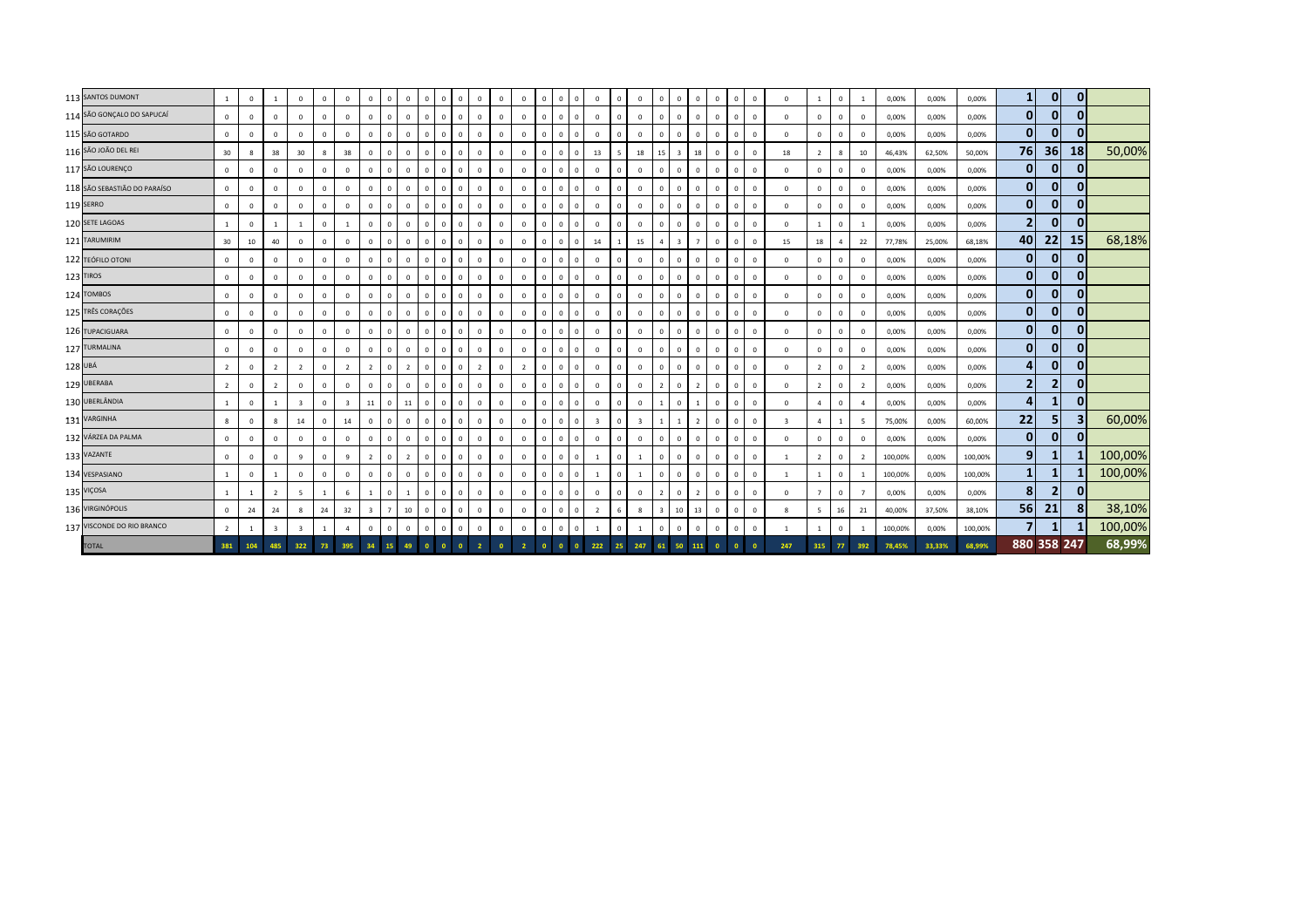|    |                                                  |                          |                         |                |                         |                     |                         |                         |              |                                  |             |              |                        |                   |              |                |                                |                | ago/18                       |                  |                      |                |                |              |                               |                               |                |                                     |                  |         |                                           |         |              |                |                |                         |
|----|--------------------------------------------------|--------------------------|-------------------------|----------------|-------------------------|---------------------|-------------------------|-------------------------|--------------|----------------------------------|-------------|--------------|------------------------|-------------------|--------------|----------------|--------------------------------|----------------|------------------------------|------------------|----------------------|----------------|----------------|--------------|-------------------------------|-------------------------------|----------------|-------------------------------------|------------------|---------|-------------------------------------------|---------|--------------|----------------|----------------|-------------------------|
|    |                                                  |                          |                         |                |                         |                     |                         |                         |              |                                  |             |              |                        |                   |              |                |                                |                | <b>MEDIAÇÃO</b>              |                  |                      |                |                |              |                               |                               |                |                                     |                  |         |                                           |         |              |                |                |                         |
|    |                                                  |                          |                         |                |                         |                     |                         |                         |              |                                  |             |              |                        |                   |              |                |                                |                | <b>Processual</b>            |                  |                      |                |                |              |                               |                               |                |                                     |                  |         |                                           |         |              |                |                |                         |
|    | Tribunal de Justica do<br>Estado de Minas Gerais |                          |                         |                | <b>CASOS</b>            |                     |                         |                         |              |                                  |             |              | MEDIAÇÕES PREJUDICADAS |                   |              |                |                                |                |                              |                  | MEDIAÇÕES CONCLUÍDAS |                |                |              |                               |                               |                | <b>SESSÕES</b><br><b>REALIZADAS</b> |                  |         | % (MEDIAÇÕES<br>CONCLUÍDAS/COM<br>ACORDO) |         |              |                |                |                         |
|    |                                                  |                          | <b>RECEBIDOS</b>        |                |                         | <b>FM ANDAMENTO</b> |                         |                         | NÃO ADESÃO   |                                  | DESISTÊNCIA |              |                        | NÃO COMPARECIMENT |              |                | DEMANDA NÃO<br><b>INDICADA</b> |                | COM ACORDO                   |                  |                      | SEM ACORDO     |                |              | <b>ACORDO PARCIA</b>          |                               |                | SESSÕES                             |                  |         | $\frac{96}{25}$                           |         |              |                |                |                         |
|    |                                                  |                          |                         | <b>JEAL</b>    | MÍLIA                   |                     |                         |                         |              |                                  |             |              | $\overline{5}$         | EL                |              |                | MΕL                            |                | EL                           | <b>JKI</b>       |                      | 린              |                |              | <b>OTAL</b><br>g              | <b>TOTAL</b><br><b>ACORDO</b> |                | ξL                                  |                  | MÍLIA   | E                                         |         | ್ಷ ಕ್ಷ       | ਵ ਤੋਂ          | ₹              | Percentual<br>de acordo |
|    | 1 ABRE CAMPO                                     | $\mathbf{0}$             | $\mathbf{0}$            | $\mathbf{0}$   | $\mathbf{0}$            | $\circ$             | $\circ$                 | $\overline{0}$          | $\mathbf{0}$ | $\mathbf{0}$<br>$\mathbf{0}$     | $\Omega$    | $\mathbf{0}$ | $\mathbf{0}$           | $\mathbf{0}$      | $\mathbf 0$  | $\mathbf{0}$   | $\Omega$                       | $\overline{0}$ | $\mathbf{0}$<br>$\mathbf{0}$ | $\mathbf{0}$     | $\mathbf{0}$         | $\mathbf{0}$   | $\mathbf{0}$   | $\mathbf{0}$ | $\mathbf{0}$<br>$\mathbf{0}$  | $\mathbf{0}$                  | $\overline{0}$ | $\mathbf 0$                         | $\mathbf 0$      | 0,00%   | 0.00%                                     | 0.00%   | $\mathbf{0}$ | $\overline{0}$ | $\mathbf{0}$   |                         |
|    | 2 AÇUCENA                                        | $\mathsf 0$              | $\mathbf 0$             | $\mathsf 0$    | $\mathbf 0$             | $\mathsf 0$         | $\mathbf 0$             | $\overline{0}$          | $\Omega$     | $\mathbf 0$<br>$\,0\,$           |             | $\mathbf 0$  | $\mathbf{0}$           | $\mathbf{0}$      | $\mathbb O$  | $\Omega$       | $\Omega$                       | $\overline{0}$ | $\Omega$<br>$\mathbf 0$      | $\mathbf 0$      | $\Omega$             | $\mathbf 0$    | $\Omega$       | $\mathbf{0}$ | $\mathbf 0$<br>$\mathbf 0$    | $\mathsf 0$                   | $\mathbf 0$    | $\mathbf 0$                         | $\mathbb O$      | 0,00%   | 0,00%                                     | 0,00%   | $\mathbf{0}$ | $\mathbf{0}$   | $\mathbf{0}$   |                         |
|    | ÁGUAS FORMOSAS                                   | $\mathsf 0$              | $\mathbf 0$             | $\mathbf 0$    | $\mathbf 0$             | $\circ$             | $\mathbf 0$             | $\mathbf 0$             |              | $\mathbf 0$<br>$\overline{0}$    |             | $\mathbf 0$  | $\Omega$               | $\mathbf 0$       | $\mathbb O$  | $\Omega$       | $\Omega$                       | $\mathbf 0$    | $\mathbf 0$<br>$\mathbf 0$   | $\mathbf 0$      | $\Omega$             | $\mathbf 0$    | $\Omega$       | $\mathbf 0$  | $\mathbf 0$<br>$\overline{0}$ | $\mathbf{0}$                  | $\mathbf 0$    | $\mathbf 0$                         | $\mathbf 0$      | 0,00%   | 0,00%                                     | 0,00%   | $\bf{0}$     | $\mathbf{0}$   | $\mathbf{0}$   |                         |
|    | ALÉM PARAÍBA                                     | $\overline{2}$           | $\overline{0}$          | $\overline{2}$ | $\overline{2}$          | $\mathbf 0$         | $\overline{2}$          | $\Omega$                |              | $\mathbf 0$<br>$\overline{0}$    |             | $\mathbf 0$  | $\Omega$               | $\Omega$          | $\mathbb O$  | $\Omega$       | $\Omega$                       | $\overline{0}$ | $\mathbf 0$<br>$\mathbf 0$   | $\mathbf 0$      | $\overline{z}$       | $\mathbf 0$    | $\overline{z}$ | $\mathbf 0$  | $\,0\,$<br>$\Omega$           | $\mathbf 0$                   | $\overline{2}$ | $\,0\,$                             | $\overline{2}$   | 0,00%   | 0,00%                                     | 0,00%   | 4            | $\overline{2}$ | $\mathbf{0}$   |                         |
|    | 5 ALFENAS                                        | 58                       | $\mathbf 0$             | 58             | $\mathbf 0$             | $\mathsf 0$         | $\mathbf 0$             | $\,$ 6 $\,$             | $\Omega$     | $6\phantom{a}$<br>$\,$ 0         |             | $\mathbf 0$  | $\mathbf 0$            | $\mathbf 0$       | $\mathbb O$  | $\overline{0}$ | $\mathbf 0$                    | $\mathbf 0$    | 23<br>$\mathbf 0$            | 23               | 11                   | $\mathbf 0$    | $11\,$         | $\mathbf{0}$ | $\mathbf 0$<br>$\mathbf 0$    | 23                            | 54             | $\mathbf 0$                         | 54               | 67,65%  | 0,00%                                     | 67,65%  | 58           | 34             | 23             | 67,65%                  |
|    | 6 ALTO RIO DOCE                                  | $\,0\,$                  | $\mathbf 0$             | $\,0\,$        | $\mathbf 0$             | $\mathbf 0$         | $\mathbf 0$             | $\,$ 0                  | $\Omega$     | $\mathbf 0$<br>$\,$ 0            |             | $\mathbf 0$  | $\mathbf{0}$           | $\Omega$          | $\mathbf 0$  | $\Omega$       | $\Omega$                       | $\mathbf 0$    | $\mathbf 0$<br>$\mathbb O$   | $\overline{0}$   | $\mathbf{0}$         | $\,0\,$        | $\mathbf 0$    | $\mathbf 0$  | $\mathbf 0$<br>$\mathbf 0$    | $\,0\,$                       | $\,0\,$        | $\mathbf 0$                         | $\mathbb O$      | 0,00%   | 0,00%                                     | 0,00%   | $\mathbf{0}$ | $\mathbf{0}$   | $\mathbf{0}$   |                         |
|    | 7 ARAÇUAÍ                                        | $\mathsf 0$              | $\mathbf 0$             | $\mathsf 0$    | $\mathbf 0$             | $\mathsf 0$         | $\mathbf 0$             | $\overline{0}$          | $\Omega$     | $\mathbf 0$<br>$\mathbf{0}$      |             | $\mathbf 0$  | $\mathbf 0$            | $\mathbf 0$       | $\mathbb O$  | $\Omega$       | $\Omega$                       | $\overline{0}$ | $\mathbf 0$<br>$\mathbb O$   | $\overline{0}$   | $\mathbf{0}$         | $\overline{0}$ | $\Omega$       | $\mathbf{0}$ | $\mathbf 0$<br>$\overline{0}$ | $\mathbf 0$                   | $\mathbf 0$    | $\mathbf 0$                         | $\mathbb O$      | 0,00%   | 0,00%                                     | 0,00%   | $\mathbf{0}$ | $\overline{0}$ | $\mathbf{0}$   |                         |
|    | <b>8 ARAGUARI</b>                                | $\mathbf 0$              | $\bf{0}$                | $\bf{0}$       | $\bf{0}$                | $\bf{0}$            | $\bf{0}$                | $\bf{0}$                | $\Omega$     | $\mathbf 0$<br>$\mathbf{0}$      | $\Omega$    | $\bf{0}$     | $\mathbf{0}$           | $\bf{0}$          | $\mathbf 0$  | $\Omega$       | $\Omega$                       | $\bf{0}$       | $\mathbf 0$<br>$\mathbf 0$   | $\boldsymbol{0}$ | $\mathbf{0}$         | $\Omega$       | $\bf{0}$       | $\mathbf 0$  | $\mathbf 0$<br>$\Omega$       | $\mathbf 0$                   | $\mathbf 0$    | $\mathbf 0$                         | $\boldsymbol{0}$ | 0,00%   | 0,00%                                     | 0,00%   | $\mathbf{0}$ | $\mathbf{0}$   | $\mathbf{0}$   |                         |
|    | ARAXÁ                                            | $\mathsf 0$              | $\overline{0}$          | $\mathsf 0$    | $\mathbf 0$             | $\mathsf 0$         | $\mathbf 0$             | $\overline{0}$          | $\Omega$     | $\mathbf 0$<br>$\,0\,$           |             | $\mathbf 0$  | $\mathbf{0}$           | $\Omega$          | $\mathbf{0}$ | $\Omega$       | $\Omega$                       | $\,$ 0         | $\mathbf 0$<br>$\mathbb O$   | $\mathbf 0$      | $\Omega$             | $\mathbf 0$    | $\mathbf 0$    | $\mathbf 0$  | $\mathbf 0$<br>$\mathbf 0$    | $\mathsf 0$                   | $\mathbf 0$    | $\mathbf 0$                         | $\overline{0}$   | 0,00%   | 0,00%                                     | 0,00%   | $\mathbf{0}$ | $\mathbf{0}$   | $\mathbf{0}$   |                         |
|    | 10 BARÃO DE COCAIS                               | $\overline{\phantom{a}}$ | $\overline{2}$          | $\overline{7}$ | $\overline{\mathbf{3}}$ | $\mathbf 0$         | $\overline{\mathbf{3}}$ | $\mathbf 0$             |              | $\mathbf 0$<br>$\,$ 0            | $\Omega$    | $\mathbf 0$  | $\mathbf 0$            | $\Omega$          | $\mathbf 0$  | $\Omega$       | $\mathbf 0$                    | $\mathbf 0$    | $\mathbf 0$<br>$\mathbf 0$   | $\mathbf 0$      | $\mathbf 0$          | $\mathbf 0$    | $\mathbf 0$    | $\mathbf 0$  | $\mathbf 0$<br>$\overline{0}$ | $\,0\,$                       | $\bf{8}$       | $\overline{2}$                      | $10\,$           | 0,00%   | 0,00%                                     | 0,00%   | 10           | $\mathbf{0}$   | $\mathbf{0}$   |                         |
|    | 11 BARBACENA                                     | $\,0\,$                  | $\pmb{0}$               | $\mathsf 0$    | $\mathbf 0$             | $\mathbf 0$         | $\,0\,$                 | $\mathbf 0$             |              | $\mathbf 0$<br>$\,$ 0            |             | $\mathbf 0$  | $\mathbf 0$            | $\mathbf{0}$      | $\mathbf 0$  |                |                                | $\mathbf 0$    | $\mathbf 0$<br>$\mathbf 0$   | $\mathbf 0$      | $\overline{0}$       | $\mathbf 0$    | $\mathbf 0$    | $\pmb{0}$    | $\mathbf 0$<br>$\mathbf 0$    | $\mathbf 0$                   | $\,$ 0         | $\mathbf 0$                         | $\mathbb O$      | 0,00%   | 0,00%                                     | 0,00%   | $\mathbf 0$  | $\overline{0}$ | $\pmb{0}$      |                         |
|    | 12 BARROSO                                       | $\mathsf 0$              | $\mathbf 0$             | $\mathbf 0$    | $\mathbf{0}$            | $\mathbf 0$         | $\mathbf 0$             | $\overline{0}$          | $\Omega$     | $\mathbf{0}$<br>$\mathbf{0}$     | $\Omega$    | $\mathbf{0}$ | $\Omega$               | $\Omega$          | $\mathbb O$  | $\Omega$       | $\Omega$                       | $\overline{0}$ | $\mathbf 0$<br>$\mathbf 0$   | $\overline{0}$   | $\Omega$             | $\mathbf 0$    | $\Omega$       | $\mathbf 0$  | $\mathbf 0$<br>$\Omega$       | $\mathbf{0}$                  | $\mathbf 0$    | $\mathbf 0$                         | $\mathbb O$      | 0,00%   | 0,00%                                     | 0,00%   | $\mathbf{0}$ | $\mathbf{0}$   | $\mathbf{0}$   |                         |
|    | 13 BELO HORIZONTE                                | 31                       | $\mathbf 0$             | 31             | 39                      | $\overline{4}$      | 43                      | $\overline{3}$          |              | $\overline{3}$<br>$\overline{0}$ |             | $\mathbf 0$  | $\Omega$               | $\Omega$          | $\mathbf{0}$ | $\Omega$       | $\Omega$                       | $\overline{0}$ | 15<br>$\Omega$               | 15               | $\overline{7}$       | $\mathbf{0}$   | $\overline{7}$ | $\mathbf 0$  | $\mathbf 0$<br>$\Omega$       | 15                            | 89             | $\overline{\mathbf{3}}$             | 92               | 68,18%  | 0,00%                                     | 68,18%  | 74           | 22             | 15             | 68,18%                  |
|    | 14 BETIM                                         | $\mathbf 0$              | $\Omega$                | $\mathbf{0}$   | $\mathbf{0}$            | $\circ$             | $\mathbf 0$             | $\Omega$                | $\Omega$     | $\mathbf 0$<br>$\overline{0}$    |             | $\mathbf 0$  | $\mathbf{0}$           | $\Omega$          | $\mathbb O$  | $\Omega$       | O                              | $\Omega$       | $\Omega$<br>$\Omega$         | $\Omega$         | $\Omega$             | $\mathbf 0$    | $\Omega$       | $\mathbf 0$  | $\mathbf 0$<br>$\Omega$       | $\mathbf{0}$                  | $\mathbf 0$    | $\mathbf 0$                         | $\mathbf 0$      | 0,00%   | 0,00%                                     | 0,00%   | $\mathbf{0}$ | $\overline{0}$ | $\mathbf{0}$   |                         |
|    | 15 BICAS                                         | $\,0\,$                  | $\mathbf 0$             | $\,0\,$        | $\mathbf 0$             | $\mathbf 0$         | $\mathbf 0$             | $\overline{0}$          |              | $\mathbf 0$<br>$\,0\,$           |             | $\mathbf 0$  | $\mathbf 0$            | $\mathbf 0$       | $\mathbb O$  |                | $\mathbf 0$                    | $\overline{0}$ | $\mathbf 0$<br>$\mathbf 0$   | $\overline{0}$   | $\mathbf 0$          | $\overline{0}$ | $\mathbf 0$    | $\mathbf 0$  | $\mathbf 0$<br>$\overline{0}$ | $\mathbf 0$                   | $\,0\,$        | $\,0\,$                             | $\overline{0}$   | 0,00%   | 0,00%                                     | 0,00%   | $\mathbf 0$  | $\mathbf{0}$   | $\mathbf{0}$   |                         |
|    | 16 BRUMADINHO                                    | $\,0\,$                  | $\overline{\mathbf{0}}$ | $\mathbf 0$    | $\mathbf 0$             | $\mathbf 0$         | $\mathbf 0$             | $\mathbf 0$             | $\Omega$     | $\mathbf 0$<br>$\,$ 0            | $\Omega$    | $\mathbf 0$  | $\mathbf{0}$           | $\Omega$          | $\mathbf 0$  | $\Omega$       | $\Omega$                       | $\mathbf 0$    | $\mathbb O$<br>$\mathbf 0$   | $\mathbf 0$      | $\mathbf{0}$         | $\mathbf 0$    | $\Omega$       | $\mathbf 0$  | $\mathbf 0$<br>$\Omega$       | $\mathsf 0$                   | $\,0\,$        | $\mathbf 0$                         | $\mathbb O$      | 0,00%   | 0,00%                                     | 0,00%   | $\mathbf{0}$ | $\mathbf{0}$   | $\mathbf{0}$   |                         |
|    | 17 CAETÉ                                         | $\mathsf 0$              | $\mathbf 0$             | $\mathsf 0$    | $\mathbf{1}$            | $\mathsf 0$         | $\mathbf{1}$            | $\overline{0}$          |              | $\mathbf 0$<br>$\,$ 0            |             | $\mathbf 0$  | $\mathbf 0$            | $\mathbf 0$       | $\mathbf{0}$ | $\mathbf 0$    | $\mathbf 0$                    | $\overline{0}$ | $\mathbf 0$                  | $\overline{1}$   | $\mathbf 0$          | $\overline{0}$ | $\mathbf 0$    | $\mathbf 0$  | $\mathbf 0$<br>$\overline{0}$ | $\,$ 1 $\,$                   | $\overline{1}$ | $\mathbf 0$                         |                  | 100,00% | 0,00%                                     | 100,00% | $\mathbf{1}$ | $\mathbf{1}$   | 1              | 100,00%                 |
|    | 18 CAMANDUCAIA                                   | $\mathbf{0}$             | $\Omega$                | $\mathbf{0}$   | $\mathbf{0}$            | $\circ$             | $\mathbf{0}$            | $\Omega$                |              | $\mathbf{0}$<br>$\mathbf{0}$     |             | $\Omega$     | $\mathbf{0}$           | $\Omega$          | $\mathbf 0$  | $\Omega$       | n                              | $\Omega$       | $\Omega$<br>$\Omega$         | $\Omega$         | $\Omega$             | $\mathbf 0$    | $\Omega$       | $\Omega$     | $\mathbf{0}$<br>$\Omega$      | $\mathbf{0}$                  | $\overline{0}$ | $\mathbf 0$                         | $\mathbf 0$      | 0.00%   | 0.00%                                     | 0.00%   | $\mathbf{0}$ | $\mathbf{0}$   | $\mathbf{0}$   |                         |
|    | 19 CAMPO BELO                                    | $\mathbf 0$              | $\mathbf 0$             | $\mathbf 0$    | $\mathbf 0$             | $\mathbf 0$         | $\mathbf 0$             | $\Omega$                |              | $\mathbf 0$<br>$\mathbf{0}$      |             | $\mathbf 0$  | $\Omega$               | $\Omega$          | $\mathbb O$  | $\Omega$       | $\Omega$                       | $\overline{0}$ | $\mathbb O$<br>$\mathbf 0$   | $\overline{0}$   | $\Omega$             | $\mathbf 0$    | $\mathbf 0$    | $\mathbf 0$  | $\mathbf 0$<br>$\overline{0}$ | $\mathbf 0$                   | $\mathbf 0$    | $\mathbf 0$                         | $\mathbb O$      | 0,00%   | 0,00%                                     | 0,00%   | $\bf{0}$     | $\mathbf{0}$   | $\overline{0}$ |                         |
|    | 20 CAPELINHA                                     | $\mathsf 0$              | $\Omega$                | $\mathbf 0$    | $\overline{0}$          | $\circ$             | $\mathbf 0$             | $\overline{0}$          | $\Omega$     | $\mathbf{0}$<br>$\overline{0}$   |             | $\mathbf{0}$ | $\Omega$               | $\Omega$          | $\mathbb O$  | $\Omega$       | $\Omega$                       | $\overline{0}$ | $\mathbf 0$<br>$\Omega$      | $\mathbf 0$      | $\Omega$             | $\mathbf 0$    | $\Omega$       | $\Omega$     | $\mathbf 0$<br>$\Omega$       | $\Omega$                      | $\mathbf 0$    | $\mathbf 0$                         | $\Omega$         | 0,00%   | 0,00%                                     | 0,00%   | $\mathbf{0}$ | $\mathbf{0}$   | $\mathbf{0}$   |                         |
|    | 21 CAPINÓPOLIS                                   | $\mathbf 0$              | $\mathbf 0$             | $\mathsf 0$    | $\mathbf 0$             | $\circ$             | $\mathbf{0}$            | $\overline{\mathbf{0}}$ | $\mathbf 0$  | $\mathbf 0$<br>$\,$ 0            |             | $\mathbf 0$  | $\mathbf 0$            | $\mathbf 0$       | $\mathbb O$  | $\mathbf 0$    | $\Omega$                       | $\mathbf 0$    | $\mathbf 0$<br>$\mathbf 0$   | $\mathbf 0$      | $\mathbf{0}$         | $\mathbf 0$    | $\mathbf 0$    | $\mathbf 0$  | $\mathbf 0$<br>$\mathbf 0$    | $\mathbf 0$                   | $\,0\,$        | $\mathbf 0$                         | $\mathbf 0$      | 0,00%   | 0,00%                                     | 0,00%   | $\bf{0}$     | $\mathbf{0}$   | $\mathbf 0$    |                         |
|    | 22 CARANGOLA                                     | $\mathsf 0$              | $\mathbf 0$             | $\mathbf 0$    | $\mathbf 0$             | $\mathsf 0$         | $\mathbf 0$             | $\overline{0}$          |              | $\mathbf 0$<br>$\,$ 0            |             | $\mathbf 0$  | $\mathbf 0$            | $\mathbf 0$       | $\mathbb O$  | $\Omega$       | $\Omega$                       | $\overline{0}$ | $\mathbf 0$<br>$\mathbb O$   | $\mathbf 0$      | $\mathbf 0$          | $\overline{0}$ | $\mathbf 0$    | $\mathbf 0$  | $\mathbf 0$<br>$\mathbf 0$    | $\mathsf 0$                   | $\mathsf 0$    | $\mathbf 0$                         | $\mathbb O$      | 0,00%   | 0,00%                                     | 0,00%   | $\bf{0}$     | $\overline{0}$ | $\mathbf{0}$   |                         |
|    | 23 CARATINGA                                     | $\mathsf 0$              | $\mathbf{1}$            | $\mathbf{1}$   | $\mathbf 0$             | $\mathsf 0$         | $\mathbf 0$             | $\Omega$                | $\Omega$     | $\mathbf 0$<br>$\mathbf{0}$      |             | $\mathbf 0$  | $\mathbf{0}$           | $\Omega$          | $\mathbb O$  | $\Omega$       |                                |                | $\Omega$<br>$\mathbb O$      | $\mathbb O$      | $\mathbf{0}$         |                | $\overline{1}$ | $\mathbf{0}$ | $\mathbf 0$<br>$\mathbf 0$    | $\mathsf 0$                   | $\,0\,$        | $\mathbf{1}$                        | $\overline{1}$   | 0,00%   | 0,00%                                     | 0,00%   | $\mathbf{1}$ | $\mathbf{1}$   | $\mathbf{0}$   |                         |
| 24 | CARMO DO CAJURU                                  | 175                      | $\Omega$                | 175            | 123                     | $\circ$             | 123                     | $\overline{2}$          | $\Omega$     | $\overline{2}$<br>$\mathbf{0}$   |             | $\mathbf{0}$ | $\mathbf{0}$           | $\Omega$          | $\mathbb O$  | $\Omega$       | $\Omega$                       | $\overline{0}$ | 28<br>$\Omega$               | 28               | 10 <sup>10</sup>     | $\mathbf 0$    | 10             | $\mathbf{0}$ | $\mathbf{0}$<br>$\Omega$      | 28                            | 161            | $\mathbf 0$                         | 161              | 73,68%  | 0,00%                                     | 73,68%  | 298          | 38             | 28             | 73,68%                  |
| 25 | CARMO DO PARANAÍBA                               | $\mathbf 0$              | $\mathbf{1}$            | $\mathbf{1}$   | $\mathbf 0$             | $\mathsf 0$         | $\mathbf 0$             | $\,$ 0                  | $\Omega$     | $\mathbf 0$<br>$\,$ 0            | $\Omega$    | $\mathbf 0$  | $\mathbf 0$            | $\Omega$          | $\mathbb O$  | $\Omega$       | $\mathbf 0$                    | $\mathbf 0$    | $\mathbf 0$<br>$\mathbf 0$   | $\overline{0}$   | $\mathbf{0}$         | $\overline{1}$ | $\overline{1}$ | $\mathbf 0$  | $\mathbf 0$<br>$\overline{0}$ | $\mathbf 0$                   | $\,0\,$        | $\mathbf{1}$                        | $\overline{1}$   | 0,00%   | 0,00%                                     | 0,00%   | $\mathbf{1}$ | 1              | $\mathbf{0}$   |                         |
| 26 | CARMO DO RIO CLARO                               | $\mathbf 0$              | $\mathbf 0$             | $\mathbf 0$    | $\mathbf 0$             | $\circ$             | $\mathbf 0$             | $\overline{0}$          |              | $\mathbf 0$<br>$\Omega$          |             | $\mathbf 0$  | $\mathbf 0$            | $\mathbf 0$       | $\mathbb O$  | $\Omega$       | $\Omega$                       | $\mathbf 0$    | $\mathbf 0$<br>$\mathbf 0$   | $\mathbf 0$      | $\mathbf 0$          | $\overline{0}$ | $\mathbf 0$    | $\mathbf 0$  | $\mathbf 0$<br>$\mathbf 0$    | $\mathbf{0}$                  | $\mathbf 0$    | $\mathbf 0$                         | $\mathbf 0$      | 0,00%   | 0,00%                                     | 0,00%   | $\mathbf{0}$ | $\overline{0}$ | $\mathbf{0}$   |                         |
|    | 27 CARMÓPOLIS DE MINAS                           | $\mathbf 0$              | $\mathbf 0$             | $\mathbf 0$    | $\mathbf 0$             | $\mathbf 0$         | $\,0\,$                 | $\overline{0}$          |              | $\mathbf 0$<br>$\,$ 0            | $\Omega$    | $\mathbf 0$  | $\mathbf{0}$           | $\mathbb O$       | $\mathbb O$  | $\Omega$       | $\mathbf 0$                    | $\overline{0}$ | $\mathbf 0$<br>$\mathbb O$   | $\mathbf 0$      | $\Omega$             | $\mathbf 0$    | $\mathbb O$    | $\mathbf 0$  | $\mathbf 0$<br>$\overline{0}$ | $\,0\,$                       | $\,0\,$        | $\mathbf 0$                         | $\mathbf 0$      | 0,00%   | 0,00%                                     | 0,00%   | $\bf{0}$     | $\overline{0}$ | $\mathbf{0}$   |                         |
|    | 28 CAXAMBU                                       | $\mathsf 0$              | $\overline{0}$          | $\mathbf 0$    | $\mathbf 0$             | $\mathsf 0$         | $\mathbf 0$             | $\mathbf 0$             | $\Omega$     | $\mathbf 0$<br>$\,$ 0            | $\Omega$    | $\mathbf 0$  | $\mathbf 0$            | $\mathbf 0$       | $\mathbb O$  | $\mathbf 0$    | $\Omega$                       | $\mathbf 0$    | $\mathbb O$<br>$\mathbf 0$   | $\mathbb O$      | $\mathbf 0$          | $\mathbf 0$    | $\mathbb O$    | $\mathbf{0}$ | $\mathbf 0$<br>$\mathbf 0$    | $\mathsf 0$                   | $\,0\,$        | $\mathbf 0$                         | $\mathbb O$      | 0,00%   | 0,00%                                     | 0,00%   | $\bf{0}$     | $\overline{0}$ | $\mathbf 0$    |                         |
|    | 29 CEJUSC 2 Grau                                 | $\mathbf 0$              | $\mathbf 0$             | $\mathbf 0$    | $\Omega$                | $^{\circ}$          | $\mathbf{0}$            | $\mathbf 0$             | $\Omega$     | $\mathbf 0$<br>$\,$ 0            | $\Omega$    | $\mathbf 0$  | $\circ$                | $\circ$           | $\mathbb O$  | $\Omega$       | $\Omega$                       | $\,$ 0         | $\mathbf 0$<br>$\mathbf 0$   | $\overline{0}$   | $\Omega$             | $\mathbf 0$    | $\mathbf 0$    | 0            | $\,0\,$<br>$\mathbf 0$        | $\mathbf 0$                   | $\,0\,$        | $\,0\,$                             | $\mathbf 0$      | 0,00%   | 0,00%                                     | 0,00%   | $\mathbf{0}$ | $\mathbf{0}$   | $\mathbf{0}$   |                         |
|    | 30 CLÁUDIO                                       | $\mathsf 0$              | $\mathbf 0$             | $\mathbf 0$    | $\mathbf 0$             | $\mathbf 0$         | $\mathsf 0$             | $\mathbf 0$             | $\Omega$     | $\mathbf{0}$<br>$\mathbf 0$      |             | $\mathbf 0$  | $\mathbf 0$            | $\mathbf 0$       | $\mathbf{0}$ | $\Omega$       | $\Omega$                       | $\overline{0}$ | $\mathbf{0}$<br>$\mathbf 0$  | $\mathbf 0$      | $\mathbf 0$          | $\overline{0}$ | $\Omega$       | $\mathbf 0$  | $\mathbf 0$<br>$\mathbf 0$    | $\Omega$                      | $\mathbf{0}$   | $\mathbf 0$                         | $\Omega$         | 0,00%   | 0,00%                                     | 0,00%   | $\mathbf{0}$ | $\Omega$       | $\mathbf{0}$   |                         |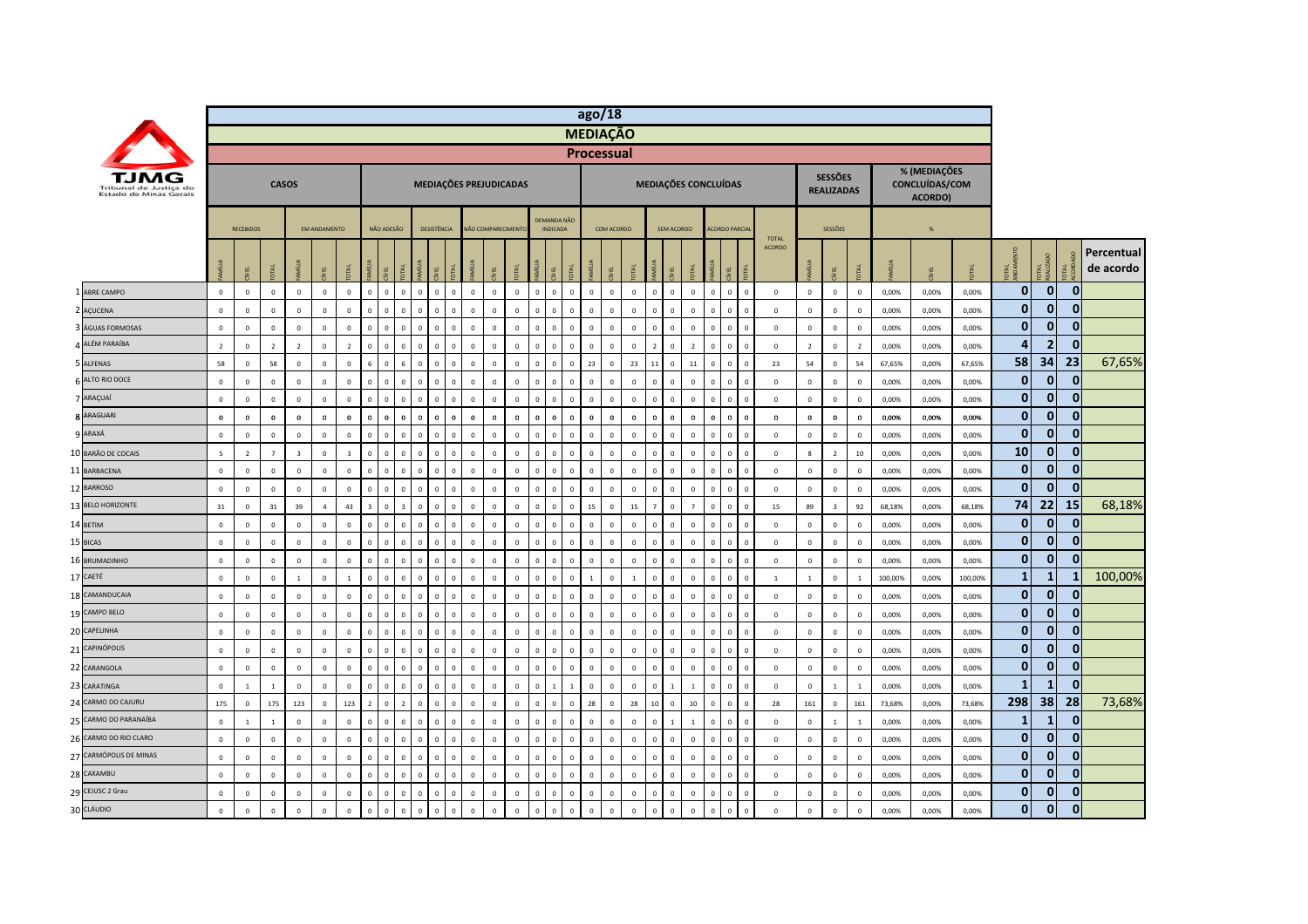| 31 CONCEIÇÃO DO MATO DENTRO | $\mathbf 0$             | $\overline{0}$ | $\mathbf{0}$             | $\mathbf 0$             | $\mathbf 0$    | $\mathbf 0$             |                      | $\Omega$                      | $\Omega$                    |                | $\overline{0}$ |              | $\mathbf 0$  | $\overline{0}$ | $\Omega$    | $\Omega$       | $\mathbf 0$  | $\mathbf 0$    | $^{\circ}$              | $\mathbf 0$             |                | $\mathbf 0$  | $\mathbb O$    | $\Omega$     | $\mathbf 0$                    | $\mathsf 0$             | $\mathbf 0$    | $\mathbf 0$             | $\mathbf 0$             | 0,00%   | 0,00%   | 0,00%   | $\mathbf{0}$   | $\mathbf{0}$   | $\mathbf{0}$ |         |
|-----------------------------|-------------------------|----------------|--------------------------|-------------------------|----------------|-------------------------|----------------------|-------------------------------|-----------------------------|----------------|----------------|--------------|--------------|----------------|-------------|----------------|--------------|----------------|-------------------------|-------------------------|----------------|--------------|----------------|--------------|--------------------------------|-------------------------|----------------|-------------------------|-------------------------|---------|---------|---------|----------------|----------------|--------------|---------|
| 32 CONSELHEIRO LAFAIETE     | $\mathbf 0$             | $\overline{0}$ | $\mathbf 0$              | $\mathbf 0$             | $\mathbf 0$    | $\mathbf 0$             | $\mathbf{0}$         | $\mathbf 0$<br>$\mathbb O$    | $\mathbf 0$                 | $\mathbf{0}$   | $\mathbb O$    | $\mathbf 0$  | $\mathbf 0$  | $\mathbf 0$    | $\mathbf 0$ | $\mathbf 0$    | $\mathbf 0$  | $\mathbb O$    | $\mathbf 0$             | $\mathbf 0$             | $\mathbf 0$    | $\mathbf 0$  | $\mathbb O$    | $\mathbf{0}$ | $\mathbf 0$<br>$\overline{0}$  | $\mathsf 0$             | $\mathbf 0$    | $\mathbb O$             | $\mathbf 0$             | 0,00%   | 0,00%   | 0,00%   | $\mathbf{0}$   | $\mathbf{0}$   | $\mathbf{0}$ |         |
| 33 CONTAGEM                 | $\overline{2}$          | $\overline{0}$ | $\overline{2}$           | $\overline{2}$          | $\mathsf 0$    | $\overline{2}$          | $\mathbf 0$          | $\mathbf 0$<br>$^{\circ}$     | $\mathbf 0$                 | $\Omega$       | $\mathbf 0$    | $\Omega$     | $\Omega$     | $\mathbb O$    | $\mathbf 0$ | $^{\circ}$     | $\mathbf 0$  | $\mathbf 0$    | $\overline{0}$          | $\mathbf{0}$            | O              | $\mathbf 0$  | $\mathbf 0$    | $\mathbf 0$  | $\mathbf 0$<br>$\Omega$        | $\mathbf 0$             | $\mathbf 0$    | $\overline{0}$          | $\mathbf 0$             | 0,00%   | 0.00%   | 0.00%   | $\overline{a}$ | $\overline{0}$ | ŋ            |         |
| 34 CORINTO                  | $\Omega$                | $\,$ 0         | $\Omega$                 | $\mathbf 0$             | $\overline{0}$ | $\mathbf 0$             | $\mathbf{0}$         | $\mathbf 0$<br>$\Omega$       | $\circ$                     | $\,0\,$        | $\circ$        | $\Omega$     | $\Omega$     | $\mathbf{0}$   | $\mathbf 0$ | $\Omega$       | $\mathbf{0}$ | $\mathbf 0$    | $\Omega$                | $\Omega$                | $\Omega$       | $\mathbf{0}$ | $\mathbf 0$    | $\Omega$     | $\mathbf 0$<br>$\Omega$        | $\mathsf 0$             | $\mathbf 0$    | $\mathbf 0$             | $\,0\,$                 | 0,00%   | 0,00%   | 0,00%   | $\mathbf{0}$   | $\mathbf{0}$   | $\mathbf{0}$ |         |
| 35 COROMANDEL               | $\mathbf 0$             | $\overline{0}$ | $\mathbf 0$              | $\mathbf 0$             | $\mathbf 0$    | $\mathbf{0}$            | $\mathbf 0$          | $\mathbf 0$<br>$\mathbf 0$    | $\mathbf 0$                 | $\mathbf{0}$   | $\mathbf 0$    | $\mathbf 0$  | $\mathbf 0$  | $\overline{0}$ | $\mathbf 0$ | $\mathbf 0$    | $\mathbf 0$  | $\mathbf 0$    | $\mathbb O$             | $\mathbf 0$             | $\mathbf 0$    | $\mathbf 0$  | $\mathbb O$    | $\mathbf{0}$ | $\mathbf 0$<br>$\overline{0}$  | $\mathsf 0$             | $\mathbf 0$    | $\mathbf 0$             | $\mathbf 0$             | 0,00%   | 0,00%   | 0,00%   | $\mathbf{0}$   | $\mathbf 0$    | $\bf{0}$     |         |
| 36 CORONEL FABRICIANO       | $\overline{\mathbf{3}}$ | $\pmb{0}$      | $\overline{\mathbf{3}}$  | $\overline{4}$          | $\mathbf 0$    | $\overline{4}$          | 0                    | $\mathbf 0$<br>$\overline{0}$ |                             | $\mathbf{0}$   |                | $\mathbf 0$  | $\mathbf 0$  | $\mathbf 0$    | $\mathbf 0$ | $\overline{0}$ | $\mathbf 0$  |                | $\overline{0}$          | $\overline{1}$          |                | $\mathbf 0$  | $\mathbf{1}$   | $\mathbf 0$  | $\mathbf 0$<br>$\overline{0}$  | $\mathbf{1}$            | $\overline{2}$ | $\mathbf 0$             | $\overline{2}$          | 50,00%  | 0,00%   | 50,00%  | $\overline{7}$ | $\overline{2}$ |              | 50,00%  |
| 37 CURVELO                  | 6                       | $\Omega$       | 6                        | $\mathbf{0}$            | $\mathbf{0}$   | $\mathbf{0}$            | $\mathbf{0}$         | $\mathbf 0$<br>$\Omega$       | $\Omega$                    | $\Omega$       | $\mathbf{0}$   | $\mathbf{0}$ | $\Omega$     | $\mathbf{0}$   | $\Omega$    | $\Omega$       | $\mathbf{0}$ | $\overline{1}$ | $\mathbf 0$             | $\mathbf{1}$            | $\overline{A}$ | $\mathbf{0}$ | $\overline{a}$ | $\mathbf{0}$ | $\mathbf{0}$<br>$\Omega$       | $\blacksquare$          | $\mathbf{0}$   | $\overline{0}$          | $\Omega$                | 20.00%  | 0.00%   | 20.00%  | 6              | 5              | -1           | 20,00%  |
| 38 DIAMANTINA               | $\mathbf 0$             | $\circ$        | $\mathbf{0}$             | $\mathbf 0$             | $\mathbf 0$    | $\mathbf 0$             | $\mathbf 0$          | $\mathbf 0$<br>$\Omega$       | $\Omega$                    | $\Omega$       | $\circ$        | $\Omega$     | $\Omega$     | $\Omega$       | $\Omega$    | $\overline{0}$ | $\mathbf 0$  | $\Omega$       | $\Omega$                | $\circ$                 | $\Omega$       | $\Omega$     | $\mathbf 0$    | $\Omega$     | $\mathbf 0$<br>$\mathbf 0$     | $\mathbf 0$             | $\mathbf 0$    | $\mathbf 0$             | $\mathbf 0$             | 0,00%   | 0,00%   | 0,00%   | $\mathbf{0}$   | $\mathbf{0}$   | $\bf{0}$     |         |
| 39 DIVINÓPOLIS              | $\mathbf{0}$            | $\mathbf 0$    | $\mathbf 0$              | $\mathbf 0$             | $\mathbf 0$    | $\mathbf 0$             | $\mathbf 0$          | $\mathbf 0$<br>$\overline{0}$ | $\mathbf 0$                 | $\mathbf{0}$   | $\mathbf 0$    | $\mathbf 0$  | $\mathbf 0$  | $\overline{0}$ | $\mathbf 0$ | $\overline{0}$ | $\mathbf 0$  | $\mathbf 0$    | $\overline{0}$          | $\mathbb O$             | $\mathbf 0$    | $\mathbf 0$  | $\mathbb O$    | $\mathbf 0$  | $\mathbf 0$<br>$\overline{0}$  | $\mathsf 0$             | $\mathbf 0$    | $\mathbf 0$             | $\mathbf 0$             | 0,00%   | 0,00%   | 0,00%   | $\mathbf{0}$   | $\mathbf 0$    | $\bf{0}$     |         |
| 40 ESPERA FELIZ             | $\mathbf 0$             | $\mathbf 0$    | $\mathbf 0$              | $\mathbf 0$             | $\mathbf 0$    | $\mathbf 0$             | $\mathbf 0$          | $\mathbf 0$<br>$\mathbf 0$    | $\mathbf 0$                 | $\mathbf{0}$   | $\mathbf 0$    | $\mathbf 0$  | $\mathbf 0$  | $\overline{0}$ | $\mathbf 0$ | $\,0\,$        | $\mathbf 0$  | $\mathbf 0$    | $\overline{0}$          | $\mathbf{0}$            | $\mathbf 0$    | $\mathbf 0$  | $\mathbb O$    | $\mathbf 0$  | $\mathbf 0$<br>$\overline{0}$  | $\mathsf 0$             | $\mathbf 0$    | $\,0\,$                 | $\mathbf 0$             | 0,00%   | 0,00%   | 0,00%   | $\mathbf{0}$   | $\mathbf 0$    | 0            |         |
| 41 EXTREMA                  | $\Omega$                | $\Omega$       | $\Omega$                 | $\Omega$                | $\circ$        | $\Omega$                | $\Omega$             | $\Omega$<br>$\Omega$          | $\Omega$                    | $\overline{0}$ | $\Omega$       | $\Omega$     | $\Omega$     | $\Omega$       | $\Omega$    | $\Omega$       | $\Omega$     | $\Omega$       | $\Omega$                | $\mathbf 0$             | O              | $\Omega$     | $\mathbf 0$    | $\Omega$     | $\Omega$<br>$\Omega$           | $\mathbf{0}$            | $\Omega$       | $\Omega$                | $\Omega$                | 0.00%   | 0.00%   | 0.00%   | $\mathbf{0}$   | $\bullet$      | 0            |         |
| 42 FORMIGA                  | $\mathsf 0$             | 17             | 17                       | $\mathbf 0$             | 17             | 17                      | $\Omega$             | $\Omega$<br>$\Omega$          | $\Omega$                    | $\Omega$       | $\Omega$       | $\Omega$     | $\Omega$     | $\overline{0}$ | $\Omega$    | $\Omega$       | $\Omega$     | $\mathbf{0}$   | $\overline{\mathbf{z}}$ | $\overline{3}$          | $\Omega$       | 14           | 14             | $\Omega$     | $\mathbf 0$<br>$\Omega$        | $\overline{\mathbf{3}}$ | $\mathsf 0$    | 13                      | 13                      | 0,00%   | 17,65%  | 17,65%  | 34             | 17             | 3            | 17,65%  |
| 43 FRANCISCO SÁ             | 5                       | $\,0\,$        | $\overline{\phantom{a}}$ | $\mathbf 0$             | $\mathbf 0$    | $\mathbf 0$             | $\mathbf 0$          | $\mathbf 0$<br>$\overline{0}$ | $\mathbf 0$                 | $\mathbf{0}$   | $\mathbf 0$    | $\mathbf 0$  | $\mathbf 0$  | $\overline{0}$ | $\mathbf 0$ | $\,$ 0         | $\mathbf 0$  | $\mathbf 0$    | $\Omega$                | $\mathbb O$             | $\mathbf 0$    | $\mathbf 0$  | $\mathbf 0$    | $\Omega$     | $\mathbf{0}$<br>$\overline{0}$ | $\mathbf 0$             | $\mathbf 0$    | $\mathbf 0$             | $\mathbf 0$             | 0,00%   | 0,00%   | 0,00%   | 5              | $\mathbf{0}$   | $\mathbf{0}$ |         |
| 44 FRUTAL                   | $\mathbf{0}$            | $\mathbb O$    | $\mathbf 0$              | $\mathbf 0$             | $\mathbf 0$    | $\mathbf 0$             | $\Omega$             | $\Omega$<br>$\Omega$          | $\Omega$                    | $\Omega$       | $\mathbf 0$    | $\Omega$     | $\Omega$     | $\Omega$       | $\Omega$    | $\Omega$       | $\mathbf 0$  | $\mathbf{0}$   | $\Omega$                | $\mathbf 0$             | $\Omega$       | $\Omega$     | $\mathbf 0$    | $\Omega$     | $\mathbf 0$<br>$\Omega$        | $\mathbf{0}$            | $\mathbf 0$    | $\mathbf 0$             | $\mathbf 0$             | 0,00%   | 0,00%   | 0,00%   | $\mathbf{0}$   | $\mathbf{0}$   |              |         |
| 45 GALILÉIA                 | $\Omega$                | $\mathbf 0$    | $\Omega$                 | $\mathbf{0}$            | $\overline{0}$ | $\mathbf{0}$            | $\mathbf{0}$         | $\mathbf 0$<br>$\Omega$       | $\circ$                     | $\Omega$       | $\overline{0}$ | $\Omega$     | $\Omega$     | $\Omega$       | $\mathbf 0$ | $\overline{0}$ | $\mathbf{0}$ | $\mathbf{0}$   | $\Omega$                | $\circ$                 | $\Omega$       | $\Omega$     | $\mathbf 0$    | $\Omega$     | $\mathbf{0}$<br>$\Omega$       | $\mathsf 0$             | $\Omega$       | $\mathbf 0$             | $\mathbf 0$             | 0,00%   | 0,00%   | 0,00%   | $\mathbf{0}$   | $\mathbf{0}$   | $\Omega$     |         |
| 46 GOVERNADOR VALADARES     | $\mathbf 0$             | $\overline{1}$ | $\overline{1}$           | $\mathbf 0$             | $\mathbf 0$    | $\mathbf 0$             | $\Omega$             | $\Omega$<br>$\Omega$          | $\Omega$                    | $\Omega$       | $\mathbf 0$    | $\Omega$     | $\Omega$     | $\overline{0}$ | $\mathbf 0$ | $\mathbf 0$    | $\mathbf 0$  | $\Omega$       | $\overline{1}$          | $\overline{1}$          | $\Omega$       | $\Omega$     | $\mathbf 0$    | $\Omega$     | $\mathbf 0$<br>$\overline{0}$  | $\mathbf{1}$            | $\mathbf 0$    | $\mathbf{1}$            | $\mathbf{1}$            | 0,00%   | 100,00% | 100,00% | $\mathbf{1}$   | 1              |              | 100,00% |
| 47 GUANHÃES                 | $\,0\,$                 | $\mathbf 0$    | $\mathbf 0$              | $\mathbf 0$             | $\,0\,$        | $\mathbf 0$             | $\mathbf 0$          | $\mathbf 0$<br>$\overline{0}$ | $\Omega$                    | $\mathbf{0}$   | $\mathbf 0$    | $\mathbf 0$  | $\mathbf{0}$ | $\overline{0}$ | $\mathbf 0$ | $\overline{0}$ | $\mathbf 0$  | $\mathbf 0$    | $\overline{0}$          | $\mathbb O$             | $\Omega$       | $\mathbf 0$  | $\mathbb O$    | $\mathbf 0$  | $\mathsf 0$<br>$\overline{0}$  | $\,0\,$                 | $\mathbf{0}$   | $\mathbf 0$             | $\mathbf 0$             | 0,00%   | 0,00%   | 0,00%   | $\mathbf{0}$   | $\mathbf 0$    | $\mathbf{0}$ |         |
| 48 GUARANI                  | $\mathbf 0$             | $\overline{0}$ | $\mathbf 0$              | $\mathbf 0$             | $\mathbf 0$    | $\mathsf 0$             | $\mathbf{0}$         | $\mathbf 0$                   | $\mathbf{0}$<br>$\Omega$    | $\Omega$       | $\mathbf 0$    | $\mathbf{0}$ | $\mathbf{0}$ | $\overline{0}$ | $\Omega$    | $\overline{0}$ | $\mathbf 0$  | $\mathbf{0}$   | $\mathbb O$             | $\mathbb O$             | $\mathbf{0}$   | $\mathbf{0}$ | $\mathbb O$    | $\mathbf{0}$ | $\mathbf 0$<br>$\Omega$        | $\mathsf 0$             | $\mathbf 0$    | $\mathbf 0$             | $\mathbf 0$             | 0,00%   | 0,00%   | 0,00%   | $\mathbf{0}$   | $\overline{0}$ | $\bf{0}$     |         |
| 49 GUAXUPÉ                  | $\Omega$                | $\Omega$       | $\Omega$                 | $\Omega$                | $\Omega$       | $\Omega$                | $\Omega$             | $\Omega$<br>$\Omega$          | $\Omega$                    | $\Omega$       | $\Omega$       | $\Omega$     | $\Omega$     | $\Omega$       | $\Omega$    | $\Omega$       | $\Omega$     | $\Omega$       | $\Omega$                | $\mathbf{0}$            | $\Omega$       | $\Omega$     | $\Omega$       | $\Omega$     | $\Omega$<br>$\Omega$           | $\mathbf{0}$            | $\Omega$       | $\circ$                 | $\Omega$                | 0.00%   | 0,00%   | 0,00%   | $\mathbf{0}$   | $\mathbf{0}$   | 0            |         |
| 50 IBIÁ                     | $\,0\,$                 | $\,0\,$        | $\mathbf 0$              | $\mathbf 0$             | $\mathbf 0$    | $\mathbf 0$             | $\mathbf 0$          | $\mathbf{0}$<br>$\Omega$      | $\mathbf 0$                 | $\mathbf{0}$   | $\mathbb O$    | $\mathbf 0$  | $\mathbf 0$  | $\overline{0}$ | $\mathbf 0$ | $\overline{0}$ | $\mathbf 0$  | $\mathbf 0$    | $\overline{0}$          | $\mathbb O$             | $\overline{0}$ | $\mathbf 0$  | $\mathbf 0$    | $\Omega$     | $\mathbf 0$<br>$\overline{0}$  | $\mathbf 0$             | $\mathbf 0$    | $\mathbb O$             | $\,0\,$                 | 0,00%   | 0,00%   | 0,00%   | $\mathbf{0}$   | $\mathbf 0$    | $\mathbf{0}$ |         |
| 51 IGARAPÉ                  | $\,$ 1 $\,$             | $\overline{0}$ | $\overline{1}$           | $\mathbf 0$             | $\mathbf 0$    | $\mathbf 0$             | $\Omega$             | $\mathbf{0}$<br>$\Omega$      | $\circ$                     | $\mathbf{0}$   | $\mathbf 0$    | $\mathbf{0}$ | $\Omega$     | $\mathbf{0}$   | $\,0\,$     | $\,$ 0         | $\mathbf 0$  | $\overline{1}$ | $\mathbf 0$             | $\mathbf{1}$            | $\mathbf{0}$   | $\Omega$     | $\mathbb O$    | $\Omega$     | $\mathbf 0$<br>$\overline{0}$  | $\mathbf{1}$            | $\overline{2}$ | $\mathbf 0$             | $\overline{2}$          | 100,00% | 0,00%   | 100,00% | $\mathbf{1}$   | 1              |              | 100,00% |
| 52 INHAPIM                  | $\mathbf{1}$            | $\mathbf 0$    | $\mathbf{1}$             | $\mathbf 0$             | $\circ$        | $\mathbf 0$             | $\Omega$             | $\Omega$<br>$\Omega$          | $\Omega$                    |                | $\mathbf 0$    | $\Omega$     | $\Omega$     | $\overline{0}$ | $\Omega$    | $\overline{0}$ | $\mathbf 0$  |                | $\overline{0}$          | $\overline{1}$          | $\Omega$       | $\Omega$     | $\mathbf 0$    | $\Omega$     | $\mathbf 0$<br>$\Omega$        | $\mathbf{1}$            | $\mathbf{1}$   | $\mathbf 0$             | $\mathbf{1}$            | 100,00% | 0,00%   | 100,00% | $\mathbf{1}$   | $\mathbf{1}$   |              | 100,00% |
| 53 IPANEMA                  | $\Omega$                | $\overline{0}$ | $\Omega$                 | $\Omega$                | $\Omega$       | $\Omega$                | $\Omega$<br>$\Omega$ | $\Omega$                      | $\Omega$                    | $\Omega$       | $\Omega$       | $\Omega$     | $\Omega$     | $\mathbf{0}$   | $\Omega$    | $\Omega$       | $\Omega$     | $\Omega$       | $\Omega$                | $\mathbf{0}$            | $\Omega$       | $\Omega$     | $\mathbb O$    | $\Omega$     | $\Omega$<br>$\Omega$           | $\mathsf 0$             | $\Omega$       | $\mathbf 0$             | $\overline{0}$          | 0,00%   | 0.00%   | 0,00%   | $\mathbf{0}$   | $\mathbf{0}$   | 0            |         |
| 54 IPATINGA                 | $\mathbf 0$             | $\mathbf 0$    | $\mathbf 0$              | $\mathbf 0$             | $\mathbf 0$    | $\mathbf 0$             | $\mathbf{0}$         | $\mathbf 0$<br>$\Omega$       | $\mathbf{0}$                | $\mathbf{0}$   | $\mathbf 0$    | $\Omega$     | $\Omega$     | $\mathbb O$    | $\mathbf 0$ | $\,$ 0         | $\mathbf 0$  | $\mathbf 0$    | $\Omega$                | $\mathbf{0}$            | $\Omega$       | $\mathbf 0$  | $\mathbf 0$    | $\Omega$     | $\mathbf{0}$<br>$\overline{0}$ | $\mathbf 0$             | $\mathbf 0$    | $\mathbf 0$             | $\mathbf 0$             | 0,00%   | 0,00%   | 0,00%   | $\mathbf{0}$   | $\mathbf 0$    |              |         |
| 55 ITABIRA                  | $\mathbf{0}$            | $\mathbf 0$    | $\mathbf 0$              | $\mathbf 0$             | $\mathbf 0$    | $\mathbf 0$             | $\mathbf 0$          | $\mathbf{0}$<br>$\mathbf 0$   | $\mathbf{0}$                | $\Omega$       | $\mathbf 0$    | $\Omega$     | $\mathbf{0}$ | $\overline{0}$ | $\mathbf 0$ | $\overline{0}$ | $\mathbf 0$  | $\mathbb O$    | $\overline{0}$          | $\mathbb O$             | $\Omega$       | $\mathbf 0$  | $\mathbb O$    | $\Omega$     | $\mathbf 0$<br>$\Omega$        | $\mathsf 0$             | $\mathbf 0$    | $\mathbf 0$             | $\mathbf 0$             | 0,00%   | 0,00%   | 0,00%   | $\mathbf{0}$   | $\mathbf{0}$   | $\mathbf{0}$ |         |
| 56 ITABIRITO                | $\mathsf 0$             | $\mathbf 0$    | $\mathbf 0$              | $\mathbf 0$             | $\mathsf 0$    | $\mathbf 0$             | $\mathbf{0}$         | $\mathbf 0$                   | $\mathbf 0$<br>$\mathbf{0}$ | $\mathbf{0}$   | $\circ$        | $\mathbf 0$  | $\Omega$     | $\overline{0}$ | $\mathbb O$ | $\mathbf 0$    | $\mathbf 0$  | $\mathbb O$    | $\mathbb O$             | $\mathbf 0$             | $\mathbf 0$    | $\mathbf 0$  | $\mathbb O$    | $\mathbf 0$  | $\mathbf 0$<br>$\mathbf 0$     | $\mathsf 0$             | $\mathbf 0$    | $\mathbb O$             | $\mathbf 0$             | 0,00%   | 0,00%   | 0,00%   | $\mathbf{0}$   | $\mathbf{0}$   | $\mathbf 0$  |         |
| 57 ITAJUBÁ                  | $\mathbf{0}$            | $\overline{0}$ | $\Omega$                 | $\Omega$                | $\Omega$       | $\Omega$                | $\Omega$             | $\Omega$<br>$\Omega$          | $\Omega$                    | $\Omega$       | $\mathbf 0$    | $\Omega$     | $\Omega$     | $\Omega$       | $\Omega$    | $\,$ 0         | $\Omega$     | $\Omega$       | $\Omega$                | $\Omega$                | $\Omega$       | $\Omega$     | $\Omega$       | $\Omega$     | $\mathbf 0$<br>$\overline{0}$  | $\mathsf 0$             | $\Omega$       | $\mathbf 0$             | $\mathbf 0$             | 0,00%   | 0.00%   | 0.00%   | $\mathbf{0}$   | $\mathbf 0$    | 0            |         |
| 58 ITAMBACURI               | $\,0\,$                 | $\overline{0}$ | $\Omega$                 | $\mathbf 0$             | $\Omega$       | $\mathbf 0$             | $\Omega$             | $\Omega$<br>$\Omega$          | $\Omega$                    | $\Omega$       | $\mathbf 0$    | $\Omega$     | $\Omega$     | $\Omega$       | $\Omega$    | $\Omega$       | $\Omega$     | $\Omega$       | $\Omega$                | $\mathbf 0$             | $\Omega$       | $\Omega$     | $\mathbb O$    | $\Omega$     | $\Omega$<br>$\Omega$           | $\,0\,$                 | $\mathbf 0$    | $\mathbf 0$             | $\mathbf 0$             | 0,00%   | 0,00%   | 0,00%   | $\mathbf{0}$   | $\mathbf{0}$   | 0            |         |
| 59 ITAPECERICA              | $\mathbf{0}$            | $\overline{0}$ | $\mathsf 0$              | $\mathbf 0$             | $\mathbf 0$    | $\mathsf 0$             | $\mathbf 0$          | $\mathbf 0$<br>$\mathbf 0$    | $\Omega$                    | $\mathbf{0}$   | $\circ$        | $\mathbf 0$  | $\mathbf 0$  | $\mathbf 0$    | $\mathbf 0$ | $\overline{0}$ | $\mathbf 0$  | $\Omega$       | $\mathbb O$             | $\mathbf{0}$            | $\mathbf 0$    | $\mathbf 0$  | $\mathbb O$    | $\mathbf{0}$ | $\mathbf 0$<br>$\overline{0}$  | $\mathsf 0$             | $\mathbf 0$    | $\mathbf 0$             | $\mathbf 0$             | 0,00%   | 0,00%   | 0,00%   | $\mathbf{0}$   | $\mathbf{0}$   | $\mathbf{0}$ |         |
| 60 ITAÚNA                   | $\mathbf 0$             | <sup>1</sup>   | $\mathbf{1}$             | $\mathbf 0$             | $\mathsf 0$    | $\mathbf 0$             | $\mathbf 0$          | $\Omega$<br>$\overline{0}$    | $\mathbf{0}$                | $\Omega$       | $\mathbf 0$    | $\Omega$     | $\Omega$     | $\mathbb O$    | $\Omega$    | $\overline{0}$ | $\mathbf 0$  | $\mathbf 0$    | $\overline{1}$          | $1\,$                   | $\theta$       | $\mathbf 0$  | $\mathbb O$    | $\Omega$     | $\mathbf 0$<br>$\Omega$        | $\mathbf{1}$            | $\mathsf 0$    | $\mathbf{1}$            | <sup>1</sup>            | 0,00%   | 100,00% | 100,00% | $\mathbf{1}$   | $\mathbf{1}$   |              | 100,00% |
| 61 ITUIUTABA                | $\Omega$                | $\mathbb O$    | $\Omega$                 | $\mathbf 0$             | $\mathbf 0$    | $\mathbf 0$             | $\Omega$<br>$\Omega$ | $\Omega$                      | $\Omega$                    | $\Omega$       | $\mathbb O$    | $\Omega$     | $\Omega$     | $\overline{0}$ | $\mathbf 0$ | $\Omega$       | $\Omega$     | $\Omega$       | $\Omega$                | $\mathbf{0}$            | $\Omega$       | $\Omega$     | $\mathbb O$    | $\Omega$     | $\mathbf 0$<br>$\Omega$        | $\,0\,$                 | $\mathsf 0$    | $\mathbf 0$             | $\mathbf 0$             | 0,00%   | 0,00%   | 0,00%   | $\mathbf{0}$   | $\mathbf 0$    | $\bf{0}$     |         |
| 62 ITUMIRIM                 | $\mathbf 0$             | $\circ$        | $\Omega$                 | 1                       | $\circ$        | $\overline{1}$          | $\mathbf{1}$         | $\Omega$<br>$\overline{1}$    | $\Omega$                    | $\Omega$       | $\circ$        | $\Omega$     | $\Omega$     | $\mathbf 0$    | $\mathbf 0$ | $\overline{0}$ | $\mathbf 0$  | $\Omega$       | $\circ$                 | $\Omega$                | $\Omega$       | $\Omega$     | $\Omega$       | $\Omega$     | $\mathbf{0}$<br>$\mathbf 0$    | $\mathbf 0$             | $\overline{1}$ | $\mathbf{0}$            | $\mathbf{1}$            | 0,00%   | 0,00%   | 0,00%   | $\mathbf{1}$   | $\mathbf{0}$   | 0            |         |
| 63 ITURAMA                  | $\mathbf{0}$            | $\overline{0}$ | $\mathbf 0$              | $\mathbf 0$             | $\mathbf 0$    | $\mathbf 0$             |                      | $\Omega$                      |                             |                | $\overline{0}$ | $\Omega$     | $\Omega$     | $\overline{0}$ | $\Omega$    | $\overline{0}$ | $\mathbf 0$  | $\Omega$       | $\overline{0}$          | $\mathbb O$             | $\mathfrak{g}$ | $\mathbf 0$  | $\mathbb O$    | $\Omega$     | $\mathbf 0$                    | $\mathsf 0$             | $\mathbf 0$    | $\mathbf 0$             | $\mathbf 0$             | 0,00%   | 0,00%   | 0,00%   | $\mathbf{0}$   | $\mathbf{0}$   | 0            |         |
| 64 JANAÚBA                  | $\mathbf{0}$            | $\mathbf 0$    | $\mathbf 0$              | $\mathbf 0$             | $\mathbf 0$    | $\mathbf 0$             | $\Omega$             | $\Omega$<br>$\Omega$          | $\Omega$                    |                | $\mathbf 0$    | $\Omega$     | $\Omega$     | $\overline{0}$ | $\mathbf 0$ | $\overline{0}$ | $\mathbf 0$  | $\Omega$       | $\Omega$                | $\mathbb O$             | $\theta$       | $\mathbf 0$  | $\mathbb O$    | $\Omega$     | $\mathbf 0$<br>$\Omega$        | $\mathsf 0$             | $\mathbf 0$    | $\mathbf 0$             | $\mathbf 0$             | 0,00%   | 0,00%   | 0,00%   | $\mathbf{0}$   | $\overline{0}$ | $\mathbf 0$  |         |
| 65 JANUÁRIA                 | $\Omega$                | $\mathbf 0$    | $\circ$                  | $\Omega$                | $\circ$        | $\mathbf{0}$            | $\Omega$             | $\Omega$<br>$\Omega$          | $\circ$                     | $\Omega$       | $\mathbf{0}$   | $\Omega$     | $\Omega$     | $\mathbf 0$    | $\Omega$    | $\Omega$       | $\Omega$     | $\mathbf{0}$   | $\Omega$                | $\circ$                 | $\Omega$       | $\Omega$     | $\mathbf 0$    | $\Omega$     | $\mathbf{0}$<br>$\Omega$       | $\mathbf{0}$            | $\Omega$       | $\mathbf{0}$            | $\Omega$                | 0.00%   | 0.00%   | 0.00%   | $\mathbf{0}$   | $\Omega$       | ŋ            |         |
| 66 JOÃO PINHEIRO            | $\mathbf 0$             | $\,0\,$        | $\mathbf 0$              | $\mathbf 0$             | $\mathbf 0$    | $\mathbf 0$             | $\mathbf 0$          | $\mathbf{0}$<br>$\Omega$      | $\circ$                     | $\overline{0}$ | $\mathbf 0$    | $\Omega$     | $\Omega$     | $\mathbf 0$    | $\mathbf 0$ | $\,$ 0         | $\mathbf 0$  | $\mathbf 0$    | $\Omega$                | $\mathbf{0}$            | $\Omega$       | $\mathbf{0}$ | $\mathbb O$    | $\Omega$     | $\circ$<br>$\Omega$            | $\mathsf 0$             | $\mathbf{0}$   | $\mathbf 0$             | $\,0\,$                 | 0,00%   | 0,00%   | 0,00%   | $\mathbf{0}$   | $\mathbf{0}$   | $\mathbf{0}$ |         |
| 67 JUIZ DE FORA             | $\mathbf{1}$            | $\overline{2}$ | $\overline{\mathbf{3}}$  | $1\,$                   | $\mathbf 0$    | $\mathbf{1}$            | $\mathbf 0$          | $\mathbf 0$<br>$\mathbf 0$    | $\mathbf 0$                 | $\mathbf 0$    | $\circ$        | $\mathbf 0$  | $\mathbf 0$  | $\mathbf 0$    | $\mathbf 0$ | $\mathbf 0$    | $\mathbf 0$  | $\mathbb O$    | $\overline{1}$          | $1\,$                   | $\mathbf 0$    | $\mathbf{1}$ | $\mathbf{1}$   | $\mathbf{0}$ | $\mathbf 0$<br>$\overline{0}$  | $\mathbf{1}$            | $\mathbf 0$    | $\overline{\mathbf{3}}$ | $\overline{\mathbf{3}}$ | 0,00%   | 50,00%  | 50,00%  | $\overline{a}$ | $\overline{2}$ | -1           | 50,00%  |
| 68 LAGOA SANTA              | $\mathbf 0$             | $\mathbb O$    | $\mathsf 0$              | $\mathbf 0$             | $\mathsf 0$    | $\mathbf 0$             | $\mathbf 0$          | $\mathbf 0$<br>$\Omega$       | $\Omega$                    | $\mathbf{0}$   | $\mathbb O$    | $\Omega$     | $\mathbf 0$  | $\mathbb O$    | $\Omega$    | $\overline{0}$ | $\mathbf 0$  | $\mathbf 0$    | $\mathbf 0$             | $\mathbf{0}$            | $\theta$       | $\mathbf 0$  | $\mathbb O$    | $\mathbf 0$  | $\mathbf 0$<br>$\overline{0}$  | $\mathsf 0$             | $\mathsf 0$    | $\mathbf 0$             | $\mathbf 0$             | 0,00%   | 0,00%   | 0,00%   | $\mathbf{0}$   | $\overline{0}$ | 0            |         |
| 69 LAMBARI                  | $\mathbf{0}$            | $\Omega$       | $\Omega$                 | $\mathbf{0}$            | $\mathbf{0}$   | $\mathbf{0}$            | $\Omega$             | $\mathbf 0$<br>$\Omega$       | $\Omega$                    | $\Omega$       | $\mathbf{0}$   | $\Omega$     | $\Omega$     | $\mathbf{0}$   | $\Omega$    | $\Omega$       | $\Omega$     | $\mathbf{0}$   | $\mathbf 0$             | $\circ$                 | $\Omega$       | $\mathbf{0}$ | $\mathbf 0$    | $\mathbf{0}$ | $\mathbf{0}$<br>$\Omega$       | $\mathbf{0}$            | $\Omega$       | $\mathbf{0}$            | $\Omega$                | 0.00%   | 0.00%   | 0,00%   | $\mathbf{0}$   | $\mathbf{0}$   | 0            |         |
| 70 LAVRAS                   | $\overline{5}$          | $\mathbf 0$    | 5                        | $\overline{\mathbf{3}}$ | $\mathbf 0$    | $\overline{\mathbf{3}}$ | $\mathbf 0$          | $\mathbf 0$<br>$\overline{0}$ | $\mathsf 0$                 | $\mathbf{0}$   | $\mathbf 0$    | $\mathbf 0$  | $\mathbf 0$  | $\overline{0}$ | $\mathbf 0$ | $\overline{0}$ | $\mathbf 0$  | $\mathbf{3}$   | $\mathbf 0$             | $\overline{\mathbf{3}}$ | $\overline{A}$ | $\mathbf 0$  | $\overline{4}$ | $\mathbf{0}$ | $\mathbf 0$<br>$\mathbf 0$     | $\overline{\mathbf{3}}$ | 8              | $\mathbf 0$             | 8                       | 42,86%  | 0,00%   | 42,86%  | 8              | 7              | 3            | 42,86%  |
| 71 LEOPOLDINA               | $\mathbf{0}$            | $\mathbf 0$    | $\overline{0}$           | $\mathbf 0$             | $\mathbf 0$    | $\mathbf{0}$            | $\mathbf 0$          |                               | $\mathbf{0}$                |                | $\overline{0}$ |              |              | $\mathbf 0$    | $\Omega$    |                | $\mathbf 0$  | $\mathbf 0$    | $\overline{0}$          | $\mathbb O$             |                | $\mathbf 0$  | $\mathbf{0}$   | $\mathbf 0$  | $\mathbf 0$                    | $\mathbf{0}$            | $\mathbf 0$    | $\mathbf 0$             | $\mathbf 0$             | 0,00%   | 0,00%   | 0,00%   | $\mathbf{0}$   | $\mathbf 0$    | $\mathbf{0}$ |         |
|                             |                         |                |                          |                         |                |                         |                      |                               |                             |                |                |              |              |                |             |                |              |                |                         |                         |                |              |                |              |                                |                         |                |                         |                         |         |         |         |                |                |              |         |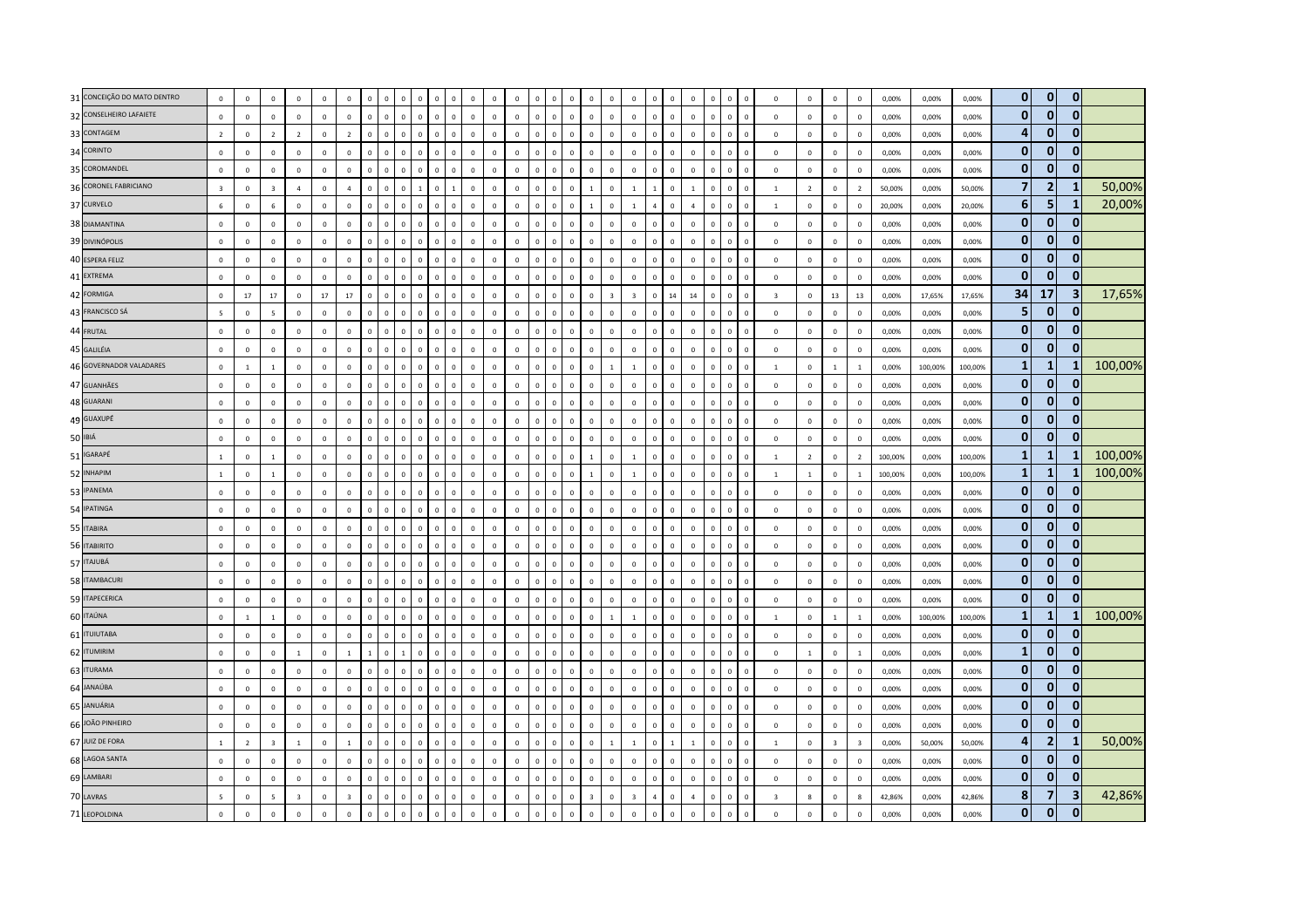|                            | 72 LIMA DUARTE<br>73 MALACACHETA<br>74 MANGA<br>75 MANHUAÇU<br>76 MAR DE ESPANHA<br>77 MARIANA<br>78 MATOZINHOS<br>79 MEDINA<br>80 MINAS NOVAS<br>81 MONTE CARMELO<br>82 MONTES CLAROS<br>83 MURIAÉ<br>84 NANUQUE<br>85 NEPOMUCENO<br>86 NOVA SERRANA<br>87 OLIVEIRA<br>88 PARÁ DE MINAS<br>89 PARACATU | $\,0\,$<br>$\,$ 0<br>$\,0\,$<br>$\,0\,$<br>$\mathbf 0$<br>$\,$ 0<br>$\overline{0}$<br>$\,0\,$<br>$\,0\,$<br>$\,0\,$<br>$\overline{0}$<br>$\,$ 0<br>$\,$ 0<br>$\,$ 0<br>$\overline{0}$<br>$\,$ 0<br>18 | $\circ$<br>$\mathbf 0$<br>$\mathbf{0}$<br>$\circ$<br>$\mathbf 0$<br>$\mathbf 0$<br>$\Omega$<br>$\circ$<br>$\mathbf 0$<br>$\mathbf 0$<br>$\overline{2}$<br>$\mathbf 0$<br>$\mathbf 0$<br>$\mathbf 0$<br>$\circ$<br>$\mathbf 0$ | $\mathbf{0}$<br>$\mathsf 0$<br>$\mathbf 0$<br>$\mathbf{0}$<br>$\mathsf 0$<br>$\mathbf 0$<br>$\Omega$<br>$\mathbf{0}$<br>$\mathbf 0$<br>$\,0\,$<br>$\overline{2}$<br>$\mathbf 0$<br>$\mathsf 0$<br>$\mathbf 0$<br>$\mathbf{0}$ | $\mathbf 0$<br>$\mathbf 0$<br>$\mathbf{0}$<br>$\Omega$<br>$\mathbf 0$<br>$\mathbf 0$<br>$\mathbf{0}$<br>$\circ$<br>$\mathbf 0$<br>$\mathbf 0$<br>$\mathbf{0}$<br>$\mathbf 0$<br>$\mathbf 0$<br>$\Omega$ | $\mathbf 0$<br>$\mathbf 0$<br>$\mathsf 0$<br>$\overline{0}$<br>$\mathsf 0$<br>$\mathsf 0$<br>$\overline{0}$<br>$\mathbf 0$<br>$\mathsf 0$<br>$\mathsf 0$<br>$\mathbf{0}$<br>$\,0\,$<br>$\mathbf 0$<br>$\mathbf 0$ | $\mathbf 0$<br>$\mathbf 0$<br>$\mathbf 0$<br>$\mathbf 0$<br>$\mathsf 0$<br>$\mathbf 0$<br>$\mathbf{0}$<br>$\mathbf 0$<br>$\mathbf 0$<br>$\mathbf 0$<br>$\mathbf{0}$<br>$\mathsf 0$<br>$\mathbf{0}$ | $\mathbf 0$<br>$\mathbf 0$<br>$\mathbf 0$<br>$\mathbf{0}$<br>$\mathbf 0$<br>$\mathbf 0$<br>$\mathbf{0}$<br>$\circ$<br>$\mathbf 0$<br>$\mathbf 0$<br>$\mathbf 0$<br>$\mathbf{0}$<br>$\mathbf{0}$<br>$\mathbf 0$<br>$\mathbf 0$<br>$\mathbf{0}$<br>$\mathbf 0$<br>$\mathbf{0}$<br>$\mathbf 0$<br>$\mathbf 0$<br>$\mathbf 0$ | $\mathbf 0$<br>$\circ$<br>$\Omega$<br>$\Omega$<br>$\mathbb O$<br>$\overline{0}$<br>$\Omega$<br>$\mathbf 0$<br>$\Omega$<br>$\mathbf 0$<br>$\mathbf{0}$ | $\mathbf 0$<br>$\mathbf 0$<br>$\mathsf 0$<br>$\mathsf 0$<br>$\mathsf 0$<br>$\mathsf 0$<br>$\mathbf{0}$<br>$\mathsf 0$<br>$\mathbf 0$<br>$\mathbf 0$<br>$\Omega$ | $\Omega$<br>$\mathfrak o$<br>$\,0\,$<br>$\mathbf 0$<br>$\mathsf 0$<br>$\overline{0}$<br>$\overline{0}$<br>$\mathbf 0$<br>$\,$ 0<br>$\mathsf 0$ | $\mathbf 0$<br>$\mathbf{0}$<br>$\Omega$<br>$\Omega$<br>$\Omega$<br>$\mathbf 0$<br>$\mathbf 0$ | $\mathbf 0$<br>$\mathbf 0$<br>$\mathbf 0$<br>$\mathbf 0$<br>$\mathbf 0$<br>$\,$ 0 $\,$<br>$\mathbf{0}$<br>$\mathbf 0$<br>$\,$ 0 $\,$ | $\mathbf 0$<br>$\mathbf 0$<br>$\mathbf 0$<br>$\mathbf 0$<br>$\mathbf 0$<br>$\,$ 0 $\,$<br>$\mathbf{0}$<br>$\mathbf 0$<br>$\,$ 0 $\,$ | $\mathbf 0$<br>$\circ$<br>$\mathbf 0$<br>$\overline{0}$<br>$\circ$<br>$\mathbf 0$<br>$\overline{0}$<br>$\overline{0}$<br>$\mathbf 0$ | $\Omega$<br>$\mathbf 0$<br>$\Omega$<br>$\Omega$<br>$\mathbf 0$<br>$\Omega$<br>$\mathbf{0}$<br>$\Omega$ | $\mathbf 0$<br>$\mathbb O$<br>$\mathbf 0$<br>$\Omega$<br>$\mathbf 0$<br>$\mathbf 0$<br>$\mathbb O$<br>$\mathbf 0$<br>$\Omega$<br>$\mathbf 0$<br>$\Omega$<br>$\Omega$ | $\overline{0}$<br>$\mathbf 0$<br>$\overline{0}$<br>$\mathbf 0$<br>$\mathbf 0$<br>$\mathbf 0$<br>$\mathbf{0}$ | $\mathbf 0$<br>$\Omega$<br>$\Omega$<br>$\Omega$<br>$\Omega$ | $\mathbf 0$<br>$\mathbf 0$<br>$\mathbf 0$<br>$\mathbb O$<br>$\mathbb O$<br>$\mathbb O$ | $\mathbf{0}$<br>$\mathbf{0}$<br>$\Omega$<br>$\mathbf{0}$ | $\mathbf 0$<br>$\mathbb O$<br>$\mathbf 0$<br>$\mathbf 0$<br>$\mathbf 0$<br>$\Omega$<br>$\mathbf 0$<br>$\mathbb O$<br>$\mathbf 0$<br>$\mathbf 0$<br>$\mathbf 0$ | $\mathbf 0$<br>$\Omega$<br>$\Omega$ | $\mathbf 0$<br>$\overline{0}$<br>$\mathbf 0$<br>$\mathbf 0$<br>$\mathbf 0$<br>$\,$ 0<br>$\mathbf 0$<br>$\,$ 0<br>$\mathbf 0$<br>$\mathbf 0$<br>$\mathbf 0$<br>$\,$ 0 | $\mathbf 0$<br>$\mathbf 0$<br>$\mathsf 0$<br>$\mathbf{0}$<br>$\mathsf 0$<br>$\mathsf 0$ | $\mathbf{0}$<br>$\mathbf{0}$<br>$\mathbf{0}$<br>$\Omega$<br>$\mathbf{0}$<br>$\mathbf{0}$ | $\mathbf{0}$<br>$\mathbf 0$<br>$\mathbf 0$<br>$\mathbf{0}$<br>$\mathbf 0$<br>$\mathbf 0$ | $\mathbf 0$<br>$\mathbb O$<br>$^{\circ}$<br>$\mathbf{0}$<br>$\mathbb O$<br>$\mathbf 0$ | 0,00%<br>0,00%<br>0.00%<br>0,00%<br>0,00%<br>0,00% | 0,00%<br>0,00%<br>0.00%<br>0,00%<br>0,00%<br>0,00% | 0,00%<br>0,00%<br>0.00%<br>0,00%<br>0,00%<br>0,00% | $\overline{0}$<br>$\mathbf{0}$<br>$\mathbf{0}$<br>$\mathbf{0}$<br>$\mathbf{0}$<br>$\mathbf{0}$<br>$\mathbf{0}$ | $\overline{0}$<br>$\mathbf{0}$<br>$\mathbf{0}$<br>$\mathbf{0}$<br>$\mathbf{0}$<br>$\mathbf{0}$ | $\mathbf{0}$<br>$\mathbf{0}$<br>$\mathbf{0}$<br>$\mathbf{0}$<br>$\mathbf 0$<br>$\mathbf 0$<br>$\mathbf{0}$ |         |
|----------------------------|---------------------------------------------------------------------------------------------------------------------------------------------------------------------------------------------------------------------------------------------------------------------------------------------------------|-------------------------------------------------------------------------------------------------------------------------------------------------------------------------------------------------------|-------------------------------------------------------------------------------------------------------------------------------------------------------------------------------------------------------------------------------|-------------------------------------------------------------------------------------------------------------------------------------------------------------------------------------------------------------------------------|---------------------------------------------------------------------------------------------------------------------------------------------------------------------------------------------------------|-------------------------------------------------------------------------------------------------------------------------------------------------------------------------------------------------------------------|----------------------------------------------------------------------------------------------------------------------------------------------------------------------------------------------------|---------------------------------------------------------------------------------------------------------------------------------------------------------------------------------------------------------------------------------------------------------------------------------------------------------------------------|-------------------------------------------------------------------------------------------------------------------------------------------------------|-----------------------------------------------------------------------------------------------------------------------------------------------------------------|------------------------------------------------------------------------------------------------------------------------------------------------|-----------------------------------------------------------------------------------------------|--------------------------------------------------------------------------------------------------------------------------------------|--------------------------------------------------------------------------------------------------------------------------------------|--------------------------------------------------------------------------------------------------------------------------------------|--------------------------------------------------------------------------------------------------------|----------------------------------------------------------------------------------------------------------------------------------------------------------------------|--------------------------------------------------------------------------------------------------------------|-------------------------------------------------------------|----------------------------------------------------------------------------------------|----------------------------------------------------------|----------------------------------------------------------------------------------------------------------------------------------------------------------------|-------------------------------------|----------------------------------------------------------------------------------------------------------------------------------------------------------------------|-----------------------------------------------------------------------------------------|------------------------------------------------------------------------------------------|------------------------------------------------------------------------------------------|----------------------------------------------------------------------------------------|----------------------------------------------------|----------------------------------------------------|----------------------------------------------------|----------------------------------------------------------------------------------------------------------------|------------------------------------------------------------------------------------------------|------------------------------------------------------------------------------------------------------------|---------|
|                            |                                                                                                                                                                                                                                                                                                         |                                                                                                                                                                                                       |                                                                                                                                                                                                                               |                                                                                                                                                                                                                               |                                                                                                                                                                                                         |                                                                                                                                                                                                                   |                                                                                                                                                                                                    |                                                                                                                                                                                                                                                                                                                           |                                                                                                                                                       |                                                                                                                                                                 |                                                                                                                                                |                                                                                               |                                                                                                                                      |                                                                                                                                      |                                                                                                                                      |                                                                                                        |                                                                                                                                                                      |                                                                                                              |                                                             |                                                                                        |                                                          |                                                                                                                                                                |                                     |                                                                                                                                                                      |                                                                                         |                                                                                          |                                                                                          |                                                                                        |                                                    |                                                    |                                                    |                                                                                                                |                                                                                                |                                                                                                            |         |
|                            |                                                                                                                                                                                                                                                                                                         |                                                                                                                                                                                                       |                                                                                                                                                                                                                               |                                                                                                                                                                                                                               |                                                                                                                                                                                                         |                                                                                                                                                                                                                   |                                                                                                                                                                                                    |                                                                                                                                                                                                                                                                                                                           |                                                                                                                                                       |                                                                                                                                                                 |                                                                                                                                                |                                                                                               |                                                                                                                                      |                                                                                                                                      |                                                                                                                                      |                                                                                                        |                                                                                                                                                                      |                                                                                                              |                                                             |                                                                                        |                                                          |                                                                                                                                                                |                                     |                                                                                                                                                                      |                                                                                         |                                                                                          |                                                                                          |                                                                                        |                                                    |                                                    |                                                    |                                                                                                                |                                                                                                |                                                                                                            |         |
|                            |                                                                                                                                                                                                                                                                                                         |                                                                                                                                                                                                       |                                                                                                                                                                                                                               |                                                                                                                                                                                                                               |                                                                                                                                                                                                         |                                                                                                                                                                                                                   |                                                                                                                                                                                                    |                                                                                                                                                                                                                                                                                                                           |                                                                                                                                                       |                                                                                                                                                                 |                                                                                                                                                |                                                                                               |                                                                                                                                      |                                                                                                                                      |                                                                                                                                      |                                                                                                        |                                                                                                                                                                      |                                                                                                              |                                                             |                                                                                        |                                                          |                                                                                                                                                                |                                     |                                                                                                                                                                      |                                                                                         |                                                                                          |                                                                                          |                                                                                        |                                                    |                                                    |                                                    |                                                                                                                |                                                                                                |                                                                                                            |         |
|                            |                                                                                                                                                                                                                                                                                                         |                                                                                                                                                                                                       |                                                                                                                                                                                                                               |                                                                                                                                                                                                                               |                                                                                                                                                                                                         |                                                                                                                                                                                                                   |                                                                                                                                                                                                    |                                                                                                                                                                                                                                                                                                                           |                                                                                                                                                       |                                                                                                                                                                 |                                                                                                                                                |                                                                                               |                                                                                                                                      |                                                                                                                                      |                                                                                                                                      |                                                                                                        |                                                                                                                                                                      |                                                                                                              |                                                             |                                                                                        |                                                          |                                                                                                                                                                |                                     |                                                                                                                                                                      |                                                                                         |                                                                                          |                                                                                          |                                                                                        |                                                    |                                                    |                                                    |                                                                                                                |                                                                                                |                                                                                                            |         |
|                            |                                                                                                                                                                                                                                                                                                         |                                                                                                                                                                                                       |                                                                                                                                                                                                                               |                                                                                                                                                                                                                               |                                                                                                                                                                                                         |                                                                                                                                                                                                                   |                                                                                                                                                                                                    |                                                                                                                                                                                                                                                                                                                           |                                                                                                                                                       |                                                                                                                                                                 |                                                                                                                                                |                                                                                               |                                                                                                                                      |                                                                                                                                      |                                                                                                                                      |                                                                                                        |                                                                                                                                                                      |                                                                                                              |                                                             |                                                                                        |                                                          |                                                                                                                                                                |                                     |                                                                                                                                                                      |                                                                                         |                                                                                          |                                                                                          |                                                                                        |                                                    |                                                    |                                                    |                                                                                                                |                                                                                                |                                                                                                            |         |
|                            |                                                                                                                                                                                                                                                                                                         |                                                                                                                                                                                                       |                                                                                                                                                                                                                               |                                                                                                                                                                                                                               |                                                                                                                                                                                                         |                                                                                                                                                                                                                   |                                                                                                                                                                                                    |                                                                                                                                                                                                                                                                                                                           |                                                                                                                                                       |                                                                                                                                                                 |                                                                                                                                                |                                                                                               |                                                                                                                                      |                                                                                                                                      |                                                                                                                                      |                                                                                                        |                                                                                                                                                                      |                                                                                                              |                                                             |                                                                                        |                                                          |                                                                                                                                                                |                                     |                                                                                                                                                                      |                                                                                         |                                                                                          |                                                                                          |                                                                                        |                                                    |                                                    |                                                    |                                                                                                                |                                                                                                |                                                                                                            |         |
|                            |                                                                                                                                                                                                                                                                                                         |                                                                                                                                                                                                       |                                                                                                                                                                                                                               |                                                                                                                                                                                                                               |                                                                                                                                                                                                         |                                                                                                                                                                                                                   |                                                                                                                                                                                                    |                                                                                                                                                                                                                                                                                                                           |                                                                                                                                                       |                                                                                                                                                                 |                                                                                                                                                |                                                                                               |                                                                                                                                      |                                                                                                                                      |                                                                                                                                      |                                                                                                        |                                                                                                                                                                      |                                                                                                              |                                                             | $\mathbf 0$                                                                            | $\mathbf{0}$                                             | $\mathbf 0$<br>$\mathbf{0}$                                                                                                                                    | $\Omega$                            | $\mathbf{0}$<br>$\overline{0}$                                                                                                                                       | $\circ$                                                                                 | $\Omega$                                                                                 | $\Omega$                                                                                 | $\Omega$                                                                               | 0.00%                                              | 0.00%                                              | 0,00%                                              |                                                                                                                | $\mathbf{0}$                                                                                   |                                                                                                            |         |
|                            |                                                                                                                                                                                                                                                                                                         |                                                                                                                                                                                                       |                                                                                                                                                                                                                               |                                                                                                                                                                                                                               |                                                                                                                                                                                                         |                                                                                                                                                                                                                   |                                                                                                                                                                                                    |                                                                                                                                                                                                                                                                                                                           |                                                                                                                                                       |                                                                                                                                                                 |                                                                                                                                                |                                                                                               |                                                                                                                                      |                                                                                                                                      |                                                                                                                                      |                                                                                                        |                                                                                                                                                                      | $\mathbf 0$                                                                                                  | $\Omega$                                                    | $\mathbf 0$                                                                            | $\mathbf{0}$                                             | $\Omega$<br>$\Omega$                                                                                                                                           | $\Omega$                            | $\mathbf 0$<br>$\,$ 0                                                                                                                                                | $\mathbf 0$                                                                             | $\mathbf{0}$                                                                             | $\mathbf{0}$                                                                             | $\mathbf{0}$                                                                           | 0,00%                                              | 0,00%                                              | 0,00%                                              | $\mathbf{0}$                                                                                                   | $\mathbf{0}$                                                                                   | $\mathbf{0}$                                                                                               |         |
|                            |                                                                                                                                                                                                                                                                                                         |                                                                                                                                                                                                       |                                                                                                                                                                                                                               |                                                                                                                                                                                                                               |                                                                                                                                                                                                         |                                                                                                                                                                                                                   |                                                                                                                                                                                                    |                                                                                                                                                                                                                                                                                                                           |                                                                                                                                                       |                                                                                                                                                                 |                                                                                                                                                |                                                                                               |                                                                                                                                      |                                                                                                                                      |                                                                                                                                      | $\overline{0}$                                                                                         | $\mathbf 0$                                                                                                                                                          | $\mathbf 0$                                                                                                  |                                                             | $\mathbb O$                                                                            | $\mathbf 0$                                              | $\mathbf 0$<br>$\mathbf 0$                                                                                                                                     |                                     | $\mathbf 0$<br>$\mathbf 0$                                                                                                                                           | $\mathsf 0$                                                                             | $\mathbf{0}$                                                                             | $\mathbf 0$                                                                              | $\mathbf 0$                                                                            | 0,00%                                              | 0,00%                                              | 0,00%                                              | $\mathbf{0}$                                                                                                   | $\mathbf{0}$                                                                                   | $\mathbf{0}$                                                                                               |         |
|                            |                                                                                                                                                                                                                                                                                                         |                                                                                                                                                                                                       |                                                                                                                                                                                                                               |                                                                                                                                                                                                                               |                                                                                                                                                                                                         |                                                                                                                                                                                                                   |                                                                                                                                                                                                    |                                                                                                                                                                                                                                                                                                                           |                                                                                                                                                       |                                                                                                                                                                 |                                                                                                                                                |                                                                                               | $\mathbf 0$                                                                                                                          | $\mathbf 0$                                                                                                                          | $\mathbf 0$                                                                                                                          | $\mathbf 0$                                                                                            | $\mathbf 0$<br>$\mathbb O$                                                                                                                                           | $\mathbb O$                                                                                                  | $\mathbf 0$                                                 | $\mathbb O$                                                                            | $\mathbf{0}$                                             | $\mathbb O$<br>$\mathbf 0$                                                                                                                                     | $\mathbf 0$                         | $\mathbf 0$<br>$\,$ 0                                                                                                                                                | $\mathbf 0$                                                                             | $\mathbf{0}$                                                                             | $\mathbf 0$                                                                              | $\mathbf{0}$                                                                           | 0,00%                                              | 0,00%                                              | 0,00%                                              | $\mathbf{0}$                                                                                                   | $\mathbf{0}$                                                                                   | $\mathbf{0}$                                                                                               |         |
|                            |                                                                                                                                                                                                                                                                                                         |                                                                                                                                                                                                       |                                                                                                                                                                                                                               |                                                                                                                                                                                                                               |                                                                                                                                                                                                         |                                                                                                                                                                                                                   |                                                                                                                                                                                                    |                                                                                                                                                                                                                                                                                                                           |                                                                                                                                                       |                                                                                                                                                                 | $\overline{0}$                                                                                                                                 | $\Omega$                                                                                      | $\mathbf{0}$                                                                                                                         | $\mathbf{0}$                                                                                                                         | $\mathbf{0}$                                                                                                                         | $\Omega$                                                                                               | $\Omega$                                                                                                                                                             | $\mathbf 0$                                                                                                  | $\mathbf{1}$                                                | $\overline{1}$                                                                         | $\Omega$                                                 | $\mathbf{1}$<br>$\mathbf{1}$                                                                                                                                   |                                     | $\mathbf{0}$<br>$\overline{0}$                                                                                                                                       | $\overline{1}$                                                                          | $\Omega$                                                                                 | $\overline{z}$                                                                           | $\overline{z}$                                                                         | 0.00%                                              | 50,00%                                             | 50.00%                                             | $\overline{2}$                                                                                                 | $\overline{2}$                                                                                 | -1                                                                                                         | 50,00%  |
|                            |                                                                                                                                                                                                                                                                                                         |                                                                                                                                                                                                       |                                                                                                                                                                                                                               |                                                                                                                                                                                                                               |                                                                                                                                                                                                         |                                                                                                                                                                                                                   |                                                                                                                                                                                                    |                                                                                                                                                                                                                                                                                                                           | $\sqrt{2}$                                                                                                                                            | $\mathbf{0}$                                                                                                                                                    | $\mathbf{0}$                                                                                                                                   | $\Omega$                                                                                      | $\mathbf 0$                                                                                                                          | $\,$ 0                                                                                                                               | $\mathbf 0$                                                                                                                          | $\Omega$                                                                                               | $\Omega$                                                                                                                                                             | $\mathbf 0$                                                                                                  |                                                             | $\mathbf 0$                                                                            | $\Omega$                                                 | $\Omega$<br>$\mathbf 0$                                                                                                                                        |                                     | $\mathbf 0$<br>$\,$ 0                                                                                                                                                | $\mathsf 0$                                                                             | $\mathbf{0}$                                                                             | $\mathbf 0$                                                                              | $\mathbf{0}$                                                                           | 0,00%                                              | 0,00%                                              | 0,00%                                              | $\mathbf{0}$                                                                                                   | $\mathbf{0}$                                                                                   | $\mathbf{0}$                                                                                               |         |
|                            |                                                                                                                                                                                                                                                                                                         |                                                                                                                                                                                                       |                                                                                                                                                                                                                               |                                                                                                                                                                                                                               |                                                                                                                                                                                                         |                                                                                                                                                                                                                   |                                                                                                                                                                                                    | $\mathbf 0$                                                                                                                                                                                                                                                                                                               | $\mathbf 0$<br>$\overline{0}$                                                                                                                         | $\mathbf 0$                                                                                                                                                     | $\mathsf 0$                                                                                                                                    | $\overline{0}$                                                                                | $\,0\,$                                                                                                                              | $\mathbf 0$                                                                                                                          | $\overline{0}$                                                                                                                       | $\Omega$                                                                                               | $\Omega$<br>$\mathbf{0}$                                                                                                                                             | $\mathbf 0$                                                                                                  | $\Omega$                                                    | $\mathbb O$                                                                            | $\Omega$                                                 | $\mathbf{0}$<br>$\mathbf 0$                                                                                                                                    | $\Omega$                            | $\mathbf 0$<br>$\,$ 0                                                                                                                                                | $\mathbf 0$                                                                             | $\mathbf{0}$                                                                             | $\overline{0}$                                                                           | $\mathbf{0}$                                                                           | 0,00%                                              | 0,00%                                              | 0,00%                                              | $\mathbf{0}$                                                                                                   | $\mathbf{0}$                                                                                   | $\overline{0}$                                                                                             |         |
|                            |                                                                                                                                                                                                                                                                                                         |                                                                                                                                                                                                       |                                                                                                                                                                                                                               |                                                                                                                                                                                                                               |                                                                                                                                                                                                         |                                                                                                                                                                                                                   | $\Omega$                                                                                                                                                                                           | $\mathbf 0$<br>$\,$ 0                                                                                                                                                                                                                                                                                                     |                                                                                                                                                       | $\mathbf 0$                                                                                                                                                     | $\mathbf{0}$                                                                                                                                   | $\mathbf{0}$                                                                                  | $\,0\,$                                                                                                                              | $\Omega$                                                                                                                             | $\mathbf{0}$                                                                                                                         | $\Omega$                                                                                               | $\Omega$                                                                                                                                                             | $\Omega$                                                                                                     |                                                             | $\mathbb O$                                                                            |                                                          | $\Omega$<br>$\Omega$                                                                                                                                           |                                     | $\mathbf 0$<br>$\,$ 0                                                                                                                                                | $\mathbf 0$                                                                             | $\Omega$                                                                                 | $\mathbf 0$                                                                              | $\mathbb O$                                                                            | 0,00%                                              | 0,00%                                              | 0,00%                                              | $\mathbf{0}$                                                                                                   | $\mathbf{0}$                                                                                   | $\mathbf{0}$                                                                                               |         |
|                            |                                                                                                                                                                                                                                                                                                         |                                                                                                                                                                                                       |                                                                                                                                                                                                                               |                                                                                                                                                                                                                               | $\Omega$                                                                                                                                                                                                | $\overline{0}$                                                                                                                                                                                                    | $\Omega$                                                                                                                                                                                           | $\overline{0}$<br>$\mathbf{0}$                                                                                                                                                                                                                                                                                            | $\Omega$                                                                                                                                              | $\mathbf{0}$                                                                                                                                                    | $\overline{0}$                                                                                                                                 | $\Omega$                                                                                      | $\mathbf{0}$                                                                                                                         | $\overline{0}$                                                                                                                       | $\overline{0}$                                                                                                                       | $\mathbf 0$                                                                                            | $\Omega$<br>$\mathbf 0$                                                                                                                                              | $\overline{0}$                                                                                               | $\Omega$                                                    | $\mathbf 0$                                                                            | $\mathbf{0}$                                             | $\mathbf 0$<br>$\mathbf{0}$                                                                                                                                    | $\Omega$                            | $\mathbf 0$<br>$\overline{0}$                                                                                                                                        | $\mathbf 0$                                                                             | $\Omega$                                                                                 | $\Omega$                                                                                 | $\Omega$                                                                               | 0,00%                                              | 0,00%                                              | 0,00%                                              | $\mathbf{0}$                                                                                                   | $\mathbf{0}$                                                                                   | $\overline{0}$                                                                                             |         |
|                            |                                                                                                                                                                                                                                                                                                         |                                                                                                                                                                                                       |                                                                                                                                                                                                                               | $\mathsf 0$                                                                                                                                                                                                                   | $\mathbf 0$                                                                                                                                                                                             | $\mathsf 0$                                                                                                                                                                                                       | $\mathbf 0$                                                                                                                                                                                        | $\mathbf 0$<br>$\mathbf 0$                                                                                                                                                                                                                                                                                                | $\Omega$                                                                                                                                              | $\mathbf 0$                                                                                                                                                     | $\,$ 0                                                                                                                                         | $\Omega$                                                                                      | $\mathbf 0$                                                                                                                          | $\mathbf 0$                                                                                                                          | $\mathbf 0$                                                                                                                          | $\mathbf{0}$                                                                                           | $\Omega$<br>$\mathbb O$                                                                                                                                              | $\mathbf 0$                                                                                                  | $\Omega$                                                    | $\mathbb O$                                                                            | $\Omega$                                                 | $\mathbb O$<br>$\mathbf 0$                                                                                                                                     | $\Omega$                            | $\mathbf 0$<br>$\,$ 0                                                                                                                                                | $\mathbf 0$                                                                             | $\mathbf 0$                                                                              | $\mathbf 0$                                                                              | $\mathbf{0}$                                                                           | 0,00%                                              | 0,00%                                              | 0,00%                                              | $\mathbf{0}$                                                                                                   | $\mathbf{0}$                                                                                   | $\mathbf{0}$                                                                                               |         |
|                            |                                                                                                                                                                                                                                                                                                         |                                                                                                                                                                                                       | $\overline{\mathbf{3}}$                                                                                                                                                                                                       | 21                                                                                                                                                                                                                            | $\mathbf 0$                                                                                                                                                                                             | $\,0\,$                                                                                                                                                                                                           | $\,0\,$                                                                                                                                                                                            | $10\,$                                                                                                                                                                                                                                                                                                                    | $\mathbf 0$<br>10                                                                                                                                     | $\mathbf 0$                                                                                                                                                     | $\,$ 0                                                                                                                                         | $\mathbf 0$                                                                                   | $\mathbf 0$                                                                                                                          | $\,$ 0                                                                                                                               | $\mathbf 0$                                                                                                                          | $\Omega$                                                                                               | $\mathbb O$<br>$\Omega$                                                                                                                                              | 5                                                                                                            |                                                             | $\,$ 6 $\,$                                                                            |                                                          | $\,6\,$<br>$\mathbf 0$                                                                                                                                         |                                     | $\mathbf 0$<br>$\,$ 0                                                                                                                                                | $\,$ 6 $\,$                                                                             | $11\,$                                                                                   | $\mathbf{1}$                                                                             | 12                                                                                     | 45,45%                                             | 100,00%                                            | 50,00%                                             | 21                                                                                                             | 12                                                                                             | $6 \overline{6}$                                                                                           | 50,00%  |
|                            |                                                                                                                                                                                                                                                                                                         | $\,0\,$                                                                                                                                                                                               | $\mathbf 0$                                                                                                                                                                                                                   | $\mathbf 0$                                                                                                                                                                                                                   | $\Omega$                                                                                                                                                                                                | $\mathsf 0$                                                                                                                                                                                                       | $\mathbf{0}$                                                                                                                                                                                       | $\mathbf{0}$                                                                                                                                                                                                                                                                                                              | $\mathbf{0}$<br>$\circ$                                                                                                                               | $\mathbf 0$                                                                                                                                                     | $\mathsf 0$                                                                                                                                    | $\mathbf{0}$                                                                                  | $\mathbf 0$                                                                                                                          | $\mathbf 0$                                                                                                                          | $\overline{0}$                                                                                                                       | $\mathbf 0$                                                                                            | $\mathbf{0}$<br>$\mathbf 0$                                                                                                                                          | $\mathbb O$                                                                                                  | $\mathbf{0}$                                                | $\mathbb O$                                                                            | $\Omega$                                                 | $\mathbb O$<br>$\mathbf 0$                                                                                                                                     | $\mathbf{0}$                        | $\mathbf 0$<br>$\,$ 0                                                                                                                                                | $\mathbf 0$                                                                             | $\Omega$                                                                                 | $\Omega$                                                                                 | $\mathbf 0$                                                                            | 0,00%                                              | 0,00%                                              | 0,00%                                              | $\mathbf{0}$                                                                                                   | $\mathbf{0}$                                                                                   | $\overline{0}$                                                                                             |         |
|                            | 90 PARAGUAÇU                                                                                                                                                                                                                                                                                            | $\mathbf{0}$                                                                                                                                                                                          | $\Omega$                                                                                                                                                                                                                      | $\Omega$                                                                                                                                                                                                                      | $\Omega$                                                                                                                                                                                                | $\Omega$                                                                                                                                                                                                          | $\Omega$                                                                                                                                                                                           | $\mathsf{O}$<br>$\mathbf 0$                                                                                                                                                                                                                                                                                               | $\Omega$                                                                                                                                              | $\Omega$                                                                                                                                                        | $\mathbf{0}$                                                                                                                                   | $\Omega$                                                                                      | $\mathbf{0}$                                                                                                                         | $\mathbf{0}$                                                                                                                         | $\circ$                                                                                                                              | $\Omega$                                                                                               | $\Omega$<br>$\Omega$                                                                                                                                                 | $\mathbf 0$                                                                                                  | $\Omega$                                                    | $\Omega$                                                                               | $\Omega$                                                 | $\Omega$<br>$\Omega$                                                                                                                                           | $\Omega$                            | $\mathbf 0$<br>$\overline{0}$                                                                                                                                        | $\circ$                                                                                 | $\Omega$                                                                                 | $\Omega$                                                                                 | $\Omega$                                                                               | 0,00%                                              | 0,00%                                              | 0,00%                                              | $\mathbf{0}$                                                                                                   | $\mathbf{0}$                                                                                   | $\mathbf{0}$                                                                                               |         |
|                            | 91 PASSA QUATRO                                                                                                                                                                                                                                                                                         | $\,$ 0                                                                                                                                                                                                | $\mathbf 0$                                                                                                                                                                                                                   | $\mathbf 0$                                                                                                                                                                                                                   | $\mathbf 0$                                                                                                                                                                                             | $\,0\,$                                                                                                                                                                                                           | $\mathsf 0$                                                                                                                                                                                        | $\mathbf 0$<br>$\mathbf 0$                                                                                                                                                                                                                                                                                                | $\Omega$                                                                                                                                              | $\mathbf 0$                                                                                                                                                     | $\,$ 0                                                                                                                                         | $\Omega$                                                                                      | $\mathbf 0$                                                                                                                          | $\,$ 0                                                                                                                               | $\mathbf 0$                                                                                                                          | $\mathbf 0$                                                                                            | $\mathbb O$<br>$\Omega$                                                                                                                                              | $\mathbf 0$                                                                                                  | $\Omega$                                                    | $\mathbf 0$                                                                            | $\Omega$                                                 | $\mathbb O$<br>$\mathbf 0$                                                                                                                                     | $\Omega$                            | $\mathbf 0$<br>$\,$ 0                                                                                                                                                | $\mathbf 0$                                                                             | $\mathbf{0}$                                                                             | $\mathbf 0$                                                                              | $\mathbb O$                                                                            | 0,00%                                              | 0,00%                                              | 0,00%                                              | $\mathbf{0}$                                                                                                   | $\mathbf{0}$                                                                                   | $\mathbf 0$                                                                                                |         |
|                            | 92 PASSA TEMPO                                                                                                                                                                                                                                                                                          | $\,$ 0                                                                                                                                                                                                | $\mathbf 0$                                                                                                                                                                                                                   | $\,0\,$                                                                                                                                                                                                                       | $\mathbf 0$                                                                                                                                                                                             | $\mathbf 0$                                                                                                                                                                                                       | $\Omega$                                                                                                                                                                                           | $\mathbf 0$<br>$\mathbf 0$                                                                                                                                                                                                                                                                                                | $\Omega$                                                                                                                                              | $\mathbf 0$                                                                                                                                                     | $\,0\,$                                                                                                                                        | $\Omega$                                                                                      | $\mathbf 0$                                                                                                                          | $\mathbf 0$                                                                                                                          | $\mathbf 0$                                                                                                                          | $\mathbf{0}$                                                                                           | $\mathbf{0}$<br>$\mathbb O$                                                                                                                                          | $\,0\,$                                                                                                      | $\Omega$                                                    | $\mathbb O$                                                                            | $\Omega$                                                 | $\mathbf 0$<br>$\mathbb O$                                                                                                                                     | $\Omega$                            | $\mathbf 0$<br>$\mathbf 0$                                                                                                                                           | $\mathbf 0$                                                                             | $\Omega$                                                                                 | $\mathbf{0}$                                                                             | $\mathbb O$                                                                            | 0,00%                                              | 0,00%                                              | 0,00%                                              | $\mathbf{0}$                                                                                                   | $\mathbf{0}$                                                                                   | $\overline{0}$                                                                                             |         |
|                            | 93 PASSOS                                                                                                                                                                                                                                                                                               | $\,0\,$                                                                                                                                                                                               | $\mathbf 0$                                                                                                                                                                                                                   | $\mathbf{0}$                                                                                                                                                                                                                  | $\mathbf 0$                                                                                                                                                                                             | $\mathbf 0$                                                                                                                                                                                                       | $\Omega$                                                                                                                                                                                           | $\mathbf 0$<br>$\mathbf 0$                                                                                                                                                                                                                                                                                                |                                                                                                                                                       | $\mathbf 0$                                                                                                                                                     | $\Omega$                                                                                                                                       |                                                                                               | $\mathbf 0$                                                                                                                          | $\mathbf 0$                                                                                                                          | $\mathbf 0$                                                                                                                          | $\Omega$                                                                                               | $\Omega$                                                                                                                                                             | $\overline{0}$                                                                                               | $\Omega$                                                    | $\mathbb O$                                                                            |                                                          | $\Omega$<br>$\mathbf 0$                                                                                                                                        |                                     | $\mathbf 0$<br>$\,$ 0                                                                                                                                                | $\mathsf 0$                                                                             | $\Omega$                                                                                 | $\mathbf{0}$                                                                             | $\mathbf 0$                                                                            | 0,00%                                              | 0,00%                                              | 0,00%                                              | $\mathbf{0}$                                                                                                   | $\mathbf{0}$                                                                                   | $\mathbf{0}$                                                                                               |         |
|                            | 94 PATOS DE MINAS                                                                                                                                                                                                                                                                                       | 65                                                                                                                                                                                                    | 22                                                                                                                                                                                                                            | 87                                                                                                                                                                                                                            | 65                                                                                                                                                                                                      | 22                                                                                                                                                                                                                | 87                                                                                                                                                                                                 | 13                                                                                                                                                                                                                                                                                                                        | $\mathbf 0$<br>13                                                                                                                                     | $\mathbf{0}$                                                                                                                                                    | $\overline{0}$                                                                                                                                 | $\Omega$                                                                                      | $\,$ 0                                                                                                                               | $\,$ 0                                                                                                                               | $\Omega$                                                                                                                             | $\Omega$                                                                                               | $\Omega$<br>$\Omega$                                                                                                                                                 | 36                                                                                                           | $11\,$                                                      | 47                                                                                     | 16                                                       | 11<br>27                                                                                                                                                       | $\Omega$                            | $\mathbf{0}$<br>$\mathbf 0$                                                                                                                                          | 47                                                                                      | 52                                                                                       | 22                                                                                       | 74                                                                                     | 69,23%                                             | 50.00%                                             | 63,51%                                             | 174                                                                                                            | 74                                                                                             | 47                                                                                                         | 63,51%  |
|                            | 95 PATROCÍNIO                                                                                                                                                                                                                                                                                           | <sup>1</sup>                                                                                                                                                                                          | <sup>1</sup>                                                                                                                                                                                                                  | $\overline{2}$                                                                                                                                                                                                                | <sup>1</sup>                                                                                                                                                                                            | $\mathbf{1}$                                                                                                                                                                                                      | $\overline{2}$                                                                                                                                                                                     | $\mathbf 0$<br>$\mathbf 0$                                                                                                                                                                                                                                                                                                | $\overline{0}$                                                                                                                                        | $\mathbf 0$                                                                                                                                                     | $\mathsf 0$                                                                                                                                    | $\Omega$                                                                                      | $\mathbf 0$                                                                                                                          | $\,0\,$                                                                                                                              | $\mathbf 0$                                                                                                                          | $\Omega$                                                                                               | $\Omega$<br>$\Omega$                                                                                                                                                 | $\mathbf 0$                                                                                                  | $\Omega$                                                    | $\mathbb O$                                                                            | $\mathbf{1}$                                             | $\overline{1}$<br>$\overline{z}$                                                                                                                               | $\Omega$                            | $\mathbf 0$<br>$\,$ 0                                                                                                                                                | $\mathbf 0$                                                                             | $\mathbf{1}$                                                                             | $\overline{1}$                                                                           | $\overline{2}$                                                                         | 0,00%                                              | 0,00%                                              | 0,00%                                              | 4                                                                                                              | $\overline{2}$                                                                                 | $\mathbf{0}$                                                                                               |         |
|                            | 96 PEÇANHA                                                                                                                                                                                                                                                                                              | $\,0\,$                                                                                                                                                                                               | $\circ$                                                                                                                                                                                                                       | $\mathbf 0$                                                                                                                                                                                                                   | $\circ$                                                                                                                                                                                                 | $\mathbf 0$                                                                                                                                                                                                       | $\mathbf 0$                                                                                                                                                                                        | $\mathbb O$                                                                                                                                                                                                                                                                                                               | $\mathbf 0$<br>$\mathbf 0$                                                                                                                            | $\mathsf 0$                                                                                                                                                     | $\mathsf 0$                                                                                                                                    | $\mathbf{0}$                                                                                  | $\mathbf 0$                                                                                                                          | $\,$ 0                                                                                                                               | $\mathbf 0$                                                                                                                          | $\mathbf{0}$                                                                                           | $\mathbf{0}$<br>$\Omega$                                                                                                                                             | $\mathbf 0$                                                                                                  | $\Omega$                                                    | $\mathbf 0$                                                                            | $\Omega$                                                 | $\mathbf 0$<br>$\mathbf 0$                                                                                                                                     | $\Omega$                            | $\mathbf 0$<br>$\mathbf 0$                                                                                                                                           | $\mathsf 0$                                                                             | $\mathbf{0}$                                                                             | $\mathbf{0}$                                                                             | $\mathbf 0$                                                                            | 0,00%                                              | 0,00%                                              | 0,00%                                              | $\mathbf{0}$                                                                                                   | $\mathbf{0}$                                                                                   | $\mathbf{0}$                                                                                               |         |
|                            | 97 PIRAPORA                                                                                                                                                                                                                                                                                             | $\,$ 0                                                                                                                                                                                                | $\mathbf 0$                                                                                                                                                                                                                   | $\mathbf 0$                                                                                                                                                                                                                   | $\mathbf 0$                                                                                                                                                                                             | $\mathsf 0$                                                                                                                                                                                                       | $\mathsf 0$                                                                                                                                                                                        | $\mathbf 0$                                                                                                                                                                                                                                                                                                               | $\overline{0}$<br>$\mathbf{0}$                                                                                                                        | $\mathsf 0$                                                                                                                                                     | $\mathsf 0$                                                                                                                                    | $\Omega$                                                                                      | $\mathbf 0$                                                                                                                          | $\,$ 0                                                                                                                               | $\mathbf 0$                                                                                                                          | $\mathbf 0$                                                                                            | $\circ$<br>$\mathbb O$                                                                                                                                               | $\mathbf 0$                                                                                                  | $\mathbf{0}$                                                | $\mathbb O$                                                                            | $\mathbf{0}$                                             | $\mathbb O$<br>$\mathbf 0$                                                                                                                                     | $\mathbf{0}$                        | $\mathbf 0$<br>$\mathbf 0$                                                                                                                                           | $\mathbf 0$                                                                             | $\Omega$                                                                                 | $\mathbf 0$                                                                              | $\mathbb O$                                                                            | 0,00%                                              | 0,00%                                              | 0,00%                                              | $\mathbf{0}$                                                                                                   | $\mathbf{0}$                                                                                   | $\overline{0}$                                                                                             |         |
|                            | 98 POÇOS DE CALDAS                                                                                                                                                                                                                                                                                      | $\mathsf 0$                                                                                                                                                                                           | $\mathbf 0$                                                                                                                                                                                                                   | $\mathbf{0}$                                                                                                                                                                                                                  | $\mathbf{0}$                                                                                                                                                                                            | $\mathbf 0$                                                                                                                                                                                                       | $\mathbf 0$                                                                                                                                                                                        | $\mathbf 0$<br>$\mathbf 0$                                                                                                                                                                                                                                                                                                | $\Omega$                                                                                                                                              | $\mathbf 0$                                                                                                                                                     | $\,$ 0                                                                                                                                         | $\Omega$                                                                                      | $\mathbf 0$                                                                                                                          | $\mathbf 0$                                                                                                                          | $\mathbf 0$                                                                                                                          | $\Omega$                                                                                               | $\Omega$<br>$\Omega$                                                                                                                                                 | $\mathbb O$                                                                                                  | $\Omega$                                                    | $\mathbb O$                                                                            | $\mathbf{0}$                                             | $\Omega$<br>$\Omega$                                                                                                                                           | $\Omega$                            | $\mathbf 0$<br>$\mathbf 0$                                                                                                                                           | $\mathsf 0$                                                                             | $\Omega$                                                                                 | $\mathbf{0}$                                                                             | $\Omega$                                                                               | 0,00%                                              | 0.00%                                              | 0,00%                                              | $\mathbf{0}$                                                                                                   | $\mathbf{0}$                                                                                   | $\mathbf 0$                                                                                                |         |
|                            | 99 POMPÉU                                                                                                                                                                                                                                                                                               | $\,$ 0                                                                                                                                                                                                | $\mathbf 0$                                                                                                                                                                                                                   | $\Omega$                                                                                                                                                                                                                      | $\Omega$                                                                                                                                                                                                | $\,$ 0                                                                                                                                                                                                            | $\,0\,$                                                                                                                                                                                            | $\mathbf{0}$<br>$\mathbf{0}$                                                                                                                                                                                                                                                                                              |                                                                                                                                                       | $\Omega$                                                                                                                                                        | $\overline{0}$                                                                                                                                 | $\Omega$                                                                                      | $\,0\,$                                                                                                                              | $\overline{0}$                                                                                                                       | $\Omega$                                                                                                                             | $\Omega$                                                                                               | $\Omega$                                                                                                                                                             | $\mathbf{0}$                                                                                                 |                                                             | $\mathbb O$                                                                            | $\Omega$                                                 | $\Omega$<br>$\Omega$                                                                                                                                           | $\Omega$                            | $\mathbf{0}$<br>$\,$ 0                                                                                                                                               | $\mathbf 0$                                                                             | $\Omega$                                                                                 | $\Omega$                                                                                 | $\mathbf{0}$                                                                           | 0,00%                                              | 0,00%                                              | 0,00%                                              | $\mathbf{0}$                                                                                                   | $\Omega$                                                                                       | $\mathbf{0}$                                                                                               |         |
|                            | 100 PONTE NOVA                                                                                                                                                                                                                                                                                          | 12                                                                                                                                                                                                    | $\mathbf{1}$                                                                                                                                                                                                                  | 13                                                                                                                                                                                                                            | 5                                                                                                                                                                                                       | $\mathbf 0$                                                                                                                                                                                                       | 5                                                                                                                                                                                                  | 5 <sup>1</sup><br>$\overline{1}$                                                                                                                                                                                                                                                                                          |                                                                                                                                                       | $\mathbf 0$                                                                                                                                                     | $\mathsf 0$                                                                                                                                    | $\Omega$                                                                                      | $\mathbf 0$                                                                                                                          | $\,0\,$                                                                                                                              | $\overline{0}$                                                                                                                       | $\mathbf 0$                                                                                            | $\Omega$<br>$\mathbf 0$                                                                                                                                              | $\overline{2}$                                                                                               | $\Omega$                                                    | $\overline{2}$                                                                         | $\mathbf{0}$                                             | $\mathbf 0$<br>$\mathbf 0$                                                                                                                                     | $\Omega$                            | $\mathbf 0$<br>$\,$ 0                                                                                                                                                | $\overline{2}$                                                                          | 14                                                                                       | 1                                                                                        | 15                                                                                     | 100,00%                                            | 0,00%                                              | 100,00%                                            | 18                                                                                                             | 2 <sup>1</sup>                                                                                 | $\overline{2}$                                                                                             | 100,00% |
|                            | 101 POUSO ALEGRE                                                                                                                                                                                                                                                                                        | $\overline{\mathbf{3}}$                                                                                                                                                                               | $\mathbf 0$                                                                                                                                                                                                                   | $\overline{\mathbf{3}}$                                                                                                                                                                                                       | $6\phantom{1}$                                                                                                                                                                                          | $\mathbf 0$                                                                                                                                                                                                       | $6\phantom{1}$                                                                                                                                                                                     | $\overline{2}$                                                                                                                                                                                                                                                                                                            | $\mathbf 0$<br>$\overline{z}$                                                                                                                         | $\mathbf 0$                                                                                                                                                     | $\,$ 0                                                                                                                                         | $\Omega$                                                                                      | $\mathbf 0$                                                                                                                          | $\mathbf 0$                                                                                                                          | $\mathbf 0$                                                                                                                          | $\Omega$                                                                                               | $\mathbf 0$<br>$\Omega$                                                                                                                                              | $\overline{2}$                                                                                               | $\Omega$                                                    | $\overline{2}$                                                                         | $\overline{2}$                                           | $\mathbb O$<br>$\overline{2}$                                                                                                                                  | $\Omega$                            | $\mathbf 0$<br>$\mathbf 0$                                                                                                                                           | $\overline{2}$                                                                          | $\,$ 6 $\,$                                                                              | $\mathbf 0$                                                                              | 6                                                                                      | 50,00%                                             | 0,00%                                              | 50,00%                                             | $\overline{9}$                                                                                                 | $\overline{4}$                                                                                 | $\overline{2}$                                                                                             | 50,00%  |
|                            | 102 PRATÁPOLIS                                                                                                                                                                                                                                                                                          | $\,0\,$                                                                                                                                                                                               | $\mathbf 0$                                                                                                                                                                                                                   | $\mathbf 0$                                                                                                                                                                                                                   | $\Omega$                                                                                                                                                                                                | $\,0\,$                                                                                                                                                                                                           | $\Omega$                                                                                                                                                                                           | $\mathbf 0$<br>$\mathbf{0}$                                                                                                                                                                                                                                                                                               | $\Omega$                                                                                                                                              | $\Omega$                                                                                                                                                        | $\,0\,$                                                                                                                                        | $\Omega$                                                                                      | $\,$ 0 $\,$                                                                                                                          | $\,$ 0 $\,$                                                                                                                          | $\overline{0}$                                                                                                                       | $\Omega$                                                                                               | $\Omega$<br>$\mathbb O$                                                                                                                                              | $\mathbf 0$                                                                                                  | $\Omega$                                                    | $\mathbb O$                                                                            | $\mathbf 0$                                              | $\Omega$<br>$\mathbf 0$                                                                                                                                        | $\Omega$                            | $\mathbf 0$<br>$\mathbf 0$                                                                                                                                           | $\mathbf 0$                                                                             | $\Omega$                                                                                 | $\mathbf 0$                                                                              | $\mathbf{0}$                                                                           | 0,00%                                              | 0,00%                                              | 0,00%                                              | $\mathbf{0}$                                                                                                   | $\mathbf{0}$                                                                                   | $\mathbf{0}$                                                                                               |         |
|                            | 103 PRESIDENTE OLEGÁRIO                                                                                                                                                                                                                                                                                 | $\mathbf 0$                                                                                                                                                                                           | $\mathbf 0$                                                                                                                                                                                                                   | $\mathbf{0}$                                                                                                                                                                                                                  | $\circ$                                                                                                                                                                                                 | $\mathbf{0}$                                                                                                                                                                                                      | $\Omega$                                                                                                                                                                                           | $\mathbf{0}$<br>$\overline{0}$                                                                                                                                                                                                                                                                                            | $\Omega$                                                                                                                                              | $\mathsf 0$                                                                                                                                                     | $\mathsf 0$                                                                                                                                    | $\Omega$                                                                                      | $\mathbf 0$                                                                                                                          | $\mathbf 0$                                                                                                                          | $\overline{0}$                                                                                                                       | $\mathbf 0$                                                                                            | $\Omega$<br>$\Omega$                                                                                                                                                 | $\mathbf 0$                                                                                                  | $\Omega$                                                    | $\mathbb O$                                                                            | $\mathbf{0}$                                             | $\Omega$<br>$\Omega$                                                                                                                                           | $\Omega$                            | $\mathbf 0$<br>$\,0\,$                                                                                                                                               | $\mathbf 0$                                                                             | $\mathbf 0$                                                                              | $\mathbf{0}$                                                                             | $\mathbf{0}$                                                                           | 0,00%                                              | 0,00%                                              | 0,00%                                              | $\mathbf{0}$                                                                                                   | $\mathbf{0}$                                                                                   | $\mathbf{0}$                                                                                               |         |
|                            | 104 RIBEIRÃO DAS NEVES                                                                                                                                                                                                                                                                                  | $\,$ 0                                                                                                                                                                                                | $\mathbf 0$                                                                                                                                                                                                                   | $\mathsf 0$                                                                                                                                                                                                                   | $\mathbf 0$                                                                                                                                                                                             | $\,0\,$                                                                                                                                                                                                           | $\mathbf 0$                                                                                                                                                                                        | $\mathbf 0$<br>$\Omega$                                                                                                                                                                                                                                                                                                   |                                                                                                                                                       | $\mathbf 0$                                                                                                                                                     | $\Omega$                                                                                                                                       |                                                                                               | $\mathbf 0$                                                                                                                          | $\mathbf 0$                                                                                                                          | $\mathbb O$                                                                                                                          | $\Omega$                                                                                               | $\mathbf 0$                                                                                                                                                          | $\mathbf 0$                                                                                                  |                                                             | $\mathbb O$                                                                            |                                                          | $\mathbf 0$<br>$\mathbf 0$                                                                                                                                     |                                     | $\mathbf 0$<br>$\mathbf 0$                                                                                                                                           | $\mathbf 0$                                                                             | $\mathbf{0}$                                                                             | $\mathbf 0$                                                                              | $\mathbf 0$                                                                            | 0,00%                                              | 0,00%                                              | 0,00%                                              | $\mathbf{0}$                                                                                                   | $\Omega$                                                                                       | $\mathbf{0}$                                                                                               |         |
|                            | 105 RIO PARANAÍBA                                                                                                                                                                                                                                                                                       | $\,$ 0                                                                                                                                                                                                | $\mathbf 0$                                                                                                                                                                                                                   | $\mathbf 0$                                                                                                                                                                                                                   | $\mathbf 0$                                                                                                                                                                                             | $\mathsf 0$                                                                                                                                                                                                       | $\mathsf 0$                                                                                                                                                                                        | $\mathbf 0$                                                                                                                                                                                                                                                                                                               | $\mathbf 0$<br>$\Omega$                                                                                                                               | $\mathbf 0$                                                                                                                                                     | $\mathsf 0$                                                                                                                                    | $\Omega$                                                                                      | $\mathbf 0$                                                                                                                          | $\mathbf 0$                                                                                                                          | $\mathbf 0$                                                                                                                          | $\mathbf{0}$                                                                                           | $\Omega$<br>$\Omega$                                                                                                                                                 | $\mathbf 0$                                                                                                  |                                                             | $\mathbb O$                                                                            | $\Omega$                                                 | $\mathbb O$<br>$\mathbf 0$                                                                                                                                     | $\Omega$                            | $\mathbf 0$<br>$\mathbf 0$                                                                                                                                           | $\mathsf 0$                                                                             | $\Omega$                                                                                 | $\mathbf 0$                                                                              | $\mathbb O$                                                                            | 0,00%                                              | 0,00%                                              | 0,00%                                              | $\mathbf{0}$                                                                                                   | $\overline{0}$                                                                                 | $\overline{0}$                                                                                             |         |
|                            | 106 RIO POMBA                                                                                                                                                                                                                                                                                           | $\overline{\mathbf{3}}$                                                                                                                                                                               | $\mathbf{0}$                                                                                                                                                                                                                  | $\overline{\mathbf{3}}$                                                                                                                                                                                                       | $\mathbf{0}$                                                                                                                                                                                            | $\mathbf{0}$                                                                                                                                                                                                      | $\mathbf{0}$                                                                                                                                                                                       | $\mathbf{1}$                                                                                                                                                                                                                                                                                                              | $\mathbf{0}$                                                                                                                                          | $\mathbf{0}$                                                                                                                                                    | $\mathbf{0}$                                                                                                                                   | $\Omega$                                                                                      | $\mathbf{0}$                                                                                                                         | $\mathbf{0}$                                                                                                                         | $\overline{0}$                                                                                                                       | $\Omega$                                                                                               | $\Omega$<br>$\Omega$                                                                                                                                                 | $\overline{1}$                                                                                               | $\Omega$                                                    | $\overline{1}$                                                                         |                                                          | $\mathbf 0$<br>$\overline{1}$                                                                                                                                  | $\Omega$                            | $\mathbf{0}$<br>$\overline{0}$                                                                                                                                       | $\overline{1}$                                                                          | $\overline{z}$                                                                           | $\Omega$                                                                                 | $\overline{3}$                                                                         | 50.00%                                             | 0.00%                                              | 50.00%                                             | 3 <sup>1</sup>                                                                                                 | 2 <sup>1</sup>                                                                                 | $\mathbf{1}$                                                                                               | 50,00%  |
|                            | 107 SABARÁ                                                                                                                                                                                                                                                                                              | $\,0\,$                                                                                                                                                                                               | $\circ$                                                                                                                                                                                                                       | $\mathbf 0$                                                                                                                                                                                                                   | $\circ$                                                                                                                                                                                                 | $\,$ 0                                                                                                                                                                                                            | $\mathbf 0$                                                                                                                                                                                        | $\mathbf 0$<br>$\mathbf{0}$                                                                                                                                                                                                                                                                                               | $\Omega$                                                                                                                                              | $\mathbf{0}$                                                                                                                                                    | $\mathsf 0$                                                                                                                                    | $\mathbf{0}$                                                                                  | $\mathbf 0$                                                                                                                          | $\,$ 0 $\,$                                                                                                                          | $\overline{0}$                                                                                                                       | $\mathbf 0$                                                                                            | $\Omega$<br>$\mathbf 0$                                                                                                                                              | $\mathbf 0$                                                                                                  | $\Omega$                                                    | $\,0\,$                                                                                | $\mathbf{0}$                                             | $\mathbf 0$<br>$\mathbf 0$                                                                                                                                     | $\Omega$                            | $\mathbf 0$<br>$\,$ 0                                                                                                                                                | $\mathbf 0$                                                                             | $\mathbf{0}$                                                                             | $\mathbf{0}$                                                                             | $\mathbf{0}$                                                                           | 0,00%                                              | 0,00%                                              | 0,00%                                              | $\mathbf{0}$                                                                                                   | $\mathbf{0}$                                                                                   | $\mathbf{0}$                                                                                               |         |
|                            |                                                                                                                                                                                                                                                                                                         | $\mathbf 0$                                                                                                                                                                                           | $\mathbf 0$                                                                                                                                                                                                                   | $\mathbf 0$                                                                                                                                                                                                                   | $\mathbf 0$                                                                                                                                                                                             | $\mathsf 0$                                                                                                                                                                                                       | $\mathbf 0$                                                                                                                                                                                        | $\mathbf 0$<br>$\mathbf 0$                                                                                                                                                                                                                                                                                                | $\circ$                                                                                                                                               | $\mathsf 0$                                                                                                                                                     | $\mathsf 0$                                                                                                                                    | $\mathbf 0$                                                                                   | $\mathbf 0$                                                                                                                          | $\mathbf 0$                                                                                                                          | $\circ$                                                                                                                              | $\mathbf 0$                                                                                            | $\circ$<br>$\mathbb O$                                                                                                                                               | $\mathbf 0$                                                                                                  | $\Omega$                                                    | $\mathbb O$                                                                            | $\mathbf{0}$                                             | $\mathbf 0$<br>$\mathbb O$                                                                                                                                     | $\mathbf 0$                         | $\mathbf 0$<br>$\overline{\mathbf{0}}$                                                                                                                               | $\mathbf 0$                                                                             | $\mathbf{0}$                                                                             | $\mathbf 0$                                                                              | $\mathbb O$                                                                            | 0,00%                                              | 0,00%                                              | 0,00%                                              | $\mathbf{0}$                                                                                                   | $\mathbf{0}$                                                                                   | $\mathbf{0}$                                                                                               |         |
|                            | 108 SACRAMENTO                                                                                                                                                                                                                                                                                          | $\mathbf{1}$                                                                                                                                                                                          | $\mathbf 0$                                                                                                                                                                                                                   | $\mathbf{1}$                                                                                                                                                                                                                  | $\overline{\mathbf{3}}$                                                                                                                                                                                 | $\mathsf 0$                                                                                                                                                                                                       | $\overline{\mathbf{3}}$                                                                                                                                                                            | $\mathbf 0$<br>$\mathbf 0$                                                                                                                                                                                                                                                                                                |                                                                                                                                                       | $\mathbf{0}$                                                                                                                                                    | $\overline{0}$                                                                                                                                 | $\Omega$                                                                                      | $\mathbf 0$                                                                                                                          | $\mathbf 0$                                                                                                                          | $\mathbf 0$                                                                                                                          | $\Omega$                                                                                               | $\Omega$<br>$\mathbf 0$                                                                                                                                              | $\mathbb O$                                                                                                  | $\Omega$                                                    | $\mathbb O$                                                                            | $\mathbf 0$                                              | $\mathbf 0$<br>$\mathbf 0$                                                                                                                                     | $\Omega$                            | $\mathbf 0$<br>$\mathbf 0$                                                                                                                                           | $\mathsf 0$                                                                             | $\mathbf 0$                                                                              | $\overline{0}$                                                                           | $\mathbb O$                                                                            | 0,00%                                              | 0,00%                                              | 0,00%                                              | 4                                                                                                              | $\mathbf{0}$                                                                                   | $\mathbf 0$                                                                                                |         |
|                            | 109 SANTA BÁRBARA                                                                                                                                                                                                                                                                                       |                                                                                                                                                                                                       | $\Omega$                                                                                                                                                                                                                      | $\Omega$                                                                                                                                                                                                                      | $\Omega$                                                                                                                                                                                                | $\Omega$                                                                                                                                                                                                          | $\mathbf{0}$                                                                                                                                                                                       | $\mathbf{0}$                                                                                                                                                                                                                                                                                                              | $\mathbf{0}$<br>$\Omega$                                                                                                                              | $\mathbf{0}$                                                                                                                                                    | $\overline{0}$                                                                                                                                 | $\Omega$                                                                                      | $\mathbf{0}$                                                                                                                         | $\mathbf{0}$                                                                                                                         | $\overline{0}$                                                                                                                       | $\mathbf 0$                                                                                            | $\Omega$<br>$\mathbf 0$                                                                                                                                              | $\overline{2}$                                                                                               | $\Omega$                                                    | $\overline{2}$                                                                         | $\mathbf{0}$                                             | $\mathbf 0$<br>$\Omega$                                                                                                                                        | $\Omega$                            | $\mathbf{0}$<br>$\overline{0}$                                                                                                                                       | $\overline{2}$                                                                          | $\Delta$                                                                                 | $\Omega$                                                                                 | $\Delta$                                                                               | 100.00%                                            | 0,00%                                              | 100,00%                                            | $\mathbf{0}$                                                                                                   | 2 <sup>1</sup>                                                                                 | $\mathbf{2}$                                                                                               |         |
|                            | 110 SANTA LUZIA                                                                                                                                                                                                                                                                                         | $\overline{0}$                                                                                                                                                                                        |                                                                                                                                                                                                                               |                                                                                                                                                                                                                               | $\mathbf 0$                                                                                                                                                                                             | $\,0\,$                                                                                                                                                                                                           |                                                                                                                                                                                                    |                                                                                                                                                                                                                                                                                                                           |                                                                                                                                                       |                                                                                                                                                                 |                                                                                                                                                |                                                                                               |                                                                                                                                      |                                                                                                                                      |                                                                                                                                      |                                                                                                        |                                                                                                                                                                      |                                                                                                              |                                                             |                                                                                        |                                                          |                                                                                                                                                                |                                     |                                                                                                                                                                      |                                                                                         |                                                                                          |                                                                                          |                                                                                        |                                                    |                                                    |                                                    |                                                                                                                |                                                                                                |                                                                                                            | 100,00% |
| 112 SANTO ANTÔNIO DO MONTE | 111 SANTA RITA DO SAPUCAÍ                                                                                                                                                                                                                                                                               | $\,0\,$                                                                                                                                                                                               | $\mathbf{0}$                                                                                                                                                                                                                  | $\mathsf 0$                                                                                                                                                                                                                   |                                                                                                                                                                                                         |                                                                                                                                                                                                                   | $^{\circ}$                                                                                                                                                                                         | $\mathbf 0$                                                                                                                                                                                                                                                                                                               | $\mathbf 0$<br>$\circ$                                                                                                                                | $\mathbf 0$                                                                                                                                                     | $\mathsf 0$                                                                                                                                    | $\mathbf 0$                                                                                   | $\,0\,$                                                                                                                              | $\mathbf 0$                                                                                                                          | $\mathbf 0$                                                                                                                          | $\Omega$                                                                                               | $\mathbf 0$<br>$\Omega$                                                                                                                                              | $\mathbf 0$                                                                                                  | $\Omega$                                                    | $\mathbb O$                                                                            | $\mathbf{0}$                                             | $\mathbf 0$<br>$\mathbf 0$                                                                                                                                     | $\Omega$                            | $\mathbf 0$<br>$\,$ 0                                                                                                                                                | $\mathsf 0$                                                                             | $\mathbf{0}$                                                                             | $^{\circ}$                                                                               | $^{\circ}$                                                                             | 0,00%                                              | 0,00%                                              | 0,00%                                              | $\mathbf{0}$                                                                                                   | $\mathbf{0}$                                                                                   | $\mathbf{0}$                                                                                               |         |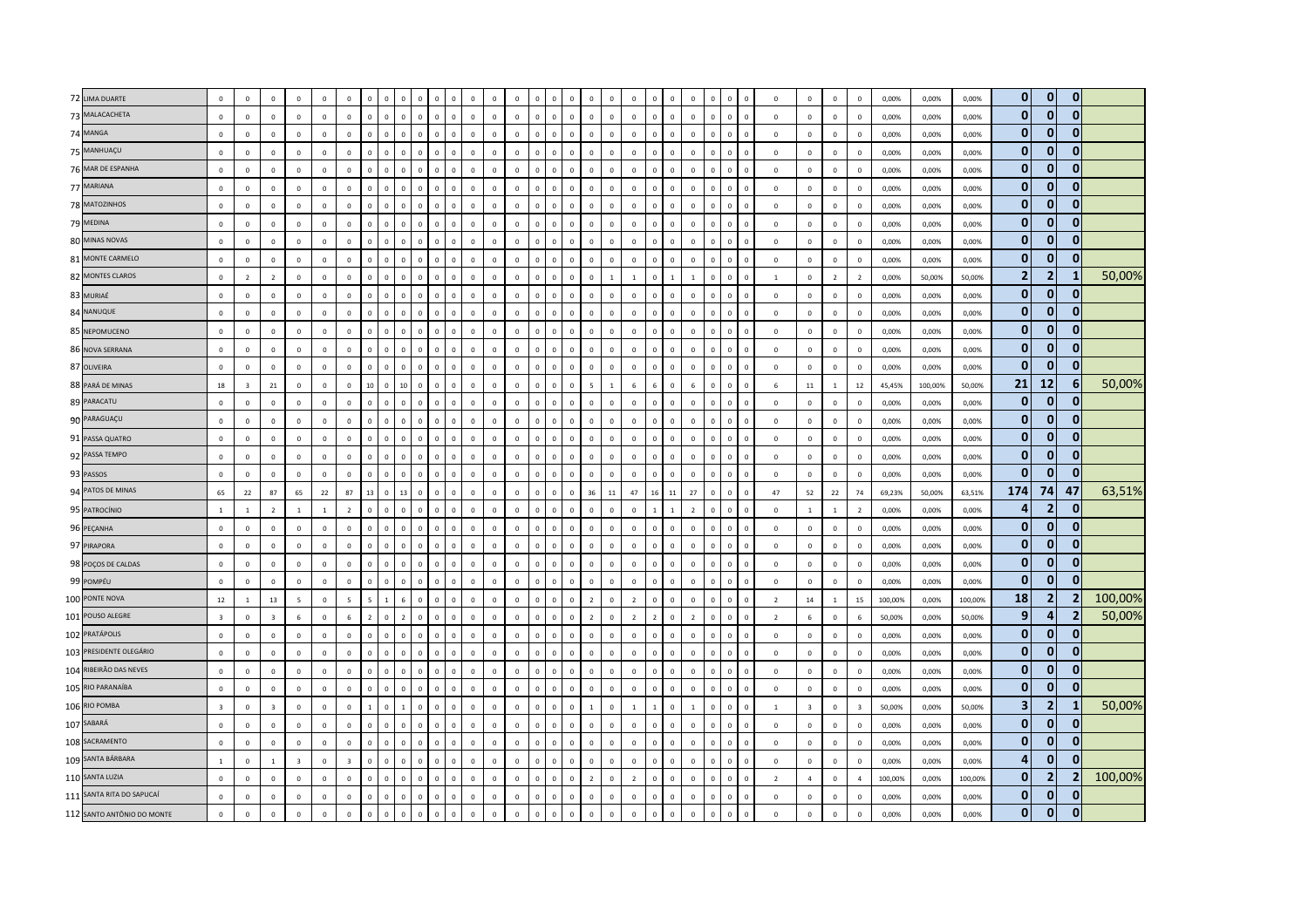| 113 SANTOS DUMONT            | $\mathbf 0$    | $\mathbf 0$               | $\mathbf{0}$   | $\mathbf{0}$            | $^{\circ}$   | $\overline{0}$          | $\overline{0}$          |            | $\mathbf{0}$   | $\mathbf{0}$                 | $\mathbf{0}$<br>$^{\circ}$  | $\mathbf{0}$ | $\mathbf{0}$ | $\mathbf{0}$   | $\mathbf{0}$    | $\mathbf{0}$ | $\overline{0}$<br>$\overline{3}$ | $\overline{1}$ | $\overline{4}$ | $\mathbf{1}$   | $\overline{z}$ | $\overline{\mathbf{3}}$ | $\mathbf{0}$   | $\overline{0}$<br>$\overline{0}$        | $\Delta$       | $\overline{4}$          | $\overline{\mathbf{3}}$ | $\overline{7}$ | 75,00%  | 33,33% | 57,14%  | $\mathbf{0}$   | $\overline{7}$ | 4               | 57,14%  |
|------------------------------|----------------|---------------------------|----------------|-------------------------|--------------|-------------------------|-------------------------|------------|----------------|------------------------------|-----------------------------|--------------|--------------|----------------|-----------------|--------------|----------------------------------|----------------|----------------|----------------|----------------|-------------------------|----------------|-----------------------------------------|----------------|-------------------------|-------------------------|----------------|---------|--------|---------|----------------|----------------|-----------------|---------|
| 114 SÃO GONÇALO DO SAPUCAÍ   | $\mathbf 0$    | $\Omega$                  | $\Omega$       | $\Omega$                | $\Omega$     | $\mathbf{0}$            | $\,$ 0                  |            | $\mathbf 0$    | $\mathbf 0$                  | $\mathbf 0$                 | $\mathbf{0}$ | $\mathbf{0}$ | $\mathbf 0$    | $\mathbf{0}$    | $\mathbf{0}$ | $\,$ 0<br>$\mathbf{0}$           | $\mathbf 0$    | $\overline{0}$ | $\mathbf{0}$   | $\mathbf{0}$   | $\Omega$                | $\mathbf{0}$   | $\mathbf 0$<br>$\overline{0}$           | $^{\circ}$     | $\Omega$                | $\mathbf 0$             | $\Omega$       | 0,00%   | 0,00%  | 0,00%   | $\mathbf{0}$   | $\mathbf{0}$   | $\overline{0}$  |         |
| 115 SÃO GOTARDO              | $\Omega$       | $\overline{0}$            | $\mathbf{0}$   | $\mathbf 0$             | $\circ$      | $\overline{0}$          | $\overline{0}$          |            | $\mathbf{0}$   | $\mathbf 0$                  | $\mathbf{0}$                | $\mathbf{0}$ | $\mathbf{0}$ | $\mathbf 0$    | $\overline{0}$  | $\mathbf{0}$ | $\mathbf 0$<br>$\mathbf 0$       | $\circ$        | $\overline{0}$ | $\mathbf{0}$   | $\Omega$       | $\Omega$                | $\mathbf{0}$   | $\Omega$<br>$\overline{0}$              | $\mathbf{0}$   | $\Omega$                | $\mathbf 0$             | $\Omega$       | 0,00%   | 0,00%  | 0,00%   | $\mathbf{0}$   | $\mathbf{0}$   | $\overline{0}$  |         |
| 116 SÃO JOÃO DEL REI         | 36             | $\boldsymbol{\mathsf{R}}$ | 44             | 36                      | 8            | 44                      | $\overline{0}$          |            | $\mathbf{0}$   | $\mathbf{0}$                 | $\mathbf{0}$                | $\mathbf{0}$ | $^{\circ}$   | $\mathbf 0$    | $^{\circ}$      | $\mathbf{0}$ | $\mathbf 0$<br>12                | 6              | 18             | 15             | $\overline{z}$ | 17                      | $^{\circ}$     | $\mathbf{0}$<br>$\Omega$                | 18             | 27                      | 8                       | 35             | 44,44%  | 75,00% | 51,43%  | 88             | 35             | <b>18</b>       | 51,43%  |
| 117 SÃO LOURENÇO             | $\Omega$       | $\Omega$                  | $\Omega$       | $\mathbf 0$             | $\circ$      | $^{\circ}$              | $\overline{0}$          |            | $\mathbf{0}$   | $\mathbf{0}$<br>$^{\circ}$   | $\mathbf 0$                 | $\mathbf{0}$ | $\mathbf{0}$ | $\mathbb O$    | $\mathbf{0}$    | $\mathbf{0}$ | $\mathbf{0}$<br>$\mathbf{0}$     | $\mathbf 0$    | $\overline{0}$ | $\mathbf{0}$   | $\Omega$       | $\Omega$                | $\mathbf{0}$   | $\Omega$<br>$\Omega$                    | $^{\circ}$     | $\Omega$                | $\mathbf 0$             | $\Omega$       | 0,00%   | 0,00%  | 0,00%   | $\mathbf{0}$   | $\mathbf{0}$   | $\mathbf{0}$    |         |
| 118 SÃO SEBASTIÃO DO PARAÍSO | 1              | $\mathbf{0}$              | 1              | $\mathbf{0}$            | $\mathbf{0}$ | $\overline{0}$          | $\overline{0}$          |            | $\mathbf 0$    | $\mathbf{0}$                 | $\mathbf{0}$                | $\mathbf{0}$ | $^{\circ}$   | $\mathbf 0$    | $\mathbf{0}$    | $\mathbf 0$  | $\overline{0}$<br>$\mathbf{0}$   | $\mathbf{0}$   | $\overline{0}$ |                | $\mathbf{0}$   |                         | $\mathbf 0$    | $\mathbf 0$<br>$\overline{0}$           | $\mathbf{0}$   | 1                       | $\mathbf 0$             | 1              | 0,00%   | 0,00%  | 0,00%   | 1              | $\mathbf{1}$   | $\mathbf{0}$    |         |
| 119 SERRO                    | $\mathbf 0$    | $\overline{0}$            | $\overline{0}$ | $\mathbf 0$             | $\mathbf 0$  | $\overline{0}$          | $\overline{0}$          |            | $\mathbf 0$    | $\mathbf{0}$                 | $\mathbf{0}$                | $^{\circ}$   | $^{\circ}$   | $\mathbf 0$    | $\mathbf{0}$    | $\mathbf{0}$ | $\overline{0}$<br>$\mathbf 0$    | $\mathbf 0$    | $\overline{0}$ | $\mathbf{0}$   | $\mathbf 0$    | $^{\circ}$              | $\mathbf 0$    | $\mathbf 0$<br>$\Omega$                 | $^{\circ}$     | $^{\circ}$              | $\mathbf 0$             | $^{\circ}$     | 0,00%   | 0,00%  | 0,00%   | $\mathbf{0}$   | $\overline{0}$ | $\mathbf{0}$    |         |
| 120 SETE LAGOAS              |                | $\overline{0}$            | 1              | $\overline{1}$          | $\mathbf{0}$ |                         | $\overline{0}$          |            | $\mathbf{0}$   | $\mathbf{0}$                 | $\mathbf 0$<br>$\mathbf{0}$ | $\mathbf{0}$ | $\mathbf{0}$ | $\mathbb O$    | $\mathbf{0}$    | $\mathbf{0}$ | $\mathbf{0}$<br>$\mathbf{0}$     | $\mathbf 0$    | $\overline{0}$ | $\mathbf{0}$   | $\mathbf 0$    | $\mathbf 0$             | $\mathbf{0}$   | $\overline{0}$<br>$\overline{0}$        | $\mathbf{0}$   | 1                       | $\mathbb O$             | -1             | 0,00%   | 0,00%  | 0,00%   | $\overline{2}$ | $\mathbf{0}$   | $\overline{0}$  |         |
| 121 TARUMIRIM                | 235            | $\overline{0}$            | 235            | $\mathbf{0}$            | $\mathbf{0}$ | $\mathbf{0}$            | $\mathbf{0}$            |            | $\mathbf 0$    | $\mathbf{0}$<br>$\mathbf{0}$ | $\mathbf{0}$                | $\mathbf{0}$ | $^{\circ}$   | $\mathbf 0$    | 11              | $\mathbf{0}$ | 14<br>11                         | $\circ$        | 14             | 10             | $\mathbf{0}$   | 10                      | $\mathbf{0}$   | $\overline{0}$<br>$\overline{0}$        | 14             | 24                      | $\mathbf 0$             | 24             | 58,33%  | 0,00%  | 58,33%  | 235            | 24             | 14              | 58,33%  |
| 122 TEÓFILO OTONI            | $\Omega$       | $\overline{0}$            | $\mathbf{0}$   | $\mathbf 0$             | $\circ$      | $\Omega$                | $\overline{0}$          |            | $\mathbf 0$    | $\mathbf 0$                  | $\mathbf 0$                 | $\mathbf{0}$ | $\mathbf{0}$ | $\mathbf 0$    | $\mathbf{0}$    | $\mathbf 0$  | $\mathbf 0$<br>$\mathbf 0$       | $\circ$        | $\overline{0}$ | $\mathbf{0}$   | $\Omega$       | $\Omega$                | $\mathbf{0}$   | $\Omega$<br>$\overline{0}$              | $\mathbf 0$    | $\Omega$                | $\mathbf 0$             | $\Omega$       | 0,00%   | 0,00%  | 0,00%   | $\mathbf{0}$   | $\mathbf{0}$   | $\mathbf{0}$    |         |
| 123 TIROS                    | $\Omega$       | $\Omega$                  | $\mathbf 0$    | $\mathbf{0}$            | $\mathbf{0}$ | $\mathbf{0}$            | $\overline{0}$          |            | $\mathbf{0}$   | $\mathbf{0}$<br>$\Omega$     | $\mathbf{0}$                | $\mathbf{0}$ | $\mathbf{0}$ | $\overline{0}$ | $\mathbf{0}$    | $\mathbf{0}$ | $\mathbf{0}$<br>$\mathbf{0}$     | $\mathbf{0}$   | $\mathbf{0}$   | $\mathbf{0}$   | $\Omega$       | $\mathbf 0$             | $\mathbf{0}$   | $\mathbf{0}$<br>$\Omega$                | $\mathbf{0}$   | $\Omega$                | $\mathbf 0$             | $\Omega$       | 0,00%   | 0,00%  | 0,00%   | $\mathbf{0}$   | $\mathbf{0}$   | $\overline{0}$  |         |
| 124 TOMBOS                   | $\mathbf{0}$   | $\Omega$                  | $\Omega$       | $\mathbf{0}$            | $\mathbf{0}$ | $\mathbf{0}$            | $\overline{0}$          |            | $\mathbf{0}$   | $\mathbf{0}$                 | $\mathbf{0}$                | $\mathbf{0}$ | $\mathbf{0}$ | $\overline{0}$ | $\mathbf{0}$    | $\mathbf{0}$ | $\mathbf{0}$<br>$\mathbf{0}$     | $\mathbf{0}$   | $\overline{0}$ | $\mathbf{0}$   | $\mathbf{0}$   | $\Omega$                | $\mathbf{0}$   | $\overline{0}$<br>$\overline{0}$        | $\mathbf{0}$   | $\Omega$                | $\mathbf{0}$            | $\Omega$       | 0,00%   | 0,00%  | 0,00%   | $\mathbf{0}$   | $\mathbf{0}$   | $\overline{0}$  |         |
| 125 TRÊS CORAÇÕES            | $^{\circ}$     | $\overline{0}$            | $\mathbf 0$    | $\mathbf 0$             | $\mathbf{0}$ | $\overline{0}$          | $\overline{0}$          |            | $\mathbf 0$    | $\mathbf{0}$                 | $\mathbf 0$                 | $\mathbf{0}$ | $^{\circ}$   | $\mathbf 0$    | $\mathbf{0}$    | $\mathbf{0}$ | $\,$ 0<br>$\mathbf{0}$           | $\mathbf 0$    | $\overline{0}$ | $\Omega$       | $\mathbf 0$    | $\Omega$                | $\Omega$       | $\Omega$<br>$\overline{0}$              | $^{\circ}$     | $\Omega$                | $\mathbf 0$             | $\Omega$       | 0,00%   | 0,00%  | 0,00%   | $\mathbf{0}$   | $\overline{0}$ | 0               |         |
| 126 TUPACIGUARA              | $^{\circ}$     | $\overline{0}$            | $\mathbf 0$    | $\mathbf{0}$            | $\mathbf 0$  | $\mathbf 0$             | $\overline{0}$          |            | $\mathbf{0}$   | $\mathbf 0$<br>$\Omega$      | $\mathbf 0$                 | $\mathbf 0$  | $\Omega$     | $\mathbf 0$    | $^{\circ}$      | $\mathbf{0}$ | $\mathbf 0$<br>$\mathbf 0$       | $\mathbf 0$    | $\overline{0}$ | $^{\circ}$     | $\Omega$       | $^{\circ}$              | $\mathbf{0}$   | $\Omega$<br>$\Omega$                    | $\mathbf 0$    | $\Omega$                | $\mathbf 0$             | $\Omega$       | 0,00%   | 0,00%  | 0,00%   | 0              | $\mathbf{0}$   | 0               |         |
| 127 TURMALINA                | $^{\circ}$     | $\mathbf 0$               | $\mathbf 0$    | $\mathbf{0}$            | $\mathbf{0}$ | $\overline{0}$          | $\overline{0}$          | $\Omega$   | $\mathbf{0}$   | $\mathbf{0}$                 | $\circ$<br>$\mathbf{0}$     | $\mathbf{0}$ | $^{\circ}$   | $\overline{0}$ | $\mathbf{0}$    | $\mathbf{0}$ | $\,$ 0<br>$\mathbf 0$            | $\mathbf{0}$   | $\overline{0}$ | $\mathbf{0}$   | $\Omega$       | $^{\circ}$              | $\mathbf{0}$   | $\overline{0}$<br>$\Omega$              | $^{\circ}$     | $^{\circ}$              | $\mathbf 0$             | $\Omega$       | 0,00%   | 0,00%  | 0,00%   | $\mathbf{0}$   | $\mathbf{0}$   | $\mathbf{0}$    |         |
| 128 UBÁ                      | $\Omega$       | $\overline{0}$            | $\mathbf 0$    | $\mathbf 0$             | $\mathbf 0$  | $\mathbf{0}$            | $\,$ 0                  |            | $\mathbf 0$    | $\mathbf 0$<br>$^{\circ}$    | $\mathbf 0$                 | $\mathbf 0$  | $\mathbf 0$  | $\overline{0}$ | $\mathbf{0}$    | $\mathbf{0}$ | $\,$ 0<br>$\mathbf 0$            | $\mathbf 0$    | $\mathbf 0$    | $\mathbf{0}$   | $\mathbf{0}$   | $^{\circ}$              | $\mathbf 0$    | $\mathbf 0$<br>$\overline{0}$           | $^{\circ}$     | $\Omega$                | $\mathbf 0$             | $\Omega$       | 0,00%   | 0,00%  | 0,00%   | $\mathbf{0}$   | $\mathbf{0}$   | $\mathbf{0}$    |         |
| 129 UBERABA                  | $\Omega$       | $\overline{0}$            | $\overline{0}$ | $\overline{1}$          | $\mathbf{0}$ |                         | $\overline{0}$          |            | $\mathbf{0}$   | $\mathbf{0}$<br>$^{\circ}$   | $\mathbf{0}$                | $\mathbf{0}$ | $\mathbf{0}$ | $\mathbf 0$    | $\mathbf{0}$    | $\mathbf 0$  | $\mathbf{0}$<br>$\mathbf{0}$     | $\mathbf 0$    | $\overline{0}$ | $\mathbf{0}$   | $\Omega$       | $\mathbf 0$             | $\overline{2}$ | $\overline{0}$<br>$\overline{2}$        | $\overline{2}$ | $\overline{\mathbf{3}}$ | $\mathbf 0$             | 3              | 0,00%   | 0,00%  | 0,00%   | 1              | $\overline{2}$ |                 | 100,00% |
| 130 UBERLÂNDIA               | $\mathbf 0$    | $\overline{0}$            | $\mathbf 0$    | $\overline{1}$          | $\mathbf{0}$ |                         | $\overline{0}$          | $\Omega$   | $\mathbf 0$    | $\mathbf{0}$<br>$^{\circ}$   | $\mathbf{0}$                | $\mathbf{0}$ | $\mathbf{0}$ | $\mathbf 0$    | $\mathbf{0}$    | $\mathbf{0}$ | $\overline{0}$<br>$\mathbf{0}$   | $\circ$        | $\mathbf 0$    | $\overline{2}$ | $\mathbf{0}$   | $\overline{2}$          | $\mathbf{0}$   | $\overline{0}$<br>$\overline{0}$        | $\mathbf{0}$   | $\overline{\mathbf{3}}$ | $\mathbf 0$             | $\mathbf{3}$   | 0,00%   | 0,00%  | 0,00%   | $\mathbf{1}$   | 2 <sup>1</sup> | $\overline{0}$  |         |
| 131 VARGINHA                 | 11             | $\mathbf{0}$              | 11             | $5^{\circ}$             | $\mathbf{0}$ | $\overline{5}$          | $\mathbf{0}$            | $^{\circ}$ | $\mathbf 0$    | $\mathbf{0}$                 | $\mathbf{0}$                | $\mathbf{0}$ | $^{\circ}$   | $\mathbb O$    | $\mathbf{0}$    | $\mathbf{0}$ | $\mathbf 0$<br>$\overline{7}$    | $\mathbf 0$    | $\overline{7}$ | $\mathbf{0}$   | $\mathbf{0}$   | $\mathbf 0$             | $\mathbf{0}$   | $\mathbf 0$<br>$\overline{\phantom{0}}$ | $\overline{7}$ | 11                      | $\mathbf{0}$            | 11             | 100,00% | 0,00%  | 100,00% | 16             | $\overline{7}$ |                 | 100,00% |
| 132 VÁRZEA DA PALMA          | $^{\circ}$     | $\overline{0}$            | $\mathbf{0}$   | $\mathbf 0$             | $\mathbf{0}$ | $\overline{0}$          | $\Omega$                |            | $\mathbf 0$    | $\mathbf{0}$                 | $\mathbf{0}$                | $\mathbf{0}$ | $^{\circ}$   | $\mathbf 0$    | $\mathbf{0}$    | $\mathbf 0$  | $\mathbf 0$<br>$\mathbf 0$       | $\mathbf{0}$   | $\overline{0}$ | $\mathbf{0}$   | $\overline{0}$ | $\mathbf 0$             | $\mathbf 0$    | $\mathbf 0$<br>$\overline{0}$           | $\mathbf{0}$   | $^{\circ}$              | $\mathbf 0$             | $\Omega$       | 0,00%   | 0,00%  | 0,00%   | $\mathbf{0}$   | $\mathbf{0}$   | $\mathbf{0}$    |         |
| 133 VAZANTE                  | $^{\circ}$     | $\Omega$                  | $\mathbf 0$    | $\mathbf{0}$            | $\mathbf 0$  | $\Omega$                | $\overline{0}$          |            | $\mathbf{0}$   | $\mathbf 0$<br>$^{\circ}$    | $\mathbf 0$                 | $\mathbf{0}$ | $\Omega$     | $\mathbf 0$    | $\mathbf{0}$    | $\mathbf{0}$ | $\,$ 0<br>$\mathbf 0$            | $\mathbf 0$    | $\mathbf 0$    | $\mathbf{0}$   | $\Omega$       | $^{\circ}$              | $\mathbf{0}$   | $\mathbf 0$<br>$\Omega$                 | $\mathbf{0}$   | $\Omega$                | $\mathbf 0$             |                | 0,00%   | 0,00%  | 0,00%   | $\mathbf{0}$   | $\mathbf{0}$   | $\mathbf{0}$    |         |
| 134 VESPASIANO               | $\overline{2}$ | $\mathbf 0$               | $\overline{2}$ | $\mathbf{0}$            | $\mathbf{0}$ | $\overline{0}$          | $\overline{0}$          | $\Omega$   | $\mathbf 0$    | $\mathbf{0}$<br>$^{\circ}$   | $\circ$                     | $\mathbf{0}$ | $\mathbf{0}$ | $\mathbf 0$    | $\mathbf{0}$    | $\mathbf 0$  | $\overline{2}$<br>$\,$ 0         | $\mathbf 0$    | $\overline{2}$ | $\mathbf{0}$   | $\Omega$       | $\Omega$                | $\mathbf 0$    | $\mathbf{0}$<br>$\overline{0}$          | $\overline{2}$ | $\overline{\mathbf{3}}$ | $\mathbb O$             | $\mathbf{R}$   | 100,00% | 0,00%  | 100,00% | $\overline{2}$ | $\overline{2}$ |                 | 100,00% |
| 135 VIÇOSA                   | $\Delta$       | $\overline{4}$            | 8              | $\overline{\mathbf{3}}$ | $\mathbf 0$  | $\overline{\mathbf{3}}$ | $\overline{\mathbf{3}}$ |            | $5^{\circ}$    | $\mathbf{0}$                 | $\mathbf{0}$                | $\mathbf{0}$ | $\mathbf{0}$ | $\overline{0}$ | $\mathbf{0}$    | $\mathbf 0$  | $\mathbf{0}$<br>$\overline{1}$   | $\mathbf{1}$   | $\overline{2}$ | $\mathbf{0}$   | $\overline{2}$ | $\overline{2}$          | $\mathbf{0}$   | $\mathbf 0$<br>$\overline{0}$           | $\overline{2}$ | $\overline{2}$          | $\overline{7}$          | -9             | 100,00% | 33,33% | 50,00%  | 11             | 4 <sup>1</sup> | $\overline{2}$  | 50,00%  |
| 136 VIRGINÓPOLIS             | 45             | 42                        | 87             | 45                      | 42           | 87                      | 8                       | 22         | 30             | $\mathbf{0}$<br>$\Omega$     | $\mathbf{0}$                | $\mathbf{0}$ | $^{\circ}$   | $\mathbf 0$    | $\mathbf{0}$    | $\mathbf{0}$ | $\mathbf 0$<br>20                | 10             | 30             | $\overline{2}$ | 10             | $12\,$                  | $\mathbf{0}$   | $\Omega$<br>$\Omega$                    | 30             | 22                      | 20                      | 42             | 90,91%  | 50,00% | 71,43%  | 174            | 42             | 30 <sup>1</sup> | 71,43%  |
| 137 VISCONDE DO RIO BRANCO   |                | $\mathbf{0}$              | $\overline{1}$ | $\overline{\mathbf{3}}$ | $\circ$      | $\overline{\mathbf{3}}$ | $\mathbf{0}$            |            | $\overline{1}$ | $\mathbf{0}$<br>$\Omega$     | $\mathbf 0$                 | $\mathbf{0}$ | $\mathbf{0}$ | $\mathbf 0$    | $\overline{1}$  | $\mathbf 0$  | $\mathbf 0$                      | $\mathbf 0$    | $\overline{0}$ | $\mathbf{0}$   | $\mathbf{0}$   | $\mathbf 0$             | $\mathbf 0$    | $\Omega$<br>$\Omega$                    | $\mathbf 0$    |                         | $\mathbb O$             |                | 0,00%   | 0,00%  | 0,00%   | 4              | $\overline{0}$ | $\mathbf{0}$    |         |
| <b>TOTAL</b>                 | 734            | 108                       | 842            | 354                     | 94           | 448                     | 54                      |            | 80             |                              |                             | $\Omega$     |              |                | 12 <sup>2</sup> |              | 181<br>13                        | 37             | 218            |                | 46             | 142                     |                |                                         | 220            | 522                     | 90                      | 612            | 65.59%  | 44.58% | 60,77%  | 1.290 362 220  |                |                 | 60,77%  |
|                              |                |                           |                |                         |              |                         |                         |            |                |                              |                             |              |              |                |                 |              |                                  |                |                |                |                |                         |                |                                         |                |                         |                         |                |         |        |         |                |                |                 |         |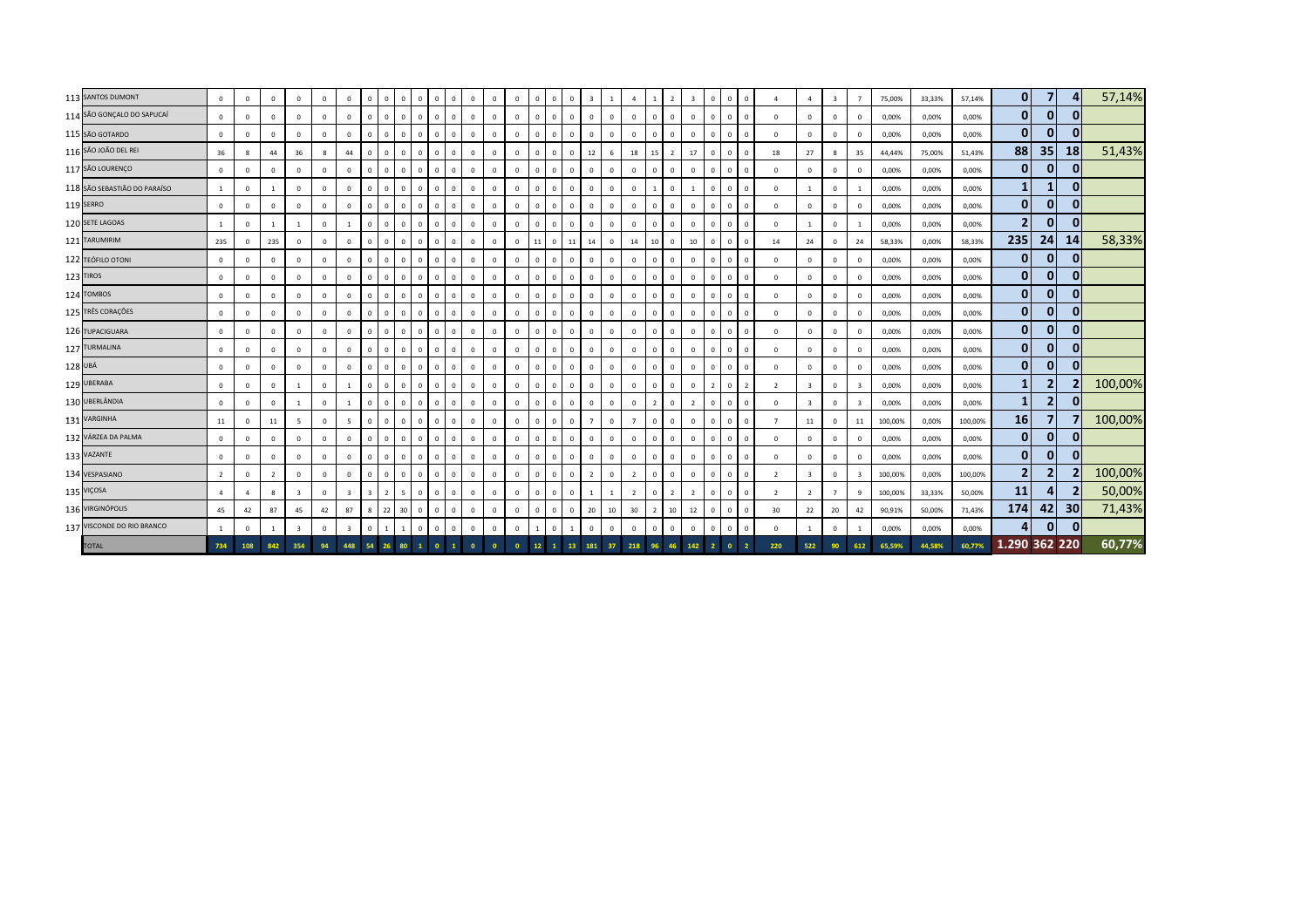|                                                  |                |                  |                  |              |                         |                |                |              |                         |                             |              |              |                          |              |                |                                        |                                | set/18            |                |                |                |                      |                |                      |              |                               |                         |                                     |                |         |                                           |         |                         |                |              |                         |
|--------------------------------------------------|----------------|------------------|------------------|--------------|-------------------------|----------------|----------------|--------------|-------------------------|-----------------------------|--------------|--------------|--------------------------|--------------|----------------|----------------------------------------|--------------------------------|-------------------|----------------|----------------|----------------|----------------------|----------------|----------------------|--------------|-------------------------------|-------------------------|-------------------------------------|----------------|---------|-------------------------------------------|---------|-------------------------|----------------|--------------|-------------------------|
|                                                  |                |                  |                  |              |                         |                |                |              |                         |                             |              |              |                          |              |                |                                        |                                | <b>MEDIAÇÃO</b>   |                |                |                |                      |                |                      |              |                               |                         |                                     |                |         |                                           |         |                         |                |              |                         |
|                                                  |                |                  |                  |              |                         |                |                |              |                         |                             |              |              |                          |              |                |                                        |                                | <b>Processual</b> |                |                |                |                      |                |                      |              |                               |                         |                                     |                |         |                                           |         |                         |                |              |                         |
| Tribunal de Justica do<br>Estado de Minas Gerais |                |                  |                  | <b>CASOS</b> |                         |                |                |              |                         | MEDIAÇÕES PREJUDICADAS      |              |              |                          |              |                |                                        |                                |                   |                |                |                | MEDIAÇÕES CONCLUÍDAS |                |                      |              |                               |                         | <b>SESSÕES</b><br><b>REALIZADAS</b> |                |         | % (MEDIAÇÕES<br>CONCLUÍDAS/COM<br>ACORDO) |         |                         |                |              |                         |
|                                                  |                | <b>RECEBIDOS</b> |                  |              | <b>EM ANDAMENTO</b>     |                |                | NÃO ADESÃO   |                         | DESISTÊNCIA                 |              |              | <b>VÃO COMPARECIMENT</b> |              |                | DEMANDA NÃC<br><b>INDICADA</b>         |                                | COM ACORDO        |                |                | SEM ACORDO     |                      |                | <b>ACORDO PARCIA</b> |              |                               |                         | <b>SESSÕES</b>                      |                |         | %                                         |         |                         |                |              |                         |
|                                                  |                | yEL              |                  | <b>MILIA</b> |                         |                | <b>SE</b>      | g            |                         |                             |              |              |                          |              |                | <b>DIAL</b><br>핒                       |                                |                   |                |                | g              | DTAL                 | <b>MILL</b>    |                      | <b>DTAL</b>  | <b>TOTAL</b><br><b>ACORDO</b> |                         | ξL.                                 |                |         | EL                                        |         | 로홀                      | DTAL<br>EALIZA |              | Percentual<br>de acordo |
| ABRE CAMPO                                       | $\mathbf 0$    | $\mathbf 0$      | $\mathbf 0$      | $\mathbf 0$  | $\mathbf 0$             | $\mathbf{0}$   | $\mathbf 0$    | $\mathbf 0$  | $\mathbf 0$             | $\mathbf 0$<br>$\mathbf{0}$ | $\mathsf 0$  | $\mathbf 0$  | $\mathbf 0$              | $\mathbf 0$  | $\mathbf 0$    | $\mathbf 0$                            | $\mathbf{0}$<br>$\mathbf 0$    | $\mathbf{0}$      | $\mathbf 0$    | $\mathbf 0$    | $\mathbf 0$    | $\mathbf 0$          | $\circ$        | $\mathbf 0$          | $\mathbf 0$  | $\mathbb O$                   | $\mathsf 0$             | $\mathbf 0$                         | $\mathbf 0$    | 0,00%   | 0,00%                                     | 0,00%   | $\bf{0}$                | $\mathbf{0}$   | $\mathbf 0$  |                         |
| 2 AÇUCENA                                        | $\,0\,$        | $\mathbf 0$      | $\mathbf 0$      | $\mathbf 0$  | $^{\circ}$              | $\mathbf 0$    | $\mathbb O$    | $\mathbf 0$  | $\overline{0}$          | $\mathbf 0$                 | $\mathsf 0$  | $\mathbf 0$  | $\overline{0}$           | $\mathbf 0$  | $\Omega$       | $\mathbf 0$<br>$\mathbf 0$             | $\mathbf 0$                    | $\Omega$          | $\mathbf 0$    | $\Omega$       | $\mathbf 0$    | $\mathbf 0$          | $\overline{0}$ | $\Omega$             | $\mathbf 0$  | $\mathbf 0$                   | $\mathbf 0$             | $\,0\,$                             | $\mathbf 0$    | 0,00%   | 0,00%                                     | 0,00%   | $\bf{0}$                | $\mathbf{0}$   | $\Omega$     |                         |
| ÁGUAS FORMOSAS                                   | $\,0\,$        | $\mathbf 0$      | $\,0\,$          | $\mathsf 0$  | $\mathbf 0$             | $\mathbf 0$    | $\overline{0}$ | $\mathbf 0$  | $\mathbf 0$             | $\mathbf 0$                 | $\mathsf 0$  | $\pmb{0}$    | $\mathbf 0$              | $\mathbf 0$  | $\mathbf 0$    | $\mathbf 0$<br>$\mathbf 0$             | $\mathbf 0$                    | $\Omega$          | $\mathbf 0$    | $\mathbf 0$    | $\mathbf 0$    | $\mathbf 0$          | $\mathbf 0$    |                      | $\mathbf 0$  | $\mathbf 0$                   | $\mathbf 0$             | $\mathbf 0$                         | $\mathbf 0$    | 0,00%   | 0,00%                                     | 0,00%   | $\bf{0}$                | $\mathbf 0$    | $\mathbf 0$  |                         |
| ALÉM PARAÍBA                                     | $\mathsf 0$    | $\mathbf{0}$     | $\mathbf 0$      | $\mathsf 0$  | $\Omega$                | $\Omega$       | $\Omega$       | $\mathbf{0}$ | $\overline{0}$          | $\mathbf{0}$<br>$\sqrt{2}$  | $\mathbf{0}$ | $\mathbf{0}$ | $\mathsf 0$              | $\mathbf{0}$ | $\Omega$       | $\mathbf{0}$<br>$\mathbf{0}$           | $\mathbf{0}$                   | $\Omega$          | $\mathbf{0}$   | $\Omega$       | $\Omega$       | $\mathbf 0$          | $\Omega$       | $\Omega$             | $\mathbf{0}$ | $\Omega$                      | $\,0\,$                 | $\mathbf{0}$                        | $\mathbf{0}$   | 0,00%   | 0,00%                                     | 0,00%   | $\mathbf{0}$            | $\mathbf{0}$   | $\Omega$     |                         |
| 5 ALFENAS                                        | 26             | $\mathbf 0$      | 26               | $\mathbf 0$  | $\mathbf 0$             | $\mathbf{0}$   | $\mathbf 0$    | $\mathbf{0}$ | $\,$ 0                  | $\mathbf{0}$<br>$\mathbf 0$ | $\mathsf 0$  | $\mathbf 0$  | $\mathbf{0}$             | $\mathbf 0$  | $\mathbf{0}$   | $\mathbf 0$                            | 13<br>$\mathbf{0}$             | $\Omega$          | 13             | 6              | $\mathsf 0$    | 6                    | $\circ$        | $\mathbf{0}$         | $\mathbf 0$  | 13                            | 19                      | $\mathbf 0$                         | 19             | 68,42%  | 0,00%                                     | 68,42%  | 26                      | 19             | 13           | 68,42%                  |
| ALTO RIO DOCE                                    | $\mathbf 0$    | $\mathbf 0$      | $\mathbf 0$      | $\mathbf 0$  | $\Omega$                | $\mathbf 0$    | $\overline{0}$ | $\mathbf 0$  | $\overline{\mathbf{0}}$ | $\mathbf 0$<br>$\Omega$     | $\mathbf 0$  | $\mathbf 0$  | $\mathbf{0}$             | $\mathbf 0$  | $\Omega$       | $\mathbf 0$<br>$\Omega$                | $\mathbf 0$                    | $\Omega$          | $\Omega$       | $\Omega$       | $\mathbf 0$    | $^{\circ}$           | $\mathbf 0$    | $\Omega$             | $\mathbf 0$  | $\mathbf 0$                   | $\mathbf{0}$            | $\mathsf 0$                         | $\mathbf 0$    | 0,00%   | 0,00%                                     | 0,00%   | $\bf{0}$                | $\mathbf{0}$   | $\Omega$     |                         |
| 7 ARAÇUAÍ                                        | $\,0\,$        | $\mathbf 0$      | $\mathbf 0$      | $\mathsf 0$  | $\mathbf 0$             | $\mathbf 0$    | $\overline{0}$ | $\mathbf 0$  | $\overline{0}$          | $\mathbf 0$                 | $\mathsf 0$  | $\mathbf 0$  | $\mathbf 0$              | $\mathbf 0$  | $\mathbf 0$    | $\mathbf 0$<br>$\mathbf 0$             | $\mathbf 0$                    |                   | $\mathbf 0$    | $\mathbf 0$    | $\mathbf 0$    | $\mathbf 0$          | $\mathbf 0$    | $\mathbf 0$          | $\mathbf 0$  | $\mathbf 0$                   | $\mathbf 0$             | $\mathbf 0$                         | $\mathbf 0$    | 0,00%   | 0,00%                                     | 0,00%   | $\bf{0}$                | $\mathbf{0}$   | $\mathbf 0$  |                         |
| 8 ARAGUARI                                       | $\mathbf 0$    | $\mathbf 0$      | $\mathbf 0$      | $\mathbf 0$  | $\mathbf{0}$            | $\Omega$       | $\mathbf{0}$   | $\mathbf 0$  | $\bf{0}$                | $\mathbf 0$<br>$\Omega$     | $\mathbf{0}$ | $\bf{0}$     | $\mathbf 0$              | $\mathbf 0$  | $\mathbf{0}$   | $\mathbf 0$<br>$\Omega$                | $\mathbf{0}$                   | $\Omega$          | $\bf{0}$       | $\Omega$       | $\mathbf 0$    | $\pmb{0}$            | $\bf{0}$       | $\bf{0}$             | $\mathbf 0$  | $\mathbf 0$                   | $\mathbf 0$             | $\mathbf 0$                         | $\mathbf 0$    | 0,00%   | 0,00%                                     | 0,00%   | $\bf{0}$                | $\mathbf{0}$   | $\mathbf{0}$ |                         |
| 9 ARAXÁ                                          | $\mathsf 0$    | $\mathbf 0$      | $\mathbf{0}$     | $\Omega$     | $\Omega$                | $\mathbf{0}$   | $\mathbf{0}$   | $\mathbf 0$  | $\Omega$                | $\mathbf 0$                 | $\mathbf{0}$ | $\Omega$     | $\Omega$                 | $\mathbf{0}$ | $\Omega$       | $\Omega$<br>$\Omega$                   | $\mathbf{0}$                   | $\Omega$          | $\mathbf{0}$   | $\Omega$       | $\Omega$       | $\Omega$             | $\Omega$       | $\Omega$             | $\mathbf{0}$ | $\mathbb O$                   | $\mathbf 0$             | $\mathbf 0$                         | $\Omega$       | 0,00%   | 0,00%                                     | 0,00%   | $\mathbf 0$             | $\mathbf{0}$   | $\mathbf{0}$ |                         |
| 10 BARÃO DE COCAIS                               | $\overline{5}$ | $\overline{3}$   | $\boldsymbol{8}$ | $\mathbf 0$  | $\Omega$                | $\mathbf{0}$   | $\Omega$       | $\mathbf 0$  | $\Omega$                | $\mathbf 0$                 | $\mathbf{0}$ | $\mathbf 0$  | $\mathbf 0$              | $\Omega$     | $\Omega$       | $\Omega$<br>$\Omega$                   | $\overline{\mathbf{3}}$        | $\overline{z}$    | $\overline{5}$ | $\overline{2}$ | $\overline{3}$ | $\overline{5}$       | $\Omega$       | $\Omega$             | $\mathbf 0$  | -5                            | $\overline{\mathbf{5}}$ | $\overline{5}$                      | 10             | 60,00%  | 40,00%                                    | 50,00%  | 8                       | 10             | 5            | 50,00%                  |
| 11 BARBACENA                                     | $\,0\,$        | $\mathbf 0$      | $\mathbf 0$      | $\mathbf 0$  | $\mathbf 0$             | $\mathbf 0$    | $\overline{0}$ | $\mathbf 0$  | $\Omega$                | $\mathbf 0$                 | $\mathsf 0$  | $\mathbf 0$  | $\mathbf 0$              | $\mathbf 0$  | $\Omega$       | $\Omega$<br>$\mathbf 0$                | $\mathbf 0$                    | $\Omega$          | $\mathbf 0$    | $\Omega$       | $\mathsf 0$    | $\mathbf{0}$         | $\mathbf 0$    | $\Omega$             | $\mathbb O$  | $\mathbf 0$                   | $\mathbf 0$             | $\mathsf 0$                         | $\mathbf 0$    | 0,00%   | 0,00%                                     | 0,00%   | $\bf{0}$                | $\mathbf{0}$   | $\mathbf{0}$ |                         |
| 12 BARROSO                                       | $\,0\,$        | $\mathbf 0$      | $\mathbf 0$      | $\mathbf 0$  | $\Omega$                | $\Omega$       | $\overline{0}$ | $\mathbf 0$  | $\,$ 0                  | $\mathbf 0$<br>$\Omega$     | $\mathbf{0}$ | $\mathbf 0$  | $\mathsf 0$              | $\mathbf 0$  | $\mathbf{0}$   | $\mathbb O$                            | $\mathbf{0}$<br>$\mathbf 0$    | $\Omega$          | $\mathbf{0}$   | $\Omega$       | $\mathsf 0$    | $\mathbf{0}$         | $\Omega$       | $\Omega$             | $\mathsf 0$  | $\Omega$                      | $\mathbf 0$             | $\mathbf{0}$                        | $\mathbf 0$    | 0,00%   | 0,00%                                     | 0,00%   | $\mathbf{0}$            | $\overline{0}$ | $\mathbf{0}$ |                         |
| 13 BELO HORIZONTE                                | 24             | $\mathbf{1}$     | 25               | 60           | $\overline{\mathbf{3}}$ | 63             | 5              | $\mathbf 0$  | 5                       | $\mathbf 0$<br>$\Omega$     | $\mathsf 0$  | $\mathbf 0$  | $\mathbf 0$              | $\mathbf 0$  | $\overline{3}$ | $\mathbf 0$<br>$\overline{\mathbf{3}}$ | $\overline{\mathbf{5}}$        | $\Omega$          | $\overline{5}$ | $\overline{2}$ | $\mathsf 0$    | $\overline{2}$       | $\mathbb O$    | $\mathbf 0$          | $\mathbf 0$  | $\overline{5}$                | 81                      | $\mathsf 0$                         | 81             | 71,43%  | 0,00%                                     | 71,43%  | 88                      | 7              | 5            | 71,43%                  |
| 14 BETIM                                         | $\mathsf 0$    | $\mathbf{0}$     | $\mathbf 0$      | $\Omega$     | $\Omega$                | $\mathbf{0}$   | $\Omega$       | $\mathbf 0$  | $\Omega$                | $\Omega$                    | $\mathbf{0}$ | $\Omega$     | $\Omega$                 | $\mathbf{0}$ | $\mathbf{0}$   | $\Omega$<br>$\Omega$                   | $\mathbf{0}$                   | $\Omega$          | $\mathbf{0}$   | $\Omega$       | $\mathbf{0}$   | $\mathbf{0}$         | $\Omega$       | $\Omega$             | $\mathbf{0}$ | $\mathbf 0$                   | $\Omega$                | $\mathbf{0}$                        | $\mathbf{0}$   | 0,00%   | 0,00%                                     | 0.00%   | $\mathbf 0$             | $\mathbf{0}$   | $\mathbf{0}$ |                         |
| 15 BICAS                                         | $\mathsf 0$    | $\mathbf 0$      | $\mathbf 0$      | $\mathbf 0$  | $\mathbf 0$             | $\mathbf 0$    | $\overline{0}$ | $\mathbf 0$  | $\Omega$                | $\mathbf 0$                 | $\mathsf 0$  | $\mathbf 0$  | $\mathsf 0$              | $\mathbf 0$  | $\circ$        | $\mathbb O$<br>$\Omega$                | $\mathbf 0$                    | $\Omega$          | $\mathbf 0$    | $\Omega$       | $\mathbf 0$    | $\mathbf 0$          | $\Omega$       | $\Omega$             | $\mathbf 0$  | $\mathbf 0$                   | $\mathsf 0$             | $\mathbf 0$                         | $\,$ 0 $\,$    | 0,00%   | 0,00%                                     | 0,00%   | $\bf{0}$                | $\mathbf{0}$   | $\Omega$     |                         |
| 16 BRUMADINHO                                    | $\mathsf 0$    | $\mathbf 0$      | $\mathbf 0$      | $\mathbf 0$  | $\Omega$                | $\mathbf{0}$   | $\Omega$       | $\mathbf{0}$ | $\overline{0}$          | $\mathbf 0$<br>$\Omega$     | $\mathbf{0}$ | $\mathbf{0}$ | $\mathsf 0$              | $\mathbf 0$  | $\mathbf{0}$   | $\mathbf 0$                            | $\mathbf{0}$<br>$\mathbf{0}$   | $\Omega$          | $\mathbf{0}$   | $\mathbf{0}$   | $\mathbf{0}$   | $\mathbf{0}$         | $\Omega$       | $\Omega$             | $\mathbf 0$  | $\Omega$                      | $\mathsf 0$             | $\mathbf 0$                         | $\mathbf 0$    | 0,00%   | 0,00%                                     | 0,00%   | $\bf{0}$                | $\mathbf{0}$   | $\mathbf{0}$ |                         |
| 17 CAETÉ                                         | $\mathbf{1}$   | $\mathbf 0$      | $\mathbf{1}$     | $\mathbf 0$  | $\mathbf 0$             | $\mathbf 0$    | $\mathbf{1}$   | $\mathbf{0}$ |                         | $\mathbf 0$<br>$\Omega$     | $\mathsf 0$  | $\mathbf 0$  | $\mathbf 0$              | $\mathbf 0$  | $\mathbf 0$    | $\mathbf 0$<br>$\mathbf 0$             | $\mathbf 0$                    | $\Omega$          | $\mathbf 0$    | $\Omega$       | $\mathbf 0$    | $\mathbf 0$          | $\mathbb O$    | $\mathbf 0$          | $\mathbf 0$  | $\mathbf 0$                   | $\mathbf{1}$            | $\mathbf 0$                         | $\overline{1}$ | 0,00%   | 0,00%                                     | 0,00%   | $\mathbf{1}$            | $\mathbf{0}$   | $\Omega$     |                         |
| 18 CAMANDUCAIA                                   | $\mathsf 0$    | $\mathbf 0$      | $\mathbf 0$      | $\mathbf 0$  | $\mathbf 0$             | $\mathbf 0$    | $\mathbf 0$    | $\mathbf 0$  | $\overline{0}$          | $\mathbf 0$                 | $\mathsf 0$  | $\mathbf 0$  | $\mathbf 0$              | $\mathbf 0$  | $\mathbf 0$    | $\mathbf 0$<br>$\mathbf 0$             | $\mathbf 0$                    | $\Omega$          | $\mathbf 0$    | $\Omega$       | $\mathbf 0$    | $\mathsf 0$          | $\mathbf 0$    | $\Omega$             | $\mathbf 0$  | $\mathbb O$                   | $\mathbf 0$             | $\mathsf 0$                         | $\mathbf 0$    | 0,00%   | 0,00%                                     | 0,00%   | $\mathbf{0}$            | $\mathbf{0}$   | $\mathbf 0$  |                         |
| 19 CAMPO BELO                                    | $\mathsf 0$    | $\mathbf 0$      | $\mathbf 0$      | $\mathbf 0$  | $\mathbf 0$             | $\mathbf{0}$   | $\overline{0}$ | $\mathbf 0$  | $\Omega$                | $\mathbf 0$                 | $\mathbf{0}$ | $\mathbf 0$  | $\mathbf{0}$             | $\mathbf 0$  | $\Omega$       | $\Omega$<br>$\Omega$                   | $\mathbf 0$                    | $\Omega$          | $\mathbf{0}$   | $\Omega$       | $\mathsf 0$    | $\mathbf 0$          | $\Omega$       | $\Omega$             | $\mathsf 0$  | $\Omega$                      | $\mathsf 0$             | $\mathsf 0$                         | $\,$ 0         | 0,00%   | 0,00%                                     | 0,00%   | $\mathbf 0$             | $\mathbf{0}$   | $\Omega$     |                         |
| 20 CAPELINHA                                     | $6\phantom{1}$ | $\mathbf{0}$     | 6                | $\mathbf{1}$ | $\Omega$                | $\overline{1}$ | $\overline{1}$ | $\mathbf{0}$ | $\overline{1}$          | $\mathbf{0}$<br>$\Omega$    | $\mathbf{0}$ | $\Omega$     | $\Omega$                 | $\mathbf{0}$ | $\mathbf{0}$   | $\mathbf 0$                            | $\overline{a}$<br>$\mathbf{0}$ | $\Omega$          | $\Delta$       | $\mathbf{0}$   | $\mathbf{0}$   | $\mathbf{0}$         | $\mathbf 0$    | $\mathbf{0}$         | $\mathbf{0}$ | $\overline{4}$                | $\overline{a}$          | $\mathbf{0}$                        | $\overline{a}$ | 100,00% | 0,00%                                     | 100,00% | $\overline{\mathbf{z}}$ | 4              |              | 100,00%                 |
| 21 CAPINÓPOLIS                                   | $\mathbf 0$    | $\mathbf 0$      | $\mathbf 0$      | $\mathbf 0$  | $\mathbf 0$             | $\mathbf 0$    | $\mathbf 0$    | $\mathbf 0$  | $\overline{\mathbf{0}}$ | $\mathbf 0$<br>$\Omega$     | $\mathsf 0$  | $\mathbf 0$  | $\mathbf{0}$             | $\mathbf 0$  | $\circ$        | $\mathbf 0$                            | $\mathbf 0$<br>$\mathbf{0}$    | $\Omega$          | $\mathbf 0$    | $\mathbf 0$    | $\mathbf 0$    | $\mathbf 0$          | $\mathbf{0}$   | $\mathbf 0$          | $\mathbf 0$  | $\mathbf 0$                   | $\mathbf 0$             | $\mathsf 0$                         | $\mathbf 0$    | 0,00%   | 0,00%                                     | 0,00%   | $\bf{0}$                | $\mathbf{0}$   | $\mathbf 0$  |                         |
| 22 CARANGOLA                                     | $\mathsf 0$    | $\mathbf 0$      | $\mathbf 0$      | $\mathbf 0$  | $\mathbf 0$             | $\mathbf 0$    | $\overline{0}$ | $\mathbf 0$  | $\overline{0}$          | $\mathbf 0$                 | $\mathsf 0$  | $\mathbf 0$  | $\overline{0}$           | $\mathbf 0$  | $\mathbf 0$    | $\mathbf 0$<br>$\mathbf 0$             | $\mathbf 0$                    | $\Omega$          | $\mathbf 0$    | $\mathbf 0$    | $\mathbf{0}$   | $\mathbf 0$          | $\mathbf 0$    | $\mathbf 0$          | $\mathbf 0$  | $\mathbf 0$                   | $\mathbf 0$             | $\mathsf 0$                         | $\mathbf 0$    | 0,00%   | 0,00%                                     | 0,00%   | $\mathbf{0}$            | $\mathbf{0}$   | $\mathbf 0$  |                         |
| 23 CARATINGA                                     | $\mathbf 0$    | $\mathbf 0$      | $\mathbf 0$      | $\,0\,$      | $\mathsf 0$             | $\mathbf 0$    | $\mathbf 0$    | $\mathsf{O}$ | $\,$ 0                  | $\mathbf 0$<br>$\Omega$     | $\mathsf 0$  | $\mathbf 0$  | $\mathbf 0$              | $\mathbf 0$  | $\mathbf 0$    | $\mathbb O$<br>$\mathbf 0$             | $\mathbf 0$                    | $\Omega$          | $\mathbf 0$    | $\Omega$       | $\,0\,$        | $\mathbf 0$          | $\mathbf 0$    | $\Omega$             | $\mathbf 0$  | $\mathbb O$                   | $\mathbf 0$             | $\mathbf 0$                         | $\mathbf 0$    | 0,00%   | 0,00%                                     | 0,00%   | $\mathbf{0}$            | $\mathbf{0}$   | $\mathbf{0}$ |                         |
| CARMO DO CAJURU<br>24                            | 107            | $\mathbf{0}$     | 107              | 81           | $\Omega$                | 81             | $\overline{5}$ | $\mathbf{0}$ | $\overline{5}$          | $\mathbf{0}$<br>$\Omega$    | $\mathbf{0}$ | $\Omega$     | $\Omega$                 | $\mathbf{0}$ | $\circ$        | $\mathbf{0}$                           | 15<br>$\mathbf{0}$             | $\mathbf{0}$      | 15             | $\overline{5}$ | $\mathbf{0}$   | $\overline{5}$       | $\mathbf{0}$   | $\mathbf{0}$         | $\mathbf{0}$ | 15                            | 105                     | $\mathbf{0}$                        | 105            | 75,00%  | 0,00%                                     | 75,00%  | 188                     | 20             | 15           | 75,00%                  |
| CARMO DO PARANAÍBA<br>25                         | $\mathbf 0$    | $\mathbf 0$      | $\mathbf 0$      | $\mathbf 0$  | $\mathbf 0$             | $\mathbf 0$    | $\mathbb O$    | $\mathbf{0}$ | $\,$ 0                  | $\mathbf 0$<br>$\Omega$     | $\mathsf 0$  | $\mathbf 0$  | $\mathbf{0}$             | $\mathbf 0$  | $\mathbf{0}$   | $\mathbb O$<br>$\Omega$                | $\mathbf 0$                    | $\Omega$          | $\mathbf 0$    | $\Omega$       | $\mathbf 0$    | $\mathbf{0}$         | $\mathbb O$    | $\Omega$             | $\mathbf 0$  | $\mathbf 0$                   | $\mathbf 0$             | $\mathsf 0$                         | $\mathbf 0$    | 0,00%   | 0,00%                                     | 0,00%   | $\bf{0}$                | $\mathbf{0}$   | $\mathbf 0$  |                         |
| 26 CARMO DO RIO CLARO                            | $\mathsf 0$    | $\mathbf 0$      | $\mathbf 0$      | $\mathbf 0$  | $\mathbf 0$             | $\mathbf 0$    | $\overline{0}$ | $\mathbf 0$  | $\overline{0}$          | $\mathbf 0$                 | $\mathsf 0$  | $\mathbf 0$  | $\mathbf 0$              | $\mathbf 0$  | $\Omega$       | $\mathbf 0$<br>$\mathbf 0$             | $\mathbf 0$                    | $\Omega$          | $\mathbf 0$    | $\Omega$       | $\mathbf 0$    | $\mathbf 0$          | $\mathbf 0$    |                      | $\mathbf 0$  | $\mathbf 0$                   | $\mathbf 0$             | $\mathsf 0$                         | $\mathbf 0$    | 0,00%   | 0,00%                                     | 0,00%   | $\bf{0}$                | 0              | $\mathbf{0}$ |                         |
| 27 CARMÓPOLIS DE MINAS                           | $\,0\,$        | $\mathbf 0$      | $\mathbf 0$      | $\mathsf 0$  | $^{\circ}$              | $\mathbf 0$    | $\overline{0}$ | $\mathbf 0$  | $\Omega$                | $\mathbf 0$                 | $\mathsf 0$  | $\mathbf 0$  | $\mathbf 0$              | $\mathbf 0$  | $\Omega$       | $\mathbf 0$<br>$\Omega$                | $\mathbf 0$                    | $\Omega$          | $\mathbf 0$    | $\Omega$       | $\mathsf 0$    | $\mathbf 0$          | $\mathbf 0$    | $\Omega$             | $\mathbf 0$  | $\mathbf{0}$                  | $\mathbf 0$             | $\mathbf 0$                         | $\,0\,$        | 0,00%   | 0,00%                                     | 0,00%   | $\mathbf{0}$            | $\mathbf{0}$   | $\Omega$     |                         |
| 28 CAXAMBU                                       | $\mathsf 0$    | $\mathbf 0$      | $\mathbf 0$      | $\mathbf 0$  | $\mathbf 0$             | $\Omega$       | $\mathbf 0$    | $\mathbf 0$  | $\mathbf 0$             | $\mathbf 0$<br>$\Omega$     | $\mathsf 0$  | $\mathbf 0$  | $\mathbf{0}$             | $\mathbf 0$  | $\mathbf 0$    | $\mathbb O$                            | $\mathbf 0$<br>$\mathbf{0}$    | $\Omega$          | $\mathbf 0$    | $\mathbf 0$    | $\mathsf 0$    | $\mathsf 0$          | $\mathbf{0}$   | $\mathbf 0$          | $\mathbf 0$  | $\mathbb O$                   | $\mathbf 0$             | $\mathbf 0$                         | $\,$ 0 $\,$    | 0,00%   | 0,00%                                     | 0,00%   | $\mathbf{0}$            | $\mathbf{0}$   | $\mathbf 0$  |                         |
| 29 CEJUSC 2 Grau                                 | $\mathbf 0$    | $\mathbf 0$      | $\mathbf 0$      | $\mathbf 0$  | $\Omega$                | $\mathbf 0$    | $\mathbf 0$    | $\mathbf{0}$ | $\,$ 0                  | $\mathbf 0$<br>$\Omega$     | $\mathsf 0$  | $\mathbf 0$  | $\mathbf{0}$             | $\mathbf 0$  | $\mathbf 0$    | $\mathbf 0$<br>$\Omega$                | $\mathbf 0$                    | $\Omega$          | $\mathbf{0}$   | $\mathbf{0}$   | $\mathbf 0$    | $\mathbf{0}$         | $\mathbf 0$    | $\Omega$             | $\mathbf 0$  | $\mathbf 0$                   | $\mathbf 0$             | $\mathbf 0$                         | $\mathbf 0$    | 0,00%   | 0,00%                                     | 0,00%   | $\bf{0}$                | $\mathbf{0}$   | $\Omega$     |                         |
| 30 CLÁUDIO                                       | $\mathbf{1}$   | $\mathbf{0}$     | $\mathbf{1}$     | $\mathbf 0$  | $\mathbf 0$             | $\mathbf 0$    | $\overline{0}$ | $\mathbf 0$  | $\overline{0}$          | $\mathbf 0$<br>$\Omega$     | $\mathsf 0$  | $\mathbf 0$  | $\overline{0}$           | $\mathbf 0$  | $\mathbf 0$    | $\mathbf 0$<br>$\mathbf 0$             | $\overline{1}$                 | $\Omega$          |                | $\mathbf 0$    | $\mathbf 0$    | $\mathbf 0$          | $\mathbf 0$    | $\Omega$             | $\mathbf{0}$ | $\overline{1}$                | $\overline{2}$          | $\Omega$                            | $\overline{2}$ | 100,00% | 0,00%                                     | 100,00% | $\mathbf{1}$            | 1              | $\mathbf{1}$ | 100,00%                 |
|                                                  |                |                  |                  |              |                         |                |                |              |                         |                             |              |              |                          |              |                |                                        |                                |                   |                |                |                |                      |                |                      |              |                               |                         |                                     |                |         |                                           |         |                         |                |              |                         |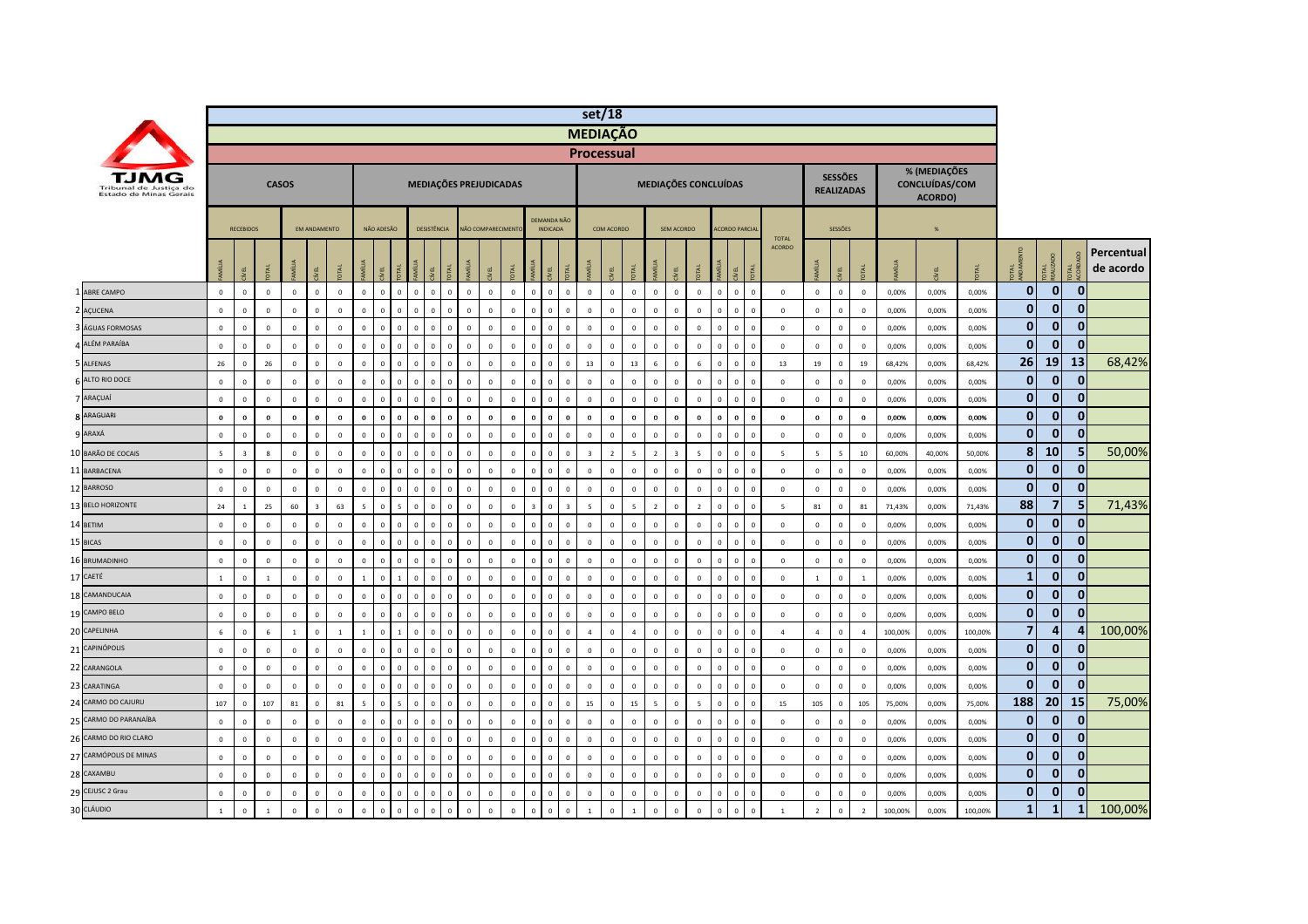| 31 CONCEIÇÃO DO MATO DENTRO | $\mathbf{0}$            | $\mathbf 0$    | $\mathbf 0$    | $\mathbf 0$    | $\mathbf 0$    | $\mathbf 0$    | $\mathbb O$  | $\sqrt{2}$     | $\Omega$       | $\mathbf 0$  |                          | $\overline{0}$                      | $\overline{0}$ | $\mathbf 0$    | $\,$ 0         |            | $\mathbf 0$  | $\mathbf 0$             | $\overline{0}$ | $\mathbf 0$    | $\mathbf 0$    | $^{\circ}$  | $\mathbf 0$    | $\Omega$     |                                          | $\,$ 0         | $\mathbf 0$             | $\mathbf 0$    | $\mathbf 0$             | 0,00%   | 0,00%   | 0,00%   | $\mathbf{0}$   | $\mathbf{0}$    | $\mathbf{0}$   |         |
|-----------------------------|-------------------------|----------------|----------------|----------------|----------------|----------------|--------------|----------------|----------------|--------------|--------------------------|-------------------------------------|----------------|----------------|----------------|------------|--------------|-------------------------|----------------|----------------|----------------|-------------|----------------|--------------|------------------------------------------|----------------|-------------------------|----------------|-------------------------|---------|---------|---------|----------------|-----------------|----------------|---------|
| 32 CONSELHEIRO LAFAIETE     | $\mathbf 0$             | $\mathbf 0$    | $\mathbb O$    | $\mathbf 0$    | $\mathbf 0$    | $\mathbf 0$    | $\mathbb O$  | $\mathbb O$    | $\circ$        | $\mathbf{0}$ | $\overline{0}$           | $\mathfrak o$<br>$\mathbf 0$        | $\mathbf 0$    | $\mathbf 0$    | $\mathbf 0$    | $\Omega$   | $\mathbf 0$  | $\mathbf 0$             | $\mathbf 0$    | $\mathbb O$    | $\mathbf 0$    | $\mathbf 0$ | $\mathsf 0$    | $\mathbf 0$  | $\mathbf 0$<br>$\mathsf 0$               | $\mathbf 0$    | $\mathbf 0$             | $\mathsf 0$    | $\mathbf 0$             | 0,00%   | 0,00%   | 0,00%   | $\mathbf{0}$   | $\mathbf{0}$    | $\mathbf{0}$   |         |
| 33 CONTAGEM                 | $\overline{2}$          | $\mathbf 0$    | $\overline{2}$ | $\overline{2}$ | $\mathsf 0$    | $\overline{2}$ | $\mathbf 0$  | $\Omega$       | $\mathbf{0}$   | $\mathbb O$  | $\sqrt{ }$               | $\mathsf 0$<br>$\Omega$             | $\overline{0}$ | $\mathbf 0$    | $\mathbf 0$    | $\Omega$   | $\mathbf 0$  | $\mathbf{1}$            | $\Omega$       | $\overline{1}$ | $\mathbf{1}$   | $\mathbf 0$ | $\overline{1}$ | $\mathbf 0$  | $\Omega$<br>$\Omega$                     | 1              | $\mathbf{0}$            | $\mathbf 0$    | $\mathbf{0}$            | 50,00%  | 0,00%   | 50,00%  | 4              | $\overline{2}$  | 1              | 50,00%  |
| 34 CORINTO                  | $\mathbf 0$             | $\mathbf 0$    | $\Omega$       | $\mathbf 0$    | $\overline{0}$ | $\overline{0}$ | $\mathbb O$  | $\mathbf{0}$   | $\Omega$       | $\mathbb O$  | $\Omega$<br>$\Omega$     | $\,$ 0                              | $\mathbf{0}$   | $\overline{0}$ | $\mathbf{0}$   | $\Omega$   | $\mathbf 0$  | $\mathbf{0}$            | $\mathbf 0$    | $\mathbb O$    | $\mathbf 0$    | $\Omega$    | $\mathsf 0$    | $\mathbf{0}$ | $\Omega$<br>$\Omega$                     | $\,$ 0         | $\mathbf 0$             | $\mathbf 0$    | $\mathbf 0$             | 0,00%   | 0,00%   | 0,00%   | $\mathbf{0}$   | $\overline{0}$  | $\mathbf{0}$   |         |
| 35 COROMANDEL               | $\mathsf 0$             | $\mathbf 0$    | $\mathbb O$    | $\mathsf 0$    | $\mathsf 0$    | $\mathbb O$    | $\mathbf 0$  | $\,$ 0         | $\circ$        | $\mathbf{0}$ | $\overline{0}$           | $\mathsf 0$<br>$\mathbf 0$          | $\mathsf 0$    | $\mathbf 0$    | $\mathbf 0$    | $\Omega$   | $\mathbf 0$  | $\mathbf 0$             | $\mathbf 0$    | $\mathbb O$    | $\mathbb O$    | $\mathbf 0$ | $\mathsf 0$    | $\mathbf 0$  | $\overline{0}$<br>$\mathsf 0$            | $\mathbf 0$    | $\mathbf 0$             | $\mathsf 0$    | $\mathbf 0$             | 0,00%   | 0,00%   | 0,00%   | $\mathbf{0}$   | $\mathbf{0}$    | $\mathbf{0}$   |         |
| 36 CORONEL FABRICIANO       | $\mathbf 0$             | $\mathbf{1}$   | $\mathbf{1}$   | $\overline{4}$ | $\mathbf{1}$   | $\overline{5}$ | $\mathbf 0$  | $\mathbf 0$    | $\mathbf 0$    | $\mathbf 0$  |                          | $\overline{0}$                      | $\overline{0}$ | $\mathbf 0$    | $\overline{0}$ |            | $\mathbf 0$  | $\mathbf 0$             |                | $\mathbf{1}$   | $\mathbb O$    | $\mathbf 0$ | $\mathsf 0$    | $\mathbf 0$  | $\mathbf 0$<br>$\mathbf 0$               | 1              | $\mathbf 0$             | $\mathbf{1}$   | $\mathbf{1}$            | 0,00%   | 100,00% | 100,00% | 6              | $\mathbf{1}$    | -1             | 100,00% |
| 37 CURVELO                  | 8                       | $\mathbf{0}$   | $\mathbf{g}$   | $\mathbf{0}$   | $\overline{0}$ | $\mathbf{0}$   | $\Omega$     | $\Omega$       | $\mathbf{0}$   | $\mathbf 0$  | $\Omega$                 | $\Omega$<br>$\Omega$                | $\overline{0}$ | $\mathbf{0}$   | $\mathbf{0}$   | $\Omega$   | $\mathbf{0}$ | $\overline{5}$          | $\mathbf{0}$   | $\overline{5}$ | $\overline{2}$ | $\Omega$    | $\overline{2}$ | $\mathbf{0}$ | $\Omega$<br>$\Omega$                     | $\overline{5}$ | $\mathbf{g}$            | $\mathbf{0}$   | $\mathbf{g}$            | 71,43%  | 0,00%   | 71,43%  | 8              | $\overline{7}$  | 5              | 71,43%  |
| 38 DIAMANTINA               | $\mathbf 0$             | $\mathbf 0$    | $\Omega$       | $\mathbf 0$    | $\mathbf 0$    | $\mathbf 0$    | $\mathbf 0$  | $\Omega$       | $\mathbf{0}$   | $\mathbf 0$  | $\Omega$<br>$\Omega$     | $\mathsf 0$                         | $\mathsf 0$    | $\mathbf 0$    | $\mathbf{0}$   | $\Omega$   | $\mathbf 0$  | $\circ$                 | $\mathbf 0$    | $\mathbb O$    | $\mathbb O$    | $^{\circ}$  | $\mathbf 0$    | $\mathbf 0$  | $\overline{0}$<br>$\Omega$               | $\,$ 0         | $\mathbf{0}$            | $\overline{0}$ | $\mathbf{0}$            | 0,00%   | 0,00%   | 0,00%   | $\mathbf{0}$   | $\mathbf{0}$    | $\bf{0}$       |         |
| 39 DIVINÓPOLIS              | $\mathbf 0$             | $\overline{0}$ | $\mathbb O$    | $\mathbf{0}$   | $\overline{0}$ | $\mathbf 0$    | $\mathbf 0$  | $\mathbf 0$    | $\mathbf 0$    | $\mathbf 0$  |                          | $\overline{0}$<br>$\mathbf 0$       | $\overline{0}$ | $\mathbf 0$    | $\,$ 0 $\,$    |            | $\mathbf{0}$ | $\mathbf 0$             | $\overline{0}$ | $\mathbb O$    | $\mathbb O$    | $\mathbf 0$ | $\overline{0}$ | $\mathbf 0$  | $\mathbf 0$<br>$\mathbf 0$               | $\mathbf 0$    | $\mathbf 0$             | $\,0\,$        | $\mathbf 0$             | 0,00%   | 0,00%   | 0,00%   | $\mathbf{0}$   | $\mathbf{0}$    | $\mathbf{0}$   |         |
| 40 ESPERA FELIZ             | $\mathbf 0$             | $\mathbf 0$    | $\mathbb O$    | $\mathbf 0$    | $\,0\,$        | $\mathbf 0$    | $\mathbf 0$  | $\,$ 0 $\,$    | $\mathbf{0}$   | $\mathbf{0}$ | $\overline{0}$           | $\mathbf 0$<br>$\mathbf 0$          | $\overline{0}$ | $\mathbf 0$    | $\mathbf 0$    |            | $\mathbf 0$  | $\mathbf 0$             | $\mathbf 0$    | $\mathbb O$    | $\mathbf 0$    | $\mathbf 0$ | $\mathsf 0$    | $\mathbf 0$  | $\mathbf 0$<br>$\mathsf 0$               | $\mathbf 0$    | $\mathbf 0$             | $\,0\,$        | $\mathbf 0$             | 0,00%   | 0,00%   | 0,00%   | $\mathbf{0}$   | $\mathbf{0}$    | $\mathbf{0}$   |         |
| 41 EXTREMA                  | $\mathbf{0}$            | $\Omega$       | $\Omega$       | $\mathbf{0}$   | $\mathbf{0}$   | $\mathbf{0}$   | $\Omega$     | $\Omega$       | $\Omega$       | $\Omega$     | $\sqrt{ }$               | $\Omega$<br>$\Omega$                | $\Omega$       | $\mathbf{0}$   | $\mathbf{0}$   |            | $\mathbf{0}$ | $\Omega$                | $\Omega$       | $\mathbf 0$    | $\mathbf 0$    | $\Omega$    | $\mathbf{0}$   | $\Omega$     | $\Omega$<br>$\Omega$                     | $\mathbf{0}$   | $\Omega$                | $\mathbf{0}$   | $\Omega$                | 0.00%   | 0.00%   | 0.00%   | $\mathbf{0}$   | $\Omega$        | $\mathbf{0}$   |         |
| 42 FORMIGA                  | $\mathsf 0$             | 21             | 21             | $\mathbf 0$    | 21             | 21             | $\mathbb O$  | $\Omega$       | $\Omega$       | $\Omega$     |                          | $\overline{\mathbf{0}}$<br>$\Omega$ | $\,$ 0         | $\mathbf 0$    | $\sqrt{2}$     |            | $\mathbf 0$  | $\mathbf 0$             | $\overline{1}$ | $\overline{1}$ | $\mathbb O$    | 19          | 19             | $\mathbf 0$  | $\Omega$<br>$\Omega$                     | $\overline{1}$ | $\mathbf 0$             | 15             | 15                      | 0,00%   | 5,00%   | 5,00%   | 42             | 20 <sub>2</sub> | 1              | 5,00%   |
| 43 FRANCISCO SÁ             | $\mathbf 0$             | $\mathbf 0$    | $\mathbf 0$    | $\mathbf 0$    | $\,0\,$        | $\mathbf 0$    | $\mathbb O$  | $\mathbf 0$    | $\mathbf{0}$   | $\mathbb O$  | $\Omega$                 | $\mathsf 0$<br>$\Omega$             | $\,0\,$        | $\mathbf 0$    | $\mathbb O$    | $\Omega$   | $\mathbf 0$  | $\mathsf 0$             | $\mathbf 0$    | $\mathbb O$    | $\mathbb O$    | $\mathbf 0$ | $\mathsf 0$    | $\mathbf 0$  | $\overline{0}$<br>$\Omega$               | $\,0\,$        | $\mathbf{0}$            | $\,0\,$        | $\mathbf 0$             | 0,00%   | 0,00%   | 0,00%   | $\mathbf{0}$   | $\overline{0}$  | $\mathbf{0}$   |         |
| 44 FRUTAL                   | $\mathbf 0$             | $\overline{0}$ | $\circ$        | $\Omega$       | $\mathbf{0}$   | $\mathbf 0$    | $\Omega$     | $\Omega$       | $\mathbf{0}$   | $\Omega$     | $\Omega$                 | $\Omega$<br>$\Omega$                | $\Omega$       | $\mathbf 0$    | $\mathbf{0}$   |            | $\mathbf 0$  | $\Omega$                | $\Omega$       | $\mathbf 0$    | $\mathbb O$    | $\Omega$    | $\Omega$       | $\mathbf 0$  | $\Omega$<br>$\Omega$                     | $\mathbf 0$    | $\mathbf 0$             | $\mathbf{0}$   | $\mathbf 0$             | 0,00%   | 0,00%   | 0,00%   | $\mathbf{0}$   | $\mathbf{0}$    | $\mathbf{0}$   |         |
| 45 GALILÉIA                 | $\mathbf{0}$            | $\mathbf 0$    | $\Omega$       | $\mathbf{0}$   | $\overline{0}$ | $\mathbf{0}$   | $\mathbf 0$  | $\Omega$       | $\mathbf{0}$   | $\mathbf 0$  | $\Omega$<br>$\Omega$     | $\overline{0}$                      | $\overline{0}$ | $\overline{0}$ | $\mathbf{0}$   | $\Omega$   | $\mathbf{0}$ | $\mathbf{0}$            | $\mathbf{0}$   | $\mathbf 0$    | $\overline{0}$ | $\Omega$    | $\mathbf{0}$   | $\mathbf{0}$ | $\Omega$<br>$\Omega$                     | $\mathbf{0}$   | $\Omega$                | $\overline{0}$ | $\Omega$                | 0,00%   | 0,00%   | 0,00%   | $\mathbf{0}$   | $\mathbf{0}$    | $\Omega$       |         |
| 46 GOVERNADOR VALADARES     | $\overline{\mathbf{3}}$ | $\overline{1}$ | $\overline{a}$ | $\overline{1}$ | $\mathsf 0$    | $\overline{1}$ | $\mathbf{1}$ | $\overline{1}$ | $\overline{z}$ | $\mathbf 0$  | $\Omega$                 | $\mathsf 0$<br>$\Omega$             | $\mathsf 0$    | $\mathbf 0$    | $\,$ 0         | $\Omega$   | $\mathbf 0$  | $\mathbf{1}$            | $\overline{1}$ | $\overline{z}$ | $\mathbf 0$    | $\Omega$    | $\mathsf 0$    | $\circ$      | $\overline{0}$<br>$\mathsf 0$            | $\overline{2}$ | $\overline{\mathbf{3}}$ | $\mathbf{1}$   | $\overline{4}$          | 100,00% | 100,00% | 100,00% | 5              | $\overline{2}$  | 2              | 100,00% |
| 47 GUANHÃES                 | $\mathbf 0$             | $\mathbb O$    | $\mathbb O$    | $\mathbf 0$    | $\,0\,$        | $\mathbf 0$    | $\mathbf 0$  | $\Omega$       | $\Omega$       | $\mathbf 0$  | $\sqrt{2}$               | $\overline{0}$<br>$\Omega$          | $\overline{0}$ | $\mathbf 0$    | $\Omega$       |            | $\mathbf 0$  | $\mathbf 0$             | $\mathbf 0$    | $\mathbb O$    | $\mathbb O$    | $\mathbf 0$ | $\,0\,$        | $\mathbf 0$  | $\Omega$<br>$\Omega$                     | $\,0\,$        | $\mathbf 0$             | $\,0\,$        | $\mathbf 0$             | 0,00%   | 0,00%   | 0,00%   | $\mathbf{0}$   | $\Omega$        | $\mathbf{0}$   |         |
| 48 GUARANI                  | $\mathbf 0$             | $\mathbf 0$    | $\Omega$       | $\mathbf{0}$   | $\mathbf 0$    | $\mathbf 0$    | $\Omega$     | $\mathbf{0}$   | $\mathbf{0}$   | $\mathbf{0}$ | $\Omega$                 | $\overline{0}$<br>$\Omega$          | $\,0\,$        | $\mathbf 0$    | $\mathbf 0$    |            | $\mathbf 0$  | $\mathbf 0$             | $\mathbf 0$    | $\mathbb O$    | $\mathbb O$    | $\mathbf 0$ | $\mathsf 0$    | $\circ$      | $\overline{0}$<br>$\Omega$               | $\mathbf 0$    | $\mathbf 0$             | $\mathbf 0$    | $\mathbf 0$             | 0,00%   | 0,00%   | 0,00%   | $\mathbf{0}$   | $\overline{0}$  | $\mathbf{0}$   |         |
| 49 GUAXUPÉ                  | $\Omega$                | $\mathbf 0$    | $\Omega$       | $\Omega$       | $\mathbf{0}$   | $\Omega$       | $\Omega$     | $\Omega$       | $\Omega$       | $\Omega$     | $\Omega$                 | $\mathbf{0}$<br>$\Omega$            | $\Omega$       | $\Omega$       | $\mathbf{0}$   | $\Omega$   | $\Omega$     | $\Omega$                | $\Omega$       | $\Omega$       | $\mathbb O$    | $\Omega$    | $\Omega$       | $\mathbf 0$  | $\Omega$<br>$\Omega$                     | $\Omega$       | $\Omega$                | $\mathbf 0$    | $\Omega$                | 0,00%   | 0,00%   | 0,00%   | $\mathbf{0}$   | $\mathbf{0}$    | $\mathbf{0}$   |         |
| 50 IBIÁ                     | $\mathbf 0$             | $\mathbf 0$    | $\mathbf 0$    | $\mathbf 0$    | $\,0\,$        | $\mathbf 0$    | $\mathbb O$  | $\Omega$       | $\Omega$       | $\mathbf 0$  | $\sqrt{2}$               | $\overline{0}$<br>$\Omega$          | $\,$ 0         | $\mathbf 0$    | $\mathbf 0$    | $\Omega$   | $\mathbf 0$  | $\mathbf 0$             | $\overline{0}$ | $\mathbb O$    | $\mathbf 0$    | $\mathbf 0$ | $\,0\,$        | $\Omega$     | $\Omega$<br>$\Omega$                     | $\,0\,$        | $\mathbf 0$             | $\,0\,$        | $\mathbf 0$             | 0,00%   | 0,00%   | 0,00%   | $\mathbf{0}$   | $\mathbf{0}$    | $\mathbf{0}$   |         |
| 51 IGARAPÉ                  | $\mathbf 0$             | $\mathbf 0$    | $\mathbf 0$    | $\mathbf 0$    | $\,0\,$        | $\mathbf{0}$   | $\mathbf 0$  | $\mathbf{0}$   | $\mathbf{0}$   | $\mathbb O$  | $\Omega$<br>$\Omega$     | $\,$ 0                              | $\,0\,$        | $\mathbf 0$    | $\mathbf 0$    | $\Omega$   | $\mathbf 0$  | $\mathbf 0$             | $\mathbf 0$    | $\mathbf 0$    | $\mathbf 0$    | $\mathbf 0$ | $\mathbf 0$    | $\mathbf 0$  | $\overline{\phantom{0}}$<br>$\mathbf{0}$ | $\mathbf{0}$   | $\mathbf 0$             | $\,0\,$        | $\mathbf 0$             | 0,00%   | 0,00%   | 0,00%   | $\mathbf{0}$   | $\mathbf{0}$    | $\mathbf{0}$   |         |
| 52 INHAPIM                  | $\mathbf{1}$            | $\overline{1}$ | $\overline{2}$ | $\mathbf 0$    | $\mathbf 0$    | $\mathbf 0$    | $\mathbf 0$  | $\mathbf{0}$   | $\Omega$       | $\mathbf 0$  | $\Omega$                 | $\overline{0}$                      | $\overline{0}$ | $\mathbf 0$    | $\Omega$       |            | $\mathbf 0$  | $\mathbf{1}$            | $\overline{1}$ | $\overline{z}$ | $\mathbb O$    | $\Omega$    | $\mathsf 0$    | $\mathbf 0$  | $\Omega$<br>$\Omega$                     | $\overline{2}$ | $\overline{2}$          | $\mathbf{1}$   | $\overline{\mathbf{3}}$ | 100,00% | 100,00% | 100,00% | $\overline{2}$ | $\overline{2}$  |                | 100,00% |
| 53 IPANEMA                  | $\overline{2}$          | $\mathbf 0$    | $\overline{z}$ | $\Omega$       | $\,0\,$        | $\Omega$       | $\mathbf{0}$ | $\Omega$       | $\Omega$       | $\mathbf{0}$ | $\sqrt{2}$               | $\overline{0}$<br>$\Omega$          | $\mathbf{0}$   | $\overline{0}$ | $\mathbf{0}$   | $\Omega$   | $\mathbf{0}$ | $\overline{2}$          | $\mathbf{0}$   | $\overline{2}$ | $\mathbf 0$    | $\Omega$    | $\mathsf 0$    | $\mathbf 0$  | $\Omega$<br>$\Omega$                     | $\overline{z}$ | $\overline{z}$          | $\mathsf 0$    | $\overline{z}$          | 100,00% | 0.00%   | 100,00% | $\mathbf{2}$   | $\overline{2}$  | $\overline{2}$ | 100,00% |
| 54 IPATINGA                 | $\overline{2}$          | $\mathbf 0$    | $\overline{2}$ | $\overline{2}$ | $\mathbf 0$    | $\overline{2}$ | $\mathbb O$  | $\overline{0}$ | $\mathbf{0}$   | $\mathbf 0$  | $\Omega$<br>$\mathbf{0}$ | $\overline{0}$                      | $\mathsf 0$    | $\mathbf 0$    | $\mathbf 0$    | $\Omega$   | $\mathbf{0}$ | $\overline{2}$          | $\mathbf{0}$   | $\overline{2}$ | $\mathbb O$    | $^{\circ}$  | $\mathsf 0$    | $\mathbf 0$  | $\overline{\mathbf{0}}$<br>$\mathbf{0}$  | $\overline{2}$ | $\overline{a}$          | $\mathbf 0$    | $\overline{4}$          | 100,00% | 0,00%   | 100,00% | 4              | $\overline{2}$  | 2              | 100,00% |
| 55 ITABIRA                  | $\mathbf 0$             | $\mathbf 0$    | $\mathbf 0$    | $\mathbf 0$    | $\,0\,$        | $\overline{0}$ | $\mathbf 0$  | $\Omega$       | $\mathbf{0}$   | $\mathbf 0$  | $\sqrt{2}$<br>$\Omega$   | $\overline{\mathbf{0}}$             | $\mathbf{0}$   | $\overline{0}$ | $\mathbf{0}$   | $\Omega$   | $\mathbf 0$  | $\mathbf 0$             | $\overline{0}$ | $\mathbb O$    | $\mathbb O$    | $\mathbf 0$ | $\mathsf 0$    | $\Omega$     | $\Omega$<br>$\mathbf{0}$                 | $\mathbf 0$    | $\mathbf 0$             | $\mathbf 0$    | $\mathbf 0$             | 0,00%   | 0,00%   | 0,00%   | $\mathbf{0}$   | $\Omega$        | $\Omega$       |         |
| 56 ITABIRITO                | $\mathbf 0$             | $\mathbf 0$    | $\mathbb O$    | $\mathbf 0$    | $\,0\,$        | $\mathbb O$    | $\mathbb O$  | $\mathbf{0}$   | $\mathbf{0}$   | $\mathbf 0$  | $\Omega$<br>$\Omega$     | $\mathbf 0$                         | $\,$ 0         | $\mathbf 0$    | $\mathbf 0$    | $\Omega$   | $\mathbf 0$  | $\mathbf 0$             | $\mathbf 0$    | $\mathbb O$    | $\mathbf 0$    | $\mathbf 0$ | $\mathsf 0$    | $\mathbf 0$  | $\overline{0}$<br>$\Omega$               | $\mathbf 0$    | $\mathbf 0$             | $\mathsf 0$    | $\mathbf 0$             | 0,00%   | 0,00%   | 0,00%   | $\mathbf{0}$   | $\overline{0}$  | $\mathbf{0}$   |         |
| 57 ITAJUBÁ                  | $\Omega$                | $\mathbb O$    | $\Omega$       | $\mathbf 0$    | $\mathsf 0$    | $\Omega$       | $\mathbf 0$  | $\Omega$       | $\Omega$       | $\mathbf 0$  | $\Omega$                 | $\mathsf 0$<br>$\Omega$             | $\Omega$       | $\Omega$       | $\mathbf{0}$   | $\Omega$   | $\mathbf 0$  | $\Omega$                | $\mathbf 0$    | $\Omega$       | $\mathbb O$    | $\Omega$    | $\mathsf 0$    | $\mathbf 0$  | $\Omega$<br>$\Omega$                     | $\Omega$       | $\Omega$                | $\mathbf 0$    | $\Omega$                | 0,00%   | 0.00%   | 0.00%   | $\bf{0}$       | $\mathbf{0}$    | 0              |         |
| 58 ITAMBACURI               | $\mathbf 0$             | $\,0\,$        | $\Omega$       | $\mathbf 0$    | $\overline{0}$ | $\Omega$       | $\mathbf 0$  | $\Omega$       | $\Omega$       | $\Omega$     | $\sqrt{ }$               | $\Omega$<br>$\Omega$                | $\Omega$       | $\overline{0}$ | $\Omega$       | $\sqrt{ }$ | $\mathbf{0}$ | $\Omega$                | $\Omega$       | $\mathbf 0$    | $\mathbf 0$    | $\Omega$    | $\,0\,$        | $\Omega$     | $\Omega$<br>$\Omega$                     | $\,0\,$        | $\Omega$                | $\,0\,$        | $\mathbf 0$             | 0,00%   | 0,00%   | 0,00%   | $\mathbf{0}$   | $\mathbf{0}$    | $\mathbf{0}$   |         |
| 59 ITAPECERICA              | $\mathbf 0$             | $\mathbf 0$    | $\Omega$       | $\mathbf 0$    | $\mathbf 0$    | $\mathbf 0$    | $\mathbb O$  | $\mathbf 0$    | $\mathbf{0}$   | $\mathbf 0$  | $\Omega$                 | $\mathsf 0$<br>$\Omega$             | $\mathbf 0$    | $\mathbf 0$    | $\mathbf 0$    | $\Omega$   | $\mathbf 0$  | $\mathbf 0$             | $\mathbf 0$    | $\mathbb O$    | $\mathbb O$    | $\mathbf 0$ | $\mathsf 0$    | $\circ$      | $\overline{0}$<br>$\Omega$               | $\,$ 0         | $\mathbf 0$             | $\mathbf 0$    | $\mathbf 0$             | 0,00%   | 0,00%   | 0,00%   | $\mathbf{0}$   | $\overline{0}$  | $\mathbf{0}$   |         |
| 60 ITAÚNA                   | $1\,$                   | $\overline{1}$ | $\overline{2}$ | $\mathbf 0$    | $\mathsf 0$    | $\mathbf 0$    | $\mathbf 0$  | $\Omega$       | $\mathbf 0$    | $\mathbb O$  | $\Omega$                 | $\mathsf 0$<br>$\Omega$             | $\overline{0}$ | $\mathbf 0$    | $\mathbf 0$    |            | $\mathbf 0$  | $\mathsf 0$             | $\overline{1}$ | $\overline{1}$ | $\mathbf{1}$   | $\mathbf 0$ | $\overline{1}$ | $\mathbf 0$  | $\Omega$<br>$\Omega$                     | $\mathbf{1}$   | $\mathbf 0$             | $\mathbf 0$    | $\mathbf 0$             | 0,00%   | 100,00% | 50,00%  | $\overline{2}$ | 2               | $\mathbf{1}$   | 50,00%  |
| 61 ITUIUTABA                | $\mathbf 0$             | $\,0\,$        | $\Omega$       | $\mathbf 0$    | $\mathbf 0$    | $\mathbf 0$    | $\mathbb O$  | $\Omega$       | $\Omega$       | $\Omega$     | $\Omega$<br>$\sqrt{ }$   | $\overline{0}$                      | $\,0\,$        | $\mathbf 0$    | $\Omega$       | $\Omega$   | $\mathbf 0$  | $\mathbf 0$             | $\mathbf 0$    | $\mathbb O$    | $\,0\,$        | $\Omega$    | $\mathsf 0$    | $\mathbf 0$  | $\Omega$<br>$\Omega$                     | $\mathbf 0$    | $\mathbf{0}$            | $\,0\,$        | $\mathbf{0}$            | 0,00%   | 0,00%   | 0,00%   | $\mathbf{0}$   | $\overline{0}$  | $\mathbf 0$    |         |
| 62 ITUMIRIM                 | $\mathbf{0}$            | $\mathbb O$    | $\Omega$       | $\mathbf{0}$   | $\mathbf 0$    | $\Omega$       | $\mathbb O$  | $\Omega$       | $\Omega$       | $\mathbf 0$  | $\Omega$<br>$\Omega$     | $\mathsf 0$                         | $\mathsf 0$    | $\mathbf{0}$   | $\mathbf{0}$   | $\Omega$   | $\mathbf 0$  | $\Omega$                | $\mathbf{0}$   | $\mathbb O$    | $\overline{0}$ | $\Omega$    | $\mathsf 0$    | $\circ$      | $\overline{0}$<br>$\Omega$               | $\Omega$       | $\mathbf 0$             | $\mathbf 0$    | $\mathbf 0$             | 0,00%   | 0.00%   | 0,00%   | $\mathbf{0}$   | $\mathbf{0}$    | $\mathbf{0}$   |         |
| 63 ITURAMA                  | $\mathbf 0$             | $\overline{0}$ | $\mathbb O$    | $\mathbf 0$    | $\overline{0}$ | $\mathbf 0$    | $\mathbf 0$  | $\sqrt{2}$     | $\mathbf{0}$   | $\mathbf 0$  |                          | $\overline{0}$                      | $\overline{0}$ | $\mathsf 0$    | $\Omega$       |            | $\mathbf 0$  | $\mathbf 0$             | $\overline{0}$ | $\mathbb O$    | $\mathbb O$    | $\mathbf 0$ | $\mathsf 0$    | $\mathbf 0$  | $\mathbf 0$<br>$\Omega$                  | $\mathbf 0$    | $\mathbf 0$             | $\mathsf 0$    | $\mathbf 0$             | 0,00%   | 0,00%   | 0,00%   | $\mathbf{0}$   | $\Omega$        | $\mathbf{0}$   |         |
| 64 JANAÚBA                  | $\mathbf 0$             | $\mathbf 0$    | $\mathbb O$    | $\Omega$       | $\,0\,$        | $\mathbf 0$    | $\mathbf 0$  | $\Omega$       | $\mathbf{0}$   | $\mathbb O$  | $\Omega$                 | $\overline{0}$<br>$\Omega$          | $\,$ 0         | $\mathsf 0$    | $\,$ 0 $\,$    | $\Omega$   | $\mathsf 0$  | $\mathbf 0$             | $\mathbf 0$    | $\mathbb O$    | $\mathbb O$    | $\mathbf 0$ | $\mathsf 0$    | $\mathbf 0$  | $\overline{0}$<br>$\Omega$               | $\mathbf 0$    | $\mathbf 0$             | $\mathsf 0$    | $\mathbf 0$             | 0,00%   | 0,00%   | 0,00%   | $\mathbf{0}$   | $\overline{0}$  | $\mathbf{0}$   |         |
| 65 JANUÁRIA                 | $\Omega$                | $\overline{0}$ | $\circ$        | $\Omega$       | $\mathbf{0}$   | $\mathbf{0}$   | $\Omega$     | $\Omega$       | $\mathbf{0}$   | $\mathbf 0$  | $\sqrt{ }$               | $\mathbf{0}$<br>$\Omega$            | $\mathbf{0}$   | $\mathbf{0}$   | $\mathbf{0}$   | $\Omega$   | $\mathbf{0}$ | $\Omega$                | $\Omega$       | $\mathbf 0$    | $\mathbf 0$    | $\Omega$    | $\Omega$       | $\Omega$     | $\Omega$<br>$\Omega$                     | $\mathbf{0}$   | $\Omega$                | $\mathbf{0}$   | $\Omega$                | 0.00%   | 0.00%   | 0.00%   | $\bf{0}$       | $\mathbf{0}$    | $\mathbf{0}$   |         |
| 66 JOÃO PINHEIRO            | $\mathbf 0$             | $\mathbf 0$    | $\mathbf 0$    | $\mathbf 0$    | $\mathbf 0$    | $\mathbf 0$    | $\mathbb O$  | $\Omega$       | $\Omega$       | $\mathbf 0$  | $\Omega$<br>$\Omega$     | $\overline{0}$                      | $\overline{0}$ | $\overline{0}$ | $\mathbf{0}$   | $\Omega$   | $\mathbf 0$  | $\mathbf 0$             | $\mathbf 0$    | $\mathbb O$    | $\mathbb O$    | $\Omega$    | $\mathsf 0$    | $\mathbf{0}$ | $\mathbf{0}$<br>$\Omega$                 | $\,$ 0         | $\mathbf 0$             | $\mathbf 0$    | $\mathbf 0$             | 0,00%   | 0,00%   | 0,00%   | $\mathbf{0}$   | $\mathbf{0}$    | $\mathbf{0}$   |         |
| 67 JUIZ DE FORA             | $1\,$                   | $\mathbf 0$    | $1\,$          | $\mathbf 0$    | $\,0\,$        | $\mathbb O$    | $\mathbf{1}$ | $\mathbf 0$    | $\mathbf{1}$   | $\mathbb O$  | $\overline{0}$           | $\mathsf 0$<br>$\mathbf 0$          | $\overline{0}$ | $\mathsf 0$    | $\mathbf 0$    | $\Omega$   | $\mathbf 0$  | $\mathsf 0$             | $\mathbf 0$    | $\mathbb O$    | $\mathbf 0$    | $\mathbf 0$ | $\mathsf 0$    | $\mathbf 0$  | $\overline{0}$<br>$\mathsf 0$            | $\mathbf 0$    | $1\,$                   | $\mathbf 0$    | $\mathbf{1}$            | 0,00%   | 0,00%   | 0,00%   | $\mathbf{1}$   | $\mathbf{0}$    | $\mathbf{0}$   |         |
| 68 LAGOA SANTA              | $\mathbf{0}$            | $\mathbb O$    | $\mathbb O$    | $\overline{1}$ | $\mathbf{0}$   | $1\,$          | $\mathbf 0$  | $\mathfrak{c}$ | $\Omega$       | $\mathbf 0$  | $\Omega$                 | $\overline{0}$                      | $\mathbf 0$    | $\mathbf 0$    | $\Omega$       |            | $\mathbf 0$  | $\mathbf 0$             | $\overline{0}$ | $\mathbb O$    | $\mathbb O$    | $\mathbf 0$ | $\mathsf 0$    | $\mathbf 0$  | $\Omega$<br>$\Omega$                     | $\mathbf 0$    | $\mathbf 0$             | $\mathbf 0$    | $\mathbf 0$             | 0,00%   | 0,00%   | 0,00%   | $\mathbf{1}$   | $\mathbf{0}$    | $\mathbf{0}$   |         |
| 69 LAMBARI                  | $\mathbf{0}$            | $\overline{0}$ | $\Omega$       | $\mathbf{0}$   | $\overline{0}$ | $\mathbf{0}$   | $\mathbf 0$  | $\Omega$       | $\mathbf{0}$   | $\circ$      | $\Omega$                 | $\mathbf{0}$<br>$\overline{0}$      | $\overline{0}$ | $\overline{0}$ | $\mathbf{0}$   | $\Omega$   | $\mathbf{0}$ | $\circ$                 | $\mathbf{0}$   | $\mathbf 0$    | $\mathbf 0$    | $\Omega$    | $\mathbf{0}$   | $\mathbf{0}$ | $\Omega$<br>$\Omega$                     | $\mathbf{0}$   | $\Omega$                | $\overline{0}$ | $\Omega$                | 0.00%   | 0.00%   | 0.00%   | $\mathbf{0}$   | $\overline{0}$  | $\mathbf{0}$   |         |
| 70 LAVRAS                   | $\overline{\mathbf{3}}$ | $\mathbf 0$    | $\overline{3}$ | -1             | $\mathbf 0$    | $\mathbf{1}$   | $\mathbf 0$  | $\,$ 0 $\,$    | $\circ$        | $\mathbf 0$  | $\overline{0}$           | $\mathbf 0$<br>$\mathbf 0$          | $\,0\,$        | $\mathbf 0$    | $\,$ 0 $\,$    | $\Omega$   | $\mathbf 0$  | $\overline{\mathbf{3}}$ | 1              | $\overline{4}$ | $\mathbf 0$    | $^{\circ}$  | $\mathbf 0$    | $\mathbf 0$  | $\overline{0}$<br>$\mathsf 0$            | $\overline{4}$ | $\overline{\mathbf{3}}$ | 1              | $\overline{4}$          | 100,00% | 100,00% | 100,00% | 4              | $\overline{4}$  | Δ              | 100,00% |
| 71 LEOPOLDINA               | $\mathbf 0$             | $\mathbf 0$    | $\mathbb O$    | $\mathbf 0$    | $\overline{0}$ | $\mathbf 0$    | $\mathbf 0$  |                | $\mathbf 0$    | $\mathbf 0$  |                          | $\overline{0}$                      | $\overline{0}$ | $\mathbf{0}$   | $\overline{0}$ |            | $\mathbf 0$  | $\mathbf 0$             | $\mathbf 0$    | $\mathbf 0$    | $\overline{0}$ |             | $\mathbf 0$    | $\mathbf 0$  |                                          | $\overline{0}$ | $\mathbf 0$             | $\mathbf{0}$   | $\mathbf 0$             | 0,00%   | 0,00%   | 0,00%   | $\mathbf{0}$   | $\overline{0}$  | $\mathbf{0}$   |         |
|                             |                         |                |                |                |                |                |              |                |                |              |                          |                                     |                |                |                |            |              |                         |                |                |                |             |                |              |                                          |                |                         |                |                         |         |         |         |                |                 |                |         |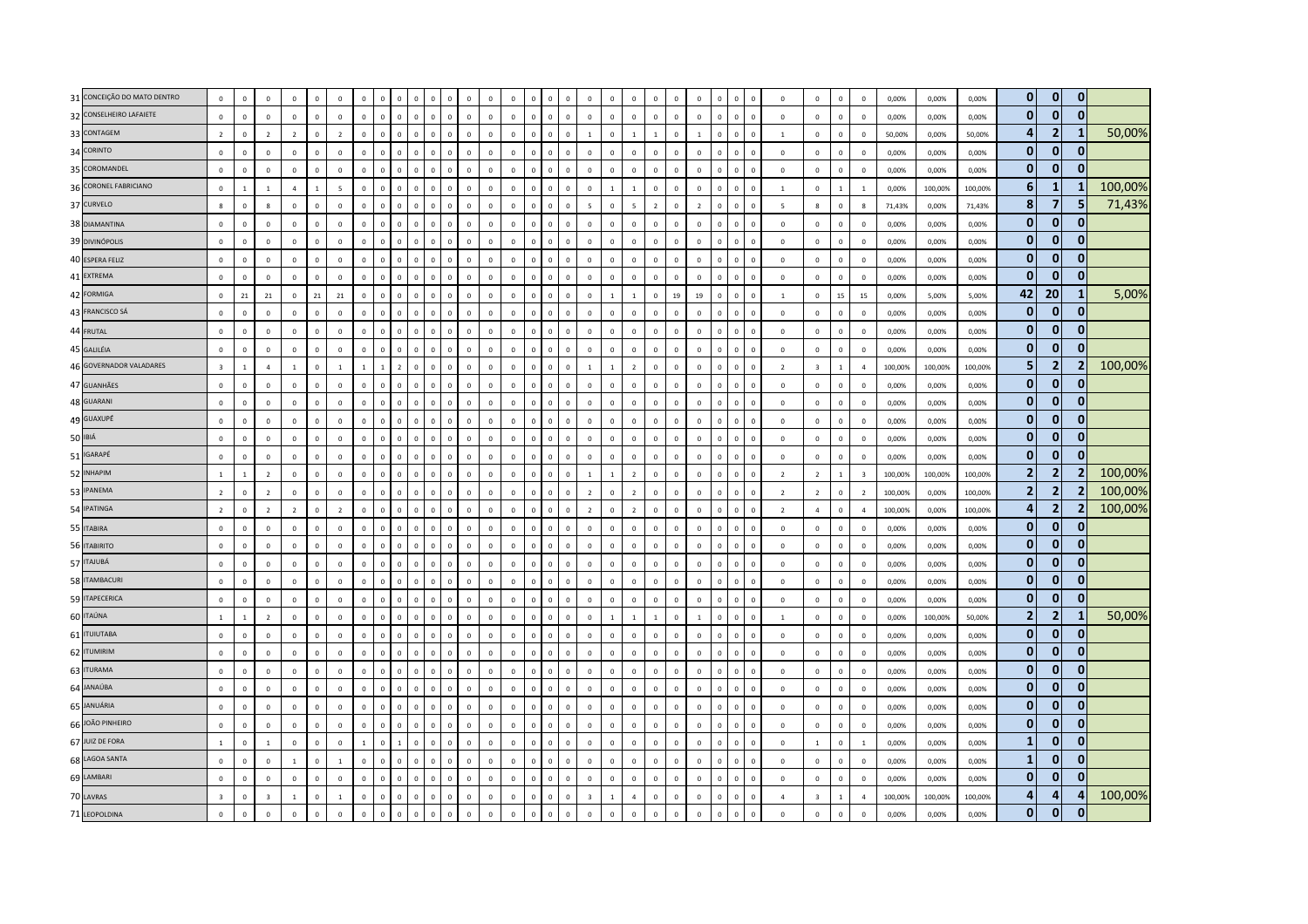| 72 LIMA DUARTE             | $\mathbf 0$     | $\circ$        | $\mathbf 0$             | $\overline{0}$  | $\overline{0}$ | $\,$ 0          | $\mathbf 0$    |              |                |                |              |              | $\Omega$     | $\mathbf 0$    | $\mathbf 0$  | $\overline{0}$          | $\mathbf 0$    | $\Omega$     |                | $\mathbf 0$             | $\mathbf 0$             | $\mathbf 0$    | $\Omega$       | $\mathbf{0}$   |              | $\overline{0}$          | $\mathbf{0}$   | $\mathbf 0$             | $\mathbf 0$             | $\mathsf 0$    | $\mathbf 0$             | 0,00%   | 0,00%   | 0,00%   | $\mathbf{0}$   | $\mathbf{0}$            | $\mathbf{0}$   |         |
|----------------------------|-----------------|----------------|-------------------------|-----------------|----------------|-----------------|----------------|--------------|----------------|----------------|--------------|--------------|--------------|----------------|--------------|-------------------------|----------------|--------------|----------------|-------------------------|-------------------------|----------------|----------------|----------------|--------------|-------------------------|----------------|-------------------------|-------------------------|----------------|-------------------------|---------|---------|---------|----------------|-------------------------|----------------|---------|
| 73 MALACACHETA             | $\mathbf 0$     | $\mathbf 0$    | $\mathbf 0$             | $\mathsf 0$     | $\circ$        | $\mathbf 0$     | $\mathbf 0$    | $\mathbf{0}$ | $\mathbf 0$    | $\mathbf 0$    | $\mathbf 0$  | $\mathbf 0$  | $\mathbf 0$  | $\circ$        | $\mathbf 0$  | $\mathbf 0$             | $\mathbf{0}$   | $\mathbf 0$  | $\mathbf 0$    | $\mathbf 0$             | $\mathbf 0$             | $\mathbf 0$    | $\mathbf 0$    | $\,0\,$        | $\mathbf 0$  | $\mathbf 0$             | $\mathbf{0}$   | $\mathbb O$             | $\mathbf 0$             | $\mathbf 0$    | $\mathbf 0$             | 0,00%   | 0,00%   | 0,00%   | $\mathbf{0}$   | $\mathbf{0}$            | $\mathbf{0}$   |         |
| 74 MANGA                   | $\mathbf 0$     | $\circ$        | $\mathbf 0$             | $\mathbf 0$     | $\Omega$       | $\Omega$        | $\Omega$       | $\mathbf 0$  | $\mathbf 0$    | $\Omega$       | $\Omega$     | $\Omega$     | $\mathbf 0$  | $\mathbf{0}$   | $\mathbf 0$  | $\Omega$                | $\Omega$       | $\Omega$     | $\Omega$       | $\mathbf 0$             | $\mathbf 0$             | $\mathbf 0$    | $\mathsf 0$    | $\Omega$       | $\Omega$     | $\Omega$                | $\mathbf 0$    | $\mathbb O$             | $\Omega$                | $\mathbf 0$    | $\Omega$                | 0,00%   | 0,00%   | 0,00%   | $\mathbf{0}$   | $\mathbf{0}$            | $\mathbf{0}$   |         |
| 75 MANHUAÇU                | $\mathbf 0$     | $\overline{0}$ | $\mathbf 0$             | $\mathbf 0$     | $\Omega$       | $\mathbf 0$     | $\mathbb O$    | $\mathbf{0}$ | $\mathbf{0}$   | $\mathbf 0$    | $\Omega$     | $\mathbf{0}$ | $\mathbf 0$  | $\mathbf 0$    | $\mathbf 0$  | $\,$ 0                  | $\mathbf{0}$   | $\mathbf 0$  | $\mathbf{0}$   | $\mathbf 0$             | $\mathbf 0$             | $\mathbf 0$    | $\mathbf{0}$   | $\mathbf 0$    | $\Omega$     | $\,$ 0                  | $\mathbf{0}$   | $\mathbf 0$             | $\mathbf 0$             | $\mathbf 0$    | $\mathbf 0$             | 0,00%   | 0,00%   | 0,00%   | $\mathbf{0}$   | $\mathbf{0}$            | $\mathbf{0}$   |         |
| 76 MAR DE ESPANHA          | $\mathbf 0$     | $\mathbf 0$    | $\mathbb O$             | $\mathsf 0$     | $\circ$        | $\mathbb O$     | $\mathbf 0$    | $\mathbf{0}$ | $\mathbf 0$    | $\mathbf 0$    | $\mathbf 0$  | $\mathbf 0$  | $\mathbf 0$  | $\mathbf 0$    | $\mathsf 0$  | $\mathbf 0$             | $\mathbf{0}$   | $\mathbf 0$  | $\mathbf 0$    | $\mathbf 0$             | $\mathbf 0$             | $\mathbf 0$    | $\mathsf 0$    | $\mathbf{0}$   | $\mathbf 0$  | $\mathbf 0$             | $\mathbf 0$    | $\mathbb O$             | $\mathbf 0$             | $\mathsf 0$    | $\mathbf 0$             | 0,00%   | 0,00%   | 0,00%   | $\mathbf{0}$   | $\mathbf{0}$            | $\mathbf{0}$   |         |
| 77 MARIANA                 | $\mathbf 0$     | $\pmb{0}$      | $\mathbf 0$             | $\mathbf 0$     | $\mathbf{0}$   | $\,0\,$         | $\pmb{0}$      | $\mathbf 0$  | $\mathsf 0$    | $\overline{0}$ | $\mathbf 0$  | $\mathbf 0$  | $\mathbf 0$  | $\mathbf 0$    | $\mathsf 0$  | $\overline{0}$          | $\mathbf 0$    | $\mathbf 0$  | $\mathbf{0}$   | $\mathbf 0$             | $\overline{0}$          | $\mathbf 0$    | $\mathbf{0}$   | $\mathbf{0}$   | $\mathbf 0$  | $\overline{0}$          | $\mathbf 0$    | $\mathbf 0$             | $\mathbf 0$             | $\mathbf 0$    | $\mathbf 0$             | 0,00%   | 0,00%   | 0,00%   | $\mathbf{0}$   | $\Omega$                | $\mathbf{0}$   |         |
| 78 MATOZINHOS              | $\mathbf{0}$    | $\overline{0}$ | $\mathbf{0}$            | $\overline{0}$  | $\Omega$       | $\mathbf{0}$    | $\Omega$       | $\mathbf{0}$ | $\mathbf{0}$   | $\mathbf 0$    | $\Omega$     | $\mathbf{0}$ | $\mathbf{0}$ | $\mathbf{0}$   | $\mathbf{0}$ | $\Omega$                | $\Omega$       | $\mathbf{0}$ | $\Omega$       | $\overline{0}$          | $\mathbf{0}$            | $\mathbf 0$    | $\mathbf{0}$   | $\overline{0}$ | $\Omega$     | $\overline{0}$          | $\Omega$       | $\Omega$                | $\Omega$                | $\mathbf{0}$   | $\mathbf{0}$            | 0,00%   | 0,00%   | 0,00%   | $\mathbf{0}$   | $\mathbf{0}$            | $\mathbf{0}$   |         |
| 79 MEDINA                  | $\mathbf 0$     | $\circ$        | $\mathbf 0$             | $\mathbf 0$     | $\Omega$       | $\mathbf 0$     | $\mathbf 0$    | $\mathbf{0}$ | $\mathbf{0}$   | $\mathbf 0$    | $\Omega$     | $\mathsf 0$  | $\mathbf 0$  | $\mathbf 0$    | $\mathbf 0$  | $\mathbf 0$             | $\mathbf{0}$   | $\mathbf 0$  | $\Omega$       | $\mathbf 0$             | $\mathbf 0$             | $\mathbb O$    | $\Omega$       | $\mathbf{0}$   | $\mathbf 0$  | $\,$ 0                  | $\mathbf 0$    | $\mathbb O$             | $\mathbf 0$             | $\mathbf 0$    | $\mathbf 0$             | 0,00%   | 0,00%   | 0,00%   | $\mathbf{0}$   | $\overline{0}$          | $\mathbf{0}$   |         |
| 80 MINAS NOVAS             | $\mathbf 0$     | $\overline{0}$ | $\mathbf 0$             | $\mathbf 0$     | $\mathbf 0$    | $\mathbf 0$     | $\mathbf 0$    | $\mathbf 0$  | $\mathsf 0$    | $\overline{0}$ | $\mathbf 0$  | $\mathbf 0$  | $\mathbf 0$  | $\mathbf 0$    | $\mathbf 0$  | $\overline{0}$          | $\mathbf{0}$   | $\mathbf 0$  | $\mathbf{0}$   | $\mathbf 0$             | $\mathbf 0$             | $\mathbf 0$    | $\mathbf{0}$   | $\mathbf{0}$   | $\mathbf 0$  | $\overline{0}$          | $\mathbf{0}$   | $\mathbf 0$             | $\mathbf 0$             | $\mathsf 0$    | $\mathbf 0$             | 0,00%   | 0,00%   | 0,00%   | $\mathbf{0}$   | $\mathbf{0}$            | $\mathbf{0}$   |         |
| 81 MONTE CARMELO           | $\mathbf{0}$    | $\circ$        | $\mathbf{0}$            | $\mathbf 0$     | $\overline{0}$ | $\mathbf{0}$    | $\mathbb O$    | $\mathbf{0}$ | $\mathbf{0}$   | $\mathbf{0}$   | $\Omega$     | $\mathbf{0}$ | $\mathsf 0$  | $\mathsf 0$    | $\mathbf{0}$ | $\,$ 0                  | $\overline{0}$ | $\mathbf{0}$ | $\Omega$       | $\mathbb O$             | $\mathbf 0$             | $\mathbb O$    | $\mathbf{0}$   | $\mathbf 0$    | $\mathbf{0}$ | $\,$ 0                  | $\mathbf{0}$   | $\mathbb O$             | $\mathbf 0$             | $\mathbf{0}$   | $\mathbf 0$             | 0,00%   | 0,00%   | 0,00%   | $\mathbf{0}$   | $\mathbf{0}$            | $\mathbf{0}$   |         |
| 82 MONTES CLAROS           | $\mathbf 0$     | $\circ$        | $\Omega$                | $\mathbf 0$     | $\Omega$       | $\Omega$        | $\Omega$       | $\mathbf{0}$ | $\mathbf 0$    | $\Omega$       | $\Omega$     | $\Omega$     | $\Omega$     | $\Omega$       | $\Omega$     | $\Omega$                | $\Omega$       | $\mathbf{0}$ | $\Omega$       | $\mathbf{0}$            | $\mathbf{0}$            | $\mathbf{0}$   | $\Omega$       | $\Omega$       | $\Omega$     | $\overline{0}$          | $\Omega$       | $\Omega$                | $\Omega$                | $\mathbf 0$    | $\Omega$                | 0,00%   | 0,00%   | 0,00%   | $\mathbf{0}$   | $\bf{0}$                | $\mathbf{0}$   |         |
| 83 MURIAÉ                  | $\mathbf 0$     | $\mathbb O$    | $\,0\,$                 | $\mathbf 0$     | $\overline{0}$ | $\mathbf 0$     | $\mathbf 0$    | $\mathbf 0$  | $\mathbf 0$    | $\Omega$       | $\sqrt{2}$   | $\Omega$     | $\mathsf 0$  | $\mathsf 0$    | $\mathbf 0$  | $\overline{0}$          | $\Omega$       | $\mathbf{0}$ | $\mathbf{0}$   | $\mathbf 0$             | $\mathbf 0$             | $\mathbf 0$    | $\mathbf{0}$   | $\mathbf 0$    | $\Omega$     | $\overline{0}$          | $\Omega$       | $\mathbf 0$             | $\mathsf 0$             | $\mathbf 0$    | $\mathbf 0$             | 0,00%   | 0,00%   | 0,00%   | $\mathbf{0}$   | $\mathbf{0}$            | $\mathbf{0}$   |         |
| 84 NANUQUE                 | $\mathbf 0$     | $\circ$        | $\mathbf 0$             | $\mathbf 0$     | $\overline{0}$ | $\mathbf 0$     | $\mathbb O$    | $\mathbf{0}$ | $\mathbf 0$    | $\overline{0}$ | $\Omega$     | $\mathbf{0}$ | $\mathbf 0$  | $\mathbf 0$    | $\Omega$     | $\mathbf 0$             | $\mathbf{0}$   | $\mathbf 0$  | $\mathbf{0}$   | $\mathbf 0$             | $\mathbf 0$             | $\mathbf 0$    | $\mathbf{0}$   | $\mathbf 0$    | $\mathbf 0$  | $\overline{0}$          | $\Omega$       | $\mathbb O$             | $\mathbf{0}$            | $\mathbf 0$    | $\mathbf 0$             | 0,00%   | 0,00%   | 0,00%   | $\mathbf{0}$   | $\mathbf{0}$            | $\mathbf{0}$   |         |
| 85 NEPOMUCENO              | $\mathbf 0$     | $\mathbf 0$    | $\mathbf{0}$            | $\mathsf 0$     | $\Omega$       | $\mathbf 0$     | $\mathbb O$    | $\mathbf{0}$ | $\mathbf 0$    | $\Omega$       | $\Omega$     | $\mathbf 0$  | $\mathbf 0$  | $\mathbf{0}$   | $\mathbf 0$  | $\overline{0}$          | $\mathbb O$    | $\mathbf{0}$ | $\Omega$       | $\,0\,$                 | $\mathbf 0$             | $\mathbf 0$    | $\Omega$       | $\mathbf{0}$   | $\Omega$     | $\overline{0}$          | $\mathbf 0$    | $\mathbb O$             | $\mathbf 0$             | $\mathbf 0$    | $\mathbf 0$             | 0,00%   | 0,00%   | 0,00%   | $\mathbf{0}$   | $\overline{0}$          | $\mathbf{0}$   |         |
| 86 NOVA SERRANA            | $\mathbf 0$     | $\mathbf 0$    | $\mathbf 0$             | $\mathsf 0$     | $\Omega$       | $\mathbf 0$     | $\Omega$       | $\Omega$     | $\mathbb O$    | $\mathbf{0}$   | $\Omega$     | $\mathbf{0}$ | $\mathbf 0$  | $\mathbf 0$    | $\mathbf 0$  | $\overline{0}$          | $\Omega$       | $\mathbf{0}$ | $\Omega$       | $\,0\,$                 | $\mathbf 0$             | $\mathbf 0$    | $\Omega$       | $\,0\,$        | $\Omega$     | $\overline{0}$          | $\Omega$       | $\mathbf 0$             | $\mathbf 0$             | $\mathbf 0$    | $\mathbf 0$             | 0,00%   | 0,00%   | 0,00%   | $\mathbf{0}$   | $\overline{0}$          | $\mathbf{0}$   |         |
| 87 OLIVEIRA                | $\mathbf 0$     | $\mathbf 0$    | $\,0\,$                 | $\,0\,$         | $\mathbf 0$    | $\mathbf 0$     | $\mathbf 0$    | $\mathbf{0}$ | $\mathbf 0$    | $\,0\,$        | $\mathbf 0$  | $\mathbf 0$  | $\mathbf 0$  | $\mathbf 0$    | $\mathbf 0$  | $\,$ 0                  | $\mathbf{0}$   | $\mathbf 0$  | $\mathbf 0$    | $\,0\,$                 | $\mathbf 0$             | $\mathbf 0$    | $\mathsf 0$    | $\,0\,$        | $\mathbf 0$  | $\mathbf 0$             | $\mathbf 0$    | $\mathbb O$             | $\mathbf 0$             | $\mathbf 0$    | $\mathbf 0$             | 0,00%   | 0,00%   | 0,00%   | $\mathbf{0}$   | $\Omega$                | $\mathbf{0}$   |         |
| 88 PARÁ DE MINAS           | 19              | $\overline{1}$ | 20                      | $\mathbf 0$     | $\overline{0}$ | $\mathbf 0$     | 5              | $\mathbf 0$  | $\overline{5}$ | $\overline{0}$ | $\Omega$     | $\Omega$     | $\mathsf 0$  | $\mathbf 0$    | $\mathbf 0$  | $\overline{1}$          | $\mathbf{0}$   | $\mathbf{1}$ | 11             | $\mathbf{1}$            | 12                      | $\overline{2}$ | $\mathbf{0}$   | $\overline{2}$ | $\Omega$     | $\overline{0}$          | $\Omega$       | 12                      | 13                      | $\overline{2}$ | 15                      | 84,62%  | 100,00% | 85,71%  | 20             | 14                      | 12             | 85,71%  |
| 89 PARACATU                | $\mathbf 0$     | $\mathbf 0$    | $\mathbf 0$             | $\mathsf 0$     | $\circ$        | $\mathbf 0$     | $\mathbb O$    | $\mathbf{0}$ | $\mathbf 0$    | $\mathbf 0$    | $\Omega$     | $\mathbf 0$  | $\mathsf 0$  | $\mathbf 0$    | $\mathbf 0$  | $\,$ 0                  | $\circ$        | $\mathbf 0$  | $\Omega$       | $\mathbf 0$             | $\mathbf 0$             | $\mathbf 0$    | $\mathbf 0$    | $\,0\,$        | $\mathbf 0$  | $\mathbf 0$             | $\mathbf 0$    | $\mathbb O$             | $\mathbf 0$             | $\mathsf 0$    | $\mathbf 0$             | 0,00%   | 0,00%   | 0,00%   | $\mathbf{0}$   | $\overline{0}$          | $\mathbf{0}$   |         |
| 90 PARAGUAÇU               | $\mathbf 0$     | $\circ$        | $\overline{0}$          | $\mathbf 0$     | $\Omega$       | $\mathbf 0$     | $\mathbb O$    | $\mathbf{0}$ | $\mathbf 0$    | $\mathbf 0$    | $\Omega$     | $\mathsf 0$  | $\mathsf 0$  | $\mathbf 0$    | $\mathbf 0$  | $\overline{\mathbf{0}}$ | $\mathbf{0}$   | $\mathbf 0$  | $\Omega$       | $\mathbf 0$             | $\mathbf 0$             | $\mathbf 0$    | $\Omega$       | $\mathbf{0}$   | $\mathbf 0$  | $\mathbf 0$             | $\mathsf 0$    | $\mathbb O$             | $\mathbf{0}$            | $\mathsf 0$    | $\mathbf 0$             | 0,00%   | 0,00%   | 0,00%   | $\mathbf{0}$   | $\overline{0}$          | $\mathbf{0}$   |         |
| 91 PASSA QUATRO            | $\mathbf 0$     | $\mathbf 0$    | $\mathbf 0$             | $\mathbf 0$     | $\mathbf{0}$   | $\mathbf 0$     | $\mathbb O$    | $\mathbf 0$  | $\mathbf 0$    | $\mathbf 0$    | $\Omega$     | $\mathsf 0$  | $\mathsf 0$  | $\mathsf 0$    | $\mathbf 0$  | $\overline{0}$          | $\mathbf{0}$   | $\mathbf 0$  | $\Omega$       | $\mathbf 0$             | $\mathbf 0$             | $\mathbf 0$    | $\Omega$       | $\mathbf 0$    | $\mathbf 0$  | $\,$ 0                  | $\mathbf 0$    | $\mathbb O$             | $\mathbf 0$             | $\mathbf 0$    | $\mathbf 0$             | 0,00%   | 0,00%   | 0,00%   | $\mathbf{0}$   | $\mathbf{0}$            | $\mathbf{0}$   |         |
| 92 PASSA TEMPO             | $\mathbf 0$     | $\mathbf 0$    | $\mathbb O$             | $\mathsf 0$     | $\circ$        | $\mathbb O$     | $\mathbf 0$    | $\circ$      | $\mathbf 0$    | $\mathbf 0$    | $\mathbf 0$  | $\mathbf 0$  | $\mathbf 0$  | $\mathbf 0$    | $\mathbf 0$  | $\,$ 0                  | $\mathbf{0}$   | $\mathbf 0$  | $\mathbf{0}$   | $\mathbf 0$             | $\mathbf 0$             | $\mathbf 0$    | $\mathbf 0$    | $\mathbf 0$    | $\mathbf 0$  | $\mathbf 0$             | $\mathbf 0$    | $\mathbb O$             | $\mathbf 0$             | $\mathbf 0$    | $\mathbf 0$             | 0,00%   | 0,00%   | 0,00%   | $\mathbf{0}$   | $\overline{0}$          | $\mathbf{0}$   |         |
| 93 PASSOS                  | $\mathbf 0$     | $\circ$        | $\mathbf 0$             | $\mathsf 0$     | $\mathbf 0$    | $\mathbf 0$     | $\mathbf 0$    | $\mathbf 0$  | $\mathbf 0$    | $\overline{0}$ | $\Omega$     | $\mathbf 0$  | $\mathbf 0$  | $\mathbf 0$    | $\mathbf 0$  | $\overline{0}$          | $\circ$        | $\mathbf{0}$ | $\Omega$       | $\mathbf 0$             | $\mathbf 0$             | $\mathbf 0$    | $\Omega$       | $\mathbf{0}$   | $\Omega$     | $\overline{0}$          | $\mathbf{0}$   | $\mathbb O$             | $\mathbf 0$             | $\mathbf 0$    | $\mathbf 0$             | 0,00%   | 0,00%   | 0,00%   | $\mathbf{0}$   | $\overline{0}$          | $\mathbf{0}$   |         |
| 94 PATOS DE MINAS          | 65              | $\mathbf{g}$   | 73                      | 65              | $\mathbf{R}$   | 73              | 16             | $\mathbf{0}$ | 16             | $\Omega$       | $\Omega$     | $\Omega$     | $\Omega$     | $\mathbf{0}$   | $\mathbf{0}$ | $\Omega$                | $\Omega$       | $\mathbf{0}$ | 37             | $\overline{\mathbf{3}}$ | 40                      | $12\,$         | $\overline{a}$ | 17             | $\Omega$     | $\Omega$                | $\Omega$       | 40                      | 49                      | 8              | 57                      | 75,51%  | 37,50%  | 70,18%  | 146            | 57                      | 40             | 70,18%  |
| 95 PATROCÍNIO              | $1\,$           | $\circ$        | $\mathbf{1}$            | $\mathbf{1}$    | $\Omega$       | $\mathbf{1}$    | $\mathbb O$    | $\mathbf{0}$ | $\mathbf 0$    | $\mathbf 0$    | $\Omega$     | $\mathsf 0$  | $\mathbf 0$  | $\mathbf{0}$   | $\mathsf 0$  | $\mathbf 0$             | $\mathbf{0}$   | $\mathbf 0$  | $\overline{1}$ | $\,0\,$                 | $\overline{1}$          | $\mathbf 0$    | $\mathbf 0$    | $\mathbf 0$    | $\mathbf 0$  | $\mathbf 0$             | $\mathbf 0$    | <sup>1</sup>            | $\mathbf{1}$            | $\mathbf 0$    | 1                       | 100,00% | 0,00%   | 100,00% | $\overline{2}$ | 1                       | -1             | 100,00% |
| 96 PEÇANHA                 | $\mathbf 0$     | $\mathbb O$    | $\,0\,$                 | $\mathbf 0$     | $\mathsf 0$    | $\,0\,$         | $\mathbf 0$    | $\mathbf 0$  | $\mathbf 0$    | $\mathbf 0$    | $\mathbf 0$  | $\mathbf 0$  | $\mathbf 0$  | $\mathbf 0$    | $\mathbf 0$  | $\overline{0}$          | $\mathbf{0}$   | $\mathbf 0$  | $\mathbf{0}$   | $\mathbf 0$             | $\mathbf 0$             | $\mathbf 0$    | $\mathbf{0}$   | $\mathbf{0}$   | $\mathbf{0}$ | $\overline{0}$          | $\mathbf 0$    | $\mathbf 0$             | $\mathbf 0$             | $\mathbf 0$    | $\mathbf 0$             | 0,00%   | 0,00%   | 0,00%   | $\mathbf{0}$   | $\overline{0}$          | $\mathbf{0}$   |         |
| 97 PIRAPORA                | $\mathbf{0}$    | $\overline{0}$ | $\overline{0}$          | $\overline{0}$  | $\overline{0}$ | $\mathbf{0}$    | $\mathbf 0$    | $\mathbf{0}$ | $\mathbf{0}$   | $\overline{0}$ | $\mathbf{0}$ | $\circ$      | $\mathbf{0}$ | $\mathbf{0}$   | $\mathbf{0}$ | $\overline{0}$          | $\overline{0}$ | $\mathbf{0}$ | $\Omega$       | $\overline{0}$          | $\overline{0}$          | $\mathbf{0}$   | $\mathbf{0}$   | $\overline{0}$ | $\Omega$     | $\overline{0}$          | $\overline{0}$ | $\overline{0}$          | $\mathbf{0}$            | $\mathbf{0}$   | $\mathbf{0}$            | 0.00%   | 0.00%   | 0,00%   | $\mathbf{0}$   | $\mathbf{0}$            | $\bf{0}$       |         |
| 98 POÇOS DE CALDAS         | $\mathbf 0$     | $\circ$        | $\mathbf 0$             | $\mathbf 0$     | $\Omega$       | $\mathbf 0$     | $\Omega$       | $\mathbf{0}$ | $\mathbf 0$    | $\overline{0}$ | $\Omega$     | $\Omega$     | $\Omega$     | $\mathbf{0}$   | $\Omega$     | $\Omega$                | $\mathbf{0}$   | $\mathbf{0}$ | $\Omega$       | $\mathbf 0$             | $\mathbf 0$             | $\mathbf 0$    | $\Omega$       | $\Omega$       | $\Omega$     | $\overline{0}$          | $\Omega$       | $\mathbf 0$             | $\mathbf 0$             | $\mathbf 0$    | $\mathbf 0$             | 0,00%   | 0,00%   | 0,00%   | $\mathbf{0}$   | $\bf{0}$                | 0              |         |
| 99 POMPÉU                  | $\mathbf 0$     | $\mathbf 0$    | $\,0\,$                 | $\,0\,$         | $\mathbf 0$    | $\mathbb O$     | $\mathbb O$    | $\mathbf 0$  | $\mathbf 0$    | $\mathbf 0$    | $\Omega$     | $\mathbf{0}$ | $\mathsf 0$  | $\mathbf 0$    | $\mathbf 0$  | $\overline{0}$          | $\mathbf{0}$   | $\mathbf 0$  | $\mathbf{0}$   | $\,$ 0 $\,$             | $\mathbf 0$             | $\mathbf 0$    | $\mathsf 0$    | $\,0\,$        | $\mathbf{0}$ | $\mathbf 0$             | $\mathbf 0$    | $\mathbb O$             | $\mathbf 0$             | $\mathbf 0$    | $\mathbf 0$             | 0,00%   | 0,00%   | 0,00%   | $\mathbf{0}$   | $\mathbf{0}$            | $\mathbf{0}$   |         |
| 100 PONTE NOVA             | $5\overline{5}$ | $\mathbf 0$    | $5\phantom{.0}$         | $5\overline{5}$ | $\mathbf 0$    | $5\overline{5}$ | $\mathbf 0$    | $\mathbf{0}$ | $\mathbf 0$    | $\mathbf 0$    | $\mathbf 0$  | $\mathsf 0$  | $\,0\,$      | $\mathbf 0$    | $\mathbf 0$  | $\mathbf 0$             | $\mathbf{0}$   | $\mathbf 0$  | $\overline{2}$ | $\mathbb O$             | $\overline{2}$          | $\mathbf 0$    | $\mathbf 0$    | $\mathbf 0$    | $\mathbf 0$  | $\mathbf 0$             | $\mathbf 0$    | $\overline{2}$          | $\overline{\mathbf{3}}$ | $\mathbf 0$    | $\overline{\mathbf{3}}$ | 100,00% | 0,00%   | 100,00% | 10             | 2 <sub>1</sub>          | $\overline{2}$ | 100,00% |
| 101 POUSO ALEGRE           | $\mathbf{0}$    | $\Omega$       | $\Omega$                | $\overline{0}$  | $\Omega$       | $\Omega$        | $\overline{a}$ | $\mathbf{0}$ | $\overline{a}$ | $\mathbf 0$    | $\Omega$     | $\Omega$     | $\Omega$     | $\mathbf{0}$   | $\Omega$     | $\Omega$                | $\Omega$       | $\mathbf{0}$ | $\overline{1}$ | $\overline{0}$          | $\overline{1}$          | $\overline{1}$ | $\Omega$       | $\overline{1}$ | $\Omega$     | $\Omega$                | $\Omega$       | $\overline{1}$          | $\overline{2}$          | $\mathbf{0}$   | $\overline{2}$          | 50.00%  | 0.00%   | 50,00%  | $\mathbf{0}$   | 2 <sup>1</sup>          | 1              | 50,00%  |
| 102 PRATÁPOLIS             | $\mathbf 0$     | $\mathbf 0$    | $\mathbf 0$             | $\mathsf 0$     | $\Omega$       | $\mathbf 0$     | $\mathbb O$    | $\Omega$     | $\mathbf 0$    | $\mathbf{0}$   | $\Omega$     | $\Omega$     | $\mathsf 0$  | $\mathsf 0$    | $\mathbf 0$  | $\Omega$                | $\circ$        | $\mathbf 0$  | $\Omega$       | $\mathbf 0$             | $\mathbf 0$             | $\mathbf 0$    | $\Omega$       | $\,0\,$        | $\Omega$     | $\,$ 0                  | $\Omega$       | $\mathbb O$             | $\mathbf 0$             | $\mathbf 0$    | $\mathbf 0$             | 0,00%   | 0,00%   | 0,00%   | $\mathbf{0}$   | $\mathbf{0}$            | $\mathbf{0}$   |         |
| 103 PRESIDENTE OLEGÁRIO    | $\mathbf 0$     | $\mathbf 0$    | $\mathbf 0$             | $\,0\,$         | $\circ$        | $\mathbf 0$     | $\mathbf 0$    | $\mathbf{0}$ | $\mathbf 0$    | $\mathbf 0$    | $\mathbf 0$  | $\mathbf 0$  | $\mathbf 0$  | $\mathbf 0$    | $\mathbf 0$  | $\,$ 0                  | $\mathbf{0}$   | $\mathsf 0$  | $\mathbf 0$    | $\mathbb O$             | $\mathbf 0$             | $\mathbf 0$    | $\mathbf 0$    | $\mathbf 0$    | $\mathbf 0$  | $\mathbf 0$             | $\mathbf 0$    | $\mathbb O$             | $\mathbf 0$             | $\mathbf 0$    | $\mathbf 0$             | 0,00%   | 0,00%   | 0,00%   | $\mathbf{0}$   | $\overline{0}$          | $\mathbf{0}$   |         |
| 104 RIBEIRÃO DAS NEVES     | $\mathbf 0$     | $\mathbb O$    | $\mathbf 0$             | $\mathbf 0$     | $\Omega$       | $\mathbf 0$     | $\mathbf 0$    | $\mathbf{0}$ | $\mathbf 0$    | $\Omega$       | $\Omega$     | $\Omega$     | $\mathbf 0$  | $\mathbf 0$    | $\mathbf{0}$ | $\Omega$                | $\mathbf{0}$   | $\Omega$     | $\Omega$       | $\mathbf 0$             | $\overline{0}$          | $\mathbf 0$    | $\Omega$       | $\Omega$       | $\Omega$     | $\overline{0}$          | $\Omega$       | $\Omega$                | $\mathbf 0$             | $\mathbf 0$    | $\mathbf 0$             | 0,00%   | 0,00%   | 0,00%   | $\mathbf{0}$   | $\mathbf{0}$            | $\mathbf{0}$   |         |
| 105 RIO PARANAÍBA          | $\overline{0}$  | $\Omega$       | $\Omega$                | $\overline{0}$  | $\Omega$       | $\Omega$        | $\Omega$       | $\Omega$     | $\mathbf{0}$   | $\mathbf{0}$   | $\Omega$     | $\mathbf{0}$ | $\Omega$     | $\overline{0}$ | $\mathbf{0}$ | $\overline{0}$          | $\Omega$       | $\mathbf{0}$ | $\Omega$       | $\mathbf 0$             | $\mathbf{0}$            | $\mathbf 0$    | $\mathbf{0}$   | $\overline{0}$ | $\Omega$     | $\overline{0}$          | $\Omega$       | $\Omega$                | $\Omega$                | $\mathsf 0$    | $\mathbf{0}$            | 0,00%   | 0,00%   | 0,00%   | $\mathbf{0}$   | $\mathbf{0}$            | $\mathbf{0}$   |         |
| 106 RIO POMBA              | $\overline{2}$  | $\mathbf{0}$   | $\overline{2}$          | $\overline{2}$  | $\Omega$       | $\overline{2}$  | $\mathbf{1}$   | $\mathbf{0}$ | $\mathbf{1}$   | $\mathbf 0$    | $\Omega$     | $\mathsf 0$  | $\mathbf 0$  | $\mathbf{0}$   | $\mathbf{0}$ | $\,$ 0                  | $\overline{0}$ | $\mathbf 0$  | $\overline{1}$ | $\mathbf 0$             | $\overline{1}$          | $\mathbf 0$    | $\Omega$       | $\mathbf 0$    | $\mathbf 0$  | $\,$ 0                  | $\mathbf{0}$   | $\overline{1}$          | $\overline{2}$          | $\mathbf 0$    | $\overline{2}$          | 100,00% | 0,00%   | 100,00% | 4              | 1                       |                | 100,00% |
| 107 SABARÁ                 | $\mathbf 0$     | $\mathbf 0$    | $\overline{0}$          | $\mathsf 0$     | $\mathbf{0}$   | $\mathbf 0$     | $\mathbb O$    | $\mathbf{0}$ | $\mathbb O$    | $\mathbf 0$    | $\Omega$     | $\mathbf{0}$ | $\mathbf 0$  | $\mathbf 0$    | $\mathbf 0$  | $\,$ 0                  | $\mathbf{0}$   | $\mathbf 0$  | $\Omega$       | $\mathbf 0$             | $\mathbf 0$             | $\mathbf 0$    | $\mathbf{0}$   | $\mathbf{0}$   | $\Omega$     | $\mathbf 0$             | $\mathbf{0}$   | $\overline{0}$          | $\mathbf 0$             | $\mathbf 0$    | $\mathbf 0$             | 0,00%   | 0,00%   | 0,00%   | $\mathbf{0}$   | $\mathbf{0}$            | $\Omega$       |         |
| 108 SACRAMENTO             | $\mathbf{0}$    | $\overline{0}$ | $\mathbb O$             | $\mathsf 0$     | $\circ$        | $\mathbb O$     | $\mathbf 0$    | $\circ$      | $\mathbb O$    | $\mathbf 0$    | $\mathbf 0$  | $\mathbf 0$  | $\mathbf 0$  | $\mathbf 0$    | $\mathsf 0$  | $\mathbf 0$             | $\circ$        | $\mathbf 0$  | $\Omega$       | $\mathbf 0$             | $\mathbf 0$             | $\mathbf 0$    | $\mathbf 0$    | $\,0\,$        | $\mathbf 0$  | $\overline{0}$          | $\mathbf 0$    | $\mathbb O$             | $\mathbf 0$             | $\mathsf 0$    | $\mathbf 0$             | 0,00%   | 0,00%   | 0,00%   | $\mathbf{0}$   | $\overline{0}$          | $\mathbf{0}$   |         |
| 109 SANTA BÁRBARA          | $\overline{3}$  | $\circ$        | $\overline{\mathbf{3}}$ | $\mathbf 0$     | $\Omega$       | $\mathbf 0$     | $\mathbf 0$    | $\mathbf{0}$ | $\mathbf 0$    | $\mathbf 0$    | $\Omega$     | $\Omega$     | $\Omega$     | $\mathbf 0$    | $\Omega$     | $\Omega$                | $\mathbf{0}$   | $\mathbf 0$  | $\overline{3}$ | $\mathbf 0$             | $\overline{\mathbf{3}}$ | $\mathbf 0$    | $\Omega$       | $\overline{0}$ | $\Omega$     | $\mathbf 0$             | $\mathbf 0$    | $\overline{\mathbf{3}}$ | $\mathbf 0$             | $\mathsf 0$    | $\Omega$                | 100,00% | 0,00%   | 100,00% | 3              | $\overline{\mathbf{3}}$ | 3              | 100,00% |
| 110 SANTA LUZIA            | $\,0\,$         | $\Omega$       | $\mathbf 0$             | $\Omega$        | $\Omega$       | $\Omega$        | $\Omega$       | $\Omega$     | $\mathbf{0}$   | $\mathbf 0$    | $\Omega$     | $\Omega$     | $\Omega$     | $\mathbf{0}$   | $\mathbf{0}$ | $\overline{\mathbf{0}}$ | $\Omega$       | $\mathbf{0}$ | $\Omega$       | $\overline{0}$          | $\overline{0}$          | $\mathbf 0$    | $\Omega$       | $\overline{0}$ | $\Omega$     | $\overline{0}$          | $\Omega$       | $\mathbb O$             | $\Omega$                | $\mathbf 0$    | $\mathbf 0$             | 0,00%   | 0,00%   | 0,00%   | $\mathbf{0}$   | $\mathbf{0}$            | $\mathbf{0}$   |         |
| 111 SANTA RITA DO SAPUCAÍ  | $\mathbf 0$     | $\mathbf 0$    | $\mathbf 0$             | $\,$ 0          | $\Omega$       | $\mathbf 0$     | $\mathbf 0$    | $\mathbf{0}$ | $\mathbf{0}$   | $\mathbf 0$    | $\circ$      | $\mathsf 0$  | $\mathbf 0$  | $\overline{0}$ | $\mathbf{0}$ | $\mathbf 0$             | $\circ$        | $\mathbf 0$  | $\Omega$       | $\mathbf 0$             | $\circ$                 | $\mathbf 0$    | $\mathbf 0$    | $\mathbf 0$    | $\mathbf 0$  | $\overline{\mathbf{0}}$ | $\mathbf 0$    | $\mathbf 0$             | $\mathbf 0$             | $\mathsf 0$    | $\mathbf 0$             | 0,00%   | 0,00%   | 0,00%   | $\mathbf{0}$   | $\mathbf{0}$            | $\mathbf{0}$   |         |
| 112 SANTO ANTÔNIO DO MONTE | $\mathbf 0$     | $\mathbf 0$    | $\mathbf 0$             | $\mathbf{0}$    | $\Omega$       | $\mathbf 0$     | $\mathbf 0$    |              | $\mathbf{0}$   |                |              | $\Omega$     | $\Omega$     | $\mathbf 0$    | $\mathbf 0$  | $\Omega$                | $\mathbf 0$    |              |                | $\mathbf{0}$            | $\mathbf 0$             | $\mathbf 0$    |                | $\mathbf 0$    |              | $\Omega$                |                | $\Omega$                | $\mathbf 0$             | $\mathbf 0$    | $\mathbf 0$             | 0,00%   | 0,00%   | 0,00%   | $\mathbf{0}$   | $\overline{0}$          | $\mathbf{0}$   |         |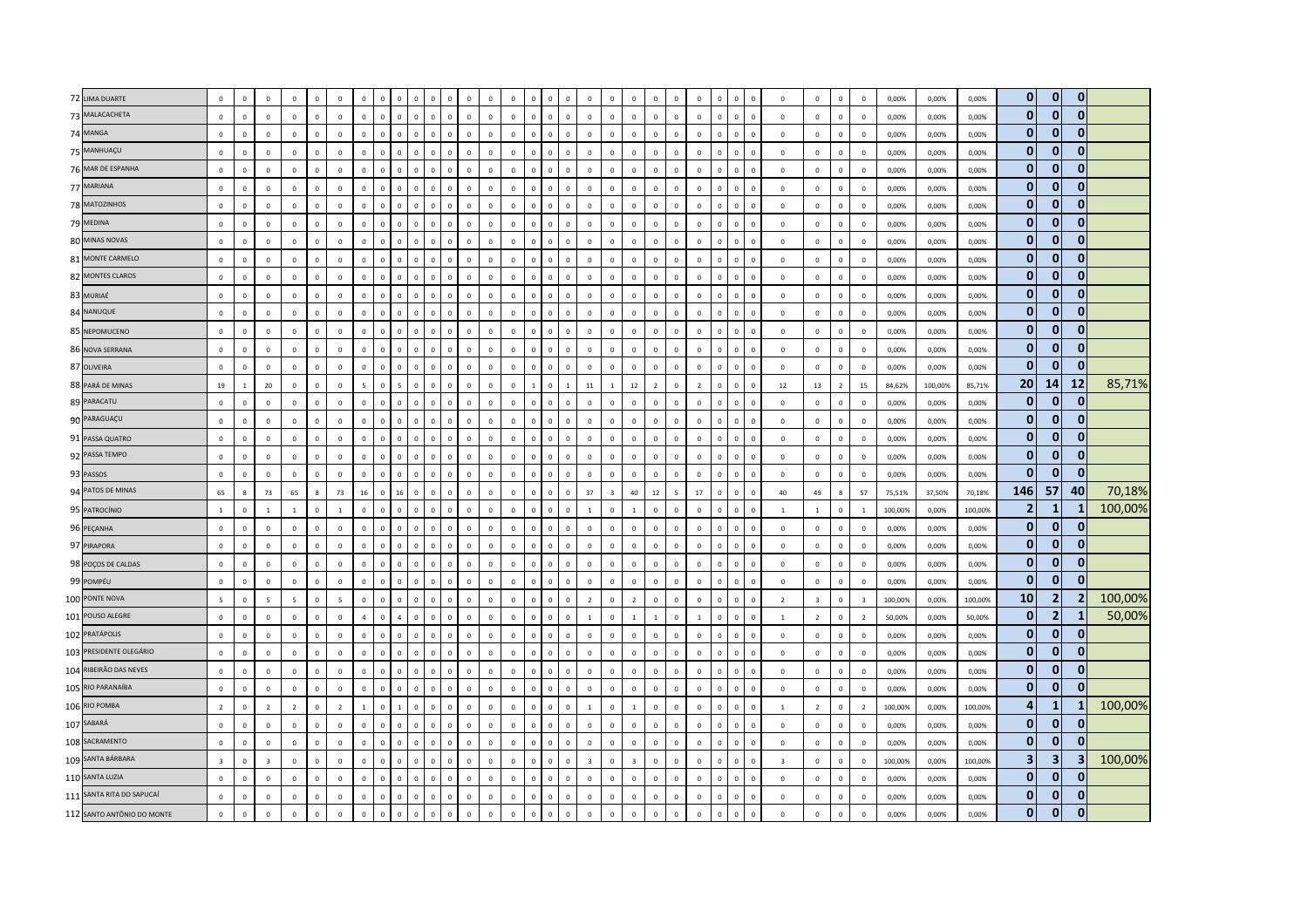| 113 SANTOS DUMONT            | $\mathbf{0}$            | $\mathbf{0}$   | $\Omega$                | $^{\circ}$   | $\mathbf{0}$   | $\mathbf{0}$   | $\overline{0}$ | $\overline{0}$ | $\mathbf{0}$   | $\circ$                        | $\overline{0}$<br>$\mathbf{0}$ | $\mathbf{0}$ | $\overline{0}$ | $\mathbf{0}$   | $\Omega$     | $\mathbf 0$  | $\overline{0}$ | $\mathbf{0}$            |              |                | $\overline{\mathbf{3}}$ |                | $\overline{4}$          | $\overline{0}$ | $\Omega$     | $\mathbf{0}$   |                | $\overline{\mathbf{3}}$ | $\overline{2}$ | -5             | 0,00%   | 50,00% | 20,00%  | $\mathbf{0}$   | 5 <sub>1</sub> | 1              | 20,00%  |
|------------------------------|-------------------------|----------------|-------------------------|--------------|----------------|----------------|----------------|----------------|----------------|--------------------------------|--------------------------------|--------------|----------------|----------------|--------------|--------------|----------------|-------------------------|--------------|----------------|-------------------------|----------------|-------------------------|----------------|--------------|----------------|----------------|-------------------------|----------------|----------------|---------|--------|---------|----------------|----------------|----------------|---------|
| 114 SÃO GONÇALO DO SAPUCAÍ   | $\mathbf 0$             | $\mathbf 0$    | $\mathbf 0$             | $\mathbf{0}$ | $\mathbf{0}$   | $\mathbf{0}$   | $\overline{0}$ | $\mathbf{0}$   | $\mathbf{0}$   | $\overline{0}$<br>$\mathbf{0}$ | $\mathbf 0$                    | $\mathbf{0}$ | $\overline{0}$ | $\mathbf 0$    |              | $\mathbf{0}$ | $\overline{0}$ | $\mathbf{0}$            | $\mathbf{0}$ | $\mathbf{0}$   | $\mathbf{0}$            | $\overline{0}$ | $\overline{0}$          | $\mathbf{0}$   | $^{\circ}$   | $\overline{0}$ | $\mathbf 0$    | $^{\circ}$              | $\mathbf{0}$   | $\mathbf 0$    | 0,00%   | 0,00%  | 0,00%   | $\mathbf{0}$   | $\mathbf{0}$   | $\overline{0}$ |         |
| 115 SÃO GOTARDO              | $\mathbf 0$             | $\mathbf 0$    | $\mathbf 0$             | $\Omega$     | $\overline{0}$ | $\mathbf{0}$   | $\mathbf{0}$   | $\mathbf{0}$   | $\mathbf{0}$   | $\overline{0}$                 | $\overline{0}$<br>$\mathbf{0}$ | $\mathbf{0}$ | $\mathbf 0$    | $\mathbf 0$    |              | $\mathbf{0}$ | $\overline{0}$ | $\mathbf{0}$            | $\Omega$     | $\mathbf 0$    | $\mathbf{0}$            | $\overline{0}$ | $\Omega$                | $\overline{0}$ | $^{\circ}$   | $\overline{0}$ | $\mathbf 0$    | $\circ$                 | $\overline{0}$ | $^{\circ}$     | 0,00%   | 0,00%  | 0,00%   | $\mathbf{0}$   | $\mathbf{0}$   | 0              |         |
| 116 SÃO JOÃO DEL REI         | 33                      | 10             | 43                      | 33           | $10\,$         | 43             | $\mathbf{0}$   | $\mathbf{0}$   | $\mathbf{0}$   | $\circ$                        | $\overline{0}$<br>$\mathbf{0}$ | $\mathbf{0}$ | $\mathbf 0$    | $\mathbf 0$    |              | $\mathbf 0$  | $\overline{0}$ | 13                      | 5            | 18             | 16                      | $\overline{4}$ | 20                      | $\mathbf{0}$   | $\mathbf{0}$ | $\overline{0}$ | 18             | 29                      | 9              | 38             | 44,83%  | 55,56% | 47,37%  | 86             | 38             | 18             | 47,37%  |
| 117 SÃO LOURENÇO             | $\mathbf{0}$            | $\mathbf 0$    | $\Omega$                | $\Omega$     | $\mathbf{0}$   | $\mathbf{0}$   | $\Omega$       | $\mathbf{0}$   | $\Omega$       | $\circ$                        | $\overline{0}$<br>$\mathbf{0}$ | $\mathbf{0}$ | $\mathbf 0$    | $\mathbf 0$    |              | $\mathbf{0}$ | $\overline{0}$ | $\mathbf{0}$            | $\mathbf{0}$ | $\mathbf{0}$   | $\mathbf{0}$            | $\mathbf 0$    | $\overline{0}$          | $\mathbf{0}$   | $\Omega$     | $\Omega$       | $\Omega$       | $\Omega$                | $\Omega$       | $\Omega$       | 0,00%   | 0,00%  | 0,00%   | $\mathbf{0}$   | $\overline{0}$ | $\overline{0}$ |         |
| 118 SÃO SEBASTIÃO DO PARAÍSO | $\mathbf{1}$            | $\mathbf 0$    |                         | $\mathbf{0}$ | $\mathbf{0}$   | $\mathbf{0}$   | $\overline{0}$ | $\mathbf 0$    | $\Omega$       | $\mathbf{0}$                   | $\mathbf{0}$<br>$\mathbf{0}$   | $\mathbf{0}$ | $\overline{0}$ | $\mathbf 0$    |              | $\mathbf{0}$ | $\overline{0}$ |                         | $\mathbf 0$  |                | $\overline{0}$          | $\,$ 0         | $\overline{0}$          | $\overline{0}$ | $^{\circ}$   | $\overline{0}$ |                |                         | $\mathbf{0}$   |                | 100,00% | 0,00%  | 100,00% | $\mathbf{1}$   | 1              |                | 100,00% |
| 119 SERRO                    | $\mathbf{0}$            | $\overline{0}$ | $\mathbf 0$             | $^{\circ}$   | $\overline{0}$ | $\mathbf 0$    | $\mathbf 0$    | $\mathbf{0}$   | $\mathbf{0}$   | $\overline{0}$                 | $\mathbf{0}$<br>$\mathbf 0$    | $\mathbf{0}$ | $\mathbf{0}$   | $\overline{0}$ |              | $\mathbf 0$  | $\overline{0}$ | $\mathbf 0$             | $\mathbf 0$  | $\mathbf 0$    | $\mathbf{0}$            | $\,$ 0         | $\overline{0}$          | $\overline{0}$ | $\mathbf{0}$ | $\overline{0}$ | $\mathbf 0$    | $^{\circ}$              | $\overline{0}$ | $^{\circ}$     | 0,00%   | 0,00%  | 0,00%   | $\mathbf{0}$   | $\overline{0}$ | $\overline{0}$ |         |
| 120 SETE LAGOAS              | $\mathbf 0$             | $\mathbf 0$    | $\mathbf 0$             | $^{\circ}$   | $\overline{0}$ | $\mathbf{0}$   | $\mathbf 0$    | $\mathbf 0$    | $\mathbf{0}$   | $\overline{0}$                 | $\mathbf{0}$<br>$\mathbf{0}$   | $\mathbf{0}$ | $\mathbf 0$    | $\mathbf 0$    | $\mathbf{0}$ | $\mathbf{0}$ | $\overline{0}$ | $\mathbf{0}$            | $\mathbf{0}$ | $\mathbf{0}$   | $\mathbf{0}$            | $\overline{0}$ | $\overline{0}$          | $\mathbf{0}$   | $\mathbf{0}$ | $\mathbf{0}$   | $\mathbf 0$    | $^{\circ}$              | $\overline{0}$ | $^{\circ}$     | 0,00%   | 0,00%  | 0,00%   | $\mathbf{0}$   | 0              | $\overline{0}$ |         |
| 121 TARUMIRIM                | $\mathbf{0}$            | $\mathbb O$    | $\mathbf 0$             | $^{\circ}$   | $\mathbf 0$    | $\mathbf{0}$   | $\mathbf 0$    | $\mathbf{0}$   | $\overline{0}$ | $\mathbf{0}$<br>$\overline{0}$ | $\mathbf 0$                    | $\mathbf 0$  | $\mathbf 0$    | $\mathsf 0$    | $^{\circ}$   | $\mathbf 0$  | $\overline{0}$ | $\mathbf 0$             | $\mathbf{0}$ | $\mathbf 0$    | $\overline{0}$          | $\mathbf 0$    | $\overline{0}$          | $\mathbf 0$    | $^{\circ}$   | $\overline{0}$ | $\mathbf 0$    | $^{\circ}$              | $\overline{0}$ | $\mathbf 0$    | 0,00%   | 0,00%  | 0,00%   | $\mathbf{0}$   | 0              | 0              |         |
| 122 TEÓFILO OTONI            | $\mathbf{0}$            | $\mathbf 0$    | $\mathbf 0$             | $\mathbf{0}$ | $\mathbf 0$    | $\mathbf{0}$   | $\mathbf 0$    | $\mathbf{0}$   | $\mathbf{0}$   | $\circ$                        | $\overline{0}$<br>$\mathbf{0}$ | $\mathbf{0}$ | $\mathbf 0$    | $\mathbf 0$    |              | $\mathbf{0}$ | $\overline{0}$ | $\mathbf{0}$            | $\mathbf{0}$ | $\mathbf 0$    | $\mathbf{0}$            | $\overline{0}$ | $\overline{0}$          | $\overline{0}$ | $\mathbf{0}$ | $\overline{0}$ | $\mathbf 0$    | $^{\circ}$              | $\overline{0}$ | $\mathbf 0$    | 0,00%   | 0,00%  | 0,00%   | $\mathbf{0}$   | $\mathbf{0}$   | $\overline{0}$ |         |
| 123 TIROS                    | $\mathbf{0}$            | $\mathbf 0$    | $\mathbf 0$             | $\mathbf{0}$ | $\overline{0}$ | $\mathbf{0}$   | $\overline{0}$ | $\mathbf{0}$   | $\mathbf{0}$   | $\circ$                        | $\overline{0}$<br>$\mathbf{0}$ | $\mathbf{0}$ | $\mathbf 0$    | $\overline{0}$ | $\Omega$     | $\mathbf{0}$ | $\overline{0}$ | $\mathbf{0}$            | $\mathbf{0}$ | $\mathbf{0}$   | $\overline{0}$          | $\overline{0}$ | $\overline{0}$          | $\mathbf{0}$   | $\mathbf{0}$ | $\mathbf{0}$   | $\mathbf 0$    | $\mathbf 0$             | $\mathbf{0}$   | $\Omega$       | 0,00%   | 0,00%  | 0,00%   | $\mathbf{0}$   | 0              | $\overline{0}$ |         |
| 124 TOMBOS                   | $\mathbf{0}$            | $\mathbf 0$    | $\mathbf 0$             | $^{\circ}$   | $\mathbf{0}$   | $\mathbf{0}$   | $\mathbf{0}$   | $\mathbf{0}$   | $\mathbf{0}$   | $\circ$                        | $\mathbf{0}$<br>$\overline{0}$ | $\mathbf{0}$ | $\mathbf 0$    | $\mathbf{0}$   | $^{\circ}$   | $\mathbf{0}$ | $\overline{0}$ | $\mathbf{0}$            | $\mathbf{0}$ | $\mathbf{0}$   | $\overline{0}$          | $\overline{0}$ | $\overline{0}$          | $\mathbf{0}$   | $\mathbf{0}$ | $\overline{0}$ | $\Omega$       | $^{\circ}$              | $\overline{0}$ | $\Omega$       | 0,00%   | 0,00%  | 0,00%   | $\mathbf{0}$   | $\overline{0}$ | $\overline{0}$ |         |
| 125 TRÊS CORAÇÕES            | $\mathbf 0$             | $\mathbf 0$    | $\mathbf 0$             | $\mathbf{0}$ | $\mathbf 0$    | $\mathbf 0$    | $\mathbf 0$    | $\mathbf 0$    | $\overline{0}$ | $\mathbf{0}$                   | $\mathbf{0}$<br>$\mathbf{0}$   | $\mathbf{0}$ | $\mathbf 0$    | $\mathbf 0$    |              | $\mathbf{0}$ | $\overline{0}$ | $\overline{0}$          | $\mathbf 0$  | $\overline{0}$ | $\overline{0}$          | $\,$ 0         | $\overline{\mathbf{0}}$ | $\overline{0}$ | $^{\circ}$   | $\overline{0}$ | $\mathbf 0$    | $^{\circ}$              | $\mathbf{0}$   | $\mathbf 0$    | 0,00%   | 0,00%  | 0,00%   | $\mathbf{0}$   | 0              | 0              |         |
| 126 TUPACIGUARA              | $\mathbf 0$             | $\mathbf 0$    | $\mathbf 0$             | $\mathbf{0}$ | $\overline{0}$ | $\mathbf 0$    | $\mathbf 0$    | $\mathbf 0$    | $\mathbf 0$    | $\circ$                        | $\mathbf{0}$<br>$\mathbf 0$    | $\mathbf{0}$ | $\mathbf 0$    | $\overline{0}$ | $\Omega$     | $\mathbf 0$  | $\overline{0}$ | $\mathbf 0$             | $\mathbf 0$  | $\mathbf 0$    | $\mathbf 0$             | $\,$ 0         | $\,$ 0                  | $\,$ 0         | $\mathbf{0}$ | $\overline{0}$ | $\mathbf 0$    | 0                       | $\overline{0}$ | $^{\circ}$     | 0,00%   | 0,00%  | 0,00%   | 0              | 0              | 0              |         |
| 127 TURMALINA                | $\mathbf{0}$            | $\mathbf{0}$   | $\Omega$                | $\mathbf{0}$ | $\mathbf{0}$   | $\mathbf{0}$   | $\mathbf 0$    | $\mathbf{0}$   | $\overline{0}$ | $\mathbf{0}$                   | $\mathbf{0}$<br>$\mathbf{0}$   | $\mathbf{0}$ | $\mathbf{0}$   | $\mathbf 0$    | $\mathbf{0}$ | $\mathbf{0}$ | $\overline{0}$ | $\mathbf{0}$            | $\mathbf{0}$ | $\mathbf{0}$   | $\mathbf{0}$            | $\overline{0}$ | $\overline{0}$          | $\mathbf{0}$   | $\mathbf{0}$ | $\mathbf{0}$   | $\Omega$       | $^{\circ}$              | $\overline{0}$ | $\mathbf 0$    | 0,00%   | 0,00%  | 0,00%   | $\mathbf{0}$   | $\overline{0}$ | 0              |         |
| 128 UBÁ                      | $\mathbf{0}$            | $\mathbf{0}$   | $\mathbf 0$             | $\Omega$     | $\mathbf 0$    | $\mathbf{0}$   | $\overline{0}$ | $\mathbf{0}$   | $\overline{0}$ | $\overline{0}$<br>$\mathbf{0}$ | $\mathbf 0$                    | $\mathbf{0}$ | $\mathbf 0$    | $\mathbf 0$    |              | $\mathbf 0$  | $\overline{0}$ | $\mathbf{0}$            | $\mathbf{0}$ | $\mathbf{0}$   | $\mathbf{0}$            | $\overline{0}$ | $\overline{0}$          | $\mathbf{0}$   | $^{\circ}$   | $\overline{0}$ | $\mathbf 0$    | $^{\circ}$              | $\overline{0}$ | $\Omega$       | 0,00%   | 0,00%  | 0,00%   | $\mathbf{0}$   | 0              | 0              |         |
| 129 UBERABA                  | $\overline{2}$          | $\mathbf 0$    | $\overline{2}$          | $\mathbf{0}$ | $\mathbf 0$    | $\mathbf 0$    | $\mathbf 0$    | $\mathbf{0}$   | $\mathbf 0$    | $\circ$<br>$\overline{0}$      | $\mathbf 0$                    | $\mathbf 0$  | $\mathbf 0$    | $\mathsf 0$    |              | $\mathbf 0$  | $\overline{0}$ |                         | $\mathbf 0$  |                |                         | $\,0\,$        |                         | $\mathbf 0$    | $\mathbf{0}$ | $\mathbf{0}$   |                | $\overline{2}$          | $\overline{0}$ | $\overline{2}$ | 50,00%  | 0,00%  | 50,00%  | $\overline{2}$ | $\mathbf{2}$   |                | 50,00%  |
| 130 UBERLÂNDIA               | $\overline{\mathbf{3}}$ | $\mathbb O$    | $\overline{\mathbf{3}}$ |              | $\mathbf 0$    | $\overline{1}$ | $\mathbf 0$    | $\overline{0}$ | $\mathbf{0}$   | $\overline{0}$                 | $\mathsf 0$<br>$\overline{0}$  | $\mathbf{0}$ | $\mathbf 0$    | $\mathbf 0$    | $\Omega$     | $\mathbf 0$  | $\overline{0}$ | $\overline{1}$          | $\mathbf{0}$ |                |                         | $\mathbf 0$    | $\overline{1}$          | $\mathbf{0}$   | $\mathbf{0}$ | $\mathbf{0}$   |                | 6                       | $\mathbf{0}$   | 6              | 50,00%  | 0,00%  | 50,00%  | $\overline{4}$ | 2 <sub>l</sub> |                | 50,00%  |
| 131 VARGINHA                 | $\overline{7}$          | $\mathbf 0$    | $\overline{7}$          | 8            | $\mathbf 0$    | 8              | $\mathbf 0$    | $\mathbf{0}$   | $\mathbf{0}$   | $\circ$                        | $\mathsf 0$<br>$\circ$         | $\mathbf{0}$ | $\mathbf{0}$   | $\mathbf 0$    |              | $\mathsf 0$  | $\overline{0}$ | $\overline{2}$          | $\mathbf 0$  | $\overline{2}$ | $\overline{\mathbf{3}}$ | $\overline{0}$ | $\overline{\mathbf{3}}$ | $\mathbf{0}$   | $\mathbf{0}$ | $\Omega$       | $\overline{2}$ | $\overline{7}$          | $\mathbf{0}$   |                | 40,00%  | 0,00%  | 40,00%  | 15             | 5 <sub>l</sub> | $\mathbf{2}$   | 40,00%  |
| 132 VÁRZEA DA PALMA          | $\mathbf{0}$            | $\mathbf 0$    | $\mathbf{0}$            | $\mathbf{0}$ | $\overline{0}$ | $\mathbf{0}$   | $\mathbf{0}$   | $\mathbf 0$    | $\overline{0}$ | $\overline{0}$                 | $\mathbf{0}$<br>$\mathbf{0}$   | $\mathbf{0}$ | $\overline{0}$ | $\mathbf{0}$   |              | $\mathbf{0}$ | $\overline{0}$ | $\mathbf{0}$            | $\mathbf{0}$ | $\mathbf 0$    | $\overline{0}$          | $\overline{0}$ | $\overline{0}$          | $\overline{0}$ | $\mathbf{0}$ | $\overline{0}$ | $\mathbf 0$    | $\mathbf{0}$            | $\mathbf{0}$   | $\Omega$       | 0,00%   | 0,00%  | 0,00%   | $\mathbf{0}$   | 0              | $\overline{0}$ |         |
| 133 VAZANTE                  | $\mathbf 0$             | $\mathbf 0$    | $\Omega$                | $\mathbf{0}$ | $\mathbf 0$    | $\mathbf 0$    | $\mathbf 0$    | $\mathbf 0$    | $\mathbf 0$    | $\overline{0}$                 | $\mathbf{0}$<br>$\mathbf 0$    | $\mathbf{0}$ | $\mathbf 0$    | $\mathbf 0$    | $\Omega$     | $\mathbf 0$  | $\overline{0}$ | $\mathbf{0}$            | $\mathbf 0$  | $\mathbf 0$    | $\mathbf{0}$            | $\overline{0}$ | $\overline{0}$          | $\overline{0}$ | $\mathbf{0}$ | $\Omega$       | $\mathbf 0$    | $^{\circ}$              | $\mathbf{0}$   | $\mathbf 0$    | 0,00%   | 0,00%  | 0,00%   | 0              | 0              | 0              |         |
| 134 VESPASIANO               | $\mathbf 0$             | $\mathbb O$    | $\Omega$                | $^{\circ}$   | $\mathbf 0$    | $\mathbf 0$    | $\overline{0}$ | $\mathbf 0$    | $\mathbf{0}$   | $\overline{0}$                 | $\mathbf{0}$<br>$\mathbf 0$    | $\mathbf{0}$ | $\overline{0}$ | $\mathsf 0$    | $\mathbf{0}$ | $\mathbf{0}$ | $\overline{0}$ | $\overline{0}$          | $\mathbf 0$  | $\mathbf{0}$   | $\mathbf{0}$            | $\overline{0}$ | $\overline{0}$          | $\,$ 0         | $\mathbf{0}$ | $\Omega$       | $\Omega$       | $^{\circ}$              | $\overline{0}$ | $\Omega$       | 0,00%   | 0,00%  | 0,00%   | $\mathbf{0}$   | 0              | $\overline{0}$ |         |
| 135 VIÇOSA                   | $\mathbf{0}$            | $\mathbb O$    | $\Omega$                | $\Omega$     | $\mathbf 0$    | $\mathbf{0}$   | $\overline{0}$ | $\mathbf{0}$   | $\overline{0}$ | $\mathbf{0}$<br>$\mathbf{0}$   | $\Omega$                       | $\mathsf 0$  | $\mathbf 0$    | $\mathsf 0$    |              | $\mathbf 0$  | $\overline{0}$ | $\mathbf{0}$            | $\mathbf 0$  | $\mathbf{0}$   | $\overline{0}$          | $\mathbf 0$    | $\overline{0}$          | $\overline{0}$ | $^{\circ}$   | $\Omega$       | $\mathbf 0$    | $\Omega$                | $\Omega$       | $\Omega$       | 0,00%   | 0,00%  | 0,00%   | $\mathbf{0}$   | $\overline{0}$ | 0              |         |
| 136 VIRGINÓPOLIS             | 15                      | 41             | 56                      | 11           | 44             | 55             | $\,$ 6         | 24             | 30             | $\overline{0}$<br>$\circ$      | $\mathsf 0$                    | $\mathbf 0$  | $\mathbf 0$    | $\mathbf 0$    |              | $\mathbf 0$  | $\overline{0}$ | $\overline{\mathbf{3}}$ | 10           | 13             | $\overline{2}$          | 10             | 12                      | $\overline{0}$ | $\mathbf{0}$ | $\overline{0}$ | 13             | - 5                     | 20             | 25             | 60,00%  | 50,00% | 52,00%  | 111            | 25             | 13             | 52,00%  |
| 137 VISCONDE DO RIO BRANCO   | $\mathbf{0}$            | $\mathbb O$    | $\mathbf 0$             | $\mathbf{0}$ | $\mathbf 0$    | $\mathbf{0}$   | $\mathbf 0$    | $\mathbf 0$    | $\Omega$       | $\mathbf{0}$                   | $\mathsf 0$<br>$\mathbf{0}$    | $\mathbf 0$  | $\mathbf 0$    | $\mathbf 0$    | $\Omega$     | $\mathbf{0}$ | $\overline{0}$ | $\mathbf{0}$            | $\mathbf 0$  | $\mathbf 0$    | $\circ$                 | $\mathbf 0$    | $\mathbf 0$             | $\mathbf 0$    | $\mathbf{0}$ | $\mathsf 0$    | $\mathbf 0$    | $^{\circ}$              | $\overline{0}$ | $\Omega$       | 0,00%   | 0,00%  | 0,00%   | $\mathbf{0}$   | $\overline{0}$ | $\overline{0}$ |         |
| <b>TOTAL</b>                 | 349                     | 89             | 438                     | 279          | 87             | 366            | 46             | 25             | 71             |                                | $\bullet$                      |              |                |                |              |              |                | 133                     | 28           |                |                         | 42             | 102                     |                |              | $\Omega$       | 161            | 363                     | 65             | 428            | 68,91%  | 40,00% | 61,22%  |                | 804 263 161    |                | 61,22%  |
|                              |                         |                |                         |              |                |                |                |                |                |                                |                                |              |                |                |              |              |                |                         |              |                |                         |                |                         |                |              |                |                |                         |                |                |         |        |         |                |                |                |         |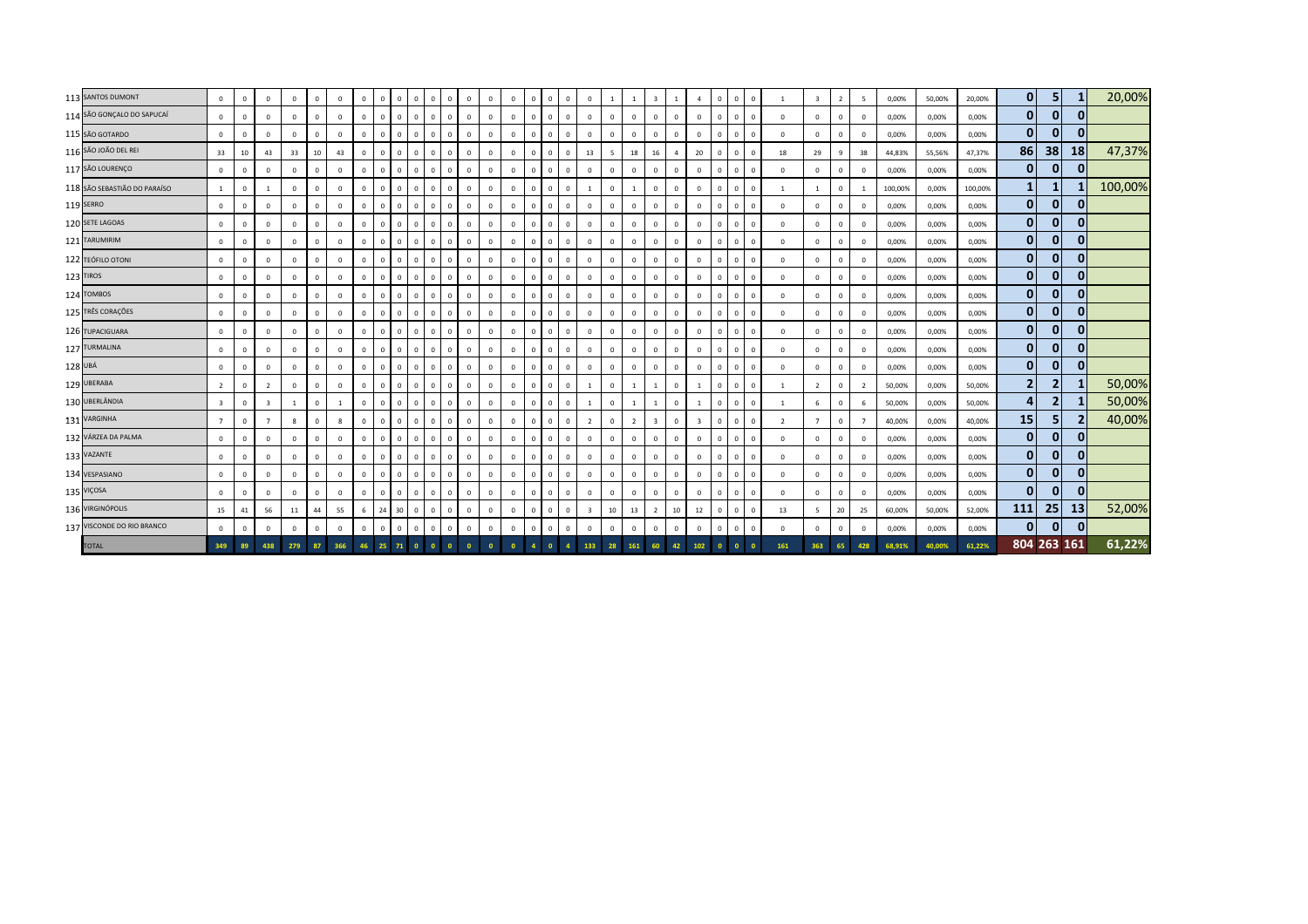|                                                  |                |                  |                          |              |                     |                |                |              |                      |                            |              |              |                    |                |             |                                       |                | out/18                  |                |                |                          |                |                          |              |                         |                |                |                         |                                     |                |          |                                           |         |                |                         |                |                         |
|--------------------------------------------------|----------------|------------------|--------------------------|--------------|---------------------|----------------|----------------|--------------|----------------------|----------------------------|--------------|--------------|--------------------|----------------|-------------|---------------------------------------|----------------|-------------------------|----------------|----------------|--------------------------|----------------|--------------------------|--------------|-------------------------|----------------|----------------|-------------------------|-------------------------------------|----------------|----------|-------------------------------------------|---------|----------------|-------------------------|----------------|-------------------------|
|                                                  |                |                  |                          |              |                     |                |                |              |                      |                            |              |              |                    |                |             |                                       |                | <b>MEDIAÇÃO</b>         |                |                |                          |                |                          |              |                         |                |                |                         |                                     |                |          |                                           |         |                |                         |                |                         |
|                                                  |                |                  |                          |              |                     |                |                |              |                      |                            |              |              |                    |                |             |                                       |                | <b>Processual</b>       |                |                |                          |                |                          |              |                         |                |                |                         |                                     |                |          |                                           |         |                |                         |                |                         |
| Tribunal de Justica do<br>Estado de Minas Gerais |                |                  |                          | <b>CASOS</b> |                     |                |                |              |                      | MEDIAÇÕES PREJUDICADAS     |              |              |                    |                |             |                                       |                |                         |                |                |                          |                | MEDIAÇÕES CONCLUÍDAS     |              |                         |                |                |                         | <b>SESSÕES</b><br><b>REALIZADAS</b> |                |          | % (MEDIAÇÕES<br>CONCLUÍDAS/COM<br>ACORDO) |         |                |                         |                |                         |
|                                                  |                | <b>RECEBIDOS</b> |                          |              | <b>FM ANDAMENTO</b> |                |                | NÃO ADESÃO   |                      | DESISTÊNCIA                |              |              | NÃO COMPARECIMENTO |                |             | <b>DEMANDA NÃO</b><br><b>INDICADA</b> |                |                         | COM ACORDO     |                |                          | SEM ACORDO     |                          |              | <b>ACORDO PARCIA</b>    |                | <b>TOTAL</b>   |                         | SESSÕES                             |                |          | %                                         |         |                |                         |                |                         |
|                                                  |                | g                |                          | <b>MILIA</b> |                     |                |                |              | <b>JEAL</b>          |                            |              |              |                    |                |             |                                       |                | $\overline{z}$          |                |                |                          | ₫,             |                          | <b>LI</b>    | íκ                      |                | <b>ACORDO</b>  | <b>IR</b>               | ğ                                   |                |          |                                           |         | <b>DEA</b>     | OTAL<br>EALIZADO        | <b>DTAL</b>    | Percentual<br>de acordo |
| ABRE CAMPO                                       | $\mathbf 0$    | $\mathbf 0$      | $\mathbb O$              | $\mathbf 0$  | $\mathbb O$         | $\,0\,$        | $\mathbf{0}$   | $\mathbf{0}$ | $\mathsf 0$          | $\,$ 0<br>$\mathbf{0}$     | $\mathbf 0$  | $\mathbb O$  | $\mathbb O$        | $\mathbf 0$    | $\mathbf 0$ | $\mathbf 0$                           | $\mathsf 0$    | $\mathbf 0$             | $\mathbf 0$    | $\mathbb O$    | $\mathbb O$              | $\mathbf 0$    | $\mathbb O$              | $\mathbf 0$  | $\mathbf 0$             | $\overline{0}$ | $\mathsf 0$    | $\mathbb O$             | $\mathbf 0$                         | $\mathbf 0$    | 0,00%    | 0,00%                                     | 0,00%   | $\mathbf{0}$   | $\mathbf 0$             | $\mathbf 0$    |                         |
| 2 AÇUCENA                                        | $\mathbf{0}$   | $\mathbb O$      | $\mathbb O$              | $\mathbf 0$  | $\mathbf 0$         | $\mathbf 0$    | $\Omega$       |              | $\mathbf 0$          | $\Omega$                   | $\mathbf 0$  | $\mathbf 0$  | $\mathbf 0$        | $\mathbf 0$    |             | $\mathbf 0$                           | $\mathsf 0$    | $\overline{0}$          | $\mathbf 0$    | $\mathbf 0$    | $\mathbb O$              | $\mathbf 0$    | $\overline{0}$           | $\mathbf 0$  | $\,$ 0                  | $\overline{0}$ | $\,0\,$        | $\mathbb O$             | $\,0\,$                             | $\mathbf 0$    | 0,00%    | 0,00%                                     | 0,00%   | $\mathbf{0}$   | $\bf{0}$                | $\mathbf 0$    |                         |
| ÁGUAS FORMOSAS                                   | $\mathbf 0$    | $\mathbf 0$      | $\mathbf 0$              | $\pmb{0}$    | $\mathbf 0$         | $\overline{0}$ |                |              | $\mathbf{0}$         | $\Omega$                   | $\mathbf 0$  | $\mathbb O$  | $\mathbb O$        | $\mathbf 0$    |             | $\mathbf 0$                           | $\mathbf 0$    | $\overline{0}$          | $\mathbf 0$    | $\mathbb O$    | $\mathbb O$              | $\mathbf 0$    | $\overline{0}$           | $\mathbf 0$  | $\overline{\mathbf{0}}$ | $\overline{0}$ | $\mathbf 0$    | $\mathbf 0$             | $\mathsf 0$                         | $\mathbb O$    | 0,00%    | 0,00%                                     | 0,00%   | $\overline{0}$ | $\mathbf 0$             | $\mathbf{0}$   |                         |
| ALÉM PARAÍBA                                     | $\overline{4}$ | $\overline{1}$   | $\overline{5}$           | $\mathbf 0$  | $\Omega$            | $\mathbf{0}$   | $\Omega$       |              | $\Omega$<br>$\Omega$ |                            | $\mathbf{0}$ | $\mathbf{0}$ | $\mathbf 0$        | $\mathbf 0$    | $\Omega$    | $\mathbf{0}$                          | $\mathbf{0}$   | $\overline{\mathbf{3}}$ | $\overline{1}$ | $\overline{a}$ | $\overline{1}$           | $\mathbf{0}$   | $\overline{1}$           | $\mathbf 0$  | $\,$ 0                  | $\sqrt{2}$     | $\overline{A}$ | $\overline{\mathbf{3}}$ | $\mathbf{1}$                        | $\overline{a}$ | 75,00%   | 100,00%                                   | 80,00%  | 5 <sub>1</sub> | 5                       | 4              | 80,00%                  |
| 5 ALFENAS                                        | 13             | $\mathbf 0$      | 13                       | $\mathbf 0$  | $\Omega$            | $\overline{0}$ | $\mathbf 0$    | $\Omega$     | $\mathbf 0$          | $\,$ 0<br>$\Omega$         | $\mathbf 0$  | $\mathbf 0$  | $\mathbb O$        | $\mathbf 0$    | $\Omega$    | $\mathbf{0}$                          | $\mathsf 0$    | 8                       | $\mathbf 0$    | $8\phantom{1}$ | $\overline{\phantom{a}}$ | $\mathbf 0$    | 5                        | $\mathbf 0$  | $\mathbf 0$             | $\mathbf 0$    | 8              | 13                      | $\mathbf 0$                         | 13             | 61,54%   | 0,00%                                     | 61,54%  | 13             | 13                      | 8              | 61,54%                  |
| ALTO RIO DOCE                                    | $\mathbf 0$    | $\mathbb O$      | $\mathbf 0$              | $\mathbf 0$  | $\Omega$            | $\overline{0}$ | $\Omega$       |              | $\mathbf 0$          | $\Omega$                   | $\mathbf 0$  | $\Omega$     | $\mathbf 0$        | $\overline{0}$ |             | $\mathbf 0$                           | $\mathbf 0$    | $\overline{0}$          | $\mathbf 0$    | $^{\circ}$     | $\mathbb O$              | $^{\circ}$     | $\overline{0}$           | $\mathbf 0$  | $\,$ 0<br>$\Omega$      |                | $\overline{0}$ | $\mathbf 0$             | $\,0\,$                             | $\mathbf{0}$   | 0,00%    | 0,00%                                     | 0,00%   | $\mathbf{0}$   | $\mathbf 0$             | $\mathbf{0}$   |                         |
| 7 ARAÇUAÍ                                        | $\mathbf 0$    | $\mathbf 0$      | $\mathbb O$              | $\mathbf 0$  | $\mathbb O$         | $\overline{0}$ | $\Omega$       |              | $\mathbf 0$          | $\,0\,$                    | $\mathbf 0$  | $\mathbb O$  | $\mathbb O$        | $\overline{0}$ |             | $\mathbf 0$                           | $\mathsf 0$    | $\overline{0}$          | $\overline{0}$ | $\mathbb O$    | $\mathbf 0$              | $\mathbf 0$    | $\overline{0}$           | $\mathbf 0$  | $\,$ 0                  | $\overline{0}$ | $\overline{0}$ | $\mathbb O$             | $\,0\,$                             | $\mathbf 0$    | 0,00%    | 0,00%                                     | 0,00%   | $\mathbf{0}$   | $\mathbf 0$             | $\mathbf{0}$   |                         |
| <b>8 ARAGUARI</b>                                | $\mathbf{1}$   | $\mathbf 0$      | $\overline{\phantom{a}}$ | $\mathbf 0$  | $\Omega$            | $\mathbf{0}$   | $\theta$       |              | $\mathbf{0}$         | $\mathbf{0}$<br>$\Omega$   | $\mathbf 0$  | $\bf{0}$     | $\mathbf 0$        | $\mathbf 0$    | $\Omega$    | $\mathbf 0$                           | $\mathbf 0$    | $\bf{0}$                | $\mathbf{0}$   | $\mathbf 0$    | $\mathbf 0$              | $\mathbf 0$    | $\mathbf{0}$             | $\mathbf 0$  | $\mathbf 0$             | $\Omega$       | $\mathbf 0$    | $\mathbf 0$             | $\mathbf 0$                         | $\bf{0}$       | 0,00%    | 0,00%                                     | 0,00%   | $\mathbf{1}$   | $\mathbf 0$             | $\mathbf{0}$   |                         |
| g ARAXÁ                                          | $\mathsf 0$    | $\mathbf 0$      | $\mathbf{0}$             | $\mathbf{0}$ | $\Omega$            | $\overline{0}$ | $\Omega$       |              | $\mathbf{0}$         | $\mathbf{0}$               | $\mathbf{0}$ | $\Omega$     | $\Omega$           | $\Omega$       |             | $\mathbf 0$                           | $\mathbf{0}$   | $\Omega$                | $\Omega$       | $\mathbb O$    | $\mathbf 0$              | $\mathbf 0$    | $\mathbf{0}$             | $\mathbf 0$  | $\,$ 0                  | $\mathbf 0$    | $\mathbf 0$    | $\mathbb O$             | $\mathsf 0$                         | $\mathbf 0$    | 0,00%    | 0,00%                                     | 0,00%   | $\mathbf{0}$   | $\mathbf 0$             | $\mathbf{0}$   |                         |
| 10 BARÃO DE COCAIS                               | $\overline{2}$ |                  | $\overline{3}$           | $\mathbf{1}$ | $\Omega$            | $\overline{1}$ |                |              | $\mathbf 0$          | $\Omega$                   | $\mathbf 0$  | $\Omega$     | $\mathbf 0$        | $\Omega$       |             | $\mathbf 0$                           | $\Omega$       | $\overline{z}$          | $\mathbf 0$    | $\overline{z}$ | $\mathbf{0}$             | $\overline{1}$ | $\overline{1}$           | $\mathbf 0$  | $\,$ 0                  | $\Omega$       | $\overline{2}$ | $\overline{2}$          | $\mathbf{1}$                        | $\overline{z}$ | 100,00%  | 0,00%                                     | 66,67%  | $\overline{4}$ | $\overline{\mathbf{3}}$ | $\overline{2}$ | 66,67%                  |
| 11 BARBACENA                                     | $\mathbf 0$    | $\mathbb O$      | $\mathbf 0$              | $\mathbf 0$  | $\mathbf 0$         | $\overline{0}$ |                |              | $\mathbf 0$          | $\Omega$                   | $\mathbf 0$  | $\mathbb O$  | $\mathbb O$        | $\overline{0}$ |             | $\mathbf 0$                           | $\mathsf 0$    | $\overline{0}$          | $\mathbf 0$    | $\mathbb O$    | $\mathbf 0$              | $\mathbf 0$    | $\overline{0}$           | $\mathbf 0$  | $\,$ 0                  | $\Omega$       | $\overline{0}$ | $\mathbb O$             | $\mathsf 0$                         | $\mathbf 0$    | 0,00%    | 0,00%                                     | 0,00%   | $\overline{0}$ | $\mathbf 0$             | $\overline{0}$ |                         |
| 12 BARROSO                                       | $\mathbf 0$    | $\mathbf 0$      | $\mathbb O$              | $\mathbf 0$  | $\Omega$            | $\,0\,$        | $\mathbf 0$    | $\Omega$     | $\mathbf{0}$         | $\overline{0}$<br>$\Omega$ | $\mathbf 0$  | $\mathbf{0}$ | $\mathbf 0$        | $\mathbf 0$    | $\Omega$    | $\mathbf 0$                           | $\mathbf{0}$   | $\mathbf 0$             | $\mathbf 0$    | $\mathbb O$    | $\mathbf 0$              | $\mathbf 0$    | $\mathbf 0$              | $\mathbf 0$  | $\,$ 0                  | $\Omega$       | $\mathsf 0$    | $\mathbb O$             | $\mathbf 0$                         | $\Omega$       | 0,00%    | 0,00%                                     | 0,00%   | $\mathbf{0}$   | $\mathbf{0}$            | $\mathbf{0}$   |                         |
| 13 BELO HORIZONTE                                | 27             | $\overline{1}$   | 28                       | 60           | $\mathbf{1}$        | 61             | $\overline{a}$ |              | $\overline{4}$       | $\,$ 0                     | $\mathbf 0$  | $\mathbf 0$  | $\mathbb O$        | $\mathbf 0$    |             | $\mathbf 0$                           | $\mathbf{1}$   | $20\,$                  | $\mathbf 0$    | $20\,$         | $\mathsf g$              | $\mathbf 0$    | $\overline{9}$           | $\mathbf 0$  | $\,$ 0                  | $\overline{0}$ | 20             | 96                      | $\overline{\mathbf{3}}$             | 99             | 68,97%   | 0,00%                                     | 68,97%  | 89             | 29                      | 20             | 68,97%                  |
| 14 BETIM                                         | $\mathbf{0}$   | $\mathbf{0}$     | $\mathbf{0}$             | $\mathbf{0}$ | $\Omega$            | $\mathbf{0}$   | $\Omega$       |              | $\mathbf{0}$         | $\mathbf{0}$               | $\mathbf{0}$ | $\mathbf 0$  | $\mathbf 0$        | $\Omega$       | $\Omega$    | $\mathbf{0}$                          | $\mathbf{0}$   | $\Omega$                | $\Omega$       | $\mathbf 0$    | $\mathbf{0}$             | $\mathbf{0}$   | $\Omega$                 | $\mathbf{0}$ | $\overline{0}$          | $\Omega$       | $\Omega$       | $\mathbf 0$             | $\overline{0}$                      | $\Omega$       | 0.00%    | 0.00%                                     | 0.00%   | $\mathbf{0}$   | $\mathbf{0}$            | $\mathbf{0}$   |                         |
| 15 BICAS                                         | $\mathbf 0$    | $\mathbf 0$      | $\mathbb O$              | $\mathbf 0$  | $\mathbb O$         | $\,$ 0         | $\Omega$       |              | $\mathbf 0$          | $\mathbf{0}$               | $\mathbf 0$  | $\mathbf 0$  | $\mathbf{0}$       | $\mathbf 0$    | $\Omega$    | $\mathbf 0$                           | $\mathbf{0}$   | $\mathbf 0$             | $\overline{0}$ | $\mathbb O$    | $\mathbf 0$              | $\mathbf 0$    | $\overline{0}$           | $\mathbf 0$  | $\,$ 0                  | $\overline{0}$ | $\overline{0}$ | $\mathbb O$             | $\mathsf 0$                         | $\mathbf 0$    | 0,00%    | 0,00%                                     | 0,00%   | $\overline{0}$ | $\mathbf 0$             | $\mathbf{0}$   |                         |
| 16 BRUMADINHO                                    | $\mathsf 0$    | $\mathbf 0$      | $\mathbf 0$              | $\mathbf 0$  | $\mathbf 0$         | $\mathbf 0$    | $\mathbf 0$    | $\Omega$     | $\mathbf{0}$         | $\overline{0}$<br>$\Omega$ | $\mathbf 0$  | $\mathbf 0$  | $\mathbf 0$        | $\mathbf 0$    | $\Omega$    | $\mathbf 0$                           | $\mathbf{0}$   | $\mathbf 0$             | $\mathbf 0$    | $\mathbb O$    | $\mathbf 0$              | $\mathbf 0$    | $\Omega$                 | $\mathbf 0$  | $\,$ 0                  | $\Omega$       | $\mathbf 0$    | $\mathbb O$             | $\mathsf 0$                         | $\mathbf 0$    | 0,00%    | 0,00%                                     | 0,00%   | $\overline{0}$ | $\mathbf 0$             | $\mathbf{0}$   |                         |
| 17 CAETÉ                                         | $\mathbf 0$    | $\mathbb O$      | $\mathbb O$              | $\mathbf 0$  | $\mathbf 0$         | $\,$ 0         | $\mathbf 0$    | $\Omega$     | $\mathbf 0$          | $\,0\,$                    | $\mathbf 0$  | $\mathbf 0$  | $\mathbf 0$        | $\mathbf 0$    |             | $\mathbf 0$                           | $\mathsf 0$    | $\overline{0}$          | $\mathbf 0$    | $\mathbf 0$    | $\mathbb O$              | $\mathbf 0$    | $\mathbb O$              | $\mathbf 0$  | $\,$ 0                  | $\overline{0}$ | $\overline{0}$ | $\mathbb O$             | $\,0\,$                             | $\mathbf 0$    | 0,00%    | 0,00%                                     | 0,00%   | $\mathbf{0}$   | $\bf{0}$                | $\mathbf{0}$   |                         |
| 18 CAMANDUCAIA                                   | $\mathbf 0$    | $\mathbb O$      | $\mathbf{0}$             | $\mathbf 0$  | $\mathbf 0$         | $\mathbf 0$    | $\Omega$       |              | $\mathbf{0}$         | $\Omega$                   | $\mathbf 0$  | $\mathbb O$  | $\mathbb O$        | $\mathbf 0$    |             | $\mathbf 0$                           | $\mathsf 0$    | $\mathbf 0$             | $\mathbf 0$    | $\mathbb O$    | $\mathbb O$              | $\mathbf 0$    | $\overline{0}$           | $\mathbf 0$  | $\,$ 0                  | $\Omega$       | $\mathbf 0$    | $\mathbf 0$             | $\mathbf 0$                         | $\mathbb O$    | 0,00%    | 0,00%                                     | 0,00%   | $\mathbf{0}$   | $\mathbf 0$             | $\mathbf{0}$   |                         |
| 19 CAMPO BELO                                    | $\mathsf 0$    | $\mathbb O$      | $\mathbb O$              | $\mathbf 0$  | $\mathbb O$         | $\,$ 0         | $\Omega$       |              | $\mathbf 0$          | $\Omega$                   | $\mathbf 0$  | $\mathbf 0$  | $\mathbf{0}$       | $\mathbf 0$    |             | $\mathbf 0$                           | $\Omega$       | $\mathbf 0$             | $\overline{0}$ | $\mathbb O$    | $\mathbf 0$              | $\mathbf 0$    | $\overline{0}$           | $\mathbf 0$  | $\,$ 0                  | $\Omega$       | $\overline{0}$ | $\mathbb O$             | $\mathsf 0$                         | $\mathbf 0$    | 0,00%    | 0,00%                                     | 0,00%   | $\mathbf{0}$   | $\mathbf{0}$            | $\mathbf{0}$   |                         |
| 20 CAPELINHA                                     | $\mathbf{0}$   | $\mathbf{0}$     | $\mathbf{0}$             | $\mathbf{0}$ | $\mathbf 0$         | $\mathbf{0}$   | $\mathbf 0$    | $\Omega$     | $\mathbf{0}$         | $\mathbf{0}$               | $\mathbf{0}$ | $\mathbf 0$  | $\mathbf 0$        | $\Omega$       | $\Omega$    | $\mathbf{0}$                          | $\mathbf{0}$   | $\mathbf 0$             | $\Omega$       | $\mathbf 0$    | $\overline{0}$           | $\mathbf{0}$   | $\mathbf 0$              | $\mathbf{0}$ | $\overline{0}$          | $\Omega$       | $\Omega$       | $\mathbf 0$             | $\overline{0}$                      | $\Omega$       | 0,00%    | 0,00%                                     | 0,00%   | $\mathbf{0}$   | $\mathbf 0$             | $\mathbf{0}$   |                         |
| 21 CAPINÓPOLIS                                   | $\mathbf 0$    | $\,0\,$          | $\mathbb O$              | $\mathbf 0$  | $\mathbf 0$         | $\mathbf 0$    | $\mathbf 0$    |              | $\mathbf 0$          | $\,0\,$                    | $\mathbf 0$  | $\mathbf 0$  | $\mathbb O$        | $\mathbf 0$    | $\Omega$    | $\mathbf 0$                           | $\mathsf 0$    | $\mathbf 0$             | $\overline{0}$ | $\mathbf 0$    | $\mathbb O$              | $\mathbf{0}$   | $\overline{0}$           | $\mathbf 0$  | $\,$ 0                  | $\overline{0}$ | $\overline{0}$ | $\mathbf 0$             | $\,0\,$                             | $\overline{0}$ | 0,00%    | 0,00%                                     | 0,00%   | $\overline{0}$ | $\mathbf 0$             | $\mathbf{0}$   |                         |
| 22 CARANGOLA                                     | $\mathbf 0$    | $\mathbb O$      | $\mathbf 0$              | $\mathbf 0$  | $\mathbf 0$         | $\mathbf 0$    | $\Omega$       |              | $\mathbf 0$          | $\,0\,$                    | $\mathbf 0$  | $\mathbb O$  | $\mathbb O$        | $\mathbf 0$    |             | $\mathbf 0$                           | $\mathsf 0$    | $\mathbf 0$             | $\mathbf 0$    | $\mathbf 0$    | $\mathbb O$              | $\mathbf 0$    | $\overline{0}$           | $\mathbf 0$  | $\,$ 0                  | $\overline{0}$ | $\mathsf 0$    | $\mathbf 0$             | $\mathbf 0$                         | $\mathbf 0$    | 0,00%    | 0,00%                                     | 0,00%   | $\mathbf{0}$   | $\mathbf 0$             | $\mathbf{0}$   |                         |
| 23 CARATINGA                                     | $\mathbf 0$    | $\mathbf 0$      | $\mathbf 0$              | $\mathbf 0$  | $\mathbf 0$         | $\overline{0}$ | $\Omega$       |              | $\mathsf 0$          | $\mathbf{0}$               | $\mathbf 0$  | $\mathbb O$  | $\mathbb O$        | $\mathbf 0$    | $\Omega$    | $\mathbf 0$                           | $\mathsf 0$    | $\mathbf 0$             | $\pmb{0}$      | $\mathbb O$    | $\mathbb O$              | $\mathbf 0$    | $\overline{0}$           | $\mathbf 0$  | $\,$ 0                  | $\overline{0}$ | $\overline{0}$ | $\mathbb O$             | $\mathbf 0$                         | $\,0\,$        | 0,00%    | 0,00%                                     | 0,00%   | $\mathbf{0}$   | $\mathbf 0$             | $\overline{0}$ |                         |
| CARMO DO CAJURU<br>24                            | 71             | $\mathbf{0}$     | 71                       | 50           | $\mathbf 0$         | 50             | $\overline{z}$ | $\Omega$     | $\overline{3}$       | $\mathbf{0}$               | $\mathbf{0}$ | $\mathbf{0}$ | $\mathbf{0}$       | $\Omega$       | $\Omega$    | $\mathbf{0}$                          | $\mathbf{0}$   | 20                      | $\mathbf{0}$   | 20             | $\overline{5}$           | $\mathbf{0}$   | $\overline{\phantom{a}}$ | $\mathbf{0}$ | $\overline{0}$          | $\overline{0}$ | 20             | 69                      | $\circ$                             | 69             | 80.00%   | 0.00%                                     | 80,00%  | 121            | 25                      | 20             | 80,00%                  |
| CARMO DO PARANAÍBA<br><b>25</b>                  | $\mathbf 0$    | $\overline{1}$   | $\mathbf{1}$             | $\mathbf 0$  | $\Omega$            | $\mathbf 0$    | $\Omega$       | $\Omega$     | $\mathbf 0$          | $\,0\,$                    | $\mathbf 0$  | $\mathbf 0$  | $\mathbb O$        | $\mathbf 0$    | $\Omega$    | $\mathbf 0$                           | $\mathsf 0$    | $\overline{0}$          | $\overline{1}$ | $\overline{1}$ | $\mathbb O$              | $\mathbf 0$    | $\mathbb O$              | $\mathbf 0$  | $\,$ 0                  | $\Omega$       | $\mathbf{1}$   | $\mathbb O$             | $\mathbf 0$                         | $\mathbf 0$    | $0,00\%$ | 100,00%                                   | 100,00% | $\mathbf{1}$   | $\mathbf{1}$            | 1              | 100,00%                 |
| 26 CARMO DO RIO CLARO                            | $\mathsf 0$    | $\mathbb O$      | $\mathbf 0$              | $\mathbf 0$  | $\mathbf 0$         | $\mathbf 0$    |                |              | $\mathsf 0$          | $\Omega$                   | $\mathbf 0$  | $\mathbb O$  | $\mathbb O$        | $\mathbf 0$    |             | $\mathbf 0$                           | $\overline{0}$ | $\mathbf 0$             | $\mathbf 0$    | $\mathbb O$    | $\mathbb O$              | $\mathbf 0$    | $\overline{0}$           | $\mathbf 0$  | $\overline{0}$          | $\Omega$       | $\mathbf 0$    | $\mathbf 0$             | $\mathbf 0$                         | $\mathbf 0$    | 0,00%    | 0,00%                                     | 0,00%   | $\overline{0}$ | $\mathbf 0$             | $\mathbf{0}$   |                         |
| 27 CARMÓPOLIS DE MINAS                           | $\mathbf 0$    | $\mathbb O$      | $\mathbf 0$              | $\mathbf 0$  | $\mathbf 0$         | $\,0\,$        | $\Omega$       |              | $\mathbf 0$          | $\Omega$                   | $\mathbf 0$  | $\mathbf 0$  | $\mathbb O$        | $\mathbf 0$    |             | $\mathbf 0$                           | $\mathsf 0$    | $\mathbf 0$             | $\mathbf 0$    | $\mathbb O$    | $\overline{0}$           | $\mathbf 0$    | $\overline{0}$           | $\mathbf 0$  | $\,$ 0                  | $\Omega$       | $\,0\,$        | $\mathbb O$             | $\,0\,$                             | $\overline{0}$ | 0,00%    | 0,00%                                     | 0,00%   | $\mathbf{0}$   | $\mathbf 0$             | $\mathbf{0}$   |                         |
| 28 CAXAMBU                                       | $\mathbf 0$    | $\mathbf 0$      | $\overline{0}$           | $\mathbf{0}$ | $\mathbb O$         | $\,$ 0         | $\mathbf 0$    | $\Omega$     | $\mathbf 0$          | $\,$ 0<br>$\Omega$         | $\mathbf 0$  | $\mathbb O$  | $\mathbb O$        | $\mathbf 0$    | $\Omega$    | $\mathbf 0$                           | $\mathsf 0$    | $\mathbf 0$             | $\mathbf 0$    | $\mathbb O$    | $\mathbf 0$              | $\mathbf 0$    | $\mathbf 0$              | $\mathbf 0$  | $\,$ 0                  | $\overline{0}$ | $\mathsf 0$    | $\mathbb O$             | $\mathsf 0$                         | $\mathbb O$    | 0,00%    | 0,00%                                     | 0,00%   | $\mathbf{0}$   | $\bf{0}$                | $\mathbf{0}$   |                         |
| 29 CEJUSC 2 Grau                                 | $\mathbf 0$    | $\mathbb O$      | $\mathbf 0$              | $\mathbf 0$  | $\Omega$            | $\mathsf 0$    | $\Omega$       | $\Omega$     | $\mathbf 0$          | $\,$ 0<br>$\Omega$         | $\mathbf 0$  | $\mathbf 0$  | $\mathbb O$        | $\mathbf 0$    | $\Omega$    | $\mathbf 0$                           | $\mathsf 0$    | $\mathbf 0$             | $\overline{0}$ | $\mathbf 0$    | $\mathbb O$              | $\Omega$       | $\overline{0}$           | $\mathbf 0$  | $\,$ 0                  | $\Omega$       | $\mathsf 0$    | $\mathbf 0$             | $\mathbf 0$                         | $\mathbf 0$    | 0,00%    | 0,00%                                     | 0,00%   | $\mathbf{0}$   | $\mathbf 0$             | $\mathbf{0}$   |                         |
| 30 CLÁUDIO                                       | $\mathbf 0$    | $\mathbb O$      | $\mathbf 0$              | $\mathbf{1}$ | $\mathbf 0$         | $\mathbf{1}$   | $\Omega$       |              | $\mathbf 0$          | $\,$ 0<br>$\Omega$         | $\mathbf 0$  | $\mathbb O$  | $\mathbb O$        | $\mathbf 0$    | $\Omega$    | $\mathbf 0$                           | $\mathsf 0$    | $\overline{0}$          | $\mathbf 0$    | $\mathbb O$    | $\mathbf 0$              | $\mathbf 0$    | $\overline{0}$           | $\mathbf 0$  | $\overline{0}$          | $\Omega$       | $\Omega$       | $\mathbf 0$             | $\mathbf{0}$                        | $\mathbb O$    | 0,00%    | 0,00%                                     | 0,00%   | $\mathbf{1}$   | $\mathbf 0$             | $\mathbf{0}$   |                         |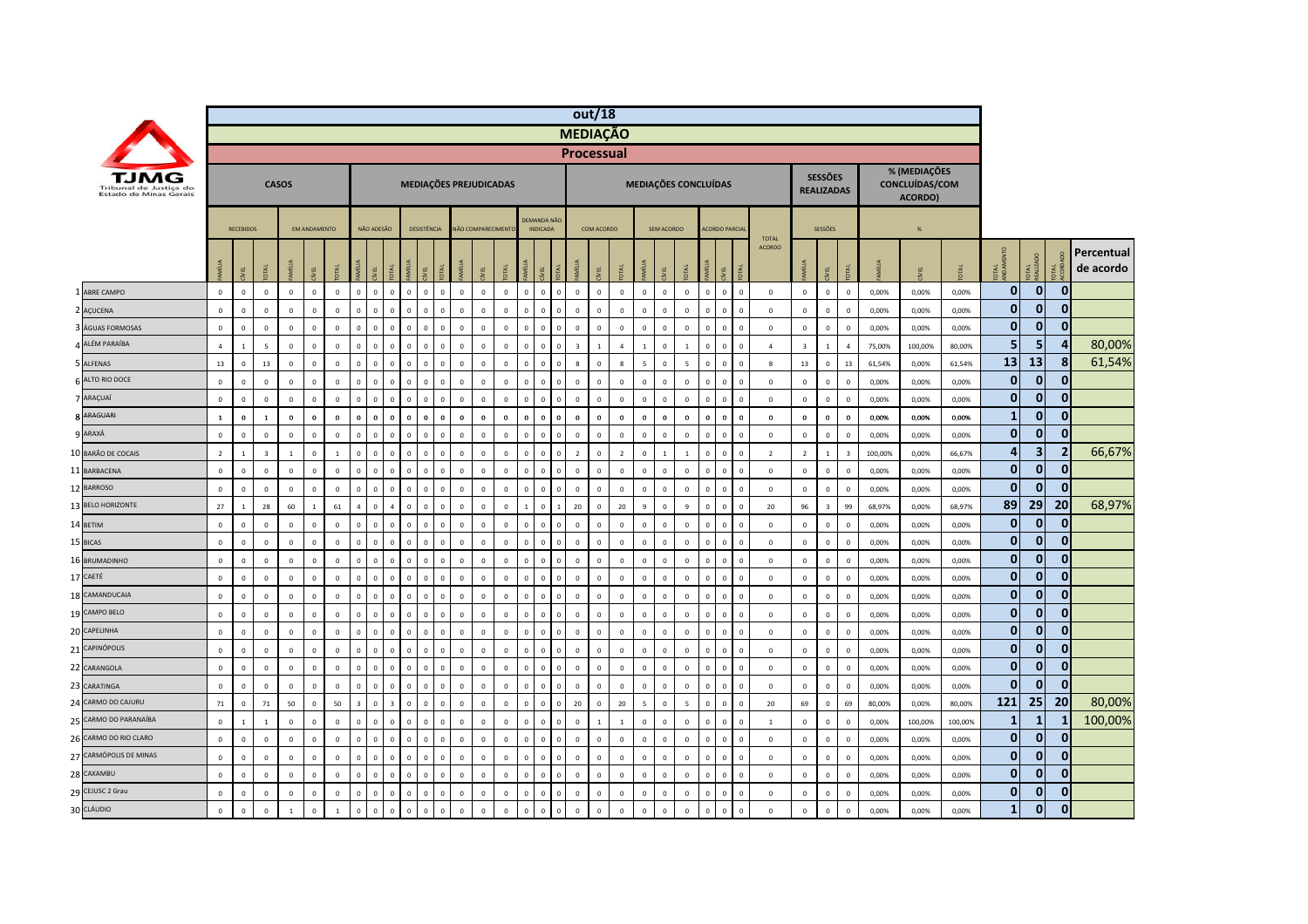| 31 CONCEIÇÃO DO MATO DENTRO | $\mathbf 0$             | $\mathbf 0$             | $\circ$        | $\mathbf 0$    | $\overline{0}$ | $\mathbf{0}$    |          | $\mathbf 0$  | $\Omega$       | $\mathbf 0$                |                | $\Omega$    |              | $\overline{0}$ |                | $\overline{0}$ | $\Omega$     | $\overline{0}$ | $\overline{0}$ | $\mathbf 0$    | $\mathbf 0$             | $\Omega$       | $\mathbf 0$             |              | $\mathbf 0$  | $\overline{0}$ | $\mathbf 0$    | $\mathbf 0$    | $\mathbf{0}$             | $\,$ 0                   | 0,00%   | 0,00%   | 0,00%   | $\overline{0}$ | $\mathbf{0}$            | $\mathbf{0}$ |         |
|-----------------------------|-------------------------|-------------------------|----------------|----------------|----------------|-----------------|----------|--------------|----------------|----------------------------|----------------|-------------|--------------|----------------|----------------|----------------|--------------|----------------|----------------|----------------|-------------------------|----------------|-------------------------|--------------|--------------|----------------|----------------|----------------|--------------------------|--------------------------|---------|---------|---------|----------------|-------------------------|--------------|---------|
| 32 CONSELHEIRO LAFAIETE     | $\mathsf 0$             | $\mathbf 0$             | $\mathbf 0$    | $\mathbb O$    | $\mathbf 0$    | $\mathbf 0$     | $\Omega$ | $\mathbf 0$  | $\overline{0}$ | $\mathbf 0$<br>$\mathsf 0$ | $\mathbf 0$    | $\mathbf 0$ | $\mathbf 0$  | $\mathbf 0$    | $\overline{0}$ | $\mathbf{0}$   | $\mathbf 0$  | $\overline{0}$ | $\mathbf 0$    | $\mathbb O$    | $\mathbf 0$             | $\mathbf 0$    | $\mathbb O$             | $\Omega$     | $\mathbf{0}$ | $\mathbf 0$    | $\mathsf 0$    | $\mathbb O$    | $\mathbf{0}$             | $\,$ 0                   | 0,00%   | 0,00%   | 0,00%   | $\mathbf{0}$   | $\mathbf{0}$            | $\mathbf{0}$ |         |
| 33 CONTAGEM                 | $\overline{4}$          | $\mathbf{0}$            | $\overline{4}$ | $\mathbf{A}$   | $\mathbf 0$    | $\overline{4}$  |          | $\mathbf 0$  | $\Omega$       | $\mathbf 0$<br>$\Omega$    | $\Omega$       | $\mathbf 0$ | $\mathbf 0$  | $\mathbb O$    | $\overline{0}$ | $\mathbf 0$    | $\Omega$     | $\overline{1}$ | $\Omega$       | $1\,$          | $\overline{\mathbf{3}}$ | $\Omega$       | $\overline{\mathbf{3}}$ |              | $\mathbf 0$  | $\mathbf 0$    | $\mathbf{1}$   | $\mathbb O$    | $\overline{0}$           | $\,$ 0                   | 25,00%  | 0,00%   | 25,00%  | 8              | 4                       |              | 25,00%  |
| 34 CORINTO                  | $\mathbf{0}$            | $\overline{0}$          | $\circ$        | $\mathbf 0$    | $\Omega$       | $\overline{0}$  | $\Omega$ | $\mathbf{0}$ | $\Omega$       | $\Omega$<br>$\Omega$       | $\Omega$       | $\Omega$    | $\Omega$     | $\mathbf 0$    | $\Omega$       | $\Omega$       | $\Omega$     | $\mathbf 0$    | $\mathbf 0$    | $\mathbf 0$    | $\mathbb O$             | $\Omega$       | $\overline{0}$          | $\Omega$     | $\mathbf{0}$ | $\mathbf 0$    | $\circ$        | $\mathbf 0$    | $\mathbf{0}$             | $\,$ 0                   | 0,00%   | 0,00%   | 0,00%   | $\mathbf{0}$   | $\mathbf{0}$            | $\Omega$     |         |
| 35 COROMANDEL               | $\mathsf 0$             | $\mathbf 0$             | $\mathbf 0$    | $\mathbb O$    | $\mathbf 0$    | $\mathbf 0$     |          | $\mathbf 0$  | $\Omega$       | $\Omega$<br>$\mathbf 0$    | $\Omega$       | $\mathbf 0$ | $\mathbf 0$  | $\mathbb O$    | $\overline{0}$ | $\mathbf 0$    | 0            | $\overline{0}$ | $\mathbf 0$    | $\mathbb O$    | $\mathbf 0$             | $\Omega$       | $\mathbb O$             | $\Omega$     | $\mathbf{0}$ | $\mathbf 0$    | $\mathbf 0$    | $\mathbb O$    | $\mathsf 0$              | $\,$ 0                   | 0,00%   | 0,00%   | 0,00%   | $\overline{0}$ | $\mathbf 0$             | n            |         |
| 36 CORONEL FABRICIANO       | $\mathsf 0$             | $\mathbf 0$             | $\mathbf 0$    | $\overline{4}$ | $\mathbf{1}$   | $5\overline{5}$ |          | $\mathbf 0$  | $\Omega$       | $\mathbf 0$<br>$\Omega$    | $\mathbf{0}$   | $\mathbf 0$ | $\mathbf 0$  | $\overline{0}$ | $\Omega$       | $\overline{0}$ | $\Omega$     | $\overline{0}$ | $\mathbf 0$    | $\mathbb O$    | $\mathbf 0$             | $\Omega$       | $\mathbb O$             |              | $\mathbf 0$  | $\overline{0}$ | $\mathbf 0$    | $\mathbf 0$    | $\mathbf 0$              | $\,$ 0                   | 0,00%   | 0,00%   | 0,00%   | 5 <sub>l</sub> | $\mathbf 0$             |              |         |
| 37 CURVELO                  | 11                      | $\overline{1}$          | $12\,$         | $\mathbf 0$    | $\mathbf{0}$   | $\mathbf{0}$    |          | $\mathbf{0}$ | $\Omega$       | $\mathbf{0}$<br>$\Omega$   | $\Omega$       | $\Omega$    | $\Omega$     | $\mathbf 0$    | $\Omega$       | $\mathbf{0}$   | <sup>n</sup> | $\overline{5}$ | $\Omega$       | $\overline{5}$ | $6\overline{6}$         |                | $\overline{7}$          | $\Omega$     | $\mathbf{0}$ | $\mathbf 0$    | $\overline{5}$ | 11             | $\mathbf{1}$             | 12                       | 45.45%  | 0.00%   | 41.67%  | 12             | 12                      |              | 41,67%  |
| 38 DIAMANTINA               | $\mathsf 0$             | $\overline{0}$          | $\circ$        | $\mathbf 0$    | $\mathbf{0}$   | $\mathbf 0$     | $\Omega$ | $\mathbf 0$  | $\Omega$       | $\mathbf 0$<br>$\Omega$    | $\Omega$       | $\Omega$    | $\Omega$     | $\mathbf 0$    | $\overline{0}$ | $\Omega$       | $\Omega$     | $\overline{0}$ | $\mathbf 0$    | $\mathbf 0$    | $\mathbf 0$             | $\Omega$       | $\mathbf 0$             | $\Omega$     | $\mathbf 0$  | $\mathbf 0$    | $\circ$        | $\mathbb O$    | $\overline{0}$           | $\,$ 0                   | 0,00%   | 0,00%   | 0,00%   | $\overline{0}$ | $\mathbf{0}$            |              |         |
| 39 DIVINÓPOLIS              | $\mathsf 0$             | $\mathbf 0$             | $\mathbf 0$    | $\mathbb O$    | $\mathbb O$    | $\mathbf 0$     |          | $\mathbf 0$  | $\Omega$       | $\mathbf 0$<br>$\Omega$    |                | $\mathbf 0$ | $\mathbf 0$  | $\overline{0}$ | $\Omega$       | $\overline{0}$ | 0            | $\overline{0}$ | $\overline{0}$ | $\mathbb O$    | $\mathbf 0$             | $\mathbf 0$    | $\mathbb O$             |              | $\mathbf 0$  | $\mathbf 0$    | $\mathsf 0$    | $\mathbb O$    | $\mathbf{0}$             | $\,$ 0                   | 0,00%   | 0,00%   | 0,00%   | $\overline{0}$ | $\mathbf{0}$            | $\Omega$     |         |
| 40 ESPERA FELIZ             | $\mathsf 0$             | $\mathbf 0$             | $\mathbf 0$    | $\mathbb O$    | $\mathbf 0$    | $\mathbf 0$     |          | $\mathbf 0$  | $\overline{0}$ | $\mathbf 0$<br>$\mathbf 0$ | $\overline{0}$ | $\mathbf 0$ | $\mathbf 0$  | $\overline{0}$ | $\overline{0}$ | $\mathbf 0$    | 0            | $\overline{0}$ | $\overline{0}$ | $\mathbb O$    | $\mathbf 0$             | $\mathsf 0$    | $\mathbb O$             | $\mathbf{0}$ | $\mathbf 0$  | $\mathbf 0$    | $\mathsf 0$    | $\mathbf 0$    | $\mathsf 0$              | $\,$ 0                   | 0,00%   | 0,00%   | 0,00%   | $\mathbf{0}$   | $\mathbf{0}$            | 0            |         |
| 41 EXTREMA                  | $\mathbf{0}$            | $\mathbf{0}$            | $\Omega$       | $\overline{0}$ | $\circ$        | $\mathbf{0}$    |          | $\mathbf{0}$ | $\Omega$       | $\Omega$                   | $\sqrt{2}$     | $\Omega$    | $\Omega$     | $\mathbf 0$    | $\Omega$       | $\Omega$       |              | $\Omega$       | $\Omega$       | $\mathbf 0$    | $\Omega$                | $\Omega$       | $\mathbf 0$             | $\Omega$     | $\mathbf{0}$ | $\mathbf 0$    | $\circ$        | $\Omega$       | $\Omega$                 | $\overline{0}$           | 0.00%   | 0.00%   | 0.00%   | $\mathbf{0}$   | $\bf{0}$                | $\Omega$     |         |
| 42 FORMIGA                  | $\mathsf 0$             | 20                      | 20             | $\mathbb O$    | 20             | 20              |          | $\mathbf{0}$ | $\sqrt{2}$     | $\Omega$<br>$\Omega$       | $\Omega$       | $\Omega$    | $\Omega$     | $\mathbf 0$    | $\Omega$       | $\Omega$       | <sup>n</sup> | $\overline{0}$ | $\Omega$       | $\mathbb O$    | $\mathbf 0$             | 20             | 20                      | $\Omega$     | $\mathbf 0$  | $\mathbf 0$    | $\Omega$       | $\mathbb O$    | 17                       | 17                       | 0,00%   | 0,00%   | 0,00%   | 40             | 20                      | $\mathbf{0}$ |         |
| 43 FRANCISCO SÁ             | $\mathsf 0$             | $\mathbf 0$             | $\mathbf 0$    | $\mathbb O$    | $\mathbf{0}$   | $\mathbf 0$     | $\Omega$ | $\mathbf 0$  | $\overline{0}$ | $\mathbb O$<br>$\mathbf 0$ | $\mathbf 0$    | $\mathbf 0$ | $\mathbf 0$  | $\mathbf 0$    | $\overline{0}$ | $\mathbf{0}$   | $\mathbf 0$  | $\overline{0}$ | $\mathbf 0$    | $\mathbb O$    | $\mathbf 0$             | $\Omega$       | $\mathbb O$             | $\Omega$     | $\mathbf 0$  | $\,$ 0         | $\mathbf{0}$   | $\mathbb O$    | $\mathbf{0}$             | $\,$ 0                   | 0,00%   | 0,00%   | 0,00%   | $\overline{0}$ | $\mathbf{0}$            |              |         |
| 44 FRUTAL                   | $\mathbf{0}$            | $\mathbf 0$             | $\mathbf 0$    | $\mathbf 0$    | $\mathbb O$    | $\mathbf 0$     |          | $\mathbf 0$  | $\Omega$       | $\Omega$                   | $\sqrt{2}$     | $\Omega$    | $\Omega$     | $\Omega$       | $\Omega$       | $\Omega$       | $\Omega$     | $\Omega$       | $\Omega$       | $\mathbf 0$    | $\Omega$                | $\Omega$       | $\mathbb O$             |              | $\mathbf 0$  | $\,$ 0         | $\mathbf 0$    | $\mathbb O$    | $\mathbf 0$              | $\,$ 0                   | 0,00%   | 0,00%   | 0,00%   | $\mathbf{0}$   | $\mathbf{0}$            | $\Omega$     |         |
| 45 GALILÉIA                 | $\mathbf{0}$            | $\overline{0}$          | $\Omega$       | $\mathbf 0$    | $\mathbf{0}$   | $\mathbf{0}$    | $\Omega$ | $\mathbf{0}$ | $\Omega$       | $\mathbf 0$<br>$\Omega$    | $\Omega$       | $\Omega$    | $\Omega$     | $\mathbf{0}$   | $\Omega$       | $\mathbf{0}$   | $\Omega$     | $\overline{0}$ | $\Omega$       | $\mathbf 0$    | $\mathbf{0}$            | $\mathbf{0}$   | $\overline{0}$          | $\Omega$     | $\mathbf{0}$ | $\mathbf 0$    | $\mathbf 0$    | $\mathbf 0$    | $\mathbf{0}$             | $\overline{0}$           | 0,00%   | 0,00%   | 0,00%   | $\mathbf{0}$   | $\mathbf{0}$            | $\Omega$     |         |
| 46 GOVERNADOR VALADARES     | $\overline{7}$          | $\overline{4}$          | $11\,$         | $\mathbb O$    | $\mathbf 0$    | $\mathbf 0$     |          | $\mathbf 0$  |                | $\mathbf 0$<br>$\Omega$    | $\Omega$       | $\Omega$    | $\Omega$     | $\mathbf 0$    | $\Omega$       | $\mathbf 0$    | <sup>n</sup> | $\overline{a}$ | $\overline{0}$ | $\overline{4}$ | $\overline{1}$          | $\Delta$       | $\overline{5}$          | $\Omega$     | $\mathbf 0$  | $\mathbf 0$    | $\overline{4}$ | $\overline{7}$ | $\overline{\phantom{a}}$ | 12                       | 80,00%  | 0,00%   | 44,44%  | 11             | 9                       |              | 44,44%  |
| 47 GUANHÃES                 | $\,$ 0                  | $\mathbf 0$             | $\mathbf 0$    | $\mathbb O$    | $\mathbb O$    | $\,0\,$         |          | $\mathbf 0$  | $\sqrt{2}$     | $\mathbb O$<br>$\Omega$    | $\Omega$       | $\Omega$    | $\mathbf 0$  | $\mathbf 0$    | $\Omega$       | $\mathbf{0}$   | $\Omega$     | $\overline{0}$ | $\overline{0}$ | $\mathbb O$    | $\mathbf 0$             | $\Omega$       | $\mathbb O$             |              | $\mathbf 0$  | $\mathbf 0$    | $\mathbf 0$    | $\mathbb O$    | $\mathbf 0$              | $\,$ 0                   | 0,00%   | 0,00%   | 0,00%   | $\mathbf{0}$   | $\mathbf{0}$            | $\Omega$     |         |
| 48 GUARANI                  | $\mathsf 0$             | $\mathbf 0$             | $\mathbf 0$    | $\mathbb O$    | $\circ$        | $\mathbf{0}$    | $\Omega$ | $\mathbf 0$  | $\Omega$       | $\mathbf 0$<br>$\Omega$    | $\Omega$       | $\Omega$    | $\mathbf{0}$ | $\overline{0}$ | $\Omega$       | $\mathbf{0}$   | $\Omega$     | $\overline{0}$ | $\overline{0}$ | $\mathbb O$    | $\mathbf{0}$            | $\Omega$       | $\mathbb O$             | $\Omega$     | $\mathbf 0$  | $\mathbf 0$    | $\mathsf 0$    | $\mathbb O$    | $\mathbf{0}$             | $\,$ 0                   | 0,00%   | 0,00%   | 0,00%   | $\mathbf{0}$   | $\mathbf{0}$            | $\Omega$     |         |
| 49 GUAXUPÉ                  | $\mathbf{0}$            | $\Omega$                | $\Omega$       | $\Omega$       | $\Omega$       | $\Omega$        |          | $\mathbf 0$  | $\Omega$       | $\Omega$<br>$\Omega$       | $\Omega$       | $\Omega$    | $\Omega$     | $\Omega$       | $\Omega$       | $\Omega$       | 0            | $\Omega$       | $\Omega$       | $\Omega$       | $\Omega$                | $\Omega$       | $\Omega$                | $\Omega$     | $\mathbf 0$  | $\mathbf 0$    | $\Omega$       | $\mathbb O$    | $\mathbf{0}$             | $\mathbf 0$              | 0,00%   | 0.00%   | 0.00%   | $\overline{0}$ | $\mathbf{0}$            |              |         |
| 50 IBIÁ                     | $\mathsf 0$             | $\mathbf 0$             | $\,0\,$        | $\mathbb O$    | $\mathbf 0$    | $\,0\,$         |          | $\mathbf 0$  | $\Omega$       | $\mathbf 0$<br>$\Omega$    | $\Omega$       | $\Omega$    | $\mathbf 0$  | $\mathbf 0$    | $\Omega$       | $\mathbf{0}$   | $\Omega$     | $\overline{0}$ | $\overline{0}$ | $\mathbb O$    | $\mathbf 0$             | $\Omega$       | $\,0\,$                 | $\Omega$     | $\mathbf 0$  | $\mathbf 0$    | $\mathbf 0$    | $\mathbb O$    | $\mathbf{0}$             | $\,$ 0                   | 0,00%   | 0,00%   | 0,00%   | $\mathbf{0}$   | $\mathbf{0}$            | $\bf{0}$     |         |
| 51 IGARAPÉ                  | $\overline{2}$          | $\mathbf 0$             | $\overline{2}$ | $\mathbb O$    | $\mathbf 0$    | $\mathbf 0$     |          | $\mathbf 0$  |                | $\mathbf 0$<br>$\Omega$    | $\Omega$       | $\Omega$    | $\mathbf{0}$ | $\mathbf 0$    | $\overline{1}$ | $\overline{0}$ |              | $\mathbf 0$    | $\mathbf 0$    | $\mathbb O$    | $\overline{1}$          | $\Omega$       | $\mathbf{1}$            | $\Omega$     | $\mathbf 0$  | $\,$ 0         | $\mathbf 0$    | $\overline{1}$ | $\mathsf 0$              | $\,$ 1                   | 0,00%   | 0,00%   | 0,00%   | $\overline{2}$ | 1                       |              |         |
| 52 INHAPIM                  | $\mathbf{1}$            | $\overline{\mathbf{3}}$ | $\overline{a}$ | $\mathbb O$    | $\mathbf{0}$   | $\mathbf 0$     |          | $\mathbf 0$  | $\Omega$       | $\mathbf 0$                | $\Omega$       | $\Omega$    | $\Omega$     | $\overline{0}$ | $\Omega$       | $\mathbf{0}$   |              | $\overline{0}$ | $\overline{1}$ | $1\,$          | $\mathbf 0$             | $\overline{z}$ | $\overline{2}$          |              | $\mathbf 0$  | $\overline{0}$ | $\mathbf{1}$   | $\overline{2}$ | 5                        | $\overline{7}$           | 0,00%   | 33,33%  | 33,33%  | $\overline{4}$ | $\overline{\mathbf{3}}$ |              | 33,33%  |
| 53 IPANEMA                  | $\mathbf{0}$            | $\overline{0}$          | $\Omega$       | $\Omega$       | $\mathbf 0$    | $\Omega$        |          | $\mathbf{0}$ | $\Omega$       | $\mathbf{0}$<br>$\Omega$   | $\Omega$       | $\Omega$    | $\Omega$     | $\mathbf{0}$   | $\Omega$       | $\mathbf{0}$   | $\Omega$     | $\overline{0}$ | $\Omega$       | $\mathbf{0}$   | $\mathbf{0}$            | $\Omega$       | $\mathbb O$             | $\Omega$     | $\mathbf{0}$ | $\Omega$       | $\Omega$       | $\Omega$       | $\Omega$                 | $\,$ 0                   | 0,00%   | 0,00%   | 0,00%   | $\overline{0}$ | $\mathbf{0}$            | 0            |         |
| 54 IPATINGA                 | $\overline{2}$          | $\mathbf 0$             | $\overline{2}$ | 6              | $\circ$        | 6               |          | $\mathbf 0$  | $\overline{3}$ | $\mathbb O$<br>$\Omega$    | $\Omega$       | $\Omega$    | $\Omega$     | $\mathbf 0$    | $\overline{0}$ | $\mathbf{0}$   | $\Omega$     | $\overline{1}$ | $\Omega$       | $\mathbf{1}$   | $\mathbf 0$             | $\Omega$       | $\mathbf 0$             | $\Omega$     | $\mathbf 0$  | $\,$ 0         | $\mathbf{1}$   | $\mathbf{1}$   | $\mathbf{0}$             | $\overline{1}$           | 100,00% | 0,00%   | 100,00% | 8              | $\mathbf{1}$            |              | 100,00% |
| 55 ITABIRA                  | $\mathsf 0$             | $\overline{0}$          | $\circ$        | $\mathbf 0$    | $\mathbf 0$    | $\mathbf 0$     |          | $\mathbf 0$  | $\Omega$       | $\mathbf 0$<br>$\Omega$    | $\Omega$       | $\Omega$    | $\Omega$     | $\mathbf 0$    | $\Omega$       | $\mathbf 0$    | $\Omega$     | $\overline{0}$ | $\Omega$       | $\mathbb O$    | $\mathbf 0$             | $\Omega$       | $\mathbb O$             |              | $\mathbf 0$  | $\mathbf 0$    | $\circ$        | $\mathbf 0$    | $\mathbf{0}$             | $\,$ 0                   | 0,00%   | 0,00%   | 0,00%   | $\mathbf{0}$   | $\mathbf{0}$            |              |         |
| 56 ITABIRITO                | $\mathsf 0$             | $\mathbf 0$             | $\mathbf 0$    | $\mathbb O$    | $\mathbf 0$    | $\mathbf 0$     | $\Omega$ | $\mathbf 0$  | $\Omega$       | $\mathbf 0$<br>$\Omega$    | $\Omega$       | $\Omega$    | $\Omega$     | $\mathbf 0$    | $\Omega$       | $\mathsf 0$    | $\Omega$     | $\overline{0}$ | $\overline{0}$ | $\mathbb O$    | $\mathbb O$             | $\mathbf{0}$   | $\mathbb O$             | $\Omega$     | $\mathbf{0}$ | $\mathbf 0$    | $\mathsf 0$    | $\mathbb O$    | $\mathsf 0$              | $\mathbf 0$              | 0,00%   | 0,00%   | 0,00%   | $\overline{0}$ | $\mathbf{0}$            | 0            |         |
| 57 ITAJUBÁ                  | $\mathbf{0}$            | $\Omega$                | $\mathbf 0$    | $\mathbb O$    | $\Omega$       | $\mathbf 0$     |          | $\mathbf 0$  | $\Omega$       | $\mathbf 0$<br>$\Omega$    | $\Omega$       | $\Omega$    | $\Omega$     | $\mathbb O$    | $\Omega$       | $\Omega$       |              | $\Omega$       | $\Omega$       | $\Omega$       | $\mathbf 0$             | $\Omega$       | $\mathbb O$             | $\Omega$     | $\mathbf 0$  | $\Omega$       | $\Omega$       | $\mathbf 0$    | $\mathbf{0}$             | $\mathbf 0$              | 0.00%   | 0.00%   | 0.00%   | $\mathbf{0}$   | $\bf{0}$                | 0            |         |
| 58 ITAMBACURI               | $\mathbf{0}$            | $\mathbf{0}$            | $\Omega$       | $\Omega$       | $\overline{0}$ | $\overline{0}$  |          | $\Omega$     | $\Omega$       | $\Omega$<br>$\Omega$       | $\Omega$       | $\Omega$    | $\Omega$     | $\,$ 0         | $\Omega$       | $\Omega$       | $\Omega$     | $\Omega$       | $\sqrt{2}$     | $\mathbf 0$    | $\mathbf{0}$            | $\Omega$       | $\mathbb O$             | $\Omega$     | $\mathbf{0}$ | $\mathbf 0$    | $\circ$        | $\mathbb O$    | $\mathbf{0}$             | $\,$ 0                   | 0,00%   | 0,00%   | 0,00%   | $\mathbf{0}$   | $\bf{0}$                | $\bf{0}$     |         |
| 59 ITAPECERICA              | $\mathsf 0$             | $\overline{0}$          | $\,0\,$        | $\mathbb O$    | $\mathbf 0$    | $\mathbf 0$     | $\Omega$ | $\mathbf 0$  | $\Omega$       | $\Omega$<br>$\mathbf 0$    | $\Omega$       | $\mathbf 0$ | $\mathbf 0$  | $\mathbf 0$    | $\overline{0}$ | $\mathbf{0}$   | $\mathbf 0$  | $\overline{0}$ | $\mathbf 0$    | $\mathbb O$    | $\mathbf 0$             | $\Omega$       | $\mathbb O$             | $\Omega$     | $\mathbf 0$  | $\mathbf 0$    | $\circ$        | $\mathbf 0$    | $\mathbf{0}$             | $\,$ 0                   | 0,00%   | 0,00%   | 0,00%   | $\mathbf{0}$   | $\mathbf{0}$            | $\Omega$     |         |
| 60 ITAÚNA                   | $\mathsf 0$             | $\mathbf 0$             | $\mathbf 0$    | $\overline{1}$ | $\mathbf{1}$   | $\overline{2}$  |          | $\mathbf 0$  | $\Omega$       | $\mathbf 0$<br>$\Omega$    | $\mathbf{0}$   | $\Omega$    | $\Omega$     | $\overline{0}$ | $\Omega$       | $\mathbf{0}$   | $\Omega$     | $\overline{0}$ | $\overline{1}$ | $1\,$          | $1\,$                   | $\Omega$       | $1\,$                   |              | $\mathbf 0$  | $\mathbf 0$    | $\mathbf{1}$   | $\mathbb O$    | $\mathbf{0}$             | $\mathbf 0$              | 0,00%   | 100,00% | 50,00%  | $\overline{2}$ | $\overline{2}$          |              | 50,00%  |
| 61 ITUIUTABA                | $\mathsf 0$             | $\overline{0}$          | $\overline{0}$ | $\mathbb O$    | $\mathbf 0$    | $\mathbf 0$     |          | $\Omega$     | $\Omega$       | $\Omega$<br>$\Omega$       | $\Omega$       | $\Omega$    | $\Omega$     | $\overline{0}$ | $\Omega$       | $\Omega$       | $\Omega$     | $\overline{0}$ | $\Omega$       | $\mathbb O$    | $\mathbf 0$             | $\Omega$       | $\mathbb O$             | $\Omega$     | $\mathbf 0$  | $\mathbf 0$    | $\mathsf 0$    | $\mathbb O$    | $\mathbf{0}$             | $\,$ 0                   | 0,00%   | 0,00%   | 0,00%   | $\mathbf{0}$   | $\mathbf 0$             | $\mathbf{0}$ |         |
| 62 ITUMIRIM                 | $\mathbf{0}$            | $\mathbf{0}$            | $\circ$        | $\mathbb O$    | $\circ$        | $\mathbf 0$     | $\Omega$ | $\mathbf 0$  | $\overline{0}$ | $\mathbb O$<br>$\Omega$    | $\Omega$       | $\Omega$    | $\Omega$     | $\mathbf 0$    | $\Omega$       | $\Omega$       | $\Omega$     | $\mathbf 0$    | $\mathbf 0$    | $\mathbf 0$    | $\mathbf 0$             | $\Omega$       | $\mathbb O$             | $\Omega$     | $\mathbf 0$  | $\mathbf 0$    | $\circ$        | $\circ$        | $\mathbf{0}$             | $\mathbf 0$              | 0,00%   | 0,00%   | 0.00%   | $\mathbf{0}$   | $\mathbf 0$             |              |         |
| 63 ITURAMA                  | $\mathsf 0$             | $\mathbb O$             | $\mathbf 0$    | $\mathbb O$    | $\overline{0}$ | $\mathbf 0$     |          | $\mathbf 0$  |                | $\mathbf 0$                | $\mathfrak{g}$ | $\Omega$    | $\Omega$     | $\mathbf 0$    | $\Omega$       | $\overline{0}$ | <sup>n</sup> | $\overline{0}$ | $\overline{0}$ | $\mathbb O$    | $\mathbf 0$             | $\Omega$       | $\mathbb O$             |              | $\mathbf 0$  | $\overline{0}$ | $\mathbf 0$    | $\mathbb O$    | $\mathsf 0$              | $\mathbf 0$              | 0,00%   | 0,00%   | 0,00%   | $\mathbf{0}$   | $\mathbf{0}$            | $\Omega$     |         |
| 64 JANAÚBA                  | $\mathsf 0$             | $\mathbf 0$             | $\mathbf 0$    | $\mathbb O$    | $\mathbf 0$    | $\Omega$        |          | $\mathbf 0$  | $\Omega$       | $\mathbf 0$<br>$\Omega$    | $\Omega$       | $\Omega$    | $\Omega$     | $\mathbf 0$    | $\overline{0}$ | $\mathsf 0$    | $\Omega$     | $\mathbf 0$    | $\overline{0}$ | $\mathbb O$    | $\mathbf 0$             | $\Omega$       | $\mathbb O$             | $\Omega$     | $\mathbf{0}$ | $\mathbf 0$    | $\mathsf 0$    | $\mathbb O$    | $\mathsf 0$              | $\mathbf 0$              | 0,00%   | 0,00%   | 0,00%   | $\overline{0}$ | $\mathbf{0}$            | $\bf{0}$     |         |
| 65 JANUÁRIA                 | $\mathbf{0}$            | $\mathbf{0}$            | $\overline{0}$ | $\mathbf 0$    | $\circ$        | $\mathbf{0}$    |          | $\mathbf{0}$ | $\Omega$       | $\Omega$<br>$\Omega$       | $\Omega$       | $\Omega$    | $\Omega$     | $\mathbf 0$    | $\Omega$       | $\Omega$       | $\Omega$     | $\mathbf 0$    | $\Omega$       | $\mathbf 0$    | $\mathbf 0$             | $\Omega$       | $\mathbf 0$             |              | $\mathbf{0}$ | $\mathbf 0$    | $\circ$        | $\mathbf 0$    | $\mathbf{0}$             | $\overline{0}$           | 0.00%   | 0.00%   | 0.00%   | $\mathbf{0}$   | $\mathbf{0}$            | $\Omega$     |         |
| 66 JOÃO PINHEIRO            | $\mathsf 0$             | $\overline{0}$          | $\circ$        | $\mathbf 0$    | $\mathbf 0$    | $\overline{0}$  | $\Omega$ | $\mathbf{0}$ | $\Omega$       | $\mathbf 0$<br>$\Omega$    | $\Omega$       | $\Omega$    | $\Omega$     | $\mathbf 0$    | $\Omega$       | $\Omega$       | $\Omega$     | $\,$ 0         | $\overline{0}$ | $\mathbb O$    | $\mathbb O$             | $\Omega$       | $\overline{0}$          | $\Omega$     | $\mathbf{0}$ | $\mathbf 0$    | $\mathbf{0}$   | $\mathbf 0$    | $\mathbf{0}$             | $\,$ 0                   | 0,00%   | 0,00%   | 0,00%   | $\mathbf{0}$   | $\mathbf{0}$            | $\Omega$     |         |
| 67 JUIZ DE FORA             | $\mathsf 0$             | $\bf8$                  | $\mathbf{g}$   | $\mathbb O$    | 8              | 8               |          | $\mathbf 0$  | $\Omega$       | $\Omega$<br>$\circ$        | $\overline{0}$ | $\mathbf 0$ | $\mathbf 0$  | $\mathbf 0$    | $\overline{0}$ | $\mathbf{0}$   | 0            | $\overline{0}$ | $\mathbf 0$    | $\mathbf 0$    | $\mathbf 0$             | $\Omega$       | $\mathbb O$             | $\Omega$     | $\mathbf{0}$ | $\mathbf 0$    | $\mathsf 0$    | $\mathbb O$    | $\mathsf 0$              | $\mathbf 0$              | 0,00%   | 0,00%   | 0,00%   | 16             | $\mathbf{0}$            | $\bf{0}$     |         |
| 68 LAGOA SANTA              | $\mathsf 0$             | $\mathbf 0$             | $\mathbf 0$    | $\mathbb O$    | $\mathbf 0$    | $\mathbf 0$     |          | $\mathbf 0$  | $\Omega$       | $\mathbf 0$<br>$\Omega$    |                | $\Omega$    | $\Omega$     | $\mathbb O$    | $\Omega$       | $\mathbf{0}$   |              | $\overline{0}$ | $\mathbf 0$    | $\mathbf 0$    | $\mathbf 0$             | $\Omega$       | $\mathbb O$             |              | $\mathbf 0$  | $\overline{0}$ | $\mathsf 0$    | $\mathbb O$    | $\mathbf{0}$             | $\mathbf 0$              | 0,00%   | 0,00%   | 0,00%   | $\overline{0}$ | $\mathbf 0$             | 0            |         |
| 69 LAMBARI                  | $\overline{0}$          | $\overline{0}$          | $\Omega$       | $\mathbf 0$    | $\mathbf{0}$   | $\mathbf{0}$    | $\Omega$ | $\mathbf{0}$ | $\overline{0}$ | $\mathbf{0}$<br>$\Omega$   | $\Omega$       | $\mathbf 0$ | $\Omega$     | $\mathbf{0}$   | $\Omega$       | $\mathbf{0}$   | $\Omega$     | $\Omega$       | $\Omega$       | $\mathbf 0$    | $\circ$                 | $\mathbf{0}$   | $\mathbf 0$             | $\Omega$     | $\mathbf{0}$ | $\mathbf 0$    | $\circ$        | $\mathbf 0$    | $\mathbf{0}$             | $\overline{0}$           | 0.00%   | 0.00%   | 0.00%   | $\mathbf{0}$   | $\mathbf{0}$            | 0            |         |
| 70 LAVRAS                   | $\overline{\mathbf{3}}$ | $\mathbf 0$             | $\mathbf{R}$   | $\overline{2}$ | $\mathbf 0$    | $\overline{2}$  | $\Omega$ | $\mathbf 0$  | $\Omega$       | $\circ$<br>$\Omega$        | $\Omega$       | $\Omega$    | $\Omega$     | $\mathbf 0$    | $\mathbf 0$    | $\mathbf 0$    | $\mathbf 0$  | $\overline{1}$ | $\mathbf 0$    | $1\,$          | 6                       | $\Omega$       | $\,$ 6 $\,$             | $\Omega$     | $\mathbf 0$  | $\mathbf 0$    | $\mathbf{1}$   | $\overline{5}$ | $\mathbf{0}$             | $\overline{\phantom{a}}$ | 14,29%  | 0,00%   | 14,29%  | 5 <sub>1</sub> | $\overline{7}$          |              | 14,29%  |
| 71 LEOPOLDINA               | $\mathsf 0$             | $\mathbf 0$             | $\mathbf 0$    | $\overline{0}$ | $\overline{0}$ | $\mathbf 0$     |          | $\mathbf 0$  |                |                            |                |             |              | $\mathbf 0$    |                |                |              | $\mathbf 0$    | $\Omega$       | $\mathbb O$    | $\mathbf 0$             | $\Omega$       | $\mathbf 0$             |              | $\mathbf 0$  | $\mathbf 0$    | $\mathbf 0$    | $\mathbf 0$    | $\overline{0}$           | $\overline{0}$           | 0,00%   | 0,00%   | 0,00%   | $\mathbf{0}$   | $\mathbf 0$             |              |         |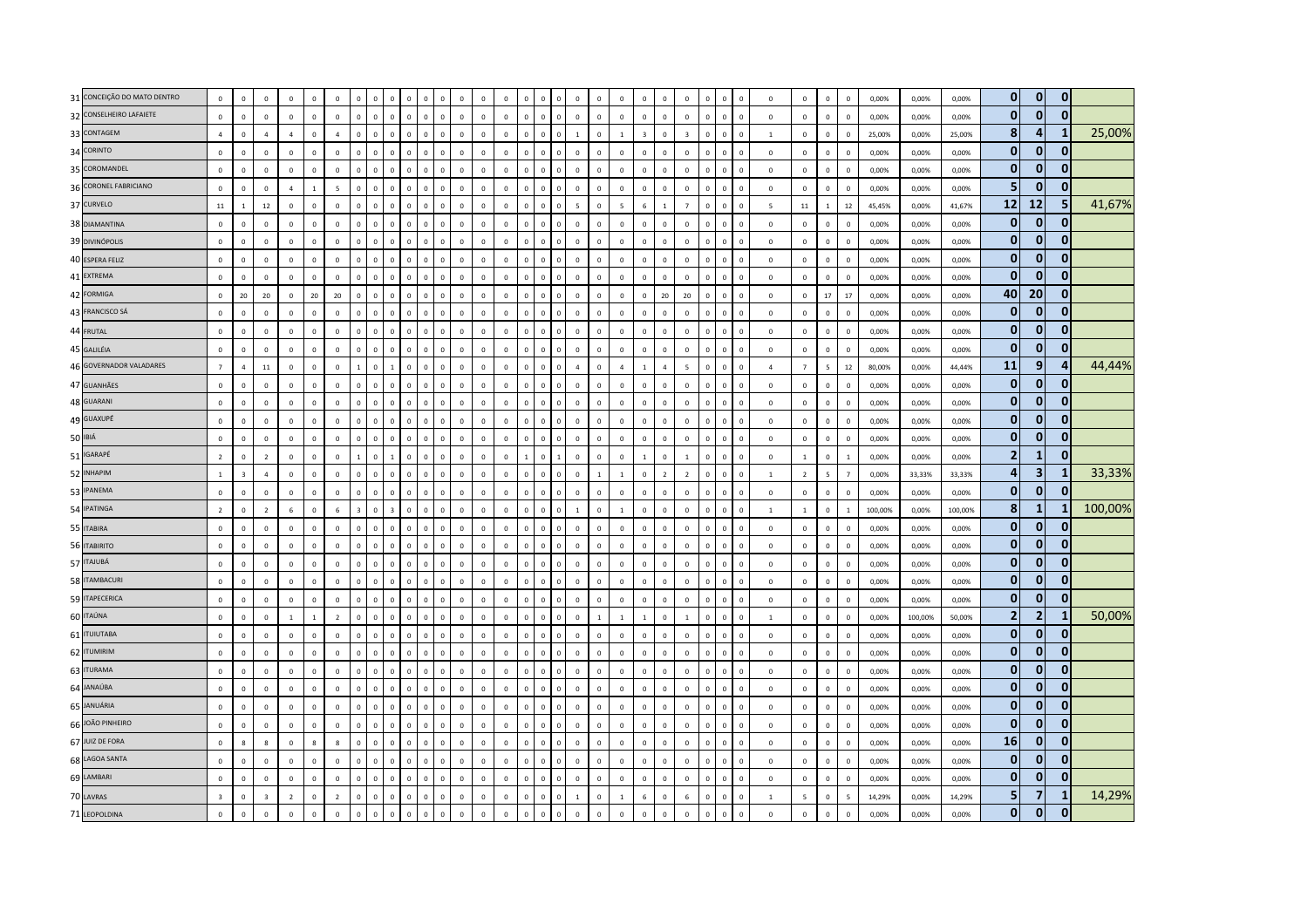| 72 LIMA DUARTE             | $\mathbf 0$             | $\mathbf 0$    | $\overline{0}$ | $\Omega$                |              | $\mathbf 0$             |                |                |                | $\overline{0}$              |              | $\overline{0}$ | $\overline{0}$ | $\mathbf 0$    | $^{\circ}$     |                               | $\Omega$                       |              | $\overline{0}$ | $\mathbf 0$    | $\mathbf 0$             | $\overline{0}$          |              | $\mathbf 0$<br>$^{\circ}$              | $\mathbf 0$    | $\mathbf 0$    | $\mathbf{0}$   | $\mathbf{0}$   | 0,00%   | 0,00%  | 0,00%   | $\overline{0}$ | $\overline{0}$          | $\overline{0}$ |         |
|----------------------------|-------------------------|----------------|----------------|-------------------------|--------------|-------------------------|----------------|----------------|----------------|-----------------------------|--------------|----------------|----------------|----------------|----------------|-------------------------------|--------------------------------|--------------|----------------|----------------|-------------------------|-------------------------|--------------|----------------------------------------|----------------|----------------|----------------|----------------|---------|--------|---------|----------------|-------------------------|----------------|---------|
| 73 MALACACHETA             | $\mathbf 0$             | $\mathbf 0$    | $\mathbb O$    | $\mathbb O$             | $\Omega$     | $\mathbf 0$             | $\mathbf 0$    | $\overline{0}$ | $\mathbf{0}$   | $\mathbb O$<br>$\mathbf 0$  | $\Omega$     | $\mathbf 0$    | $\mathbf 0$    | $\mathbf 0$    | $\mathbf 0$    | $\Omega$<br>0                 | $\mathbf 0$                    | $\Omega$     | $\mathbf 0$    | $\mathbf 0$    | $\mathbf 0$             | $\mathbf 0$             | $\circ$      | $\,$ 0<br>$\mathbf 0$                  | $\mathbf 0$    | $\mathbf 0$    | $\mathbf{0}$   | $\mathbf{0}$   | 0,00%   | 0,00%  | 0,00%   | $\mathbf{0}$   | $\mathbf{0}$            | $\mathbf{0}$   |         |
| 74 MANGA                   | $\mathsf 0$             | $\mathbf 0$    | $\mathbb O$    | $\mathbb O$             | $\Omega$     | $\mathsf 0$             | $\mathbf 0$    | $\Omega$       | $\mathbf{0}$   | $\mathbb O$<br>$\mathbf 0$  | $\Omega$     | $\mathbf 0$    | $\mathbf 0$    | $\mathbf 0$    | $\,$ 0         |                               | $\mathbf 0$                    | $\Omega$     | $\mathbf 0$    | $\mathbf 0$    | $\mathbf 0$             | $\mathbf 0$             | $\mathbf 0$  | $\mathbf 0$<br>$\overline{0}$          | $\mathbf 0$    | $\mathbf 0$    | $\mathbf{0}$   | $\circ$        | 0,00%   | 0,00%  | 0,00%   | $\overline{0}$ | $\overline{0}$          | $\Omega$       |         |
| 75 MANHUAÇU                | $\mathbf 0$             | $\mathbf{0}$   | $\mathbf 0$    | $\mathbf 0$             | $\Omega$     | $\mathbf 0$             | $\Omega$       | $\mathbf 0$    | $\Omega$       | $\mathbf 0$<br>$\mathbf 0$  | $\Omega$     | $\mathbf 0$    | $\mathbf 0$    | $\mathbf 0$    | $\mathbf 0$    | $\Omega$                      | $\mathbf{0}$<br>$\Omega$       | $\Omega$     | $\mathbf 0$    | $\mathbb O$    | $\mathbf{0}$            | $\mathbf 0$             | $\mathbf{0}$ | $\mathbf 0$<br>$\,$ 0                  | $\mathbf 0$    | $\mathbf 0$    | $\mathbf 0$    | $\mathbf 0$    | 0,00%   | 0,00%  | 0,00%   | $\mathbf{0}$   | $\mathbf{0}$            | $\mathbf{0}$   |         |
| 76 MAR DE ESPANHA          | $\mathsf 0$             | $\mathbb O$    | $\mathbb O$    | $\mathbb O$             | $\mathbf 0$  | $\mathbf 0$             | $\mathbf 0$    | $\mathbb O$    | $\mathbf{0}$   | $\mathbf 0$<br>$\mathbf 0$  | $\Omega$     | $\mathbf 0$    | $\mathbf 0$    | $\circ$        | $\mathbf 0$    | $\mathbf 0$                   | $\mathbf 0$<br>$\mathbf 0$     | $\mathbf{0}$ | $\mathbf 0$    | $\mathbf 0$    | $\mathbf 0$             | $\mathbf 0$             | $\mathbf{0}$ | $\mathbf 0$<br>$\mathbf 0$             | $\mathbf 0$    | $\mathbf 0$    | $\mathsf 0$    | $\mathbf 0$    | 0,00%   | 0,00%  | 0,00%   | $\overline{0}$ | $\mathbf{0}$            | $\bf{0}$       |         |
| 77 MARIANA                 | $\mathbf 0$             | $\mathbf 0$    | $\mathbf 0$    | $\mathbf 0$             | $\mathbf 0$  | $\mathbf 0$             |                | $\Omega$       | $\mathbf 0$    | $\mathbb O$<br>$\mathbf 0$  |              | $\mathbf 0$    | $\mathbf 0$    | $\mathbf 0$    | $\overline{0}$ | 0                             | $\mathbf 0$                    |              | $\mathbf 0$    | $\mathbf 0$    | $\mathbf 0$             | $\mathbf 0$             | $\mathbf 0$  | $\mathbf 0$<br>$\overline{0}$          | $\mathbf 0$    | $\mathbf 0$    | $\mathbf 0$    | $\mathbf 0$    | 0,00%   | 0,00%  | 0,00%   | $\mathbf{0}$   | $\mathbf{0}$            | $\mathbf{0}$   |         |
| 78 MATOZINHOS              | $\mathbf{0}$            | $\Omega$       | $\mathbf 0$    | $\mathbf 0$             | $\Omega$     | $\overline{0}$          | $\Omega$       | $\mathbf 0$    | $\mathbf{0}$   | $\overline{0}$<br>$\Omega$  | $\Omega$     | $\mathbf 0$    | $\mathbf{0}$   | $\overline{0}$ | $\overline{0}$ | $\Omega$<br><sup>n</sup>      | $\overline{0}$                 | $\Omega$     | $\mathbf 0$    | $\Omega$       | $\mathbf{0}$            | $\mathbf{0}$            | $\mathbf{0}$ | $\mathbf{0}$<br>$\overline{0}$         | $\mathbf{0}$   | $\Omega$       | $\mathbf{0}$   | $\mathbf{0}$   | 0.00%   | 0,00%  | 0,00%   | $\Omega$       | $\mathbf{0}$            | $\Omega$       |         |
| 79 MEDINA                  | $\mathbf 0$             | $\mathbf 0$    | $\mathbf 0$    | $\mathbf 0$             | $\Omega$     | $\overline{0}$          | $\Omega$       | $\overline{0}$ | $^{\circ}$     | $\mathbb O$<br>$^{\circ}$   | $\Omega$     | $\mathbf 0$    | $\mathbf 0$    | $\circ$        | $\overline{0}$ | $\Omega$<br>$\Omega$          | $\mathbf 0$                    | $\Omega$     | $\mathbf 0$    | $\mathbf 0$    | $\mathbf 0$             | $\overline{0}$          | $\Omega$     | $\circ$<br>$\overline{\mathbf{0}}$     | $\mathbf 0$    | $\mathbf{0}$   | $\overline{0}$ | $\mathbf{0}$   | 0,00%   | 0,00%  | 0,00%   | $\mathbf{0}$   | $\mathbf{0}$            | $\mathbf{0}$   |         |
| 80 MINAS NOVAS             | $\mathbf{0}$            | $\mathbf 0$    | $\overline{0}$ | $\mathbb O$             | $\mathbf 0$  | $\mathbf 0$             | $\mathbf 0$    | $\overline{0}$ | $\mathbf{0}$   | $\mathbb O$<br>$\mathbf 0$  |              | $\mathbf 0$    | $\mathbf 0$    | $\mathbf 0$    | $\mathbf 0$    | $\mathbf{0}$<br>0             | $\mathbf 0$                    |              | $\mathbf 0$    | $\mathbf 0$    | $\mathbf 0$             | $\mathbf 0$             | $\mathbf 0$  | $\mathbf{0}$<br>$\overline{0}$         | $\mathbf 0$    | $\mathbf 0$    | $\mathbf 0$    | $\mathbf 0$    | 0,00%   | 0,00%  | 0,00%   | $\mathbf{0}$   | $\mathbf{0}$            | $\Omega$       |         |
| 81 MONTE CARMELO           | $\mathbf 0$             | $\mathbf 0$    | $\mathbb O$    | $\mathbb O$             | $\mathbf{0}$ | $\mathsf 0$             | $\mathbb O$    | $\mathbf 0$    | $\mathbf{0}$   | $\mathbf 0$<br>$\mathbf 0$  | $\mathbf 0$  | $\mathbf 0$    | $\mathbf 0$    | $\mathbf 0$    | $\mathbf 0$    | $\mathbf 0$                   | $\mathbf 0$<br>$\mathbf 0$     | $\mathbf 0$  | $\mathbf 0$    | $\mathbf 0$    | $\mathbf 0$             | $\mathbf 0$             | $\mathbf{0}$ | $\mathbf 0$<br>$\,$ 0                  | $\mathbf 0$    | $\mathbf 0$    | $\mathsf 0$    | $\mathbf 0$    | 0,00%   | 0,00%  | 0,00%   | $\mathbf{0}$   | $\mathbf{0}$            | $\mathbf{0}$   |         |
| 82 MONTES CLAROS           | $\mathbf{0}$            | $\overline{1}$ | $\mathbf{1}$   | $\mathbf 0$             | $\Omega$     | $\overline{0}$          | $\Omega$       | $\Omega$       | $\Omega$       | $\mathbf 0$<br>$\Omega$     | $\Omega$     | $\mathbf 0$    | $\mathbf{0}$   | $\circ$        | $\overline{0}$ | $\Omega$                      | $\mathbf{0}$                   | $\Omega$     | $\mathbf 0$    | $\Omega$       | $\mathbf{0}$            | $\Omega$                | $\Omega$     | $\mathbf 0$<br>$\Omega$                | $\mathbf{0}$   | $\mathbf{0}$   | $\Omega$       | $\mathbf{0}$   | 0.00%   | 0.00%  | 0.00%   | $\mathbf{1}$   | $\mathbf{0}$            | $\mathbf{0}$   |         |
| 83 MURIAÉ                  | $\mathbf 0$             | $\Omega$       | $\mathbf 0$    | $\mathbb O$             | $\Omega$     | $\,0\,$                 | $\Omega$       | $\Omega$       | $\Omega$       | $\mathbf{0}$<br>$\Omega$    | $\Omega$     | $\mathbf 0$    | $\mathbf 0$    | $\mathbf 0$    | $\mathbf 0$    | $\Omega$<br>$\Omega$          | $\Omega$                       | $\Omega$     | $\mathbf 0$    | $\mathbf 0$    | $\mathbf 0$             | $\mathbf 0$             | $\Omega$     | $\mathbf 0$<br>$\overline{0}$          | $\mathbf 0$    | $\mathbf 0$    | $\mathbf 0$    | $\mathbf 0$    | 0,00%   | 0,00%  | 0,00%   | $\overline{0}$ | $\mathbf{0}$            | $\Omega$       |         |
| 84 NANUQUE                 | $\mathbf 0$             | $\overline{0}$ | $\mathbb O$    | $\mathbb O$             | $\Omega$     | $\,0\,$                 | $\mathbf{0}$   | $\mathbf 0$    | $\overline{0}$ | $\mathbb O$<br>$\mathbf 0$  | $\mathbf 0$  | $\mathbf 0$    | $\,0\,$        | $\mathbf 0$    | $\mathbf 0$    | $\overline{0}$<br>$\mathbf 0$ | $\mathbf 0$                    | $\Omega$     | $\mathbf 0$    | $\mathbf 0$    | $\mathbf 0$             | $\mathbf 0$             | $\mathbf 0$  | $\mathbf 0$<br>$\,$ 0                  | $\mathbf{0}$   | $\mathbf 0$    | $\mathsf 0$    | $\mathbf 0$    | 0,00%   | 0,00%  | 0,00%   | $\mathbf{0}$   | $\overline{0}$          | $\mathbf{0}$   |         |
| 85 NEPOMUCENO              | $\Omega$                | 6              | 6              | $\mathbf 0$             | 6            | $\,$ 6 $\,$             | $\Omega$       | $\Omega$       | $\Omega$       | $\mathbf 0$<br>$\mathbf 0$  | $\Omega$     | $\mathbf{0}$   | $\,0\,$        | $\mathbf 0$    | $\overline{0}$ | $\Omega$<br>$\Omega$          | $\mathbf{0}$                   |              | 6              | $\mathbf 0$    | $\overline{\mathbf{3}}$ | $\overline{\mathbf{3}}$ | $\mathbf{0}$ | $\,$ 0<br>$\overline{0}$               | 6              | $\mathbf 0$    | 6              | 6              | 0,00%   | 66,67% | 66,67%  | 12             | 9                       | 6              | 66,67%  |
| 86 NOVA SERRANA            | $\mathbf{0}$            | $\mathbf{0}$   | $\overline{0}$ | $\overline{0}$          | $\Omega$     | $\mathbf 0$             | $\Omega$       | $\mathbf 0$    | $\overline{0}$ | $\overline{0}$<br>$\Omega$  | $\Omega$     | $\mathbf{0}$   | $\mathbf{0}$   | $\overline{0}$ | $\overline{0}$ | $\Omega$                      | $\mathbf{0}$<br>$\overline{0}$ | $\Omega$     | $\mathbf 0$    | $\mathbf 0$    | $\mathbf{0}$            | $\mathbf{0}$            | $\mathbf{0}$ | $\mathbf{0}$<br>$\overline{0}$         | $\mathbf{0}$   | $\mathbf 0$    | $\mathbf{0}$   | $\overline{0}$ | 0,00%   | 0,00%  | 0,00%   | $\overline{0}$ | $\overline{0}$          | $\Omega$       |         |
| 87 OLIVEIRA                | $\mathsf 0$             | $\mathbf 0$    | $\mathbf 0$    | $\mathbb O$             | $\Omega$     | $\mathsf 0$             | $\Omega$       | $\overline{0}$ | $\mathbf 0$    | $\mathbf 0$<br>$\mathbf 0$  | $\Omega$     | $\mathbf 0$    | $\mathbf 0$    | $\mathbf 0$    | $\mathbf 0$    | $\mathbf 0$<br>$\Omega$       | $\mathbf 0$                    | $\Omega$     | $\mathbf 0$    | $\mathbf 0$    | $\mathbf 0$             | $\mathbf 0$             | $\Omega$     | $\mathbf 0$<br>$\,$ 0                  | $\mathsf 0$    | $\mathbf 0$    | $\mathbf{0}$   | $\mathbb O$    | 0,00%   | 0,00%  | 0,00%   | $\mathbf{0}$   | $\mathbf 0$             | $\mathbf{0}$   |         |
| 88 PARÁ DE MINAS           | 19                      | $\mathbf 0$    | 19             | $\mathbb O$             | $\mathbf 0$  | $\,0\,$                 |                | $\Omega$       | 8              | $\mathbb O$<br>$\mathbf 0$  | $\sqrt{2}$   | $\mathbf 0$    | $\mathbf 0$    | $\mathbb O$    | $\overline{0}$ | $\mathbf 0$<br>$\Omega$       | $\,$ 6 $\,$                    | $\Omega$     | $\,$ 6         | 5              | $\mathsf 0$             | 5                       | $\Omega$     | $\mathbf 0$<br>$\overline{0}$          | $\,$ 6 $\,$    | $11\,$         | $\mathsf 0$    | 11             | 54,55%  | 0,00%  | 54,55%  | 19             | 11                      | $6 \mid$       | 54,55%  |
| 89 PARACATU                | $\mathbf 0$             | $\mathbf{0}$   | $\mathbb O$    | $\mathbb O$             | $\Omega$     | $\mathbf 0$             | $\Omega$       | $\Omega$       | $\mathbf 0$    | $\Omega$<br>$\mathbb O$     | $\Omega$     | $\mathbf 0$    | $\mathbf 0$    | $\mathbf 0$    | $\mathbf 0$    | $\Omega$<br>$\Omega$          | $\mathbf 0$                    | $\Omega$     | $\mathbf 0$    | $\mathbf 0$    | $\mathbf{0}$            | $\mathbf 0$             | $\mathbf{0}$ | $\mathbf 0$<br>$\,$ 0                  | $\mathbf{0}$   | $\mathbf 0$    | $\mathbf{0}$   | $\mathbf 0$    | 0,00%   | 0,00%  | 0,00%   | $\overline{0}$ | $\overline{0}$          | $\Omega$       |         |
| 90 PARAGUAÇU               | $\Omega$                | $\Omega$       | $\Omega$       | $\Omega$                | $\Omega$     | $\mathbf 0$             | $\Omega$       | $\Omega$       | $\Omega$       | $\Omega$<br>$\Omega$        | $\Omega$     | $\mathbf{0}$   | $\mathbf{0}$   | $\Omega$       | $\overline{0}$ | $\Omega$<br>0                 | $\Omega$                       | $\Omega$     | $\mathbf 0$    | $\Omega$       | $\mathsf 0$             | $\Omega$                | $\Omega$     | $\mathbf 0$<br>$\Omega$                | $\Omega$       | $\Omega$       | $\mathbf{0}$   | $\Omega$       | 0,00%   | 0,00%  | 0,00%   | $\mathbf{0}$   | $\mathbf{0}$            | $\mathbf{0}$   |         |
| 91 PASSA QUATRO            | $\mathbf 0$             | $\mathbf 0$    | $\,0\,$        | $\mathbf 0$             | $\mathbf 0$  | $\,0\,$                 | $\mathbb O$    | $\overline{0}$ | $\mathbf{0}$   | $\mathbf 0$<br>$\mathbf 0$  | $\Omega$     | $\mathbf 0$    | $\mathbf 0$    | $\mathbf 0$    | $\mathbf 0$    | $\overline{0}$                | $\mathbf 0$<br>$\mathbf 0$     | $\Omega$     | $\mathbf 0$    | $\mathbf 0$    | $\mathbf 0$             | $\,0\,$                 | $\Omega$     | $\mathbf 0$<br>$\,$ 0                  | $\mathbf 0$    | $\mathbf 0$    | $\mathbf 0$    | $\mathbf 0$    | 0,00%   | 0,00%  | 0,00%   | $\mathbf{0}$   | $\mathbf{0}$            | $\overline{0}$ |         |
| 92 PASSA TEMPO             | $\mathbf 0$             | $\mathbf{0}$   | $\mathbb O$    | $\mathbf 0$             | $\Omega$     | $\mathbf 0$             | $\mathbf 0$    | $\,0\,$        | $\overline{0}$ | $\mathbb O$<br>$\mathbf 0$  | $\Omega$     | $\mathbf 0$    | $\,0\,$        | $\mathbf 0$    | $\mathbf 0$    | $\mathbf 0$<br>$\Omega$       | $\overline{0}$                 | $\Omega$     | $\mathbf 0$    | $\mathbf 0$    | $\mathbf{0}$            | $\mathbf 0$             | $\mathbf{0}$ | $\mathbf 0$<br>$\,$ 0                  | $\mathbf 0$    | $\mathbf 0$    | $\mathsf 0$    | $\mathbf 0$    | 0,00%   | 0,00%  | 0,00%   | $\bf{0}$       | $\mathbf{0}$            | $\mathbf{0}$   |         |
| 93 PASSOS                  | $\mathbf 0$             | $\Omega$       | $\mathbf 0$    | $\mathbf 0$             | $\mathbf 0$  | $\mathbf 0$             | $\Omega$       | $\Omega$       | $\mathbf{0}$   | $\mathbf 0$<br>$\mathbb O$  |              | $\mathbf 0$    | $\mathbf 0$    | $\mathbf 0$    | $\overline{0}$ | $\Omega$                      | $\mathbf 0$                    | $\Omega$     | $\mathbf 0$    | $\mathbf 0$    | $\mathbf 0$             | $\mathbf 0$             | $\mathbf{0}$ | $\mathbf 0$<br>$\overline{0}$          | $\Omega$       | $\mathbf 0$    | $\mathbf{0}$   | $\mathbf 0$    | 0,00%   | 0,00%  | 0,00%   | $\mathbf{0}$   | $\mathbf{0}$            | $\Omega$       |         |
| 94 PATOS DE MINAS          | 49                      | 32             | 81             | 49                      | 32           | 81                      | $\Omega$       | $\Omega$       | $\mathbf{0}$   | $\overline{0}$<br>$\Omega$  | $\Omega$     | $\,$ 0 $\,$    | $\mathbf 0$    | $\mathbf 0$    | $\mathbf 0$    | $\Omega$<br>$\Omega$          | 22                             | 12           | 34             | 14             | 20                      | 34                      | $\Omega$     | $\mathbf 0$<br>$\Omega$                | 34             | 25             | 32             | 57             | 61,11%  | 37,50% | 50,00%  | 162            | 68                      | 34             | 50,00%  |
| 95 PATROCÍNIO              | $\overline{2}$          | $\overline{0}$ | $\overline{2}$ | $\overline{2}$          | $\Omega$     | $\overline{2}$          | $\Omega$       | $\overline{0}$ | $\mathbf{0}$   | $\mathbb O$<br>$\mathbf 0$  | $^{\circ}$   | $\,0\,$        | $\,0\,$        | $\mathbf 0$    | $\mathbf 0$    | $\Omega$<br>$^{\circ}$        | $\mathbf 0$                    | $\Omega$     | $\mathbf 0$    | $\overline{2}$ | $\mathbf{0}$            | $\overline{2}$          | $\mathbf{0}$ | $\mathbf 0$<br>$\,$ 0                  | $\mathbf{0}$   | $\overline{2}$ | $\overline{0}$ | $\overline{2}$ | 0,00%   | 0,00%  | 0,00%   | д              | $\overline{2}$          | 0              |         |
| 96 PEÇANHA                 | $\mathbf 0$             | $\mathbf 0$    | $\mathbf 0$    | $\mathbf 0$             | $\circ$      | $\mathbf 0$             | $\Omega$       | $\Omega$       | $\mathbf 0$    | $\mathbf 0$<br>$\mathbf 0$  | $\Omega$     | $\mathbf 0$    | $\,$ 0 $\,$    | $\mathbf 0$    | $\mathbf 0$    | $\Omega$<br>$\Omega$          | $\mathbf{0}$                   | $\Omega$     | $\mathbf 0$    | $\overline{0}$ | $\mathbf 0$             | $\mathbf 0$             | $\mathbf{0}$ | $\mathbf 0$<br>$\,$ 0                  | $\mathbf 0$    | $\mathbf 0$    | $\mathbf{0}$   | $\mathbf 0$    | 0,00%   | 0,00%  | 0,00%   | $\Omega$       | $\mathbf{0}$            | $\Omega$       |         |
| 97 PIRAPORA                | $\mathsf 0$             | $\mathbb O$    | $\mathbb O$    | $\mathbb O$             | $\Omega$     | $\,0\,$                 | $\Omega$       | $\mathbf 0$    | $\mathsf 0$    | $\mathbf 0$<br>$\mathbf 0$  | $\Omega$     | $\,$ 0 $\,$    | $\,$ 0 $\,$    | $\mathbf 0$    | $\mathbf 0$    | $\Omega$                      | $\mathbf 0$<br>$\mathbf 0$     | $\Omega$     | $\mathbf 0$    | $\mathbb O$    | $\mathbf 0$             | $\mathbb O$             | $\mathbf{0}$ | $\mathbf 0$<br>$\overline{\mathbf{0}}$ | $\mathbf 0$    | $\mathbf 0$    | $\mathsf 0$    | $\mathbf 0$    | 0,00%   | 0,00%  | 0,00%   | $\overline{0}$ | $\mathbf{0}$            | $\mathbf{0}$   |         |
| 98 POÇOS DE CALDAS         | $\mathbf{0}$            | $\Omega$       | $\mathbf 0$    | $\Omega$                | $\Omega$     | $\mathbf 0$             | $\Omega$       | $\Omega$       | $\Omega$       | $\mathbb O$<br>$\mathbf 0$  | $\Omega$     | $\mathbf 0$    | $\mathbf 0$    | $\mathbf{0}$   | $\overline{0}$ | $\Omega$<br>$\Omega$          | $\Omega$                       | $\Omega$     | $\mathbf 0$    | $\mathbf 0$    | $\mathbf 0$             | $\Omega$                | $\Omega$     | $\mathbf 0$<br>$\overline{0}$          | $\Omega$       | $\mathbf 0$    | $\mathbf{0}$   | $\circ$        | 0,00%   | 0.00%  | 0.00%   | $\mathbf{0}$   | $\mathbf{0}$            | 0              |         |
| 99 POMPÉU                  | $\mathbf{0}$            | $\Omega$       | $\,0\,$        | $\Omega$                | $\Omega$     | $\,0\,$                 | $\Omega$       | $\Omega$       | $\Omega$       | $\mathbf 0$<br>$\Omega$     | $\Omega$     | $\mathbf{0}$   | $\mathbf{0}$   | $\overline{0}$ | $\overline{0}$ | <sup>n</sup><br>$\Omega$      | $\Omega$                       | $\Omega$     | $\mathbf 0$    | $\Omega$       | $\mathbf{0}$            | $\mathbf 0$             | $\Omega$     | $\mathbf{0}$<br>$\Omega$               | $\mathbf{0}$   | $\Omega$       | $\mathbf{0}$   | $\mathbf{0}$   | 0,00%   | 0,00%  | 0,00%   | $\mathbf{0}$   | $\mathbf{0}$            | $\Omega$       |         |
| 100 PONTE NOVA             | $\mathbf 0$             | $\mathbf{0}$   | $\mathbb O$    | $\mathbb O$             | $\Omega$     | $\mathbf 0$             | $\Omega$       | $\overline{0}$ | $\mathbf{0}$   | $\mathbf 0$<br>$\mathbf 0$  | $\Omega$     | $\mathbf 0$    | $\mathbf 0$    | $\mathbf 0$    | $\overline{0}$ | $\Omega$<br>$\Omega$          | $\mathbf 0$                    | $\Omega$     | $\mathbf 0$    | $\mathbf 0$    | $\mathbf 0$             | $\mathbf 0$             | $\mathbf{0}$ | $\mathbf 0$<br>$\overline{\mathbf{0}}$ | $\mathbf 0$    | $\mathbf 0$    | $\mathbf 0$    | $\mathbf 0$    | 0,00%   | 0,00%  | 0,00%   | $\mathbf 0$    | $\mathbf{0}$            | $\mathbf{0}$   |         |
| 101 POUSO ALEGRE           | $\mathbf{1}$            | $\mathbf 0$    | 1              | $\overline{\mathbf{3}}$ | $\mathbf 0$  | $\overline{\mathbf{3}}$ | $\Omega$       | $\Omega$       | $\mathbf 0$    | $\mathbb O$<br>$\mathbf 0$  | $\Omega$     | $\mathbf 0$    | $\mathbf 0$    | $\mathbf 0$    | $\mathbf 0$    | $\Omega$<br>$\Omega$          | $\overline{2}$                 | $\Omega$     | $\overline{2}$ | $\mathbf 0$    | $\mathbf 0$             | $\mathbf 0$             | $\mathbf 0$  | $\mathbf 0$<br>$\overline{0}$          | $\overline{2}$ | $\overline{2}$ | $\mathbf{0}$   | $\overline{2}$ | 100,00% | 0,00%  | 100,00% | 4              | 2                       | $\overline{2}$ | 100,00% |
| 102 PRATÁPOLIS             | $\mathbf{0}$            | $\Omega$       | $\mathbb O$    | $\mathbb O$             | $\Omega$     | $\,0\,$                 | $\Omega$       | $\Omega$       | $\Omega$       | $\mathbf 0$<br>$\Omega$     | $\Omega$     | $\mathbf 0$    | $\mathbf 0$    | $\mathbf 0$    | $\overline{0}$ | $\Omega$<br>$\Omega$          | $\Omega$                       | $\Omega$     | $\mathbf 0$    | $\mathbf 0$    | $\mathbf 0$             | $\mathbf 0$             | $\Omega$     | $\mathbf 0$<br>$\,$ 0                  | $\mathbf 0$    | $\mathbf 0$    | $\mathbf{0}$   | $\mathbf{0}$   | 0,00%   | 0,00%  | 0,00%   | $\mathbf{0}$   | $\mathbf{0}$            | $\mathbf{0}$   |         |
| 103 PRESIDENTE OLEGÁRIO    | $\mathsf 0$             | $\Omega$       | $\mathbb O$    | $\mathbf{0}$            | $\Omega$     | $\mathbf 0$             | $\Omega$       | $\overline{0}$ | $\Omega$       | $\mathbb O$<br>$\mathbf 0$  | $\Omega$     | $\mathbf 0$    | $\mathbf 0$    | $\circ$        | $\overline{0}$ | $\Omega$<br>$\Omega$          | $\Omega$                       | $\Omega$     | $\mathbf 0$    | $\Omega$       | $\mathbf 0$             | $\Omega$                | $\mathbf{0}$ | $\mathbf 0$<br>$\,$ 0                  | $\Omega$       | $\mathbf 0$    | $\overline{0}$ | $\mathbf{0}$   | 0,00%   | 0.00%  | 0.00%   | $\mathbf{0}$   | $\mathbf{0}$            | 0              |         |
| 104 RIBEIRÃO DAS NEVES     | $\mathbf 0$             | $\Omega$       | $\overline{0}$ | $\mathbb O$             |              | $\,$ 0                  |                |                | $\Omega$       | $\Omega$<br>$\Omega$        |              | $\mathbf 0$    | $\mathbf 0$    | $\mathbf 0$    | $\mathbf 0$    |                               | $\mathbf 0$                    |              | $\mathbf 0$    | $\mathbf 0$    | $\mathbf 0$             | $\overline{0}$          | $\mathbf{0}$ | $\mathbf{0}$<br>$\overline{0}$         | $\mathsf 0$    | $\mathbf 0$    | $\mathsf 0$    | $\mathbf 0$    | 0,00%   | 0,00%  | 0,00%   | $\mathbf{0}$   | $\mathbf{0}$            | $\bf{0}$       |         |
| 105 RIO PARANAÍBA          | $\mathbf 0$             | $\Omega$       | $\mathbb O$    | $\mathbf 0$             | $\Omega$     | $\,0\,$                 | $\Omega$       | $\Omega$       | $\mathbf 0$    | $\mathbb O$<br>$\Omega$     | $\Omega$     | $\mathbf 0$    | $\mathbf 0$    | $\mathbf 0$    | $\mathbf 0$    | $\Omega$                      | $\mathbf 0$                    | $\Omega$     | $\mathbf 0$    | $\mathbf 0$    | $\mathbf 0$             | $\mathbf 0$             | $\mathbf{0}$ | $\mathbf 0$<br>$\mathbf 0$             | $\mathsf 0$    | $\mathbf 0$    | $\mathbf{0}$   | $\mathbf 0$    | 0,00%   | 0,00%  | 0,00%   | $\mathbf{0}$   | $\mathbf{0}$            | $\Omega$       |         |
| 106 RIO POMBA              | $\overline{\mathbf{3}}$ | $\Omega$       | $\overline{3}$ | $\overline{\mathbf{3}}$ | $\Omega$     | $\overline{3}$          | $\overline{ }$ | $\Omega$       | $\overline{z}$ | $\mathbf 0$<br>$\Omega$     | $\Omega$     | $\mathbf 0$    | $\overline{0}$ | $\circ$        | $\overline{0}$ | $\Omega$<br><sub>n</sub>      | $\mathbf{1}$                   | $\Omega$     | $\overline{1}$ | $\overline{z}$ | $\mathbf{0}$            | $\overline{z}$          | $\Omega$     | $\mathbf 0$<br>$\Omega$                | $\overline{1}$ | $\overline{3}$ | $\Omega$       | $\mathbf{3}$   | 33.33%  | 0.00%  | 33.33%  | $6\phantom{1}$ | $\overline{\mathbf{3}}$ |                | 33,33%  |
| 107 SABARÁ                 | $\mathbf 1$             | $\mathbf 0$    | $\mathbf{1}$   | $\overline{1}$          | $\Omega$     | $\mathbf{1}$            | $\Omega$       | $\mathbf 0$    | $\Omega$       | $\mathbf 0$<br>$\mathbf{0}$ | $\Omega$     | $\mathbf 0$    | $\mathbf 0$    | $\mathbf 0$    | $\overline{0}$ | $\Omega$                      | $\mathbf{0}$<br>$\overline{1}$ | $\Omega$     | $\mathbf{1}$   | $\mathbb O$    | $\mathbf 0$             | $\mathbf 0$             | $\mathbf{0}$ | $\mathbf 0$<br>$\mathbf 0$             | $\mathbf{1}$   | $\overline{1}$ | $\mathbf{0}$   | $\mathbf{1}$   | 100,00% | 0,00%  | 100,00% | $\overline{2}$ | $\mathbf{1}$            | 1              | 100,00% |
| 108 SACRAMENTO             | $\mathsf 0$             | $\mathbf 0$    | $\mathbb O$    | $\mathbb O$             | $\Omega$     | $\mathsf 0$             | $\Omega$       | $\mathbb O$    | $\mathbf{0}$   | $\mathbf 0$<br>$\mathbf 0$  | $\Omega$     | $\mathbf 0$    | $\mathbf 0$    | $\circ$        | $\mathbf 0$    | $\mathbf 0$<br>$\mathbf 0$    | $\mathbf 0$                    | $\mathbf{0}$ | $\mathbf 0$    | $\mathbf 0$    | $\mathbf 0$             | $\mathbf 0$             | $\mathbf{0}$ | $\mathbf 0$<br>$\mathbf 0$             | $\mathbf 0$    | $\mathbf 0$    | $\mathbf{0}$   | $\mathbb O$    | 0,00%   | 0,00%  | 0,00%   | $\overline{0}$ | $\mathbf{0}$            | $\mathbf{0}$   |         |
| 109 SANTA BÁRBARA          | $\overline{2}$          | $\mathbf 0$    | $\overline{2}$ | $\overline{2}$          | $\Omega$     | $\overline{2}$          | $\Omega$       |                | $\mathbf 0$    | $\mathbb O$<br>$\mathbf 0$  |              | $\mathbf 0$    | $\,$ 0 $\,$    | $\mathbf 0$    | $\mathbf 0$    | $\Omega$                      | $\overline{1}$                 | $\Omega$     | $\mathbf{1}$   | $\mathbf 0$    | $\mathbf 0$             | $\mathbf 0$             | $\Omega$     | $\mathbf 0$<br>$\overline{0}$          | $\mathbf{1}$   | $\mathbf 0$    | $\mathbf{0}$   | $\mathbf 0$    | 100,00% | 0,00%  | 100,00% | 4              | $\mathbf{1}$            |                | 100,00% |
| 110 SANTA LUZIA            | $\mathbf{0}$            | $\mathbf{0}$   | $\mathbf 0$    | $\overline{5}$          | $\Omega$     | $\overline{5}$          | $\Omega$       | $\mathbf 0$    | $\mathbf{0}$   | $\overline{0}$<br>$\Omega$  | $\Omega$     | $\mathbf 0$    | $\mathbf{0}$   | $\overline{0}$ | $\overline{0}$ | $\Omega$<br>$\Omega$          | $\mathbf{0}$                   | $\Omega$     | $\mathbf 0$    | $\Omega$       | $\mathbf{0}$            | $\mathbf{0}$            | $\mathbf{0}$ | $\mathbf{0}$<br>$\overline{0}$         | $\mathbf{0}$   | $\overline{7}$ | $\mathbf{0}$   | $\overline{z}$ | 0.00%   | 0.00%  | 0,00%   | 5              | $\mathbf{0}$            | $\Omega$       |         |
| 111 SANTA RITA DO SAPUCAÍ  | $\mathbf 0$             | $\Omega$       | $\mathbb O$    | $\mathbb O$             | $\Omega$     | $\mathbf 0$             | $\mathbf{0}$   | $\mathbf 0$    | $^{\circ}$     | $\mathbf 0$<br>$\mathbf 0$  | $\mathbf{0}$ | $\mathbf 0$    | $\mathbf 0$    | $\mathbf 0$    | $\overline{0}$ | $\mathbf 0$<br>$\Omega$       | $\mathbf 0$                    | $\Omega$     | $\mathbf 0$    | $\mathbf 0$    | $\mathbf{0}$            | $\mathbf{0}$            | $\mathbf 0$  | $\mathbf 0$<br>$\mathbf 0$             | $\mathbf 0$    | $\mathbf 0$    | $^{\circ}$     | $\mathbf 0$    | 0,00%   | 0,00%  | 0,00%   | $\mathbf{0}$   | $\mathbf{0}$            | $\bf{0}$       |         |
| 112 SANTO ANTÔNIO DO MONTE | $\mathbf 0$             | $\mathbf 0$    | $\mathbf 0$    | $\overline{0}$          |              | $\mathbf 0$             | $\mathbf 0$    |                |                | $\mathbf 0$                 |              | $\overline{0}$ | $\overline{0}$ | $\mathbf 0$    | $\mathbf 0$    |                               | $\mathbf 0$                    |              | $\mathbf 0$    | $\mathbf 0$    | $\mathbf{0}$            | $\mathbf 0$             | $\mathbf{0}$ | $\mathbf 0$                            |                | $\mathbf 0$    |                | $\mathbf 0$    | 0,00%   | 0,00%  | 0,00%   | $\mathbf{0}$   | $\mathbf 0$             | $\mathbf{0}$   |         |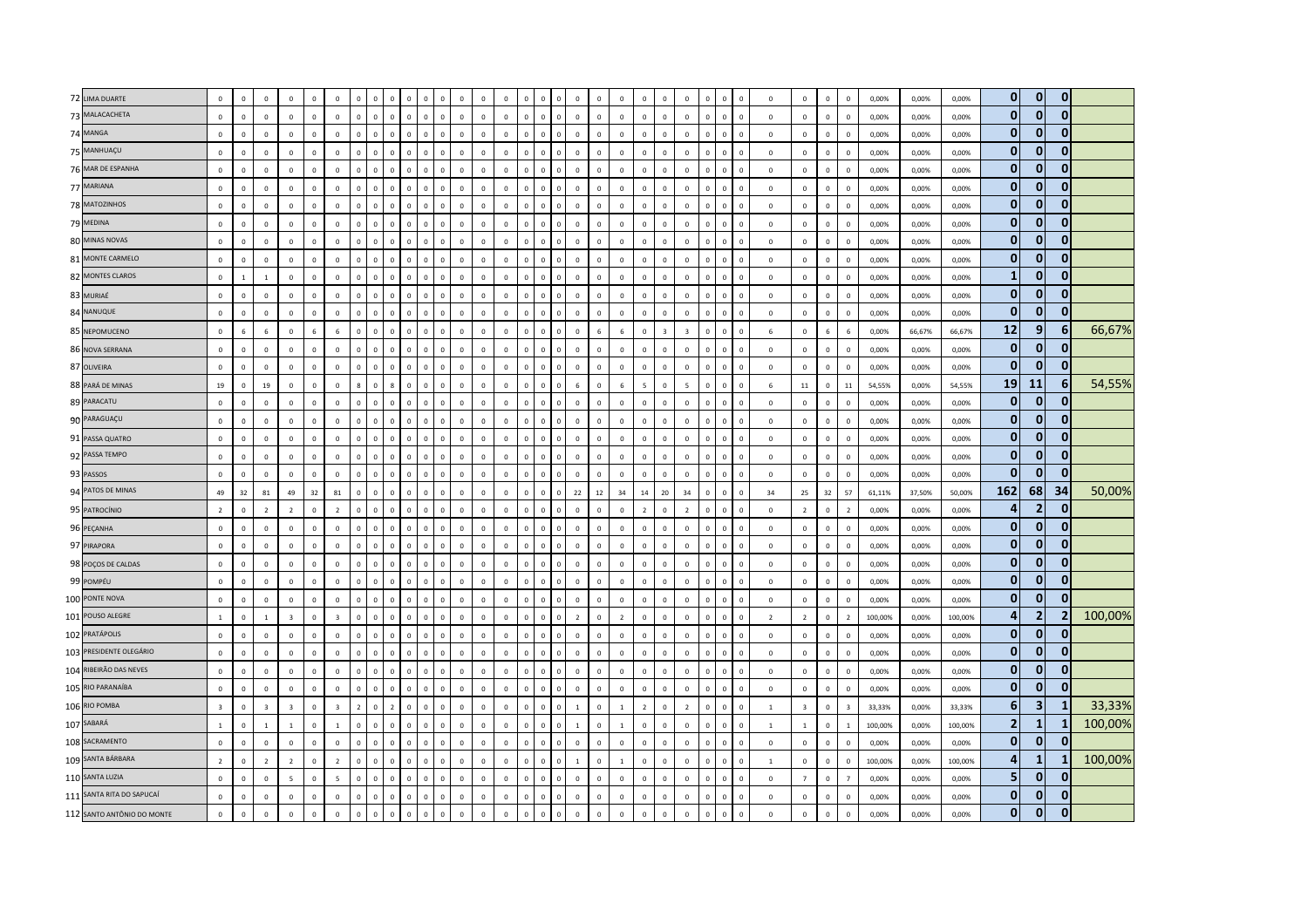|         | 113 SANTOS DUMONT            | $\mathbf 0$             | $\mathbf{0}$ | $^{\circ}$     | $\mathbf{0}$   | $\mathbf{0}$   | $\Omega$       | $\overline{0}$           | $\overline{0}$ | $\mathbf{0}$   | $\mathbf 0$  | $\circ$<br>$\Omega$           | $\mathbf{0}$ | $\mathbf{0}$ | $\circ$        | $\mathbf{0}$   | $^{\circ}$   | $\circ$        | $\overline{1}$ | 1              | $\overline{2}$ | $\mathbf{0}$   | $\Omega$       | $\mathbf 0$  | $\mathbf{0}$ | $\overline{0}$ | $\mathbf{0}$ | $\overline{z}$ |                |                | $\overline{2}$ | 100,00% | 100,00% | 100,00% | $\mathbf{0}$   | $\overline{2}$ |                | 100,00% |
|---------|------------------------------|-------------------------|--------------|----------------|----------------|----------------|----------------|--------------------------|----------------|----------------|--------------|-------------------------------|--------------|--------------|----------------|----------------|--------------|----------------|----------------|----------------|----------------|----------------|----------------|--------------|--------------|----------------|--------------|----------------|----------------|----------------|----------------|---------|---------|---------|----------------|----------------|----------------|---------|
|         | 114 SÃO GONÇALO DO SAPUCAÍ   | $\mathbf 0$             | $\mathbf{0}$ | $\mathbf{0}$   | $\mathbf{0}$   | $\overline{0}$ | $\mathbf{0}$   | $\Omega$                 | $\overline{0}$ | $\mathbf{0}$   | $\mathbf{0}$ | $\mathbf 0$<br>$\overline{0}$ | $\mathbf{0}$ | $\mathbf{0}$ | $\mathbf{0}$   | $^{\circ}$     | $\mathbf 0$  | $\mathbf{0}$   | $\overline{0}$ | $\overline{0}$ | $\mathbf 0$    | $\mathbf{0}$   | $\mathbf 0$    | $\mathbf{0}$ | $\mathbf{0}$ | $\overline{0}$ | $\mathbf{0}$ | $\mathbf{0}$   | $\mathbf 0$    | $\Omega$       | $^{\circ}$     | 0,00%   | 0,00%   | 0,00%   | $\mathbf{0}$   | $\mathbf{0}$   |                |         |
|         | 115 SÃO GOTARDO              | $\mathbf 0$             | $\mathbf{0}$ | $\mathbf{0}$   | $^{\circ}$     | $\mathbf{0}$   | $^{\circ}$     | $\Omega$                 | $\overline{0}$ | $\mathbf{0}$   | $\mathbf{0}$ | $\mathbf{0}$<br>$\mathbf{0}$  | $\mathbf{0}$ | $\mathbf{0}$ | $\mathbf{0}$   | $\mathbf{0}$   | $\mathbf{0}$ | $\circ$        | $\overline{0}$ | $\mathbf 0$    | $\mathbf 0$    | $\mathbf{0}$   | $\mathbf 0$    | $\mathbf{0}$ | $\mathbf{0}$ | $\overline{0}$ | $\Omega$     | $^{\circ}$     | $\Omega$       |                | $\Omega$       | 0,00%   | 0,00%   | 0,00%   | $\mathbf{0}$   | $\mathbf{0}$   |                |         |
|         | 116 SÃO JOÃO DEL REI         | $\mathbf{0}$            | $\mathbf{0}$ | $\mathbf{0}$   | $\mathbf{0}$   | $\mathbf{0}$   | $\mathbf{0}$   | $\Omega$                 | $\mathbf{0}$   | $\mathbf{0}$   | $\mathbf{0}$ | $\mathbf 0$<br>$\mathbf{0}$   | $\mathbf{0}$ | $\mathbf{0}$ | $\overline{0}$ | $\overline{0}$ | $\mathbf{0}$ | $\circ$        | $\overline{0}$ | $\mathbf 0$    | $\mathbf 0$    | $\mathbf{0}$   | $\mathbf{0}$   | $\mathbf 0$  | $\mathbf{0}$ | $\overline{0}$ | $\mathbf{0}$ | $\mathbf{0}$   | $\mathbf 0$    | $\Omega$       | $^{\circ}$     | 0,00%   | 0,00%   | 0,00%   | $\mathbf{0}$   | $\mathbf{0}$   | $\Omega$       |         |
|         | 117 SÃO LOURENÇO             | $\mathbf 0$             | $\Omega$     | $\mathbf{0}$   | $\mathbf{0}$   | $\Omega$       | $\Omega$       | $\Omega$                 | $\Omega$       | $\overline{0}$ | $\mathbf{0}$ | $\mathbf 0$<br>$\mathbf{0}$   | $\mathbf{0}$ | $\mathbf{0}$ | $\mathbf 0$    | $\mathbf{0}$   | $\mathbf 0$  | $\mathbf 0$    | $\mathbf 0$    | $\overline{0}$ | $\mathbf 0$    | $\mathbf{0}$   | $\Omega$       | $\mathbf 0$  | $\mathbf 0$  | $\overline{0}$ | $\mathbf{0}$ | $\mathbf{0}$   | $\Omega$       | $\Omega$       | $^{\circ}$     | 0,00%   | 0,00%   | 0,00%   | $\mathbf{0}$   | $\mathbf{0}$   | <sup>0</sup>   |         |
|         | 118 SÃO SEBASTIÃO DO PARAÍSO | $\mathbf 0$             | $\mathbf{0}$ | $\mathbf{0}$   | $\mathbf{0}$   | $\overline{0}$ | $\mathbf{0}$   | $\Omega$                 | $\Omega$       | $\mathbf{0}$   | $\mathbf{0}$ | $\overline{0}$<br>$\mathbf 0$ | $\mathbf{0}$ | $\mathbf{0}$ | $\mathbf{0}$   | $\mathbf{0}$   | $\Omega$     | $\circ$        | $\overline{0}$ | $\overline{0}$ | $\mathbf{0}$   | $\mathbf{0}$   | $\mathbf 0$    | $\mathbf{0}$ | $\mathbf 0$  | $\overline{0}$ | $\mathbf{0}$ | $\mathbf{0}$   | $\mathbf 0$    | $\Omega$       | $^{\circ}$     | 0,00%   | 0,00%   | 0,00%   | $\mathbf{0}$   | $\bf{0}$       | $\Omega$       |         |
|         | 119 SERRO                    | $\overline{0}$          | $\mathbf 0$  | $^{\circ}$     | $\mathbf 0$    | $\mathbf 0$    | $^{\circ}$     | $\mathbf 0$              | $\overline{0}$ | $\mathbf{0}$   | $\mathbf{0}$ | $\mathbf{0}$<br>$\mathbf 0$   | $\mathbf 0$  | $\mathbf{0}$ | $\mathbf 0$    | $\mathbf{0}$   | $^{\circ}$   | $\circ$        | $\overline{0}$ | $\mathbf 0$    | $\mathbf 0$    | $\mathbf 0$    | $\mathbf{0}$   | $\mathbf 0$  | $\mathbf{0}$ | $\overline{0}$ | $^{\circ}$   | $^{\circ}$     | $\Omega$       | $\Omega$       | $^{\circ}$     | 0,00%   | 0,00%   | 0,00%   | $\mathbf{0}$   | $\bf{0}$       | $\mathbf{0}$   |         |
|         | 120 SETE LAGOAS              | $\mathbf 0$             | $\mathbf{0}$ | $\mathbf{0}$   | $\mathbf{0}$   | $\overline{0}$ | $^{\circ}$     | $\mathbf 0$              | $\mathbf{0}$   | $\mathbf{0}$   | $\mathbf{0}$ | $\mathbf{0}$<br>$\mathbf 0$   | $\mathbf{0}$ | $\mathbf{0}$ | $\mathbf 0$    | $\overline{0}$ | $\mathbf 0$  | $\circ$        | $\overline{0}$ | $\mathbf 0$    | $\mathbf 0$    | $\mathbf{0}$   | $\mathbf 0$    | $\mathbf 0$  | $\mathbf 0$  | $\overline{0}$ | $\mathbf{0}$ | $\mathbf{0}$   | $\mathbf 0$    | $^{\circ}$     | $\mathbf{0}$   | 0,00%   | 0,00%   | 0,00%   | $\mathbf{0}$   | $\bf{0}$       | $\Omega$       |         |
|         | 121 TARUMIRIM                | 34                      |              | 38             | $\mathbf 0$    | $\overline{0}$ | $\mathbf{0}$   | $\mathbf 0$              | $\overline{0}$ | $\overline{0}$ | $\,0\,$      | $\mathbf 0$<br>$\mathbf{0}$   | $\mathbf 0$  | $\,0\,$      | $\mathbf 0$    | $\mathbf{0}$   | $\mathbf 0$  | $\mathbf 0$    | 16             | $\overline{0}$ | 16             | 6              | $\overline{2}$ | 8            | $\mathbf 0$  | $\overline{0}$ | $\mathbf 0$  | 16             | 22             | $\overline{2}$ | 24             | 72,73%  | 0,00%   | 66,67%  | 38             | 24             | <b>16</b>      | 66,67%  |
|         | 122 TEÓFILO OTONI            | $\mathbf{0}$            | $\mathbf{0}$ | $\mathbf{0}$   | $\mathbf{0}$   | $\mathbf{0}$   | $\mathbf{0}$   | $\Omega$                 | $\mathbf{0}$   | $\mathbf{0}$   | $\mathbf{0}$ | $\mathbf{0}$<br>$\Omega$      | $\mathbf{0}$ | $\mathbf{0}$ | $\overline{0}$ | $\overline{0}$ | $\mathbf{0}$ | $\mathbf{0}$   | $\overline{0}$ | $\overline{0}$ | $\mathbf 0$    | $\mathbf{0}$   | $\mathbf 0$    | $\mathbf{0}$ | $\mathbf{0}$ | $\overline{0}$ | $\Omega$     | $\mathbf{0}$   | $\Omega$       | $\Omega$       | $\Omega$       | 0,00%   | 0,00%   | 0,00%   | $\mathbf{0}$   | $\mathbf{0}$   | $\Omega$       |         |
|         | 123 TIROS                    | $\mathbf 0$             | $\mathbf{0}$ | $\mathbf{0}$   | $\mathbf{0}$   | $\mathbf{0}$   | $\mathbf{0}$   | $\Omega$                 | $\mathbf{0}$   | $\mathbf{0}$   | $\mathbf{0}$ | $\mathbf{0}$<br>$\mathbf{0}$  | $\mathbf{0}$ | $\mathbf{0}$ | $\overline{0}$ | $\overline{0}$ | $\mathbf{0}$ | $\mathbf{0}$   | $\overline{0}$ | $\overline{0}$ | $\mathbf{0}$   | $\mathbf{0}$   | $\mathbf{0}$   | $\mathbf{0}$ | $\mathbf{0}$ | $\overline{0}$ | $\mathbf{0}$ | $\mathbf{0}$   | $\Omega$       | $\Omega$       | $\mathbf{0}$   | 0,00%   | 0,00%   | 0,00%   | $\mathbf{0}$   | $\mathbf{0}$   | $\Omega$       |         |
|         | 124 TOMBOS                   | $\mathbf{0}$            | $\mathbf 0$  | $\mathbf{0}$   | $\mathbf{0}$   | $\mathbf 0$    | $\Omega$       | $\Omega$                 | $\overline{0}$ | $\mathbf{0}$   | $\mathbf{0}$ | $\mathbf 0$<br>$\mathbf{0}$   | $\mathbf{0}$ | $\mathbf{0}$ | $\mathbf{0}$   | $\mathbf{0}$   | $^{\circ}$   | $\mathbf 0$    | $\mathbf{0}$   | $\overline{0}$ | $\mathbf{0}$   | $\mathbf{0}$   | $\mathbf 0$    | $\mathbf 0$  | $\mathbf 0$  | $\overline{0}$ | $\mathbf{0}$ | $^{\circ}$     | $\mathbf 0$    | $^{\circ}$     | $^{\circ}$     | 0,00%   | 0,00%   | 0,00%   | $\mathbf{0}$   | $\mathbf{0}$   | $\Omega$       |         |
|         | 125 TRÊS CORAÇÕES            | $\mathbf{0}$            | $\Omega$     | $^{\circ}$     | $\mathbf 0$    | $\Omega$       | $\Omega$       | $\Omega$                 | $\Omega$       | $\mathbf{0}$   | $\mathbf 0$  | $\mathbf{0}$<br>$\Omega$      | $\mathbf 0$  | $\mathbf{0}$ | $\mathbf 0$    | $^{\circ}$     | $\Omega$     | $\mathbf{0}$   | $\mathbf 0$    | $\overline{0}$ | $\mathbf 0$    | $\mathbf 0$    | $\Omega$       | $\mathbf 0$  | $\mathbf 0$  | $\overline{0}$ | $\mathbf{0}$ | $^{\circ}$     | $\Omega$       | $\Omega$       | $^{\circ}$     | 0,00%   | 0,00%   | 0,00%   | $\mathbf{0}$   | $\mathbf{0}$   | $\Omega$       |         |
|         | 126 TUPACIGUARA              | $\mathbf 0$             | $\mathbf 0$  | $\Omega$       | $\mathbf 0$    | $\overline{0}$ | $\Omega$       | $\mathbf 0$              | $\Omega$       | $\mathbf{0}$   | $\mathbf 0$  | $\mathbf 0$<br>$\mathbf{0}$   | $\mathbf 0$  | $\,0\,$      | $\mathbf 0$    | $\mathbf{0}$   | $\mathbf 0$  | $\circ$        | $\overline{0}$ | $\mathbf 0$    | 0              | $\mathbf 0$    | $\mathbf 0$    | $\mathbf 0$  | $\mathbf 0$  | $\overline{0}$ | $^{\circ}$   | $\mathbf 0$    | $\Omega$       | $\Omega$       | $\Omega$       | 0,00%   | 0,00%   | 0,00%   | $\mathbf{0}$   | $\mathbf{0}$   | $\mathbf{0}$   |         |
|         | 127 TURMALINA                | $\mathbf 0$             | $\mathbf{0}$ | $\mathbf{0}$   | $\mathbf{0}$   | $\Omega$       | $\Omega$       | $\Omega$                 | $\Omega$       | $\mathbf{0}$   | $\mathbf{0}$ | $\mathbf 0$<br>$\mathbf{0}$   | $\mathbf{0}$ | $\mathbf{0}$ | $\mathbf 0$    | $\mathbf{0}$   | $\mathbf 0$  | $\circ$        | $\overline{0}$ | $\overline{0}$ | $\mathbf{0}$   | $\mathbf{0}$   | $\mathbf 0$    | $\mathbf{0}$ | $\mathbf 0$  | $\overline{0}$ | $\mathbf{0}$ | $\mathbf{0}$   | $\Omega$       | $\mathbf{0}$   | $\mathbf{0}$   | 0,00%   | 0,00%   | 0,00%   | $\mathbf{0}$   | $\mathbf{0}$   | $\Omega$       |         |
| 128 UBÁ |                              | $\mathbf{0}$            | $\mathbf 0$  | $\mathbf{0}$   | $\overline{0}$ | $\mathbf 0$    | $\mathbf{0}$   | $\mathbf 0$              | $\overline{0}$ | $\mathbf{0}$   | $\,0\,$      | $\mathbf{0}$<br>$\mathbf 0$   | $\mathbf 0$  | $\,0\,$      | $\overline{0}$ | $\mathbf{0}$   | $\mathbf 0$  | $\mathbf 0$    | $\mathbf 0$    | $\overline{0}$ | $\mathbf 0$    | $\mathbf{0}$   | $\mathbf 0$    | $\mathbf 0$  | $\mathbf 0$  | $\overline{0}$ | $\mathbf{0}$ | $\mathbf{0}$   | $\mathbf 0$    | $\Omega$       | $^{\circ}$     | 0,00%   | 0,00%   | 0,00%   | $\mathbf{0}$   | $\mathbf{0}$   | $\overline{0}$ |         |
|         | 129 UBERABA                  | $\overline{2}$          | $\mathbf 0$  | $\overline{2}$ | $\overline{0}$ | $\mathbf{0}$   | $\Omega$       | $\Omega$                 | $\mathbf{0}$   | $\overline{0}$ | $\mathbf{0}$ | $\Omega$<br>$\mathbf{0}$      | $\mathbf{0}$ | $\mathbf{0}$ | $\overline{0}$ | $\circ$        | $\mathbf{0}$ | $\mathsf 0$    | <sup>1</sup>   | $\mathbf 0$    | 1              | $\overline{1}$ | $\mathbf 0$    | $\mathbf{1}$ | $\mathbf{0}$ | $\mathbf 0$    | $\Omega$     | -1             | $\Omega$       | $\Omega$       | $\Omega$       | 50,00%  | 0,00%   | 50,00%  | $\overline{2}$ | $\overline{2}$ |                | 50,00%  |
|         | 130 UBERLÂNDIA               | <sup>1</sup>            | $\mathbf{0}$ | $\overline{1}$ | -1             | $\mathbf 0$    | $\overline{1}$ | $\Omega$                 | $\mathbf{0}$   | $\mathbf{0}$   | $\mathbf{0}$ | $\mathbf{0}$<br>$\mathbf 0$   | $\circ$      | $\circ$      | $\overline{0}$ | $\circ$        | $\mathbf{0}$ | $\circ$        | <sup>1</sup>   | $\mathbf 0$    | 1              | $\overline{1}$ | $\mathsf 0$    | -1           | $\mathbf{0}$ | $\overline{0}$ | $\mathbf{0}$ | $\mathbf{1}$   | $\mathbf{g}$   | $\Omega$       | 8              | 50,00%  | 0,00%   | 50,00%  | 2 <sub>1</sub> | $\overline{2}$ |                | 50,00%  |
|         | 131 VARGINHA                 | $\overline{7}$          | $\mathbf 0$  | $\overline{7}$ | $\overline{7}$ | $\Omega$       | $\overline{7}$ | $\overline{\phantom{a}}$ | $\Omega$       | $\overline{2}$ | $\mathbf 0$  | $\mathbf 0$<br>$\overline{0}$ | $\mathbf 0$  | $\mathbf 0$  | $\mathbf 0$    | $\mathbf{0}$   | $\mathbf 0$  | $\mathbf 0$    | 1              | $\overline{0}$ | $\overline{1}$ | $\mathbf 0$    | $\Omega$       | $\mathbf 0$  | $\mathbf 0$  | $\overline{0}$ | $^{\circ}$   |                |                | $\Omega$       |                | 100,00% | 0,00%   | 100,00% | 14             | 1              |                | 100,00% |
|         | 132 VÁRZEA DA PALMA          | $\mathbf 0$             | $\Omega$     | $\mathbf{0}$   | $\mathbf{0}$   | $\Omega$       | $\mathbf{0}$   | $\Omega$                 | $\overline{0}$ | $\mathbf{0}$   | $\mathbf{0}$ | $\mathbf 0$<br>$\overline{0}$ | $\mathbf{0}$ | $\mathbf{0}$ | $\mathbf{0}$   | $\mathbf{0}$   | $\mathbf 0$  | $\mathbf 0$    | $\mathbf{0}$   | $\overline{0}$ | $\mathbf 0$    | $\mathbf{0}$   | $\Omega$       | $\mathbf{0}$ | $\mathbf 0$  | $\overline{0}$ | $\mathbf{0}$ | $\Omega$       | $\Omega$       | $\Omega$       | $\mathbf 0$    | 0,00%   | 0,00%   | 0,00%   | $\mathbf{0}$   | $\mathbf{0}$   | $\mathbf{0}$   |         |
|         | 133 VAZANTE                  | $\mathbf 0$             | $\Omega$     | $\Omega$       | $^{\circ}$     | $\Omega$       | $\Omega$       | $\Omega$                 | $\Omega$       | $\mathbf{0}$   | $\mathbf{0}$ | $\mathbf{0}$<br>$\Omega$      | $\mathbf{0}$ | $\mathbf{0}$ | $\mathbf 0$    | $\mathbf{0}$   | $\Omega$     | $\circ$        | $\mathbf 0$    | $\mathbf 0$    | $\mathbf 0$    | $\mathbf 0$    | $\Omega$       | $\mathbf 0$  | $\mathbf{0}$ | $\overline{0}$ | $\mathbf{0}$ | $^{\circ}$     | $\Omega$       | $\Omega$       | $\Omega$       | 0,00%   | 0,00%   | 0,00%   | $\mathbf{0}$   | $\mathbf{0}$   | $\mathbf{0}$   |         |
|         | 134 VESPASIANO               | $\overline{2}$          | $\mathbf{0}$ | $\overline{2}$ | $^{\circ}$     | $\Omega$       | $\Omega$       | $\Omega$                 | $\overline{0}$ | $\mathbf{0}$   | $\,0\,$      | $\overline{0}$<br>$\Omega$    | $\mathbf 0$  | $\circ$      | $\mathbf 0$    | $\mathbf{0}$   | $\Omega$     | $\circ$        | <sup>1</sup>   | $\mathbf 0$    | $\overline{1}$ | $\mathbf{0}$   | $\Omega$       | $\mathbf 0$  | $\mathbf 0$  | $\overline{0}$ | $\mathbf{0}$ | $\overline{1}$ | $\overline{a}$ | $\Omega$       | $\overline{a}$ | 100,00% | 0,00%   | 100,00% | 2 <sup>1</sup> | 1              |                | 100,00% |
|         | 135 VIÇOSA                   | $\overline{\mathbf{3}}$ | $\Omega$     | $\mathbf{R}$   | $\mathbf{R}$   | $\Omega$       |                |                          | $\Omega$       |                | $\mathbf{0}$ | $\mathbf 0$<br>$\overline{0}$ | $\mathbf 0$  | $\,0\,$      | $\overline{0}$ | $\mathbf{0}$   | $\mathbf 0$  | $\mathbf 0$    | $\mathbf 0$    | $\overline{0}$ | $\mathbf 0$    | $\mathbf{0}$   | $\Omega$       | $\mathbf 0$  | $\mathbf 0$  | $\mathbf 0$    | $\mathbf 0$  | $\Omega$       | $\Omega$       |                | $^{\circ}$     | 0,00%   | 0,00%   | 0,00%   | 6 <sup>1</sup> | $\bf{0}$       | $\mathbf{0}$   |         |
|         | 136 VIRGINÓPOLIS             | $\mathbf{0}$            | $\mathbf 0$  | $\mathbf{0}$   | $\overline{0}$ | $\mathbf{0}$   | $\mathbf{0}$   | $\mathbf 0$              | $\mathbf{0}$   | $\overline{0}$ | $\mathbf{0}$ | $\mathbf 0$<br>$\mathbf{0}$   | $\mathbf{0}$ | $\mathbf{0}$ | $\overline{0}$ | $\overline{0}$ | $\mathbf{0}$ | $\mathbf 0$    | $\overline{0}$ | $\mathbf 0$    | $\mathbf 0$    | $\mathbf 0$    | $\mathbf 0$    | $\mathbf 0$  | $\mathbf 0$  | $\overline{0}$ | $\mathbf{0}$ | $\mathbf{0}$   | $\Omega$       |                | $\Omega$       | 0,00%   | 0,00%   | 0,00%   | $\mathbf{0}$   | $\mathbf{0}$   | $\mathbf{0}$   |         |
|         | 137 VISCONDE DO RIO BRANCO   | $\mathbf 0$             | $\Omega$     | $\mathbf 0$    | $\mathbb O$    | $\Omega$       | $\mathbf{0}$   | $\Omega$                 | $\Omega$       | $\overline{0}$ | $\mathbf{0}$ | $\mathbf 0$<br>$\mathbf{0}$   | $\mathbf 0$  | $\mathbf 0$  | $\overline{0}$ | $\mathbf{0}$   | $\mathbf 0$  | $\mathbf 0$    | $\mathbb O$    | $\mathbf 0$    | $\circ$        | $\mathbf 0$    | $\mathbf 0$    | $\mathbf 0$  | $\mathbf 0$  | $\mathbf 0$    | $\mathbf{0}$ | $\mathbf{0}$   | $\Omega$       | $\mathbf{0}$   | $\mathbf{0}$   | 0,00%   | 0,00%   | 0,00%   | $\mathbf{0}$   | $\mathbf{0}$   | $\Omega$       |         |
|         | <b>TOTAL</b>                 | 274                     | 83           | 357            | 205            | 69             | 274            | 25                       |                | 25             | $\Omega$     |                               | $\Omega$     | $\bullet$    |                |                | $\mathbf{0}$ | $\overline{2}$ | 119            | 23             | 142            | 69             | 53             | 122          |              |                |              | 142            | 297            | 74             | 371            | 63.30%  | 30.26%  | 53,79%  | 631 264 142    |                |                | 53,79%  |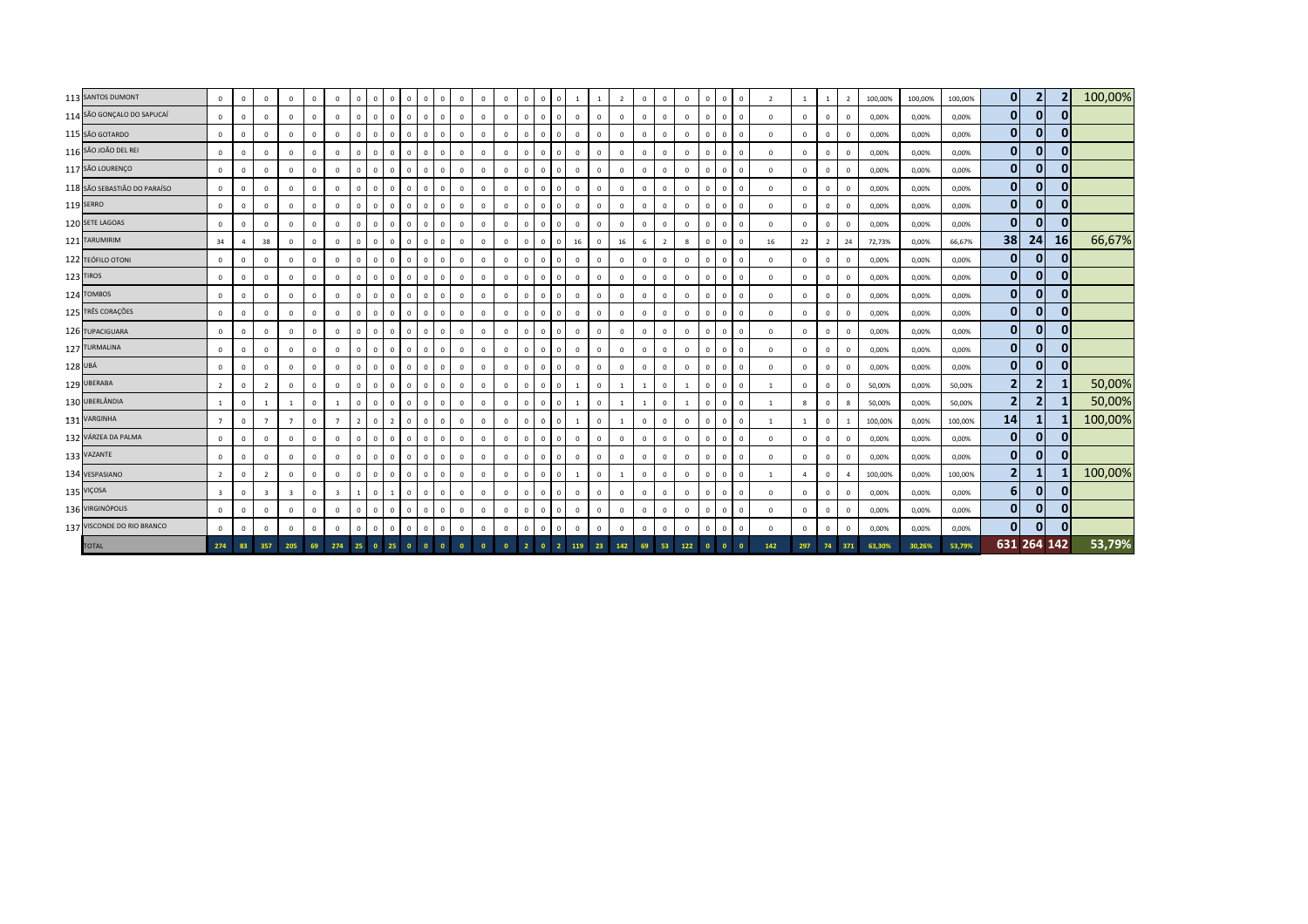|                                                  |                         |                  |                         |                         |                     |                |                |              |              |                                        |              |                |                   |                        |                |                                       |                | nov/18            |             |                |                |              |                |                                |              |                  |                |                                     |                |         |                                           |         |                         |                |                |                         |
|--------------------------------------------------|-------------------------|------------------|-------------------------|-------------------------|---------------------|----------------|----------------|--------------|--------------|----------------------------------------|--------------|----------------|-------------------|------------------------|----------------|---------------------------------------|----------------|-------------------|-------------|----------------|----------------|--------------|----------------|--------------------------------|--------------|------------------|----------------|-------------------------------------|----------------|---------|-------------------------------------------|---------|-------------------------|----------------|----------------|-------------------------|
|                                                  |                         |                  |                         |                         |                     |                |                |              |              |                                        |              |                |                   |                        |                |                                       |                | <b>MEDIAÇÃO</b>   |             |                |                |              |                |                                |              |                  |                |                                     |                |         |                                           |         |                         |                |                |                         |
|                                                  |                         |                  |                         |                         |                     |                |                |              |              |                                        |              |                |                   |                        |                |                                       |                | <b>Processual</b> |             |                |                |              |                |                                |              |                  |                |                                     |                |         |                                           |         |                         |                |                |                         |
| Tribunal de Justica do<br>Estado de Minas Gerais |                         |                  |                         | <b>CASOS</b>            |                     |                |                |              |              |                                        |              |                |                   | MEDIAÇÕES PREJUDICADAS |                |                                       |                |                   |             |                |                |              |                | MEDIAÇÕES CONCLUÍDAS           |              |                  |                | <b>SESSÕES</b><br><b>REALIZADAS</b> |                |         | % (MEDIAÇÕES<br>CONCLUÍDAS/COM<br>ACORDO) |         |                         |                |                |                         |
|                                                  |                         | <b>RECEBIDOS</b> |                         |                         | <b>FM ANDAMENTO</b> |                |                | NÃO ADESÃO   |              | <b>DESISTÊNCIA</b>                     |              |                | NÃO COMPARECIMENT |                        |                | <b>DEMANDA NÃO</b><br><b>INDICADA</b> |                |                   | COM ACORDO  |                |                | SEM ACORDO   |                | <b>ACORDO PARCIA</b>           |              | <b>TOTAL</b>     |                | SESSÕES                             |                |         | %                                         |         |                         |                |                |                         |
|                                                  |                         | g                |                         |                         | EL                  |                |                | EL           |              | Ĭ<br>린                                 |              |                |                   |                        |                |                                       |                |                   | 린           |                | İ              | Ψ            | лÃ             | Ĕ                              |              | <b>ACORDO</b>    |                | EL                                  |                | MÍLIA   |                                           |         | <b>DEA</b>              | <b>DTAL</b>    | OTAL           | Percentual<br>de acordo |
| 1 ABRE CAMPO                                     | $\mathbb O$             | $\mathsf 0$      | $\mathbb O$             | $\mathbb O$             | $\mathbb O$         | $\Omega$       | $\mathbf{0}$   | $\Omega$     | $\mathbf{0}$ | $\mathbf 0$<br>$\,$ 0                  | $\circ$      | $\mathbf 0$    | $\mathbf 0$       | $\mathbf 0$            | $\,$ 0         | $\overline{0}$                        | $\mathbf 0$    | $\mathbf 0$       | $\mathbb O$ | $\mathbf{0}$   | $\mathbf 0$    | $\mathbf 0$  | $\mathbb O$    | $\mathbf 0$<br>$\mathbf{0}$    | $\mathbf 0$  | $\mathbb O$      | $\mathbb O$    | $\mathbf 0$                         | $\mathbf{0}$   | 0,00%   | 0,00%                                     | 0,00%   | $\mathbf{0}$            | $\mathbf{0}$   | $\mathbf 0$    |                         |
| 2 AÇUCENA                                        | $\mathbb O$             | $\overline{0}$   | $\circ$                 | $\mathbf 0$             | $\mathbf 0$         | $\mathbf 0$    | $\mathbf 0$    | $\Omega$     | $\Omega$     | $\mathbf 0$<br>$\,$ 0                  | $\Omega$     | $\,$ 0         | $\mathbf 0$       | $\mathbf 0$            | $\mathbf 0$    | $\Omega$                              | $\overline{0}$ | $\mathbf 0$       | $\mathbf 0$ | $\mathbf 0$    | $\mathbb O$    | $\mathbf 0$  | $\mathbb O$    | $\mathbf 0$<br>$\Omega$        | $\mathbf 0$  | $\mathbf{0}$     | $\mathbf 0$    | $\mathbf 0$                         | $\bf 0$        | 0,00%   | 0,00%                                     | 0,00%   | $\mathbf{0}$            | $\mathbf 0$    | $\bf{0}$       |                         |
| ÁGUAS FORMOSAS                                   | $\mathbf 0$             | $\mathbf 0$      | $\mathbf 0$             | $\mathbb O$             | $\pmb{0}$           | $\mathbf{0}$   | $\mathbf 0$    |              |              | $\mathbf 0$<br>$\mathbf 0$             |              | $\,$ 0         | $\mathbf 0$       | $\mathbf 0$            | $\mathbf 0$    | $\mathbf 0$                           | $\mathbf 0$    | $\mathbf 0$       | $\mathbf 0$ | $\mathbf 0$    | $\mathbf 0$    | $\mathbf 0$  | $\mathbb O$    | $\mathbf 0$                    | $\mathsf 0$  | $\mathbb O$      | $\mathbf 0$    | $\pmb{0}$                           | $\mathbf 0$    | 0,00%   | 0,00%                                     | 0,00%   | $\mathbf{0}$            | $\bf{0}$       | $\bf{0}$       |                         |
| ALÉM PARAÍBA                                     | $\mathbf 0$             | $\overline{1}$   | $\overline{1}$          | $\mathbb O$             | $\overline{1}$      | $\overline{1}$ | $\mathbf 0$    |              |              | $\mathbf{0}$<br>$\overline{0}$         | $\Omega$     | $\mathbf 0$    | $\,$ 0 $\,$       | $\overline{0}$         | $\mathbf{0}$   | $\Omega$                              | $\Omega$       | $\mathbf 0$       | $\mathbf 0$ | $\mathbf{0}$   | $\mathbf{0}$   | $\Omega$     | $\mathbf 0$    | $\Omega$<br>$\Omega$           | $\Omega$     | $\mathbb O$      | $\mathbf 0$    | $\overline{1}$                      | $\overline{1}$ | 0,00%   | 0,00%                                     | 0,00%   | $\overline{2}$          | $\mathbf{0}$   | $\Omega$       |                         |
| 5 ALFENAS                                        | $\overline{\mathbf{3}}$ | $\overline{0}$   | $\overline{\mathbf{3}}$ | $\mathbb O$             | $\mathbf 0$         | $\Omega$       | $\mathbb O$    | $\Omega$     | $\mathbf{0}$ | $\mathbf 0$<br>$\,$ 0                  | $\Omega$     | $\mathbf 0$    | $\,$ 0 $\,$       | $\overline{0}$         | $\mathbf 0$    | $\mathbf{0}$                          | $\overline{0}$ | $\overline{2}$    | $\mathbb O$ | $\overline{2}$ | $1\,$          | $\mathbf 0$  | $\mathbf{1}$   | $\overline{0}$<br>$\Omega$     | $\mathsf 0$  | $\overline{2}$   | $\mathbf 0$    | $\mathbf{0}$                        | $\overline{0}$ | 66,67%  | 0,00%                                     | 66,67%  | 3                       | 3              | $\overline{2}$ | 66,67%                  |
| ALTO RIO DOCE                                    | $\mathbb O$             | $\overline{0}$   | $\circ$                 | $\mathbf 0$             | $\mathbf 0$         | $\mathbf 0$    | $\mathbf 0$    | $\sqrt{ }$   | $\Omega$     | $\mathbf 0$<br>$\overline{\mathbf{0}}$ | $\Omega$     | $\,$ 0         | $\mathbf 0$       | $\mathbf 0$            | $\,0\,$        | $\Omega$                              | $\overline{0}$ | $\mathbf 0$       | $\mathbf 0$ | $\mathbf 0$    | $\mathbb O$    | $\mathbf 0$  | $\mathbf 0$    | $\overline{0}$<br>$\Omega$     | $\mathsf 0$  | $\mathbf 0$      | $\mathbf 0$    | $\mathbf{0}$                        | $\mathbf 0$    | 0,00%   | 0,00%                                     | 0,00%   | $\mathbf{0}$            | $\mathbf 0$    | $\bf{0}$       |                         |
| 7 ARAÇUAÍ                                        | $\mathbb O$             | $\overline{0}$   | $\mathbf 0$             | $\mathbb O$             | $\overline{0}$      | $\mathbf{0}$   | $\mathbf 0$    |              | $\Omega$     | $\mathbf 0$<br>$\overline{0}$          |              | $\mathbf 0$    | $\mathbf 0$       | $\mathbb O$            | $\mathbf 0$    | $\mathbf 0$                           | $\overline{0}$ | $\mathbf 0$       | $\mathbf 0$ | $\mathbf 0$    | $\mathbb O$    | $\mathbf 0$  | $\mathbb O$    | $\mathbf 0$                    | $\mathbf 0$  | $\mathbf 0$      | $\mathbf 0$    | $\mathbf 0$                         | $\mathbb O$    | 0,00%   | 0,00%                                     | 0,00%   | $\mathbf{0}$            | $\mathbf{0}$   | $\mathbf{0}$   |                         |
| 8 ARAGUARI                                       | $\mathbf 0$             | $\mathbf 0$      | $\mathbf 0$             | $\mathbf 0$             | $\bf{0}$            | $\mathbf{0}$   | $\mathbf 0$    | $\mathbf{0}$ | $\Omega$     | $\mathbf 0$<br>$\bf{0}$                | $\Omega$     | $\mathbf 0$    | $\mathbf 0$       | $\mathbf 0$            | $\bf{0}$       | $\mathbf{0}$                          | $\mathbf{0}$   | $\mathbf 0$       | $\mathbf 0$ | $\bf{0}$       | $\mathbf 0$    | $\Omega$     | $\mathbf 0$    | $\mathbf{0}$<br>$\Omega$       | $\mathbf 0$  | $\boldsymbol{0}$ | $\mathbf 0$    | $\bf{0}$                            | $\mathbf 0$    | 0,00%   | 0,00%                                     | 0,00%   | $\mathbf{0}$            | $\mathbf{0}$   | $\mathbf{0}$   |                         |
| 9 ARAXÁ                                          | $\mathbf{0}$            | $\overline{0}$   | $\Omega$                | $\Omega$                | $\mathbf 0$         | $\Omega$       | $\mathbf 0$    | $\Omega$     | $\Omega$     | $\mathbf 0$<br>$\overline{0}$          |              | $\mathbf 0$    | $\mathbf 0$       | $\mathbb O$            | $\mathbf 0$    | $\Omega$                              | $\Omega$       | $\mathbf 0$       | $\Omega$    | $\mathbf{0}$   | $\mathbb O$    | $\Omega$     | $\Omega$       | $\mathbf 0$                    | $\mathsf 0$  | $\circ$          | $\overline{0}$ | $\mathbf 0$                         | $\mathbf 0$    | 0,00%   | 0,00%                                     | 0,00%   | $\mathbf{0}$            | $\mathbf{0}$   | $\mathbf{0}$   |                         |
| 10 BARÃO DE COCAIS                               | $\overline{\mathbf{3}}$ | $\mathbf 0$      | $\overline{z}$          | $\overline{\mathbf{z}}$ | $\overline{0}$      | $\overline{z}$ | $\Omega$       | $\sqrt{ }$   |              | $\mathbf 0$<br>$\overline{0}$          |              | $\mathbf 0$    | $\overline{0}$    | $\mathbf 0$            | $\mathbf{0}$   | $\Omega$                              | $\Omega$       | $\overline{z}$    | $\Omega$    | $\overline{z}$ | $\mathbb O$    | $\Omega$     | $\Omega$       | $\Omega$                       | $\,$ 0 $\,$  | $\overline{2}$   | $\overline{2}$ | $\mathbf 0$                         | $\overline{2}$ | 100,00% | 0,00%                                     | 100,00% | 6                       | $\overline{2}$ | 2              | 100,00%                 |
| 11 BARBACENA                                     | $\mathbf 0$             | $\overline{0}$   | $\mathbf 0$             | $\mathbb O$             | $\overline{0}$      | $\mathbf{0}$   | $\mathbf 0$    |              | $\Omega$     | $\mathbf 0$<br>$\overline{0}$          |              | $\mathbf 0$    | $\,$ 0 $\,$       | $\mathbb O$            | $\mathbf 0$    | $\Omega$                              | $\overline{0}$ | $\mathbf 0$       | $\mathbb O$ | $\mathbf 0$    | $\mathbb O$    | $\mathbf 0$  | $\mathbb O$    | $\mathbf 0$                    | $\mathbf 0$  | $\mathbb O$      | $\mathbf 0$    | $\mathbf 0$                         | $\overline{0}$ | 0,00%   | 0,00%                                     | 0,00%   | $\overline{0}$          | $\mathbf{0}$   | $\overline{0}$ |                         |
| 12 BARROSO                                       | $\mathbb O$             | $\mathbf 0$      | $\Omega$                | $\mathbf 0$             | $\Omega$            | $\Omega$       | $\mathbf 0$    | $\sqrt{ }$   | $\Omega$     | $\mathbf 0$<br>$\,$ 0                  | $\Omega$     | $\mathbf 0$    | $\mathbf 0$       | $\overline{0}$         | $\mathbf 0$    | $\mathbf{0}$                          | $\mathbf 0$    | $\mathbf 0$       | $\mathbf 0$ | $\mathbf{0}$   | $\mathbb O$    | $\Omega$     | $\mathbf{0}$   | $\overline{0}$<br>$\Omega$     | $\mathbf 0$  | $\mathbb O$      | $\overline{0}$ | $\Omega$                            | $\mathbb O$    | 0,00%   | 0,00%                                     | 0,00%   | $\overline{0}$          | $\mathbf{0}$   | $\mathbf{0}$   |                         |
| 13 BELO HORIZONTE                                | $\mathbf{24}$           | $\overline{2}$   | 26                      | 59                      | $\overline{2}$      | 61             | $\overline{7}$ |              |              | $\mathbf 0$<br>$\overline{0}$          |              | $\,$ 0         | $\overline{0}$    | $\mathbf 0$            | $\mathbf 0$    | $\mathbf 0$                           | $\overline{0}$ | 8                 | $\mathbf 0$ | 8              | $\mathbf 0$    | $\mathbf 0$  | $\mathbb O$    | $\mathbf 0$                    | $\mathbf 0$  | 8                | 88             | $\overline{2}$                      | 90             | 100,00% | 0,00%                                     | 100,00% | 87                      | 8              | 8              | 100,00%                 |
| 14 BETIM                                         | $\mathbb O$             | $\Omega$         | $\mathbf{0}$            | $\mathbf 0$             | $\Omega$            | $\Omega$       | $\mathbf 0$    |              | <sup>n</sup> | $\mathbf 0$<br>$\overline{\mathbf{0}}$ | $\Omega$     | $\overline{0}$ | $\mathbf{0}$      | $\mathbf 0$            | $\mathbf{0}$   | $\Omega$                              | $\Omega$       | $\mathbf{0}$      | $\Omega$    | $\mathbf{0}$   | $\mathbb O$    | $\Omega$     | $\Omega$       | $\Omega$                       | $\Omega$     | $\mathbf{0}$     | $\Omega$       | $\mathbf{0}$                        | $\Omega$       | 0.00%   | 0,00%                                     | 0.00%   | $\overline{0}$          | $\mathbf{0}$   | $\mathbf{0}$   |                         |
| 15 BICAS                                         | $\mathbb O$             | $\,$ 0           | $\mathbb O$             | $\mathbb O$             | $\overline{0}$      | $\mathbf 0$    | $\mathbf 0$    |              | $\Omega$     | $\mathbf 0$<br>$\overline{0}$          | $\Omega$     | $\mathbf 0$    | $\mathbf 0$       | $\mathbb O$            | $\mathbf 0$    | $\Omega$                              | $\mathbf 0$    | $\mathbf 0$       | $\mathbb O$ | $\mathbf 0$    | $\mathbb O$    | $\mathbf 0$  | $\mathbf 0$    | $\overline{0}$                 | $\mathbf 0$  | $\mathbb O$      | $\overline{0}$ | $\mathbf 0$                         | $\mathbb O$    | 0,00%   | 0,00%                                     | 0,00%   | $\overline{0}$          | $\mathbf{0}$   | $\mathbf{0}$   |                         |
| 16 BRUMADINHO                                    | $\mathbb O$             | $\mathbf 0$      | $\Omega$                | $\mathbb O$             | $\Omega$            | $\Omega$       | $\mathbf{0}$   | $\sqrt{ }$   | $\Omega$     | $\mathbf 0$<br>$\overline{\mathbf{0}}$ | $\Omega$     | $\mathbf 0$    | $\mathbf 0$       | $\mathbf 0$            | $\mathbf{0}$   | $\mathbf{0}$                          | $\circ$        | $\mathbf 0$       | $\mathbf 0$ | $\mathbf{0}$   | $\mathbb O$    | $\Omega$     | $\overline{0}$ | $\Omega$<br>$\Omega$           | $\mathbf 0$  | $\mathbb O$      | $\mathbb O$    | $\Omega$                            | $\mathbb O$    | 0,00%   | 0,00%                                     | 0,00%   | $\mathbf{0}$            | $\mathbf{0}$   | $\mathbf{0}$   |                         |
| 17 CAETÉ                                         | $\mathbb O$             | $\mathbf 0$      | $\mathbf 0$             | $\mathbb O$             | $\mathbf 0$         | $\mathbf 0$    | $\mathbf 0$    | $\Omega$     | $\mathbf 0$  | $\mathbf{0}$<br>$\,$ 0                 | $\mathbf 0$  | $\mathbf 0$    | $\mathbf 0$       | $\mathbf 0$            | $\mathbf 0$    | $\mathbf 0$                           | $\overline{0}$ | $\mathbf 0$       | $\mathbf 0$ | $\mathbf 0$    | $\mathbf{0}$   | $\circ$      | $\mathbb O$    | $\overline{0}$<br>$\mathbf{0}$ | $\mathbf 0$  | $\mathbf 0$      | $\mathbf 0$    | $\mathbf 0$                         | $\mathbf 0$    | 0,00%   | 0,00%                                     | 0,00%   | $\mathbf{0}$            | $\mathbf{0}$   | $\mathbf{0}$   |                         |
| 18 CAMANDUCAIA                                   | $\mathbb O$             | $\mathbf 0$      | $\mathbf 0$             | $\mathbb O$             | $\mathbf 0$         | $\mathbf 0$    | $\mathbb O$    |              |              | $\mathbf 0$<br>$\overline{0}$          |              | $\mathbf 0$    | $\overline{0}$    | $\mathbf 0$            | $\mathbf 0$    | $\Omega$                              | $\overline{0}$ | $\mathbf 0$       | $\mathbf 0$ | $\mathbf 0$    | $\mathbb O$    | $\mathbf 0$  | $\mathbf 0$    | $\mathbf{0}$                   | $\mathbf 0$  | $\circ$          | $\mathbb O$    | $\mathbf 0$                         | $\mathbf 0$    | 0,00%   | 0,00%                                     | 0,00%   | $\mathbf{0}$            | $\mathbf 0$    | 0              |                         |
| 19 CAMPO BELO                                    | $\mathbb O$             | $\overline{0}$   | $\mathbf 0$             | $\mathbb O$             | $\mathbb O$         | $\Omega$       | $\Omega$       |              | $\Omega$     | $\mathbf 0$<br>$\Omega$                |              | $\mathbf 0$    | $\mathbf 0$       | $\mathbb O$            | $\mathbf{0}$   | $\Omega$                              | $\overline{0}$ | $\mathbf 0$       | $\mathbb O$ | $\mathbf 0$    | $\mathbb O$    | $\Omega$     | $\mathbf 0$    | $\Omega$                       | $\mathbf 0$  | $\mathbb O$      | $\overline{0}$ | $\mathbf 0$                         | $\mathbb O$    | 0,00%   | 0,00%                                     | 0,00%   | $\overline{0}$          | $\bf{0}$       | $\mathbf{0}$   |                         |
| 20 CAPELINHA                                     | $\mathbb O$             | $\Omega$         | $\mathbf 0$             | $\mathbb O$             | $\Omega$            | $\Omega$       | $\mathbf 0$    | $\sqrt{ }$   | $\Omega$     | $\mathbf{0}$<br>$\overline{0}$         | $\Omega$     | $\overline{0}$ | $\mathbf{0}$      | $\overline{0}$         | $\overline{0}$ | $\mathbf{0}$                          | $\circ$        | $\mathbf{0}$      | $\mathbf 0$ | $\mathbf{0}$   | $\mathbf{0}$   | $\mathbf{0}$ | $\overline{0}$ | $\Omega$<br>$\Omega$           | $\Omega$     | $\mathbf 0$      | $\mathbf 0$    | $\Omega$                            | $\mathbb O$    | 0.00%   | 0,00%                                     | 0,00%   | $\mathbf{0}$            | $\mathbf{0}$   | $\mathbf{0}$   |                         |
| 21 CAPINÓPOLIS                                   | $\mathbf 0$             | $\overline{0}$   | $\mathbf 0$             | $\mathbf 0$             | $\mathbf 0$         | $\mathbf 0$    | $\mathbf 0$    | $\Omega$     | $\mathbf 0$  | $\mathbf 0$<br>$\,$ 0                  | $\Omega$     | $\mathbf 0$    | $\mathbf 0$       | $\mathbf 0$            | $\,$ 0         | $\mathbf{0}$                          | $\circ$        | $\mathbf 0$       | $\mathbf 0$ | $\mathbf 0$    | $\mathbf 0$    | $\circ$      | $\circ$        | $\overline{0}$<br>$\Omega$     | $\mathbf 0$  | $\mathbf 0$      | $\overline{0}$ | $\mathbf 0$                         | $\mathbf 0$    | 0,00%   | 0,00%                                     | 0,00%   | $\mathbf{0}$            | $\mathbf{0}$   | $\mathbf{0}$   |                         |
| 22 CARANGOLA                                     | $\mathbb O$             | $\mathbf 0$      | $\circ$                 | $\mathbb O$             | $\mathbf 0$         | $\mathbf 0$    | $\mathbb O$    |              | $\Omega$     | $\mathbf 0$<br>$\,$ 0                  | $\Omega$     | $\mathbf 0$    | $\mathbf 0$       | $\mathbf 0$            | $\mathbf 0$    | $\mathbf{0}$                          | $\overline{0}$ | $\mathbf 0$       | $\mathbf 0$ | $\mathbf 0$    | $\mathbb O$    | $\mathbf 0$  | $\circ$        | $\mathbf 0$                    | $\mathbf 0$  | $\circ$          | $\mathbf 0$    | $\mathbf 0$                         | $\mathbf 0$    | 0,00%   | 0,00%                                     | 0,00%   | $\overline{0}$          | $\mathbf{0}$   | $\mathbf{0}$   |                         |
| 23 CARATINGA                                     | $\,$ 1 $\,$             | $\,0\,$          | $\,$ 1 $\,$             | $\mathbf 0$             | $\mathbf 0$         | $\mathbf{0}$   | $\mathbb O$    | $\sqrt{2}$   | $\Omega$     | $\mathbf 0$<br>$\,$ 0                  | $\mathbf{0}$ | $\,$ 0         | $\,$ 0            | $\mathbb O$            | $\mathbf 0$    | $\mathbf 0$                           | $\mathbf 0$    | $\,$ 1            | $\mathbb O$ | $1\,$          | $\mathbf 0$    | $\mathbf 0$  | $\mathbf 0$    | $\overline{0}$<br>$\Omega$     | $\mathbf 0$  | $\mathbf{1}$     | $\overline{2}$ | $\mathbf 0$                         | $\overline{2}$ | 100,00% | 0,00%                                     | 100,00% | $\mathbf{1}$            | $\mathbf{1}$   | 1              | 100,00%                 |
| CARMO DO CAJURU<br>24                            | 29                      | $\mathsf 0$      | 29                      | $8\phantom{1}$          | $\Omega$            | $\mathbf{g}$   | $\mathbf{0}$   | $\Omega$     | $\mathbf{0}$ | $\mathbf{0}$<br>$\overline{0}$         | $\Omega$     | $\mathbf 0$    | $\mathbf 0$       | $\mathbf 0$            | $\overline{0}$ | $\mathbf{0}$                          | $\mathbf{0}$   | 13                | $\mathbf 0$ | 13             | $\overline{3}$ | $\mathbf 0$  | $\overline{3}$ | $\overline{0}$<br>$\Omega$     | $\mathbf{0}$ | 13               | 22             | $\mathbf{0}$                        | 22             | 81,25%  | 0,00%                                     | 81,25%  | 37                      | <b>16</b>      | 13             | 81,25%                  |
| CARMO DO PARANAÍBA<br>25                         | $\mathbb O$             | $\overline{0}$   | $\circ$                 | $\mathbb O$             | $\mathbf 0$         | $\mathbf{0}$   | $\mathbb O$    | $\Omega$     | $\Omega$     | $\mathbf 0$<br>$\,$ 0                  | $\Omega$     | $\,$ 0         | $\mathbf 0$       | $\mathbf 0$            | $\mathbf 0$    | $\Omega$                              | $\overline{0}$ | $\mathbf 0$       | $\mathbf 0$ | $\mathbf 0$    | $\mathbb O$    | $\Omega$     | $\circ$        | $\mathbf 0$<br>$\Omega$        | $\mathbf 0$  | $\circ$          | $\mathbf 0$    | $\mathbf 0$                         | $\mathbf 0$    | 0,00%   | 0,00%                                     | 0,00%   | $\mathbf{0}$            | 0              | $\bf{0}$       |                         |
| 26 CARMO DO RIO CLARO                            | $\mathbb O$             | $\overline{0}$   | $\circ$                 | $\mathbb O$             | $\mathbf 0$         | $\mathbf{0}$   | $\mathbf 0$    |              |              | $\mathbf 0$<br>$\overline{0}$          |              | $\,$ 0         | $\overline{0}$    | $\mathbb O$            | $\mathbf 0$    | $\Omega$                              | $\overline{0}$ | $\mathbf 0$       | $\mathbf 0$ | $\mathbf 0$    | $\mathbb O$    | $\mathbf 0$  | $\mathbf 0$    | $\mathbf 0$                    | $\mathbf 0$  | $\mathbf 0$      | $\mathbf 0$    | $\mathbf 0$                         | $\mathbf 0$    | 0,00%   | 0,00%                                     | 0,00%   | $\mathbf{0}$            | $\mathbf 0$    | 0              |                         |
| 27 CARMÓPOLIS DE MINAS                           | $\mathbb O$             | $\overline{0}$   | $\mathbf 0$             | $\mathbb O$             | $\overline{0}$      | $\mathbf{0}$   | $\mathbf 0$    |              | $\Omega$     | $\mathsf{O}$<br>$\,$ 0                 | $\Omega$     | $\,$ 0         | $\,0\,$           | $\,0\,$                | $\mathbf 0$    | $\Omega$                              | $\overline{0}$ | $\mathbf 0$       | $\mathbf 0$ | $\mathbf 0$    | $\mathbb O$    | $\mathbf 0$  | $\mathbf 0$    | $\overline{0}$<br>$\Omega$     | $\mathsf 0$  | $\mathbb O$      | $\mathbf 0$    | $\mathbf 0$                         | $\mathbb O$    | 0,00%   | 0,00%                                     | 0,00%   | $\overline{0}$          | $\mathbf 0$    | $\mathbf{0}$   |                         |
| 28 CAXAMBU                                       | $\mathbb O$             | $\overline{0}$   | $\mathbb O$             | $\mathbb O$             | $\mathbf 0$         | $\mathbf{0}$   | $\mathbf 0$    | $\Omega$     | $\Omega$     | $\mathbf 0$<br>$\,$ 0                  | $\mathbb O$  | $\mathbf 0$    | $\,$ 0 $\,$       | $\mathbf 0$            | $\,$ 0         | $\mathbf{0}$                          | $\mathbf 0$    | $\mathbf 0$       | $\mathbb O$ | $\mathbf 0$    | $\mathbf 0$    | $\mathbf 0$  | $\mathbf 0$    | $\mathbf 0$<br>$\Omega$        | $\mathbf 0$  | $\mathbb O$      | $\mathbf 0$    | $\mathbf{0}$                        | $\mathbf 0$    | 0,00%   | 0,00%                                     | 0,00%   | $\mathbf{0}$            | $\mathbf{0}$   | $\mathbf{0}$   |                         |
| 29 CEJUSC 2 Grau                                 | $\mathbf 0$             | $\overline{0}$   | $\mathbf 0$             | $\mathbf 0$             | $\mathbf 0$         | $\mathbf 0$    | $\mathbb O$    | $\Omega$     | $\Omega$     | $\mathbf 0$<br>$\,$ 0                  | $\Omega$     | $\mathbf 0$    | $\mathbf 0$       | $\mathbf 0$            | $\mathbf 0$    | $\mathbf{0}$                          | $\overline{0}$ | $\mathbf 0$       | $\Omega$    | $\mathbf 0$    | $\mathbb O$    | $\mathbf 0$  | $\circ$        | $\,$ 0<br>$\Omega$             | $\mathbf 0$  | $\mathbf 0$      | $\mathbf 0$    | $\mathbf{0}$                        | $\mathbf 0$    | 0,00%   | 0,00%                                     | 0,00%   | $\mathbf{0}$            | $\Omega$       | $\mathbf{0}$   |                         |
| 30 CLÁUDIO                                       | $\overline{2}$          | $\mathbf 0$      | $\overline{2}$          | $\mathbf{1}$            | $\mathbf 0$         | $\mathbf{1}$   | $\mathbb O$    |              | $\Omega$     | $\mathbf 0$<br>$\overline{0}$          | $\Omega$     | $\mathbf 0$    | $\mathbf 0$       | $\mathbf 0$            | $\mathbf 0$    | $\Omega$                              | $\mathbf 0$    | $\mathbf 0$       | $\mathbf 0$ | $\mathbf 0$    | $\mathbf{1}$   | $\mathbf 0$  | $\mathbf{1}$   | $\mathbf{0}$                   | $\mathbf 0$  | $\mathbf 0$      | $\overline{2}$ | $\mathbf 0$                         | $\overline{2}$ | 0,00%   | 0,00%                                     | 0,00%   | $\overline{\mathbf{3}}$ | $\mathbf{1}$   | $\mathbf{0}$   |                         |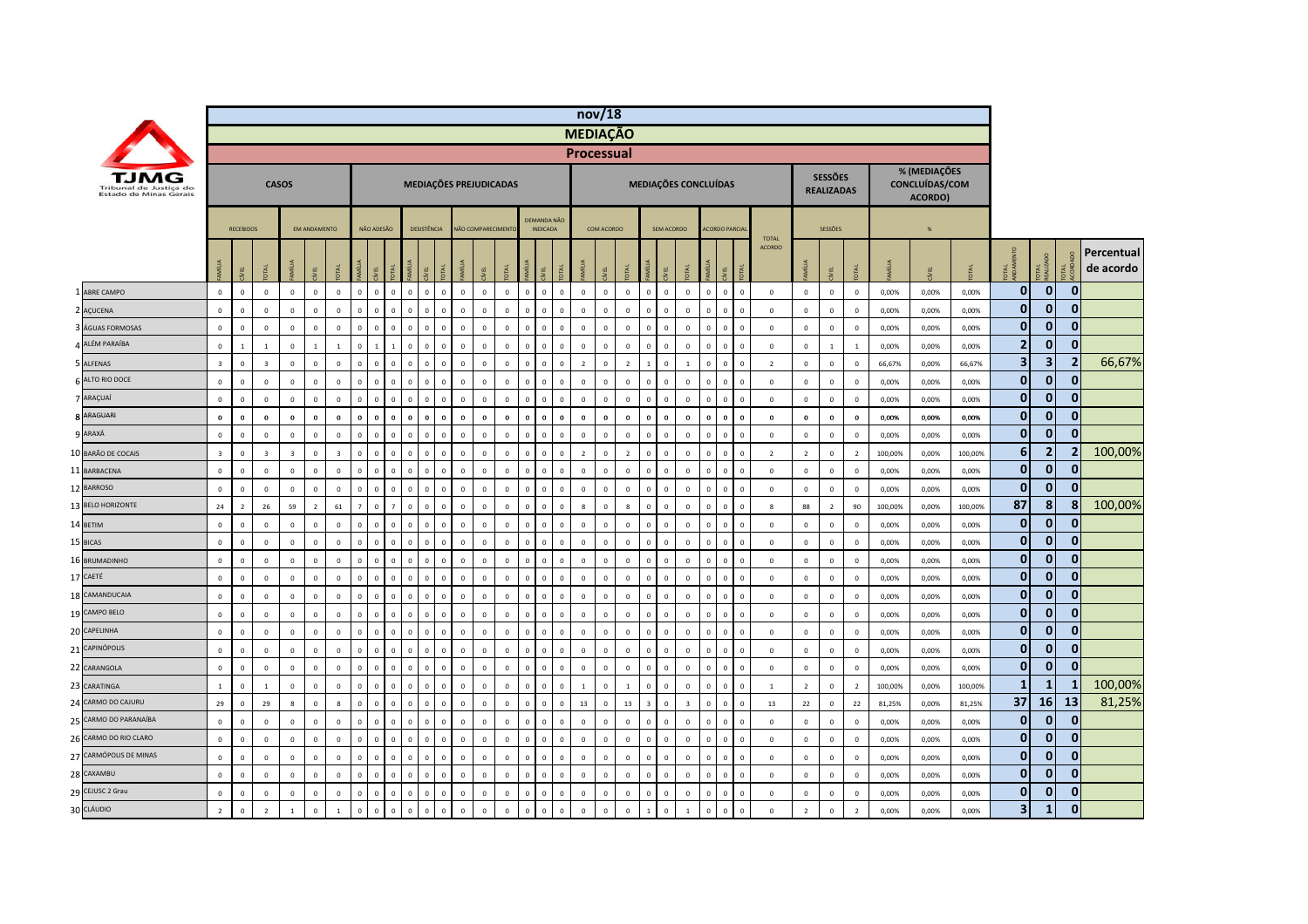| 31 CONCEIÇÃO DO MATO DENTRO | $\circ$        | $\mathsf 0$      | $\circ$                 | $\mathbf 0$             | $\overline{0}$ | $\mathbf 0$             | $\mathbf 0$    | $\mathbf 0$  | $\mathbf 0$<br>$\Omega$     | 0                            |                | $\overline{0}$ | $\mathbf 0$    | $\mathbf 0$  | $\Omega$       | $\Omega$     |              | $\Omega$       |                         | $\mathbf 0$             |             | $\Omega$                | $\Omega$                | $\mathbf 0$<br>$\Omega$ |                              | $\mathbf 0$             | $\mathbf 0$             | $\mathbf{0}$   | $\mathbf 0$             | 0,00%   | 0,00%   | 0,00%   | $\overline{0}$   | $\mathbf 0$             | $\mathbf{0}$   |         |
|-----------------------------|----------------|------------------|-------------------------|-------------------------|----------------|-------------------------|----------------|--------------|-----------------------------|------------------------------|----------------|----------------|----------------|--------------|----------------|--------------|--------------|----------------|-------------------------|-------------------------|-------------|-------------------------|-------------------------|-------------------------|------------------------------|-------------------------|-------------------------|----------------|-------------------------|---------|---------|---------|------------------|-------------------------|----------------|---------|
| 32 CONSELHEIRO LAFAIETE     | $\mathbf 0$    | $\mathsf 0$      | $\mathbf 0$             | $\mathbf 0$             | $\mathbf 0$    | $\mathbf 0$             | $\mathbf{0}$   | $\mathbf{0}$ | $\mathsf 0$                 | $\mathbb O$<br>$\mathbf 0$   | $\mathbf 0$    | $\mathbf 0$    | $\mathbb O$    | $\mathbb O$  | $\circ$        | $\mathbf 0$  | $\mathbf 0$  | $\mathbf 0$    | $\mathbb O$             | $\mathbb O$             | $\mathbb O$ | $\mathbb O$             | $\mathbf 0$             | $\mathbf 0$             | $\mathsf 0$<br>$\Omega$      | $\mathbf 0$             | $\mathbf 0$             | $\mathbf 0$    | $\mathbb O$             | 0,00%   | 0,00%   | 0,00%   | $\mathbf{0}$     | $\mathbf 0$             | $\mathbf{0}$   |         |
| 33 CONTAGEM                 | 6              | $\mathsf 0$      | 6                       | $\mathbf 0$             | $\mathbf 0$    | $\mathbf 0$             | $\mathbf 0$    | $\mathbf 0$  | $\Omega$<br>$\mathbf 0$     | $\mathbf 0$                  | $\Omega$       | $\mathbf 0$    | $\mathbf 0$    | $\mathbf 0$  | $\mathbf 0$    | $\mathbf{0}$ | $\Omega$     | $\overline{1}$ | $\Omega$                | 1                       |             | $\mathbf 0$             | $\sim$                  | $\mathbf 0$             | $\,0\,$                      | <sup>1</sup>            | $\mathbf 0$             | $\mathbf{0}$   | $\mathbf{0}$            | 16,67%  | 0.00%   | 16.67%  | $6 \overline{6}$ | 6                       |                | 16,67%  |
| 34 CORINTO                  | $\mathbb O$    | $\mathsf 0$      | $\circ$                 | $\,$ 0                  | $\overline{0}$ | $\mathbf 0$             | $\Omega$       | $\mathbf{0}$ | $\overline{0}$              | $\mathbf 0$<br>$\Omega$      | $\Omega$       | $\overline{0}$ | $\mathbb O$    | $\mathbf 0$  | $\overline{0}$ | $\mathbf{0}$ | $\Omega$     | $\Omega$       | $\mathbf 0$             | $\mathbf 0$             |             | $\Omega$                | $\Omega$                | $\mathbf{0}$            | $\overline{0}$<br>$\sqrt{2}$ | $\,0\,$                 | $\Omega$                | $\Omega$       | $\mathbf 0$             | 0,00%   | 0,00%   | 0,00%   | $\mathbf{0}$     | $\mathbf 0$             | $\mathbf{0}$   |         |
| 35 COROMANDEL               | $\mathbf 0$    | $\mathsf 0$      | $\mathbf 0$             | $\mathbf 0$             | $\mathbf 0$    | $\mathbf 0$             | $\mathbf 0$    | $\mathbf 0$  | $\mathbf{0}$                | $\mathbf{0}$<br>$\mathbf 0$  | $\overline{0}$ | $\mathbf 0$    | $\mathbf{0}$   | $\mathbf 0$  | $\mathbf{0}$   | $\mathbf{0}$ | $\mathbf 0$  | $\mathbf 0$    | $\mathbb O$             | $\,$ 0 $\,$             |             | $\mathbf 0$             | $\Omega$                | $\mathbf 0$             | $\mathsf 0$                  | $\mathbf 0$             | $\mathbf 0$             | $\mathbf 0$    | $\mathbb O$             | 0,00%   | 0,00%   | 0,00%   | $\overline{0}$   | $\mathbf 0$             | $\mathbf 0$    |         |
| 36 CORONEL FABRICIANO       | $\mathbb O$    | $\mathsf 0$      | $\mathbf 0$             | $\overline{4}$          | $\mathbf{1}$   | $\overline{\mathbf{5}}$ | $\mathbf 0$    | $\mathbf 0$  | $\mathbf{0}$<br>$\mathbf 0$ | $\mathbf 0$                  | $\Omega$       | $\mathbf 0$    | $\mathbf 0$    | $\mathbf 0$  | $\mathbf 0$    | $\mathbf{0}$ | $\Omega$     | $\mathbf 0$    | $\mathbf 0$             | $\mathbf 0$             |             | $\mathbf 0$             | $\mathbf 0$             | $\mathbf 0$             | $\,$ 0                       | $\mathbf 0$             | $\mathbf 0$             | $\mathbf{0}$   | $\mathbb O$             | 0,00%   | 0,00%   | 0,00%   | 5 <sub>5</sub>   | $\mathbf 0$             | $\overline{0}$ |         |
| 37 CURVELO                  | $\circ$        | $\mathbf{0}$     | $\Omega$                | $\mathbf{0}$            | $\overline{0}$ | $\overline{0}$          | $\mathbf{0}$   | $\mathbf{0}$ | $\Omega$                    | $\mathbf{0}$<br>$\Omega$     | $\mathbf 0$    | $\Omega$       | $\Omega$       | $\mathbf{0}$ | $\circ$        | $\mathbf{0}$ | $\Omega$     | $\Omega$       | $\mathbf 0$             | $\mathbf{0}$            |             | $\mathbf 0$             | $\Omega$                | $\mathbf{0}$            | $\mathbf{0}$                 | $\Omega$                | $\mathbf{0}$            | $\Omega$       | $\Omega$                | 0.00%   | 0.00%   | 0.00%   | $\mathbf{0}$     | $\mathbf{0}$            | $\mathbf{0}$   |         |
| 38 DIAMANTINA               | $\mathbf 0$    | $\mathsf 0$      | $\Omega$                | $\mathbf 0$             | $\mathbf 0$    | $\mathbf 0$             | $\mathbf{0}$   | $\mathbf 0$  | $\Omega$                    | $\Omega$<br>$\mathbf 0$      | $\Omega$       | $\overline{0}$ | $\mathbf 0$    | $\mathbf 0$  | $\Omega$       | $\mathbf 0$  | $\Omega$     | $\Omega$       | $\mathbf 0$             | $\mathbf 0$             | $\Omega$    | $\Omega$                | $\Omega$                | $\mathbf 0$             | $\overline{0}$               | $\,$ 0                  | $\mathbf 0$             | $\mathbf 0$    | $\mathbf 0$             | 0.00%   | 0,00%   | 0,00%   | $\overline{0}$   | $\mathbf 0$             | $\overline{0}$ |         |
| 39 DIVINÓPOLIS              | $\mathbf 0$    | $\mathsf 0$      | $\mathbf 0$             | $\mathbf 0$             | $\overline{0}$ | $\mathbf 0$             | $\mathbf 0$    | $\mathbf 0$  | $\mathbf{0}$<br>$\mathbf 0$ | $\mathbf 0$                  | $\Omega$       | $\mathbf 0$    | $\mathbf 0$    | $\mathbf 0$  | $\mathbf 0$    | $\mathbf{0}$ | $\Omega$     | $\mathbf 0$    | $\mathbf 0$             | $\mathbf 0$             |             | $\mathbf 0$             | $\mathbf 0$             | $\mathbf 0$             | $\,$ 0                       | $\mathbf 0$             | $\mathbf 0$             | $\mathbf{0}$   | $\mathbb O$             | 0,00%   | 0,00%   | 0,00%   | $\mathbf{0}$     | $\mathbf 0$             | $\overline{0}$ |         |
| 40 ESPERA FELIZ             | $\mathbf 0$    | $\mathsf 0$      | $\mathbf 0$             | $\mathbf 0$             | $\mathbf 0$    | $\mathbf 0$             | $\mathbf 0$    | $\mathbf 0$  | $\mathbf 0$                 | $\mathbf 0$<br>$\mathbf 0$   | $\overline{0}$ | $\mathbf 0$    | $\mathbf 0$    | $\mathbf 0$  | $\mathsf 0$    | $\mathbf 0$  | $\mathbf{0}$ | $\mathbf 0$    | $\mathbb O$             | $\mathbf 0$             | $\mathbf 0$ | $\mathbf 0$             | $\mathbf 0$             | $\mathbf 0$             | $\mathsf 0$                  | $\mathbf 0$             | $\mathbf 0$             | $\mathbf 0$    | $\mathbb O$             | 0,00%   | 0,00%   | 0,00%   | $\overline{0}$   | $\mathbf 0$             | $\overline{0}$ |         |
| 41 EXTREMA                  | $\circ$        | $\Omega$         | $\Omega$                | $\Omega$                | $\mathbf 0$    | $\circ$                 | $\mathbf{0}$   | $\Omega$     | $\Omega$                    | $\Omega$<br>$\Omega$         | $\Omega$       | $\Omega$       | $\Omega$       | $\mathbf{0}$ | $\mathbf{0}$   | $\Omega$     | $\Omega$     | $\Omega$       | $\Omega$                | $\mathbf{0}$            |             | $\Omega$                | $\Omega$                | $\Omega$                | $\overline{0}$               | $\Omega$                | $\Omega$                | $\Omega$       | $\Omega$                | 0.00%   | 0.00%   | 0.00%   | $\mathbf{0}$     | $\mathbf{0}$            | $\mathbf{0}$   |         |
| 42 FORMIGA                  | $\mathbb O$    | 31               | 31                      | $\mathbf 0$             | 31             | 31                      | $\Omega$       | $\Omega$     | $\Omega$                    | $\Omega$<br>$\Omega$         | $\Omega$       | $\mathbf 0$    | $\mathbf 0$    | $\mathbb O$  | $\Omega$       | $\Omega$     | $\Omega$     | $\Omega$       | $\Omega$                | $\mathbf 0$             |             | 31                      | 31                      | $\Omega$                | $\mathbf{0}$                 | $\mathbf 0$             | $\mathbf 0$             | 20             | 20                      | 0,00%   | 0,00%   | 0,00%   | 62               | 31                      | $\overline{0}$ |         |
| 43 FRANCISCO SÁ             | $\mathbb O$    | $\mathbf 0$      | $\mathbf 0$             | $\mathbf 0$             | $\mathbf 0$    | $\mathbf 0$             | $\mathbf 0$    | $\mathbf 0$  | $\mathbf{0}$                | $\mathbf 0$<br>$\mathbf 0$   | $\overline{0}$ | $\overline{0}$ | $\mathbf 0$    | $\mathbf 0$  | $\circ$        | $\mathsf 0$  | $\Omega$     | $\mathbf 0$    | $\mathbf{0}$            | $\mathbf 0$             |             | $\mathbf 0$             | $\Omega$                | $\mathbf 0$             | $\mathsf 0$                  | $\mathbf 0$             | $\mathbf 0$             | $\mathbf 0$    | $\mathbb O$             | 0,00%   | 0,00%   | 0,00%   | $\overline{0}$   | $\mathbf 0$             | $\overline{0}$ |         |
| 44 FRUTAL                   | $\mathbf 0$    | $\,0\,$          | $\mathbf 0$             | $\Omega$                | $\overline{0}$ | $\mathbf 0$             | $\mathbf{0}$   | $\Omega$     | $\Omega$                    | $\Omega$<br>$\mathbf 0$      | $\Omega$       | $\mathbf 0$    | $\Omega$       | $\mathbf 0$  | $\circ$        | $\Omega$     | $\Omega$     | $\Omega$       | $\Omega$                | $\mathbf 0$             |             | $\Omega$                | $\Omega$                | $\mathbf 0$             | $\overline{0}$               | $\Omega$                | $\mathbf 0$             | $\Omega$       | $\mathbb O$             | 0,00%   | 0,00%   | 0,00%   | $\mathbf{0}$     | $\mathbf 0$             | $\mathbf{0}$   |         |
| 45 GALILÉIA                 | $\mathbf 0$    | $\mathbf{0}$     | $\mathbf{0}$            | $\Omega$                | $\overline{0}$ | $\overline{0}$          | $\mathbf{0}$   | $\mathbf{0}$ | $\Omega$                    | $\mathbf{0}$<br>$\mathbf{0}$ | $\Omega$       | $\Omega$       | $\mathbf 0$    | $\mathbf{0}$ | $\overline{0}$ | $\mathbf{0}$ | $\Omega$     | $\Omega$       | $\Omega$                | $\mathbf 0$             |             | $\Omega$                | $\Omega$                | $\mathbf{0}$            | $\overline{0}$<br>$\Omega$   | $\,$ 0                  | $\mathbf{0}$            | $\Omega$       | $\Omega$                | 0,00%   | 0,00%   | 0,00%   | $\overline{0}$   | $\mathbf 0$             | $\overline{0}$ |         |
| 46 GOVERNADOR VALADARES     | $1\,$          | $\mathsf 0$      | $\overline{1}$          | $\mathbf 0$             | $\mathbf 0$    | $\mathbf 0$             | $\Omega$       | $\mathbf{0}$ | $\Omega$                    | $\mathbf 0$<br>$\mathbf 0$   | $\overline{0}$ | $\mathbf 0$    | $\mathbf 0$    | $\mathbf 0$  | $\mathbf 0$    | $\mathbf{0}$ | $\Omega$     | $\Omega$       | $\mathbf{0}$            | $\,$ 0 $\,$             |             | $\mathbf 0$             | $\Omega$                | $\mathbf 0$             | $\,$ 0                       | $\mathbf 0$             | $\mathbf 0$             | $\mathbf 0$    | $\mathbb O$             | 0,00%   | 0,00%   | 0,00%   | $\mathbf{1}$     | $\mathbf 0$             | $\overline{0}$ |         |
| 47 GUANHÃES                 | $\mathbf 0$    | $\,0\,$          | $\mathbf 0$             | $\,0\,$                 | $\,$ 0         | $\,0\,$                 | $\mathbf 0$    | $\mathbf 0$  | $\mathbf{0}$                | $\mathbf 0$<br>$\mathbf 0$   | $\Omega$       | $\mathbf 0$    | $\mathbf 0$    | $\mathbf 0$  | $\mathbf 0$    | $\mathbf{0}$ | $\Omega$     | $\mathbf 0$    | $\mathbb O$             | $\mathbf 0$             |             | $\mathbf 0$             | $\mathbf 0$             | $\mathbf 0$             | $\,$ 0                       | $\,0\,$                 | $\,0\,$                 | $\mathbf 0$    | $\mathbb O$             | 0,00%   | 0,00%   | 0,00%   | $\mathbf{0}$     | $\mathbf 0$             | $\overline{0}$ |         |
| 48 GUARANI                  | $\mathbf 0$    | $\mathsf 0$      | $\mathbf 0$             | $\Omega$                | $\mathbf 0$    | $\mathbf 0$             | $\mathbf{0}$   | $\mathbf{0}$ | $\Omega$                    | $\mathbf{0}$<br>$\mathbf 0$  | $\Omega$       | $\mathbf 0$    | $\Omega$       | $\mathbf 0$  | $\circ$        | $\mathbf 0$  | $\Omega$     | $\mathbf{0}$   | $\mathbf 0$             | $\mathbf 0$             | $\Omega$    | $\Omega$                | $\Omega$                | $\mathbf 0$             | $\,0\,$                      | $\Omega$                | $\mathbf 0$             | $\Omega$       | $\mathbf 0$             | 0,00%   | 0,00%   | 0,00%   | $\mathbf{0}$     | $\mathbf 0$             | $\overline{0}$ |         |
| 49 GUAXUPÉ                  | $\mathbf{0}$   | $\mathbf{0}$     | $\Omega$                | $\Omega$                | $\mathbf 0$    | $\mathbf{0}$            | $\mathbf{0}$   | $\Omega$     | $\Omega$<br>$\Omega$        | $\Omega$                     | $\Omega$       | $\Omega$       | $\Omega$       | $\Omega$     | $\Omega$       | $\Omega$     | $\Omega$     | $\Omega$       | $\Omega$                | $\mathbf{0}$            |             | $\Omega$                | $\Omega$                | $\Omega$                | $\mathbf{0}$                 | $\mathbf{0}$            | $\mathbf 0$             | $\Omega$       | $\Omega$                | 0.00%   | 0,00%   | 0,00%   | $\overline{0}$   | $\mathbf{0}$            | $\overline{0}$ |         |
| 50 IBIÁ                     | $\mathbb O$    | $\mathbf 0$      | $\mathbf 0$             | $\mathbf 0$             | $\mathbf 0$    | $\mathbf 0$             | $\mathbf 0$    | $\mathbf 0$  | $\mathbf{0}$                | $\mathbb O$<br>$\mathbf 0$   | $\Omega$       | $\mathbf 0$    | $\mathbb O$    | $\mathbf 0$  | $\mathbf 0$    | $\mathsf 0$  | $\Omega$     | $\mathbb O$    | $\mathbb O$             | $\mathbf 0$             |             | $\mathbb O$             | $\mathbf 0$             | $\mathbf 0$             | $\,$ 0<br>$\Omega$           | $\,0\,$                 | $\mathbf 0$             | $\mathbf 0$    | $\mathbb O$             | 0,00%   | 0,00%   | 0,00%   | $\overline{0}$   | $\bf{0}$                | $\mathbf{0}$   |         |
| 51 IGARAPÉ                  | $\mathbf 0$    | $\,0\,$          | $\mathbf 0$             | $\mathbf{1}$            | $\mathbf 0$    | $\,$ 1 $\,$             | $\overline{1}$ | $\mathbf 0$  | $\overline{1}$              | $\mathbf{0}$<br>$\mathbf 0$  | $\,0\,$        | $\overline{0}$ | $\mathbf 0$    | $\mathbf 0$  | $\mathbf{0}$   | $\mathbf 0$  | $\Omega$     | $\mathbf{0}$   | $\mathbb O$             | $\,0\,$                 |             | $\mathbb O$             | $\Omega$                | $\mathbf 0$             | $\,0\,$<br>$\Omega$          | $\,0\,$                 | $\mathbf{1}$            | $\mathbf 0$    | $\,$ 1 $\,$             | 0,00%   | 0,00%   | 0,00%   | $\mathbf{1}$     | $\mathbf{0}$            | $\mathbf{0}$   |         |
| 52 INHAPIM                  | $\overline{2}$ | $\overline{1}$   | $\overline{\mathbf{3}}$ | $\mathbf 0$             | $\mathbf 0$    | $\mathsf 0$             | $\Omega$       | $\Omega$     | $\Omega$<br>$\mathbf 0$     | $\mathbf 0$                  | $\Omega$       | $\mathbf 0$    | $\mathbf 0$    | $\mathbf 0$  | $\Omega$       | $\Omega$     | $\Omega$     | $\overline{z}$ |                         | $\overline{\mathbf{3}}$ |             | $\Omega$                | $\Omega$                | $\mathbf 0$             | $\Omega$                     | $\overline{\mathbf{3}}$ | $\overline{2}$          | 1              | $\overline{\mathbf{3}}$ | 100,00% | 100,00% | 100,00% | 3 <sup>1</sup>   | $\overline{\mathbf{3}}$ | 3              | 100,00% |
| 53 IPANEMA                  | $\mathbf{0}$   | $\Omega$         | $\Omega$                | $\Omega$                | $\overline{0}$ | $\Omega$                | $\Omega$       | $\Omega$     | $\Omega$                    | $\mathbf{0}$<br>$\Omega$     | $\Omega$       | $\mathbf 0$    | $\Omega$       | $\mathbf{0}$ | $\Omega$       | $\Omega$     | $\Omega$     | $\Omega$       | $\Omega$                | $\,$ 0                  |             | $\Omega$                | $\Omega$                | $\mathbf{0}$            | $\mathbf{0}$<br>$\Omega$     | $\mathbf 0$             | $\Omega$                | $\Omega$       | $\Omega$                | 0,00%   | 0,00%   | 0,00%   | $\mathbf{0}$     | $\mathbf 0$             | 0              |         |
| 54 IPATINGA                 | $\overline{2}$ | $\mathsf 0$      | $\overline{2}$          | 1                       | $\mathbf 0$    | $\mathbf{1}$            | $\mathbf{0}$   | $\mathbf 0$  | $\mathbf{0}$                | $\mathbf 0$<br>$\mathbf 0$   | $\mathbf 0$    | $\overline{0}$ | $\mathbb O$    | $\mathbf 0$  | $\circ$        | $\mathsf 0$  | $\Omega$     | $\mathbf{0}$   | $\mathbf{0}$            | $\,0\,$                 | $\Omega$    | $\Omega$                | $\Omega$                | $\mathbf 0$             | $\,0\,$<br>$\sqrt{ }$        | $\mathbf 0$             | $\mathbf 0$             | $\mathbf{0}$   | $\mathbf{0}$            | 0,00%   | 0,00%   | 0,00%   | 3                | $\mathbf 0$             | 0              |         |
| 55 ITABIRA                  | $\mathbb O$    | $\mathsf 0$      | $\overline{0}$          | $\,$ 0                  | $\mathbf 0$    | $\mathsf 0$             | $\mathbf{0}$   | $\mathbf 0$  | $\Omega$                    | $\mathbb O$<br>$\mathbf 0$   | $\Omega$       | $\overline{0}$ | $\overline{0}$ | $\mathbb O$  | $\mathbf{0}$   | $\Omega$     | $\Omega$     | $\mathbf 0$    | $\mathbf 0$             | $\mathbf 0$             |             | $\mathbf 0$             | $\Omega$                | $\mathbf 0$             | $\mathbf 0$                  | $\mathbf 0$             | $\mathbf 0$             | $\mathbf{0}$   | $\mathbb O$             | 0,00%   | 0,00%   | 0,00%   | $\mathbf{0}$     | $\mathbf{0}$            | $\overline{0}$ |         |
| 56 ITABIRITO                | $\mathbf 0$    | $\mathsf 0$      | $\mathbb O$             | $\mathbf{0}$            | $\mathbf 0$    | $\mathbf 0$             | $\mathbf{0}$   | $\mathbf 0$  | $\mathbf 0$                 | $\mathbf 0$<br>$\mathbf{0}$  | $\mathbf 0$    | $\mathbf 0$    | $\mathbf{0}$   | $\mathbf 0$  | $\mathbf{0}$   | $\mathsf 0$  | $\Omega$     | $\mathbf{0}$   | $\mathbb O$             | $\mathbb O$             | $\Omega$    | $\mathbb O$             | $\Omega$                | $\mathbf 0$             | $\mathsf 0$<br>$\Omega$      | $\mathbf 0$             | $\mathbf 0$             | $\Omega$       | $\mathbb O$             | 0,00%   | 0,00%   | 0,00%   | $\overline{0}$   | $\mathbf 0$             | $\overline{0}$ |         |
| 57 ITAJUBÁ                  | $\mathbf 0$    | $\mathsf 0$      | $\Omega$                | $\Omega$                | $\mathbf 0$    | $\mathbf{0}$            | $\Omega$       | $\mathbf{0}$ | $\Omega$                    | $\Omega$<br>$\mathbf 0$      | $\Omega$       | $\mathbf 0$    | $\mathbf 0$    | $\Omega$     | $\Omega$       | $\mathsf 0$  | $\Omega$     | $\Omega$       | $\mathbf{0}$            | $\mathbf 0$             |             | $\Omega$                | $\Omega$                | $\mathbf 0$             | $\mathbf{0}$<br>$\Omega$     | $\Omega$                | $\Omega$                | $\mathbf{0}$   | $\mathbf{0}$            | 0.00%   | 0.00%   | 0.00%   | $\overline{0}$   | $\mathbf 0$             | 0              |         |
| 58 ITAMBACURI               | $\mathbb O$    | $\mathbf{0}$     | $\Omega$                | $\Omega$                | $\overline{0}$ | $\,0\,$                 | $\Omega$       | $\mathbf{0}$ | $\Omega$                    | $\Omega$<br>$\Omega$         | $\Omega$       | $\overline{0}$ | $\mathbf 0$    | $\mathbf{0}$ | $\Omega$       | $\Omega$     | $\Omega$     | $\Omega$       | $\Omega$                | $\,0\,$                 |             | $\Omega$                | $\Omega$                | $\Omega$                | $\Omega$<br>$\Omega$         | $\,0\,$                 | $\Omega$                | $\Omega$       | $\mathbb O$             | 0,00%   | 0,00%   | 0,00%   | $\mathbf{0}$     | $\mathbf{0}$            | $\mathbf{0}$   |         |
| 59 ITAPECERICA              | $\mathbb O$    | $\mathsf 0$      | $\circ$                 | $\mathbf 0$             | $\mathbf 0$    | $\mathbf 0$             | $\mathbf 0$    | $\mathbf 0$  | $\mathbf{0}$                | $\mathbf 0$<br>$\mathbf 0$   | $\overline{0}$ | $\overline{0}$ | $\mathbf 0$    | $\mathbf 0$  | $\mathbf 0$    | $\mathbf{0}$ | $\Omega$     | $\Omega$       | $\Omega$                | $\mathbf 0$             |             | $\mathbf 0$             | $\Omega$                | $\mathbf 0$             | $\,0\,$                      | $\mathbf 0$             | $\mathbf 0$             | $\mathbf 0$    | $\mathbf 0$             | 0,00%   | 0,00%   | 0,00%   | $\mathbf{0}$     | $\mathbf{0}$            | $\overline{0}$ |         |
| 60 ITAÚNA                   | $\mathbf 0$    | $\mathbf{1}$     | $\mathbf{1}$            | $\mathbf 0$             | $\mathbf 0$    | $\mathbf 0$             | $\mathbf 0$    | $\mathbf 0$  | $\Omega$                    | $\mathbf{0}$<br>$\mathbf 0$  | $\Omega$       | $\mathbf 0$    | $\mathbf 0$    | $\mathbf 0$  | $\mathbf 0$    | $\mathbf{0}$ | $\Omega$     | $\mathbf 0$    | $\mathbb O$             | $\mathbf 0$             |             | $\mathbf 0$             | $\mathbf 0$             | $\mathbf 0$             | $\,$ 0                       | $\mathbf 0$             | $\mathbf 0$             | $\overline{2}$ | $\overline{2}$          | 0,00%   | 0,00%   | 0,00%   | $\mathbf{1}$     | $\mathbf 0$             | $\overline{0}$ |         |
| 61 ITUIUTABA                | $\mathbb O$    | $\mathsf 0$      | $\mathbf 0$             | $\Omega$                | $\mathbf 0$    | $\mathbf 0$             | $\Omega$       | $\mathbf 0$  | $\Omega$<br>$\Omega$        | $\mathbf 0$                  | $\Omega$       | $\mathbf 0$    | $\mathbf 0$    | $\mathbf 0$  | $\Omega$       | $\Omega$     | $\Omega$     | $\Omega$       | $\mathbf{0}$            | $\,0\,$                 |             | $\Omega$                | $\Omega$                | $\Omega$                | $\Omega$<br>$\Omega$         | $\,0\,$                 | $\Omega$                | $\Omega$       | $\mathbf{0}$            | 0,00%   | 0,00%   | 0,00%   | $\overline{0}$   | $\bf{0}$                | $\overline{0}$ |         |
| 62 ITUMIRIM                 | $\overline{1}$ | $\mathsf 0$      | $\overline{1}$          | $\mathbf 0$             | $\mathbf 0$    | $\mathsf 0$             | $\mathbf{0}$   | $\mathbf 0$  | $\Omega$                    | $\mathbf 0$<br>$\mathbf 0$   | $\mathbf{0}$   | $\overline{0}$ | $\mathbb O$    | $\mathbf 0$  | $\mathbf{0}$   | $\mathsf 0$  | $\Omega$     | $\circ$        | $\mathbf 0$             | $\mathbf 0$             |             | $\mathbf 0$             | $\overline{1}$          | $\mathbf 0$             | $\,$ 0<br>$\Omega$           | $\,$ 0                  | $\mathbf{1}$            | $\mathbf 0$    | $\mathbf{1}$            | 0,00%   | 0,00%   | 0,00%   | $\mathbf{1}$     | 1                       | 0              |         |
| 63 ITURAMA                  | $\mathbb O$    | $\mathsf 0$      | $\mathbf 0$             | $\overline{\mathbf{3}}$ | $\overline{2}$ | $\overline{\mathbf{5}}$ | $\mathbf 0$    | $\Omega$     | $\Omega$<br>$\mathbf 0$     | $\Omega$                     | $\Omega$       | $\mathbf 0$    | $\mathbf 0$    | $\mathbf 0$  | $\Omega$       | $\Omega$     | $\Omega$     | $\overline{2}$ |                         | $\overline{2}$          |             | $\overline{2}$          | $\overline{3}$          | $\mathbf 0$             | $\mathbf{0}$                 | $\overline{2}$          | $\overline{\mathbf{3}}$ | $\overline{2}$ | $\overline{5}$          | 66,67%  | 0,00%   | 40,00%  | $5\overline{a}$  | 5                       | $\overline{2}$ | 40,00%  |
| 64 JANAÚBA                  | $\mathbb O$    | $\mathsf 0$      | $\mathbb O$             | $\mathbf 0$             | $\mathbf 0$    | $\mathbf 0$             | $\Omega$       | $\Omega$     | $\Omega$                    | $\mathbf 0$<br>$\Omega$      | $\Omega$       | $\mathbf 0$    | $\mathbf 0$    | $\mathbf 0$  | $\Omega$       | $\mathbf{0}$ | $\Omega$     | $\Omega$       |                         | $\mathbf 0$             |             | $\Omega$                | $\Omega$                | $\mathbf 0$             | $\,$ 0                       | $\mathbf 0$             | $\mathbf 0$             | $\Omega$       | $\mathbb O$             | 0,00%   | 0,00%   | 0,00%   | $\overline{0}$   | $\mathbf{0}$            | $\mathbf 0$    |         |
| 65 JANUÁRIA                 | $\mathbf 0$    | $\mathbf{0}$     | $\mathbf{0}$            | $\mathbf{0}$            | $\mathbf 0$    | $\mathbf{0}$            | $\mathbf{0}$   | $\mathbf{0}$ | $\Omega$                    | $\mathbf{0}$<br>$\Omega$     | $\Omega$       | $\Omega$       | $\Omega$       | $\mathbf{0}$ | $\circ$        | $\mathbf{0}$ | $\Omega$     | $\mathbf{0}$   | $\Omega$                | $\mathbf{0}$            |             | $\Omega$                | $\Omega$                | $\mathbf{0}$            | $\overline{0}$               | $\mathbf{0}$            | $\mathbf{0}$            | $\Omega$       | $\Omega$                | 0.00%   | 0.00%   | 0.00%   | $\mathbf{0}$     | $\mathbf{0}$            | $\bf{0}$       |         |
| 66 JOÃO PINHEIRO            | $\mathbf 0$    | $\mathsf 0$      | $\circ$                 | $\,$ 0                  | $\mathbf 0$    | $\mathbf 0$             | $\mathbf{0}$   | $\mathbf{0}$ | $\overline{0}$              | $\mathbf 0$<br>$\Omega$      | $\Omega$       | $\,$ 0         | $\mathbb O$    | $\mathbf 0$  | $\overline{0}$ | $\mathbf{0}$ | $\Omega$     | $\mathbf 0$    | $\mathbf 0$             | $\,0\,$                 |             | $\mathbf 0$             | $\Omega$                | $\mathbf{0}$            | $\,$ 0<br>$\Omega$           | $\,0\,$                 | $\mathbf 0$             | $\mathbf{0}$   | $\mathbf 0$             | 0,00%   | 0,00%   | 0,00%   | $\mathbf{0}$     | $\mathbf 0$             | $\Omega$       |         |
| 67 JUIZ DE FORA             | $\mathbf 0$    | $\boldsymbol{8}$ | 8                       | $\mathbf 0$             | $\mathbf 0$    | $\mathbf 0$             | $\mathbf 0$    | $\mathbf 0$  | $\mathbf 0$                 | $\mathbb O$<br>$\mathbf 0$   | $\overline{0}$ | $\mathbf 0$    | $\mathbf{0}$   | $\mathbf 0$  | $\mathbf{0}$   | $\mathsf 0$  | $\mathbf 0$  | $\mathbf 0$    | $\overline{\mathbf{5}}$ | 5 <sup>1</sup>          |             | $\overline{\mathbf{3}}$ | $\overline{\mathbf{3}}$ | $\mathbf 0$             | $\mathsf 0$                  | $\overline{5}$          | $\mathbf 0$             | $12\,$         | 12                      | 0,00%   | 62,50%  | 62,50%  | 8                | 8                       | 5              | 62,50%  |
| 68 LAGOA SANTA              | $\mathbf 0$    | $\mathsf 0$      | $\mathbf 0$             | $\mathbf 0$             | $\mathbf 0$    | $\mathsf 0$             | $\mathbf 0$    | $\mathbf 0$  | $\Omega$                    | $\mathbf 0$<br>$\mathbf 0$   | $\overline{0}$ | $\mathbf 0$    | $\mathbf 0$    | $\mathbf 0$  | $\mathbf 0$    | $\mathbf{0}$ | $\Omega$     | $\mathbf 0$    | $\mathbf 0$             | $\mathbb O$             |             | $\mathbf 0$             | $\mathbf 0$             | $\mathbf 0$             | $\,$ 0                       | $\mathbf 0$             | $\mathbf 0$             | $\mathbf 0$    | $\mathbb O$             | 0,00%   | 0,00%   | 0,00%   | $\overline{0}$   | $\mathbf 0$             | $\mathbf{0}$   |         |
| 69 LAMBARI                  | $\circ$        | $\mathbf{0}$     | $\Omega$                | $\mathbf{0}$            | $\overline{0}$ | $\mathbf{0}$            | $\mathbf{0}$   | $\mathbf{0}$ | $\overline{0}$              | $\mathbf{0}$<br>$\Omega$     | $\mathbf 0$    | $\Omega$       | $\Omega$       | $\mathbf{0}$ | $\circ$        | $\mathbf{0}$ | $\mathbf{0}$ | $\mathbf{0}$   | $\mathbf 0$             | $\mathbf 0$             |             | $\Omega$                | $\Omega$                | $\mathbf{0}$            | $\mathbf{0}$<br>$\Omega$     | $\Omega$                | $\mathbf{0}$            | $\Omega$       | $\Omega$                | 0.00%   | 0,00%   | 0,00%   | $\mathbf{0}$     | $\mathbf 0$             | $\Omega$       |         |
| 70 LAVRAS                   | $\,$ 6 $\,$    | $\mathsf 0$      | 6                       | <sup>1</sup>            | $\mathbf 0$    | $1\,$                   | $\overline{1}$ | $\mathbf 0$  | $\mathbf{1}$                | $\mathbf 0$<br>$\mathbf 0$   | $\mathbf 0$    | $\overline{0}$ | $\mathbb O$    | $\mathbf 0$  | $\mathbf 0$    | $\mathsf 0$  | $\Omega$     | $\mathbf{1}$   | $\mathbb O$             | <sup>1</sup>            |             | $\mathbf 0$             | $\overline{1}$          | $\mathbf 0$             | $\,0\,$                      | <sup>1</sup>            | $\overline{\mathbf{3}}$ | $\mathbf{0}$   | $\overline{\mathbf{3}}$ | 50,00%  | 0,00%   | 50,00%  | $\overline{7}$   | $\overline{2}$          |                | 50,00%  |
| 71 LEOPOLDINA               | $\mathbf 0$    | $\overline{0}$   | $\mathbf 0$             | $\mathbf 0$             | $\overline{0}$ | $\mathbf 0$             | $\mathbf 0$    | $\mathbf 0$  | $\mathbf{0}$<br>$\mathbf 0$ | $\mathbf 0$                  |                | $\mathbf 0$    | $\mathbf 0$    | $\mathbf 0$  | $\mathbf 0$    |              |              |                |                         | $\mathbf 0$             |             |                         |                         | $\mathbf 0$             | $\Omega$                     | $\mathbf 0$             | $\mathbf 0$             |                | $\mathbf 0$             | 0,00%   | 0,00%   | 0,00%   | $\mathbf{0}$     | $\mathbf 0$             | $\overline{0}$ |         |
|                             |                |                  |                         |                         |                |                         |                |              |                             |                              |                |                |                |              |                |              |              |                |                         |                         |             |                         |                         |                         |                              |                         |                         |                |                         |         |         |         |                  |                         |                |         |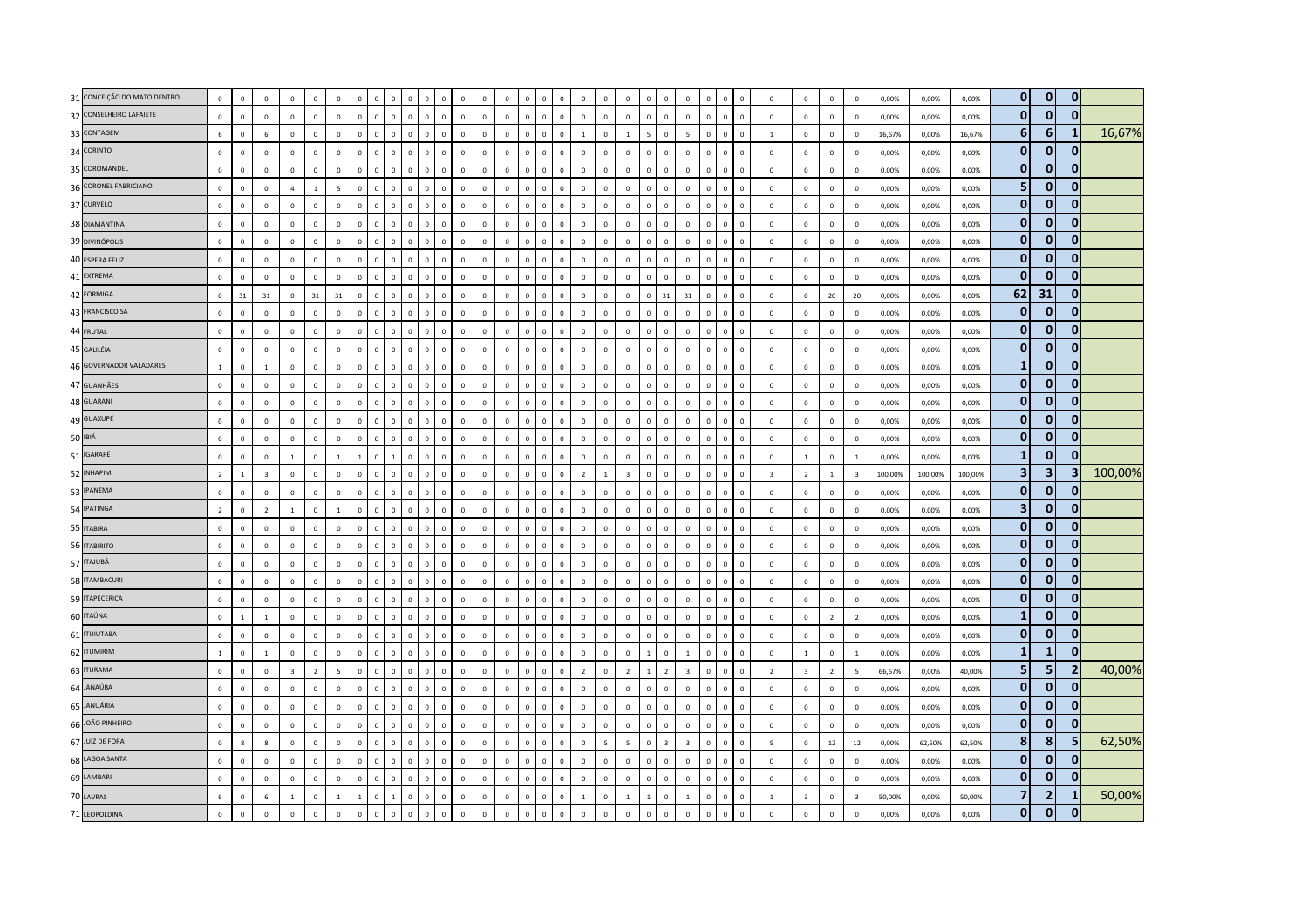| 72 LIMA DUARTE             | $\mathbf 0$    | $\,$ 0         | $\mathbf 0$    | $\mathbf 0$    | $\overline{0}$ | $\mathbf{0}$   |              | $\mathbf 0$             | $\overline{0}$                          |              | $\Omega$       | $\mathbf 0$ | $\mathbf 0$ | $\mathbf 0$  |              | $\Omega$       |              |                | $\mathbf 0$    | $\mathbf 0$             |              | $\overline{0}$ | $\Omega$       | $\mathbf 0$<br>$\overline{0}$          |                | $\mathbf 0$             | $\mathbf 0$    | $\mathbf 0$     | $\,$ 0         | 0,00%   | 0,00%   | 0,00%   | $\mathbf{0}$   | $\overline{0}$          | $\mathbf{0}$            |         |
|----------------------------|----------------|----------------|----------------|----------------|----------------|----------------|--------------|-------------------------|-----------------------------------------|--------------|----------------|-------------|-------------|--------------|--------------|----------------|--------------|----------------|----------------|-------------------------|--------------|----------------|----------------|----------------------------------------|----------------|-------------------------|----------------|-----------------|----------------|---------|---------|---------|----------------|-------------------------|-------------------------|---------|
| 73 MALACACHETA             | $\mathbf 0$    | $\mathsf 0$    | $\mathbb O$    | $\mathbb O$    | $\mathbf{0}$   | $\mathbf 0$    | $\circ$      | $\mathbf 0$             | $\mathbf 0$<br>$\mathbf 0$              | $\mathbf 0$  | $\mathbf 0$    | $\mathbf 0$ | $\mathbf 0$ | $\mathbf 0$  | $\mathbf 0$  | $\,0\,$        | $\mathbf 0$  | $\mathbb O$    | $\mathbf 0$    | $\mathbf 0$             | $\circ$      | $\mathbf 0$    | $\mathbb O$    | $\mathbf 0$<br>$\,$ 0                  | $\mathbf 0$    | $\mathbb O$             | $\mathbf 0$    | $\mathsf 0$     | $\mathbf 0$    | 0,00%   | 0,00%   | 0,00%   | $\mathbf{0}$   | $\mathbf{0}$            | $\mathbf{0}$            |         |
| 74 MANGA                   | $\Omega$       | $\mathbf 0$    | $\Omega$       | $\mathbb O$    | $\Omega$       | $\Omega$       | $\Omega$     | $\Omega$                | $\mathsf 0$<br>$\Omega$                 | $\Omega$     | $\mathbf 0$    | $\Omega$    | $\Omega$    | $\mathbb O$  | $\Omega$     | $\Omega$       | $\Omega$     | $\Omega$       | $\Omega$       | $\Omega$                | $\Omega$     | $\mathbb O$    | $\Omega$       | $\Omega$<br>$\Omega$                   | $\Omega$       | $\Omega$                | $\Omega$       | $\mathsf 0$     | $\Omega$       | 0,00%   | 0.00%   | 0.00%   | $\mathbf{0}$   | $\Omega$                | ŋ                       |         |
| 75 MANHUAÇU                | $\mathbf 0$    | $\mathsf 0$    | $\mathbf 0$    | $\mathbf 0$    | $\overline{0}$ | $\mathbf 0$    | $\Omega$     | $\mathbf 0$             | $\overline{\mathbf{0}}$<br>$\Omega$     | $\mathbf{0}$ | $\mathbf 0$    | $\mathbb O$ | $\mathbf 0$ | $\mathbb O$  | $\mathbf 0$  | $\mathbf 0$    | $\circ$      | $\circ$        | $\mathbf{0}$   | $\mathbf 0$             | $\Omega$     | $\mathbf 0$    | $\Omega$       | $\mathbf 0$<br>$\overline{\mathbf{0}}$ | $\Omega$       | $\mathbb O$             | $\mathbf 0$    | $\mathbf 0$     | $\overline{0}$ | 0,00%   | 0,00%   | 0,00%   | $\mathbf{0}$   | $\mathbf{0}$            | $\mathbf{0}$            |         |
| 76 MAR DE ESPANHA          | $\mathbf 0$    | $\mathsf 0$    | $\mathbb O$    | $\mathbb O$    | $\circ$        | $\mathsf 0$    | $\mathbf{0}$ | $\mathbf 0$             | $\,$ 0<br>$\mathbf 0$                   | $\mathbf 0$  | $\mathbf 0$    | $\mathbf 0$ | $\mathbf 0$ | $\mathbb O$  | $\mathbf 0$  | $\,0\,$        | $\mathbb O$  | $\mathbb O$    | $\mathbb O$    | $\mathbf 0$             | $\mathbf 0$  | $\mathbb O$    | $\mathbb O$    | $\mathbf 0$<br>$\,$ 0                  | $\mathbf 0$    | $\mathbf 0$             | $\mathbf 0$    | $\mathbf 0$     | $\mathbf 0$    | 0,00%   | 0,00%   | 0,00%   | $\mathbf{0}$   | $\mathbf{0}$            | 0                       |         |
| 77 MARIANA                 | $\mathbb O$    | $\,$ 0         | $\mathbf 0$    | $\mathbb O$    | $\mathbb O$    | $\mathbf 0$    |              | $\mathbf 0$             | $\overline{0}$                          | $\mathbf 0$  | $\overline{0}$ | $\mathbf 0$ | $\mathbf 0$ | $\mathbb O$  | $\mathbf 0$  | $\overline{0}$ | $\mathbb O$  | $\mathbb O$    | $\mathbf 0$    | $\mathbf 0$             |              | $\overline{0}$ | $\mathbb O$    | $\mathbf 0$<br>$\overline{0}$          | $\mathbf 0$    | $\mathbf 0$             | $\mathbf 0$    | $\mathsf 0$     | $\mathbf 0$    | 0,00%   | 0,00%   | 0,00%   | $\mathbf{0}$   | $\mathbf{0}$            | $\mathbf 0$             |         |
| 78 MATOZINHOS              | $\mathbf 0$    | $\overline{0}$ | $\Omega$       | $\Omega$       | $\overline{0}$ | $\mathbf{0}$   | $\Omega$     | $\mathbf{0}$            | $\overline{0}$<br>$\mathbf{0}$          | $\mathbf{0}$ | $\mathbf 0$    | $\Omega$    | $\Omega$    | $\mathbf 0$  | $\Omega$     | $\overline{0}$ | $\mathbf 0$  | $\Omega$       | $\mathbf{0}$   | $\mathbf{0}$            | $\Omega$     | $\overline{0}$ | $\mathbf 0$    | $\circ$<br>$\overline{0}$              | $\Omega$       | $\mathbf 0$             | $\Omega$       | $\mathbf{0}$    | $\Omega$       | 0.00%   | 0,00%   | 0,00%   | $\mathbf{0}$   | $\Omega$                | $\mathbf{0}$            |         |
| 79 MEDINA                  | $\mathbf 0$    | $\mathbf 0$    | $\mathbb O$    | $\mathbb O$    | $\mathbf{0}$   | $\mathbf 0$    | $\Omega$     | $\mathbf 0$             | $\,$ 0<br>$\mathbf{0}$                  | $\mathbf 0$  | $\mathbf 0$    | $\mathbf 0$ | $\mathbf 0$ | $\mathbb O$  | $\mathbf 0$  | $\,0\,$        | $\mathbb O$  | $\mathbb O$    | $\mathbf 0$    | $\mathbf 0$             | $\Omega$     | $\mathbb O$    | $\mathbb O$    | $\overline{\mathbf{0}}$<br>$\mathbf 0$ | $\Omega$       | $\mathbf 0$             | $\mathbf 0$    | $\mathbf 0$     | $\mathbf 0$    | 0,00%   | 0,00%   | 0,00%   | $\mathbf{0}$   | $\mathbf{0}$            | $\mathbf{0}$            |         |
| 80 MINAS NOVAS             | $\overline{0}$ | $\,$ 0         | $\circ$        | $\mathbb O$    | $\mathbb O$    | $\mathbf 0$    |              | $\mathbf 0$             | $\mathsf 0$                             | $\mathbf 0$  | $\overline{0}$ | $\mathbf 0$ | $\mathbf 0$ | $\mathbb O$  | $\mathbf 0$  | $\overline{0}$ | $\mathbb O$  | $\mathbb O$    | $\mathbf 0$    | $\mathbf 0$             |              | $\overline{0}$ | $\mathbb O$    | $\mathbf 0$<br>$\overline{0}$          | $\mathbf 0$    | $\mathbf 0$             | $\mathbf 0$    | $\mathsf 0$     | $\mathbf 0$    | 0,00%   | 0,00%   | 0,00%   | $\mathbf{0}$   | $\mathbf{0}$            | $\mathbf{0}$            |         |
| 81 MONTE CARMELO           | $\mathbf 0$    | $\mathbf 0$    | $\mathbb O$    | $\mathbf 0$    | $\overline{0}$ | $\mathbf{0}$   | $\Omega$     | $\mathbf 0$             | $\mathbf 0$<br>$\mathbf{0}$             | $\mathbf{0}$ | $\mathbf 0$    | $\mathbf 0$ | $\mathbf 0$ | $\mathbb O$  | $\mathbf 0$  | $\mathbf 0$    | $\circ$      | $\mathbf 0$    | $\mathbf{0}$   | $\mathbf 0$             | $\Omega$     | $\mathbb O$    | $\mathbf 0$    | $\mathbf 0$<br>$\overline{0}$          | $\Omega$       | $\mathbf 0$             | $\mathbf 0$    | $\mathsf 0$     | $\mathbf 0$    | 0,00%   | 0,00%   | 0,00%   | $\mathbf{0}$   | $\mathbf{0}$            | 0                       |         |
| 82 MONTES CLAROS           | $\mathbf{0}$   | $6\phantom{a}$ | 6              | $\Omega$       | $\Omega$       | $\Omega$       | $\Omega$     | $\mathbf{1}$            | $\Omega$                                | $\Omega$     | $\Omega$       | $\Omega$    | $\Omega$    | $\Omega$     | $\Omega$     | $\mathbf{0}$   | $\Omega$     | $\Omega$       | $\Omega$       | $\Omega$                |              | $\overline{5}$ | $\overline{5}$ | $\Omega$<br>$\Omega$                   | $\Omega$       | $\mathbf 0$             | $\Omega$       | $5\overline{5}$ | 5 <sub>5</sub> | 0,00%   | 0,00%   | 0,00%   | 6              | 5                       | 0                       |         |
| 83 MURIAÉ                  | $\mathbf 0$    | $\,$ 0         | $\mathbf{0}$   | $\mathbb O$    | $\mathbf 0$    | $\mathbf 0$    |              | $\mathbf 0$             | $\overline{0}$<br>$\Omega$              | $\Omega$     | $\Omega$       | $\pmb{0}$   | $\mathbf 0$ | $\mathbb O$  | $\Omega$     | $\Omega$       | $\mathbb O$  | $\mathbb O$    | $\mathbf 0$    | $\mathbb O$             | $\Omega$     | $\mathbf 0$    | $\mathbb O$    | $\mathbf 0$<br>$\overline{0}$          | $\Omega$       | $\mathbf 0$             | $\mathbb O$    | $\,0\,$         | $\overline{0}$ | 0,00%   | 0,00%   | 0,00%   | $\mathbf{0}$   | $\mathbf{0}$            | $\bf{0}$                |         |
| 84 NANUQUE                 | $\mathbf 0$    | $\mathsf 0$    | $\mathbf 0$    | $\mathbb O$    | $\mathbf{0}$   | $\mathbf{0}$   | $\Omega$     | $\mathbf 0$             | $\mathsf 0$<br>$\Omega$                 | $\mathbf 0$  | $\mathbf 0$    | $\mathbf 0$ | $\mathbf 0$ | $\mathbb O$  | $\Omega$     | $\mathbf 0$    | $\mathbf 0$  | $\mathbf 0$    | $\mathbf{0}$   | $\mathbf{0}$            | $\Omega$     | $\mathbf 0$    | $\mathbf 0$    | $\overline{\mathbf{0}}$<br>$\mathbf 0$ | $\Omega$       | $\mathbb O$             | $\mathbf 0$    | $\mathsf 0$     | $\Omega$       | 0,00%   | 0,00%   | 0,00%   | $\mathbf{0}$   | $\mathbf{0}$            | $\mathbf{0}$            |         |
| 85 NEPOMUCENO              | $\Omega$       | $\,$ 0         | $\mathbf 0$    | $\mathbf 0$    | $\mathbf 0$    | $\mathbf 0$    |              | $\mathbf 0$             | $\mathsf 0$<br>$\Omega$                 | $\mathbf{0}$ | $\mathbf{0}$   | $\mathbf 0$ | $\mathbf 0$ | $\mathbb O$  | $\mathbf 0$  | $\Omega$       | $\mathbf 0$  | $\mathbf 0$    | $\mathbf 0$    | $\mathbf 0$             |              | $\mathbf{0}$   | $\Omega$       | $\Omega$<br>$\overline{0}$             | $\Omega$       | $\mathbf{0}$            | $\circ$        | $\mathbf 0$     | $\mathbf 0$    | 0,00%   | 0,00%   | 0,00%   | $\mathbf{0}$   | $\mathbf{0}$            | $\mathbf{0}$            |         |
| 86 NOVA SERRANA            | $\Omega$       | $\mathsf 0$    | $\mathbb O$    | $\mathbb O$    | $\Omega$       | $\mathbf 0$    | $\Omega$     | $\mathbf{0}$            | $\,$ 0<br>$\mathbf{0}$                  | $\mathbf{0}$ | $\mathbf{0}$   | $\mathbb O$ | $\mathbf 0$ | $\mathbf 0$  | $\Omega$     | $\overline{0}$ | $\mathbf{0}$ | $\mathbf 0$    | $\mathbf{0}$   | $\mathbf 0$             | $\Omega$     | $\mathbf{0}$   | $\Omega$       | $\mathbf 0$<br>$\overline{\mathbf{0}}$ | $\Omega$       | $\mathbf 0$             | $\mathbf 0$    | $\mathsf 0$     | $\overline{0}$ | 0,00%   | 0,00%   | 0,00%   | $\mathbf{0}$   | $\mathbf{0}$            | $\mathbf{0}$            |         |
| 87 OLIVEIRA                | $\mathbf 0$    | $\mathbf 0$    | $\mathbb O$    | $\mathbb O$    | $\circ$        | $\mathbf 0$    | $\mathbf 0$  | $\mathbf 0$             | $\,$ 0<br>$\mathbf{0}$                  | $\mathbf 0$  | $\mathbf 0$    | $\mathbf 0$ | $\mathbf 0$ | $\mathbb O$  | $\mathbf 0$  | $\,$ 0         | $\mathbb O$  | $\mathbb O$    | $\mathbb O$    | $\mathbf 0$             | $\Omega$     | $\mathbf 0$    | $\mathbb O$    | $\,$ 0<br>$\mathbf 0$                  | $\overline{0}$ | $\mathbb O$             | $\mathbf 0$    | $\mathbf 0$     | $\mathbf 0$    | 0,00%   | 0,00%   | 0,00%   | $\mathbf{0}$   | $\mathbf{0}$            | $\Omega$                |         |
| 88 PARÁ DE MINAS           | 12             | $\,0\,$        | 12             | $\mathbf 0$    | $\mathbf 0$    | $\mathbf 0$    |              | $\mathbf 0$             | $\mathsf 0$                             | $\mathbf 0$  | $\mathbf 0$    | $\mathbf 0$ | $\mathbf 0$ | $\mathbb O$  |              | $\mathbf{0}$   |              | $\overline{3}$ | $\mathbf 0$    | $\overline{\mathbf{3}}$ |              | $\mathbb O$    | $\mathbf{A}$   | $\Omega$<br>$\overline{0}$             | $\Omega$       | $\overline{\mathbf{3}}$ | 12             | $\mathbf 0$     | 12             | 42,86%  | 0,00%   | 42,86%  | 12             | $\overline{7}$          | 3                       | 42,86%  |
| 89 PARACATU                | $\mathbf 0$    | $\mathsf 0$    | $\mathbb O$    | $\mathbb O$    | $\mathbf{0}$   | $\mathbf 0$    | $\Omega$     | $\mathbf 0$             | $\,$ 0<br>$\mathbf{0}$                  | $\mathbf 0$  | $\mathbf 0$    | $\mathbf 0$ | $\mathbf 0$ | $\mathbf 0$  | $\mathbf 0$  | $\,0\,$        | $\mathbf{0}$ | $\mathbb O$    | $\mathbb O$    | $\mathbf 0$             | $\Omega$     | $\mathbf 0$    | $\Omega$       | $\mathbf 0$<br>$\overline{\mathbf{0}}$ | $\Omega$       | $\mathbb O$             | $\mathbf 0$    | $\mathsf 0$     | $\mathbf 0$    | 0,00%   | 0,00%   | 0,00%   | $\mathbf{0}$   | $\overline{0}$          | $\mathbf{0}$            |         |
| 90 PARAGUAÇU               | $\mathbf 0$    | $\mathbf 0$    | $\mathbf{0}$   | $\mathbb O$    | $\overline{0}$ | $\mathbf{0}$   | $\Omega$     | $\mathbf 0$             | $\mathsf 0$<br>$\mathbf{0}$             | $\circ$      | $\Omega$       | $\mathbf 0$ | $\mathbf 0$ | $\mathbf 0$  | $\mathbf 0$  | $\mathsf 0$    | $\mathbf{0}$ | $\mathbf{0}$   | $\mathbf{0}$   | $\mathbf 0$             | $\Omega$     | $\mathbb O$    | $\mathbb O$    | $\mathbf 0$<br>$\overline{\mathbf{0}}$ | $\Omega$       | $\mathbf 0$             | $\mathbf{0}$   | $\mathbf 0$     | $\mathbf{0}$   | 0,00%   | 0,00%   | 0,00%   | $\mathbf{0}$   | $\mathbf{0}$            | $\bf{0}$                |         |
| 91 PASSA QUATRO            | $\overline{0}$ | $\,$ 0         | $\mathbf 0$    | $\mathbf 0$    | $\circ$        | $\mathbf 0$    | $\Omega$     | $\mathbf 0$             | $\,$ 0<br>$\Omega$                      | $\mathbf 0$  | $\mathbf 0$    | $\mathbf 0$ | $\mathbf 0$ | $\mathbb O$  | $\mathbf 0$  | $\mathsf 0$    | $\mathbb O$  | $\mathbf 0$    | $\mathbf 0$    | $\mathbb O$             | $\Omega$     | $\mathbb O$    | $\mathbf 0$    | $\mathbf 0$<br>$\overline{0}$          | $\mathbf 0$    | $\mathbf 0$             | $\mathbf 0$    | $\mathsf 0$     | $\mathbf{0}$   | 0,00%   | 0,00%   | 0,00%   | $\mathbf{0}$   | $\mathbf{0}$            | $\bf{0}$                |         |
| 92 PASSA TEMPO             | $\mathbb O$    | $\mathsf 0$    | $\mathbb O$    | $\mathbb O$    | $\circ$        | $\mathbf 0$    | $\mathbf 0$  | $\mathbf{0}$            | $\mathbf 0$<br>$\mathbf{0}$             | $\mathbf{0}$ | $\mathbf 0$    | $\mathbf 0$ | $\mathbf 0$ | $\mathbb O$  | $\mathbf 0$  | $\,0\,$        | $\mathbf 0$  | $\mathbb O$    | $\mathbb O$    | $\mathbf 0$             | $\mathbf 0$  | $\mathbf 0$    | $\mathbb O$    | $\mathbf 0$<br>$\,$ 0                  | $\mathbf 0$    | $\mathbf 0$             | $\mathbf 0$    | $\mathbf 0$     | $\mathbf 0$    | 0,00%   | 0,00%   | 0,00%   | $\mathbf{0}$   | $\mathbf{0}$            | 0                       |         |
| 93 PASSOS                  | $\mathbb O$    | $\mathsf 0$    | $\circ$        | $\mathbf 0$    | $\circ$        | $\mathbf 0$    |              | $\mathbf 0$             | $\mathsf 0$<br>$\Omega$                 | $\mathbf 0$  | $\Omega$       | $\mathbf 0$ | $\mathbf 0$ | $\mathbb O$  | $\mathbf 0$  | $\overline{0}$ | $\mathbb O$  | $\mathbb O$    | $\mathbf 0$    | $\mathbf 0$             |              | $\mathbb O$    | $\mathbb O$    | $\mathbf 0$<br>$\overline{0}$          | $\mathbf 0$    | $\mathbf 0$             | $\mathbf 0$    | $\mathbf 0$     | $\mathbf 0$    | 0,00%   | 0,00%   | 0,00%   | $\mathbf{0}$   | $\mathbf{0}$            | 0                       |         |
| 94 PATOS DE MINAS          | 17             | $\overline{5}$ | 22             | 17             | 5 <sup>5</sup> | 22             |              | $\overline{\mathbf{z}}$ | 6<br>$\Omega$                           | $\Omega$     | $\Omega$       | $\Omega$    | $\Omega$    | $\mathbf 0$  | $\Omega$     | $\Omega$       | $\Omega$     | 6              | $\overline{z}$ | $\mathbf{g}$            |              | $\mathbf 0$    | $\mathbf{R}$   | $\Omega$<br>$\Omega$                   | $\Omega$       | $\mathbf{g}$            | 14             | $\overline{z}$  | 16             | 42,86%  | 100,00% | 50,00%  | 44             | <b>16</b>               | -8                      | 50,00%  |
| 95 PATROCÍNIO              | $\mathbf 0$    | $\mathbf 0$    | $\mathbb O$    | $\mathbb O$    | $\mathbf{0}$   | $\mathbf 0$    | $\Omega$     | $\mathbf 0$             | $\,$ 0<br>$\mathbf{0}$                  | $\mathbf 0$  | $\mathbf 0$    | $\mathbb O$ | $\mathbf 0$ | $\mathbf 0$  | $\mathbf 0$  | $\,0\,$        | $\mathbf 0$  | $\mathbb O$    | $\mathbb O$    | $\mathbf{0}$            | $\Omega$     | $\mathbf 0$    | $\mathbb O$    | $\overline{\mathbf{0}}$<br>$\mathbf 0$ | $\mathbf 0$    | $\,0\,$                 | $\mathbf 0$    | $\mathbf 0$     | $\overline{0}$ | 0,00%   | 0,00%   | 0,00%   | $\mathbf{0}$   | $\mathbf{0}$            | $\bf{0}$                |         |
| 96 PEÇANHA                 | $\overline{0}$ | $\,$ 0         | $\circ$        | $\mathbb O$    | $\circ$        | $\mathbf 0$    |              | $\mathbf 0$             | $\,$ 0                                  | $\mathbf 0$  | $\mathbf 0$    | $\mathbf 0$ | $\mathbf 0$ | $\mathbb O$  | $\mathbf 0$  | $\overline{0}$ | $\mathbb O$  | $\mathbb O$    | $\mathbf 0$    | $\mathbf 0$             | $\Omega$     | $\overline{0}$ | $\mathbb O$    | $\mathbf 0$<br>$\overline{0}$          | $\mathbf 0$    | $\mathbf 0$             | $\mathbf 0$    | $\mathsf 0$     | $\mathbf 0$    | 0,00%   | 0,00%   | 0,00%   | $\mathbf{0}$   | $\overline{0}$          | $\mathbf{0}$            |         |
| 97 PIRAPORA                | $\mathbf{0}$   | $\mathbf{0}$   | $\mathbf 0$    | $\mathbf 0$    | $\overline{0}$ | $\mathbf{0}$   | $\Omega$     | $\mathbf{0}$            | $\overline{0}$<br>$\mathbf{0}$          | $\mathbf{0}$ | $\mathbf 0$    | $\mathbf 0$ | $\Omega$    | $\mathbf 0$  | $\mathbf{0}$ | $\overline{0}$ | $\circ$      | $\mathbf 0$    | $\mathbf{0}$   | $\mathbf{0}$            | $\mathbf{0}$ | $\mathbf{0}$   | $\mathbf 0$    | $\mathbf{0}$<br>$\overline{0}$         | $\overline{0}$ | $\mathbf{0}$            | $\mathbf{0}$   | $\mathbf{0}$    | $\Omega$       | 0.00%   | 0.00%   | 0.00%   | $\mathbf{0}$   | $\mathbf{0}$            | 0                       |         |
| 98 POÇOS DE CALDAS         | $\mathbf{0}$   | $\mathsf 0$    | $\Omega$       | $\mathbf 0$    | $\mathbf{0}$   | $\mathbf 0$    | $\Omega$     | $\mathbf 0$             | $\mathbf{0}$<br>$\Omega$                | $\mathbf 0$  | $\Omega$       | $\mathbf 0$ | $\Omega$    | $\Omega$     | $\mathbf 0$  | $\mathsf 0$    | $\mathbf 0$  | $\mathbf 0$    | $\mathbf 0$    | $\mathbf 0$             | $\Omega$     | $\mathbf 0$    | $\mathbf 0$    | $\mathbf 0$<br>$\overline{\mathbf{0}}$ | $\Omega$       | $\mathbf 0$             | $\circ$        | $\mathbf 0$     | $\mathbf 0$    | 0,00%   | 0,00%   | 0,00%   | $\mathbf{0}$   | $\mathbf{0}$            | 0                       |         |
| 99 POMPÉU                  | $\mathbf 0$    | $\,$ 0         | $\mathbf{0}$   | $\mathbb O$    | $\mathbf 0$    | $\mathbf 0$    |              | $\mathbf 0$             | $\mathsf 0$<br>$\Omega$                 | $\mathbf 0$  | $\mathbf{0}$   | $\pmb{0}$   | $\mathbf 0$ | $\mathbb O$  | $\mathbf 0$  | $\mathsf 0$    | $\mathbb O$  | $\mathbb O$    | $\mathbf 0$    | $\mathbf 0$             | $\Omega$     | $\mathbf 0$    | $\mathbb O$    | $\mathbf 0$<br>$\overline{0}$          | $\mathbf{0}$   | $\mathbb O$             | $\mathbf 0$    | $\,0\,$         | $\mathbf{0}$   | 0,00%   | 0,00%   | 0,00%   | $\mathbf{0}$   | $\mathbf{0}$            | $\bf{0}$                |         |
| 100 PONTE NOVA             | $\mathbb O$    | $\,0\,$        | $\mathbb O$    | $\mathbb O$    | $\circ$        | $\mathbf 0$    | $\mathbf{0}$ | $\mathbf 0$             | $\mathsf 0$<br>$\mathbf{0}$             | $\mathbf 0$  | $\mathbb O$    | $\mathbf 0$ | $\mathbf 0$ | $\mathbb O$  | $\mathbf 0$  | $\,0\,$        | $\mathbf{0}$ | $\mathbb O$    | $\mathbf 0$    | $\mathbf 0$             | $\circ$      | $\mathbb O$    | $\mathbb O$    | $\mathbf 0$<br>$\,$ 0                  | $\mathbf 0$    | $\mathbb O$             | $\mathbb O$    | $\mathsf 0$     | $\overline{0}$ | 0,00%   | 0,00%   | 0,00%   | $\mathbf{0}$   | $\mathbf{0}$            | $\Omega$                |         |
| 101 POUSO ALEGRE           | $\overline{4}$ | $\overline{0}$ | $\overline{a}$ | $\overline{4}$ | $\Omega$       | $\overline{a}$ | $\Omega$     | $\Omega$                | $\mathbf{0}$<br>$\Omega$                | $\Omega$     | $\mathbf 0$    | $\Omega$    | $\Omega$    | $\Omega$     | $\Omega$     | $\mathbf{0}$   | $\Omega$     | $\overline{z}$ | $\Omega$       | $\overline{z}$          |              | $\Omega$       | $\overline{1}$ | $\Omega$<br>$\Omega$                   | $\Omega$       | $\overline{z}$          | $\overline{3}$ | $\mathbf{0}$    | $\overline{3}$ | 66,67%  | 0,00%   | 66,67%  | 8 <sup>1</sup> | $\overline{\mathbf{3}}$ | $\overline{\mathbf{2}}$ | 66,67%  |
| 102 PRATÁPOLIS             | $\Omega$       | $\,$ 0         | $\mathbb O$    | $\mathbb O$    | $\mathbf 0$    | $\mathbf 0$    | $\Omega$     | $\mathbf 0$             | $\,$ 0<br>$\Omega$                      | $\mathbf{0}$ | $\Omega$       | $\mathbf 0$ | $\mathbf 0$ | $\mathbb O$  | $\Omega$     | $\Omega$       | $\mathbb O$  | $\mathbb O$    | $\mathbf 0$    | $\mathbf 0$             | $\Omega$     | $\mathbb O$    | $\mathbb O$    | $\mathbf 0$<br>$\overline{0}$          | $\Omega$       | $\mathbf 0$             | $\mathbf 0$    | $\,0\,$         | $\overline{0}$ | 0,00%   | 0,00%   | 0,00%   | $\mathbf{0}$   | $\mathbf{0}$            | $\mathbf{0}$            |         |
| 103 PRESIDENTE OLEGÁRIO    | $\mathbf 0$    | $\mathbf 0$    | $\mathbb O$    | $\mathbb O$    | $\mathbf 0$    | $\mathsf 0$    | $\mathbf 0$  | $\mathbf 0$             | $\,$ 0<br>$\mathbf{0}$                  | $\mathbf 0$  | $\mathbf 0$    | $\mathbf 0$ | $\mathbf 0$ | $\mathbb O$  | $\mathbf 0$  | $\,$ 0         | $\mathbb O$  | $\mathbb O$    | $\mathbb O$    | $\mathbf 0$             | $\Omega$     | $\,0\,$        | $\mathbb O$    | $\,$ 0<br>$\mathbf 0$                  | $\mathbf 0$    | $\mathbf 0$             | $\mathbf 0$    | $\mathbf 0$     | $\mathbf{0}$   | 0,00%   | 0,00%   | 0,00%   | $\mathbf{0}$   | $\mathbf{0}$            | 0                       |         |
| 104 RIBEIRÃO DAS NEVES     | $\Omega$       | $\,0\,$        | $\mathbf 0$    | $\mathbb O$    | $\mathbb O$    | $\mathbf 0$    |              | $\mathbf 0$             | $\Omega$                                | $\Omega$     | $\Omega$       | $\mathbf 0$ | $\mathbf 0$ | $\mathbb O$  | $\Omega$     | $\Omega$       | $\mathbf 0$  | $\mathbb O$    | $\mathbf 0$    | $\mathbf 0$             |              | $\Omega$       | $\Omega$       | $\Omega$<br>$\overline{0}$             | $\Omega$       | $\mathbf 0$             | $\circ$        | $\mathsf 0$     | $\mathbf 0$    | 0,00%   | 0,00%   | 0,00%   | $\mathbf{0}$   | $\mathbf{0}$            | 0                       |         |
| 105 RIO PARANAÍBA          | $\Omega$       | $\overline{0}$ | $\Omega$       | $\Omega$       | $\Omega$       | $\Omega$       | $\Omega$     | $\mathbf{0}$            | $\overline{0}$<br>$\Omega$              | $\Omega$     | $\mathbf{0}$   | $\Omega$    | $\Omega$    | $\mathbf{0}$ | $\Omega$     | $\overline{0}$ | $\Omega$     | $\Omega$       | $\Omega$       | $\mathbf{0}$            | $\Omega$     | $\mathbf{0}$   | $\Omega$       | $\mathbf{0}$<br>$\overline{0}$         | $\Omega$       | $\mathbf{0}$            | $\Omega$       | $\Omega$        | $\Omega$       | 0,00%   | 0,00%   | 0,00%   | $\mathbf{0}$   | $\bullet$               | n                       |         |
| 106 RIO POMBA              | 8              | $\overline{2}$ | 10             | 8              | 2              | 10             | 2            | $\mathbf{1}$            | $\overline{\mathbf{3}}$<br>$\mathbf{0}$ | $\mathbf{0}$ | $\Omega$       | $\mathbf 0$ | $\mathbf 0$ | $\mathbf 0$  | $\mathbf 0$  | $\mathsf 0$    | $\mathbf{0}$ | 6              | <sup>1</sup>   | $\overline{7}$          | $\Omega$     | $\mathbb O$    | $\mathbb O$    | $\mathbf 0$<br>$\overline{0}$          | $\Omega$       | $\overline{7}$          | 8              | $\overline{2}$  | 10             | 100,00% | 100,00% | 100,00% | 20             | $\overline{7}$          |                         | 100,00% |
| 107 SABARÁ                 | $\overline{0}$ | $\,$ 0         | $\mathbf 0$    | $\mathbf 0$    | $\mathbf{0}$   | $\mathbf 0$    | $\Omega$     | $\mathbf 0$             | $\,$ 0<br>$\Omega$                      | $\mathbf 0$  | $\mathbf 0$    | $\mathbf 0$ | $\mathbf 0$ | $\mathbb O$  | $\mathbf 0$  | $\mathbf{0}$   | $\mathbb O$  | $\circ$        | $\mathbf 0$    | $\mathbf 0$             | $\Omega$     | $\mathbf{0}$   | $\Omega$       | $\Omega$<br>$\overline{0}$             | $\Omega$       | $\mathbf 0$             | $\circ$        | $\mathsf 0$     | $\mathbf 0$    | 0,00%   | 0,00%   | 0,00%   | $\mathbf{0}$   | $\mathbf{0}$            | $\Omega$                |         |
| 108 SACRAMENTO             | $\mathbf{0}$   | $\mathsf 0$    | $\mathbb O$    | $\mathbb O$    | $\mathbf{0}$   | $\mathsf 0$    | $\Omega$     | $\mathbf{0}$            | $\mathbf 0$<br>$\mathbf{0}$             | $\mathbf{0}$ | $\mathbf 0$    | $\mathbb O$ | $\mathbf 0$ | $\mathbb O$  | $\mathbf 0$  | $\,0\,$        | $\mathbf 0$  | $\mathbb O$    | $\mathbb O$    | $\mathbf 0$             | $\Omega$     | $\mathbb O$    | $\mathbf{0}$   | $\mathbf 0$<br>$\,$ 0                  | $\mathbf{0}$   | $\mathbf 0$             | $\circ$        | $\mathsf 0$     | $\mathbf 0$    | 0,00%   | 0,00%   | 0,00%   | $\mathbf{0}$   | $\mathbf{0}$            | $\mathbf{0}$            |         |
| 109 SANTA BÁRBARA          | $\mathbf{0}$   | $\mathsf 0$    | $\circ$        | $\overline{z}$ | $\Omega$       | $\overline{2}$ |              | $\mathbf 0$             | $\mathbf{0}$<br>$\Omega$                | $\Omega$     | $\mathbf{0}$   | $\Omega$    | $\Omega$    | $\Omega$     | $\Omega$     | $\mathbf{0}$   | $\Omega$     | $\Omega$       | $\mathbf 0$    | $\mathbf 0$             |              | $\Omega$       | $\overline{z}$ | $\mathbf 0$<br>$\Omega$                | $\Omega$       | $\mathbf 0$             | $\overline{2}$ | $\mathbf 0$     | $\overline{2}$ | 0,00%   | 0,00%   | 0,00%   | $\overline{2}$ | $\overline{2}$          | 0                       |         |
| 110 SANTA LUZIA            | $\mathbf{0}$   | $\mathbf{0}$   | $\mathbf{0}$   | $\mathbb O$    | $\Omega$       | $\mathbf{0}$   | $\Omega$     | $\mathbf{0}$            | $\mathbf{0}$<br>$\Omega$                | $\Omega$     | $\Omega$       | $\mathbf 0$ | $\Omega$    | $\mathbf 0$  | $\Omega$     | $\overline{0}$ | $\mathbf 0$  | $\Omega$       | $\Omega$       | $\mathbf{0}$            | $\Omega$     | $\overline{0}$ | $\mathbf 0$    | $\mathbf{0}$<br>$\Omega$               | $\Omega$       | $\mathbf 0$             | $\Omega$       | $\,0\,$         | $\mathbf{0}$   | 0,00%   | 0,00%   | 0,00%   | $\mathbf{0}$   | $\Omega$                | 0                       |         |
| 111 SANTA RITA DO SAPUCAÍ  | $\mathbf 0$    | $\mathsf 0$    | $\mathbf 0$    | $\mathbf 0$    | $\mathbf{0}$   | $\mathbf 0$    | $\Omega$     | $\mathbf 0$             | $\mathbf 0$<br>$\mathbf{0}$             | $\mathbf 0$  | $\mathbf 0$    | $\mathbf 0$ | $\mathbf 0$ | $\mathbb O$  | $\mathbf 0$  | $\mathbf 0$    | $\mathbf{0}$ | $\mathbf 0$    | $\mathbf 0$    | $\mathbf 0$             | $\Omega$     | $\mathbb O$    | $\mathbb O$    | $\mathbf 0$<br>$\overline{\mathbf{0}}$ | $\mathbf{0}$   | $\mathbf 0$             | $\mathbf 0$    | $\mathsf 0$     | $\mathbf 0$    | 0,00%   | 0,00%   | 0,00%   | $\mathbf{0}$   | $\mathbf{0}$            | $\mathbf{0}$            |         |
| 112 SANTO ANTÔNIO DO MONTE | $\mathbb O$    | $\,$ 0         | $\mathbb O$    | $\mathbf 0$    | $\Omega$       | $\mathbf 0$    |              | $\mathbf 0$             | $\Omega$                                | $\Omega$     |                | $\Omega$    | $\mathbf 0$ | $\mathbf 0$  | 0            |                |              |                | $\Omega$       | $\mathbf 0$             |              |                |                |                                        |                | $\mathbf 0$             | $\mathbf 0$    | $\mathbf 0$     | $\mathbf 0$    | 0,00%   | 0,00%   | 0,00%   | $\mathbf{0}$   | $\mathbf 0$             | $\mathbf{0}$            |         |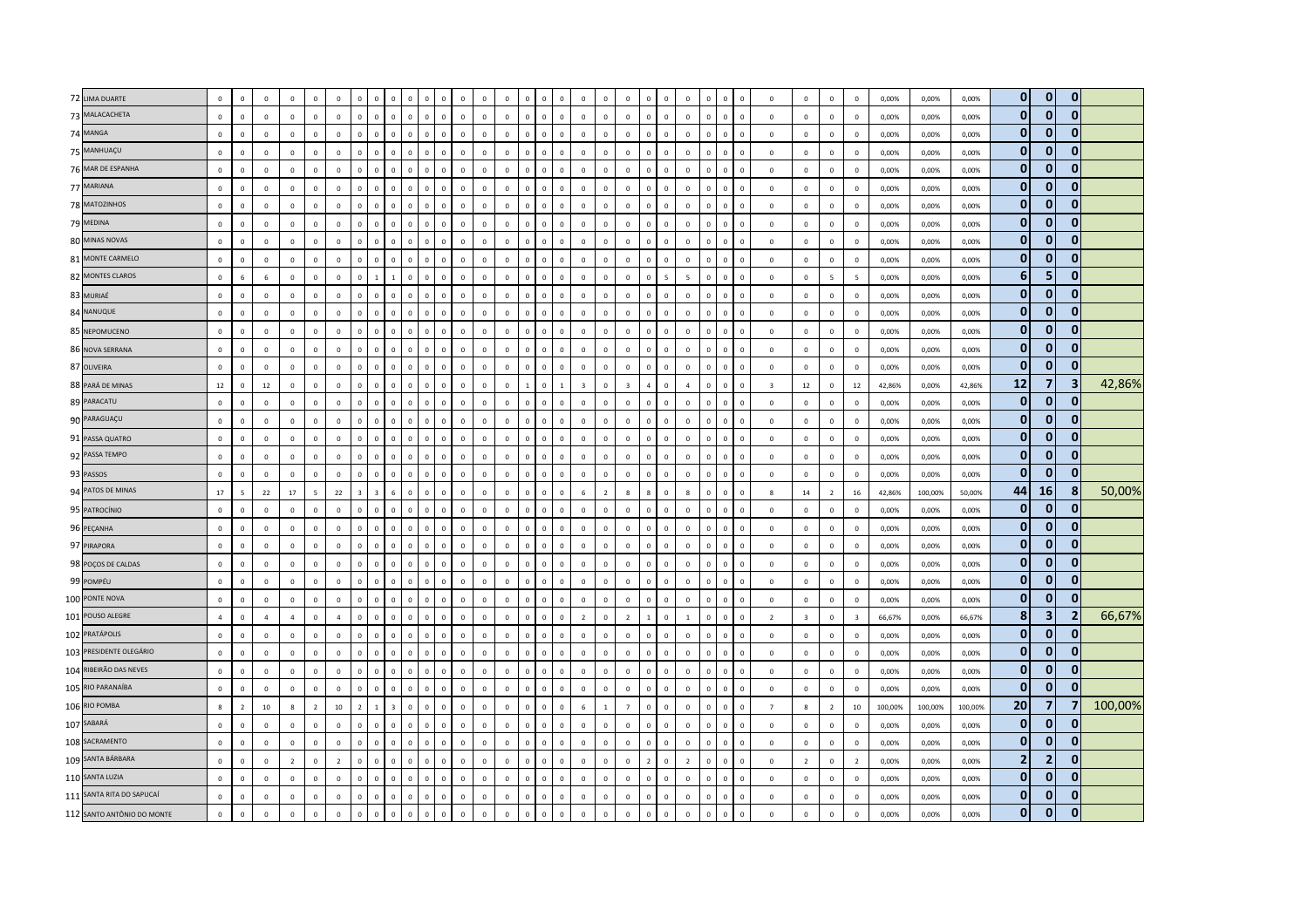|         | 113 SANTOS DUMONT            | $\mathbf{0}$            | $\mathbf 0$  | $\mathbf{0}$   | $\Omega$       | $\mathbf 0$    | $^{\circ}$     | $\circ$        | $\overline{0}$ | $\circ$      | $\mathbf{0}$<br>$\mathbf{0}$ | $\mathbf{0}$ | $\mathbf{0}$ | $\mathbf{0}$ | $\overline{0}$          | $\Omega$    | $\Omega$     | $\overline{0}$ | $\mathbf{0}$            | $\overline{z}$ | $\overline{2}$          | $\Omega$       | $\overline{0}$ | $\mathbf{0}$   | $\Omega$       | $\circ$      | $\mathbf{0}$ | $\overline{\phantom{a}}$ | $^{\circ}$              | $\overline{2}$ | $\overline{2}$          | 0,00%   | 100,00% | 100,00% | $\mathbf{0}$   | $\overline{2}$          |              | 100,00% |
|---------|------------------------------|-------------------------|--------------|----------------|----------------|----------------|----------------|----------------|----------------|--------------|------------------------------|--------------|--------------|--------------|-------------------------|-------------|--------------|----------------|-------------------------|----------------|-------------------------|----------------|----------------|----------------|----------------|--------------|--------------|--------------------------|-------------------------|----------------|-------------------------|---------|---------|---------|----------------|-------------------------|--------------|---------|
|         | 114 SÃO GONÇALO DO SAPUCAÍ   | $\Omega$                | $\mathbf 0$  | $\mathbf{0}$   |                | $\overline{0}$ | $\mathbf{0}$   | $\mathbf{0}$   | $\mathbf{0}$   |              | $\mathbf 0$<br>$\mathbf{0}$  | $\Omega$     | $\mathbf{0}$ | $\mathbf{0}$ | $\overline{0}$          | $\Omega$    | $\Omega$     | $\mathbf{0}$   | $\mathbf{0}$            | $\mathbf 0$    | $\mathbf{0}$            |                | $\overline{0}$ | $\mathbf{0}$   | $\overline{0}$ | $\mathbf{0}$ | $\mathbf 0$  | $\Omega$                 | $\mathbf{0}$            | $\mathbf{0}$   | $^{\circ}$              | 0,00%   | 0,00%   | 0,00%   | $\mathbf{0}$   | $\mathbf{0}$            | 0            |         |
|         | 115 SÃO GOTARDO              | $\Omega$                | $\mathbf 0$  | $\mathbf 0$    |                | $\overline{0}$ | $^{\circ}$     | $\mathbf{0}$   | $\overline{0}$ |              | $\mathbf{0}$<br>$\mathbf 0$  | $\mathbf{0}$ | $\mathbf{0}$ | $\mathbf 0$  | $\overline{0}$          | $\Omega$    | $\mathbf{0}$ | $\overline{0}$ | $\mathbf 0$             | $\mathbf 0$    | $\mathbf 0$             | $\Omega$       | $\overline{0}$ | $\mathbf 0$    | $\mathbf{0}$   | $^{\circ}$   | $\Omega$     | $\mathbf 0$              | $\mathbf{0}$            | $\mathbf{0}$   | $\Omega$                | 0,00%   | 0,00%   | 0,00%   | $\overline{0}$ | $\mathbf{0}$            | $\mathbf{0}$ |         |
|         | 116 SÃO JOÃO DEL REI         | 27                      | 13           | 40             | $\Omega$       | $\overline{0}$ | $\mathbf{0}$   | $\mathbf{0}$   | $\overline{0}$ | $^{\circ}$   | $\mathbf{0}$<br>$\mathbf 0$  | $^{\circ}$   | $\mathbf 0$  | $\mathbf 0$  | $\overline{0}$          | $\Omega$    | $\mathbf{0}$ | $\circ$        | 21                      | 12             | 33                      | 6              | $\overline{1}$ | $\overline{7}$ | $\mathbf{0}$   | $^{\circ}$   | $^{\circ}$   | 33                       | 21                      | 12             | 33                      | 77,78%  | 92,31%  | 82,50%  | 40             | 40                      | 33           | 82,50%  |
|         | 117 SÃO LOURENÇO             | $\mathbf{0}$            | $\mathsf 0$  | $\Omega$       | $\Omega$       | $\overline{0}$ | $^{\circ}$     | $\mathbf{0}$   | $\overline{0}$ | $\Omega$     | $\mathbf{0}$<br>$\mathbf 0$  | $^{\circ}$   | $\mathbf 0$  | $\mathbf 0$  | $\overline{0}$          | $\Omega$    | $\mathbf{0}$ | $\mathbf{0}$   | $\mathbf{0}$            | $\Omega$       | $\mathbf{0}$            | $\Omega$       | $\Omega$       | $\mathbf{0}$   | $\Omega$       | $^{\circ}$   | $\Omega$     | $\Omega$                 | $\mathbf{0}$            | $\Omega$       | $\Omega$                | 0,00%   | 0,00%   | 0,00%   | 0              | $\mathbf{0}$            | 0            |         |
|         | 118 SÃO SEBASTIÃO DO PARAÍSO | $\mathbf{0}$            | $\mathbf{0}$ | $\mathbf{0}$   | $\Omega$       | $\overline{0}$ | $^{\circ}$     | $\mathbf{0}$   | $\overline{0}$ |              | $\mathbf{0}$<br>$\mathbf{0}$ | $^{\circ}$   | $\mathbf{0}$ | $\mathbf{0}$ | $\overline{0}$          | $\Omega$    | $\Omega$     | $\overline{0}$ | $\mathbf 0$             | $\Omega$       | $\mathbf{0}$            | $\Omega$       | $\overline{0}$ | $\overline{0}$ | $\Omega$       | $\Omega$     | $^{\circ}$   | $\mathbf 0$              | $\mathbf{0}$            | $\mathbf{0}$   | $^{\circ}$              | 0,00%   | 0,00%   | 0,00%   | $\overline{0}$ | $\mathbf{0}$            | 0            |         |
|         | 119 SERRO                    | $\mathbf{0}$            | $\mathbf{0}$ | $\mathbf{0}$   | $\Omega$       | $\overline{0}$ | $^{\circ}$     | $\mathbf{0}$   | $\mathbf{0}$   | $^{\circ}$   | $\mathbf{0}$<br>$\mathbf{0}$ | $^{\circ}$   | $\mathbf{0}$ | $\mathbf{0}$ | $\overline{0}$          | $\Omega$    | $\Omega$     | $\mathbf{0}$   | $\mathbf 0$             | $\Omega$       | $\mathbf 0$             | $\Omega$       | $\Omega$       | $\mathbf 0$    | $\Omega$       | $^{\circ}$   | $\Omega$     | $^{\circ}$               | $^{\circ}$              | $\mathbf{0}$   | $\Omega$                | 0,00%   | 0,00%   | 0,00%   | 0              | $\mathbf{0}$            | 0            |         |
|         | 120 SETE LAGOAS              | $\mathbf{0}$            | $\mathbf{0}$ | $\mathbf{0}$   | $\Omega$       | $\overline{0}$ | $\mathbf{0}$   | $\mathbf{0}$   | $\overline{0}$ | $^{\circ}$   | $\mathbf{0}$<br>$\mathbf{0}$ | $^{\circ}$   | $\mathbf{0}$ | $\mathbf{0}$ | $\overline{0}$          | $\Omega$    | $\mathbf{0}$ | $\overline{0}$ | $\mathbf 0$             | $\Omega$       | $\mathbf{0}$            | $\Omega$       | $\overline{0}$ | $\mathbf 0$    | $\mathbf 0$    | $^{\circ}$   | $\circ$      | $\Omega$                 | $\mathbf{0}$            | $\mathbf{0}$   | $\mathbf{0}$            | 0,00%   | 0,00%   | 0,00%   | $\overline{0}$ | $\mathbf{0}$            | 0            |         |
|         | 121 TARUMIRIM                | 38                      | $17\,$       | 55             | $\mathbf 0$    | $\overline{0}$ | $^{\circ}$     | $\mathbf{0}$   | $\overline{0}$ |              | $\mathbf 0$<br>$\mathbf{0}$  | $\mathbf{0}$ | $\mathbf 0$  | $\mathbf 0$  | $\overline{0}$          | $\mathbf 0$ | $\mathbf{0}$ | $\overline{0}$ | 12                      | 1              | 13                      | 4              |                | 11             | $\mathbf{0}$   | $^{\circ}$   | $^{\circ}$   | 13                       | 16                      | 8              | 24                      | 75,00%  | 12,50%  | 54,17%  | 55             | 24                      | 13           | 54,17%  |
|         | 122 TEÓFILO OTONI            | $\Omega$                | $\mathbf{0}$ | $\mathbf{0}$   | $\Omega$       | $\overline{0}$ | $^{\circ}$     | $\mathbf{0}$   | $\overline{0}$ | $\Omega$     | $\mathbf{0}$<br>$\mathbf{0}$ | $\Omega$     | $\mathbf{0}$ | $\mathbf 0$  | $\overline{0}$          | $\Omega$    | $\Omega$     | $\overline{0}$ | $\mathbf{0}$            | $\Omega$       | $\mathbf{0}$            | $\Omega$       | $\overline{0}$ | $\Omega$       | $\Omega$       | $^{\circ}$   | $\Omega$     | $\Omega$                 | $\mathbf{0}$            | $\Omega$       | $\Omega$                | 0,00%   | 0,00%   | 0,00%   | 0              | $\mathbf{0}$            | 0            |         |
|         | 123 TIROS                    | $\mathbf{0}$            | $\mathbf{0}$ | $\mathbf{0}$   | $\mathbf{0}$   | $\overline{0}$ | $\mathbf{0}$   | $\mathbf{0}$   | $\overline{0}$ | $^{\circ}$   | $\mathbf{0}$<br>$\mathbf{0}$ | $^{\circ}$   | $\mathbf{0}$ | $\mathbf 0$  | $\overline{0}$          | $\Omega$    | $\mathbf{0}$ | $\overline{0}$ | $\overline{0}$          | $\mathbf 0$    | $\mathbf{0}$            | $\Omega$       | $\overline{0}$ | $\mathbf{0}$   | $\mathbf{0}$   | $\circ$      | $\Omega$     | $\mathbf{0}$             | $\mathbf{0}$            | $\mathbf{0}$   | $\mathbf{0}$            | 0,00%   | 0,00%   | 0,00%   | 0              | $\mathbf{0}$            | 0            |         |
|         | 124 TOMBOS                   | $\Omega$                | $\mathbf{0}$ | $\mathbf 0$    | $\Omega$       | $\mathbf{0}$   | $\Omega$       | $\mathbf{0}$   | $\overline{0}$ | $^{\circ}$   | $\mathbf{0}$<br>$\mathbf{0}$ | $^{\circ}$   | $\mathbf{0}$ | $\mathbf{0}$ | $\overline{0}$          | $\Omega$    | $\mathbf{0}$ | $\mathbf{0}$   | $\mathbf 0$             | $\Omega$       | $\mathbf{0}$            |                | $\Omega$       | $\mathbf{0}$   | $\Omega$       | $^{\circ}$   | $\Omega$     | $\Omega$                 | $\mathbf{0}$            | $\mathbf{0}$   | $^{\circ}$              | 0,00%   | 0,00%   | 0,00%   | 0              | $\mathbf{0}$            | 0            |         |
|         | 125 TRÊS CORAÇÕES            | $\Omega$                | $\mathsf 0$  | $\mathbf 0$    | $\Omega$       | $\overline{0}$ | $\mathbf 0$    | $\mathbf{0}$   | $\overline{0}$ |              | $\mathbf 0$<br>$\mathbf{0}$  | $\Omega$     | $\mathbf{0}$ | $\mathbf{0}$ | $\overline{\mathbf{0}}$ | $\Omega$    | $\Omega$     | $\mathbf{0}$   | $\mathbf 0$             | $\Omega$       | $\mathbf 0$             | $\Omega$       | $\overline{0}$ | $\overline{0}$ | $\Omega$       | $\Omega$     | $\Omega$     | $\Omega$                 | $\mathbf 0$             | $\mathbf{0}$   | $^{\circ}$              | 0,00%   | 0,00%   | 0,00%   | $\overline{0}$ | $\mathbf{0}$            | 0            |         |
|         | 126 TUPACIGUARA              | $\mathbf 0$             | $\mathbf 0$  | $\mathbf 0$    | $\Omega$       | $\overline{0}$ | $^{\circ}$     | $\mathbf{0}$   | $\mathbf 0$    | $^{\circ}$   | $\mathbf{0}$<br>$\mathbf 0$  | $^{\circ}$   | $\mathbf 0$  | $\mathbf 0$  | $\overline{\mathbf{0}}$ |             | $\mathbf{0}$ | $\mathbf{0}$   | $\mathbf 0$             | $^{\circ}$     | $\mathbf 0$             |                | $\Omega$       | $\mathbf 0$    | $\Omega$       | $^{\circ}$   | $\Omega$     | $^{\circ}$               | $\mathbf 0$             | $\mathbf{0}$   | $\mathbf 0$             | 0,00%   | 0,00%   | 0,00%   | 0              | $\mathbf{0}$            | $\mathbf{0}$ |         |
|         | 127 TURMALINA                | $\mathbf{0}$            | $\mathbf{0}$ | $\Omega$       | $\Omega$       | $\overline{0}$ | $\mathbf{0}$   | $\mathbf{0}$   | $\overline{0}$ | $^{\circ}$   | $\mathbf{0}$<br>$\mathbf{0}$ | $^{\circ}$   | $\mathbf{0}$ | $\mathbf 0$  | $\overline{0}$          | $\Omega$    | $\mathbf{0}$ | $\overline{0}$ | $\mathbf 0$             | $\Omega$       | $\mathbf{0}$            | $\Omega$       | $\Omega$       | $\mathbf{0}$   | $\Omega$       | $^{\circ}$   | $^{\circ}$   | $\Omega$                 | $\mathbf{0}$            | $\mathbf{0}$   | $\mathbf{0}$            | 0,00%   | 0,00%   | 0,00%   | $\overline{0}$ | $\mathbf{0}$            | $\Omega$     |         |
| 128 UBÁ |                              |                         | $\mathbf{0}$ |                |                | $\overline{0}$ |                | $\mathbf{0}$   | $\overline{0}$ |              | $\mathbf 0$<br>$\mathbf{0}$  | $\Omega$     | $\mathbf{0}$ | $\mathbf{0}$ | $\overline{0}$          |             | $\Omega$     | $\overline{0}$ |                         | $\mathbf 0$    |                         |                | $\Omega$       | $\mathbf 0$    |                | $^{\circ}$   | $\mathbf{0}$ |                          | $\overline{2}$          | $\mathbf{0}$   | $\overline{2}$          | 100,00% | 0,00%   | 100,00% | $\overline{2}$ |                         |              | 100,00% |
|         | 129 UBERABA                  | $\overline{2}$          | $\mathsf 0$  | $\overline{2}$ | $\Omega$       | $\overline{0}$ | $\mathbf 0$    | $\mathbf{0}$   | $\overline{0}$ |              | $\mathbf{0}$<br>$\mathbf 0$  | $\Omega$     | $\mathbf 0$  | $\mathbf 0$  | $\overline{0}$          | $\Omega$    | $\Omega$     | $\mathbf 0$    | $\overline{1}$          | $\Omega$       | $\overline{1}$          |                | $\Omega$       |                | $\mathbf{0}$   | $^{\circ}$   | $\Omega$     | $\overline{1}$           | $\overline{2}$          | $\Omega$       | $\overline{2}$          | 50,00%  | 0,00%   | 50,00%  | $\overline{2}$ | $\overline{2}$          |              | 50,00%  |
|         | 130 UBERLÂNDIA               | $\mathbf{0}$            | $\mathsf 0$  | $\mathbf{0}$   | $\Omega$       | $\overline{0}$ | $\mathbf 0$    | $\mathbf 0$    | $\overline{0}$ | $^{\circ}$   | $\mathbf 0$<br>$\mathbf{0}$  | $^{\circ}$   | $\mathbf{0}$ | $\mathbf 0$  | $\overline{0}$          | $\Omega$    | $\mathbf{0}$ | $\mathbf 0$    | $\mathbf 0$             | $\Omega$       | $\mathbf 0$             |                | $\Omega$       | $\overline{1}$ | $\mathbf{0}$   | $^{\circ}$   | $\Omega$     | $\Omega$                 | $\overline{4}$          | $\mathbf{0}$   | $\overline{a}$          | 0,00%   | 0,00%   | 0,00%   | $\mathbf{0}$   | $\mathbf{1}$            | 0            |         |
|         | 131 VARGINHA                 | 10                      | $\mathbf 0$  | 10             | $\overline{2}$ | $\mathbf{0}$   | $\overline{2}$ | $\overline{1}$ | $\mathbf 0$    |              | $\circ$<br>$\mathbf{0}$      | $^{\circ}$   | $\mathbf{0}$ | $\mathbf 0$  | $\mathbf{0}$            | $\Omega$    | $\Omega$     | $\mathbf{0}$   | 5                       | $\Omega$       | $5^{\circ}$             | $\overline{z}$ | $\Omega$       | $\overline{2}$ | $\Omega$       | $\Omega$     | $\Omega$     | 5                        | $\overline{7}$          | $\mathbf{0}$   | $\overline{7}$          | 71,43%  | 0,00%   | 71,43%  | 12             |                         |              | 71,43%  |
|         | 132 VÁRZEA DA PALMA          | $\mathbf{0}$            | $\mathbf{0}$ | $\mathbf{0}$   | $\Omega$       | $\overline{0}$ | $\mathbf{0}$   | $\mathbf{0}$   | $\overline{0}$ |              | $\mathbf{0}$<br>$\mathbf{0}$ | $\mathbf{0}$ | $\mathbf{0}$ | $\mathbf{0}$ | $\overline{0}$          | $\Omega$    | $\Omega$     | $\overline{0}$ | $\mathbf 0$             | $\Omega$       | $\mathbf{0}$            | $\Omega$       | $\Omega$       | $\mathbf{0}$   | $\Omega$       | $\Omega$     | $\Omega$     | $\Omega$                 | $\mathbf{0}$            | $\mathbf{0}$   | $\mathbf{0}$            | 0,00%   | 0,00%   | 0,00%   | $\overline{0}$ | $\mathbf{0}$            | $\bf{0}$     |         |
|         | 133 VAZANTE                  | $\Omega$                | $\mathsf 0$  | $\mathbf{0}$   | $\Omega$       | $\overline{0}$ | $\Omega$       | $\mathbf 0$    | $\mathbf{0}$   | $^{\circ}$   | $\mathbf 0$<br>$\mathbf{0}$  | $^{\circ}$   | $\mathbf{0}$ | $\mathbf{0}$ | $\overline{0}$          | $\Omega$    | $\mathbf{0}$ | $\mathbf{0}$   | $\mathbf 0$             | $\Omega$       | $\mathbf 0$             | $\Omega$       | $\Omega$       | $\Omega$       | $\Omega$       | $^{\circ}$   | $\Omega$     | $\Omega$                 | $^{\circ}$              | $\Omega$       | $\Omega$                | 0,00%   | 0,00%   | 0,00%   | 0              | $\mathbf{0}$            | $\Omega$     |         |
|         | 134 VESPASIANO               | $\overline{\mathbf{3}}$ | $\mathsf 0$  | $\overline{3}$ | $\Omega$       | $\overline{0}$ | $^{\circ}$     | $\mathbf{0}$   | $\overline{0}$ | $^{\circ}$   | $\mathbf 0$<br>$\mathbf{0}$  | $\Omega$     | $\mathbf 0$  | $\mathbf 0$  | $\overline{0}$          | $\Omega$    | $^{\circ}$   | $\overline{0}$ | $\overline{\mathbf{3}}$ | $\Omega$       | $\overline{\mathbf{3}}$ | $\Omega$       | $\Omega$       | $\mathbf{0}$   | $\Omega$       | $^{\circ}$   | $\Omega$     | $\overline{3}$           | $\overline{\mathbf{3}}$ | $\Omega$       | $\overline{\mathbf{3}}$ | 100,00% | 0,00%   | 100,00% | 3 <sup>1</sup> | $\overline{\mathbf{3}}$ |              | 100,00% |
|         | 135 VIÇOSA                   | $\Omega$                | $\mathsf 0$  | $\mathbf{0}$   | $\Omega$       | $\overline{0}$ | $\mathbf{0}$   | $\mathbf{0}$   | $\overline{0}$ |              | $\Omega$<br>$\mathbf{0}$     | $^{\circ}$   | $\mathbf{0}$ | $\mathbf 0$  | $\overline{0}$          | $\Omega$    | $\Omega$     | $\overline{0}$ | $\mathbf 0$             | $\Omega$       | $\mathbf 0$             |                | $\overline{0}$ | $\mathbf 0$    | $\Omega$       | $\mathbf 0$  | $\Omega$     | $\Omega$                 | $\mathbf{0}$            | $\mathbf{0}$   | $\Omega$                | 0,00%   | 0,00%   | 0,00%   | $\mathbf{0}$   | $\mathbf{0}$            |              |         |
|         | 136 VIRGINÓPOLIS             | 139                     | 54           | 193            | 139            | 54             | 193            | $\mathbf{0}$   | $\overline{0}$ | $\mathbf{0}$ | $\mathbf{0}$<br>$\mathbf{0}$ | $\mathbf{0}$ | $\mathbf 0$  | $\mathbf 0$  | $\overline{0}$          | $\Omega$    | $\Omega$     | $\mathbf 0$    | 11                      |                | 12                      | 8              | 34             | 42             | $\mathbf 0$    | $^{\circ}$   | $\mathbf 0$  | 12                       | 19                      | 35             | 54                      | 57,89%  | 2,86%   | 22,22%  | 386            | 54                      | 12           | 22,22%  |
|         | 137 VISCONDE DO RIO BRANCO   | $\mathbf{0}$            | $\mathsf 0$  | $\mathbf{0}$   | $\Omega$       | $\mathbf 0$    | $\mathbf 0$    | $\mathbf 0$    | $\overline{0}$ | $\Omega$     | $\mathbf 0$<br>$\mathbf{0}$  | $\mathbf{0}$ | $\mathbf{0}$ | $\mathbf 0$  | $\mathbf 0$             | $\Omega$    | $\Omega$     | $\mathbf 0$    | $\mathbf{0}$            | $\Omega$       | $\circ$                 | $\Omega$       | $\Omega$       | $\mathbf{0}$   | $\Omega$       | $^{\circ}$   | $\Omega$     | $\mathbf 0$              | $\mathbf 0$             | $\mathbf 0$    | $^{\circ}$              | 0,00%   | 0,00%   | 0,00%   | $\mathbf{0}$   | $\mathbf{0}$            | $\Omega$     |         |
|         | <b>TOTAL</b>                 | 341                     | 141          | 482            | 254            | 98             | 352            | 15             |                |              |                              |              |              |              |                         |             |              |                | 103                     | 25             | 128                     | 50             |                | 133            |                |              |              | 128                      | 239                     |                |                         | 67.32%  | 23.15%  | 49.04%  |                | 834 261 128             |              | 49,04%  |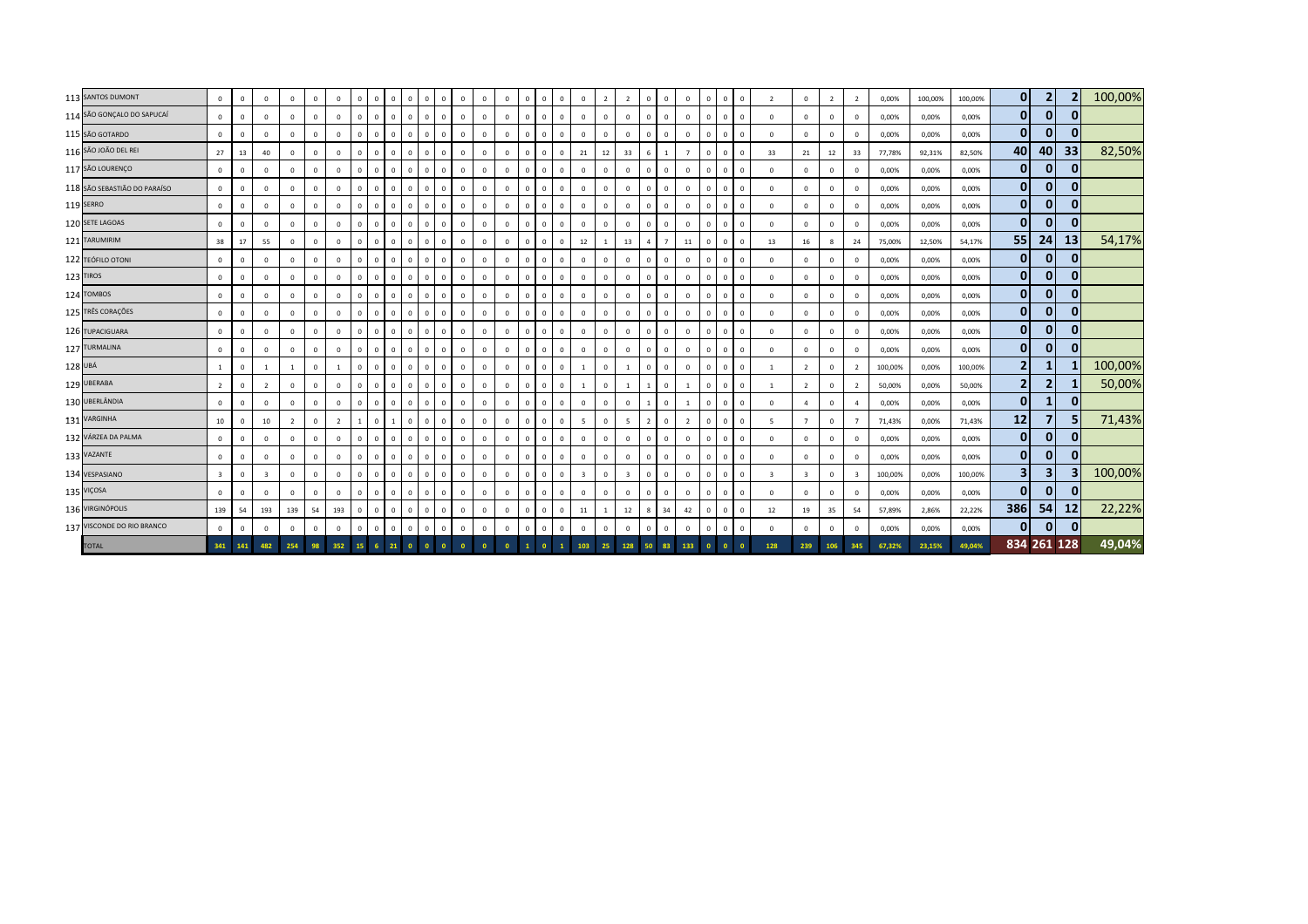|     |                                                  |                |                  |                         |                 |                     |                |                |                |                |                         |                |              |                    |              |                         |                                |              | dez/18                                   |                |                         |                |                |             |                                        |                |                |                                     |                         |         |                                           |         |                |                         |                |                         |
|-----|--------------------------------------------------|----------------|------------------|-------------------------|-----------------|---------------------|----------------|----------------|----------------|----------------|-------------------------|----------------|--------------|--------------------|--------------|-------------------------|--------------------------------|--------------|------------------------------------------|----------------|-------------------------|----------------|----------------|-------------|----------------------------------------|----------------|----------------|-------------------------------------|-------------------------|---------|-------------------------------------------|---------|----------------|-------------------------|----------------|-------------------------|
|     |                                                  |                |                  |                         |                 |                     |                |                |                |                |                         |                |              |                    |              |                         |                                |              | <b>MEDIAÇÃO</b>                          |                |                         |                |                |             |                                        |                |                |                                     |                         |         |                                           |         |                |                         |                |                         |
|     |                                                  |                |                  |                         |                 |                     |                |                |                |                |                         |                |              |                    |              |                         |                                |              | <b>Processual</b>                        |                |                         |                |                |             |                                        |                |                |                                     |                         |         |                                           |         |                |                         |                |                         |
|     | Tribunal de Justica do<br>Estado de Minas Gerais |                |                  |                         | <b>CASOS</b>    |                     |                |                |                |                | MEDIAÇÕES PREJUDICADAS  |                |              |                    |              |                         |                                |              |                                          |                |                         |                |                |             | MEDIAÇÕES CONCLUÍDAS                   |                |                | <b>SESSÕES</b><br><b>REALIZADAS</b> |                         |         | % (MEDIAÇÕES<br>CONCLUÍDAS/COM<br>ACORDO) |         |                |                         |                |                         |
|     |                                                  |                | <b>RECEBIDOS</b> |                         |                 | <b>FM ANDAMENTO</b> |                |                | NÃO ADESÃO     |                | <b>DESISTÊNCIA</b>      |                |              | NÃO COMPARECIMENTO |              |                         | DEMANDA NÃO<br><b>INDICADA</b> |              | COM ACORDO                               |                |                         | SEM ACORDO     |                |             | <b>ACORDO PARCIA</b>                   | <b>TOTAL</b>   |                | <b>SESSÕES</b>                      |                         |         | $\frac{Q}{2}$                             |         |                |                         |                |                         |
|     |                                                  |                | ξL.              | <b>DIAL</b>             | MÍLIA           |                     | DTAL           |                | EL             |                | g                       |                |              |                    |              |                         | 립                              |              |                                          | <b>DTAL</b>    |                         | g              |                |             | ĺΕL<br>OTAL                            | <b>ACORDO</b>  |                | EL                                  | БÃ                      |         |                                           | OTAL    | <b>OTAL</b>    | OTAL<br>EALIZADO        | <b>DTAL</b>    | Percentual<br>de acordo |
|     | ABRE CAMPO                                       | $\circ$        | $\circ$          | $\circ$                 | $\mathbf 0$     | $\Omega$            | $\mathbf 0$    | $\mathbf 0$    | $\mathbf 0$    | $\mathbf 0$    | $\mathbf 0$<br>$\Omega$ | $\mathbf 0$    | $\mathbb O$  | $\mathsf 0$        | $\mathbf 0$  | $\mathbf 0$             | $\mathbf 0$                    | $\mathbf 0$  | $\mathbf 0$<br>$\mathsf 0$               | $\,$ 0         | $\mathbf 0$             | $\mathbf 0$    | $\mathbb O$    | $\circ$     | $\mathbf 0$<br>$\mathbf 0$             | $\mathbf 0$    | $\mathbf 0$    | $\mathbf 0$                         | $\overline{0}$          | 0,00%   | 0,00%                                     | 0,00%   | $\mathbf{0}$   | $\mathbf 0$             | $\mathbf 0$    |                         |
|     | AÇUCENA                                          | $\mathbf 0$    | $\mathbf{0}$     | $\mathbf{0}$            | $\mathbb O$     | $\Omega$            | $\mathbf 0$    | $\Omega$       | $\mathbf 0$    | $\Omega$       | $\mathbf 0$             | $\overline{0}$ | $\Omega$     | $\mathbf{0}$       | $\mathbf 0$  | $\overline{0}$          | $\Omega$                       | $\mathbf 0$  | $\Omega$<br>$\mathbf{0}$                 | $\mathbf 0$    | $\mathbf 0$             | $\Omega$       | $\overline{0}$ | $\Omega$    | $\mathbf 0$<br>$\mathbf 0$             | $\mathbf{0}$   | $\mathbf 0$    | $\mathbf 0$                         | $\mathbf 0$             | 0,00%   | 0,00%                                     | 0,00%   | 0              | $\mathbf 0$             | 0              |                         |
|     | ÁGUAS FORMOSAS                                   | $\mathbf 0$    | $\pmb{0}$        | $\mathbb O$             | $\pmb{0}$       | $\Omega$            | $\mathbf 0$    | $\mathbf 0$    | $\mathbf 0$    | $\Omega$       | $\mathbf 0$             | $\overline{0}$ | $\mathbf 0$  | $\mathsf 0$        | $\mathbf 0$  | $\overline{0}$          | $\mathbf 0$                    | $\mathbf 0$  | $\mathbf{0}$<br>$\mathbf{0}$             | $\,$ 0         | $\mathbf 0$             | $\mathbf 0$    | $\mathbb O$    |             | $\mathbf 0$<br>$\overline{0}$          | $\mathbf 0$    | $\,$ 0         | $\mathbf 0$                         | $\,0\,$                 | 0,00%   | 0,00%                                     | 0,00%   | $\mathbf{0}$   | $\mathbf 0$             | $\mathbf{0}$   |                         |
|     | ALÉM PARAÍBA                                     | $\overline{1}$ | $\overline{1}$   | $\overline{2}$          | $\mathbf 0$     | $\Omega$            | $\mathbf 0$    | $\Omega$       | $\Omega$       | $\sqrt{2}$     | $\mathbf{0}$            | $\Omega$       | $\mathbf 0$  | $\mathbf{0}$       | $\mathbf 0$  | $\Omega$                | $\Omega$                       | $\mathbf 0$  | $\mathbf{0}$                             | $\overline{1}$ | $\mathbf 0$             | $\overline{1}$ | $\overline{1}$ | $\Omega$    | $\mathbf 0$<br>$\Omega$                | $\overline{1}$ | $\mathbf 1$    | $\overline{1}$                      | $\overline{2}$          | 100,00% | 0,00%                                     | 50,00%  | $\overline{2}$ | $\overline{2}$          | 1              | 50,00%                  |
|     | <b>ALFENAS</b>                                   | $\mathbf 0$    | $\mathbb O$      | $\circ$                 | $\mathbb O$     | $\mathbf{0}$        | $\mathbf 0$    | $\mathbf{0}$   | $\mathbf 0$    | $\mathbf 0$    | $\mathbf 0$             | $\overline{0}$ | $\mathbb O$  | $\mathsf 0$        | $\mathbf 0$  | $\mathbf 0$             | $\mathbf{0}$                   | $\mathbf 0$  | $\circ$<br>$\mathbf 0$                   | $\,0\,$        | $\mathbf 0$             | $\mathbf 0$    | $\mathbb O$    | $\Omega$    | $\mathbf 0$<br>$\overline{\mathbf{0}}$ | $\mathbf{0}$   | $\mathbf 0$    | $\overline{0}$                      | $\overline{0}$          | 0,00%   | 0,00%                                     | 0,00%   | $\overline{0}$ | $\mathbf 0$             | $\mathbf{0}$   |                         |
|     | ALTO RIO DOCE                                    | $\mathbf 0$    | $\mathbf 0$      | $\Omega$                | $\mathbb O$     | $\Omega$            | $\Omega$       | $\Omega$       | $\mathbf 0$    | $\Omega$       | $\mathbf 0$             | $\overline{0}$ | $\Omega$     | $\mathsf 0$        | $\mathbf 0$  | $\overline{0}$          | $\Omega$                       | $\,$ 0       | $\Omega$<br>$\Omega$                     | $\,$ 0         | $\mathbf 0$             | $\Omega$       | $\Omega$       | $\Omega$    | $\mathbf 0$<br>$\overline{0}$          | $\mathbf{0}$   | $\mathbf 0$    | $\overline{0}$                      | $\,$ 0                  | 0,00%   | 0,00%                                     | 0,00%   | $\mathbf{0}$   | $\mathbf 0$             | 0              |                         |
|     | 7 ARAÇUAÍ                                        | $\,$ 0         | $\mathbb O$      | $\mathbf 0$             | $\mathbf 0$     | $\Omega$            | $\mathbf 0$    | $\mathbf 0$    | $\mathbf 0$    | $\Omega$       | $\mathbf 0$             | $\overline{0}$ | $\mathbb O$  | $\mathsf 0$        | $\mathbf 0$  | $\overline{0}$          | $\mathbf 0$                    | $\mathbf 0$  | $\mathbf 0$<br>$\mathbf{0}$              | $\,0\,$        | $\mathbf 0$             | $\mathbf 0$    | $\mathbf 0$    | $\mathbf 0$ | $\mathbf 0$<br>$\overline{0}$          | $\mathbf 0$    | $\mathbf 0$    | $\overline{0}$                      | $\,$ 0                  | 0,00%   | 0,00%                                     | 0,00%   | $\mathbf{0}$   | $\mathbf{0}$            | $\mathbf{0}$   |                         |
|     | ARAGUARI                                         | $\bf{0}$       | $\mathbf{0}$     | $\mathbf 0$             | $\mathbf 0$     | $\Omega$            | $\Omega$       | $\Omega$       | $\bf{0}$       | $\Omega$       | $\mathbf 0$             | $\overline{0}$ | $\mathbf 0$  | $\mathbf 0$        | $\mathbf{0}$ | $\Omega$                | $\mathbf{0}$                   | $\mathbf 0$  | $\mathbf{0}$<br>$\bf{0}$                 | $\mathbf 0$    | $\mathbf 0$             | $\Omega$       | $\Omega$       | $\Omega$    | $\mathbf 0$<br>$\Omega$                | $\mathbf 0$    | $\mathbf 0$    | $\mathbf{0}$                        | $\mathbf 0$             | 0,00%   | 0,00%                                     | 0,00%   | $\mathbf{0}$   | $\mathbf 0$             | $\bf{0}$       |                         |
|     | 9 ARAXÁ                                          | $\mathbf 0$    | $\mathbb O$      | $\mathbf 0$             | $\mathbf 0$     | $\Omega$            | $\Omega$       | $\Omega$       | $\mathbf{0}$   | $\sqrt{2}$     | $\mathbf 0$             | $\Omega$       | $\Omega$     | $\Omega$           | $\mathbf{0}$ | $\mathbf{0}$            | $\mathbf{0}$                   | $\mathbf{0}$ | $\Omega$<br>$\Omega$                     | $\Omega$       | $\mathbf 0$             | $\Omega$       | $\mathbf{0}$   |             | $\mathbf 0$<br>$\mathbf 0$             | $\mathsf 0$    | $\mathbf{0}$   | $\overline{0}$                      | $\mathsf 0$             | 0,00%   | 0,00%                                     | 0,00%   | $\mathbf{0}$   | $\mathbf 0$             | $\bf{0}$       |                         |
|     | 10 BARÃO DE COCAIS                               | $\mathbf 0$    | $\mathbf 0$      | $\mathbf 0$             | $\mathbf 0$     | $\Omega$            | $\Omega$       | $\Omega$       | $\Omega$       |                | $\mathbf 0$             | $\Omega$       | $\Omega$     | $\Omega$           | $\Omega$     | $\Omega$                | $\Omega$                       | $\Omega$     | $\Omega$<br>$\Omega$                     | $\Omega$       | $\mathbf 0$             | $\Omega$       | $\Omega$       |             | $\mathbf 0$<br>$\Omega$                | $\Omega$       | $\mathbf 0$    | $\Omega$                            | $\,$ 0                  | 0,00%   | 0,00%                                     | 0,00%   | $\mathbf{0}$   | $\mathbf 0$             | 0              |                         |
| 11  | <b>BARBACENA</b>                                 | $\,0\,$        | $\mathbf 0$      | $\mathbf 0$             | $\mathbf 0$     | $\Omega$            | $\mathbf 0$    | $\Omega$       | $\mathbf 0$    | $\Omega$       | $\mathbf 0$             | $\overline{0}$ | $\mathbb O$  | $\mathsf 0$        | $\mathbf 0$  | $\Omega$                | $\mathbf{0}$                   | $\mathbf 0$  | $\Omega$<br>$\Omega$                     | $\,0\,$        | $\mathbf 0$             | $\mathbf 0$    | $\mathbb O$    |             | $\mathbf 0$<br>$\overline{0}$          | $\mathbf 0$    | $\mathbf 0$    | $\overline{0}$                      | $\,$ 0                  | 0,00%   | 0,00%                                     | 0,00%   | $\mathbf 0$    | $\mathbf 0$             | $\overline{0}$ |                         |
|     | 12 BARROSO                                       | $\,$ 0         | $\mathbf 0$      | $\mathbf 0$             | $\mathbb O$     | $\Omega$            | $\Omega$       | $\Omega$       | $\mathbf 0$    | $\mathbf 0$    | $\mathbf 0$             | $\Omega$       | $\mathbf 0$  | $\mathsf 0$        | $\mathbf{0}$ | $\Omega$                | $\mathbf{0}$                   | $\mathbf 0$  | $\mathbf{0}$<br>$\overline{0}$           | $\mathbf 0$    | $\mathbf 0$             | $\mathbf{0}$   | $\mathbf{0}$   | $\Omega$    | $\mathbf 0$<br>$\Omega$                | $\mathbf 0$    | $\mathbf 0$    | $\overline{0}$                      | $\,$ 0                  | 0,00%   | 0,00%                                     | 0,00%   | $\overline{0}$ | $\mathbf 0$             | $\mathbf{0}$   |                         |
|     | 13 BELO HORIZONTE                                | $6\phantom{a}$ | $\mathbf{1}$     | $\overline{7}$          | 51              |                     | 56             | $\overline{2}$ | $\mathbf 0$    | $\overline{2}$ | $\mathbf 0$             | $\overline{0}$ | $\mathbf 0$  | $\mathsf 0$        | $\mathbf 0$  | $\mathbf 0$             | $\mathbf 0$                    | $\mathbf 0$  | $\overline{\phantom{a}}$<br>$\mathbf{0}$ | 5              | $\mathsf g$             | $\overline{2}$ | $11\,$         | $\mathbf 0$ | $\mathbf 0$<br>$\mathbf 0$             | 5              | 79             | $\overline{\mathbf{3}}$             | 82                      | 35,71%  | 0,00%                                     | 31,25%  | 63             | 16                      | 5              | 31,25%                  |
|     | 14 BETIM                                         | $\mathbf{0}$   | $\mathbf{0}$     | $\mathbf 0$             | $\mathbf 0$     | $\Omega$            | $\circ$        | $\Omega$       | $\Omega$       | $\Omega$       | $\mathbf{0}$            | $\Omega$       | $\mathbf{0}$ | $\mathbf{0}$       | $\mathbf{0}$ | $\Omega$                | $\mathbf{0}$                   | $\mathbf{0}$ | $\mathbf{0}$<br>$\Omega$                 | $\Omega$       | $\mathbf 0$             | $\Omega$       | $\Omega$       |             | $\mathbf{0}$<br>$\Omega$               | $\mathbf{0}$   | $\mathbf{0}$   | $\Omega$                            | $\mathbf{0}$            | 0.00%   | 0.00%                                     | 0.00%   | $\mathbf{0}$   | $\mathbf{0}$            | $\bf{0}$       |                         |
|     | 15 BICAS                                         | $\mathbf 0$    | $\circ$          | $\mathbb O$             | $\mathbb O$     | $\Omega$            | $\mathbf 0$    | $\Omega$       | $\mathbf 0$    | $\sqrt{2}$     | $\mathbf 0$             | $\Omega$       | $\mathbb O$  | $\mathsf 0$        | $\mathbf 0$  | $\Omega$                | $\mathbf{0}$                   | $\mathbf 0$  | $\mathbf{0}$<br>$\Omega$                 | $\,0\,$        | $\mathbf 0$             | $\Omega$       | $\Omega$       | $\Omega$    | $\mathbf 0$<br>$\Omega$                | $\mathsf 0$    | $\mathbf 0$    | $\overline{0}$                      | $\overline{0}$          | 0,00%   | 0,00%                                     | 0,00%   | $\mathbf{0}$   | $\mathbf{0}$            | $\mathbf{0}$   |                         |
|     | 16 BRUMADINHO                                    | $\overline{0}$ | $\mathbf 0$      | $\mathbf{0}$            | $\mathbf 0$     | $\Omega$            | $\mathbf 0$    | $\mathbf{0}$   | $\mathbf{0}$   | $\mathbf 0$    | $\mathbf 0$<br>$\Omega$ | $\Omega$       | $\mathbf 0$  | $\mathsf 0$        | $\mathbf{0}$ | $\Omega$                | $\mathbf{0}$                   | $\mathbf{0}$ | $\mathbf{0}$<br>$\overline{0}$           | $\,0\,$        | $\overline{0}$          | $\mathbf{0}$   | $\mathbf{0}$   | $\Omega$    | $\mathbf 0$<br>$\Omega$                | $\Omega$       | $\mathbf 0$    | $\overline{\mathbf{0}}$             | $\overline{0}$          | 0,00%   | 0,00%                                     | 0,00%   | $\overline{0}$ | $\mathbf 0$             | $\bf{0}$       |                         |
|     | 17 CAETÉ                                         | $\circ$        | $\circ$          | $\mathbb O$             | $\mathbf 0$     | $\Omega$            | $\mathbf 0$    | $\mathbf 0$    | $\mathbf 0$    | $\Omega$       | $\mathbf 0$             | $\mathbf 0$    | $\mathbf 0$  | $\mathbf{0}$       | $\mathbf 0$  | $\mathbf 0$             | $\mathbf 0$                    | $\mathbf 0$  | $\mathbf{0}$<br>$\mathbf 0$              | $\mathbf 0$    | $\mathbf 0$             | $\mathbf 0$    | $\mathbb O$    | $\Omega$    | $\mathbf 0$<br>$\mathbf 0$             | $\mathbf 0$    | $\mathbf 0$    | $\mathbf 0$                         | $\,$ 0                  | 0,00%   | 0,00%                                     | 0,00%   | $\mathbf{0}$   | $\mathbf 0$             | $\bf{0}$       |                         |
|     | 18 CAMANDUCAIA                                   | $\mathbf 0$    | $\mathbf 0$      | $\circ$                 | $\mathbf 0$     | $\Omega$            | $\mathbf 0$    | $\mathbf 0$    | $\mathbf 0$    | $\Omega$       | $\mathbf 0$             | $\overline{0}$ | $\mathbf 0$  | $\mathsf 0$        | $\mathbf 0$  | $\overline{0}$          | $\mathbf 0$                    | $\,$ 0 $\,$  | $\mathbf{0}$<br>$\mathbf{0}$             | $\overline{0}$ | $\mathbf 0$             | $\mathbf 0$    | $\mathbf 0$    |             | $\mathbf 0$<br>$\mathbf 0$             | $\mathsf 0$    | $\mathbf 0$    | $\overline{0}$                      | $\,$ 0                  | 0,00%   | 0,00%                                     | 0,00%   | $\mathbf{0}$   | $\mathbf{0}$            | $\mathbf{0}$   |                         |
|     | 19 CAMPO BELO                                    | $\mathbf 0$    | $\mathbf 0$      | $\mathbb O$             | $\mathbf 0$     | $\Omega$            | $\mathbf 0$    | $\Omega$       | $\Omega$       | $\sqrt{2}$     | $\mathbf 0$             | $\Omega$       | $\Omega$     | $\mathsf 0$        | $\mathbf 0$  | $\Omega$                | $\mathbf{0}$                   | $\mathbf{0}$ | $\mathbf{0}$<br>$\Omega$                 | $\,$ 0         | $\mathbf 0$             | $\Omega$       | $\Omega$       |             | $\mathbf 0$<br>$\Omega$                | $\mathbf 0$    | $\mathbf 0$    | $\overline{0}$                      | $\overline{0}$          | 0,00%   | 0,00%                                     | 0,00%   | $\mathbf{0}$   | $\mathbf{0}$            | $\mathbf{0}$   |                         |
|     | 20 CAPELINHA                                     | $\overline{0}$ | $\Omega$         | $\mathbf{0}$            | $\mathbf{0}$    | $\circ$             | $\mathbf 0$    | $\mathbf{0}$   | $\Omega$       | $\mathbf{0}$   | $\mathbf{0}$            | $\Omega$       | $\mathbf{0}$ | $\mathbf{0}$       | $\mathbf{0}$ | $\Omega$                | $\mathbf{0}$                   | $\,$ 0 $\,$  | $\mathbf{0}$<br>$\overline{0}$           | $\overline{0}$ | $\overline{0}$          | $\mathbf{0}$   | $\mathbf{0}$   | $\Omega$    | $\mathbf{0}$<br>$\Omega$               | $\mathbf{0}$   | $\mathbf{0}$   | $\Omega$                            | $\overline{0}$          | 0,00%   | 0,00%                                     | 0,00%   | $\overline{0}$ | $\mathbf 0$             | $\mathbf{0}$   |                         |
|     | 21 CAPINÓPOLIS                                   | $\mathbf 0$    | $\circ$          | $\mathbf 0$             | $\mathbf{0}$    | $\mathbf 0$         | $\mathbf 0$    | $\mathbf 0$    | $\mathbf 0$    | $\mathbf 0$    | $\mathbf 0$             | $\mathbf 0$    | $\mathbf 0$  | $\mathsf 0$        | $\mathbf 0$  | $\mathbf 0$             | $\mathbf{0}$                   | $\mathbf 0$  | $\mathbf 0$<br>$\mathbf{0}$              | $\mathbf 0$    | $\mathbf 0$             | $\mathbf 0$    | $\mathbb O$    | $^{\circ}$  | $\mathbf 0$<br>$\mathbf 0$             | $\mathbf 0$    | $\mathbf 0$    | $\mathbf 0$                         | $\mathbf 0$             | 0,00%   | 0,00%                                     | 0,00%   | $\mathbf{0}$   | $\mathbf 0$             | $\mathbf{0}$   |                         |
|     | 22 CARANGOLA                                     | $\overline{2}$ | $\mathbf 0$      | $\overline{2}$          | $\overline{2}$  | $\Omega$            | $\overline{2}$ | $\Omega$       | $\mathbf 0$    | $\Omega$       | $\mathbf 0$             | $\overline{0}$ | $\mathbb O$  | $\mathsf 0$        | $\mathbf 0$  | $\overline{0}$          | $\mathbf 0$                    | $\mathbf 0$  | $\overline{2}$<br>$\mathbf{0}$           | $\overline{2}$ | $\mathbf 0$             | $\mathbf 0$    | $\overline{0}$ | $\Omega$    | $\mathbf 0$<br>$\mathbf 0$             | $\overline{2}$ | $\overline{2}$ | $\overline{0}$                      | $\overline{2}$          | 100,00% | 0,00%                                     | 100,00% | $\overline{4}$ | $\overline{\mathbf{2}}$ | $\overline{2}$ | 100,00%                 |
|     | 23 CARATINGA                                     | $\mathbf 0$    | $\mathbf{1}$     | $\overline{1}$          | $\mathbb O$     | $\Omega$            | $\mathbf 0$    | $\Omega$       | $\overline{1}$ |                | $\mathbf 0$             | $\overline{0}$ | $\mathbb O$  | $\mathbf 0$        | $\mathbf 0$  | $\overline{0}$          | $\mathbf 0$                    | $\,$ 0 $\,$  | $\mathbf 0$<br>$\mathbf{0}$              | $\,$ 0         | $\mathbf 0$             | $\overline{1}$ | $\overline{1}$ | $\Omega$    | $\mathbf 0$<br>$\overline{0}$          | $\,0\,$        | $\,$ 0         | $\overline{2}$                      | $\overline{2}$          | 0,00%   | 0,00%                                     | 0,00%   | $\mathbf{1}$   | $\mathbf{1}$            | $\mathbf{0}$   |                         |
|     | 24 CARMO DO CAJURU                               | 24             | $\mathbf 0$      | 24                      | $6\overline{6}$ | $\Omega$            | $\mathbf{6}$   | $\mathbf{0}$   | $\Omega$       | $\mathbf 0$    | $\mathbf{0}$            | $\Omega$       | $\mathbf{0}$ | $\mathsf 0$        | $\mathbf{0}$ | $\Omega$                | $\mathbf{0}$                   | $\mathbf{0}$ | 15<br>$\overline{0}$                     | 15             | $\overline{\mathbf{3}}$ | $\mathbf{0}$   | $\overline{3}$ | $\Omega$    | $\mathbf{0}$<br>$\Omega$               | 15             | 21             | $\overline{0}$                      | 21                      | 83,33%  | 0,00%                                     | 83,33%  | 30             | 18                      | <b>15</b>      | 83,33%                  |
| 25  | CARMO DO PARANAÍBA                               | $\mathbf 0$    | $\mathbf{0}$     | $\circ$                 | $\mathbb O$     | $\Omega$            | $\circ$        | $\mathbf{0}$   | $\mathbf 0$    | $\Omega$       | $\mathbf 0$             | $\overline{0}$ | $\mathbf{0}$ | $\mathsf 0$        | $\mathbf 0$  | $\overline{\mathbf{0}}$ | $\mathbf{0}$                   | $\mathbf 0$  | $\mathbf{0}$<br>$\,0\,$                  | $\,0\,$        | $\mathbf 0$             | $\Omega$       | $\mathbf 0$    | $\Omega$    | $\mathbf 0$<br>$\overline{\mathbf{0}}$ | $\mathbf{0}$   | $\mathbf 0$    | $\mathbf 0$                         | $\mathbf 0$             | 0,00%   | 0,00%                                     | 0,00%   | $\mathbf 0$    | $\mathbf 0$             | $\mathbf{0}$   |                         |
| -26 | CARMO DO RIO CLARO                               | $\mathbf{0}$   | $\mathbf 0$      | $\circ$                 | $\mathbf 0$     | $\Omega$            | $\mathbf 0$    | $\Omega$       | $\mathbf 0$    | $\Omega$       | $\mathbf 0$             | $\overline{0}$ | $\mathbf 0$  | $\mathbf{0}$       | $\mathbf 0$  | $\Omega$                | $\Omega$                       | $\mathbf 0$  | $\Omega$<br>$\Omega$                     | $\overline{0}$ | $\mathbf 0$             | $\overline{0}$ | $\Omega$       |             | $\mathbf 0$<br>$\overline{0}$          | $\mathbf 0$    | $\mathbf 0$    | $\overline{0}$                      | $\overline{\mathbf{0}}$ | 0,00%   | 0,00%                                     | 0,00%   | $\mathbf{0}$   | $\mathbf{0}$            | 0              |                         |
|     | 27 CARMÓPOLIS DE MINAS                           | $\,$ 0         |                  | $\overline{1}$          | $\mathbf 0$     |                     | 1              | $\Omega$       | $\overline{1}$ |                | $\mathbf 0$             | $\overline{0}$ | $\mathbf 0$  | $\,0\,$            | $\,0\,$      | $\Omega$                | $\mathbf{0}$                   | $\,0\,$      | $\mathbf 0$<br>$\mathbf{0}$              | $\,$ 0         | $\mathbf 0$             | $\Omega$       | $\overline{0}$ | $\Omega$    | $\mathbf 0$<br>$\Omega$                | $\,0\,$        | $\,0\,$        | $\overline{0}$                      | $\overline{0}$          | 0,00%   | 0,00%                                     | 0,00%   | $\overline{2}$ | $\mathbf{0}$            | $\mathbf{0}$   |                         |
|     | 28 CAXAMBU                                       | $\mathbf 0$    | $\overline{0}$   | $\mathbb O$             | $\mathbb O$     | $\Omega$            | $\mathbf 0$    | $\mathbf 0$    | $\mathbf 0$    | $\mathbf 0$    | $\mathbf 0$<br>$\Omega$ | $\overline{0}$ | $\mathbf 0$  | $\mathsf 0$        | $\mathbf 0$  | $\mathbf 0$             | $\circ$                        | $\,$ 0 $\,$  | $\mathbf 0$<br>$\mathbf{0}$              | $\mathsf 0$    | $\mathbf 0$             | $\mathbf 0$    | $\mathbf 0$    | $\Omega$    | $\mathbf 0$<br>$\mathbf 0$             | $\mathsf 0$    | $\mathbf 0$    | $\overline{0}$                      | $\,$ 0                  | 0,00%   | 0,00%                                     | 0,00%   | $\mathbf{0}$   | $\bf{0}$                | $\mathbf{0}$   |                         |
|     | 29 CEJUSC 2 Grau                                 | $\mathbf 0$    | $\circ$          | $\Omega$                | $\mathbf 0$     | $\Omega$            | $\mathbf 0$    | $\Omega$       | $\mathbf 0$    | $\mathbf 0$    | $\mathbf 0$<br>$\Omega$ | $\overline{0}$ | $\Omega$     | $\mathsf 0$        | $\mathbf 0$  | $\overline{\mathbf{0}}$ | $\mathbf{0}$                   | $\mathbf 0$  | $\mathbf 0$<br>$\,0\,$                   | $\,0\,$        | $\mathbf 0$             | $\Omega$       | $\mathbf 0$    | $\Omega$    | $\mathbf 0$<br>$\overline{0}$          | $\mathbf 0$    | $\mathbf 0$    | $\overline{0}$                      | $\overline{0}$          | 0,00%   | 0,00%                                     | 0,00%   | $\mathbf{0}$   | $\mathbf 0$             | $\mathbf{0}$   |                         |
|     | 30 CLÁUDIO                                       | $\overline{2}$ | $\overline{1}$   | $\overline{\mathbf{3}}$ | $\overline{2}$  | $\Omega$            | $\overline{2}$ | $\Omega$       | $\mathbf 0$    | $\Omega$       | $\mathbf 0$             | $\overline{0}$ | $\Omega$     | $\mathbf{0}$       | $\mathbf 0$  | $\overline{0}$          | $\mathbf 0$                    | $\mathbf 0$  | $\mathbf{0}$<br>$\overline{2}$           | $\overline{2}$ | $\mathbf 0$             | $\overline{1}$ | $\overline{1}$ |             | $\mathbf 0$<br>$\Omega$                | $\overline{z}$ | $\overline{2}$ | $\mathbf{1}$                        | $\overline{\mathbf{3}}$ | 100,00% | 0,00%                                     | 66,67%  | 5              | $\overline{\mathbf{3}}$ | $\overline{2}$ | 66,67%                  |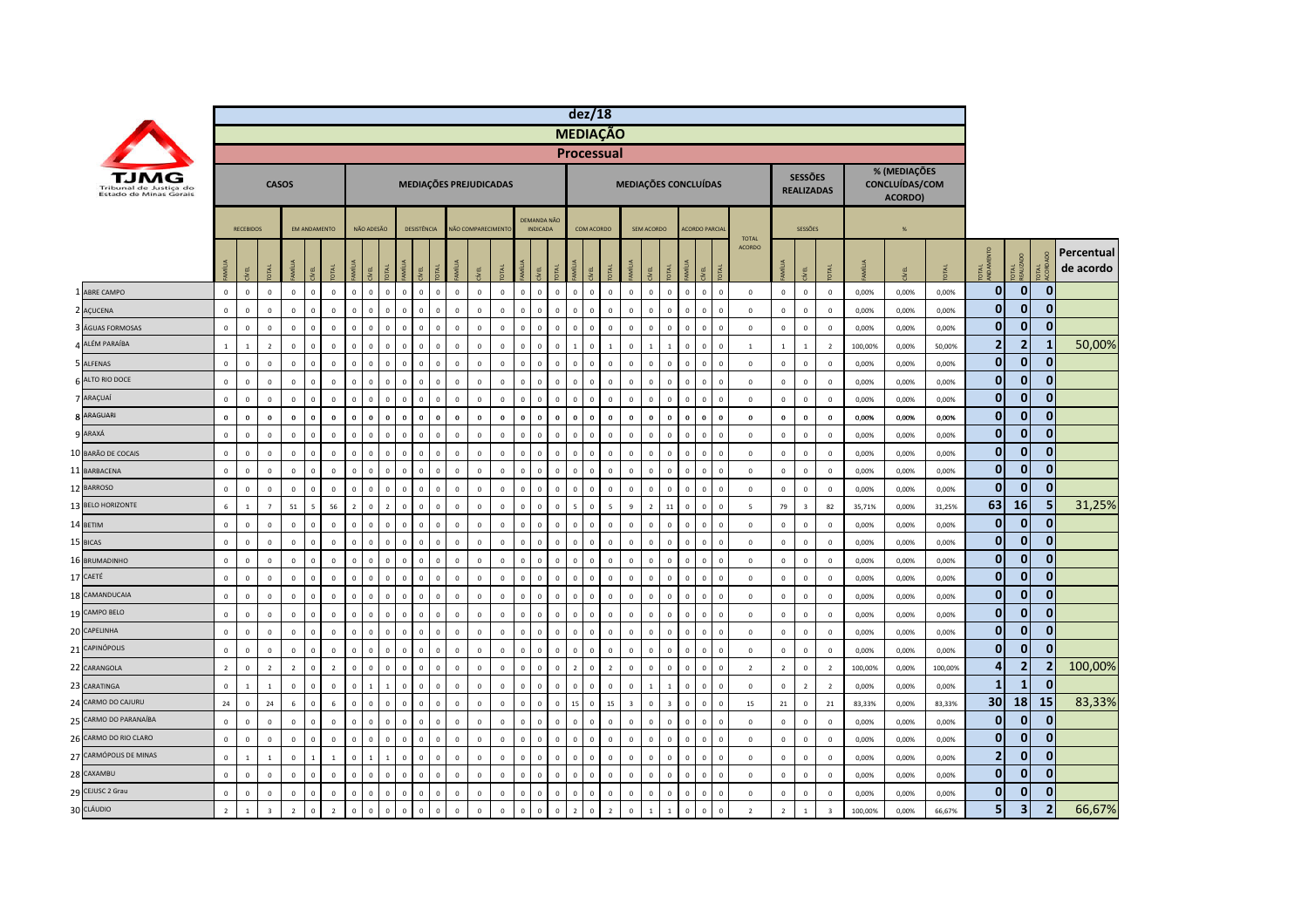| 31 CONCEIÇÃO DO MATO DENTRO | $\,0\,$        | $\mathbb O$             | $\mathbf 0$             | $\mathbf 0$    | $\mathbf 0$    | $\mathbf 0$             |                | $\mathbf 0$  | $\Omega$<br>$\Omega$             | $\sqrt{2}$                    |              | $\overline{0}$ | $\Omega$     | $\mathbf 0$  | $\Omega$     |                               | $\Omega$                     | $\Omega$       | $\Omega$       | $\Omega$       | $\Omega$       | $\Omega$       | $\Omega$     | $\Omega$<br>$\Omega$        | $\Omega$       | $\mathbf 0$    | $\mathbf 0$    | $\mathbf 0$    | 0,00%   | 0,00% | 0,00%   | 0                       | $\mathbf{0}$   | $\overline{0}$ |         |
|-----------------------------|----------------|-------------------------|-------------------------|----------------|----------------|-------------------------|----------------|--------------|----------------------------------|-------------------------------|--------------|----------------|--------------|--------------|--------------|-------------------------------|------------------------------|----------------|----------------|----------------|----------------|----------------|--------------|-----------------------------|----------------|----------------|----------------|----------------|---------|-------|---------|-------------------------|----------------|----------------|---------|
| 32 CONSELHEIRO LAFAIETE     | $\mathbf 0$    | $\mathbf 0$             | $\mathbf 0$             | $\mathbf 0$    | $\mathbf 0$    | $\mathbf 0$             | $\mathbf 0$    | $\mathbf 0$  | $\circ$                          | $\mathbf 0$<br>$\mathbf 0$    | $\mathbf{0}$ | $\mathbf 0$    | $\mathbf 0$  | $\mathbf 0$  | $\circ$      | $\mathbf 0$<br>$\mathbf{0}$   | $\mathbf{0}$                 | $^{\circ}$     | $\mathsf 0$    | $\mathbf 0$    | $\mathbf 0$    | $\mathbf 0$    | $\mathbf 0$  | $\pmb{0}$<br>$\mathbf 0$    | $\mathsf 0$    | $\mathbf 0$    | $\mathbf 0$    | $\mathbf 0$    | 0,00%   | 0,00% | 0,00%   | $\overline{0}$          | $\mathbf{0}$   | $\mathbf{0}$   |         |
| 33 CONTAGEM                 | $\overline{2}$ | $\mathbf 0$             | $\overline{2}$          | $\mathbf 0$    | $\mathbf 0$    | $\mathbf 0$             |                | $\mathbf 0$  | $\mathbf 0$<br>$\Omega$          | $\mathbf{0}$                  |              | $\overline{0}$ | $\mathbf{0}$ | $\mathbf 0$  | $\circ$      | $\Omega$<br>$\Omega$          | $\overline{z}$               | $\Omega$       | $\overline{z}$ | $\overline{2}$ | $\Omega$       | $\overline{z}$ | $\Omega$     | $\Omega$<br>$\Omega$        | $\overline{2}$ | $\overline{4}$ | $\mathbf 0$    | $\overline{a}$ | 50,00%  | 0,00% | 50,00%  | $\overline{2}$          | 4              |                | 50,00%  |
| 34 CORINTO                  | $\overline{0}$ | $\mathbf 0$             | $\mathbf{0}$            | $\Omega$       | $\circ$        | $\overline{0}$          | $\Omega$       | $\mathbf 0$  | $\Omega$                         | $\mathbf{0}$<br>$\Omega$      | $\Omega$     | $\mathbf 0$    | $\mathbf{0}$ | $\mathbf 0$  | $\Omega$     | $\mathbf 0$<br>$\Omega$       | $\Omega$                     | $\Omega$       | $\mathbf 0$    | $\Omega$       | $\Omega$       | $\Omega$       | $\Omega$     | $\Omega$<br>$\Omega$        | $\Omega$       | $\mathbf 0$    | $\mathbf 0$    | $\overline{0}$ | 0,00%   | 0,00% | 0,00%   | $\overline{0}$          | $\mathbf{0}$   | $\mathbf{0}$   |         |
| 35 COROMANDEL               | $\mathbf 0$    | $\mathbf 0$             | $\mathbf 0$             | $\Omega$       | $\mathbf 0$    | $\mathbf 0$             |                | $\mathbf 0$  | $\mathbb O$                      | $\mathsf 0$<br>$\mathbf 0$    |              | $\mathbf 0$    | $\mathbf 0$  | $\mathbf 0$  | $\mathbf 0$  | $\mathbf 0$<br>$\Omega$       | $\mathbf{0}$                 | $\Omega$       | $\mathbf{0}$   | $\Omega$       | $\Omega$       | $\mathbf 0$    | $\mathbf{0}$ | $\pmb{0}$<br>$\mathbf 0$    | $\mathbf 0$    | $\mathbf 0$    | $\mathbf 0$    | $\mathbf 0$    | 0,00%   | 0,00% | 0,00%   | $\overline{0}$          | $\mathbf{0}$   | 0              |         |
| 36 CORONEL FABRICIANO       | $\overline{1}$ | $\mathbb O$             | $\overline{1}$          | $\overline{a}$ | $\mathbf{1}$   | $\sqrt{5}$              |                | $\mathbb O$  | $\Omega$<br>$\Omega$             | $\Omega$                      |              | $\,$ 0         | $\mathbf 0$  | $\mathbb O$  | $\Omega$     | $\Omega$<br>$\Omega$          | $\Omega$                     | $\Omega$       | $\mathsf 0$    | $\Omega$       | $\Omega$       | $\Omega$       | $\Omega$     | $\Omega$<br>$\Omega$        | $\Omega$       | $\mathbf 0$    | $\mathbf 0$    | $\overline{0}$ | 0,00%   | 0,00% | 0,00%   | $\boldsymbol{6}$        | $\mathbf{0}$   | $\mathbf{0}$   |         |
| 37 CURVELO                  | $\overline{0}$ | $\mathbf 0$             | $\mathbf 0$             | $\mathbf 0$    | $\mathbf 0$    | $\mathbf 0$             | $\Omega$       | $\circ$      | $\mathbf 0$                      | $\mathbf 0$<br>$\mathsf 0$    | $\Omega$     | $\mathbf 0$    | $\mathbf 0$  | $\mathbf 0$  | $\mathbf{0}$ | $\mathbf 0$<br>$\mathbf{0}$   | $\mathbf 0$                  | $\mathsf 0$    | $\mathsf 0$    | $\mathbf{0}$   | $\mathbf 0$    | $\mathbf{0}$   | $\mathbf 0$  | $\mathbf 0$<br>$\mathbf 0$  | $\mathbf 0$    | $\mathbf 0$    | $\mathbf 0$    | $\mathbf 0$    | 0,00%   | 0,00% | 0,00%   | $\overline{0}$          | $\mathbf{0}$   | $\mathbf{0}$   |         |
| 38 DIAMANTINA               | $\mathbf 0$    | $\mathbf 0$             | $\Omega$                | $\Omega$       | $\Omega$       | $\mathbf 0$             | $\Omega$       | $\mathbb O$  | $\Omega$                         | $\Omega$<br>$\Omega$          | $\Omega$     | $\mathsf 0$    | $\mathbf{0}$ | $\mathbf 0$  | $\Omega$     | $\Omega$<br>$\Omega$          | $\Omega$                     | $\Omega$       | $\Omega$       | $\Omega$       | $\Omega$       | $\Omega$       | $\mathbf{0}$ | $\Omega$<br>$\Omega$        | $\Omega$       | $\mathbf 0$    | $\mathbf 0$    | $\Omega$       | 0,00%   | 0.00% | 0.00%   | $\overline{0}$          | $\mathbf{0}$   | $\bf{0}$       |         |
| 39 DIVINÓPOLIS              | $\mathbf 0$    | $\mathbf 0$             | $\mathbf 0$             | $\mathbf 0$    | $\mathbf 0$    | $\mathbf 0$             | $\Omega$       | $\mathbb O$  | $\mathbf 0$                      | $\mathsf 0$<br>$\mathbf 0$    | $\mathbf 0$  | $\mathbf 0$    | $\mathbf 0$  | $\,0\,$      | $\circ$      | $\mathbf 0$<br>$\mathbf 0$    | $\mathbf{0}$                 | $\mathbf 0$    | $\mathsf 0$    | $\Omega$       | $\overline{0}$ | $\mathbf 0$    | $\mathbf 0$  | $\mathbf 0$<br>$\mathbf 0$  | $\,0\,$        | $\mathbb O$    | $\mathbf 0$    | $\overline{0}$ | 0,00%   | 0,00% | 0,00%   | $\mathbf 0$             | $\bf{0}$       | $\mathbf{0}$   |         |
| 40 ESPERA FELIZ             | $\mathbf{0}$   | $\mathbf 0$             | $\mathbf 0$             | $\mathbf{0}$   | $\mathbf 0$    | $\mathbf 0$             | $\Omega$       | $\circ$      | $\mathbf{0}$                     | $\mathbf 0$<br>$\mathbf 0$    | $\Omega$     | $\mathbf 0$    | $\mathbf 0$  | $\mathbf 0$  | $\circ$      | $\mathbf 0$<br>$\Omega$       | $\mathbf{0}$                 | $\mathbf 0$    | $\mathsf 0$    | $\mathbf{0}$   | $\mathbf 0$    | $\mathbf{0}$   | $\mathbf 0$  | $\mathbb O$<br>$\circ$      | $\mathbf 0$    | $\mathbf 0$    | $\mathbf 0$    | $\mathbf 0$    | 0,00%   | 0,00% | 0,00%   | $\overline{0}$          | $\mathbf{0}$   | $\bf{0}$       |         |
| 41 EXTREMA                  | $\mathbf 0$    | $\mathbf 0$             | $\mathbf 0$             | $\mathbf 0$    | $\mathbf{0}$   | $\mathbf 0$             |                | $\mathbf 0$  | $\Omega$<br>$\mathbf 0$          | $\Omega$                      |              | $\mathbb O$    | $\mathbf 0$  | $\mathbf 0$  | $\Omega$     | $\Omega$<br>$\Omega$          | $\Omega$                     | $\Omega$       | $\Omega$       | $\Omega$       | $\Omega$       | $\Omega$       | $\Omega$     | $\mathbf 0$<br>$\mathbf 0$  | $\mathbf 0$    | $\mathbf 0$    | $\mathbf 0$    | $\mathbf 0$    | 0,00%   | 0,00% | 0,00%   | $\overline{0}$          | $\mathbf{0}$   | $\bf{0}$       |         |
| 42 FORMIGA                  | $\,$ 0         | 13                      | 13                      | $\mathbf 0$    | 13             | $13\,$                  |                | $\mathbb O$  | $\Omega$<br>$\Omega$             | $\Omega$                      |              | $\mathbf 0$    | $\Omega$     | $\mathbf 0$  | $\Omega$     | $\Omega$<br>$\Omega$          | $\Omega$                     | $\Omega$       | $\mathsf 0$    | $\Omega$       | 12             | 12             | $\mathbf{0}$ | $\Omega$<br>$\Omega$        | $\Omega$       | $\pmb{0}$      | $11\,$         | $11\,$         | 0.00%   | 0,00% | 0.00%   | 26                      | 12             | $\overline{0}$ |         |
| 43 FRANCISCO SÁ             | $\circ$        | $\mathbf 0$             | $\mathbf 0$             | $\Omega$       | $\mathbf 0$    | $\mathbf 0$             | $\Omega$       | $\circ$      | $\circ$                          | $\mathsf 0$<br>$\circ$        | $\Omega$     | $\mathbf 0$    | $\mathsf 0$  | $\mathbf{0}$ | $\mathbf{0}$ | $\mathbf 0$<br>$\Omega$       | $\mathbf{0}$                 | $\Omega$       | $\mathbf 0$    | $\mathbf{0}$   | $\Omega$       | $\circ$        | $\mathbf 0$  | $\Omega$<br>$\mathbf 0$     | $\mathbf 0$    | $\mathbf 0$    | $\mathbf 0$    | $\overline{0}$ | 0,00%   | 0,00% | 0,00%   | $\overline{0}$          | $\mathbf{0}$   | $\mathbf{0}$   |         |
| 44 FRUTAL                   | $\mathbf 0$    | $\mathbf 0$             | $\mathbf 0$             | $\mathbf 0$    | $\mathbf 0$    | $\mathbf 0$             |                | $\mathbf 0$  | $\mathbf 0$<br>$\mathbf 0$       | $\mathsf 0$                   |              | $\mathbf 0$    | $\mathbf 0$  | $\mathbb O$  | $\mathbf 0$  | $\Omega$<br>$\Omega$          | $\Omega$                     | $\mathbf{0}$   | $\mathsf 0$    | $\Omega$       | $\overline{0}$ | $\Omega$       | $\mathbf{0}$ | $\mathbf 0$<br>$\Omega$     | $\mathbf 0$    | $\pmb{0}$      | $\mathbf 0$    | $\mathbf 0$    | 0,00%   | 0,00% | 0,00%   | $\overline{0}$          | $\mathbf{0}$   | $\Omega$       |         |
| 45 GALILÉIA                 | $\mathbf{0}$   | $\mathbf 0$             | $\mathbf 0$             | $\mathbf 0$    | $\mathbf 0$    | $\mathbf 0$             | $\Omega$       | $\mathbf 0$  | $\mathbb O$                      | $\mathbf 0$<br>$\mathsf 0$    | $\Omega$     | $\mathbf 0$    | $\mathbf 0$  | $\mathbf 0$  | $\circ$      | $\mathbf 0$                   | $\mathbf 0$<br>$\mathbf{0}$  | $\mathsf 0$    | $\mathsf 0$    | $\mathbf 0$    | $\mathbf 0$    | $\mathbf 0$    | $\mathbf 0$  | $\mathbb O$<br>$\mathbf{0}$ | $\mathsf 0$    | $\mathbf 0$    | $\mathbf 0$    | $\mathbf 0$    | 0,00%   | 0,00% | 0,00%   | $\overline{0}$          | $\mathbf{0}$   | $\mathbf{0}$   |         |
| 46 GOVERNADOR VALADARES     | $\overline{4}$ | $\mathbf 0$             | $\Delta$                | $\mathbf{1}$   | $\Omega$       | $\mathbf{1}$            |                | $\mathbf 0$  | $\overline{3}$                   | $\mathsf 0$<br>$\Omega$       |              | $\,0\,$        | $\Omega$     | $\mathbf 0$  | $\Omega$     | $\Omega$<br>$\Omega$          | $\Omega$                     | $\Omega$       | $\Omega$       | $\Omega$       | $\Omega$       | $\Omega$       | $\Omega$     | $\mathbf 0$<br>$\Omega$     | $\Omega$       | $\mathbf{1}$   | $\mathbf 0$    | $\mathbf{1}$   | 0,00%   | 0,00% | 0,00%   | 5                       | $\mathbf{0}$   | ŋ              |         |
| 47 GUANHÃES                 | $\overline{0}$ | $\circ$                 | $\mathbb O$             | $\mathbf 0$    | $\mathbf 0$    | $\mathbf 0$             | $\Omega$       | $\mathbf 0$  | $\Omega$                         | $\Omega$<br>$\mathbf{0}$      | $\Omega$     | $\mathbf 0$    | $\mathbf{0}$ | $\mathbf 0$  | $\mathbf{0}$ | $\Omega$<br>$\mathbf{0}$      | $\Omega$                     | $\Omega$       | $\mathsf 0$    | $\Omega$       | $\Omega$       | $\Omega$       | $\mathbf{0}$ | $\Omega$<br>$\Omega$        | $\Omega$       | $\pmb{0}$      | $\mathbf 0$    | $\overline{0}$ | 0,00%   | 0,00% | 0,00%   | $\overline{0}$          | $\mathbf{0}$   | $\mathbf{0}$   |         |
| 48 GUARANI                  | $\mathbf 0$    | $\mathbf 0$             | $\mathbf 0$             | $\mathbf 0$    | $\mathbf 0$    | $\mathbf 0$             | $\mathbf 0$    | $\mathbf 0$  | $\mathbf 0$                      | $\mathsf 0$<br>$\mathbf 0$    | $\Omega$     | $\,0\,$        | $\mathbf 0$  | $\mathbf 0$  | $\mathbf{0}$ | $\mathbf 0$<br>$\mathbf 0$    | $\mathbf{0}$                 | $\mathbf 0$    | $\mathsf 0$    | $\mathbf 0$    | $\mathbf 0$    | $\mathbf 0$    | $\mathbf 0$  | $\mathbf 0$<br>$\mathbf 0$  | $\mathbf 0$    | $\mathbf 0$    | $\mathbf 0$    | $\mathbf 0$    | 0,00%   | 0,00% | 0,00%   | $\overline{0}$          | $\mathbf{0}$   | $\mathbf{0}$   |         |
| 49 GUAXUPÉ                  | $\circ$        | $\mathbf 0$             | $\mathbf 0$             | $\mathbf 0$    | $\mathbf{0}$   | $\mathbf 0$             |                | $\mathbb O$  | $\mathbf 0$<br>$\mathbf 0$       | $\mathsf 0$                   | $\Omega$     | $\mathbf 0$    | $\mathbf 0$  | $\mathbf 0$  | $\circ$      | $\mathbf 0$<br>$\mathbf{0}$   | $\mathbf{0}$                 | $\mathbf 0$    | $\mathbf{0}$   | $\Omega$       | $\mathbf 0$    | $\mathbf 0$    | $\mathbf{0}$ | $\mathbf 0$<br>$^{\circ}$   | $\mathsf 0$    | $\mathbf 0$    | $\mathbf 0$    | $\mathsf 0$    | 0,00%   | 0,00% | 0,00%   | $\overline{0}$          | $\mathbf{0}$   | $\mathbf{0}$   |         |
| 50 IBIÁ                     | $\overline{0}$ | $\overline{z}$          | $\overline{2}$          | $\Omega$       | $\mathbf{0}$   | $\mathbf 0$             | $\Omega$       | $\mathbf 0$  | $\Omega$                         | $\mathbf{0}$<br>$\Omega$      | $\Omega$     | $\mathbf 0$    | $\mathbf{0}$ | $\mathbf 0$  | $\Omega$     | $\Omega$<br>$\Omega$          | $\Omega$                     | $\Omega$       | $\mathbf 0$    | $\Omega$       | $\overline{z}$ | $\overline{2}$ | $\Omega$     | $\Omega$<br>$\Omega$        | $\Omega$       | $\mathbf 0$    | $\overline{2}$ | $\overline{2}$ | 0,00%   | 0,00% | 0,00%   | $\overline{2}$          | $\overline{2}$ | $\overline{0}$ |         |
| 51 IGARAPÉ                  | $\mathbf 0$    | $\mathbf 0$             | $\mathbf 0$             | $\Omega$       | $\mathbf 0$    | $\mathbf 0$             | $\Omega$       | $\mathbf 0$  | $\mathbf{0}$                     | $\mathsf 0$<br>$\mathbf 0$    | $\Omega$     | $\mathbf 0$    | $\mathbf 0$  | $\mathbf 0$  | $\circ$      | $\mathbf 0$                   | $\mathbf{0}$<br>$\mathbf{0}$ | $\mathbf 0$    | $\mathsf 0$    | $\Omega$       | $\mathbf 0$    | $\circ$        | $\mathbf 0$  | $\mathbf 0$<br>$\mathbf 0$  | $\mathsf 0$    | $\mathbf 0$    | $\mathbf 0$    | $\,0\,$        | 0,00%   | 0,00% | 0,00%   | $\overline{0}$          | $\mathbf{0}$   | $\bf{0}$       |         |
| 52 INHAPIM                  | $\mathbf 1$    | $\pmb{0}$               | $\mathbf{1}$            | $\mathbf 0$    | $\mathbf{0}$   | $\mathbf 0$             |                | $\mathbf 0$  | $\overline{0}$<br>$\overline{0}$ | $\overline{0}$                |              | $\mathbf 0$    | $\mathbf 0$  | $\pmb{0}$    | $\mathbf 0$  | $\overline{0}$<br>$\mathbf 0$ |                              | $\overline{0}$ | $\overline{1}$ | $\mathbf 0$    | $\overline{0}$ | $\mathbf 0$    | $\mathbf{0}$ | $\mathbf 0$<br>$\mathbf 0$  | $\mathbf{1}$   | $\,1\,$        | $\mathbf 0$    | $\,$ 1 $\,$    | 100,00% | 0,00% | 100,00% | $\mathbf{1}$            | $\mathbf{1}$   |                | 100,00% |
| 53 IPANEMA                  | $\overline{0}$ | $\mathbf 0$             | $\mathbf{0}$            | $\mathbf{0}$   | $\mathbf{0}$   | $\overline{0}$          |                | $\mathbf 0$  | $\Omega$<br>$\Omega$             | $\mathbf{0}$                  |              | $\overline{0}$ | $\mathbf{0}$ | $\mathbf{0}$ | $\circ$      | $\Omega$<br>$\Omega$          | $\Omega$                     | $\Omega$       | $\mathbf 0$    | $\Omega$       | $\Omega$       | $\mathbf{0}$   | $\Omega$     | $\Omega$<br>$\Omega$        | $\mathbf{0}$   | $\mathbf{0}$   | $\mathbf{0}$   | $\overline{0}$ | 0.00%   | 0,00% | 0.00%   | $\overline{0}$          | $\mathbf{0}$   | $\mathbf{0}$   |         |
| 54 IPATINGA                 | $\overline{4}$ | $\mathbf 0$             | $\overline{a}$          | $\overline{a}$ | $\mathbf{0}$   | $\overline{4}$          | $\Omega$       | $\mathbb O$  | $\Omega$                         | $\mathbf{0}$<br>$\Omega$      | $\Omega$     | $\mathbf 0$    | $\mathbf{0}$ | $\mathbf 0$  | $\Omega$     | $\Omega$<br>$\Omega$          | $\Omega$                     | $\Omega$       | $\mathbf{0}$   | $\Omega$       | $\Omega$       | $\Omega$       | $\Omega$     | $\Omega$<br>$\Omega$        | $\Omega$       | $\mathbf 0$    | $\mathbf 0$    | $\Omega$       | 0,00%   | 0,00% | 0,00%   | 8                       | $\mathbf{0}$   | $\Omega$       |         |
| 55 ITABIRA                  | $\mathbf 0$    | $\mathbf 0$             | $\mathbf 0$             | $\mathbf 0$    | $\overline{0}$ | $\mathbf 0$             | $\Omega$       | $\mathbf 0$  | $\mathbb O$                      | $\mathsf 0$<br>$\mathbf 0$    | $\mathbf{0}$ | $\,0\,$        | $\mathbf 0$  | $\,$ 0 $\,$  | $\mathbf{0}$ | $\mathbf 0$<br>$\mathbf 0$    | $\mathbf{0}$                 | $\mathbf 0$    | $\mathsf 0$    | $\mathbf 0$    | $\mathbf 0$    | $\mathbf 0$    | $\mathbf{0}$ | $\mathbf 0$<br>$\mathbf 0$  | $\,0\,$        | $\mathbb O$    | $\mathbf 0$    | $\,0\,$        | 0,00%   | 0,00% | 0,00%   | $\mathbf{0}$            | $\mathbf{0}$   | $\mathbf{0}$   |         |
| 56 ITABIRITO                | $\circ$        | $\mathbf 0$             | $\mathbf{0}$            | $\mathbf{0}$   | $\mathbf 0$    | $\mathbf 0$             | $\Omega$       | $\circ$      | $\mathbf{0}$                     | $\Omega$<br>$\mathbf{0}$      | $\Omega$     | $\mathbf 0$    | $\mathbf 0$  | $\mathbf 0$  | $\mathbf{0}$ | $\circ$                       | $\mathbf{0}$<br>$\mathbf{0}$ | $\mathbf{0}$   | $\mathbf{0}$   | $\mathbf{0}$   | $\Omega$       | $\mathbf{0}$   | $\mathbf{0}$ | $\mathbf{0}$<br>$\mathbb O$ | $\Omega$       | $\mathbf 0$    | $\mathbf 0$    | $\mathbf 0$    | 0,00%   | 0,00% | 0,00%   | $\overline{0}$          | $\mathbf{0}$   | $\bf{0}$       |         |
| 57 ITAJUBÁ                  | $\mathbf{0}$   | $\mathbf{0}$            | $\Omega$                | $\Omega$       | $\Omega$       | $\mathbf 0$             |                | $\Omega$     | $\Omega$                         | $\mathbf{0}$<br>$\Omega$      | $\Omega$     | $\mathbf{0}$   | $\Omega$     | $\mathbf{0}$ | $\Omega$     | $\Omega$<br>$\Omega$          | $\Omega$                     | $\Omega$       | $\mathbf{0}$   | $\Omega$       | $\Omega$       | $\Omega$       | $\Omega$     | $\Omega$<br>$\Omega$        | $\Omega$       | $\mathbf 0$    | $\mathbf 0$    | $\mathbf{0}$   | 0.00%   | 0.00% | 0.00%   | $\overline{0}$          | $\mathbf{0}$   | 0              |         |
| 58 ITAMBACURI               | $\Omega$       | $\mathbb O$             | $\Omega$                | $\Omega$       | $\mathbf{0}$   | $\mathbf 0$             |                | $\mathbf{0}$ | $\Omega$<br>$\Omega$             | $\mathbf{0}$                  | $\Omega$     | $\mathbf 0$    | $\mathbf{0}$ | $\mathbb O$  | $\Omega$     | $\Omega$<br>$\Omega$          | $\Omega$                     | $\Omega$       | $\mathbf{0}$   | $\Omega$       | $\Omega$       | $\Omega$       | $\Omega$     | $\Omega$<br>$\Omega$        | $\Omega$       | $\pmb{0}$      | $\mathbf 0$    | $\Omega$       | 0,00%   | 0,00% | 0,00%   | $\overline{0}$          | $\mathbf{0}$   | $\overline{0}$ |         |
| 59 ITAPECERICA              | $\mathbf 0$    | $\mathbf 0$             | $\mathbf 0$             | $\mathbf 0$    | $\mathbf 0$    | $\mathbf 0$             | $\Omega$       | $\mathbb O$  | $\mathbf 0$                      | $\,0\,$<br>$\Omega$           | $\Omega$     | $\mathbf 0$    | $\mathbf 0$  | $\mathbf 0$  | $\mathbf 0$  | $\Omega$<br>$\Omega$          | $\mathbf 0$                  | $\Omega$       | $\mathbf 0$    | $\mathbf 0$    | $\mathbf 0$    | $\Omega$       | $\mathbf 0$  | $\mathbf 0$<br>$\mathbf 0$  | $\mathsf 0$    | $\mathbf 0$    | $\mathbf 0$    | $\mathbf 0$    | 0,00%   | 0,00% | 0,00%   | $\mathbf{0}$            | $\mathbf{0}$   | $\mathbf{0}$   |         |
| 60 ITAÚNA                   | $\mathbf 0$    | $\mathbf 0$             | $\mathbf 0$             | $\mathbf 0$    | $\mathbf 0$    | $\mathbf 0$             |                | $\mathbf 0$  | $\Omega$                         | $\mathbf 0$<br>$\mathsf 0$    | $\Omega$     | $\overline{0}$ | $\mathbf 0$  | $\mathbf 0$  | $\mathbf{0}$ | $\Omega$<br>$\Omega$          | $\Omega$                     | $\Omega$       | $\Omega$       | $\Omega$       | $\Omega$       | $\Omega$       | $\Omega$     | $\mathbf 0$<br>$\Omega$     | $\mathbf 0$    | $\mathbf 0$    | $\mathbf 0$    | $\mathbf 0$    | 0,00%   | 0,00% | 0,00%   | $\overline{0}$          | $\mathbf{0}$   | $\mathbf{0}$   |         |
| 61 <b>ITUIUTABA</b>         | $\Omega$       | $\mathbb O$             | $\Omega$                | $\Omega$       | $\mathbf{0}$   | $\mathbf 0$             | $\Omega$       | $\mathbf{0}$ | $\Omega$                         | $\mathbf{0}$<br>$\Omega$      | $\Omega$     | $\mathbf 0$    | $\mathbf{0}$ | $\mathbf 0$  | $\Omega$     | $\mathbf 0$<br>$\Omega$       | $\Omega$                     | $\Omega$       | $\mathsf 0$    | $\Omega$       | $\Omega$       | $\Omega$       | $\Omega$     | $\Omega$<br>$\Omega$        | $\Omega$       | $\mathbf 0$    | $\mathbf 0$    | $\Omega$       | 0,00%   | 0,00% | 0,00%   | $\overline{0}$          | $\mathbf{0}$   | $\mathbf{0}$   |         |
| 62 ITUMIRIM                 | $\mathbf 0$    | $\mathbf 0$             | $\mathbf 0$             | $\Omega$       | $\mathbf 0$    | $\mathbf 0$             | $\Omega$       | $\mathbb O$  | $\mathbb O$                      | $\mathsf 0$<br>0              | $\Omega$     | $\mathbf 0$    | $\mathbf 0$  | $\mathbf 0$  | $\circ$      | $\mathbf 0$<br>$\circ$        | $\mathbf{0}$                 | $\mathbf 0$    | $\mathsf 0$    | $\Omega$       | $\overline{0}$ | $\mathbf 0$    | $\mathbf{0}$ | $\mathbf 0$<br>$\mathbf 0$  | $\mathbf 0$    | $\mathbf 0$    | $\mathbf 0$    | $\mathbf 0$    | 0,00%   | 0,00% | 0,00%   | $\mathbf{0}$            | $\mathbf 0$    | 0              |         |
| 63 ITURAMA                  | $\mathbf 0$    | $\mathbf 0$             | $\circ$                 | $\mathbf 0$    | $\mathbf 0$    | $\mathbf 0$             |                | $\mathbf 0$  | $\Omega$<br>$\Omega$             | $\Omega$                      |              | $\mathbf 0$    | $\mathbf 0$  | $\mathbb O$  | $\mathbf 0$  | $\Omega$<br>$\Omega$          | $\Omega$                     | $\Omega$       | $\mathbf 0$    | $\Omega$       | $\overline{0}$ | $\Omega$       | $\Omega$     | $\mathbf 0$<br>$\Omega$     | $\Omega$       | $\mathbf 0$    | $\mathbf 0$    | $\overline{0}$ | 0,00%   | 0,00% | 0,00%   | $\mathbf{0}$            | $\mathbf{0}$   | $\Omega$       |         |
| 64 JANAÚBA                  | $\mathbf 0$    | $\mathbb O$             | $\mathbf 0$             | $\mathbf 0$    | $\mathbf 0$    | $\mathbf 0$             |                | $\mathbb O$  | $\Omega$                         | $\mathbf{0}$<br>$\Omega$      |              | $\mathbf 0$    | $\mathbf 0$  | $\mathbf 0$  | $\mathbf{0}$ | $\Omega$<br>$\Omega$          | $\Omega$                     | $\Omega$       | $\mathbf{0}$   | $\mathbf{0}$   | $\Omega$       | $\Omega$       | $\Omega$     | $\mathbf 0$<br>$\Omega$     | $\mathsf 0$    | $\mathbf 0$    | $\mathbf 0$    | $\mathbf 0$    | 0,00%   | 0,00% | 0,00%   | $\overline{0}$          | $\mathbf{0}$   | $\mathbf{0}$   |         |
| 65 JANUÁRIA                 | $\circ$        | $\mathbf 0$             | $\mathbf 0$             | $\mathbf 0$    | $\mathbf 0$    | $\mathbf 0$             |                | $\mathbf 0$  | $\mathbf 0$<br>$\mathbf 0$       | $\mathsf 0$                   | $\Omega$     | $\mathbf 0$    | $\mathbf 0$  | $\mathbf 0$  | $\circ$      | $\mathbf 0$<br>$\mathbf{0}$   | $\Omega$                     | $\mathbf 0$    | $\overline{0}$ | $\Omega$       | $\overline{0}$ | $\mathbf 0$    | $\mathbf{0}$ | $\mathbf 0$<br>$\mathbf 0$  | $\mathsf 0$    | $\mathbf 0$    | $\mathbf 0$    | $\mathbf 0$    | 0,00%   | 0,00% | 0,00%   | $\overline{0}$          | $\mathbf{0}$   | $\bf{0}$       |         |
| 66 JOÃO PINHEIRO            | $\overline{0}$ | $\mathbf 0$             | $\mathbf 0$             | $\Omega$       | $\circ$        | $\mathbf 0$             | $\Omega$       | $\mathbf 0$  | $\Omega$                         | $\mathbf{0}$<br>$\Omega$      | $\Omega$     | $\mathbf 0$    | $\mathbf{0}$ | $\mathbf 0$  | $\mathbf{0}$ | $\mathbf 0$<br>$\mathbf{0}$   | $\mathbf{0}$                 | $\Omega$       | $\mathbf{0}$   | $\Omega$       | $\Omega$       | $\Omega$       | $\Omega$     | $\mathbf 0$<br>$\Omega$     | $\mathbf 0$    | $\mathbf 0$    | $\mathbf 0$    | $\Omega$       | 0,00%   | 0,00% | 0,00%   | $\mathbf{0}$            | $\mathbf{0}$   | $\mathbf{0}$   |         |
| 67 JUIZ DE FORA             | $\mathbf 0$    | $\overline{\mathbf{3}}$ | $\overline{\mathbf{3}}$ | $\mathbf 0$    | $\overline{a}$ | $\overline{4}$          | $\Omega$       | $\mathbf 0$  | $\circ$                          | $\mathsf 0$<br>$\mathbf 0$    | $\Omega$     | $\mathbf 0$    | $\mathbf 0$  | $\mathbf 0$  | $\mathbf{0}$ | $\mathbf 0$                   | $\mathbf{0}$<br>$\mathbf{0}$ | $\mathbf 0$    | $\mathsf 0$    | $\mathbf 0$    | $\mathbf 0$    | $\mathbf 0$    | $\mathbf 0$  | $\mathbb O$<br>$\mathbf 0$  | $\mathbf 0$    | $\mathbf 0$    | $\overline{2}$ | $\overline{2}$ | 0,00%   | 0,00% | 0,00%   | $\overline{\mathbf{z}}$ | $\mathbf{0}$   | $\bf{0}$       |         |
| 68 LAGOA SANTA              | $\mathbf{1}$   | $\mathbf 0$             | $\overline{1}$          | $\overline{1}$ | $\mathbf 0$    | $\mathbf 1$             |                | $\mathbf 0$  | $\Omega$                         | $\Omega$<br>$\mathbf 0$       |              | $\mathbb O$    | $\mathbf 0$  | $\mathbf 0$  | $\Omega$     | $\Omega$<br>$\Omega$          | $\Omega$                     | $\Omega$       | $\Omega$       | $\overline{1}$ | $\overline{0}$ |                | $\Omega$     | $\mathbf 0$<br>$\mathbf 0$  | $\mathbf 0$    | $\mathbf{1}$   | $\mathbf 0$    | $\mathbf{1}$   | 0,00%   | 0,00% | 0,00%   | 2                       | $\mathbf{1}$   | $\bf{0}$       |         |
| 69 LAMBARI                  | $\overline{0}$ | $\mathbf{0}$            | $\mathbf{0}$            | $\mathbf{0}$   | $\mathbf{0}$   | $\mathbf 0$             | $\Omega$       | $\mathbf{0}$ | $\mathbf 0$                      | $\Omega$<br>$\mathbf{0}$      | $\Omega$     | $\mathbf{0}$   | $\mathbf{0}$ | $\mathbf{0}$ | $\mathbf{0}$ | $\mathbf 0$<br>$\mathbf{0}$   | $\Omega$                     | $\circ$        | $\mathbf{0}$   | $\Omega$       | $\Omega$       | $\mathbf{0}$   | $\Omega$     | $\mathbf{0}$<br>$\Omega$    | $\mathbf{0}$   | $\mathbf 0$    | $\mathbf{0}$   | $\overline{0}$ | 0.00%   | 0.00% | 0.00%   | $\overline{0}$          | $\mathbf{0}$   | $\mathbf{0}$   |         |
| 70 LAVRAS                   | $\mathbf 1$    | $\mathbf 0$             | $\overline{1}$          | $\overline{2}$ | $\mathbf{1}$   | $\overline{\mathbf{3}}$ | $\overline{z}$ | $\mathbf 0$  | $\overline{2}$                   | $\mathsf 0$<br>0              | $^{\circ}$   | $\mathbb O$    | $\mathbf 0$  | $\mathbf 0$  | $\mathbf{0}$ | $\mathbf 0$                   | $\circ$<br>$\overline{2}$    | $\circ$        | $\overline{2}$ | $\overline{2}$ | $\mathbf 0$    | $\overline{2}$ | $\mathbf 0$  | $\mathbf 0$<br>$\circ$      | $\overline{2}$ | $\overline{4}$ | $\mathbf 0$    | $\overline{4}$ | 50,00%  | 0,00% | 50,00%  | $\overline{4}$          | $\overline{4}$ | $\overline{2}$ | 50,00%  |
| 71 LEOPOLDINA               | $\mathbf 0$    | $\mathbf 0$             | $\mathbf 0$             | $\mathbf 0$    | $\mathbf 0$    | $\mathbf 0$             |                | $\mathbf 0$  | $\mathbf 0$                      | $\mathbf 0$<br>$\overline{0}$ |              | $\overline{0}$ | $\mathbf 0$  | $\pmb{0}$    | $\mathbf 0$  | $\Omega$<br>$\mathbf 0$       |                              | $\mathbf 0$    | $\overline{0}$ | $\Omega$       | $\overline{0}$ |                |              | $\mathbf 0$                 | $\mathbf 0$    | $\mathbf 0$    | $\mathbf{0}$   | $\mathbf 0$    | 0,00%   | 0,00% | 0,00%   | 0                       | $\bf{0}$       | $\Omega$       |         |
|                             |                |                         |                         |                |                |                         |                |              |                                  |                               |              |                |              |              |              |                               |                              |                |                |                |                |                |              |                             |                |                |                |                |         |       |         |                         |                |                |         |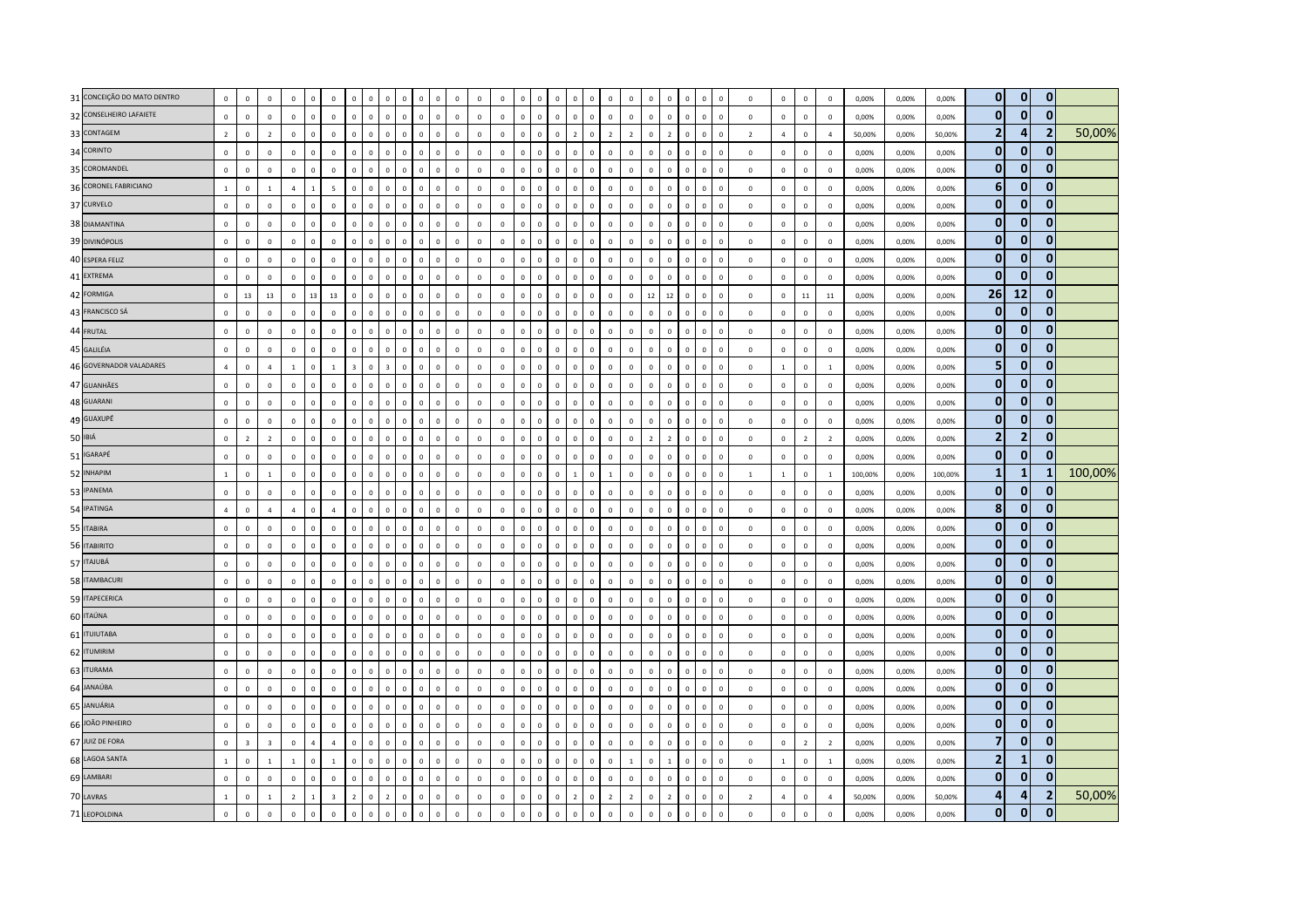| 72 LIMA DUARTE             | $\mathbf 0$             | $\Omega$     | $\,$ 0                  | $\Omega$       | $\Omega$     | $\mathbf 0$             |                | $\Omega$       |                         |                          |                | $\Omega$                 |              | $\Omega$     | $\mathbf 0$    |              |                                | $\Omega$       |                          | $\mathbf 0$             | $\mathbf 0$    | $\Omega$       | $\Omega$<br>$\Omega$           | $\Omega$     | $\mathbf 0$  | $\mathbf 0$             | $\mathbf 0$             | $\mathbf 0$     | $\,0\,$                 | 0,00%  | 0,00%  | 0,00%  | $\overline{0}$ | $\mathbf{0}$   | $\mathbf{0}$   |        |
|----------------------------|-------------------------|--------------|-------------------------|----------------|--------------|-------------------------|----------------|----------------|-------------------------|--------------------------|----------------|--------------------------|--------------|--------------|----------------|--------------|--------------------------------|----------------|--------------------------|-------------------------|----------------|----------------|--------------------------------|--------------|--------------|-------------------------|-------------------------|-----------------|-------------------------|--------|--------|--------|----------------|----------------|----------------|--------|
| 73 MALACACHETA             | $\mathbf 0$             | $\mathbf 0$  | $\mathbf 0$             | $\Omega$       | $\mathbf 0$  | $\mathbf 0$             | $\Omega$       | $\mathbf 0$    | $\mathbf{0}$            | $\mathbf 0$              | $\,0\,$        | $\mathsf 0$              | $\mathbf 0$  | $\mathsf 0$  | $\mathbf 0$    | $\mathbf 0$  | $\mathbf 0$<br>$\mathbf 0$     | $\mathsf 0$    | $\Omega$                 | $\mathbf 0$             | $\mathbf 0$    | $\mathbb O$    | $\mathbf 0$<br>$\mathbf 0$     | $\mathbf 0$  | $\mathbf 0$  | $\,0\,$                 | $\mathbf 0$             | $\mathbf 0$     | $\mathsf 0$             | 0,00%  | 0,00%  | 0,00%  | $\overline{0}$ | $\mathbf{0}$   | $\mathbf{0}$   |        |
| 74 MANGA                   | $\mathbf 0$             | $\mathbf 0$  | $\,0\,$                 | $\Omega$       | $\mathbf 0$  | $\mathbf 0$             | $\Omega$       | $\Omega$       | $\Omega$                | $\mathbf{0}$             | $\Omega$       | $\mathbf{0}$             | $\mathbf 0$  | $\mathbf{0}$ | $\mathbf 0$    | $\mathbf 0$  | $\Omega$<br>$\mathbf 0$        | $\mathbf{0}$   |                          | $\,0\,$                 | $\mathbf 0$    | $\Omega$       | $\mathbf 0$<br>$\mathbf{0}$    | $\Omega$     | $\mathbf 0$  | $\mathbf 0$             | $\mathbf 0$             | $\mathbf 0$     | $\mathbf 0$             | 0,00%  | 0,00%  | 0,00%  | $\overline{0}$ | $\mathbf{0}$   | $\mathbf{0}$   |        |
| 75 MANHUAÇU                | $\mathbf{0}$            | $\Omega$     | $\,$ 0                  | $\Omega$       | $\mathbf{0}$ | $\mathbf 0$             | $\mathbf{0}$   | $\overline{0}$ | $\Omega$                | $\mathbf{0}$             | $\overline{0}$ | $\mathbf{0}$<br>$\Omega$ |              | $\mathbf{0}$ | $\overline{0}$ | $\mathbf{0}$ | $\overline{0}$<br>$\mathbf{0}$ | $\mathbf{0}$   | $\Omega$                 | $\mathbf 0$             | $\mathbf 0$    | $\mathbf 0$    | $\mathbf{0}$<br>$\mathbf{0}$   | $\Omega$     | $\mathbf{0}$ | $\mathsf 0$             | $\mathbf 0$             | $\mathbf 0$     | $\overline{0}$          | 0,00%  | 0,00%  | 0,00%  | $\overline{0}$ | $\mathbf{0}$   | $\mathbf{0}$   |        |
| 76 MAR DE ESPANHA          | $\mathbf 0$             | $\mathbf 0$  | $\mathbf 0$             | $\Omega$       | $\mathbf 0$  | $\mathbf 0$             | $\Omega$       | $\mathbf 0$    | $\mathbf 0$             | $\mathbf 0$              | $\,$ 0         | $\mathsf 0$              | $\mathbf 0$  | $\mathsf 0$  | $\mathbf 0$    | $\mathbb O$  | $\mathbb O$<br>$\mathbb O$     | $\mathsf 0$    |                          | $\,0\,$                 | $\mathbf 0$    | $\mathbb O$    | $\mathbf{0}$<br>$\mathsf 0$    | $\Omega$     | $\mathbf 0$  | $\mathsf 0$             | $\mathbf 0$             | $\mathbf 0$     | $\mathsf 0$             | 0,00%  | 0,00%  | 0,00%  | $\overline{0}$ | $\mathbf{0}$   | 0              |        |
| 77 MARIANA                 | $\mathbf 0$             | $\Omega$     | $\,$ 0                  | $\Omega$       | $\mathbf 0$  | $\mathbf 0$             | $\mathbf 0$    | $\Omega$       | $\Omega$                | $\mathbf 0$<br>$\Omega$  |                | $\mathbf 0$              | $\Omega$     | $\mathsf 0$  | $\mathbf 0$    | $\mathbb O$  | $\Omega$<br>$\mathbb O$        | $\Omega$       |                          | $\,$ 0                  | $\mathbf 0$    | $\Omega$       | $\mathbb O$<br>$\Omega$        | $\sqrt{2}$   | $\mathbf 0$  | $\mathbf 0$             | $\mathbf 0$             | $\mathbf 0$     | $\,0\,$                 | 0,00%  | 0,00%  | 0,00%  | $\mathbf{0}$   | $\mathbf{0}$   | $\mathbf{0}$   |        |
| 78 MATOZINHOS              | $\mathbf 0$             | $\Omega$     | $\mathbf 0$             | $\mathbf{0}$   | $\mathbf 0$  | $\mathbf 0$             | $\mathbf{0}$   | $\mathbf{0}$   | $\Omega$                | $\mathbf 0$              | $\mathbf 0$    | $\mathbf{0}$             | $\mathbf 0$  | $\mathsf 0$  | $\mathbf 0$    | $\mathbf{0}$ | $\mathbf 0$<br>$\mathbf{0}$    | $\mathsf 0$    | $\Omega$                 | $\mathbf 0$             | $\mathbf 0$    | $\mathbb O$    | $\circ$<br>$\mathsf 0$         | $\Omega$     | $\mathbf 0$  | $\mathsf 0$             | $\mathbf 0$             | $\mathbf 0$     | $\mathbf 0$             | 0,00%  | 0,00%  | 0,00%  | $\overline{0}$ | $\mathbf{0}$   | $\mathbf{0}$   |        |
| 79 MEDINA                  | $\Omega$                | $\mathbf 0$  | $\,$ 0                  | $\Omega$       | $\mathbf 0$  | $\mathbf 0$             | $\Omega$       | $\mathbf 0$    | $\Omega$                | $\mathbf 0$<br>$\Omega$  |                | $\mathbf{0}$             | $\Omega$     | $\Omega$     | $\Omega$       | $\Omega$     | $\Omega$<br>$\mathbf 0$        | $\Omega$       | $\Omega$                 | $\mathbf 0$             | $\Omega$       | $\Omega$       | $\Omega$<br>$\mathbf{0}$       | $\Omega$     | $\mathbf 0$  | $\mathbf 0$             | $\Omega$                | $\mathbf 0$     | $\Omega$                | 0,00%  | 0,00%  | 0,00%  | $\overline{0}$ | $\mathbf{0}$   | $\bf{0}$       |        |
| 80 MINAS NOVAS             | $\mathbf 0$             | $\mathbf 0$  | $\,$ 0                  | $\mathbf 0$    | $\mathbf 0$  | $\mathbf 0$             | $\mathbb O$    | $\,0\,$        | $\mathbf 0$             | $\mathbf 0$              | $\,0\,$        | $\mathbf 0$              | $\mathbb O$  | $\mathbf 0$  | $\,0\,$        | $\mathbf 0$  | $\mathbf 0$<br>$\mathbf 0$     | $\mathsf 0$    |                          | $\,$ 0                  | $\mathbf 0$    | $\overline{0}$ | $\mathsf 0$<br>$\mathbb O$     | $\Omega$     | $\mathbf 0$  | $\,0\,$                 | $\mathbf 0$             | $\mathbf 0$     | $\,0\,$                 | 0,00%  | 0,00%  | 0,00%  | $\overline{0}$ | $\bf{0}$       | $\mathbf{0}$   |        |
| 81 MONTE CARMELO           | $\mathbf 0$             | $\Omega$     | $\mathbf 0$             | $\mathbf{0}$   | $\mathbf 0$  | $\mathbf 0$             | $\mathbf{0}$   | $\mathbf 0$    | $\circ$                 | $\mathbf 0$              | $\,0\,$        | $\mathbf{0}$             | $\mathbf 0$  | $\mathsf 0$  | $\mathbf 0$    | $\mathbf 0$  | $\mathbf 0$<br>$\mathbf{0}$    | $\mathbf 0$    | $\Omega$                 | $\mathbf 0$             | $\mathbf 0$    | $\mathbb O$    | $\mathbf 0$<br>$\mathbf 0$     | $\Omega$     | $\mathbf 0$  | $\overline{0}$          | $\mathbf 0$             | $\mathbf 0$     | $\mathbf 0$             | 0,00%  | 0,00%  | 0,00%  | $\overline{0}$ | $\mathbf 0$    | $\mathbf{0}$   |        |
| 82 MONTES CLAROS           | $\mathbf 0$             | $\mathbf 0$  | $\mathbf 0$             | $\Omega$       | $\mathbf 0$  | $\mathbf 0$             | $\Omega$       | $\mathbf 0$    | $\Omega$                | $\mathbf 0$              | $\overline{0}$ | $\Omega$                 | $\mathbf 0$  | $\mathbf 0$  | $\mathbf 0$    | $\Omega$     | $\mathbf 0$<br>$\mathbf 0$     | $\mathsf 0$    |                          | $\mathbf 0$             | $\mathbf 0$    | $\overline{0}$ | $\Omega$<br>$\mathbb O$        |              | $\mathbf 0$  | $\mathsf 0$             | $\mathbf 0$             | $\mathbf 0$     | $\mathbf 0$             | 0,00%  | 0,00%  | 0,00%  | $\overline{0}$ | $\mathbf 0$    | $\bf{0}$       |        |
| 83 MURIAÉ                  | $\mathbf 0$             | $\Omega$     | $\,0\,$                 | $\Omega$       | $\Omega$     | $\mathbf 0$             | $\Omega$       | $\Omega$       | $\Omega$                | $\Omega$                 | $\Omega$       | $\Omega$                 | $\mathbf 0$  | $\Omega$     | $\mathbf 0$    | $\Omega$     | $\Omega$<br>$\Omega$           | $\Omega$       |                          | $\mathbf 0$             | $\mathbf 0$    | $\Omega$       | $\Omega$<br>$\Omega$           | $\Omega$     | $\mathbf 0$  | $\mathbf 0$             | $\mathbf 0$             | $\mathbf 0$     | $\mathbf 0$             | 0,00%  | 0,00%  | 0,00%  | $\overline{0}$ | $\mathbf{0}$   | $\mathbf{0}$   |        |
| 84 NANUQUE                 | $\mathbf 0$             | $\mathbf 0$  | $\mathbf 0$             | $\Omega$       | $\mathbf 0$  | $\mathbf 0$             | $\Omega$       | $\mathbf 0$    | $\Omega$                | $\mathbf 0$              | $\,$ 0         | $\mathbf{0}$             | $\mathbf 0$  | $\Omega$     | $\mathbf 0$    | $\circ$      | $\mathbf 0$<br>$\mathbf{0}$    | $\mathsf 0$    | $\Omega$                 | $\mathbf 0$             | $\mathbf 0$    | $\Omega$       | $\mathsf 0$<br>$\mathbf{0}$    | $\Omega$     | $\mathbf 0$  | $\overline{0}$          | $\mathbf 0$             | $\,0\,$         | $\overline{0}$          | 0,00%  | 0,00%  | 0,00%  | $\overline{0}$ | $\mathbf{0}$   | 0              |        |
| 85 NEPOMUCENO              | $\mathbf 0$             | $\mathbf 0$  | $\,$ 0                  | $\mathbf 0$    | $\mathbf 0$  | $\mathbf 0$             | $\mathbf 0$    | $\mathbf 0$    | $\Omega$                | $\mathbf 0$              | $\,$ 0         | $\mathsf 0$              | $\mathbb O$  | $\mathbf 0$  | $\circ$        | $\mathbf 0$  | $\mathbf 0$<br>$\mathbf 0$     | $\mathsf 0$    |                          | $\mathbf 0$             | $\mathbf 0$    | $\mathbb O$    | $\mathsf 0$<br>$\mathbb O$     |              | $\mathbf 0$  | $\mathsf 0$             | $\mathbf 0$             | $\mathbf 0$     | $\mathbf 0$             | 0,00%  | 0,00%  | 0,00%  | $\overline{0}$ | $\mathbf{0}$   | $\mathbf{0}$   |        |
| 86 NOVA SERRANA            | $\mathbf 0$             | $\mathbf 0$  | $\mathbf 0$             | $\mathbf 0$    | $\mathbf{0}$ | $\mathbf 0$             | $\circ$        | $\mathbf 0$    | $\circ$                 | $\mathbf 0$              | $\,0\,$        | $\mathsf 0$              | $\mathbf 0$  | $\mathbf 0$  | $\mathbf 0$    | $\circ$      | $\mathbf 0$<br>$\mathbb O$     | $\,0\,$        | $\Omega$                 | $\mathbf 0$             | $\mathbf 0$    | $\mathbb O$    | $\mathsf 0$<br>$\circ$         | $\Omega$     | $\mathbf 0$  | $\mathbf 0$             | $\mathbf 0$             | $\mathbf 0$     | $\mathbf 0$             | 0,00%  | 0,00%  | 0,00%  | $\overline{0}$ | $\bf{0}$       | $\mathbf{0}$   |        |
| 87 OLIVEIRA                | $\mathbf 0$             | $\Omega$     | $\mathbf 0$             | $\Omega$       | $\mathbf 0$  | $\mathbf 0$             | $\Omega$       | $\mathbf 0$    | $\Omega$                | $\mathbf 0$              | $\,0\,$        | $\mathbf 0$              | $\mathbf 0$  | $\mathsf 0$  | $\mathbf 0$    | $\Omega$     | $\mathbb O$<br>$\mathbf{0}$    | $\mathsf 0$    | $\Omega$                 | $\mathbf 0$             | $\mathbf 0$    | $\Omega$       | $\mathbf 0$<br>$\mathbb O$     |              | $\Omega$     | $\Omega$                | $\Omega$                | $\Omega$        | $\mathbf 0$             | 0,00%  | 0,00%  | 0,00%  | $\mathbf{0}$   | $\bf{0}$       |                |        |
| 88 PARÁ DE MINAS           | 12                      | $\circ$      | 12                      | $\Omega$       | $\mathbf{0}$ | $\mathbf 0$             | $\mathbf{0}$   | $\mathbf{0}$   | $\Omega$                | $\mathbf{0}$             | $\overline{0}$ | $\mathbf{0}$             | $\mathbf 0$  | $\mathsf 0$  | $\mathbf 0$    | $\mathbf{1}$ | $\mathbf{0}$<br>$\overline{1}$ | $\overline{z}$ | $\Omega$                 | $\overline{\mathbf{3}}$ | $\overline{a}$ | $\Omega$       | $\mathbf{0}$<br>$\overline{a}$ | $\Omega$     | $\mathbf 0$  | $\overline{\mathbf{3}}$ | 12                      | $\mathbf 0$     | 12                      | 42,86% | 0,00%  | 42,86% | 12             | $\overline{7}$ | 3              | 42,86% |
| 89 PARACATU                | $\mathbf 0$             | $\mathbf 0$  | $\mathbf 0$             | $\mathbf 0$    | $\mathbf 0$  | $\mathbf 0$             | $\mathbf 0$    | $\mathbf 0$    | $\mathbf 0$             | $\mathbf 0$              | $\,$ 0         | $\mathsf 0$              | $\mathbf 0$  | $\mathsf 0$  | $\mathbf 0$    | $\mathbb O$  | $\mathbf 0$<br>$\mathbf 0$     | $\mathsf 0$    | $\Omega$                 | $\mathbf 0$             | $\mathbf 0$    | $\mathbb O$    | $\mathsf 0$<br>$\mathbf 0$     | $\Omega$     | $\mathbf 0$  | $\mathsf 0$             | $\mathbf 0$             | $\mathbf 0$     | $\mathbf 0$             | 0,00%  | 0,00%  | 0,00%  | 0              | $\mathbf{0}$   | $\mathbf{0}$   |        |
| 90 PARAGUAÇU               | $\mathbf 0$             | $\mathbf 0$  | $\circ$                 | $\mathbf 0$    | $\mathsf 0$  | $\mathbf 0$             | $\mathbf 0$    | $\mathbf{0}$   | $\mathbf 0$             | $\mathbf 0$              | $\mathbf 0$    | $\mathbf 0$              | $\mathbf 0$  | $\mathsf 0$  | $\mathbf 0$    | $\mathbb O$  | $\mathbf{0}$<br>$\mathbf 0$    | $\mathsf 0$    | $\Omega$                 | $\mathbf 0$             | $\mathbf 0$    | $\mathbf{0}$   | $\mathbf 0$<br>$\mathsf 0$     | $\Omega$     | $\mathbf 0$  | $\mathbf 0$             | $\mathbf 0$             | $\mathbf 0$     | $\mathbf{0}$            | 0,00%  | 0,00%  | 0,00%  | $\mathbf{0}$   | $\bf{0}$       | $\mathbf{0}$   |        |
| 91 PASSA QUATRO            | $\mathbf 0$             | $\Omega$     | $\,$ 0                  | $\Omega$       | $\mathbf 0$  | $\mathbf 0$             | $\mathbf{0}$   | $\overline{0}$ | $\Omega$                | $\mathbf{0}$<br>$\Omega$ |                | $\mathbf{0}$             | $\Omega$     | $\mathbf{0}$ | $\mathbf 0$    | $\Omega$     | $\mathbf 0$<br>$\Omega$        | $\mathbf{0}$   | $\Omega$                 | $\mathbf 0$             | $\mathbf 0$    | $\Omega$       | $\Omega$<br>$\Omega$           | $\Omega$     | $\mathbf 0$  | $\overline{0}$          | $\mathbf 0$             | $\mathbf 0$     | $\mathbf 0$             | 0,00%  | 0,00%  | 0,00%  | $\mathbf{0}$   | $\mathbf 0$    | $\mathbf{0}$   |        |
| 92 PASSA TEMPO             | $\mathbf 0$             | $\mathbf 0$  | $\,$ 0                  | $\mathbf{0}$   | $\mathbf 0$  | $\mathbf 0$             | $\mathbf 0$    | $\mathbf 0$    | $\mathbf{0}$            | $\mathbf 0$              | $\,$ 0         | $\mathbf 0$              | $\mathbf 0$  | $\mathsf 0$  | $\mathbf 0$    | $\mathbf 0$  | $\mathbf 0$<br>$\mathbb O$     | $\mathsf 0$    | $\Omega$                 | $\mathbf 0$             | $\mathbf 0$    | $\mathbb O$    | $\mathbf{0}$<br>$\mathsf 0$    | $\mathbf 0$  | $\mathbf 0$  | $\mathbf 0$             | $\mathbf 0$             | $\mathbf 0$     | $\,0\,$                 | 0,00%  | 0,00%  | 0,00%  | $\mathbf{0}$   | 0              | 0              |        |
| 93 PASSOS                  | $\mathbf 0$             | $\mathbf 0$  | $\,0\,$                 | $\mathbf 0$    | $\mathbf 0$  | $\mathbf 0$             | $\mathbf 0$    | $\mathbf 0$    | $\mathbf 0$             | $\mathbf 0$              | $\overline{0}$ | $\mathbf 0$              | $\mathbf 0$  | $\mathsf 0$  | $\mathbf 0$    | $\mathbf 0$  | $\overline{0}$<br>$\mathbb O$  | $\overline{0}$ |                          | $\,$ 0                  | $\mathbf 0$    | $\overline{0}$ | $\mathbb O$<br>$\overline{0}$  |              | $\mathbf 0$  | $\mathbf 0$             | $\mathbf 0$             | $\mathbf 0$     | $\mathbf 0$             | 0,00%  | 0,00%  | 0,00%  | $\overline{0}$ | $\mathbf 0$    | $\Omega$       |        |
| 94 PATOS DE MINAS          | 22                      | 6            | 28                      | 22             | 6            | 28                      | $\overline{z}$ | $\overline{0}$ | $\overline{\mathbf{z}}$ | $\mathbf{0}$             | $\overline{0}$ | $\mathbf{0}$             | $\mathbf 0$  | $\mathbf{0}$ | $\mathbf{0}$   | $\mathbf 0$  | $\mathbf{0}$<br>$\mathbf{0}$   | $\overline{9}$ | $\overline{\phantom{a}}$ | 14                      | 10             | $\overline{1}$ | 11<br>$\mathbf{0}$             | $\Omega$     | $\mathbf{0}$ | 14                      | 19                      | $6\overline{6}$ | 25                      | 47,37% | 83,33% | 56,00% | 56             | 25             | 14             | 56,00% |
| 95 PATROCÍNIO              | $\mathbf 0$             | $\Omega$     | $\mathbf 0$             | $\Omega$       | $\mathbf 0$  | $\mathbf 0$             | $\Omega$       | $\mathbf 0$    | $\Omega$                | $\Omega$<br>$\Omega$     |                | $\Omega$                 | $\Omega$     | $\Omega$     | $\Omega$       | $\Omega$     | $\Omega$<br>$\mathbf 0$        | $\mathbf{0}$   | $\Omega$                 | $\mathbf 0$             | $\Omega$       | $\Omega$       | $\Omega$<br>$\Omega$           | $\Omega$     | $\mathbf 0$  | $\mathbf 0$             | $\Omega$                | $\Omega$        | $\Omega$                | 0,00%  | 0,00%  | 0,00%  | $\overline{0}$ | $\mathbf{0}$   | 0              |        |
| 96 PEÇANHA                 | $\mathbf 0$             | $\mathbf 0$  | $\mathbf 0$             | $\mathbf 0$    | $\mathbf 0$  | $\mathbf 0$             | $\mathbf 0$    | $\mathbf 0$    | $\mathbf{0}$            | $\mathbf 0$              | $\,$ 0         | $\mathsf 0$              | $\mathbb O$  | $\mathsf 0$  | $\mathbf 0$    | $\mathbb O$  | $\mathbf 0$<br>$\mathbf 0$     | $\,0\,$        | $\Omega$                 | $\mathbf 0$             | $\mathbf 0$    | $\mathbb O$    | $\mathsf 0$<br>$\mathbf 0$     | $\Omega$     | $\mathbf 0$  | $\mathbf 0$             | $\mathbf 0$             | $\mathbf 0$     | $\,0\,$                 | 0,00%  | 0,00%  | 0,00%  | $\overline{0}$ | $\bf{0}$       | $\mathbf{0}$   |        |
| 97 PIRAPORA                | $\mathbf{0}$            | $\mathbf{0}$ | $\,$ 0                  | $\mathbf{0}$   | $\mathbf 0$  | $\mathbf 0$             | $\mathbf{0}$   | $\mathbf 0$    | $\mathbf{0}$            | $\mathbf 0$              | $\overline{0}$ | $\mathbf{0}$             | $\mathbf 0$  | $\mathbf{0}$ | $\mathbf 0$    | $\mathbf{0}$ | $\mathbf 0$<br>$\mathbf{0}$    | $\mathbf{0}$   | $\Omega$                 | $\mathbf 0$             | $\mathbf 0$    | $\mathbf 0$    | $\mathbf{0}$<br>$\mathbf{0}$   | $\Omega$     | $\mathbf 0$  | $\mathbf 0$             | $\mathbf 0$             | $\mathbf 0$     | $\mathbf 0$             | 0,00%  | 0,00%  | 0,00%  | $\overline{0}$ | $\bf{0}$       | $\mathbf{0}$   |        |
| 98 POÇOS DE CALDAS         | $\mathbf{0}$            | $\Omega$     | $\mathbf 0$             | $\Omega$       | $\mathbf{0}$ | $\mathbf{0}$            | $\Omega$       | $\mathbf{0}$   | $\Omega$                | $\Omega$                 | $\mathbf{0}$   | $\mathbf{0}$             | $\Omega$     | $\Omega$     | $\mathbf{0}$   | $\Omega$     | $\mathbf{0}$<br>$\mathbf{0}$   | $\mathbf{0}$   |                          | $\mathbf{0}$            | $\mathbf 0$    | $\Omega$       | $\Omega$<br>$\Omega$           |              | $\Omega$     | $\Omega$                | $\Omega$                | $\Omega$        | $\mathbf{0}$            | 0,00%  | 0,00%  | 0,00%  | $\overline{0}$ | $\mathbf{0}$   | 0              |        |
| 99 POMPÉU                  | $\mathbf 0$             | $\Omega$     | $\mathbf 0$             | $\Omega$       | $\mathbf{0}$ | $\mathbf 0$             | $\Omega$       | $\mathbf{0}$   | $\Omega$                | $\Omega$                 | $\mathbf{0}$   | $\Omega$<br>$\Omega$     |              | $\Omega$     | $\mathbf 0$    | $\Omega$     | $\mathbf{0}$<br>$\mathbf 0$    | $\Omega$       | $\Omega$                 | $\mathbf 0$             | $\mathbf 0$    | $\Omega$       | $\Omega$<br>$\Omega$           | $\Omega$     | $\mathbf 0$  | $\overline{0}$          | $\circ$                 | $\mathbf 0$     | $\overline{0}$          | 0,00%  | 0,00%  | 0,00%  | $\overline{0}$ | $\mathbf{0}$   | $\mathbf{0}$   |        |
| 100 PONTE NOVA             | $\mathbf 0$             | $\Omega$     | $\mathbf 0$             | $\mathbf 0$    | $\mathbf 0$  | $\mathbf 0$             | $\circ$        | $\,0\,$        | $\Omega$                | $\mathbf 0$              | $\,0\,$        | $\mathsf 0$              | $\mathbf 0$  | $\mathsf 0$  | $\mathbf 0$    | $\mathbf 0$  | $\mathbf 0$<br>$\mathbf 0$     | $\,0\,$        | $\Omega$                 | $\,$ 0                  | $\mathbf 0$    | $\mathbb O$    | $\mathbf 0$<br>$\,0\,$         | $\Omega$     | $\mathbf 0$  | $\mathbf 0$             | $\mathbf 0$             | $\mathbf 0$     | $\,0\,$                 | 0,00%  | 0,00%  | 0,00%  | $\overline{0}$ | $\mathbf{0}$   | $\mathbf{0}$   |        |
| 101 POUSO ALEGRE           | $\overline{\mathbf{3}}$ | $\mathbf 0$  | $\overline{\mathbf{3}}$ | $\overline{5}$ | $\mathbf 0$  | $\overline{5}$          | $\Omega$       | $\Omega$       | $\Omega$                | $\mathbf 0$              | $\,0\,$        | $\mathbf 0$              | $\mathbf 0$  | $\mathsf 0$  | $\mathbf 0$    | $\mathbb O$  | $\overline{0}$<br>$\mathbf 0$  | $\mathbf{0}$   | $\Omega$                 | $\mathbf 0$             | $\overline{2}$ | $\Omega$       | $\mathbf{0}$<br>$\overline{2}$ | $\Omega$     | $\mathbf 0$  | $\mathsf 0$             | $\overline{2}$          | $\mathbf 0$     | $\overline{2}$          | 0,00%  | 0,00%  | 0,00%  | 8 <sup>1</sup> | $\overline{2}$ | $\mathbf{0}$   |        |
| 102 PRATÁPOLIS             | $\Omega$                | $\Omega$     | $\mathbf 0$             | $\Omega$       | $\mathbf{0}$ | $\mathbf 0$             | $\Omega$       | $\mathbf 0$    | $\Omega$                | $\Omega$                 | $\mathbf{0}$   | $\Omega$<br>$\Omega$     |              | $\Omega$     | $\mathbf 0$    | $\mathbf 0$  | $\mathbf 0$<br>$\Omega$        | $\overline{0}$ | $\Omega$                 | $\mathbf 0$             | $\mathbf 0$    | $\Omega$       | $\Omega$<br>$\Omega$           | $\Omega$     | $\mathbf 0$  | $\mathbf 0$             | $\circ$                 | $\mathbf 0$     | $\mathsf 0$             | 0,00%  | 0,00%  | 0,00%  | $\overline{0}$ | $\mathbf{0}$   | $\overline{0}$ |        |
| 103 PRESIDENTE OLEGÁRIO    | $\mathbf 0$             | $\mathbf 0$  | $\,0\,$                 | $\mathbf 0$    | $\mathbf 0$  | $\mathbf 0$             | $\mathbf{0}$   | $\,0\,$        | $\mathbf{0}$            | $\mathbf 0$              | $\,$ 0         | $\mathbf 0$              | $\mathbf 0$  | $\mathsf 0$  | $\mathbf 0$    | $\mathbf 0$  | $\,0\,$<br>$\mathbf 0$         | $\mathsf 0$    | $\Omega$                 | $\,$ 0                  | $\mathbf 0$    | $\mathbf{0}$   | $\mathbf 0$<br>$\mathsf 0$     | $\Omega$     | $\mathbf 0$  | $\,$ 0                  | $\mathbf 0$             | $\mathbf 0$     | $\,0\,$                 | 0,00%  | 0,00%  | 0,00%  | $\mathbf{0}$   | $\bf{0}$       | 0              |        |
| 104 RIBEIRÃO DAS NEVES     | $\mathbf 0$             | $\Omega$     | $\,$ 0                  | $\Omega$       | $\mathbf 0$  | $\mathbf 0$             | $\Omega$       | $\Omega$       | $\Omega$                | $\mathbf 0$              | $\Omega$       | $\Omega$<br>$\mathbf 0$  |              | $\mathsf 0$  | $\mathbf 0$    | $\Omega$     | $\Omega$<br>$\mathbb O$        | $\Omega$       |                          | $\mathbf 0$             | $\mathbf 0$    | $\mathbb O$    | $\Omega$<br>$\mathbf 0$        |              | $\mathbf 0$  | $\overline{0}$          | $\mathbf 0$             | $\mathbf 0$     | $\overline{0}$          | 0,00%  | 0,00%  | 0,00%  | $\overline{0}$ | $\mathbf{0}$   | $\mathbf{0}$   |        |
| 105 RIO PARANAÍBA          | $\mathbf 0$             | $\Omega$     | $\mathbf 0$             | $\Omega$       | $\mathbf 0$  | $\mathbf 0$             | $\mathbf{0}$   | $\mathbf{0}$   | $\Omega$                | $\mathbf 0$              | $\mathbf{0}$   | $\mathbf{0}$             | $\mathbf 0$  | $\mathbf{0}$ | $\mathbf 0$    | $\mathbf{0}$ | $\mathbf{0}$<br>$\mathbf{0}$   | $\mathsf 0$    |                          | $\mathbf 0$             | $\mathbf 0$    | $\mathbb O$    | $\mathbf{0}$<br>$\mathsf 0$    | $\Omega$     | $\mathbf 0$  | $\mathbf 0$             | $\mathbf 0$             | $\mathbf 0$     | $\mathbf 0$             | 0,00%  | 0,00%  | 0,00%  | $\overline{0}$ | $\mathbf{0}$   | $\mathbf{0}$   |        |
| 106 RIO POMBA              | $\overline{\mathbf{3}}$ | $\mathbf 0$  | $\overline{\mathbf{3}}$ | $\overline{3}$ | $\mathbf 0$  | $\overline{\mathbf{3}}$ | $\mathbf 0$    | $\overline{0}$ | $\mathbf{0}$            | $\mathbf 0$              | $\,0\,$        | $\mathsf 0$              | $\mathbf 0$  | $\mathsf 0$  | $\mathbf 0$    | $\mathbf 0$  | $\overline{0}$<br>$\mathbf 0$  | $\overline{2}$ | $\Omega$                 | $\overline{2}$          | $\mathbf{1}$   | $\mathbb O$    | $\mathsf 0$<br>$\overline{1}$  | $\Omega$     | $\mathbf 0$  | $\overline{2}$          | $\overline{\mathbf{3}}$ | $\mathbf 0$     | $\overline{\mathbf{3}}$ | 66,67% | 0,00%  | 66,67% | 6 <sup>1</sup> | 3              | $\overline{2}$ | 66,67% |
| 107 SABARÁ                 | $\mathbf{0}$            | $\mathbf 0$  | $\,$ 0                  | $\Omega$       | $\mathbf{0}$ | $\mathbf 0$             | $\mathbf{0}$   | $\mathbf{0}$   | $\Omega$                | $\mathbf{0}$             | $\overline{0}$ | $\mathbf{0}$             | $\mathbf 0$  | $\mathbf{0}$ | $\circ$        | $\mathbf{0}$ | $\mathbf 0$<br>$\mathbf{0}$    | $\overline{0}$ | $\Omega$                 | $\mathbf 0$             | $\mathbf 0$    | $\Omega$       | $\circ$<br>$\overline{0}$      | $\Omega$     | $\mathbf 0$  | $\,$ 0                  | $\mathbf 0$             | $\mathbf 0$     | $\mathbf 0$             | 0,00%  | 0,00%  | 0,00%  | $\mathbf{0}$   | $\mathbf{0}$   | $\mathbf{0}$   |        |
| 108 SACRAMENTO             | $\mathbf 0$             | $\mathbf 0$  | $\mathbf 0$             | $\mathbf{0}$   | $\mathbf 0$  | $\mathbf 0$             | $\mathbf 0$    | $\mathbf 0$    | $\mathbf 0$             | $\mathbf 0$              | $\,$ 0         | $\mathsf 0$              | $\mathbf 0$  | $\mathbf 0$  | $\mathbf 0$    | $\mathbb O$  | $\mathbf 0$<br>$\mathbb O$     | $\,0\,$        | $\Omega$                 | $\mathbf 0$             | $\mathbf 0$    | $\mathbb O$    | $\mathbf{0}$<br>$\,0\,$        | $\Omega$     | $\mathbf 0$  | $\mathsf 0$             | $\mathbf 0$             | $\mathbf 0$     | $\mathsf 0$             | 0,00%  | 0,00%  | 0,00%  | $\overline{0}$ | $\mathbf 0$    | $\mathbf{0}$   |        |
| 109 SANTA BÁRBARA          | $\mathbf 0$             | $\mathbf 0$  | $\mathbf 0$             | $\overline{z}$ | $\mathbf 0$  | $\overline{2}$          | $\Omega$       | $\Omega$       | $\Omega$                | $\mathbf 0$              | $\overline{0}$ | $\Omega$                 | $\mathbf 0$  | $\mathsf 0$  | $\mathbf 0$    | $\Omega$     | $\Omega$<br>$\mathbf 0$        | $\overline{0}$ |                          | $\mathbf 0$             | $\overline{z}$ | $\overline{0}$ | $\overline{2}$<br>$\Omega$     |              | $\mathbf 0$  | $\mathsf 0$             | $\overline{2}$          | $\mathbf 0$     | $\overline{2}$          | 0,00%  | 0,00%  | 0,00%  | 2              | $\overline{2}$ | $\bf{0}$       |        |
| 110 SANTA LUZIA            | $\mathbf{0}$            | $\Omega$     | $\overline{0}$          | $\mathbf{0}$   | $\mathbf{0}$ | $\circ$                 | $\mathbf{0}$   | $\overline{0}$ | $\circ$                 | $\mathbf{0}$             | $\overline{0}$ | $\mathbf{0}$             | $\mathbf{0}$ | $\mathbf{0}$ | $\mathbf{0}$   | $\circ$      | $\mathbf{0}$<br>$\mathbf{0}$   | $\mathbf{0}$   | $\Omega$                 | $\mathbf{0}$            | $\mathbf 0$    | $\mathbf 0$    | $\circ$<br>$\mathbf{0}$        | $\Omega$     | $\mathbf{0}$ | $\mathbf 0$             | $\mathbf{0}$            | $\mathbf{0}$    | $\mathbf{0}$            | 0,00%  | 0,00%  | 0,00%  | $\overline{0}$ | $\mathbf{0}$   | $\mathbf{0}$   |        |
| 111 SANTA RITA DO SAPUCAÍ  | $\circ$                 | $\circ$      | $\mathbb O$             | $\Omega$       | $\mathbf 0$  | $\mathbf 0$             | $\circ$        | $\mathbf 0$    | $\circ$                 | $\mathbf 0$              | $\,0\,$        | $\mathsf 0$              | $\mathbf 0$  | $\mathsf 0$  | $\mathbf 0$    | $\circ$      | $\mathbf 0$<br>$\mathbf 0$     | $\mathsf 0$    | $^{\circ}$               | $\,0\,$                 | $\mathbf 0$    | $\mathbf 0$    | $\mathbf 0$<br>$\mathbf 0$     | $\mathbf{0}$ | $\mathbf 0$  | $\,$ 0                  | $\mathbf 0$             | $^{\circ}$      | $\overline{0}$          | 0,00%  | 0,00%  | 0,00%  | $\mathbf{0}$   | $\mathbf{0}$   | $\bf{0}$       |        |
| 112 SANTO ANTÔNIO DO MONTE | $\mathbf 0$             | $\mathbf 0$  | $\,$ 0                  |                | $\mathbf{0}$ | $\overline{0}$          | $\mathbf 0$    |                |                         | $\mathbf{0}$             | $\Omega$       | 0<br>$\mathbf 0$         |              |              | $\mathbf 0$    | $\mathbf 0$  | $\mathbf 0$                    |                |                          | $\mathbf{0}$            | $\overline{0}$ | $\mathbf 0$    | $\mathbf 0$                    |              | $\mathbf 0$  | $\overline{0}$          | $\mathbf 0$             | $\mathbf 0$     | $\mathbf 0$             | 0,00%  | 0,00%  | 0,00%  | $\overline{0}$ | $\mathbf 0$    | $\Omega$       |        |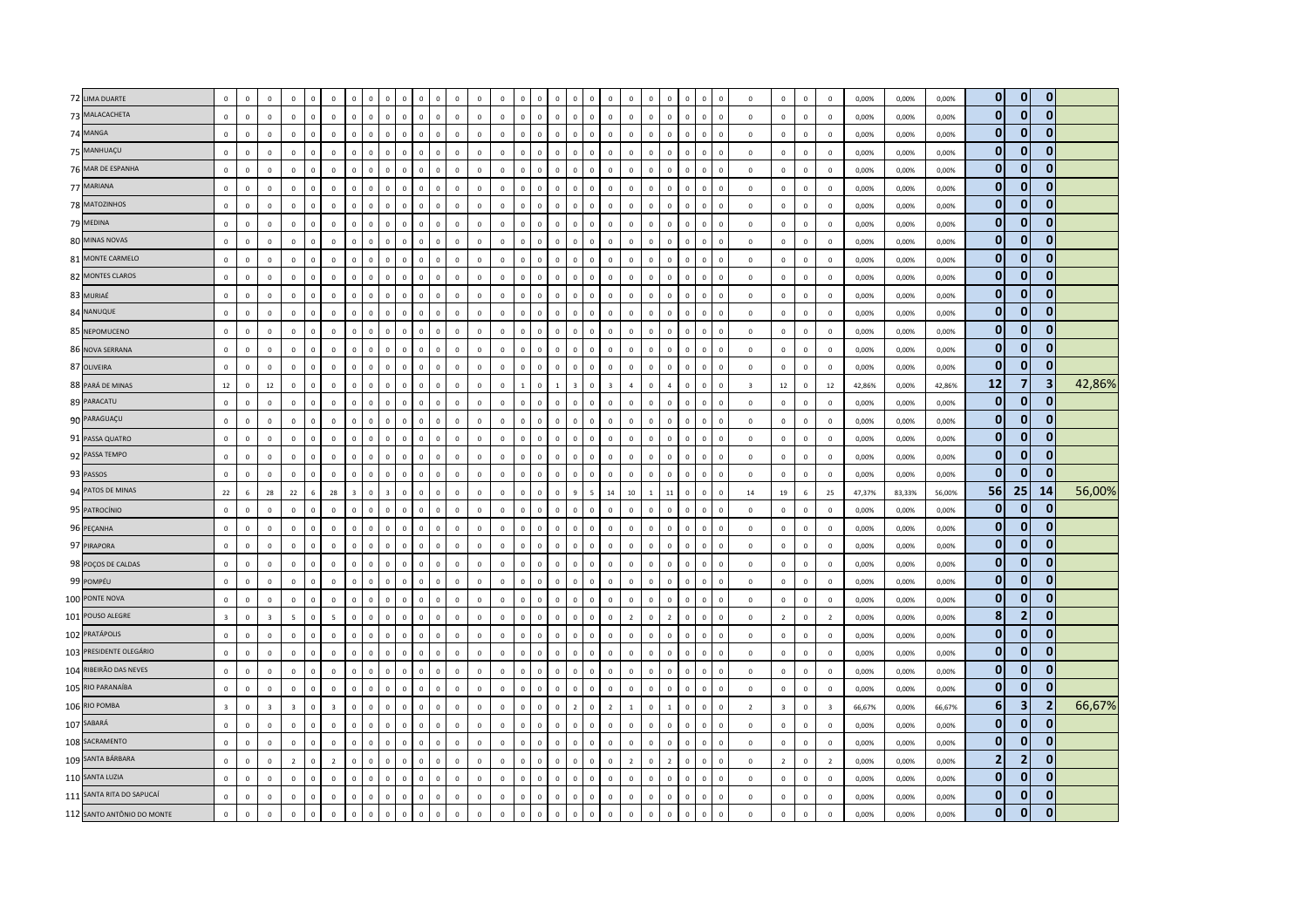|         | 113 SANTOS DUMONT            | <sup>1</sup>            | $\overline{2}$ | $\overline{\mathbf{3}}$ | $\mathbf{0}$   | $\overline{0}$ | $\Omega$       | $\mathbf 0$             | $\circ$                 | $\overline{0}$ | $\overline{0}$ | $\mathbf{0}$   | $\mathbf{0}$ | $\overline{0}$ | $\overline{0}$          | $\Omega$    | $\mathbf{0}$ | $\Omega$       | $\mathbf{0}$<br>$\overline{1}$ | $\mathbf{0}$   | $\mathbf{1}$   | $\mathbf{0}$   | $\overline{2}$          | $\overline{2}$          | $\mathbf 0$    | $\Omega$     | $\mathbf{0}$ |                          | $\overline{1}$ | $\overline{2}$          | $\overline{\mathbf{3}}$ | 100,00% | 0,00%  | 33,33%  | $\vert$ 3      | 3 <sup>1</sup> |                | 33,33%  |
|---------|------------------------------|-------------------------|----------------|-------------------------|----------------|----------------|----------------|-------------------------|-------------------------|----------------|----------------|----------------|--------------|----------------|-------------------------|-------------|--------------|----------------|--------------------------------|----------------|----------------|----------------|-------------------------|-------------------------|----------------|--------------|--------------|--------------------------|----------------|-------------------------|-------------------------|---------|--------|---------|----------------|----------------|----------------|---------|
|         | 114 SÃO GONÇALO DO SAPUCAÍ   | $\overline{0}$          | $\mathbf 0$    | $\mathbf{0}$            | $\mathbf 0$    | $\overline{0}$ | $\mathbf 0$    | $\mathbf 0$             | $\overline{0}$          | $\mathbf{0}$   | $\mathbf 0$    | $\mathbf{0}$   | $\mathbf{0}$ | $\,0\,$        | $\overline{0}$          | $\circ$     | $\mathbf{0}$ | $\overline{0}$ | $\mathbf{0}$<br>$\overline{0}$ | $\mathbf{0}$   | 0              | $\mathbf{0}$   | $\mathbf 0$             | $\mathbf{0}$            | $\overline{0}$ |              | $\mathbf{0}$ | $^{\circ}$               | $\mathbf 0$    | $\mathbf 0$             | $\mathbf{0}$            | 0,00%   | 0,00%  | 0,00%   | $\mathbf{0}$   | $\mathbf{0}$   | $\mathbf 0$    |         |
|         | 115 SÃO GOTARDO              | $\mathbf{0}$            | $\mathbf 0$    | $\Omega$                | $\circ$        | $\overline{0}$ | $\mathbf{0}$   | $\mathbf{0}$            | $\Omega$                | $\circ$        | $\overline{0}$ | $^{\circ}$     | $\mathbf{0}$ | $\mathbf{0}$   | $\overline{\mathbf{0}}$ | $\Omega$    | $\mathbf{0}$ | $\Omega$       | $\mathbf{0}$<br>$\overline{0}$ | $\mathbf{0}$   | $\mathbf{0}$   | $\mathbf 0$    | $\Omega$                | $\mathbf{0}$            | $\mathbf{0}$   |              | $\mathbf{0}$ | $\Omega$                 | $\Omega$       | $\Omega$                | $\Omega$                | 0,00%   | 0,00%  | 0,00%   | $\overline{0}$ | $\mathbf{0}$   |                |         |
|         | 116 SÃO JOÃO DEL REI         | 13                      | 6              | 19                      | $\circ$        | $\overline{0}$ | $\mathbf 0$    | $\mathbf 0$             | $\circ$                 | $\mathbf{0}$   | $\overline{0}$ | $\mathbf{0}$   | $\mathbf 0$  | $\circ$        | $\overline{\mathbf{0}}$ | $\mathbf 0$ | $\mathbf 0$  | $\Omega$       | $\mathbf{0}$<br>$\overline{a}$ | $\overline{3}$ | $\overline{7}$ | 9              | $\overline{\mathbf{3}}$ | 12                      | $\overline{0}$ | $\Omega$     | $\mathbf 0$  | $\overline{7}$           | 13             | 6                       | 19                      | 30,77%  | 50,00% | 36,84%  | 19             | 19             |                | 36,84%  |
|         | 117 SÃO LOURENÇO             | $\mathbf 0$             | $\mathbf 0$    | $\Omega$                | $\circ$        | $\overline{0}$ | $^{\circ}$     | $\mathbf 0$             | $\overline{0}$          | $\mathbf{0}$   | $\overline{0}$ | $\mathbf{0}$   | $\mathbf{0}$ | $\mathbf{0}$   | $\overline{\mathbf{0}}$ | $\Omega$    | $\mathbf 0$  | $\Omega$       | $\mathbf{0}$<br>$\overline{0}$ | $\mathbf{0}$   | $\mathbf{0}$   | $\mathbf 0$    | $\Omega$                | $^{\circ}$              | $\mathbf 0$    |              | $\Omega$     | $\Omega$                 | $\circ$        | $\mathbf{0}$            | $\mathbf{0}$            | 0,00%   | 0,00%  | 0,00%   | $\mathbf{0}$   | $\mathbf{0}$   |                |         |
|         | 118 SÃO SEBASTIÃO DO PARAÍSO | $\mathbf{0}$            | $\mathbf 0$    | $\mathbf{0}$            | $\mathbf{0}$   | $\overline{0}$ | $\mathbf{0}$   | $\mathbf{0}$            | $\mathbf{0}$            | $\mathbf 0$    | $\overline{0}$ | $\mathbf{0}$   | $\mathbf 0$  | $\mathbf{0}$   | $\mathbf 0$             | $\mathbf 0$ | $\mathbf 0$  | $\overline{0}$ | $\mathbf{0}$<br>$\overline{0}$ | $\mathbf{0}$   | $\mathbf{0}$   | $\mathbf 0$    | $\mathbf 0$             | $^{\circ}$              | $\mathbf{0}$   |              | $\mathbf{0}$ | $^{\circ}$               | $\mathbf 0$    | $\mathbf{0}$            | $\mathbf{0}$            | 0,00%   | 0,00%  | 0,00%   | $\mathbf{0}$   | $\mathbf{0}$   | $\mathbf{0}$   |         |
|         | 119 SERRO                    | $\overline{0}$          | $\mathbf 0$    | $\mathbf 0$             | $\mathbf 0$    | $\mathbf 0$    | $\mathbf 0$    | $\mathbf 0$             | $\mathbf{0}$            | $^{\circ}$     | $\overline{0}$ | $^{\circ}$     | $\mathbf 0$  | $\mathbf 0$    | $\overline{\mathbf{0}}$ | $\mathbf 0$ | $\mathbf 0$  | $\Omega$       | $\mathbf{0}$<br>$\overline{0}$ | $\mathbf{0}$   | $\Omega$       | $\mathbf 0$    | $\Omega$                | $\mathbf{0}$            | $\mathbf 0$    |              | $\mathbf 0$  | $^{\circ}$               | $\mathbf 0$    | $\mathbf 0$             | $^{\circ}$              | 0,00%   | 0,00%  | 0,00%   | $\mathbf{0}$   | $\mathbf{0}$   | $\mathbf{0}$   |         |
|         | 120 SETE LAGOAS              | $\circ$                 | $\mathbf 0$    | $\mathbf 0$             | $\mathbf{0}$   | $\overline{0}$ | $^{\circ}$     | $\mathbf 0$             | $\overline{0}$          | $\mathbf{0}$   | $\mathbf 0$    | $\mathbf{0}$   | $\mathbf{0}$ | $\mathbf 0$    | $\overline{\mathbf{0}}$ | $\Omega$    | $\mathbf 0$  | $\Omega$       | $\mathbf{0}$<br>$\overline{0}$ | $\mathbf{0}$   | $\mathbf{0}$   | $\mathbf 0$    | $\Omega$                | $\circ$                 | $\mathbf 0$    |              | $\mathbf 0$  | $\Omega$                 | $\mathbf 0$    | $\mathbf 0$             | $\mathbf{0}$            | 0,00%   | 0,00%  | 0,00%   | $\mathbf{0}$   | 01             | $\overline{0}$ |         |
|         | 121 TARUMIRIM                | 6                       | 3              | 9                       | $\circ$        | $\mathbf 0$    | $\mathbf 0$    | $\overline{\mathbf{3}}$ | $\mathbf{1}$            | 4              | $\mathbf 0$    | $\mathbf 0$    | $\mathbf{0}$ | $\,0\,$        | $\overline{\mathbf{0}}$ | $\mathbf 0$ | $\mathbf 0$  | $\Omega$       | $\mathbf 0$<br>$\overline{2}$  | $\mathbf{0}$   | $\overline{2}$ | 1              | $\overline{2}$          | $\overline{\mathbf{3}}$ | $\mathbf 0$    |              | $\mathbf 0$  | $\overline{\phantom{a}}$ | 6              | $\overline{\mathbf{3}}$ | 9                       | 66,67%  | 0,00%  | 40,00%  | 9              | 5              |                | 40,00%  |
|         | 122 TEÓFILO OTONI            | $\mathbf{0}$            | $\mathbf 0$    | $\Omega$                | $\circ$        | $\overline{0}$ | $^{\circ}$     | $\circ$                 | $\overline{0}$          | $\overline{0}$ | $\overline{0}$ | $^{\circ}$     | $\mathbf{0}$ | $\mathbf{0}$   | $\overline{\mathbf{0}}$ | $\Omega$    | $\mathbf{0}$ | $\Omega$       | $\mathbf{0}$<br>$\overline{0}$ | $\mathbf{0}$   | $\mathbf{0}$   | $\mathbf 0$    | $\Omega$                | $\mathbf{0}$            | $\mathbf{0}$   |              | $\mathbf{0}$ | $\Omega$                 | $\Omega$       | $\mathbf{0}$            | $\Omega$                | 0,00%   | 0,00%  | 0,00%   | $\mathbf{0}$   | $\mathbf{0}$   |                |         |
|         | 123 TIROS                    | $\mathbf 0$             | $\mathbf 0$    | $\Omega$                | $\mathbf{0}$   | $\overline{0}$ | $\mathbf 0$    | $\mathbf 0$             | $\circ$                 | $\mathbf{0}$   | $\overline{0}$ | $\mathbf{0}$   | $\mathbf 0$  | $\circ$        | $\overline{\mathbf{0}}$ | $\mathbf 0$ | $\mathbf 0$  | $\Omega$       | $\mathbf{0}$<br>$\overline{0}$ | $\mathbf{0}$   | $\overline{0}$ | $\mathbf 0$    | $\Omega$                | $\mathbf{0}$            | $\mathbf{0}$   | $\Omega$     | $\mathbf 0$  | $\Omega$                 | $\mathbf 0$    | $\mathbf 0$             | $\mathbf{0}$            | 0,00%   | 0,00%  | 0,00%   | $\mathbf{0}$   | $\mathbf{0}$   |                |         |
|         | 124 TOMBOS                   | $\circ$                 | $\mathbf 0$    | $\Omega$                | $\circ$        | $\overline{0}$ | $\mathbf{0}$   | $\mathbf 0$             | $\circ$                 | $\mathbf{0}$   | $\overline{0}$ | $\overline{0}$ | $\mathsf 0$  | $\mathbf 0$    | $\overline{\mathbf{0}}$ | $\Omega$    | $\mathbf 0$  | $\Omega$       | $\mathbf{0}$<br>$\overline{0}$ | $\mathbf{0}$   | $\overline{0}$ | $\mathbf 0$    | $\Omega$                | $\mathbf{0}$            | $\mathbf 0$    |              | $\Omega$     | $\Omega$                 | $\circ$        | $\mathbf{0}$            | $\mathbf{0}$            | 0,00%   | 0,00%  | 0,00%   | $\mathbf{0}$   | $\mathbf{0}$   | $\Omega$       |         |
|         | 125 TRÊS CORAÇÕES            | $\circ$                 | $\mathbf 0$    | $\mathbf{0}$            | $\mathbf 0$    | $\overline{0}$ | $\mathbf{0}$   | $\mathbf 0$             | $\mathbf{0}$            | $\mathbf 0$    | $\overline{0}$ | $\mathbf{0}$   | $\mathbf{0}$ | $\mathbf{0}$   | $\mathbf 0$             | $\Omega$    | $\mathbf 0$  | $\Omega$       | $\mathbf{0}$<br>$\overline{0}$ | $\mathbf{0}$   | $\mathbf{0}$   | $\mathbf 0$    | $\Omega$                | $\mathbf 0$             | $\mathbf 0$    |              | $\mathbf{0}$ | $\Omega$                 | $\mathbf 0$    | $\mathbf{0}$            | $\mathbf{0}$            | 0,00%   | 0,00%  | 0,00%   | $\mathbf{0}$   | $\mathbf{0}$   | $\mathbf{0}$   |         |
|         | 126 TUPACIGUARA              | $\mathbf 0$             | $\mathbf 0$    | $\mathbf 0$             | $\mathbf 0$    | $\mathbf 0$    | $\mathbf 0$    | $\mathbf 0$             | $\mathbf{0}$            | $\mathbf{0}$   | $\overline{0}$ | $^{\circ}$     | $\mathbf 0$  | $\mathbf 0$    | $\overline{\mathbf{0}}$ | $\mathbf 0$ | $\mathbf 0$  | $\Omega$       | $\mathbf{0}$<br>$\overline{0}$ | $\mathbf{0}$   | $\mathbf{0}$   | $\overline{0}$ | $\Omega$                | $\mathbf{0}$            | $\mathbf 0$    |              | $\mathbf 0$  | $^{\circ}$               | $\mathbf 0$    | $\mathbf 0$             | $\mathbf 0$             | 0,00%   | 0,00%  | 0,00%   | $\mathbf{0}$   | $\mathbf{0}$   | $\mathbf{0}$   |         |
|         | 127 TURMALINA                | $\circ$                 | $\mathbf 0$    | $\mathbf 0$             | $\mathbf{0}$   | $\overline{0}$ | $\mathbf 0$    | $\mathbf 0$             | $\overline{0}$          | $\mathbf{0}$   | $\mathbf 0$    | $\mathbf{0}$   | $\mathbf{0}$ | $\mathbf 0$    | $\overline{\mathbf{0}}$ | $\mathbf 0$ | $\mathbf 0$  | $\Omega$       | $\mathbf{0}$<br>$\overline{0}$ | $\mathbf{0}$   | $\circ$        | $\circ$        | $\Omega$                | $\circ$                 | $\mathbf 0$    | $\Omega$     | $\mathbf 0$  | $\Omega$                 | $\mathbf 0$    | $\mathbf 0$             | $\mathbf 0$             | 0,00%   | 0,00%  | 0,00%   | $\mathbf{0}$   | 01             | $\mathbf{0}$   |         |
| 128 UBÁ |                              | $\overline{0}$          | $\mathbf{0}$   | $\mathbf 0$             | $\mathbf{0}$   | $\overline{0}$ | $^{\circ}$     | $\mathbf 0$             | $\overline{0}$          | $\mathbf{0}$   | $\overline{0}$ | $^{\circ}$     | $\mathbf{0}$ | $\overline{0}$ | $\overline{\mathbf{0}}$ | $\mathbf 0$ | $\mathbf 0$  | $\overline{0}$ | $\mathbf{0}$<br>$\overline{0}$ | $\mathbf{0}$   | $\overline{0}$ | $\mathbf{0}$   | $\Omega$                | $\mathbf{0}$            | $\mathbf{0}$   |              | $\mathbf 0$  | $\Omega$                 | $\mathbf 0$    | $\mathbf 0$             | $\mathbf{0}$            | 0,00%   | 0,00%  | 0,00%   | $\mathbf{0}$   | 0              | $\mathbf{0}$   |         |
|         | 129 UBERABA                  | $\overline{2}$          | $\mathbf 0$    | $\overline{2}$          | $\mathbf 0$    | $\overline{0}$ | $\mathbf{0}$   | $\circ$                 | $\circ$                 | $\overline{0}$ | $\overline{0}$ | $^{\circ}$     | $\mathbf 0$  | $\mathbf{0}$   | $\overline{\mathbf{0}}$ | $\Omega$    | $\mathbf{0}$ | $\Omega$       | $\mathbf{0}$<br>$\overline{1}$ | $\mathbf{0}$   | <sup>1</sup>   | 1              | $\overline{0}$          | 1                       | $\mathbf 0$    |              | $\mathbf 0$  |                          | $\overline{2}$ | $\Omega$                | $\overline{2}$          | 50,00%  | 0,00%  | 50,00%  | $\overline{2}$ | 2              |                | 50,00%  |
|         | 130 UBERLÂNDIA               | $\mathbf 0$             | $\mathbf 0$    | $\mathbf 0$             | $\circ$        | $\mathbf 0$    | $\mathbf 0$    | $\mathbf 0$             | $\circ$                 | $\mathbf{0}$   | $\overline{0}$ | $^{\circ}$     | $\mathbf 0$  | $\circ$        | $\overline{\mathbf{0}}$ | $\mathbf 0$ | $\circ$      | $\Omega$       | $\mathbf{0}$<br>$\overline{0}$ | $\mathbf{0}$   | $\mathbf{0}$   | $\mathbf 0$    | $\Omega$                | $\mathbf 0$             | $\mathbf 0$    |              | $\mathbf 0$  | $\Omega$                 | $\mathbf 0$    | $\mathbf 0$             | $\mathbf{0}$            | 0,00%   | 0,00%  | 0,00%   | $\mathbf{0}$   | $\mathbf{0}$   |                |         |
|         | 131 VARGINHA                 | $\overline{\mathbf{3}}$ | $\mathbf{0}$   | $\overline{\mathbf{3}}$ | $\overline{2}$ | $\mathbf{0}$   | $\overline{2}$ | $\overline{1}$          | $\circ$                 | $\mathbf{1}$   | $\overline{0}$ | $^{\circ}$     | $\mathbf{0}$ | $\mathbf{0}$   | $\overline{0}$          | $\Omega$    | $\mathbf{0}$ | $\Omega$       | $\mathbf{0}$<br>$\overline{2}$ | $\mathbf{0}$   | $\overline{2}$ | $\circ$        | $\Omega$                | $\mathbf{0}$            | $\mathbf{0}$   |              | $\mathbf{0}$ | $\overline{\phantom{a}}$ | $\overline{2}$ | $\Omega$                | $\overline{2}$          | 100,00% | 0,00%  | 100,00% | 5 <sub>l</sub> | 2 <sup>1</sup> |                | 100,00% |
|         | 132 VÁRZEA DA PALMA          | $\circ$                 | $\mathbf{0}$   | $\mathbf{0}$            | $\circ$        | $\overline{0}$ | $\mathbf{0}$   | $\mathbf{0}$            | $\mathbf{0}$            | $\mathbf{0}$   | $\mathbf{0}$   | $^{\circ}$     | $\mathbf{0}$ | $\mathbf{0}$   | $\overline{0}$          | $\Omega$    | $\mathbf 0$  | $\Omega$       | $\mathbf{0}$<br>$\overline{0}$ | $\mathbf{0}$   | $\mathbf{0}$   | $\mathbf 0$    | $\Omega$                | $\mathbf{0}$            | $\mathbf 0$    |              | $\mathbf 0$  | $\Omega$                 | $\mathbf 0$    | $\mathbf 0$             | $\mathbf{0}$            | 0,00%   | 0,00%  | 0,00%   | $\overline{0}$ | $\mathbf{0}$   | $\Omega$       |         |
|         | 133 VAZANTE                  | $\mathbf 0$             | $\mathbf 0$    | $\mathbf 0$             | $\circ$        | $\mathbf 0$    | $\mathbf 0$    | $\mathbf 0$             | $\mathbf{0}$            | $\mathbf{0}$   | $\mathbf 0$    | $^{\circ}$     | $\mathsf 0$  | $\mathbf 0$    | $\,$ 0                  | $\mathbf 0$ | $\mathbf 0$  | $\Omega$       | $\mathbf{0}$<br>$\overline{0}$ | $\mathbf{0}$   | $\mathbf{0}$   | $\mathbf 0$    | $\Omega$                | $\mathbf 0$             | $\mathbf 0$    | $\Omega$     | $\mathbf 0$  | $^{\circ}$               | $\mathbf 0$    | $\mathbf 0$             | $\mathbf 0$             | 0,00%   | 0,00%  | 0,00%   | $\mathbf{0}$   | $\mathbf{0}$   | $\mathbf{0}$   |         |
|         | 134 VESPASIANO               | $\mathbf 0$             | $\mathbf 0$    | $\mathbf 0$             | $\mathbf{0}$   | $\mathbf 0$    | $\mathbf 0$    | $\mathbf 0$             | $\circ$                 | $\mathbf{0}$   | $\mathbf 0$    | $\overline{0}$ | $\mathbf{0}$ | $\,0\,$        | $\overline{\mathbf{0}}$ | $\mathbf 0$ | $\mathbf 0$  | $\Omega$       | $\mathbf{0}$<br>$\overline{0}$ | $\mathbf{0}$   | $\circ$        | $\mathbf 0$    | $\Omega$                | $\mathbf{0}$            | $\mathbb O$    | $\mathbf{0}$ | $\mathbf 0$  | $\Omega$                 | $\circ$        | $\mathbf 0$             | $\mathbf 0$             | 0,00%   | 0,00%  | 0,00%   | $\mathbf{0}$   | 01             | $\Omega$       |         |
|         | 135 VIÇOSA                   | $\overline{0}$          | $\mathbf{0}$   | $\mathbf 0$             | $\mathbf{0}$   | $\overline{0}$ | $^{\circ}$     | $^{\circ}$              | $\overline{0}$          | $\mathbf{0}$   | $\overline{0}$ | $^{\circ}$     | $\mathbf{0}$ | $\mathbf{0}$   | $\overline{\mathbf{0}}$ | $\mathbf 0$ | $\mathbf 0$  | $\overline{0}$ | $\mathbf{0}$<br>$\overline{0}$ | $\mathbf{0}$   | $\mathbf{0}$   | $\mathbf{0}$   | $\Omega$                | $^{\circ}$              | $\mathbf{0}$   |              | $\mathbf 0$  | $\Omega$                 | $\mathbf 0$    | $\mathbf{0}$            | $\mathbf{0}$            | 0,00%   | 0,00%  | 0,00%   | $\mathbf{0}$   | 0              | 0              |         |
|         | 136 VIRGINÓPOLIS             | $\overline{0}$          | $\mathbf 0$    | $\Omega$                | $\mathbf{0}$   | $\overline{0}$ | $^{\circ}$     | $\mathbf 0$             | $\overline{0}$          | $\mathbf{0}$   | $\mathbf 0$    | $^{\circ}$     | $\mathsf 0$  | $\mathbf{0}$   | $\overline{\mathbf{0}}$ | $\mathbf 0$ | $\mathbf{0}$ | $\Omega$       | $\mathbf{0}$<br>$\overline{0}$ | $\mathbf{0}$   | $\overline{0}$ | $\mathbf 0$    | $\Omega$                | $\overline{0}$          | $\,0\,$        |              | $\mathbf 0$  | $\Omega$                 | $\Omega$       | $\Omega$                | $\Omega$                | 0,00%   | 0,00%  | 0,00%   | $\mathbf{0}$   | $\mathbf{0}$   |                |         |
|         | 137 VISCONDE DO RIO BRANCO   | $\overline{0}$          | $\mathbf 0$    | $\Omega$                | $\circ$        | $\mathbf 0$    | $\mathbf 0$    | $\mathbf 0$             | $\mathbf{0}$            | $\mathbf 0$    | $\overline{0}$ | $\mathbf{0}$   | $\mathsf 0$  | $\mathbf 0$    | $\,$ 0                  | $\mathbf 0$ | $\mathbf 0$  | $\Omega$       | $\mathbf 0$<br>$\overline{0}$  | $\mathbf{0}$   | $\mathbf{0}$   |                | $\Omega$                |                         | $\,0\,$        |              | $\mathbf 0$  | $^{\circ}$               |                | $\mathbf{0}$            | $\overline{1}$          | 0,00%   | 0,00%  | 0,00%   | $\mathbf{0}$   |                |                |         |
|         | <b>TOTAL</b>                 | 114                     | 40             | 154                     | 107            | 31.            | 138            | 14                      | $\overline{\mathbf{3}}$ | 17             | $\bullet$      |                | $\mathbf{0}$ |                |                         |             | $\mathbf{1}$ |                |                                |                |                | 48             | 27                      | 75                      |                |              |              | 62                       | 179            | 39                      | 218                     | 52,94%  | 22,86% | 45,26%  | 292 137        |                | 62             | 45,26%  |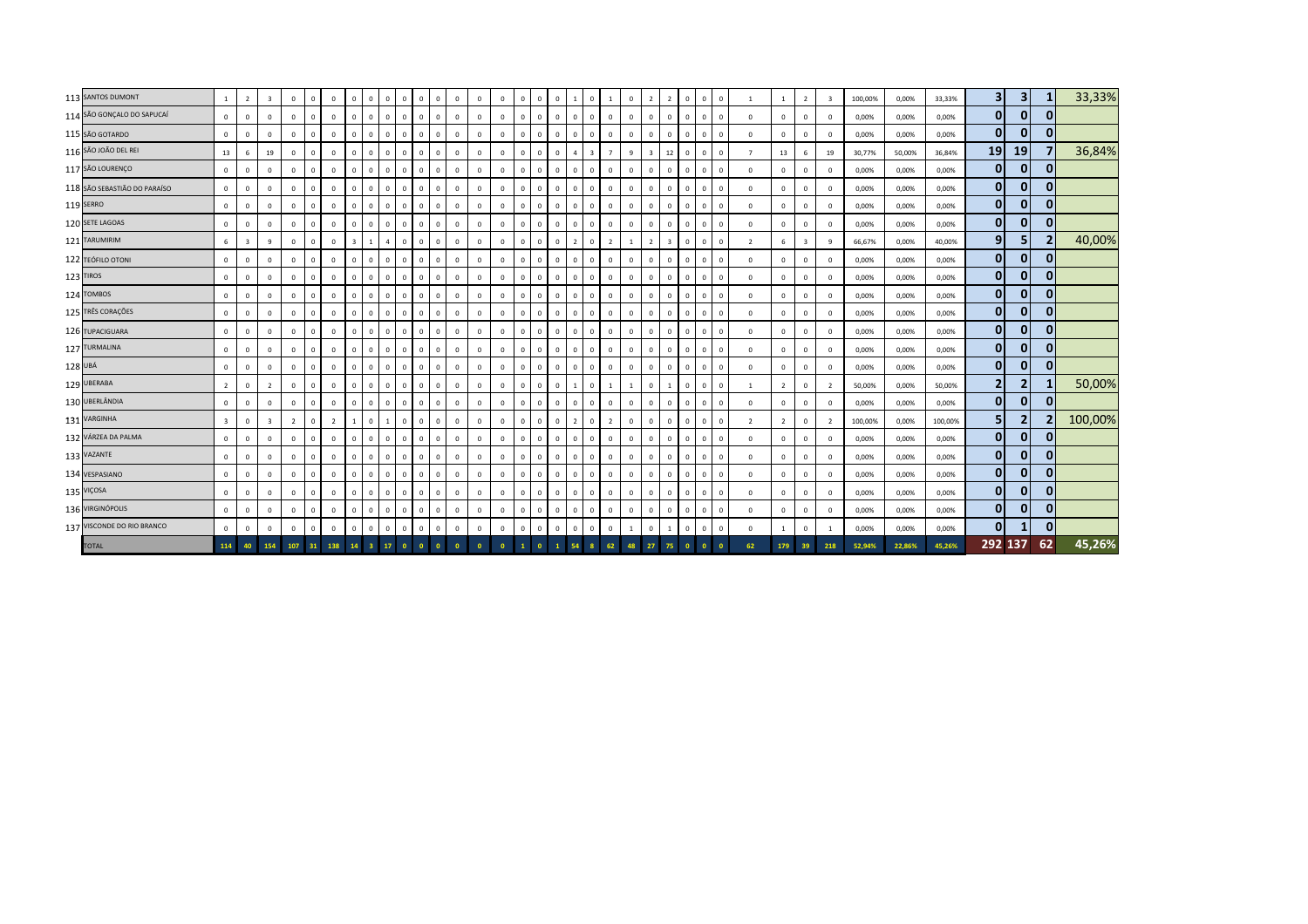|    |                             |                           |                             |                           |                            |                            |                            |                        |                |                            |             |                        |                      |                            |                |                                       |                | <b>TOTAL ANALÍTICO 2018</b> |                         |                          |                            |                              |                            |             |                                |                         |                               |                             |                            |                |                                           |                |                              |                                         |                             |                         |
|----|-----------------------------|---------------------------|-----------------------------|---------------------------|----------------------------|----------------------------|----------------------------|------------------------|----------------|----------------------------|-------------|------------------------|----------------------|----------------------------|----------------|---------------------------------------|----------------|-----------------------------|-------------------------|--------------------------|----------------------------|------------------------------|----------------------------|-------------|--------------------------------|-------------------------|-------------------------------|-----------------------------|----------------------------|----------------|-------------------------------------------|----------------|------------------------------|-----------------------------------------|-----------------------------|-------------------------|
|    |                             |                           |                             |                           |                            |                            |                            |                        |                |                            |             |                        |                      |                            |                |                                       |                | <b>MEDIAÇÃO</b>             |                         |                          |                            |                              |                            |             |                                |                         |                               |                             |                            |                |                                           |                |                              |                                         |                             |                         |
|    |                             |                           |                             |                           |                            |                            |                            |                        |                |                            |             |                        |                      |                            |                |                                       |                | <b>Processual</b>           |                         |                          |                            |                              |                            |             |                                |                         |                               |                             |                            |                |                                           |                |                              |                                         |                             |                         |
|    |                             |                           |                             |                           | <b>CASOS</b>               |                            |                            |                        |                |                            |             | MEDIAÇÕES PREJUDICADAS |                      |                            |                |                                       |                |                             |                         |                          |                            |                              | MEDIAÇÕES CONCLUÍDAS       |             |                                |                         | <b>SESSÕES REALIZADAS</b>     |                             |                            |                | % (MEDIAÇÕES<br>CONCLUÍDAS/COM<br>ACORDO) |                |                              |                                         |                             |                         |
|    |                             |                           | <b>RECEBIDOS</b>            |                           |                            | <b>EM ANDAMENTO</b>        |                            |                        | NÃO ADESÃO     |                            | DESISTÊNCIA |                        |                      | NÃO COMPARECIMENT          |                | <b>JEMANDA NÃO</b><br><b>INDICADA</b> |                |                             | COM ACORDO              |                          |                            | SEM ACORDO                   |                            |             | <b>CORDO PARCIA</b>            | <b>TOTAL</b>            |                               | SESSÕES                     |                            |                |                                           |                |                              |                                         |                             |                         |
|    |                             |                           |                             |                           |                            | 긊                          |                            |                        |                |                            |             |                        |                      |                            |                |                                       |                |                             |                         |                          |                            |                              |                            |             |                                | ACORDO                  |                               | ਜ਼                          |                            |                |                                           |                |                              | TAL<br>AUZADO                           | $\leq$                      | Percentual<br>de acordo |
|    | ABRE CAMPO                  | $\,0\,$                   | $\mathbf 0$                 | $\mathbf 0$               | $\mathbb O$                | $\circ$                    | $\mathbf 0$                | $\mathbf 0$            | $\sqrt{2}$     | $\mathfrak o$              |             |                        | $\mathbf{0}$         | $\,$ 0 $\,$<br>$\mathbf 0$ | $\overline{0}$ | $\Omega$                              | $\overline{0}$ | $\,$ 0 $\,$                 | $\mathbf{0}$            | $\mathbb O$              | $\mathbb O$                | $\mathbf{0}$                 | $\mathbf{0}$               |             | $\mathbf 0$<br>$\mathbf{0}$    | $\mathbf 0$             | $\overline{0}$                | $\,$ 0                      | $\,$ 0 $\,$                | 0,00%          | 0,00%                                     | 0,00%          | $\mathbf 0$                  | $\mathbf{0}$                            | $\mathbf{0}$                |                         |
|    | <b>ACUCENA</b>              | $\overline{0}$            | $\mathbf 0$                 | $\mathbf 0$               | $\mathbb O$                | $\mathbf 0$                | $\mathbf 0$                | $\mathbf{0}$           |                | $\mathbf 0$                |             |                        | $\Omega$             | $\Omega$                   |                |                                       |                | $\mathbf 0$                 | $\mathbf{0}$            | $\mathbb O$              | $\mathbb O$                | $\Omega$                     | $\Omega$                   |             | $\mathbf{0}$                   | $\mathbf 0$             | $\mathbb O$                   | $\,$ 0                      | $\mathbf 0$                | 0,00%          | 0,00%                                     | 0,00%          | $\mathbf{0}$                 | $\mathbf{0}$                            | $\mathbf{0}$                |                         |
|    | 3 ÁGUAS FORMOSAS            | $\circ$                   | 199                         | 199                       | $\Omega$                   | 199                        | 199                        | $\Omega$               | $\Omega$       | $\Omega$                   | $\sqrt{2}$  |                        | $\Omega$             | $\Omega$<br>$\Omega$       | $\Omega$       | $\Omega$                              | $\Omega$       | $\Omega$                    | 76                      | 76                       | $\Omega$                   | 75                           | 75                         |             | $\Omega$<br>$\Omega$           | 76                      | $\Omega$                      | 149                         | 149                        | 0.00%          | 50.33%                                    | 50,33%         | 398                          | 151                                     | 76                          | 50,33%                  |
|    | A ALÉM PARAÍBA              | 13                        | $\overline{7}$              | 20                        | $\boldsymbol{8}$           | $\overline{\phantom{0}}$   | 13                         | $\circ$                | $\overline{1}$ | $\mathbf{1}$               |             |                        | $\mathbf 0$          | $\mathbb O$<br>$\Omega$    | $\Omega$       | $\,0\,$                               | $\overline{0}$ | $\ddot{a}$                  | $\mathfrak{a}$          | $\mathbf{R}$             | 9                          | $\overline{2}$               | $11\,$                     | $\mathbf 0$ | $\mathbf{0}$<br>$\mathbf{0}$   | 8                       | 12                            | $\overline{7}$              | 19                         | 30,77%         | 66,67%                                    | 42,11%         | 33                           | 19                                      | 8                           | 42,11%                  |
|    | 5 ALFENAS                   | 238                       | $\Omega$                    | 238                       | 56                         | $\mathbf 0$                | 56                         | 21                     |                | $21\,$                     |             |                        | $\sqrt{2}$           | $\Omega$                   |                |                                       |                | 101                         | $\Omega$                | 101                      | 47                         | $\sqrt{2}$                   | 47                         |             | $\Omega$                       | 101                     | 144                           | $\,$ 0                      | 144                        | 68,24%         | 0.00%                                     | 68,24%         | 294                          | 148                                     | 101                         | 68,24%                  |
|    | 6 ALTO RIO DOCE             | $\,$ 0                    | $\Omega$                    | $\mathbf 0$               | $\circ$                    | $\,$ 0 $\,$                | $\mathbf 0$                | $\Omega$               |                | $\Omega$                   |             |                        | $\Omega$             | $\Omega$<br>$\Omega$       | $\overline{a}$ |                                       | $\sqrt{2}$     | $\mathbf 0$                 | $\Omega$                | $\mathbb O$              | $\mathbb O$                | $\Omega$                     | $\Omega$                   |             | $\Omega$                       | $\mathbf 0$             | $\circ$                       | $\overline{0}$              | $\mathbf 0$                | 0.00%          | 0,00%                                     | 0,00%          | $\mathbf 0$                  | $\mathbf{0}$                            | $\mathbf{0}$                |                         |
|    | 7 ARAÇUAÍ                   | $\,$ 0                    | $\mathbf 0$                 | $\mathbf 0$               | $\mathbf 0$                | $\,0\,$                    | $\mathbf 0$                | $\mathbf 0$            |                | $\mathbf{0}$               |             |                        | $\mathbf{0}$         | $\mathbf 0$                |                |                                       |                | $\,0\,$                     | $\overline{0}$          | $\mathbb O$              | $\mathbb O$                | $\mathbf 0$                  | $\overline{0}$             |             | $\mathbf 0$                    | $\mathbf 0$             | $\mathbb O$                   | $\mathbf 0$                 | $\pmb{0}$                  | 0,00%          | 0,00%                                     | 0,00%          | $\mathbf 0$                  | $\mathbf 0$                             | $\mathbf{0}$                |                         |
|    | <b>R</b> ARAGUARI           | $\,1\,$                   | $\mathbf{0}$                | $\,$ 1 $\,$               | $\circ$                    | $\,$ 0 $\,$                | $\mathbf 0$                | $\mathbf 0$            |                | $\mathbf{0}$               |             |                        | $\mathbf{0}$         | $\Omega$                   | $\Omega$       |                                       |                | $\,$ 0 $\,$                 | $\Omega$                | $\mathbb O$              | $\mathbb O$                | $\mathbf 0$                  | $\Omega$                   |             | $\theta$                       | $\mathbf 0$             | $\mathbb O$                   | $\,$ 0 $\,$                 | $\mathbb O$                | 0,00%          | 0,00%                                     | 0,00%          | $\overline{\mathbf{1}}$      | $\mathbf{0}$                            | $\mathbf{0}$                |                         |
|    | <b>9 ARAXÁ</b>              | $\circ$                   | $\mathbf 0$                 | $\overline{0}$            | $\circ$                    | $\circ$                    | $\circ$                    | $\Omega$               |                | $\Omega$                   |             |                        | $\Omega$             | $\Omega$<br>$\Omega$       | $\Omega$       |                                       | $\Omega$       | $\mathbb O$                 | $\Omega$                | $\,0\,$                  | $\mathbf 0$                | $\mathbf{0}$                 | $\Omega$                   |             | $\mathbf 0$<br>0               | $\circ$                 | $\circ$                       | $\,$ 0                      | $\circ$                    | 0.00%          | 0,00%                                     | 0.00%          | $\mathbf{0}$                 | $\mathbf{0}$                            | $\mathbf{0}$                |                         |
|    | 10 BARÃO DE COCAIS          | 93                        | 33                          | 126                       | 14                         | $\overline{0}$             | $14\,$                     | $\circ$                | $\,$ 0 $\,$    | $\circ$                    |             |                        | $\mathbf{0}$         | $\overline{0}$<br>$\Omega$ | $\Omega$       | $\Omega$                              | $\overline{0}$ | 40                          | 6                       | 46                       | 26                         | 21                           | 47                         |             | $\Omega$<br>$\mathbf 0$        | 46                      | 78                            | 30                          | 108                        | 60,61%         | 22,22%                                    | 49,46%         | 140                          | 93                                      | 46                          | 49,46%                  |
|    | 11 BARBACENA                | $\mathbf{0}$              | $\Omega$                    | $\Omega$                  | $\overline{0}$             | $\overline{0}$             | $\circ$                    | $\circ$                | $\sqrt{2}$     | $\Omega$                   |             |                        | $\Omega$             | $\mathbf{0}$<br>$\Omega$   | $\Omega$       | $\sqrt{2}$                            | $\Omega$       | $\overline{0}$              | $\circ$                 | $\overline{0}$           | $\mathbf{0}$               | $\mathbf{0}$                 | $\circ$                    |             | $\Omega$<br>$\Omega$           | $\overline{0}$          | $\overline{0}$                | $\mathbf{0}$                | $\overline{0}$             | 0.00%          | 0.00%                                     | 0.00%          | $\mathbf{0}$                 | $\mathbf{0}$                            | $\mathbf{0}$                |                         |
|    | 12 BARROSO                  | $\,$ 0                    | $\mathbf 0$                 | $\mathbf 0$               | $\mathbb O$                | $\,$ 0                     | $\Omega$                   | $\Omega$               |                | $\Omega$                   |             |                        |                      | $\sqrt{2}$                 |                |                                       |                | $\mathbf 0$                 | $\Omega$                | $\,$ 0 $\,$              | $\Omega$                   | $\sqrt{2}$                   | $\Omega$                   |             | $\mathbf 0$                    | $\mathbf 0$             | $\Omega$                      | $\mathbf 0$                 | $\mathbf 0$                | 0,00%          | 0,00%                                     | 0,00%          | $\Omega$                     | $\Omega$                                | $\Omega$                    |                         |
| 13 | <b>BELO HORIZONTE</b>       | 233                       | 8                           | 241                       | 577                        | 20                         | 597                        | 43                     |                | 43                         |             |                        | $\overline{0}$       | $\mathbf 0$                | 10             |                                       | 10             | 113                         |                         | 114                      | 63                         | $\overline{2}$               | 65                         |             | $\mathbf{0}$<br>$\overline{0}$ | 114                     | 1.022                         | $13\,$                      | 1.035                      | 64,20%         | 33,33%                                    | 63,69%         | 838                          | 179                                     | 114                         | 63,69%                  |
|    | 14 BETIM                    | $\mathbf{0}$              | $\mathbf 0$                 | $\circ$                   | $\circ$                    | $\mathsf{o}$               | $\Omega$                   | $\circ$                |                | $\Omega$                   |             |                        | $\Omega$             | $\Omega$                   | $\Omega$       |                                       | $\Omega$       | $\,$ 0 $\,$                 | $\Omega$                | $\mathsf{o}$             | $\mathbf{0}$               | $\mathbf{0}$                 | $\mathbf{0}$               |             | $\mathbf{0}$<br>$\Omega$       | $\Omega$                | $\mathbb O$                   | $\mathbf 0$                 | $\mathbf 0$                | 0.00%          | 0.00%                                     | 0,00%          | $\mathbf{0}$<br>$\mathbf{0}$ | $\mathbf 0$<br>$\mathbf{0}$             | $\mathbf 0$<br>$\mathbf{0}$ |                         |
|    | 15 BICAS                    | $\mathbf 0$               | $\circ$                     | $\mathbf 0$               | $\overline{0}$             | $\,0\,$                    | $\mathbf 0$                | $\mathbf 0$            | $\overline{0}$ | $\mathbf 0$                |             |                        | $\overline{0}$       | $\Omega$                   | $\Omega$       | $\Omega$                              | $\overline{0}$ | $\mathbf 0$                 | $\mathbf{0}$            | $\mathbf 0$              | $\mathbb O$                | $\mathbf 0$                  | $\mathbf 0$                |             | $\mathbf 0$<br>0               | $\mathbf 0$             | $\,0\,$                       | $\,$ 0                      | $\mathbf 0$                | 0,00%          | 0,00%                                     | 0,00%          |                              |                                         |                             |                         |
|    | 16 BRUMADINHO<br>17 CAETÉ   | $\mathbf 0$               | $\overline{0}$              | $\,0\,$                   | $\circ$                    | $\,$ 0 $\,$                | $\mathbf{0}$               | $\mathbf{0}$           |                | $\Omega$                   |             |                        | $\Omega$             | $\Omega$                   | $\Omega$       | $\sqrt{2}$                            |                | $\mathbf 0$                 | $\Omega$                | $\mathbb O$              | $\mathbb O$                | $\Omega$                     | $\Omega$                   |             | $\Omega$                       | $\,0\,$                 | $\mathbf 0$                   | $\,$ 0                      | $\mathbf 0$                | 0,00%          | 0,00%                                     | 0,00%          | $\mathbf 0$<br>7             | $\mathbf{0}$<br>$\overline{\mathbf{3}}$ | $\mathbf{0}$<br>$\vert$ 3   | 100,00%                 |
|    | 18 CAMANDUCAIA              | $\overline{1}$            | $\Omega$                    | $\mathbf{1}$              | $6\overline{6}$            | $\circ$                    | $\mathbf{6}$               | $\mathbf{1}$           | $\sqrt{2}$     | $\mathbf{1}$               |             |                        | $\Omega$             | $\Omega$<br>$\Omega$       |                |                                       | $\sqrt{2}$     | $\overline{\mathbf{3}}$     | $\circ$                 | $\overline{3}$           | $\mathbf{0}$               | $\overline{0}$               | $\Omega$                   |             | $\Omega$<br>n                  | $\overline{\mathbf{3}}$ | $\mathbf{R}$                  | $\,$ 0                      | $\mathbf{R}$               | 100.00%        | 0,00%                                     | 100.00%        | $\mathbf{0}$                 | $\mathbf{0}$                            | $\mathbf{0}$                |                         |
|    | 19 CAMPO BELO               | $\overline{0}$<br>$\,1\,$ | $\mathbf 0$<br>$\mathbf{1}$ | $\,0\,$<br>$\overline{2}$ | $\mathbb O$<br>$\,$ 0 $\,$ | $\,$ 0 $\,$<br>$\,$ 0 $\,$ | $\mathbf 0$<br>$\mathbf 0$ | $\mathbf 0$<br>$\circ$ |                | $\mathbf 0$<br>$\mathbf 0$ |             |                        | $\Omega$<br>$\Omega$ | $\Omega$<br>$\Omega$       | $\Omega$       |                                       |                | $\mathbb O$<br>$\,0\,$      | $\Omega$<br>$\circ$     | $\,0\,$<br>$\,$ 0        | $\mathbf 0$<br>$\mathbb O$ | $\sqrt{2}$<br>$\overline{1}$ | $\Omega$<br>$\overline{1}$ |             | $\theta$<br>$\Omega$           | $\circ$<br>$\mathbf 0$  | $\overline{0}$<br>$\,$ 0 $\,$ | $\overline{0}$<br>$\,$ $\,$ | $\mathbf 0$<br>$\,$ 1 $\,$ | 0,00%<br>0,00% | 0,00%<br>0,00%                            | 0,00%<br>0,00% | $\overline{2}$               | $\mathbf{1}$                            | $\mathbf{0}$                |                         |
|    | 20 CAPELINHA                | 6                         | $\mathbf 0$                 | 6                         | $\overline{1}$             | $\,$ 0 $\,$                | $\overline{1}$             | $\overline{1}$         |                | $\mathbf{1}$               |             |                        | $\Omega$             | $\Omega$<br>$\Omega$       | $\Omega$       | $\sqrt{2}$                            | $\Omega$       | $\overline{a}$              | $\Omega$                | $\mathfrak{a}$           | $\mathbb O$                | $\Omega$                     | $\Omega$                   |             | $\Omega$<br>$\Omega$           | $\overline{a}$          | $\mathfrak{a}$                | $\,$ 0                      | $\overline{4}$             | 100,00%        | 0.00%                                     | 100,00%        | 7                            | $\overline{a}$                          |                             | 100,00%                 |
|    | 21 CAPINÓPOLIS              | $\mathbf 0$               | $\mathbf 0$                 | $\mathbf 0$               | $\circ$                    | $\mathbf 0$                | $\mathbf 0$                | $\mathbf 0$            | $\circ$        | $\mathbf 0$                |             |                        | $\overline{0}$       | $\mathbf{0}$               |                | $\Omega$                              | $\overline{0}$ | $\mathbf 0$                 | $\mathbf 0$             | $\mathbb O$              | $\mathbb O$                | $\mathbf 0$                  | $\mathbf 0$                |             | $\mathbf{0}$<br>$\mathbf 0$    | $\mathbf 0$             | $\mathbb O$                   | $\mathbf 0$                 | $\,0\,$                    | 0,00%          | 0,00%                                     | 0,00%          | $\mathbf 0$                  | $\mathbf{0}$                            | $\mathbf{0}$                |                         |
|    | 22 CARANGOLA                | $\overline{4}$            | $\mathbf 0$                 | $\overline{4}$            | $\overline{\mathbf{3}}$    | $\,$ 0 $\,$                | $\overline{\mathbf{3}}$    | $\mathbf 0$            | $\Omega$       | $\Omega$                   |             |                        | $\Omega$             | $\Omega$                   | $\Omega$       | $\Omega$                              | $\Omega$       | $\overline{a}$              | $\mathbf{0}$            | $\overline{4}$           | $\mathbb O$                | $\mathbf 0$                  | $\Omega$                   |             | $\mathbf{0}$<br>$\Omega$       | $\sqrt{4}$              | $\overline{\mathbf{3}}$       | $\,$ 0                      | $\overline{\mathbf{3}}$    | 100,00%        | 0,00%                                     | 100,00%        | 7                            | $\overline{4}$                          | $\overline{a}$              | 100,00%                 |
|    | 23 CARATINGA                | $\overline{1}$            | 14                          | 15                        | $\overline{0}$             | 17                         | $17\,$                     | $\Omega$               |                | 6                          |             |                        | $\Omega$             | $\sqrt{2}$                 | $\sqrt{2}$     |                                       |                | $\overline{1}$              | $\Omega$                | $\overline{1}$           | $\mathbf 0$                |                              | $\alpha$                   |             | $\Omega$                       | $1\,$                   | $\overline{z}$                | 23                          | 25                         | 100,00%        | 0,00%                                     | 10.00%         | 32                           | 10                                      | $\mathbf{1}$                | 10,00%                  |
|    | 24 CARMO DO CAJURU          | 1.016                     | 6                           | 1.022                     | 652                        | $\overline{\mathbf{3}}$    | 655                        | 30 <sub>o</sub>        | $\Omega$       | 30 <sub>o</sub>            |             |                        | $\overline{0}$       | $\mathbf{0}$<br>$\Omega$   | $\Omega$       | $\sqrt{2}$                            | $\Omega$       | 597                         | $\overline{\mathbf{3}}$ | 600                      | 54                         | $\overline{3}$               | 57                         |             | $\mathbf{0}$                   | 600                     | 958                           | 6                           | 964                        | 91,71%         | 50,00%                                    | 91,32%         | 1.677                        | 657                                     | 600                         | 91,32%                  |
|    | 25 CARMO DO PARANAÍBA       | $\Omega$                  | $\overline{z}$              | $\overline{2}$            | $\Omega$                   | $\circ$                    | $\Omega$                   | $\mathbf{0}$           |                | $\Omega$                   |             |                        | $\Omega$             | $\Omega$                   | $\Omega$       |                                       | $\sqrt{2}$     | $\circ$                     | $\overline{1}$          | $\overline{1}$           | $\overline{2}$             | $\overline{2}$               | $\Lambda$                  |             | $\Omega$                       | $\overline{1}$          | $\overline{z}$                | $\overline{2}$              | $\overline{a}$             | 0.00%          | 33.33%                                    | 20,00%         |                              | 5                                       | $\mathbf{1}$                | 20,00%                  |
|    | 26 CARMO DO RIO CLARO       | $\mathbf 0$               | $\mathbf 0$                 | $\Omega$                  | $\mathbb O$                | $\circ$                    | $\Omega$                   | $\mathbf{0}$           |                | $\Omega$                   |             |                        | $\sqrt{2}$           | $\Omega$                   | $\sqrt{2}$     |                                       | $\sqrt{2}$     | $\Omega$                    | $\Omega$                | $\mathbf{0}$             | $\mathbf{0}$               | $\mathbf{0}$                 | $\circ$                    |             | $\mathbf 0$                    | $\mathbf 0$             | $\,$ 0 $\,$                   | $\overline{0}$              | $\mathbf 0$                | 0,00%          | 0.00%                                     | 0,00%          | $\mathbf{0}$                 | $\mathbf{0}$                            | $\mathbf{0}$                |                         |
|    | 27 CARMÓPOLIS DE MINAS      | $\,0\,$                   | $\mathbf{1}$                | $\,$ 1 $\,$               | $\mathbf 0$                | $\,$ 1 $\,$                | $\mathbf{1}$               | $\mathbf 0$            |                | $\mathbf{1}$               |             |                        | $\mathbf{0}$         | $\mathbf 0$                |                |                                       |                | $\,0\,$                     | $\overline{0}$          | $\mathbb O$              | $\mathbb O$                | $\mathbf 0$                  | $\mathbf 0$                |             | $\mathbf{0}$                   | $\,$ 0 $\,$             | $\overline{0}$                | $\,$ 0                      | $\pmb{0}$                  | 0,00%          | 0,00%                                     | 0,00%          | $\overline{\mathbf{z}}$      | $\mathbf 0$                             | $\mathbf{0}$                |                         |
|    | 28 CAXAMBU                  | $\mathbf{0}$              | $\Omega$                    | $\Omega$                  | $\Omega$                   | $\circ$                    | $\circ$                    | $\circ$                |                | $\Omega$                   |             |                        | $\Omega$             | $\Omega$<br>$\Omega$       | $\Omega$       | $\sqrt{2}$                            | $\sqrt{2}$     | $\,$ 0 $\,$                 | $\Omega$                | $\circ$                  | $\mathbf{0}$               | $\mathbf{0}$                 | $\Omega$                   |             | $\overline{0}$<br>n.           | $\mathbf{0}$            | $\overline{0}$                | $\,$ 0 $\,$                 | $\mathbf 0$                | 0,00%          | 0,00%                                     | 0,00%          | $\mathbf 0$                  | $\mathbf{0}$                            | $\mathbf{0}$                |                         |
|    | 29 CEJUSC 2 Grau            | $\,$ 0                    | $\mathbf 0$                 | $\overline{0}$            | $\overline{0}$             | $\mathbf 0$                | $\mathbf 0$                | $\mathbf 0$            |                | $\circ$                    |             |                        | $\Omega$             | $\Omega$                   | $\overline{a}$ |                                       |                | $\,0\,$                     | $\overline{0}$          | $\,$ 0 $\,$              | $\mathbb O$                | $\Omega$                     | $\Omega$                   |             | $\mathbf{0}$                   | $\,0\,$                 | $\overline{0}$                | $\,$ 0                      | $\,$ 0 $\,$                | 0,00%          | 0,00%                                     | 0,00%          | $\mathbf{0}$                 | $\mathbf 0$                             | $\mathbf{0}$                |                         |
|    | 30 CLÁUDIO                  | $\bar{\mathbf{S}}$        | $\mathbf{1}$                | $\,$ 6                    | $\ddot{4}$                 | $\overline{0}$             | $\mathbf{A}$               | $\Omega$               |                | $\Omega$                   |             |                        | $\Omega$             | $\Omega$                   |                |                                       |                | $\overline{\mathbf{3}}$     | $\Omega$                | $\overline{3}$           | $\overline{1}$             | $\overline{1}$               | $\overline{z}$             |             | $\theta$                       | $\overline{\mathbf{3}}$ | 6                             | $\mathbf{1}$                | $\overline{7}$             | 75,00%         | 0,00%                                     | 60,00%         | 10                           | 5 <sub>5</sub>                          | $\overline{\mathbf{3}}$     | 60,00%                  |
|    | 31 CONCEIÇÃO DO MATO DENTRO | $\circ$                   | $\mathbf{0}$                | $\Omega$                  | $\mathbf{0}$               | $\circ$                    | $\circ$                    | $\mathbf{0}$           |                | $\Omega$                   |             |                        | $\Omega$             | $\Omega$<br>$\Omega$       | $\Omega$       |                                       | $\Omega$       | $\circ$                     | $\circ$                 | $\mathbf{0}$             | $\mathbf{0}$               | $\overline{0}$               | $\circ$                    |             | $\Omega$<br>n                  | $\circ$                 | $\overline{0}$                | $\mathbf 0$                 | $\mathbf{0}$               | 0.00%          | 0.00%                                     | 0.00%          | $\mathbf{0}$                 | $\mathbf{0}$                            | $\mathbf 0$                 |                         |
|    | 32 CONSELHEIRO LAFAIETE     | $\mathbb O$               | $\mathbf 0$                 | $\,0\,$                   | $\mathbb O$                | $\mathbf{0}$               | $\Omega$                   | $\Omega$               |                | $\Omega$                   |             |                        | $\Omega$             | $\sqrt{2}$                 |                |                                       |                | $\mathbf{0}$                | $\Omega$                | $\,0\,$                  | $\Omega$                   | $\Omega$                     | $\Omega$                   |             | $\Omega$                       | $\circ$                 | $\overline{0}$                | $\overline{0}$              | $\mathbf 0$                | 0,00%          | 0,00%                                     | 0,00%          | $\Omega$                     | $\Omega$                                | $\Omega$                    |                         |
|    | 33 CONTAGEM                 | 18                        | $\Omega$                    | $18\,$                    | $_{9}$                     | $\,0\,$                    | $\overline{9}$             | $\mathbf 0$            |                | $\Omega$                   |             |                        | $\theta$             | $\mathbf 0$                | $\Omega$       | $\mathbb O$                           | $\Omega$       | $\overline{\phantom{a}}$    | $\mathbf 0$             | $\overline{\phantom{a}}$ | $13\,$                     | $\,$ 0 $\,$                  | $13\,$                     | $\Omega$    | $\mathbf 0$<br>$\Omega$        | $\mathsf S$             | $\overline{\phantom{a}}$      | $\,$ 0                      | $\sqrt{5}$                 | 27,78%         | 0,00%                                     | 27,78%         | 27                           | 18                                      | 5                           | 27,78%                  |
|    | 34 CORINTO                  | $\,$ 0 $\,$               | $\Omega$                    | $\circ$                   | $\circ$                    | $\mathbf 0$                | $\mathbf 0$                | $\circ$                |                | $\Omega$                   |             |                        | $\Omega$             | $\Omega$<br>$\Omega$       | $\Omega$       | $\sqrt{2}$                            | $\Omega$       | $\mathbf 0$                 | $\Omega$                | $\,$ 0 $\,$              | $\mathbb O$                | $\Omega$                     | $\Omega$                   |             | $\Omega$                       | $\circ$                 | $\mathbf 0$                   | $\,$ 0                      | $\,$ 0 $\,$                | 0.00%          | 0,00%                                     | 0.00%          | $\mathbf 0$                  | $\mathbf 0$                             | $\mathbf{0}$                |                         |
|    | 35 COROMANDEL               | $\overline{0}$            | $\mathbf 0$                 | $\mathbf 0$               | $\mathbf 0$                | $\overline{0}$             | $\mathbf 0$                | $\mathbf{0}$           |                | $\mathbf 0$                |             |                        | $\overline{0}$       |                            |                |                                       |                | $\,0\,$                     | $\circ$                 | $\mathbb O$              | $\mathbf{0}$               |                              | $\circ$                    |             | $\mathbf 0$                    | $\mathbf{0}$            | $\overline{0}$                | $\pmb{0}$                   | $\overline{0}$             | 0,00%          | 0,00%                                     | 0,00%          | $\mathbf{0}$                 | $\mathbf 0$                             | $\mathbf{0}$                |                         |
|    | 36 CORONEL FABRICIANO       | $\overline{7}$            | $\mathbf 1$                 | $\boldsymbol{8}$          | 26                         | $\overline{a}$             | 30                         | $\mathbf 0$            |                | $\mathbf{0}$               |             |                        | $\overline{0}$       | $\Omega$<br>$\mathbf 0$    | $\Omega$       |                                       | $\Omega$       | $\,$ 1 $\,$                 | $\overline{1}$          | $\overline{2}$           | $\overline{2}$             | $\mathbf{0}$                 | $\overline{2}$             |             | $\mathbf{0}$<br>$\Omega$       | $\overline{2}$          | $\overline{\mathbf{3}}$       | $\mathbf{1}$                | $\overline{4}$             | 33,33%         | 100,00%                                   | 50,00%         | 38                           | $\overline{4}$                          | $\overline{2}$              | 50,00%                  |
|    | 37 CURVELO                  | 35                        | 5                           | 40                        | $\mathbb O$                | $\mathbf{0}$               | $\mathbf 0$                | $\mathbf 0$            |                | $\Omega$                   |             |                        | $\Omega$             | $\Omega$                   |                |                                       |                | $13\,$                      |                         | $14\,$                   | $18\,$                     | $\overline{a}$               | $\bf 22$                   |             | $\Omega$                       | $14\,$                  | $\mathbf{27}$                 | 6                           | 33                         | 41,94%         | 20.00%                                    | 38,89%         | 40                           | 36                                      | 14                          | 38,89%                  |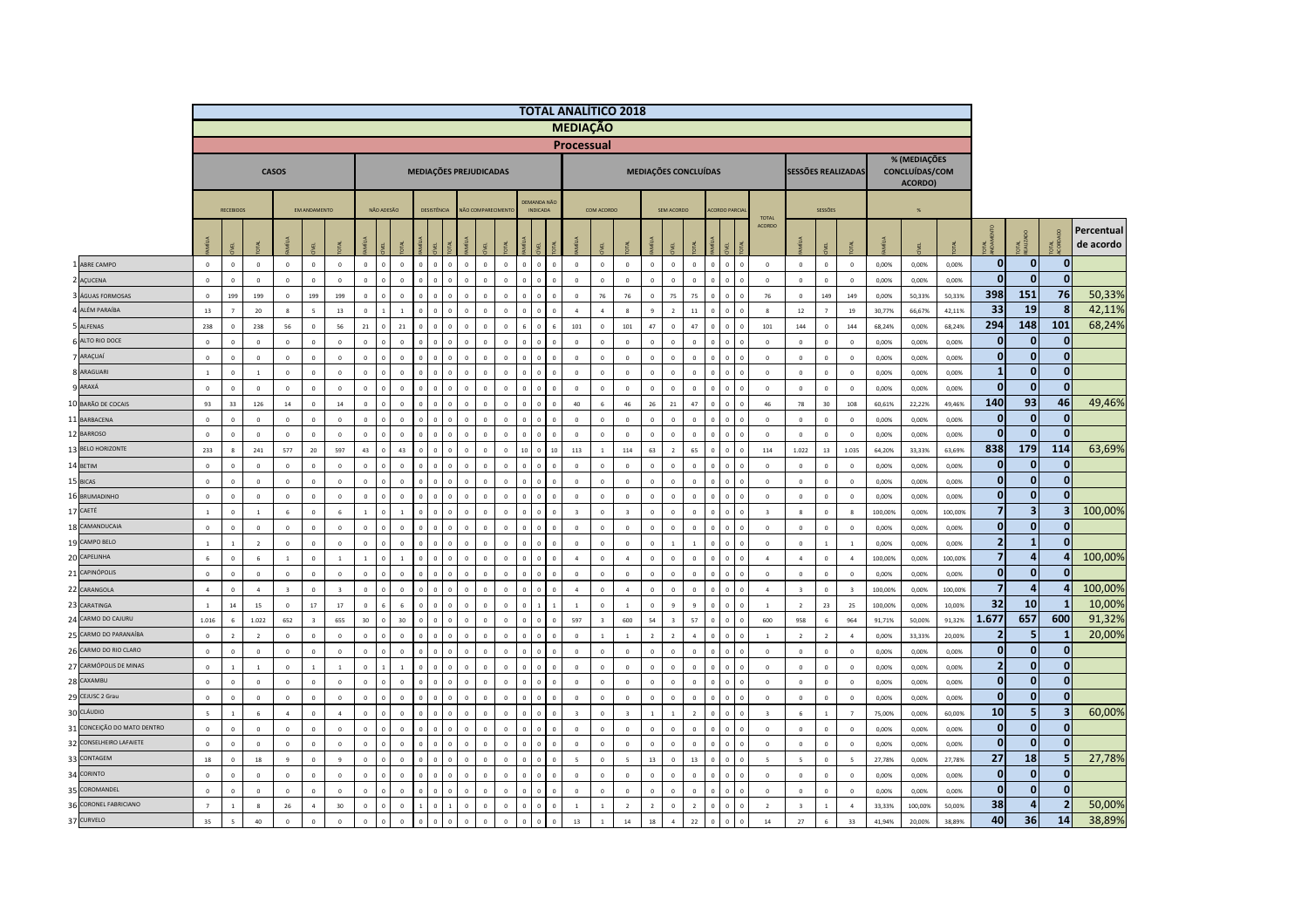| 38 DIAMANTINA                    | $\,$ 0 $\,$                   | $\,$ 0 $\,$                 | $\overline{0}$          | $\Omega$                 | $\Omega$                | $\overline{0}$             | $\Omega$           | $\Omega$       |          | $\Omega$                       | $\Omega$       | $\Omega$             | $\mathbf 0$             | $\Omega$                 | $\Omega$       | $\,$ 0 $\,$                | $\,$ 0 $\,$                        | $\overline{0}$          |                          | $\,$ 0 $\,$             | $\overline{0}$ | $\overline{0}$               | $\Omega$     | $\Omega$                         | $\Omega$                | $\mathbf 0$              | $\mathbf 0$              | $\mathbf 0$             | 0,00%   | 0,00%   | 0,00%   | $\mathbf 0$                  | $\mathbf{0}$             | $\overline{0}$               |         |
|----------------------------------|-------------------------------|-----------------------------|-------------------------|--------------------------|-------------------------|----------------------------|--------------------|----------------|----------|--------------------------------|----------------|----------------------|-------------------------|--------------------------|----------------|----------------------------|------------------------------------|-------------------------|--------------------------|-------------------------|----------------|------------------------------|--------------|----------------------------------|-------------------------|--------------------------|--------------------------|-------------------------|---------|---------|---------|------------------------------|--------------------------|------------------------------|---------|
| 39 DIVINÓPOLIS                   | $\overline{2}$                | $\,$ 0 $\,$                 | $\overline{2}$          | $\overline{4}$           | $\mathbf 0$             | $\overline{a}$             | $\Omega$           | $\Omega$       |          | $\Omega$<br>$\Omega$           |                | $\theta$             | $\Omega$                | $\Omega$                 | $\Omega$       | $\mathbf{0}$               | $\,$ 0 $\,$                        |                         | $\circ$                  | $\overline{2}$          | $\overline{0}$ | $\overline{2}$               | $\Omega$     | $\overline{0}$                   | $\,$ 0 $\,$             | $\ddot{q}$               | $\overline{0}$           | $\overline{9}$          | 0,00%   | 0,00%   | 0,00%   | 6                            | $\overline{2}$           | $\overline{0}$               |         |
| 40 ESPERA FELIZ                  | $\Omega$                      | $\Omega$                    | $\Omega$                | $\Omega$                 | $\Omega$                | $\Omega$                   | $\Omega$           | $\Omega$       |          | $\Omega$<br>$\sqrt{2}$         | $\Omega$       | $\Omega$             | $\Omega$                | $\Omega$                 | $\Omega$       | $\Omega$                   | $\Omega$                           |                         | $\Omega$                 | $\Omega$                | $\Omega$       | $\Omega$                     | $\Omega$     | $\Omega$                         | $\Omega$                | $\Omega$                 | $\Omega$                 | $\Omega$                | 0.00%   | 0.00%   | 0.00%   | $\mathbf 0$                  | $\mathbf{0}$             | $\mathbf{0}$                 |         |
| 41 EXTREMA                       | 5                             | $\overline{z}$              | $\mathbf{R}$            | $\Omega$                 | $\Omega$                | $\Omega$                   | $\mathbf{r}$       | $\mathbf{R}$   | $\Omega$ | $\mathbf 0$<br>$\Omega$        | $\sqrt{2}$     | $\Omega$             | $\Omega$                | $\Omega$                 | $\Omega$       | $\,0\,$                    | $\Omega$                           |                         | $\Omega$                 | $\Omega$                | $\Omega$       | $\Omega$                     | $\Omega$     | $\sqrt{2}$                       | $\Omega$                | $\Omega$                 | $\Omega$                 | $\Omega$                | 0.00%   | 0,00%   | 0.00%   | 8                            | $\mathbf{0}$             | $\mathbf{0}$                 |         |
| 42 FORMIGA                       | $\,$ 0 $\,$                   | 223                         | 223                     | $\circ$                  | 224                     | 224                        | $\mathbf 0$        | $\Omega$       |          | $\mathbf{0}$<br>$\Omega$       | $\Omega$       | $\Omega$             | $\mathbf 0$             | $\Omega$                 |                | $\mathbf{0}$               | 15                                 |                         | 15                       | $\mathbf 0$             | 198            | 198                          |              | $\Omega$                         | 15                      | $\mathbf{0}$             | 158                      | 158                     | 0,00%   | 7,04%   | 7,04%   | 447                          | 213                      | 15                           | 7,04%   |
| 43 FRANCISCO SÁ                  | $\boldsymbol{8}$              | $\mathbf 0$                 | 8                       | $\overline{\mathbf{3}}$  | $\mathbf 0$             | $\overline{\mathbf{3}}$    | $\mathbf{0}$       | $\mathbf{0}$   |          | $\overline{0}$                 | $\mathbf 0$    | $\mathbf{0}$         | $\mathbf 0$             |                          |                | $\,$ 0 $\,$                | $\overline{0}$                     |                         | $\mathbf{0}$             | $\overline{0}$          | $\overline{0}$ | $\overline{0}$               | $\mathbf{0}$ | $\overline{0}$                   | $\overline{\mathbf{0}}$ | $\mathbf 0$              | $\mathbf 0$              | $\mathbf 0$             | 0,00%   | 0,00%   | 0,00%   | 11                           | $\mathbf{0}$             | $\mathbf{0}$                 |         |
| 44 FRUTAL                        | $\mathbf{1}$                  | $\mathbf 0$                 | $\overline{1}$          | $\mathbf 0$              | $\overline{0}$          | $\mathbf 0$                | $\mathbf 0$        | $\mathbf{0}$   |          | $\mathbf{0}$<br>$\mathbf{0}$   | $\Omega$       | $\mathbf{0}$         | $\mathbf 0$             | $\Omega$                 |                | $\overline{1}$             | $\overline{0}$                     |                         | $\mathbf{1}$             | $\overline{0}$          | $\mathbf 0$    | $\overline{0}$               | $\Omega$     | $\overline{0}$                   | $\overline{1}$          | $\overline{1}$           | $\mathbf{0}$             | $\,$ 1 $\,$             | 100.00% | 0.00%   | 100.00% | $\mathbf{1}$                 | $\mathbf{1}$             | $\mathbf{1}$                 | 100,00% |
| 45 GALILÉIA                      | $\sqrt{2}$                    | $\overline{\mathbf{0}}$     | $\sqrt{2}$              | $\circ$                  | $\circ$                 | $\Omega$                   | $\Omega$           | $\Omega$       |          | n.<br>$\Omega$                 | $\Omega$       | $\Omega$             | $\mathbf 0$             | $\sqrt{2}$               | $\sqrt{2}$     | $\mathbf{0}$               | $\circ$                            |                         | $\Omega$                 | $\Omega$                | $\Omega$       | $\Omega$                     | $\Omega$     | $\Omega$<br>$\sqrt{2}$           | $\sqrt{2}$              | $\mathbf{0}$             | $\mathbf{0}$             | $\sqrt{2}$              | 0.00%   | 0.00%   | 0.00%   | $\Omega$                     | $\Omega$                 | $\mathbf{0}$                 |         |
| 46 GOVERNADOR VALADARES          | 23                            | 20                          | 43                      | $7^{\circ}$              | $\overline{7}$          | 14                         | $\bar{\mathbf{z}}$ | $12\,$         |          | $\sqrt{2}$<br>$\Omega$         |                | $\Omega$             | $\Omega$                | $\Omega$                 |                | $\mathbf{R}$               | $\overline{\mathbf{3}}$            |                         | $11\,$                   | $\mathbf{1}$            | $\Lambda$      | $\overline{\phantom{a}}$     | $\Omega$     | $\overline{0}$<br>$\overline{0}$ | $11\,$                  | 15                       | 15                       | 30                      | 88.89%  | 42.86%  | 68.75%  | 57                           | 16                       | 11                           | 68,75%  |
| 47 GUANHÃES                      | $\mathbf 0$                   | $\mathbf 0$                 | $\overline{0}$          | $\mathbf 0$              | $\mathbf{0}$            | $\mathbf{0}$               | $\mathbf 0$        |                |          |                                |                | $\Omega$             | $\mathbf 0$             | $\circ$                  |                | $\mathbf 0$                | $\overline{0}$                     |                         | $\mathbf 0$              | $\overline{0}$          | $\overline{0}$ | $\mathbf{0}$                 |              |                                  | $\mathbf 0$             | $\overline{0}$           | $\mathbf 0$              | $\mathbf 0$             | 0.00%   | 0,00%   | 0.00%   | n                            | 0                        | $\mathbf{0}$                 |         |
| 48 GUARANI                       | $\mathbf 0$                   | $\,$ 0 $\,$                 | $\overline{\mathbf{0}}$ | $\mathbf 0$              | $\,0\,$                 | $\mathbf 0$                | $\mathbf{0}$       | $\mathbf{0}$   |          | $\mathbf{0}$<br>$\mathbf{0}$   | $\mathbf 0$    | $\mathbf{0}$         | $\mathbf 0$             | $\mathbf 0$              | $\overline{0}$ | $\mathbf{0}$               | $\,$ 0                             |                         | $\,$ 0                   | $\mathbb O$             | $\overline{0}$ | $\overline{0}$               | $\mathbf{0}$ | $\mathbf 0$                      | $\overline{\mathbf{0}}$ | $\overline{0}$           | $\mathbf 0$              | $\mathbf 0$             | 0,00%   | 0,00%   | 0,00%   | $\bf{0}$                     | $\bf{0}$                 | $\overline{0}$               |         |
| 49 GUAXUPÉ                       | $\mathbf 0$                   | $\mathbf 0$                 | $\overline{\mathbf{0}}$ | $\mathbf 0$              | $\overline{0}$          | $\mathbf 0$                | $\sqrt{2}$         |                |          | $\overline{0}$<br>$\Omega$     | $\sqrt{2}$     | $\Omega$             | $\mathbf 0$             | $\overline{0}$           |                | $\overline{0}$             | $\,$ 0 $\,$                        |                         | $\overline{0}$           | $\overline{0}$          | $\overline{0}$ | $\overline{0}$               |              | $\sqrt{2}$                       | $\overline{\mathbf{0}}$ | $\overline{0}$           | $\mathbf 0$              | $\circ$                 | 0.00%   | 0.00%   | 0.00%   | $\bf{0}$                     | $\bf{0}$                 | $\mathbf{0}$                 |         |
| 50 IBIÁ                          | $\Omega$                      | $\overline{3}$              | $\overline{3}$          | $\Omega$                 | $\Omega$                | $\Omega$                   | $\Omega$           | $\Omega$       |          | $\mathbf{0}$<br>$\Omega$       | $\Omega$       | $\Omega$             | $\Omega$                | $\Omega$                 | $\sqrt{2}$     | $\Omega$                   | $\Omega$                           |                         | $\overline{0}$           | $\Omega$                | $\overline{z}$ | $\overline{z}$               | $\Omega$     | $\mathbf{0}$<br>$\Omega$         | $\Omega$                | $\Omega$                 | $\overline{a}$           | $\mathbf{A}$            | 0.00%   | 0.00%   | 0.00%   | $\overline{\mathbf{3}}$      | $\overline{2}$           | $\overline{0}$               |         |
| 51 IGARAPÉ                       | $\overline{7}$                | $\overline{1}$              | $\mathbf{R}$            | 6                        | $\mathbf{0}$            | 6                          | $\overline{ }$     |                |          | $\sqrt{2}$<br>$\Omega$         | $\Omega$       | $\Omega$             | $\mathbf 0$             |                          |                |                            | $\circ$                            |                         | $\overline{1}$           | $\overline{A}$          | $\Omega$       | $\Lambda$                    |              | $\Omega$                         | $\overline{1}$          | $10\,$                   | $\mathbf 0$              | 10                      | 20.00%  | 0,00%   | 20.00%  | 14                           | 5                        | $\mathbf{1}$                 | 20,00%  |
| 52 INHAPIM                       | $12\,$                        | $\overline{9}$              | 21                      | $\overline{2}$           | $\mathbf{1}$            | $\overline{\mathbf{3}}$    | $\mathbf 0$        | $\mathbf 0$    |          | 0<br>$\Omega$                  | $\mathbf{0}$   | $\mathbf 0$          | $\mathbf 0$             | $\Omega$                 |                | $\overline{9}$             | $\overline{a}$                     |                         | 13                       | $\overline{2}$          |                | 6                            | $\mathbf 0$  | $\overline{0}$                   | $13\,$                  | $17\,$                   | 12                       | 29                      | 81,82%  | 50,00%  | 68,42%  | 24                           | 19                       | 13                           | 68,42%  |
| 53 IPANEMA                       | $\overline{2}$                | $\,$ 0 $\,$                 | $\overline{\mathbf{2}}$ | $\mathbf 0$              | $\mathbf 0$             | $\mathbf 0$                | $\mathbf{0}$       | $\mathbf{0}$   |          | $\overline{0}$                 | $\mathbf{0}$   | $\mathbf 0$          | $\mathbf{0}$            |                          |                | 6                          | $\mathbf 0$                        |                         | 6                        | $\overline{4}$          | $\overline{0}$ | $\overline{4}$               |              | $\overline{0}$                   | 6                       | $10\,$                   | $\mathbf 0$              | $10\,$                  | 60,00%  | 0,00%   | 60,00%  | -2                           | 10                       | 6 <sup>1</sup>               | 60,00%  |
| 54 IPATINGA                      | 19                            | $\Omega$                    | 19                      | 21                       | $\Omega$                | 21                         | $\overline{a}$     |                |          | $\Omega$<br>$\Omega$           |                | $\Omega$             | $\Omega$                | $\Omega$                 |                | $\mathbf{R}$               | $\Omega$                           | $\mathbf{R}$            |                          | $\overline{1}$          | $\Omega$       | $\overline{1}$               | $\Omega$     | $\Omega$<br>$\Omega$             | $\mathbf{R}$            | 26                       | $\Omega$                 | 26                      | 88.89%  | 0.00%   | 88.89%  | 40                           | 9                        | 8                            | 88,89%  |
| 55 ITABIRA                       | $\Omega$                      | $\mathbf{0}$                | $\Omega$                | $\Omega$                 | $\Omega$                | $\theta$                   | $\Omega$           | $\Omega$       |          | $\Omega$<br>$\Omega$           | $\Omega$       | $\Omega$             | $\Omega$                | $\Omega$                 | $\Omega$       | $\Omega$                   | $\mathbf{0}$                       |                         | $\mathbf{0}$             | $\mathbf{0}$            | $\Omega$       | $\mathbf{0}$                 | $\Omega$     | $\Omega$                         | $\Omega$                | $\Omega$                 | $\Omega$                 | $\Omega$                | 0.00%   | 0.00%   | 0.00%   | $\mathbf{0}$                 | $\mathbf 0$              | $\overline{0}$               |         |
| 56 ITABIRITO                     | $\overline{0}$                | $\overline{\mathbf{0}}$     | $\overline{0}$          | $\mathbf 0$              | $\mathbf 0$             | $\mathbf 0$                | $\Omega$           | $\Omega$       |          | $\Omega$                       |                | $\Omega$             | $\Omega$                | $\Omega$                 |                | $\Omega$                   | $\circ$                            |                         | $\mathbf{0}$             | $\mathbf 0$             | $\Omega$       | $\circ$                      |              | $\sqrt{2}$                       | $\Omega$                | $\mathbf 0$              | $\mathbf 0$              | $\circ$                 | 0,00%   | 0,00%   | 0,00%   | $\mathbf{0}$                 | $\mathbf{0}$             | $\mathbf{0}$                 |         |
| 57 ITAJUBÁ                       | $\mathbf 0$                   | $\mathbf 0$                 | $\mathbf 0$             | $\mathbf 0$              | $\,$ 0 $\,$             | $\circ$                    | $\mathbf 0$        | $\mathbf{0}$   |          | $\mathbf 0$<br>$\mathbf{0}$    | $\mathbf 0$    | $\mathbf 0$          | $\mathbf 0$             | $\mathbf 0$              | $\circ$        | $\overline{0}$             | $\,0\,$                            |                         | $\,$ 0                   | $\mathbf 0$             | $\,$ 0         | $\mathbf 0$                  |              | $\mathbf 0$<br>$\overline{0}$    | $\,$ 0 $\,$             | $\mathbb O$              | $\mathbf 0$              | $\mathbb O$             | 0,00%   | 0,00%   | 0,00%   | $\Omega$                     | $\bf{0}$                 | 0                            |         |
| 58 ITAMBACURI                    | $\,$ 0 $\,$                   | $\mathbf 0$                 | $\overline{0}$          | $\mathbf 0$              | $\Omega$                | $\overline{0}$             | $\Omega$           |                |          | $\Omega$<br>$\Omega$           | $\Omega$       | $\Omega$             | $\Omega$                | $\Omega$                 | $\Omega$       | $\Omega$                   | $\overline{\mathbf{0}}$            |                         | $\,$ 0                   | $\mathbf{0}$            | $\,$ 0         | $\overline{0}$               |              | $\Omega$                         | $\Omega$                | $\overline{0}$           | $\mathbf 0$              | $\mathbb O$             | 0,00%   | 0,00%   | 0,00%   | $\Omega$                     | $\mathbf{0}$             | $\overline{0}$               |         |
| 59 ITAPECERICA                   | $\mathbf 0$                   | $\mathbf 0$                 | $\overline{0}$          | $\mathbf 0$              | $\mathbf 0$             | $\mathbf 0$                | $\mathbf{0}$       | $\Omega$       |          | $\Omega$<br>$\mathbf{0}$       | $\Omega$       | $\mathbf 0$          | $\Omega$                | $\overline{0}$           | $\Omega$       | $\mathbf{0}$               | $\overline{\mathbf{0}}$            |                         | $\mathbf 0$              | $\mathbf{0}$            | $\overline{0}$ | $\overline{0}$               | $\Omega$     | $\Omega$                         | $\mathbf 0$             | $\mathbb O$              | $\mathbf{0}$             | $\mathbf 0$             | 0,00%   | 0,00%   | 0,00%   | $\mathbf 0$                  | $\mathbf 0$              | $\overline{0}$               |         |
| 60 ITAÚNA                        | $\overline{1}$                | $\overline{5}$              | -6                      | $\overline{1}$           | $\overline{\mathbf{z}}$ | $\overline{a}$             | $\Omega$           | $\Omega$       |          | $\Omega$<br>$\Omega$           | $\Omega$       | $\Omega$             | $\mathbf 0$             | $\Omega$                 | $\sqrt{2}$     | $\Omega$                   | $\overline{\phantom{a}}$           |                         | $\overline{\phantom{a}}$ | $\overline{z}$          | $\overline{1}$ | $\overline{3}$               | $\Omega$     | $\Omega$                         | $\overline{5}$          | $\overline{0}$           | $\overline{\phantom{a}}$ | $\mathbf{5}$            | 0.00%   | 83.33%  | 62.50%  | 10                           | 8                        | 5 <sub>5</sub>               | 62,50%  |
| 61 ITUIUTABA                     | $\mathbf 0$                   | $\overline{0}$              | $\circ$                 | $\mathbf 0$              |                         | $\pmb{0}$                  | $\mathbf 0$        |                |          | $\mathbf{0}$                   |                | $\Omega$             | $\mathbf{0}$            |                          |                | $\mathbf{0}$               | $\mathbf 0$                        |                         | $\circ$                  | $\overline{0}$          |                | $\mathbf 0$                  |              |                                  | $\mathbf 0$             | $\mathbf 0$              | $\bf 0$                  | $\mathbb O$             | 0,00%   | 0,00%   | 0,00%   | $\mathbf 0$                  | $\bf{0}$                 | $\overline{0}$               |         |
| 62 <b>ITUMIRIM</b>               | $\overline{\mathbf{3}}$       | $\,$ 0 $\,$                 | $\overline{\mathbf{3}}$ | $\overline{7}$           | $\overline{0}$          | $\overline{7}$             | $\mathbf{1}$       |                |          | $\Omega$<br>$\mathbf 0$        | $\mathbf 0$    | $\mathbf 0$          | $\mathbf 0$             | $\Omega$                 |                | $\mathbf{1}$               | $\circ$                            |                         | $\mathbf{1}$             | $\overline{\mathbf{3}}$ | $\Omega$       | $\overline{\mathbf{3}}$      | $\Omega$     | $\mathbf 0$                      | $\overline{1}$          | $\overline{4}$           | $\mathbf 0$              | $\overline{a}$          | 25,00%  | 0,00%   | 25,00%  | 10                           | $\overline{a}$           | $\mathbf{1}$                 | 25,00%  |
| 63 ITURAMA                       | $\overline{2}$                | 6                           | 8                       | $\overline{3}$           | $\overline{2}$          | $\overline{\phantom{a}}$   | $\mathbf{1}$       |                |          | $\overline{a}$                 | $\Omega$       | $\Omega$             | $\mathbf 0$             | $\Omega$                 |                | $\overline{3}$             | $\overline{1}$                     |                         | $\overline{a}$           | $\overline{1}$          |                | $\overline{6}$               | $\Omega$     | $\theta$                         | $\overline{a}$          | $\overline{\phantom{a}}$ | $6\phantom{1}6$          | $11\,$                  | 75,00%  | 16,67%  | 40,00%  | 13                           | 10                       | $\overline{a}$               | 40,00%  |
| 64 JANAÚBA                       | $\mathbf 0$                   | $\mathbf 0$                 | $\mathbf 0$             | $\mathbf 0$              | $\mathbf 0$             | $\mathbf 0$                | $\mathbf{0}$       | $\Omega$       |          | $\overline{0}$<br>$\Omega$     |                | $\Omega$             | $\mathbf{0}$            | $\Omega$                 |                | $\mathbf{0}$               | $\overline{0}$                     |                         | $\mathbf{0}$             | $\mathbf{0}$            | $\mathbf 0$    | $\,$ 0 $\,$                  |              | $\overline{0}$                   | $\overline{0}$          | $\mathbf 0$              | $\mathbf{0}$             | $\mathbf 0$             | 0,00%   | 0.00%   | 0.00%   | $\mathbf 0$                  | $\bf{0}$                 | 0                            |         |
| 65 JANUÁRIA                      | $\overline{0}$                | $\overline{\mathbf{0}}$     | $\Omega$                | $\Omega$                 | $\circ$                 | $\Omega$                   | $\Omega$           | $\Omega$       |          | $\Omega$<br>$\Omega$           | $\Omega$       | $\Omega$             | $\Omega$                | $\Omega$                 | $\sqrt{2}$     | $\Omega$                   | $\Omega$                           |                         | $\Omega$                 | $\Omega$                | $\Omega$       | $\Omega$                     | $\Omega$     | $\Omega$<br>$\Omega$             | $\Omega$                | $\Omega$                 | $\mathbf{0}$             | $\Omega$                | 0.00%   | 0.00%   | 0.00%   | $\mathbf 0$                  | $\mathbf{0}$             | $\mathbf{0}$                 |         |
| 66 JOÃO PINHEIRO                 | $\Omega$                      | $\Omega$                    | $\Omega$                | $\circ$                  | $\Omega$                | $\Omega$                   | $\Omega$           | $\Omega$       |          | $\Omega$<br>$\Omega$           | $\Omega$       | $\Omega$             | $\Omega$                | $\Omega$                 | $\Omega$       | $\Omega$                   | $\Omega$                           |                         | $\Omega$                 | $\Omega$                | $\Omega$       | $\Omega$                     | $\Omega$     | $\mathbf{0}$<br>$\Omega$         | $\Omega$                | $\mathbf 0$              | $\mathbf{0}$             | $\Omega$                | 0.00%   | 0.00%   | 0.00%   | $\mathbf{0}$                 | $\mathbf{0}$             | $\mathbf{0}$                 |         |
| 67 JUIZ DE FORA                  | 8                             | 62                          | 70                      | $\overline{2}$           | 37                      | 39                         | $\mathbf{1}$       |                |          | $\overline{0}$<br>$\mathbf{0}$ | $\overline{0}$ | $\mathbf 0$          | $\mathbf 0$             | $\overline{0}$           | $\overline{0}$ | $\mathbf{0}$               | 25                                 |                         | 25                       | $1$ $\,$                | $\overline{9}$ | $10\,$                       | $\Omega$     | $\circ$                          | 25                      | $\overline{7}$           | 63                       | 70                      | 0,00%   | 73,53%  | 71,43%  | 109                          | 35                       | 25                           | 71,43%  |
| 68 LAGOA SANTA                   | $\overline{2}$                | $\,$ 0 $\,$                 | $\overline{2}$          | $\overline{\phantom{a}}$ | $\mathbf 0$             | $\overline{\phantom{a}}$   | $\mathbf{0}$       |                |          | $\overline{0}$                 |                | $\theta$             | $\mathbf 0$             |                          | $\Omega$       | $\,$ 0 $\,$                | $\overline{0}$                     |                         | $\overline{0}$           | $\overline{2}$          | $\overline{0}$ | $\overline{2}$               | $\Omega$     | $\Omega$                         | $\mathbf 0$             | $\overline{2}$           | $\overline{0}$           | $\overline{2}$          | 0,00%   | 0,00%   | 0,00%   | 7                            | $\overline{2}$           | $\mathbf{0}$                 |         |
| 69 LAMBARI                       | $\mathbf 0$                   | $\mathbf 0$                 | $\mathbf 0$             | $\mathbf 0$              | $\overline{0}$          | $\mathbf 0$                | $\mathbf 0$        | $\Omega$       |          | $\mathbf{0}$<br>$\Omega$       | $\Omega$       | $\mathbf{0}$         | $\mathbf 0$             | $\Omega$                 | $\Omega$       | $\overline{0}$             | $\overline{\mathbf{0}}$            |                         | $\mathbf 0$              | $\,$ 0                  | $\overline{0}$ | $\overline{0}$               | $\Omega$     | $\overline{0}$                   | $\overline{\mathbf{0}}$ | $\mathbb O$              | $\mathbf{0}$             | $\,$ 0 $\,$             | 0.00%   | 0.00%   | 0.00%   | $\mathbf 0$                  | $\mathbf{0}$             | $\overline{0}$               |         |
| 70 LAVRAS                        | 49                            | $\overline{A}$              | 53                      | $23\,$                   | $\overline{1}$          | 24                         | $\bar{\mathbf{z}}$ |                |          | n.                             | $\Omega$       | $\Omega$             | $\Omega$                | $\overline{\phantom{a}}$ |                | 23                         | $\overline{\mathbf{z}}$            |                         | 26                       | 25                      |                | 28                           | $\Omega$     | $\sqrt{2}$                       | 26                      | 59                       | $\mathbf{a}$             | 65                      | 47.92%  | 50,00%  | 48.15%  | 77                           | 54                       | 26                           | 48,15%  |
| 71 LEOPOLDINA                    | $\mathfrak{a}$                | $\overline{1}$              | $\overline{5}$          | $\mathbf 0$              | $\Omega$                | $\Omega$                   | $\Omega$           | $\Omega$       |          | $\sqrt{2}$<br>$\Omega$         | $\Omega$       | $\Omega$             | $\mathbf 0$             | $\Omega$                 |                |                            | $\mathbf{1}$                       |                         | $\mathbf{A}$             | $\mathbf{0}$            | $\Omega$       | $\Omega$                     |              | $\Omega$                         | $\Lambda$               | $\overline{a}$           |                          | $\overline{5}$          | 100.00% | 100,00% | 100.00% | 5                            | $\overline{a}$           | $\overline{a}$               | 100,00% |
| 72 LIMA DUARTE                   | $\mathbf 0$                   | $\overline{0}$              | $\overline{0}$          | $\mathbf 0$              | $\overline{0}$          | $\overline{0}$             | $\mathbf{0}$       |                |          | $\overline{0}$                 |                | $\mathbf{0}$         | $\mathbf 0$             |                          |                | $\mathbf{0}$               | $\mathbf{0}$                       | $\overline{0}$          |                          | $\overline{0}$          |                | $\overline{0}$               |              | $\overline{0}$                   | $\mathbf 0$             | $\overline{0}$           | $\mathbf{0}$             | $\mathbf 0$             | 0,00%   | 0,00%   | 0,00%   | $\mathbf{0}$                 | $\mathbf{0}$             | $\mathbf{0}$                 |         |
| 73 MALACACHETA                   | $\,$ 0 $\,$                   | $\,$ 0 $\,$                 | $\overline{\mathbf{0}}$ | $\mathbf 0$              | $\mathbf 0$             | $\mathbf 0$                | $\mathbf{0}$       | $\overline{0}$ |          | $\overline{0}$<br>$\mathbf{0}$ | $\mathbf 0$    | $\mathbf{0}$         | $\mathbf 0$             | $\circ$                  |                | $\,$ 0 $\,$                | $\mathfrak o$                      |                         | $\,$ 0                   | $\overline{0}$          | $\mathbf{0}$   | $\,$ 0                       |              | $\overline{0}$                   | $\mathbf 0$             | $\mathbf 0$              | $\mathbf 0$              | $\mathbf 0$             | 0,00%   | 0,00%   | 0,00%   | $\mathbf{0}$                 | $\bf{0}$                 | $\overline{0}$               |         |
| 74 MANGA                         | $\Omega$                      | $\Omega$                    | $\Omega$                | $\Omega$                 | $\Omega$                | $\Omega$                   | $\Omega$           | $\Omega$       |          | $\Omega$<br>$\Omega$           |                | $\Omega$             | $\Omega$                | $\Omega$                 |                | $\Omega$                   | $\Omega$                           |                         | $\Omega$                 | $\Omega$                | $\Omega$       | $\,$ 0 $\,$                  | $\Omega$     | $\Omega$                         | $\Omega$                | $\Omega$                 | $\Omega$                 | $\Omega$                | 0.00%   | 0.00%   | 0.00%   | $\mathbf{0}$<br>$\mathbf{0}$ | $\bf{0}$                 | $\mathbf{0}$<br>$\mathbf{0}$ |         |
| 75 MANHUAÇU<br>76 MAR DE ESPANHA | $\mathbf{0}$                  | $\mathbf{0}$                | $\Omega$                | $\Omega$                 | $\Omega$                | $\Omega$                   | $\Omega$           | $\Omega$       | n        | $\Omega$<br>$\Omega$           | $\Omega$       | $\Omega$             | $\Omega$                | $\Omega$                 | $\Omega$       | $\Omega$                   | $\Omega$                           |                         | $\Omega$                 | $\mathbf{0}$            | $\Omega$       | $\circ$                      | $\Omega$     | $\Omega$                         | $\Omega$                | $\Omega$                 | $\Omega$                 | $\Omega$                | 0.00%   | 0.00%   | 0.00%   | $\mathbf{0}$                 | $\mathbf 0$<br>$\bf{0}$  | $\mathbf{0}$                 |         |
| 77 MARIANA                       | $\overline{0}$                | $\mathbf 0$                 | $\overline{\mathbf{0}}$ | $\mathbf 0$              | $\Omega$                | $\mathbf 0$                | $\Omega$           | $\Omega$       |          | $\Omega$<br>$\mathbf{0}$       | $\Omega$       | $\Omega$             | $\mathbf 0$             | $\circ$                  | $\Omega$       | $\overline{0}$             | $\,$ 0                             |                         | $\overline{0}$           | $\circ$                 | $\mathbf 0$    | $\overline{0}$               | $\Omega$     | $\mathbf 0$<br>$\Omega$          | $\Omega$                | $\overline{0}$           | $\mathbf 0$              | $\circ$                 | 0,00%   | 0,00%   | 0,00%   |                              |                          |                              |         |
| 78 MATOZINHOS                    | $\mathbf 0$                   | $\,$ 0 $\,$                 | $\overline{\mathbf{0}}$ | $\mathbf 0$              | $\overline{0}$          | $\mathbf 0$                | $\mathbf 0$        |                |          | $\mathbf{0}$                   |                | $\mathbf{0}$         | $\mathbf 0$             | $\overline{0}$           | $\overline{0}$ | $\mathbf{0}$               | $\,$ 0                             |                         | $\mathbf{0}$             | $\mathbf 0$             | $\overline{0}$ | $\,$ 0                       |              | $\overline{0}$                   | $\mathbf 0$             | $\mathbf{0}$             | $\mathbf 0$              | $\mathbf 0$             | 0,00%   | 0,00%   | 0,00%   | $\Omega$<br>O                | $\bf{0}$                 | $\mathbf{0}$<br>$\mathbf{0}$ |         |
|                                  | $\Omega$                      | $\,$ 0 $\,$                 | $\overline{\mathbf{0}}$ | $\mathbf 0$              | $\Omega$                | $\circ$                    | $\Omega$           |                |          | $\Omega$                       | $\Omega$       | $\Omega$             | $\Omega$                | $\Omega$                 |                | $\Omega$                   | $\,$ 0                             | $\overline{0}$          |                          | $\mathbf 0$             | $\,$ 0         | $\,$ 0                       |              | $\Omega$                         | $\Omega$                | $\mathbb O$              | $\mathbf 0$              | $\mathbb O$             | 0,00%   | 0,00%   | 0,00%   | $\Omega$                     | $\bf{0}$<br>$\mathbf{0}$ | $\mathbf{0}$                 |         |
| 79 MEDINA<br>80 MINAS NOVAS      | $\mathbf{0}$                  | $\mathbf{0}$                | $\Omega$                | $\Omega$                 | $\Omega$                | $\Omega$                   | $\Omega$           |                |          | $\Omega$                       |                | $\Omega$             | $\sqrt{2}$              | $\Omega$                 |                | $\Omega$                   | $\Omega$                           |                         | $\Omega$                 | $\Omega$                | $\Omega$       | $\Omega$                     |              | $\Omega$                         | $\Omega$                | $\Omega$                 | $\Omega$                 | $\Omega$                | 0.00%   | 0.00%   | 0.00%   | $\mathbf 0$                  | $\mathbf{0}$             | $\overline{0}$               |         |
| 81 MONTE CARMELO                 | $\mathbf 0$                   | $\Omega$                    | $\Omega$                | $\Omega$                 | $\Omega$                | $\Omega$                   | $\Omega$           | $\Omega$       |          | $\overline{0}$<br>$\Omega$     | $\Omega$       | $\Omega$             | $\Omega$                | $\Omega$                 | $\Omega$       | $\Omega$                   | $\Omega$                           |                         | $\Omega$                 | $\Omega$                | $\Omega$       | $\Omega$                     | $\Omega$     | $\Omega$                         | $\Omega$                | $\Omega$                 | $\Omega$                 | $\Omega$                | 0.00%   | 0.00%   | 0.00%   |                              | 3                        | $\overline{2}$               | 66,67%  |
| 82 MONTES CLAROS                 | $\overline{3}$                | $\overline{0}$              | $\overline{\mathbf{3}}$ | $\overline{3}$           | $\overline{0}$          | $\overline{\mathbf{3}}$    | $\mathbf 0$        |                |          | $\mathbf{0}$<br>$\sqrt{2}$     | $\Omega$       | $\Omega$<br>$\Omega$ | $\mathbf 0$             | $\Omega$<br>$\Omega$     |                | $\overline{2}$             | $\circ$<br>$\overline{\mathbf{3}}$ |                         | $\overline{2}$           | $\overline{1}$          | $\Omega$<br>R  | $\mathbf{1}$<br>$\mathbf{R}$ | $\Omega$     | $\Omega$                         | $\overline{2}$          | $\overline{1}$           | $\mathbf 0$              | $\overline{1}$          | 66,67%  | 0,00%   | 66,67%  | 6<br>22                      | 11                       | $\overline{\mathbf{3}}$      | 27,27%  |
|                                  | $\mathbf 0$<br>$\overline{1}$ | 18                          | 18                      | $\mathbf 0$              | $\overline{a}$          | $\overline{a}$             | $\mathbf 0$        |                |          | $\mathbf 0$<br>$\Omega$        |                | $\Omega$             | $\mathbf 0$<br>$\Omega$ |                          |                | $\,$ 0                     | $\Omega$                           | $\overline{\mathbf{3}}$ |                          | $\mathbf 0$<br>$\Omega$ |                | $\overline{0}$               |              | $\mathbf 0$                      | $\overline{3}$          | $\mathbf 0$              | 12                       | 12                      | 0,00%   | 27,27%  | 27,27%  | 3                            | $\Omega$                 | $\mathbf{0}$                 |         |
| 83 MURIAÉ<br>84 NANUQUE          | $\Omega$                      | $\,$ 0 $\,$<br>$\mathbf{0}$ | $\overline{1}$          | $\overline{2}$           | $\Omega$                | $\overline{2}$<br>$\Omega$ | $\mathbf 0$        | $\Omega$       |          | $\Omega$                       | $\Omega$       | $\Omega$             | $\Omega$                | $\Omega$<br>$\Omega$     |                | $\overline{0}$<br>$\Omega$ | $\Omega$                           |                         | $\circ$<br>$\Omega$      | $\Omega$                | $\Omega$       | $\Omega$                     | $\Omega$     |                                  | $\circ$                 | $\overline{\mathbf{3}}$  | $\mathbf 0$              | $\overline{\mathbf{3}}$ | 0,00%   | 0,00%   | 0,00%   | $\mathbf{0}$                 | $\bf{0}$                 | $\mathbf{0}$                 |         |
|                                  |                               |                             | $\Omega$                | $\Omega$                 | $\Omega$                |                            | $\Omega$           | $\Omega$       |          | $\Omega$                       | $\Omega$       |                      |                         |                          |                |                            |                                    |                         |                          |                         | $\Omega$       |                              |              | $\Omega$                         | $\Omega$                | $\mathbf 0$              | $\Omega$                 | $\Omega$                | 0.00%   | 0.00%   | 0.00%   | 12                           | 9                        | 6 <sup>1</sup>               | 66,67%  |
| 85 NEPOMUCENO                    | $\,$ 0 $\,$                   | $\,$ 6                      | 6                       | $\mathbf{0}$             |                         | 6                          | $\Omega$           |                |          |                                |                |                      | $\Omega$                |                          |                | $\Omega$                   |                                    |                         | 6                        | $\Omega$                |                | $\overline{\mathbf{z}}$      |              |                                  |                         | $\mathbf 0$              | 6                        | 6                       | 0.00%   | 66.67%  | 66.67%  |                              |                          |                              |         |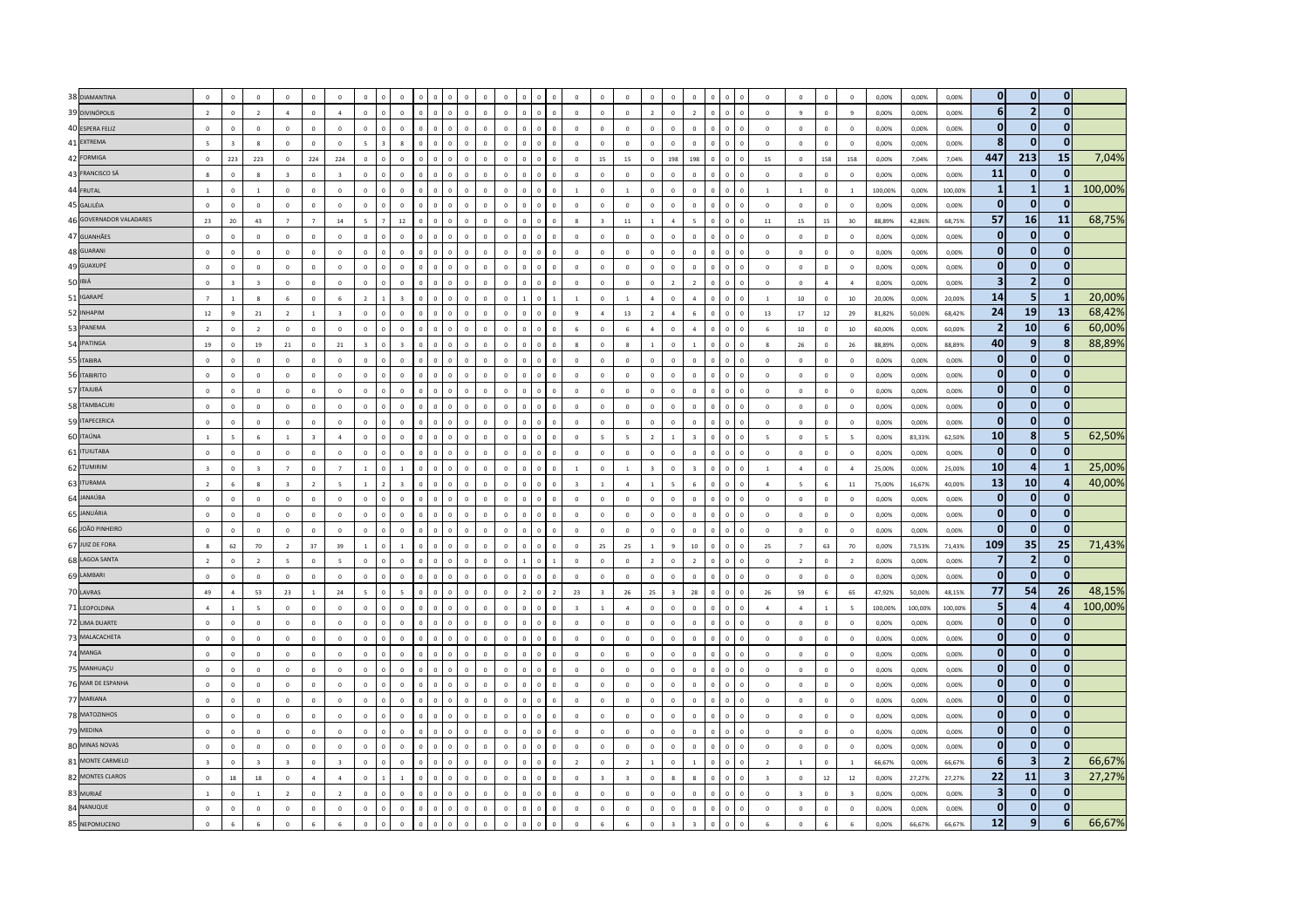|         | 86 NOVA SERRANA              | $\mathbf{0}$   | $\Omega$                | $\Omega$                | $\Omega$                | $\Omega$       | $\Omega$       | $\overline{0}$          | $\Omega$           |            |          |                |                | $\Omega$       |                | $\Omega$                | $\Omega$                 | $\Omega$                |                | $\Omega$       |                  |            |                      | $\Omega$                 | $\Omega$       | $\mathbf 0$    | $\mathbf{0}$   | 0,00%   | 0,00%   | 0,00%   | $\mathbf 0$             | $\mathbf{0}$   | $\overline{0}$          |         |
|---------|------------------------------|----------------|-------------------------|-------------------------|-------------------------|----------------|----------------|-------------------------|--------------------|------------|----------|----------------|----------------|----------------|----------------|-------------------------|--------------------------|-------------------------|----------------|----------------|------------------|------------|----------------------|--------------------------|----------------|----------------|----------------|---------|---------|---------|-------------------------|----------------|-------------------------|---------|
|         | 87 OLIVEIRA                  | $\Omega$       | $\Omega$                | $\Omega$                | $\mathbf 0$             | $\mathbf 0$    | $\Omega$       | $\,$ 0 $\,$             | $\overline{0}$     | $\Omega$   |          | $\theta$       | $\Omega$       | $\Omega$       | $\Omega$       | $\Omega$                | $\Omega$                 | $\Omega$                | $\Omega$       | $\Omega$       | $\Omega$         |            |                      | $\mathbf 0$              | $\overline{0}$ | $\mathbf 0$    | $\mathbf 0$    | 0,00%   | 0,00%   | 0,00%   | $\mathbf 0$             | $\mathbf{0}$   | $\mathbf{0}$            |         |
|         | 88 PARÁ DE MINAS             | 89             | $\overline{a}$          | 93                      | $\Omega$                | $\Omega$       | $\Omega$       | 23                      | 23                 | $\sqrt{2}$ |          |                | $\Omega$       | $\Omega$       |                | 33                      | $\overline{\phantom{a}}$ | 35                      | 73             | $\Omega$       | 23               |            |                      | 35                       | 62             | $\overline{z}$ | 65             | 58,93%  | 100.00% | 60.34%  | 93                      | 58             | 35                      | 60,34%  |
|         | 89 PARACATU                  | $\Omega$       | $\Omega$                | $\Omega$                | $\Omega$                | $\Omega$       | $\Omega$       | $\sqrt{2}$              | $\sqrt{2}$         | $\sqrt{2}$ |          | $\Omega$       | $\Omega$       | $\Omega$       | $\Omega$       | $\Omega$                | $\Omega$                 | $\Omega$                | $\Omega$       | $\sqrt{2}$     | $\Omega$         |            |                      | $\Omega$                 | $\Omega$       | $\Omega$       | $\Omega$       | 0.00%   | 0,00%   | 0,00%   | $\mathbf{0}$            | $\bf{0}$       | $\mathbf{0}$            |         |
|         | 90 PARAGUAÇU                 | $\,0\,$        | $\mathbf{0}$            | $\mathbf 0$             | $\mathbf 0$             | $\circ$        | $\mathbb O$    | $\mathbf 0$             | $\Omega$           |            |          |                |                | $\Omega$       |                | $\circ$                 |                          | $\Omega$                |                |                |                  |            |                      | $\,$ 0 $\,$              | $\overline{0}$ | $\mathbf{0}$   | $\mathbf 0$    | 0,00%   | 0,00%   | 0.00%   | $\Omega$                | $\mathbf{0}$   | $\mathbf{0}$            |         |
|         | 91 PASSA QUATRO              | $\mathbf 0$    | $\mathbf{0}$            | $\mathbf 0$             | $\overline{0}$          | $\mathbf 0$    | $\mathbf 0$    | $\overline{0}$          | $\overline{0}$     |            |          |                |                | $\mathbf 0$    | $\overline{0}$ | $\mathbf{0}$            |                          | $\mathbf 0$             |                |                |                  |            |                      | $\mathbf 0$              | $\overline{0}$ | $\mathbf{0}$   | $\mathbf 0$    | 0,00%   | 0,00%   | 0,00%   | $\mathbf{0}$            | $\bf{0}$       | $\mathbf{0}$            |         |
|         | 92 PASSA TEMPO               | $\,$ 0 $\,$    | $\Omega$                | $\mathbf 0$             | $\mathbf 0$             | $\mathbf 0$    | $\mathbf 0$    | $\circ$                 | $\overline{0}$     |            |          | $\Omega$       | $\Omega$       | $\mathbf 0$    | $\Omega$       | $\circ$                 | $\Omega$                 | $\overline{0}$          | $\Omega$       | $\Omega$       | $\Omega$         |            |                      | $\mathbf 0$              | $\mathbb O$    | $\mathbf 0$    | $\overline{0}$ | 0,00%   | 0.00%   | 0.00%   | $\mathbf 0$             | $\mathbf 0$    | 0                       |         |
|         | 93 PASSOS                    | $\Omega$       | $\sqrt{2}$              | $\sqrt{2}$              | $\sqrt{2}$              | $\Omega$       | $\circ$        | $\sqrt{2}$              | $\Omega$           |            |          | $\Omega$       | $\Omega$       | $\Omega$       | $\Omega$       | $\Omega$                | $\Omega$                 | $\sqrt{2}$              | $\Omega$       | $\Omega$       | $\Omega$         |            | $\sqrt{2}$           | $\sqrt{2}$               | $\sqrt{2}$     | $\circ$        | $\overline{0}$ | 0.00%   | 0.00%   | 0.00%   | $\Omega$                | $\Omega$       | $\mathbf{0}$            |         |
|         | 94 PATOS DE MINAS            | 370            | 100                     | 470                     | 370                     | 100            | 470            | 50                      | 57                 |            |          | $\Omega$       | $\Omega$       | $\Omega$       | $\Omega$       | 188                     | 51                       | 239                     | $q\bar{q}$     | 43             | 142              |            | $\Omega$             | 239                      | 236            | 70             | 306            | 65,51%  | 54,26%  | 62.73%  | 940                     | 381            | 239                     | 62,73%  |
|         | 95 PATROCÍNIO                | $\mathbf{q}$   |                         | $11\,$                  | q                       | $\overline{2}$ | $11\,$         | $\mathbf 0$             |                    |            |          |                |                |                |                |                         |                          |                         |                |                |                  |            |                      | $\overline{\phantom{a}}$ | $\overline{9}$ | $\overline{2}$ | $11\,$         | 55,56%  | 0,00%   | 45,45%  | 22                      | 11             | 5                       | 45,45%  |
|         | 96 PEÇANHA                   | $\mathbf 0$    | $\circ$                 | $\mathbf 0$             | $\mathbf 0$             | $\mathbf 0$    | $\mathbf 0$    | $\,$ 0 $\,$             | $\overline{0}$     |            |          |                |                | $\mathbf 0$    | $\mathbf 0$    | $\mathbf{0}$            | $\mathbf 0$              | $\mathbf 0$             | $\mathbf{0}$   | $\mathbf 0$    | $\circ$          |            |                      | $\overline{0}$           | $\mathbb O$    | $\mathbf 0$    | $\overline{0}$ | 0,00%   | 0,00%   | 0,00%   | 0                       | $\bf{0}$       | $\bf{0}$                |         |
|         | 97 PIRAPORA                  | $\mathbf 0$    | $\sqrt{2}$              | $\mathbf 0$             | $\mathbf 0$             | $\overline{0}$ | $\mathbf 0$    | $\overline{0}$          | $\Omega$           |            |          |                |                | $\Omega$       |                | $\Omega$                | $\mathbf 0$              | $\mathbf 0$             | $\Omega$       | $\sqrt{2}$     | $\Omega$         |            |                      | $\overline{0}$           | $\overline{0}$ | $\mathbf{0}$   | $\overline{0}$ | 0.00%   | 0.00%   | 0.00%   | $\mathbf{0}$            | $\mathbf{0}$   | $\mathbf{0}$            |         |
|         | 98 POÇOS DE CALDAS           | $\mathbf{0}$   | $\Omega$                | $\mathbf{0}$            | $\Omega$                | $\Omega$       | $\Omega$       | $\overline{0}$          | $\Omega$           |            |          | $\Omega$       | $\Omega$       | $\Omega$       | $\Omega$       | $\Omega$                | $\Omega$                 | $\Omega$                | $\Omega$       | $\Omega$       | $\Omega$         | $\Omega$   | $\sqrt{2}$           | $\Omega$                 | $\Omega$       | $\Omega$       | $\Omega$       | 0.00%   | 0.00%   | 0.00%   | $\mathbf{0}$            | $\mathbf{0}$   | $\mathbf{0}$            |         |
|         | 99 POMPÉU                    | $\Omega$       | $\Omega$                | $\overline{\mathbf{0}}$ | $\overline{0}$          | $\Omega$       | $\Omega$       | $\Omega$                | $\Omega$           |            |          |                |                | $\Omega$       |                | $\Omega$                | $\Omega$                 | $\Omega$                |                | $\Omega$       |                  |            |                      | $\overline{0}$           | $\mathbf 0$    | $\overline{0}$ | $\overline{0}$ | 0.00%   | 0,00%   | 0.00%   | $\Omega$                | $\Omega$       | $\mathbf{0}$            |         |
|         | 100 PONTE NOVA               | 60             | <sup>2</sup>            | 62                      | 65                      | $\circ$        | 65             | $11\,$                  | 13                 |            |          |                | $\Omega$       | $\mathbf 0$    | $\mathbf 0$    | $10\,$                  | $\Omega$                 | $10\,$                  |                | $\Omega$       |                  |            |                      | $10\,$                   | 55             | $\overline{2}$ | 57             | 90,91%  | 0,00%   | 90,91%  | 127                     | 11             | 10                      | 90,91%  |
|         | 101 POUSO ALEGRE             | 49             | $\mathbf 0$             | 49                      | 50                      | $\mathbf 0$    | $50\,$         | $11\,$                  | $11\,$             |            |          |                |                | $\mathbf 0$    | $\overline{0}$ | ${\bf 21}$              | $\mathbf 0$              | ${\bf 21}$              |                | $\mathbf 0$    |                  |            |                      | 21                       | 41             | $\mathbf 0$    | $41\,$         | 72,41%  | 0,00%   | 72,41%  | 99                      | 29             | 21                      | 72,41%  |
|         | 102 PRATÁPOLIS               | $\Omega$       | $\Omega$                | $\Omega$                | $\Omega$                | $\Omega$       | $\Omega$       | $\overline{0}$          | $\sqrt{2}$         |            |          |                | $\Omega$       | $\Omega$       |                | $\Omega$                | $\Omega$                 | $\Omega$                | $\Omega$       |                | $\Omega$         | $\sqrt{2}$ |                      | $\Omega$                 | $\Omega$       | $\Omega$       | $\Omega$       | 0.00%   | 0.00%   | 0.00%   | $\mathbf{0}$            | $\mathbf{0}$   | $\mathbf{0}$            |         |
|         | 103 PRESIDENTE OLEGÁRIO      | $\Omega$       | $\Omega$                | $\Omega$                | $\Omega$                | $\Omega$       | $\Omega$       | $\overline{0}$          | $\Omega$           |            |          | $\Omega$       | $\Omega$       | $\Omega$       | $\Omega$       | $\Omega$                | $\Omega$                 | $\Omega$                | $\Omega$       | $\Omega$       | $\Omega$         |            | $\sqrt{2}$           | $\Omega$                 | $\Omega$       | $\Omega$       | $\Omega$       | 0.00%   | 0.00%   | 0.00%   | $\mathbf{0}$            | $\mathbf{0}$   | $\mathbf{0}$            |         |
|         | 104 RIBEIRÃO DAS NEVES       | $\mathbf 0$    | $\Omega$                | $\overline{\mathbf{0}}$ | $\overline{0}$          | $\overline{0}$ | $\mathbf 0$    | $\overline{0}$          | $\Omega$           |            |          |                |                | $\Omega$       |                | $\Omega$                | $\Omega$                 | $\Omega$                |                |                | $\Omega$         |            |                      | $\overline{0}$           | $\mathbf{0}$   | $\,$ 0 $\,$    | $\overline{0}$ | 0,00%   | 0,00%   | 0,00%   | $\mathbf{0}$            | $\bf{0}$       | $\mathbf{0}$            |         |
|         | 105 RIO PARANAÍBA            | $\mathbf 0$    | $\circ$                 | $\mathbf 0$             | $\mathbf 0$             | $\mathbf 0$    | $\mathbb O$    | $\overline{0}$          | $\,$ 0             |            |          | $\overline{0}$ | $\overline{0}$ | $\mathbf 0$    | $\mathbf 0$    | $\mathbf 0$             | $\circ$                  | $\mathbf 0$             | $\mathbf{0}$   | $\mathbf 0$    | $\mathbf 0$      |            |                      | $\mathbf 0$              | $\mathbf 0$    | $\mathbf 0$    | $\mathbf 0$    | 0,00%   | 0,00%   | 0,00%   | $\Omega$                | $\bf{0}$       | $\mathbf{0}$            |         |
|         | 106 RIO POMBA                | 32             | $\overline{\mathbf{3}}$ | 35                      | 24                      | $\overline{3}$ | 27             | $\ddot{q}$              | 10                 |            |          | $\Omega$       |                | $\Omega$       |                | 18                      | $\overline{z}$           | 20                      |                | $\Omega$       |                  |            |                      | 20                       | 32             | $\overline{3}$ | 35             | 75,00%  | 100,00% | 76,92%  | 62                      | 26             | 20                      | 76,92%  |
|         | 107 SABARÁ                   | $\overline{z}$ | $\Omega$                | $\overline{z}$          | $\overline{z}$          | $\mathbf{0}$   | $\overline{z}$ | $\,$ 0 $\,$             | $\Omega$           |            |          | $\theta$       | $\Omega$       | $\Omega$       | $\Omega$       |                         | $\Omega$                 | $\mathbf{1}$            |                | $\Omega$       | $\overline{1}$   |            |                      | $\overline{1}$           | $\overline{2}$ | $\overline{0}$ | $\overline{2}$ | 50,00%  | 0,00%   | 50,00%  | $\overline{\mathbf{r}}$ | $\overline{2}$ | 1                       | 50,00%  |
|         | 108 SACRAMENTO               | 62             | 41                      | 103                     | $\Omega$                | $\Omega$       | $\Omega$       | $\overline{0}$          | $\Omega$           | $\sqrt{2}$ |          | $\Omega$       | $\Omega$       | $\Omega$       | $\Omega$       | 43                      | 13                       | 56                      | $\Omega$       | $\Omega$       | $\Omega$         |            | $\sqrt{2}$           | 56                       | $\mathbf 0$    | $\Omega$       | $\Omega$       | 100,00% | 100.00% | 100,00% | 103                     | 56             | 56                      | 100,00% |
|         | 109 SANTA BÁRBARA            | $11\,$         |                         | 12                      | 13                      |                | $14\,$         | $\overline{0}$          | $\Omega$           |            |          |                |                | $\mathbf 0$    |                | $\overline{7}$          | $\Omega$                 | $\overline{7}$          |                |                |                  |            |                      | $\overline{7}$           | 6              | $\mathbf{0}$   | 6              | 63,64%  | 0,00%   | 63,64%  | 26                      | <b>11</b>      | $\overline{7}$          | 63,64%  |
|         | 110 SANTA LUZIA              | $\mathbf{q}$   | $\mathbb O$             | $\overline{9}$          | $11\,$                  | $\mathbb O$    | $11\,$         | $\mathbf{1}$            |                    |            |          | $\Omega$       | $\Omega$       | $\mathbf{0}$   | $\Omega$       | 8                       | $\Omega$                 | 8                       |                | $\Omega$       | $\Omega$         |            |                      | 8                        | 27             | $\mathbf 0$    | 27             | 100,00% | 0,00%   | 100,00% | 20                      | 8              | 8 <sup>1</sup>          | 100,00% |
|         | 111 SANTA RITA DO SAPUCAÍ    | $\mathbf 0$    | $\mathbf 0$             | $\mathbf 0$             | $\overline{0}$          | $\overline{0}$ | $\mathbf 0$    | $\Omega$                | $\Omega$           |            |          |                |                | $\Omega$       | $\overline{a}$ | $\overline{0}$          | $\Omega$                 | $\circ$                 |                |                | $\Omega$         |            |                      | $\mathbf 0$              | $\mathbf{0}$   | $\mathbf 0$    | $\circ$        | 0,00%   | 0.00%   | 0.00%   | $\mathbf{0}$            | $\mathbf{0}$   | $\mathbf{0}$            |         |
|         | 112 SANTO ANTÔNIO DO MONTE   | $\,$ 0 $\,$    | $\Omega$                | $\mathbf 0$             | $\mathbf 0$             | $\mathbf 0$    | $\mathbf 0$    | $\,$ 0 $\,$             | $\Omega$           |            |          | $\Omega$       | $\Omega$       | $\mathbf{0}$   | $\Omega$       | $\circ$                 | $\mathbf 0$              | $\,$ 0 $\,$             | $\Omega$       | $\Omega$       | $\Omega$         | $\theta$   |                      | $\mathbf 0$              | $\mathbb O$    | $\mathbf 0$    | $\mathbf 0$    | 0,00%   | 0.00%   | 0.00%   | $\mathbf 0$             | $\mathbf{0}$   | $\mathbf{0}$            |         |
|         | 113 SANTOS DUMONT            | $18\,$         |                         | 26                      | $\overline{\mathbf{z}}$ | $\overline{1}$ | $\mathbf{A}$   | $\Omega$                | $\Omega$           |            |          | $\Omega$       |                | $\Omega$       |                | 11                      |                          | 18                      |                |                | 13               |            | $\sqrt{2}$           | 18                       | 31             | 16             | 47             | 61,11%  | 53.85%  | 58.06%  | 30                      | 31             | 18                      | 58,06%  |
|         | 114 SÃO GONÇALO DO SAPUCAÍ   | $\mathbf{0}$   | $\sqrt{2}$              | $\Omega$                | $\Omega$                | $\Omega$       | $\Omega$       | $\overline{0}$          | $\Omega$           |            |          | $\Omega$       | $\Omega$       | $\Omega$       |                | $\Omega$                | $\Omega$                 | $\Omega$                | $\Omega$       | $\Omega$       | $\Omega$         |            |                      | $\Omega$                 | $\Omega$       | $\circ$        | $\Omega$       | 0.00%   | 0.00%   | 0.00%   | $\Omega$                | $\mathbf{0}$   | $\mathbf{0}$            |         |
|         | 115 SÃO GOTARDO              | $\mathbf 0$    | $\mathbf 0$             | $\mathbf 0$             | $\overline{1}$          | $\mathbf 0$    | $\,$ 1 $\,$    | $\circ$                 | $\overline{0}$     |            | $\Omega$ | $\overline{0}$ | $\overline{0}$ | $\mathbf{0}$   | $\Omega$       | $\mathbf{1}$            | $\circ$                  | $1\,$                   | $\circ$        | $\circ$        | $\mathbf 0$      |            | $\Omega$<br>$\Omega$ | <sup>1</sup>             | $\mathbf{1}$   | $\mathbf 0$    | $\,$ 1 $\,$    | 100,00% | 0,00%   | 100,00% | -1                      | -1             | $\mathbf{1}$            | 100,00% |
|         | 116 SÃO JOÃO DEL REI         | 309            | 130                     | 439                     | 262                     | 106            | 368            | $\,$ 0 $\,$             | $\bar{\mathbf{s}}$ |            |          |                |                | $\Omega$       | $\Omega$       | 143                     | 63                       | 206                     | 137            | 54             | 191              |            |                      | 206                      | 248            | 122            | 370            | 51,07%  | 53.85%  | 51,89%  | 807                     | 397            | 206                     | 51,89%  |
|         | 117 SÃO LOURENÇO             | $\,$ 0 $\,$    | $\circ$                 | $\mathbf 0$             | $\overline{0}$          | $\circ$        | $\circ$        | $\,$ 0 $\,$             | $\overline{0}$     |            |          |                | $\Omega$       | $\Omega$       | $\Omega$       | $\circ$                 | $\mathbf 0$              | $\mathbf 0$             | $\Omega$       | $\Omega$       | $\Omega$         |            |                      | $\mathbf 0$              | $\overline{0}$ | $\mathbf{0}$   | $\overline{0}$ | 0.00%   | 0.00%   | 0.00%   | $\mathbf{0}$            | $\bf{0}$       | $\mathbf 0$             |         |
|         | 118 SÃO SEBASTIÃO DO PARAÍSO | $\Lambda$      | $\Omega$                | $\Lambda$               | $\Omega$                | $\Omega$       | $\Omega$       | $\sqrt{2}$              | $\Omega$           |            |          |                |                | $\Omega$       | n.             | $\overline{z}$          | $\Omega$                 | $\overline{z}$          |                | $\Omega$       |                  |            |                      | $\overline{z}$           | $\Lambda$      | $\Omega$       | $\Lambda$      | 50.00%  | 0,00%   | 50,00%  | 4                       | 4              | $\mathbf{2}$            | 50,00%  |
|         | <b>119 SERRO</b>             | $\overline{1}$ | $\Omega$                | $\overline{1}$          | $\Omega$                | $\Omega$       | $\Omega$       | $\Omega$                | $\Omega$           |            |          |                | $\Omega$       | $\Omega$       | <sub>n</sub>   | $\Omega$                | $\Omega$                 | $\Omega$                |                | $\sqrt{2}$     | $\Omega$         |            |                      | $\overline{0}$           | $\mathbf 0$    | $\Omega$       | $\Omega$       | 0.00%   | 0,00%   | 0.00%   | -1                      | $\mathbf{0}$   | $\mathbf{0}$            |         |
|         | 120 SETE LAGOAS              | $\,$ 6 $\,$    | $\mathbf 0$             | 6                       | 6                       | $\mathbf{0}$   | $\,$ 6 $\,$    | $\overline{0}$          | $\Omega$           |            |          |                |                | $\mathbf 0$    | $\mathbf{0}$   | $\overline{\mathbf{3}}$ |                          | $\overline{\mathbf{3}}$ |                |                |                  |            |                      | $\overline{\mathbf{3}}$  | 6              | $\overline{0}$ | 6              | 75,00%  | 0,00%   | 75,00%  | 12                      | $\Delta$       | $\overline{\mathbf{3}}$ | 75,00%  |
|         | 121 TARUMIRIM                | 408            | 132                     | 540                     | $\mathbf 0$             | $\,0\,$        | $\mathbf 0$    | $\overline{\mathbf{3}}$ | $\overline{4}$     |            |          | $\overline{0}$ | $\mathbf{0}$   | $\mathbf{0}$   | 37             | 97                      | $10\,$                   | 107                     | 42             | 52             | 94               |            |                      | 107                      | 142            | 68             | 210            | 69,78%  | 16,13%  | 53,23%  | 540                     | 201            | 107                     | 53,23%  |
|         | 122 TEÓFILO OTONI            | $\Omega$       | $\Omega$                | $\Omega$                | $\Omega$                | $\Omega$       | $\Omega$       | $\Omega$                | $\sqrt{2}$         |            |          |                |                | $\Omega$       |                | $\Omega$                | $\Omega$                 | $\Omega$                |                |                |                  |            |                      | $\Omega$                 | $\Omega$       | $\Omega$       | $\Omega$       | 0.00%   | 0.00%   | 0.00%   | $\mathbf{0}$            | $\Omega$       | $\Omega$                |         |
|         | 123 TIROS                    | $\overline{1}$ | $\Omega$                | $\overline{1}$          | $\overline{1}$          | $\Omega$       | $\overline{1}$ | $\overline{0}$          | $\Omega$           | $\sqrt{2}$ |          | $\Omega$       | $\Omega$       | $\Omega$       | $\Omega$       | $\mathbf{1}$            | $\Omega$                 | $\overline{1}$          | $\Omega$       | $\Omega$       | $\Omega$         | $\Omega$   | $\sqrt{2}$           | $\overline{1}$           | $\overline{1}$ | $\circ$        | $\overline{1}$ | 100.00% | 0.00%   | 100,00% | $\overline{2}$          | $\mathbf{1}$   | 1                       | 100,00% |
|         | 124 TOMBOS                   | $\Omega$       | $\Omega$                | $\overline{\mathbf{0}}$ | $\mathbf 0$             | $\Omega$       | $\Omega$       | $\overline{0}$          | $\Omega$           |            |          | $\Omega$       |                | $\Omega$       |                | $\Omega$                |                          | $\Omega$                |                |                | $\Omega$         |            |                      | $\Omega$                 | $\mathbf 0$    | $\mathbf 0$    | $\Omega$       | 0,00%   | 0,00%   | 0,00%   | $\mathbf{0}$            | $\mathbf{0}$   | $\Omega$                |         |
|         | 125 TRÊS CORAÇÕES            | $\mathbf 0$    | $\mathbf 0$             | $\mathbf 0$             | $\mathbf{0}$            | $\overline{0}$ | $\mathbf 0$    | $\overline{0}$          | $\overline{0}$     |            |          |                |                | $\mathbf 0$    |                | $\circ$                 | $\mathbf 0$              | $\mathbf 0$             |                | $\overline{0}$ | $\circ$          |            |                      | $\mathbf 0$              | $\mathbf 0$    | $\mathbf 0$    | $\mathbf 0$    | 0,00%   | 0,00%   | 0,00%   | 0                       | $\bf{0}$       | 0                       |         |
|         | 126 TUPACIGUARA              | $\mathbf 0$    | $\Omega$                | $\mathbf 0$             | $\overline{0}$          | $\Omega$       | $\mathbf 0$    | $\Omega$                | $\Omega$           |            |          |                |                | $\Omega$       |                | $\Omega$                | $\Omega$                 | $\Omega$                |                | $\Omega$       | $\Omega$         |            |                      | $\Omega$                 | $\overline{0}$ | $\mathbf 0$    | $\Omega$       | 0,00%   | 0,00%   | 0,00%   | $\mathbf{0}$            | $\mathbf 0$    | $\mathbf{0}$            |         |
|         | 127 TURMALINA                | $\mathbf{0}$   | $\sqrt{2}$              | $\mathbf{0}$            | $\Omega$                | $\Omega$       | $\Omega$       | $\overline{0}$          | $\Omega$           |            |          |                |                | $\Omega$       | $\Omega$       | $\Omega$                | $\Omega$                 | $\Omega$                | $\Omega$       | $\Omega$       | $\Omega$         |            |                      | $\Omega$                 | $\Omega$       | $\Omega$       | $\Omega$       | 0.00%   | 0.00%   | 0.00%   | $\mathbf{0}$            | $\mathbf{0}$   | $\mathbf{0}$            |         |
| 128 UBÁ |                              | $\mathbf{R}$   | $\Omega$                | $\mathbf{R}$            | $10\,$                  | $\Omega$       | $10\,$         | $\overline{4}$          | $\overline{a}$     | $\sqrt{2}$ | $\Omega$ | $\overline{z}$ | $\Omega$       | $\overline{z}$ | $\Omega$       | $\overline{\mathbf{3}}$ | $\Omega$                 | $\overline{\mathbf{z}}$ | $\overline{1}$ | $\Omega$       | $\overline{1}$   | $\sqrt{2}$ | $\sqrt{2}$           | $\overline{z}$           | 15             | $\Omega$       | 15             | 75.00%  | 0,00%   | 75.00%  | 18                      | $\overline{a}$ | $\overline{\mathbf{3}}$ | 75,00%  |
|         | 129 UBERABA                  | 40             |                         | $41\,$                  |                         | $\mathbf 0$    | $\overline{1}$ | $\Omega$                | $\mathbf{0}$       |            |          |                |                |                |                | $15\,$                  |                          | 15                      | 25             |                | 26               |            |                      | $17\,$                   | 24             | $\mathbf{0}$   | 24             | 40,48%  | 0,00%   | 39,53%  | 42                      | 43             | 17                      | 39,53%  |
|         | 130 UBERLÂNDIA               | $17\,$         | $\mathbf 0$             | 17                      | 24                      | $\,1\,$        | 25             | $11\,$                  | $11\,$             |            |          |                | $\Omega$       | $\Omega$       | $\Omega$       | 5                       |                          | 5                       |                |                |                  |            |                      | 5                        | 59             | $\mathbf 0$    | 59             | 38,46%  | 0,00%   | 38,46%  | 42                      | 13             | 5                       | 38,46%  |
|         | 131 VARGINHA                 | 67             | $\Omega$                | 67                      | 56                      | $\Omega$       | 56             | $\overline{5}$          |                    |            |          |                |                | $\overline{z}$ |                | $\bf{24}$               |                          | 24                      |                |                | 10 <sub>10</sub> |            |                      | 25                       | 45             | $\overline{1}$ | 46             | 73,53%  | 0,00%   | 71,43%  | 123                     | 35             | 25                      | 71,43%  |
|         | 132 VÁRZEA DA PALMA          | $\circ$        | $\Omega$                | $\Omega$                | $\Omega$                | $\Omega$       | $\Omega$       | $\Omega$                | $\Omega$           |            |          |                | $\Omega$       | $\Omega$       | $\sqrt{2}$     | $\Omega$                |                          | $\Omega$                |                | $\Omega$       | $\Omega$         |            |                      | $\Omega$                 | $\Omega$       | $\Omega$       | $\Omega$       | 0.00%   | 0.00%   | 0.00%   | $\Omega$                | $\bf{0}$       | $\mathbf 0$             |         |
|         | 133 VAZANTE                  | $\mathbf 0$    | $\circ$                 | $\,$ 0 $\,$             | 32                      | $\circ$        | $32\,$         | $10\,$                  | $10\,$             |            |          |                |                | $\Omega$       |                | 15                      |                          | $15\,$                  |                |                |                  |            |                      | $15\,$                   | $17\,$         | $\mathbf 0$    | $17\,$         | 93,75%  | 0.00%   | 93.75%  | 32                      | 16             | 15                      | 93,75%  |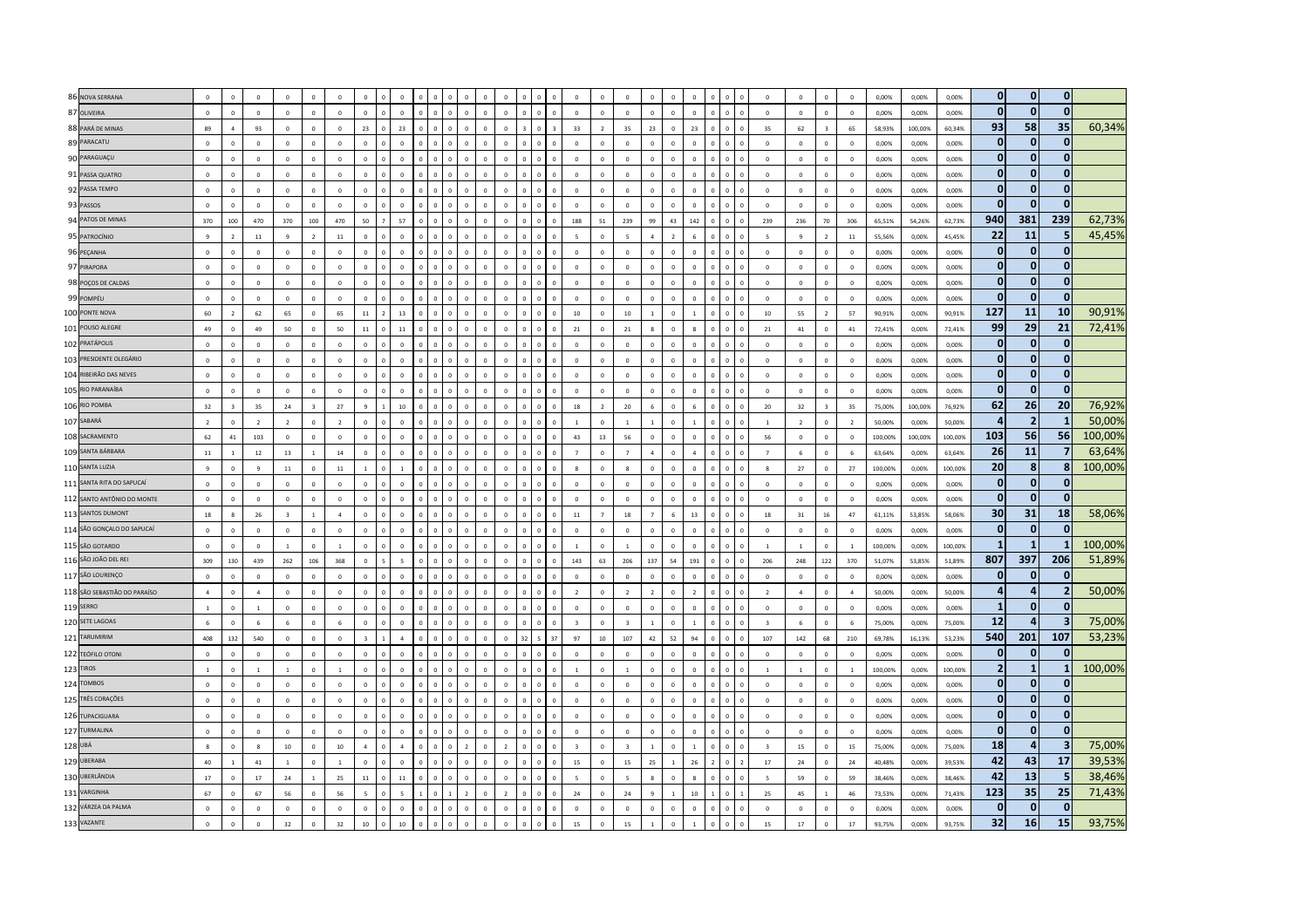| 134 VESPASIANO             |  |             |       |     |             |    |  |  |  |  | 15 |          |                               |    |     |     |  |                |  |                   | 83,33% | 0,00%  | 83,33% | <b>18</b>         | <b>18</b>       | 15 <sup>1</sup> | 83,33% |
|----------------------------|--|-------------|-------|-----|-------------|----|--|--|--|--|----|----------|-------------------------------|----|-----|-----|--|----------------|--|-------------------|--------|--------|--------|-------------------|-----------------|-----------------|--------|
| 135 VIÇOSA                 |  |             |       |     |             |    |  |  |  |  |    |          |                               |    |     |     |  |                |  | 28                | 50,00% | 20,00% | 36,36% | 99                | 11              |                 | 36,36% |
| 136 VIRGINÓPOLIS           |  |             | 2.74  | 254 |             | 19 |  |  |  |  |    | $-$<br>- |                               | 36 | 145 | 181 |  | 0 <sup>o</sup> |  | 277               | 62,89% | 19,44% | 34,66% | 919               | <b>277</b>      | 96              | 34,66% |
| 137 VISCONDE DO RIO BRANCO |  |             |       |     |             |    |  |  |  |  |    |          |                               |    |     |     |  |                |  | 18                | 70,00% | 0,00%  | 70,00% | 63                | 10 <sup>1</sup> |                 | 70,00% |
| <b>TOTAL</b>               |  | 1.269 4.956 | 2.715 |     | 1.020 3.735 |    |  |  |  |  |    |          | 343 2.037 708 665 1.373 3 0 3 |    |     |     |  | 2.040          |  | 3.676 1.003 4.679 | 70,56% | 34,03% | 59,77% | 8.691 3.413 2.040 |                 |                 | 59,77% |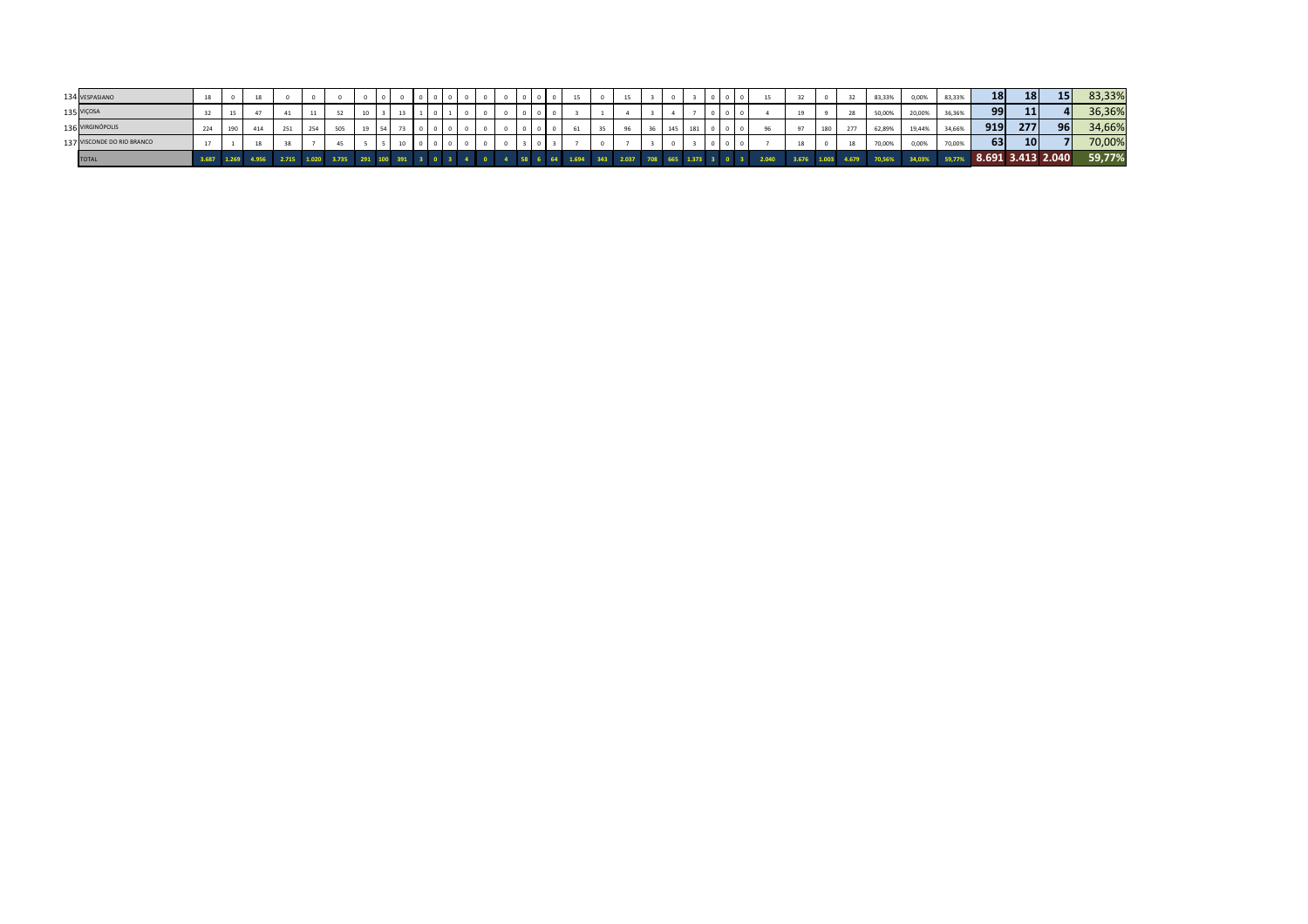|                             |                    | <b>TOTAL 2018</b> |                  |                   |                  |         |
|-----------------------------|--------------------|-------------------|------------------|-------------------|------------------|---------|
|                             |                    | <b>MEDIAÇÃO</b>   |                  |                   |                  |         |
|                             |                    |                   |                  | <b>Processual</b> |                  |         |
|                             |                    |                   |                  | <b>AUDIÊNCIAS</b> |                  |         |
| <b>COMARCA</b>              | <b>INAUGURAÇÃO</b> | <b>ENTRÂNCIA</b>  | <b>ANDAMENTO</b> | <b>REALIZADAS</b> | <b>ACORDADAS</b> | %       |
| 1 ABRE CAMPO                | 03/12/2015         | Segunda           | $\mathbf 0$      | $\mathbf 0$       | 0                | 0,00%   |
| 2 AÇUCENA                   | 19/11/2015         | Primeira          | 0                | 0                 | 0                | 0,00%   |
| 3 ÁGUAS FORMOSAS            | 07/03/2017         | Primeira          | 398              | 151               | 76               | 50,33%  |
| 4 ALÉM PARAÍBA              | 13/03/2018         | Segunda           | 33               | 19                | 8                | 42,11%  |
| 5 ALFENAS                   | 17/11/2015         | Segunda           | 294              | 148               | 101              | 68,24%  |
| <b>6 ALTO RIO DOCE</b>      | 16/06/2016         | Primeira          | 0                | 0                 | $\boldsymbol{0}$ | 0,00%   |
| 7 ARAÇUAÍ                   |                    | Segunda           | 0                | 0                 | 0                | 0,00%   |
| 8 ARAGUARI                  | 05/04/2017         | Segunda           | 1                | 0                 | 0                | 0,00%   |
| 9 ARAXÁ                     | 02/02/2017         | Segunda           | 0                | 0                 | 0                | 0,00%   |
| 10 BARÃO DE COCAIS          | 10/11/2015         | Primeira          | 140              | 93                | 46               | 49,46%  |
| 11 BARBACENA                | 29/10/2015         | Especial          | $\mathbf 0$      | 0                 | $\mathbf 0$      | 0,00%   |
| 12 BARROSO                  |                    | Primeira          | $\pmb{0}$        | $\mathbf 0$       | $\pmb{0}$        | 0,00%   |
| 13 BELO HORIZONTE           | 27/08/2012         | Especial          | 838              | 179               | 114              | 63,69%  |
| 14 BETIM                    | 10/12/2015         | Especial          | $\mathbf 0$      | $\mathbf 0$       | $\mathbf 0$      | 0,00%   |
| 15 BICAS                    | 18/10/2016         | Primeira          | 0                | 0                 | 0                | 0,00%   |
| 16 BRUMADINHO               | 23/11/2015         | Segunda           | $\pmb{0}$        | 0                 | 0                | 0,00%   |
| 17 CAETÉ                    | 04/12/2013         | Segunda           | 7                | 3                 | 3                | 100,00% |
| 18 CAMANDUCAIA              |                    | Primeira          | 0                | 0                 | 0                | 0,00%   |
| 19 CAMPO BELO               | 11/09/2015         | Segunda           | 2                | 1                 | 0                | 0,00%   |
| 20 CAPELINHA                | 22/08/2017         | Segunda           | 7                | 4                 | 4                | 100,00% |
| 21 CAPINÓPOLIS              | 17/05/2016         | Primeira          | $\pmb{0}$        | 0                 | 0                | 0,00%   |
| 22 CARANGOLA                | 19/08/2016         | Segunda           | 7                | 4                 | 4                | 100,00% |
| 23 CARATINGA                | 07/12/2016         | Especial          | 32               | 10                | $\mathbf 1$      | 10,00%  |
| 24 CARMO DO CAJURU          | 29/06/2016         | Primeira          | 1.677            | 657               | 600              | 91,32%  |
| 25 CARMO DO PARANAÍBA       | 29/06/2016         | Segunda           | 2                | 5                 | $\mathbf{1}$     | 20,00%  |
| 26 CARMO DO RIO CLARO       |                    | Primeira          | 0                | 0                 | $\pmb{0}$        | 0,00%   |
| 27 CARMÓPOLIS DE MINAS      | 30/09/2016         | Primeira          | 2                | 0                 | $\pmb{0}$        | 0,00%   |
| 28 CAXAMBU                  | 23/03/2017         | Primeira          | 0                | 0                 | 0                | 0,00%   |
| 29 CEJUSC 2 Grau            | 21/06/2016         | Especial          | $\mathbf 0$      | 0                 | 0                | 0,00%   |
| 30 CLÁUDIO                  | 02/03/2018         | Primeira          | 10               | 5                 | 3                | 60,00%  |
| 31 CONCEIÇÃO DO MATO DENTRO | 22/11/2016         | Primeira          | 0                | 0                 | 0                | 0,00%   |
| 32 CONSELHEIRO LAFAIETE     | 01/08/2014         | Especial          | 0                | 0                 | 0                | 0,00%   |
| 33 CONTAGEM                 | 01/09/2015         | Especial          | 27               | 18                | 5                | 27,78%  |
| 34 CORINTO                  | 22/06/2016         | Primeira          | 0                | 0                 | 0                | 0,00%   |
| 35 COROMANDEL               | 25/09/2015         | Primeira          | 0                | 0                 | $\mathbf 0$      | 0,00%   |
| 36 CORONEL FABRICIANO       | 16/09/2016         | Especial          | 38               | 4                 | 2                | 50,00%  |
| 37 CURVELO                  | 05/09/2014         | Segunda           | 40               | 36                | 14               | 38,89%  |
| 38 DIAMANTINA               | 05/08/2016         | Segunda           | 0                | $\pmb{0}$         | $\pmb{0}$        | 0,00%   |
| 39 DIVINÓPOLIS              | 12/08/2016         | Especial          | 6                | $\overline{2}$    | $\pmb{0}$        | 0,00%   |
| 40 ESPERA FELIZ             | 22/11/2016         | Primeira          | $\pmb{0}$        | 0                 | $\pmb{0}$        | 0,00%   |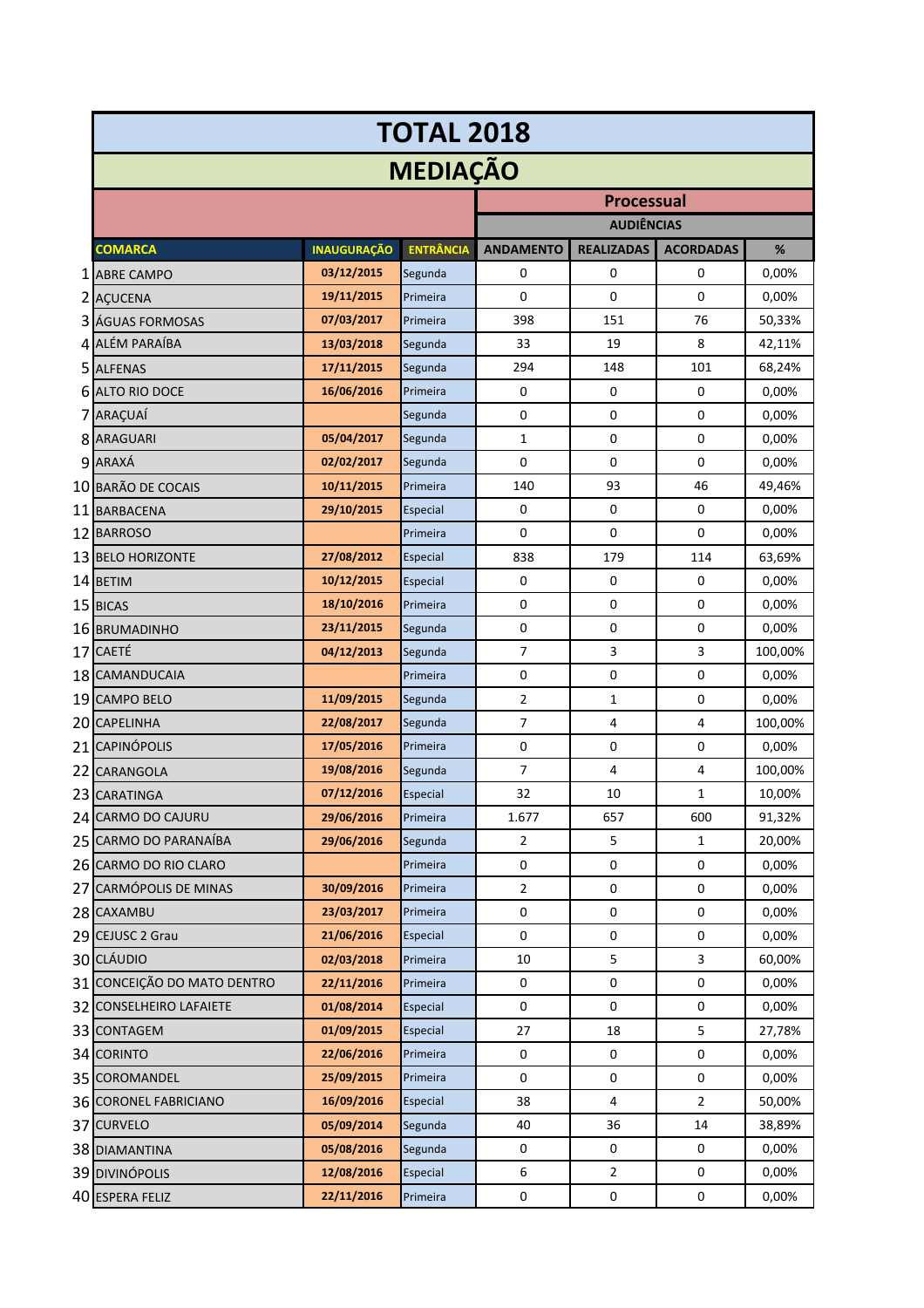| 41 EXTREMA                       | 04/10/2016               | Primeira           | 8              | $\mathbf 0$      | $\pmb{0}$               | 0,00%             |
|----------------------------------|--------------------------|--------------------|----------------|------------------|-------------------------|-------------------|
| 42 FORMIGA                       | 07/10/2016               | Segunda            | 447            | 213              | 15                      | 7,04%             |
| 43 FRANCISCO SÁ                  | 31/01/2017               | Primeira           | 11             | $\pmb{0}$        | $\pmb{0}$               | 0,00%             |
| 44 FRUTAL                        | 10/12/2015               | Segunda            | $\mathbf{1}$   | $\mathbf{1}$     | $\mathbf{1}$            | 100,00%           |
| 45 GALILÉIA                      | 10/12/2015               | Primeira           | $\pmb{0}$      | $\pmb{0}$        | $\pmb{0}$               | 0,00%             |
| 46 GOVERNADOR VALADARES          | 21/03/2014               | Especial           | 57             | 16               | 11                      | 68,75%            |
| 47 GUANHÃES                      | 20/11/2015               | Segunda            | $\mathbf 0$    | $\mathbf 0$      | $\pmb{0}$               | 0,00%             |
| 48 GUARANI                       | 29/06/2016               | Primeira           | $\mathbf 0$    | $\pmb{0}$        | 0                       | 0,00%             |
| 49 GUAXUPÉ                       | 20/09/2016               | Segunda            | $\mathbf 0$    | $\pmb{0}$        | $\mathbf 0$             | 0,00%             |
| 50 IBIÁ                          | 29/11/2017               | Primeira           | 3              | $\overline{2}$   | $\pmb{0}$               | 0,00%             |
| 51 IGARAPÉ                       | 18/08/2015               | Segunda            | 14             | 5                | $\mathbf{1}$            | 20,00%            |
| 52 INHAPIM                       | 07/02/2017               | Segunda            | 24             | 19               | 13                      | 68,42%            |
| 53 IPANEMA                       | 23/09/2016               | Primeira           | $\mathbf 2$    | 10               | 6                       | 60,00%            |
| 54 IPATINGA                      | 06/12/2017               | Especial           | 40             | 9                | 8                       | 88,89%            |
| 55 ITABIRA                       | 10/12/2015               | Especial           | $\pmb{0}$      | $\pmb{0}$        | $\pmb{0}$               | 0,00%             |
| 56 <b>ITABIRITO</b>              | 03/05/2017               | Segunda            | $\pmb{0}$      | $\pmb{0}$        | $\pmb{0}$               | 0,00%             |
| 57 ITAJUBÁ                       | 07/04/2014               | Segunda            | $\pmb{0}$      | $\pmb{0}$        | $\boldsymbol{0}$        | 0,00%             |
| 58   ITAMBACURI                  | 24/10/2017               | Segunda            | $\pmb{0}$      | $\mathbf 0$      | $\pmb{0}$               | 0,00%             |
| 59 ITAPECERICA                   |                          | Primeira           | $\mathbf 0$    | $\pmb{0}$        | $\pmb{0}$               | 0,00%             |
| 60 ITAÚNA                        | 19/11/2013               | Segunda            | 10             | 8                | 5                       | 62,50%            |
| 61 ITUIUTABA                     | 20/10/2016               | Segunda            | $\mathbf 0$    | $\pmb{0}$        | $\boldsymbol{0}$        | 0,00%             |
| 62 ITUMIRIM                      | 17/05/2016               | Primeira           | 10             | 4                | $\mathbf{1}$            | 25,00%            |
| 63 ITURAMA                       | 17/05/2016               | Segunda            | 13             | 10               | $\overline{\mathbf{4}}$ | 40,00%            |
| 64 JANAÚBA                       | 03/10/2017               | Segunda            | $\pmb{0}$      | $\pmb{0}$        | $\pmb{0}$               | 0,00%             |
| 65 JANUÁRIA                      | 21/08/2017               | Segunda            | $\pmb{0}$      | $\boldsymbol{0}$ | $\pmb{0}$               | 0,00%             |
| 66 JOÃO PINHEIRO                 | 19/09/2017               | Segunda            | $\pmb{0}$      | $\mathbf 0$      | $\pmb{0}$               | 0,00%             |
| 67 JUIZ DE FORA                  | 27/02/2015               | Especial           | 109            | 35               | 25                      | 71,43%            |
| 68 LAGOA SANTA                   | 21/09/2015               | Segunda            | $\overline{7}$ | $\overline{2}$   | $\boldsymbol{0}$        | 0,00%             |
| 69 LAMBARI                       | 08/05/2014               | Primeira           | $\pmb{0}$      | $\pmb{0}$        | $\pmb{0}$               | 0,00%             |
| 70 LAVRAS                        | 10/09/2015<br>08/08/2017 | Segunda<br>Segunda | 77<br>5        | 54<br>4          | 26<br>4                 | 48,15%<br>100,00% |
| 71 LEOPOLDINA                    | 07/06/2017               | Primeira           | $\mathbf 0$    | $\mathbf 0$      | 0                       | 0,00%             |
| 72 LIMA DUARTE<br>73 MALACACHETA | 04/09/2015               | Primeira           | $\mathbf 0$    | $\pmb{0}$        | 0                       | 0,00%             |
| 74 MANGA                         | 28/11/2017               | Segunda            | $\pmb{0}$      | 0                | 0                       | 0,00%             |
| 75 MANHUACU                      | 24/08/2017               | Especial           | $\mathbf 0$    | $\pmb{0}$        | 0                       | 0,00%             |
| 76 MAR DE ESPANHA                | 17/05/2017               | Primeira           | $\mathbf 0$    | $\pmb{0}$        | $\pmb{0}$               | 0,00%             |
| 77 MARIANA                       | 07/03/2017               | Segunda            | $\pmb{0}$      | $\pmb{0}$        | $\pmb{0}$               | 0,00%             |
| 78 MATOZINHOS                    |                          | Segunda            | $\mathbf 0$    | $\pmb{0}$        | 0                       | 0,00%             |
| 79 MEDINA                        | 30/06/2017               | Primeira           | $\mathbf 0$    | $\pmb{0}$        | 0                       | 0,00%             |
| 80 MINAS NOVAS                   |                          | Primeira           | $\mathbf 0$    | $\pmb{0}$        | 0                       | 0,00%             |
| 81 MONTE CARMELO                 | 24/07/2015               | Segunda            | 6              | 3                | 2                       | 66,67%            |
| 82 MONTES CLAROS                 | 10/02/2015               | Especial           | 22             | 11               | 3                       | 27,27%            |
| 83 MURIAÉ                        | 19/08/2016               | Segunda            | 3              | 0                | 0                       | 0,00%             |
| 84 NANUQUE                       |                          | Segunda            | $\mathbf 0$    | 0                | 0                       | 0,00%             |
| 85 NEPOMUCENO                    | 28/08/2015               | Primeira           | 12             | 9                | 6                       | 66,67%            |
| 86 NOVA SERRANA                  | 26/04/2017               | Segunda            | $\pmb{0}$      | $\pmb{0}$        | $\mathbf 0$             | 0,00%             |
| 87 OLIVEIRA                      | 10/09/2015               | Segunda            | 0              | $\pmb{0}$        | $\pmb{0}$               | 0,00%             |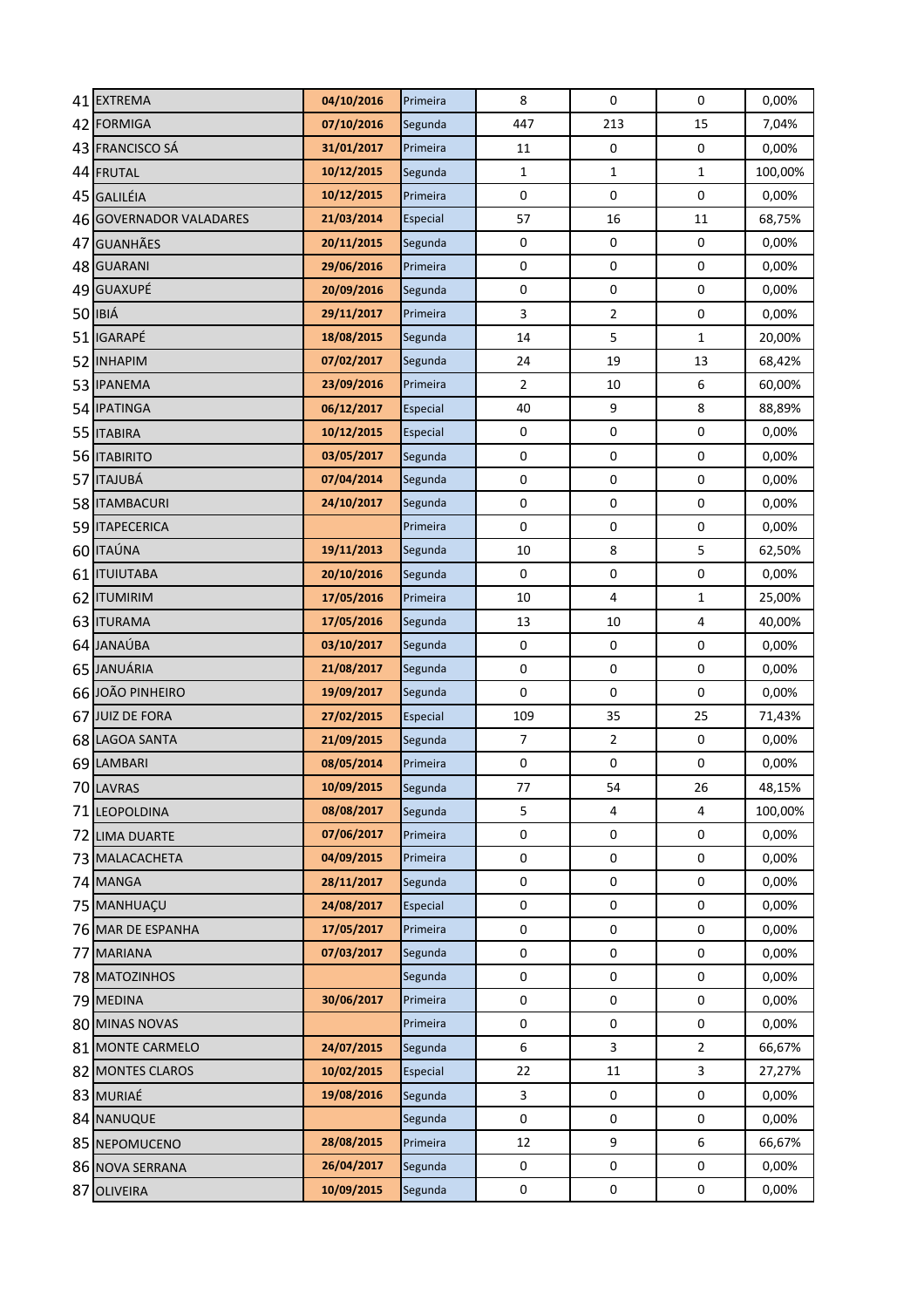|     | 88 PARÁ DE MINAS             | 19/07/2017 | Segunda  | 93             | 58               | 35                      | 60,34%  |
|-----|------------------------------|------------|----------|----------------|------------------|-------------------------|---------|
|     | 89 PARACATU                  | 29/08/2014 | Segunda  | 0              | $\pmb{0}$        | $\pmb{0}$               | 0,00%   |
|     | 90 PARAGUAÇU                 |            | Primeira | 0              | $\boldsymbol{0}$ | $\pmb{0}$               | 0,00%   |
|     | 91 PASSA QUATRO              | 10/12/2015 | Primeira | 0              | $\pmb{0}$        | 0                       | 0,00%   |
|     | 92 PASSA TEMPO               | 30/09/2016 | Primeira | 0              | $\boldsymbol{0}$ | 0                       | 0,00%   |
|     | 93 PASSOS                    | 10/12/2015 | Segunda  | 0              | $\pmb{0}$        | 0                       | 0,00%   |
|     | 94 PATOS DE MINAS            | 20/06/2013 | Especial | 940            | 381              | 239                     | 62,73%  |
|     | 95 PATROCÍNIO                | 10/12/2015 | Segunda  | 22             | 11               | 5                       | 45,45%  |
|     | 96 PEÇANHA                   | 21/03/2017 | Primeira | 0              | $\mathbf 0$      | 0                       | 0,00%   |
|     | 97 PIRAPORA                  | 20/06/2017 | Segunda  | 0              | 0                | 0                       | 0,00%   |
|     | 98 POÇOS DE CALDAS           | 03/05/2017 | Especial | 0              | $\mathbf 0$      | 0                       | 0,00%   |
|     | 99 POMPÉU                    | 25/10/2016 | Primeira | 0              | $\pmb{0}$        | 0                       | 0,00%   |
|     | 100 PONTE NOVA               | 23/10/2014 | Segunda  | 127            | 11               | 10                      | 90,91%  |
| 101 | <b>POUSO ALEGRE</b>          | 08/11/2013 | Especial | 99             | 29               | 21                      | 72,41%  |
|     | 102 PRATÁPOLIS               | 29/06/2016 | Primeira | 0              | $\pmb{0}$        | $\pmb{0}$               | 0,00%   |
|     | 103 PRESIDENTE OLEGÁRIO      | 27/09/2016 | Primeira | 0              | $\boldsymbol{0}$ | $\pmb{0}$               | 0,00%   |
|     | 104 RIBEIRÃO DAS NEVES       | 23/02/2017 | Especial | 0              | $\pmb{0}$        | 0                       | 0,00%   |
|     | 105 RIO PARANAÍBA            | 06/06/2017 | Primeira | 0              | $\pmb{0}$        | 0                       | 0,00%   |
|     | 106 RIO POMBA                | 29/06/2016 | Primeira | 62             | 26               | 20                      | 76,92%  |
|     | 107 SABARÁ                   | 16/09/2016 | Segunda  | $\overline{4}$ | $\mathbf 2$      | $\mathbf{1}$            | 50,00%  |
|     | 108 SACRAMENTO               | 02/09/2016 | Segunda  | 103            | 56               | 56                      | 100,00% |
|     | 109 SANTA BÁRBARA            | 01/08/2014 | Primeira | 26             | 11               | 7                       | 63,64%  |
|     | 110 SANTA LUZIA              | 16/04/2015 | Especial | 20             | 8                | 8                       | 100,00% |
|     | 111 SANTA RITA DO SAPUCAÍ    | 05/10/2016 | Segunda  | 0              | 0                | 0                       | 0,00%   |
|     | 112 SANTO ANTÔNIO DO MONTE   | 08/10/2015 | Primeira | 0              | $\pmb{0}$        | 0                       | 0,00%   |
|     | 113 SANTOS DUMONT            | 02/08/2017 | Segunda  | 30             | 31               | 18                      | 58,06%  |
|     | 114 SÃO GONÇALO DO SAPUCAÍ   |            | Segunda  | $\pmb{0}$      | $\pmb{0}$        | $\pmb{0}$               | 0,00%   |
|     | 115 SÃO GOTARDO              | 07/06/2017 | Primeira | $\mathbf{1}$   | $\mathbf{1}$     | $\mathbf{1}$            | 100,00% |
|     | 116 SÃO JOÃO DEL REI         | 21/11/2013 | Especial | 807            | 397              | 206                     | 51,89%  |
|     | 117 SÃO LOURENÇO             |            | Segunda  | 0              | 0                | 0                       | 0,00%   |
|     | 118 SÃO SEBASTIÃO DO PARAÍSO | 05/11/2015 | Segunda  | 4              | 4                | $\overline{2}$          | 50,00%  |
|     | 119 SERRO                    | 24/04/2015 | Primeira | $\mathbf{1}$   | $\mathbf 0$      | 0                       | 0,00%   |
|     | 120 SETE LAGOAS              | 30/08/2017 | Especial | 12             | 4                | $\overline{3}$          | 75,00%  |
|     | 121 TARUMIRIM                | 10/04/2018 | Primeira | 540            | 201              | 107                     | 53,23%  |
|     | 122 TEÓFILO OTONI            | 10/12/2015 | Especial | 0              | 0                | 0                       | 0,00%   |
|     | 123 TIROS                    | 27/09/2016 | Primeira | $\overline{2}$ | $\mathbf{1}$     | $\mathbf{1}$            | 100,00% |
|     | 124 TOMBOS                   | 26/06/2014 | Primeira | $\pmb{0}$      | 0                | 0                       | 0,00%   |
|     | 125 TRÊS CORAÇÕES            |            | Segunda  | $\pmb{0}$      | $\pmb{0}$        | 0                       | 0,00%   |
|     | 126 TUPACIGUARA              | 24/09/2015 | Primeira | $\pmb{0}$      | $\pmb{0}$        | $\pmb{0}$               | 0,00%   |
|     | 127 TURMALINA                | 23/08/2017 | Primeira | $\pmb{0}$      | $\pmb{0}$        | $\pmb{0}$               | 0,00%   |
|     | 128 UBÁ                      | 07/08/2015 | Especial | 18             | 4                | $\overline{\mathbf{3}}$ | 75,00%  |
|     | 129 UBERABA                  | 18/02/2016 | Especial | 42             | 43               | 17                      | 39,53%  |
|     | 130 UBERLÂNDIA               | 18/05/2016 | Especial | 42             | 13               | 5                       | 38,46%  |
|     | 131 VARGINHA                 | 26/09/2014 | Especial | 123            | 35               | 25                      | 71,43%  |
|     | 132 VÁRZEA DA PALMA          | 29/11/2016 | Segunda  | 0              | 0                | 0                       | 0,00%   |
|     | 133 VAZANTE                  | 17/11/2016 | Primeira | 32             | 16               | 15                      | 93,75%  |
|     | 134 VESPASIANO               | 16/10/2015 | Especial | 18             | 18               | 15                      | 83,33%  |